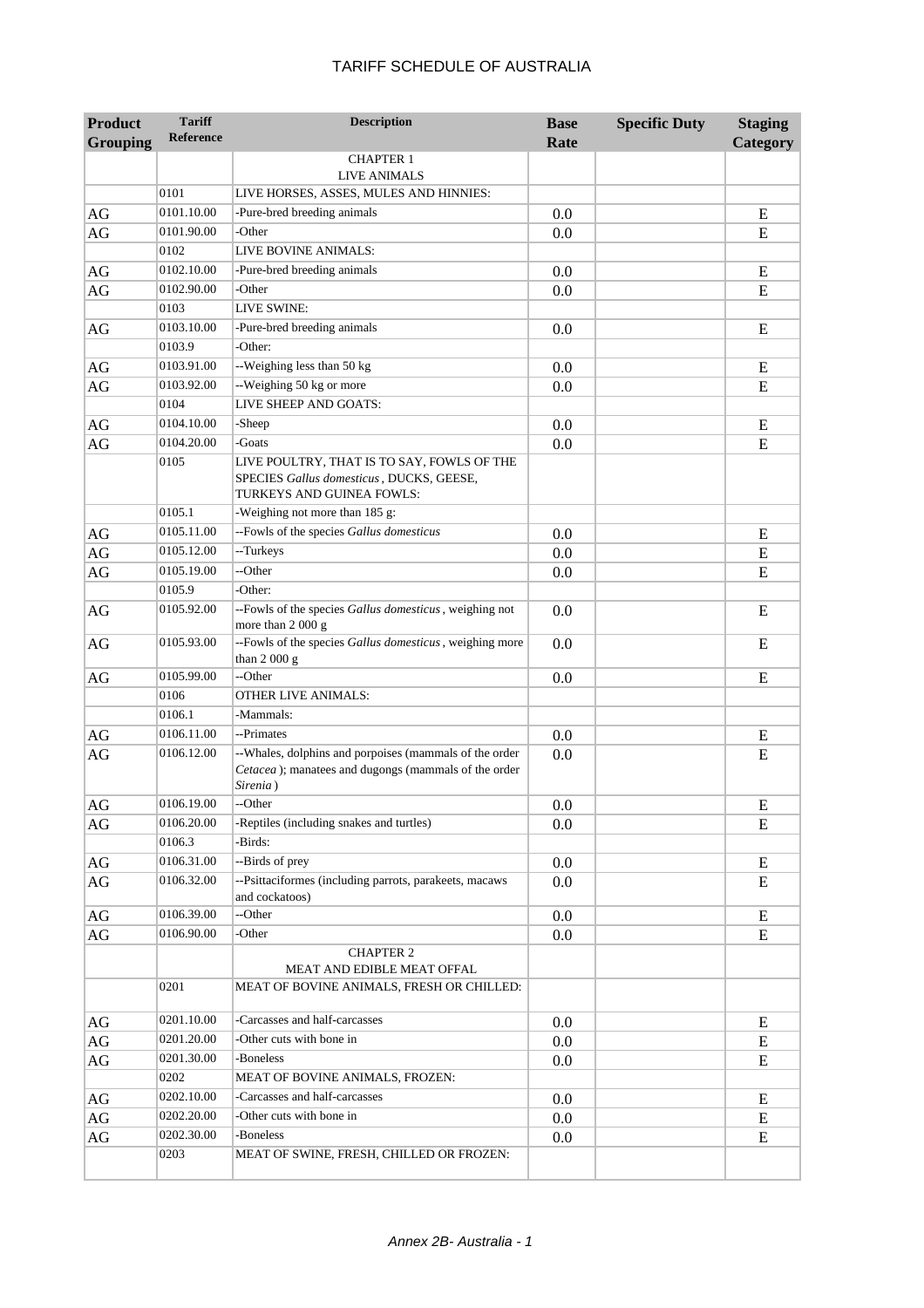| <b>Product</b><br>Grouping | <b>Tariff</b><br>Reference | <b>Description</b>                                                                                                    | <b>Base</b><br>Rate | <b>Specific Duty</b> | <b>Staging</b><br>Category |
|----------------------------|----------------------------|-----------------------------------------------------------------------------------------------------------------------|---------------------|----------------------|----------------------------|
|                            | 0203.1                     | -Fresh or chilled:                                                                                                    |                     |                      |                            |
| AG                         | 0203.11.00                 | --Carcasses and half-carcasses                                                                                        | 0.0                 |                      | E                          |
| AG                         | 0203.12.00                 | --Hams, shoulders and cuts thereof, with bone in                                                                      | 0.0                 |                      | E                          |
| AG                         | 0203.19.00                 | --Other                                                                                                               | 0.0                 |                      | E                          |
|                            | 0203.2                     | -Frozen:                                                                                                              |                     |                      |                            |
| AG                         | 0203.21.00                 | --Carcasses and half-carcasses                                                                                        | 0.0                 |                      | Ε                          |
| $\rm{AG}$                  | 0203.22.00                 | --Hams, shoulders and cuts thereof, with bone in                                                                      | 0.0                 |                      | E                          |
| AG                         | 0203.29.00                 | --Other                                                                                                               | 0.0                 |                      | E                          |
|                            | 0204                       | MEAT OF SHEEP OR GOATS, FRESH, CHILLED OR<br>FROZEN:                                                                  |                     |                      |                            |
| AG                         | 0204.10.00                 | -Carcasses and half-carcasses of lamb, fresh or chilled                                                               | 0.0                 |                      | E                          |
|                            | 0204.2                     | -Other meat of sheep, fresh or chilled:                                                                               |                     |                      |                            |
| AG                         | 0204.21.00                 | --Carcasses and half-carcasses                                                                                        | 0.0                 |                      | Ε                          |
| $\rm{AG}$                  | 0204.22.00                 | --Other cuts with bone in                                                                                             | 0.0                 |                      | E                          |
| $\rm{AG}$                  | 0204.23.00                 | --Boneless                                                                                                            | 0.0                 |                      | ${\bf E}$                  |
| $\rm{AG}$                  | 0204.30.00                 | -Carcasses and half-carcasses of lamb, frozen                                                                         | 0.0                 |                      | E                          |
|                            | 0204.4                     | -Other meat of sheep, frozen:                                                                                         |                     |                      |                            |
| AG                         | 0204.41.00                 | --Carcasses and half-carcasses                                                                                        | 0.0                 |                      | E                          |
| AG                         | 0204.42.00                 | --Other cuts with bone in                                                                                             | 0.0                 |                      | E                          |
| AG                         | 0204.43.00                 | --Boneless                                                                                                            | 0.0                 |                      | E                          |
| $\rm{AG}$                  | 0204.50.00                 | -Meat of goats                                                                                                        | 0.0                 |                      | E                          |
| AG                         | 0205.00.00                 | MEAT OF HORSES, ASSES, MULES OR HINNIES,<br>FRESH, CHILLED OR FROZEN                                                  | 0.0                 |                      | E                          |
|                            | 0206                       | EDIBLE OFFAL OF BOVINE ANIMALS, SWINE,<br>SHEEP, GOATS, HORSES, ASSES, MULES OR<br>HINNIES, FRESH, CHILLED OR FROZEN: |                     |                      |                            |
| AG                         | 0206.10.00                 | -Of bovine animals, fresh or chilled                                                                                  | 0.0                 |                      | E                          |
|                            | 0206.2                     | -Of bovine animals, frozen:                                                                                           |                     |                      |                            |
| AG                         | 0206.21.00                 | --Tongues                                                                                                             | 0.0                 |                      | E                          |
| AG                         | 0206.22.00                 | --Livers                                                                                                              | 0.0                 |                      | E                          |
| AG                         | 0206.29.00                 | --Other                                                                                                               | 0.0                 |                      | E                          |
| AG                         | 0206.30.00                 | -Of swine, fresh or chilled                                                                                           | 0.0                 |                      | E                          |
|                            | 0206.4                     | -Of swine, frozen:                                                                                                    |                     |                      |                            |
| AG                         | 0206.41.00                 | --Livers                                                                                                              | 0.0                 |                      | ${\bf E}$                  |
| AG                         | 0206.49.00                 | --Other                                                                                                               | 0.0                 |                      | ${\bf E}$                  |
| $\rm{AG}$                  | 0206.80.00                 | -Other, fresh or chilled                                                                                              | $0.0\,$             |                      | E                          |
| AG                         | 0206.90.00<br>0207         | -Other, frozen<br>MEAT AND EDIBLE OFFAL, OF THE POULTRY OF<br>0105, FRESH, CHILLED OR FROZEN:                         | 0.0                 |                      | E                          |
|                            | 0207.1                     | -Of fowls of the species Gallus domesticus:                                                                           |                     |                      |                            |
| AG                         | 0207.11.00                 | --Not cut in pieces, fresh or chilled                                                                                 | 0.0                 |                      | E                          |
| $\rm{AG}$                  | 0207.12.00                 | --Not cut in pieces, frozen                                                                                           | 0.0                 |                      | E                          |
| $\rm{AG}$                  | 0207.13.00                 | --Cuts and offal, fresh or chilled                                                                                    | 0.0                 |                      | E                          |
| AG                         | 0207.14.00                 | --Cuts and offal, frozen                                                                                              | 0.0                 |                      | E                          |
|                            | 0207.2                     | -Of turkeys:                                                                                                          |                     |                      |                            |
| AG                         | 0207.24.00                 | --Not cut in pieces, fresh or chilled                                                                                 | 0.0                 |                      | Ε                          |
| AG                         | 0207.25.00                 | --Not cut in pieces, frozen                                                                                           | 0.0                 |                      | E                          |
| AG                         | 0207.26.00                 | --Cuts and offal, fresh or chilled                                                                                    | 0.0                 |                      | Ε                          |
| AG                         | 0207.27.00                 | --Cuts and offal, frozen                                                                                              | 0.0                 |                      | Ε                          |
|                            | 0207.3                     | -Of ducks, geese or guinea fowls:                                                                                     |                     |                      |                            |
| AG                         | 0207.32.00                 | --Not cut in pieces, fresh or chilled                                                                                 | 0.0                 |                      | E                          |
| AG                         | 0207.33.00                 | --Not cut in pieces, frozen                                                                                           | 0.0                 |                      | E                          |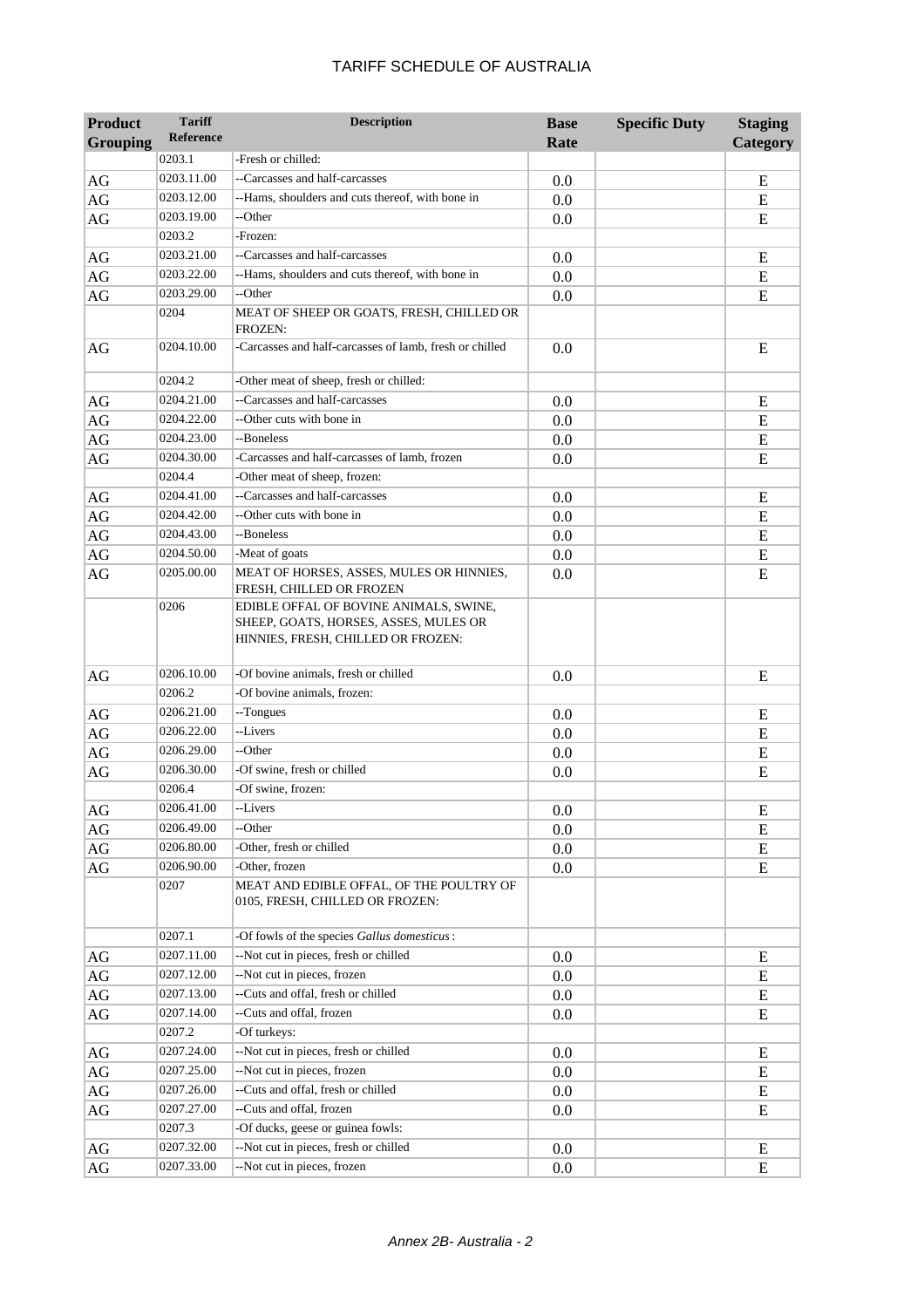| <b>Product</b>  | <b>Tariff</b> | <b>Description</b>                                                                                                                                                        | <b>Base</b> | <b>Specific Duty</b> | <b>Staging</b> |
|-----------------|---------------|---------------------------------------------------------------------------------------------------------------------------------------------------------------------------|-------------|----------------------|----------------|
| <b>Grouping</b> | Reference     |                                                                                                                                                                           | Rate        |                      | Category       |
| AG              | 0207.34.00    | --Fatty livers, fresh or chilled                                                                                                                                          | 0.0         |                      | E              |
| AG              | 0207.35.00    | --Other, fresh or chilled                                                                                                                                                 | 0.0         |                      | ${\bf E}$      |
| AG              | 0207.36.00    | --Other, frozen                                                                                                                                                           | 0.0         |                      | E              |
|                 | 0208          | OTHER MEAT AND EDIBLE MEAT OFFAL, FRESH,<br><b>CHILLED OR FROZEN:</b>                                                                                                     |             |                      |                |
| AG              | 0208.10.00    | -Of rabbits or hares                                                                                                                                                      | 0.0         |                      | E              |
| $\rm{AG}$       | 0208.20.00    | -Frogs' legs                                                                                                                                                              | 0.0         |                      | ${\bf E}$      |
| $\rm{AG}$       | 0208.30.00    | -Of primates                                                                                                                                                              | 0.0         |                      | E              |
| AG              | 0208.40.00    | -Of whales, dolphins and porpoises (mammals of the<br>order Cetacea); manatees and dugongs (mammals of the<br>order Sirenia)                                              | 0.0         |                      | E              |
| AG              | 0208.50.00    | -Of reptiles (including snakes and turtles)                                                                                                                               | 0.0         |                      | ${\bf E}$      |
| $\rm{AG}$       | 0208.90.00    | -Other                                                                                                                                                                    | 0.0         |                      | ${\bf E}$      |
| AG              | 0209.00.00    | PIG FAT, FREE OF LEAN MEAT, AND POULTRY<br>FAT, NOT RENDERED OR OTHERWISE<br>EXTRACTED, FRESH, CHILLED, FROZEN, SALTED,<br>IN BRINE, DRIED OR SMOKED                      | 0.0         |                      | E              |
|                 | 0210          | MEAT AND EDIBLE MEAT OFFAL, SALTED, IN<br>BRINE, DRIED OR SMOKED; EDIBLE FLOURS AND<br><b>MEALS OF MEAT OR MEAT OFFAL:</b>                                                |             |                      |                |
|                 | 0210.1        | -Meat of swine:                                                                                                                                                           |             |                      |                |
| AG              | 0210.11.00    | --Hams, shoulders and cuts thereof, with bone in                                                                                                                          | 0.0         |                      | E              |
| AG              | 0210.12.00    | --Bellies (streaky) and cuts thereof                                                                                                                                      | 0.0         |                      | E              |
| AG              | 0210.19.00    | --Other                                                                                                                                                                   | 0.0         |                      | E              |
| AG              | 0210.20.00    | -Meat of bovine animals                                                                                                                                                   | 0.0         |                      | E              |
|                 | 0210.9        | -Other, including edible flours and meals of meat and<br>meat offal:                                                                                                      |             |                      |                |
| AG              | 0210.91.00    | --Of primates                                                                                                                                                             | 0.0         |                      | E              |
| AG              | 0210.92.00    | --Of whales, dolphins and porpoises (mammals of the<br>order Cetacea); of manatees and dugongs (mammals of<br>the order Sirenia)                                          | 0.0         |                      | E              |
| AG              | 0210.93.00    | --Of reptiles (including snakes and turtles)                                                                                                                              | 0.0         |                      | E              |
| $\rm{AG}$       | 0210.99.00    | --Other                                                                                                                                                                   | 0.0         |                      | E              |
|                 |               | <b>CHAPTER 3</b><br>FISH AND CRUSTACEANS, MOLLUSCS AND<br>OTHER AQUATIC INVERTEBRATES                                                                                     |             |                      |                |
|                 | 0301          | LIVE FISH:                                                                                                                                                                |             |                      |                |
| <b>IND</b>      | 0301.10.00    | -Ornamental fish                                                                                                                                                          | 0.0         |                      | E              |
|                 | 0301.9        | -Other live fish:                                                                                                                                                         |             |                      |                |
| <b>IND</b>      | 0301.91.00    | --Trout (Salmo trutta, Oncorhynchus mykiss,<br>Oncorhynchus clarki, Oncorhynchus aguabonita,<br>Oncorhynchus gilae, Oncorhynchus apache and<br>Oncorhynchus chrysogaster) | 0.0         |                      | E              |
| <b>IND</b>      | 0301.92.00    | --Eels (Anguilla spp.)                                                                                                                                                    | 0.0         |                      | E              |
| <b>IND</b>      | 0301.93.00    | --Carp                                                                                                                                                                    | 0.0         |                      | ${\bf E}$      |
| <b>IND</b>      | 0301.99.00    | --Other                                                                                                                                                                   | 0.0         |                      | E              |
|                 | 0302          | FISH, FRESH OR CHILLED, EXCLUDING FISH<br>FILLETS AND OTHER FISH MEAT OF 0304:                                                                                            |             |                      |                |
|                 | 0302.1        | -Salmonidae, excluding livers and roes:                                                                                                                                   |             |                      |                |
| <b>IND</b>      | 0302.11.00    | --Trout (Salmo trutta, Oncorhynchus mykiss,<br>Oncorhynchus clarki, Oncorhynchus aguabonita,<br>Oncorhynchus gilae, Oncorhynchus apache and<br>Oncorhynchus chrysogaster) | 0.0         |                      | E              |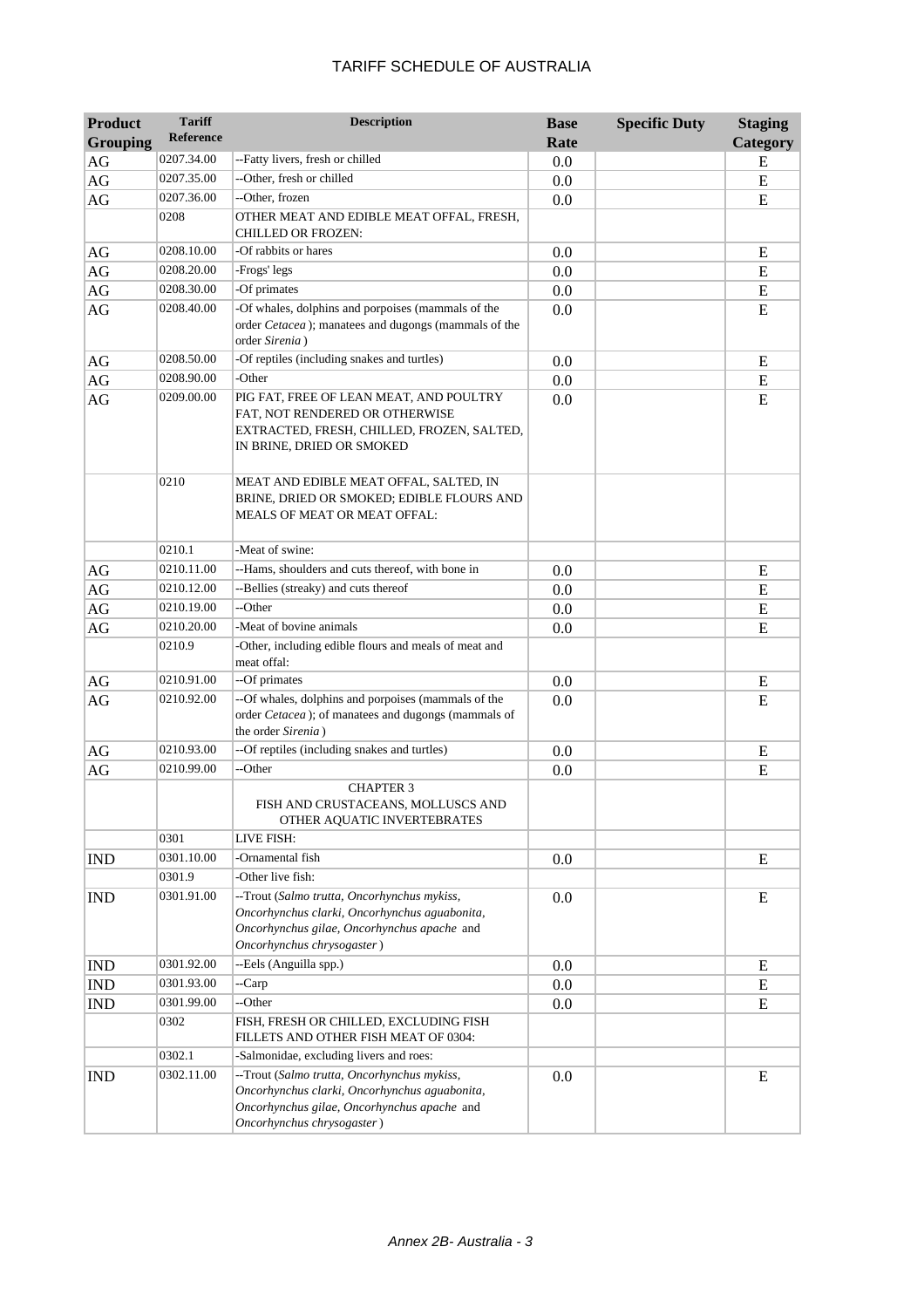| <b>Product</b>  | <b>Tariff</b>    | <b>Description</b>                                                                                                                                                                                                                                         | <b>Base</b> | <b>Specific Duty</b> | <b>Staging</b> |
|-----------------|------------------|------------------------------------------------------------------------------------------------------------------------------------------------------------------------------------------------------------------------------------------------------------|-------------|----------------------|----------------|
| <b>Grouping</b> | <b>Reference</b> |                                                                                                                                                                                                                                                            | Rate        |                      | Category       |
| <b>IND</b>      | 0302.12.00       | --Pacific salmon (Oncorhynchus nerka, Oncorhynchus<br>gorbuscha, Oncorhynchus keta, Oncorhynchus<br>tschawytscha, Oncorhynchus kisutch, Oncorhynchus<br>masou and Oncorhynchus rhodurus), Atlantic salmon<br>(Salmo salar) and Danube salmon (Hucho hucho) | 0.0         |                      | E              |
| <b>IND</b>      | 0302.19.00       | --Other                                                                                                                                                                                                                                                    | 0.0         |                      | E              |
|                 | 0302.2           | -Flat fish (Pleuronectidae, Bothidae, Cynoglossidae,<br>Soleidae, Scophthalmidae and Citharidae), excluding<br>livers and roes:                                                                                                                            |             |                      |                |
| <b>IND</b>      | 0302.21.00       | --Halibut (Reinhardtius hippoglossoides, Hippoglossus<br>hippoglossus, Hippoglossus stenolepis)                                                                                                                                                            | 0.0         |                      | Ε              |
| <b>IND</b>      | 0302.22.00       | --Plaice (Pleuronectes platessa)                                                                                                                                                                                                                           | 0.0         |                      | E              |
| <b>IND</b>      | 0302.23.00       | --Sole (Solea spp.)                                                                                                                                                                                                                                        | 0.0         |                      | E              |
| <b>IND</b>      | 0302.29.00       | --Other                                                                                                                                                                                                                                                    | 0.0         |                      | ${\bf E}$      |
|                 | 0302.3           | -Tunas (of the genus <i>Thunnus</i> ), skipjack or stripe-bellied<br>bonito (Euthynnus (Katsuwonus) pelamis), excluding<br>livers and roes:                                                                                                                |             |                      |                |
| <b>IND</b>      | 0302.31.00       | --Albacore or longfinned tunas (Thunnus alalunga)                                                                                                                                                                                                          | 0.0         |                      | E              |
| <b>IND</b>      | 0302.32.00       | --Yellowfin tunas (Thunnus albacares)                                                                                                                                                                                                                      | 0.0         |                      | E              |
| <b>IND</b>      | 0302.33.00       | --Skipjack or stripe-bellied bonito                                                                                                                                                                                                                        | 0.0         |                      | E              |
| <b>IND</b>      | 0302.34.00       | --Bigeye tunas (Thunnus obesus)                                                                                                                                                                                                                            | 0.0         |                      | E              |
| <b>IND</b>      | 0302.35.00       | --Bluefin tunas (Thunnus thynnus)                                                                                                                                                                                                                          | 0.0         |                      | ${\bf E}$      |
| <b>IND</b>      | 0302.36.00       | --Southern bluefin tunas (Thunnus maccoyii)                                                                                                                                                                                                                | 0.0         |                      | ${\bf E}$      |
| <b>IND</b>      | 0302.39.00       | --Other                                                                                                                                                                                                                                                    | 0.0         |                      | ${\bf E}$      |
| <b>IND</b>      | 0302.40.00       | -Herrings (Clupea harengus, Clupea pallasii), excluding<br>livers and roes                                                                                                                                                                                 | 0.0         |                      | E              |
| <b>IND</b>      | 0302.50.00       | -Cod (Gadus morhua, Gadus ogac, Gadus<br>macrocephalus), excluding livers and roes                                                                                                                                                                         | 0.0         |                      | E              |
|                 | 0302.6           | -Other fish, excluding livers and roes:                                                                                                                                                                                                                    |             |                      |                |
| <b>IND</b>      | 0302.61.00       | --Sardines (Sardina pilchardus, Sardinops spp.),<br>sardinella (Sardinella spp.), brisling or sprats (Sprattus<br>sprattus)                                                                                                                                | 0.0         |                      | E              |
| <b>IND</b>      | 0302.62.00       | --Haddock (Melanogrammus aeglefinus)                                                                                                                                                                                                                       | 0.0         |                      | Ε              |
| <b>IND</b>      | 0302.63.00       | --Coalfish (Pollachius virens)                                                                                                                                                                                                                             | 0.0         |                      | ${\bf E}$      |
| <b>IND</b>      | 0302.64.00       | --Mackerel (Scomber scombrus, Scomberaustralasicus,<br>Scomber japonicus)                                                                                                                                                                                  | 0.0         |                      | E              |
| <b>IND</b>      | 0302.65.00       | --Dogfish and other sharks                                                                                                                                                                                                                                 | 0.0         |                      | E              |
| <b>IND</b>      | 0302.66.00       | --Eels (Anguilla spp.)                                                                                                                                                                                                                                     | 0.0         |                      | E              |
| <b>IND</b>      | 0302.69.00       | --Other                                                                                                                                                                                                                                                    | 0.0         |                      | E              |
| <b>IND</b>      | 0302.70.00       | -Livers and roes                                                                                                                                                                                                                                           | 0.0         |                      | E              |
|                 | 0303             | FISH, FROZEN, EXCLUDING FISH FILLETS AND<br>OTHER FISH MEAT OF 0304:                                                                                                                                                                                       |             |                      |                |
|                 | 0303.1           | -Pacific salmon (Oncorhynchus nerka, Oncorhynchus<br>gorbuscha, Oncorhynchus keta, Oncorhynchus<br>tschawytscha, Oncorhynchus kisutch, Oncorhynchus<br>masou and Oncorhynchus rhodurus), excluding livers<br>and roes:                                     |             |                      |                |
| <b>IND</b>      | 0303.11.00       | --Sockeye salmon (red salmon) (Oncorhynchus nerka)                                                                                                                                                                                                         | 0.0         |                      | E              |
| <b>IND</b>      | 0303.19.00       | --Other                                                                                                                                                                                                                                                    | 0.0         |                      | E              |
|                 | 0303.2           | -Other salmonidae, excluding livers and roes:                                                                                                                                                                                                              |             |                      |                |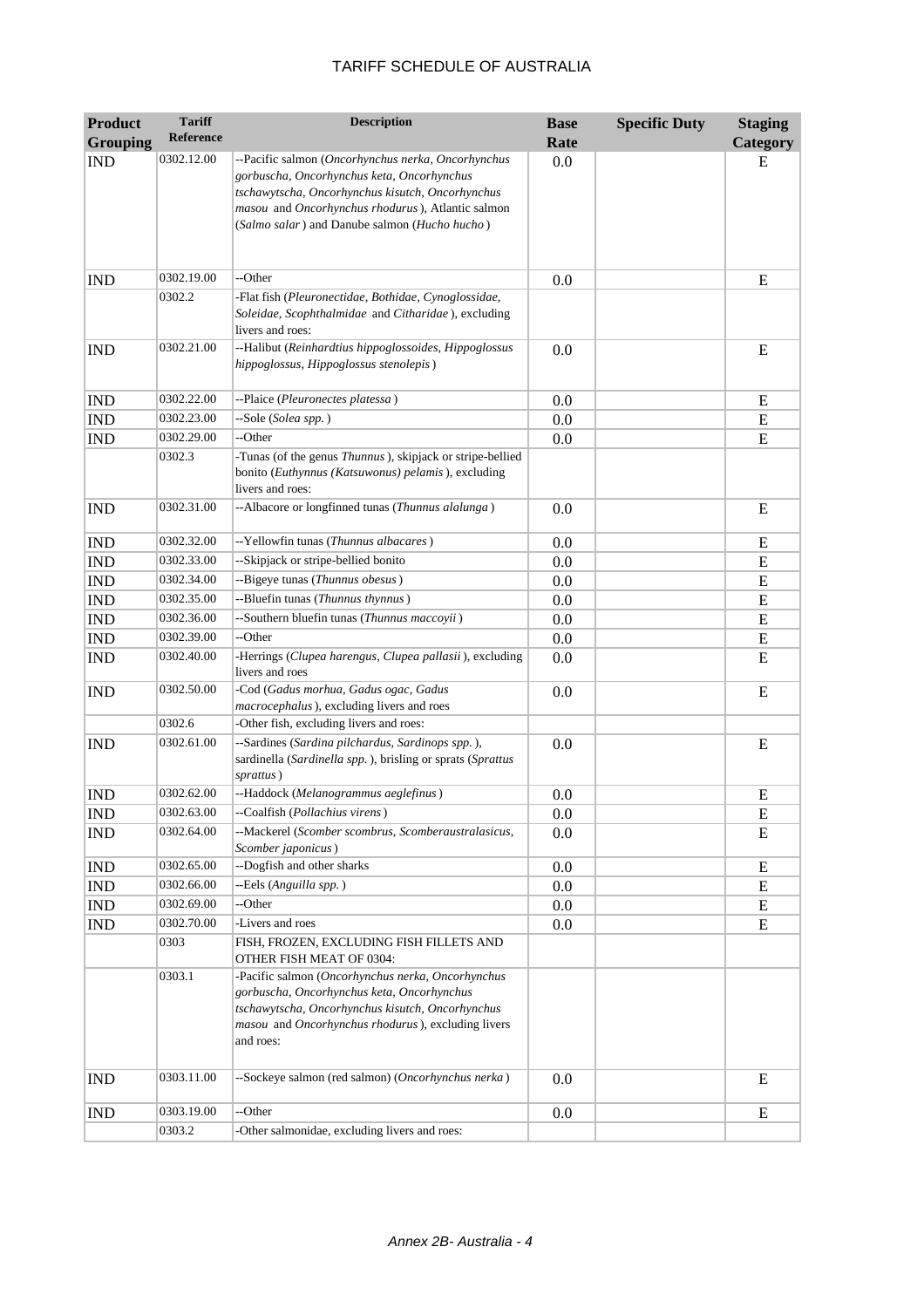| <b>Product</b><br><b>Grouping</b> | <b>Tariff</b><br><b>Reference</b> | <b>Description</b>                                                                                                                                                                         | <b>Base</b><br>Rate | <b>Specific Duty</b> | <b>Staging</b><br>Category |
|-----------------------------------|-----------------------------------|--------------------------------------------------------------------------------------------------------------------------------------------------------------------------------------------|---------------------|----------------------|----------------------------|
| <b>IND</b>                        | 0303.21.00                        | --Trout (Salmo trutta, Oncorhynchus mykiss,                                                                                                                                                | 0.0                 |                      | E                          |
|                                   |                                   | Oncorhynchus clarki, Oncorhynchus aguabonita,<br>Oncorhynchus gilae, Oncorhynchus apache and<br>Oncorhynchus chrysogaster)                                                                 |                     |                      |                            |
| <b>IND</b>                        | 0303.22.00                        | --Atlantic salmon (Salmo salar) and Danube salmon<br>(Hucho hucho)                                                                                                                         | 0.0                 |                      | E                          |
| <b>IND</b>                        | 0303.29.00                        | --Other                                                                                                                                                                                    | 0.0                 |                      | E                          |
|                                   | 0303.3                            | -Flat fish (Pleuronectidae, Bothidae, Cynoglossidae,<br>Soleidae, Scophthalmidae and Citharidae), excluding<br>livers and roes:                                                            |                     |                      |                            |
| <b>IND</b>                        | 0303.31.00                        | --Halibut (Reinhardtius hippoglossoides, Hippoglossus<br>hippoglossus, Hippoglossus stenolepis)                                                                                            | 0.0                 |                      | E                          |
| <b>IND</b>                        | 0303.32.00                        | --Plaice (Pleuronectes platessa)                                                                                                                                                           | 0.0                 |                      | E                          |
| <b>IND</b>                        | 0303.33.00                        | --Sole (Solea spp.)                                                                                                                                                                        | 0.0                 |                      | ${\bf E}$                  |
| <b>IND</b>                        | 0303.39.00                        | --Other                                                                                                                                                                                    | 0.0                 |                      | ${\bf E}$                  |
|                                   | 0303.4                            | -Tunas (of the genus Thunnus), skipjack or stripe-bellied<br>bonito (Euthynnus (Katsuwonus) pelamis), excluding<br>livers and roes:                                                        |                     |                      |                            |
| <b>IND</b>                        | 0303.41.00                        | --Albacore or longfinned tunas (Thunnus alalunga)                                                                                                                                          | 0.0                 |                      | E                          |
| <b>IND</b>                        | 0303.42.00                        | -- Yellowfin tunas (Thunnus albacares)                                                                                                                                                     | 0.0                 |                      | E                          |
| <b>IND</b>                        | 0303.43.00                        | --Skipjack or stripe-bellied bonito                                                                                                                                                        | 0.0                 |                      | E                          |
| <b>IND</b>                        | 0303.44.00                        | --Bigeye tunas (Thunnus obesus)                                                                                                                                                            | 0.0                 |                      | ${\bf E}$                  |
| <b>IND</b>                        | 0303.45.00                        | --Bluefin tunas (Thunnus thynnus)                                                                                                                                                          | 0.0                 |                      | ${\bf E}$                  |
| <b>IND</b>                        | 0303.46.00                        | --Southern bluefin tunas (Thunnus maccoyii)                                                                                                                                                | 0.0                 |                      | E                          |
| <b>IND</b>                        | 0303.49.00                        | --Other                                                                                                                                                                                    | 0.0                 |                      | E                          |
| <b>IND</b>                        | 0303.50.00                        | -Herrings (Clupea harengus, Clupea pallasii), excluding<br>livers and roes                                                                                                                 | 0.0                 |                      | E                          |
| <b>IND</b>                        | 0303.60.00                        | -Cod (Gadus morhua, Gadus ogac, Gadus<br>macrocephalus), excluding livers and roes                                                                                                         | 0.0                 |                      | E                          |
|                                   | 0303.7                            | -Other fish, excluding livers and roes:                                                                                                                                                    |                     |                      |                            |
| <b>IND</b>                        | 0303.71.00                        | --Sardines (Sardina pilchardus, Sardinops spp.),<br>sardinella (Sardinella spp.), brisling or sprats (Sprattus<br>sprattus)                                                                | 0.0                 |                      | E                          |
| <b>IND</b>                        | 0303.72.00                        | --Haddock (Melanogrammus aeglefinus)                                                                                                                                                       | 0.0                 |                      | Ε                          |
| <b>IND</b>                        | 0303.73.00                        | --Coalfish (Pollachius virens)                                                                                                                                                             | 0.0                 |                      | ${\bf E}$                  |
| $\mathop{\rm IND}\nolimits$       | 0303.74.00                        | --Mackerel (Scomber scombrus, Scomber australasicus,<br>Scomber japonicus)                                                                                                                 | 0.0                 |                      | E                          |
| <b>IND</b>                        | 0303.75.00                        | --Dogfish and other sharks                                                                                                                                                                 | 0.0                 |                      | E                          |
| <b>IND</b>                        | 0303.76.00                        | --Eels (Anguilla spp.)                                                                                                                                                                     | 0.0                 |                      | E                          |
| <b>IND</b>                        | 0303.77.00                        | --Sea bass (Dicentrarchus labrax, Dicentrarchus<br>punctatus)                                                                                                                              | 0.0                 |                      | E                          |
| <b>IND</b>                        | 0303.78.00                        | --Hake (Merluccius spp., Urophycis spp.)                                                                                                                                                   | 0.0                 |                      | ${\bf E}$                  |
| IND                               | 0303.79.00                        | --Other                                                                                                                                                                                    | $0.0\,$             |                      | E                          |
| <b>IND</b>                        | 0303.80.00                        | -Livers and roes                                                                                                                                                                           | 0.0                 |                      | ${\bf E}$                  |
|                                   | 0304                              | FISH FILLETS AND OTHER FISH MEAT (WHETHER<br>OR NOT MINCED), FRESH, CHILLED OR FROZEN:                                                                                                     |                     |                      |                            |
| <b>IND</b>                        | 0304.10.00                        | -Fresh or chilled                                                                                                                                                                          | 0.0                 |                      | E                          |
| <b>IND</b>                        | 0304.20.00                        | -Frozen fillets                                                                                                                                                                            | 0.0                 |                      | E                          |
| $\mathop{\rm IND}\nolimits$       | 0304.90.00                        | -Other                                                                                                                                                                                     | 0.0                 |                      | E                          |
|                                   | 0305                              | FISH, DRIED, SALTED OR IN BRINE; SMOKED<br>FISH, WHETHER OR NOT COOKED BEFORE OR<br>DURING THE SMOKING PROCESS; FLOURS,<br>MEALS AND PELLETS OF FISH, FIT FOR HUMAN<br><b>CONSUMPTION:</b> |                     |                      |                            |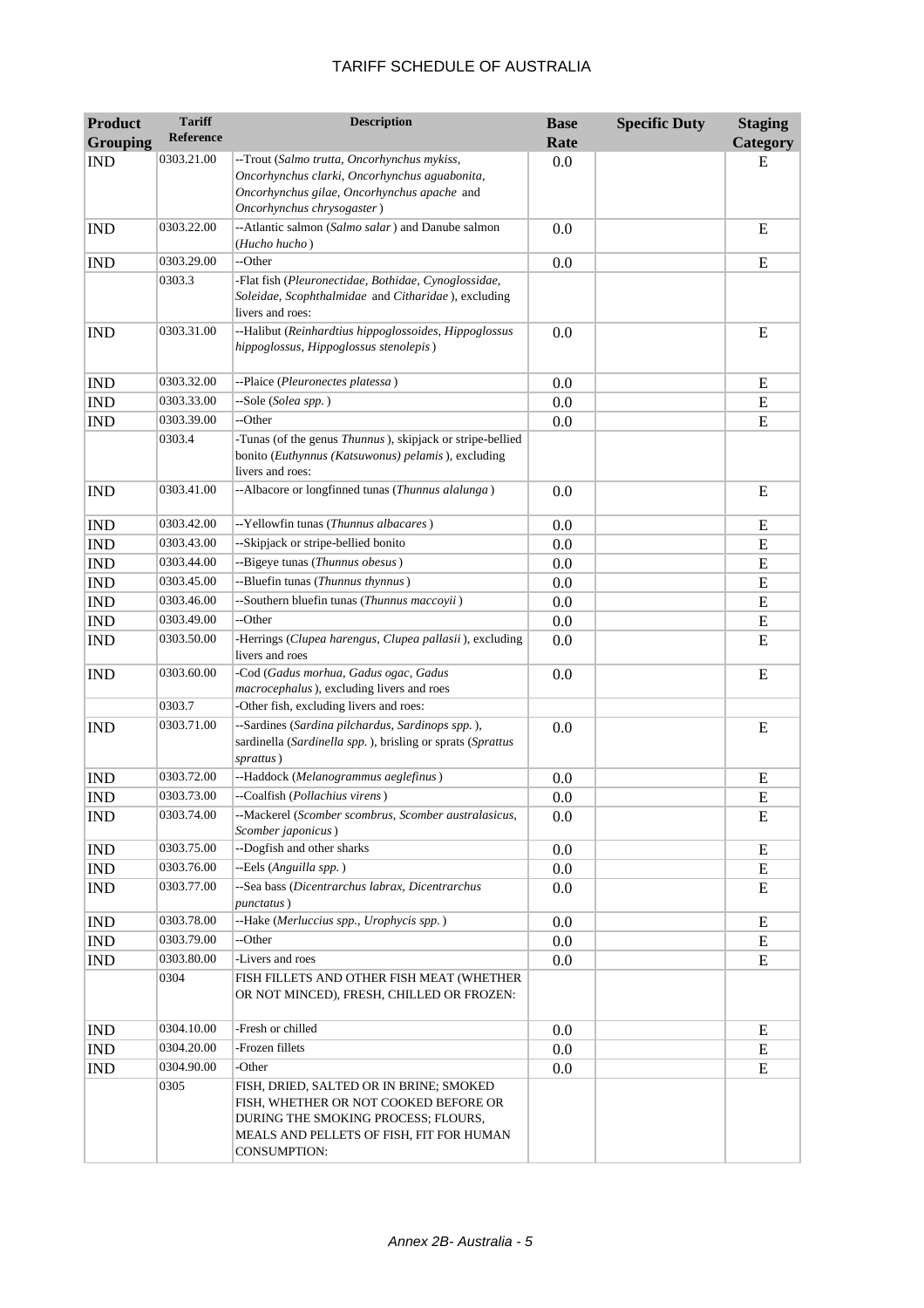| <b>Product</b>              | <b>Tariff</b><br>Reference | <b>Description</b>                                                                                                                                                                                                                                                                                                    | <b>Base</b> | <b>Specific Duty</b> | <b>Staging</b> |
|-----------------------------|----------------------------|-----------------------------------------------------------------------------------------------------------------------------------------------------------------------------------------------------------------------------------------------------------------------------------------------------------------------|-------------|----------------------|----------------|
| <b>Grouping</b>             | 0305.10.00                 |                                                                                                                                                                                                                                                                                                                       | Rate        |                      | Category       |
| <b>IND</b>                  |                            | -Flours, meals and pellets of fish, fit for human<br>consumption                                                                                                                                                                                                                                                      | 0.0         |                      | E              |
| <b>IND</b>                  | 0305.20.00                 | -Livers and roes of fish, dried, smoked, salted or in brine                                                                                                                                                                                                                                                           | 0.0         |                      | ${\bf E}$      |
| <b>IND</b>                  | 0305.30.00                 | -Fish fillets, dried, salted or in brine, but not smoked                                                                                                                                                                                                                                                              | 0.0         |                      | E              |
|                             | 0305.4                     | -Smoked fish, including fillets:                                                                                                                                                                                                                                                                                      |             |                      |                |
| <b>IND</b>                  | 0305.41.00                 | --Pacific salmon (Oncorhynchus nerka, Oncorhynchus<br>gorbuscha, Oncorhynchus keta, Oncorhynchus<br>tschawytscha, Oncorhynchus kisutch, Oncorhynchus<br>masou and Oncorhynchus rhodurus), Atlantic salmon<br>(Salmo salar) and Danube salmon (Hucho hucho)                                                            | 0.0         |                      | E              |
| <b>IND</b>                  | 0305.42.00                 | --Herrings (Clupea harengus, Clupea pallasii)                                                                                                                                                                                                                                                                         | 0.0         |                      | ${\bf E}$      |
| <b>IND</b>                  | 0305.49.00                 | --Other                                                                                                                                                                                                                                                                                                               | 0.0         |                      | ${\bf E}$      |
|                             | 0305.5                     | -Dried fish, whether or not salted but not smoked:                                                                                                                                                                                                                                                                    |             |                      |                |
| <b>IND</b>                  | 0305.51.00                 | --Cod (Gadus morhua, Gadus ogac, Gadus<br>macrocephalus)                                                                                                                                                                                                                                                              | 0.0         |                      | E              |
| <b>IND</b>                  | 0305.59.00                 | --Other                                                                                                                                                                                                                                                                                                               | 0.0         |                      | E              |
|                             | 0305.6                     | -Fish, salted but not dried or smoked and fish in brine:                                                                                                                                                                                                                                                              |             |                      |                |
| <b>IND</b>                  | 0305.61.00                 | --Herrings (Clupea harengus, Clupea pallasii)                                                                                                                                                                                                                                                                         | 0.0         |                      | E              |
| <b>IND</b>                  | 0305.62.00                 | --Cod (Gadus morhua, Gadus ogac, Gadus<br>macrocephalus)                                                                                                                                                                                                                                                              | 0.0         |                      | E              |
| <b>IND</b>                  | 0305.63.00                 | --Anchovies (Engraulis spp.)                                                                                                                                                                                                                                                                                          | 0.0         |                      | E              |
| <b>IND</b>                  | 0305.69.00                 | --Other                                                                                                                                                                                                                                                                                                               | 0.0         |                      | ${\bf E}$      |
|                             | 0306                       | CRUSTACEANS, WHETHER IN SHELL OR NOT,<br>LIVE, FRESH, CHILLED, FROZEN, DRIED, SALTED<br>OR IN BRINE; CRUSTACEANS, IN SHELL, COOKED<br>BY STEAMING OR BY BOILING IN WATER,<br>WHETHER OR NOT CHILLED, FROZEN, DRIED,<br>SALTED OR IN BRINE; FLOURS, MEALS AND<br>PELLETS OF CRUSTACEANS, FIT FOR HUMAN<br>CONSUMPTION: |             |                      |                |
|                             | 0306.1                     | -Frozen:                                                                                                                                                                                                                                                                                                              |             |                      |                |
| <b>IND</b>                  | 0306.11.00                 | --Rock lobster and other sea crawfish (Palinurus spp.,<br>Panulirus spp., Jasus spp.)                                                                                                                                                                                                                                 | 0.0         |                      | E              |
| <b>IND</b>                  | 0306.12.00                 | --Lobsters (Homarus spp.)                                                                                                                                                                                                                                                                                             | 0.0         |                      | E              |
| <b>IND</b>                  | 0306.13.00                 | --Shrimps and prawns                                                                                                                                                                                                                                                                                                  | 0.0         |                      | E              |
| $\mathop{\rm IND}\nolimits$ | 0306.14.00                 | --Crabs                                                                                                                                                                                                                                                                                                               | 0.0         |                      | E              |
| IND                         | 0306.19.00                 | --Other, including flours, meals and pellets of<br>crustaceans, fit for human consumption                                                                                                                                                                                                                             | 0.0         |                      | ${\bf E}$      |
|                             | 0306.2                     | -Not frozen:                                                                                                                                                                                                                                                                                                          |             |                      |                |
| <b>IND</b>                  | 0306.21.00                 | --Rock lobster and other sea crawfish (Palinurus spp.,<br>Panulirus spp., Jasus spp.)                                                                                                                                                                                                                                 | 0.0         |                      | E              |
| <b>IND</b>                  | 0306.22.00                 | --Lobsters (Homarus spp.)                                                                                                                                                                                                                                                                                             | 0.0         |                      | Ε              |
| <b>IND</b>                  | 0306.23.00                 | --Shrimps and prawns                                                                                                                                                                                                                                                                                                  | 0.0         |                      | Ε              |
| <b>IND</b>                  | 0306.24.00                 | --Crabs                                                                                                                                                                                                                                                                                                               | 0.0         |                      | Ε              |
| <b>IND</b>                  | 0306.29.00                 | --Other, including flours, meals and pellets of<br>crustaceans, fit for human consumption                                                                                                                                                                                                                             | 0.0         |                      | Ε              |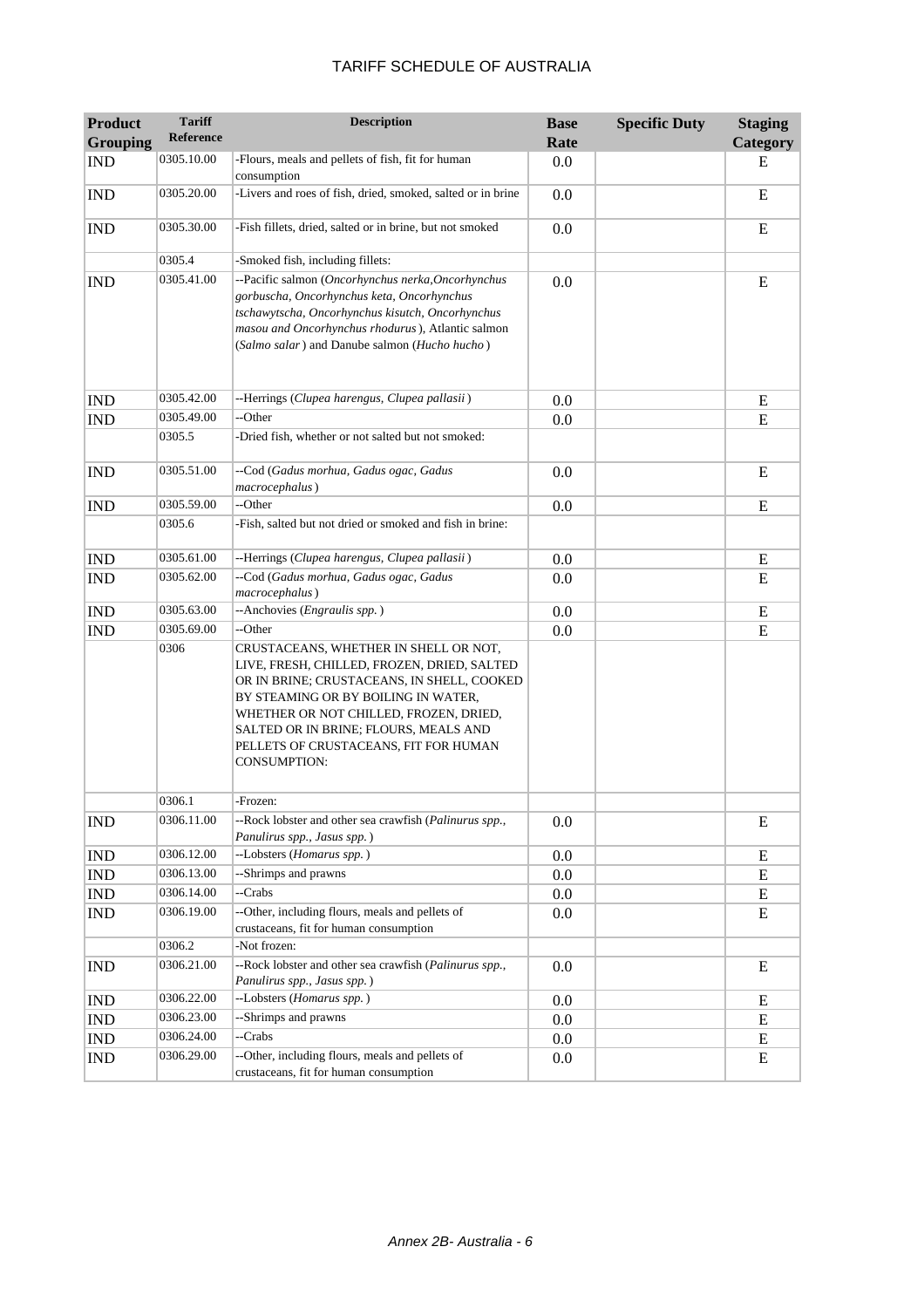| <b>Product</b>  | <b>Tariff</b>    | <b>Description</b>                                                                                                                                                                                                                                                  | <b>Base</b> | <b>Specific Duty</b> | <b>Staging</b> |
|-----------------|------------------|---------------------------------------------------------------------------------------------------------------------------------------------------------------------------------------------------------------------------------------------------------------------|-------------|----------------------|----------------|
| <b>Grouping</b> | <b>Reference</b> |                                                                                                                                                                                                                                                                     | Rate        |                      | Category       |
|                 | 0307             | MOLLUSCS, WHETHER IN SHELL OR NOT, LIVE,<br>FRESH, CHILLED, FROZEN, DRIED, SALTED OR IN<br>BRINE; AQUATIC INVERTEBRATES OTHER THAN<br>CRUSTACEANS AND MOLLUSCS, LIVE, FRESH,<br>CHILLED, FROZEN, DRIED, SALTED OR IN BRINE;<br>FLOURS, MEALS AND PELLETS OF AQUATIC |             |                      |                |
|                 |                  | INVERTEBRATES OTHER THAN CRUSTACEANS,<br>FIT FOR HUMAN CONSUMPTION:                                                                                                                                                                                                 |             |                      |                |
| <b>IND</b>      | 0307.10.00       | -Oysters                                                                                                                                                                                                                                                            | 0.0         |                      | E              |
|                 | 0307.2           | -Scallops, including queen scallops, of the genera Pecten,<br>Chlamys or Placopecten:                                                                                                                                                                               |             |                      |                |
| <b>IND</b>      | 0307.21.00       | --Live, fresh or chilled                                                                                                                                                                                                                                            | 0.0         |                      | E              |
| <b>IND</b>      | 0307.29.00       | --Other                                                                                                                                                                                                                                                             | 0.0         |                      | E              |
|                 | 0307.3           | -Mussels (Mytilus spp., Perna spp.):                                                                                                                                                                                                                                |             |                      |                |
| <b>IND</b>      | 0307.31.00       | --Live, fresh or chilled                                                                                                                                                                                                                                            | 0.0         |                      | E              |
| <b>IND</b>      | 0307.39.00       | --Other                                                                                                                                                                                                                                                             | 0.0         |                      | E              |
|                 | 0307.4           | -Cuttle fish (Sepia officinalis, Rossia macrosoma,<br>Sepiola spp.) and squid (Ommastrephes spp., Loligo<br>spp., Nototodarus spp., Sepioteuthis spp.):                                                                                                             |             |                      |                |
| <b>IND</b>      | 0307.41.00       | --Live, fresh or chilled                                                                                                                                                                                                                                            | 0.0         |                      | E              |
| <b>IND</b>      | 0307.49.00       | --Other                                                                                                                                                                                                                                                             | 0.0         |                      | E              |
|                 | 0307.5           | -Octopus (Octopus spp.):                                                                                                                                                                                                                                            |             |                      |                |
| <b>IND</b>      | 0307.51.00       | --Live, fresh or chilled                                                                                                                                                                                                                                            | 0.0         |                      | E              |
| <b>IND</b>      | 0307.59.00       | --Other                                                                                                                                                                                                                                                             | 0.0         |                      | E              |
| <b>IND</b>      | 0307.60.00       | -Snails, other than sea snails                                                                                                                                                                                                                                      | 0.0         |                      | E              |
|                 | 0307.9           | -Other, including flours, meals and pellets of aquatic<br>invertebrates other than crustaceans, fit for human<br>consumption:                                                                                                                                       |             |                      |                |
| <b>IND</b>      | 0307.91.00       | --Live, fresh or chilled                                                                                                                                                                                                                                            | 0.0         |                      | E              |
| <b>IND</b>      | 0307.99.00       | --Other                                                                                                                                                                                                                                                             | 0.0         |                      | E              |
|                 |                  | <b>CHAPTER 4</b><br>DAIRY PRODUCE; BIRDS' EGGS; NATURAL<br>HONEY; EDIBLE PRODUCTS OF ANIMAL ORIGIN,<br>NOT ELSEWHERE SPECIFIED OR INCLUDED                                                                                                                          |             |                      |                |
|                 | 0401             | MILK AND CREAM, NOT CONCENTRATED NOR<br>CONTAINING ADDED SUGAR OR OTHER<br><b>SWEETENING MATTER:</b>                                                                                                                                                                |             |                      |                |
| $\rm{AG}$       | 0401.10.00       | -Of a fat content, by weight, not exceeding 1%                                                                                                                                                                                                                      | 0.0         |                      | E              |
| AG              | 0401.20.00       | -Of a fat content, by weight, exceeding 1% but not<br>exceeding 6%                                                                                                                                                                                                  | 0.0         |                      | E              |
| AG              | 0401.30.00       | -Of a fat content, by weight, exceeding 6%                                                                                                                                                                                                                          | 0.0         |                      | E              |
|                 | 0402             | MILK AND CREAM, CONCENTRATED OR<br>CONTAINING ADDED SUGAR OR OTHER<br><b>SWEETENING MATTER:</b>                                                                                                                                                                     |             |                      |                |
| AG              | 0402.10.00       | -In powder, granules or other solid forms, of a fat content,<br>by weight, not exceeding 1.5%                                                                                                                                                                       | 0.0         |                      | E              |
|                 | 0402.2           | -In powder, granules or other solid forms, of a fat content,<br>by weight, exceeding 1.5%:                                                                                                                                                                          |             |                      |                |
| AG              | 0402.21.00       | --Not containing added sugar or other sweetening matter                                                                                                                                                                                                             | 0.0         |                      | E              |
| AG              | 0402.29.00       | --Other                                                                                                                                                                                                                                                             | 0.0         |                      | E              |
|                 | 0402.9           | -Other:                                                                                                                                                                                                                                                             |             |                      |                |
| AG              | 0402.91.00       | --Not containing added sugar or other sweetening matter                                                                                                                                                                                                             | 0.0         |                      | E              |
| $\rm{AG}$       | 0402.99.00       | --Other                                                                                                                                                                                                                                                             | 0.0         |                      | E              |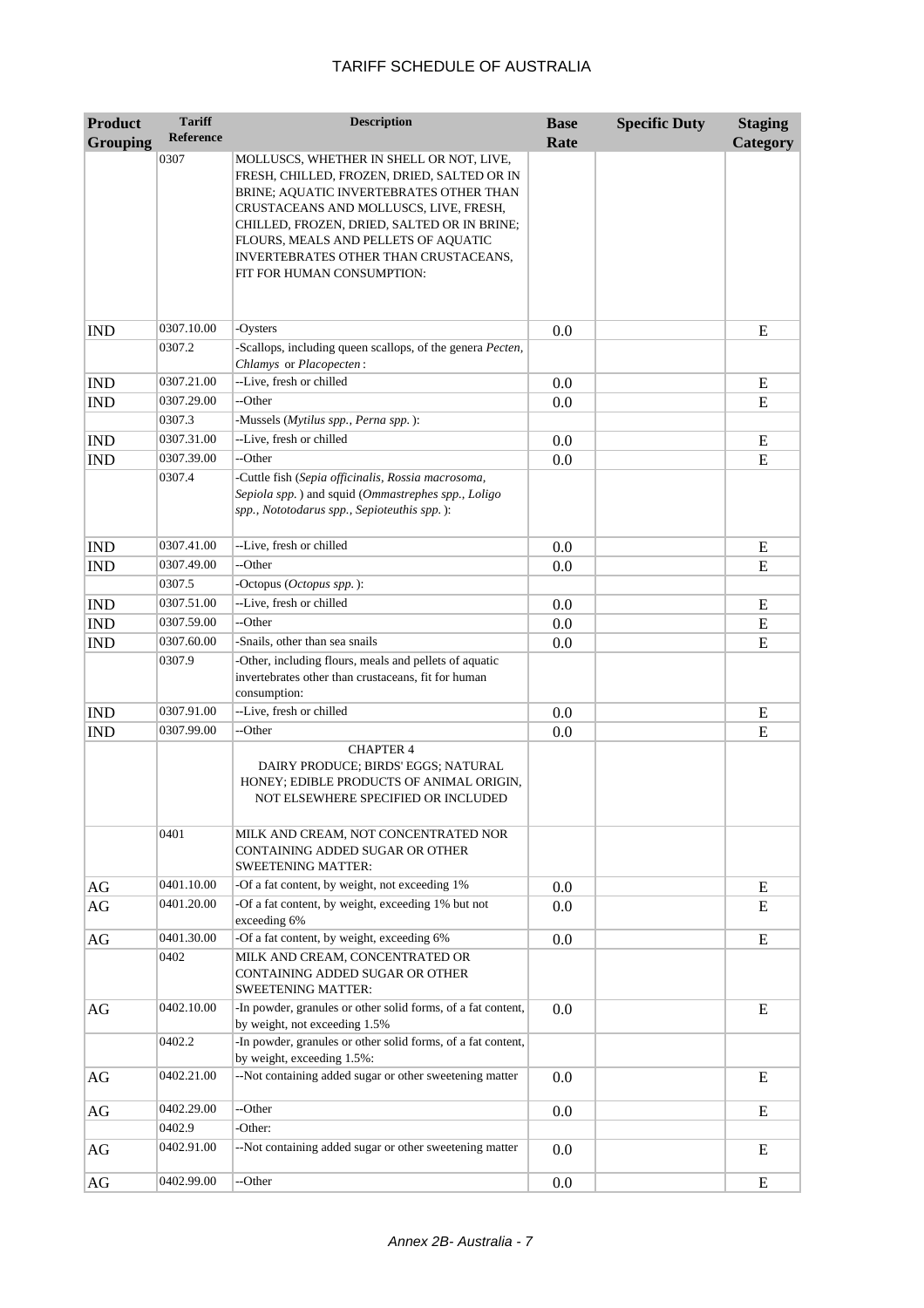| <b>Product</b>  | <b>Tariff</b>        | <b>Description</b>                                                                                                                                                                                                                                                                                          | <b>Base</b> | <b>Specific Duty</b> | <b>Staging</b> |
|-----------------|----------------------|-------------------------------------------------------------------------------------------------------------------------------------------------------------------------------------------------------------------------------------------------------------------------------------------------------------|-------------|----------------------|----------------|
| <b>Grouping</b> | <b>Reference</b>     |                                                                                                                                                                                                                                                                                                             | Rate        |                      | Category       |
|                 | 0403                 | BUTTERMILK, CURDLED MILK AND CREAM,<br>YOGURT, KEPHIR AND OTHER FERMENTED OR<br>ACIDIFIED MILK AND CREAM, WHETHER OR NOT<br>CONCENTRATED OR CONTAINING ADDED SUGAR<br>OR OTHER SWEETENING MATTER OR<br>FLAVOURED OR CONTAINING ADDED FRUIT,<br>NUTS OR COCOA:                                               |             |                      |                |
| AG              | 0403.10.00           | -Yogurt                                                                                                                                                                                                                                                                                                     | 0.0         |                      | E              |
| AG              | 0403.90.00           | -Other                                                                                                                                                                                                                                                                                                      | 0.0         |                      | E              |
|                 | 0404                 | WHEY, WHETHER OR NOT CONCENTRATED OR<br>CONTAINING ADDED SUGAR OR OTHER<br>SWEETENING MATTER; PRODUCTS CONSISTING<br>OF NATURAL MILK CONSTITUENTS, WHETHER<br>OR NOT CONTAINING ADDED SUGAR OR OTHER<br>SWEETENING MATTER, NOT ELSEWHERE<br><b>SPECIFIED OR INCLUDED:</b>                                   |             |                      |                |
| AG              | 0404.10.00           | -Whey and modified whey, whether or not concentrated<br>or containing added sugar or other sweetening matter                                                                                                                                                                                                | 0.0         |                      | E              |
| AG              | 0404.90.00           | -Other                                                                                                                                                                                                                                                                                                      | 0.0         |                      | E              |
|                 | 0405                 | BUTTER AND OTHER FATS AND OILS DERIVED<br>FROM MILK; DAIRY SPREADS:                                                                                                                                                                                                                                         |             |                      |                |
| $\rm{AG}$       | 0405.10.00           | -Butter                                                                                                                                                                                                                                                                                                     | 0.0         |                      | E              |
| AG              | 0405.20.00           | -Dairy spreads                                                                                                                                                                                                                                                                                              | 4.0         |                      | E              |
| AG              | 0405.90.00           | -Other                                                                                                                                                                                                                                                                                                      | 0.0         |                      | E              |
|                 | 0406                 | <b>CHEESE AND CURD:</b>                                                                                                                                                                                                                                                                                     |             |                      |                |
| AG              | 0406.10.00           | -Fresh (unripened or uncured) cheese, including whey<br>cheese, and curd                                                                                                                                                                                                                                    | 0.0         | \$1.220/kg           | E              |
| AG              | 0406.20.00           | -Grated or powdered cheese, of all kinds                                                                                                                                                                                                                                                                    | 0.0         | \$1.220/kg           | E              |
| AG              | 0406.30.00           | -Processed cheese, not grated or powdered                                                                                                                                                                                                                                                                   | 0.0         | \$1.220/kg           | E              |
|                 | 0406.40              | -Blue-veined cheese:                                                                                                                                                                                                                                                                                        |             |                      |                |
| AG              | 0406.40.10           | ---Cheese, of the following types: (a) roquefort; (b) stilton                                                                                                                                                                                                                                               | 0.0         |                      | E              |
| AG              | 0406.40.90           | ---Other                                                                                                                                                                                                                                                                                                    | 0.0         | \$1.220/kg           | E              |
|                 | 0406.90              | -Other cheese:                                                                                                                                                                                                                                                                                              |             |                      |                |
| AG              | 0406.90.10           | ---Cheese, of the following types: (a) made wholly from<br>goats' milk, other than fetta or kasseri; (b) surface-ripened<br>soft, having: (i) a fat content in the dry matter of not less<br>than 50% by weight; and (ii) a moisture content of not<br>less than 65% by weight of the non-high fatty matter | 0.0         |                      | E              |
| AG              | 0406.90.90           | ---Other                                                                                                                                                                                                                                                                                                    | 0.0         | \$1.220/kg           | E              |
| AG              | 0407.00.00           | BIRDS' EGGS, IN SHELL, FRESH, PRESERVED OR<br><b>COOKED</b>                                                                                                                                                                                                                                                 | 0.0         |                      | E              |
|                 | 0408                 | BIRDS' EGGS, NOT IN SHELL, AND EGG YOLKS,<br>FRESH, DRIED, COOKED BY STEAMING OR BY<br>BOILING IN WATER, MOULDED, FROZEN OR<br>OTHERWISE PRESERVED, WHETHER OR NOT<br>CONTAINING ADDED SUGAR OR OTHER<br><b>SWEETENING MATTER:</b>                                                                          |             |                      |                |
|                 | 0408.1               | -Egg yolks:                                                                                                                                                                                                                                                                                                 |             |                      |                |
| AG              | 0408.11.00           | --Dried                                                                                                                                                                                                                                                                                                     | 0.0         |                      | E              |
| AG              | 0408.19.00<br>0408.9 | --Other<br>-Other:                                                                                                                                                                                                                                                                                          | 0.0         |                      | E              |
| AG              | 0408.91.00           | --Dried                                                                                                                                                                                                                                                                                                     | 0.0         |                      | Ε              |
| AG              | 0408.99.00           | --Other                                                                                                                                                                                                                                                                                                     | 0.0         |                      | E              |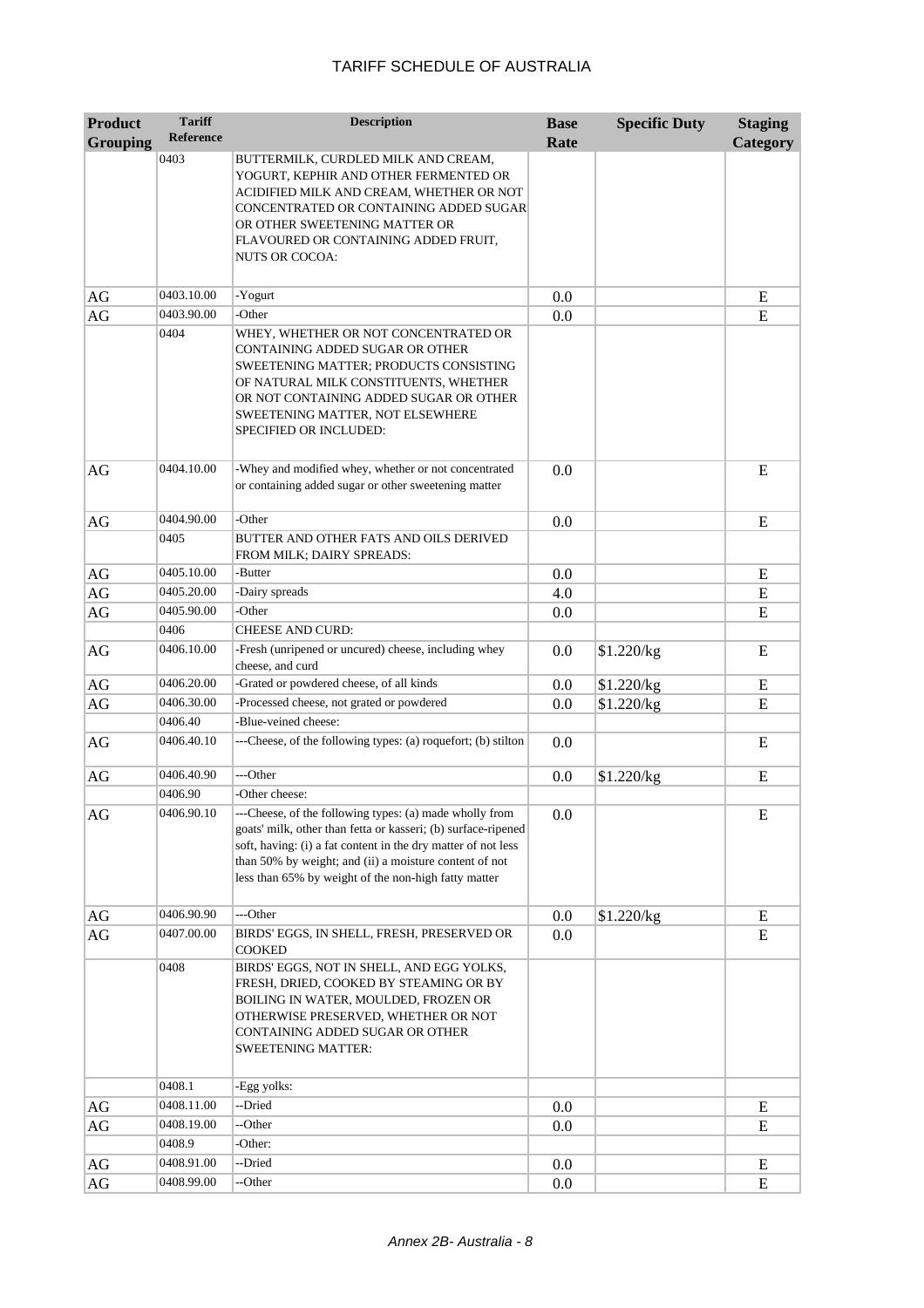| <b>Product</b>  | <b>Tariff</b><br><b>Reference</b> | <b>Description</b>                                                                                                                                                                                                                                                                       | <b>Base</b> | <b>Specific Duty</b> | <b>Staging</b> |
|-----------------|-----------------------------------|------------------------------------------------------------------------------------------------------------------------------------------------------------------------------------------------------------------------------------------------------------------------------------------|-------------|----------------------|----------------|
| <b>Grouping</b> |                                   |                                                                                                                                                                                                                                                                                          | Rate        |                      | Category       |
| $\rm{AG}$<br>AG | 0409.00.00<br>0410.00.00          | NATURAL HONEY<br>EDIBLE PRODUCTS OF ANIMAL ORIGIN, NOT                                                                                                                                                                                                                                   | 0.0<br>0.0  |                      | E<br>E         |
|                 |                                   | ELSEWHERE SPECIFIED OR INCLUDED                                                                                                                                                                                                                                                          |             |                      |                |
|                 |                                   | <b>CHAPTER 5</b>                                                                                                                                                                                                                                                                         |             |                      |                |
|                 |                                   | PRODUCTS OF ANIMAL ORIGIN, NOT ELSEWHERE<br>SPECIFIED OR INCLUDED                                                                                                                                                                                                                        |             |                      |                |
| AG              | 0501.00.00                        | HUMAN HAIR, UNWORKED, WHETHER OR NOT<br>WASHED OR SCOURED; WASTE OF HUMAN HAIR                                                                                                                                                                                                           | 0.0         |                      | E              |
|                 | 0502                              | PIGS', HOGS' OR BOARS' BRISTLES AND HAIR;<br>BADGER HAIR AND OTHER BRUSH MAKING<br>HAIR; WASTE OF SUCH BRISTLES OR HAIR:                                                                                                                                                                 |             |                      |                |
| AG              | 0502.10.00                        | -Pigs', hogs' or boars' bristles and hair and waste thereof                                                                                                                                                                                                                              | 0.0         |                      | E              |
| AG              | 0502.90.00                        | -Other                                                                                                                                                                                                                                                                                   | 0.0         |                      | E              |
| AG              | 0503.00.00                        | HORSEHAIR AND HORSEHAIR WASTE, WHETHER<br>OR NOT PUT UP AS A LAYER WITH OR WITHOUT<br>SUPPORTING MATERIAL                                                                                                                                                                                | 5.0         |                      | A              |
| AG              | 0504.00.00                        | GUTS, BLADDERS AND STOMACHS OF ANIMALS<br>(OTHER THAN FISH), WHOLE AND PIECES<br>THEREOF, FRESH, CHILLED, FROZEN, SALTED, IN<br>BRINE, DRIED OR SMOKED                                                                                                                                   | 0.0         |                      | E              |
|                 | 0505                              | SKINS AND OTHER PARTS OF BIRDS, WITH THEIR<br>FEATHERS OR DOWN, FEATHERS AND PARTS OF<br>FEATHERS (WHETHER OR NOT WITH TRIMMED<br>EDGES) AND DOWN, NOT FURTHER WORKED<br>THAN CLEANED, DISINFECTED OR TREATED FOR<br>PRESERVATION; POWDER AND WASTE OF<br>FEATHERS OR PARTS OF FEATHERS: |             |                      |                |
| AG              | 0505.10.00                        | -Feathers of a kind used for stuffing; down                                                                                                                                                                                                                                              | 0.0         |                      | E              |
| AG              | 0505.90.00                        | -Other                                                                                                                                                                                                                                                                                   | 0.0         |                      | E              |
|                 | 0506                              | BONES AND HORN-CORES, UNWORKED,<br>DEFATTED, SIMPLY PREPARED (BUT NOT CUT TO<br>SHAPE), TREATED WITH ACID OR<br>DEGELATINISED; POWDER AND WASTE OF THESE<br>PRODUCTS:                                                                                                                    |             |                      |                |
| AG              | 0506.10.00                        | -Ossein and bones treated with acid                                                                                                                                                                                                                                                      | 0.0         |                      | E              |
| AG              | 0506.90.00                        | -Other                                                                                                                                                                                                                                                                                   | 0.0         |                      | E              |
|                 | 0507                              | IVORY, TORTOISE-SHELL, WHALEBONE AND<br>WHALEBONE HAIR, HORNS, ANTLERS, HOOVES,<br>NAILS, CLAWS AND BEAKS, UNWORKED OR<br>SIMPLY PREPARED BUT NOT CUT TO SHAPE;<br>POWDER AND WASTE OF THESE PRODUCTS:                                                                                   |             |                      |                |
| AG              | 0507.10.00                        | -Ivory; ivory powder and waste                                                                                                                                                                                                                                                           | 0.0         |                      | Е              |
| AG              | 0507.90.00                        | -Other                                                                                                                                                                                                                                                                                   | 0.0         |                      | Ε              |
| AG              | 0508.00.00                        | CORAL AND SIMILAR MATERIALS, UNWORKED<br>OR SIMPLY PREPARED BUT NOT OTHERWISE<br>WORKED; SHELLS OF MOLLUSCS, CRUSTACEANS<br>OR ECHINODERMS AND CUTTLE-BONE,<br>UNWORKED OR SIMPLY PREPARED BUT NOT<br>CUT TO SHAPE, POWDER AND WASTE THEREOF                                             | 0.0         |                      | E              |
|                 |                                   |                                                                                                                                                                                                                                                                                          |             |                      |                |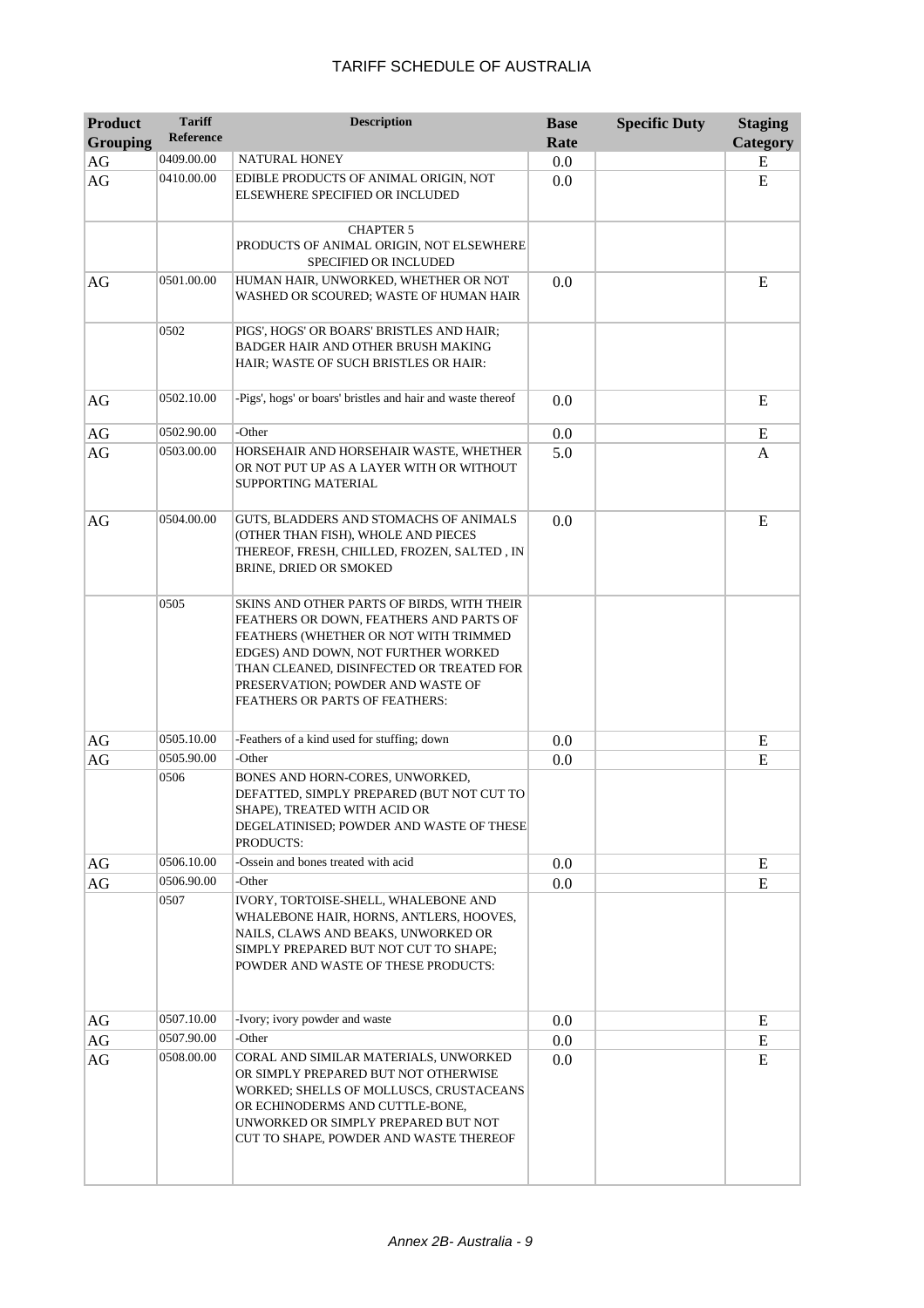| <b>Product</b>  | <b>Tariff</b><br><b>Reference</b> | <b>Description</b>                                                                                                                                                                                                                                                       | <b>Base</b> | <b>Specific Duty</b> | <b>Staging</b> |
|-----------------|-----------------------------------|--------------------------------------------------------------------------------------------------------------------------------------------------------------------------------------------------------------------------------------------------------------------------|-------------|----------------------|----------------|
| <b>Grouping</b> |                                   |                                                                                                                                                                                                                                                                          | Rate        |                      | Category       |
| <b>IND</b>      | 0509.00.00                        | NATURAL SPONGES OF ANIMAL ORIGIN                                                                                                                                                                                                                                         | 0.0         |                      | E              |
| AG              | 0510.00.00                        | AMBERGRIS, CASTOREUM, CIVET AND MUSK;<br>CANTHARIDES; BILE, WHETHER OR NOT DRIED;<br>GLANDS AND OTHER ANIMAL PRODUCTS USED<br>IN THE PREPARATION OF PHARMACEUTICAL<br>PRODUCTS, FRESH, CHILLED, FROZEN OR<br>OTHERWISE PROVISIONALLY PRESERVED                           | 0.0         |                      | E              |
|                 | 0511                              | ANIMAL PRODUCTS NOT ELSEWHERE SPECIFIED<br>OR INCLUDED; DEAD ANIMALS OF CHAPTER 1 OR<br>3, UNFIT FOR HUMAN CONSUMPTION:                                                                                                                                                  |             |                      |                |
| AG              | 0511.10.00                        | -Bovine semen                                                                                                                                                                                                                                                            | 0.0         |                      | E              |
|                 | 0511.9                            | -Other:                                                                                                                                                                                                                                                                  |             |                      |                |
| AG              | 0511.91.00                        | --Products of fish or crustaceans, molluscs or other<br>aquatic invertebrates; dead animals of Chapter 3                                                                                                                                                                 | 0.0         |                      | E              |
| AG              | 0511.99.00                        | --Other                                                                                                                                                                                                                                                                  | 0.0         |                      | E              |
|                 |                                   | <b>CHAPTER 6</b><br>LIVE TREES AND OTHER PLANTS; BULBS, ROOTS<br>AND THE LIKE; CUT FLOWERS AND<br>ORNAMENTAL FOLIAGE                                                                                                                                                     |             |                      |                |
|                 | 0601                              | BULBS, TUBERS, TUBEROUS ROOTS, CORMS,<br>CROWNS AND RHIZOMES, DORMANT, IN<br>GROWTH OR IN FLOWER; CHICORY PLANTS AND<br>ROOTS OTHER THAN ROOTS OF 1212:                                                                                                                  |             |                      |                |
| AG              | 0601.10.00                        | -Bulbs, tubers, tuberous roots, corms, crowns and<br>rhizomes, dormant                                                                                                                                                                                                   | 0.0         |                      | E              |
| AG              | 0601.20.00                        | -Bulbs, tubers, tuberous roots, corms, crowns and<br>rhizomes, in growth or in flower; chicory plants and roots                                                                                                                                                          | 0.0         |                      | E              |
|                 | 0602                              | OTHER LIVE PLANTS (INCLUDING THEIR ROOTS),<br>CUTTINGS AND SLIPS; MUSHROOM SPAWN:                                                                                                                                                                                        |             |                      |                |
| AG              | 0602.10.00                        | -Unrooted cuttings and slips                                                                                                                                                                                                                                             | 0.0         |                      | E              |
| AG              | 0602.20.00                        | -Trees, shrubs and bushes, grafted or not, of kinds which<br>bear edible fruit or nuts                                                                                                                                                                                   | 0.0         |                      | E              |
| $\rm{AG}$       | 0602.30.00                        | -Rhododendrons and azaleas, grafted or not                                                                                                                                                                                                                               | 0.0         |                      | ${\bf E}$      |
| AG              | 0602.40.00                        | -Roses, grafted or not                                                                                                                                                                                                                                                   | 0.0         |                      | E              |
| AG              | 0602.90.00                        | -Other                                                                                                                                                                                                                                                                   | 0.0         |                      | E              |
|                 | 0603                              | CUT FLOWERS AND FLOWER BUDS OF A KIND<br><b>SUITABLE FOR BOUQUETS OR FOR</b><br>ORNAMENTAL PURPOSES, FRESH, DRIED, DYED,<br>BLEACHED, IMPREGNATED OR OTHERWISE<br>PREPARED:                                                                                              |             |                      |                |
| AG              | 0603.10.00                        | -Fresh                                                                                                                                                                                                                                                                   | 0.0         |                      | E              |
| AG              | 0603.90.00                        | -Other                                                                                                                                                                                                                                                                   | 0.0         |                      | E              |
|                 | 0604                              | FOLIAGE, BRANCHES AND OTHER PARTS OF<br>PLANTS, WITHOUT FLOWERS OR FLOWER BUDS,<br>AND GRASSES, MOSSES AND LICHENS, BEING<br>GOODS OF A KIND SUITABLE FOR BOUQUETS OR<br>FOR ORNAMENTAL PURPOSES, FRESH, DRIED,<br>DYED, BLEACHED, IMPREGNATED OR<br>OTHERWISE PREPARED: |             |                      |                |
| AG              | 0604.10.00                        | -Mosses and lichens                                                                                                                                                                                                                                                      | 0.0         |                      | E              |
|                 | 0604.9                            | -Other:                                                                                                                                                                                                                                                                  |             |                      |                |
| AG              | 0604.91.00                        | --Fresh                                                                                                                                                                                                                                                                  | 0.0         |                      | E              |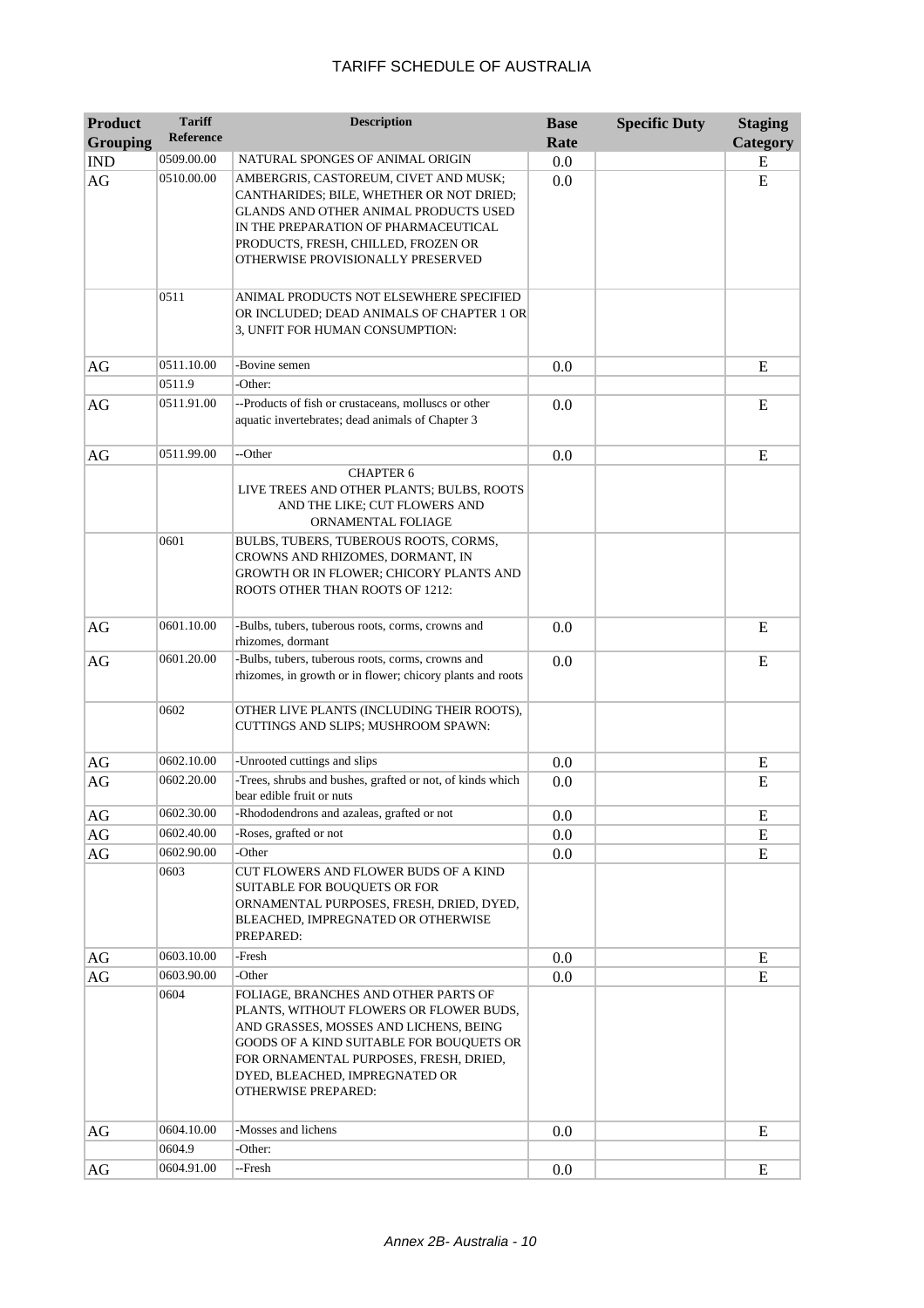| <b>Product</b><br><b>Grouping</b> | <b>Tariff</b><br><b>Reference</b> | <b>Description</b>                                                                                              | <b>Base</b><br>Rate | <b>Specific Duty</b> | <b>Staging</b><br>Category |
|-----------------------------------|-----------------------------------|-----------------------------------------------------------------------------------------------------------------|---------------------|----------------------|----------------------------|
| AG                                | 0604.99.00                        | --Other                                                                                                         | 0.0                 |                      | E                          |
|                                   |                                   | <b>CHAPTER 7</b><br>EDIBLE VEGETABLES AND CERTAIN ROOTS AND<br><b>TUBERS</b>                                    |                     |                      |                            |
|                                   | 0701                              | POTATOES, FRESH OR CHILLED:                                                                                     |                     |                      |                            |
| AG                                | 0701.10.00                        | -Seed                                                                                                           | 0.0                 |                      | E                          |
| $\rm{AG}$                         | 0701.90.00                        | -Other                                                                                                          | 0.0                 |                      | ${\bf E}$                  |
| $\rm{AG}$                         | 0702.00.00                        | TOMATOES, FRESH OR CHILLED                                                                                      | 0.0                 |                      | ${\bf E}$                  |
|                                   | 0703                              | ONIONS, SHALLOTS, GARLIC, LEEKS AND OTHER<br>ALLIACEOUS VEGETABLES, FRESH OR CHILLED:                           |                     |                      |                            |
| AG                                | 0703.10.00                        | -Onions and shallots                                                                                            | 0.0                 |                      | E                          |
| AG                                | 0703.20.00                        | -Garlic                                                                                                         | 0.0                 |                      | E                          |
| AG                                | 0703.90.00                        | -Leeks and other alliaceous vegetables                                                                          | 0.0                 |                      | E                          |
|                                   | 0704                              | CABBAGES, CAULIFLOWERS, KOHLRABI, KALE<br>AND SIMILAR EDIBLE BRASSICAS, FRESH OR<br><b>CHILLED:</b>             |                     |                      |                            |
| AG                                | 0704.10.00                        | -Cauliflowers and headed broccoli                                                                               | 0.0                 |                      | E                          |
| $\rm{AG}$                         | 0704.20.00                        | -Brussels sprouts                                                                                               | 0.0                 |                      | ${\bf E}$                  |
| AG                                | 0704.90.00                        | -Other                                                                                                          | 0.0                 |                      | ${\bf E}$                  |
|                                   | 0705                              | LETTUCE (LACTUCA SATIVA) AND CHICORY<br>(CICHORIUM SPP.), FRESH OR CHILLED:                                     |                     |                      |                            |
|                                   | 0705.1                            | -Lettuce:                                                                                                       |                     |                      |                            |
| AG                                | 0705.11.00                        | --Cabbage lettuce (head lettuce)                                                                                | 0.0                 |                      | Ε                          |
| $\rm{AG}$                         | 0705.19.00                        | --Other                                                                                                         | 0.0                 |                      | E                          |
|                                   | 0705.2                            | -Chicory:                                                                                                       |                     |                      |                            |
| AG                                | 0705.21.00                        | -- Witloof chicory (Cichorium intybus var. foliosum)                                                            | 0.0                 |                      | E                          |
| AG                                | 0705.29.00                        | --Other                                                                                                         | 0.0                 |                      | E                          |
|                                   | 0706                              | CARROTS, TURNIPS, SALAD BEETROOT, SALSIFY,<br>CELERIAC, RADISHES AND SIMILAR EDIBLE<br>ROOTS, FRESH OR CHILLED: |                     |                      |                            |
| AG                                | 0706.10.00                        | -Carrots and turnips                                                                                            | 0.0                 |                      | E                          |
| $\rm{AG}$                         | 0706.90.00                        | -Other                                                                                                          | 0.0                 |                      | E                          |
| $\rm{AG}$                         | 0707.00.00                        | CUCUMBERS AND GHERKINS, FRESH OR<br>CHILLED                                                                     | 0.0                 |                      | ${\bf E}$                  |
|                                   | 0708                              | LEGUMINOUS VEGETABLES, SHELLED OR<br>UNSHELLED, FRESH OR CHILLED:                                               |                     |                      |                            |
| AG                                | 0708.10.00                        | -Peas (Pisum sativum)                                                                                           | 0.0                 |                      | E                          |
| AG                                | 0708.20.00                        | -Beans (Vigna spp., Phaseolus spp.)                                                                             | 0.0                 |                      | E                          |
| AG                                | 0708.90.00                        | -Other leguminous vegetables                                                                                    | 0.0                 |                      | E                          |
|                                   | 0709                              | OTHER VEGETABLES, FRESH OR CHILLED:                                                                             |                     |                      |                            |
| AG                                | 0709.10.00                        | -Globe artichokes                                                                                               | 0.0                 |                      | E                          |
| AG                                | 0709.20.00                        | -Asparagus                                                                                                      | 0.0                 |                      | E                          |
| AG                                | 0709.30.00                        | -Aubergines (egg-plants)                                                                                        | 0.0                 |                      | E                          |
| AG                                | 0709.40.00                        | -Celery other than celeriac                                                                                     | 0.0                 |                      | ${\bf E}$                  |
|                                   | 0709.5                            | -Mushrooms and truffles:                                                                                        |                     |                      |                            |
| AG                                | 0709.51.00                        | --Mushrooms of the genus Agaricus                                                                               | 5.0                 |                      | A                          |
| $\rm{AG}$                         | 0709.52.00                        | --Truffles                                                                                                      | 5.0                 |                      | A                          |
| AG                                | 0709.59.00                        | --Other                                                                                                         | 5.0                 |                      | A                          |
| AG                                | 0709.60.00                        | -Fruits of the genus Capsicum or of the genus Pimenta                                                           | 0.0                 |                      | E                          |
| AG                                | 0709.70.00                        | -Spinach, New Zealand spinach and orache spinach<br>(garden spinach)                                            | 0.0                 |                      | E                          |
| AG                                | 0709.90.00                        | -Other                                                                                                          | 0.0                 |                      | ${\bf E}$                  |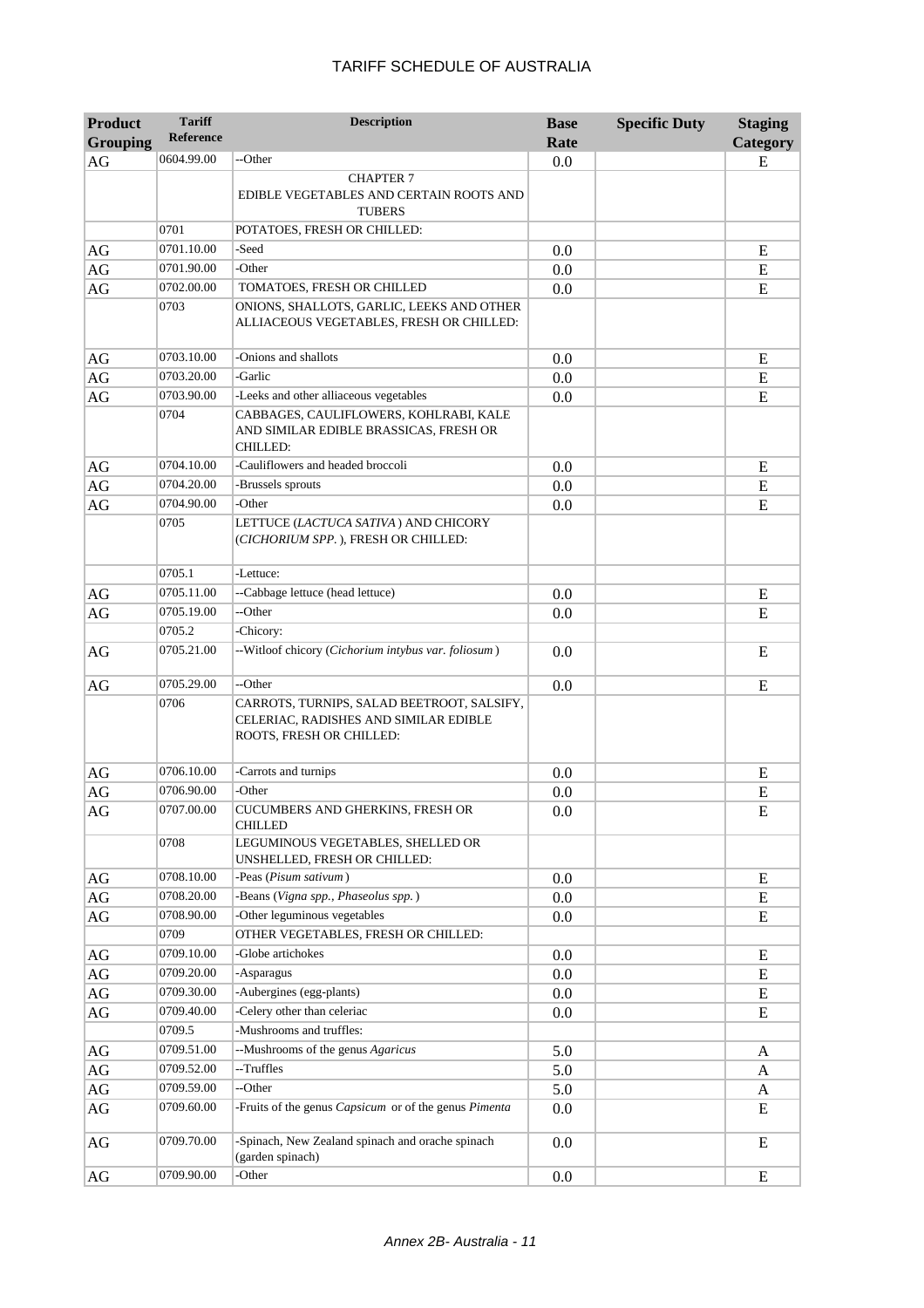| <b>Product</b>  | <b>Tariff</b><br><b>Reference</b> | <b>Description</b>                                                                                                                                                                                           | <b>Base</b> | <b>Specific Duty</b> | <b>Staging</b> |
|-----------------|-----------------------------------|--------------------------------------------------------------------------------------------------------------------------------------------------------------------------------------------------------------|-------------|----------------------|----------------|
| <b>Grouping</b> | 0710                              | VEGETABLES (UNCOOKED OR COOKED BY                                                                                                                                                                            | Rate        |                      | Category       |
|                 |                                   | STEAMING OR BOILING IN WATER), FROZEN:                                                                                                                                                                       |             |                      |                |
| AG              | 0710.10.00                        | -Potatoes                                                                                                                                                                                                    | 5.0         |                      | A              |
|                 | 0710.2                            | -Leguminous vegetables, shelled or unshelled:                                                                                                                                                                |             |                      |                |
| AG              | 0710.21.00                        | --Peas (Pisum sativum)                                                                                                                                                                                       | 0.0         |                      | E              |
| AG              | 0710.22.00                        | --Beans (Vigna spp., Phaseolus spp.)                                                                                                                                                                         | 0.0         |                      | E              |
| AG              | 0710.29.00                        | --Other                                                                                                                                                                                                      | 5.0         |                      | A              |
| AG              | 0710.30.00                        | -Spinach, New Zealand spinach and orache spinach<br>(garden spinach)                                                                                                                                         | 5.0         |                      | A              |
| AG              | 0710.40.00                        | -Sweet corn                                                                                                                                                                                                  | 5.0         |                      | A              |
| AG              | 0710.80.00                        | -Other vegetables                                                                                                                                                                                            | 5.0         |                      | A              |
| AG              | 0710.90.00                        | -Mixtures of vegetables                                                                                                                                                                                      | 5.0         |                      | A              |
|                 | 0711                              | VEGETABLES PROVISIONALLY PRESERVED (FOR<br>EXAMPLE, BY SULPHUR DIOXIDE GAS, IN BRINE,<br>IN SULPHUR WATER OR IN OTHER<br>PRESERVATIVE SOLUTIONS), BUT UNSUITABLE<br>IN THAT STATE FOR IMMEDIATE CONSUMPTION: |             |                      |                |
| AG              | 0711.20.00                        | -Olives                                                                                                                                                                                                      | 0.0         |                      | E              |
| AG              | 0711.30.00                        | -Capers                                                                                                                                                                                                      | 0.0         |                      | E              |
| AG              | 0711.40.00                        | -Cucumbers and gherkins                                                                                                                                                                                      | 0.0         |                      | E              |
|                 | 0711.5                            | -Mushrooms and truffles:                                                                                                                                                                                     |             |                      |                |
| AG              | 0711.51.00                        | --Mushrooms of the genus Agaricus                                                                                                                                                                            | 0.0         |                      | E              |
| AG              | 0711.59.00                        | --Other                                                                                                                                                                                                      | 0.0         |                      | ${\bf E}$      |
| AG              | 0711.90.00                        | -Other vegetables; mixtures of vegetables                                                                                                                                                                    | 0.0         |                      | E              |
|                 | 0712                              | DRIED VEGETABLES, WHOLE, CUT, SLICED,<br>BROKEN OR IN POWDER, BUT NOT FURTHER<br>PREPARED:                                                                                                                   |             |                      |                |
| AG              | 0712.20.00                        | -Onions                                                                                                                                                                                                      | 5.0         |                      | A              |
|                 | 0712.3                            | -Mushrooms, wood ears (Auricularia spp.), jelly fungi<br>(Tremella spp.) and truffles:                                                                                                                       |             |                      |                |
| AG              | 0712.31.00                        | --Mushrooms of the genus Agaricus                                                                                                                                                                            | 5.0         |                      | A              |
| AG              | 0712.32.00                        | --Wood ears (Auricularia spp.)                                                                                                                                                                               | 5.0         |                      | A              |
| AG              | 0712.33.00                        | --Jelly fungi (Tremella spp.)                                                                                                                                                                                | 5.0         |                      | A              |
| $\rm{AG}$       | 0712.39.00                        | --Other                                                                                                                                                                                                      | 5.0         |                      | A              |
|                 | 0712.90                           | -Other vegetables; mixtures of vegetables:                                                                                                                                                                   |             |                      |                |
| AG              | 0712.90.10                        | ---Potatoes                                                                                                                                                                                                  | 5.0         |                      | A              |
| AG              | 0712.90.90                        | ---Other                                                                                                                                                                                                     | 5.0         |                      | A              |
|                 | 0713                              | DRIED LEGUMINOUS VEGETABLES, SHELLED,<br>WHETHER OR NOT SKINNED OR SPLIT:                                                                                                                                    |             |                      |                |
| AG              | 0713.10.00                        | -Peas (Pisum sativum)                                                                                                                                                                                        | 0.0         |                      | E              |
| AG              | 0713.20.00                        | -Chickpeas (garbanzos)                                                                                                                                                                                       | 0.0         |                      | ${\bf E}$      |
|                 | 0713.3                            | -Beans (Vigna spp., Phaseolus spp.):                                                                                                                                                                         |             |                      |                |
| AG              | 0713.31.00                        | --Beans of the species Vigna mungo (L.) Hepper or<br>Vigna radiata (L.) Wilczek                                                                                                                              | 0.0         |                      | E              |
| AG              | 0713.32.00                        | --Small red (Adzuki) beans (Phaseolus or Vigna<br><i>angularis</i> )                                                                                                                                         | 0.0         |                      | ${\bf E}$      |
| AG              | 0713.33.00                        | --Kidney beans, including white pea beans (Phaseolus<br>vulgaris)                                                                                                                                            | 0.0         |                      | E              |
| AG              | 0713.39.00                        | --Other                                                                                                                                                                                                      | 0.0         |                      | E              |
| AG              | 0713.40.00                        | -Lentils                                                                                                                                                                                                     | 0.0         |                      | E              |
| AG              | 0713.50.00                        | -Broad beans (Vicia faba var. major) and horse beans<br>(Vicia faba var. equina, Vicia faba var. minor)                                                                                                      | 0.0         |                      | E              |
| AG              | 0713.90.00                        | -Other                                                                                                                                                                                                       | 0.0         |                      | E              |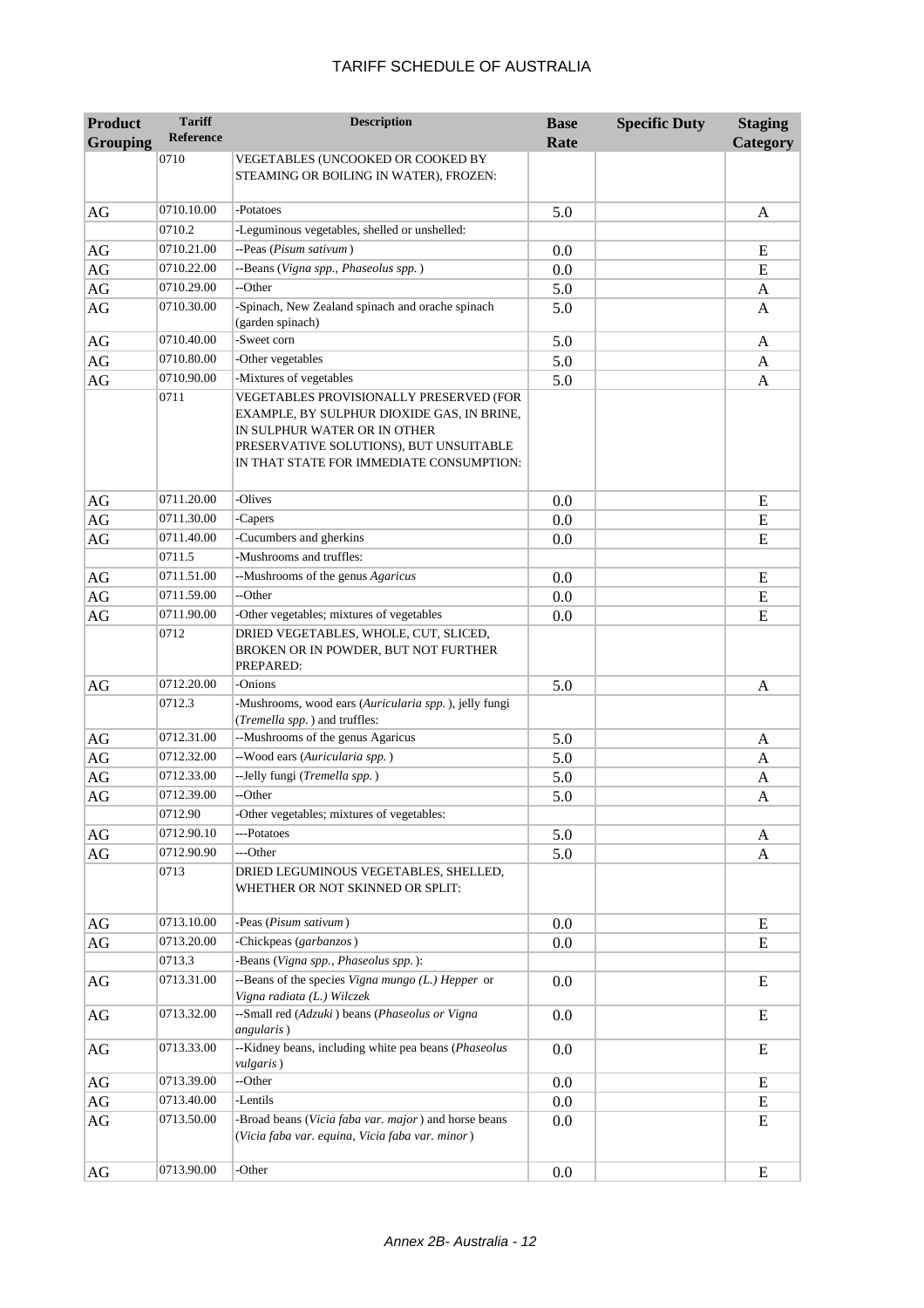| <b>Product</b>  | <b>Tariff</b>    | <b>Description</b>                                                                                                                                                                                                                          | <b>Base</b> | <b>Specific Duty</b> | <b>Staging</b> |
|-----------------|------------------|---------------------------------------------------------------------------------------------------------------------------------------------------------------------------------------------------------------------------------------------|-------------|----------------------|----------------|
| <b>Grouping</b> | <b>Reference</b> |                                                                                                                                                                                                                                             | Rate        |                      | Category       |
|                 | 0714             | MANIOC, ARROWROOT, SALEP, JERUSALEM<br>ARTICHOKES, SWEET POTATOES AND SIMILAR<br>ROOTS AND TUBERS WITH HIGH STARCH OR<br>INULIN CONTENT, FRESH, CHILLED, FROZEN OR<br>DRIED, WHETHER OR NOT SLICED OR IN THE<br>FORM OF PELLETS; SAGO PITH: |             |                      |                |
|                 | 0714.10          | -Manioc (cassava):                                                                                                                                                                                                                          |             |                      |                |
| AG              | 0714.10.10       | ---Frozen                                                                                                                                                                                                                                   | 5.0         |                      | A              |
| AG              | 0714.10.90       | ---Other                                                                                                                                                                                                                                    | 0.0         |                      | E              |
|                 | 0714.20          | -Sweet potatoes:                                                                                                                                                                                                                            |             |                      |                |
| AG              | 0714.20.10       | ---Frozen                                                                                                                                                                                                                                   | 5.0         |                      | A              |
| $\rm{AG}$       | 0714.20.90       | ---Other                                                                                                                                                                                                                                    | 0.0         |                      | E              |
|                 | 0714.90          | -Other:                                                                                                                                                                                                                                     |             |                      |                |
| AG              | 0714.90.10       | ---Frozen                                                                                                                                                                                                                                   | 5.0         |                      | A              |
| AG              | 0714.90.90       | ---Other                                                                                                                                                                                                                                    | 0.0         |                      | E              |
|                 | 0801             | <b>CHAPTER 8</b><br>EDIBLE FRUIT AND NUTS; PEEL OF CITRUS FRUIT<br>OR MELONS<br>COCONUTS, BRAZIL NUTS AND CASHEW NUTS,<br>FRESH OR DRIED, WHETHER OR NOT SHELLED                                                                            |             |                      |                |
|                 | 0801.1           | OR PEELED:<br>-Coconuts:                                                                                                                                                                                                                    |             |                      |                |
| AG              | 0801.11.00       | --Desiccated                                                                                                                                                                                                                                | 0.0         |                      | E              |
| AG              | 0801.19.00       | --Other                                                                                                                                                                                                                                     | 0.0         |                      | E              |
|                 | 0801.2           | -Brazil nuts:                                                                                                                                                                                                                               |             |                      |                |
| AG              | 0801.21.00       | --In shell                                                                                                                                                                                                                                  | 0.0         |                      | E              |
| $\rm{AG}$       | 0801.22.00       | --Shelled                                                                                                                                                                                                                                   | 0.0         |                      | E              |
|                 | 0801.3           | -Cashew nuts:                                                                                                                                                                                                                               |             |                      |                |
| AG              | 0801.31.00       | --In shell                                                                                                                                                                                                                                  | 0.0         |                      | E              |
| AG              | 0801.32.00       | --Shelled                                                                                                                                                                                                                                   | 0.0         |                      | E              |
|                 | 0802             | OTHER NUTS, FRESH OR DRIED, WHETHER OR<br><b>NOT SHELLED OR PEELED:</b>                                                                                                                                                                     |             |                      |                |
|                 | 0802.1           | -Almonds:                                                                                                                                                                                                                                   |             |                      |                |
| AG              | 0802.11.00       | --In shell                                                                                                                                                                                                                                  | 5.0         |                      | A              |
| AG              | 0802.12.00       | --Shelled                                                                                                                                                                                                                                   | 5.0         |                      | A              |
|                 | 0802.2           | -Hazelnuts or filberts (Corylus spp.):                                                                                                                                                                                                      |             |                      |                |
| AG              | 0802.21.00       | --In shell                                                                                                                                                                                                                                  | 0.0         |                      | ${\bf E}$      |
| $\rm{AG}$       | 0802.22.00       | --Shelled                                                                                                                                                                                                                                   | 0.0         |                      | ${\bf E}$      |
|                 | 0802.3           | -Walnuts:                                                                                                                                                                                                                                   |             |                      |                |
| AG              | 0802.31.00       | --In shell                                                                                                                                                                                                                                  | 0.0         |                      | ${\bf E}$      |
| $\rm{AG}$       | 0802.32.00       | --Shelled                                                                                                                                                                                                                                   | 0.0         |                      | ${\bf E}$      |
| AG              | 0802.40.00       | -Chestnuts (Castanea spp.)                                                                                                                                                                                                                  | 0.0         |                      | ${\bf E}$      |
| AG              | 0802.50.00       | -Pistachios                                                                                                                                                                                                                                 | 0.0         |                      | ${\bf E}$      |
| AG              | 0802.90.00       | -Other                                                                                                                                                                                                                                      | 0.0         |                      | ${\bf E}$      |
| AG              | 0803.00.00       | BANANAS, INCLUDING PLANTAINS, FRESH OR<br><b>DRIED</b>                                                                                                                                                                                      | 0.0         |                      | ${\bf E}$      |
|                 | 0804             | DATES, FIGS, PINEAPPLES, AVOCADOS, GUAVAS,<br>MANGOES AND MANGOSTEENS, FRESH OR<br>DRIED:                                                                                                                                                   |             |                      |                |
| AG              | 0804.10.00       | -Dates                                                                                                                                                                                                                                      | 0.0         |                      | E              |
| AG              | 0804.20.00       | -Figs                                                                                                                                                                                                                                       | 0.0         |                      | ${\bf E}$      |
| AG              | 0804.30.00       | -Pineapples                                                                                                                                                                                                                                 | 0.0         |                      | ${\bf E}$      |
| AG              | 0804.40.00       | -Avocados                                                                                                                                                                                                                                   | 0.0         |                      | E              |
| $\rm{AG}$       | 0804.50.00       | -Guavas, mangoes and mangosteens                                                                                                                                                                                                            | 0.0         |                      | ${\bf E}$      |
|                 | 0805             | CITRUS FRUIT, FRESH OR DRIED:                                                                                                                                                                                                               |             |                      |                |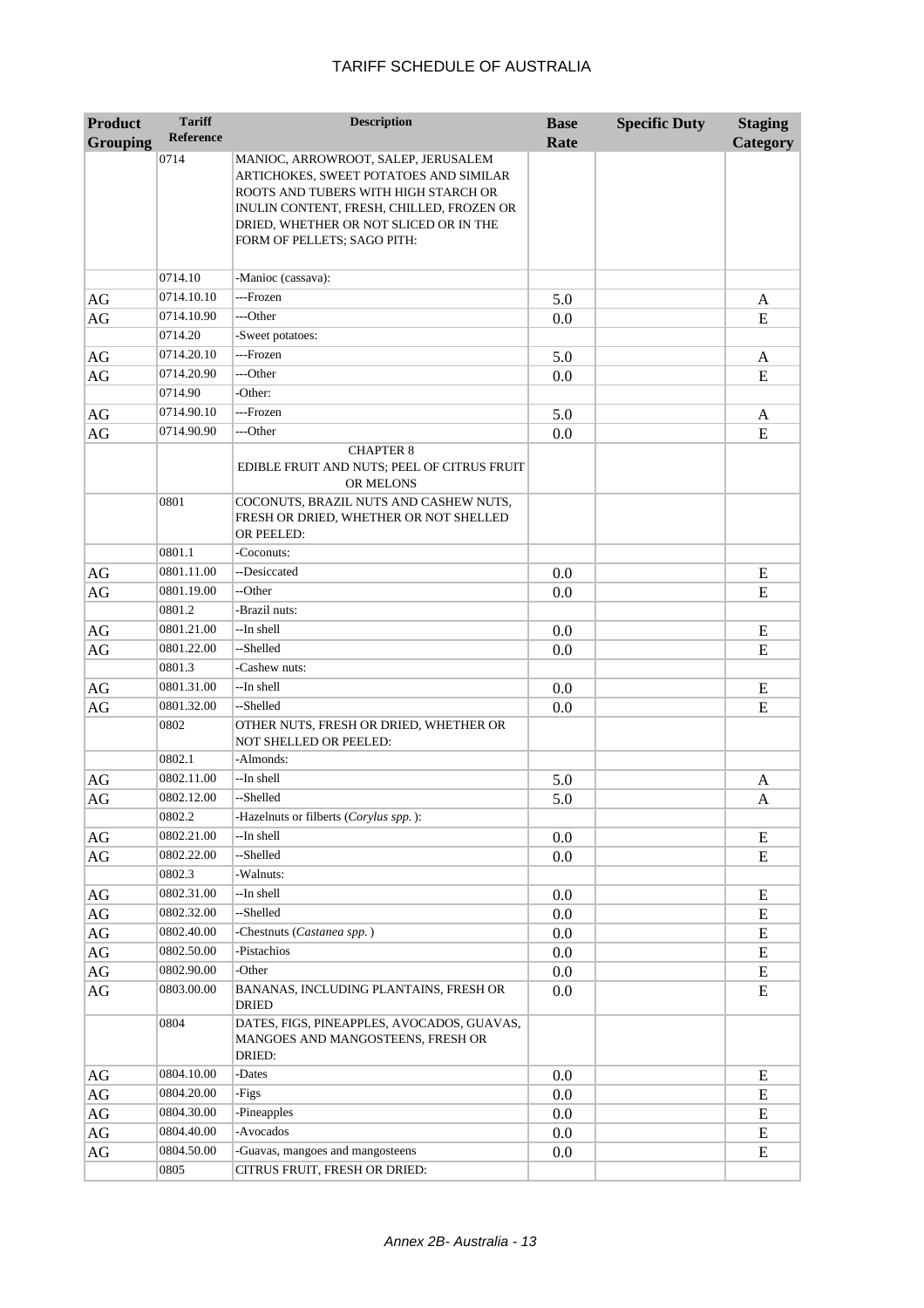| <b>Product</b>  | <b>Tariff</b><br><b>Reference</b> | <b>Description</b>                                                                                                                                                                                                | <b>Base</b> | <b>Specific Duty</b> | <b>Staging</b> |
|-----------------|-----------------------------------|-------------------------------------------------------------------------------------------------------------------------------------------------------------------------------------------------------------------|-------------|----------------------|----------------|
| <b>Grouping</b> |                                   |                                                                                                                                                                                                                   | Rate        |                      | Category       |
| AG              | 0805.10.00                        | -Oranges                                                                                                                                                                                                          | 0.0         |                      | ${\bf E}$      |
| $\rm{AG}$       | 0805.20.00                        | -Mandarins (including tangerines and satsumas);<br>clementines, wilkings and similar citrus hybrids                                                                                                               | 0.0         |                      | E              |
| AG              | 0805.40.00                        | -Grapefruit                                                                                                                                                                                                       | 0.0         |                      | E              |
| AG              | 0805.50.00                        | -Lemons (Citrus limon, Citrus limonum) and limes<br>(Citrus aurantifolia, Citrus latifolia)                                                                                                                       | 0.0         |                      | E              |
| AG              | 0805.90.00                        | -Other                                                                                                                                                                                                            | 0.0         |                      | E              |
|                 | 0806                              | <b>GRAPES, FRESH OR DRIED:</b>                                                                                                                                                                                    |             |                      |                |
| AG              | 0806.10.00                        | -Fresh                                                                                                                                                                                                            | 5.0         |                      | A              |
| $\rm{AG}$       | 0806.20.00                        | -Dried                                                                                                                                                                                                            | 5.0         |                      | A              |
|                 | 0807                              | MELONS (INCLUDING WATERMELONS) AND<br>PAPAWS (PAPAYAS), FRESH:                                                                                                                                                    |             |                      |                |
|                 | 0807.1                            | -Melons (including watermelons):                                                                                                                                                                                  |             |                      |                |
| AG              | 0807.11.00                        | --Watermelons                                                                                                                                                                                                     | 0.0         |                      | E              |
| AG              | 0807.19.00                        | --Other                                                                                                                                                                                                           | 0.0         |                      | E              |
| $\rm{AG}$       | 0807.20.00                        | -Pawpaws (papayas)                                                                                                                                                                                                | 0.0         |                      | E              |
|                 | 0808                              | APPLES, PEARS AND OUINCES, FRESH:                                                                                                                                                                                 |             |                      |                |
| $\rm{AG}$       | 0808.10.00                        | -Apples                                                                                                                                                                                                           | 0.0         |                      | E              |
| AG              | 0808.20.00                        | -Pears and quinces                                                                                                                                                                                                | 0.0         |                      | E              |
|                 | 0809                              | APRICOTS, CHERRIES, PEACHES (INCLUDING<br>NECTARINES), PLUMS AND SLOES, FRESH:                                                                                                                                    |             |                      |                |
| AG              | 0809.10.00                        | -Apricots                                                                                                                                                                                                         | 0.0         |                      | E              |
| AG              | 0809.20.00                        | -Cherries                                                                                                                                                                                                         | 0.0         |                      | E              |
| AG              | 0809.30.00                        | -Peaches, including nectarines                                                                                                                                                                                    | 0.0         |                      | E              |
| AG              | 0809.40.00                        | -Plums and sloes                                                                                                                                                                                                  | 0.0         |                      | ${\bf E}$      |
|                 | 0810                              | OTHER FRUIT, FRESH:                                                                                                                                                                                               |             |                      |                |
| AG              | 0810.10.00                        | -Strawberries                                                                                                                                                                                                     | 0.0         |                      | E              |
| $\rm{AG}$       | 0810.20.00                        | -Raspberries, blackberries, mulberries and loganberries                                                                                                                                                           | 0.0         |                      | E              |
| $\rm{AG}$       | 0810.30.00                        | -Black, white or red currants and gooseberries                                                                                                                                                                    | 0.0         |                      | E              |
| AG              | 0810.40.00                        | -Cranberries, bilberries and other fruits of the genus<br>Vaccinium                                                                                                                                               | 0.0         |                      | E              |
| AG              | 0810.50.00                        | -Kiwifruit                                                                                                                                                                                                        | 0.0         |                      | E              |
| $\rm{AG}$       | 0810.60.00                        | -Durians                                                                                                                                                                                                          | 0.0         |                      | E              |
| AG              | 0810.90.00                        | -Other                                                                                                                                                                                                            | 0.0         |                      | E              |
|                 | 0811                              | FRUIT AND NUTS, UNCOOKED OR COOKED BY<br>STEAMING OR BOILING IN WATER, FROZEN,<br>WHETHER OR NOT CONTAINING ADDED SUGAR<br>OR OTHER SWEETENING MATTER:                                                            |             |                      |                |
| AG              | 0811.10.00                        | -Strawberries                                                                                                                                                                                                     | 4.0         |                      | A              |
| AG              | 0811.20.00                        | -Raspberries, blackberries, mulberriesloganberries, black,<br>white or red currants and gooseberries                                                                                                              | 0.0         |                      | E              |
| AG              | 0811.90.00                        | -Other                                                                                                                                                                                                            | 0.0         |                      | E              |
|                 | 0812                              | FRUIT AND NUTS, PROVISIONALLY PRESERVED<br>(FOR EXAMPLE, BY SULPHUR DIOXIDE GAS, IN<br>BRINE, IN SULPHUR WATER OR IN OTHER<br>PRESERVATIVE SOLUTIONS), BUT UNSUITABLE<br>IN THAT STATE FOR IMMEDIATE CONSUMPTION: |             |                      |                |
| AG              | 0812.10.00                        | -Cherries                                                                                                                                                                                                         | 0.0         |                      | E              |
| $\rm{AG}$       | 0812.90.00                        | -Other                                                                                                                                                                                                            | 0.0         |                      | E              |
|                 | 0813                              | FRUIT, DRIED, OTHER THAN THAT OF 0801 TO<br>0806; MIXTURES OF NUTS OR DRIED FRUITS OF<br>THIS CHAPTER:                                                                                                            |             |                      |                |
| AG              | 0813.10.00                        | -Apricots                                                                                                                                                                                                         | 5.0         |                      | A              |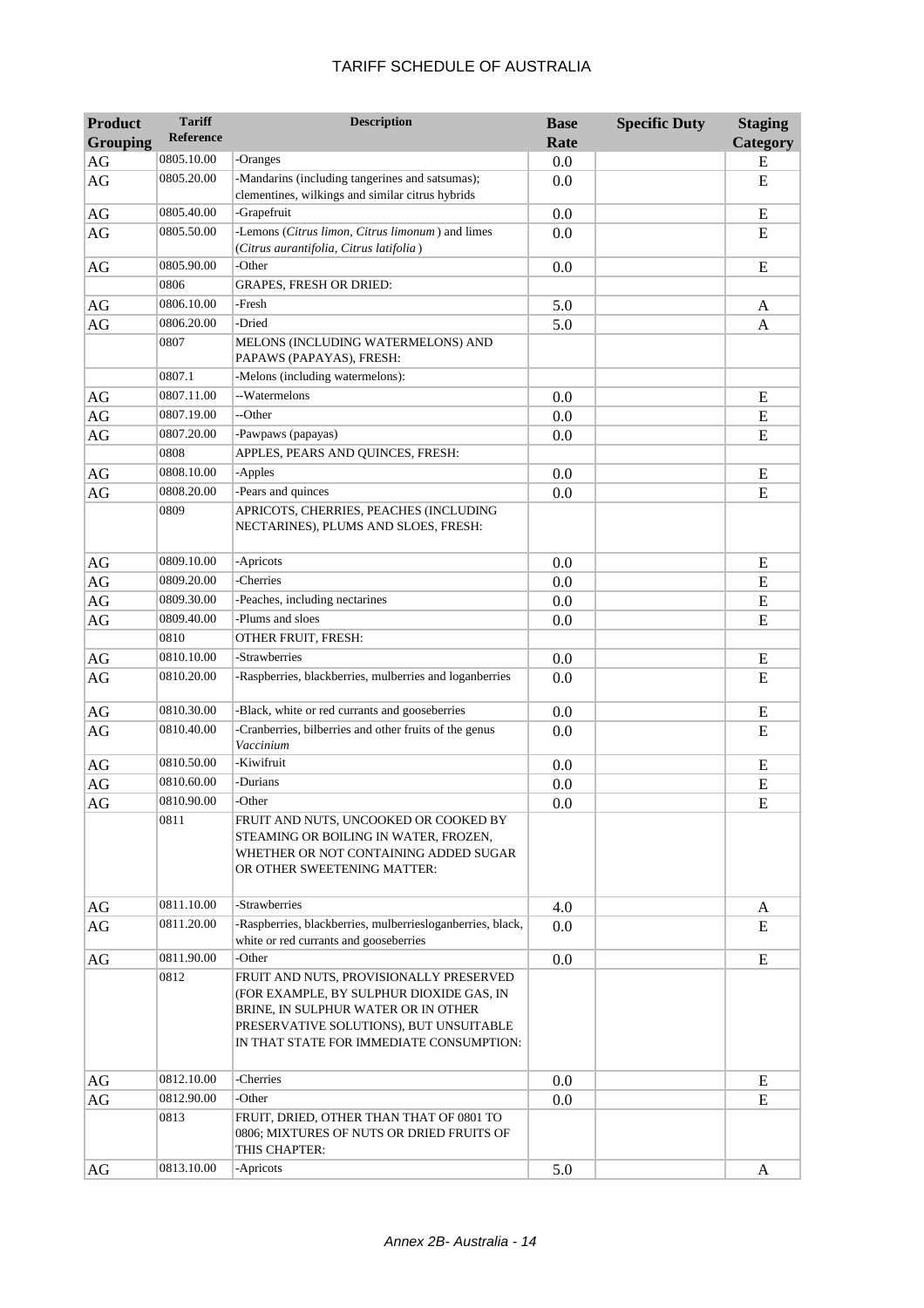| <b>Product</b>  | <b>Tariff</b><br><b>Reference</b> | <b>Description</b>                                                                                                                                                                       | <b>Base</b> | <b>Specific Duty</b> | <b>Staging</b> |
|-----------------|-----------------------------------|------------------------------------------------------------------------------------------------------------------------------------------------------------------------------------------|-------------|----------------------|----------------|
| <b>Grouping</b> |                                   |                                                                                                                                                                                          | Rate        |                      | Category       |
| AG              | 0813.20.00                        | -Prunes                                                                                                                                                                                  | 5.0         |                      | A              |
| AG              | 0813.30.00                        | -Apples                                                                                                                                                                                  | 5.0         |                      | A              |
| AG              | 0813.40.00                        | -Other fruit                                                                                                                                                                             | 5.0         |                      | A              |
| AG              | 0813.50.00                        | -Mixtures of nuts or dried fruits of this Chapter                                                                                                                                        | 5.0         |                      | A              |
| AG              | 0814.00.00                        | PEEL OF CITRUS FRUIT OR MELONS (INCLUDING<br>WATERMELONS), FRESH, FROZEN, DRIED OR<br>PROVISIONALLY PRESERVED IN BRINE, IN<br>SULPHUR WATER OR IN OTHER PRESERVATIVE<br><b>SOLUTIONS</b> | 0.0         |                      | E              |
|                 |                                   | <b>CHAPTER 9</b>                                                                                                                                                                         |             |                      |                |
|                 | 0901                              | COFFEE, TEA, MATÉ AND SPICES<br>COFFEE, WHETHER OR NOT ROASTED OR<br>DECAFFEINATED; COFFEE HUSKS AND SKINS;<br>COFFEE SUBSTITUTES CONTAINING COFFEE IN<br><b>ANY PROPORTION:</b>         |             |                      |                |
|                 | 0901.1                            | -Coffee, not roasted:                                                                                                                                                                    |             |                      |                |
| AG              | 0901.11.00                        | --Not decaffeinated                                                                                                                                                                      | 0.0         |                      | E              |
| AG              | 0901.12.00                        | --Decaffeinated                                                                                                                                                                          | 0.0         |                      | E              |
|                 | 0901.2                            | -Coffee, roasted:                                                                                                                                                                        |             |                      |                |
| $\rm{AG}$       | 0901.21.00                        | --Not decaffeinated                                                                                                                                                                      | 0.0         |                      | E              |
| AG              | 0901.22.00                        | --Decaffeinated                                                                                                                                                                          | 0.0         |                      | E              |
| AG              | 0901.90.00                        | -Other                                                                                                                                                                                   | 0.0         |                      | ${\bf E}$      |
|                 | 0902                              | TEA, WHETHER OR NOT FLAVOURED:                                                                                                                                                           |             |                      |                |
| AG              | 0902.10.00                        | -Green tea (not fermented) in immediate packings of a<br>content not exceeding 3 kg                                                                                                      | 0.0         |                      | E              |
| AG              | 0902.20.00                        | -Other green tea (not fermented)                                                                                                                                                         | 0.0         |                      | E              |
| AG              | 0902.30.00                        | -Black tea (fermented) and partly fermented tea, in<br>immediate packings of a content not exceeding 3 kg                                                                                | 0.0         |                      | E              |
| AG              | 0902.40.00                        | -Other black tea (fermented) and other partly fermented<br>tea                                                                                                                           | 0.0         |                      | E              |
| AG              | 0903.00.00                        | <b>MATE</b>                                                                                                                                                                              | 0.0         |                      | E              |
|                 | 0904                              | PEPPER OF THE GENUS Piper; DRIED OR<br>CRUSHED OR GROUND FRUITS OF THE GENUS<br>Capsicum OR OF THE GENUS Pimenta:                                                                        |             |                      |                |
|                 | 0904.1                            | -Pepper:                                                                                                                                                                                 |             |                      |                |
| $\rm{AG}$       | 0904.11.00                        | --Neither crushed nor ground                                                                                                                                                             | 0.0         |                      | E              |
| $\rm{AG}$       | 0904.12.00                        | --Crushed or ground                                                                                                                                                                      | 0.0         |                      | E              |
| AG              | 0904.20.00                        | -Fruits of the genus Capsicum or of the genus Pimenta,<br>dried or crushed or ground                                                                                                     | 0.0         |                      | E              |
| $\rm{AG}$       | 0905.00.00                        | <b>VANILLA</b>                                                                                                                                                                           | 0.0         |                      | E              |
|                 | 0906                              | CINNAMON AND CINNAMON-TREE FLOWERS:                                                                                                                                                      |             |                      |                |
| AG              | 0906.10.00                        | -Neither crushed nor ground                                                                                                                                                              | 0.0         |                      | E              |
| $\rm{AG}$       | 0906.20.00                        | -Crushed or ground                                                                                                                                                                       | 0.0         |                      | ${\bf E}$      |
| AG              | 0907.00.00                        | CLOVES (WHOLE FRUIT, CLOVES AND STEMS)                                                                                                                                                   | 0.0         |                      | E              |
|                 | 0908                              | NUTMEG, MACE AND CARDAMOMS:                                                                                                                                                              |             |                      |                |
| AG              | 0908.10.00                        | -Nutmeg                                                                                                                                                                                  | 0.0         |                      | E              |
| AG              | 0908.20.00                        | -Mace                                                                                                                                                                                    | 0.0         |                      | E              |
| AG              | 0908.30.00                        | -Cardamoms                                                                                                                                                                               | 0.0         |                      | E              |
|                 | 0909                              | SEEDS OF ANISE, BADIAN, FENNEL, CORIANDER,<br>CUMIN OR CARAWAY; JUNIPER BERRIES:                                                                                                         |             |                      |                |
| AG              | 0909.10.00                        | -Seeds of anise or badian                                                                                                                                                                | 0.0         |                      | E              |
| $\rm{AG}$       | 0909.20.00                        | -Seeds of coriander                                                                                                                                                                      | 0.0         |                      | ${\bf E}$      |
| AG              | 0909.30.00                        | -Seeds of cumin                                                                                                                                                                          | 0.0         |                      | ${\bf E}$      |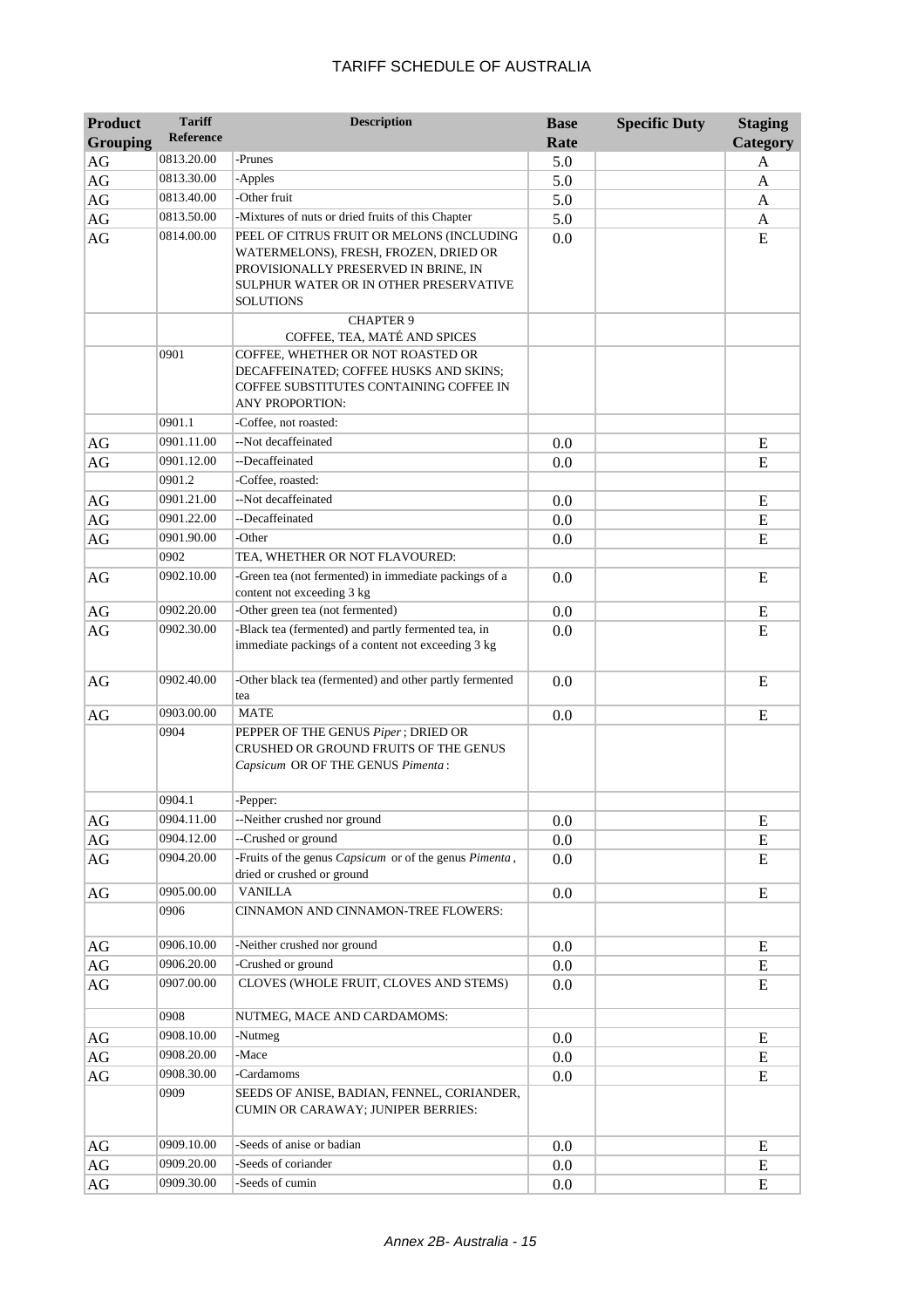| <b>Product</b>  | <b>Tariff</b>    | <b>Description</b>                                                                             | <b>Base</b> | <b>Specific Duty</b> | <b>Staging</b> |
|-----------------|------------------|------------------------------------------------------------------------------------------------|-------------|----------------------|----------------|
| <b>Grouping</b> | <b>Reference</b> |                                                                                                | Rate        |                      | Category       |
| $\rm{AG}$       | 0909.40.00       | -Seeds of caraway                                                                              | 0.0         |                      | E              |
| $\rm{AG}$       | 0909.50.00       | -Seeds of fennel; juniper berries                                                              | 0.0         |                      | ${\bf E}$      |
|                 | 0910             | GINGER, SAFFRON, TURMERIC (CURCUMA),<br>THYME, BAY LEAVES, CURRY AND OTHER<br>SPICES:          |             |                      |                |
| AG              | 0910.10.00       | -Ginger                                                                                        | 0.0         |                      | E              |
| AG              | 0910.20.00       | -Saffron                                                                                       | 0.0         |                      | ${\bf E}$      |
| $\rm{AG}$       | 0910.30.00       | -Turmeric (curcuma)                                                                            | 0.0         |                      | ${\bf E}$      |
| $\rm{AG}$       | 0910.40.00       | -Thyme; bay leaves                                                                             | 0.0         |                      | ${\bf E}$      |
| $\rm{AG}$       | 0910.50.00       | -Curry                                                                                         | 0.0         |                      | ${\bf E}$      |
|                 | 0910.9           | -Other spices:                                                                                 |             |                      |                |
| AG              | 0910.91.00       | --Mixtures referred to in Note 1(b) to this Chapter                                            | 0.0         |                      | E              |
| $\rm{AG}$       | 0910.99.00       | --Other                                                                                        | 0.0         |                      | E              |
|                 |                  | <b>CHAPTER 10</b><br><b>CEREALS</b>                                                            |             |                      |                |
|                 | 1001             | WHEAT AND MESLIN:                                                                              |             |                      |                |
| AG              | 1001.10.00       | -Durum wheat                                                                                   | 0.0         |                      | E              |
| $\rm{AG}$       | 1001.90.00       | -Other                                                                                         | 0.0         |                      | E              |
| $\rm{AG}$       | 1002.00.00       | <b>RYE</b>                                                                                     | 0.0         |                      | E              |
| AG              | 1003.00.00       | <b>BARLEY</b>                                                                                  | 0.0         |                      | ${\bf E}$      |
| $\rm{AG}$       | 1004.00.00       | <b>OATS</b>                                                                                    | 0.0         |                      | E              |
|                 | 1005             | <b>MAIZE (CORN):</b>                                                                           |             |                      |                |
| $\rm{AG}$       | 1005.10.00       | -Seed                                                                                          | 0.0         |                      | ${\bf E}$      |
| AG              | 1005.90.00       | -Other                                                                                         | 0.0         |                      | E              |
|                 | 1006             | RICE:                                                                                          |             |                      |                |
| AG              | 1006.10.00       | -Rice in the husk (paddy or rough)                                                             | 0.0         |                      | E              |
| $\rm{AG}$       | 1006.20.00       | -Husked (brown) rice                                                                           | 0.0         |                      | ${\bf E}$      |
| $\rm{AG}$       | 1006.30.00       | -Semi-milled or wholly milled rice, whether or not<br>polished or glazed                       | 0.0         |                      | E              |
| AG              | 1006.40.00       | -Broken rice                                                                                   | 0.0         |                      | E              |
| $\rm{AG}$       | 1007.00.00       | <b>GRAIN SORGHUM</b>                                                                           | 0.0         |                      | E              |
|                 | 1008             | BUCKWHEAT, MILLET AND CANARY SEED;<br><b>OTHER CEREALS:</b>                                    |             |                      |                |
| AG              | 1008.10.00       | -Buckwheat                                                                                     | 0.0         |                      | Ε              |
| $\rm{AG}$       | 1008.20.00       | -Millet                                                                                        | 0.0         |                      | E              |
| AG              | 1008.30.00       | -Canary seed                                                                                   | 0.0         |                      | E              |
| $\rm{AG}$       | 1008.90.00       | -Other cereals                                                                                 | 0.0         |                      | E              |
|                 |                  | <b>CHAPTER 11</b><br>PRODUCTS OF THE MILLING INDUSTRY; MALT;<br>STARCHES; INULIN; WHEAT GLUTEN |             |                      |                |
| AG              | 1101.00.00       | WHEAT OR MESLIN FLOUR                                                                          | 0.0         |                      | ${\bf E}$      |
|                 | 1102             | CEREAL FLOURS OTHER THAN OF WHEAT OR<br><b>MESLIN:</b>                                         |             |                      |                |
| AG              | 1102.10.00       | -Rye flour                                                                                     | 0.0         |                      | E              |
| $\rm{AG}$       | 1102.20.00       | -Maize (corn) flour                                                                            | 0.0         |                      | E              |
| $\rm{AG}$       | 1102.30.00       | -Rice flour                                                                                    | 0.0         |                      | E              |
| AG              | 1102.90.00       | -Other                                                                                         | 0.0         |                      | E              |
|                 | 1103             | CEREAL GROATS, MEAL AND PELLETS:                                                               |             |                      |                |
|                 | 1103.1           | -Groats and meal:                                                                              |             |                      |                |
| AG              | 1103.11.00       | --Of wheat                                                                                     | 0.0         |                      | Ε              |
| $\rm{AG}$       | 1103.13.00       | --Of maize (corn)                                                                              | 0.0         |                      | E              |
| $\rm{AG}$       | 1103.19.00       | --Of other cereals                                                                             | 0.0         |                      | E              |
| AG              | 1103.20.00       | -Pellets                                                                                       | 0.0         |                      | E              |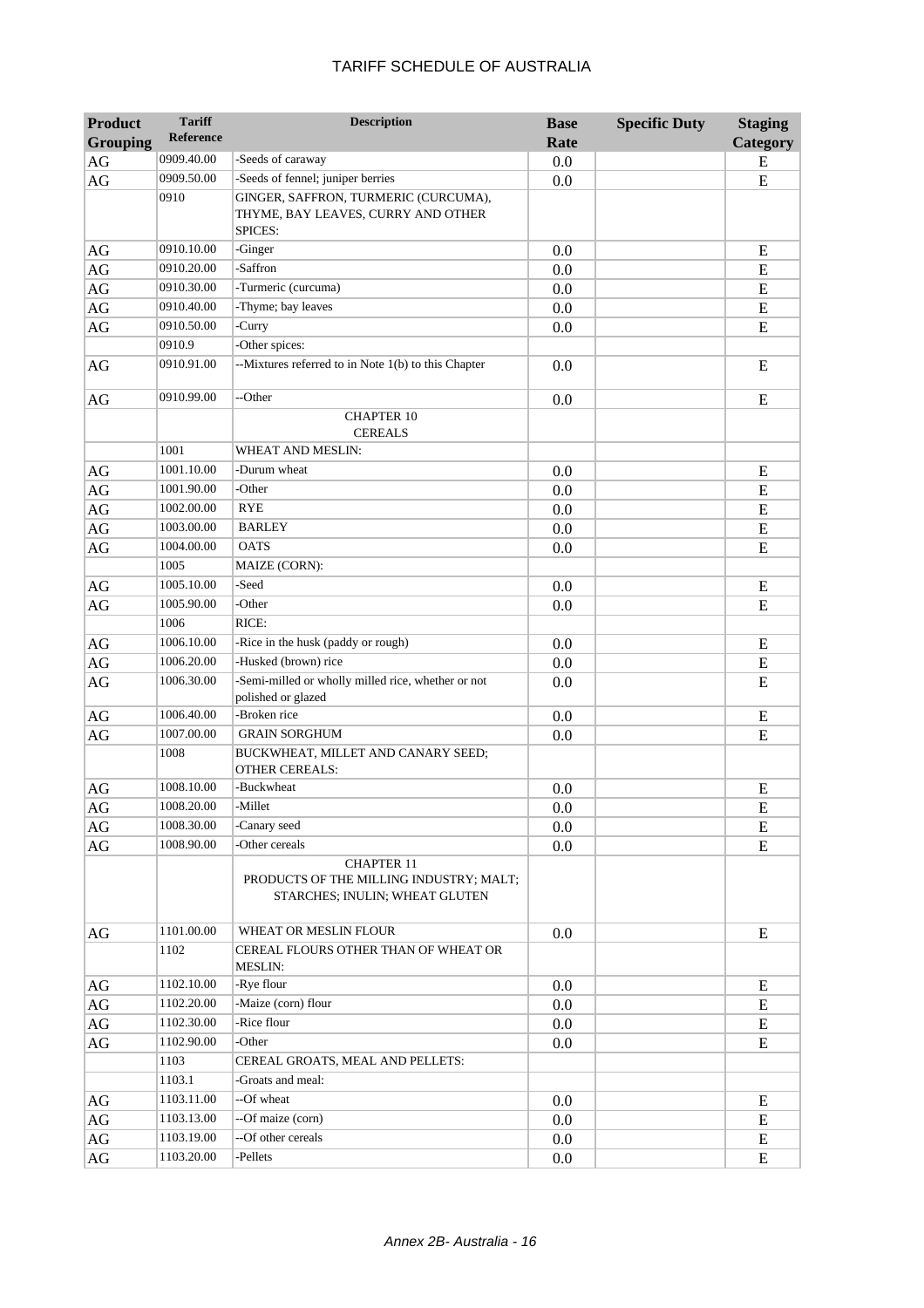| <b>Product</b><br><b>Grouping</b> | <b>Tariff</b><br><b>Reference</b> | <b>Description</b>                                                                                                                                                                   | <b>Base</b><br>Rate | <b>Specific Duty</b> | <b>Staging</b><br>Category |
|-----------------------------------|-----------------------------------|--------------------------------------------------------------------------------------------------------------------------------------------------------------------------------------|---------------------|----------------------|----------------------------|
|                                   | 1104                              | CEREAL GRAINS OTHERWISE WORKED (FOR<br>EXAMPLE, HULLED, ROLLED, FLAKED, PEARLED,<br>SLICED OR KIBBLED), EXCEPT RICE OF 1006;<br>GERM OF CEREALS, WHOLE, ROLLED, FLAKED<br>OR GROUND: |                     |                      |                            |
|                                   | 1104.1                            | -Rolled or flaked grains:                                                                                                                                                            |                     |                      |                            |
| AG                                | 1104.12.00                        | --Of oats                                                                                                                                                                            | 0.0                 |                      | E                          |
| AG                                | 1104.19.00                        | --Of other cereals                                                                                                                                                                   | 0.0                 |                      | E                          |
|                                   | 1104.2                            | -Other worked grains (for example, hulled, pearled, sliced<br>or kibbled):                                                                                                           |                     |                      |                            |
| AG                                | 1104.22.00                        | --Of oats                                                                                                                                                                            | 0.0                 |                      | E                          |
| AG                                | 1104.23.00                        | --Of maize (corn)                                                                                                                                                                    | 0.0                 |                      | E                          |
| AG                                | 1104.29.00                        | --Of other cereals                                                                                                                                                                   | 0.0                 |                      | E                          |
| AG                                | 1104.30.00                        | -Germ of cereals, whole, rolled, flaked or ground                                                                                                                                    | 0.0                 |                      | E                          |
|                                   | 1105                              | FLOUR, MEAL, POWDER, FLAKES, GRANULES<br>AND PELLETS OF POTATOES:                                                                                                                    |                     |                      |                            |
| AG                                | 1105.10.00                        | -Flour, meal and powder                                                                                                                                                              | 5.0                 |                      | A                          |
| AG                                | 1105.20.00                        | -Flakes, granules and pellets                                                                                                                                                        | 5.0                 |                      | A                          |
|                                   | 1106                              | FLOUR, MEAL AND POWDER OF THE DRIED<br>LEGUMINOUS VEGETABLES OF 0713, OF SAGO OR<br>OF ROOTS OR TUBERS OF 0714 OR OF THE<br>PRODUCTS OF CHAPTER 8:                                   |                     |                      |                            |
| AG                                | 1106.10.00                        | -Of the dried leguminous vegetables of 0713                                                                                                                                          | 0.0                 |                      | E                          |
| AG                                | 1106.20.00                        | -Of sago or of roots or tubers of 0714                                                                                                                                               | 0.0                 |                      | E                          |
| AG                                | 1106.30.00                        | -Of the products of Chapter 8                                                                                                                                                        | 0.0                 |                      | E                          |
|                                   | 1107                              | MALT, WHETHER OR NOT ROASTED:                                                                                                                                                        |                     |                      |                            |
| AG                                | 1107.10.00                        | -Not roasted                                                                                                                                                                         | 0.0                 |                      | Ε                          |
| AG                                | 1107.20.00                        | -Roasted                                                                                                                                                                             | 0.0                 |                      | E                          |
|                                   | 1108                              | STARCHES; INULIN:                                                                                                                                                                    |                     |                      |                            |
|                                   | 1108.1                            | -Starches:                                                                                                                                                                           |                     |                      |                            |
| AG                                | 1108.11.00                        | --Wheat starch                                                                                                                                                                       | 0.0                 |                      | E                          |
| AG                                | 1108.12.00                        | --Maize (corn) starch                                                                                                                                                                | 0.0                 |                      | E                          |
| AG                                | 1108.13.00                        | --Potato starch                                                                                                                                                                      | 5.0                 |                      | A                          |
| AG                                | 1108.14.00                        | --Manioc (cassava) starch                                                                                                                                                            | 0.0                 |                      | ${\bf E}$                  |
| AG                                | 1108.19.00                        | --Other starches                                                                                                                                                                     | 5.0                 |                      | A                          |
| AG                                | 1108.20.00                        | -Inulin                                                                                                                                                                              | 0.0                 |                      | E                          |
| AG                                | 1109.00.00                        | WHEAT GLUTEN, WHETHER OR NOT DRIED                                                                                                                                                   | 0.0                 |                      | E                          |
|                                   |                                   | <b>CHAPTER 12</b><br>OIL SEEDS AND OLEAGINOUS FRUITS;<br>MISCELLANEOUS GRAINS, SEEDS AND FRUIT;<br>INDUSTRIAL OR MEDICINAL PLANTS; STRAW<br>AND FODDER                               |                     |                      |                            |
| AG                                | 1201.00.00                        | SOYA BEANS, WHETHER OR NOT BROKEN                                                                                                                                                    | 0.0                 |                      | E                          |
|                                   | 1202                              | GROUND-NUTS, NOT ROASTED OR OTHERWISE<br>COOKED, WHETHER OR NOT SHELLED OR<br><b>BROKEN:</b>                                                                                         |                     |                      |                            |
| AG                                | 1202.10.00                        | -In shell                                                                                                                                                                            | 5.0                 |                      | A                          |
| AG                                | 1202.20.00                        | -Shelled, whether or not broken                                                                                                                                                      | 5.0                 |                      | A                          |
| AG                                | 1203.00.00                        | <b>COPRA</b>                                                                                                                                                                         | 0.0                 |                      | E                          |
| AG                                | 1204.00.00                        | LINSEED, WHETHER OR NOT BROKEN                                                                                                                                                       | 0.0                 |                      | E                          |
|                                   | 1205                              | RAPE OR COLZA SEEDS, WHETHER OR NOT<br><b>BROKEN:</b>                                                                                                                                |                     |                      |                            |
| AG                                | 1205.10.00                        | -Low erucic acid rape or colza seeds                                                                                                                                                 | 0.0                 |                      | E                          |
| AG                                | 1205.90.00                        | -Other                                                                                                                                                                               | 0.0                 |                      | E                          |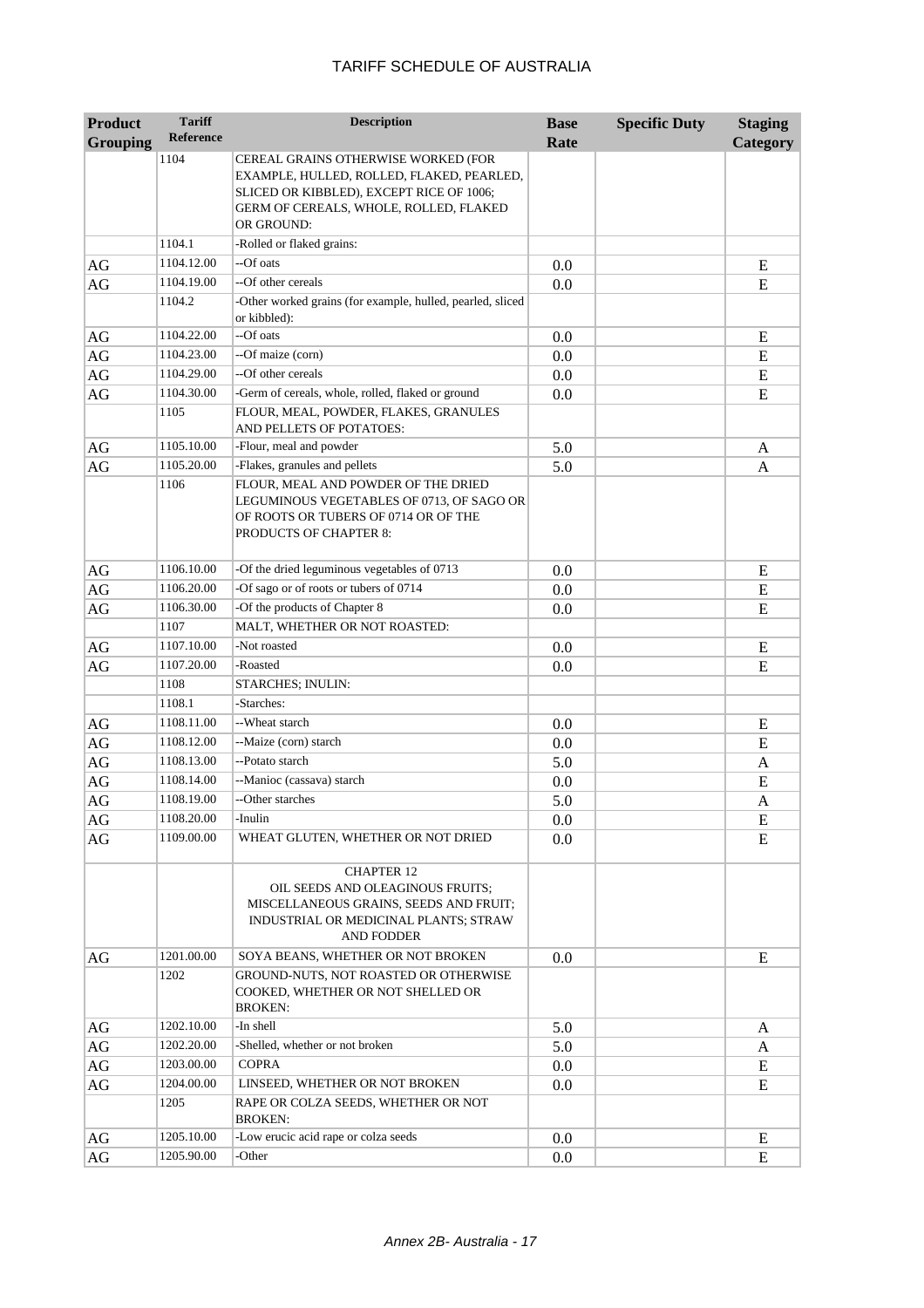| Product         | <b>Tariff</b>    | <b>Description</b>                                                                                                                                                                                                                       | <b>Base</b> | <b>Specific Duty</b> | <b>Staging</b> |
|-----------------|------------------|------------------------------------------------------------------------------------------------------------------------------------------------------------------------------------------------------------------------------------------|-------------|----------------------|----------------|
| <b>Grouping</b> | <b>Reference</b> |                                                                                                                                                                                                                                          | Rate        |                      | Category       |
| AG              | 1206.00.00       | SUNFLOWER SEEDS, WHETHER OR NOT BROKEN                                                                                                                                                                                                   | 0.0         |                      | E              |
|                 | 1207             | OTHER OIL SEEDS AND OLEAGINOUS FRUITS,<br><b>WHETHER OR NOT BROKEN:</b>                                                                                                                                                                  |             |                      |                |
| AG              | 1207.10.00       | -Palm nuts and kernels                                                                                                                                                                                                                   | 0.0         |                      | E              |
| $\rm{AG}$       | 1207.20.00       | -Cotton seeds                                                                                                                                                                                                                            | 0.0         |                      | E              |
| $\rm{AG}$       | 1207.30.00       | -Castor oil seeds                                                                                                                                                                                                                        | 0.0         |                      | E              |
| $\rm{AG}$       | 1207.40.00       | -Sesamum seeds                                                                                                                                                                                                                           | 0.0         |                      | ${\bf E}$      |
| $\rm{AG}$       | 1207.50.00       | -Mustard seeds                                                                                                                                                                                                                           | 0.0         |                      | ${\bf E}$      |
| AG              | 1207.60.00       | -Safflower seeds                                                                                                                                                                                                                         | 0.0         |                      | E              |
|                 | 1207.9           | -Other:                                                                                                                                                                                                                                  |             |                      |                |
| AG              | 1207.91.00       | --Poppy seeds                                                                                                                                                                                                                            | 0.0         |                      | E              |
| $\rm{AG}$       | 1207.99.00       | --Other                                                                                                                                                                                                                                  | 0.0         |                      | E              |
|                 | 1208             | FLOURS AND MEALS OF OIL SEEDS OR<br>OLEAGINOUS FRUITS, OTHER THAN THOSE OF<br><b>MUSTARD:</b>                                                                                                                                            |             |                      |                |
| AG              | 1208.10.00       | -Of soya beans                                                                                                                                                                                                                           | 0.0         |                      | E              |
| AG              | 1208.90.00       | -Other                                                                                                                                                                                                                                   | 0.0         |                      | E              |
|                 | 1209             | SEEDS, FRUIT AND SPORES, OF A KIND USED FOR<br>SOWING:                                                                                                                                                                                   |             |                      |                |
| AG              | 1209.10.00       | -Sugar beet seed                                                                                                                                                                                                                         | 0.0         |                      | E              |
|                 | 1209.2           | -Seeds of forage plants:                                                                                                                                                                                                                 |             |                      |                |
| AG              | 1209.21.00       | --Lucerne (alfalfa) seed                                                                                                                                                                                                                 | 0.0         |                      | E              |
| $\rm{AG}$       | 1209.22.00       | --Clover (Trifolium spp.) seed                                                                                                                                                                                                           | 0.0         |                      | E              |
| $\rm{AG}$       | 1209.23.00       | --Fescue seed                                                                                                                                                                                                                            | 0.0         |                      | E              |
| AG              | 1209.24.00       | --Kentucky blue grass (Poa pratensis L.) seed                                                                                                                                                                                            | 0.0         |                      | ${\bf E}$      |
| $\rm{AG}$       | 1209.25.00       | --Rye grass (Lolium multiflorum Lam., Lolium perenne<br>L.) seed                                                                                                                                                                         | 0.0         |                      | E              |
| $\rm{AG}$       | 1209.26.00       | --Timothy grass seed                                                                                                                                                                                                                     | 0.0         |                      | E              |
| AG              | 1209.29.00       | --Other                                                                                                                                                                                                                                  | 0.0         |                      | E              |
| AG              | 1209.30.00       | -Seeds of herbaceous plants cultivated principally for<br>their flowers                                                                                                                                                                  | 0.0         |                      | E              |
|                 | 1209.9           | -Other:                                                                                                                                                                                                                                  |             |                      |                |
| AG              | 1209.91.00       | --Vegetable seeds                                                                                                                                                                                                                        | 0.0         |                      | E              |
| AG              | 1209.99.00       | --Other                                                                                                                                                                                                                                  | 0.0         |                      | E              |
|                 | 1210             | HOP CONES, FRESH OR DRIED, WHETHER OR NOT<br>GROUND, POWDERED OR IN THE FORM OF<br>PELLETS; LUPULIN:                                                                                                                                     |             |                      |                |
| AG              | 1210.10.00       | -Hop cones, neither ground nor powdered nor in the form<br>of pellets                                                                                                                                                                    | 5.0         |                      | $\mathbf{A}$   |
| AG              | 1210.20.00       | -Hop cones, ground, powdered or in the form of pellets;<br>lupulin                                                                                                                                                                       | 5.0         |                      | A              |
|                 | 1211             | PLANTS AND PARTS OF PLANTS (INCLUDING<br>SEEDS AND FRUITS), OF A KIND USED PRIMARILY<br>IN PERFUMERY, IN PHARMACY OR FOR<br>INSECTICIDAL, FUNGICIDAL OR SIMILAR<br>PURPOSES, FRESH OR DRIED, WHETHER OR NOT<br>CUT, CRUSHED OR POWDERED: |             |                      |                |
| AG              | 1211.10.00       | -Liquorice roots                                                                                                                                                                                                                         | 0.0         |                      | E              |
| AG              | 1211.20.00       | -Ginseng roots                                                                                                                                                                                                                           | $0.0\,$     |                      | E              |
| AG              | 1211.30.00       | -Coca leaf                                                                                                                                                                                                                               | 0.0         |                      | E              |
| AG              | 1211.40.00       | -Poppy straw                                                                                                                                                                                                                             | 0.0         |                      | E              |
| AG              | 1211.90.00       | -Other                                                                                                                                                                                                                                   | 0.0         |                      | E              |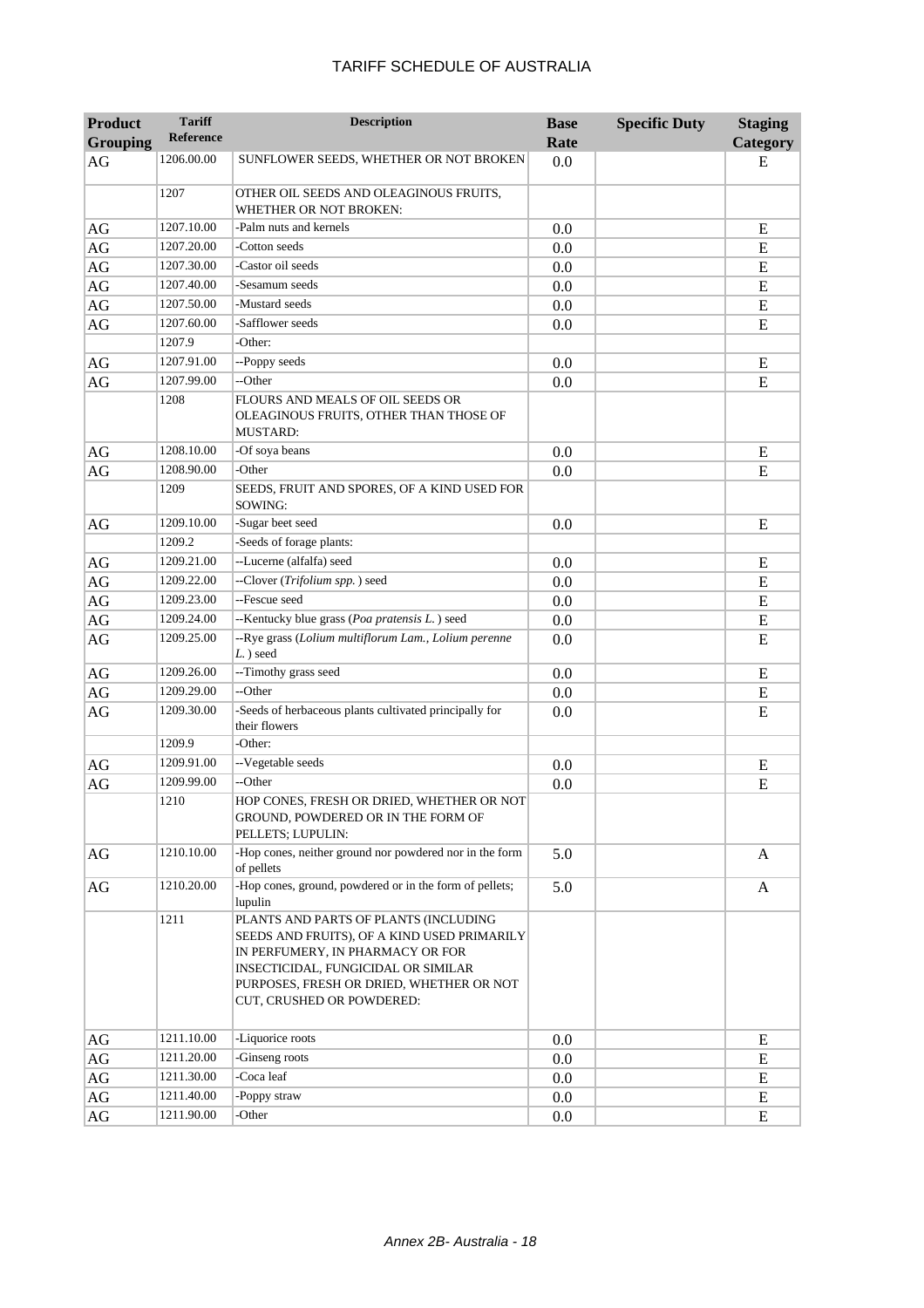| <b>Product</b>  | <b>Tariff</b><br><b>Reference</b> | <b>Description</b>                                                                                                                                                                                                                                                                                                                     | <b>Base</b> | <b>Specific Duty</b> | <b>Staging</b> |
|-----------------|-----------------------------------|----------------------------------------------------------------------------------------------------------------------------------------------------------------------------------------------------------------------------------------------------------------------------------------------------------------------------------------|-------------|----------------------|----------------|
| <b>Grouping</b> |                                   |                                                                                                                                                                                                                                                                                                                                        | Rate        |                      | Category       |
|                 | 1212                              | LOCUST BEANS, SEAWEEDS AND OTHER ALGAE,<br>SUGAR BEET AND SUGAR CANE, FRESH,<br>CHILLED, FROZEN OR DRIED, WHETHER OR NOT<br>GROUND; FRUIT STONES AND KERNELS AND<br>OTHER VEGETABLE PRODUCTS (INCLUDING<br>UNROASTED CHICORY ROOTS OF THE VARIETY<br>Cichorium Intybus sativum) OF A KIND USED<br>PRIMARILY FOR HUMAN CONSUMPTION, NOT |             |                      |                |
|                 |                                   | ELSEWHERE SPECIFIED OR INCLUDED:                                                                                                                                                                                                                                                                                                       |             |                      |                |
| AG              | 1212.10.00                        | -Locust beans, including locust bean seeds                                                                                                                                                                                                                                                                                             | 0.0         |                      | E              |
|                 | 1212.20                           | -Seaweeds and other algae:                                                                                                                                                                                                                                                                                                             |             |                      |                |
| AG              | 1212.20.10                        | ---Frozen                                                                                                                                                                                                                                                                                                                              | 5.0         |                      | A              |
| AG              | 1212.20.90                        | ---Other                                                                                                                                                                                                                                                                                                                               | 0.0         |                      | E              |
| AG              | 1212.30.00                        | -Apricot, peach (including nectarines) or plum stones and<br>kernels                                                                                                                                                                                                                                                                   | 0.0         |                      | E              |
|                 | 1212.9                            | -Other:                                                                                                                                                                                                                                                                                                                                |             |                      |                |
| AG              | 1212.91.00                        | --Sugar beet                                                                                                                                                                                                                                                                                                                           | 0.0         |                      | E              |
| AG              | 1212.99.00                        | --Other                                                                                                                                                                                                                                                                                                                                | 0.0         |                      | E              |
| AG              | 1213.00.00                        | CEREAL STRAW AND HUSKS, UNPREPARED,<br>WHETHER OR NOT CHOPPED, GROUND, PRESSED<br>OR IN THE FORM OF PELLETS                                                                                                                                                                                                                            | 0.0         |                      | E              |
|                 | 1214                              | SWEDES, MANGOLDS, FODDER ROOTS, HAY,<br>LUCERNE (ALFALFA), CLOVER, SAINFOIN,<br>FORAGE KALE, LUPINES, VETCHES AND SIMILAR<br>FORAGE PRODUCTS, WHETHER OR NOT IN THE<br><b>FORM OF PELLETS:</b>                                                                                                                                         |             |                      |                |
| AG              | 1214.10.00                        | -Lucerne (alfalfa) meal and pellets                                                                                                                                                                                                                                                                                                    | 0.0         |                      | Ε              |
| AG              | 1214.90.00                        | -Other                                                                                                                                                                                                                                                                                                                                 | 0.0         |                      | E              |
|                 |                                   | <b>CHAPTER 13</b><br>LAC; GUMS, RESINS AND OTHER VEGETABLE<br>SAPS AND EXTRACTS                                                                                                                                                                                                                                                        |             |                      |                |
|                 | 1301                              | LAC; NATURAL GUMS, RESINS, GUM-RESINS AND<br>OLEORESINS (FOR EXAMPLE, BALSAMS):                                                                                                                                                                                                                                                        |             |                      |                |
| AG              | 1301.10.00                        | -Lac                                                                                                                                                                                                                                                                                                                                   | 0.0         |                      | E              |
| AG              | 1301.20.00                        | -Gum Arabic                                                                                                                                                                                                                                                                                                                            | 0.0         |                      | E              |
| AG              | 1301.90.00                        | -Other                                                                                                                                                                                                                                                                                                                                 | 0.0         |                      | E              |
|                 | 1302                              | VEGETABLE SAPS AND EXTRACTS; PECTIC<br>SUBSTANCES, PECTINATES AND PECTATES;<br>AGAR-AGAR AND OTHER MUCILAGES AND<br>THICKENERS, WHETHER OR NOT MODIFIED,<br>DERIVED FROM VEGETABLE PRODUCTS:                                                                                                                                           |             |                      |                |
|                 | 1302.1                            | -Vegetable saps and extracts:                                                                                                                                                                                                                                                                                                          |             |                      |                |
| AG              | 1302.11.00                        | --Opium                                                                                                                                                                                                                                                                                                                                | 0.0         |                      | E              |
| $\rm{AG}$       | 1302.12.00                        | --Of liquorice                                                                                                                                                                                                                                                                                                                         | 0.0         |                      | E              |
| AG              | 1302.13.00                        | --Of hops                                                                                                                                                                                                                                                                                                                              | 5.0         |                      | A              |
| AG              | 1302.14.00                        | --Of pyrethrum or of the roots of plants containing<br>rotenone                                                                                                                                                                                                                                                                        | 0.0         |                      | Ε              |
|                 | 1302.19                           | --Other:                                                                                                                                                                                                                                                                                                                               |             |                      |                |
| AG              | 1302.19.10                        | ---Oleoresin of ginger (gingerin)                                                                                                                                                                                                                                                                                                      | 5.0         |                      | A              |
| AG              | 1302.19.90                        | ---Other                                                                                                                                                                                                                                                                                                                               | 0.0         |                      | E              |
| AG              | 1302.20.00                        | -Pectic substances, pectinates and pectates                                                                                                                                                                                                                                                                                            | 0.0         |                      | E              |
|                 | 1302.3                            | -Mucilages and thickeners, whether or not modified,<br>derived from vegetable products:                                                                                                                                                                                                                                                |             |                      |                |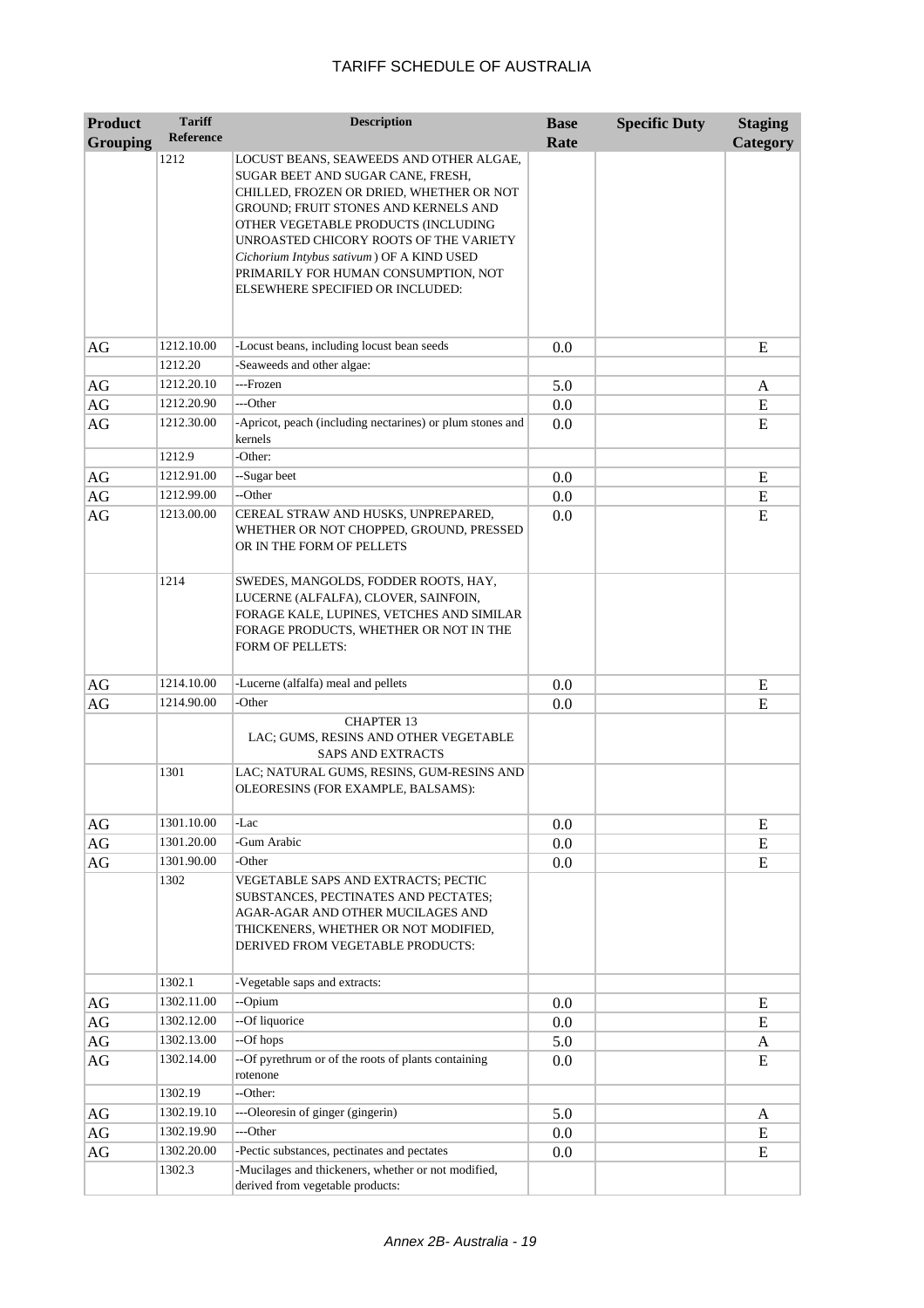| <b>Product</b><br><b>Grouping</b> | <b>Tariff</b><br><b>Reference</b> | <b>Description</b>                                                                                                                                                                                       | <b>Base</b><br>Rate | <b>Specific Duty</b> | <b>Staging</b><br>Category |
|-----------------------------------|-----------------------------------|----------------------------------------------------------------------------------------------------------------------------------------------------------------------------------------------------------|---------------------|----------------------|----------------------------|
| AG                                | 1302.31.00                        | --Agar-agar                                                                                                                                                                                              | 0.0                 |                      | E                          |
| AG                                | 1302.32.00                        | --Mucilages and thickeners, whether or not modified,<br>derived from locust beans, locust bean seeds or guar seed                                                                                        | 0.0                 |                      | E                          |
| AG                                | 1302.39.00                        | --Other                                                                                                                                                                                                  | 0.0                 |                      | E                          |
|                                   |                                   | <b>CHAPTER 14</b><br><b>VEGETABLE PLAITING MATERIALS; VEGETABLE</b><br>PRODUCTS NOT ELSEWHERE SPECIFIED OR<br><b>INCLUDED</b>                                                                            |                     |                      |                            |
|                                   | 1401                              | VEGETABLE MATERIALS OF A KIND USED<br>PRIMARILY FOR PLAITING (FOR EXAMPLE,<br>BAMBOOS, RATTANS, REEDS, RUSHES, OSIER,<br>RAFFIA, CLEANED, BLEACHED OR DYED CEREAL<br>STRAW, AND LIME BARK):              |                     |                      |                            |
| AG                                | 1401.10.00                        | -Bamboos                                                                                                                                                                                                 | 0.0                 |                      | E                          |
| $\rm{AG}$                         | 1401.20.00                        | -Rattans                                                                                                                                                                                                 | 0.0                 |                      | ${\bf E}$                  |
| $\rm{AG}$                         | 1401.90.00                        | -Other                                                                                                                                                                                                   | 0.0                 |                      | ${\bf E}$                  |
| AG                                | 1402.00.00                        | <b>VEGETABLE MATERIALS OF A KIND USED</b><br>PRIMARILY FOR STUFFING OR AS PADDING (EG<br>KAPOK, VEGETABLE HAIR AND EELGRASS),<br>WHETHER OR NOT PUT UP AS A LAYER WITH OR<br>WITHOUT SUPPORTING MATERIAL | 0.0                 |                      | E                          |
| AG                                | 1403.00.00                        | VEGETABLE MATERIALS OF A KIND USED<br>PRIMARILY IN BROOMS OR IN BRUSHES EG,<br>BROOMCORN, PIASSAVA, COUCH GRASS AND<br>ISTLE), WHETHER OR NOT IN HANKS OR<br><b>BUNDLES</b>                              | 0.0                 |                      | E                          |
|                                   | 1404                              | <b>VEGETABLE PRODUCTS NOT ELSEWHERE</b><br>SPECIFIED OR INCLUDED:                                                                                                                                        |                     |                      |                            |
| AG                                | 1404.10.00                        | -Raw vegetable materials of a kind used primarily in<br>dyeing or tanning                                                                                                                                | 0.0                 |                      | E                          |
| AG                                | 1404.20.00                        | -Cotton linters                                                                                                                                                                                          | 0.0                 |                      | E                          |
| AG                                | 1404.90.00                        | -Other                                                                                                                                                                                                   | 0.0                 |                      | E                          |
|                                   |                                   | <b>CHAPTER 15</b><br>ANIMAL OR VEGETABLE FATS AND OILS AND<br>THEIR CLEAVAGE PRODUCTS; PREPARED EDIBLE<br>FATS; ANIMAL OR VEGETABLE WAXES                                                                |                     |                      |                            |
| AG                                | 1501.00.00                        | PIG FAT (INCLUDING LARD) AND POULTRY FAT,<br>OTHER THAN THAT OF 0209.00.00 OR 1503.00.00                                                                                                                 | 0.0                 |                      | E                          |
| AG                                | 1502.00.00                        | FATS OF BOVINE ANIMALS, SHEEP OR GOATS ,<br>OTHER THAN THOSE OF 1503.00.00                                                                                                                               | 0.0                 |                      | E                          |
| AG                                | 1503.00.00                        | LARD STEARIN, LARD OIL, OLEOSTEARIN, OLEO-<br>OIL AND TALLOW OIL, NOT EMULSIFIED OR<br>MIXED OR OTHERWISE PREPARED                                                                                       | 0.0                 |                      | E                          |
|                                   | 1504                              | FATS AND OILS AND THEIR FRACTIONS, OF FISH<br>OR MARINE MAMMALS, WHETHER OR NOT<br>REFINED, BUT NOT CHEMICALLY MODIFIED:                                                                                 |                     |                      |                            |
| <b>IND</b>                        | 1504.10.00                        | -Fish-liver oils and their fractions                                                                                                                                                                     | 0.0                 |                      | E                          |
| <b>IND</b>                        | 1504.20.00                        | -Fats and oils and their fractions, of fish, other than liver<br>oils                                                                                                                                    | 0.0                 |                      | E                          |
| <b>IND</b>                        | 1504.30.00                        | -Fats and oils and their fractions, of marine mammals                                                                                                                                                    | 0.0                 |                      | Ε                          |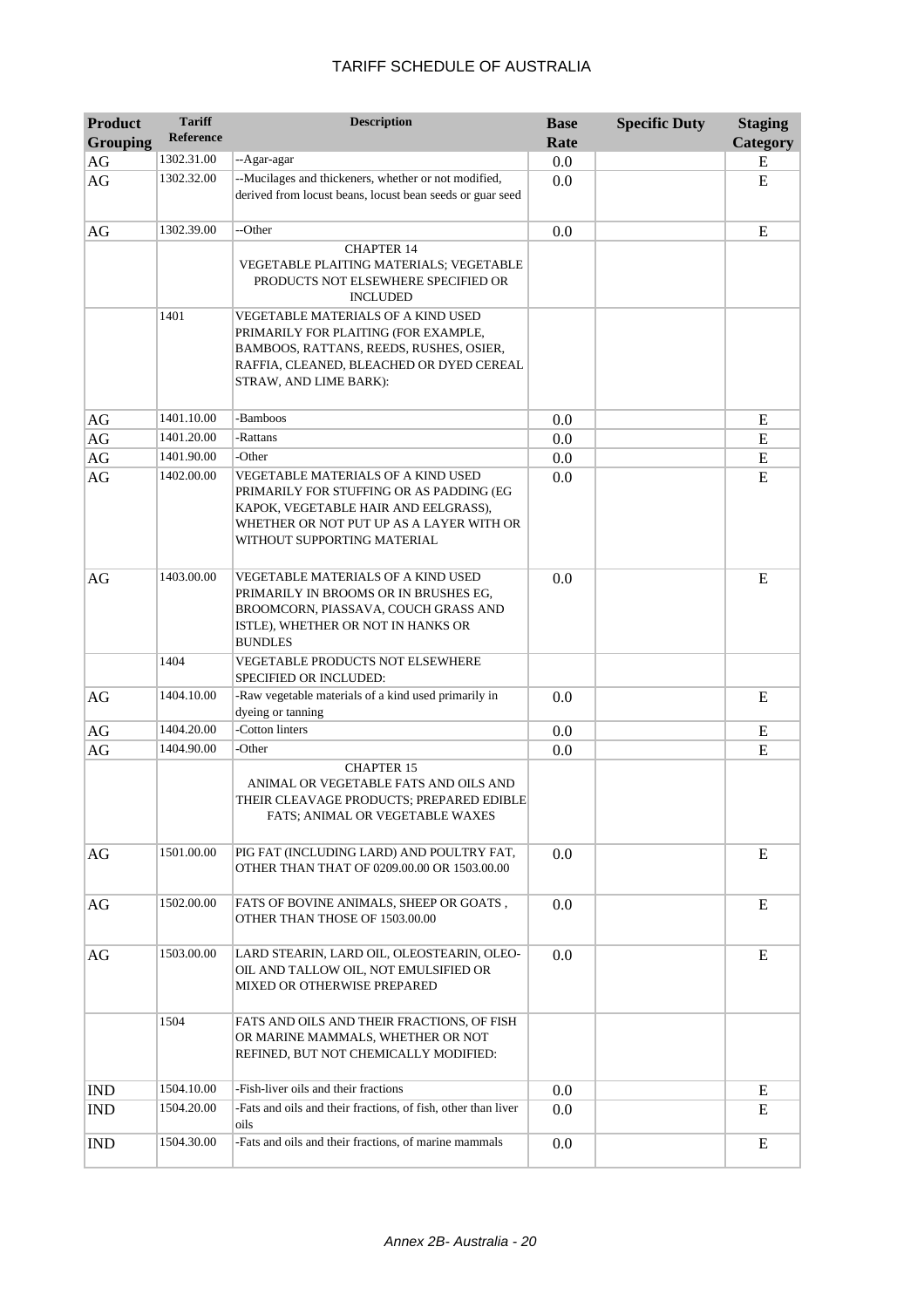| <b>Product</b><br><b>Grouping</b> | <b>Tariff</b><br><b>Reference</b> | <b>Description</b>                                                                                                                                                                                       | <b>Base</b><br>Rate | <b>Specific Duty</b> | <b>Staging</b><br>Category |
|-----------------------------------|-----------------------------------|----------------------------------------------------------------------------------------------------------------------------------------------------------------------------------------------------------|---------------------|----------------------|----------------------------|
| AG                                | 1505.00.00                        | <b>WOOL GREASE AND FATTY SUBSTANCES</b><br>DERIVED THEREFROM (INCLUDING LANOLIN)                                                                                                                         | 0.0                 |                      | E                          |
| AG                                | 1506.00.00                        | OTHER ANIMAL FATS AND OILS AND THEIR<br>FRACTIONS, WHETHER OR NOT REFINED, BUT<br>NOT CHEMICALLY MODIFIED                                                                                                | 0.0                 |                      | E                          |
|                                   | 1507                              | SOYA-BEAN OIL AND ITS FRACTIONS, WHETHER<br>OR NOT REFINED, BUT NOT CHEMICALLY<br><b>MODIFIED:</b>                                                                                                       |                     |                      |                            |
| AG                                | 1507.10.00                        | -Crude oil, whether or not degummed                                                                                                                                                                      | 5.0                 |                      | A                          |
| AG                                | 1507.90.00                        | -Other                                                                                                                                                                                                   | 5.0                 |                      | A                          |
|                                   | 1508                              | GROUND-NUT OIL AND ITS FRACTIONS,<br>WHETHER OR NOT REFINED, BUT NOT<br><b>CHEMICALLY MODIFIED:</b>                                                                                                      |                     |                      |                            |
| AG                                | 1508.10.00                        | -Crude oil                                                                                                                                                                                               | 5.0                 |                      | A                          |
| AG                                | 1508.90.00                        | -Other                                                                                                                                                                                                   | 5.0                 |                      | A                          |
|                                   | 1509                              | OLIVE OIL AND ITS FRACTIONS, WHETHER OR<br>NOT REFINED, BUT NOT CHEMICALLY MODIFIED:                                                                                                                     |                     |                      |                            |
| AG                                | 1509.10.00                        | -Virgin                                                                                                                                                                                                  | 0.0                 |                      | E                          |
| $\rm{AG}$                         | 1509.90.00                        | -Other                                                                                                                                                                                                   | 0.0                 |                      | ${\bf E}$                  |
| AG                                | 1510.00.00                        | OTHER OILS AND THEIR FRACTIONS, OBTAINED<br>SOLELY FROM OLIVES, WHETHER OR NOT<br>REFINED, BUT NOT CHEMICALLY MODIFIED,<br>INCLUDING BLENDS OF THESE OILS OR<br>FRACTIONS WITH OILS OR FRACTIONS OF 1509 | 0.0                 |                      | E                          |
|                                   | 1511                              | PALM OIL AND ITS FRACTIONS, WHETHER OR<br>NOT REFINED, BUT NOT CHEMICALLY MODIFIED:                                                                                                                      |                     |                      |                            |
| AG                                | 1511.10.00                        | -Crude oil                                                                                                                                                                                               | 0.0                 |                      | E                          |
| AG                                | 1511.90.00                        | -Other                                                                                                                                                                                                   | 0.0                 |                      | E                          |
|                                   | 1512                              | SUNFLOWER-SEED, SAFFLOWER OR COTTON-<br>SEED OIL AND FRACTIONS THEREOF, WHETHER<br>OR NOT REFINED, BUT NOT CHEMICALLY<br><b>MODIFIED:</b>                                                                |                     |                      |                            |
|                                   | 1512.1                            | -Sunflower-seed or safflower oil and fractions thereof:                                                                                                                                                  |                     |                      |                            |
| AG                                | 1512.11.00                        | --Crude oil                                                                                                                                                                                              | 5.0                 |                      | A                          |
| AG                                | 1512.19.00                        | --Other                                                                                                                                                                                                  | 5.0                 |                      | A                          |
|                                   | 1512.2                            | -Cotton-seed oil and its fractions:                                                                                                                                                                      |                     |                      |                            |
| AG                                | 1512.21.00                        | --Crude oil, whether or not gossypol has been removed                                                                                                                                                    | 5.0                 |                      | A                          |
| AG                                | 1512.29.00                        | --Other                                                                                                                                                                                                  | 5.0                 |                      | A                          |
|                                   | 1513                              | COCONUT (COPRA), PALM KERNEL OR BABASSU<br>OIL AND FRACTIONS THEREOF, WHETHER OR<br>NOT REFINED, BUT NOT CHEMICALLY MODIFIED:                                                                            |                     |                      |                            |
|                                   | 1513.1                            | -Coconut (copra) oil and its fractions:                                                                                                                                                                  |                     |                      |                            |
| AG                                | 1513.11.00                        | --Crude oil                                                                                                                                                                                              | $0.0\,$             |                      | E                          |
| AG                                | 1513.19.00                        | --Other                                                                                                                                                                                                  | 0.0                 |                      | E                          |
|                                   | 1513.2                            | -Palm kernel or babassu oil and fractions thereof:                                                                                                                                                       |                     |                      |                            |
| AG                                | 1513.21.00                        | --Crude oil                                                                                                                                                                                              | 0.0                 |                      | E                          |
| AG                                | 1513.29.00                        | --Other                                                                                                                                                                                                  | 0.0                 |                      | E                          |
|                                   | 1514                              | RAPE, COLZA OR MUSTARD OIL AND FRACTIONS<br>THEREOF, WHETHER OR NOT REFINED, BUT NOT<br>CHEMICALLY MODIFIED:                                                                                             |                     |                      |                            |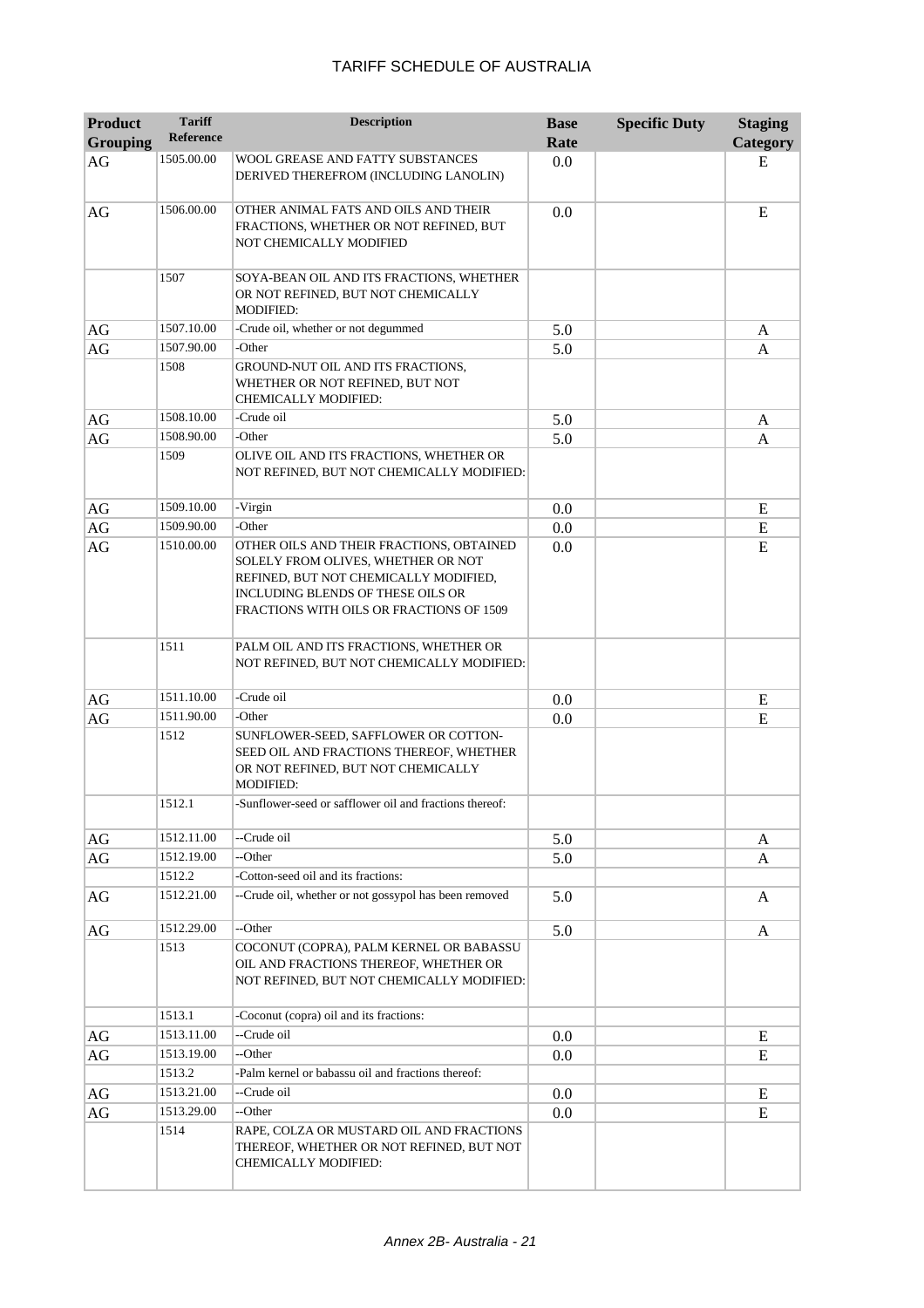| TARIFF SCHEDULE OF AUSTRALIA |
|------------------------------|
|------------------------------|

| <b>Product</b><br><b>Grouping</b> | <b>Tariff</b><br><b>Reference</b> | <b>Description</b>                                                                                                                                                                                                                                                                                                                                                                                                 | <b>Base</b><br>Rate | <b>Specific Duty</b> | <b>Staging</b><br>Category |
|-----------------------------------|-----------------------------------|--------------------------------------------------------------------------------------------------------------------------------------------------------------------------------------------------------------------------------------------------------------------------------------------------------------------------------------------------------------------------------------------------------------------|---------------------|----------------------|----------------------------|
|                                   | 1514.1                            | -Low erucic acid rape or colza oil and its fractions:                                                                                                                                                                                                                                                                                                                                                              |                     |                      |                            |
|                                   |                                   |                                                                                                                                                                                                                                                                                                                                                                                                                    |                     |                      |                            |
| $\rm{AG}$                         | 1514.11.00                        | --Crude oil                                                                                                                                                                                                                                                                                                                                                                                                        | 5.0                 |                      | A                          |
| AG                                | 1514.19.00                        | --Other                                                                                                                                                                                                                                                                                                                                                                                                            | 5.0                 |                      | A                          |
|                                   | 1514.9                            | -Other:                                                                                                                                                                                                                                                                                                                                                                                                            |                     |                      |                            |
| AG                                | 1514.91.00                        | --Crude oil                                                                                                                                                                                                                                                                                                                                                                                                        | 5.0                 |                      | A                          |
| AG                                | 1514.99.00                        | --Other                                                                                                                                                                                                                                                                                                                                                                                                            | 5.0                 |                      | A                          |
|                                   | 1515                              | OTHER FIXED VEGETABLE FATS AND OILS<br>(INCLUDING JOJOBA OIL) AND THEIR FRACTIONS,<br>WHETHER OR NOT REFINED, BUT NOT<br><b>CHEMICALLY MODIFIED:</b>                                                                                                                                                                                                                                                               |                     |                      |                            |
|                                   | 1515.1                            | -Linseed oil and its fractions:                                                                                                                                                                                                                                                                                                                                                                                    |                     |                      |                            |
| AG                                | 1515.11.00                        | --Crude oil                                                                                                                                                                                                                                                                                                                                                                                                        | 5.0                 |                      | A                          |
| $\rm{AG}$                         | 1515.19.00                        | --Other                                                                                                                                                                                                                                                                                                                                                                                                            | 5.0                 |                      | A                          |
|                                   | 1515.2                            | -Maize (corn) oil and its fractions:                                                                                                                                                                                                                                                                                                                                                                               |                     |                      |                            |
| AG                                | 1515.21.00                        | --Crude oil                                                                                                                                                                                                                                                                                                                                                                                                        | 0.0                 |                      | A                          |
| $\rm{AG}$                         | 1515.29.00                        | --Other                                                                                                                                                                                                                                                                                                                                                                                                            | 5.0                 |                      | A                          |
| $\rm{AG}$                         | 1515.30.00                        | -Castor oil and its fractions                                                                                                                                                                                                                                                                                                                                                                                      | 0.0                 |                      | E                          |
| $\rm{AG}$                         | 1515.40.00                        | -Tung oil and its fractions                                                                                                                                                                                                                                                                                                                                                                                        | 0.0                 |                      | E                          |
| $\rm{AG}$                         | 1515.50.00                        | -Sesame oil and its fractions                                                                                                                                                                                                                                                                                                                                                                                      | 0.0                 |                      | E                          |
| AG                                | 1515.90.00<br>1516                | -Other<br>ANIMAL OR VEGETABLE FATS AND OILS AND                                                                                                                                                                                                                                                                                                                                                                    | 0.0                 |                      | E                          |
|                                   |                                   | THEIR FRACTIONS, PARTLY OR WHOLLY<br>HYDROGENATED, INTER-ESTERIFIED, RE-<br>ESTERIFIED OR ELAIDINISED, WHETHER OR NOT<br>REFINED, BUT NOT FURTHER PREPARED:                                                                                                                                                                                                                                                        |                     |                      |                            |
| AG                                | 1516.10                           | -Animal fats and oils and their fractions                                                                                                                                                                                                                                                                                                                                                                          | 0.0                 |                      | E                          |
| $\rm{AG}$                         | 1516.10.10                        | ---Biodiesel                                                                                                                                                                                                                                                                                                                                                                                                       | 0.0                 |                      | E                          |
| $\rm{AG}$                         | 1516.10.90                        | ---Other                                                                                                                                                                                                                                                                                                                                                                                                           | 0.0                 |                      | E                          |
| $\rm{AG}$                         | 1516.20                           | -Vegetable fats and oils and their fractions                                                                                                                                                                                                                                                                                                                                                                       | 0.0                 |                      | E                          |
| $\rm{AG}$                         | 1516.20.10                        | ---Biodiesel                                                                                                                                                                                                                                                                                                                                                                                                       | 0.0                 |                      | E                          |
| AG                                | 1516.20.90<br>1517                | ---Other<br><b>MARGARINE; EDIBLE MIXTURES OR</b><br>PREPARATIONS OF ANIMAL OR VEGETABLE FATS<br>OR OILS OR OF FRACTIONS OF DIFFERENT FATS<br>OR OILS OF THIS CHAPTER, OTHER THAN EDIBLE<br>FATS OR OILS OR THEIR FRACTIONS OF 1516:                                                                                                                                                                                | 0.0                 |                      | E                          |
| AG                                | 1517.10.00                        | -Margarine, excluding liquid margarine                                                                                                                                                                                                                                                                                                                                                                             | 5.0                 |                      | A                          |
| AG                                | 1517.90.00                        | -Other                                                                                                                                                                                                                                                                                                                                                                                                             | 5.0                 |                      | A                          |
|                                   | 1518                              | ANIMAL OR VEGETABLE FATS AND OILS AND<br>THEIR FRACTIONS, BOILED, OXIDISED,<br>DEHYDRATED, SULPHURISED, BLOWN,<br>POLYMERISED BY HEAT IN VACUUM OR IN<br>INERT GAS OR OTHERWISE CHEMICALLY<br>MODIFIED, EXCLUDING THOSE OF 1516; INEDIBLE<br>MIXTURES OR PREPARATIONS OF ANIMAL OR<br>VEGETABLE FATS OR OILS OR OF FRACTIONS OF<br>DIFFERENT FATS OR OILS OF THIS CHAPTER, NOT<br>ELSEWHERE SPECIFIED OR INCLUDED: |                     |                      |                            |
| AG                                | 1518.00.10                        | ---Epoxidised vegetable oils                                                                                                                                                                                                                                                                                                                                                                                       | 5.0                 |                      | A                          |
| AG                                | 1518.00.90                        | ---Other                                                                                                                                                                                                                                                                                                                                                                                                           | $0.0\,$             |                      | E                          |
| AG                                | 1520.00.00                        | GLYCEROL, CRUDE; GLYCEROL WATERS AND<br><b>GLYCEROL LYES</b>                                                                                                                                                                                                                                                                                                                                                       | 0.0                 |                      | E                          |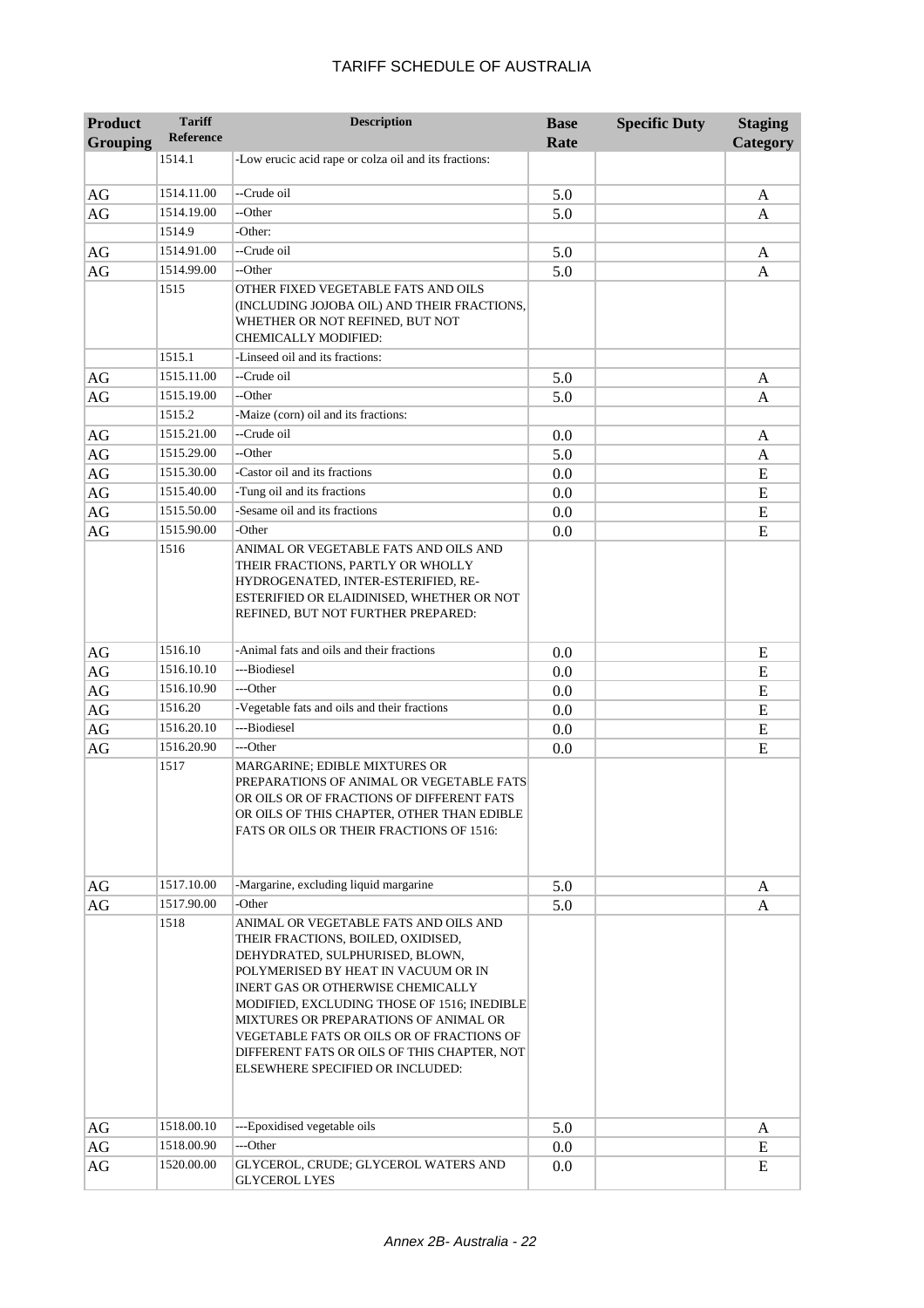| <b>Product</b>  | <b>Tariff</b>      | <b>Description</b>                                                                                                                   | <b>Base</b> | <b>Specific Duty</b> | <b>Staging</b> |
|-----------------|--------------------|--------------------------------------------------------------------------------------------------------------------------------------|-------------|----------------------|----------------|
| <b>Grouping</b> | <b>Reference</b>   |                                                                                                                                      | Rate        |                      | Category       |
|                 | 1521               | VEGETABLE WAXES (OTHER THAN<br>TRIGLYCERIDES), BEESWAX, OTHER INSECT<br>WAXES AND SPERMACETI, WHETHER OR NOT<br>REFINED OR COLOURED: |             |                      |                |
| AG              | 1521.10.00         | -Vegetable waxes                                                                                                                     | 0.0         |                      | E              |
| $\rm{AG}$       | 1521.90.00         | -Other                                                                                                                               | 0.0         |                      | E              |
| AG              | 1522.00.00         | DEGRAS; RESIDUES RESULTING FROM THE<br>TREATMENT OF FATTY SUBSTANCES OR ANIMAL<br>OR VEGETABLE WAXES                                 | 0.0         |                      | E              |
|                 |                    | <b>CHAPTER 16</b><br>PREPARATIONS OF MEAT, OF FISH OR OF<br>CRUSTACEANS, MOLLUSCS OR OTHER AQUATIC<br><b>INVERTEBRATES</b>           |             |                      |                |
| AG              | 1601.00.00         | SAUSAGES AND SIMILAR PRODUCTS, OF MEAT,<br>MEAT OFFAL OR BLOOD; FOOD PREPARATIONS<br><b>BASED ON THESE PRODUCTS</b>                  | 5.0         |                      | A              |
|                 | 1602               | OTHER PREPARED OR PRESERVED MEAT, MEAT<br>OFFAL OR BLOOD:                                                                            |             |                      |                |
| AG              | 1602.10.00         | -Homogenised preparations                                                                                                            | 5.0         |                      | A              |
| AG              | 1602.20.00         | -Of liver of any animal                                                                                                              | 5.0         |                      | A              |
|                 | 1602.3             | -Of poultry of 0105:                                                                                                                 |             |                      |                |
| AG              | 1602.31.00         | --Of turkeys                                                                                                                         | 0.0         |                      | E              |
| AG              | 1602.32.00         | --Of fowls of the species Gallus domesticus                                                                                          | 0.0         |                      | E              |
| AG              | 1602.39.00         | --Other                                                                                                                              | 0.0         |                      | E              |
|                 | 1602.4             | -Of swine:                                                                                                                           |             |                      |                |
| AG              | 1602.41.00         | --Hams and cuts thereof                                                                                                              | 5.0         |                      | A              |
| $\rm{AG}$       | 1602.42.00         | --Shoulders and cuts thereof                                                                                                         | 5.0         |                      | A              |
| $\rm{AG}$       | 1602.49.00         | --Other, including mixtures                                                                                                          | 5.0         |                      | A              |
| $\rm{AG}$       | 1602.50.00         | -Of bovine animals                                                                                                                   | 5.0         |                      | A              |
| $\rm{AG}$       | 1602.90.00         | -Other, including preparations of blood of any animal                                                                                | 5.0         |                      | A              |
| AG              | 1603.00.00         | EXTRACTS AND JUICES OF MEAT, FISH OR<br>CRUSTACEANS, MOLLUSCS OR OTHER AQUATIC<br><b>INVERTEBRATES</b>                               | 0.0         |                      | E              |
|                 | 1604               | PREPARED OR PRESERVED FISH; CAVIAR AND<br>CAVIAR SUBSTITUTES PREPARED FROM FISH<br>EGGS:                                             |             |                      |                |
|                 | 1604.1             | -Fish, whole or in pieces, but not minced:                                                                                           |             |                      |                |
| <b>IND</b>      | 1604.11.00         | --Salmon                                                                                                                             | 0.0         |                      | E              |
| <b>IND</b>      | 1604.12.00         | --Herrings                                                                                                                           | 0.0         |                      | E              |
| IND             | 1604.13.00         | --Sardines, sardinella and brisling or sprats                                                                                        | $0.0\,$     |                      | E              |
| <b>IND</b>      | 1604.14.00         | --Tunas, skipjack and bonito (Sarda spp.)                                                                                            | 5.0         |                      | A              |
| <b>IND</b>      | 1604.15.00         | --Mackerel                                                                                                                           | $0.0\,$     |                      | E              |
| <b>IND</b>      | 1604.16.00         | --Anchovies                                                                                                                          | 0.0         |                      | E              |
| <b>IND</b>      | 1604.19.00         | --Other                                                                                                                              | 0.0         |                      | E              |
| $\mathbf{IND}$  | 1604.20.00         | -Other prepared or preserved fish                                                                                                    | 0.0         |                      | E              |
| <b>IND</b>      | 1604.30.00<br>1605 | -Caviar and caviar substitutes<br>CRUSTACEANS, MOLLUSCS AND OTHER                                                                    | $0.0\,$     |                      | E              |
|                 |                    | AQUATIC INVERTEBRATES, PREPARED OR<br>PRESERVED:                                                                                     |             |                      |                |
| <b>IND</b>      | 1605.10.00         | -Crab                                                                                                                                | $0.0\,$     |                      | E              |
| <b>IND</b>      | 1605.20.00         | -Shrimps and prawns                                                                                                                  | 0.0         |                      | E              |
| <b>IND</b>      | 1605.30.00         | -Lobster                                                                                                                             | $0.0\,$     |                      | E              |
| IND             | 1605.40.00         | -Other crustaceans                                                                                                                   | $0.0\,$     |                      | E              |
| IND             | 1605.90.00         | -Other                                                                                                                               | 0.0         |                      | E              |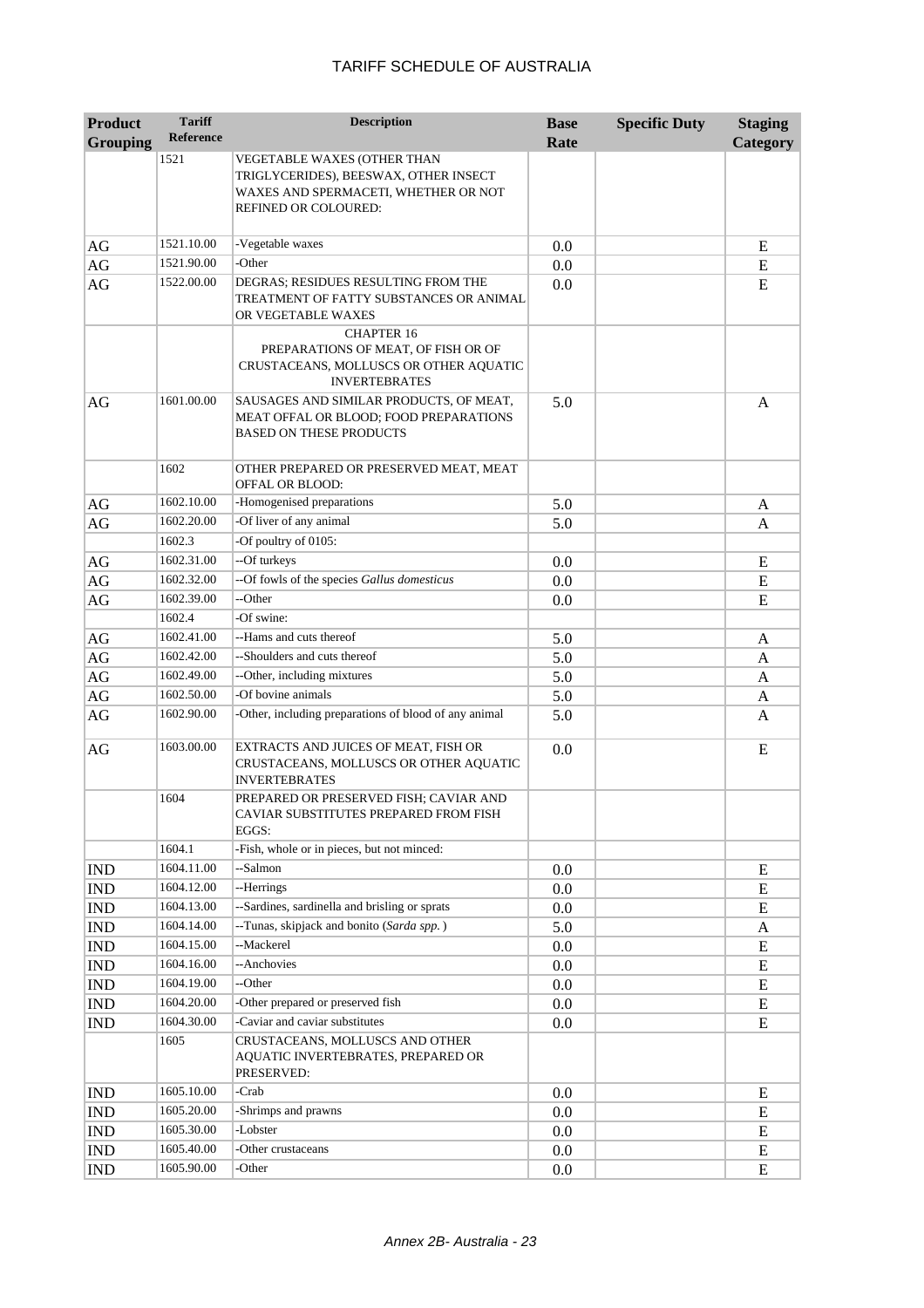| <b>Product</b>  | <b>Tariff</b>    | <b>Description</b>                                                                                                                                                                                                                                     | <b>Base</b> | <b>Specific Duty</b> | <b>Staging</b> |
|-----------------|------------------|--------------------------------------------------------------------------------------------------------------------------------------------------------------------------------------------------------------------------------------------------------|-------------|----------------------|----------------|
| <b>Grouping</b> | <b>Reference</b> |                                                                                                                                                                                                                                                        | Rate        |                      | Category       |
|                 |                  | <b>CHAPTER 17</b>                                                                                                                                                                                                                                      |             |                      |                |
|                 | 1701             | SUGARS AND SUGAR CONFECTIONERY<br>CANE OR BEET SUGAR AND CHEMICALLY PURE                                                                                                                                                                               |             |                      |                |
|                 |                  | <b>SUCROSE. IN SOLID FORM:</b>                                                                                                                                                                                                                         |             |                      |                |
|                 | 1701.1           | -Raw sugar not containing added flavouring or colouring<br>matter:                                                                                                                                                                                     |             |                      |                |
| AG              | 1701.11.00       | --Cane sugar                                                                                                                                                                                                                                           | 0.0         |                      | E              |
| AG              | 1701.12.00       | --Beet sugar                                                                                                                                                                                                                                           | 0.0         |                      | E              |
|                 | 1701.9           | -Other:                                                                                                                                                                                                                                                |             |                      |                |
| AG              | 1701.91.00       | --Containing added flavouring or colouring matter                                                                                                                                                                                                      | 0.0         |                      | E              |
| AG              | 1701.99.00       | --Other                                                                                                                                                                                                                                                | 0.0         |                      | E              |
|                 | 1702             | OTHER SUGARS, INCLUDING CHEMICALLY PURE<br>LACTOSE, MALTOSE, GLUCOSE AND FRUCTOSE,<br>IN SOLID FORM; SUGAR SYRUPS NOT<br>CONTAINING ADDED FLAVOURING OR<br>COLOURING MATTER; ARTIFICIAL HONEY,<br>WHETHER OR NOT MIXED WITH NATURAL<br>HONEY; CARAMEL: |             |                      |                |
|                 | 1702.1           | -Lactose and lactose syrup:                                                                                                                                                                                                                            |             |                      |                |
| AG              | 1702.11.00       | --Containing by weight 99% or more lactose, expressed as<br>anhydrous lactose, calculated on the dry matter                                                                                                                                            | 0.0         |                      | E              |
| AG              | 1702.19.00       | --Other                                                                                                                                                                                                                                                | 0.0         |                      | E              |
| AG              | 1702.20.00       | -Maple sugar and maple syrup                                                                                                                                                                                                                           | 5.0         |                      | A              |
| AG              | 1702.30.00       | -Glucose and glucose syrup, not containing fructose or<br>containing in the dry state less than 20% by weight of<br>fructose                                                                                                                           | 4.0         |                      | A              |
| AG              | 1702.40.00       | -Glucose and glucose syrup, containing in the dry state at<br>least 20% but less than 50% by weight of fructose,<br>excluding invert sugar                                                                                                             | 4.0         |                      | A              |
| AG              | 1702.50.00       | -Chemically pure fructose                                                                                                                                                                                                                              | 0.0         |                      | E              |
| AG              | 1702.60.00       | -Other fructose and fructose syrup, containing in the dry<br>state more than 50% by weight of fructose, excluding<br>invert sugar                                                                                                                      | 5.0         |                      | A              |
|                 | 1702.90          | -Other, including invert sugar and other sugar and sugar<br>syrup blends containing in the dry state 50% by weight of<br>fructose:                                                                                                                     |             |                      |                |
| AG              | 1702.90.10       | ---Goods, as follows: (a) liquid sugars and invert sugars<br>derived from sugar cane or sugar beet; (b) golden syrup                                                                                                                                   | 0.0         |                      | E              |
| AG              | 1702.90.90       | ---Other                                                                                                                                                                                                                                               | 5.0         |                      | A              |
|                 | 1703             | MOLASSES RESULTING FROM THE EXTRACTION<br>OR REFINING OF SUGAR:                                                                                                                                                                                        |             |                      |                |
| AG              | 1703.10.00       | -Cane molasses                                                                                                                                                                                                                                         | 0.0         |                      | E              |
| AG              | 1703.90.00       | -Other                                                                                                                                                                                                                                                 | 0.0         |                      | E              |
|                 | 1704             | SUGAR CONFECTIONERY (INCLUDING WHITE<br>CHOCOLATE), NOT CONTAINING COCOA:                                                                                                                                                                              |             |                      |                |
| AG              | 1704.10.00       | -Chewing gum, whether or not sugar-coated                                                                                                                                                                                                              | 5.0         |                      | A              |
| AG              | 1704.90.00       | -Other                                                                                                                                                                                                                                                 | 5.0         |                      | A              |
|                 |                  | <b>CHAPTER 18</b><br>COCOA AND COCOA PREPARATIONS                                                                                                                                                                                                      |             |                      |                |
| AG              | 1801.00.00       | COCOA BEANS, WHOLE OR BROKEN, RAW OR<br><b>ROASTED</b>                                                                                                                                                                                                 | 0.0         |                      | E              |
| AG              | 1802.00.00       | COCOA SHELLS, HUSKS, SKINS AND OTHER<br>COCOA WASTE                                                                                                                                                                                                    | 0.0         |                      | E              |
|                 | 1803             | COCOA PASTE, WHETHER OR NOT DEFATTED:                                                                                                                                                                                                                  |             |                      |                |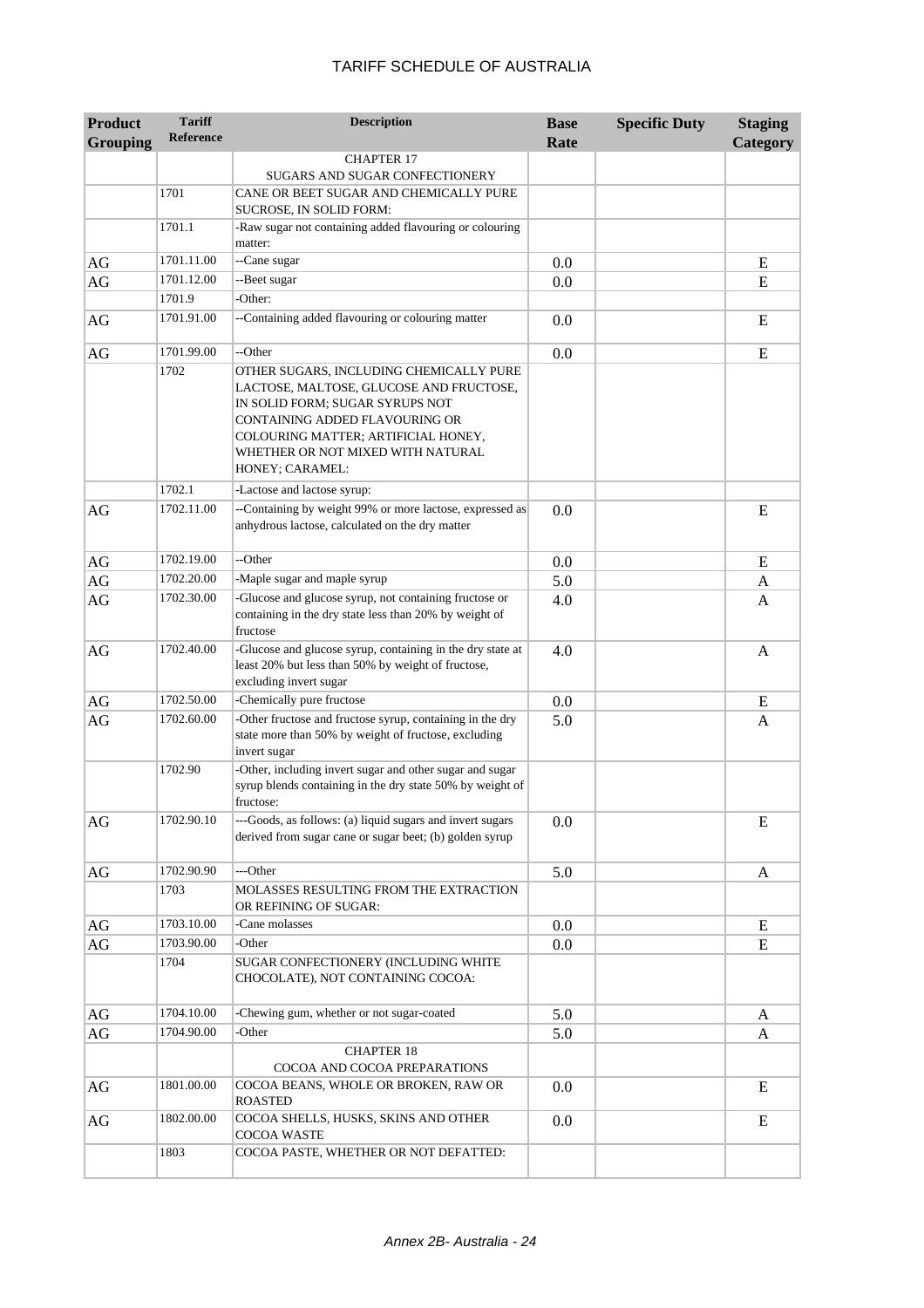| <b>Product</b><br><b>Grouping</b> | <b>Tariff</b><br>Reference | <b>Description</b>                                                                                                                                                                                                                                                                                                                                                                                                                                                   | <b>Base</b><br>Rate | <b>Specific Duty</b> | <b>Staging</b><br>Category |
|-----------------------------------|----------------------------|----------------------------------------------------------------------------------------------------------------------------------------------------------------------------------------------------------------------------------------------------------------------------------------------------------------------------------------------------------------------------------------------------------------------------------------------------------------------|---------------------|----------------------|----------------------------|
| AG                                | 1803.10.00                 | -Not defatted                                                                                                                                                                                                                                                                                                                                                                                                                                                        | 0.0                 |                      | E                          |
| AG                                | 1803.20.00                 | -Wholly or partly defatted                                                                                                                                                                                                                                                                                                                                                                                                                                           | 0.0                 |                      | E                          |
| AG                                | 1804.00.00                 | COCOA BUTTER, FAT AND OIL                                                                                                                                                                                                                                                                                                                                                                                                                                            | 0.0                 |                      | ${\bf E}$                  |
| AG                                | 1805.00.00                 | COCOA POWDER, NOT CONTAINING ADDED<br>SUGAR OR OTHER SWEETENING MATTER                                                                                                                                                                                                                                                                                                                                                                                               | 0.0                 |                      | E                          |
|                                   | 1806                       | CHOCOLATE AND OTHER FOOD PREPARATIONS<br>CONTAINING COCOA:                                                                                                                                                                                                                                                                                                                                                                                                           |                     |                      |                            |
| AG                                | 1806.10.00                 | -Cocoa powder, containing added sugar or other<br>sweetening matter                                                                                                                                                                                                                                                                                                                                                                                                  | 5.0                 |                      | A                          |
| AG                                | 1806.20.00                 | -Other preparations in blocks, slabs or bars weighing<br>more than 2 kg or in liquid, paste, powder, granular or<br>other bulk form in containers or immediate packings, of a<br>content exceeding 2 kg                                                                                                                                                                                                                                                              | 5.0                 |                      | A                          |
|                                   | 1806.3                     | -Other, in blocks, slabs or bars:                                                                                                                                                                                                                                                                                                                                                                                                                                    |                     |                      |                            |
| AG                                | 1806.31.00                 | --Filled                                                                                                                                                                                                                                                                                                                                                                                                                                                             | 5.0                 |                      | A                          |
| AG                                | 1806.32.00                 | --Not filled                                                                                                                                                                                                                                                                                                                                                                                                                                                         | 5.0                 |                      | A                          |
| AG                                | 1806.90.00                 | -Other<br><b>CHAPTER 19</b><br>PREPARATIONS OF CEREALS, FLOUR, STARCH OR<br>MILK; PASTRYCOOKS' PRODUCTS                                                                                                                                                                                                                                                                                                                                                              | 5.0                 |                      | A                          |
|                                   | 1901                       | MALT EXTRACT; FOOD PREPARATIONS OF<br>FLOUR, GROATS, MEAL, STARCH OR MALT<br>EXTRACT, NOT CONTAINING COCOA OR<br>CONTAINING LESS THAN 40% BY WEIGHT OF<br>COCOA CALCULATED ON A TOTALLY DEFATTED<br>BASIS, NOT ELSEWHERE SPECIFIED OR<br>INCLUDED; FOOD PREPARATIONS OF GOODS OF<br>0401 TO 0404, NOT CONTAINING COCOA OR<br>CONTAINING LESS THAN 5% BY WEIGHT OF<br>COCOA CALCULATED ON A TOTALLY DEFATTED<br>BASIS, NOT ELSEWHERE SPECIFIED OR<br><b>INCLUDED:</b> |                     |                      |                            |
| AG                                | 1901.10.00                 | -Preparations for infant use, put up for retail sale                                                                                                                                                                                                                                                                                                                                                                                                                 | 0.0                 |                      | E                          |
| AG                                | 1901.20.00                 | -Mixes and doughs for the preparation of bakers' wares of<br>1905                                                                                                                                                                                                                                                                                                                                                                                                    | 5.0                 |                      | A                          |
| AG                                | 1901.90.00                 | -Other                                                                                                                                                                                                                                                                                                                                                                                                                                                               | 5.0                 |                      | A                          |
|                                   | 1902                       | PASTA, WHETHER OR NOT COOKED OR STUFFED<br>(WITH MEAT OR OTHER SUBSTANCES) OR<br>OTHERWISE PREPARED, SUCH AS SPAGHETTI,<br>MACARONI, NOODLES, LASAGNE, GNOCCHI,<br>RAVIOLI, CANNELLONI; COUSCOUS, WHETHER<br>OR NOT PREPARED:                                                                                                                                                                                                                                        |                     |                      |                            |
|                                   | 1902.1                     | -Uncooked pasta, not stuffed or otherwise prepared:                                                                                                                                                                                                                                                                                                                                                                                                                  |                     |                      |                            |
| AG                                | 1902.11.00                 | --Containing eggs                                                                                                                                                                                                                                                                                                                                                                                                                                                    | 5.0                 |                      | A                          |
| AG                                | 1902.19.00                 | --Other                                                                                                                                                                                                                                                                                                                                                                                                                                                              | 5.0                 |                      | A                          |
| AG                                | 1902.20.00                 | -Stuffed pasta, whether or not cooked or otherwise<br>prepared                                                                                                                                                                                                                                                                                                                                                                                                       | 5.0                 |                      | A                          |
| AG                                | 1902.30.00                 | -Other pasta                                                                                                                                                                                                                                                                                                                                                                                                                                                         | 5.0                 |                      | A                          |
| AG                                | 1902.40.00                 | -Couscous                                                                                                                                                                                                                                                                                                                                                                                                                                                            | 0.0                 |                      | E                          |
| AG                                | 1903.00.00                 | TAPIOCA AND SUBSTITUTES THEREFORE<br>PREPARED FROM STARCH, IN THE FORM OF<br>FLAKES, GRAINS, PEARLS, SIFTINGS OR IN<br><b>SIMILAR FORMS</b>                                                                                                                                                                                                                                                                                                                          | 0.0                 |                      | E                          |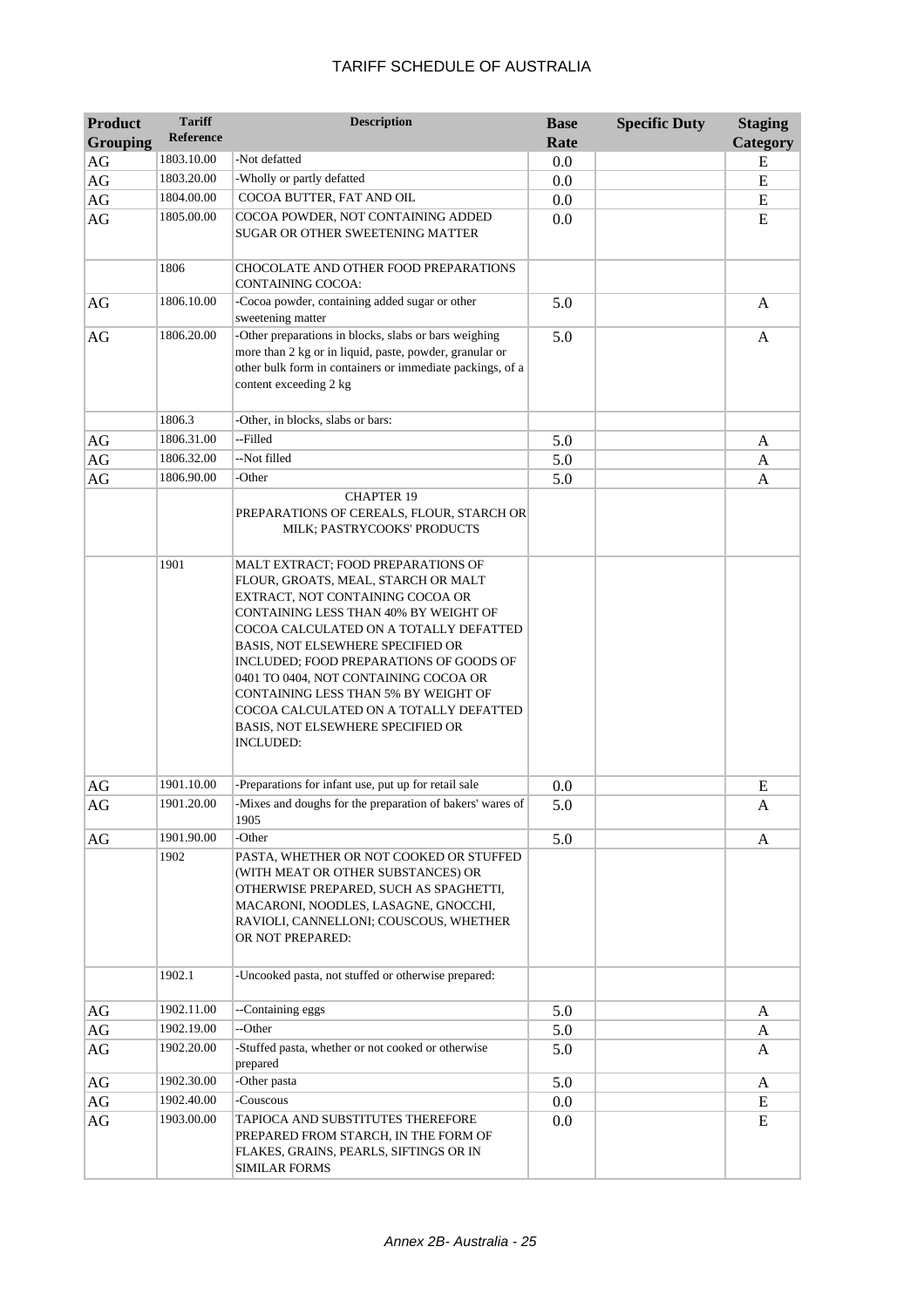| <b>Product</b><br><b>Grouping</b> | <b>Tariff</b><br><b>Reference</b> | <b>Description</b>                                                                                                                                                                                                                                                                                                                         | <b>Base</b><br>Rate | <b>Specific Duty</b> | <b>Staging</b><br>Category |
|-----------------------------------|-----------------------------------|--------------------------------------------------------------------------------------------------------------------------------------------------------------------------------------------------------------------------------------------------------------------------------------------------------------------------------------------|---------------------|----------------------|----------------------------|
|                                   | 1904                              | PREPARED FOODS OBTAINED BY THE SWELLING<br>OR ROASTING OF CEREALS OR CEREAL<br>PRODUCTS (FOR EXAMPLE, CORN FLAKES);<br>CEREALS (OTHER THAN MAIZE (CORN)) IN GRAIN<br>FORM OR IN THE FORM OF FLAKES OR OTHER<br>WORKED GRAINS (EXCEPT FLOUR, GROATS AND<br>MEAL), PRE-COOKED OR OTHERWISE PREPARED,<br>NOT ELSEWHERE SPECIFIED OR INCLUDED: |                     |                      |                            |
| AG                                | 1904.10.00                        | -Prepared foods obtained by the swelling or roasting of<br>cereals or cereal products                                                                                                                                                                                                                                                      | 5.0                 |                      | A                          |
|                                   | 1904.20                           | -Prepared foods obtained from unroasted cereal flakes or<br>from mixtures of unroasted cereal flakes and roasted<br>cereal flakes or swelled cereals:                                                                                                                                                                                      |                     |                      |                            |
| AG                                | 1904.20.10                        | ---"Muesli" type preparations                                                                                                                                                                                                                                                                                                              | 5.0                 |                      | A                          |
| $\rm{AG}$                         | 1904.20.90                        | ---Other                                                                                                                                                                                                                                                                                                                                   | 5.0                 |                      | A                          |
| $\rm{AG}$                         | 1904.30.00                        | -Bulgur wheat                                                                                                                                                                                                                                                                                                                              | 4.0                 |                      | A                          |
| $\rm{AG}$                         | 1904.90.00                        | -Other                                                                                                                                                                                                                                                                                                                                     | 4.0                 |                      | A                          |
|                                   | 1905                              | BREAD, PASTRY, CAKES, BISCUITS AND OTHER<br>BAKERS' WARES, WHETHER OR NOT<br>CONTAINING COCOA; COMMUNION WAFERS,<br>EMPTY CACHETS OF A KIND SUITABLE FOR<br>PHARMACEUTICAL USE, SEALING WAFERS, RICE<br>PAPER AND SIMILAR PRODUCTS:                                                                                                        |                     |                      |                            |
| AG                                | 1905.10.00                        | -Crispbread                                                                                                                                                                                                                                                                                                                                | 0.0                 |                      | Ε                          |
| $\rm{AG}$                         | 1905.20.00                        | -Gingerbread and the like                                                                                                                                                                                                                                                                                                                  | 5.0                 |                      | A                          |
|                                   | 1905.3                            | -Sweet biscuits; waffles and wafers:                                                                                                                                                                                                                                                                                                       |                     |                      |                            |
| AG                                | 1905.31.00                        | --Sweet biscuits                                                                                                                                                                                                                                                                                                                           | 5.0                 |                      | A                          |
| $\rm{AG}$                         | 1905.32.00                        | --Waffles and wafers                                                                                                                                                                                                                                                                                                                       | 5.0                 |                      | A                          |
| $\rm{AG}$                         | 1905.40.00                        | -Rusks, toasted bread and similar toasted products                                                                                                                                                                                                                                                                                         | 5.0                 |                      | A                          |
| AG                                | 1905.90.00                        | -Other                                                                                                                                                                                                                                                                                                                                     | 5.0                 |                      | A                          |
|                                   | 2001                              | <b>CHAPTER 20</b><br>PREPARATIONS OF VEGETABLES, FRUIT, NUTS<br>OR OTHER PARTS OF PLANTS<br>VEGETABLES, FRUIT, NUTS AND OTHER EDIBLE<br>PARTS OF PLANTS, PREPARED OR PRESERVED<br>BY VINEGAR OR ACETIC ACID:                                                                                                                               |                     |                      |                            |
| AG                                | 2001.10.00                        | -Cucumbers and gherkins                                                                                                                                                                                                                                                                                                                    | 5.0                 |                      | A                          |
|                                   | 2001.90                           | -Other:                                                                                                                                                                                                                                                                                                                                    |                     |                      |                            |
| AG                                | 2001.90.10                        | ---Onions                                                                                                                                                                                                                                                                                                                                  | 5.0                 |                      | A                          |
| AG                                | 2001.90.90                        | ---Other                                                                                                                                                                                                                                                                                                                                   | 5.0                 |                      | A                          |
|                                   | 2002                              | TOMATOES PREPARED OR PRESERVED<br>OTHERWISE THAN BY VINEGAR OR ACETIC ACID:                                                                                                                                                                                                                                                                |                     |                      |                            |
| AG                                | 2002.10.00                        | -Tomatoes, whole or in pieces                                                                                                                                                                                                                                                                                                              | 5.0                 |                      | A                          |
| AG                                | 2002.90.00                        | -Other                                                                                                                                                                                                                                                                                                                                     | 5.0                 |                      | A                          |
|                                   | 2003                              | MUSHROOMS AND TRUFFLES, PREPARED OR<br>PRESERVED OTHERWISE THAN BY VINEGAR OR<br><b>ACETIC ACID:</b>                                                                                                                                                                                                                                       |                     |                      |                            |
| AG                                | 2003.10.00                        | -Mushrooms of the genus Agaricus                                                                                                                                                                                                                                                                                                           | 5.0                 |                      | A                          |
| AG                                | 2003.20.00                        | -Truffles                                                                                                                                                                                                                                                                                                                                  | 0.0                 |                      | E                          |
| AG                                | 2003.90.00                        | -Other                                                                                                                                                                                                                                                                                                                                     | 5.0                 |                      | A                          |
|                                   | 2004                              | OTHER VEGETABLES PREPARED OR PRESERVED<br>OTHERWISE THAN BY VINEGAR OR ACETIC ACID,<br>FROZEN, OTHER THAN PRODUCTS OF 2006:                                                                                                                                                                                                                |                     |                      |                            |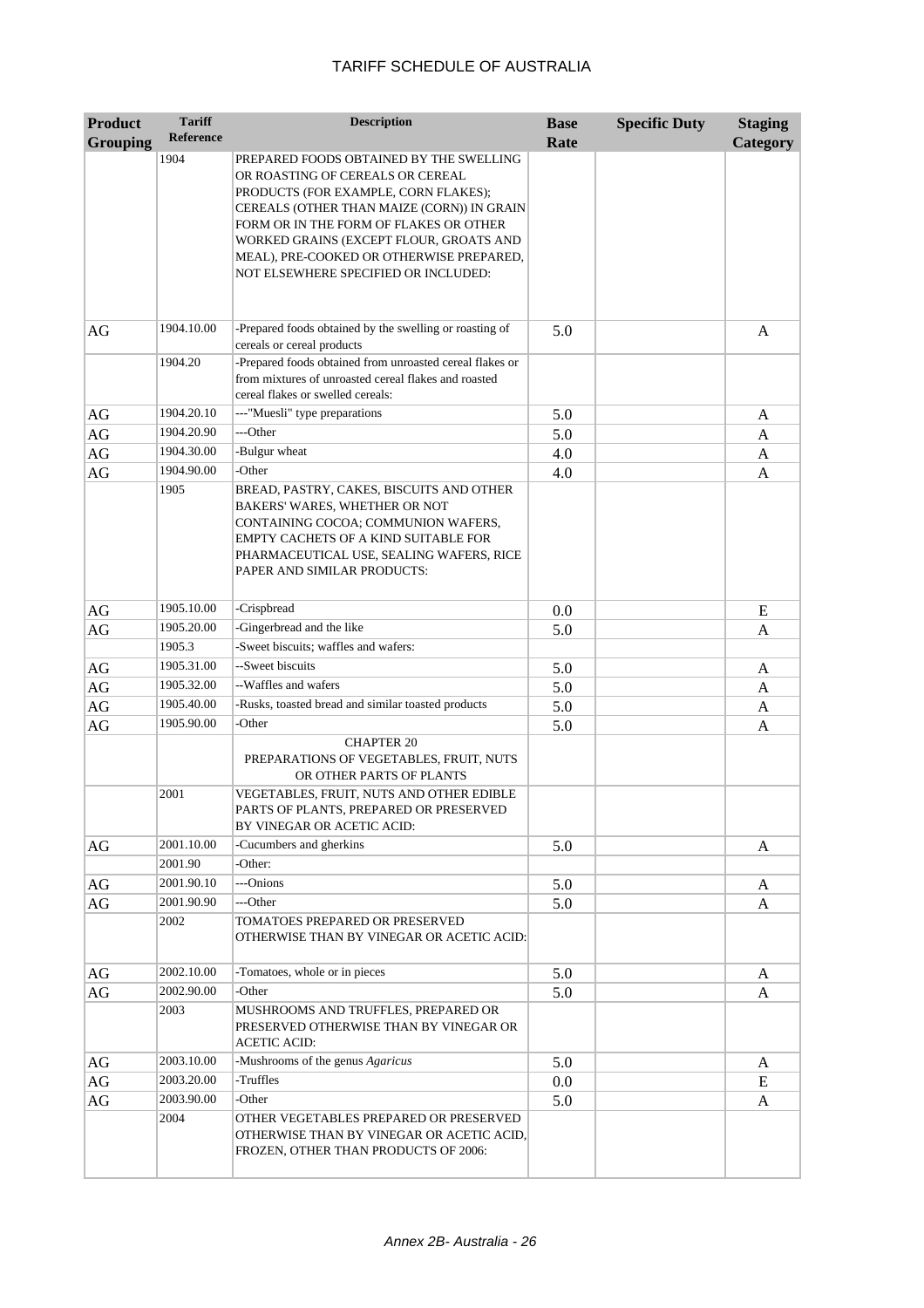| <b>Product</b><br><b>Grouping</b> | <b>Tariff</b><br><b>Reference</b> | <b>Description</b>                                                                                                                                                                                          | <b>Base</b><br>Rate | <b>Specific Duty</b> | <b>Staging</b><br>Category |
|-----------------------------------|-----------------------------------|-------------------------------------------------------------------------------------------------------------------------------------------------------------------------------------------------------------|---------------------|----------------------|----------------------------|
| AG                                | 2004.10.00                        | -Potatoes                                                                                                                                                                                                   | 5.0                 |                      | A                          |
| AG                                | 2004.90.00                        | -Other vegetables and mixtures of vegetables                                                                                                                                                                | 5.0                 |                      | A                          |
|                                   | 2005                              | OTHER VEGETABLES PREPARED OR PRESERVED<br>OTHERWISE THAN BY VINEGAR OR ACETIC ACID,<br>NOT FROZEN, OTHER THAN PRODUCTS OF 2006:                                                                             |                     |                      |                            |
| AG                                | 2005.10.00                        | -Homogenised vegetables                                                                                                                                                                                     | 5.0                 |                      | A                          |
| $\rm{AG}$                         | 2005.20.00                        | -Potatoes                                                                                                                                                                                                   | 0.0                 |                      | ${\bf E}$                  |
| AG                                | 2005.40.00                        | -Peas (Pisum sativum)                                                                                                                                                                                       | 5.0                 |                      | A                          |
|                                   | 2005.5                            | -Beans (Vigna spp., Phaseolus spp.):                                                                                                                                                                        |                     |                      |                            |
| AG                                | 2005.51.00                        | --Beans, shelled                                                                                                                                                                                            | 0.0                 |                      | E                          |
| $\rm{AG}$                         | 2005.59.00                        | --Other                                                                                                                                                                                                     | 5.0                 |                      | A                          |
| $\rm{AG}$                         | 2005.60.00                        | -Asparagus                                                                                                                                                                                                  | 5.0                 |                      | A                          |
| $\rm{AG}$                         | 2005.70.00                        | -Olives                                                                                                                                                                                                     | 5.0                 |                      | A                          |
| $\rm{AG}$                         | 2005.80.00                        | -Sweet corn (Zea mays var. saccharata)                                                                                                                                                                      | 5.0                 |                      | A                          |
| $\rm{AG}$                         | 2005.90.00                        | -Other vegetables and mixtures of vegetables                                                                                                                                                                | 5.0                 |                      | A                          |
|                                   | 2006                              | VEGETABLES, FRUIT, NUTS, FRUIT-PEEL AND<br>OTHER PARTS OF PLANTS, PRESERVED BY<br>SUGAR (DRAINED, GLACÉS OR CRYSTALLISED):                                                                                  |                     |                      |                            |
| AG                                | 2006.00.10                        | ---Vegetables, as follows: (a) beans; (b) olives; (c) sweet<br>corn                                                                                                                                         | 0.0                 |                      | E                          |
| AG                                | 2006.00.20                        | ---Vegetables, as follows: (a) peas (Pisum sativum); (b)<br>asparagus                                                                                                                                       | 5.0                 |                      | A                          |
|                                   | 2006.00.3                         | ---Vegetables, NSA, and mixtures of vegetables:                                                                                                                                                             |                     |                      |                            |
| $\rm{AG}$                         | 2006.00.31                        | ----Frozen                                                                                                                                                                                                  | 0.0                 |                      | E                          |
| $\rm{AG}$                         | 2006.00.39                        | ----Other                                                                                                                                                                                                   | 5.0                 |                      | A                          |
| AG                                | 2006.00.90                        | ---Other                                                                                                                                                                                                    | 5.0                 |                      | A                          |
|                                   | 2007                              | JAMS, FRUIT JELLIES, MARMALADES, FRUIT OR<br>NUT PURÉE AND FRUIT OR NUT PASTES, BEING<br>COOKED PREPARATIONS, WHETHER OR NOT<br>CONTAINING ADDED SUGAR OR OTHER<br><b>SWEETENING MATTER:</b>                |                     |                      |                            |
| AG                                | 2007.10.00                        | -Homogenised preparations                                                                                                                                                                                   | 5.0                 |                      | A                          |
|                                   | 2007.9                            | -Other:                                                                                                                                                                                                     |                     |                      |                            |
| AG                                | 2007.91.00                        | --Citrus fruit                                                                                                                                                                                              | 5.0                 |                      | A                          |
| AG                                | 2007.99.00                        | --Other                                                                                                                                                                                                     | 5.0                 |                      | A                          |
|                                   | 2008                              | FRUIT, NUTS AND OTHER EDIBLE PARTS OF<br>PLANTS, OTHERWISE PREPARED OR PRESERVED,<br>WHETHER OR NOT CONTAINING ADDED SUGAR<br>OR OTHER SWEETENING MATTER OR SPIRIT, NOT<br>ELSEWHERE SPECIFIED OR INCLUDED: |                     |                      |                            |
|                                   | 2008.1                            | -Nuts, ground-nuts and other seeds, whether or not mixed<br>together:                                                                                                                                       |                     |                      |                            |
| $\rm{AG}$                         | 2008.11.00                        | --Ground-nuts                                                                                                                                                                                               | 5.0                 |                      | A                          |
| $\rm{AG}$                         | 2008.19.00                        | --Other, including mixtures                                                                                                                                                                                 | 5.0                 |                      | A                          |
| $\rm{AG}$                         | 2008.20.00                        | -Pineapples                                                                                                                                                                                                 | 5.0                 |                      | A                          |
| AG                                | 2008.30.00                        | -Citrus fruit                                                                                                                                                                                               | 0.0                 |                      | E                          |
| AG                                | 2008.40.00                        | -Pears                                                                                                                                                                                                      | 5.0                 |                      | A                          |
| AG                                | 2008.50.00                        | -Apricots                                                                                                                                                                                                   | 5.0                 |                      | A                          |
| $\rm{AG}$                         | 2008.60.00                        | -Cherries                                                                                                                                                                                                   | 5.0                 |                      | A                          |
| AG                                | 2008.70.00<br>2008.80.00          | -Peaches, including nectarines<br>-Strawberries                                                                                                                                                             | 5.0                 |                      | A                          |
| AG                                | 2008.9                            | -Other, including mixtures other than those of<br>2008.19.00:                                                                                                                                               | 5.0                 |                      | A                          |
| AG                                | 2008.91.00                        | --Palm hearts                                                                                                                                                                                               | 0.0                 |                      | E                          |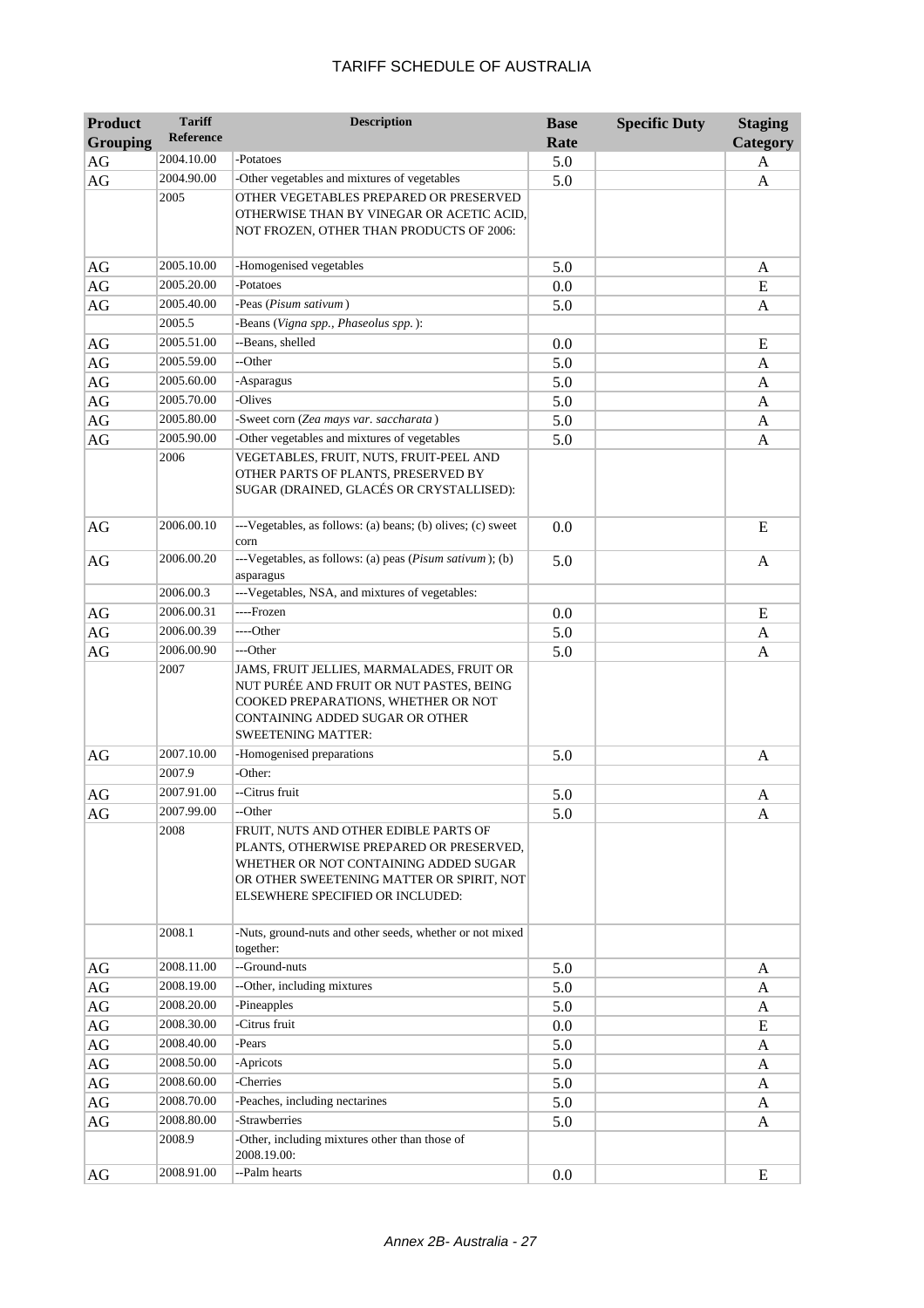| <b>Product</b><br><b>Grouping</b> | <b>Tariff</b><br><b>Reference</b> | <b>Description</b>                                                                                                                                                                                                                                                                                                                                                                                    | <b>Base</b><br>Rate | <b>Specific Duty</b>               | <b>Staging</b><br>Category |
|-----------------------------------|-----------------------------------|-------------------------------------------------------------------------------------------------------------------------------------------------------------------------------------------------------------------------------------------------------------------------------------------------------------------------------------------------------------------------------------------------------|---------------------|------------------------------------|----------------------------|
| AG                                | 2008.92.00                        | --Mixtures                                                                                                                                                                                                                                                                                                                                                                                            | 0.0                 |                                    | E                          |
| AG                                | 2008.99.00                        | --Other                                                                                                                                                                                                                                                                                                                                                                                               | 5.0                 |                                    | A                          |
|                                   | 2009                              | FRUIT JUICES (INCLUDING GRAPE MUST) AND<br>VEGETABLE JUICES, UNFERMENTED AND NOT<br>CONTAINING ADDED SPIRIT, WHETHER OR NOT<br>CONTAINING ADDED SUGAR OR OTHER<br><b>SWEETENING MATTER:</b>                                                                                                                                                                                                           |                     |                                    |                            |
|                                   | 2009.1                            | -Orange juice:                                                                                                                                                                                                                                                                                                                                                                                        |                     |                                    |                            |
| AG                                | 2009.11.00                        | --Frozen                                                                                                                                                                                                                                                                                                                                                                                              | 5.0                 |                                    | A                          |
| $\rm{AG}$                         | 2009.12.00                        | --Not frozen, of a Brix value not exceeding 20                                                                                                                                                                                                                                                                                                                                                        | 5.0                 |                                    | A                          |
| $\rm{AG}$                         | 2009.19.00                        | --Other                                                                                                                                                                                                                                                                                                                                                                                               | 5.0                 |                                    | A                          |
|                                   | 2009.2                            | -Grapefruit juice:                                                                                                                                                                                                                                                                                                                                                                                    |                     |                                    |                            |
| AG                                | 2009.21.00                        | --Of a Brix value not exceeding 20                                                                                                                                                                                                                                                                                                                                                                    | 5.0                 | 5%, or, if lower,<br>\$0.45/kg TSS | $\mathbf{A}$               |
| AG                                | 2009.29.00                        | --Other                                                                                                                                                                                                                                                                                                                                                                                               | 5.0                 | 5%, or, if lower,<br>\$0.45/kg TSS | $\mathbf{A}$               |
|                                   | 2009.3                            | -Juice of any other single citrus fruit:                                                                                                                                                                                                                                                                                                                                                              |                     |                                    |                            |
|                                   | 2009.31                           | --Of a Brix value not exceeding 20:                                                                                                                                                                                                                                                                                                                                                                   |                     |                                    |                            |
| AG                                | 2009.31.10                        | ---Lime juice, unsweetened                                                                                                                                                                                                                                                                                                                                                                            | 0.0                 |                                    | E                          |
| AG                                | 2009.31.20                        | ---Mandarin (including tangerine and satsuma) juice or<br>the juice of clementines, wilkings and similar citrus<br>hybrids                                                                                                                                                                                                                                                                            | 5.0                 |                                    | A                          |
| AG                                | 2009.31.90                        | ---Other                                                                                                                                                                                                                                                                                                                                                                                              | 5.0                 | 5%, or, if lower,<br>\$0.45/kg TSS | $\mathbf{A}$               |
|                                   | 2009.39                           | --Other:                                                                                                                                                                                                                                                                                                                                                                                              |                     |                                    |                            |
| AG                                | 2009.39.10                        | ---Lime juice, unsweetened                                                                                                                                                                                                                                                                                                                                                                            | 0.0                 |                                    | E                          |
| AG                                | 2009.39.20                        | ---Mandarin (including tangerine and satsuma) juice or<br>the juice of clementines, wilkings and similar citrus<br>hybrids                                                                                                                                                                                                                                                                            | 5.0                 |                                    | A                          |
| AG                                | 2009.39.90                        | ---Other                                                                                                                                                                                                                                                                                                                                                                                              | 5.0                 | 5%, or, if lower,<br>\$0.45/kg TSS | A                          |
|                                   | 2009.4                            | -Pineapple juice:                                                                                                                                                                                                                                                                                                                                                                                     |                     |                                    |                            |
| $\rm{AG}$                         | 2009.41.00                        | --Of a Brix value not exceeding 20                                                                                                                                                                                                                                                                                                                                                                    | 5.0                 |                                    | A                          |
| $\rm{AG}$                         | 2009.49.00                        | --Other                                                                                                                                                                                                                                                                                                                                                                                               | 5.0                 |                                    | A                          |
| $\rm{AG}$                         | 2009.50.00                        | -Tomato juice                                                                                                                                                                                                                                                                                                                                                                                         | 5.0                 |                                    | A                          |
|                                   | 2009.6                            | -Grape juice (including grape must):                                                                                                                                                                                                                                                                                                                                                                  |                     |                                    |                            |
| AG                                | 2009.61.00                        | --Of a Brix value not exceeding 30                                                                                                                                                                                                                                                                                                                                                                    | 5.0                 |                                    | A                          |
| AG                                | 2009.69.00                        | --Other                                                                                                                                                                                                                                                                                                                                                                                               | 5.0                 |                                    | A                          |
|                                   | 2009.7                            | -Apple juice:                                                                                                                                                                                                                                                                                                                                                                                         |                     |                                    |                            |
| AG                                | 2009.71.00                        | --Of a Brix value not exceeding 20                                                                                                                                                                                                                                                                                                                                                                    | 5.0                 |                                    | A                          |
| AG                                | 2009.79.00                        | --Other                                                                                                                                                                                                                                                                                                                                                                                               | 5.0                 |                                    | A                          |
| $\rm{AG}$                         | 2009.80.00                        | -Juice of any other single fruit or vegetable                                                                                                                                                                                                                                                                                                                                                         | 5.0                 |                                    | A                          |
| AG                                | 2009.90.00                        | -Mixtures of juices                                                                                                                                                                                                                                                                                                                                                                                   | 5.0                 |                                    | A                          |
|                                   | 2101<br>2101.1                    | <b>CHAPTER 21</b><br>MISCELLANEOUS EDIBLE PREPARATIONS<br>EXTRACTS, ESSENCES AND CONCENTRATES, OF<br>COFFEE, TEA OR MATÉ AND PREPARATIONS<br>WITH A BASIS OF THESE PRODUCTS OR WITH A<br>BASIS OF COFFEE, TEA OR MATÉ; ROASTED<br>CHICORY AND OTHER ROASTED COFFEE<br>SUBSTITUTES, AND EXTRACTS, ESSENCES AND<br><b>CONCENTRATES THEREOF:</b><br>-Extracts, essences and concentrates, of coffee, and |                     |                                    |                            |
|                                   |                                   | preparations with a basis of these extracts, essences or<br>concentrates or with a basis of coffee:                                                                                                                                                                                                                                                                                                   |                     |                                    |                            |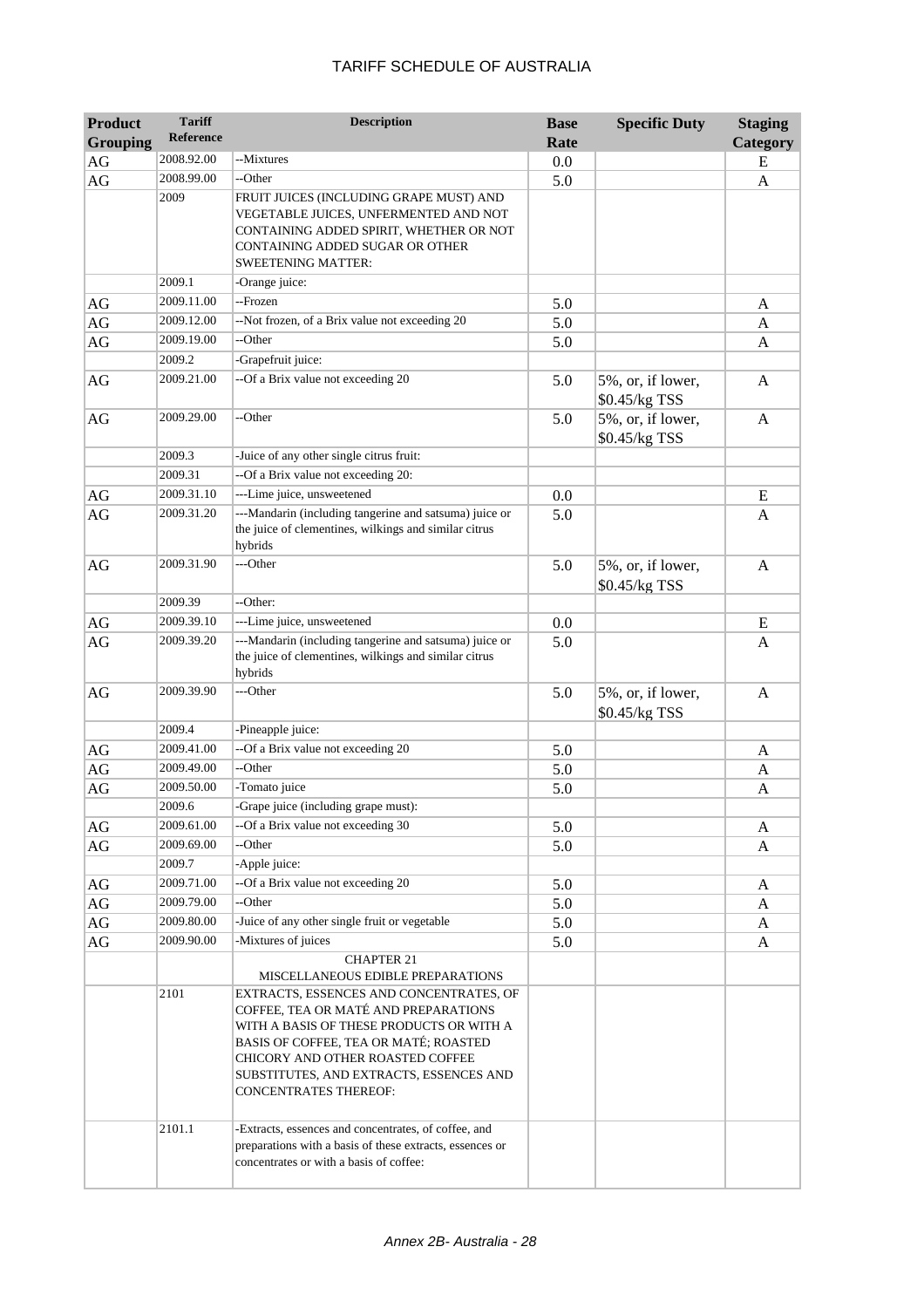| <b>Product</b>         | <b>Tariff</b>      | <b>Description</b>                                                                                                                                                              | <b>Base</b> | <b>Specific Duty</b> | <b>Staging</b> |
|------------------------|--------------------|---------------------------------------------------------------------------------------------------------------------------------------------------------------------------------|-------------|----------------------|----------------|
| <b>Grouping</b>        | <b>Reference</b>   |                                                                                                                                                                                 | Rate        |                      | Category       |
| $\rm{AG}$              | 2101.11.00         | --Extracts, essences and concentrates                                                                                                                                           | 0.0         |                      | E              |
| AG                     | 2101.12.00         | --Preparations with a basis of extracts, essences or<br>concentrates or with a basis of coffee                                                                                  | 0.0         |                      | E              |
| $\rm{AG}$              | 2101.20.00         | -Extracts, essences and concentrates, of tea or mate, and<br>preparations with a basis of these extracts, essences or<br>concentrates or with a basis of tea or mate            | 0.0         |                      | E              |
| AG                     | 2101.30.00         | -Roasted chicory and other roasted coffee substitutes, and<br>extracts, essences and concentrates thereof                                                                       | 0.0         |                      | E              |
|                        | 2102               | YEASTS (ACTIVE OR INACTIVE); OTHER SINGLE-<br>CELL MICRO-ORGANISMS, DEAD (BUT NOT<br>INCLUDING VACCINES OF 3002); PREPARED<br><b>BAKING POWDERS:</b>                            |             |                      |                |
| AG                     | 2102.10.00         | -Active yeasts                                                                                                                                                                  | 0.0         |                      | E              |
| AG                     | 2102.20.00         | -Inactive yeasts; other single-cell micro-organisms, dead                                                                                                                       | 0.0         |                      | E              |
| AG                     | 2102.30.00<br>2103 | -Prepared baking powders<br>SAUCES AND PREPARATIONS THEREFOR; MIXED<br>CONDIMENTS AND MIXED SEASONINGS;<br>MUSTARD FLOUR AND MEAL AND PREPARED<br><b>MUSTARD:</b>               | 0.0         |                      | E              |
| AG                     | 2103.10.00         | -Soya sauce                                                                                                                                                                     | 0.0         |                      | ${\bf E}$      |
| $\rm{AG}$              | 2103.20.00         | -Tomato ketchup and other tomato sauces                                                                                                                                         | 0.0         |                      | ${\bf E}$      |
| $\mathbf{A}\mathbf{G}$ | 2103.30.00         | -Mustard flour and meal and prepared mustard                                                                                                                                    | 0.0         |                      | E              |
| $\rm{AG}$              | 2103.90.00         | -Other                                                                                                                                                                          | 0.0         |                      | E              |
|                        | 2104               | SOUPS AND BROTHS AND PREPARATIONS<br>THEREFOR; HOMOGENISED COMPOSITE FOOD<br>PREPARATIONS:                                                                                      |             |                      |                |
| AG                     | 2104.10.00         | -Soups and broths and preparations therefore                                                                                                                                    | 4.0         |                      | A              |
| $\rm{AG}$              | 2104.20.00         | -Homogenised composite food preparations                                                                                                                                        | 4.0         |                      | A              |
| AG                     | 2105.00.00         | ICE CREAM AND OTHER EDIBLE ICE, WHETHER<br>OR NOT CONTAINING COCOA                                                                                                              | 4.0         |                      | A              |
|                        | 2106               | FOOD PREPARATIONS NOT ELSEWHERE<br>SPECIFIED OR INCLUDED:                                                                                                                       |             |                      |                |
|                        | 2106.10            | -Protein concentrates and textured protein substances:                                                                                                                          |             |                      |                |
| AG                     | 2106.10.10         | ---Protein concentrates                                                                                                                                                         | 0.0         |                      | E              |
| AG                     | 2106.10.20         | ---Textured protein substances                                                                                                                                                  | 5.0         |                      | A              |
|                        | 2106.90            | -Other:                                                                                                                                                                         |             |                      |                |
| AG                     | 2106.90.10         | ---Goods, as follows: (a) compound alcoholic preparations<br>of a kind used for the manufacture of beverages; (b) food<br>preparations of flour or meal; (c) hydrolysed protein | 5.0         |                      | A              |
| AG                     | 2106.90.90         | ---Other                                                                                                                                                                        | 4.0         |                      | A              |
|                        |                    | <b>CHAPTER 22</b><br>BEVERAGES, SPIRITS AND VINEGAR                                                                                                                             |             |                      |                |
|                        | 2201               | WATERS, INCLUDING NATURAL OR ARTIFICIAL<br>MINERAL WATERS AND AERATED WATERS, NOT<br>CONTAINING ADDED SUGAR OR OTHER<br>SWEETENING MATTER NOR FLAVOURED; ICE<br>AND SNOW:       |             |                      |                |
| AG                     | 2201.10.00         | -Mineral waters and aerated waters                                                                                                                                              | 0.0         |                      | E              |
| AG                     | 2201.90.00         | -Other                                                                                                                                                                          | 0.0         |                      | E              |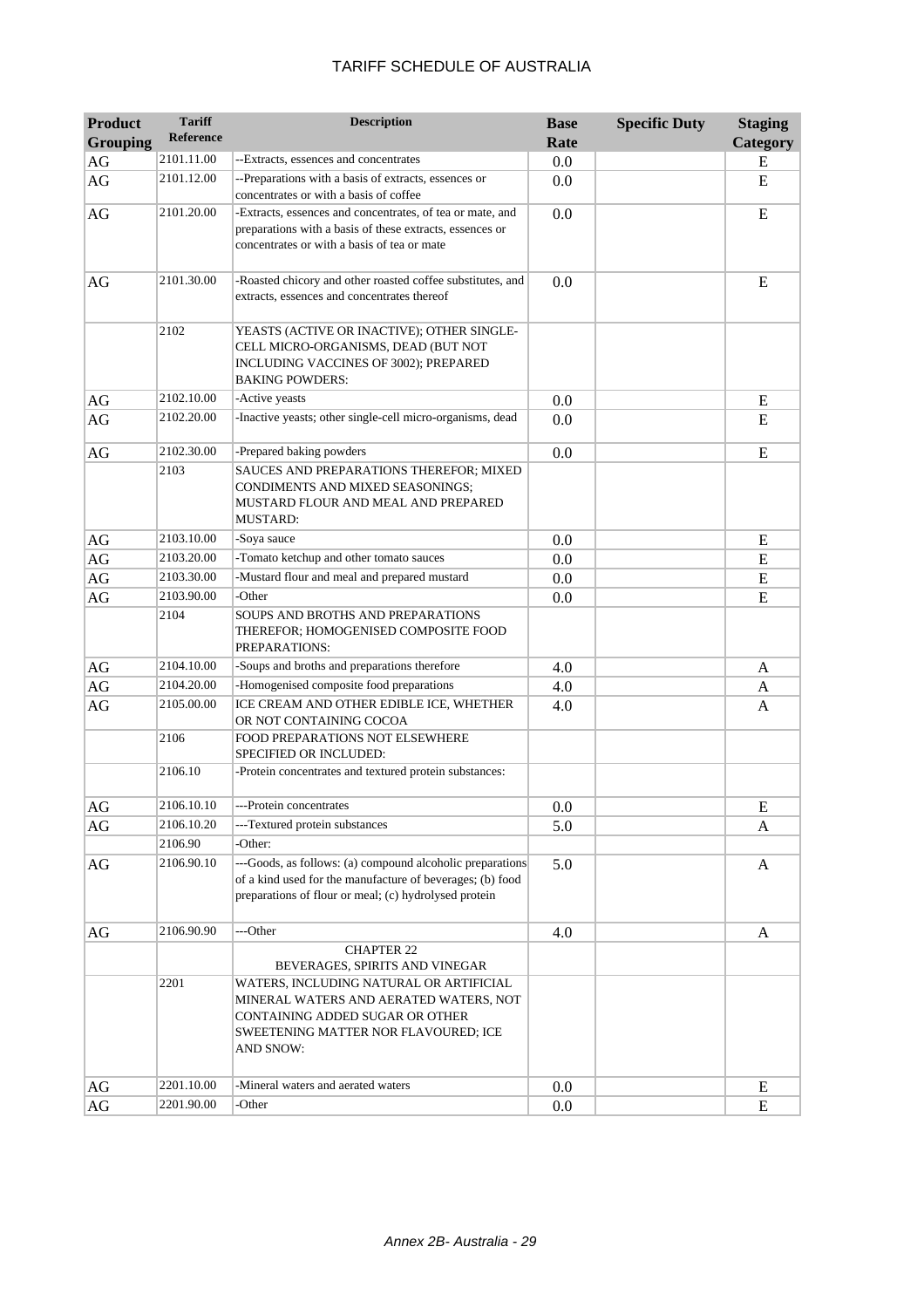| <b>Product</b>  | <b>Tariff</b>    | <b>Description</b>                                                                                                                                                                                                      | <b>Base</b> | <b>Specific Duty</b> | <b>Staging</b> |
|-----------------|------------------|-------------------------------------------------------------------------------------------------------------------------------------------------------------------------------------------------------------------------|-------------|----------------------|----------------|
| <b>Grouping</b> | <b>Reference</b> |                                                                                                                                                                                                                         | Rate        |                      | Category       |
|                 | 2202             | WATERS, INCLUDING MINERAL WATERS AND<br>AERATED WATERS, CONTAINING ADDED SUGAR<br>OR OTHER SWEETENING MATTER OR<br>FLAVOURED, AND OTHER NON-ALCOHOLIC<br>BEVERAGES, NOT INCLUDING FRUIT OR<br>VEGETABLE JUICES OF 2009: |             |                      |                |
| AG              | 2202.10.00       | -Waters, including mineral waters and aerated waters,<br>containing added sugar or other sweetening matter or<br>flavoured                                                                                              | 5.0         |                      | A              |
| AG              | 2202.90.00       | -Other                                                                                                                                                                                                                  | 5.0         |                      | A              |
|                 | 2203             | <b>BEER MADE FROM MALT:</b>                                                                                                                                                                                             |             |                      |                |
| AG              | 2203.00.20       | ---Having an alcoholic strength by volume not exceeding<br>1.15% vol                                                                                                                                                    | 0.0         |                      | E              |
|                 | 2203.00.3        | ---Other goods, as follows: (a) containing goods, which, if<br>imported separately, would be classified under 2207 or<br>2208; (b) not containing hops:                                                                 |             |                      |                |
| AG              | 2203.00.31       | ----Having an alcoholic strength by volume exceeding<br>1.15% vol but not exceeding 10% vol                                                                                                                             | 0.0         |                      | E              |
| AG              | 2203.00.39       | ----Other                                                                                                                                                                                                               | 0.0         |                      | E              |
|                 | 2203.00.6        | ---Other, packaged in an individual container not<br>exceeding 48L:                                                                                                                                                     |             |                      |                |
| AG              | 2203.00.61       | ----Having an alcoholic strength by volume exceeding<br>1.15% vol but not exceeding 3.0% vol                                                                                                                            | 0.0         |                      | E              |
| AG              | 2203.00.62       | ----Having an alcoholic strength by volume exceeding<br>3.0% vol but not exceeding 3.5% vol                                                                                                                             | 0.0         |                      | E              |
| AG              | 2203.00.69       | ----Other                                                                                                                                                                                                               | 0.0         |                      | E              |
|                 | 2203.00.7        | ---Other, packaged in an individual container exceeding<br>48L:                                                                                                                                                         |             |                      |                |
| AG              | 2203.00.71       | ----Having an alcoholic strength by volume exceeding<br>1.15% vol but not exceeding 3.0% vol                                                                                                                            | 0.0         |                      | E              |
| AG              | 2203.00.72       | ----Having an alcoholic strength by volume exceeding<br>3.0% vol but not exceeding 3.5% vol                                                                                                                             | 0.0         |                      | E              |
| AG              | 2203.00.79       | ----Other                                                                                                                                                                                                               | 0.0         |                      | E              |
|                 | 2204             | WINE OF FRESH GRAPES, INCLUDING FORTIFIED<br>WINES; GRAPE MUST OTHER THAN THAT OF<br>2009:                                                                                                                              |             |                      |                |
|                 | 2204.10          | -Sparkling wine:                                                                                                                                                                                                        |             |                      |                |
|                 | 2204.10.2        | ---In which the natural effervescence is produced solely<br>by secondary fermentation in the bottle:                                                                                                                    |             |                      |                |
| AG              | 2204.10.21       | ----Having an alcoholic strength by volume not exceeding<br>1.15% vol                                                                                                                                                   | 5.0         |                      | A              |
| $\rm{AG}$       | 2204.10.22       | ----Grape wine as defined in Additional Note 3 to this<br>Chapter                                                                                                                                                       | 5.0         |                      | A              |
| AG              | 2204.10.23       | ----Other, having an alcoholic strength by volume<br>exceeding 1.15% vol but not exceeding 10% vol                                                                                                                      | 5.0         |                      | A              |
| AG              | 2204.10.29       | ----Other                                                                                                                                                                                                               | 5.0         |                      | A              |
|                 | 2204.10.8        | ---Other:                                                                                                                                                                                                               |             |                      |                |
| AG              | 2204.10.81       | ----Having an alcoholic strength by volume not exceeding<br>1.15% vol                                                                                                                                                   | 5.0         |                      | A              |
| AG              | 2204.10.82       | ----Grape wine as defined in Additional Note 3 to this<br>Chapter                                                                                                                                                       | 5.0         |                      | A              |
| AG              | 2204.10.83       | ----Other, having an alcoholic strength by volume<br>exceeding 1.15% vol but not exceeding 10% vol                                                                                                                      | 5.0         |                      | A              |
| AG              | 2204.10.89       | ----Other                                                                                                                                                                                                               | 5.0         |                      | A              |
|                 | 2204.2           | -Other wine; grape must with fermentation prevented or<br>arrested by the addition of alcohol:                                                                                                                          |             |                      |                |
|                 | 2204.21          | --In containers holding 2 L or less:                                                                                                                                                                                    |             |                      |                |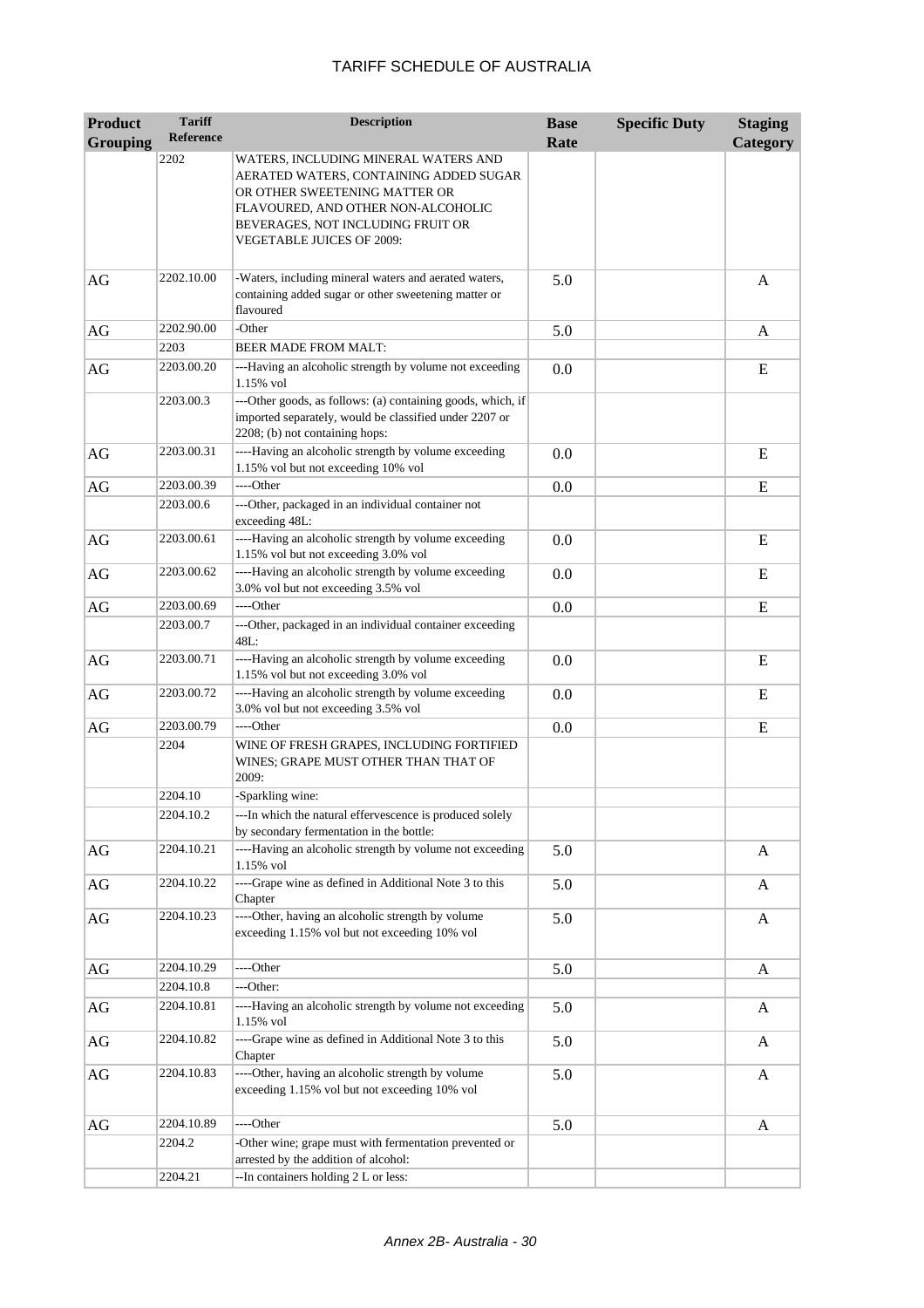| <b>Product</b>  | <b>Tariff</b><br>Reference | <b>Description</b>                                                                                                                                                                                                       | <b>Base</b> | <b>Specific Duty</b> | <b>Staging</b> |
|-----------------|----------------------------|--------------------------------------------------------------------------------------------------------------------------------------------------------------------------------------------------------------------------|-------------|----------------------|----------------|
| <b>Grouping</b> |                            |                                                                                                                                                                                                                          | Rate        |                      | Category       |
| AG              | 2204.21.10                 | ---Goods, as follows: (a) having an alcoholic strength by<br>volume not exceeding 1.15% vol; (b) grape must, not<br>potable                                                                                              | 5.0         |                      | A              |
| AG              | 2204.21.20                 | ---Grape wine as defined in Additional Note 3 to this<br>Chapter                                                                                                                                                         | 5.0         |                      | A              |
| AG              | 2204.21.30                 | ---Other, having an alcoholic strength by volume<br>exceeding 1.15% vol but not exceeding 10% vol                                                                                                                        | 5.0         |                      | A              |
| AG              | 2204.21.90                 | ---Other                                                                                                                                                                                                                 | 5.0         |                      | A              |
|                 | 2204.29                    | --Other:                                                                                                                                                                                                                 |             |                      |                |
| AG              | 2204.29.10                 | ---Goods, as follows: (a) having an alcoholic strength by<br>volume not exceeding 1.15% vol; (b) grape must, not<br>potable                                                                                              | 5.0         |                      | A              |
| AG              | 2204.29.20                 | ---Grape wine as defined in Additional Note 3 to this<br>Chapter                                                                                                                                                         | 5.0         |                      | A              |
| AG              | 2204.29.30                 | ---Other, having an alcoholic strength by volume<br>exceeding 1.15% vol but not exceeding 10% vol                                                                                                                        | 5.0         |                      | A              |
| AG              | 2204.29.90                 | ---Other                                                                                                                                                                                                                 | 5.0         |                      | A              |
|                 | 2204.30                    | -Other grape must:                                                                                                                                                                                                       |             |                      |                |
| AG              | 2204.30.10                 | ---Grape wine as defined in Additional Note 3 to this<br>Chapter                                                                                                                                                         | 5.0         |                      | A              |
| AG              | 2204.30.90                 | ---Other                                                                                                                                                                                                                 | 5.0         |                      | A              |
|                 | 2205                       | VERMOUTH AND OTHER WINE OF FRESH GRAPES<br>FLAVOURED WITH PLANTS OR AROMATIC<br><b>SUBSTANCES:</b>                                                                                                                       |             |                      |                |
|                 | 2205.10                    | -In containers holding 2 L or less:                                                                                                                                                                                      |             |                      |                |
| AG              | 2205.10.10                 | ---Having an alcoholic strength by volume not exceeding<br>1.15% vol                                                                                                                                                     | 5.0         |                      | A              |
| AG              | 2205.10.20                 | ---Grape wine product as defined in Additional Note 4to<br>this Chapter                                                                                                                                                  | 5.0         |                      | A              |
| AG              | 2205.10.30                 | ---Other, having an alcoholic strength by volume<br>exceeding 1.15% vol but not exceeding 10% vol                                                                                                                        | 5.0         |                      | A              |
| AG              | 2205.10.90                 | ---Other                                                                                                                                                                                                                 | 5.0         |                      | A              |
|                 | 2205.90                    | -Other:                                                                                                                                                                                                                  |             |                      |                |
| AG              | 2205.90.10                 | ---Having an alcoholic strength by volume not exceeding<br>1.15% vol                                                                                                                                                     | 5.0         |                      | A              |
| $\rm{AG}$       | 2205.90.20                 | ---Grape wine product as defined in Additional Note 4to<br>this Chapter                                                                                                                                                  | 5.0         |                      | A              |
| AG              | 2205.90.30                 | ---Other, having an alcoholic strength by volume<br>exceeding 1.15% vol but not exceeding 10% vol                                                                                                                        | 5.0         |                      | A              |
| AG              | 2205.90.90                 | ---Other                                                                                                                                                                                                                 | 5.0         |                      | A              |
|                 | 2206                       | OTHER FERMENTED BEVERAGES (FOR EXAMPLE,<br>CIDER, PERRY, MEAD); MIXTURES OF<br>FERMENTED BEVERAGES AND MIXTURES OF<br>FERMENTED BEVERAGES AND NON-ALCOHOLIC<br>BEVERAGES, NOT ELSEWHERE SPECIFIED OR<br><b>INCLUDED:</b> |             |                      |                |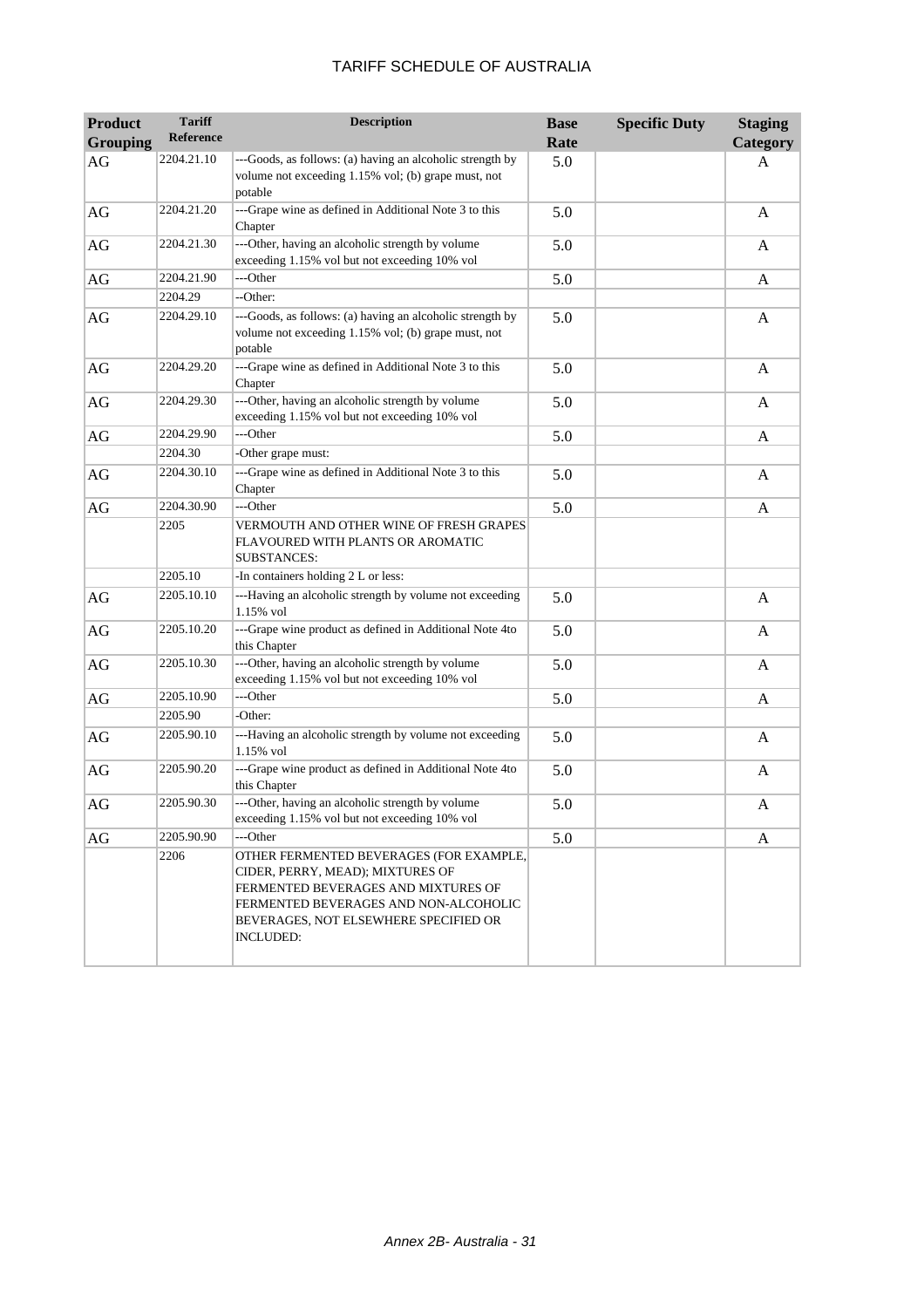| <b>Product</b>  | <b>Tariff</b>    | <b>Description</b>                                                                                                                                                                                                                                                                                                                                                                                                                                                                                                                                                                                                                                                                                    | <b>Base</b> | <b>Specific Duty</b> | <b>Staging</b> |
|-----------------|------------------|-------------------------------------------------------------------------------------------------------------------------------------------------------------------------------------------------------------------------------------------------------------------------------------------------------------------------------------------------------------------------------------------------------------------------------------------------------------------------------------------------------------------------------------------------------------------------------------------------------------------------------------------------------------------------------------------------------|-------------|----------------------|----------------|
| <b>Grouping</b> | <b>Reference</b> |                                                                                                                                                                                                                                                                                                                                                                                                                                                                                                                                                                                                                                                                                                       | Rate        |                      | Category       |
| AG              | 2206.00.30       | ---Beverages, as follows: (a) grape wine as defined in<br>Additional Note 3 to this Chapter, other than goods of<br>2204, but not containing goods which, if imported<br>separately, would be classified in 2208; (b) cider or perry<br>as defined in Additional Note 5 to this Chapter; (c) fruit<br>or vegetable wine as defined in Additional Note 6 to this<br>Chapter but not containing goods which, if imported<br>separately, would be classified in 2207 or 2208; (d) mead<br>as defined in Additional Note 7 to this Chapter but not<br>containing goods which, if imported separately, would be<br>classified in 2207 or 2208; (e) sake as defined in<br>Additional Note 8 to this Chapter | 0.0         |                      | E              |
|                 | 2206.00.4        | ---Beverages, containing goods which, if imported<br>separately, would be classified in 2207 or 2208, as<br>follows: (a) grape wine as defined in Additional Note 3 to<br>this Chapter, other than goods of 2204; (b) fruit or<br>vegetable wine as defined in Additional Note 6 to this<br>Chapter; (c) mead as defined in Additional Note 7 to this<br>Chapter:                                                                                                                                                                                                                                                                                                                                     |             |                      |                |
| AG              | 2206.00.41       | ----Containing goods which, if imported separately, would<br>be classified in 2207                                                                                                                                                                                                                                                                                                                                                                                                                                                                                                                                                                                                                    | 5.0         |                      | A              |
| AG              | 2206.00.42       | ----Containing goods which, if imported separately, would<br>be classified in 2208                                                                                                                                                                                                                                                                                                                                                                                                                                                                                                                                                                                                                    | 5.0         |                      | $\mathbf{A}$   |
|                 | 2206.00.5        | ---Beverages, NSA, containing goods which, if imported<br>separately, would be classified in 2207:                                                                                                                                                                                                                                                                                                                                                                                                                                                                                                                                                                                                    |             |                      |                |
| AG              | 2206.00.51       | ----Having an alcoholic strength by volume not exceeding<br>1.15% vol                                                                                                                                                                                                                                                                                                                                                                                                                                                                                                                                                                                                                                 | 5.0         |                      | A              |
| $\rm{AG}$       | 2206.00.52       | ----Having an alcoholic strength by volume exceeding<br>1.15% vol but not exceeding 10% vol                                                                                                                                                                                                                                                                                                                                                                                                                                                                                                                                                                                                           | 5.0         |                      | A              |
| AG              | 2206.00.59       | ----Other                                                                                                                                                                                                                                                                                                                                                                                                                                                                                                                                                                                                                                                                                             | 5.0         |                      | A              |
|                 | 2206.00.6        | ---Beverages, NSA, containing goods which, if imported<br>separately, would be classified in 2208:                                                                                                                                                                                                                                                                                                                                                                                                                                                                                                                                                                                                    |             |                      |                |
| AG              | 2206.00.61       | ----Having an alcoholic strength by volume not exceeding<br>1.15% vol                                                                                                                                                                                                                                                                                                                                                                                                                                                                                                                                                                                                                                 | 5.0         |                      | A              |
| AG              | 2206.00.62       | ----Having an alcoholic strength by volume exceeding<br>1.15% vol but not exceeding 10% vol                                                                                                                                                                                                                                                                                                                                                                                                                                                                                                                                                                                                           | 5.0         |                      | A              |
| AG              | 2206.00.69       | ----Other                                                                                                                                                                                                                                                                                                                                                                                                                                                                                                                                                                                                                                                                                             | 5.0         |                      | A              |
|                 | 2206.00.7        | ---Beer, other than that of 2203, containing hops,<br>packaged in an individual container not exceeding 48 L,<br>NSA:                                                                                                                                                                                                                                                                                                                                                                                                                                                                                                                                                                                 |             |                      |                |
| AG              | 2206.00.71       | ----Having an alcoholic strength by volume not exceeding<br>1.15% vol                                                                                                                                                                                                                                                                                                                                                                                                                                                                                                                                                                                                                                 | 0.0         |                      | ${\bf E}$      |
| $\rm{AG}$       | 2206.00.74       | ----Having an alcoholic strength by volume exceeding<br>1.15% vol but not exceeding 3.0% vol                                                                                                                                                                                                                                                                                                                                                                                                                                                                                                                                                                                                          | 0.0         |                      | E              |
| $\rm{AG}$       | 2206.00.75       | ----Having an alcoholic strength by volume exceeding<br>3.0% but not exceeding 3.5%                                                                                                                                                                                                                                                                                                                                                                                                                                                                                                                                                                                                                   | 0.0         |                      | E              |
| AG              | 2206.00.78       | ----Other                                                                                                                                                                                                                                                                                                                                                                                                                                                                                                                                                                                                                                                                                             | 0.0         |                      | ${\bf E}$      |
|                 | 2206.00.8        | ---Beer, other than that of 2203, containing hops,<br>packaged in an individual container exceeding 48 L,<br>NSA:                                                                                                                                                                                                                                                                                                                                                                                                                                                                                                                                                                                     |             |                      |                |
| AG              | 2206.00.81       | ----Having an alcoholic strength by volume not exceeding<br>1.15% vol                                                                                                                                                                                                                                                                                                                                                                                                                                                                                                                                                                                                                                 | 0.0         |                      | E              |
| AG              | 2206.00.82       | ----Having an alcoholic strength by volume exceeding<br>1.15% vol but not exceeding 3.0% vol                                                                                                                                                                                                                                                                                                                                                                                                                                                                                                                                                                                                          | 0.0         |                      | ${\bf E}$      |
| AG              | 2206.00.83       | ----Having an alcoholic strength by volume exceeding<br>3.0% vol but not exceeding 3.5% vol                                                                                                                                                                                                                                                                                                                                                                                                                                                                                                                                                                                                           | 0.0         |                      | Ε              |
| $\rm{AG}$       | 2206.00.89       | ---Other                                                                                                                                                                                                                                                                                                                                                                                                                                                                                                                                                                                                                                                                                              | 0.0         |                      | E              |
|                 | 2206.00.9        | ---Other:                                                                                                                                                                                                                                                                                                                                                                                                                                                                                                                                                                                                                                                                                             |             |                      |                |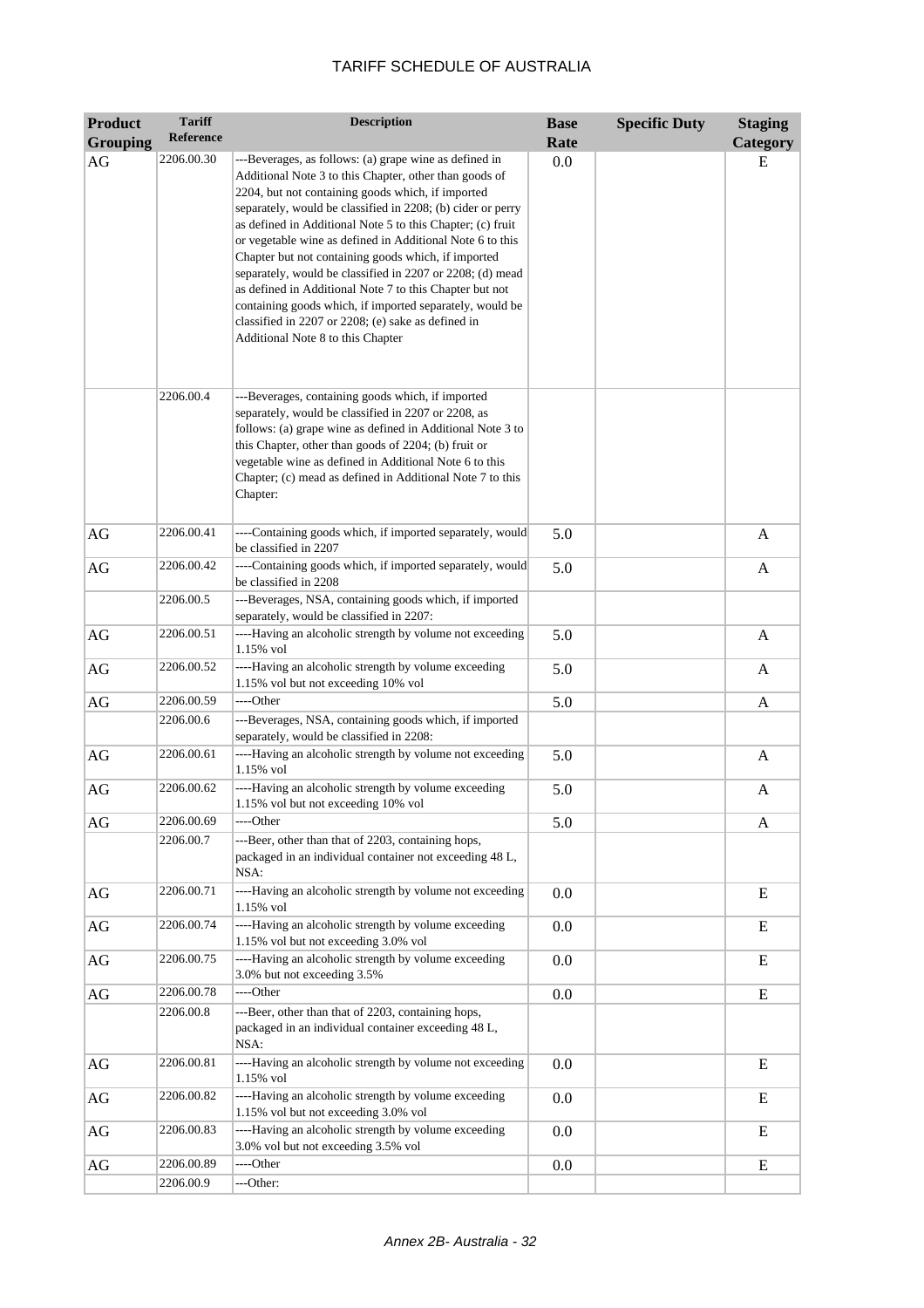| <b>Product</b><br><b>Grouping</b> | <b>Tariff</b><br><b>Reference</b> | <b>Description</b>                                                                                                                                                         | <b>Base</b><br>Rate | <b>Specific Duty</b> | <b>Staging</b><br>Category |
|-----------------------------------|-----------------------------------|----------------------------------------------------------------------------------------------------------------------------------------------------------------------------|---------------------|----------------------|----------------------------|
| AG                                | 2206.00.91                        | ----Having an alcoholic strength by volume not exceeding<br>1.15% vol                                                                                                      | 0.0                 |                      | Е                          |
| AG                                | 2206.00.92                        | ----Having an alcoholic strength by volume exceeding<br>1.15% vol but not exceeding 10% vol                                                                                | 0.0                 |                      | E                          |
| $\rm{AG}$                         | 2206.00.99                        | ----Other                                                                                                                                                                  | 0.0                 |                      | E                          |
|                                   | 2207                              | UNDENATURED ETHYL ALCOHOL OF AN<br>ALCOHOLIC STRENGTH BY VOLUME OF 80% VOL.<br>OR HIGHER; ETHYL ALCOHOL AND OTHER<br>SPIRITS, DENATURED, OF ANY STRENGTH:                  |                     |                      |                            |
| AG                                | 2207.10.00                        | -Undenatured ethyl alcohol of an alcoholic strength by<br>volume of 80% vol or higher                                                                                      | 5.0                 |                      | $\mathbf{A}$               |
|                                   | 2207.20                           | -Ethyl alcohol and other spirits, denatured, of any<br>strength:                                                                                                           |                     |                      |                            |
| AG                                | 2207.20.10                        | ---Ethanol for use as fuel in an internal combustion<br>engine                                                                                                             | 5.0                 |                      | A                          |
| AG                                | 2207.20.90                        | ---Other                                                                                                                                                                   | 5.0                 |                      | A                          |
|                                   | 2208                              | UNDENATURED ETHYL ALCOHOL OF AN<br>ALCOHOLIC STRENGTH BY VOLUME OF LESS<br>THAN 80% VOL.; SPIRITS, LIQUEURS AND OTHER<br><b>SPIRITUOUS BEVERAGES:</b>                      |                     |                      |                            |
|                                   | 2208.20                           | -Spirits obtained by distilling grape wine or grape marc:                                                                                                                  |                     |                      |                            |
| AG                                | 2208.20.10                        | ---Brandy made wholly from grape wine                                                                                                                                      | 5.0                 |                      | A                          |
| AG                                | 2208.20.90                        | ---Other                                                                                                                                                                   | 5.0                 |                      | A                          |
| $\rm{AG}$                         | 2208.30.00                        | -Whiskies                                                                                                                                                                  | 5.0                 |                      | A                          |
| $\rm{AG}$                         | 2208.40.00                        | -Rum and tafia                                                                                                                                                             | 5.0                 |                      | A                          |
| $\rm{AG}$                         | 2208.50.00                        | -Gin and Geneva                                                                                                                                                            | 5.0                 |                      | A                          |
| $\rm{AG}$                         | 2208.60.00                        | -Vodka                                                                                                                                                                     | 5.0                 |                      | A                          |
| AG                                | 2208.70.00                        | -Liqueurs and cordials                                                                                                                                                     | 5.0                 |                      | A                          |
|                                   | 2208.90                           | -Other:                                                                                                                                                                    |                     |                      |                            |
| AG                                | 2208.90.10                        | ---Having an alcoholic strength by volume not exceeding<br>1.15% vol                                                                                                       | 5.0                 |                      | A                          |
| AG                                | 2208.90.20                        | ---Having an alcoholic strength by volume exceeding<br>1.15% but not exceeding 10% vol                                                                                     | 5.0                 |                      | A                          |
| AG                                | 2208.90.90                        | ---Other                                                                                                                                                                   | 5.0                 |                      | A                          |
| AG                                | 2209.00.00                        | VINEGAR AND SUBSTITUTES FOR VINEGAR<br>OBTAINED FROM ACETIC ACID                                                                                                           | 0.0                 |                      | E                          |
|                                   |                                   | <b>CHAPTER 23</b><br>RESIDUES AND WASTE FROM THE FOOD<br>INDUSTRIES; PREPARED ANIMAL FODDER                                                                                |                     |                      |                            |
|                                   | 2301                              | FLOURS, MEALS AND PELLETS, OF MEAT OR<br>MEAT OFFAL, OF FISH OR OF CRUSTACEANS,<br>MOLLUSCS OR OTHER AQUATIC<br>INVERTEBRATES, UNFIT FOR HUMAN<br>CONSUMPTION; GREAVES:    |                     |                      |                            |
| AG                                | 2301.10.00                        | -Flours, meals and pellets, of meat or meat offal; greaves                                                                                                                 | 0.0                 |                      | E                          |
| <b>IND</b>                        | 2301.20.00                        | -Flours, meals and pellets, of fish or of crustaceans,<br>molluscs or other aquatic invertebrates                                                                          | 0.0                 |                      | E                          |
|                                   | 2302                              | BRAN, SHARPS AND OTHER RESIDUES, WHETHER<br>OR NOT IN THE FORM OF PELLETS, DERIVED<br>FROM THE SIFTING, MILLING OR OTHER<br>WORKING OF CEREALS OR OF LEGUMINOUS<br>PLANTS: |                     |                      |                            |
| AG                                | 2302.10.00                        | -Of maize (corn)                                                                                                                                                           | 0.0                 |                      | Ε                          |
| AG                                | 2302.20.00                        | -Of rice                                                                                                                                                                   | 0.0                 |                      | ${\bf E}$                  |
| AG                                | 2302.30.00                        | -Of wheat                                                                                                                                                                  | 0.0                 |                      | E                          |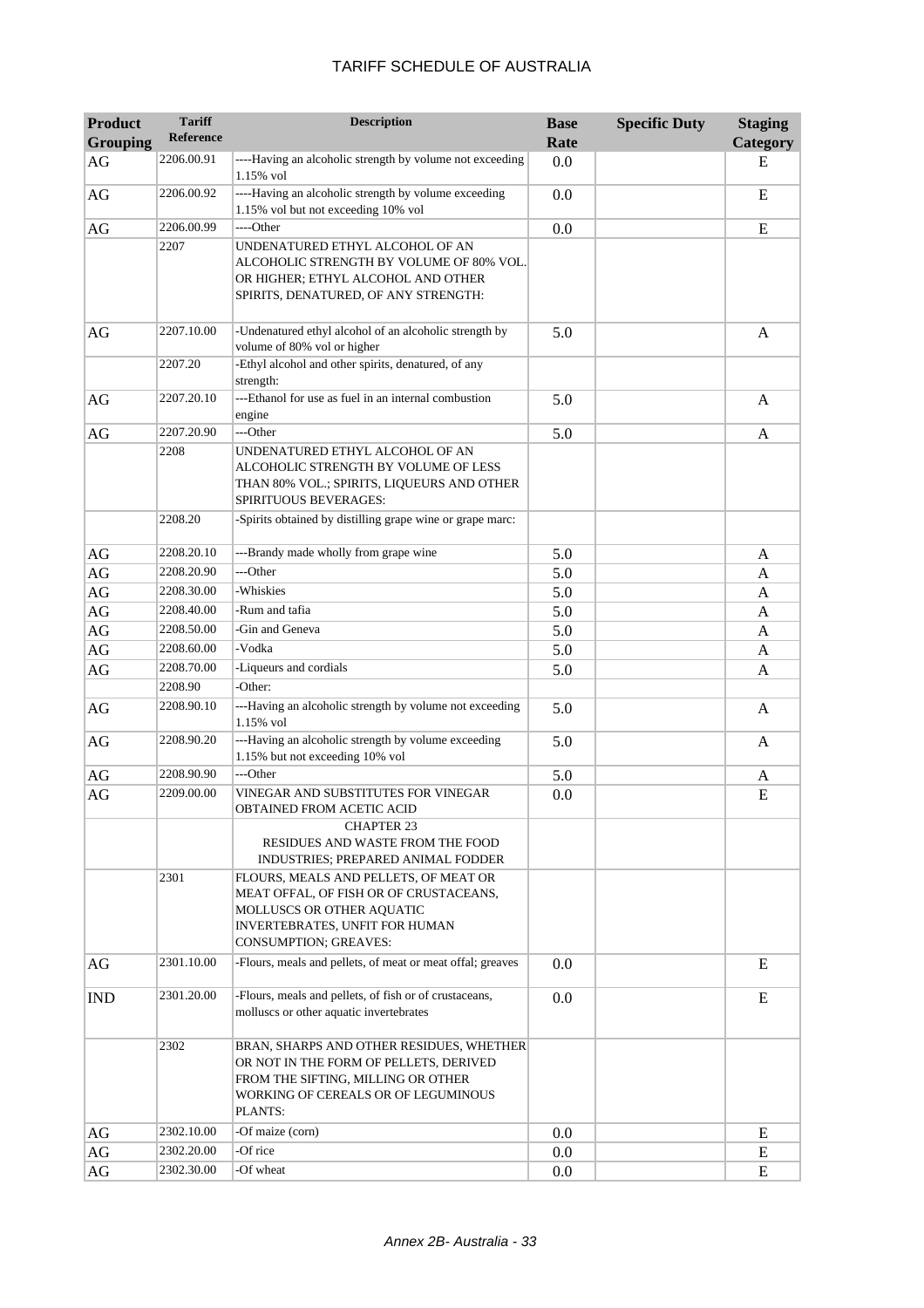| <b>Product</b><br><b>Grouping</b> | <b>Tariff</b><br><b>Reference</b> | <b>Description</b>                                                                                                                                                                                      | <b>Base</b><br>Rate | <b>Specific Duty</b> | <b>Staging</b><br>Category |
|-----------------------------------|-----------------------------------|---------------------------------------------------------------------------------------------------------------------------------------------------------------------------------------------------------|---------------------|----------------------|----------------------------|
| AG                                | 2302.40.00                        | -Of other cereals                                                                                                                                                                                       | 0.0                 |                      | E                          |
| AG                                | 2302.50.00                        | -Of leguminous plants                                                                                                                                                                                   | 0.0                 |                      | E                          |
|                                   | 2303                              | RESIDUES OF STARCH MANUFACTURE AND<br>SIMILAR RESIDUES, BEET-PULP, BAGASSE AND<br>OTHER WASTE OF SUGAR MANUFACTURE,<br>BREWING OR DISTILLING DREGS AND WASTE,<br>WHETHER OR NOT IN THE FORM OF PELLETS: |                     |                      |                            |
| AG                                | 2303.10.00                        | -Residues of starch manufacture and similar residues                                                                                                                                                    | 0.0                 |                      | E                          |
| AG                                | 2303.20.00                        | -Beet-pulp, bagasse and other waste of sugar manufacture                                                                                                                                                | 0.0                 |                      | E                          |
| AG                                | 2303.30.00                        | -Brewing or distilling dregs and waste                                                                                                                                                                  | 0.0                 |                      | E                          |
| AG                                | 2304.00.00                        | OIL-CAKE AND OTHER SOLID RESIDUES,<br>WHETHER OR NOT GROUND OR IN THE FORM OF<br>PELLETS, RESULTING FROM THE EXTRACTION OF<br>SOYA-BEAN OIL                                                             | 0.0                 |                      | E                          |
| AG                                | 2305.00.00                        | OIL-CAKE AND OTHER SOLID RESIDUES,<br>WHETHER OR NOT GROUND OR IN THE FORM OF<br>PELLETS, RESULTING FROM THE EXTRACTION OF<br><b>GROUND-NUT OIL</b>                                                     | 0.0                 |                      | E                          |
|                                   | 2306                              | OIL-CAKE AND OTHER SOLID RESIDUES,<br>WHETHER OR NOT GROUND OR IN THE FORM OF<br>PELLETS, RESULTING FROM THE EXTRACTION OF<br>VEGETABLE FATS OR OILS, OTHER THAN THOSE<br>OF 2304.00.00 OR 2305.00.00:  |                     |                      |                            |
| AG                                | 2306.10.00                        | -Of cotton seeds                                                                                                                                                                                        | 0.0                 |                      | E                          |
| $\rm{AG}$                         | 2306.20.00                        | -Of linseed                                                                                                                                                                                             | 0.0                 |                      | ${\bf E}$                  |
| $\rm{AG}$                         | 2306.30.00                        | -Of sunflower seeds                                                                                                                                                                                     | 0.0                 |                      | E                          |
|                                   | 2306.4                            | -Of rape or colza seeds:                                                                                                                                                                                |                     |                      |                            |
| AG                                | 2306.41.00                        | --Of low eurucic acid rape or colza seeds                                                                                                                                                               | 0.0                 |                      | E                          |
| AG                                | 2306.49.00                        | --Other                                                                                                                                                                                                 | 0.0                 |                      | E                          |
| AG                                | 2306.50.00                        | -Of coconut or copra                                                                                                                                                                                    | 0.0                 |                      | E                          |
| AG                                | 2306.60.00                        | -Of palm nuts or kernels                                                                                                                                                                                | 0.0                 |                      | ${\bf E}$                  |
| $\rm{AG}$                         | 2306.70.00                        | -Of maize (corn) germ                                                                                                                                                                                   | 0.0                 |                      | ${\bf E}$                  |
| AG                                | 2306.90.00                        | -Other                                                                                                                                                                                                  | 0.0                 |                      | E                          |
| AG                                | 2307.00.00                        | WINE LEES; ARGOL                                                                                                                                                                                        | 0.0                 |                      | Е                          |
| AG                                | 2308.00.00                        | VEGETABLE MATERIALS AND VEGETABLE<br>WASTE, VEGETABLE RESIDUES AND BY-<br>PRODUCTS, WHETHER OR NOT IN THE FORM OF<br>PELLETS, OF A KIND USED IN ANIMAL FEEDING,<br>NOT ELSEWHERE SPECIFIED OR INCLUDED  | 0.0                 |                      | E                          |
|                                   | 2309                              | PREPARATIONS OF A KIND USED IN ANIMAL<br><b>FEEDING:</b>                                                                                                                                                |                     |                      |                            |
| AG                                | 2309.10.00                        | -Dog or cat food, put up for retail sale                                                                                                                                                                | $0.0\,$             |                      | Ε                          |
| AG                                | 2309.90.00                        | -Other                                                                                                                                                                                                  | 0.0                 |                      | E                          |
|                                   |                                   | <b>CHAPTER 24</b><br>TOBACCO AND MANUFACTURED TOBACCO<br><b>SUBSTITUTES</b>                                                                                                                             |                     |                      |                            |
|                                   | 2401                              | UNMANUFACTURED TOBACCO; TOBACCO<br><b>REFUSE:</b>                                                                                                                                                       |                     |                      |                            |
| AG                                | 2401.10.00                        | -Tobacco, not stemmed/stripped                                                                                                                                                                          | 0.0                 |                      | E                          |
| AG                                | 2401.20.00                        | -Tobacco, partly or wholly stemmed/stripped                                                                                                                                                             | $0.0\,$             |                      | E                          |
| AG                                | 2401.30.00                        | -Tobacco refuse                                                                                                                                                                                         | $0.0\,$             |                      | E                          |
|                                   | 2402                              | CIGARS, CHEROOTS, CIGARILLOS AND<br>CIGARETTES, OF TOBACCO OR OF TOBACCO<br><b>SUBSTITUTES:</b>                                                                                                         |                     |                      |                            |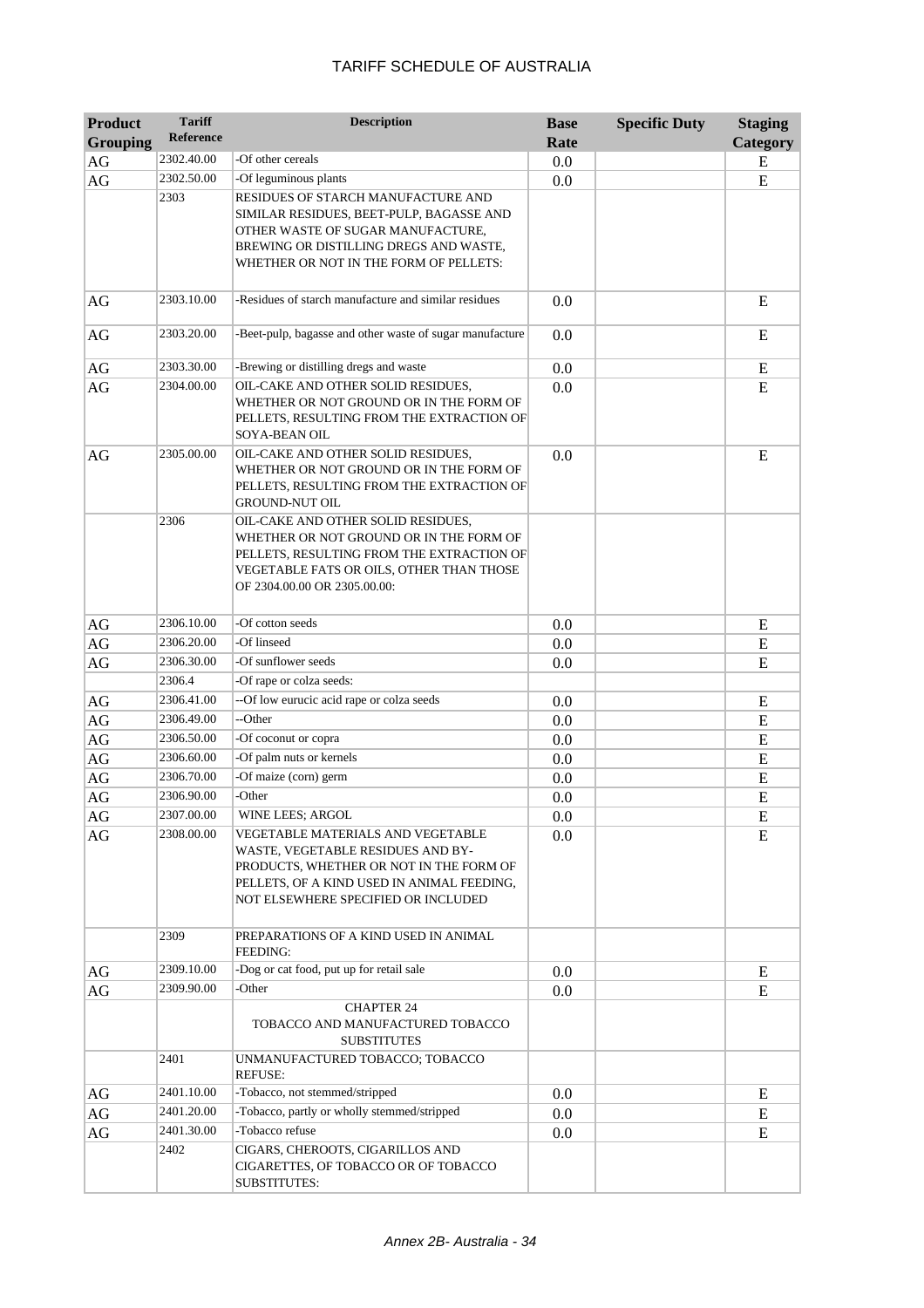| <b>Product</b><br><b>Grouping</b> | <b>Tariff</b><br><b>Reference</b> | <b>Description</b>                                                                                                                                                                               | <b>Base</b><br>Rate | <b>Specific Duty</b> | <b>Staging</b><br><b>Category</b> |
|-----------------------------------|-----------------------------------|--------------------------------------------------------------------------------------------------------------------------------------------------------------------------------------------------|---------------------|----------------------|-----------------------------------|
|                                   | 2402.10                           | -Cigars, cheroots and cigarillos, containing tobacco:                                                                                                                                            |                     |                      |                                   |
| AG                                | 2402.10.20                        | ---Not exceeding in weight 0.8 grams per stick of tobacco<br>content                                                                                                                             | 0.0                 |                      | E                                 |
| $\rm{AG}$                         | 2402.10.80                        | ---Other                                                                                                                                                                                         | 0.0                 |                      | E                                 |
|                                   | 2402.20                           | -Cigarettes containing tobacco:                                                                                                                                                                  |                     |                      |                                   |
| AG                                | 2402.20.20                        | ---Not exceeding in weight 0.8 grams per stick of tobacco<br>content                                                                                                                             | 0.0                 |                      | E                                 |
| AG                                | 2402.20.80                        | ---Other                                                                                                                                                                                         | 0.0                 |                      | E                                 |
| AG                                | 2402.90.00                        | -Other                                                                                                                                                                                           | 0.0                 |                      | E                                 |
|                                   | 2403                              | OTHER MANUFACTURED TOBACCO AND<br>MANUFACTURED TOBACCO SUBSTITUTES;<br>"HOMOGENISED" OR "RECONSTITUTED"<br>TOBACCO; TOBACCO EXTRACTS AND ESSENCES:                                               |                     |                      |                                   |
|                                   | 2403.10                           | -Smoking tobacco, whether or not containing tobacco<br>substitutes in any proportion:                                                                                                            |                     |                      |                                   |
| AG                                | 2403.10.30                        | ---In stick form not exceeding in weight 0.8 grams per<br>stick of tobacco content                                                                                                               | 0.0                 |                      | E                                 |
| AG                                | 2403.10.70                        | ---Other                                                                                                                                                                                         | 0.0                 |                      | E                                 |
|                                   | 2403.9                            | -Other:                                                                                                                                                                                          |                     |                      |                                   |
| AG                                | 2403.91.00                        | --"Homogenised" or "reconstituted" tobacco                                                                                                                                                       | 0.0                 |                      | E                                 |
|                                   | 2403.99                           | --Other:                                                                                                                                                                                         |                     |                      |                                   |
| AG                                | 2403.99.10                        | ---Not containing tobacco                                                                                                                                                                        | 0.0                 |                      | E                                 |
| AG                                | 2403.99.20                        | ---Snuff                                                                                                                                                                                         | 0.0                 |                      | E                                 |
| $\rm{AG}$                         | 2403.99.80                        | ---Other<br><b>CHAPTER 25</b><br>SALT; SULPHUR; EARTHS AND STONE;<br>PLASTERING MATERIALS, LIME AND CEMENT                                                                                       | 0.0                 |                      | E                                 |
| <b>IND</b>                        | 2501.00.00                        | SALT (INCLUDING TABLE SALT AND DENATURED<br>SALT) AND PURE SODIUM CHLORIDE, WHETHER<br>OR NOT IN AQUEOUS SOLUTION OR CONTAINING<br>ADDED ANTI-CAKING OR FREE-FLOWING<br><b>AGENTS; SEA WATER</b> | 0.0                 |                      | E                                 |
| <b>IND</b>                        | 2502.00.00                        | UNROASTED IRON PYRITES                                                                                                                                                                           | 0.0                 |                      | E                                 |
| <b>IND</b>                        | 2503.00.00                        | SULPHUR OF ALL KINDS, OTHER THAN<br>SUBLIMED SULPHUR, PRECIPITATED SULPHUR<br>AND COLLOIDAL SULPHUR                                                                                              | 0.0                 |                      | Е                                 |
|                                   | 2504                              | NATURAL GRAPHITE:                                                                                                                                                                                |                     |                      |                                   |
| <b>IND</b>                        | 2504.10.00                        | -In powder or in flakes                                                                                                                                                                          | 0.0                 |                      | E                                 |
| <b>IND</b>                        | 2504.90.00                        | -Other                                                                                                                                                                                           | 0.0                 |                      | E                                 |
|                                   | 2505                              | NATURAL SANDS OF ALL KINDS, WHETHER OR<br>NOT COLOURED, OTHER THAN METAL-BEARING<br>SANDS OF CHAPTER 26:                                                                                         |                     |                      |                                   |
| <b>IND</b>                        | 2505.10.00                        | -Silica sands and quartz sands                                                                                                                                                                   | 0.0                 |                      | E                                 |
| <b>IND</b>                        | 2505.90.00                        | -Other                                                                                                                                                                                           | 0.0                 |                      | E                                 |
|                                   | 2506                              | QUARTZ (OTHER THAN NATURAL SANDS);<br>QUARTZITE, WHETHER OR NOT ROUGHLY<br>TRIMMED OR MERELY CUT, BY SAWING OR<br>OTHERWISE, INTO BLOCKS OR SLABS OF A<br>RECTANGULAR (INCLUDING SQUARE) SHAPE:  |                     |                      |                                   |
| <b>IND</b>                        | 2506.10.00                        | -Quartz                                                                                                                                                                                          | 0.0                 |                      | E                                 |
|                                   | 2506.2                            | -Quartzite:                                                                                                                                                                                      |                     |                      |                                   |
| <b>IND</b>                        | 2506.21.00                        | --Crude or roughly trimmed                                                                                                                                                                       | 0.0                 |                      | E                                 |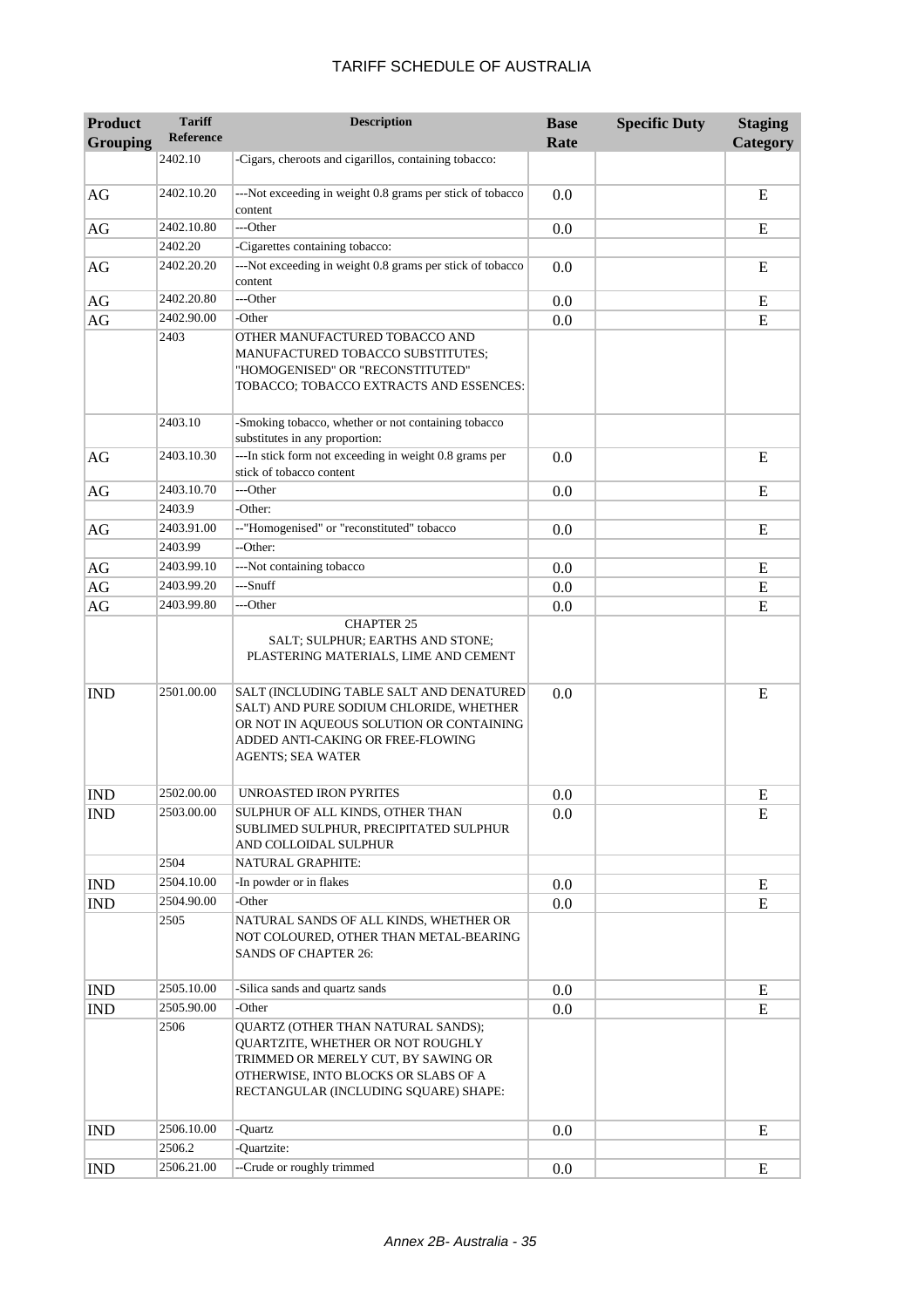| <b>Product</b>  | <b>Tariff</b>    | <b>Description</b>                                                                                                                                                                                                                                                                                                                          | <b>Base</b> | <b>Specific Duty</b> | <b>Staging</b> |
|-----------------|------------------|---------------------------------------------------------------------------------------------------------------------------------------------------------------------------------------------------------------------------------------------------------------------------------------------------------------------------------------------|-------------|----------------------|----------------|
| <b>Grouping</b> | <b>Reference</b> |                                                                                                                                                                                                                                                                                                                                             | Rate        |                      | Category       |
| <b>IND</b>      | 2506.29.00       | --Other                                                                                                                                                                                                                                                                                                                                     | 0.0         |                      | E              |
| <b>IND</b>      | 2507.00.00       | KAOLIN AND OTHER KAOLINIC CLAYS,<br>WHETHER OR NOT CALCINED                                                                                                                                                                                                                                                                                 | 0.0         |                      | E              |
|                 | 2508             | OTHER CLAYS (NOT INCLUDING EXPANDED<br>CLAYS OF 6806), ANDALUSITE, KYANITE AND<br>SILLIMANITE, WHETHER OR NOT CALCINED;<br>MULLITE; CHAMOTTE OR DINAS EARTHS:                                                                                                                                                                               |             |                      |                |
| <b>IND</b>      | 2508.10.00       | -Bentonite                                                                                                                                                                                                                                                                                                                                  | 0.0         |                      | E              |
| <b>IND</b>      | 2508.20.00       | -Decolourising earths and fuller's earth                                                                                                                                                                                                                                                                                                    | 0.0         |                      | ${\bf E}$      |
| <b>IND</b>      | 2508.30.00       | -Fire-clay                                                                                                                                                                                                                                                                                                                                  | 0.0         |                      | ${\bf E}$      |
| <b>IND</b>      | 2508.40.00       | -Other clays                                                                                                                                                                                                                                                                                                                                | 0.0         |                      | ${\bf E}$      |
| <b>IND</b>      | 2508.50.00       | -Andalusite, kyanite and sillimanite                                                                                                                                                                                                                                                                                                        | 0.0         |                      | E              |
| <b>IND</b>      | 2508.60.00       | -Mullite                                                                                                                                                                                                                                                                                                                                    | 0.0         |                      | E              |
| <b>IND</b>      | 2508.70.00       | -Chamotte or dinas earths                                                                                                                                                                                                                                                                                                                   | 0.0         |                      | E              |
| <b>IND</b>      | 2509.00.00       | <b>CHALK</b>                                                                                                                                                                                                                                                                                                                                | 5.0         |                      | E              |
|                 | 2510             | NATURAL CALCIUM PHOSPHATES, NATURAL<br>ALUMINIUM CALCIUM PHOSPHATES AND<br>PHOSPHATIC CHALK:                                                                                                                                                                                                                                                |             |                      |                |
| <b>IND</b>      | 2510.10.00       | -Unground                                                                                                                                                                                                                                                                                                                                   | 0.0         |                      | ${\bf E}$      |
| <b>IND</b>      | 2510.20.00       | -Ground                                                                                                                                                                                                                                                                                                                                     | 0.0         |                      | E              |
|                 | 2511             | NATURAL BARIUM SULPHATE (BARYTES);<br>NATURAL BARIUM CARBONATE (WITHERITE),<br>WHETHER OR NOT CALCINED, OTHER THAN<br><b>BARIUM OXIDE OF 2816:</b>                                                                                                                                                                                          |             |                      |                |
| <b>IND</b>      | 2511.10.00       | -Natural barium sulphate (barytes)                                                                                                                                                                                                                                                                                                          | 0.0         |                      | ${\bf E}$      |
| <b>IND</b>      | 2511.20.00       | -Natural barium carbonate (witherite)                                                                                                                                                                                                                                                                                                       | 0.0         |                      | ${\bf E}$      |
| <b>IND</b>      | 2512.00.00       | SILICEOUS FOSSIL MEALS (FOR EXAMPLE,<br>KIESELGUHR, TRIPOLITE AND DIATOMITE) AND<br>SIMILAR SILICEOUS EARTHS, WHETHER OR NOT<br>CALCINED, OF AN APPARENT SPECIFIC GRAVITY<br>OF 1 OR LESS                                                                                                                                                   | 0.0         |                      | E              |
|                 | 2513             | PUMICE STONE; EMERY; NATURAL CORUNDUM,<br>NATURAL GARNET AND OTHER NATURAL<br>ABRASIVES, WHETHER OR NOT HEAT-TREATED:                                                                                                                                                                                                                       |             |                      |                |
|                 | 2513.1           | -Pumice stone:                                                                                                                                                                                                                                                                                                                              |             |                      |                |
| <b>IND</b>      | 2513.11.00       | --Crude or in irregular pieces, including crushed pumice<br>("bimskies")                                                                                                                                                                                                                                                                    | 0.0         |                      | E              |
| <b>IND</b>      | 2513.19.00       | --Other                                                                                                                                                                                                                                                                                                                                     | 0.0         |                      | Ε              |
| <b>IND</b>      | 2513.20.00       | -Emery, natural corundum, natural garnet and other<br>natural abrasives                                                                                                                                                                                                                                                                     | 0.0         |                      | E              |
| <b>IND</b>      | 2514.00.00       | SLATE, WHETHER OR NOT ROUGHLY TRIMMED<br>OR MERELY CUT, BY SAWING OR OTHERWISE,<br>INTO BLOCKS OR SLABS OF A RECTANGULAR<br>(INCLUDING SQUARE) SHAPE                                                                                                                                                                                        | 5.0         |                      | A              |
|                 | 2515<br>2515.1   | MARBLE, TRAVERTINE, ECAUSSINE AND OTHER<br>CALCAREOUS MONUMENTAL OR BUILDING<br>STONE OF AN APPARENT SPECIFIC GRAVITY OF<br>2.5 OR MORE, AND ALABASTER, WHETHER OR<br>NOT ROUGHLY TRIMMED OR MERELY CUT, BY<br>SAWING OR OTHERWISE, INTO BLOCKS OR<br>SLABS OF A RECTANGULAR (INCLUDING<br><b>SQUARE) SHAPE:</b><br>-Marble and travertine: |             |                      |                |
|                 |                  |                                                                                                                                                                                                                                                                                                                                             |             |                      |                |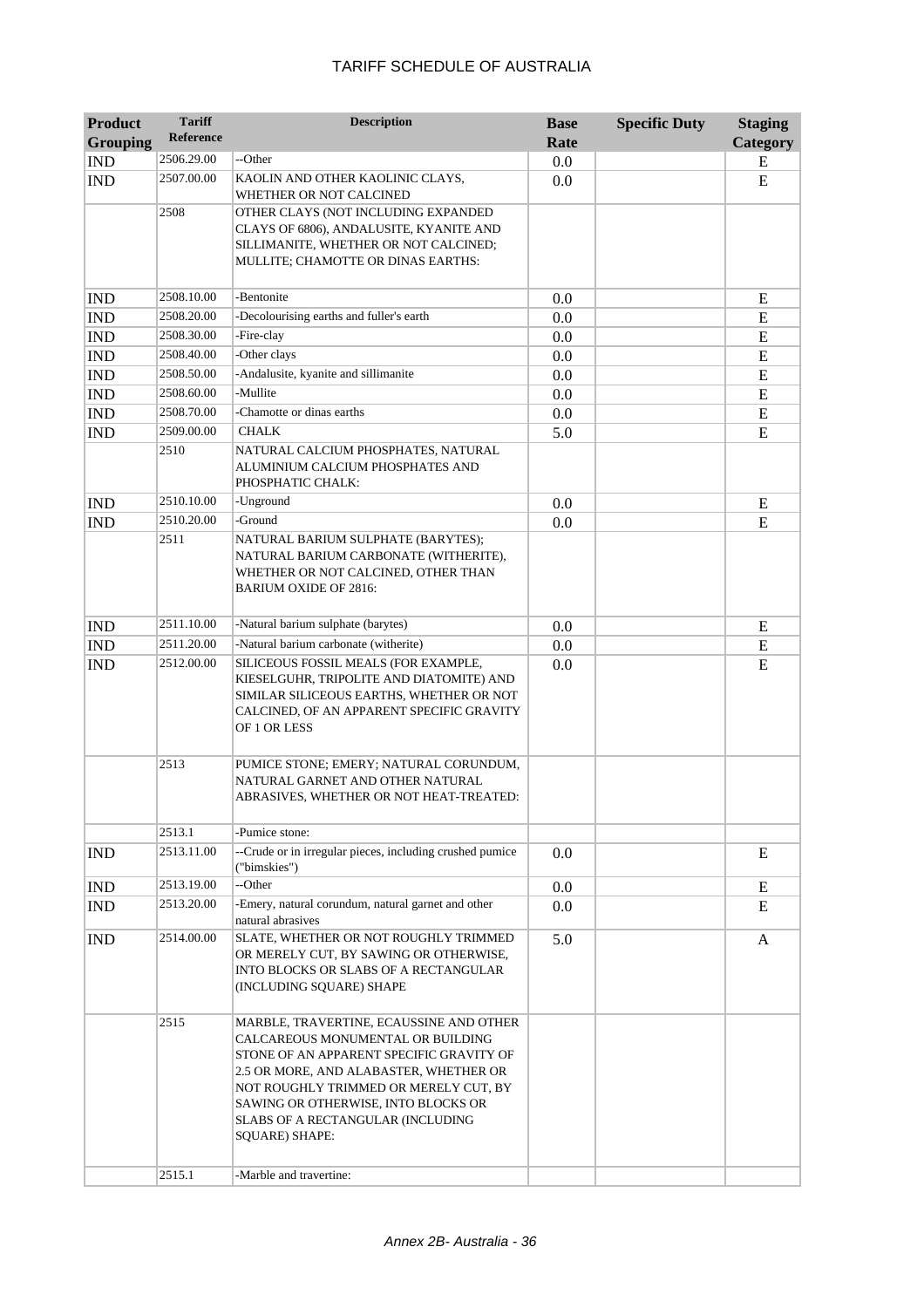| <b>Product</b><br><b>Grouping</b> | <b>Tariff</b><br><b>Reference</b> | <b>Description</b>                                                                                                                                                                                                                                                                                                                                                                                                                                                                               | <b>Base</b><br>Rate | <b>Specific Duty</b> | <b>Staging</b><br>Category |
|-----------------------------------|-----------------------------------|--------------------------------------------------------------------------------------------------------------------------------------------------------------------------------------------------------------------------------------------------------------------------------------------------------------------------------------------------------------------------------------------------------------------------------------------------------------------------------------------------|---------------------|----------------------|----------------------------|
| <b>IND</b>                        | 2515.11.00                        | --Crude or roughly trimmed                                                                                                                                                                                                                                                                                                                                                                                                                                                                       | 5.0                 |                      |                            |
|                                   | 2515.12.00                        | --Merely cut, by sawing or otherwise, into blocks or slabs                                                                                                                                                                                                                                                                                                                                                                                                                                       | 5.0                 |                      | A                          |
| <b>IND</b>                        |                                   | of a rectangular (including square) shape                                                                                                                                                                                                                                                                                                                                                                                                                                                        |                     |                      | A                          |
| <b>IND</b>                        | 2515.20.00                        | -Ecaussine and other calcareous monumental or building<br>stone; alabaster                                                                                                                                                                                                                                                                                                                                                                                                                       | 0.0                 |                      | E                          |
|                                   | 2516                              | GRANITE, PORPHYRY, BASALT, SANDSTONE AND<br>OTHER MONUMENTAL OR BUILDING STONE,<br>WHETHER OR NOT ROUGHLY TRIMMED OR<br>MERELY CUT, BY SAWING OR OTHERWISE, INTO<br>BLOCKS OR SLABS OF A RECTANGULAR<br>(INCLUDING SQUARE) SHAPE:                                                                                                                                                                                                                                                                |                     |                      |                            |
|                                   | 2516.1                            | -Granite:                                                                                                                                                                                                                                                                                                                                                                                                                                                                                        |                     |                      |                            |
| <b>IND</b>                        | 2516.11.00                        | --Crude or roughly trimmed                                                                                                                                                                                                                                                                                                                                                                                                                                                                       | 0.0                 |                      | E                          |
| <b>IND</b>                        | 2516.12.00                        | --Merely cut, by sawing or otherwise, into blocks or slabs<br>of a rectangular (including square) shape                                                                                                                                                                                                                                                                                                                                                                                          | 5.0                 |                      | A                          |
|                                   | 2516.2                            | -Sandstone:                                                                                                                                                                                                                                                                                                                                                                                                                                                                                      |                     |                      |                            |
| <b>IND</b>                        | 2516.21.00                        | --Crude or roughly trimmed                                                                                                                                                                                                                                                                                                                                                                                                                                                                       | 0.0                 |                      | E                          |
| <b>IND</b>                        | 2516.22.00                        | --Merely cut, by sawing or otherwise, into blocks or slabs<br>of a rectangular (including square) shape                                                                                                                                                                                                                                                                                                                                                                                          | 5.0                 |                      | A                          |
| <b>IND</b>                        | 2516.90.00                        | -Other monumental or building stone                                                                                                                                                                                                                                                                                                                                                                                                                                                              | 0.0                 |                      | ${\bf E}$                  |
| <b>IND</b>                        | 2517.10.00                        | STONE, OF A KIND COMMONLY USED FOR<br>CONCRETE AGGREGATES, FOR ROAD<br>METALLING OR FOR RAILWAY OR OTHER<br>BALLAST, SHINGLE AND FLINT, WHETHER OR<br>NOT HEAT-TREATED; MACADAM OF SLAG,<br>DROSS OR SIMILAR INDUSTRIAL WASTE,<br>WHETHER OR NOT INCORPORATING THE<br>MATERIALS CITED IN THE FIRST PART OF THE<br>HEADING; TARRED MACADAM; GRANULES,<br>CHIPPINGS AND POWDER, OF STONES OF 2515 OR<br>2516, WHETHER OR NOT HEAT-TREATED:<br>-Pebbles, gravel, broken or crushed stone, of a kind | 0.0                 |                      | E                          |
|                                   |                                   | commonly used for concrete aggregates, for road<br>metalling or for railway or other ballast, shingle and flint,<br>whether or not heat-treated                                                                                                                                                                                                                                                                                                                                                  |                     |                      |                            |
| <b>IND</b>                        | 2517.20.00                        | -Macadam of slag, dross or similar industrial waste,<br>whether or not incorporating the materials cited in<br>2517.10.00                                                                                                                                                                                                                                                                                                                                                                        | 0.0                 |                      | E                          |
| <b>IND</b>                        | 2517.30.00                        | -Tarred macadam                                                                                                                                                                                                                                                                                                                                                                                                                                                                                  | 0.0                 |                      | E                          |
|                                   | 2517.4                            | -Granules, chippings and powder, of stones of 2515 or<br>2516, whether or not heat-treated:                                                                                                                                                                                                                                                                                                                                                                                                      |                     |                      |                            |
| <b>IND</b>                        | 2517.41.00                        | --Of marble                                                                                                                                                                                                                                                                                                                                                                                                                                                                                      | 0.0                 |                      | E                          |
| <b>IND</b>                        | 2517.49.00                        | --Other                                                                                                                                                                                                                                                                                                                                                                                                                                                                                          | 0.0                 |                      | E                          |
|                                   | 2518                              | DOLOMITE, WHETHER OR NOT CALCINED OR<br>SINTERED, INCLUDING DOLOMITE ROUGHLY<br>TRIMMED OR MERELY CUT, BY SAWING OR<br>OTHERWISE, INTO BLOCKS OR SLABS OF A<br>RECTANGULAR (INCLUDING SQUARE) SHAPE;<br>DOLOMITE RAMMING MIX:                                                                                                                                                                                                                                                                    |                     |                      |                            |
| <b>IND</b>                        | 2518.10.00                        | -Dolomite, not calcinedor sintered                                                                                                                                                                                                                                                                                                                                                                                                                                                               | $0.0\,$             |                      | E                          |
| IND                               | 2518.20.00                        | -Calcined or sintered dolomite                                                                                                                                                                                                                                                                                                                                                                                                                                                                   | 0.0                 |                      | E                          |
| <b>IND</b>                        | 2518.30.00                        | -Dolomite ramming mix                                                                                                                                                                                                                                                                                                                                                                                                                                                                            | 0.0                 |                      | E                          |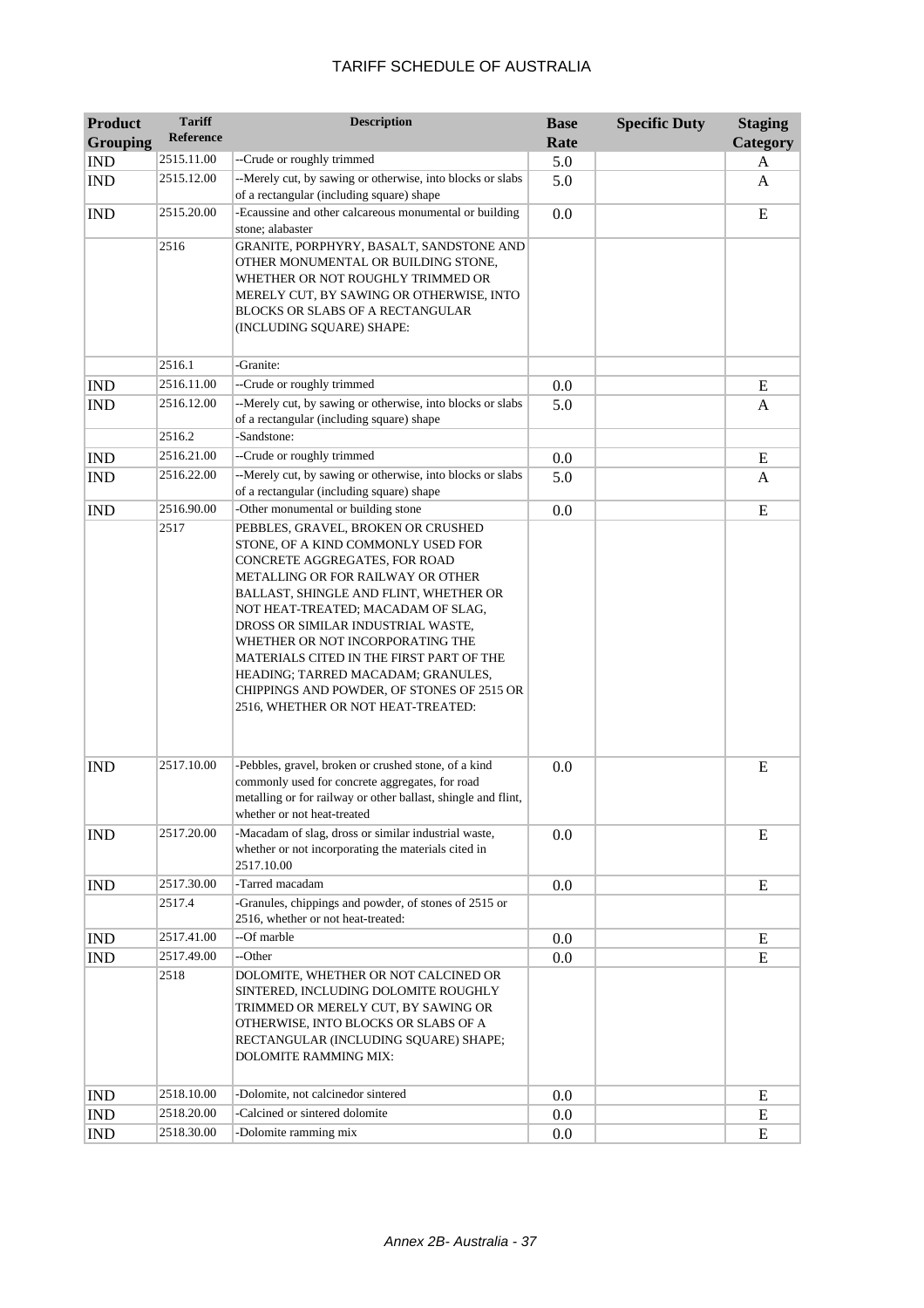| <b>Product</b>              | <b>Tariff</b>    | <b>Description</b>                                                                                                                                                                                                                      | <b>Base</b> | <b>Specific Duty</b> | <b>Staging</b> |
|-----------------------------|------------------|-----------------------------------------------------------------------------------------------------------------------------------------------------------------------------------------------------------------------------------------|-------------|----------------------|----------------|
| <b>Grouping</b>             | <b>Reference</b> |                                                                                                                                                                                                                                         | Rate        |                      | Category       |
|                             | 2519             | NATURAL MAGNESIUM CARBONATE<br>(MAGNESITE); FUSED MAGNESIA; DEAD-BURNED<br>(SINTERED) MAGNESIA, WHETHER OR NOT<br>CONTAINING SMALL QUANTITIES OF OTHER<br>OXIDES ADDED BEFORE SINTERING; OTHER<br>MAGNESIUM OXIDE, WHETHER OR NOT PURE: |             |                      |                |
| <b>IND</b>                  | 2519.10.00       | -Natural magnesium carbonate (magnesite)                                                                                                                                                                                                | 0.0         |                      | E              |
| <b>IND</b>                  | 2519.90.00       | -Other                                                                                                                                                                                                                                  | 0.0         |                      | E              |
|                             | 2520             | GYPSUM; ANHYDRITE; PLASTERS (CONSISTING<br>OF CALCINED GYPSUM OR CALCIUM SULPHATE)<br>WHETHER OR NOT COLOURED, WITH OR<br>WITHOUT SMALL QUANTITIES OF<br><b>ACCELERATORS OR RETARDERS:</b>                                              |             |                      |                |
| <b>IND</b>                  | 2520.10.00       | -Gypsum; anhydrite                                                                                                                                                                                                                      | 0.0         |                      | E              |
| $\mathop{\rm IND}\nolimits$ | 2520.20.00       | -Plasters                                                                                                                                                                                                                               | 0.0         |                      | ${\bf E}$      |
| <b>IND</b>                  | 2521.00.00       | LIMESTONE FLUX; LIMESTONE AND OTHER<br>CALCAREOUS STONE, OF A KIND USED FOR THE<br>MANUFACTURE OF LIME OR CEMENT                                                                                                                        | 0.0         |                      | E              |
|                             | 2522             | QUICKLIME, SLAKED LIME AND HYDRAULIC<br>LIME, OTHER THAN CALCIUM OXIDE AND<br><b>HYDROXIDE OF 2825:</b>                                                                                                                                 |             |                      |                |
| <b>IND</b>                  | 2522.10.00       | -Quicklime                                                                                                                                                                                                                              | 0.0         |                      | E              |
| <b>IND</b>                  | 2522.20.00       | -Slaked lime                                                                                                                                                                                                                            | 0.0         |                      | ${\bf E}$      |
| <b>IND</b>                  | 2522.30.00       | -Hydraulic lime                                                                                                                                                                                                                         | 0.0         |                      | ${\bf E}$      |
|                             | 2523             | PORTLAND CEMENT, ALUMINOUS CEMENT,<br>SLAG CEMENT, SUPERSULPHATE CEMENT AND<br>SIMILAR HYDRAULIC CEMENTS, WHETHER OR<br>NOT COLOURED OR IN THE FORM OF CLINKERS:                                                                        |             |                      |                |
| <b>IND</b>                  | 2523.10.00       | -Cement clinkers                                                                                                                                                                                                                        | 0.0         |                      | E              |
|                             | 2523.2           | -Portland cement:                                                                                                                                                                                                                       |             |                      |                |
| <b>IND</b>                  | 2523.21.00       | -- White cement, whether or not artificially coloured                                                                                                                                                                                   | 0.0         |                      | E              |
| <b>IND</b>                  | 2523.29.00       | --Other                                                                                                                                                                                                                                 | 0.0         |                      | E              |
| <b>IND</b>                  | 2523.30.00       | -Aluminous cement                                                                                                                                                                                                                       | 5.0         |                      | A              |
| $\mathop{\rm IND}\nolimits$ | 2523.90.00       | -Other hydraulic cements                                                                                                                                                                                                                | 5.0         |                      | A              |
| IND                         | 2524.00.00       | <b>ASBESTOS</b>                                                                                                                                                                                                                         | 0.0         |                      | ${\bf E}$      |
|                             | 2525             | MICA, INCLUDING SPLITTINGS; MICA WASTE:                                                                                                                                                                                                 |             |                      |                |
| <b>IND</b>                  | 2525.10.00       | -Crude mica and mica rifted into sheets or splittings                                                                                                                                                                                   | 5.0         |                      | A              |
| <b>IND</b>                  | 2525.20.00       | -Mica powder                                                                                                                                                                                                                            | 0.0         |                      | E              |
| IND                         | 2525.30.00       | -Mica waste                                                                                                                                                                                                                             | 0.0         |                      | E              |
|                             | 2526             | NATURAL STEATITE, WHETHER OR NOT<br>ROUGHLY TRIMMED OR MERELY CUT, BY<br>SAWING OR OTHERWISE, INTO BLOCKS OR<br>SLABS OF A RECTANGULAR (INCLUDING<br>SQUARE) SHAPE; TALC:                                                               |             |                      |                |
| <b>IND</b>                  | 2526.10.00       | -Not crushed, not powdered                                                                                                                                                                                                              | 5.0         |                      | A              |
| <b>IND</b>                  | 2526.20.00       | -Crushed or powdered                                                                                                                                                                                                                    | 5.0         |                      | A              |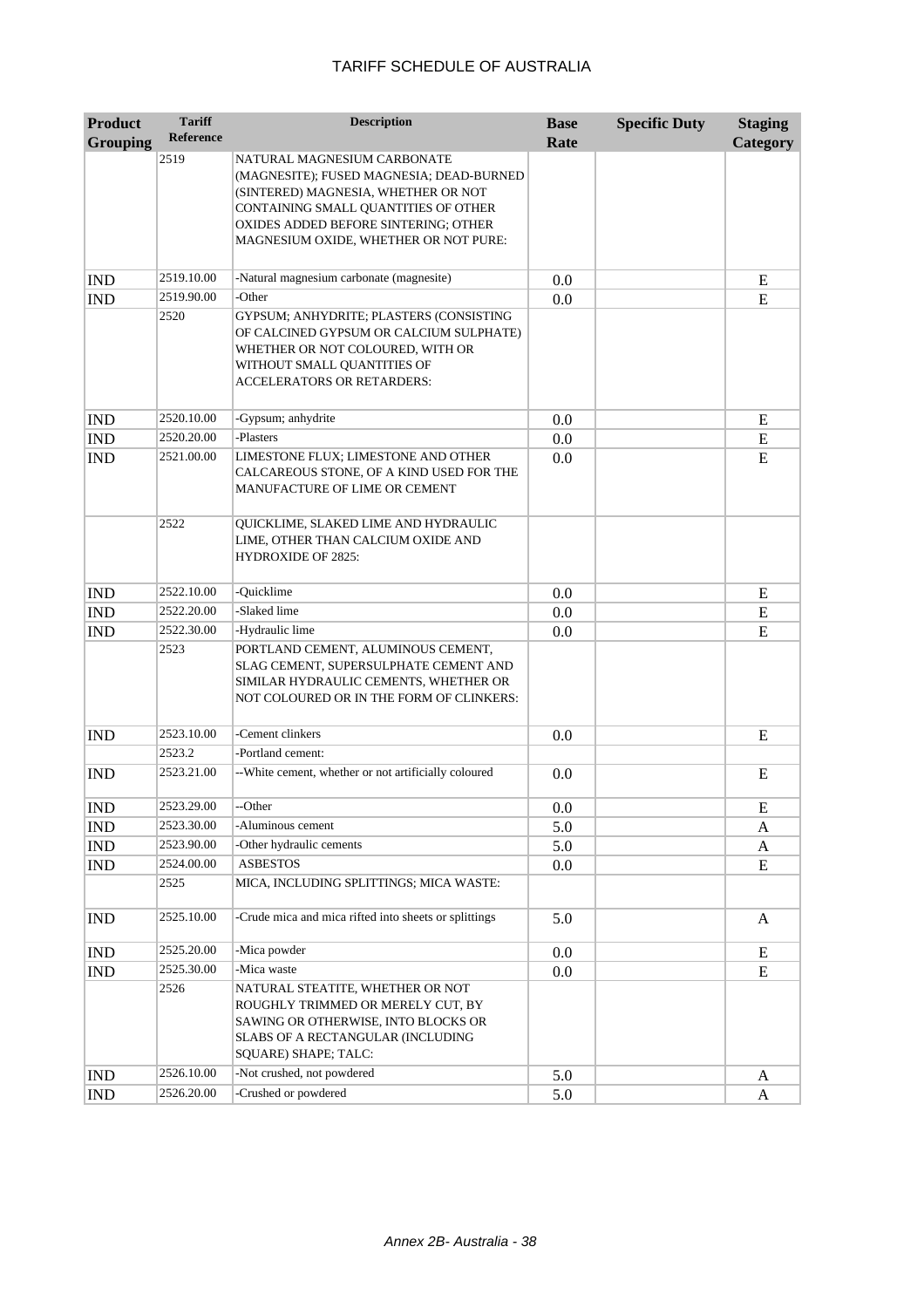| <b>Product</b>  | <b>Tariff</b>            | <b>Description</b>                                                                                                                                                                                                                       | <b>Base</b> | <b>Specific Duty</b> | <b>Staging</b> |
|-----------------|--------------------------|------------------------------------------------------------------------------------------------------------------------------------------------------------------------------------------------------------------------------------------|-------------|----------------------|----------------|
| <b>Grouping</b> | <b>Reference</b>         |                                                                                                                                                                                                                                          | Rate        |                      | Category       |
|                 | 2528                     | NATURAL BORATES AND CONCENTRATES<br>THEREOF (WHETHER OR NOT CALCINED), BUT<br>NOT INCLUDING BORATES SEPARATED FROM<br>NATURAL BRINE; NATURAL BORIC ACID<br><b>CONTAINING NOT MORE THAN 85% OF H3BO3</b><br>CALCULATED ON THE DRY WEIGHT: |             |                      |                |
| <b>IND</b>      | 2528.10.00               | -Natural sodium borates and concentrates thereof<br>(whether or not calcined)                                                                                                                                                            | 0.0         |                      | E              |
| <b>IND</b>      | 2528.90.00               | -Other                                                                                                                                                                                                                                   | 0.0         |                      | E              |
|                 | 2529                     | FELSPAR; LEUCITE, NEPHELINE AND NEPHELINE<br>SYENITE; FLUORSPAR:                                                                                                                                                                         |             |                      |                |
| <b>IND</b>      | 2529.10.00               | -Felspar                                                                                                                                                                                                                                 | 0.0         |                      | E              |
|                 | 2529.2                   | -Fluorspar:                                                                                                                                                                                                                              |             |                      |                |
| <b>IND</b>      | 2529.21.00               | --Containing by weight 97% or less of calcium fluoride                                                                                                                                                                                   | 0.0         |                      | E              |
| <b>IND</b>      | 2529.22.00               | --Containing by weight more than 97% of calcium<br>fluoride                                                                                                                                                                              | 0.0         |                      | E              |
| <b>IND</b>      | 2529.30.00               | -Leucite; nepheline and nepheline syenite                                                                                                                                                                                                | 0.0         |                      | E              |
|                 | 2530                     | MINERAL SUBSTANCES NOT ELSEWHERE<br>SPECIFIED OR INCLUDED:                                                                                                                                                                               |             |                      |                |
| <b>IND</b>      | 2530.10.00               | -Vermiculite, perlite and chlorites, unexpanded                                                                                                                                                                                          | 0.0         |                      | E              |
| <b>IND</b>      | 2530.20.00               | -Kieserite, epsomite (natural magnesium sulphates)                                                                                                                                                                                       | 0.0         |                      | E              |
| <b>IND</b>      | 2530.90.00               | -Other                                                                                                                                                                                                                                   | 0.0         |                      | E              |
|                 |                          | <b>CHAPTER 26</b>                                                                                                                                                                                                                        |             |                      |                |
|                 | 2601                     | ORES, SLAG AND ASH<br>IRON ORES AND CONCENTRATES, INCLUDING                                                                                                                                                                              |             |                      |                |
|                 |                          | <b>ROASTED IRON PYRITES:</b>                                                                                                                                                                                                             |             |                      |                |
|                 | 2601.1                   | -Iron ores and concentrates, other than roasted iron<br>pyrites:                                                                                                                                                                         |             |                      |                |
| <b>IND</b>      | 2601.11.00               | --Non-agglomerated                                                                                                                                                                                                                       | 0.0         |                      | E              |
| <b>IND</b>      | 2601.12.00               | --Agglomerated                                                                                                                                                                                                                           | 0.0         |                      | E              |
| <b>IND</b>      | 2601.20.00               | -Roasted iron pyrites                                                                                                                                                                                                                    | 0.0         |                      | E              |
| <b>IND</b>      | 2602.00.00               | MANGANESE ORES AND CONCENTRATES,<br><b>INCLUDING FERRUGINOUS MANGANESE ORES</b><br>AND CONCENTRATES WITH A MANGANESE<br>CONTENT OF 20% OR MORE, CALCULATED ON<br>THE DRY WEIGHT                                                          | 0.0         |                      | E              |
| <b>IND</b>      | 2603.00.00               | COPPER ORES AND CONCENTRATES                                                                                                                                                                                                             | 0.0         |                      | E              |
| <b>IND</b>      | 2604.00.00               | NICKEL ORES AND CONCENTRATES                                                                                                                                                                                                             | 0.0         |                      | E              |
| <b>IND</b>      | 2605.00.00               | COBALT ORES AND CONCENTRATES                                                                                                                                                                                                             | 0.0         |                      | E              |
| <b>IND</b>      | 2606.00.00               | ALUMINIUM ORES AND CONCENTRATES                                                                                                                                                                                                          | 0.0         |                      | E              |
| <b>IND</b>      | 2607.00.00               | <b>LEAD ORES AND CONCENTRATES</b>                                                                                                                                                                                                        | 0.0         |                      | E              |
| <b>IND</b>      | 2608.00.00               | <b>ZINC ORES AND CONCENTRATES</b>                                                                                                                                                                                                        | 0.0         |                      | E              |
| <b>IND</b>      | 2609.00.00               | TIN ORES AND CONCENTRATES<br>CHROMIUM ORES AND CONCENTRATES                                                                                                                                                                              | 0.0         |                      | E              |
| <b>IND</b>      | 2610.00.00<br>2611.00.00 | TUNGSTEN ORES AND CONCENTRATES                                                                                                                                                                                                           | 0.0         |                      | E              |
| <b>IND</b>      | 2612                     | URANIUM OR THORIUM ORES AND<br>CONCENTRATES:                                                                                                                                                                                             | 0.0         |                      | E              |
| <b>IND</b>      | 2612.10.00               | -Uranium ores and concentrates                                                                                                                                                                                                           | 0.0         |                      | Ε              |
| <b>IND</b>      | 2612.20.00               | -Thorium ores and concentrates                                                                                                                                                                                                           | 0.0         |                      | E              |
|                 | 2613                     | MOLYBDENUM ORES AND CONCENTRATES:                                                                                                                                                                                                        |             |                      |                |
| <b>IND</b>      | 2613.10.00               | -Roasted                                                                                                                                                                                                                                 | 0.0         |                      | E              |
| <b>IND</b>      | 2613.90.00               | -Other                                                                                                                                                                                                                                   | 0.0         |                      | E              |
| <b>IND</b>      | 2614.00.00               | TITANIUM ORES AND CONCENTRATES                                                                                                                                                                                                           | 0.0         |                      | E              |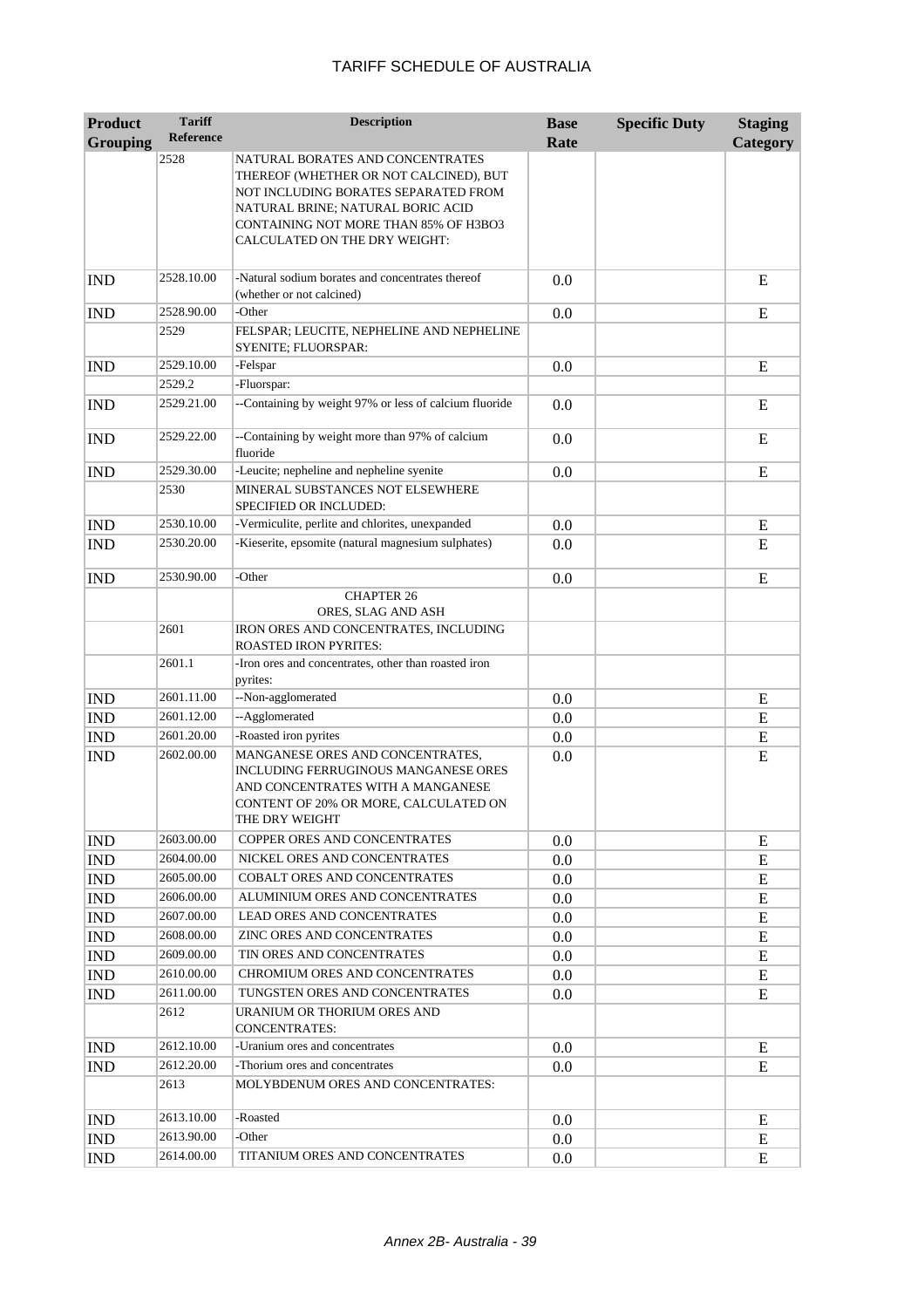| <b>Product</b><br><b>Grouping</b> | <b>Tariff</b><br><b>Reference</b> | <b>Description</b>                                                                                                                                                              | <b>Base</b><br>Rate | <b>Specific Duty</b> | <b>Staging</b><br>Category |
|-----------------------------------|-----------------------------------|---------------------------------------------------------------------------------------------------------------------------------------------------------------------------------|---------------------|----------------------|----------------------------|
|                                   | 2615                              | NIOBIUM, TANTALUM, VANADIUM OR<br>ZIRCONIUM ORES AND CONCENTRATES:                                                                                                              |                     |                      |                            |
| <b>IND</b>                        | 2615.10.00                        | -Zirconium ores and concentrates                                                                                                                                                | 0.0                 |                      | E                          |
| <b>IND</b>                        | 2615.90.00                        | -Other                                                                                                                                                                          | 0.0                 |                      | ${\bf E}$                  |
|                                   | 2616                              | PRECIOUS METAL ORES AND CONCENTRATES:                                                                                                                                           |                     |                      |                            |
| <b>IND</b>                        | 2616.10.00                        | -Silver ores and concentrates                                                                                                                                                   | 0.0                 |                      | E                          |
| <b>IND</b>                        | 2616.90.00                        | -Other                                                                                                                                                                          | 0.0                 |                      | E                          |
|                                   | 2617                              | OTHER ORES AND CONCENTRATES:                                                                                                                                                    |                     |                      |                            |
| <b>IND</b>                        | 2617.10.00                        | -Antimony ores and concentrates                                                                                                                                                 | 0.0                 |                      | E                          |
| <b>IND</b>                        | 2617.90.00                        | -Other                                                                                                                                                                          | 0.0                 |                      | ${\bf E}$                  |
| <b>IND</b>                        | 2618.00.00                        | GRANULATED SLAG (SLAG SAND) FROM THE<br>MANUFACTURE OF IRON OR STEEL                                                                                                            | 0.0                 |                      | E                          |
| <b>IND</b>                        | 2619.00.00                        | SLAG, DROSS (OTHER THAN GRANULATED<br>SLAG), SCALINGS AND OTHER WASTE FROM THE<br>MANUFACTURE OF IRON OR STEEL                                                                  | 0.0                 |                      | E                          |
|                                   | 2620                              | ASH AND RESIDUES (OTHER THAN FROM THE<br>MANUFACTURE OF IRON OR STEEL),<br>CONTAINING ARSENIC METALS OR THEIR METAL<br><b>COMPOUNDS:</b>                                        |                     |                      |                            |
|                                   | 2620.1                            | -Containing mainly zinc:                                                                                                                                                        |                     |                      |                            |
| <b>IND</b>                        | 2620.11.00                        | --Hard zinc spelter                                                                                                                                                             | 0.0                 |                      | E                          |
| <b>IND</b>                        | 2620.19.00                        | --Other                                                                                                                                                                         | 0.0                 |                      | E                          |
|                                   | 2620.2                            | -Containing mainly lead:                                                                                                                                                        |                     |                      |                            |
| <b>IND</b>                        | 2620.21.00                        | --Leaded gasoline sludges and leaded anti-knock<br>compound sludges                                                                                                             | 0.0                 |                      | E                          |
| <b>IND</b>                        | 2620.29.00                        | --Other                                                                                                                                                                         | 0.0                 |                      | E                          |
| <b>IND</b>                        | 2620.30.00                        | -Containing mainly copper                                                                                                                                                       | 0.0                 |                      | E                          |
| <b>IND</b>                        | 2620.40.00                        | -Containing mainly aluminium                                                                                                                                                    | 0.0                 |                      | E                          |
| <b>IND</b>                        | 2620.60.00                        | -Containing arsenic, mercury, thallium or their mixtures,<br>of a kind used for the extraction of arsenic or those metals<br>or for the manufacture of their chemical compounds | 0.0                 |                      | E                          |
|                                   | 2620.9                            | -Other:                                                                                                                                                                         |                     |                      |                            |
| <b>IND</b>                        | 2620.91.00                        | --Containing antimony, beryllium, cadmium, chromium<br>or their mixtures                                                                                                        | 0.0                 |                      | E                          |
| <b>IND</b>                        | 2620.99.00                        | --Other                                                                                                                                                                         | 0.0                 |                      | E                          |
|                                   | 2621                              | OTHER SLAG AND ASH, INCLUDING SEAWEED<br>ASH (KELP); ASH AND RESIDUES FROM THE<br>INCINERATION OF MUNICIPAL WASTE:                                                              |                     |                      |                            |
| <b>IND</b>                        | 2621.10.00                        | -Ash and residues from the incineration of municipal<br>waste                                                                                                                   | 0.0                 |                      | E                          |
| <b>IND</b>                        | 2621.90.00                        | -Other                                                                                                                                                                          | 0.0                 |                      | E                          |
|                                   |                                   | <b>CHAPTER 27</b><br>MINERAL FUELS, MINERAL OILS AND PRODUCTS<br>OF THEIR DISTILLATION; BITUMINOUS<br>SUBSTANCES; MINERAL WAXES                                                 |                     |                      |                            |
|                                   | 2701                              | COAL; BRIQUETTES, OVOIDS AND SIMILAR SOLID<br>FUELS MANUFACTURED FROM COAL:                                                                                                     |                     |                      |                            |
|                                   | 2701.1                            | -Coal, whether or not pulverised, but not agglomerated:                                                                                                                         |                     |                      |                            |
| <b>IND</b>                        | 2701.11.00                        | --Anthracite                                                                                                                                                                    | 0.0                 |                      | E                          |
| <b>IND</b>                        | 2701.12.00                        | --Bituminous coal                                                                                                                                                               | 0.0                 |                      | E                          |
| <b>IND</b>                        | 2701.19.00                        | --Other coal                                                                                                                                                                    | 0.0                 |                      | E                          |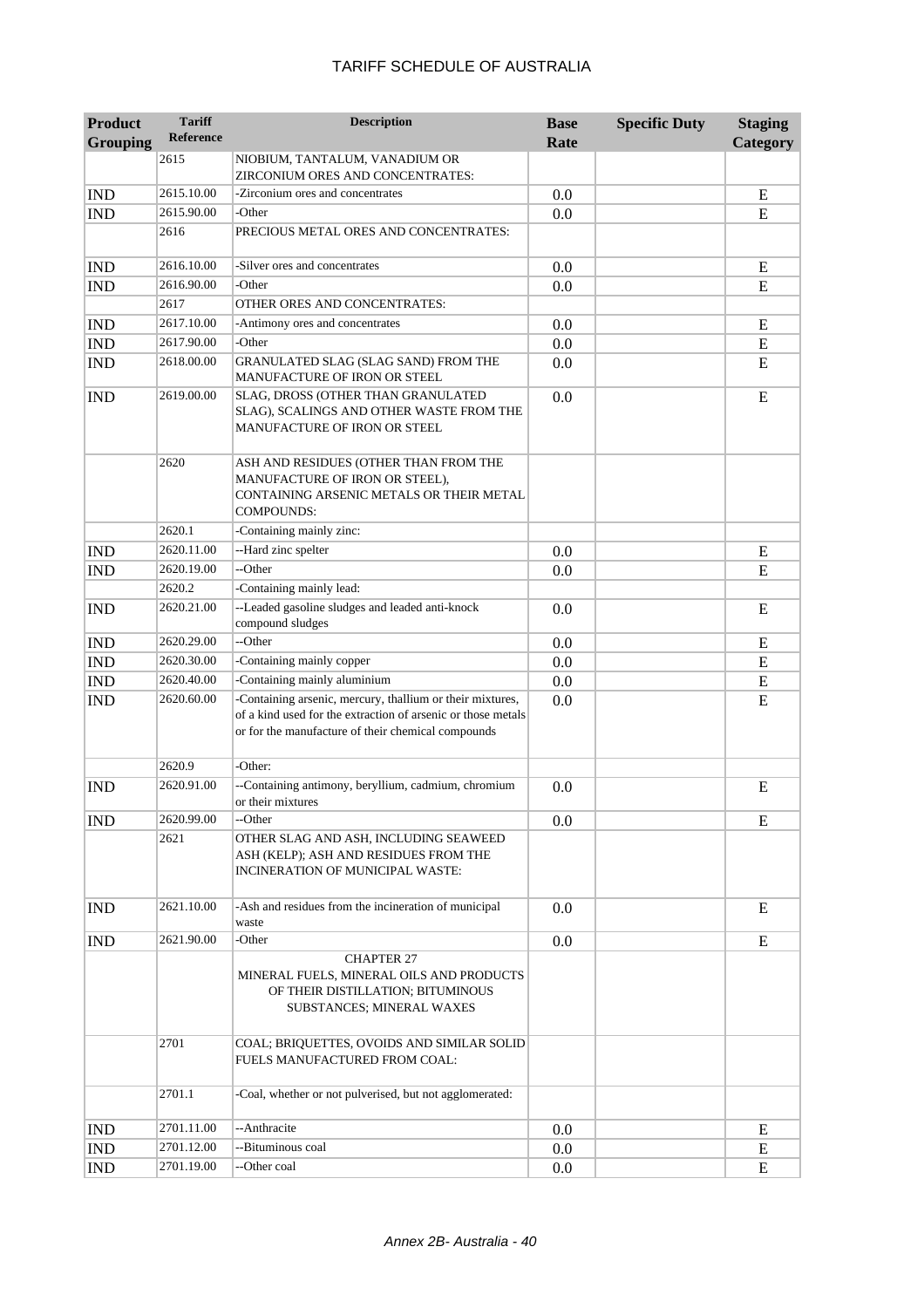| <b>Product</b><br><b>Grouping</b> | <b>Tariff</b><br><b>Reference</b> | <b>Description</b>                                                                                                                                                                                     | <b>Base</b><br>Rate | <b>Specific Duty</b> | <b>Staging</b><br>Category |
|-----------------------------------|-----------------------------------|--------------------------------------------------------------------------------------------------------------------------------------------------------------------------------------------------------|---------------------|----------------------|----------------------------|
| <b>IND</b>                        | 2701.20.00                        | -Briquettes, ovoids and similar solid fuels manufactured<br>from coal                                                                                                                                  | 0.0                 |                      | E                          |
|                                   | 2702                              | LIGNITE, WHETHER OR NOT AGGLOMERATED,<br><b>EXCLUDING JET:</b>                                                                                                                                         |                     |                      |                            |
| <b>IND</b>                        | 2702.10.00                        | -Lignite, whether or not pulverised, but not agglomerated                                                                                                                                              | 0.0                 |                      | E                          |
| <b>IND</b>                        | 2702.20.00                        | -Agglomerated lignite                                                                                                                                                                                  | 0.0                 |                      | E                          |
| <b>IND</b>                        | 2703.00.00                        | PEAT (INCLUDING PEAT LITTER), WHETHER OR<br>NOT AGGLOMERATED                                                                                                                                           | 0.0                 |                      | E                          |
| <b>IND</b>                        | 2704.00.00                        | COKE AND SEMI-COKE OF COAL, OF LIGNITE OR<br>OF PEAT, WHETHER OR NOT AGGLOMERATED;<br><b>RETORT CARBON</b>                                                                                             | 0.0                 |                      | E                          |
| <b>IND</b>                        | 2705.00.00                        | COAL GAS, WATER GAS, PRODUCER GAS AND<br>SIMILAR GASES, OTHER THAN PETROLEUM<br>GASES AND OTHER GASEOUS HYDROCARBONS                                                                                   | 5.0                 |                      | A                          |
| <b>IND</b>                        | 2706.00.00                        | TAR DISTILLED FROM COAL, FROM LIGNITE OR<br>FROM PEAT, AND OTHER MINERAL TARS,<br>WHETHER OR NOT DEHYDRATED OR PARTIALLY<br>DISTILLED, INCLUDING RECONSTITUTED TARS                                    | 0.0                 |                      | E                          |
|                                   | 2707                              | OILS AND OTHER PRODUCTS OF THE<br>DISTILLATION OF HIGH TEMPERATURE COAL<br>TAR; SIMILAR PRODUCTS IN WHICH THE WEIGHT<br>OF THE AROMATIC CONSTITUENTS EXCEEDS<br>THAT OF THE NON-AROMATIC CONSTITUENTS: |                     |                      |                            |
| <b>IND</b>                        | 2707.10.00                        | -Benzol (benzene)                                                                                                                                                                                      | 0.0                 |                      | E                          |
|                                   | 2707.20                           | -Toluol (toluene):                                                                                                                                                                                     |                     |                      |                            |
|                                   | 2707.20.2                         | ---In packages not exceeding 210 L:                                                                                                                                                                    |                     |                      |                            |
| <b>IND</b>                        | 2707.20.21                        | ----For use otherwise than as a fuel                                                                                                                                                                   | 0.0                 |                      | ${\bf E}$                  |
| <b>IND</b>                        | 2707.20.29                        | ----Other                                                                                                                                                                                              | 0.0                 |                      | E                          |
|                                   | 2707.20.8                         | ---Other:                                                                                                                                                                                              |                     |                      |                            |
| <b>IND</b>                        | 2707.20.81                        | ----For use otherwise than as a fuel and containing at least<br>the proportion of the marker specified in Additional Note<br>2 to this Chapter                                                         | 0.0                 |                      | E                          |
| <b>IND</b>                        | 2707.20.89                        | ----Other                                                                                                                                                                                              | 0.0                 |                      | E                          |
|                                   | 2707.30                           | -Xylol (xylenes):                                                                                                                                                                                      |                     |                      |                            |
|                                   | 2707.30.2                         | ---In packages not exceeding 210 L:                                                                                                                                                                    |                     |                      |                            |
| <b>IND</b>                        | 2707.30.21                        | ----For use otherwise than as a fuel                                                                                                                                                                   | 0.0                 |                      | Ε                          |
| <b>IND</b>                        | 2707.30.29                        | ----Other                                                                                                                                                                                              | 0.0                 |                      | E                          |
|                                   | 2707.30.8                         | ---Other:                                                                                                                                                                                              |                     |                      |                            |
| <b>IND</b>                        | 2707.30.81                        | ----For use otherwise than as a fuel and containing at least<br>the proportion of the marker specified in Additional Note<br>2 to this Chapter                                                         | 0.0                 |                      | ${\bf E}$                  |
| <b>IND</b>                        | 2707.30.89                        | ----Other                                                                                                                                                                                              | 0.0                 |                      | E                          |
| <b>IND</b>                        | 2707.40.00                        | -Naphthalene                                                                                                                                                                                           | 0.0                 |                      | ${\bf E}$                  |
|                                   | 2707.50                           | -Other aromatic hydrocarbon mixtures of which 65% or<br>more by volume (including losses) distils at 250°C by the<br>ASTM D 86 method:                                                                 |                     |                      |                            |
|                                   | 2707.50.3                         | ---In packages not exceeding 210 L:                                                                                                                                                                    |                     |                      |                            |
| <b>IND</b>                        | 2707.50.31                        | ----For use otherwise than as a fuel                                                                                                                                                                   | 0.0                 |                      | E                          |
| <b>IND</b>                        | 2707.50.39                        | ----Other                                                                                                                                                                                              | 0.0                 |                      | E                          |
|                                   | 2707.50.8                         | ---Other:                                                                                                                                                                                              |                     |                      |                            |
| <b>IND</b>                        | 2707.50.81                        | ----For use otherwise than as a fuel and containing at least<br>the proportion of the marker specified in Additional Note<br>2 to this Chapter                                                         | 0.0                 |                      | E                          |
| <b>IND</b>                        | 2707.50.89                        | ----Other                                                                                                                                                                                              | 0.0                 |                      | E                          |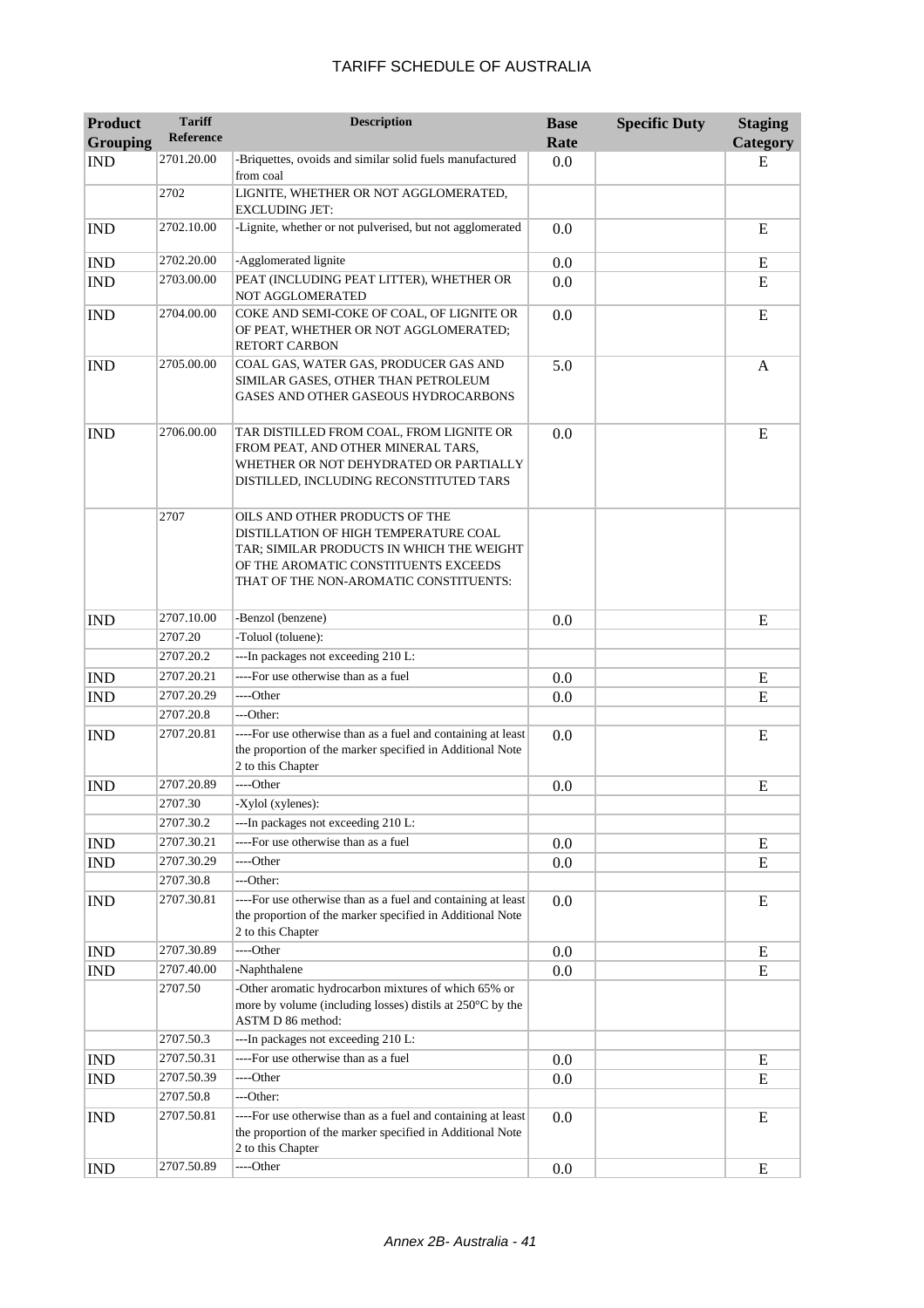| <b>Product</b>  | <b>Tariff</b><br><b>Reference</b> | <b>Description</b>                                                                                                                                                                                                                                                                                                                      | <b>Base</b> | <b>Specific Duty</b> | <b>Staging</b> |
|-----------------|-----------------------------------|-----------------------------------------------------------------------------------------------------------------------------------------------------------------------------------------------------------------------------------------------------------------------------------------------------------------------------------------|-------------|----------------------|----------------|
| <b>Grouping</b> |                                   |                                                                                                                                                                                                                                                                                                                                         | Rate        |                      | Category       |
| <b>IND</b>      | 2707.60.00                        | -Phenols                                                                                                                                                                                                                                                                                                                                | 5.0         |                      | A              |
|                 | 2707.9                            | -Other:                                                                                                                                                                                                                                                                                                                                 |             |                      |                |
| <b>IND</b>      | 2707.91.00                        | --Creosote oils                                                                                                                                                                                                                                                                                                                         | 0.0         |                      | E              |
| <b>IND</b>      | 2707.99.00                        | --Other                                                                                                                                                                                                                                                                                                                                 | 0.0         |                      | E              |
|                 | 2708                              | PITCH AND PITCH COKE, OBTAINED FROM COAL<br>TAR OR FROM OTHER MINERAL TARS:                                                                                                                                                                                                                                                             |             |                      |                |
| <b>IND</b>      | 2708.10.00                        | -Pitch                                                                                                                                                                                                                                                                                                                                  | 0.0         |                      | $\mathbf E$    |
| <b>IND</b>      | 2708.20.00                        | -Pitch coke                                                                                                                                                                                                                                                                                                                             | 0.0         |                      | E              |
|                 | 2709                              | PETROLEUM OILS AND OILS OBTAINED FROM<br>BITUMINOUS MINERALS, CRUDE:                                                                                                                                                                                                                                                                    |             |                      |                |
| <b>IND</b>      | 2709.00.10                        | ---For use as a petroleum refinery feedstock at a factory<br>specified in a licence granted pursuant to Part IV of the<br>Excise Act 1901                                                                                                                                                                                               | 0.0         |                      | E              |
|                 | 2709.00.8                         | ---Other:                                                                                                                                                                                                                                                                                                                               |             |                      |                |
| <b>IND</b>      | 2709.00.81                        | ----For use as a fuel otherwise than in an internal<br>combustion engine and containing at least the proportion<br>of the marker specified in Additional Note 2 to this<br>Chapter                                                                                                                                                      | 0.0         |                      | E              |
| <b>IND</b>      | 2709.00.87                        | ----Other, having a sulphur content not exceeding 50 parts<br>per million                                                                                                                                                                                                                                                               | 0.0         |                      | E              |
| <b>IND</b>      | 2709.00.88                        | ----Other, having a sulphur content exceeding 50 parts per<br>million                                                                                                                                                                                                                                                                   | 0.0         |                      | E              |
|                 | 2710                              | PETROLEUM OILS AND OILS OBTAINED FROM<br>BITUMINOUS MINERALS, OTHER THAN CRUDE;<br>PREPARATIONS NOT ELSEWHERE SPECIFIED OR<br>INCLUDED, CONTAINING BY WEIGHT 70% OR<br>MORE OF PETROLEUM OILS OR OF OILS<br>OBTAINED FROM BITUMINOUS MINERALS,<br>THESE OILS BEING THE BASIC CONSTITUENTS OF<br>THE PREPARATIONS; WASTE OILS:           |             |                      |                |
|                 | 2710.1                            | -Petroleum oils and oils obtained from bituminous<br>minerals (other than crude) and preparations not<br>elsewhere specified or included, containing by weight<br>70% or more of petroleum oils or of oils obtained from<br>bituminous minerals, these oils being the basic<br>constituents of the preparations, other than waste oils: |             |                      |                |
|                 | 2710.11                           | --Light oils and preparations:                                                                                                                                                                                                                                                                                                          |             |                      |                |
|                 | 2710.11.6                         | ---Gasoline and other petroleum or shale spirit having a<br>flash point of less than 0°C when tested in an Abel<br>Pensky (closed test) apparatus:                                                                                                                                                                                      |             |                      |                |
| <b>IND</b>      | 2710.11.61                        | ----For use as a fuel in aircraft                                                                                                                                                                                                                                                                                                       | 0.0         |                      | E              |
| IND             | 2710.11.62                        | ----For use as a fuel and having a lead content exceeding<br>13 mg/L, NSA                                                                                                                                                                                                                                                               | 0.0         |                      | E              |
| <b>IND</b>      | 2710.11.69                        | ---Other                                                                                                                                                                                                                                                                                                                                | 0.0         |                      | ${\bf E}$      |
|                 | 2710.11.7                         | ---Other refined or partly refined petroleum products;<br>mineral turpentine:                                                                                                                                                                                                                                                           |             |                      |                |
| <b>IND</b>      | 2710.11.71                        | ----For use otherwise than as a fuel and in packages not<br>exceeding 210 L                                                                                                                                                                                                                                                             | 0.0         |                      | E              |
| <b>IND</b>      | 2710.11.72                        | ----For use otherwise than as a fuel and containing at least<br>the proportion of the marker specified in Additional Note<br>2 to this Chapter                                                                                                                                                                                          | 0.0         |                      | E              |
| <b>IND</b>      | 2710.11.73                        | ----In packages not exceeding 210 L for use as a fuel<br>otherwise than in an internal combustion engine                                                                                                                                                                                                                                | 0.0         |                      | E              |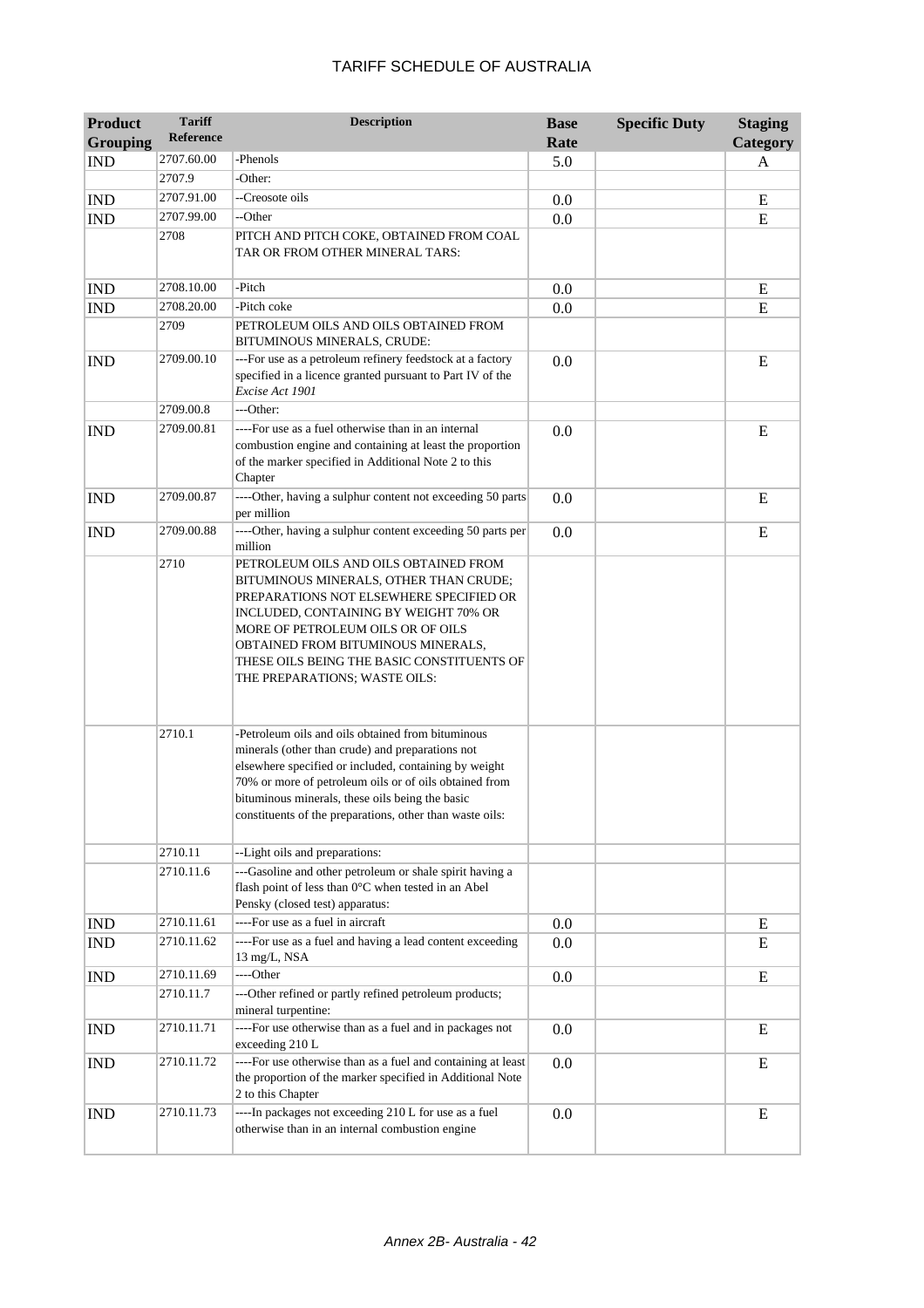| <b>Product</b><br><b>Grouping</b> | <b>Tariff</b><br><b>Reference</b> | <b>Description</b>                                                                                                                                                                                      | <b>Base</b><br>Rate | <b>Specific Duty</b> | <b>Staging</b><br>Category |
|-----------------------------------|-----------------------------------|---------------------------------------------------------------------------------------------------------------------------------------------------------------------------------------------------------|---------------------|----------------------|----------------------------|
| <b>IND</b>                        | 2710.11.74                        | ----For use as a fuel otherwise than in an internal<br>combustion engine and containing at least the proportion<br>of the marker specified in Additional Note 2 to this<br>Chapter                      | 0.0                 |                      | Е                          |
| <b>IND</b>                        | 2710.11.79                        | ----Other                                                                                                                                                                                               | 0.0                 |                      | E                          |
|                                   | 2710.11.8                         | --- Blends of biodiesel and other substances (other than<br>gasoline):                                                                                                                                  |                     |                      |                            |
| <b>IND</b>                        | 2710.11.81                        | ---- In which the sulphur content of the total volume of<br>substances in the blend that are not biodiesel or ethanol<br>does not exceed 50 parts per million                                           | 0.0                 |                      | E                          |
| <b>IND</b>                        | 2710.11.82                        | ---- In which the sulphur content of the total volume of<br>substances in the blend that are not biodiesel or ethanol<br>does exceeds 50 parts per million                                              | 0.0                 |                      | E                          |
| <b>IND</b>                        | 2710.11.90                        | ---Other                                                                                                                                                                                                | 0.0                 |                      | E                          |
|                                   | 2710.19                           | --Other:                                                                                                                                                                                                |                     |                      |                            |
|                                   | 2710.19.1                         | ---Crudes, topped or enriched:                                                                                                                                                                          |                     |                      |                            |
| <b>IND</b>                        | 2710.19.11                        | ----Goods, as follows: (a) enriched crudes; (b) topped<br>crudes for use as a petroleum refinery feedstock at a<br>factory specified in a licence granted pursuant to Part IV<br>of the Excise Act 1901 | 0.0                 |                      | E                          |
| <b>IND</b>                        | 2710.19.12                        | ----For use otherwise than as a fuel and containing at least<br>the proportion of the marker specified in Additional Note<br>2 to this Chapter                                                          | 0.0                 |                      | E                          |
| <b>IND</b>                        | 2710.19.13                        | ----For use as a fuel otherwise than in an internal<br>combustion engine and containing at least the proportion<br>of the marker specified in Additional Note 2 to this<br>Chapter                      | 0.0                 |                      | E                          |
| <b>IND</b>                        | 2710.19.17                        | ----Other, having a sulphur content not exceeding 50 parts<br>per million                                                                                                                               | 0.0                 |                      | E                          |
| <b>IND</b>                        | 2710.19.18                        | ----Other, having a sulphur content exceeding 50 parts per<br>million                                                                                                                                   | 0.0                 |                      | E                          |
|                                   | 2710.19.2                         | ---Goods, as follows: (a) automotive diesel oil; (b)<br>industrial diesel fuel; (c) marine diesel fuel:                                                                                                 |                     |                      |                            |
| <b>IND</b>                        | 2710.19.21                        | ----Having a sulphur content not exceeding 50 parts per<br>million                                                                                                                                      | 0.0                 |                      | E                          |
| <b>IND</b>                        | 2710.19.29                        | ----Other, having a sulphur content exceeding 50 parts per<br>million                                                                                                                                   | 0.0                 |                      | Е                          |
|                                   | 2710.19.3                         | ---Goods, as follows: (a) heating oil; (b) lighting<br>kerosene; (c) power kerosene:                                                                                                                    |                     |                      |                            |
| <b>IND</b>                        | 2710.19.31                        | ----For use otherwise than as a fuel and in packages not<br>exceeding 210 L                                                                                                                             | 0.0                 |                      | E                          |
| <b>IND</b>                        | 2710.19.32                        | ----For use otherwise than as a fuel and containing at least<br>the proportion of the marker specified in Additional Note<br>2 to this Chapter                                                          | 0.0                 |                      | E                          |
| <b>IND</b>                        | 2710.19.33                        | ----For use as a fuel otherwise than in an internal<br>combustion engine and in packages not exceeding 210 L                                                                                            | 0.0                 |                      | E                          |
| <b>IND</b>                        | 2710.19.34                        | ----For use as a fuel otherwise than in an internal<br>combustion engine and containing at least the proportion<br>of the marker specified in Additional Note 2 to this<br>Chapter                      | 0.0                 |                      | ${\bf E}$                  |
| <b>IND</b>                        | 2710.19.37                        | ----Other, having a sulphur content not exceeding 50 parts<br>per million                                                                                                                               | 0.0                 |                      | E                          |
| <b>IND</b>                        | 2710.19.38                        | ----Other, having a sulphur content exceeding 50 parts per<br>million                                                                                                                                   | 0.0                 |                      | E                          |
| <b>IND</b>                        | 2710.19.40                        | ---Kerosene for use as a fuel in aircraft                                                                                                                                                               | 0.0                 |                      | Ε                          |
| <b>IND</b>                        | 2710.19.50                        | ---Fuel oil having the characteristics as defined in<br>Additional Note 1 to this Chapter                                                                                                               | 0.0                 |                      | E                          |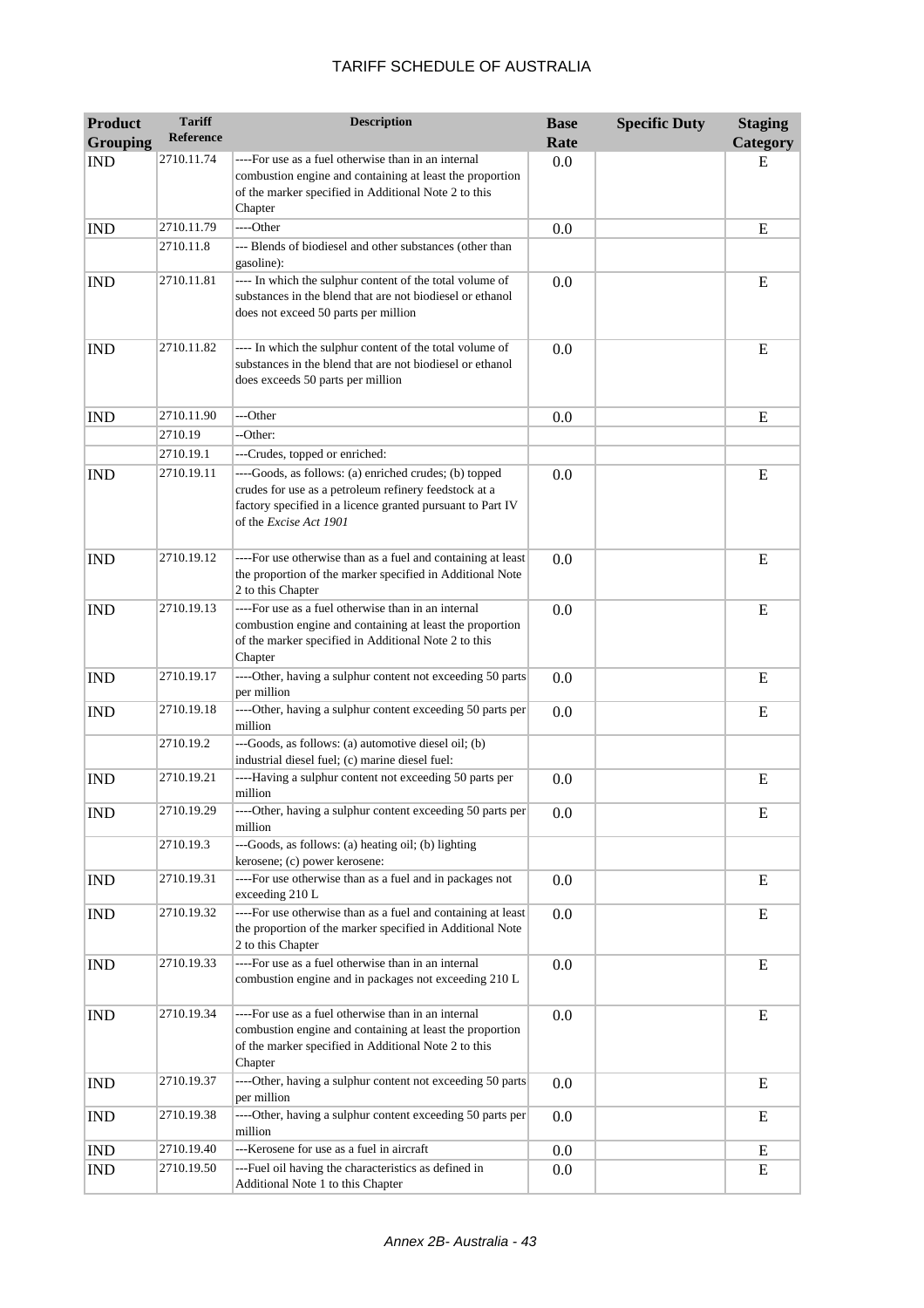| <b>Product</b><br><b>Grouping</b> | <b>Tariff</b><br><b>Reference</b> | <b>Description</b>                                                                                                                                                                                                                                                                                                                       | <b>Base</b><br>Rate | <b>Specific Duty</b> | <b>Staging</b><br>Category |
|-----------------------------------|-----------------------------------|------------------------------------------------------------------------------------------------------------------------------------------------------------------------------------------------------------------------------------------------------------------------------------------------------------------------------------------|---------------------|----------------------|----------------------------|
|                                   | 2710.19.7                         | ---Other refined or partly refined petroleum products other<br>than lubricants (including lubricant base oils), hydraulic<br>oils, transformer oils and bitumen; mineral turpentine:                                                                                                                                                     |                     |                      |                            |
| <b>IND</b>                        | 2710.19.71                        | ----For use otherwise than as a fuel and in packages not<br>exceeding 210 L                                                                                                                                                                                                                                                              | 0.0                 |                      | E                          |
| <b>IND</b>                        | 2710.19.72                        | ----For use otherwise than as a fuel and containing at least<br>the proportion of the marker specified in Additional Note<br>2 to this Chapter                                                                                                                                                                                           | 0.0                 |                      | E                          |
| <b>IND</b>                        | 2710.19.73                        | ----In packages not exceeding 210 L for use as a fuel<br>otherwise than in an internal combustion engine                                                                                                                                                                                                                                 | 0.0                 |                      | E                          |
| <b>IND</b>                        | 2710.19.74                        | ----For use as a fuel otherwise than in an internal<br>combustion engine and containing at least the proportion<br>of the marker specified in Additional Note 2 to this<br>Chapter                                                                                                                                                       | 0.0                 |                      | E                          |
| <b>IND</b>                        | 2710.19.79                        | ----Other                                                                                                                                                                                                                                                                                                                                | 0.0                 |                      | E                          |
|                                   | 2710.19.8                         | --- Blends of biodiesel and other substances (other than<br>gasoline):                                                                                                                                                                                                                                                                   |                     |                      |                            |
| <b>IND</b>                        | 2710.19.81                        | ---- In which the sulphur content of the total volume of<br>substances in the blend that are not biodiesel or ethanol<br>does not exceed 50 parts per million                                                                                                                                                                            | 0.0                 |                      | E                          |
| <b>IND</b>                        | 2710.19.82                        | ---- In which the sulphur content of the total volume of<br>substances in the blend that are not biodiesel or ethanol<br>does exceeds 50 parts per million                                                                                                                                                                               | 0.0                 |                      | E                          |
|                                   | 2710.19.9                         | ---Other:                                                                                                                                                                                                                                                                                                                                |                     |                      |                            |
| <b>IND</b>                        | 2710.19.91                        | ----Petroleum based oils, other than grease of 2710.19.92,<br>including: (a) lubricant base oils; (b) prepared lubricant<br>additives containing carrier oils; (c) lubricants for<br>engines, gear sets, pumps and bearings; (d) hydraulic<br>fluids; (e) brake fluids; (f) transmission oils; (g)<br>transformer and heat transfer oils | 0.0                 |                      | E                          |
| <b>IND</b>                        | 2710.19.92                        | ----Petroleum based greases                                                                                                                                                                                                                                                                                                              | 0.0                 |                      | E                          |
| <b>IND</b>                        | 2710.19.99                        | ----Other                                                                                                                                                                                                                                                                                                                                | 0.0                 |                      | E                          |
|                                   | 2710.9                            | -Waste oils:                                                                                                                                                                                                                                                                                                                             |                     |                      |                            |
|                                   | 2710.91                           | --Containing polychlorinated biphenyls (PCBs),<br>polychlorinated terphenyls (PCTs) or polybrominated<br>biphenyls (PBBs):                                                                                                                                                                                                               |                     |                      |                            |
|                                   | 2710.91.1                         | ---Crudes, topped or enriched:                                                                                                                                                                                                                                                                                                           |                     |                      |                            |
| <b>IND</b>                        | 2710.91.11                        | ----Goods, as follows: (a) enriched crudes; (b) topped<br>crudes for use as a petroleum refinery feedstock at a<br>factory specified in a licence granted pursuant to Part IV<br>of the Excise Act 1901                                                                                                                                  | 0.0                 |                      | E                          |
| <b>IND</b>                        | 2710.91.12                        | ----For use otherwise than as a fuel and containing at least<br>the proportion of the marker specified in Additional Note<br>2 to this Chapter                                                                                                                                                                                           | 0.0                 |                      | E                          |
| <b>IND</b>                        | 2710.91.13                        | ----For use as a fuel otherwise than in an internal<br>combustion engine and containing at least the proportion<br>of the marker specified in Additional Note 2 to this<br>Chapter                                                                                                                                                       | 0.0                 |                      | E                          |
| <b>IND</b>                        | 2710.91.17                        | ----Other, having a sulphur content not exceeding 50 parts<br>per million                                                                                                                                                                                                                                                                | 0.0                 |                      | E                          |
| <b>IND</b>                        | 2710.91.18                        | ----Other, having a sulphur content exceeding 50 parts per<br>million                                                                                                                                                                                                                                                                    | 0.0                 |                      | Ε                          |
|                                   | 2710.91.2                         | ---Goods, as follows; (a) automotive diesel oil; (b)<br>industrial diesel fuel; (c) marine diesel fuel:                                                                                                                                                                                                                                  |                     |                      |                            |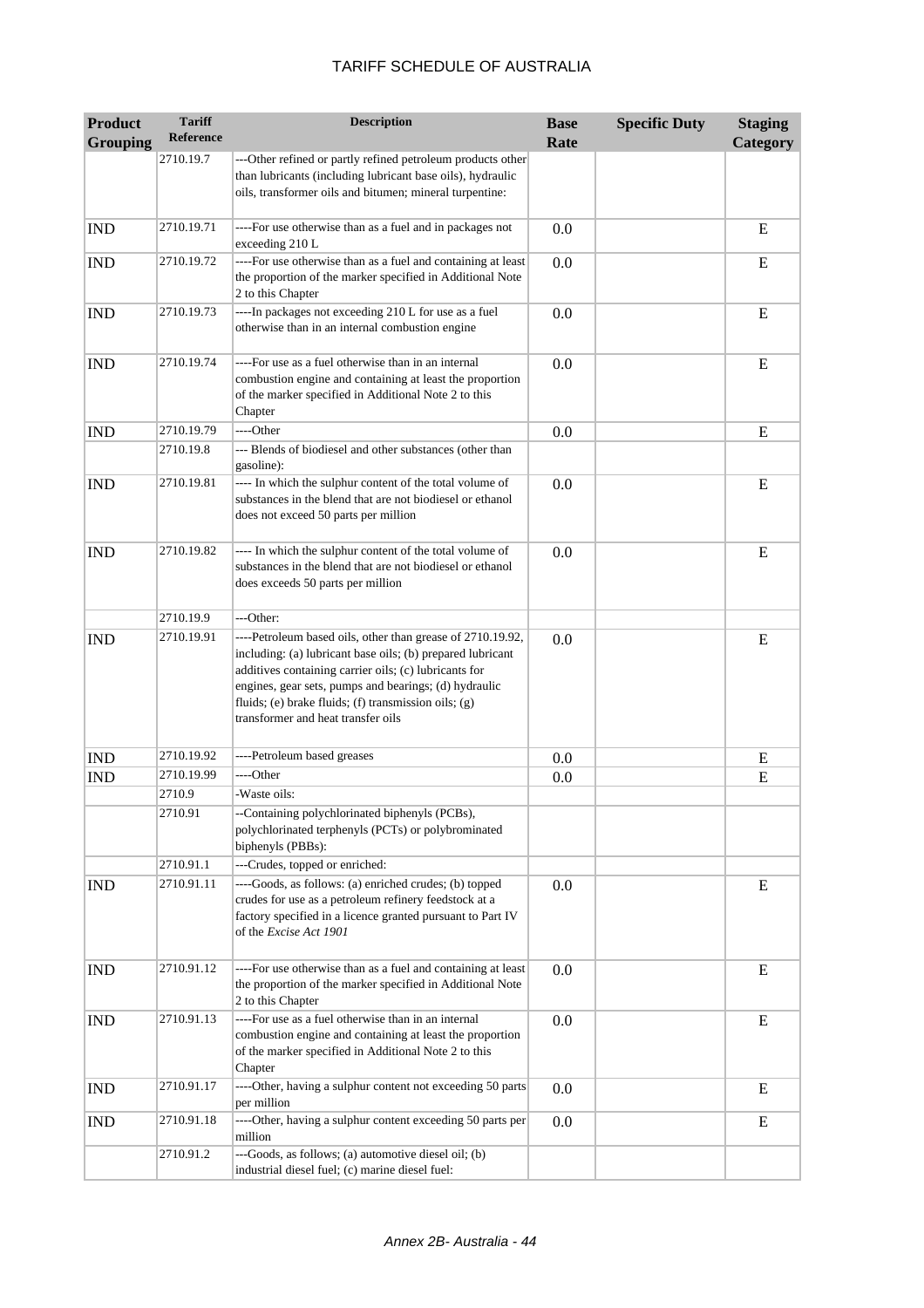| <b>Product</b><br><b>Grouping</b> | <b>Tariff</b><br>Reference | <b>Description</b>                                                                                                                                                                   | <b>Base</b><br>Rate | <b>Specific Duty</b> | <b>Staging</b><br>Category |
|-----------------------------------|----------------------------|--------------------------------------------------------------------------------------------------------------------------------------------------------------------------------------|---------------------|----------------------|----------------------------|
| <b>IND</b>                        | 2710.91.21                 | ----Having a sulphur content not exceeding 50 parts per<br>million                                                                                                                   | 0.0                 |                      | Е                          |
| <b>IND</b>                        | 2710.91.29                 | ----Other, having a sulphur content exceeding 50 parts per<br>million                                                                                                                | 0.0                 |                      | E                          |
|                                   | 2710.91.3                  | ---Goods, as follows: (a) heating oil; (b) lighting<br>kerosene; (c) power kerosene:                                                                                                 |                     |                      |                            |
| <b>IND</b>                        | 2710.91.31                 | ----For use otherwise than as a fuel and in packages not<br>exceeding 210 L                                                                                                          | 0.0                 |                      | E                          |
| <b>IND</b>                        | 2710.91.32                 | ----For use otherwise than as a fuel and containing at least<br>the proportion of the marker specified in Additional Note<br>2 to this Chapter                                       | 0.0                 |                      | E                          |
| <b>IND</b>                        | 2710.91.33                 | ----For use as a fuel otherwise than in an internal<br>combustion engine and in packages not exceeding 210 L                                                                         | 0.0                 |                      | E                          |
| <b>IND</b>                        | 2710.91.34                 | ----For use as a fuel otherwise than in an internal<br>combustion engine and containing at least the proportion<br>of the marker specified in Additional Note 2 to this<br>Chapter   | 0.0                 |                      | E                          |
| <b>IND</b>                        | 2710.91.37                 | ----Other, having a sulphur content not exceeding 50 parts<br>per million                                                                                                            | 0.0                 |                      | E                          |
| <b>IND</b>                        | 2710.91.38                 | ----Other, having a sulphur content exceeding 50 parts per<br>million                                                                                                                | 0.0                 |                      | E                          |
| <b>IND</b>                        | 2710.91.40                 | ---Kerosene for use as a fuel in aircraft                                                                                                                                            | 0.0                 |                      | E                          |
| <b>IND</b>                        | 2710.91.50                 | ---Fuel oil having the characteristics as defined in<br>Additional Note 1 to this Chapter                                                                                            | 0.0                 |                      | E                          |
|                                   | 2710.91.6                  | ---Gasoline and other petroleum or shale spirit having a<br>flash point of less than 0°C when tested in an Abel<br>Pensky (closed test) apparatus:                                   |                     |                      |                            |
| <b>IND</b>                        | 2710.91.61                 | ----For use as a fuel in aircraft                                                                                                                                                    | 0.0                 |                      | E                          |
| <b>IND</b>                        | 2710.91.62                 | ----For use as a fuel and having a lead content exceeding<br>13 mg/L, NSA                                                                                                            | 0.0                 |                      | E                          |
| <b>IND</b>                        | 2710.91.69                 | ----Other                                                                                                                                                                            | 0.0                 |                      | E                          |
|                                   | 2710.91.7                  | ---Other refined or partly refined petroleum products other<br>than lubricants (including lubricant base oils), hydraulic<br>oils, transformer oils and bitumen; mineral turpentine: |                     |                      |                            |
| <b>IND</b>                        | 2710.91.71                 | ----For use otherwise than as a fuel and in packages not<br>exceeding 210 L                                                                                                          | 0.0                 |                      | E                          |
| <b>IND</b>                        | 2710.91.72                 | For use otherwise than as a fuel and containing at least<br>the proportion of the marker specified in Additional Note<br>2 to this Chapter                                           | 0.0                 |                      | E                          |
| <b>IND</b>                        | 2710.91.73                 | ----In packages not exceeding 210 L for use as a fuel<br>otherwise than in an internal combustion engine                                                                             | 0.0                 |                      | E                          |
| <b>IND</b>                        | 2710.91.74                 | ----For use as a fuel otherwise than in an internal<br>combustion engine and containing at least the proportion<br>of the marker specified in Additional Note 2 to this<br>Chapter   | 0.0                 |                      | E                          |
| <b>IND</b>                        | 2710.91.79                 | ----Other                                                                                                                                                                            | 0.0                 |                      | E                          |
|                                   | 2710.91.8                  | --- Blends of biodiesel and other substances (other than<br>gasoline):                                                                                                               |                     |                      |                            |
| <b>IND</b>                        | 2710.91.81                 | ---- In which the sulphur content of the total volume of<br>substances in the blend that are not biodiesel or ethanol<br>does not exceed 50 parts per million                        | 0.0                 |                      | E                          |
| <b>IND</b>                        | 2710.91.82                 | ---- In which the sulphur content of the total volume of<br>substances in the blend that are not biodiesel or ethanol<br>does exceeds 50 parts per million                           | 0.0                 |                      | E                          |
|                                   | 2710.91.9                  | ---Other:                                                                                                                                                                            |                     |                      |                            |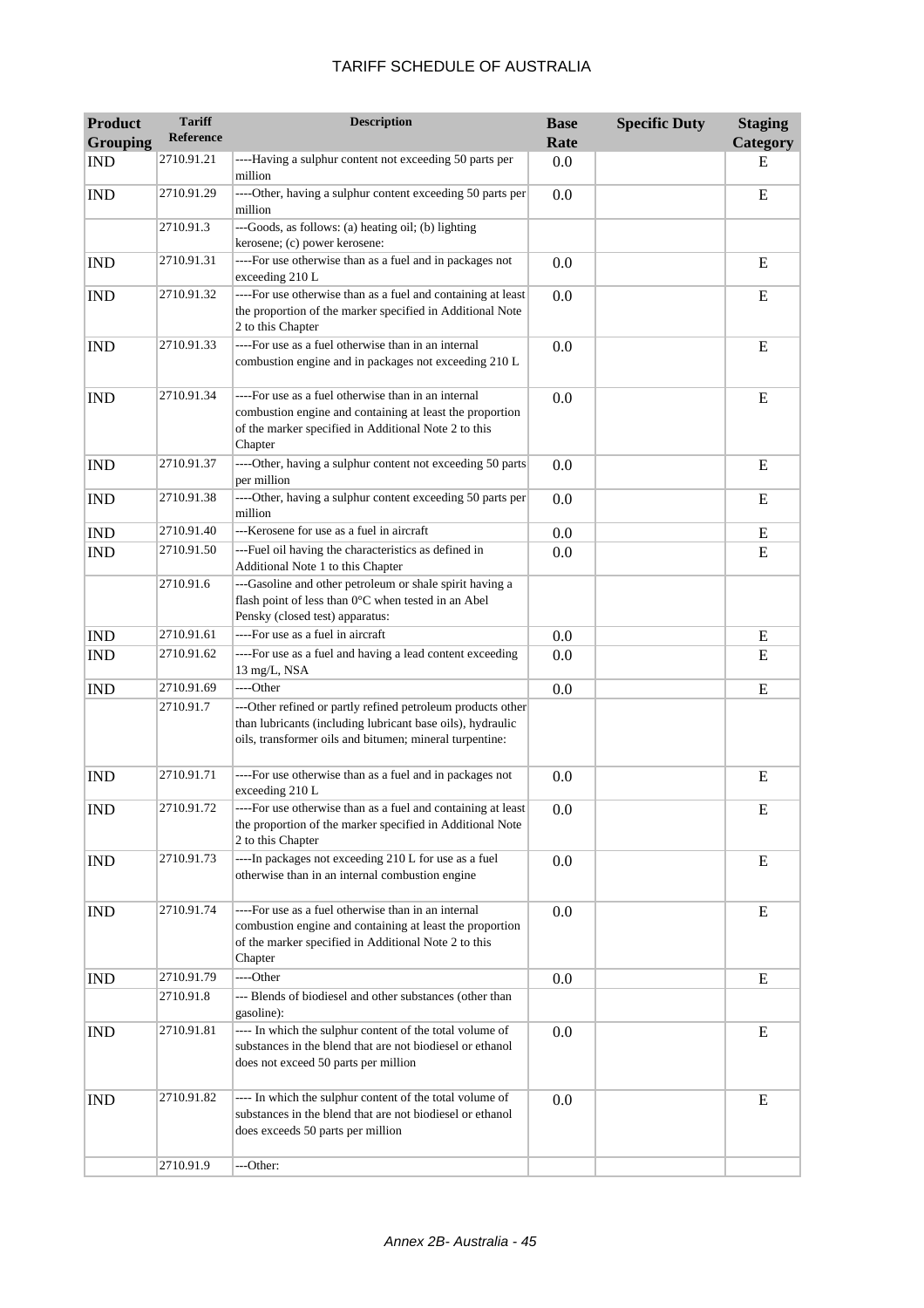| <b>Product</b>              | <b>Tariff</b>    | <b>Description</b>                                                                                                                                                                                                                                                                                                                        | <b>Base</b> | <b>Specific Duty</b> | <b>Staging</b> |
|-----------------------------|------------------|-------------------------------------------------------------------------------------------------------------------------------------------------------------------------------------------------------------------------------------------------------------------------------------------------------------------------------------------|-------------|----------------------|----------------|
| <b>Grouping</b>             | <b>Reference</b> |                                                                                                                                                                                                                                                                                                                                           | Rate        |                      | Category       |
| <b>IND</b>                  | 2710.91.91       | ----Petroleum based oils, other than grease of 2710.91.92,<br>including: (a) lubricant based oils; (b) prepared lubricant<br>additives containing carrier oils: (c) lubricants for<br>engines, gear sets, pumps and bearings; (d) hydraulic<br>fluids; (e) brake fluids; (f) transmission oils; (g)<br>transformer and heat transfer oils | 0.0         |                      | E              |
| <b>IND</b>                  | 2710.91.92       | ----Petroleum based greases                                                                                                                                                                                                                                                                                                               | 0.0         |                      | Ε              |
| <b>IND</b>                  | 2710.91.99       | ----Other                                                                                                                                                                                                                                                                                                                                 | 0.0         |                      | ${\bf E}$      |
|                             | 2710.99          | --Other:                                                                                                                                                                                                                                                                                                                                  |             |                      |                |
|                             | 2710.99.1        | ---Crudes, topped or enriched:                                                                                                                                                                                                                                                                                                            |             |                      |                |
| <b>IND</b>                  | 2710.99.11       | ----Goods, as follows: (a) enriched crudes; (b) topped<br>crudes for use as a petroleum refinery feedstock at a<br>factory specified in a licence granted pursuant to Part IV<br>of the <i>Excise Act 1901</i>                                                                                                                            | 0.0         |                      | E              |
| <b>IND</b>                  | 2710.99.12       | ----For use otherwise than as a fuel and containing at least<br>the proportion of the marker specified in Additional Note<br>2 to this Chapter                                                                                                                                                                                            | 0.0         |                      | E              |
| <b>IND</b>                  | 2710.99.13       | ----For use as a fuel otherwise than in an internal<br>combustion engine and containing at least the proportion<br>of the marker specified in Additional Note 2 to this<br>Chapter                                                                                                                                                        | 0.0         |                      | E              |
| <b>IND</b>                  | 2710.99.17       | ----Other, having a sulphur content not exceeding 50 parts<br>per million                                                                                                                                                                                                                                                                 | 0.0         |                      | E              |
| <b>IND</b>                  | 2710.99.18       | ----Other, having a sulphur content exceeding 50 parts per<br>million                                                                                                                                                                                                                                                                     | 0.0         |                      | E              |
|                             | 2710.99.2        | ---Goods, as follows: (a) automotive diesel oil; (b)<br>industrial diesel fuel; (c) marine diesel fuel:                                                                                                                                                                                                                                   |             |                      |                |
| <b>IND</b>                  | 2710.99.21       | ----Having a sulphur content not exceeding 50 parts per<br>million                                                                                                                                                                                                                                                                        | 0.0         |                      | E              |
| <b>IND</b>                  | 2710.99.29       | ----Other, having a sulphur content exceeding 50 parts per<br>million                                                                                                                                                                                                                                                                     | 0.0         |                      | E              |
|                             | 2710.99.3        | ---Goods, as follows: (a) heating oil; (b) lighting<br>kerosene; (c) power kerosene:                                                                                                                                                                                                                                                      |             |                      |                |
| <b>IND</b>                  | 2710.99.31       | ----For use otherwise than as a fuel and in packages not<br>exceeding 210 L                                                                                                                                                                                                                                                               | 0.0         |                      | E              |
| <b>IND</b>                  | 2710.99.32       | ----For use otherwise than as a fuel and containing at least<br>the proportion of the marker specified in Additional Note<br>2 to this Chapter                                                                                                                                                                                            | 0.0         |                      | Ε              |
| <b>IND</b>                  | 2710.99.33       | ----For use as a fuel otherwise than in an internal<br>combustion engine and in packages not exceeding 210 L                                                                                                                                                                                                                              | 0.0         |                      | E              |
| <b>IND</b>                  | 2710.99.34       | ----For use as a fuel otherwise than in an internal<br>combustion engine and containing at least the proportion<br>of the marker specified in Additional Note 2 to this<br>Chapter                                                                                                                                                        | 0.0         |                      | E              |
| <b>IND</b>                  | 2710.99.37       | ----Other, having a sulphur content not exceeding 50 parts<br>per million                                                                                                                                                                                                                                                                 | 0.0         |                      | E              |
| <b>IND</b>                  | 2710.99.38       | ----Other, having a sulphur content exceeding 50 parts per<br>million                                                                                                                                                                                                                                                                     | 0.0         |                      | E              |
| $\mathop{\rm IND}\nolimits$ | 2710.99.40       | ---Kerosene for use as a fuel in aircraft                                                                                                                                                                                                                                                                                                 | 0.0         |                      | E              |
| <b>IND</b>                  | 2710.99.50       | ---Fuel oil having the characteristics as defined in<br>Additional Note 1 to this Chapter                                                                                                                                                                                                                                                 | 0.0         |                      | E              |
|                             | 2710.99.6        | ---Gasoline and other petroleum or shale spirit having a<br>flash point of less than 0°C when tested in an Abel<br>Pensky (closed test) apparatus:                                                                                                                                                                                        |             |                      |                |
| <b>IND</b>                  | 2710.99.61       | ----For use as a fuel in aircraft                                                                                                                                                                                                                                                                                                         | 0.0         |                      | E              |
| <b>IND</b>                  | 2710.99.62       | ----For use as a fuel and having a lead content exceeding<br>13 mg/L, NSA                                                                                                                                                                                                                                                                 | 0.0         |                      | E              |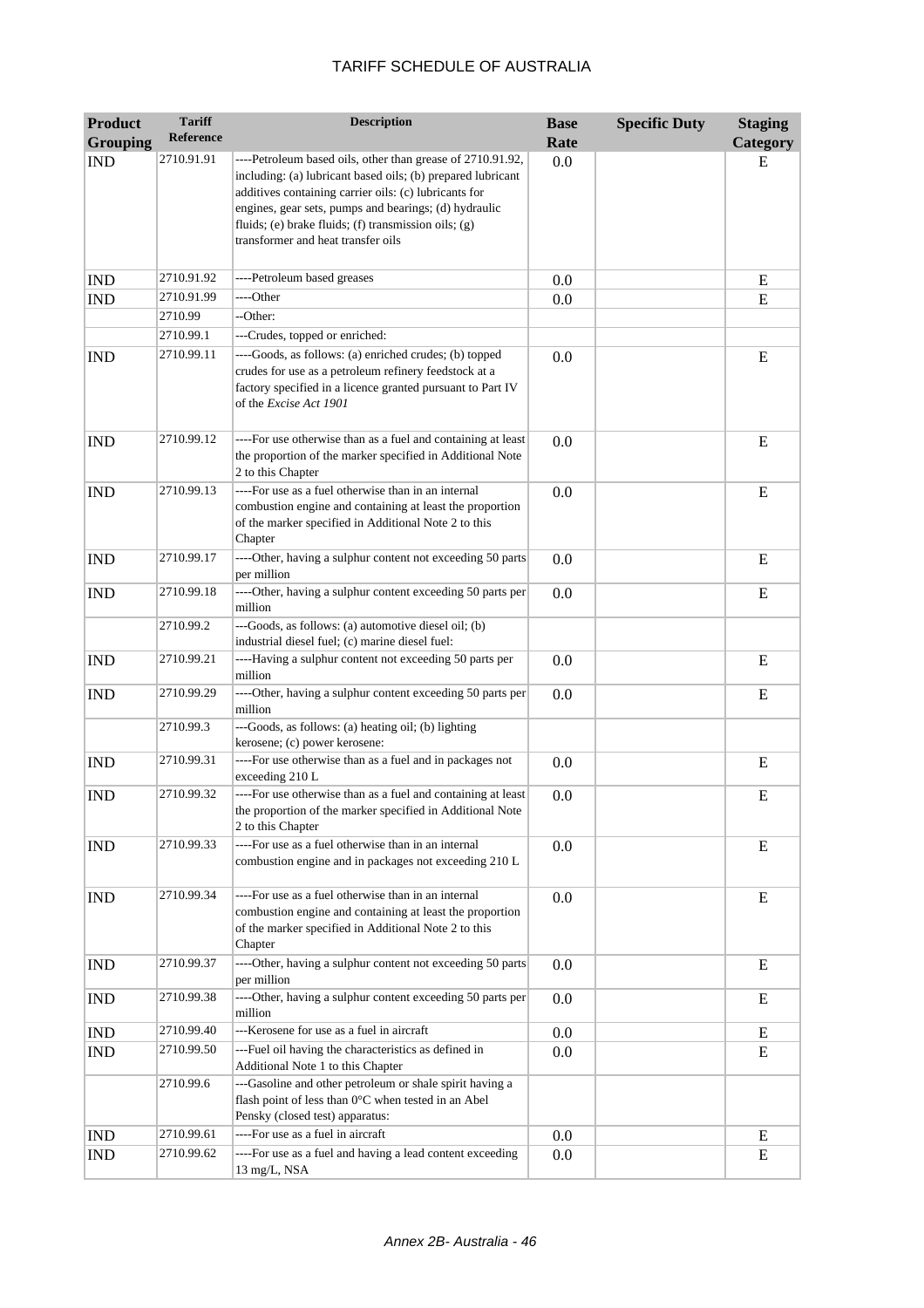| <b>Product</b><br><b>Grouping</b> | <b>Tariff</b><br>Reference | <b>Description</b>                                                                                                                                                                                                                                                                                                                       | <b>Base</b><br>Rate | <b>Specific Duty</b> | <b>Staging</b><br>Category |
|-----------------------------------|----------------------------|------------------------------------------------------------------------------------------------------------------------------------------------------------------------------------------------------------------------------------------------------------------------------------------------------------------------------------------|---------------------|----------------------|----------------------------|
| <b>IND</b>                        | 2710.99.69                 | ----Other                                                                                                                                                                                                                                                                                                                                | 0.0                 |                      | E                          |
|                                   | 2710.99.7                  | ---Other refined or partly refined petroleum products other<br>than lubricants (including lubricant base oils), hydraulic<br>oils, transformer oils and bitumen; mineral turpentine:                                                                                                                                                     |                     |                      |                            |
| <b>IND</b>                        | 2710.99.71                 | ----For use otherwise than as a fuel and in packages not<br>exceeding 210 L                                                                                                                                                                                                                                                              | 0.0                 |                      | E                          |
| <b>IND</b>                        | 2710.99.72                 | ----For use otherwise than as a fuel and containing at least<br>the proportion of the marker specified in Additional Note<br>2 to this Chapter                                                                                                                                                                                           | 0.0                 |                      | E                          |
| <b>IND</b>                        | 2710.99.73                 | ----In packages not exceeding 210 L for use as a fuel<br>otherwise than in an internal combustion engine                                                                                                                                                                                                                                 | 0.0                 |                      | E                          |
| <b>IND</b>                        | 2710.99.74                 | ----For use as a fuel otherwise than in an internal<br>combustion engine and containing at least the proportion<br>of the marker specified in Additional Note 2 to this<br>Chapter                                                                                                                                                       | 0.0                 |                      | E                          |
| <b>IND</b>                        | 2710.99.79                 | ----Other                                                                                                                                                                                                                                                                                                                                | 0.0                 |                      | E                          |
|                                   | 2710.99.8                  | --- Blends of biodiesel and other substances (other than<br>gasoline):                                                                                                                                                                                                                                                                   |                     |                      |                            |
| <b>IND</b>                        | 2710.99.81                 | ---- In which the sulphur content of the total volume of<br>substances in the blend that are not biodiesel or ethanol<br>does not exceed 50 parts per million                                                                                                                                                                            | 0.0                 |                      | E                          |
| <b>IND</b>                        | 2710.99.82                 | ---- In which the sulphur content of the total volume of<br>substances in the blend that are not biodiesel or ethanol<br>does exceeds 50 parts per million                                                                                                                                                                               | 0.0                 |                      | E                          |
|                                   | 2710.99.9                  | ---Other:                                                                                                                                                                                                                                                                                                                                |                     |                      |                            |
| <b>IND</b>                        | 2710.99.91                 | ----Petroleum based oils, other than grease of 2710.99.92,<br>including: (a) lubricant base oils; (b) prepared lubricant<br>additives containing carrier oils; (c) lubricants for<br>engines, gear sets, pumps and bearings; (d) hydraulic<br>fluids; (e) brake fluids; (f) transmission oils; (g)<br>transformer and heat transfer oils | 0.0                 |                      | E                          |
| <b>IND</b>                        | 2710.99.92                 | ----Petroleum based greases                                                                                                                                                                                                                                                                                                              | 0.0                 |                      | Ε                          |
| <b>IND</b>                        | 2710.99.99                 | ----Other                                                                                                                                                                                                                                                                                                                                | 0.0                 |                      | E                          |
|                                   | 2711                       | PETROLEUM GASES AND OTHER GASEOUS<br>HYDROCARBONS:                                                                                                                                                                                                                                                                                       |                     |                      |                            |
|                                   | 2711.1                     | -Liquefied:                                                                                                                                                                                                                                                                                                                              |                     |                      |                            |
| <b>IND</b>                        | 2711.11.00                 | --Natural gas                                                                                                                                                                                                                                                                                                                            | 0.0                 |                      | E                          |
| <b>IND</b>                        | 2711.12.00                 | --Propane                                                                                                                                                                                                                                                                                                                                | 0.0                 |                      | E                          |
| <b>IND</b>                        | 2711.13.00                 | --Butanes                                                                                                                                                                                                                                                                                                                                | 0.0                 |                      | E                          |
| <b>IND</b>                        | 2711.14.00                 | --Ethylene, propylene, butylene and butadiene                                                                                                                                                                                                                                                                                            | 0.0                 |                      | E                          |
| <b>IND</b>                        | 2711.19.00<br>2711.2       | --Other<br>-In gaseous state:                                                                                                                                                                                                                                                                                                            | 0.0                 |                      | E                          |
| <b>IND</b>                        | 2711.21.00                 | --Natural gas                                                                                                                                                                                                                                                                                                                            | 0.0                 |                      | E                          |
| IND                               | 2711.29.00                 | --Other                                                                                                                                                                                                                                                                                                                                  | 0.0                 |                      | E                          |
|                                   | 2712                       | PETROLEUM JELLY; PARAFFIN WAX, MICRO-<br>CRYSTALLINE PETROLEUM WAX, SLACK WAX,<br>OZOKERITE, LIGNITE WAX, PEAT WAX, OTHER<br>MINERAL WAXES, AND SIMILAR PRODUCTS<br>OBTAINED BY SYNTHESIS OR BY OTHER<br>PROCESSES, WHETHER OR NOT COLOURED:                                                                                             |                     |                      |                            |
| <b>IND</b>                        | 2712.10.00                 | -Petroleum jelly                                                                                                                                                                                                                                                                                                                         | 0.0                 |                      | E                          |
| <b>IND</b>                        | 2712.20.00                 | -Paraffin wax containing by weight less than 0.75% of oil                                                                                                                                                                                                                                                                                | 0.0                 |                      | E                          |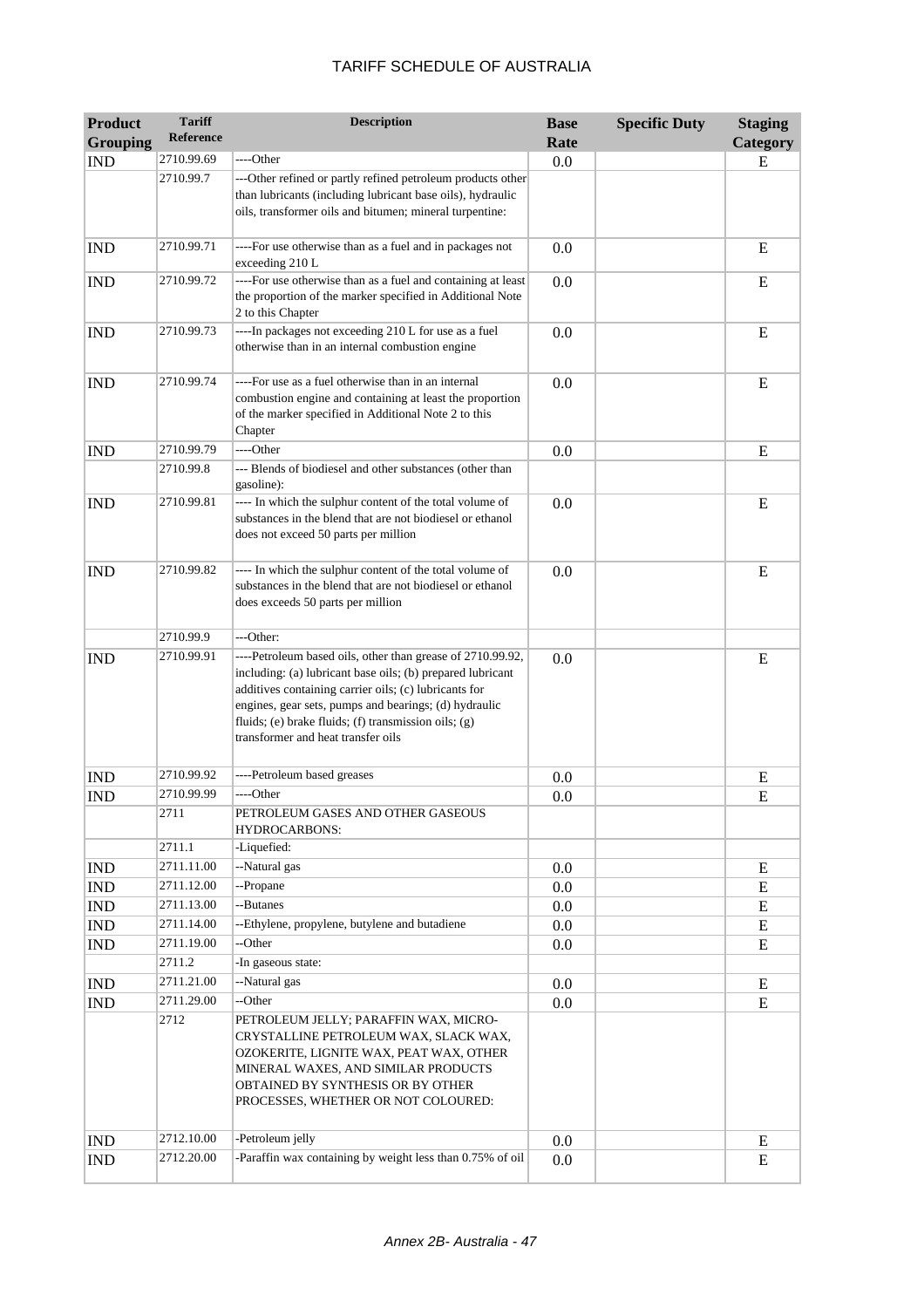| <b>Product</b>              | <b>Tariff</b>    | <b>Description</b>                                                                                                                                                                      | <b>Base</b> | <b>Specific Duty</b> | <b>Staging</b> |
|-----------------------------|------------------|-----------------------------------------------------------------------------------------------------------------------------------------------------------------------------------------|-------------|----------------------|----------------|
| <b>Grouping</b>             | <b>Reference</b> |                                                                                                                                                                                         | Rate        |                      | Category       |
| <b>IND</b>                  | 2712.90.00       | -Other                                                                                                                                                                                  | 0.0         |                      | E              |
|                             | 2713             | PETROLEUM COKE, PETROLEUM BITUMEN AND<br>OTHER RESIDUES OF PETROLEUM OILS OR OF<br>OILS OBTAINED FROM BITUMINOUS MINERALS:                                                              |             |                      |                |
|                             | 2713.1           | -Petroleum coke:                                                                                                                                                                        |             |                      |                |
| <b>IND</b>                  | 2713.11.00       | --Not calcined                                                                                                                                                                          | 0.0         |                      | E              |
| <b>IND</b>                  | 2713.12.00       | --Calcined                                                                                                                                                                              | 0.0         |                      | E              |
| <b>IND</b>                  | 2713.20.00       | -Petroleum bitumen                                                                                                                                                                      | 0.0         |                      | E              |
| <b>IND</b>                  | 2713.90.00       | -Other residues of petroleum oils or of oils obtained from<br>bituminous minerals                                                                                                       | 0.0         |                      | E              |
|                             | 2714             | BITUMEN AND ASPHALT, NATURAL;<br>BITUMINOUS OR OIL SHALE AND TAR SANDS;<br>ASPHALTITES AND ASPHALTIC ROCKS:                                                                             |             |                      |                |
| <b>IND</b>                  | 2714.10.00       | -Bituminous or oil shale and tar sands                                                                                                                                                  | 0.0         |                      | E              |
| <b>IND</b>                  | 2714.90.00       | -Other                                                                                                                                                                                  | 0.0         |                      | E              |
| <b>IND</b>                  | 2715.00.00       | BITUMINOUS MIXTURES BASED ON NATURAL<br>ASPHALT, ON NATURAL BITUMEN, ON<br>PETROLEUM BITUMEN, ON MINERAL TAR OR ON<br>MINERAL TAR PITCH (FOR EXAMPLE,<br>BITUMINOUS MASTICS, CUT-BACKS) | 5.0         |                      | A              |
|                             |                  | <b>CHAPTER 28</b><br>INORGANIC CHEMICALS; ORGANIC OR<br>INORGANIC COMPOUNDS OF PRECIOUS METALS,<br>OF RARE-EARTH METALS, OF RADIOACTIVE<br><b>ELEMENTS OR OF ISOTOPES</b>               |             |                      |                |
|                             | 2801             | FLUORINE, CHLORINE, BROMINE AND IODINE:                                                                                                                                                 |             |                      |                |
| <b>IND</b>                  | 2801.10.00       | -Chlorine                                                                                                                                                                               | 0.0         |                      | E              |
| <b>IND</b>                  | 2801.20.00       | -Iodine                                                                                                                                                                                 | 0.0         |                      | E              |
| <b>IND</b>                  | 2801.30.00       | -Fluorine; bromine                                                                                                                                                                      | 0.0         |                      | E              |
| <b>IND</b>                  | 2802.00.00       | SULPHUR, SUBLIMED OR PRECIPITATED;<br><b>COLLOIDAL SULPHUR</b>                                                                                                                          | 0.0         |                      | E              |
| <b>IND</b>                  | 2803.00.00       | CARBON (CARBON BLACKS AND OTHER FORMS<br>OF CARBON NOT ELSEWHERE SPECIFIED<br>ORINCLUDED)                                                                                               | 0.0         |                      | E              |
|                             | 2804             | HYDROGEN, RARE GASES AND OTHER NON-<br><b>METALS:</b>                                                                                                                                   |             |                      |                |
| <b>IND</b>                  | 2804.10.00       | -Hydrogen                                                                                                                                                                               | 0.0         |                      | E              |
|                             | 2804.2           | -Rare gases:                                                                                                                                                                            |             |                      |                |
| <b>IND</b>                  | 2804.21.00       | --Argon                                                                                                                                                                                 | 0.0         |                      | Ε              |
| <b>IND</b>                  | 2804.29.00       | --Other                                                                                                                                                                                 | 0.0         |                      | E              |
| $\mathop{\rm IND}\nolimits$ | 2804.30.00       | -Nitrogen                                                                                                                                                                               | 0.0         |                      | E              |
| <b>IND</b>                  | 2804.40.00       | -Oxygen                                                                                                                                                                                 | 0.0         |                      | E              |
| $\mathop{\rm IND}\nolimits$ | 2804.50.00       | -Boron; tellurium                                                                                                                                                                       | 0.0         |                      | E              |
|                             | 2804.6           | -Silicon:                                                                                                                                                                               |             |                      |                |
| <b>IND</b>                  | 2804.61.00       | --Containing by weight not less than 99.99% of silicon                                                                                                                                  | 0.0         |                      | E              |
| <b>IND</b>                  | 2804.69.00       | --Other                                                                                                                                                                                 | 0.0         |                      | E              |
| <b>IND</b>                  | 2804.70.00       | -Phosphorus                                                                                                                                                                             | 0.0         |                      | E              |
| IND                         | 2804.80.00       | -Arsenic                                                                                                                                                                                | 0.0         |                      | E              |
| $\mathop{\rm IND}\nolimits$ | 2804.90.00       | -Selenium                                                                                                                                                                               | 0.0         |                      | ${\bf E}$      |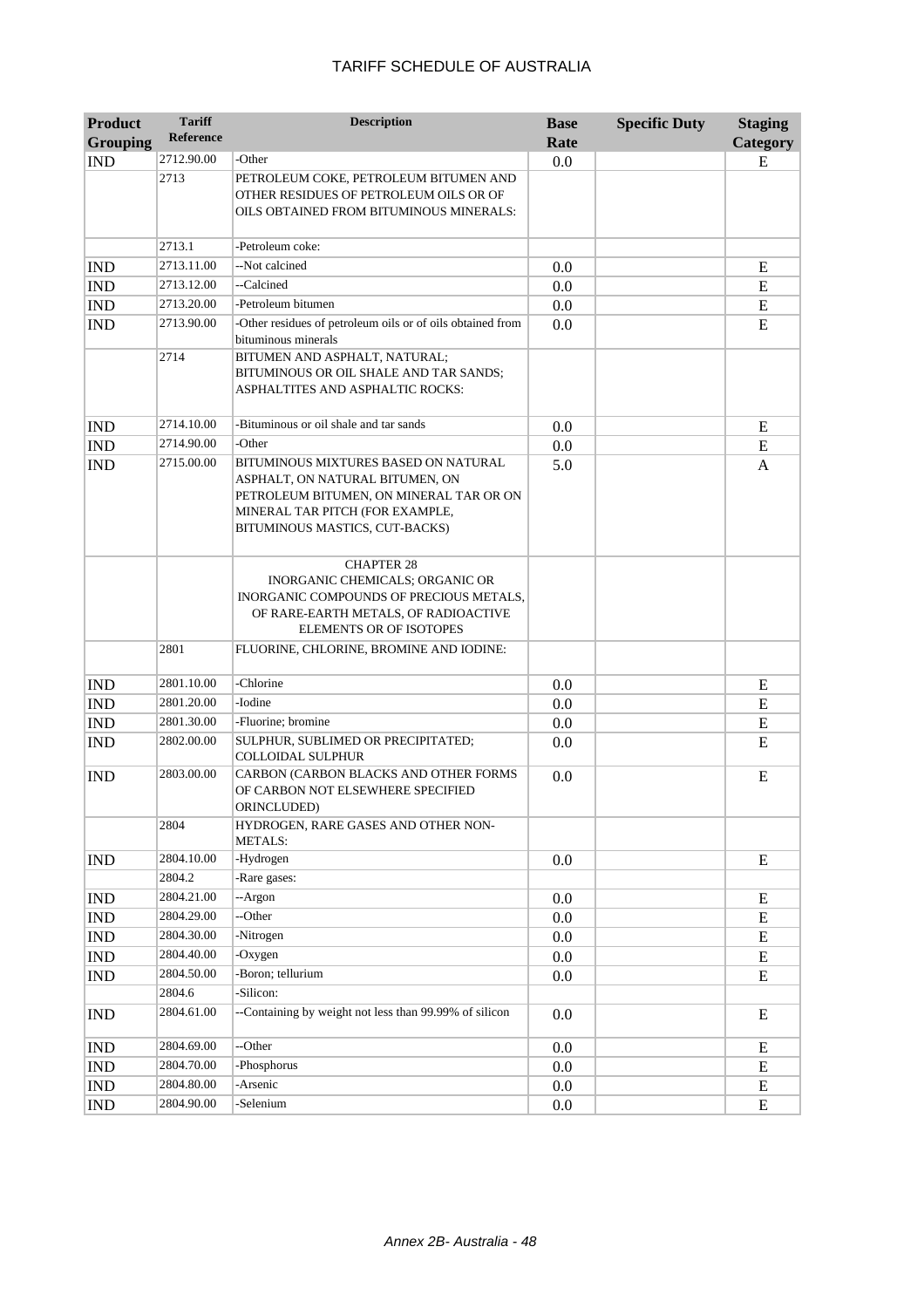| <b>Product</b>  | <b>Tariff</b>    | <b>Description</b>                                                                                                                                                                                                                          | <b>Base</b> | <b>Specific Duty</b> | <b>Staging</b> |
|-----------------|------------------|---------------------------------------------------------------------------------------------------------------------------------------------------------------------------------------------------------------------------------------------|-------------|----------------------|----------------|
| <b>Grouping</b> | <b>Reference</b> |                                                                                                                                                                                                                                             | Rate        |                      | Category       |
|                 | 2805             | ALKALI OR ALKALINE-EARTH METALS; RARE-<br>EARTH METALS, SCANDIUM AND YTTRIUM,<br>WHETHER OR NOT INTERMIXED OR                                                                                                                               |             |                      |                |
|                 |                  | INTERALLOYED; MERCURY:                                                                                                                                                                                                                      |             |                      |                |
|                 | 2805.1           | -Alkali or alkaline-earth metals:                                                                                                                                                                                                           |             |                      |                |
| <b>IND</b>      | 2805.11.00       | --Sodium                                                                                                                                                                                                                                    | 0.0         |                      | Ε              |
| <b>IND</b>      | 2805.12.00       | --Calcium                                                                                                                                                                                                                                   | 0.0         |                      | E              |
| <b>IND</b>      | 2805.19.00       | --Other                                                                                                                                                                                                                                     | 0.0         |                      | E              |
| <b>IND</b>      | 2805.30.00       | -Rare-earth metals, scandium and yttrium whether or not<br>intermixed or interalloyed                                                                                                                                                       | 0.0         |                      | E              |
| <b>IND</b>      | 2805.40.00       | -Mercury                                                                                                                                                                                                                                    | 0.0         |                      | E              |
|                 | 2806             | HYDROGEN CHLORIDE (HYDROCHLORIC ACID);<br>CHLOROSULPHURIC ACID:                                                                                                                                                                             |             |                      |                |
| <b>IND</b>      | 2806.10.00       | -Hydrogen chloride (hydrochloric acid)                                                                                                                                                                                                      | 0.0         |                      | E              |
| <b>IND</b>      | 2806.20.00       | -Chlorosulphuric acid                                                                                                                                                                                                                       | 0.0         |                      | E              |
| <b>IND</b>      | 2807.00.00       | SULPHURIC ACID; OLEUM                                                                                                                                                                                                                       | 0.0         |                      | E              |
| <b>IND</b>      | 2808.00.00       | NITRIC ACID; SULPHONITRIC ACIDS                                                                                                                                                                                                             | 0.0         |                      | E              |
|                 | 2809             | DIPHOSPHORUS PENTAOXIDE: PHOSPHORIC<br>ACID; POLYPHOSPHORIC ACIDS, WHETHER OR<br>NOT CHEMICALLY DEFINED:                                                                                                                                    |             |                      |                |
| <b>IND</b>      | 2809.10.00       | -Diphosphorus pentaoxide                                                                                                                                                                                                                    | $0.0\,$     |                      | E              |
|                 | 2809.20          | -Phosphoric acid and polyphosphoric acids:                                                                                                                                                                                                  |             |                      |                |
| <b>IND</b>      | 2809.20.10       | ---Phosphoric acid, containing by weight: (a) 0.45%, or<br>more, in a combined amount, of iron, aluminium and<br>magnesium; and (b) 0.5%, or more, of sulphuric acid,<br>based on an acid containing by weight, 75%<br>orthophosphoric acid | 0.0         |                      | E              |
| <b>IND</b>      | 2809.20.90       | ---Other                                                                                                                                                                                                                                    | 5.0         |                      | A              |
| <b>IND</b>      | 2810.00.00       | <b>OXIDES OF BORON; BORIC ACIDS</b>                                                                                                                                                                                                         | 0.0         |                      | E              |
|                 | 2811             | OTHER INORGANIC ACIDS AND OTHER<br>INORGANIC OXYGEN COMPOUNDS OF NON-<br><b>METALS:</b>                                                                                                                                                     |             |                      |                |
|                 | 2811.1           | -Other inorganic acids:                                                                                                                                                                                                                     |             |                      |                |
| <b>IND</b>      | 2811.11.00       | --Hydrogen fluoride (hydrofluoric acid)                                                                                                                                                                                                     | 0.0         |                      | E              |
| <b>IND</b>      | 2811.19.00       | --Other                                                                                                                                                                                                                                     | 0.0         |                      | E              |
|                 | 2811.2           | -Other inorganic oxygen compounds of non-metals:                                                                                                                                                                                            |             |                      |                |
| <b>IND</b>      | 2811.21.00       | --Carbon dioxide                                                                                                                                                                                                                            | 0.0         |                      | E              |
| IND             | 2811.22.00       | --Silicon dioxide                                                                                                                                                                                                                           | 0.0         |                      | E              |
| IND             | 2811.23.00       | --Sulphur dioxide                                                                                                                                                                                                                           | 0.0         |                      | E              |
| IND             | 2811.29.00       | --Other                                                                                                                                                                                                                                     | 0.0         |                      | E              |
|                 | 2812             | HALIDES AND HALIDE OXIDES OF NON-METALS:                                                                                                                                                                                                    |             |                      |                |
| <b>IND</b>      | 2812.10.00       | -Chlorides and chloride oxides                                                                                                                                                                                                              | 0.0         |                      | E              |
| <b>IND</b>      | 2812.90.00       | -Other                                                                                                                                                                                                                                      | 0.0         |                      | ${\bf E}$      |
|                 | 2813             | SULPHIDES OF NON-METALS; COMMERCIAL<br>PHOSPHORUS TRISULPHIDE:                                                                                                                                                                              |             |                      |                |
| <b>IND</b>      | 2813.10.00       | -Carbon disulphide                                                                                                                                                                                                                          | 0.0         |                      | E              |
| <b>IND</b>      | 2813.90.00       | -Other                                                                                                                                                                                                                                      | 0.0         |                      | E              |
|                 | 2814             | AMMONIA, ANHYDROUS OR IN AQUEOUS<br>SOLUTION:                                                                                                                                                                                               |             |                      |                |
| <b>IND</b>      | 2814.10.00       | -Anhydrous ammonia                                                                                                                                                                                                                          | 0.0         |                      | E              |
| <b>IND</b>      | 2814.20.00       | -Ammonia in aqueous solution                                                                                                                                                                                                                | 0.0         |                      | ${\bf E}$      |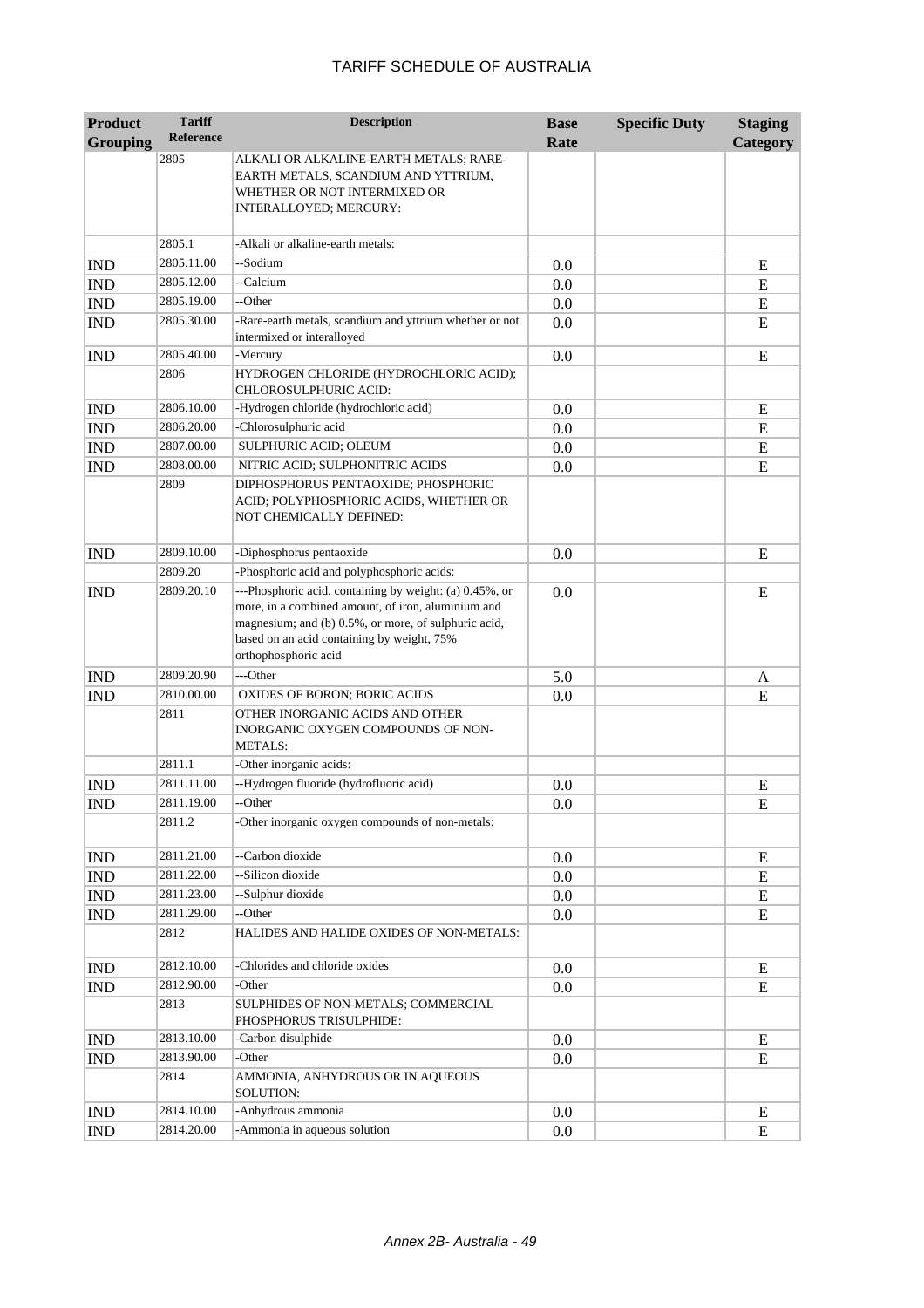| <b>Product</b>              | <b>Tariff</b>    | <b>Description</b>                                                                                                                   | <b>Base</b> | <b>Specific Duty</b> | <b>Staging</b> |
|-----------------------------|------------------|--------------------------------------------------------------------------------------------------------------------------------------|-------------|----------------------|----------------|
| <b>Grouping</b>             | <b>Reference</b> |                                                                                                                                      | Rate        |                      | Category       |
|                             | 2815             | SODIUM HYDROXIDE (CAUSTIC SODA);<br>POTASSIUM HYDROXIDE (CAUSTIC POTASH);<br>PEROXIDES OF SODIUM OR POTASSIUM:                       |             |                      |                |
|                             | 2815.1           | -Sodium hydroxide (caustic soda):                                                                                                    |             |                      |                |
| <b>IND</b>                  | 2815.11.00       | --Solid                                                                                                                              | 0.0         |                      | E              |
| <b>IND</b>                  | 2815.12.00       | --In aqueous solution (soda lye or liquid soda)                                                                                      | 0.0         |                      | E              |
| <b>IND</b>                  | 2815.20.00       | -Potassium hydroxide (caustic potash)                                                                                                | 0.0         |                      | E              |
| <b>IND</b>                  | 2815.30.00       | -Peroxides of sodium or potassium                                                                                                    | 0.0         |                      | E              |
|                             | 2816             | HYDROXIDE AND PEROXIDE OF MAGNESIUM;<br>OXIDES, HYDROXIDES AND PEROXIDES, OF<br><b>STRONTIUM OR BARIUM:</b>                          |             |                      |                |
| <b>IND</b>                  | 2816.10.00       | -Hydroxide and peroxide of magnesium                                                                                                 | 0.0         |                      | E              |
| <b>IND</b>                  | 2816.40.00       | -Oxides, hydroxides and peroxides, of strontium or<br>barium                                                                         | 0.0         |                      | E              |
| <b>IND</b>                  | 2817.00.00       | ZINC OXIDE; ZINC PEROXIDE                                                                                                            | 0.0         |                      | E              |
|                             | 2818             | ARTIFICIAL CORUNDUM, WHETHER OR NOT<br>CHEMICALLY DEFINED; ALUMINIUM OXIDE;<br>ALUMINIUM HYDROXIDE:                                  |             |                      |                |
|                             | 2818.10          | -Artificial corundum, whether or not chemically defined:                                                                             |             |                      |                |
| <b>IND</b>                  | 2818.10.10       | ---Chemically defined                                                                                                                | 0.0         |                      | E              |
| <b>IND</b>                  | 2818.10.90       | ---Other                                                                                                                             | 5.0         |                      | A              |
| <b>IND</b>                  | 2818.20.00       | -Aluminium oxide, other than artificial corundum                                                                                     | 0.0         |                      | E              |
| <b>IND</b>                  | 2818.30.00       | -Aluminium hydroxide                                                                                                                 | 0.0         |                      | E              |
|                             | 2819             | CHROMIUM OXIDES AND HYDROXIDES:                                                                                                      |             |                      |                |
| <b>IND</b>                  | 2819.10.00       | -Chromium trioxide                                                                                                                   | 0.0         |                      | E              |
| <b>IND</b>                  | 2819.90.00       | -Other                                                                                                                               | 0.0         |                      | E              |
|                             | 2820             | <b>MANGANESE OXIDES:</b>                                                                                                             |             |                      |                |
| <b>IND</b>                  | 2820.10.00       | -Manganese dioxide                                                                                                                   | 0.0         |                      | E              |
| <b>IND</b>                  | 2820.90.00       | -Other                                                                                                                               | 0.0         |                      | E              |
|                             | 2821             | <b>IRON OXIDES AND HYDROXIDES; EARTH</b><br>COLOURS CONTAINING 70% OR MORE BY<br>WEIGHT OF COMBINED IRON EVALUATED AS<br>FE2O3:      |             |                      |                |
| <b>IND</b>                  | 2821.10.00       | -Iron oxides and hydroxides                                                                                                          | 0.0         |                      | E              |
| $\mathop{\rm IND}\nolimits$ | 2821.20.00       | -Earth colours                                                                                                                       | $0.0\,$     |                      | ${\bf E}$      |
| <b>IND</b>                  | 2822.00.00       | <b>COBALT OXIDES AND HYDROXIDES;</b><br>COMMERCIAL COBALT OXIDES                                                                     | 0.0         |                      | E              |
| <b>IND</b>                  | 2823.00.00       | <b>TITANIUM OXIDES</b>                                                                                                               | 0.0         |                      | E              |
|                             | 2824             | LEAD OXIDES; RED LEAD AND ORANGE LEAD:                                                                                               |             |                      |                |
| <b>IND</b>                  | 2824.10.00       | -Lead monoxide (litharge, massicot)                                                                                                  | $0.0\,$     |                      | E              |
| IND                         | 2824.20.00       | -Red lead and orange lead                                                                                                            | 0.0         |                      | E              |
| IND                         | 2824.90.00       | -Other                                                                                                                               | $0.0\,$     |                      | E              |
|                             | 2825             | HYDRAZINE AND HYDROXYLAMINE AND THEIR<br>INORGANIC SALTS; OTHER INORGANIC BASES;<br>OTHER METAL OXIDES, HYDROXIDES AND<br>PEROXIDES: |             |                      |                |
| <b>IND</b>                  | 2825.10.00       | -Hydrazine and hydroxylamine and their inorganic salts                                                                               | 0.0         |                      | E              |
| <b>IND</b>                  | 2825.20.00       | -Lithium oxide and hydroxide                                                                                                         | 0.0         |                      | E              |
| IND                         | 2825.30.00       | -Vanadium oxides and hydroxides                                                                                                      | $0.0\,$     |                      | E              |
| <b>IND</b>                  | 2825.40.00       | -Nickel oxides and hydroxides                                                                                                        | $0.0\,$     |                      | E              |
| <b>IND</b>                  | 2825.50.00       | -Copper oxides and hydroxides                                                                                                        | $0.0\,$     |                      | E              |
| $\mathbf{IND}$              | 2825.60.00       | -Germanium oxides and zirconium dioxide                                                                                              | $0.0\,$     |                      | E              |
| IND                         | 2825.70.00       | -Molybdenum oxides and hydroxides                                                                                                    | $0.0\,$     |                      | E              |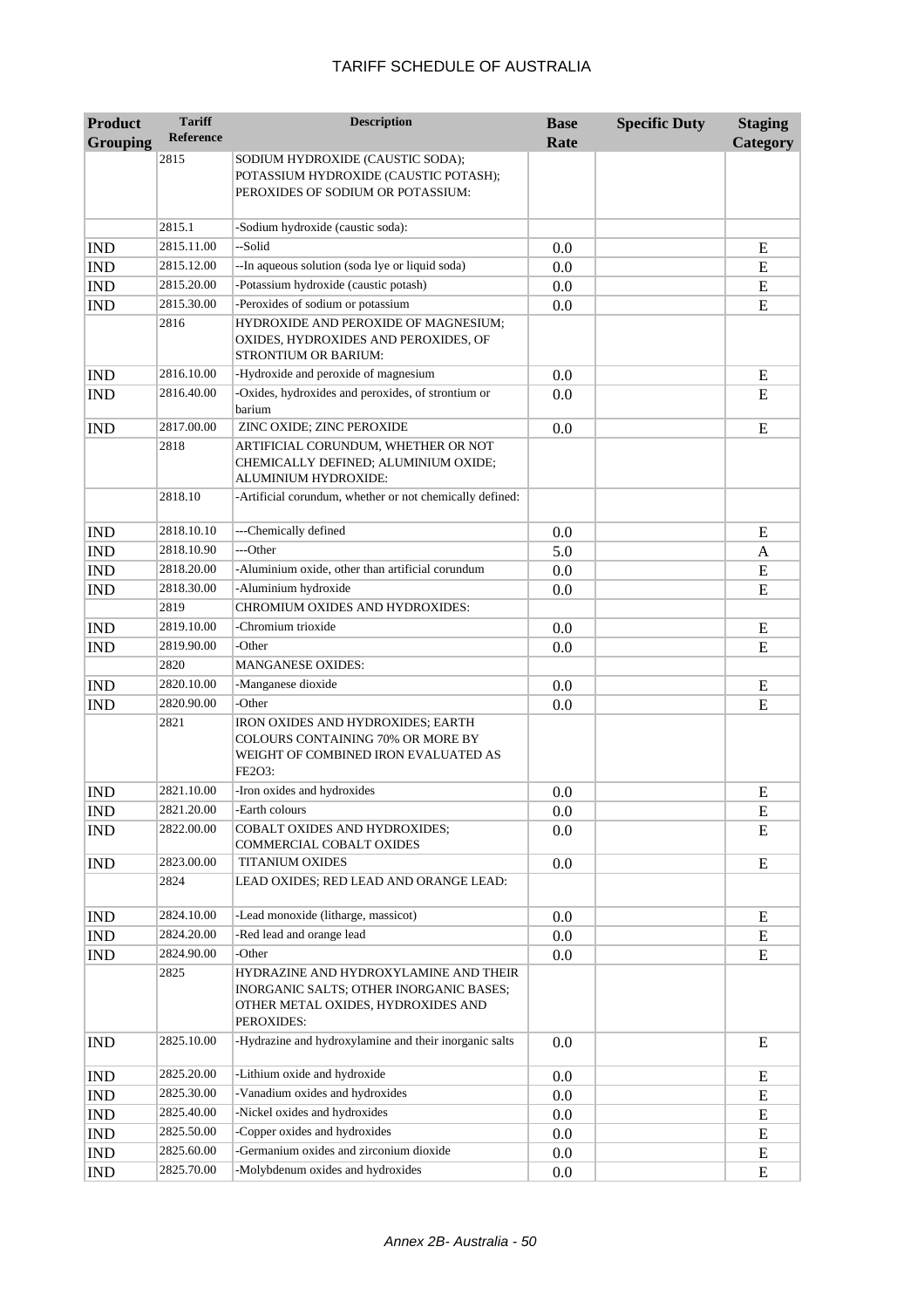| <b>Product</b>              | <b>Tariff</b> | <b>Description</b>                                                                                                | <b>Base</b> | <b>Specific Duty</b> | <b>Staging</b> |
|-----------------------------|---------------|-------------------------------------------------------------------------------------------------------------------|-------------|----------------------|----------------|
| <b>Grouping</b>             | Reference     |                                                                                                                   | Rate        |                      | Category       |
| <b>IND</b>                  | 2825.80.00    | -Antimony oxides                                                                                                  | 0.0         |                      | E              |
| <b>IND</b>                  | 2825.90.00    | -Other                                                                                                            | 0.0         |                      | E              |
|                             | 2826          | FLUORIDES; FLUOROSILICATES,                                                                                       |             |                      |                |
|                             |               | FLUOROALUMINATES AND OTHER COMPLEX                                                                                |             |                      |                |
|                             | 2826.1        | <b>FLUORINE SALTS:</b><br>-Fluorides:                                                                             |             |                      |                |
|                             | 2826.11.00    | --Of ammonium or of sodium                                                                                        |             |                      |                |
| <b>IND</b>                  | 2826.12.00    | --Of aluminium                                                                                                    | 0.0         |                      | E              |
| <b>IND</b>                  | 2826.19.00    | --Other                                                                                                           | 0.0         |                      | ${\bf E}$      |
| <b>IND</b>                  |               | -Fluorosilicates of sodium or of potassium                                                                        | 0.0         |                      | E              |
| <b>IND</b>                  | 2826.20.00    |                                                                                                                   | 0.0         |                      | E              |
| $\mathop{\rm IND}\nolimits$ | 2826.30.00    | -Sodium hexafluoroaluminate (synthetic cryolite)                                                                  | 0.0         |                      | ${\bf E}$      |
| <b>IND</b>                  | 2826.90.00    | -Other                                                                                                            | 0.0         |                      | E              |
|                             | 2827          | CHLORIDES, CHLORIDE OXIDES AND CHLORIDE<br>HYDROXIDES; BROMIDES AND BROMIDE<br>OXIDES; IODIDES AND IODIDE OXIDES: |             |                      |                |
| <b>IND</b>                  | 2827.10.00    | -Ammonium chloride                                                                                                | 0.0         |                      | E              |
| <b>IND</b>                  | 2827.20.00    | -Calcium chloride                                                                                                 | 0.0         |                      | E              |
|                             | 2827.3        | -Other chlorides:                                                                                                 |             |                      |                |
| <b>IND</b>                  | 2827.31.00    | --Of magnesium                                                                                                    | 0.0         |                      | E              |
| $\mathop{\rm IND}\nolimits$ | 2827.32.00    | --Of aluminium                                                                                                    | 0.0         |                      | E              |
| <b>IND</b>                  | 2827.33.00    | --Of iron                                                                                                         | 0.0         |                      | E              |
| <b>IND</b>                  | 2827.34.00    | --Of cobalt                                                                                                       | 0.0         |                      | E              |
| <b>IND</b>                  | 2827.35.00    | --Of nickel                                                                                                       | 0.0         |                      | E              |
| <b>IND</b>                  | 2827.36.00    | --Of zinc                                                                                                         | 0.0         |                      | E              |
| <b>IND</b>                  | 2827.39.00    | --Other                                                                                                           | 0.0         |                      | E              |
|                             | 2827.4        | -Chloride oxides and chloride hydroxides:                                                                         |             |                      |                |
| <b>IND</b>                  | 2827.41.00    | --Of copper                                                                                                       | 0.0         |                      | E              |
| <b>IND</b>                  | 2827.49.00    | --Other                                                                                                           | 0.0         |                      | E              |
|                             | 2827.5        | -Bromides and bromide oxides:                                                                                     |             |                      |                |
| <b>IND</b>                  | 2827.51.00    | --Bromides of sodium or of potassium                                                                              | 0.0         |                      | E              |
| <b>IND</b>                  | 2827.59.00    | --Other                                                                                                           | 0.0         |                      | E              |
| <b>IND</b>                  | 2827.60.00    | -Iodides and iodide oxides                                                                                        | 0.0         |                      | E              |
|                             | 2828          | HYPOCHLORITES; COMMERCIAL CALCIUM<br>HYPOCHLORITE; CHLORITES; HYPOBROMITES:                                       |             |                      |                |
| <b>IND</b>                  | 2828.10.00    | -Commercial calcium hypochlorite and other calcium<br>hypochlorites                                               | 0.0         |                      | E              |
| <b>IND</b>                  | 2828.90.00    | -Other                                                                                                            | 0.0         |                      | E              |
|                             | 2829          | CHLORATES AND PERCHLORATES; BROMATES<br>AND PERBROMATES; IODATES AND PERIODATES:                                  |             |                      |                |
|                             | 2829.1        | -Chlorates:                                                                                                       |             |                      |                |
| <b>IND</b>                  | 2829.11.00    | --Of sodium                                                                                                       | 0.0         |                      | E              |
| <b>IND</b>                  | 2829.19.00    | --Other                                                                                                           | 0.0         |                      | E              |
| <b>IND</b>                  | 2829.90.00    | -Other                                                                                                            | 0.0         |                      | E              |
|                             | 2830          | SULPHIDES; POLYSULPHIDES, WHETHER OR NOT<br><b>CHEMICALLY DEFINED:</b>                                            |             |                      |                |
| <b>IND</b>                  | 2830.10.00    | -Sodium sulphides                                                                                                 | 0.0         |                      | E              |
| <b>IND</b>                  | 2830.20.00    | -Zinc sulphide                                                                                                    | 0.0         |                      | E              |
| <b>IND</b>                  | 2830.30.00    | -Cadmium sulphide                                                                                                 | 0.0         |                      | E              |
| <b>IND</b>                  | 2830.90.00    | -Other                                                                                                            | 0.0         |                      | E              |
|                             | 2831          | DITHIONITES AND SULPHOXYLATES:                                                                                    |             |                      |                |
| <b>IND</b>                  | 2831.10.00    | -Of sodium                                                                                                        | 0.0         |                      | E              |
| <b>IND</b>                  | 2831.90.00    | -Other                                                                                                            | 0.0         |                      | E              |
|                             | 2832          | SULPHITES; THIOSULPHATES:                                                                                         |             |                      |                |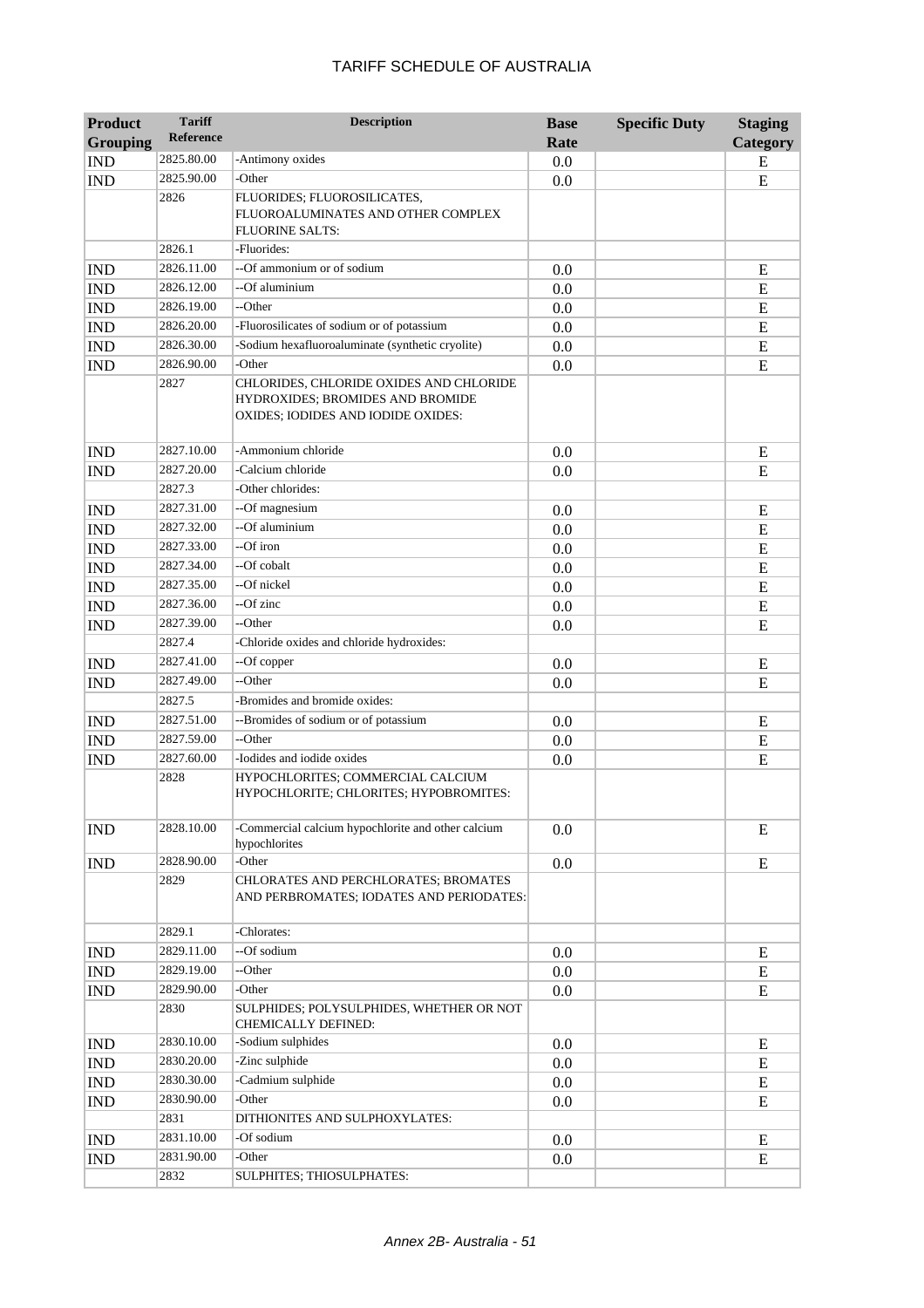| <b>Product</b><br><b>Grouping</b> | <b>Tariff</b><br><b>Reference</b> | <b>Description</b>                                                                                                                | <b>Base</b><br>Rate | <b>Specific Duty</b> | <b>Staging</b> |
|-----------------------------------|-----------------------------------|-----------------------------------------------------------------------------------------------------------------------------------|---------------------|----------------------|----------------|
|                                   | 2832.10.00                        | -Sodium sulphites                                                                                                                 |                     |                      | Category       |
| <b>IND</b>                        | 2832.20.00                        | -Other sulphites                                                                                                                  | 0.0                 |                      | E              |
| <b>IND</b><br><b>IND</b>          | 2832.30.00                        | -Thiosulphates                                                                                                                    | 0.0                 |                      | ${\bf E}$<br>E |
|                                   | 2833                              | SULPHATES; ALUMS; PEROXOSULPHATES                                                                                                 | 0.0                 |                      |                |
|                                   |                                   | (PERSULPHATES):                                                                                                                   |                     |                      |                |
|                                   | 2833.1                            | -Sodium sulphates:                                                                                                                |                     |                      |                |
| <b>IND</b>                        | 2833.11.00                        | --Disodium sulphate                                                                                                               | 5.0                 |                      | A              |
| <b>IND</b>                        | 2833.19.00                        | --Other                                                                                                                           | 0.0                 |                      | E              |
|                                   | 2833.2                            | -Other sulphates:                                                                                                                 |                     |                      |                |
| <b>IND</b>                        | 2833.21.00                        | --Of magnesium                                                                                                                    | 5.0                 |                      | A              |
| <b>IND</b>                        | 2833.22.00                        | --Of aluminium                                                                                                                    | 5.0                 |                      | A              |
| <b>IND</b>                        | 2833.23.00                        | --Of chromium                                                                                                                     | 0.0                 |                      | E              |
| <b>IND</b>                        | 2833.24.00                        | --Of nickel                                                                                                                       | 0.0                 |                      | E              |
| <b>IND</b>                        | 2833.25.00                        | --Of copper                                                                                                                       | 5.0                 |                      | A              |
| <b>IND</b>                        | 2833.26.00                        | $-$ Of zinc                                                                                                                       | 5.0                 |                      | A              |
| <b>IND</b>                        | 2833.27.00                        | --Of barium                                                                                                                       | 0.0                 |                      | E              |
| <b>IND</b>                        | 2833.29.00                        | --Other                                                                                                                           | 0.0                 |                      | E              |
| <b>IND</b>                        | 2833.30.00                        | -Alums                                                                                                                            | 0.0                 |                      | ${\bf E}$      |
| <b>IND</b>                        | 2833.40.00                        | -Peroxosulphates (persulphates)                                                                                                   | 0.0                 |                      | E              |
|                                   | 2834                              | NITRITES; NITRATES:                                                                                                               |                     |                      |                |
| <b>IND</b>                        | 2834.10.00                        | -Nitrites                                                                                                                         | 0.0                 |                      | E              |
|                                   | 2834.2                            | -Nitrates:                                                                                                                        |                     |                      |                |
| <b>IND</b>                        | 2834.21.00                        | --Of potassium                                                                                                                    | 0.0                 |                      | E              |
| <b>IND</b>                        | 2834.29.00                        | --Other                                                                                                                           | 0.0                 |                      | E              |
|                                   | 2835                              | PHOSPHINATES (HYPOPHOSPHITES),<br>PHOSPHONATES (PHOSPHITES), PHOSPHATES;<br>POLYPHOSPHATES, WHETHER OR NOT<br>CHEMICALLY DEFINED: |                     |                      |                |
| <b>IND</b>                        | 2835.10.00                        | -Phosphinates (hypophosphites) and phosphonates<br>(phosphites)                                                                   | 0.0                 |                      | ${\bf E}$      |
|                                   | 2835.2                            | -Phosphates:                                                                                                                      |                     |                      |                |
| <b>IND</b>                        | 2835.22.00                        | --Of mono-or disodium                                                                                                             | 5.0                 |                      | A              |
| <b>IND</b>                        | 2835.23.00                        | --Of trisodium                                                                                                                    | 0.0                 |                      | E              |
| <b>IND</b>                        | 2835.24.00                        | --Of potassium                                                                                                                    | 0.0                 |                      | E              |
| <b>IND</b>                        | 2835.25.00                        | --Calcium hydrogenorthophosphate ("dicalcium<br>phosphate")                                                                       | 0.0                 |                      | $\overline{E}$ |
| <b>IND</b>                        | 2835.26.00                        | --Otherphosphates of calcium                                                                                                      | 5.0                 |                      | A              |
| <b>IND</b>                        | 2835.29.00                        | --Other                                                                                                                           | 0.0                 |                      | E              |
|                                   | 2835.3                            | -Polyphosphates:                                                                                                                  |                     |                      |                |
| <b>IND</b>                        | 2835.31.00                        | --Sodium triphosphate (sodium tripolyphosphate)                                                                                   | 5.0                 |                      | A              |
|                                   | 2835.39                           | --Other:                                                                                                                          |                     |                      |                |
| <b>IND</b>                        | 2835.39.10                        | ---Of sodium, including pyrophosphates and<br>metaphosphates                                                                      | 5.0                 |                      | A              |
| <b>IND</b>                        | 2835.39.90                        | ---Other                                                                                                                          | 0.0                 |                      | ${\bf E}$      |
|                                   | 2836                              | CARBONATES; PEROXOCARBONATES<br>(PERCARBONATES); COMMERCIAL AMMONIUM<br>CARBONATE CONTAINING AMMONIUM<br>CARBAMATE:               |                     |                      |                |
| <b>IND</b>                        | 2836.10.00                        | -Commercial ammonium carbonate and other ammonium<br>carbonates                                                                   | 0.0                 |                      | E              |
| <b>IND</b>                        | 2836.20.00                        | -Disodium carbonate                                                                                                               | 5.0                 |                      | A              |
| <b>IND</b>                        | 2836.30.00                        | -Sodium hydrogencarbonate (sodium bicarbonate)                                                                                    | 0.0                 |                      | E              |
| IND                               | 2836.40.00                        | -Potassium carbonates                                                                                                             | 0.0                 |                      | E              |
| <b>IND</b>                        | 2836.50.00                        | -Calcium carbonate                                                                                                                | 0.0                 |                      | E              |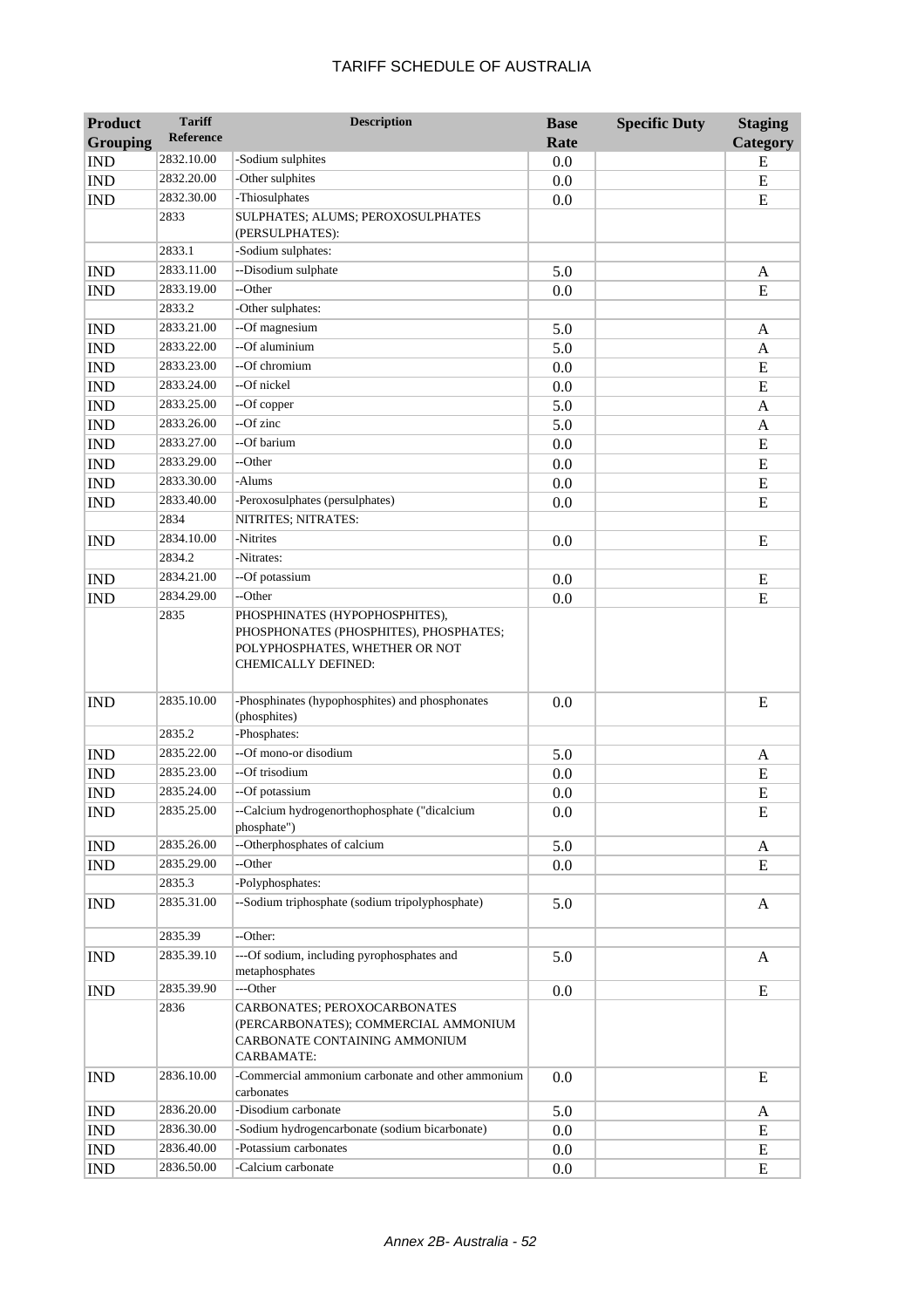| <b>Reference</b><br><b>Grouping</b><br>Category<br>Rate<br>2836.60.00<br>-Barium carbonate<br><b>IND</b><br>0.0<br>E<br>-Lead carbonate<br>2836.70.00<br><b>IND</b><br>0.0<br>E<br>2836.9<br>-Other:<br>--Lithium carbonates<br>2836.91.00<br><b>IND</b><br>0.0<br>E<br>2836.92.00<br>--Strontium carbonate<br><b>IND</b><br>0.0<br>E<br>--Other<br>2836.99.00<br><b>IND</b><br>E<br>0.0<br>2837<br>CYANIDES, CYANIDE OXIDES AND COMPLEX<br><b>CYANIDES:</b><br>-Cyanides and cyanide oxides:<br>2837.1<br>--Of sodium<br>2837.11.00<br>0.0<br><b>IND</b><br>E<br>--Other<br>2837.19.00<br><b>IND</b><br>0.0<br>E<br>-Complex cyanides<br>2837.20.00<br><b>IND</b><br>E<br>0.0<br>2838.00.00<br>FULMINATES, CYANATES AND THIOCYANATES<br>E<br><b>IND</b><br>0.0 | <b>Staging</b> |
|-----------------------------------------------------------------------------------------------------------------------------------------------------------------------------------------------------------------------------------------------------------------------------------------------------------------------------------------------------------------------------------------------------------------------------------------------------------------------------------------------------------------------------------------------------------------------------------------------------------------------------------------------------------------------------------------------------------------------------------------------------------------|----------------|
|                                                                                                                                                                                                                                                                                                                                                                                                                                                                                                                                                                                                                                                                                                                                                                 |                |
|                                                                                                                                                                                                                                                                                                                                                                                                                                                                                                                                                                                                                                                                                                                                                                 |                |
|                                                                                                                                                                                                                                                                                                                                                                                                                                                                                                                                                                                                                                                                                                                                                                 |                |
|                                                                                                                                                                                                                                                                                                                                                                                                                                                                                                                                                                                                                                                                                                                                                                 |                |
|                                                                                                                                                                                                                                                                                                                                                                                                                                                                                                                                                                                                                                                                                                                                                                 |                |
|                                                                                                                                                                                                                                                                                                                                                                                                                                                                                                                                                                                                                                                                                                                                                                 |                |
|                                                                                                                                                                                                                                                                                                                                                                                                                                                                                                                                                                                                                                                                                                                                                                 |                |
|                                                                                                                                                                                                                                                                                                                                                                                                                                                                                                                                                                                                                                                                                                                                                                 |                |
|                                                                                                                                                                                                                                                                                                                                                                                                                                                                                                                                                                                                                                                                                                                                                                 |                |
|                                                                                                                                                                                                                                                                                                                                                                                                                                                                                                                                                                                                                                                                                                                                                                 |                |
|                                                                                                                                                                                                                                                                                                                                                                                                                                                                                                                                                                                                                                                                                                                                                                 |                |
|                                                                                                                                                                                                                                                                                                                                                                                                                                                                                                                                                                                                                                                                                                                                                                 |                |
|                                                                                                                                                                                                                                                                                                                                                                                                                                                                                                                                                                                                                                                                                                                                                                 |                |
|                                                                                                                                                                                                                                                                                                                                                                                                                                                                                                                                                                                                                                                                                                                                                                 |                |
|                                                                                                                                                                                                                                                                                                                                                                                                                                                                                                                                                                                                                                                                                                                                                                 |                |
| 2839<br>SILICATES; COMMERCIAL ALKALI METAL<br><b>SILICATES:</b>                                                                                                                                                                                                                                                                                                                                                                                                                                                                                                                                                                                                                                                                                                 |                |
| -Of sodium:<br>2839.1                                                                                                                                                                                                                                                                                                                                                                                                                                                                                                                                                                                                                                                                                                                                           |                |
| --Sodium metasilicates<br>2839.11.00<br><b>IND</b><br>0.0<br>E                                                                                                                                                                                                                                                                                                                                                                                                                                                                                                                                                                                                                                                                                                  |                |
| --Other<br>2839.19.00<br><b>IND</b><br>0.0<br>E                                                                                                                                                                                                                                                                                                                                                                                                                                                                                                                                                                                                                                                                                                                 |                |
| 2839.20.00<br>-Of potassium<br><b>IND</b><br>0.0<br>E                                                                                                                                                                                                                                                                                                                                                                                                                                                                                                                                                                                                                                                                                                           |                |
| 2839.90.00<br>-Other<br><b>IND</b><br>E<br>0.0                                                                                                                                                                                                                                                                                                                                                                                                                                                                                                                                                                                                                                                                                                                  |                |
| 2840<br>BORATES; PEROXOBORATES (PERBORATES):                                                                                                                                                                                                                                                                                                                                                                                                                                                                                                                                                                                                                                                                                                                    |                |
| 2840.1<br>-Disodium tetraborate (refined borax):                                                                                                                                                                                                                                                                                                                                                                                                                                                                                                                                                                                                                                                                                                                |                |
| 2840.11.00<br>--Anhydrous<br><b>IND</b><br>0.0<br>E                                                                                                                                                                                                                                                                                                                                                                                                                                                                                                                                                                                                                                                                                                             |                |
| --Other<br>2840.19.00<br><b>IND</b><br>0.0<br>E                                                                                                                                                                                                                                                                                                                                                                                                                                                                                                                                                                                                                                                                                                                 |                |
| 2840.20.00<br>-Other borates<br><b>IND</b><br>E<br>0.0                                                                                                                                                                                                                                                                                                                                                                                                                                                                                                                                                                                                                                                                                                          |                |
| 2840.30.00<br>-Peroxoborates (perborates)<br>5.0<br><b>IND</b><br>A                                                                                                                                                                                                                                                                                                                                                                                                                                                                                                                                                                                                                                                                                             |                |
| 2841<br>SALTS OF OXOMETALLIC OR PEROXOMETALLIC<br><b>ACIDS:</b>                                                                                                                                                                                                                                                                                                                                                                                                                                                                                                                                                                                                                                                                                                 |                |
| 2841.10.00<br>-Aluminates<br><b>IND</b><br>5.0<br>A                                                                                                                                                                                                                                                                                                                                                                                                                                                                                                                                                                                                                                                                                                             |                |
| -Chromates of zinc or of lead<br>2841.20.00<br><b>IND</b><br>0.0<br>E                                                                                                                                                                                                                                                                                                                                                                                                                                                                                                                                                                                                                                                                                           |                |
| -Sodium dichromate<br>2841.30.00<br><b>IND</b><br>E<br>0.0                                                                                                                                                                                                                                                                                                                                                                                                                                                                                                                                                                                                                                                                                                      |                |
| 2841.50<br>-Other chromates and dichromates; peroxochromates:                                                                                                                                                                                                                                                                                                                                                                                                                                                                                                                                                                                                                                                                                                   |                |
|                                                                                                                                                                                                                                                                                                                                                                                                                                                                                                                                                                                                                                                                                                                                                                 |                |
| ---Potassium dichromate<br>2841.50.10<br>0.0<br>Ε<br>$\overline{\text{IND}}$                                                                                                                                                                                                                                                                                                                                                                                                                                                                                                                                                                                                                                                                                    |                |
| 2841.50.90<br>---Other<br>5.0<br><b>IND</b><br>A                                                                                                                                                                                                                                                                                                                                                                                                                                                                                                                                                                                                                                                                                                                |                |
| 2841.6<br>-Manganites, manganates and permanganates:                                                                                                                                                                                                                                                                                                                                                                                                                                                                                                                                                                                                                                                                                                            |                |
| 2841.61.00<br>--Potassium permanganate<br><b>IND</b><br>$0.0\,$<br>E                                                                                                                                                                                                                                                                                                                                                                                                                                                                                                                                                                                                                                                                                            |                |
| --Other<br>2841.69.00<br>IND<br>0.0<br>E                                                                                                                                                                                                                                                                                                                                                                                                                                                                                                                                                                                                                                                                                                                        |                |
| 2841.70.00<br>-Molybdates<br>IND<br>$0.0\,$<br>E                                                                                                                                                                                                                                                                                                                                                                                                                                                                                                                                                                                                                                                                                                                |                |
| -Tungstates (wolframates)<br>2841.80.00<br>IND<br>0.0<br>E                                                                                                                                                                                                                                                                                                                                                                                                                                                                                                                                                                                                                                                                                                      |                |
| 2841.90.00<br>-Other<br>IND<br>0.0<br>E                                                                                                                                                                                                                                                                                                                                                                                                                                                                                                                                                                                                                                                                                                                         |                |
| 2842<br>OTHER SALTS OF INORGANIC ACIDS OR<br>PEROXOACIDS (INCLUDING ALUMINOSILICATES<br>WHETHER OR NOT CHEMICALLY DEFINED),<br><b>OTHER THAN AZIDES:</b>                                                                                                                                                                                                                                                                                                                                                                                                                                                                                                                                                                                                        |                |
| 2842.10<br>-Double or complex silicates, including aluminosilicates<br>whether or not chemically defined:                                                                                                                                                                                                                                                                                                                                                                                                                                                                                                                                                                                                                                                       |                |
| ---Aluminosilicates, not chemically defined<br>2842.10.10<br>5.0<br><b>IND</b><br>A                                                                                                                                                                                                                                                                                                                                                                                                                                                                                                                                                                                                                                                                             |                |
| 2842.10.90<br>---Other<br>IND<br>$0.0\,$<br>E                                                                                                                                                                                                                                                                                                                                                                                                                                                                                                                                                                                                                                                                                                                   |                |
| 2842.90.00<br>-Other<br>E<br><b>IND</b><br>0.0                                                                                                                                                                                                                                                                                                                                                                                                                                                                                                                                                                                                                                                                                                                  |                |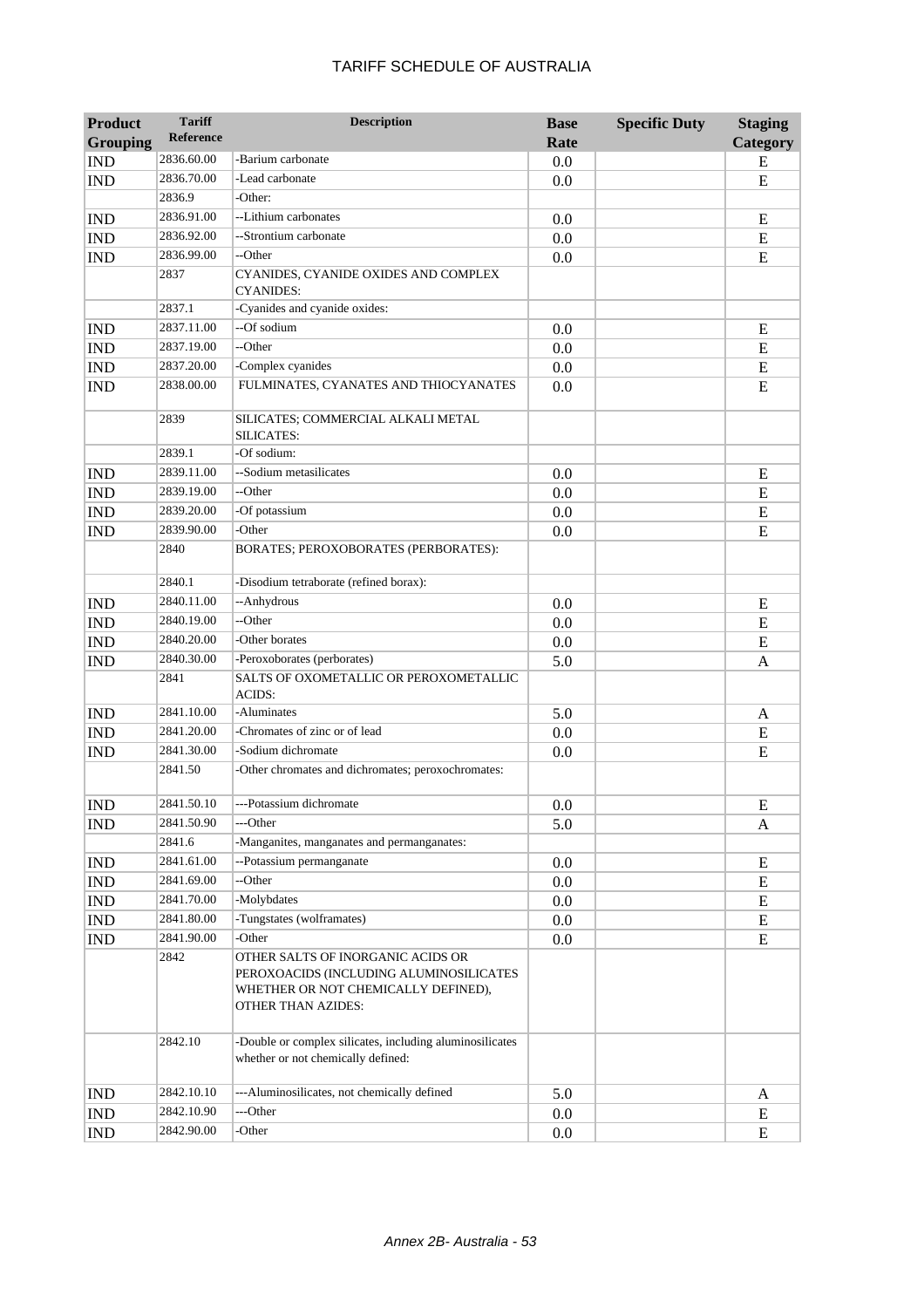| <b>Product</b>  | <b>Tariff</b>    | <b>Description</b>                                                                                                                                                                                                                                                   | <b>Base</b> | <b>Specific Duty</b> | <b>Staging</b> |
|-----------------|------------------|----------------------------------------------------------------------------------------------------------------------------------------------------------------------------------------------------------------------------------------------------------------------|-------------|----------------------|----------------|
| <b>Grouping</b> | <b>Reference</b> |                                                                                                                                                                                                                                                                      | Rate        |                      | Category       |
|                 | 2843             | COLLOIDAL PRECIOUS METALS; INORGANIC OR<br>ORGANIC COMPOUNDS OF PRECIOUS METALS,<br>WHETHER OR NOT CHEMICALLY DEFINED;<br>AMALGAMS OF PRECIOUS METALS:                                                                                                               |             |                      |                |
| <b>IND</b>      | 2843.10.00       | -Colloidal precious metals                                                                                                                                                                                                                                           | 0.0         |                      | E              |
|                 | 2843.2           | -Silver compounds:                                                                                                                                                                                                                                                   |             |                      |                |
| <b>IND</b>      | 2843.21.00       | --Silver nitrate                                                                                                                                                                                                                                                     | 0.0         |                      | Ε              |
| <b>IND</b>      | 2843.29.00       | --Other                                                                                                                                                                                                                                                              | 0.0         |                      | E              |
| <b>IND</b>      | 2843.30.00       | -Gold compounds                                                                                                                                                                                                                                                      | 0.0         |                      | E              |
| <b>IND</b>      | 2843.90.00       | -Other compounds; amalgams                                                                                                                                                                                                                                           | 0.0         |                      | ${\bf E}$      |
|                 | 2844             | RADIOACTIVE CHEMICAL ELEMENTS AND<br>RADIOACTIVE ISOTOPES (INCLUDING THE<br>FISSILE OR FERTILE CHEMICAL ELEMENTS AND<br>ISOTOPES) AND THEIR COMPOUNDS; MIXTURES<br>AND RESIDUES CONTAINING THESE PRODUCTS:                                                           |             |                      |                |
| <b>IND</b>      | 2844.10.00       | -Natural uranium and its compounds; alloys, dispersions<br>(including cermets), ceramic products and mixtures<br>containing natural uranium or natural uranium<br>compounds                                                                                          | 0.0         |                      | E              |
| <b>IND</b>      | 2844.20.00       | -Uranium enriched in U235 and its compounds;<br>plutonium and its compounds; alloys, dispersions<br>(including cermets), ceramic products and mixtures<br>containing uranium enriched in U235, plutonium or<br>compounds of these products                           | 0.0         |                      | E              |
| <b>IND</b>      | 2844.30.00       | -Uranium depleted in U235 and its compounds; thorium<br>and its compounds; alloys, dispersions (including<br>cermets), ceramic products and mixtures containing<br>uranium depleted in U235, thorium or compounds of<br>these products                               | 0.0         |                      | E              |
| <b>IND</b>      | 2844.40.00       | -Radioactive elements and isotopes and compounds other<br>than those of 2844.10.00, 2844.20.00 or 2844.30.00;<br>alloys, dispersions (including cermets), ceramic products<br>and mixtures containing these elements, isotopes or<br>compounds; radioactive residues | 0.0         |                      | E              |
| <b>IND</b>      | 2844.50.00       | -Spent (irradiated) fuel elements (cartridges) of nuclear<br>reactors                                                                                                                                                                                                | 0.0         |                      | E              |
|                 | 2845             | ISOTOPES OTHER THAN THOSE OF 2844;<br>COMPOUNDS, INORGANIC OR ORGANIC, OF SUCH<br>ISOTOPES, WHETHER OR NOT CHEMICALLY<br>DEFINED:                                                                                                                                    |             |                      |                |
| <b>IND</b>      | 2845.10.00       | -Heavy water (deuterium oxide)                                                                                                                                                                                                                                       | 0.0         |                      | E              |
| <b>IND</b>      | 2845.90.00       | -Other                                                                                                                                                                                                                                                               | 0.0         |                      | ${\bf E}$      |
|                 | 2846             | COMPOUNDS, INORGANIC OR ORGANIC, OF RARE-<br>EARTH METALS, OF YTTRIUM OR OF SCANDIUM<br>OR OF MIXTURES OF THESE METALS:                                                                                                                                              |             |                      |                |
| <b>IND</b>      | 2846.10.00       | -Cerium compounds                                                                                                                                                                                                                                                    | 0.0         |                      | E              |
| <b>IND</b>      | 2846.90.00       | -Other                                                                                                                                                                                                                                                               | 0.0         |                      | E              |
| <b>IND</b>      | 2847.00.00       | HYDROGEN PEROXIDE, WHETHER OR NOT<br>SOLIDIFIED WITH UREA                                                                                                                                                                                                            | 5.0         |                      | A              |
| <b>IND</b>      | 2848.00.00       | PHOSPHIDES, WHETHER OR NOT CHEMICALLY<br>DEFINED, EXCLUDING FERROPHOSPHORUS                                                                                                                                                                                          | 0.0         |                      | E              |
|                 | 2849             | CARBIDES, WHETHER OR NOT CHEMICALLY<br>DEFINED:                                                                                                                                                                                                                      |             |                      |                |
| <b>IND</b>      | 2849.10.00       | -Of calcium                                                                                                                                                                                                                                                          | 0.0         |                      | E              |
| <b>IND</b>      | 2849.20.00       | -Of silicon                                                                                                                                                                                                                                                          | 0.0         |                      | E              |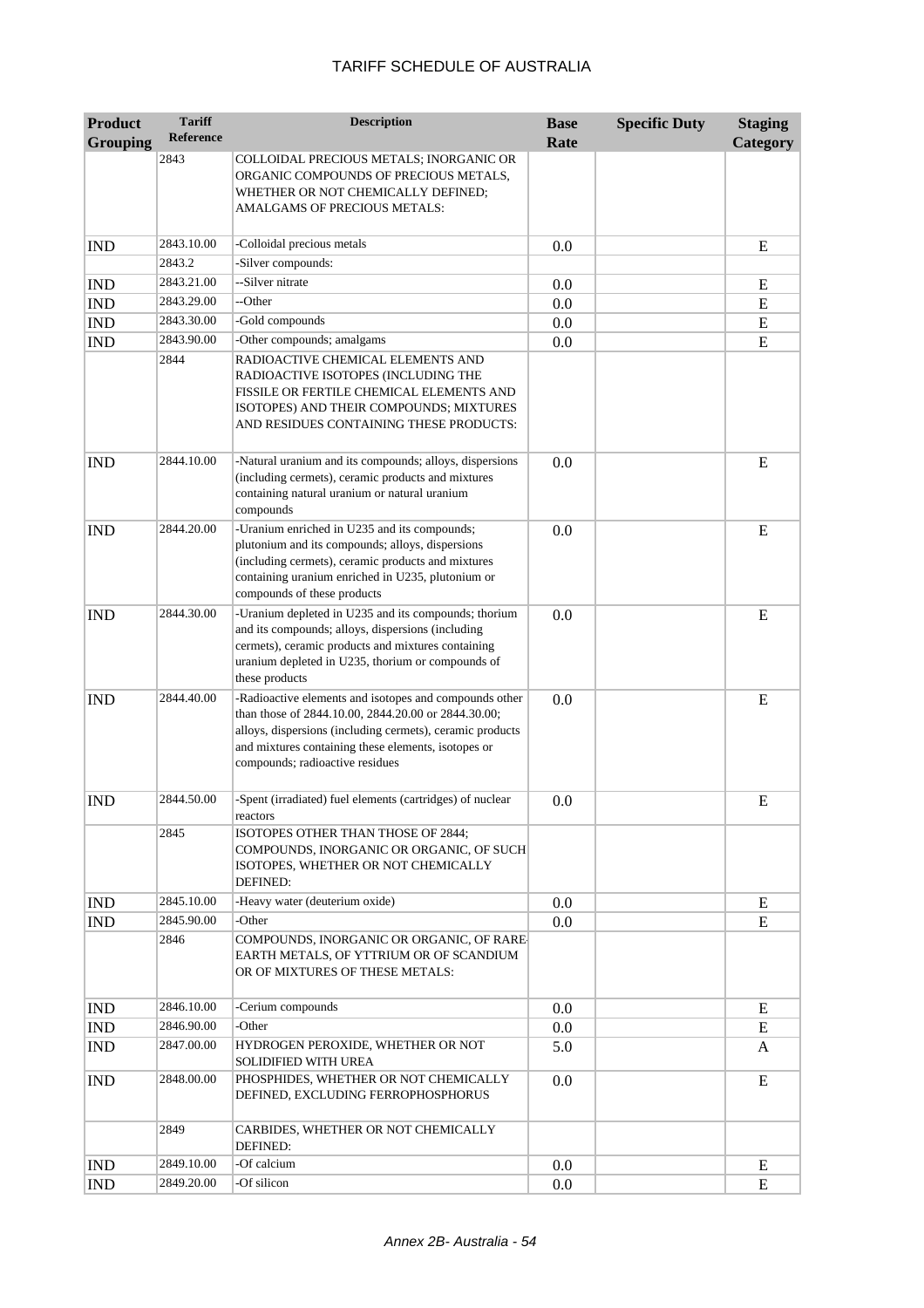| Product                     | <b>Tariff</b>    | <b>Description</b>                                                                                                                                                                                                                          | <b>Base</b> | <b>Specific Duty</b> | <b>Staging</b> |
|-----------------------------|------------------|---------------------------------------------------------------------------------------------------------------------------------------------------------------------------------------------------------------------------------------------|-------------|----------------------|----------------|
| <b>Grouping</b>             | <b>Reference</b> |                                                                                                                                                                                                                                             | Rate        |                      | Category       |
| <b>IND</b>                  | 2849.90.00       | -Other                                                                                                                                                                                                                                      | 0.0         |                      | E              |
| <b>IND</b>                  | 2850.00.00       | HYDRRIDES, NITRIDES, AZIDES, SILICIDES AND<br>BORIDES, WHETHER OR NOT CHEMICALLY<br>DEFINED, OTHER THAN COMPOUNDS WHICH ARE<br>ALSO CARBIDES OF 2849                                                                                        | 0.0         |                      | E              |
| <b>IND</b>                  | 2851.00.00       | OTHR INORGANIC COMPOUNDS (INCLUDING<br>DISTILLED OR CONDUCTIVITY WATER AND<br>WATER OF SIMILAR PURITY); LIQUID AIR<br>(WHETHER OR NOT RARE GASES HAVE BEEN<br>REMOVED); COMPRESSED AIR; AMALGAMS,<br>OTHER THAN AMALGAMS OF PRECIOUS METALS | 0.0         |                      | E              |
|                             |                  | <b>CHAPTER 29</b><br>ORGANIC CHEMICALS                                                                                                                                                                                                      |             |                      |                |
|                             | 2901             | <b>ACYCLIC HYDROCARBONS:</b>                                                                                                                                                                                                                |             |                      |                |
| <b>IND</b>                  | 2901.10.00       | -Saturated                                                                                                                                                                                                                                  | 0.0         |                      | E              |
|                             | 2901.2           | -Unsaturated:                                                                                                                                                                                                                               |             |                      |                |
| <b>IND</b>                  | 2901.21.00       | --Ethylene                                                                                                                                                                                                                                  | 0.0         |                      | E              |
| <b>IND</b>                  | 2901.22.00       | --Propene (propylene)                                                                                                                                                                                                                       | 0.0         |                      | ${\bf E}$      |
| <b>IND</b>                  | 2901.23.00       | --Butene (butylene) and isomers thereof                                                                                                                                                                                                     | 0.0         |                      | E              |
| <b>IND</b>                  | 2901.24.00       | --Buta-1,3-diene and isoprene                                                                                                                                                                                                               | 0.0         |                      | ${\bf E}$      |
| <b>IND</b>                  | 2901.29.00       | --Other                                                                                                                                                                                                                                     | 0.0         |                      | E              |
|                             | 2902             | <b>CYCLIC HYDROCARBONS:</b>                                                                                                                                                                                                                 |             |                      |                |
|                             | 2902.1           | -Cyclanes, cyclenes and cycloterpenes:                                                                                                                                                                                                      |             |                      |                |
| <b>IND</b>                  | 2902.11.00       | --Cyclohexane                                                                                                                                                                                                                               | 0.0         |                      | E              |
| <b>IND</b>                  | 2902.19.00       | --Other                                                                                                                                                                                                                                     | 0.0         |                      | E              |
|                             | 2902.20          | -Benzene:                                                                                                                                                                                                                                   |             |                      |                |
| <b>IND</b>                  | 2902.20.10       | ---In packages not exceeding 210 L, for use otherwise<br>than as fuel                                                                                                                                                                       | 0.0         |                      | E              |
| <b>IND</b>                  | 2902.20.90       | ---Other                                                                                                                                                                                                                                    | 0.0         |                      | E              |
|                             | 2902.30          | -Toluene:                                                                                                                                                                                                                                   |             |                      |                |
| <b>IND</b>                  | 2902.30.10       | ---In packages not exceeding 210 L, for use otherwise<br>than as fuel                                                                                                                                                                       | 0.0         |                      | E              |
| <b>IND</b>                  | 2902.30.90       | ---Other                                                                                                                                                                                                                                    | 0.0         |                      | E              |
|                             | 2902.4           | -Xylenes:                                                                                                                                                                                                                                   |             |                      |                |
|                             | 2902.41          | $-o$ -Xylene:                                                                                                                                                                                                                               |             |                      |                |
| <b>IND</b>                  | 2902.41.10       | ---In packages not exceeding 210 L, for use otherwise<br>than as fuel                                                                                                                                                                       | 0.0         |                      | E              |
| <b>IND</b>                  | 2902.41.90       | ---Other                                                                                                                                                                                                                                    | 0.0         |                      | ${\bf E}$      |
|                             | 2902.42          | $-m$ -Xylene:                                                                                                                                                                                                                               |             |                      |                |
| <b>IND</b>                  | 2902.42.10       | ---In packages not exceeding 210 L, for use otherwise<br>than as fuel                                                                                                                                                                       | 0.0         |                      | E              |
| <b>IND</b>                  | 2902.42.90       | ---Other                                                                                                                                                                                                                                    | 0.0         |                      | E              |
|                             | 2902.43          | $-p$ -Xylene:                                                                                                                                                                                                                               |             |                      |                |
| <b>IND</b>                  | 2902.43.10       | ---In packages not exceeding 210 L, for use otherwise<br>than as fuel                                                                                                                                                                       | 0.0         |                      | E              |
| <b>IND</b>                  | 2902.43.90       | ---Other                                                                                                                                                                                                                                    | 0.0         |                      | E              |
|                             | 2902.44          | --Mixed xylene isomers:                                                                                                                                                                                                                     |             |                      |                |
| <b>IND</b>                  | 2902.44.10       | ---In packages not exceeding 210 L, for use otherwise<br>than as fuel                                                                                                                                                                       | 0.0         |                      | E              |
| <b>IND</b>                  | 2902.44.90       | ---Other                                                                                                                                                                                                                                    | 0.0         |                      | E              |
| <b>IND</b>                  | 2902.50.00       | -Styrene                                                                                                                                                                                                                                    | 5.0         |                      | A              |
| $\mathop{\rm IND}\nolimits$ | 2902.60.00       | -Ethylbenzene                                                                                                                                                                                                                               | 0.0         |                      | E              |
| $\mathop{\rm IND}\nolimits$ | 2902.70.00       | -Cumene                                                                                                                                                                                                                                     | 0.0         |                      | E              |
| <b>IND</b>                  | 2902.90.00       | -Other                                                                                                                                                                                                                                      | 0.0         |                      | E              |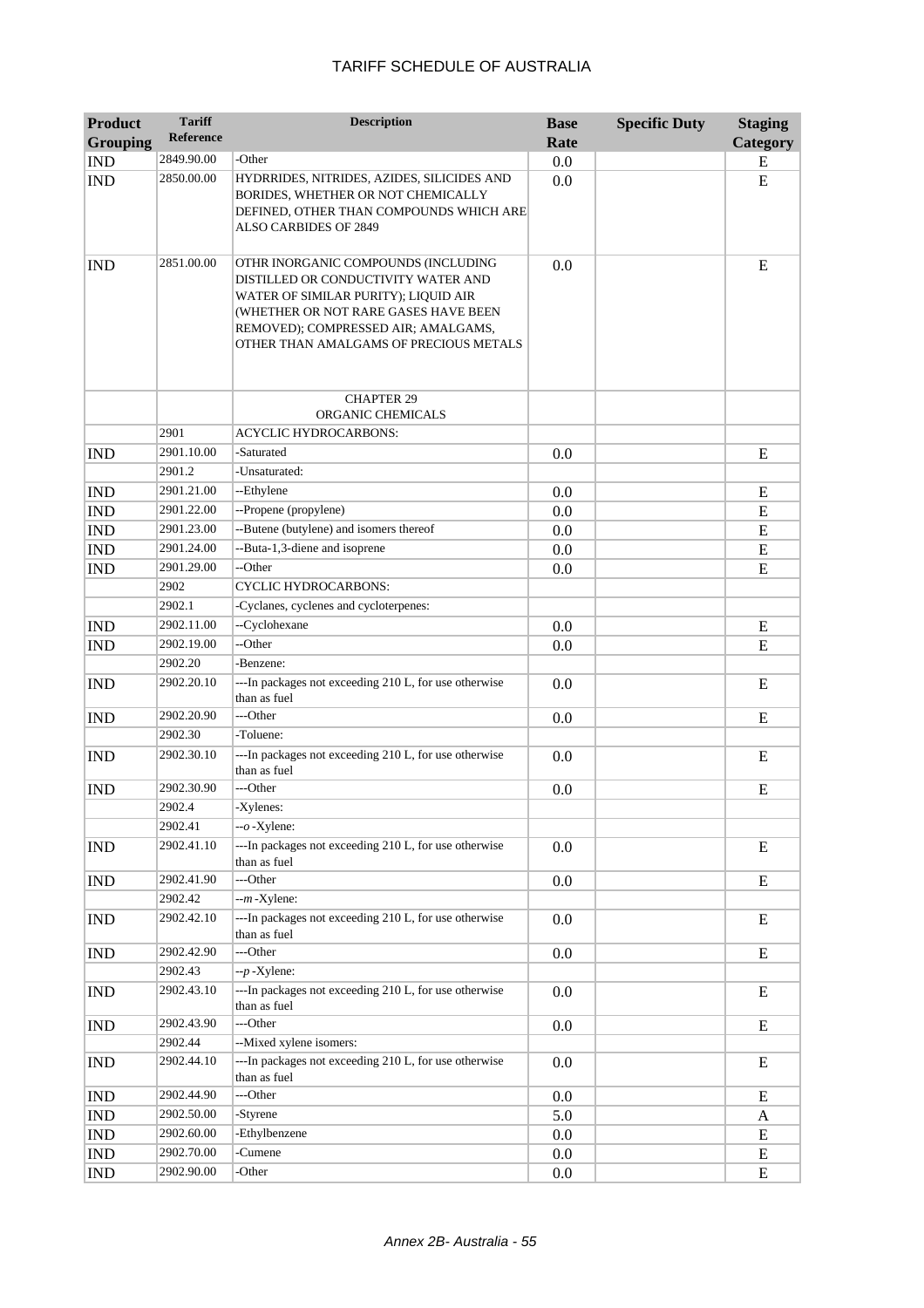| <b>Product</b><br><b>Grouping</b> | <b>Tariff</b><br><b>Reference</b> | <b>Description</b>                                                                                    | <b>Base</b><br>Rate | <b>Specific Duty</b> | <b>Staging</b><br>Category |
|-----------------------------------|-----------------------------------|-------------------------------------------------------------------------------------------------------|---------------------|----------------------|----------------------------|
|                                   | 2903                              | <b>HALOGENATED DERIVATIVES OF</b><br><b>HYDROCARBONS:</b>                                             |                     |                      |                            |
|                                   | 2903.1                            | -Saturated chlorinated derivatives of acyclic<br>hydrocarbons:                                        |                     |                      |                            |
| <b>IND</b>                        | 2903.11.00                        | --Chloromethane (methyl chloride) and chloroethane<br>(ethyl chloride)                                | 0.0                 |                      | E                          |
| <b>IND</b>                        | 2903.12.00                        | --Dichloromethane (methylene chloride)                                                                | 0.0                 |                      | E                          |
| <b>IND</b>                        | 2903.13.00                        | --Chloroform (trichloromethane)                                                                       | 0.0                 |                      | E                          |
| <b>IND</b>                        | 2903.14.00                        | --Carbon tetrachloride                                                                                | 0.0                 |                      | E                          |
| <b>IND</b>                        | 2903.15.00                        | --1,2-Dichloroethane (ethylene dichloride)                                                            | 0.0                 |                      | E                          |
| <b>IND</b>                        | 2903.19.00                        | --Other                                                                                               | 0.0                 |                      | E                          |
|                                   | 2903.2                            | -Unsaturated chlorinated derivatives of acyclic<br>hydrocarbons:                                      |                     |                      |                            |
| <b>IND</b>                        | 2903.21.00                        | -- Vinyl chloride (chloroethylene)                                                                    | 0.0                 |                      | E                          |
| <b>IND</b>                        | 2903.22.00                        | --Trichloroethylene                                                                                   | 0.0                 |                      | E                          |
| <b>IND</b>                        | 2903.23.00                        | --Tetrachloroethylene (perchloroethylene)                                                             | 0.0                 |                      | E                          |
| <b>IND</b>                        | 2903.29.00                        | --Other                                                                                               | 0.0                 |                      | E                          |
| <b>IND</b>                        | 2903.30.00                        | -Fluorinated, brominated or iodinated derivatives of<br>acyclic hydrocarbons                          | 0.0                 |                      | E                          |
|                                   | 2903.4                            | -Halogenated derivatives of acyclic hydrocarbons<br>containing two or more different halogens:        |                     |                      |                            |
| <b>IND</b>                        | 2903.41.00                        | --Trichlorofluoromethane                                                                              | 0.0                 |                      | E                          |
| <b>IND</b>                        | 2903.42.00                        | --Dichlorodifluoromethane                                                                             | 0.0                 |                      | E                          |
| <b>IND</b>                        | 2903.43.00                        | --Trichlorotrifluoroethanes                                                                           | 0.0                 |                      | E                          |
| <b>IND</b>                        | 2903.44.00                        | --Dichlorotetrafluoroethanes and chloropentafluoroethane                                              | 0.0                 |                      | E                          |
| <b>IND</b>                        | 2903.45.00                        | --Other derivatives perhalogenated only with fluorine and<br>chlorine                                 | 0.0                 |                      | E                          |
| <b>IND</b>                        | 2903.46.00                        | --Bromochlorodifluoromethane, bromotrifluoromethane<br>and dibromotetrafluoroethanes                  | 0.0                 |                      | E                          |
| <b>IND</b>                        | 2903.47.00                        | --Other perhalogenated derivatives                                                                    | 0.0                 |                      | E                          |
|                                   | 2903.49                           | --Other:                                                                                              |                     |                      |                            |
| <b>IND</b>                        | 2903.49.10                        | ---Otherchlorofluorinated derivatives                                                                 | 5.0                 |                      | A                          |
| <b>IND</b>                        | 2903.49.90                        | ---Other                                                                                              | 0.0                 |                      | E                          |
|                                   | 2903.5                            | -Halogenated derivatives of cyclanic, cyclenic or<br>cycloterpenic hydrocarbons:                      |                     |                      |                            |
| <b>IND</b>                        | 2903.51.00                        | --1,2,3,4,5,6-Hexachlorocyclohexane                                                                   | 0.0                 |                      | E                          |
| <b>IND</b>                        | 2903.59.00                        | --Other                                                                                               | 0.0                 |                      | E                          |
|                                   | 2903.6                            | -Halogenated derivatives of aromatic hydrocarbons:                                                    |                     |                      |                            |
| <b>IND</b>                        | 2903.61.00                        | --Chlorobenzene, $o$ -dichlorobenzene and $p$ -<br>dichlorobenzene                                    | 5.0                 |                      | A                          |
| <b>IND</b>                        | 2903.62.00                        | --Hexachlorobenzene and DDT $(1,1,1$ -trichloro-2,2-bis $(p -$<br>chlorophenyl) ethane)               | 0.0                 |                      | E                          |
| <b>IND</b>                        | 2903.69.00                        | --Other                                                                                               | 0.0                 |                      | E                          |
|                                   | 2904                              | SULPHONATED, NITRATED OR NITROSATED<br>DERIVATIVES OF HYDROCARBONS, WHETHER<br>OR NOT HALOGENATED:    |                     |                      |                            |
| <b>IND</b>                        | 2904.10.00                        | -Derivatives containing only sulpho groups, their salts<br>and ethyl esters                           | 0.0                 |                      | E                          |
| <b>IND</b>                        | 2904.20.00                        | -Derivatives containing only nitro or only nitroso groups                                             | 0.0                 |                      | E                          |
| $\mathop{\rm IND}\nolimits$       | 2904.90.00                        | -Other                                                                                                | 0.0                 |                      | ${\bf E}$                  |
|                                   | 2905                              | ACYCLIC ALCOHOLS AND THEIR HALOGENATED,<br>SULPHONATED, NITRATED OR NITROSATED<br><b>DERIVATIVES:</b> |                     |                      |                            |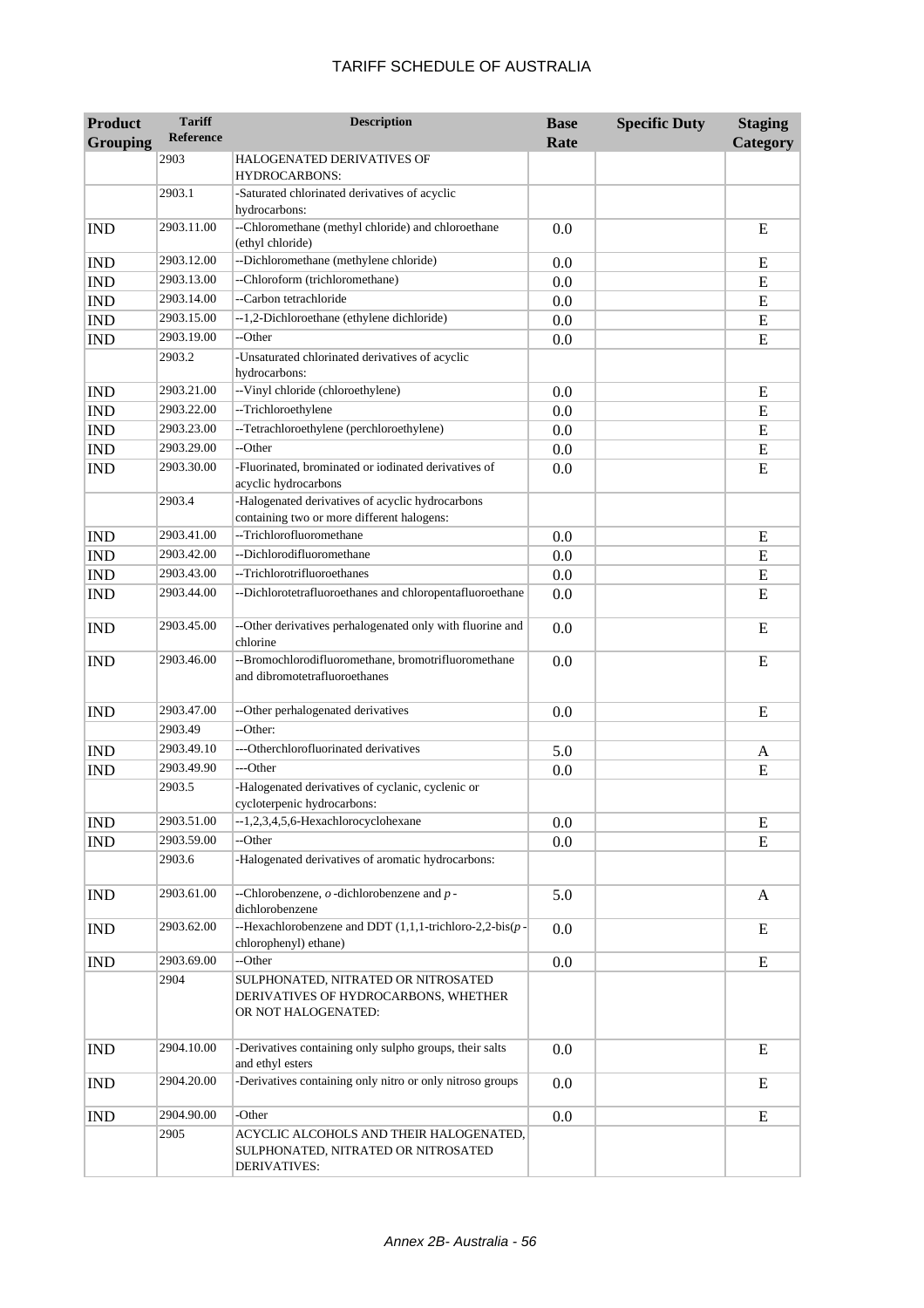| <b>Product</b><br><b>Grouping</b> | <b>Tariff</b><br>Reference | <b>Description</b>                                                                                              | <b>Base</b><br>Rate | <b>Specific Duty</b> | <b>Staging</b><br>Category |
|-----------------------------------|----------------------------|-----------------------------------------------------------------------------------------------------------------|---------------------|----------------------|----------------------------|
|                                   | 2905.1                     | -Saturated monohydric alcohols:                                                                                 |                     |                      |                            |
| <b>IND</b>                        | 2905.11.00                 | --Methanol (methyl alcohol)                                                                                     | 0.0                 |                      | E                          |
| <b>IND</b>                        | 2905.12.00                 | --Propan-1-ol (propyl alcohol) and propan-2-ol (isopropyl<br>alcohol)                                           | 0.0                 |                      | E                          |
| <b>IND</b>                        | 2905.13.00                 | --Butan-1-ol ( <i>n</i> -butyl alcohol)                                                                         | 5.0                 |                      | A                          |
| <b>IND</b>                        | 2905.14.00                 | --Other butanols                                                                                                | 0.0                 |                      | E                          |
| <b>IND</b>                        | 2905.15.00                 | --Pentanol (amyl alcohol) and isomers thereof                                                                   | 0.0                 |                      | ${\bf E}$                  |
| <b>IND</b>                        | 2905.16.00                 | --Octanol (octyl alcohol) and isomers thereof                                                                   | 5.0                 |                      | A                          |
| <b>IND</b>                        | 2905.17.00                 | --Dodecan-1-ol (lauryl alcohol), hexadecan-1-ol (cetyl<br>alcohol) and octadecan-1-ol (stearyl alcohol)         | 0.0                 |                      | E                          |
|                                   | 2905.19                    | --Other:                                                                                                        |                     |                      |                            |
| <b>IND</b>                        | 2905.19.10                 | ---Goods, as follows: (a) 4-methylpentan-2-ol; (b) primary<br>alcohols containing not less than 6 carbon atoms  | 5.0                 |                      | $\mathbf{A}$               |
| <b>IND</b>                        | 2905.19.90                 | ---Other                                                                                                        | 0.0                 |                      | E                          |
|                                   | 2905.2                     | -Unsaturated monohydric alcohols:                                                                               |                     |                      |                            |
| <b>IND</b>                        | 2905.22.00                 | -- Acyclic terpene alcohols                                                                                     | 0.0                 |                      | E                          |
| <b>IND</b>                        | 2905.29.00                 | --Other                                                                                                         | 0.0                 |                      | E                          |
|                                   | 2905.3                     | -Diols:                                                                                                         |                     |                      |                            |
| <b>IND</b>                        | 2905.31.00                 | --Ethylene glycol (ethanediol)                                                                                  | 5.0                 |                      | A                          |
| <b>IND</b>                        | 2905.32.00                 | --Propylene glycol (propane-1,2-diol)                                                                           | 5.0                 |                      | A                          |
| <b>IND</b>                        | 2905.39.00                 | --Other                                                                                                         | 0.0                 |                      | E                          |
|                                   | 2905.4                     | -Other polyhydric alcohols:                                                                                     |                     |                      |                            |
| <b>IND</b>                        | 2905.41.00                 | --2-Ethyl-2-(hydroxymethyl)propane-1,3-diol<br>(trimethylolpropane)                                             | 0.0                 |                      | E                          |
| <b>IND</b>                        | 2905.42.00                 | --Pentaerythritol                                                                                               | 0.0                 |                      | E                          |
| $\rm{AG}$                         | 2905.43.00                 | --Mannitol                                                                                                      | 0.0                 |                      | E                          |
| $\rm{AG}$                         | 2905.44.00                 | --D-glucitol (sorbitol)                                                                                         | 5.0                 |                      | A                          |
| $\rm{AG}$                         | 2905.45.00                 | --Glycerol                                                                                                      | 5.0                 |                      | A                          |
| <b>IND</b>                        | 2905.49.00                 | --Other                                                                                                         | 0.0                 |                      | E                          |
|                                   | 2905.5                     | -Halogenated, sulphonated, nitrated or nitrosated<br>derivatives of acyclic alcohols:                           |                     |                      |                            |
| <b>IND</b>                        | 2905.51.00                 | --Ethchlorvynol (INN)                                                                                           | 0.0                 |                      | E                          |
| <b>IND</b>                        | 2905.59.00<br>2906         | --Other<br>CYCLIC ALCOHOLS AND THEIR HALOGENATED,<br>SULPHONATED, NITRATED OR NITROSATED<br><b>DERIVATIVES:</b> | 0.0                 |                      | E                          |
|                                   | 2906.1                     | -Cyclanic, cyclenic or cycloterpenic:                                                                           |                     |                      |                            |
| <b>IND</b>                        | 2906.11.00                 | --Menthol                                                                                                       | 0.0                 |                      | E                          |
| <b>IND</b>                        | 2906.12.00                 | --Cyclohexanol, methylcyclohexanols and<br>dimethylcyclohexanols                                                | 0.0                 |                      | E                          |
| <b>IND</b>                        | 2906.13.00                 | --Sterols and inositols                                                                                         | 0.0                 |                      | E                          |
| IND                               | 2906.14.00                 | --Terpineols                                                                                                    | 0.0                 |                      | ${\bf E}$                  |
| <b>IND</b>                        | 2906.19.00                 | --Other                                                                                                         | 0.0                 |                      | ${\bf E}$                  |
|                                   | 2906.2                     | -Aromatic:                                                                                                      |                     |                      |                            |
| <b>IND</b>                        | 2906.21.00                 | --Benzyl alcohol                                                                                                | 0.0                 |                      | E                          |
| IND                               | 2906.29.00                 | --Other                                                                                                         | 0.0                 |                      | E                          |
|                                   | 2907                       | PHENOLS; PHENOL-ALCOHOLS:                                                                                       |                     |                      |                            |
|                                   | 2907.1                     | -Monophenols:                                                                                                   |                     |                      |                            |
| <b>IND</b>                        | 2907.11.00                 | --Phenol (hydroxybenzene) and its salt                                                                          | 5.0                 |                      | A                          |
| <b>IND</b>                        | 2907.12.00                 | --Cresols and their salts                                                                                       | 0.0                 |                      | E                          |
| <b>IND</b>                        | 2907.13.00                 | --Octylphenol, nonylphenol and their isomers; salts<br>thereof                                                  | 0.0                 |                      | E                          |
| <b>IND</b>                        | 2907.14.00                 | --Xylenols and their salts                                                                                      | 0.0                 |                      | E                          |
| <b>IND</b>                        | 2907.15.00                 | --Naphthols and their salts                                                                                     | 0.0                 |                      | ${\bf E}$                  |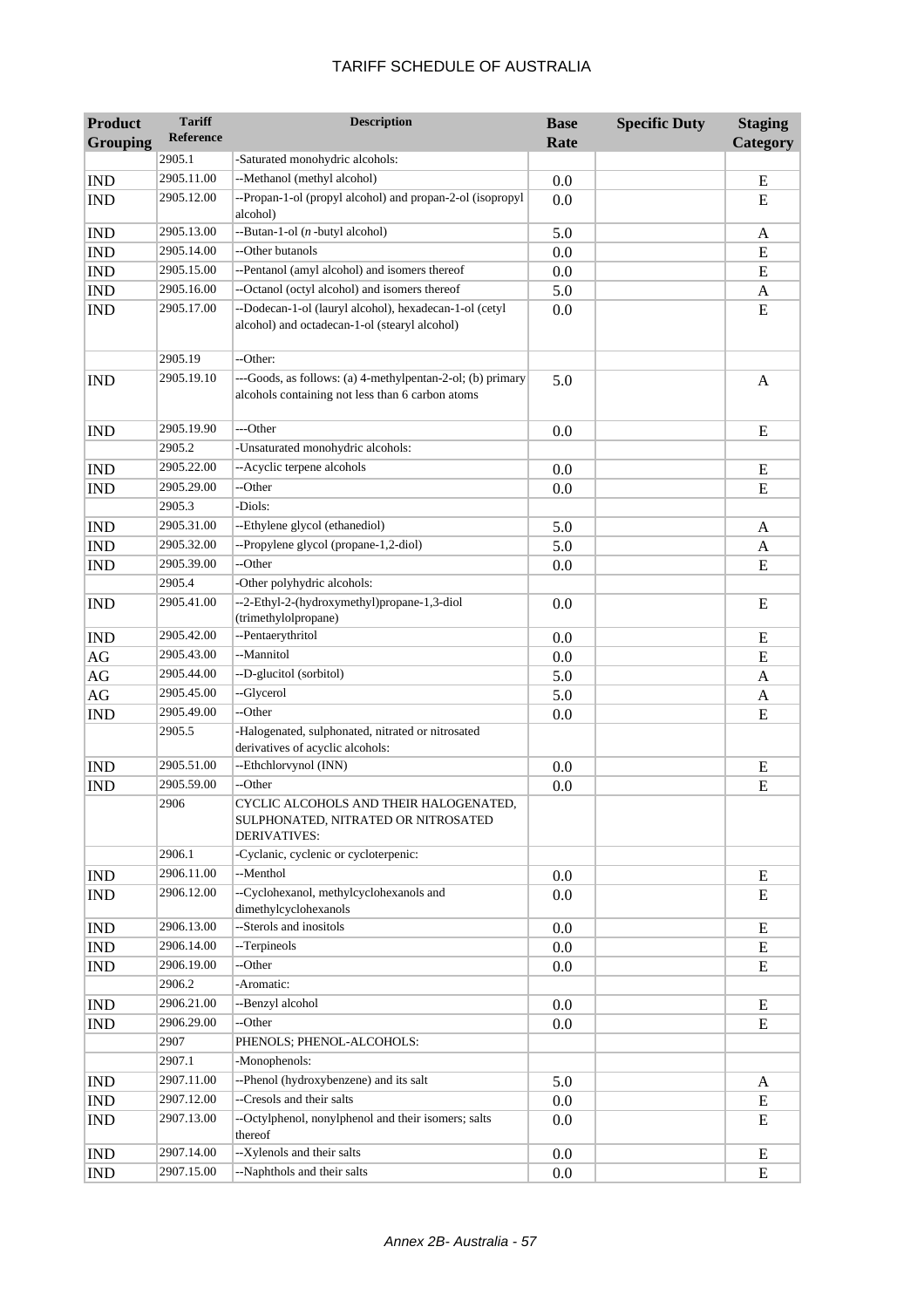| <b>Product</b><br><b>Grouping</b> | <b>Tariff</b><br>Reference | <b>Description</b>                                                                                                                                                                                                                                | <b>Base</b><br>Rate | <b>Specific Duty</b> | <b>Staging</b><br>Category |
|-----------------------------------|----------------------------|---------------------------------------------------------------------------------------------------------------------------------------------------------------------------------------------------------------------------------------------------|---------------------|----------------------|----------------------------|
| <b>IND</b>                        | 2907.19.00                 | --Other                                                                                                                                                                                                                                           | 0.0                 |                      | ${\bf E}$                  |
|                                   | 2907.2                     | -Polyphenols; phenol alcohols:                                                                                                                                                                                                                    |                     |                      |                            |
| <b>IND</b>                        | 2907.21.00                 | --Resorcinol and its salts                                                                                                                                                                                                                        | 0.0                 |                      | E                          |
| <b>IND</b>                        | 2907.22.00                 | --Hydroquinone (quinol) and its salts                                                                                                                                                                                                             | 0.0                 |                      | ${\bf E}$                  |
| <b>IND</b>                        | 2907.23.00                 | --4,4'-Isopropylidenediphenol (bisphenol A,                                                                                                                                                                                                       | 0.0                 |                      | E                          |
|                                   |                            | diphenylolpropane) and its salts                                                                                                                                                                                                                  |                     |                      |                            |
| <b>IND</b>                        | 2907.29.00                 | --Other                                                                                                                                                                                                                                           | 0.0                 |                      | ${\bf E}$                  |
|                                   | 2908                       | HALOGENATED, SULPHONATED, NITRATED OR<br>NITROSATED DERIVATIVES OF PHENOLS OR<br>PHENOL-ALCOHOLS:                                                                                                                                                 |                     |                      |                            |
| <b>IND</b>                        | 2908.10.00                 | -Derivatives containing only halogen substituents and<br>their salts                                                                                                                                                                              | 0.0                 |                      | E                          |
| <b>IND</b>                        | 2908.20.00                 | -Derivatives containing only sulpho groups, their salts<br>and esters                                                                                                                                                                             | 0.0                 |                      | E                          |
| <b>IND</b>                        | 2908.90.00                 | -Other                                                                                                                                                                                                                                            | 0.0                 |                      | ${\bf E}$                  |
|                                   | 2909                       | ETHERS, ETHER-ALCOHOLS, ETHER-PHENOLS,<br>ETHER-ALCOHOL-PHENOLS, ALCOHOL<br>PEROXIDES, ETHER PEROXIDES, KETONE<br>PEROXIDES (WHETHER OR NOT CHEMICALLY<br>DEFINED), AND THEIR HALOGENATED,<br>SULPHONATED, NITRATED OR NITROSATED<br>DERIVATIVES: |                     |                      |                            |
|                                   | 2909.1                     | -Acyclic ethers and their halogenated, sulphonated,<br>nitrated or nitrosated derivatives:                                                                                                                                                        |                     |                      |                            |
| <b>IND</b>                        | 2909.11.00                 | --Diethyl ether                                                                                                                                                                                                                                   | 0.0                 |                      | E                          |
| <b>IND</b>                        | 2909.19.00                 | --Other                                                                                                                                                                                                                                           | 0.0                 |                      | ${\bf E}$                  |
| <b>IND</b>                        | 2909.20.00                 | -Cyclanic, cyclenic or cycloterpenic ethers and their<br>halogenated, sulphonated, nitrated or nitrosated<br>derivatives                                                                                                                          | 0.0                 |                      | E                          |
| <b>IND</b>                        | 2909.30.00                 | -Aromatic ethers and their halogenated, sulphonated,<br>nitrated or nitrosated derivatives                                                                                                                                                        | 0.0                 |                      | E                          |
|                                   | 2909.4                     | -Ether-alcohols and their halogenated, sulphonated,<br>nitrated or nitrosated derivatives:                                                                                                                                                        |                     |                      | ${\bf E}$                  |
| <b>IND</b>                        | 2909.41.00                 | --2,2'-Oxydiethanol (diethylene glycol, digol)                                                                                                                                                                                                    | 5.0                 |                      | A                          |
| <b>IND</b>                        | 2909.42.00                 | --Monomethyl ethers of ethylene glycol or of diethylene<br>glycol                                                                                                                                                                                 | 5.0                 |                      | A                          |
| <b>IND</b>                        | 2909.43.00                 | --Monobutyl ethers of ethylene glycol or of diethylene<br>glycol                                                                                                                                                                                  | 5.0                 |                      | A                          |
| <b>IND</b>                        | 2909.44.00                 | --Other monoalkylethers of ethylene glycol or of<br>diethylene glycol                                                                                                                                                                             | 5.0                 |                      | A                          |
| <b>IND</b>                        | 2909.49.00                 | --Other                                                                                                                                                                                                                                           | 5.0                 |                      | A                          |
|                                   | 2909.50                    | -Ether-phenols, ether-alcohol-phenols and their<br>halogenated, sulphonated, nitrated or nitrosated<br>derivatives:                                                                                                                               |                     |                      |                            |
| <b>IND</b>                        | 2909.50.10                 | ---Ethylene oxide derivatives                                                                                                                                                                                                                     | 5.0                 |                      | A                          |
| <b>IND</b>                        | 2909.50.90                 | ---Other                                                                                                                                                                                                                                          | 0.0                 |                      | ${\bf E}$                  |
|                                   | 2909.60                    | -Alcohol peroxides, ether peroxides, ketone peroxides and<br>their halogenated, sulphonated, nitrated or nitrosated<br>derivatives:                                                                                                               |                     |                      |                            |
| <b>IND</b>                        | 2909.60.10                 | ---Goods, as follows: (a) ethylene oxide derivatives; (b) di-<br>$t$ -butyl peroxide; (c) ethyl methyl ketone peroxide; (d) $t$ -<br>butyl hydroperoxide                                                                                          | 5.0                 |                      | A                          |
| <b>IND</b>                        | 2909.60.90                 | ---Other                                                                                                                                                                                                                                          | 0.0                 |                      | E                          |
|                                   | 2910                       | EPOXIDES, EPOXYALCOHOLS, EPOXYPHENOLS<br>AND EPOXYETHERS, WITH A THREE-MEMBERED<br>RING, AND THEIR HALOGENATED,<br>SULPHONATED, NITRATED OR NITROSATED<br>DERIVATIVES:                                                                            |                     |                      |                            |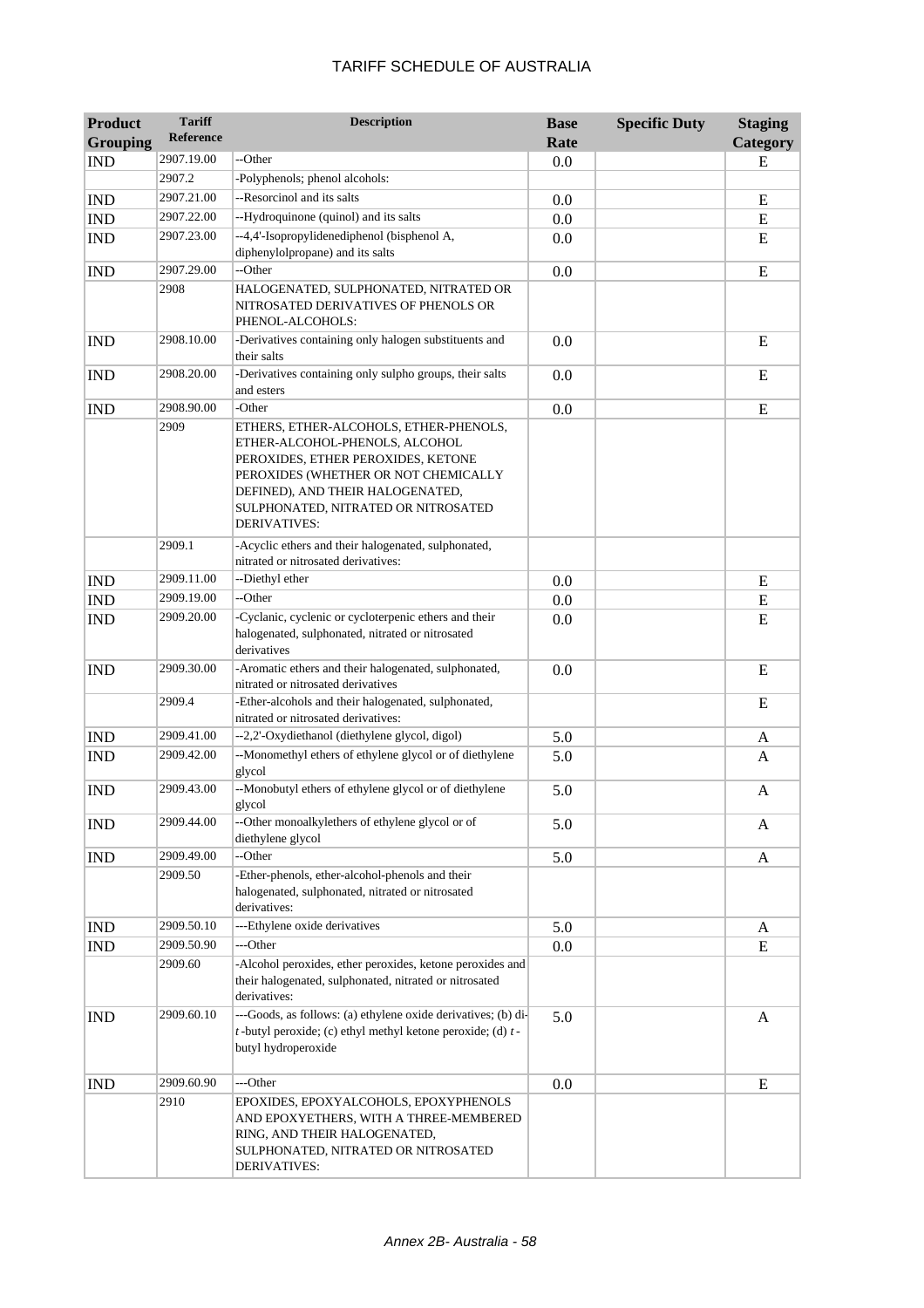| <b>Product</b>                | <b>Tariff</b><br><b>Reference</b> | <b>Description</b>                                                                                                                                  | <b>Base</b><br>Rate | <b>Specific Duty</b> | <b>Staging</b><br>Category |
|-------------------------------|-----------------------------------|-----------------------------------------------------------------------------------------------------------------------------------------------------|---------------------|----------------------|----------------------------|
| <b>Grouping</b><br><b>IND</b> | 2910.10.00                        | -Oxirane (ethylene oxide)                                                                                                                           |                     |                      | E                          |
| <b>IND</b>                    | 2910.20.00                        | -Methyloxirane (propylene oxide)                                                                                                                    | 0.0                 |                      | E                          |
|                               | 2910.30.00                        | -1-Chloro-2,3-epoxypropane (epichlorohydrin)                                                                                                        | 0.0                 |                      |                            |
| <b>IND</b>                    | 2910.90.00                        | -Other                                                                                                                                              | 0.0                 |                      | ${\bf E}$                  |
| <b>IND</b>                    |                                   |                                                                                                                                                     | 0.0                 |                      | ${\bf E}$                  |
| <b>IND</b>                    | 2911.00.00                        | ACETALS AND HEMIACETALS, WHETHER OR NOT<br>WITH OTHER OXYGEN FUNCTION, AND THEIR<br>HALOGENATED, SULPHONATED, NITRATED OR<br>NITROSATED DERIVATIVES | 0.0                 |                      | E                          |
|                               | 2912                              | ALDEHYDES, WHETHER OR NOT WITH OTHER<br>OXYGEN FUNCTION; CYCLIC POLYMERS OF<br>ALDEHYDES; PARAFORMALDEHYDE:                                         |                     |                      |                            |
|                               | 2912.1                            | -Acyclic aldehydes without other oxygen function:                                                                                                   |                     |                      |                            |
| <b>IND</b>                    | 2912.11.00                        | --Methanal (formaldehyde)                                                                                                                           | 5.0                 |                      | A                          |
| <b>IND</b>                    | 2912.12.00                        | --Ethanal (acetaldehyde)                                                                                                                            | 5.0                 |                      | $\mathbf{A}$               |
| <b>IND</b>                    | 2912.13.00                        | --Butanal (butyraldehyde, normal isomer)                                                                                                            | 0.0                 |                      | E                          |
| <b>IND</b>                    | 2912.19.00                        | --Other                                                                                                                                             | 0.0                 |                      | ${\bf E}$                  |
|                               | 2912.2                            | -Cyclic aldehydes without other oxygen function:                                                                                                    |                     |                      |                            |
| <b>IND</b>                    | 2912.21.00                        | --Benzaldehyde                                                                                                                                      | 0.0                 |                      | E                          |
| <b>IND</b>                    | 2912.29.00                        | --Other                                                                                                                                             | 0.0                 |                      | ${\bf E}$                  |
| <b>IND</b>                    | 2912.30.00                        | -Aldehyde-alcohols                                                                                                                                  | 0.0                 |                      | ${\bf E}$                  |
|                               | 2912.4                            | -Aldehyde-ethers, aldehyde-phenols and aldehydes with<br>other oxygen function:                                                                     |                     |                      |                            |
| <b>IND</b>                    | 2912.41.00                        | --Vanillin (4-hydroxy-3-methoxybenzaldehyde)                                                                                                        | 0.0                 |                      | E                          |
| <b>IND</b>                    | 2912.42.00                        | --Ethylvanillin (3-ethoxy-4-hydroxybenzaldehyde)                                                                                                    | 0.0                 |                      | E                          |
| <b>IND</b>                    | 2912.49.00                        | --Other                                                                                                                                             | 0.0                 |                      | E                          |
| <b>IND</b>                    | 2912.50.00                        | -Cyclic polymers of aldehydes                                                                                                                       | 0.0                 |                      | E                          |
| <b>IND</b>                    | 2912.60.00                        | -Paraformaldehyde                                                                                                                                   | 5.0                 |                      | A                          |
| <b>IND</b>                    | 2913.00.00                        | HALOGENATED, SULPHONATED, NITRATED<br>ORNITROSATED DERIVATIVES OF PRODUCTS OF<br>2912                                                               | 0.0                 |                      | ${\bf E}$                  |
|                               | 2914                              | KETONES AND QUINONES, WHETHER OR NOT<br>WITH OTHER OXYGEN FUNCTION, AND THEIR<br>HALOGENATED, SULPHONATED, NITRATED OR<br>NITROSATED DERIVATIVES:   |                     |                      |                            |
|                               | 2914.1                            | -Acyclic ketones without other oxygen function:                                                                                                     |                     |                      |                            |
| $\mathop{\rm IND}\nolimits$   | 2914.11.00                        | --Acetone                                                                                                                                           | 5.0                 |                      | A                          |
| IND                           | 2914.12.00                        | --Butanone (methyl ethyl ketone)                                                                                                                    | 0.0                 |                      | E                          |
| <b>IND</b>                    | 2914.13.00                        | --4-Methylpentan-2-one (methyl isobutyl ketone)                                                                                                     | 0.0                 |                      | E                          |
| <b>IND</b>                    | 2914.19.00                        | --Other                                                                                                                                             | 0.0                 |                      | $\mathbf E$                |
|                               | 2914.2                            | -Cyclanic, cyclenic or cycloterpenic ketones without other<br>oxygen function:                                                                      |                     |                      |                            |
| <b>IND</b>                    | 2914.21.00                        | --Camphor                                                                                                                                           | 0.0                 |                      | Е                          |
| <b>IND</b>                    | 2914.22.00                        | --Cyclohexanone and methylcyclohexanones                                                                                                            | 0.0                 |                      | E                          |
| <b>IND</b>                    | 2914.23.00                        | --Ionones and methylionones                                                                                                                         | 0.0                 |                      | E                          |
| <b>IND</b>                    | 2914.29.00                        | --Other                                                                                                                                             | 0.0                 |                      | E                          |
|                               | 2914.3                            | -Aromatic ketones without other oxygen function:                                                                                                    |                     |                      |                            |
| <b>IND</b>                    | 2914.31.00                        | --Phenylacetone (phenylpropan-2-one)                                                                                                                | 0.0                 |                      | E                          |
| <b>IND</b>                    | 2914.39.00                        | --Other                                                                                                                                             | 0.0                 |                      | E                          |
|                               | 2914.40                           | -Ketone-alcohols and ketone-aldehydes:                                                                                                              |                     |                      |                            |
| <b>IND</b>                    | 2914.40.10                        | ---4-Hydroxy-4-methylpentan-2-one (diacetone alcohol)                                                                                               | 5.0                 |                      | A                          |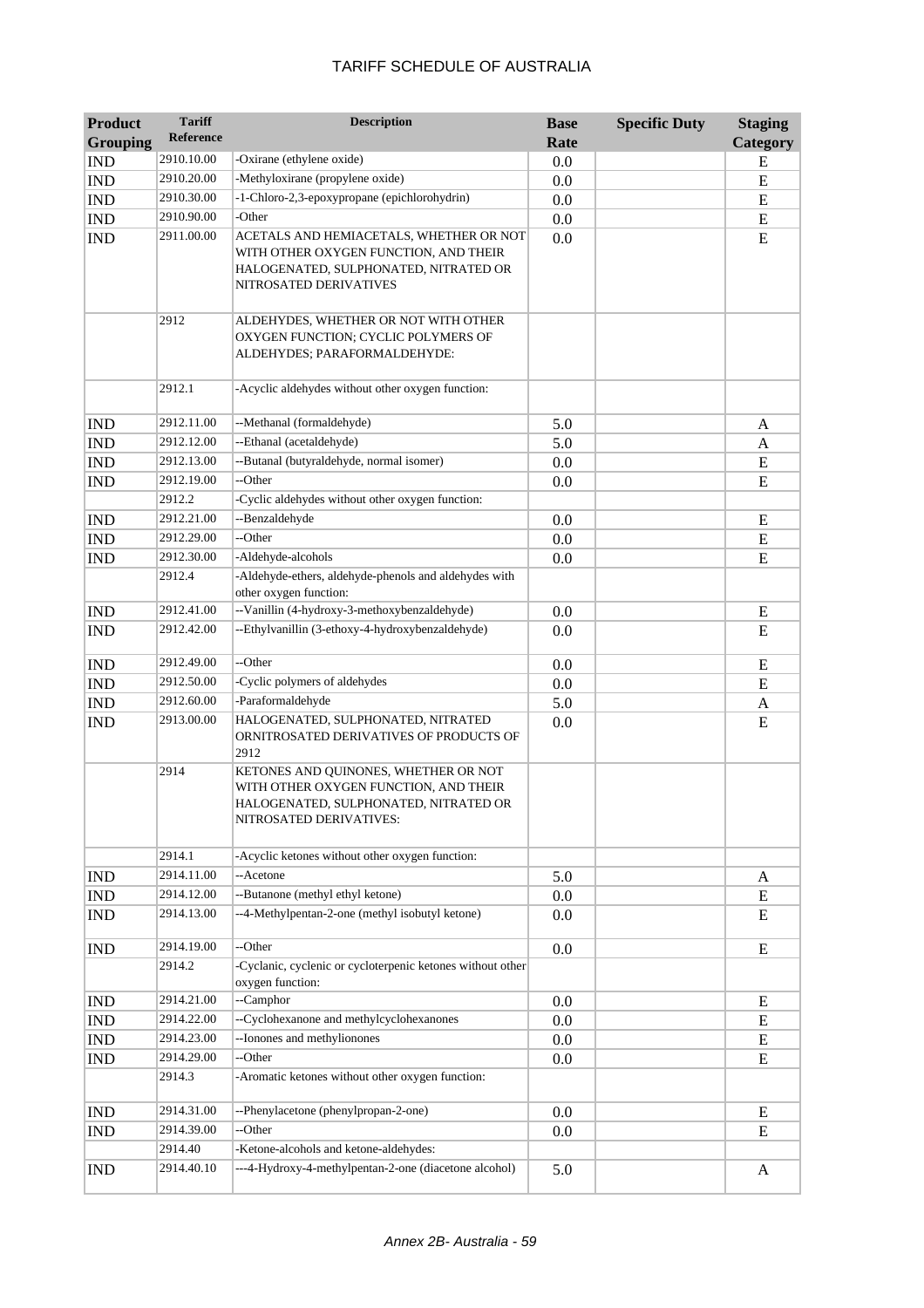| <b>Product</b>              | <b>Tariff</b>    | <b>Description</b>                                                                                                                                                                                              | <b>Base</b> | <b>Specific Duty</b> | <b>Staging</b> |
|-----------------------------|------------------|-----------------------------------------------------------------------------------------------------------------------------------------------------------------------------------------------------------------|-------------|----------------------|----------------|
| <b>Grouping</b>             | <b>Reference</b> |                                                                                                                                                                                                                 | Rate        |                      | Category       |
| <b>IND</b>                  | 2914.40.90       | ---Other                                                                                                                                                                                                        | 0.0         |                      | E              |
| <b>IND</b>                  | 2914.50.00       | -Ketone-phenols and ketones with other oxygen function                                                                                                                                                          | 0.0         |                      | E              |
|                             | 2914.6           | -Quinones:                                                                                                                                                                                                      |             |                      |                |
| <b>IND</b>                  | 2914.61.00       | --Anthraquinone                                                                                                                                                                                                 | 0.0         |                      | E              |
| <b>IND</b>                  | 2914.69.00       | --Other                                                                                                                                                                                                         | 0.0         |                      | ${\bf E}$      |
| <b>IND</b>                  | 2914.70.00       | -Halogenated, sulphonated, nitrated or nitrosated<br>derivatives                                                                                                                                                | 0.0         |                      | ${\bf E}$      |
|                             | 2915             | SATURATED ACYCLIC MONOCARBOXYLIC ACIDS<br>AND THEIR ANHYDRIDES, HALIDES, PEROXIDES<br>AND PEROXYACIDS; THEIR HALOGENATED,<br>SULPHONATED, NITRATED OR NITROSATED<br>DERIVATIVES:                                |             |                      |                |
|                             | 2915.1           | -Formic acid, its salts and esters:                                                                                                                                                                             |             |                      |                |
| <b>IND</b>                  | 2915.11.00       | --Formic acid                                                                                                                                                                                                   | 0.0         |                      | ${\bf E}$      |
| <b>IND</b>                  | 2915.12.00       | --Salts of formic acid                                                                                                                                                                                          | 0.0         |                      | E              |
| <b>IND</b>                  | 2915.13.00       | --Esters of formic acid                                                                                                                                                                                         | 5.0         |                      | A              |
|                             | 2915.2           | -Acetic acid and its salts; acetic anhydride:                                                                                                                                                                   |             |                      |                |
| $\mathop{\rm IND}\nolimits$ | 2915.21.00       | --Acetic acid                                                                                                                                                                                                   | 5.0         |                      | A              |
| $\mathop{\rm IND}\nolimits$ | 2915.22.00       | --Sodium acetate                                                                                                                                                                                                | 5.0         |                      | A              |
| <b>IND</b>                  | 2915.23.00       | --Cobalt acetates                                                                                                                                                                                               | 5.0         |                      | A              |
| <b>IND</b>                  | 2915.24.00       | --Acetic anhydride                                                                                                                                                                                              | 5.0         |                      | A              |
| <b>IND</b>                  | 2915.29.00       | --Other                                                                                                                                                                                                         | 5.0         |                      | A              |
|                             | 2915.3           | -Esters of acetic acid:                                                                                                                                                                                         |             |                      |                |
| <b>IND</b>                  | 2915.31.00       | --Ethyl acetate                                                                                                                                                                                                 | 5.0         |                      | A              |
| <b>IND</b>                  | 2915.32.00       | --Vinyl acetate                                                                                                                                                                                                 | 5.0         |                      | A              |
| <b>IND</b>                  | 2915.33.00       | --n-Butylacetate                                                                                                                                                                                                | 5.0         |                      | A              |
| <b>IND</b>                  | 2915.34.00       | --Isobutyl acetate                                                                                                                                                                                              | 5.0         |                      | A              |
| <b>IND</b>                  | 2915.35.00       | --2-Ethoxyethyl acetate                                                                                                                                                                                         | 5.0         |                      | A              |
|                             | 2915.39          | --Other:                                                                                                                                                                                                        |             |                      |                |
| <b>IND</b>                  | 2915.39.10       | ---Glycerol triacetate                                                                                                                                                                                          | 0.0         |                      | E              |
| <b>IND</b>                  | 2915.39.90       | ---Other                                                                                                                                                                                                        | 5.0         |                      | A              |
| <b>IND</b>                  | 2915.40.00       | -Mono-, di-or trichloroacetic acids, their salts and esters                                                                                                                                                     | 0.0         |                      | E              |
| <b>IND</b>                  | 2915.50.00       | -Propionic acid, its salts and esters                                                                                                                                                                           | 0.0         |                      | E              |
| <b>IND</b>                  | 2915.60.00       | -Butanoic acids, pentanoic acids, their salts and esters                                                                                                                                                        | 0.0         |                      | E              |
| <b>IND</b>                  | 2915.70.00       | -Palmitic acid, stearic acid, their salts and esters                                                                                                                                                            | 5.0         |                      | A              |
| <b>IND</b>                  | 2915.90.00       | -Other                                                                                                                                                                                                          | 5.0         |                      | A              |
|                             | 2916             | UNSATURATED ACYCLIC MONOCARBOXYLIC<br>ACIDS, CYCLIC MONOCARBOXYLIC ACIDS,<br>THEIR ANHYDRIDES, HALIDES, PEROXIDES AND<br>PEROXYACIDS; THEIR HALOGENATED,<br>SULPHONATED, NITRATED OR NITROSATED<br>DERIVATIVES: |             |                      |                |
|                             | 2916.1           | -Unsaturated acyclic monocarboxylic acids, their<br>anhydrides, halides, peroxides, peroxyacids and their<br>derivatives:                                                                                       |             |                      |                |
| <b>IND</b>                  | 2916.11.00       | -- Acrylic acid and its salts                                                                                                                                                                                   | 0.0         |                      | E              |
| <b>IND</b>                  | 2916.12.00       | --Esters of acrylic acid                                                                                                                                                                                        | 0.0         |                      | E              |
| <b>IND</b>                  | 2916.13.00       | --Methacrylic acid and its salts                                                                                                                                                                                | 0.0         |                      | E              |
| <b>IND</b>                  | 2916.14.00       | --Esters of methacrylic acid                                                                                                                                                                                    | 0.0         |                      | E              |
| <b>IND</b>                  | 2916.15.00       | --Oleic, linoleic or linolenic acids, their salts and esters                                                                                                                                                    | 5.0         |                      | A              |
|                             | 2916.19          | --Other:                                                                                                                                                                                                        |             |                      |                |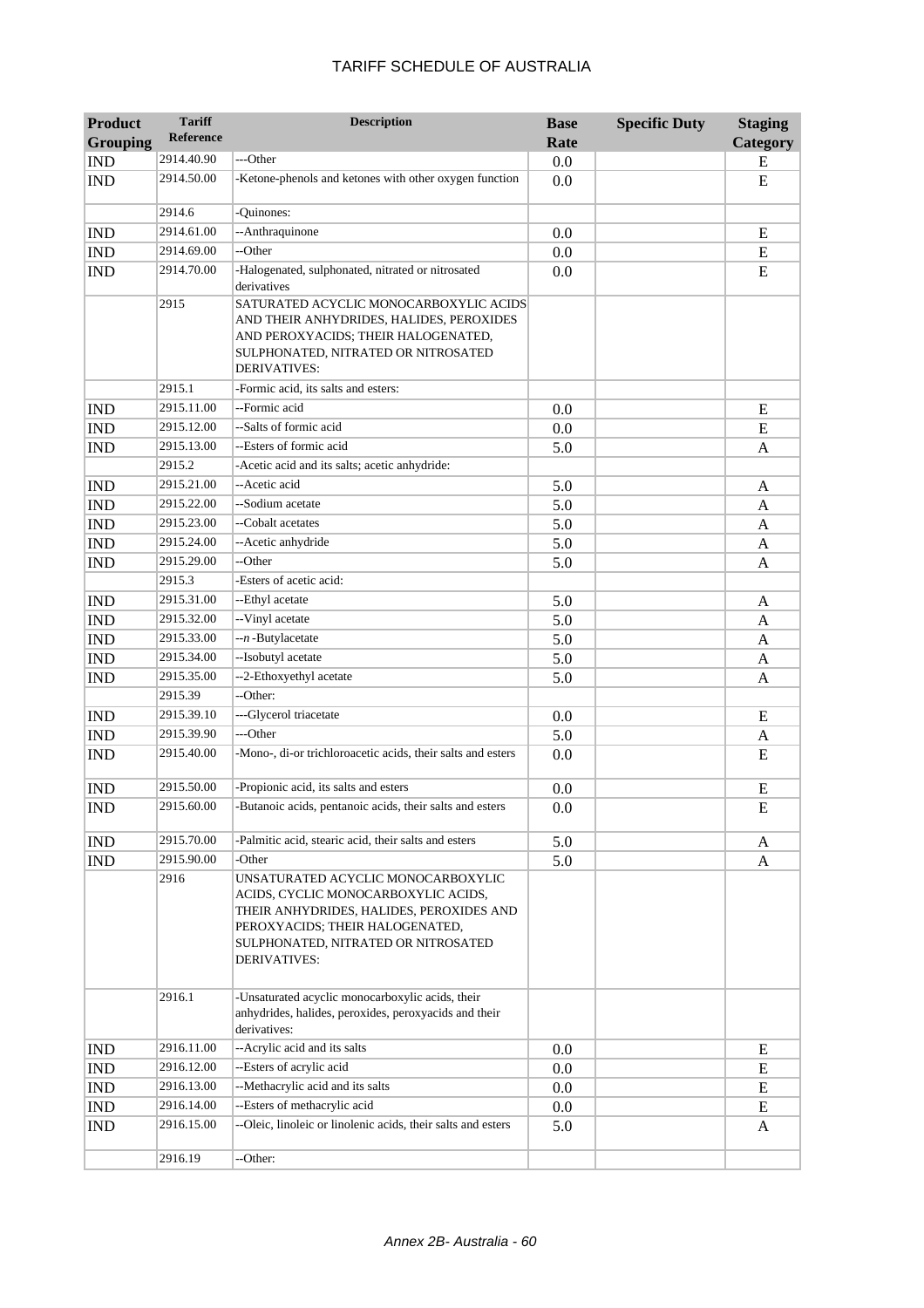| <b>Product</b>              | <b>Tariff</b><br><b>Reference</b> | <b>Description</b>                                                                                                                                                                         | <b>Base</b> | <b>Specific Duty</b> | <b>Staging</b> |
|-----------------------------|-----------------------------------|--------------------------------------------------------------------------------------------------------------------------------------------------------------------------------------------|-------------|----------------------|----------------|
| <b>Grouping</b>             |                                   | ---Acids containing not less than 8 and not more than 22                                                                                                                                   | Rate        |                      | Category       |
| <b>IND</b>                  | 2916.19.10                        | carbon atoms, and their salts and esters                                                                                                                                                   | 5.0         |                      | A              |
| <b>IND</b>                  | 2916.19.90                        | ---Other                                                                                                                                                                                   | 0.0         |                      | ${\bf E}$      |
| <b>IND</b>                  | 2916.20.00                        | -Cyclanic, cyclenic or cycloterpenic monocarboxylic<br>acids, their anhydrides, halides, peroxides, peroxyacids<br>and their derivatives                                                   | 0.0         |                      | E              |
|                             | 2916.3                            | -Aromatic monocarboxylic acids, their anhydrides,<br>halides, peroxides, peroxyacids and their derivatives:                                                                                |             |                      |                |
| <b>IND</b>                  | 2916.31.00                        | --Benzoic acid, its salts and esters                                                                                                                                                       | 0.0         |                      | E              |
| <b>IND</b>                  | 2916.32.00                        | --Benzoyl peroxide and benzoyl chloride                                                                                                                                                    | 0.0         |                      | ${\bf E}$      |
| <b>IND</b>                  | 2916.34.00                        | --Phenylacetic acid and its salts                                                                                                                                                          | 0.0         |                      | ${\bf E}$      |
| <b>IND</b>                  | 2916.35.00                        | --Esters of phenylacetic acid                                                                                                                                                              | 0.0         |                      | ${\bf E}$      |
| <b>IND</b>                  | 2916.39.00                        | --Other                                                                                                                                                                                    | 0.0         |                      | E              |
|                             | 2917                              | POLYCARBOXYLIC ACIDS, THEIR ANHYDRIDES,<br>HALIDES, PEROXIDES AND PEROXYACIDS; THEIR<br>HALOGENATED, SULPHONATED, NITRATED OR<br>NITROSATED DERIVATIVES:                                   |             |                      |                |
|                             | 2917.1                            | -Acyclic polycarboxylic acids, their anhydrides, halides,<br>peroxides, peroxyacids and their derivatives:                                                                                 |             |                      |                |
| <b>IND</b>                  | 2917.11.00                        | --Oxalic acid, its salts and esters                                                                                                                                                        | 0.0         |                      | Ε              |
| <b>IND</b>                  | 2917.12.00                        | --Adipic acid, its salts and esters                                                                                                                                                        | 0.0         |                      | ${\bf E}$      |
| <b>IND</b>                  | 2917.13.00                        | --Azelaic acid, sebacic acid, their salts and esters                                                                                                                                       | 0.0         |                      | ${\bf E}$      |
| <b>IND</b>                  | 2917.14.00                        | --Maleic anhydride                                                                                                                                                                         | 0.0         |                      | E              |
| <b>IND</b>                  | 2917.19.00                        | --Other                                                                                                                                                                                    | 0.0         |                      | ${\bf E}$      |
| <b>IND</b>                  | 2917.20.00                        | -Cyclanic, cyclenic or cycloterpenic polycarboxylic acids,<br>their anhydrides, halides, peroxides, peroxyacids and their<br>derivatives                                                   | 0.0         |                      | E              |
|                             | 2917.3                            | -Aromatic polycarboxylic acids, their anhydrides, halides,<br>peroxides, peroxyacids and their derivatives:                                                                                |             |                      |                |
| <b>IND</b>                  | 2917.31.00                        | --Dibutyl orthophthalates                                                                                                                                                                  | 0.0         |                      | E              |
| <b>IND</b>                  | 2917.32.00                        | --Dioctyl orthophthalates                                                                                                                                                                  | 5.0         |                      | A              |
| <b>IND</b>                  | 2917.33.00                        | --Dinonyl or didecyl orthophthalates                                                                                                                                                       | 5.0         |                      | A              |
| <b>IND</b>                  | 2917.34.00                        | --Other esters of orthophthalic acid                                                                                                                                                       | 0.0         |                      | E              |
| <b>IND</b>                  | 2917.35.00                        | --Phthalic anhydride                                                                                                                                                                       | 5.0         |                      | A              |
| <b>IND</b>                  | 2917.36.00                        | --Terephthalic acid and its salts                                                                                                                                                          | 0.0         |                      | E              |
| <b>IND</b>                  | 2917.37.00                        | --Dimethyl terephthalate                                                                                                                                                                   | $0.0\,$     |                      | E              |
| <b>IND</b>                  | 2917.39.00                        | --Other                                                                                                                                                                                    | 5.0         |                      | A              |
|                             | 2918                              | CARBOXYLIC ACIDS WITH ADDITIONAL OXYGEN<br>FUNCTION AND THEIR ANHYDRIDES, HALIDES,<br>PEROXIDES AND PEROXYACIDS; THEIR<br>HALOGENATED, SULPHONATED, NITRATED OR<br>NITROSATED DERIVATIVES: |             |                      |                |
|                             | 2918.1                            | -Carboxylic acids with alcohol function but without other<br>oxygen function, their anhydrides, halides, peroxides,<br>peroxyacids and their derivatives:                                  |             |                      |                |
| <b>IND</b>                  | 2918.11.00                        | --Lactic acid, its salts and esters                                                                                                                                                        | 0.0         |                      | Е              |
| <b>IND</b>                  | 2918.12.00                        | --Tartaric acid                                                                                                                                                                            | 0.0         |                      | Ε              |
| <b>IND</b>                  | 2918.13.00                        | --Salts and esters of tartaric acid                                                                                                                                                        | 0.0         |                      | E              |
| $\mathop{\rm IND}\nolimits$ | 2918.14.00                        | --Citric acid                                                                                                                                                                              | 0.0         |                      | E              |
| $\mathop{\rm IND}\nolimits$ | 2918.15.00                        | --Salts and esters of citric acid                                                                                                                                                          | 0.0         |                      | E              |
| IND                         | 2918.16.00                        | --Gluconic acid, its salts and esters                                                                                                                                                      | $0.0\,$     |                      | E              |
| <b>IND</b>                  | 2918.19.00                        | --Other                                                                                                                                                                                    | 0.0         |                      | E              |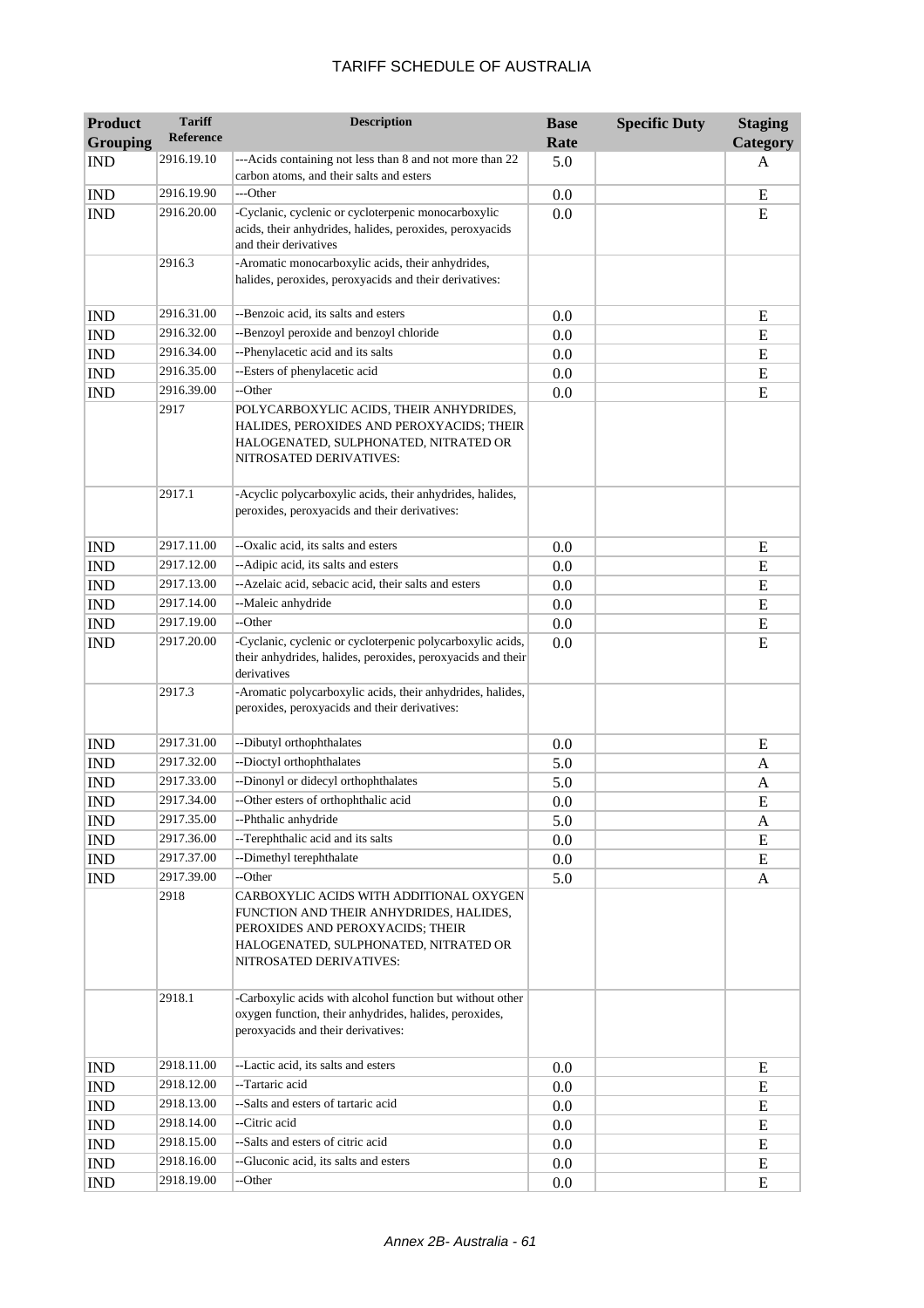| <b>Product</b><br><b>Grouping</b> | <b>Tariff</b><br><b>Reference</b> | <b>Description</b>                                                                                                                                                                                               | <b>Base</b><br>Rate | <b>Specific Duty</b> | <b>Staging</b><br>Category |
|-----------------------------------|-----------------------------------|------------------------------------------------------------------------------------------------------------------------------------------------------------------------------------------------------------------|---------------------|----------------------|----------------------------|
|                                   | 2918.2                            | -Carboxylic acids with phenol function but without other<br>oxygen function, their anhydrides, halides, peroxides,<br>peroxyacids and their derivatives:                                                         |                     |                      |                            |
| <b>IND</b>                        | 2918.21.00                        | --Salicylic acid and its salts                                                                                                                                                                                   | 0.0                 |                      | E                          |
| <b>IND</b>                        | 2918.22.00                        | -- o-Acetylsalicylic acid, its salts and esters                                                                                                                                                                  | 0.0                 |                      | E                          |
| <b>IND</b>                        | 2918.23.00                        | --Other esters of salicylic acid and their salts                                                                                                                                                                 | 0.0                 |                      | E                          |
| <b>IND</b>                        | 2918.29.00                        | --Other                                                                                                                                                                                                          | 0.0                 |                      | E                          |
| <b>IND</b>                        | 2918.30.00                        | -Carboxylic acids with aldehyde or ketone function but<br>without other oxygen function, their anhydrides, halides,<br>peroxides, peroxyacids and their derivatives                                              | 0.0                 |                      | E                          |
| <b>IND</b>                        | 2918.90.00                        | -Other                                                                                                                                                                                                           | 5.0                 |                      | L                          |
| <b>IND</b>                        | 2919.00.00                        | PHOSPHORIC ESTERS AND THEIR SALTS,<br>INCLUDING LACTOPHOSPHATES; THEIR<br>HALOGENATED, SULPHONATED, NITRATED OR<br>NITROSATED DERIVATIVES                                                                        | 0.0                 |                      | E                          |
|                                   | 2920                              | ESTERS OF OTHER INORGANIC ACIDS OF NON-<br>METALS (EXCLUDING ESTERS OF HYDROGEN<br>HALIDES) AND THEIR SALTS; THEIR<br>HALOGENATED, SULPHONATED, NITRATED OR<br>NITROSATED DERIVATIVES:                           |                     |                      |                            |
| <b>IND</b>                        | 2920.10.00                        | -Thiophosphoric esters (phosphorothioates) and their<br>salts; their halogenated, sulphonated, nitrated or<br>nitrosated derivatives                                                                             | 0.0                 |                      | E                          |
| <b>IND</b>                        | 2920.90.00                        | -Other                                                                                                                                                                                                           | 0.0                 |                      | E                          |
|                                   | 2921                              | AMINE-FUNCTION COMPOUNDS:                                                                                                                                                                                        |                     |                      |                            |
|                                   | 2921.1                            | -Acyclic monoamines and their derivatives; salts thereof:                                                                                                                                                        |                     |                      |                            |
| <b>IND</b>                        | 2921.11.00                        | --Methylamine, di-or trimethylamine and their salts                                                                                                                                                              | 5.0                 |                      | A                          |
| <b>IND</b>                        | 2921.12.00                        | --Diethylamine and its salts                                                                                                                                                                                     | 5.0                 |                      | A                          |
| <b>IND</b>                        | 2921.19.00                        | --Other                                                                                                                                                                                                          | 5.0                 |                      | A                          |
|                                   | 2921.2                            | -Acyclic polyamines and their derivatives; salts thereof:                                                                                                                                                        |                     |                      |                            |
| <b>IND</b>                        | 2921.21.00                        | --Ethylenediamine and its salts                                                                                                                                                                                  | 0.0                 |                      | E                          |
| <b>IND</b>                        | 2921.22.00                        | --Hexamethylenediamine and its salts                                                                                                                                                                             | 0.0                 |                      | E                          |
| <b>IND</b>                        | 2921.29.00                        | -Other                                                                                                                                                                                                           | 0.0                 |                      | ${\bf E}$                  |
| <b>IND</b>                        | 2921.30.00                        | -Cyclanic, cyclenic or cycloterpenic mono-or polyamines,<br>and their derivatives; salts thereof                                                                                                                 | 0.0                 |                      | ${\bf E}$                  |
|                                   | 2921.4                            | -Aromatic monoamines and their derivatives; salts<br>thereof:                                                                                                                                                    |                     |                      |                            |
| <b>IND</b>                        | 2921.41.00                        | --Aniline and its salts                                                                                                                                                                                          | 0.0                 |                      | E                          |
| <b>IND</b>                        | 2921.42.00                        | -- Aniline derivatives and their salts                                                                                                                                                                           | 0.0                 |                      | E                          |
|                                   | 2921.43                           | --Toluidines and their derivatives; salts thereof:                                                                                                                                                               |                     |                      |                            |
| <b>IND</b>                        | 2921.43.10                        | ---Toluidine derivatives containing fluoro, nitro and<br>propyl groups                                                                                                                                           | 5.0                 |                      | A                          |
| <b>IND</b>                        | 2921.43.90                        | ---Other                                                                                                                                                                                                         | 0.0                 |                      | ${\bf E}$                  |
| IND                               | 2921.44.00                        | -Diphenylamine and its derivatives; salts thereof                                                                                                                                                                | 0.0                 |                      | E                          |
| <b>IND</b>                        | 2921.45.00                        | --1-Naphthylamine (alpha-naphthylamine), 2-<br>naphthylamine (beta-naphthylamine) and their<br>derivatives; salts thereof                                                                                        | 0.0                 |                      | E                          |
| <b>IND</b>                        | 2921.46.00                        | --Amfetamine (INN), benzfetamine (INN),<br>dexamfetamine (INN), etilamfetamine (INN),<br>fencamfetamine (INN), lefetamine (INN), levamfetamine<br>(INN), mefenorex (INN) and phentermine (INN); salts<br>thereof | 0.0                 |                      | E                          |
| <b>IND</b>                        | 2921.49.00                        | --Other                                                                                                                                                                                                          | 0.0                 |                      | E                          |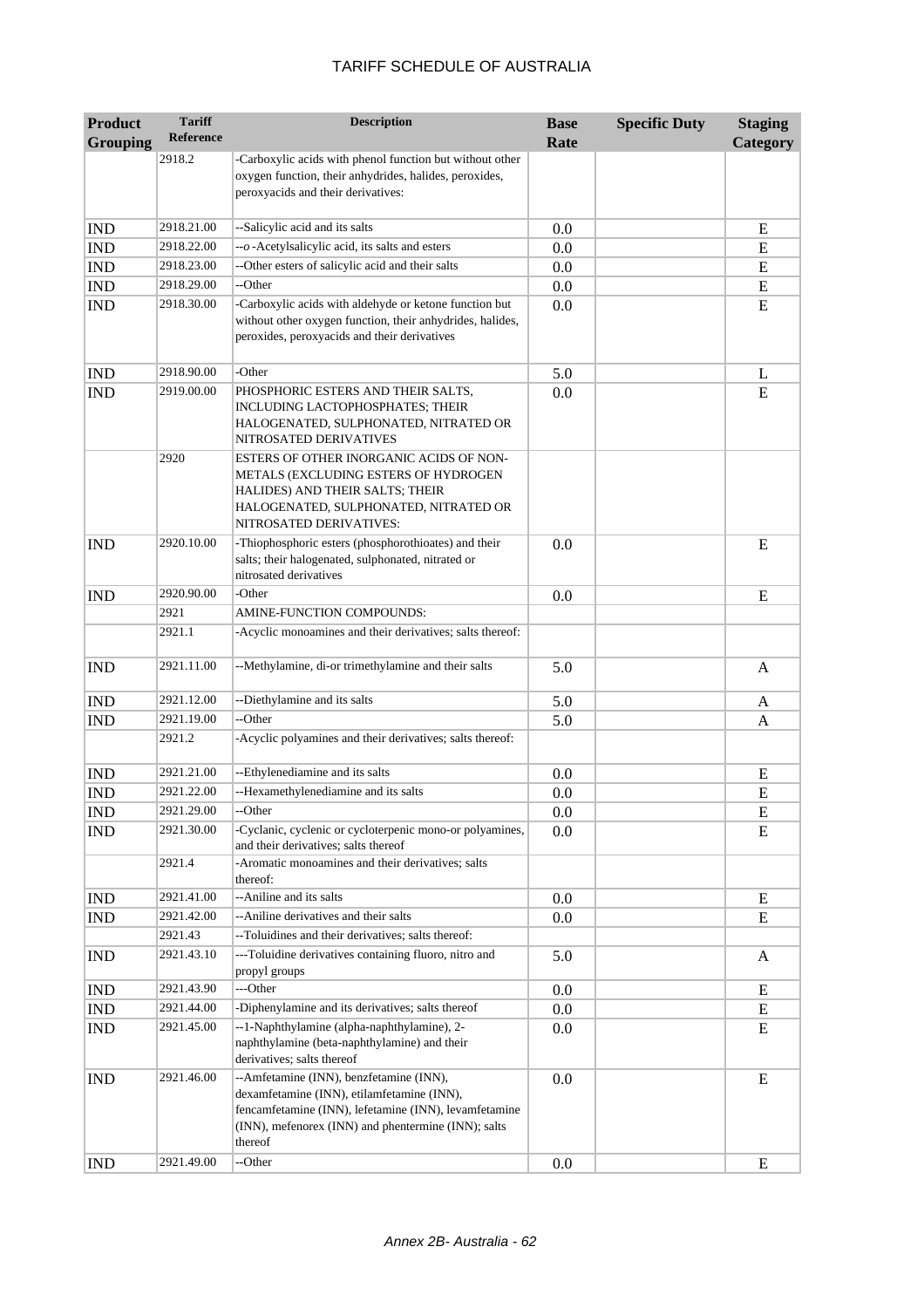| <b>Product</b><br><b>Grouping</b> | <b>Tariff</b><br><b>Reference</b> | <b>Description</b>                                                                                                                                         | <b>Base</b><br>Rate | <b>Specific Duty</b> | <b>Staging</b><br>Category |
|-----------------------------------|-----------------------------------|------------------------------------------------------------------------------------------------------------------------------------------------------------|---------------------|----------------------|----------------------------|
|                                   | 2921.5                            | -Aromatic polyamines and their derivatives; salts thereof:                                                                                                 |                     |                      |                            |
| <b>IND</b>                        | 2921.51.00                        | $-0$ -, $m$ -, $p$ -Phenylenediamine, diaminotoluenes, and<br>their derivatives; salts thereof                                                             | 0.0                 |                      | E                          |
| <b>IND</b>                        | 2921.59.00                        | --Other                                                                                                                                                    | 0.0                 |                      | E                          |
|                                   | 2922                              | OXYGEN-FUNCTION AMINO-COMPOUNDS:                                                                                                                           |                     |                      |                            |
|                                   | 2922.1                            | -Amino-alcohols, other than those containing more than<br>one kind of oxygen function, their ethers and esters; salts<br>thereof:                          |                     |                      |                            |
| <b>IND</b>                        | 2922.11.00                        | --Monoethanolamine and its salts                                                                                                                           | 0.0                 |                      | E                          |
| <b>IND</b>                        | 2922.12.00                        | --Diethanolamine and its salts                                                                                                                             | 0.0                 |                      | E                          |
| <b>IND</b>                        | 2922.13.00                        | --Triethanolamine and its salts                                                                                                                            | 5.0                 |                      | A                          |
| <b>IND</b>                        | 2922.14.00                        | --Dextropropoxyphene (INN) and its salts                                                                                                                   | 0.0                 |                      | E                          |
| <b>IND</b>                        | 2922.19.00                        | --Other                                                                                                                                                    | 0.0                 |                      | E                          |
|                                   | 2922.2                            | -Amino-naphthols and other amino-phenols, other than<br>those containing more than one kind of oxygen function,<br>their ethers and esters; salts thereof: |                     |                      |                            |
| <b>IND</b>                        | 2922.21.00                        | --Aminohydroxynaphthalenesulphonic acids and their<br>salts                                                                                                | 0.0                 |                      | E                          |
| <b>IND</b>                        | 2922.22.00                        | --Anisidines, dianisidines, phenetidines, and their salts                                                                                                  | 0.0                 |                      | E                          |
| <b>IND</b>                        | 2922.29.00                        | --Other                                                                                                                                                    | 0.0                 |                      | E                          |
|                                   | 2922.3                            | -Amino-aldehydes, amino-ketones and amino-quinones,<br>other than those containing more than one kind of oxygen<br>function; salts thereof:                |                     |                      |                            |
| <b>IND</b>                        | 2922.31.00                        | --Amfepramone (INN), methadone (INN) and<br>normethadone (INN); salts thereof                                                                              | 0.0                 |                      | E                          |
| <b>IND</b>                        | 2922.39.00                        | --Other                                                                                                                                                    | 0.0                 |                      | E                          |
|                                   | 2922.4                            | -Amino-acids, other than those containing more than one<br>kind of oxygen function, and their esters; salts thereof:                                       |                     |                      |                            |
| <b>IND</b>                        | 2922.41.00                        | --Lysine and its esters; salts thereof                                                                                                                     | 0.0                 |                      | E                          |
| <b>IND</b>                        | 2922.42.00                        | --Glutamic acid and its salts                                                                                                                              | 0.0                 |                      | E                          |
| <b>IND</b>                        | 2922.43.00                        | --Anthranilic acid and its salts                                                                                                                           | 0.0                 |                      | E                          |
| <b>IND</b>                        | 2922.44.00                        | --Tilidine (INN) and its salts                                                                                                                             | 0.0                 |                      | ${\bf E}$                  |
| <b>IND</b>                        | 2922.49.00                        | --Other                                                                                                                                                    | 0.0                 |                      | E                          |
| <b>IND</b>                        | 2922.50.00                        | -Amino-alcohol-phenols, amino-acid-phenols and other<br>amino-compounds with oxygen function                                                               | 0.0                 |                      | E                          |
|                                   | 2923                              | QUATERNARY AMMONIUM SALTS AND<br>HYDROXIDES; LECITHINS AND OTHER<br>PHOSPHOAMINOLIPIDS:                                                                    |                     |                      |                            |
| <b>IND</b>                        | 2923.10.00                        | -Choline and its salts                                                                                                                                     | 0.0                 |                      | E                          |
| <b>IND</b>                        | 2923.20.00                        | -Lecithins and other phosphoaminolipids                                                                                                                    | $0.0\,$             |                      | E                          |
| <b>IND</b>                        | 2923.90.00                        | -Other                                                                                                                                                     | 0.0                 |                      | E                          |
|                                   | 2924                              | CARBOXYAMIDE-FUNCTION COMPOUNDS;<br>AMIDE-FUNCTION COMPOUNDS OF CARBONIC<br>ACID:                                                                          |                     |                      |                            |
|                                   | 2924.1                            | -Acyclic amides (including acyclic carbamates) and their<br>derivatives; salts thereof:                                                                    |                     |                      |                            |
| <b>IND</b>                        | 2924.11.00                        | --Meprobamate (INN)                                                                                                                                        | $0.0\,$             |                      | Ε                          |
| <b>IND</b>                        | 2924.19.00                        | --Other                                                                                                                                                    | 0.0                 |                      | E                          |
|                                   | 2924.2                            | -Cyclic amides (including cyclic carbamates) and their<br>derivatives; salts thereof:                                                                      |                     |                      |                            |
| <b>IND</b>                        | 2924.21.00                        | -- Ureines and their derivatives; salts thereof                                                                                                            | 0.0                 |                      | E                          |
| <b>IND</b>                        | 2924.23.00                        | --2-Acetamidobenzoic acid (N-acetylanthranilic acid) and<br>its salts                                                                                      | 0.0                 |                      | E                          |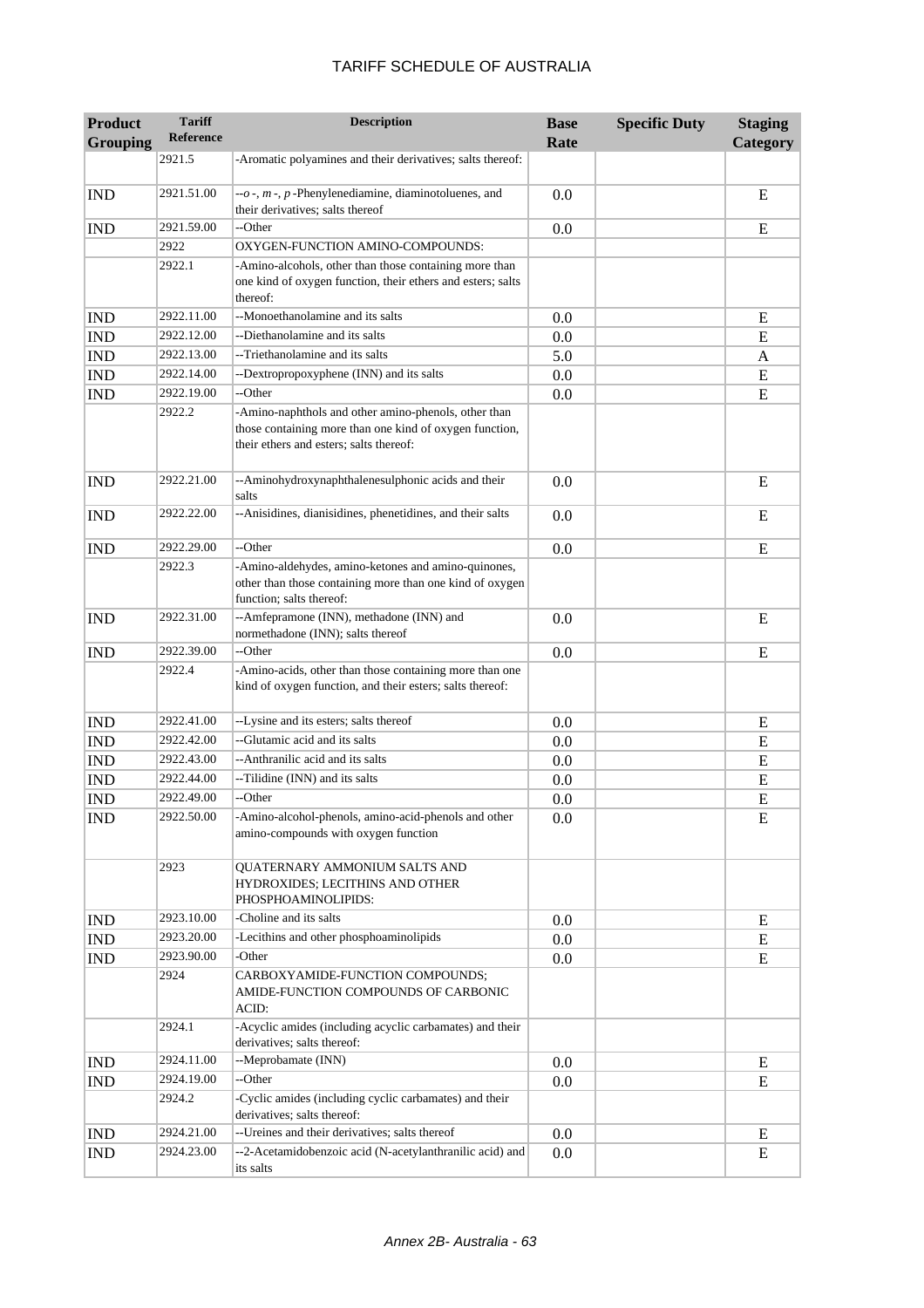| <b>Product</b><br><b>Grouping</b> | <b>Tariff</b><br><b>Reference</b> | <b>Description</b>                                                                                                 | <b>Base</b><br>Rate | <b>Specific Duty</b> | <b>Staging</b><br>Category |
|-----------------------------------|-----------------------------------|--------------------------------------------------------------------------------------------------------------------|---------------------|----------------------|----------------------------|
| <b>IND</b>                        | 2924.24.00                        | --Ethinamate (INN)                                                                                                 | 0.0                 |                      | E                          |
| <b>IND</b>                        | 2924.29.00                        | --Other                                                                                                            | 0.0                 |                      | E                          |
|                                   | 2925                              | CARBOXYIMIDE-FUNCTION COMPOUNDS<br>(INCLUDING SACCHARIN AND ITS SALTS) AND<br><b>IMINE-FUNCTION COMPOUNDS:</b>     |                     |                      |                            |
|                                   | 2925.1                            | -Imides and their derivatives; salts thereof:                                                                      |                     |                      |                            |
| <b>IND</b>                        | 2925.11.00                        | --Saccharin and its salts                                                                                          | 0.0                 |                      | ${\bf E}$                  |
| <b>IND</b>                        | 2925.12.00                        | --Glutethimide (INN)                                                                                               | 0.0                 |                      | ${\bf E}$                  |
| <b>IND</b>                        | 2925.19.00                        | --Other                                                                                                            | 0.0                 |                      | ${\bf E}$                  |
| <b>IND</b>                        | 2925.20.00                        | -Imines and their derivatives; salts thereof                                                                       | 0.0                 |                      | E                          |
|                                   | 2926                              | NITRILE-FUNCTION COMPOUNDS:                                                                                        |                     |                      |                            |
| <b>IND</b>                        | 2926.10.00                        | -Acrylonitrile                                                                                                     | 0.0                 |                      | E                          |
| <b>IND</b>                        | 2926.20.00                        | -1-Cyanoguanidine (dicyandiamide)                                                                                  | 0.0                 |                      | E                          |
| <b>IND</b>                        | 2926.30.00                        | -Fenproporex (INN) and its salts; methadone (INN)<br>intermediate (4-cyano-2-dimethylamino-4,4-<br>diphenylbutane) | 0.0                 |                      | E                          |
| <b>IND</b>                        | 2926.90.00                        | -Other                                                                                                             | 0.0                 |                      | E                          |
| <b>IND</b>                        | 2927.00.00                        | DIAZO-, AZO-OR AZOXY-COMPOUNDS                                                                                     | 0.0                 |                      | ${\bf E}$                  |
| <b>IND</b>                        | 2928.00.00                        | ORGANIC DERIVATIVES OF HYDRAZINE OR OF<br><b>HYDROXYLAMINE</b>                                                     | 0.0                 |                      | E                          |
|                                   | 2929                              | COMPOUNDS WITH OTHER NITROGEN<br><b>FUNCTION:</b>                                                                  |                     |                      |                            |
| <b>IND</b>                        | 2929.10.00                        | -Isocyanates                                                                                                       | 0.0                 |                      | E                          |
| <b>IND</b>                        | 2929.90.00                        | -Other                                                                                                             | 0.0                 |                      | E                          |
|                                   | 2930                              | ORGANO-SULPHUR COMPOUNDS:                                                                                          |                     |                      |                            |
| <b>IND</b>                        | 2930.10.00                        | -Dithiocarbonates (xanthates)                                                                                      | 0.0                 |                      | E                          |
| <b>IND</b>                        | 2930.20.00                        | -Thiocarbamates and dithiocarbamates                                                                               | 0.0                 |                      | E                          |
| <b>IND</b>                        | 2930.30.00                        | -Thiuram mono-, di-or tetrasulphides                                                                               | 0.0                 |                      | E                          |
| <b>IND</b>                        | 2930.40.00                        | -Methionine                                                                                                        | 0.0                 |                      | E                          |
| <b>IND</b>                        | 2930.90.00                        | -Other                                                                                                             | 0.0                 |                      | E                          |
|                                   | 2931                              | OTHER ORGANO-INORGANIC COMPOUNDS:                                                                                  |                     |                      |                            |
| <b>IND</b>                        | 2931.00.10                        | ---Glycine derivatives containing phosphono groups                                                                 | 5.0                 |                      | A                          |
| <b>IND</b>                        | 2931.00.90                        | ---Other                                                                                                           | 0.0                 |                      | E                          |
|                                   | 2932                              | HETEROCYCLIC COMPOUNDS WITH OXYGEN<br>HETERO-ATOM(S) ONLY:                                                         |                     |                      |                            |
|                                   | 2932.1                            | -Compounds containing an unfused furan ring (whether<br>or not hydrogenated) in the structure:                     |                     |                      |                            |
| <b>IND</b>                        | 2932.11.00                        | --Tetrahydrofuran                                                                                                  | 0.0                 |                      | E                          |
| <b>IND</b>                        | 2932.12.00                        | --2-Furaldehyde (furfuraldehyde)                                                                                   | 0.0                 |                      | ${\bf E}$                  |
| <b>IND</b>                        | 2932.13.00                        | --Furfuryl alcohol and tetrahydrofurfuryl alcohol                                                                  | $0.0\,$             |                      | E                          |
| <b>IND</b>                        | 2932.19.00                        | --Other                                                                                                            | 0.0                 |                      | ${\bf E}$                  |
|                                   | 2932.2                            | -Lactones:                                                                                                         |                     |                      |                            |
| <b>IND</b>                        | 2932.21.00                        | --Coumarin, methylcoumarins and ethylcoumarins                                                                     | 0.0                 |                      | E                          |
| <b>IND</b>                        | 2932.29.00                        | --Other lactones                                                                                                   | 0.0                 |                      | Ε                          |
|                                   | 2932.9                            | -Other:                                                                                                            |                     |                      |                            |
| <b>IND</b>                        | 2932.91.00                        | --Isosafrole                                                                                                       | 0.0                 |                      | E                          |
| <b>IND</b>                        | 2932.92.00                        | --1-(1,3-Benzodioxol-5-yl)propan-2-one                                                                             | 0.0                 |                      | E                          |
| <b>IND</b>                        | 2932.93.00                        | --Piperonal                                                                                                        | 0.0                 |                      | E                          |
| <b>IND</b>                        | 2932.94.00                        | --Safrole                                                                                                          | 0.0                 |                      | E                          |
| <b>IND</b>                        | 2932.95.00                        | --Tetrahydrocannabinols (all isomers)                                                                              | 0.0                 |                      | E                          |
| <b>IND</b>                        | 2932.99.00                        | --Other                                                                                                            | 0.0                 |                      | ${\bf E}$                  |
|                                   | 2933                              | HETEROCYCLIC COMPOUNDS WITH NITROGEN<br>HETERO-ATOM(S) ONLY:                                                       |                     |                      |                            |
|                                   | 2933.1                            | -Compounds containing an unfused pyrazole ring<br>(whether or not hydrogenated) in the structure:                  |                     |                      |                            |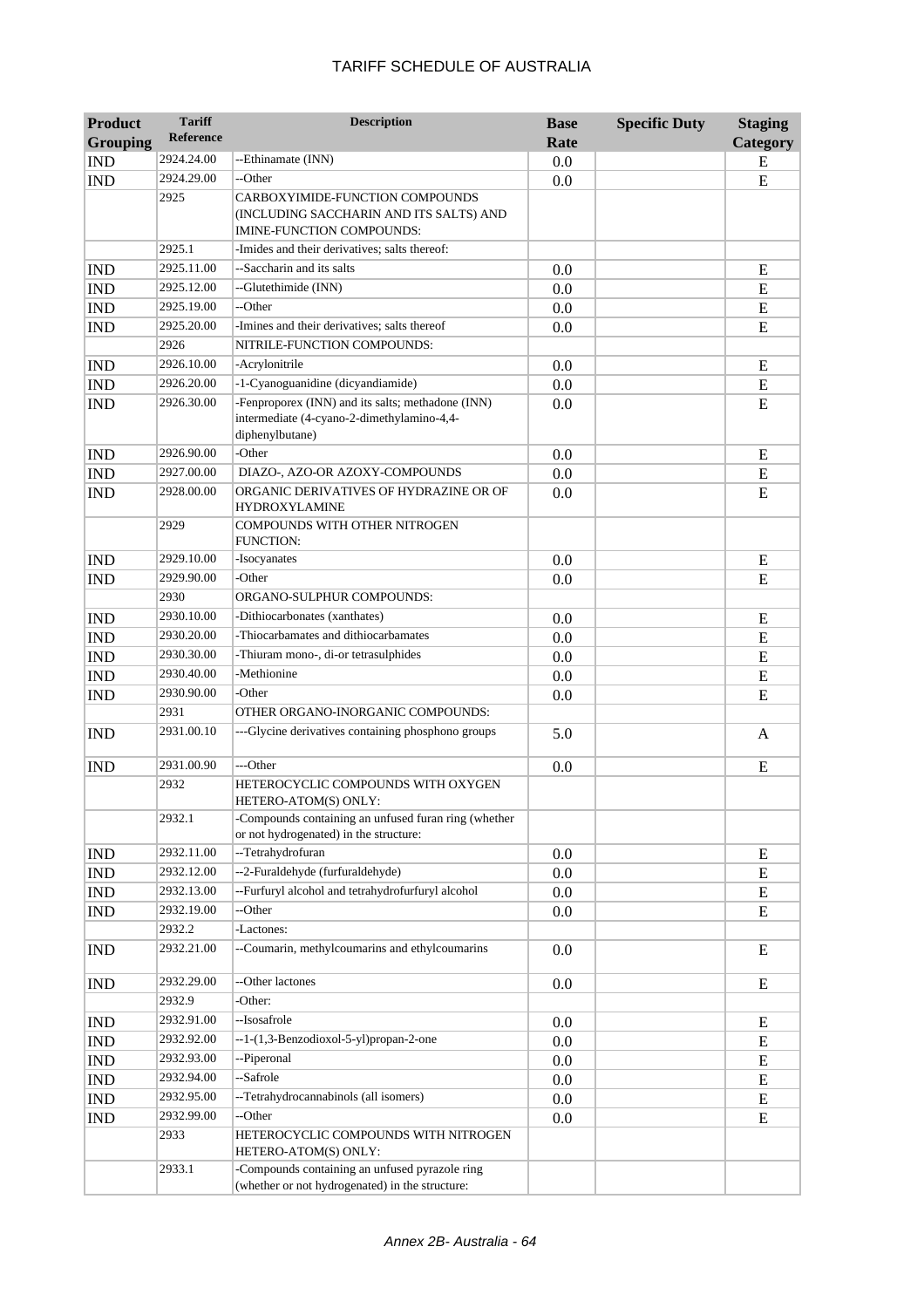| <b>Product</b>              | <b>Tariff</b> | <b>Description</b>                                                                                                                                                                                                                                                                                                                                                                                                                 | <b>Base</b> | <b>Specific Duty</b> | <b>Staging</b> |
|-----------------------------|---------------|------------------------------------------------------------------------------------------------------------------------------------------------------------------------------------------------------------------------------------------------------------------------------------------------------------------------------------------------------------------------------------------------------------------------------------|-------------|----------------------|----------------|
| <b>Grouping</b>             | Reference     |                                                                                                                                                                                                                                                                                                                                                                                                                                    | Rate        |                      | Category       |
| <b>IND</b>                  | 2933.11.00    | --Phenazone (antipyrin) and its derivatives                                                                                                                                                                                                                                                                                                                                                                                        | 0.0         |                      | E              |
| <b>IND</b>                  | 2933.19.00    | --Other                                                                                                                                                                                                                                                                                                                                                                                                                            | 0.0         |                      | E              |
|                             | 2933.2        | -Compounds containing an unfused imidazole ring<br>(whether or not hydrogenated) in the structure:                                                                                                                                                                                                                                                                                                                                 |             |                      |                |
| <b>IND</b>                  | 2933.21.00    | --Hydantoin and its derivatives                                                                                                                                                                                                                                                                                                                                                                                                    | 0.0         |                      | ${\bf E}$      |
| <b>IND</b>                  | 2933.29.00    | --Other                                                                                                                                                                                                                                                                                                                                                                                                                            | 0.0         |                      | E              |
|                             | 2933.3        | -Compounds containing an unfused pyridine ring<br>(whether or not hydrogenated) in the structure:                                                                                                                                                                                                                                                                                                                                  |             |                      |                |
| <b>IND</b>                  | 2933.31.00    | --Pyridine and its salts                                                                                                                                                                                                                                                                                                                                                                                                           | 0.0         |                      | E              |
| <b>IND</b>                  | 2933.32.00    | --Piperidine and its salts                                                                                                                                                                                                                                                                                                                                                                                                         | 0.0         |                      | E              |
| <b>IND</b>                  | 2933.33.00    | --Alfentanil (INN), anileridine (INN), bezitramide (INN),<br>bromazepam (INN), difenoxin (INN), diphenoxylate<br>(INN), dipipanone (INN), fentanyl (INN), ketobemidone<br>(INN), methylphenidate (INN), pentazocine (INN),<br>pethidine (INN), pethidine (INN) intermediate A,<br>phencyclidine (INN), (PCP), phenoperidine (INN),<br>pipradrol (INN), piritramide (INN), propiram (INN) and<br>trimeperidine (INN); salts thereof | 0.0         |                      | E              |
| <b>IND</b>                  | 2933.39.00    | --Other                                                                                                                                                                                                                                                                                                                                                                                                                            | 0.0         |                      | E              |
|                             | 2933.4        | -Compounds containing a quinoline or isoquinoline ring-<br>system (whether or not hydrogenated), not further fused:                                                                                                                                                                                                                                                                                                                |             |                      |                |
| <b>IND</b>                  | 2933.41.00    | --Levorphanol (INN) and its salts                                                                                                                                                                                                                                                                                                                                                                                                  | 0.0         |                      | E              |
| <b>IND</b>                  | 2933.49.00    | --Other                                                                                                                                                                                                                                                                                                                                                                                                                            | 0.0         |                      | E              |
|                             | 2933.5        | -Compounds containing a pyrimidine ring (whether or not<br>hydrogenated) or piperazine ring in the structure:                                                                                                                                                                                                                                                                                                                      |             |                      |                |
| $\mathop{\rm IND}\nolimits$ | 2933.52.00    | --Malonylurea (barbituric acid) and its salts                                                                                                                                                                                                                                                                                                                                                                                      | 0.0         |                      | E              |
| <b>IND</b>                  | 2933.53.00    | --Allobarbital (INN), amobarbital (INN), barbital (INN),<br>butalbital (INN), butobarbital, cyclobarbital (INN),<br>methylphenobarbital (INN), pentobarbital (INN),<br>phenobarbital (INN), secbutabarbital (INN), secobarbital<br>(INN) and vinylbital (INN); salts thereof                                                                                                                                                       | 0.0         |                      | E              |
| <b>IND</b>                  | 2933.54.00    | -Other derivatives of malonylurea (barbituric acid); salts<br>thereof                                                                                                                                                                                                                                                                                                                                                              | $0.0\,$     |                      | E              |
| <b>IND</b>                  | 2933.55.00    | --Loprazolam (INN, mecloqualone (INN), methaqualone<br>(INN) and zipeprol (INN); salts thereof                                                                                                                                                                                                                                                                                                                                     | 0.0         |                      | E              |
| <b>IND</b>                  | 2933.59.00    | --Other                                                                                                                                                                                                                                                                                                                                                                                                                            | 0.0         |                      | E              |
|                             | 2933.6        | -Compounds containing an unfused triazine ring (whether<br>or not hydrogenated) in the structure:                                                                                                                                                                                                                                                                                                                                  |             |                      |                |
| <b>IND</b>                  | 2933.61.00    | --Melamine                                                                                                                                                                                                                                                                                                                                                                                                                         | 0.0         |                      | E              |
| IND                         | 2933.69.00    | --Other                                                                                                                                                                                                                                                                                                                                                                                                                            | 0.0         |                      | ${\bf E}$      |
|                             | 2933.7        | -Lactams:                                                                                                                                                                                                                                                                                                                                                                                                                          |             |                      |                |
| <b>IND</b>                  | 2933.71.00    | --6-Hexanelactam (epsilon-caprolactam)                                                                                                                                                                                                                                                                                                                                                                                             | 0.0         |                      | E              |
| IND                         | 2933.72.00    | --Clobazam (INN) and methyprylon (INN)                                                                                                                                                                                                                                                                                                                                                                                             | 0.0         |                      | E              |
| IND                         | 2933.79.00    | --Other lactams                                                                                                                                                                                                                                                                                                                                                                                                                    | 0.0         |                      | ${\bf E}$      |
|                             | 2933.9        | -Other:                                                                                                                                                                                                                                                                                                                                                                                                                            |             |                      |                |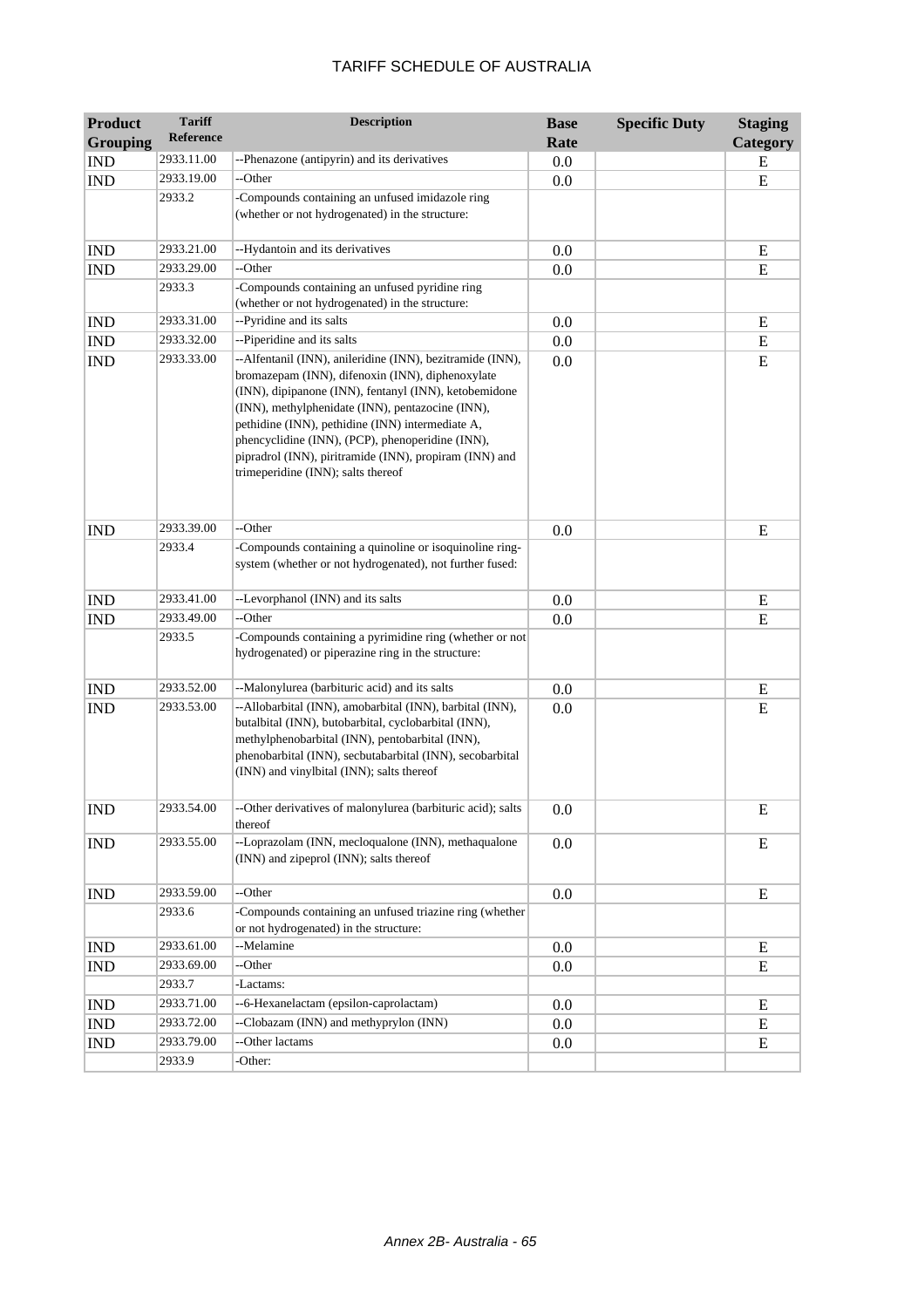| <b>Product</b>  | <b>Tariff</b>    | <b>Description</b>                                                                                                                                                                                                                                                                                                                                                                                                                                                                                                                                                         | <b>Base</b> | <b>Specific Duty</b> | <b>Staging</b> |
|-----------------|------------------|----------------------------------------------------------------------------------------------------------------------------------------------------------------------------------------------------------------------------------------------------------------------------------------------------------------------------------------------------------------------------------------------------------------------------------------------------------------------------------------------------------------------------------------------------------------------------|-------------|----------------------|----------------|
| <b>Grouping</b> | <b>Reference</b> |                                                                                                                                                                                                                                                                                                                                                                                                                                                                                                                                                                            | Rate        |                      | Category       |
| <b>IND</b>      | 2933.91.00       | --Alprazolam (INN), camazepam (INN), chlordiazepoxide<br>(INN), clonazepam (INN), chlorazepate, delorazepam<br>(INN), diazepam (INN), estazolam (INN), ethyl<br>loflazepate (INN), fludiazepam (INN), flunitrazepam<br>(INN), flurazepam (INN), halazepam (INN), lorazepam<br>(INN), lormetazepam (INN), mazindol (INN), medazepam<br>(INN), midazolam (INN), nimetazepam (INN),<br>nitrazepam (INN), nordazepam (INN), oxazepam (INN),<br>pinazepam (INN), prazepam (INN), pyrovalerone (INN),<br>temazepam (INN), tetrazepam (INN) and triazolam (INN);<br>salts thereof | 0.0         |                      | E              |
| <b>IND</b>      | 2933.99.00       | --Other                                                                                                                                                                                                                                                                                                                                                                                                                                                                                                                                                                    | 0.0         |                      | E              |
|                 | 2934             | NUCLEIC ACIDS AND THEIR SALTS, WHETHER OR<br>NOT CHEMICALY DEFINED; OTHER<br>HETEROCYCLIC COMPOUNDS:                                                                                                                                                                                                                                                                                                                                                                                                                                                                       |             |                      |                |
| <b>IND</b>      | 2934.10.00       | -Compounds containing an unfused thiazole ring<br>(whether or not hydrogenated) in the structure                                                                                                                                                                                                                                                                                                                                                                                                                                                                           | 0.0         |                      | E              |
| <b>IND</b>      | 2934.20.00       | -Compounds containing in the structure a benzothiazole<br>ring-system (whether or not hydrogenated), not further<br>fused                                                                                                                                                                                                                                                                                                                                                                                                                                                  | 0.0         |                      | E              |
| <b>IND</b>      | 2934.30.00       | -Compounds containing in the structure a phenothiazine<br>ring-system (whether or not hydrogenated), not further<br>fused                                                                                                                                                                                                                                                                                                                                                                                                                                                  | 0.0         |                      | E              |
|                 | 2934.9           | -Other:                                                                                                                                                                                                                                                                                                                                                                                                                                                                                                                                                                    |             |                      |                |
| <b>IND</b>      | 2934.91.00       | --Aminorex (INN), brotizolam (INN), clotiazepam (INN),<br>cloxazolam (INN), dextromoramide (INN), haloxazolam<br>(INN), ketazolam (INN), mesocarb (INN), oxazolam<br>(INN), pemoline (INN), phendimetrazine (INN),<br>phenmetrazine (INN) and sufentanil (INN); salts thereof                                                                                                                                                                                                                                                                                              | 0.0         |                      | E              |
| <b>IND</b>      | 2934.99.00       | --Other                                                                                                                                                                                                                                                                                                                                                                                                                                                                                                                                                                    | 0.0         |                      | ${\bf E}$      |
| <b>IND</b>      | 2935.00.00       | <b>SULPHONAMIDES</b>                                                                                                                                                                                                                                                                                                                                                                                                                                                                                                                                                       | 0.0         |                      | E              |
|                 | 2936             | PROVITAMINS AND VITAMINS, NATURAL OR<br>REPRODUCED BY SYNTHESIS (INCLUDING<br>NATURAL CONCENTRATES), DERIVATIVES<br>THEREOF USED PRIMARILY AS VITAMINS, AND<br>INTERMIXTURES OF THE FOREGOING, WHETHER<br>OR NOT IN ANY SOLVENT:                                                                                                                                                                                                                                                                                                                                           |             |                      |                |
| <b>IND</b>      | 2936.10.00       | -Provitamins, unmixed                                                                                                                                                                                                                                                                                                                                                                                                                                                                                                                                                      | 0.0         |                      | E              |
|                 | 2936.2           | -Vitamins and their derivatives, unmixed:                                                                                                                                                                                                                                                                                                                                                                                                                                                                                                                                  |             |                      |                |
| <b>IND</b>      | 2936.21.00       | --Vitamins A and their derivatives                                                                                                                                                                                                                                                                                                                                                                                                                                                                                                                                         | 0.0         |                      | E              |
| <b>IND</b>      | 2936.22.00       | --Vitamin $B_1$ and its derivatives                                                                                                                                                                                                                                                                                                                                                                                                                                                                                                                                        | 0.0         |                      | Ε              |
| <b>IND</b>      | 2936.23.00       | --Vitamin $B_2$ and its derivatives                                                                                                                                                                                                                                                                                                                                                                                                                                                                                                                                        | 0.0         |                      | E              |
| <b>IND</b>      | 2936.24.00       | --D-or DL-Pantothenic acid (Vitamin $B_3$ or Vitamin $B_5$ )<br>and its derivatives                                                                                                                                                                                                                                                                                                                                                                                                                                                                                        | 0.0         |                      | E              |
| <b>IND</b>      | 2936.25.00       | --Vitamin $B_6$ and its derivatives                                                                                                                                                                                                                                                                                                                                                                                                                                                                                                                                        | 0.0         |                      | E              |
| <b>IND</b>      | 2936.26.00       | --Vitamin $B_{12}$ and its derivatives                                                                                                                                                                                                                                                                                                                                                                                                                                                                                                                                     | 0.0         |                      | E              |
| <b>IND</b>      | 2936.27.00       | --Vitamin C and its derivatives                                                                                                                                                                                                                                                                                                                                                                                                                                                                                                                                            | 0.0         |                      | E              |
| <b>IND</b>      | 2936.28.00       | --Vitamin E and its derivatives                                                                                                                                                                                                                                                                                                                                                                                                                                                                                                                                            | 0.0         |                      | E              |
| IND             | 2936.29.00       | --Other vitamins and their derivatives                                                                                                                                                                                                                                                                                                                                                                                                                                                                                                                                     | 0.0         |                      | E              |
| <b>IND</b>      | 2936.90.00       | -Other, including natural concentrates                                                                                                                                                                                                                                                                                                                                                                                                                                                                                                                                     | 0.0         |                      | Ε              |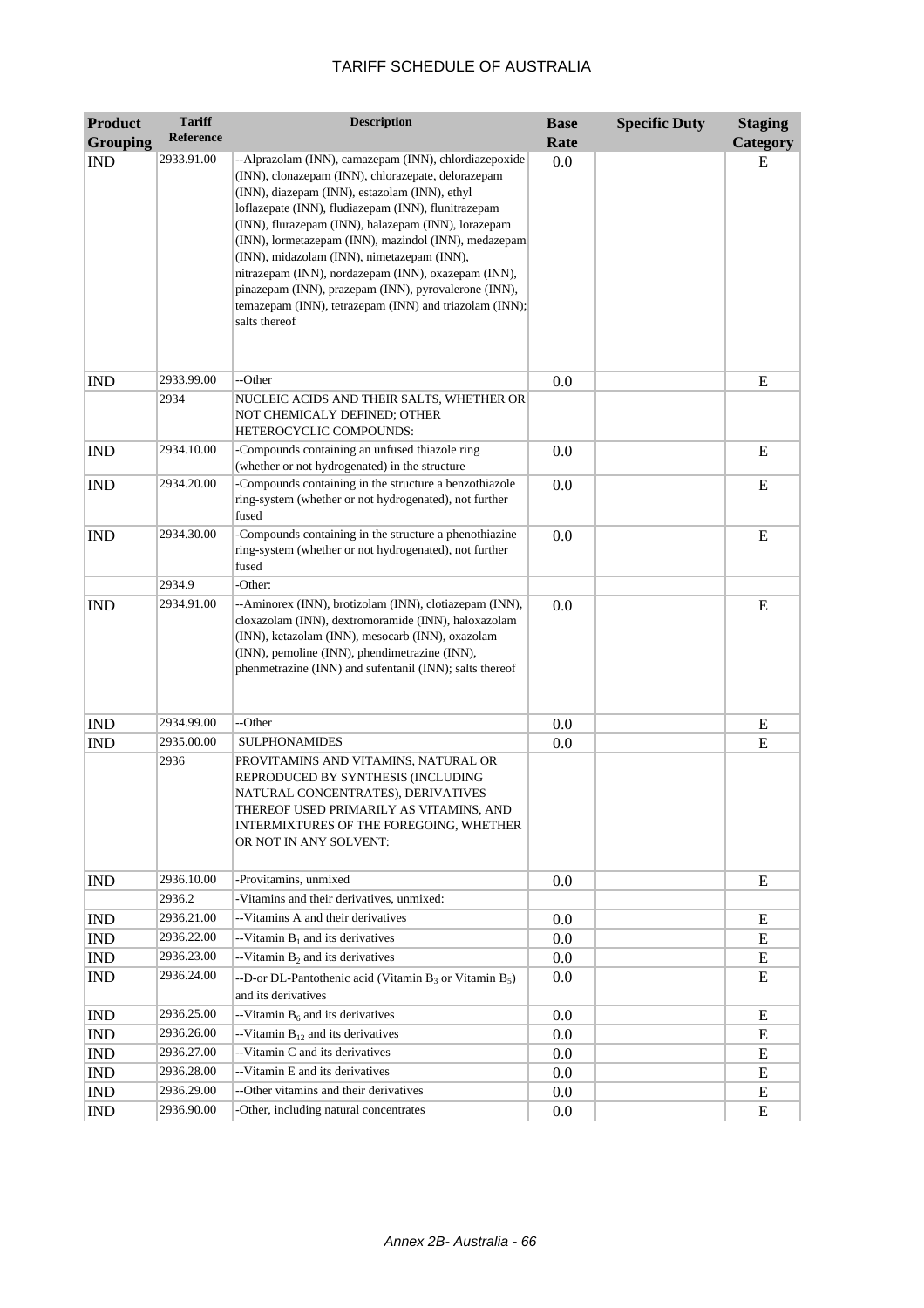| <b>Product</b><br><b>Grouping</b> | <b>Tariff</b><br><b>Reference</b> | <b>Description</b>                                                                                                                                                                                                                                                                                               | <b>Base</b><br>Rate | <b>Specific Duty</b> | <b>Staging</b><br>Category |
|-----------------------------------|-----------------------------------|------------------------------------------------------------------------------------------------------------------------------------------------------------------------------------------------------------------------------------------------------------------------------------------------------------------|---------------------|----------------------|----------------------------|
|                                   | 2937                              | HORMONES, PROSTAGLANDINS,<br>THROMBOXANES AND LEUKOTRIENES,<br>NATURAL OR REPRODUCED BY SYNTHESIS;<br>DERIVATIVES AND STRUCTURAL ANALOGUES<br>THEREOF, INCLUDING CHAIN MODIFIED<br>POLYPEPTIDES, USED PRIMARILY AS<br><b>HORMONES:</b>                                                                           |                     |                      |                            |
|                                   | 2937.1                            | -Polypeptide hormones, protein hormones and<br>glycoprotein hormones, their derivatives and structural<br>analogues:                                                                                                                                                                                             |                     |                      |                            |
| <b>IND</b>                        | 2937.11.00                        | --Somatotropin, its derivatives and structural analogues                                                                                                                                                                                                                                                         | 0.0                 |                      | E                          |
| <b>IND</b>                        | 2937.12.00                        | --Insulin and its salts                                                                                                                                                                                                                                                                                          | 0.0                 |                      | E                          |
| <b>IND</b>                        | 2937.19.00                        | --Other                                                                                                                                                                                                                                                                                                          | 0.0                 |                      | ${\bf E}$                  |
|                                   | 2937.2                            | -Steroidal hormones, their derivatives and structural<br>analogues:                                                                                                                                                                                                                                              |                     |                      |                            |
| <b>IND</b>                        | 2937.21.00                        | --Cortisone, hydrocortisone, prednisone<br>(dehydrocortisone) and prednisolone<br>(dehydrohydrocortisone)                                                                                                                                                                                                        | 0.0                 |                      | E                          |
| <b>IND</b>                        | 2937.22.00                        | --Halogenated derivatives of corticosteroidal hormones                                                                                                                                                                                                                                                           | 0.0                 |                      | E                          |
| <b>IND</b>                        | 2937.23.00                        | --Oestrogens and progestogens                                                                                                                                                                                                                                                                                    | 0.0                 |                      | E                          |
| <b>IND</b>                        | 2937.29.00                        | --Other                                                                                                                                                                                                                                                                                                          | 0.0                 |                      | ${\bf E}$                  |
|                                   | 2937.3                            | -Catecholamine hormones, their derivatives and structural<br>analogues:                                                                                                                                                                                                                                          |                     |                      |                            |
| <b>IND</b>                        | 2937.31.00                        | --Epinephrine                                                                                                                                                                                                                                                                                                    | 0.0                 |                      | E                          |
| <b>IND</b>                        | 2937.39.00                        | --Other                                                                                                                                                                                                                                                                                                          | 0.0                 |                      | ${\bf E}$                  |
| <b>IND</b>                        | 2937.40.00                        | -Amino-acid derivatives                                                                                                                                                                                                                                                                                          | 0.0                 |                      | ${\bf E}$                  |
|                                   | 2937.50                           | -Prostaglandins, thromboxanes and leukotrienes, their<br>derivatives and structural analogues:                                                                                                                                                                                                                   |                     |                      |                            |
| <b>IND</b>                        | 2937.50.10                        | ---Based on the carboxylic acids of 2918.90.00                                                                                                                                                                                                                                                                   | 5.0                 |                      | A                          |
| <b>IND</b>                        | 2937.50.90                        | ---Other                                                                                                                                                                                                                                                                                                         | 0.0                 |                      | E                          |
| <b>IND</b>                        | 2937.90.00                        | -Other                                                                                                                                                                                                                                                                                                           | 0.0                 |                      | E                          |
|                                   | 2938                              | GLYCOSIDES, NATURAL OR REPRODUCED BY<br>SYNTHESIS, AND THEIR SALTS, ETHERS, ESTERS<br>AND OTHER DERIVATIVES:                                                                                                                                                                                                     |                     |                      |                            |
| $\mathop{\rm IND}\nolimits$       | 2938.10.00                        | -Rutoside (rutin) and its derivatives                                                                                                                                                                                                                                                                            | 0.0                 |                      | E                          |
| IND                               | 2938.90.00                        | -Other                                                                                                                                                                                                                                                                                                           | 0.0                 |                      | E                          |
|                                   | 2939                              | VEGETABLE ALKALOIDS, NATURAL OR<br>REPRODUCED BY SYNTHESIS, AND THEIR SALTS,<br>ETHERS, ESTERS AND OTHER DERIVATIVES:                                                                                                                                                                                            |                     |                      |                            |
|                                   | 2939.1                            | -Alkaloids of opium and their derivatives; salts thereof:                                                                                                                                                                                                                                                        |                     |                      |                            |
| AG                                | 2939.11.00                        | --Concentrates of poppy straw; buprenorphine (INN),<br>codeine, dihydrocodeine (INN), ethylmorphine, etorphine<br>(INN), heroin, hydrocodone (INN), hydromorphone<br>(INN), morphine, nicomorphine (INN), oxycodone (INN),<br>oxymorphone (INN), pholcodine (INN), thebacon (INN)<br>and thebaine; salts thereof | 0.0                 |                      | E                          |
| <b>IND</b>                        | 2939.19.00                        | --Other                                                                                                                                                                                                                                                                                                          | 0.0                 |                      | E                          |
|                                   | 2939.2                            | -Alkaloids of cinchona and their derivatives; salts thereof:                                                                                                                                                                                                                                                     |                     |                      |                            |
| <b>IND</b>                        | 2939.21.00                        | --Quinine and its salts                                                                                                                                                                                                                                                                                          | 0.0                 |                      | E                          |
| <b>IND</b>                        | 2939.29.00                        | --Other                                                                                                                                                                                                                                                                                                          | 0.0                 |                      | ${\bf E}$                  |
| IND                               | 2939.30.00                        | Caffeine and its salts                                                                                                                                                                                                                                                                                           | 0.0                 |                      | E                          |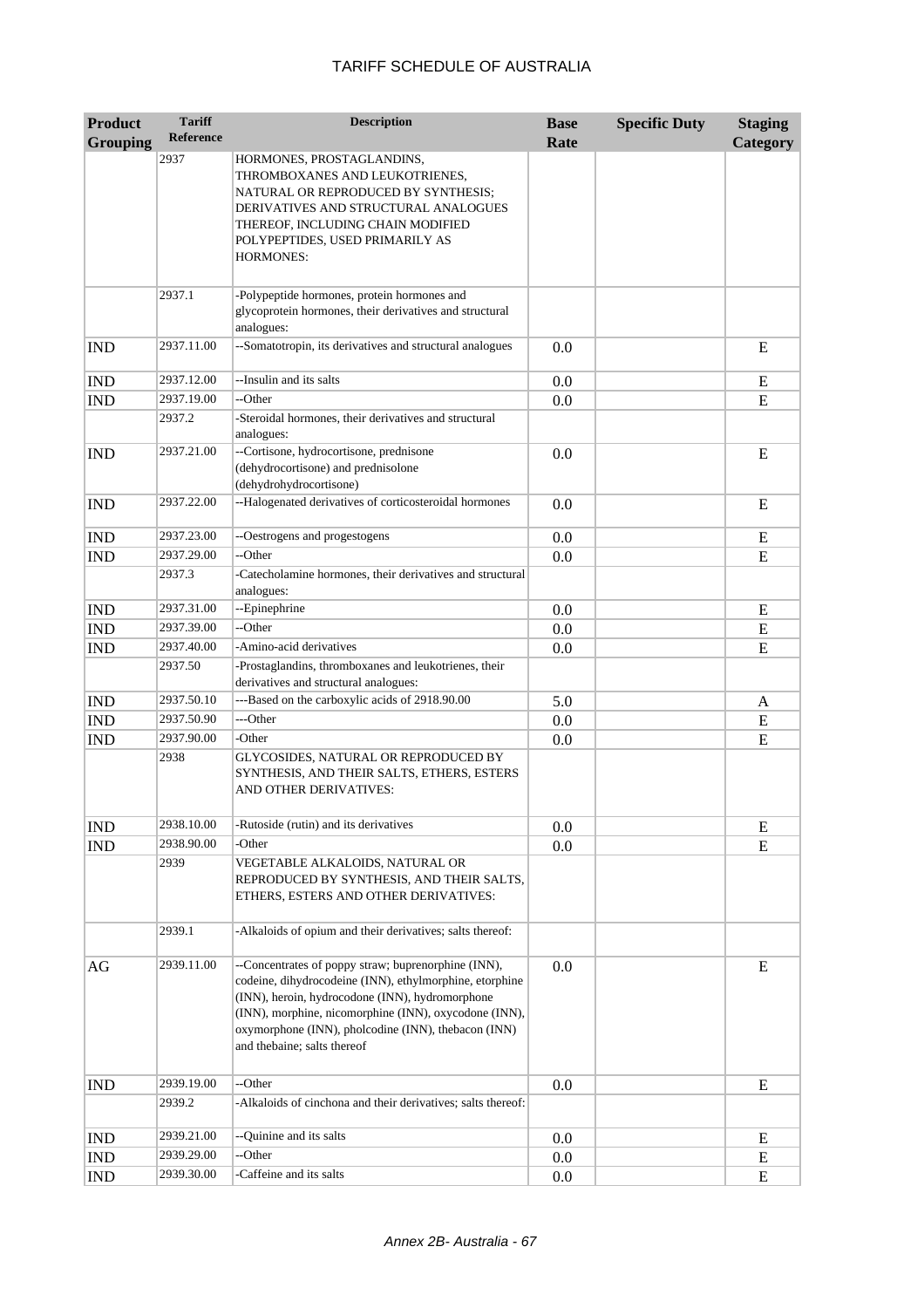| <b>Product</b>  | <b>Tariff</b>    | <b>Description</b>                                                                                                                                                                                                                                                                                                                                | <b>Base</b> | <b>Specific Duty</b> | <b>Staging</b> |
|-----------------|------------------|---------------------------------------------------------------------------------------------------------------------------------------------------------------------------------------------------------------------------------------------------------------------------------------------------------------------------------------------------|-------------|----------------------|----------------|
| <b>Grouping</b> | <b>Reference</b> |                                                                                                                                                                                                                                                                                                                                                   | Rate        |                      | Category       |
|                 | 2939.4           | -Ephedrines and their salts:                                                                                                                                                                                                                                                                                                                      |             |                      |                |
| <b>IND</b>      | 2939.41.00       | --Ephedrine and its salts                                                                                                                                                                                                                                                                                                                         | 0.0         |                      | E              |
| <b>IND</b>      | 2939.42.00       | --Pseudoephedrine (INN) and its salts                                                                                                                                                                                                                                                                                                             | 0.0         |                      | E              |
| <b>IND</b>      | 2939.43.00       | --Cathine (INN) and its salts                                                                                                                                                                                                                                                                                                                     | 0.0         |                      | E              |
| <b>IND</b>      | 2939.49.00       | --Other                                                                                                                                                                                                                                                                                                                                           | 0.0         |                      | ${\bf E}$      |
|                 | 2939.5           | -Theophylline and aminophylline (theophylline-<br>ethylenediamine) and their derivatives; salts thereof:                                                                                                                                                                                                                                          |             |                      |                |
| <b>IND</b>      | 2939.51.00       | --Fenetylline (INN) and its salts                                                                                                                                                                                                                                                                                                                 | 0.0         |                      | E              |
| <b>IND</b>      | 2939.59.00       | --Other                                                                                                                                                                                                                                                                                                                                           | 0.0         |                      | ${\bf E}$      |
|                 | 2939.6           | -Alkaloids of rye ergot and their derivatives; salts thereof:                                                                                                                                                                                                                                                                                     |             |                      |                |
| <b>IND</b>      | 2939.61.00       | --Ergometrine (INN) and its salts                                                                                                                                                                                                                                                                                                                 | 0.0         |                      | ${\bf E}$      |
| <b>IND</b>      | 2939.62.00       | --Ergotamine (INN) and its salts                                                                                                                                                                                                                                                                                                                  | 0.0         |                      | E              |
| <b>IND</b>      | 2939.63.00       | --Lysergic acid and its salts                                                                                                                                                                                                                                                                                                                     | 0.0         |                      | E              |
| <b>IND</b>      | 2939.69.00       | --Other                                                                                                                                                                                                                                                                                                                                           | 0.0         |                      | E              |
|                 | 2939.9           | -Other:                                                                                                                                                                                                                                                                                                                                           |             |                      |                |
| <b>IND</b>      | 2939.91.00       | --Cocaine, ecgonine, levometamfetamine, metamfetamine<br>(INN), metafetamine racemate; salts, esters and other<br>derivatives thereof                                                                                                                                                                                                             | 0.0         |                      | E              |
| <b>IND</b>      | 2939.99.00       | --Other                                                                                                                                                                                                                                                                                                                                           | 0.0         |                      | E              |
|                 | 2940             | SUGARS, CHEMICALLY PURE, OTHER THAN<br>SUCROSE, LACTOSE, MALTOSE, GLUCOSE AND<br>FRUCTOSE; SUGAR ETHERS, SUGAR ACETALS<br>AND SUGAR ESTERS, AND THEIR SALTS, OTHER<br>THAN PRODUCTS OF 2937, 2938 OR 2939:                                                                                                                                        |             |                      |                |
| <b>IND</b>      | 2940.00.10       | ---Polyols being polyhydroxyether compounds containing<br>2 or more hydroxyl groups per molecule and containing<br>not less than 50% by weight of reacted propylene oxide,<br>other than polyesters                                                                                                                                               | 5.0         |                      | A              |
| <b>IND</b>      | 2940.00.90       | ---Other                                                                                                                                                                                                                                                                                                                                          | 0.0         |                      | E              |
|                 | 2941             | <b>ANTIBIOTICS:</b>                                                                                                                                                                                                                                                                                                                               |             |                      |                |
| <b>IND</b>      | 2941.10.00       | -Penicillins and their derivatives with a penicillanic acid<br>structure; salts thereof                                                                                                                                                                                                                                                           | 0.0         |                      | E              |
| <b>IND</b>      | 2941.20.00       | -Streptomycins and their derivatives; salts thereof                                                                                                                                                                                                                                                                                               | 0.0         |                      | E              |
| <b>IND</b>      | 2941.30.00       | -Tetracyclines and their derivatives; salts thereof                                                                                                                                                                                                                                                                                               | 0.0         |                      | E              |
| <b>IND</b>      | 2941.40.00       | -Chloramphenicol and its derivatives; salts thereof                                                                                                                                                                                                                                                                                               | 0.0         |                      | E              |
| <b>IND</b>      | 2941.50.00       | -Erythromycin and its derivatives; salts thereof                                                                                                                                                                                                                                                                                                  | 0.0         |                      | E              |
| <b>IND</b>      | 2941.90.00       | -Other                                                                                                                                                                                                                                                                                                                                            | 0.0         |                      | ${\bf E}$      |
| <b>IND</b>      | 2942.00.00       | OTHER ORGANIC COMPOUNDS                                                                                                                                                                                                                                                                                                                           | 0.0         |                      | E              |
|                 |                  | <b>CHAPTER 30</b><br>PHARMACEUTICAL PRODUCTS                                                                                                                                                                                                                                                                                                      |             |                      |                |
|                 | 3001             | GLANDS AND OTHER ORGANS FOR ORGANO-<br>THERAPEUTIC USES, DRIED, WHETHER OR NOT<br>POWDERED; EXTRACTS OF GLANDS OR OTHER<br>ORGANS OR OF THEIR SECRETIONS FOR ORGANO-<br>THERAPEUTIC USES; HEPARIN AND ITS SALTS;<br>OTHER HUMAN OR ANIMAL SUBSTANCES<br>PREPARED FOR THERAPEUTIC OR<br>PROPHYLACTIC USES, NOT ELSEWHERE<br>SPECIFIED OR INCLUDED: |             |                      |                |
| <b>IND</b>      | 3001.10.00       | -Glands and other organs, dried, whether or not powdered                                                                                                                                                                                                                                                                                          | 0.0         |                      | E              |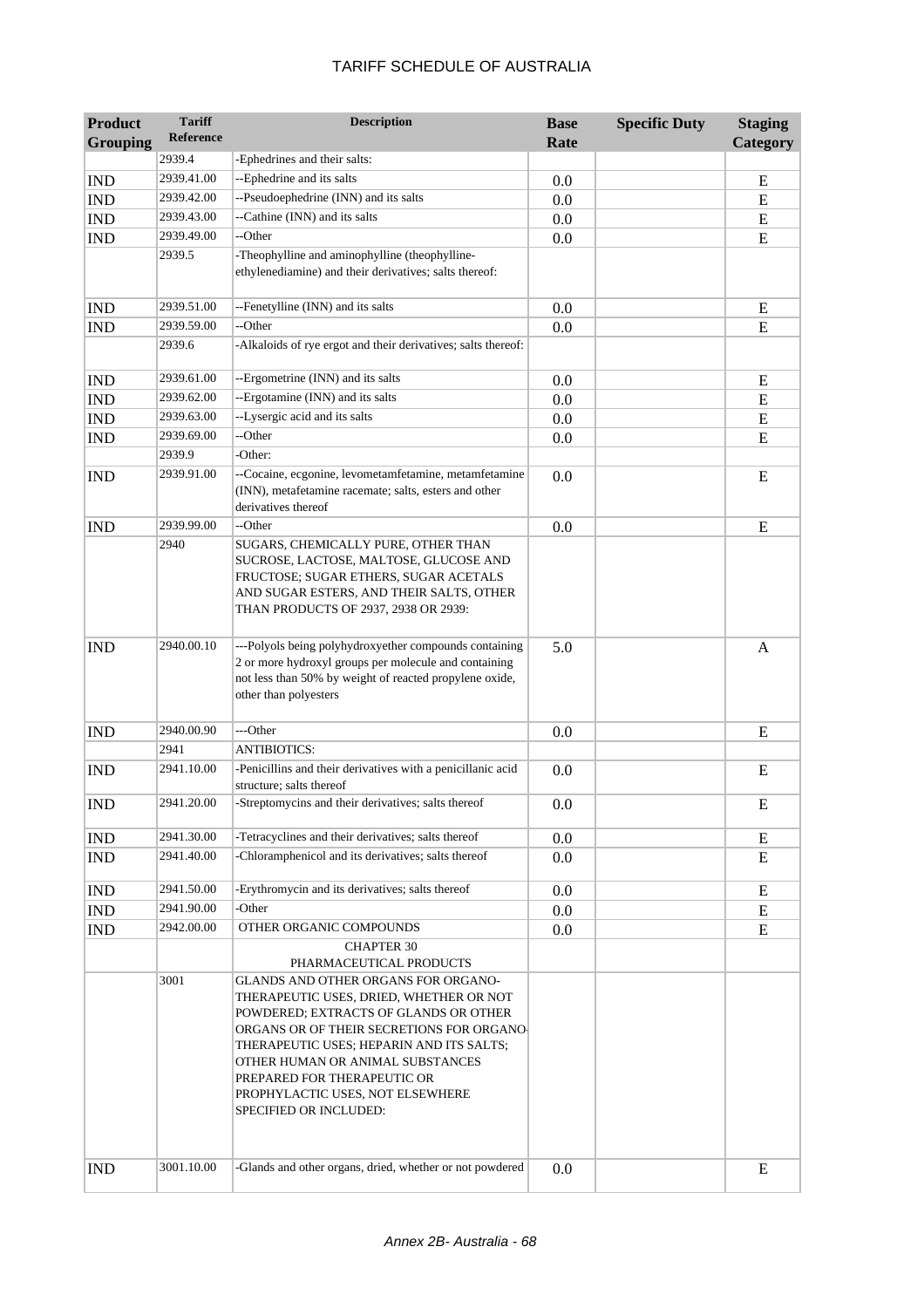| <b>Product</b><br><b>Grouping</b> | <b>Tariff</b><br>Reference | <b>Description</b>                                                                                                                                                                                                                                                                                                                       | <b>Base</b><br>Rate | <b>Specific Duty</b> | <b>Staging</b><br>Category |
|-----------------------------------|----------------------------|------------------------------------------------------------------------------------------------------------------------------------------------------------------------------------------------------------------------------------------------------------------------------------------------------------------------------------------|---------------------|----------------------|----------------------------|
| <b>IND</b>                        | 3001.20.00                 | -Extracts of glands or other organs or of their secretions                                                                                                                                                                                                                                                                               | 0.0                 |                      | Е                          |
| <b>IND</b>                        | 3001.90.00                 | -Other                                                                                                                                                                                                                                                                                                                                   | 0.0                 |                      | ${\bf E}$                  |
|                                   | 3002                       | HUMAN BLOOD; ANIMAL BLOOD PREPARED FOR<br>THERAPEUTIC, PROPHYLACTIC OR DIAGNOSTIC<br>USES; ANTISERA AND OTHER BLOOD FRACTIONS<br>AND MODIFIED IMMUNOLOGICAL PRODUCTS,<br>WHETHER OR NOT OBTAINED BY MEANS OF<br>BIOTECHNOLOGICAL PROCESSES; VACCINES,<br>TOXINS, CULTURES OF MICRO-ORGANISMS<br>(EXCLUDING YEASTS) AND SIMILAR PRODUCTS: |                     |                      |                            |
| <b>IND</b>                        | 3002.10.00                 | -Antisera and other blood fractions and modified<br>immunological products, whether or not obtained by<br>means of biotechnological processes                                                                                                                                                                                            | 0.0                 |                      | E                          |
| <b>IND</b>                        | 3002.20.00                 | -Vaccines for human medicine                                                                                                                                                                                                                                                                                                             | 0.0                 |                      | E                          |
| <b>IND</b>                        | 3002.30.00                 | -Vaccines for veterinary medicine                                                                                                                                                                                                                                                                                                        | 0.0                 |                      | E                          |
| <b>IND</b>                        | 3002.90.00                 | -Other                                                                                                                                                                                                                                                                                                                                   | 0.0                 |                      | ${\bf E}$                  |
|                                   | 3003                       | MEDICAMENTS (EXCLUDING GOODS OF 3002,<br>3005 OR 3006) CONSISTING OF TWO OR MORE<br>CONSTITUENTS WHICH HAVE BEEN MIXED<br>TOGETHER FOR THERAPEUTIC OR<br>PROPHYLACTIC USES, NOT PUT UP IN MEASURED<br>DOSES OR IN FORMS OR PACKINGS FOR RETAIL<br>SALE:                                                                                  |                     |                      |                            |
| <b>IND</b>                        | 3003.10.00                 | -Containing penicillins or derivatives thereof, with a<br>penicillanic acid structure, or streptomycins or their<br>derivatives                                                                                                                                                                                                          | 0.0                 |                      | E                          |
| <b>IND</b>                        | 3003.20.00                 | -Containing other antibiotics                                                                                                                                                                                                                                                                                                            | 0.0                 |                      | E                          |
|                                   | 3003.3                     | -Containing hormones or other products of 2937 but not<br>containing antibiotics:                                                                                                                                                                                                                                                        |                     |                      |                            |
| <b>IND</b>                        | 3003.31.00                 | --Containing insulin                                                                                                                                                                                                                                                                                                                     | 0.0                 |                      | E                          |
| <b>IND</b>                        | 3003.39.00                 | --Other                                                                                                                                                                                                                                                                                                                                  | 0.0                 |                      | ${\bf E}$                  |
| <b>IND</b>                        | 3003.40.00                 | -Containing alkaloids or derivatives thereof but not<br>containing hormones or other products of 2937 or<br>antibiotics                                                                                                                                                                                                                  | 0.0                 |                      | E                          |
| <b>IND</b>                        | 3003.90.00                 | -Other                                                                                                                                                                                                                                                                                                                                   | 0.0                 |                      | E                          |
|                                   | 3004                       | MEDICAMENTS (EXCLUDING GOODS OF 3002,<br>3005 OR 3006) CONSISTING OF MIXED OR<br>UNMIXED PRODUCTS FOR THERAPEUTIC OR<br>PROPHYLACTIC USES, PUT UP IN MEASURED<br>DOSES (INCLUDING THOSE IN THE FORM OF<br>TRANSDERMAL ADMINISTRATION SYSTEMS) OR<br>IN FORMS OR PACKINGS FOR RETAIL SALE:                                                |                     |                      |                            |
| <b>IND</b>                        | 3004.10.00                 | -Containing penicillins or derivatives thereof, with a<br>penicillanic acid structure, or streptomycins or their<br>derivatives                                                                                                                                                                                                          | 0.0                 |                      | E                          |
| <b>IND</b>                        | 3004.20.00                 | -Containing other antibiotics                                                                                                                                                                                                                                                                                                            | 0.0                 |                      | E                          |
|                                   | 3004.3                     | -Containing hormones or other products of 2937 but not<br>containing antibiotics:                                                                                                                                                                                                                                                        |                     |                      |                            |
| <b>IND</b>                        | 3004.31.00                 | --Containing insulin                                                                                                                                                                                                                                                                                                                     | 0.0                 |                      | E                          |
| <b>IND</b>                        | 3004.32.00                 | --Containing corticosteroid hormones, their derivatives<br>and structural analogues                                                                                                                                                                                                                                                      | 0.0                 |                      | E                          |
| <b>IND</b>                        | 3004.39.00                 | --Other                                                                                                                                                                                                                                                                                                                                  | 0.0                 |                      | E                          |
| <b>IND</b>                        | 3004.40.00                 | -Containing alkaloids or derivatives thereof but not<br>containing hormones, other products of 2937 or<br>antibiotics                                                                                                                                                                                                                    | 0.0                 |                      | E                          |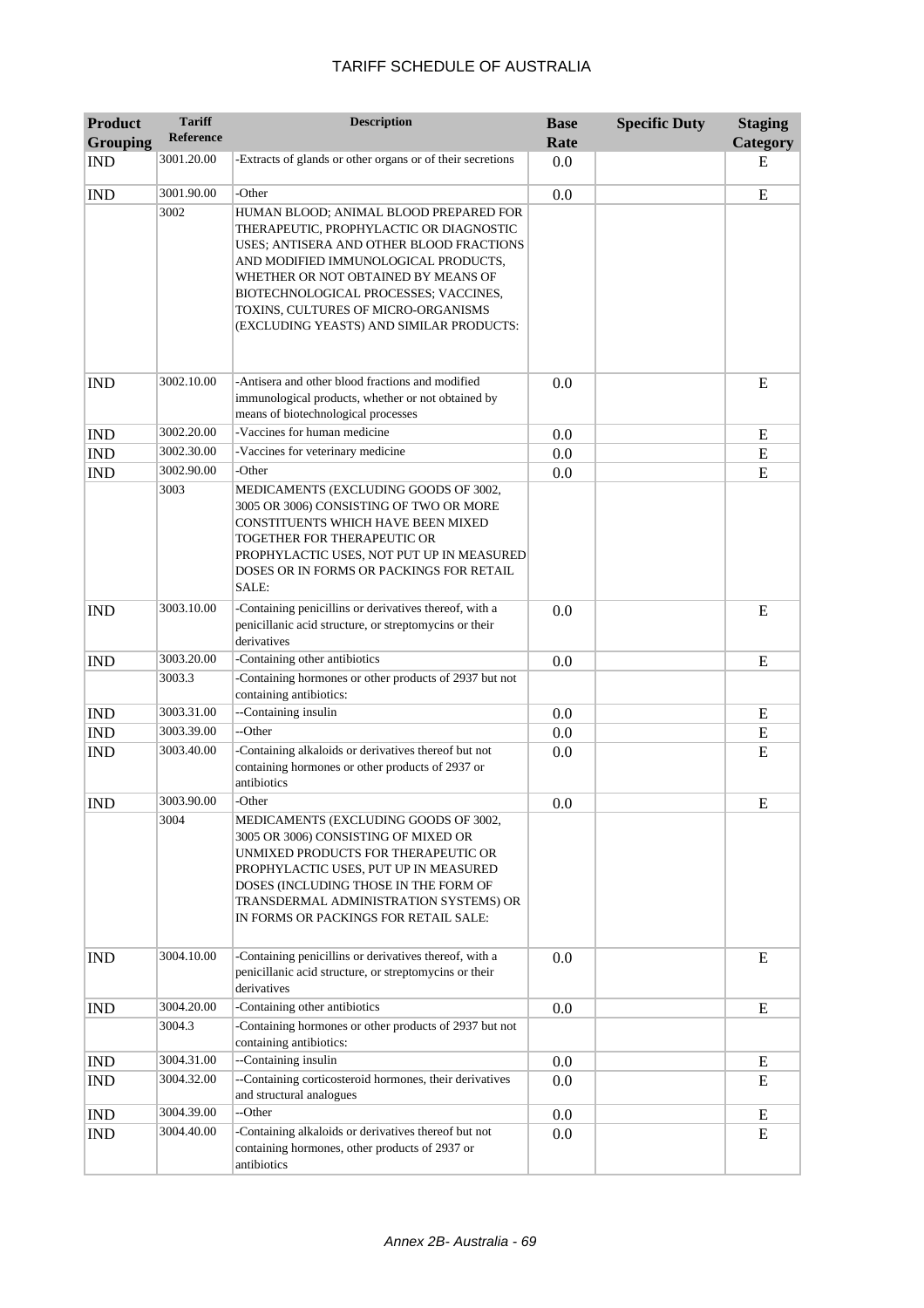| <b>Product</b><br><b>Grouping</b> | <b>Tariff</b><br>Reference | <b>Description</b>                                                                                                                                                                                                                                                                          | <b>Base</b><br>Rate | <b>Specific Duty</b> | <b>Staging</b><br>Category |
|-----------------------------------|----------------------------|---------------------------------------------------------------------------------------------------------------------------------------------------------------------------------------------------------------------------------------------------------------------------------------------|---------------------|----------------------|----------------------------|
| <b>IND</b>                        | 3004.50.00                 | -Other medicaments containing vitamins or other<br>products of 2936                                                                                                                                                                                                                         | 0.0                 |                      | E                          |
| <b>IND</b>                        | 3004.90.00                 | -Other                                                                                                                                                                                                                                                                                      | 0.0                 |                      | ${\bf E}$                  |
|                                   | 3005                       | WADDING, GAUZE, BANDAGES AND SIMILAR<br>ARTICLES (FOR EXAMPLE, DRESSINGS,<br>ADHESIVE PLASTERS, POULTICES),<br>IMPREGNATED OR COATED WITH<br>PHARMACEUTICAL SUBSTANCES OR PUT UP IN<br>FORMS OR PACKINGS FOR RETAIL SALE FOR<br>MEDICAL, SURGICAL, DENTAL OR VETERINARY<br><b>PURPOSES:</b> |                     |                      |                            |
| <b>IND</b>                        | 3005.10.00                 | -Adhesive dressings and other articles having an adhesive<br>layer                                                                                                                                                                                                                          | 5.0                 |                      | A                          |
|                                   | 3005.90<br>3005.90.10      | -Other:<br>---Wadding, including cotton wool and absorbent cotton                                                                                                                                                                                                                           | 5.0                 |                      |                            |
| <b>IND</b>                        |                            |                                                                                                                                                                                                                                                                                             |                     |                      | A                          |
| <b>IND</b>                        | 3005.90.90                 | ---Other                                                                                                                                                                                                                                                                                    | 5.0                 |                      | A                          |
|                                   | 3006                       | PHARMACEUTICAL GOODS SPECIFIED IN NOTE 4<br>TO THIS CHAPTER:                                                                                                                                                                                                                                |                     |                      |                            |
| <b>IND</b>                        | 3006.10.00                 | -Sterile surgical catgut, similar sterile suture materials and<br>sterile tissue adhesives for surgical wound closure; sterile<br>laminaria and sterile laminaria tents; sterile absorbable<br>surgical or dental haemostatics                                                              | 0.0                 |                      | E                          |
| <b>IND</b>                        | 3006.20.00                 | -Blood-grouping reagents                                                                                                                                                                                                                                                                    | 0.0                 |                      | Ε                          |
| <b>IND</b>                        | 3006.30.00                 | -Opacifying preparations for X-ray examinations;<br>diagnostic reagents designed to be administered to the<br>patient                                                                                                                                                                       | 0.0                 |                      | E                          |
| <b>IND</b>                        | 3006.40.00                 | -Dental cements and other dental fillings; bone<br>reconstruction cements                                                                                                                                                                                                                   | 5.0                 |                      | A                          |
| <b>IND</b>                        | 3006.50.00                 | -First-aid boxes and kits                                                                                                                                                                                                                                                                   | 0.0                 |                      | E                          |
| <b>IND</b>                        | 3006.60.00                 | -Chemical contraceptive preparations based on hormones,<br>on other products of 2937 or on spermicides                                                                                                                                                                                      | 0.0                 |                      | E                          |
| <b>IND</b>                        | 3006.70.00                 | -Gel preparations designed to be used in human or<br>veterinary medicine as a lubricant for parts of the body<br>for surgical operations or physical examinations or as a<br>coupling agent between the body and medical instruments                                                        | 5.0                 |                      | A                          |
|                                   | 3006.80                    | -Waste pharmaceuticals:                                                                                                                                                                                                                                                                     |                     |                      |                            |
| <b>IND</b>                        | 3006.80.10                 | ---Goods, as follows: (a) of goods of 3005.90.10; (b) of<br>goods of 3006.40.00                                                                                                                                                                                                             | 5.0                 |                      | A                          |
| <b>IND</b>                        | 3006.80.20                 | ---Of goods of 3005, NSA                                                                                                                                                                                                                                                                    | 5.0                 |                      | A                          |
| IND                               | 3006.80.30                 | ---Of goods of chapter 30, NSA                                                                                                                                                                                                                                                              | 0.0                 |                      | E                          |
| $\mathop{\rm IND}\nolimits$       | 3006.80.90                 | ---Other                                                                                                                                                                                                                                                                                    | 5.0                 |                      | A                          |
|                                   |                            | <b>CHAPTER 31</b><br><b>FERTILISERS</b>                                                                                                                                                                                                                                                     |                     |                      |                            |
| <b>IND</b>                        | 3101.00.00                 | ANIMAL OR VEGETABLE FERTILISERS, WHETHER<br>OR NOT MIXED TOGETHER OR CHEMICALLY<br>TREATED; FERTILISERS PRODUCED BY THE<br>MIXING OR CHEMICAL TREATMENT OF ANIMAL<br>OR VEGETABLE PRODUCTS                                                                                                  | 0.0                 |                      | E                          |
|                                   | 3102                       | MINERAL OR CHEMICAL FERTILISERS,<br>NITROGENOUS:                                                                                                                                                                                                                                            |                     |                      |                            |
| <b>IND</b>                        | 3102.10.00                 | -Urea, whether or not in aqueous solution                                                                                                                                                                                                                                                   | 0.0                 |                      | E                          |
|                                   | 3102.2                     | -Ammonium sulphate; double salts and mixtures of<br>ammonium sulphate and ammonium nitrate:                                                                                                                                                                                                 |                     |                      |                            |
| <b>IND</b>                        | 3102.21.00                 | --Ammonium sulphate                                                                                                                                                                                                                                                                         | 0.0                 |                      | E                          |
| <b>IND</b>                        | 3102.29.00                 | --Other                                                                                                                                                                                                                                                                                     | 0.0                 |                      | ${\bf E}$                  |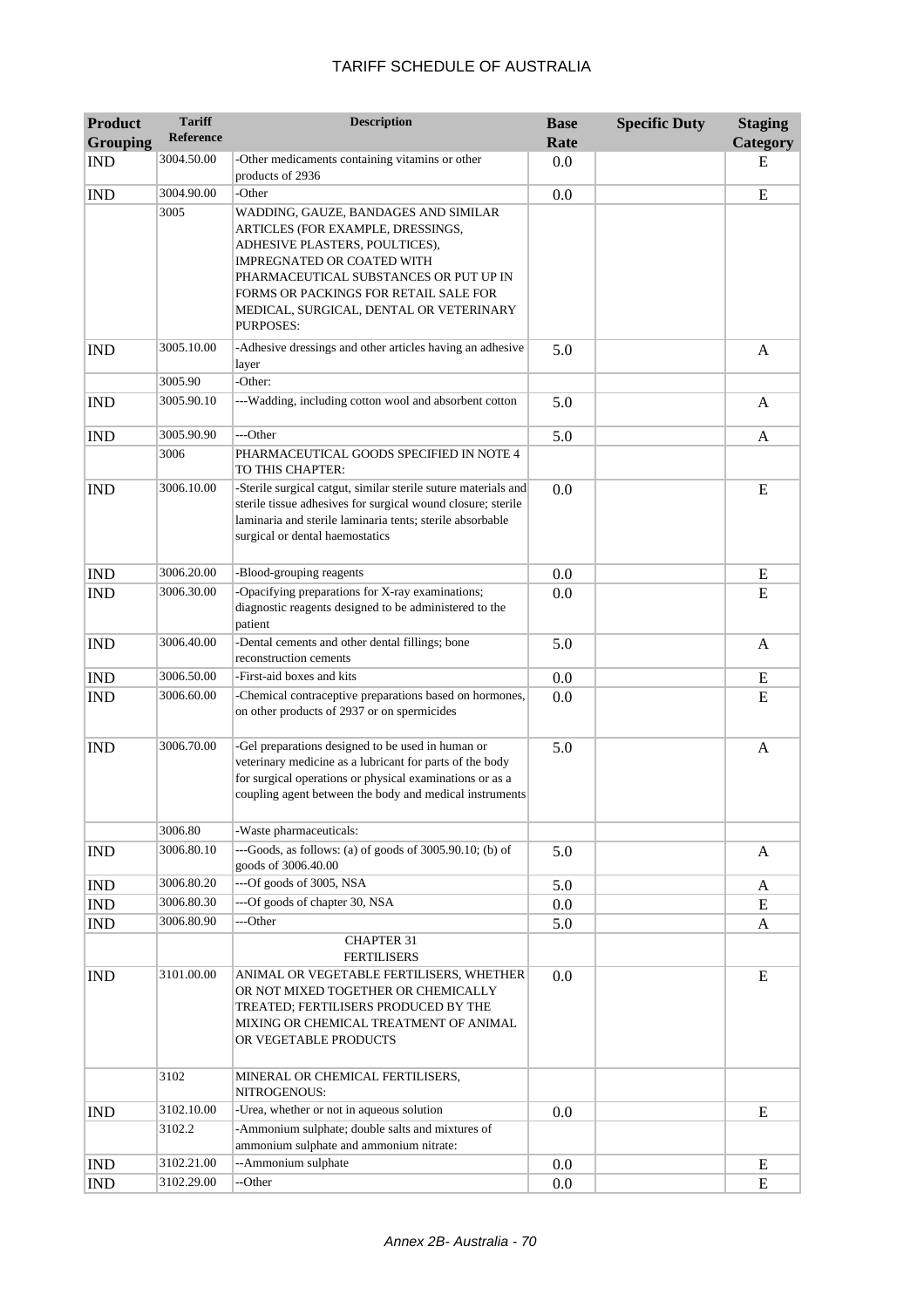| <b>Product</b><br><b>Grouping</b> | <b>Tariff</b><br><b>Reference</b> | <b>Description</b>                                                                                                                                                                                                                                                   | <b>Base</b><br>Rate | <b>Specific Duty</b> | <b>Staging</b><br>Category |
|-----------------------------------|-----------------------------------|----------------------------------------------------------------------------------------------------------------------------------------------------------------------------------------------------------------------------------------------------------------------|---------------------|----------------------|----------------------------|
| <b>IND</b>                        | 3102.30.00                        | -Ammonium nitrate, whether or not in aqueous solution                                                                                                                                                                                                                | 0.0                 |                      | E                          |
| <b>IND</b>                        | 3102.40.00                        | -Mixtures of ammonium nitrate with calcium carbonate or<br>other inorganic non-fertilising substances                                                                                                                                                                | 0.0                 |                      | ${\bf E}$                  |
| <b>IND</b>                        | 3102.50.00                        | -Sodium nitrate                                                                                                                                                                                                                                                      | 0.0                 |                      | E                          |
| <b>IND</b>                        | 3102.60.00                        | -Double salts and mixtures of calcium nitrate and<br>ammonium nitrate                                                                                                                                                                                                | 0.0                 |                      | E                          |
| <b>IND</b>                        | 3102.70.00                        | -Calcium cyanamide                                                                                                                                                                                                                                                   | 0.0                 |                      | E                          |
| <b>IND</b>                        | 3102.80.00                        | -Mixtures of urea and ammonium nitrate in aqueous or<br>ammoniacal solution                                                                                                                                                                                          | 0.0                 |                      | E                          |
| <b>IND</b>                        | 3102.90.00                        | -Other, including mixtures not specified in the foregoing<br>subheadings                                                                                                                                                                                             | 0.0                 |                      | E                          |
|                                   | 3103                              | MINERAL OR CHEMICAL FERTILISERS,<br>PHOSPHATIC:                                                                                                                                                                                                                      |                     |                      |                            |
| <b>IND</b>                        | 3103.10.00                        | -Superphosphates                                                                                                                                                                                                                                                     | 0.0                 |                      | ${\bf E}$                  |
| <b>IND</b>                        | 3103.20.00                        | -Basic slag                                                                                                                                                                                                                                                          | 0.0                 |                      | E                          |
| <b>IND</b>                        | 3103.90.00                        | -Other                                                                                                                                                                                                                                                               | 0.0                 |                      | ${\bf E}$                  |
|                                   | 3104                              | MINERAL OR CHEMICAL FERTILISERS, POTASSIC:                                                                                                                                                                                                                           |                     |                      |                            |
| <b>IND</b>                        | 3104.10.00                        | -Carnallite, sylvite and other crude natural potassium salts                                                                                                                                                                                                         | 0.0                 |                      | E                          |
| <b>IND</b>                        | 3104.20.00                        | -Potassium chloride                                                                                                                                                                                                                                                  | 0.0                 |                      | E                          |
| <b>IND</b>                        | 3104.30.00                        | -Potassium sulphate                                                                                                                                                                                                                                                  | 0.0                 |                      | E                          |
| <b>IND</b>                        | 3104.90.00                        | -Other                                                                                                                                                                                                                                                               | 0.0                 |                      | ${\bf E}$                  |
|                                   | 3105                              | MINERAL OR CHEMICAL FERTILISERS<br>CONTAINING TWO OR THREE OF THE<br>FERTILISING ELEMENTS NITROGEN,<br>PHOSPHORUS AND POTASSIUM; OTHER<br>FERTILISERS; GOODS OF THIS CHAPTER IN<br>TABLETS OR SIMILAR FORMS OR IN PACKAGES<br>OF A GROSS WEIGHT NOT EXCEEDING 10 KG: |                     |                      |                            |
| <b>IND</b>                        | 3105.10.00                        | -Goods of this Chapter in tablets or similar forms or in<br>packages of a gross weight not exceeding 10 kg                                                                                                                                                           | 0.0                 |                      | E                          |
| <b>IND</b>                        | 3105.20.00                        | -Mineral or chemical fertilisers containing the three<br>fertilising elements nitrogen, phosphorus and potassium                                                                                                                                                     | 0.0                 |                      | E                          |
| <b>IND</b>                        | 3105.30.00                        | -Diammonium hydrogenorthophosphate (diammonium<br>phosphate)                                                                                                                                                                                                         | 0.0                 |                      | E                          |
| <b>IND</b>                        | 3105.40.00                        | -Ammonium dihydrogenorthophosphate<br>(monoammonium phosphate) and mixtures thereof with<br>diammonium hydrogenorthophosphate (diammonium<br>phosphate)                                                                                                              | 0.0                 |                      | E                          |
|                                   | 3105.5                            | -Other mineral or chemical fertilisers containing the two<br>fertilising elements nitrogen and phosphorus:                                                                                                                                                           |                     |                      |                            |
| $\mathop{\rm IND}\nolimits$       | 3105.51.00                        | --Containing nitrates and phosphates                                                                                                                                                                                                                                 | 0.0                 |                      | E                          |
| <b>IND</b>                        | 3105.59.00                        | --Other                                                                                                                                                                                                                                                              | 0.0                 |                      | E                          |
| <b>IND</b>                        | 3105.60.00                        | -Mineral or chemical fertilisers containing the two<br>fertilising elements phosphorus and potassium                                                                                                                                                                 | 0.0                 |                      | E                          |
| <b>IND</b>                        | 3105.90.00                        | -Other                                                                                                                                                                                                                                                               | 0.0                 |                      | E                          |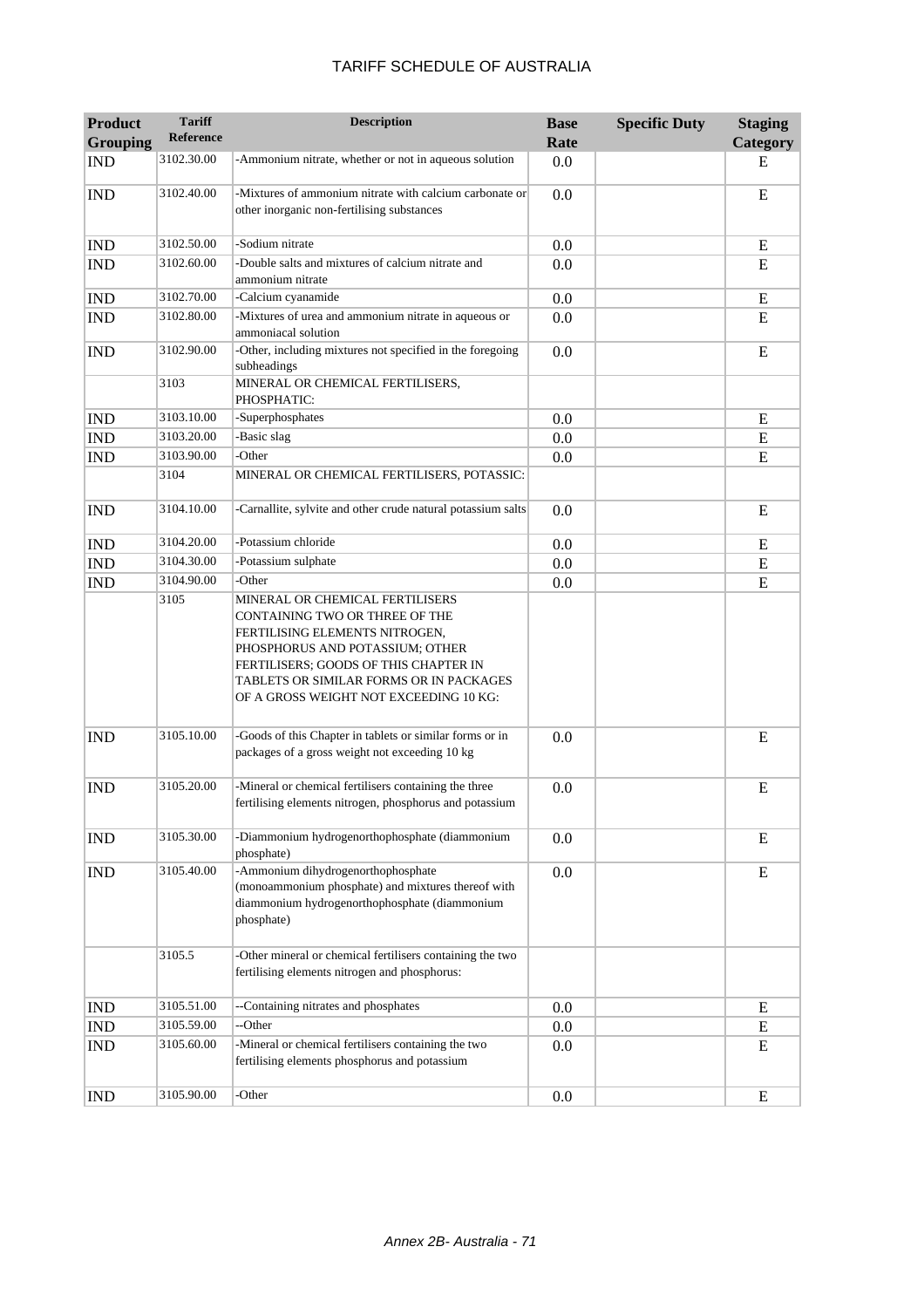| <b>Product</b><br><b>Grouping</b> | <b>Tariff</b><br><b>Reference</b> | <b>Description</b>                                                                                                                                                                                                                                                                                                              | <b>Base</b><br>Rate | <b>Specific Duty</b> | <b>Staging</b><br>Category |
|-----------------------------------|-----------------------------------|---------------------------------------------------------------------------------------------------------------------------------------------------------------------------------------------------------------------------------------------------------------------------------------------------------------------------------|---------------------|----------------------|----------------------------|
|                                   |                                   | <b>CHAPTER 32</b><br>TANNING OR DYEING EXTRACTS; TANNINS AND<br>THEIR DERIVATIVES; DYES, PIGMENTS AND<br>OTHER COLOURING MATTER; PAINTS AND<br>VARNISHES; PUTTY AND OTHER MASTICS; INKS                                                                                                                                         |                     |                      |                            |
|                                   | 3201                              | TANNING EXTRACTS OF VEGETABLE ORIGIN;<br>TANNINS AND THEIR SALTS, ETHERS, ESTERS<br>AND OTHER DERIVATIVES:                                                                                                                                                                                                                      |                     |                      |                            |
| <b>IND</b>                        | 3201.10.00                        | -Ouebracho extract                                                                                                                                                                                                                                                                                                              | 0.0                 |                      | Ε                          |
| <b>IND</b>                        | 3201.20.00                        | -Wattle extract                                                                                                                                                                                                                                                                                                                 | 0.0                 |                      | E                          |
| <b>IND</b>                        | 3201.90.00                        | -Other                                                                                                                                                                                                                                                                                                                          | 0.0                 |                      | E                          |
|                                   | 3202                              | SYNTHETIC ORGANIC TANNING SUBSTANCES;<br>INORGANIC TANNING SUBSTANCES; TANNING<br>PREPARATIONS, WHETHER OR NOT CONTAINING<br>NATURAL TANNING SUBSTANCES; ENZYMATIC<br>PREPARATIONS FOR PRE-TANNING:                                                                                                                             |                     |                      |                            |
| <b>IND</b>                        | 3202.10.00                        | -Synthetic organic tanning substances                                                                                                                                                                                                                                                                                           | 0.0                 |                      | E                          |
| <b>IND</b>                        | 3202.90.00                        | -Other                                                                                                                                                                                                                                                                                                                          | 0.0                 |                      | E                          |
| <b>IND</b>                        | 3203.00.00                        | COLOURING MATTER OF VEGETABLE OR<br>ANIMAL ORIGIN (INCLUDING DYEING EXTRACTS<br>BUT EXCLUDING ANIMAL BLACK), WHETHER OR<br>NOT CHEMICALLY DEFINED; PREPARATIONS AS<br>SPECIFIED IN NOTE 3 TO THIS CHAPTER BASED<br>ON COLOURING MATTER OF VEGETABLE OR<br><b>ANIMAL ORIGIN</b>                                                  | 0.0                 |                      | E                          |
|                                   | 3204                              | SYNTHETIC ORGANIC COLOURING MATTER,<br>WHETHER OR NOT CHEMICALLY DEFINED;<br>PREPARATIONS AS SPECIFIED IN NOTE 3 TO THIS<br>CHAPTER BASED ON SYNTHETIC ORGANIC<br>COLOURING MATTER; SYNTHETIC ORGANIC<br>PRODUCTS OF A KIND USED AS FLUORESCENT<br>BRIGHTENING AGENTS OR AS LUMINOPHORES,<br>WHETHER OR NOT CHEMICALLY DEFINED: |                     |                      |                            |
|                                   | 3204.1                            | -Synthetic organic colouring matter and preparations<br>based thereon as specified in Note 3 to this Chapter:                                                                                                                                                                                                                   |                     |                      |                            |
| <b>IND</b>                        | 3204.11.00                        | --Disperse dyes and preparations based thereon                                                                                                                                                                                                                                                                                  | 5.0                 |                      | A                          |
| IND                               | 3204.12.00                        | --Acid dyes, whether or not premetallised, and<br>preparations based thereon; mordant dyes and<br>preparations based thereon                                                                                                                                                                                                    | 5.0                 |                      | A                          |
| <b>IND</b>                        | 3204.13.00                        | --Basic dyes and preparations based thereon                                                                                                                                                                                                                                                                                     | 5.0                 |                      | A                          |
| IND                               | 3204.14.00                        | --Direct dyes and preparations based thereon                                                                                                                                                                                                                                                                                    | $0.0\,$             |                      | Ε                          |
| <b>IND</b>                        | 3204.15.00                        | --Vat dyes (including those usable in that state as<br>pigments) and preparations based thereon                                                                                                                                                                                                                                 | 0.0                 |                      | E                          |
| <b>IND</b>                        | 3204.16.00                        | --Reactive dyes and preparations based thereon                                                                                                                                                                                                                                                                                  | 5.0                 |                      | A                          |
| <b>IND</b>                        | 3204.17.00                        | --Pigments and preparations based thereon                                                                                                                                                                                                                                                                                       | 5.0                 |                      | A                          |
| <b>IND</b>                        | 3204.19.00                        | --Other, including mixtures of colouring matter of two or<br>more of 3204.11.00 to 3204.19.00                                                                                                                                                                                                                                   | 5.0                 |                      | A                          |
| <b>IND</b>                        | 3204.20.00                        | -Synthetic organic products of a kind used as fluorescent<br>brightening agents                                                                                                                                                                                                                                                 | 5.0                 |                      | A                          |
| <b>IND</b>                        | 3204.90.00                        | -Other                                                                                                                                                                                                                                                                                                                          | 5.0                 |                      | A                          |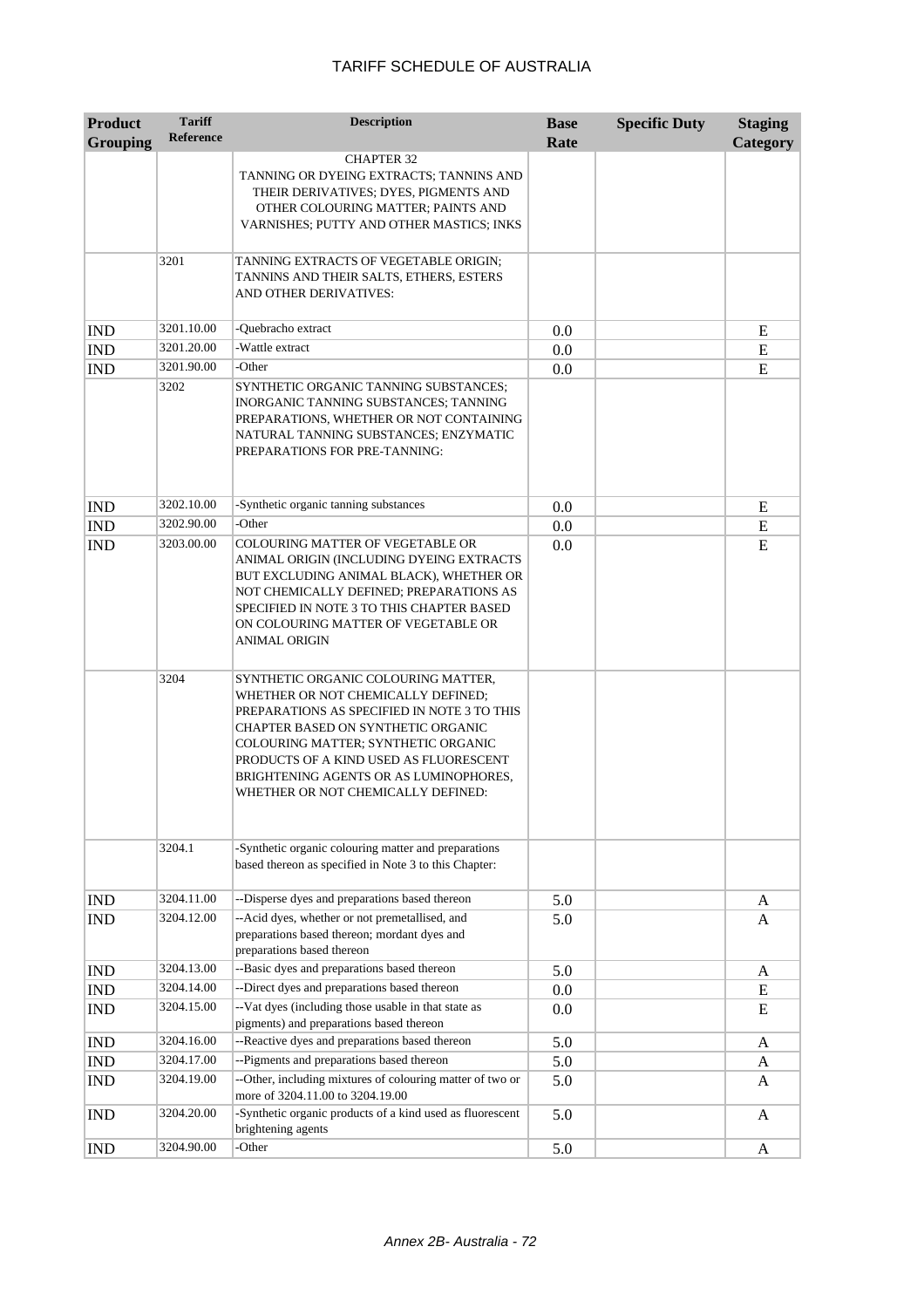| <b>Product</b>              | <b>Tariff</b>    | <b>Description</b>                                                                                                                                                                                                                                                                                                     | <b>Base</b> | <b>Specific Duty</b> | <b>Staging</b> |
|-----------------------------|------------------|------------------------------------------------------------------------------------------------------------------------------------------------------------------------------------------------------------------------------------------------------------------------------------------------------------------------|-------------|----------------------|----------------|
| <b>Grouping</b>             | <b>Reference</b> |                                                                                                                                                                                                                                                                                                                        | Rate        |                      | Category       |
| <b>IND</b>                  | 3205.00.00       | COLOUR LAKES; PREPARATIONS AS SPECIFIED IN<br>NOTE 3 TO THIS CHAPTER BASED ON COLOUR<br><b>LAKES</b>                                                                                                                                                                                                                   | 5.0         |                      | A              |
|                             | 3206             | OTHER COLOURING MATTER; PREPARATIONS AS<br>SPECIFIED IN NOTE 3 TO THIS CHAPTER, OTHER<br>THAN THOSE OF 3203, 3204 OR 3205; INORGANIC<br>PRODUCTS OF A KIND USED AS LUMINOPHORES,<br>WHETHER OR NOT CHEMICALLY DEFINED:                                                                                                 |             |                      |                |
|                             | 3206.1           | -Pigments and preparations based on titanium dioxide:                                                                                                                                                                                                                                                                  |             |                      |                |
| <b>IND</b>                  | 3206.11.00       | --Containing 80% or more by weight of titanium dioxide<br>calculated on the dry matter                                                                                                                                                                                                                                 | 5.0         |                      | A              |
| <b>IND</b>                  | 3206.19.00       | --Other                                                                                                                                                                                                                                                                                                                | 5.0         |                      | A              |
| <b>IND</b>                  | 3206.20.00       | -Pigments and preparations based on chromium<br>compounds                                                                                                                                                                                                                                                              | 5.0         |                      | A              |
| <b>IND</b>                  | 3206.30.00       | -Pigments and preparations based on cadmium<br>compounds                                                                                                                                                                                                                                                               | 0.0         |                      | E              |
|                             | 3206.4           | -Other colouring matter and other preparations:                                                                                                                                                                                                                                                                        |             |                      |                |
| <b>IND</b>                  | 3206.41.00       | -- Ultramarine and preparations based thereon                                                                                                                                                                                                                                                                          | 0.0         |                      | E              |
| <b>IND</b>                  | 3206.42.00       | --Lithopone and other pigments and preparations based<br>on zinc sulphide                                                                                                                                                                                                                                              | 0.0         |                      | E              |
| <b>IND</b>                  | 3206.43.00       | -- Pigments and preparations based on hexacyanoferrates<br>(ferrocyanides and ferricyanides)                                                                                                                                                                                                                           | 0.0         |                      | E              |
| <b>IND</b>                  | 3206.49.00       | --Other                                                                                                                                                                                                                                                                                                                | 5.0         |                      | A              |
| <b>IND</b>                  | 3206.50.00       | -Inorganic products of a kind used as luminophores                                                                                                                                                                                                                                                                     | 0.0         |                      | E              |
|                             | 3207             | PREPARED PIGMENTS, PREPARED OPACIFIERS<br>AND PREPARED COLOURS, VITRIFIABLE<br>ENAMELS AND GLAZES, ENGOBES (SLIPS),<br>LIQUID LUSTRES AND SIMILAR PREPARATIONS,<br>OF A KIND USED IN THE CERAMIC, ENAMELLING<br>OR GLASS INDUSTRY; GLASS FRIT AND OTHER<br>GLASS, IN THE FORM OF POWDER, GRANULES OR<br><b>FLAKES:</b> |             |                      |                |
| <b>IND</b>                  | 3207.10.00       | -Prepared pigments, prepared opacifiers, prepared colours<br>and similar preparations                                                                                                                                                                                                                                  | 5.0         |                      | A              |
| <b>IND</b>                  | 3207.20.00       | -Vitrifiable enamels and glazes, engobes (slips) and<br>similar preparations                                                                                                                                                                                                                                           | 5.0         |                      | A              |
| <b>IND</b>                  | 3207.30.00       | -Liquid lustres and similar preparations                                                                                                                                                                                                                                                                               | 0.0         |                      | E              |
| $\mathop{\rm IND}\nolimits$ | 3207.40.00       | -Glass frit and other glass, in the form of powder,<br>granules or flakes                                                                                                                                                                                                                                              | 0.0         |                      | E              |
|                             | 3208             | PAINTS AND VARNISHES (INCLUDING ENAMELS<br>AND LACQUERS) BASED ON SYNTHETIC<br>POLYMERS OR CHEMICALLY MODIFIED<br>NATURAL POLYMERS, DISPERSED OR<br>DISSOLVED IN A NON-AQUEOUS MEDIUM;<br>SOLUTIONS AS DEFINED IN NOTE 4 TO THIS<br><b>CHAPTER:</b>                                                                    |             |                      |                |
| <b>IND</b>                  | 3208.10.00       | -Based on polyesters                                                                                                                                                                                                                                                                                                   | 5.0         |                      | A              |
| <b>PMV</b>                  | 3208.20.00       | -Based on acrylic or vinyl polymers                                                                                                                                                                                                                                                                                    | 5.0         |                      | A              |
| <b>IND</b>                  | 3208.90.00       | -Other                                                                                                                                                                                                                                                                                                                 | 5.0         |                      | A              |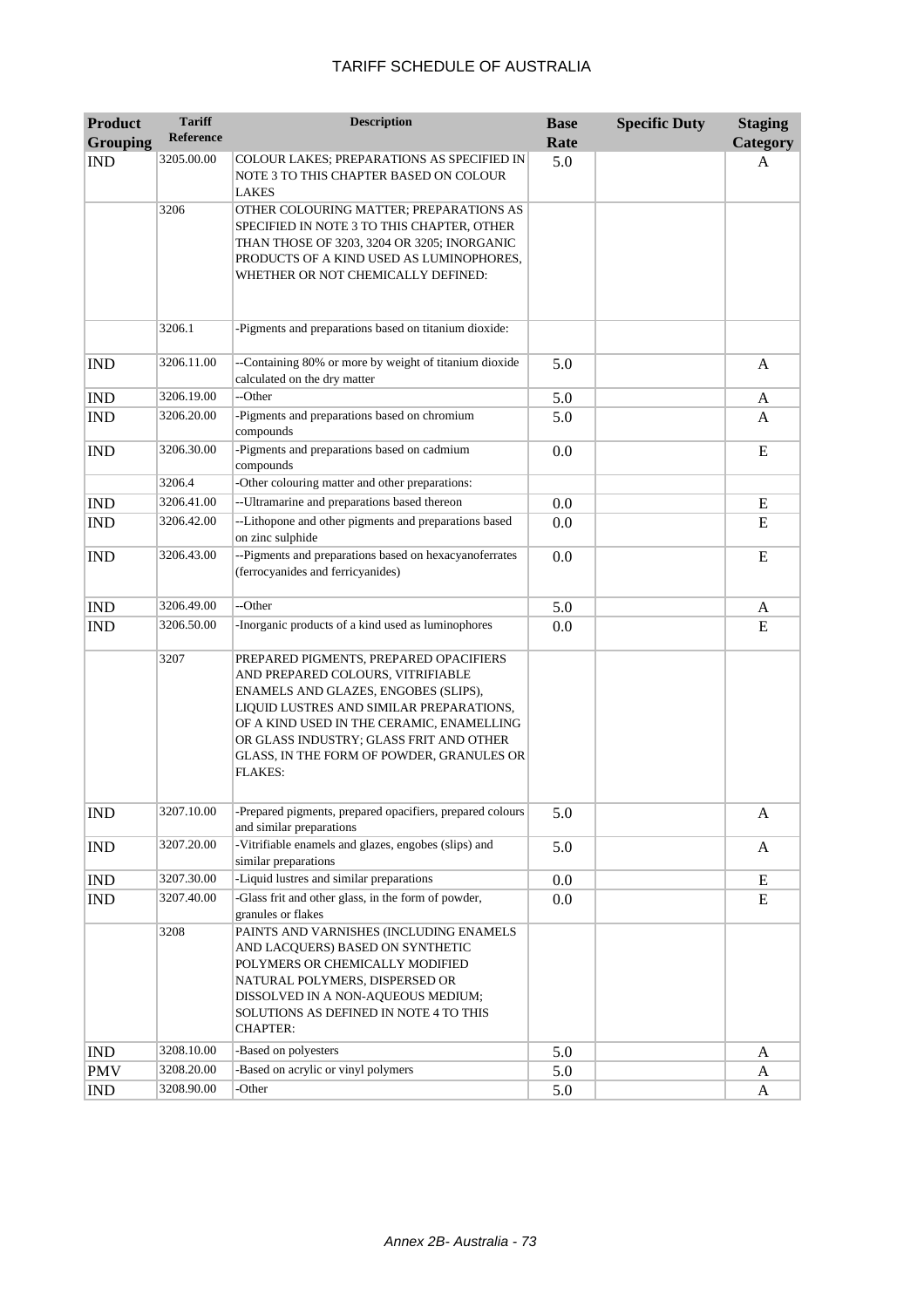| <b>Product</b>  | <b>Tariff</b>    | <b>Description</b>                                                                                                                                                                                                                                                                        | <b>Base</b> | <b>Specific Duty</b> | <b>Staging</b> |
|-----------------|------------------|-------------------------------------------------------------------------------------------------------------------------------------------------------------------------------------------------------------------------------------------------------------------------------------------|-------------|----------------------|----------------|
| <b>Grouping</b> | <b>Reference</b> |                                                                                                                                                                                                                                                                                           | Rate        |                      | Category       |
|                 | 3209             | PAINTS AND VARNISHES (INCLUDING ENAMELS                                                                                                                                                                                                                                                   |             |                      |                |
|                 |                  | AND LACQUERS) BASED ON SYNTHETIC                                                                                                                                                                                                                                                          |             |                      |                |
|                 |                  | POLYMERS OR CHEMICALLY MODIFIED                                                                                                                                                                                                                                                           |             |                      |                |
|                 |                  | NATURAL POLYMERS, DISPERSED OR<br>DISSOLVED IN AN AQUEOUS MEDIUM:                                                                                                                                                                                                                         |             |                      |                |
|                 |                  |                                                                                                                                                                                                                                                                                           |             |                      |                |
| <b>IND</b>      | 3209.10.00       | -Based on acrylic or vinyl polymers                                                                                                                                                                                                                                                       | 5.0         |                      | A              |
| <b>IND</b>      | 3209.90.00       | -Other                                                                                                                                                                                                                                                                                    | 5.0         |                      | A              |
| <b>IND</b>      | 3210.00.00       | OTHER PAINTS AND VARNISHES (INCLUDING<br>ENAMELS, LACQUERS AND DISTEMPERS);<br>PREPARED WATER PIGMENTS OF A KIND USED<br>FOR FINISHING LEATHER                                                                                                                                            | 5.0         |                      | A              |
| <b>IND</b>      | 3211.00.00       | PREPARED DRIERS                                                                                                                                                                                                                                                                           | 5.0         |                      | A              |
|                 | 3212             | PIGMENTS (INCLUDING METALLIC POWDERS<br>AND FLAKES) DISPERSED IN NON-AQUEOUS<br>MEDIA, IN LIQUID OR PASTE FORM, OF A KIND<br>USED IN THE MANUFACTURE OF PAINTS<br>(INCLUDING ENAMELS); STAMPING FOILS; DYES<br>AND OTHER COLOURING MATTER PUT UP IN<br>FORMS OR PACKINGS FOR RETAIL SALE: |             |                      |                |
| <b>IND</b>      | 3212.10.00       | -Stamping foils                                                                                                                                                                                                                                                                           | 5.0         |                      | A              |
| <b>IND</b>      | 3212.90.00       | -Other                                                                                                                                                                                                                                                                                    | 5.0         |                      | A              |
|                 | 3213             | ARTISTS', STUDENTS' OR SIGNBOARD PAINTERS'<br>COLOURS, MODIFYING TINTS, AMUSEMENT<br>COLOURS AND THE LIKE, IN TABLETS, TUBES,<br>JARS, BOTTLES, PANS OR IN SIMILAR FORMS OR<br>PACKINGS:                                                                                                  |             |                      |                |
| <b>IND</b>      | 3213.10.00       | -Colours in sets                                                                                                                                                                                                                                                                          | 5.0         |                      | A              |
| <b>IND</b>      | 3213.90.00       | -Other                                                                                                                                                                                                                                                                                    | 5.0         |                      | A              |
|                 | 3214             | GLAZIERS' PUTTY, GRAFTING PUTTY, RESIN<br>CEMENTS, CAULKING COMPOUNDS AND OTHER<br>MASTICS; PAINTERS' FILLINGS; NON-<br>REFRACTORY SURFACING PREPARATIONS FOR<br>FAÇADES, INDOOR WALLS, FLOORS, CEILINGS OR<br>THE LIKE:                                                                  |             |                      |                |
| <b>IND</b>      | 3214.10.00       | -Glaziers' putty, grafting putty, resin cements, caulking<br>compounds and other mastics; painters' fillings                                                                                                                                                                              | 5.0         |                      | A              |
| <b>IND</b>      | 3214.90.00       | -Other                                                                                                                                                                                                                                                                                    | 5.0         |                      | A              |
|                 | 3215             | PRINTING INK, WRITING OR DRAWING INK AND<br>OTHER INKS, WHETHER OR NOT<br>CONCENTRATED OR SOLID:                                                                                                                                                                                          |             |                      |                |
|                 | 3215.1           | -Printing ink:                                                                                                                                                                                                                                                                            |             |                      |                |
| <b>IND</b>      | 3215.11.00       | --Black                                                                                                                                                                                                                                                                                   | 5.0         |                      | A              |
| <b>IND</b>      | 3215.19.00       | --Other                                                                                                                                                                                                                                                                                   | 5.0         |                      | A              |
| <b>IND</b>      | 3215.90.00       | -Other                                                                                                                                                                                                                                                                                    | 5.0         |                      | A              |
|                 |                  | <b>CHAPTER 33</b><br>ESSENTIAL OILS AND RESINOIDS; PERFUMERY,<br>COSMETIC OR TOILET PREPARATIONS                                                                                                                                                                                          |             |                      |                |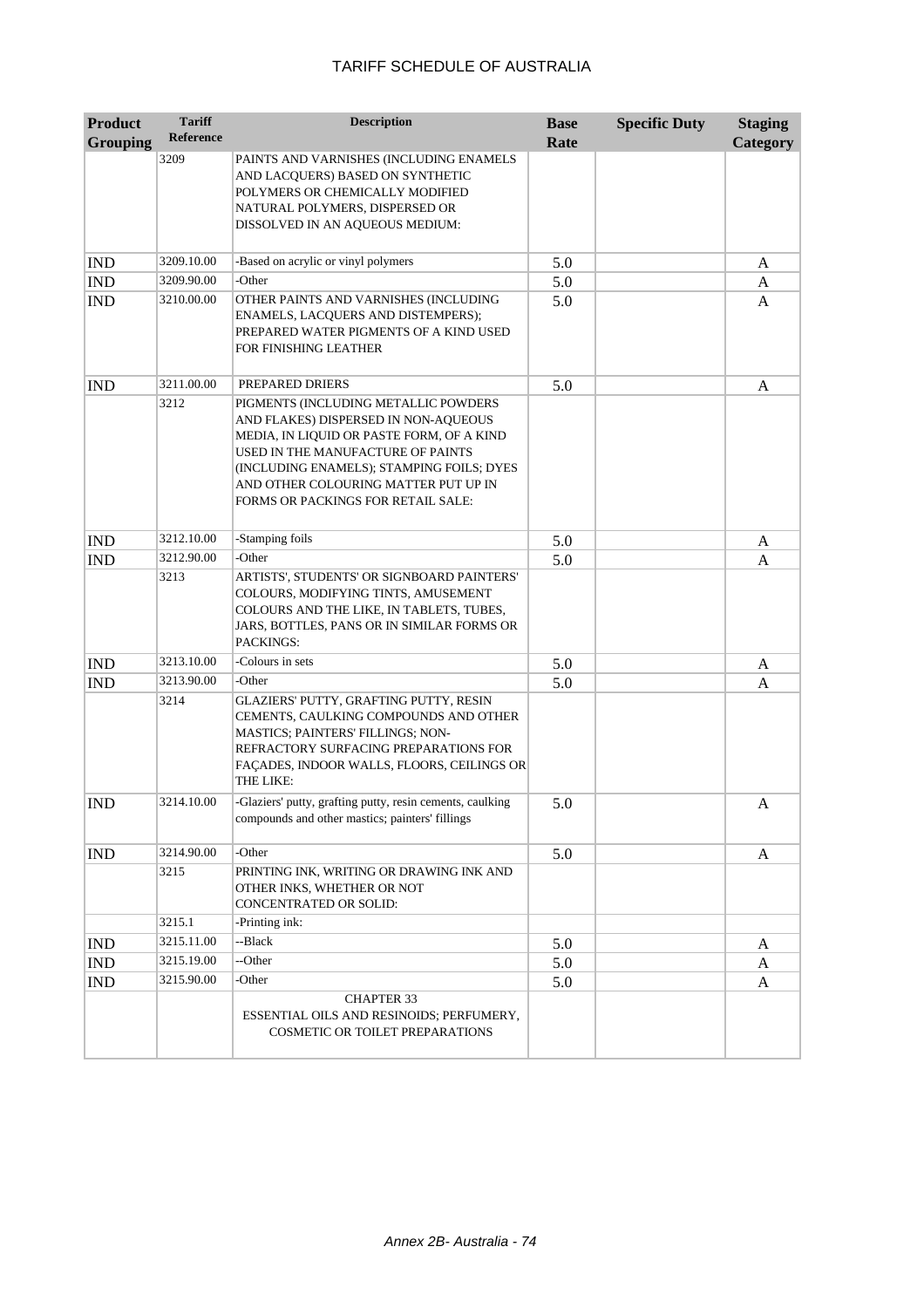| <b>Product</b>  | <b>Tariff</b>            | <b>Description</b>                                                                                                                                                                                                                                                                                                                                                            | <b>Base</b> | <b>Specific Duty</b> | <b>Staging</b> |
|-----------------|--------------------------|-------------------------------------------------------------------------------------------------------------------------------------------------------------------------------------------------------------------------------------------------------------------------------------------------------------------------------------------------------------------------------|-------------|----------------------|----------------|
| <b>Grouping</b> | <b>Reference</b>         |                                                                                                                                                                                                                                                                                                                                                                               | Rate        |                      | Category       |
|                 | 3301                     | ESSENTIAL OILS (TERPENELESS OR NOT),<br>INCLUDING CONCRETES AND ABSOLUTES;<br>RESINOIDS; EXTRACTED OLEORESINS;<br>CONCENTRATES OF ESSENTIAL OILS IN FATS, IN<br>FIXED OILS, IN WAXES OR THE LIKE, OBTAINED<br>BY ENFLEURAGE OR MACERATION; TERPENIC<br>BY-PRODUCTS OF THE DETERPENATION OF<br>ESSENTIAL OILS; AQUEOUS DISTILLATES AND<br>AQUEOUS SOLUTIONS OF ESSENTIAL OILS: |             |                      |                |
|                 |                          |                                                                                                                                                                                                                                                                                                                                                                               |             |                      |                |
|                 | 3301.1                   | -Essential oils of citrus fruit:                                                                                                                                                                                                                                                                                                                                              |             |                      |                |
| AG              | 3301.11.00               | --Of bergamot                                                                                                                                                                                                                                                                                                                                                                 | 0.0         |                      | E              |
| $\rm{AG}$       | 3301.12.00               | --Of orange                                                                                                                                                                                                                                                                                                                                                                   | 0.0         |                      | E              |
| $\rm{AG}$       | 3301.13.00               | --Of lemon                                                                                                                                                                                                                                                                                                                                                                    | 0.0         |                      | E              |
| $\rm{AG}$       | 3301.14.00               | --Of lime<br>--Other                                                                                                                                                                                                                                                                                                                                                          | 0.0         |                      | E              |
| AG              | 3301.19.00               |                                                                                                                                                                                                                                                                                                                                                                               | 0.0         |                      | E              |
|                 | 3301.2                   | -Essential oils other than those of citrus fruit:                                                                                                                                                                                                                                                                                                                             |             |                      |                |
| AG              | 3301.21.00<br>3301.22.00 | --Of geranium                                                                                                                                                                                                                                                                                                                                                                 | 0.0         |                      | E              |
| $\rm{AG}$       |                          | --Of jasmin<br>--Of lavender or of lavandin                                                                                                                                                                                                                                                                                                                                   | 0.0         |                      | ${\bf E}$      |
| $\rm{AG}$       | 3301.23.00<br>3301.24.00 |                                                                                                                                                                                                                                                                                                                                                                               | 0.0         |                      | E              |
| $\rm{AG}$       | 3301.25.00               | --Of peppermint (Mentha piperita)<br>--Of other mints                                                                                                                                                                                                                                                                                                                         | 0.0         |                      | E              |
| $\rm{AG}$       | 3301.26.00               | --Of vetiver                                                                                                                                                                                                                                                                                                                                                                  | 0.0         |                      | E              |
| AG<br>AG        | 3301.29.00               | --Other                                                                                                                                                                                                                                                                                                                                                                       | 0.0<br>0.0  |                      | E<br>${\bf E}$ |
|                 | 3301.30.00               | -Resinoids                                                                                                                                                                                                                                                                                                                                                                    | 0.0         |                      | E              |
| AG              | 3301.90.00               | -Other                                                                                                                                                                                                                                                                                                                                                                        |             |                      | E              |
| AG              | 3302                     | MIXTURES OF ODORIFEROUS SUBSTANCES AND                                                                                                                                                                                                                                                                                                                                        | 0.0         |                      |                |
|                 |                          | MIXTURES (INCLUDING ALCOHOLIC SOLUTIONS)<br>WITH A BASIS OF ONE OR MORE OF THESE<br>SUBSTANCES, OF A KIND USED AS RAW<br>MATERIALS IN INDUSTRY; OTHER<br>PREPARATIONS BASED ON ODORIFEROUS<br>SUBSTANCES, OF A KIND USED FOR THE<br><b>MANUFACTURE OF BEVERAGES:</b>                                                                                                          |             |                      |                |
|                 | 3302.10                  | -Of a kind used in the food or drink industries:                                                                                                                                                                                                                                                                                                                              |             |                      |                |
|                 | 3302.10.1                | --Of a kind used in the manufacture of beverages:                                                                                                                                                                                                                                                                                                                             |             |                      |                |
| AG              | 3302.10.11               | ----Preparations known as "Angostura aromatic bitters"                                                                                                                                                                                                                                                                                                                        | 0.0         |                      | E              |
| AG              | 3302.10.12               | ----Compound alcoholic preparations, NSA                                                                                                                                                                                                                                                                                                                                      | 5.0         |                      | A              |
| $\rm{AG}$       | 3302.10.19               | ----Other                                                                                                                                                                                                                                                                                                                                                                     | 4.0         |                      | A              |
| <b>IND</b>      | 3302.10.90               | ---Other                                                                                                                                                                                                                                                                                                                                                                      | 5.0         |                      | A              |
| <b>IND</b>      | 3302.90.00               | -Other                                                                                                                                                                                                                                                                                                                                                                        | 5.0         |                      | A              |
| <b>IND</b>      | 3303.00.00               | PERFUMES AND TOILET WATERS                                                                                                                                                                                                                                                                                                                                                    | 5.0         |                      | A              |
|                 | 3304                     | BEAUTY OR MAKE-UP PREPARATIONS AND<br>PREPARATIONS FOR THE CARE OF THE SKIN<br>(OTHER THAN MEDICAMENTS), INCLUDING<br>SUNSCREEN OR SUN TAN PREPARATIONS;<br>MANICURE OR PEDICURE PREPARATIONS:                                                                                                                                                                                |             |                      |                |
| <b>IND</b>      | 3304.10.00               | -Lip make-up preparations                                                                                                                                                                                                                                                                                                                                                     | 5.0         |                      | A              |
| <b>IND</b>      | 3304.20.00               | -Eye make-up preparations                                                                                                                                                                                                                                                                                                                                                     | 5.0         |                      | A              |
| <b>IND</b>      | 3304.30.00               | -Manicure or pedicure preparations                                                                                                                                                                                                                                                                                                                                            | 5.0         |                      | A              |
|                 | 3304.9                   | -Other:                                                                                                                                                                                                                                                                                                                                                                       |             |                      |                |
| <b>IND</b>      | 3304.91.00               | --Powders, whether or not compressed                                                                                                                                                                                                                                                                                                                                          | 5.0         |                      | A              |
| IND             | 3304.99.00               | --Other                                                                                                                                                                                                                                                                                                                                                                       | 5.0         |                      | A              |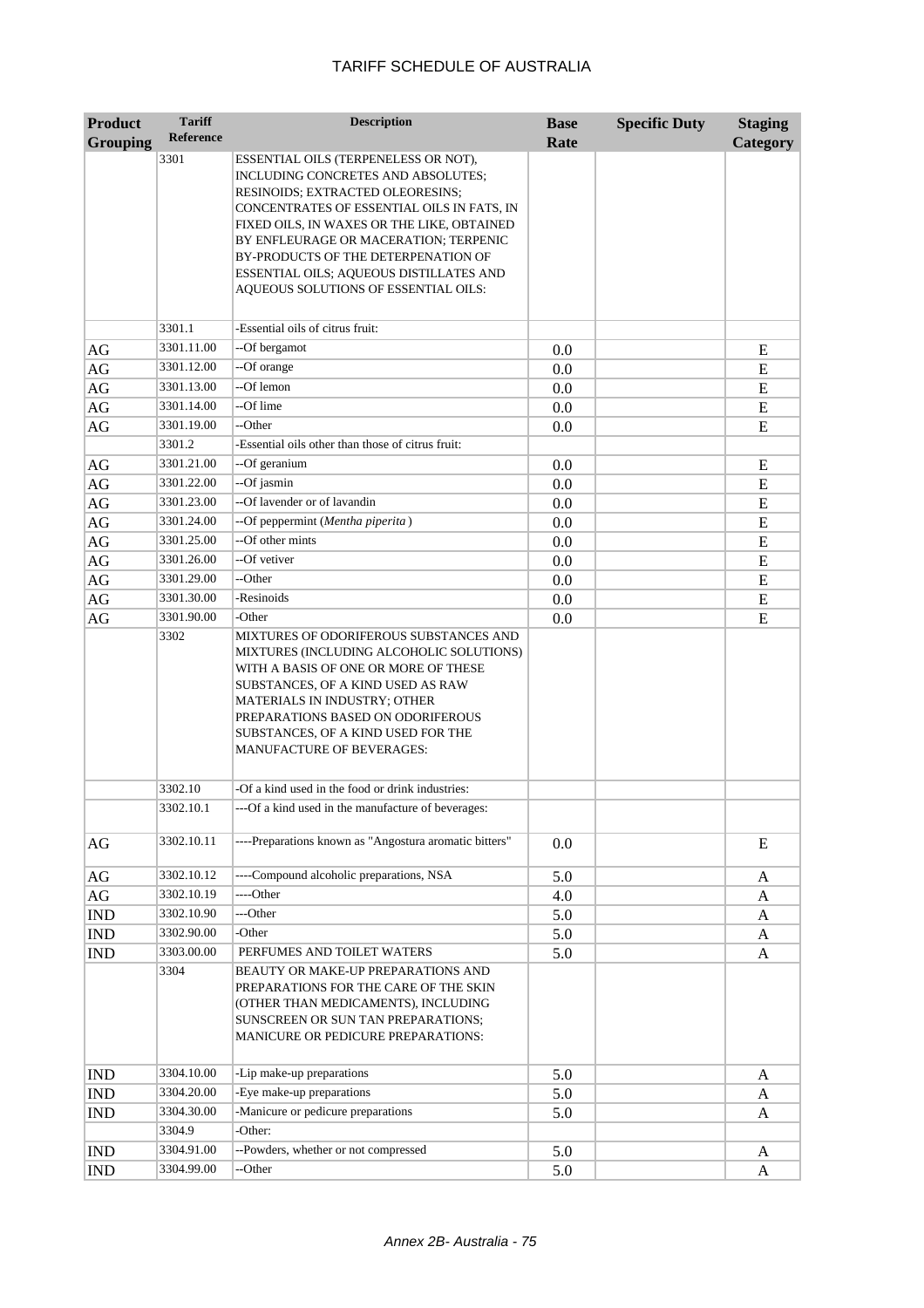| <b>Product</b><br><b>Grouping</b> | <b>Tariff</b><br>Reference | <b>Description</b>                                                                                                                                                                                                                                                                                                                | <b>Base</b><br>Rate | <b>Specific Duty</b> | <b>Staging</b><br><b>Category</b> |
|-----------------------------------|----------------------------|-----------------------------------------------------------------------------------------------------------------------------------------------------------------------------------------------------------------------------------------------------------------------------------------------------------------------------------|---------------------|----------------------|-----------------------------------|
|                                   | 3305                       | PREPARATIONS FOR USE ON THE HAIR:                                                                                                                                                                                                                                                                                                 |                     |                      |                                   |
| <b>IND</b>                        | 3305.10.00                 | -Shampoos                                                                                                                                                                                                                                                                                                                         | 5.0                 |                      | A                                 |
| <b>IND</b>                        | 3305.20.00                 | -Preparations for permanent waving or straightening                                                                                                                                                                                                                                                                               | 5.0                 |                      | A                                 |
| <b>IND</b>                        | 3305.30.00                 | -Hair lacquers                                                                                                                                                                                                                                                                                                                    | 5.0                 |                      | A                                 |
| <b>IND</b>                        | 3305.90.00                 | -Other                                                                                                                                                                                                                                                                                                                            | 5.0                 |                      | A                                 |
|                                   | 3306                       | PREPARATIONS FOR ORAL OR DENTAL HYGIENE,<br>INCLUDING DENTURE FIXATIVE PASTES AND<br>POWDERS; YARN USED TO CLEAN BETWEEN THE<br>TEETH (DENTAL FLOSS), IN INDIVIDUAL RETAIL<br>PACKAGES:                                                                                                                                           |                     |                      |                                   |
| <b>IND</b>                        | 3306.10.00                 | -Dentifrices                                                                                                                                                                                                                                                                                                                      | 5.0                 |                      | A                                 |
|                                   | 3306.20                    | -Yarn used to clean between the teeth (dental floss):                                                                                                                                                                                                                                                                             |                     |                      |                                   |
| <b>IND</b>                        | 3306.20.10                 | ---Of high tenacity yarn of nylon or other polyamides                                                                                                                                                                                                                                                                             | 0.0                 |                      | E                                 |
| <b>IND</b>                        | 3306.20.90                 | ---Other                                                                                                                                                                                                                                                                                                                          | 5.0                 |                      | A                                 |
| <b>IND</b>                        | 3306.90.00                 | -Other                                                                                                                                                                                                                                                                                                                            | 5.0                 |                      | A                                 |
|                                   | 3307                       | PRE-SHAVE, SHAVING OR AFTER-SHAVE<br>PREPARATIONS, PERSONAL DEODORANTS, BATH<br>PREPARATIONS, DEPILATORIES AND OTHER<br>PERFUMERY, COSMETIC OR TOILET<br>PREPARATIONS, NOT ELSEWHERE SPECIFIED OR<br>INCLUDED; PREPARED ROOM DEODORISERS,<br>WHETHER OR NOT PERFUMED OR HAVING<br>DISINFECTANT PROPERTIES:                        |                     |                      |                                   |
| <b>IND</b>                        | 3307.10.00                 | -Pre-shave, shaving or after-shave preparations                                                                                                                                                                                                                                                                                   | 5.0                 |                      | A                                 |
| <b>IND</b>                        | 3307.20.00                 | -Personal deodorants and antiperspirants                                                                                                                                                                                                                                                                                          | 5.0                 |                      | A                                 |
| <b>IND</b>                        | 3307.30.00                 | -Perfumed bath salts and other bath preparations                                                                                                                                                                                                                                                                                  | 5.0                 |                      | A                                 |
|                                   | 3307.4                     | -Preparations for perfuming or deodorizing rooms,<br>including odoriferous preparations used during religious<br>rites:                                                                                                                                                                                                           |                     |                      |                                   |
| <b>IND</b>                        | 3307.41.00                 | --"Agarbatti" and other odoriferous preparations which<br>operate by burning                                                                                                                                                                                                                                                      | 0.0                 |                      | E                                 |
| <b>IND</b>                        | 3307.49.00                 | --Other                                                                                                                                                                                                                                                                                                                           | 5.0                 |                      | A                                 |
| <b>IND</b>                        | 3307.90.00                 | -Other                                                                                                                                                                                                                                                                                                                            | 5.0                 |                      | A                                 |
|                                   |                            | <b>CHAPTER 34</b><br>SOAP, ORGANIC SURFACE-ACTIVE AGENTS,<br><b>WASHING PREPARATIONS, LUBRICATING</b><br>PREPARATIONS, ARTIFICIAL WAXES, PREPARED<br>WAXES, POLISHING OR SCOURING<br>PREPARATIONS, CANDLES AND SIMILAR<br>ARTICLES, MODELLING PASTES, "DENTAL<br>WAXES" AND DENTAL PREPARATIONS WITH A<br><b>BASIS OF PLASTER</b> |                     |                      |                                   |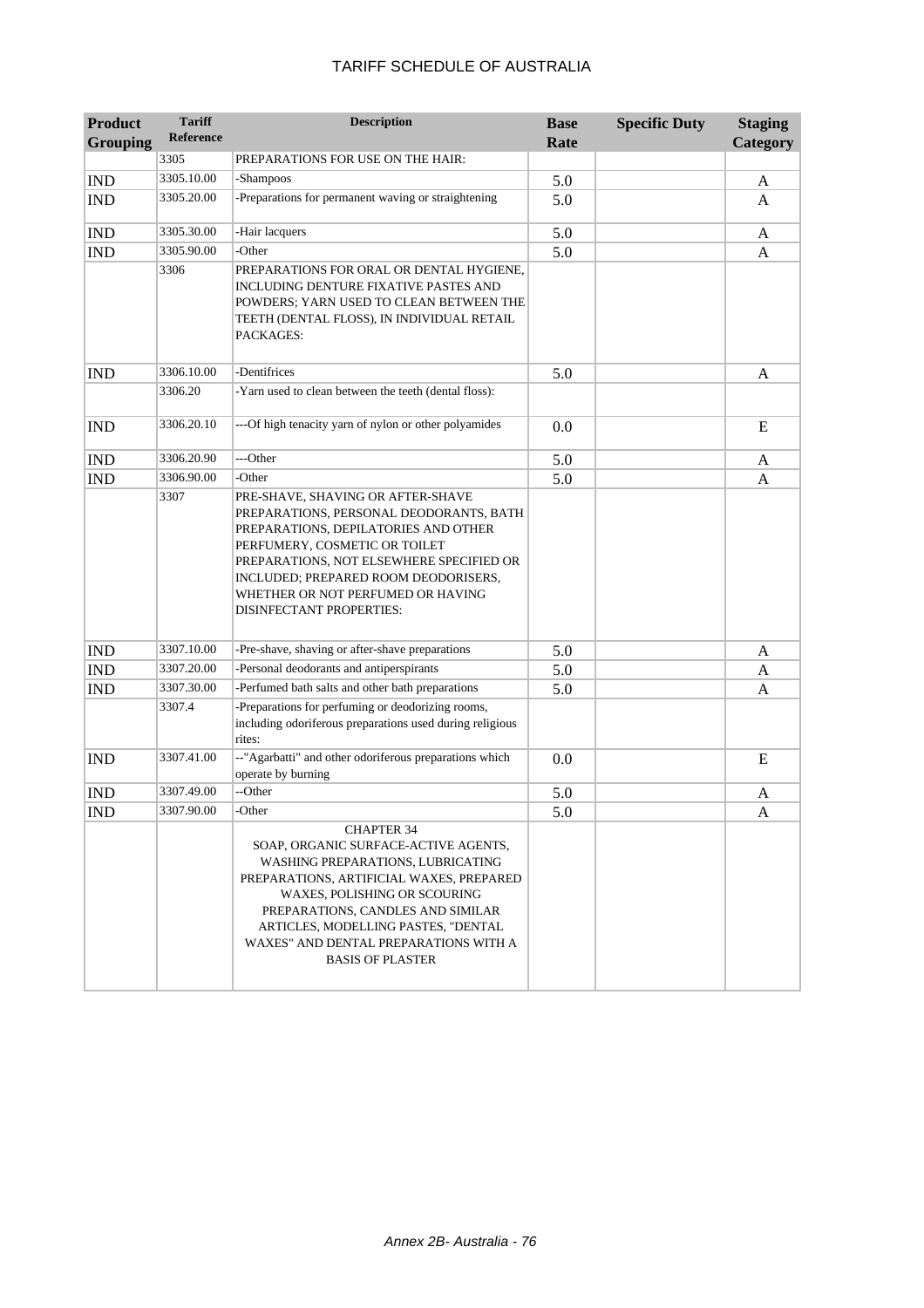| <b>Product</b><br><b>Grouping</b> | <b>Tariff</b><br><b>Reference</b> | <b>Description</b>                                                                                                                                                                                                                                                                                                                                                                                                                                                                                                               | <b>Base</b><br>Rate | <b>Specific Duty</b> | <b>Staging</b><br>Category |
|-----------------------------------|-----------------------------------|----------------------------------------------------------------------------------------------------------------------------------------------------------------------------------------------------------------------------------------------------------------------------------------------------------------------------------------------------------------------------------------------------------------------------------------------------------------------------------------------------------------------------------|---------------------|----------------------|----------------------------|
|                                   | 3401                              | SOAP; ORGANIC SURFACE-ACTIVE PRODUCTS<br>AND PREPARATIONS FOR USE AS SOAP, IN THE<br>FORM OF BARS, CAKES, MOULDED PIECES OR<br>SHAPES, WHETHER OR NOT CONTAINING SOAP;<br>ORGANIC SURFACE-ACTIVE PRODUCTS AND<br>PREPARATIONS FOR WASHING THE SKIN, IN THE<br>FORM OF LIQUID OR CREAM AND PUT UP FOR<br>RETAIL SALE, WHETHER OR NOT CONTAINING<br>SOAP; PAPER, WADDING, FELT AND<br>NONWOVENS, IMPREGNATED, COATED OR<br><b>COVERED WITH SOAP OR DETERGENT:</b>                                                                  |                     |                      |                            |
|                                   | 3401.1                            | -Soap and organic surface-active products and<br>preparations, in the form of bars, cakes, moulded pieces<br>or shapes, and paper, wadding, felt and non-wovens,<br>impregnated, coated or covered with soap or detergent:                                                                                                                                                                                                                                                                                                       |                     |                      |                            |
| <b>IND</b>                        | 3401.11.00                        | --For toilet use (including medicated products)                                                                                                                                                                                                                                                                                                                                                                                                                                                                                  | 5.0                 |                      | A                          |
| <b>IND</b>                        | 3401.19.00                        | --Other                                                                                                                                                                                                                                                                                                                                                                                                                                                                                                                          | 5.0                 |                      | A                          |
| <b>IND</b>                        | 3401.20.00                        | -Soap in other forms                                                                                                                                                                                                                                                                                                                                                                                                                                                                                                             | 5.0                 |                      | A                          |
| <b>IND</b>                        | 3401.30.00                        | -Organic surface-active products and preparations for<br>washing the skin, in the form of liquid or cream and put<br>up for retail sale, whether or not containing soap                                                                                                                                                                                                                                                                                                                                                          | 5.0                 |                      | A                          |
|                                   | 3402                              | ORGANIC SURFACE-ACTIVE AGENTS (OTHER<br>THAN SOAP); SURFACE-ACTIVE PREPARATIONS,<br>WASHING PREPARATIONS (INCLUDING<br>AUXILIARY WASHING PREPARATIONS) AND<br>CLEANING PREPARATIONS, WHETHER OR NOT<br>CONTAINING SOAP, OTHER THAN THOSE OF 3401:                                                                                                                                                                                                                                                                                |                     |                      |                            |
|                                   | 3402.1                            | -Organic surface-active agents, whether or not put up for<br>retail sale:                                                                                                                                                                                                                                                                                                                                                                                                                                                        |                     |                      |                            |
| <b>IND</b>                        | 3402.11.00                        | --Anionic                                                                                                                                                                                                                                                                                                                                                                                                                                                                                                                        | 5.0                 |                      | A                          |
| <b>IND</b>                        | 3402.12.00                        | --Cationic                                                                                                                                                                                                                                                                                                                                                                                                                                                                                                                       | 5.0                 |                      | A                          |
| <b>IND</b>                        | 3402.13.00                        | --Non-ionic                                                                                                                                                                                                                                                                                                                                                                                                                                                                                                                      | 5.0                 |                      | A                          |
| <b>IND</b>                        | 3402.19.00                        | --Other                                                                                                                                                                                                                                                                                                                                                                                                                                                                                                                          | 5.0                 |                      | A                          |
| IND                               | 3402.20.00                        | -Preparations put up for retail sale                                                                                                                                                                                                                                                                                                                                                                                                                                                                                             | 5.0                 |                      | A                          |
| <b>IND</b>                        | 3402.90.00                        | -Other                                                                                                                                                                                                                                                                                                                                                                                                                                                                                                                           | 5.0                 |                      | A                          |
|                                   | 3403                              | LUBRICATING PREPARATIONS (INCLUDING<br>CUTTING-OIL PREPARATIONS, BOLT OR NUT<br>RELEASE PREPARATIONS, ANTI-RUST OR ANTI-<br><b>CORROSION PREPARATIONS AND MOULD</b><br>RELEASE PREPARATIONS, BASED ON<br>LUBRICANTS) AND PREPARATIONS OF A KIND<br>USED FOR THE OIL OR GREASE TREATMENT OF<br>TEXTILE MATERIALS, LEATHER, FURSKINS OR<br>OTHER MATERIALS, BUT EXCLUDING<br>PREPARATIONS CONTAINING, AS BASIC<br>CONSTITUENTS, 70% OR MORE BY WEIGHT OF<br>PETROLEUM OILS OR OF OILS OBTAINED FROM<br><b>BITUMINOUS MINERALS:</b> |                     |                      |                            |
|                                   | 3403.1                            | -Containing petroleum oils or oils obtained from<br>bituminous minerals:                                                                                                                                                                                                                                                                                                                                                                                                                                                         |                     |                      |                            |
|                                   | 3403.11                           | --Preparations for the treatment of textile materials,<br>leather, furskins or other materials:                                                                                                                                                                                                                                                                                                                                                                                                                                  |                     |                      |                            |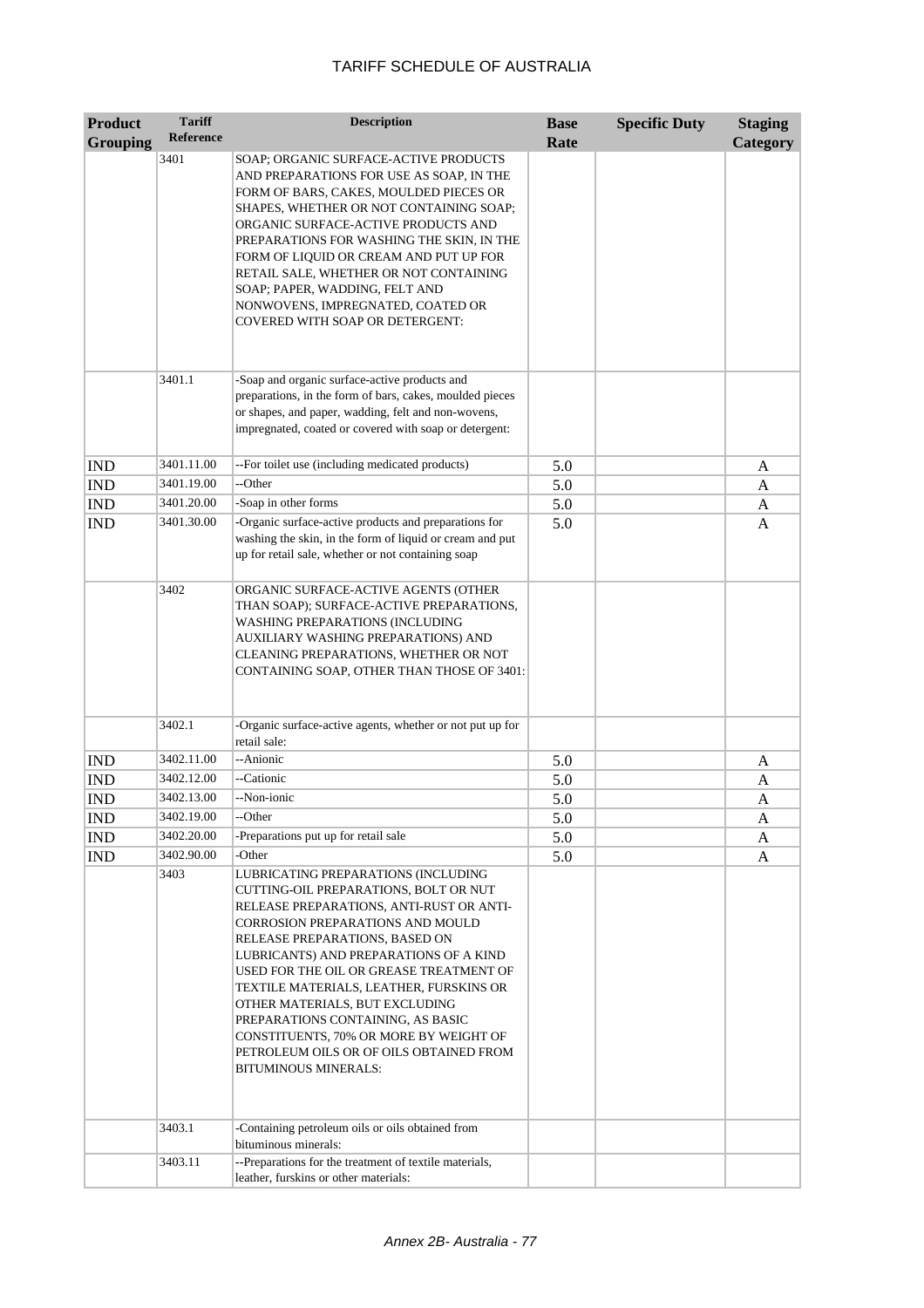| TARIFF SCHEDULE OF AUSTRALIA |
|------------------------------|
|------------------------------|

| <b>Product</b><br><b>Grouping</b> | <b>Tariff</b><br><b>Reference</b> | <b>Description</b>                                                                                                                                                                                                                                                                                                                                                                | <b>Base</b> | <b>Specific Duty</b> | <b>Staging</b>  |
|-----------------------------------|-----------------------------------|-----------------------------------------------------------------------------------------------------------------------------------------------------------------------------------------------------------------------------------------------------------------------------------------------------------------------------------------------------------------------------------|-------------|----------------------|-----------------|
|                                   | 3403.11.10                        | ---In solid or semi-solid form                                                                                                                                                                                                                                                                                                                                                    | Rate        |                      | <b>Category</b> |
| <b>IND</b>                        | 3403.11.90                        | ---Other                                                                                                                                                                                                                                                                                                                                                                          | 0.0         |                      | E               |
| <b>IND</b>                        | 3403.19                           | --Other:                                                                                                                                                                                                                                                                                                                                                                          | 0.0         |                      | E               |
| <b>IND</b>                        | 3403.19.10                        | ---In solid or semi-solid form                                                                                                                                                                                                                                                                                                                                                    | 0.0         |                      | E               |
| <b>IND</b>                        | 3403.19.90                        | ---Other                                                                                                                                                                                                                                                                                                                                                                          | 0.0         |                      | E               |
|                                   | 3403.9                            | -Other:                                                                                                                                                                                                                                                                                                                                                                           |             |                      |                 |
|                                   | 3403.91                           | --Preparations for the treatment of textile materials,                                                                                                                                                                                                                                                                                                                            |             |                      |                 |
|                                   |                                   | leather, furskins or other materials:                                                                                                                                                                                                                                                                                                                                             |             |                      |                 |
| <b>IND</b>                        | 3403.91.10                        | ---In solid or semi-solid form                                                                                                                                                                                                                                                                                                                                                    | 0.0         |                      | E               |
| <b>IND</b>                        | 3403.91.90                        | ---Other                                                                                                                                                                                                                                                                                                                                                                          | 0.0         |                      | E               |
|                                   | 3403.99                           | --Other:                                                                                                                                                                                                                                                                                                                                                                          |             |                      |                 |
| <b>IND</b>                        | 3403.99.10                        | ---In solid or semi-solid form                                                                                                                                                                                                                                                                                                                                                    | 0.0         |                      | E               |
| <b>IND</b>                        | 3403.99.90                        | ---Other                                                                                                                                                                                                                                                                                                                                                                          | 0.0         |                      | E               |
|                                   | 3404                              | ARTIFICIAL WAXES AND PREPARED WAXES:                                                                                                                                                                                                                                                                                                                                              |             |                      |                 |
| <b>IND</b>                        | 3404.10.00                        | -Of chemically modified lignite                                                                                                                                                                                                                                                                                                                                                   | 5.0         |                      | A               |
| <b>IND</b>                        | 3404.20.00                        | -Of poly(oxyethylene) (polyethylene glycol)                                                                                                                                                                                                                                                                                                                                       | 0.0         |                      | E               |
| <b>IND</b>                        | 3404.90.00                        | -Other                                                                                                                                                                                                                                                                                                                                                                            | 5.0         |                      | A               |
|                                   | 3405                              | POLISHES AND CREAMS, FOR FOOTWEAR,<br>FURNITURE, FLOORS, COACHWORK, GLASS OR<br>METAL, SCOURING PASTES AND POWDERS AND<br>SIMILAR PREPARATIONS (WHETHER OR NOT IN<br>THE FORM OF PAPER, WADDING, FELT,<br>NONWOVENS, CELLULAR PLASTICS OR<br>CELLULAR RUBBER, IMPREGNATED, COATED OR<br>COVERED WITH SUCH PREPARATIONS),<br><b>EXCLUDING WAXES OF 3404:</b>                       |             |                      |                 |
| <b>IND</b>                        | 3405.10.00                        | -Polishes, creams and similar preparations for footwear or<br>leather                                                                                                                                                                                                                                                                                                             | 5.0         |                      | A               |
| <b>IND</b>                        | 3405.20.00                        | -Polishes, creams and similar preparations for the<br>maintenance of wooden furniture, floors or other<br>woodwork                                                                                                                                                                                                                                                                | 5.0         |                      | A               |
| <b>IND</b>                        | 3405.30.00                        | -Polishes and similar preparations for coachwork, other<br>than metal polishes                                                                                                                                                                                                                                                                                                    | 5.0         |                      | A               |
| <b>IND</b>                        | 3405.40.00                        | -Scouring pastes and powders and other scouring<br>preparations                                                                                                                                                                                                                                                                                                                   | 5.0         |                      | A               |
| <b>IND</b>                        | 3405.90.00                        | -Other                                                                                                                                                                                                                                                                                                                                                                            | 5.0         |                      | A               |
| <b>IND</b>                        | 3406.00.00                        | CANDLES, TAPERS AND THE LIKE                                                                                                                                                                                                                                                                                                                                                      | 5.0         |                      | A               |
| <b>IND</b>                        | 3407.00.00                        | MODELLING PASTES, INCLUDING THOSE PUT UP<br>FOR CHILDREN'S AMUSEMENT; PREPARATIONS<br>KNOWN AS "DENTAL WAX" OR AS "DENTAL<br>IMPRESSION COMPOUNDS", PUT UP IN SETS, IN<br>PACKINGS FOR RETAIL SALE OR IN PLATES.<br>HORSESHOE SHAPES, STICKS OR SIMILAR<br>FORMS; OTHER PREPARATIONS FOR USE IN<br>DENTISTRY, WITH A BASIS OF PLASTER (OF<br>CALCINED GYPSUM OR CALCIUM SULPHATE) | 5.0         |                      | A               |
|                                   | 3501                              | <b>CHAPTER 35</b><br>ALBUMINOIDAL SUBSTANCES; MODIFIED<br>STARCHES; GLUES; ENZYMES<br>CASEIN, CASEINATES AND OTHER CASEIN                                                                                                                                                                                                                                                         |             |                      |                 |
|                                   |                                   | DERIVATIVES; CASEIN GLUES:                                                                                                                                                                                                                                                                                                                                                        |             |                      |                 |
| AG                                | 3501.10.00                        | -Casein                                                                                                                                                                                                                                                                                                                                                                           | 0.0         |                      | E               |
| AG                                | 3501.90.00                        | -Other                                                                                                                                                                                                                                                                                                                                                                            | 0.0         |                      | E               |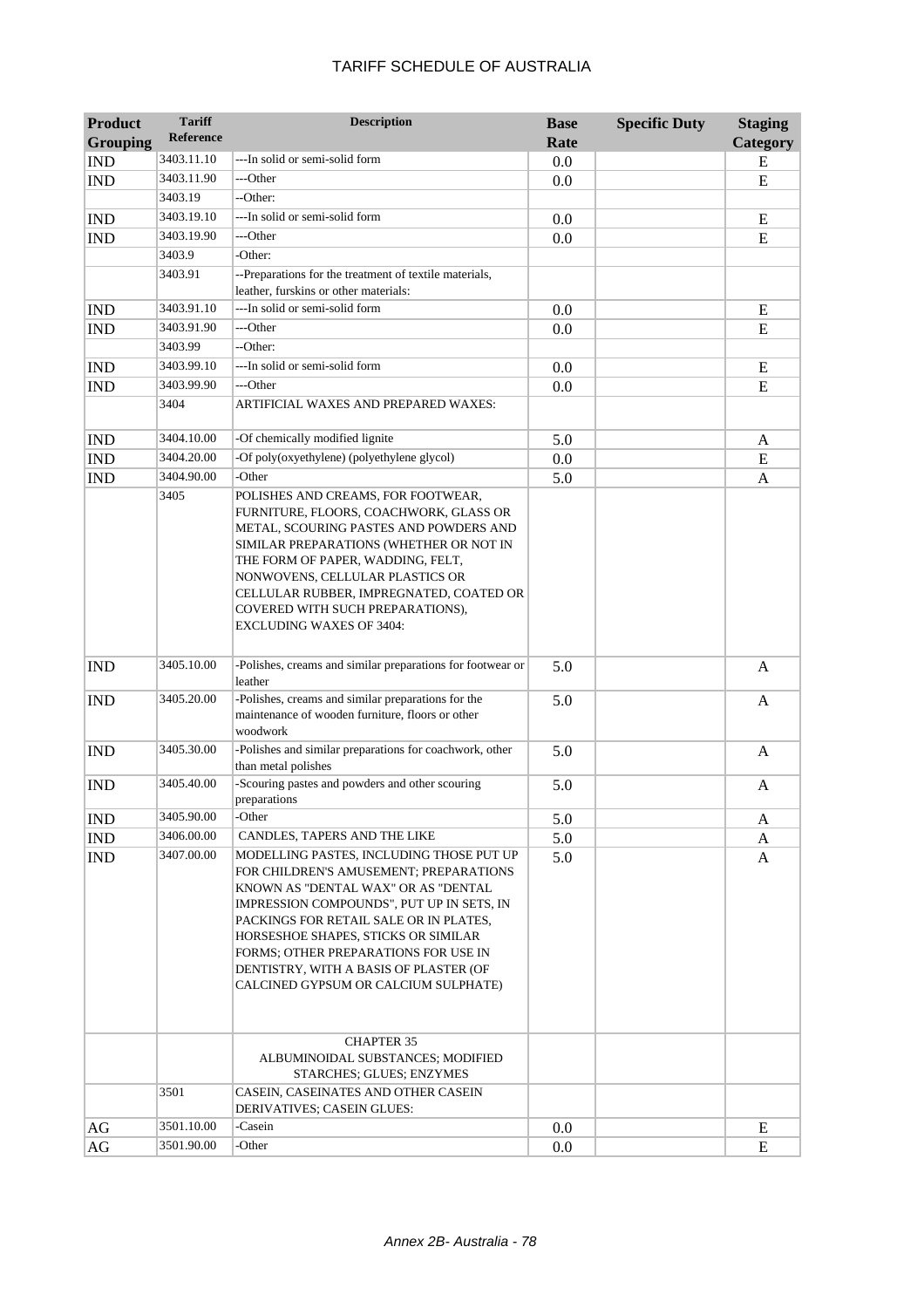| <b>Product</b>  | <b>Tariff</b>    | <b>Description</b>                                                                                                                                                                                                                      | <b>Base</b> | <b>Specific Duty</b> | <b>Staging</b> |
|-----------------|------------------|-----------------------------------------------------------------------------------------------------------------------------------------------------------------------------------------------------------------------------------------|-------------|----------------------|----------------|
| <b>Grouping</b> | <b>Reference</b> |                                                                                                                                                                                                                                         | Rate        |                      | Category       |
|                 | 3502             | ALBUMINS (INCLUDING CONCENTRATES OF TWO<br>OR MORE WHEY PROTEINS, CONTAINING BY<br>WEIGHT MORE THAN 80% WHEY PROTEINS,<br>CALCULATED ON THE DRY MATTER),<br>ALBUMINATES AND OTHER ALBUMIN<br>DERIVATIVES:                               |             |                      |                |
|                 | 3502.1           | -Egg albumin:                                                                                                                                                                                                                           |             |                      |                |
| AG              | 3502.11.00       | --Dried                                                                                                                                                                                                                                 | 0.0         |                      | E              |
| AG              | 3502.19.00       | --Other                                                                                                                                                                                                                                 | 0.0         |                      | E              |
| AG              | 3502.20.00       | -Milk albumin, including concentrates of two or more<br>whey proteins                                                                                                                                                                   | 0.0         |                      | E              |
| AG              | 3502.90.00       | -Other                                                                                                                                                                                                                                  | 0.0         |                      | E              |
|                 | 3503             | GELATIN (INCLUDING GELATIN IN<br>RECTANGULAR (INCLUDING SQUARE) SHEETS,<br>WHETHER OR NOT SURFACE-WORKED OR<br>COLOURED) AND GELATIN DERIVATIVES;<br>ISINGLASS; OTHER GLUES OF ANIMAL ORIGIN,<br><b>EXCLUDING CASEIN GLUES OF 3501:</b> |             |                      |                |
| AG              | 3503.00.10       | ---Gelatin                                                                                                                                                                                                                              | 5.0         |                      | A              |
| AG              | 3503.00.90       | ---Other                                                                                                                                                                                                                                | 0.0         |                      | E              |
| AG              | 3504.00.00       | PEPTONES AND THEIR DERIVATIVES; OTHER<br>PROTEIN SUBSTANCES AND THEIR DERIVATIVES,<br>NOT ELSEWHERE SPECIFIED OR INCLUDED; HIDE<br>POWDER, WHETHER OR NOT CHROMED                                                                       | 0.0         |                      | E              |
|                 | 3505             | DEXTRINS AND OTHER MODIFIED STARCHES<br>(FOR EXAMPLE, PREGELATINISED OR ESTERIFIED<br>STARCHES); GLUES BASED ON STARCHES, OR ON<br>DEXTRINS OR OTHER MODIFIED STARCHES:                                                                 |             |                      |                |
| AG              | 3505.10.00       | -Dextrins and other modified starches                                                                                                                                                                                                   | 0.0         |                      | E              |
| AG              | 3505.20.00       | -Glues                                                                                                                                                                                                                                  | 0.0         |                      | E              |
|                 | 3506             | PREPARED GLUES AND OTHER PREPARED<br>ADHESIVES, NOT ELSEWHERE SPECIFIED OR<br>INCLUDED; PRODUCTS SUITABLE FOR USE AS<br>GLUES OR ADHESIVES, PUT UP FOR RETAIL SALE<br>AS GLUES OR ADHESIVES, NOT EXCEEDING A<br>NET WEIGHT OF 1 KG:     |             |                      |                |
| <b>PMV</b>      | 3506.10.00       | -Products suitable for use as glues or adhesives, put up for<br>retail sale as glues or adhesives, not exceeding a net<br>weight of 1 kg                                                                                                | 5.0         |                      | A              |
|                 | 3506.9           | -Other:                                                                                                                                                                                                                                 |             |                      |                |
| <b>PMV</b>      | 3506.91.00       | --Adhesives based on polymers of 3901 to 3913 or on<br>rubber                                                                                                                                                                           | 5.0         |                      | A              |
| <b>IND</b>      | 3506.99.00       | --Other                                                                                                                                                                                                                                 | 5.0         |                      | A              |
|                 | 3507             | ENZYMES; PREPARED ENZYMES NOT<br>ELSEWHERE SPECIFIED OR INCLUDED:                                                                                                                                                                       |             |                      |                |
| <b>IND</b>      | 3507.10.00       | -Rennet and concentrates thereof                                                                                                                                                                                                        | 0.0         |                      | E              |
| <b>IND</b>      | 3507.90.00       | -Other                                                                                                                                                                                                                                  | 0.0         |                      | E              |
|                 |                  | <b>CHAPTER 36</b><br>EXPLOSIVES; PYROTECHNIC PRODUCTS;<br>MATCHES; PYROPHORIC ALLOYS; CERTAIN<br>COMBUSTIBLE PREPARATIONS                                                                                                               |             |                      |                |
| <b>IND</b>      | 3601.00.00       | PROPELLENT POWDERS                                                                                                                                                                                                                      | 5.0         |                      | A              |
| <b>IND</b>      | 3602.00.00       | PREPARED EXPLOSIVES, OTHER THAN<br>PROPELLENT POWDERS                                                                                                                                                                                   | 5.0         |                      | A              |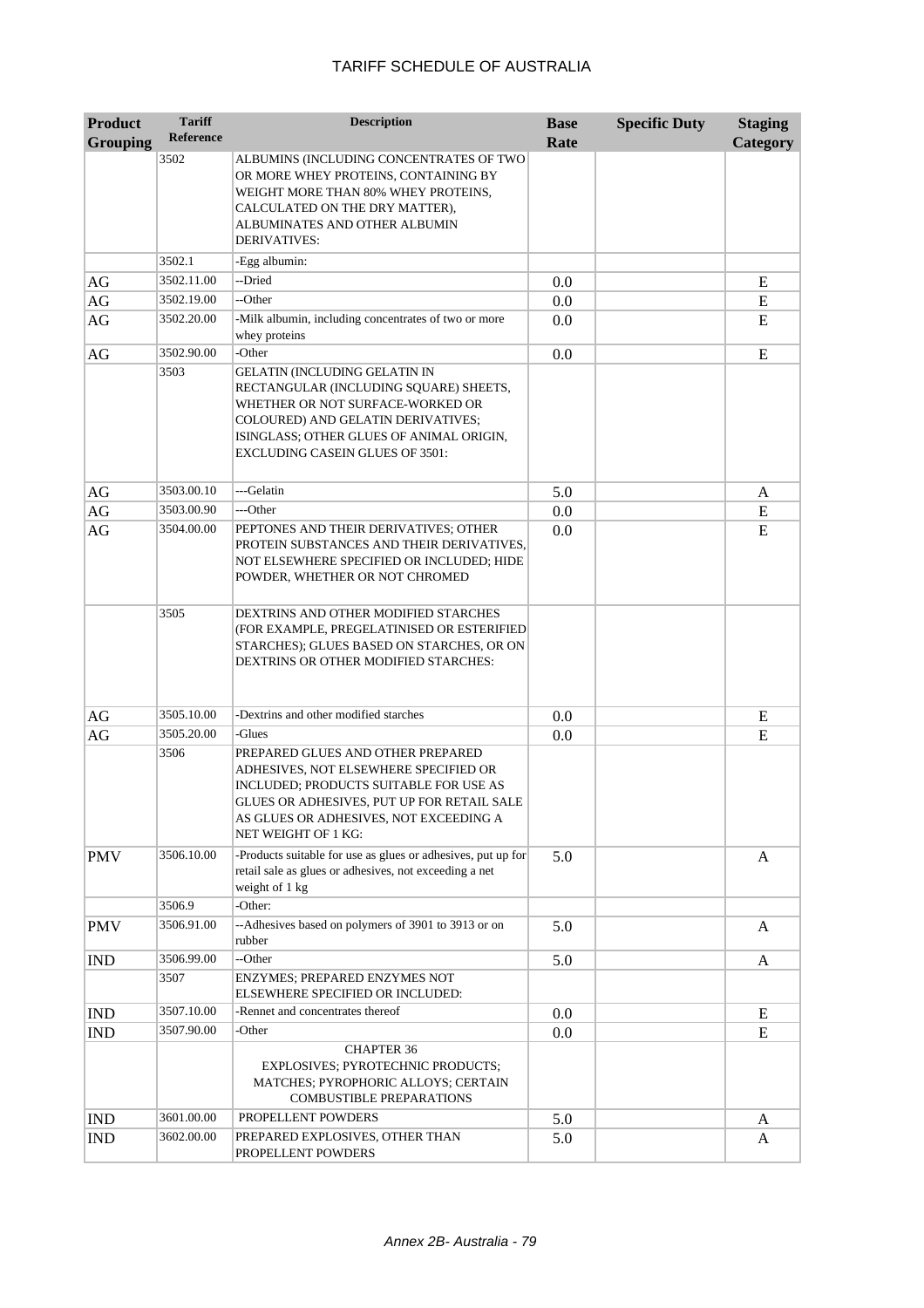| <b>Product</b><br><b>Grouping</b> | <b>Tariff</b><br><b>Reference</b> | <b>Description</b>                                                                                                                                                                                                        | <b>Base</b><br>Rate | <b>Specific Duty</b> | <b>Staging</b><br>Category |
|-----------------------------------|-----------------------------------|---------------------------------------------------------------------------------------------------------------------------------------------------------------------------------------------------------------------------|---------------------|----------------------|----------------------------|
| <b>IND</b>                        | 3603.00.00                        | SAFETY FUSES; DETONATING FUSES;                                                                                                                                                                                           | 5.0                 |                      | A                          |
|                                   |                                   | PERCUSSION OR DETONATING CAPS; IGNITERS;<br><b>ELECTRIC DETONATORS</b>                                                                                                                                                    |                     |                      |                            |
|                                   | 3604                              | FIREWORKS, SIGNALLING FLARES, RAIN<br>ROCKETS, FOG SIGNALS AND OTHER                                                                                                                                                      |                     |                      |                            |
|                                   |                                   | PYROTECHNIC ARTICLES:                                                                                                                                                                                                     |                     |                      |                            |
| <b>IND</b>                        | 3604.10.00                        | -Fireworks                                                                                                                                                                                                                | 5.0                 |                      | A                          |
| <b>PMV</b>                        | 3604.90.00                        | -Other                                                                                                                                                                                                                    | 5.0                 |                      | A                          |
| <b>IND</b>                        | 3605.00.00                        | MATCHES, OTHER THAN PYROTECHNIC<br><b>ARTICLES OF 3604</b>                                                                                                                                                                | 0.0                 |                      | E                          |
|                                   | 3606                              | FERRO-CERIUM AND OTHER PYROPHORIC<br>ALLOYS IN ALL FORMS; ARTICLES OF<br>COMBUSTIBLE MATERIALS AS SPECIFIED IN<br>NOTE 2 TO THIS CHAPTER:                                                                                 |                     |                      |                            |
| <b>IND</b>                        | 3606.10.00                        | -Liquid or liquefied-gas fuels in containers of a kind used<br>for filling or refilling cigarette or similar lighters and of a<br>capacity not exceeding 300 cm <sup>3</sup>                                              | 0.0                 |                      | E                          |
| <b>IND</b>                        | 3606.90.00                        | -Other                                                                                                                                                                                                                    | 0.0                 |                      | E                          |
|                                   |                                   | <b>CHAPTER 37</b><br>PHOTOGRAPHIC OR CINEMATOGRAPHIC GOODS                                                                                                                                                                |                     |                      |                            |
|                                   | 3701                              | PHOTOGRAPHIC PLATES AND FILM IN THE FLAT,<br>SENSITISED, UNEXPOSED, OF ANY MATERIAL<br>OTHER THAN PAPER, PAPERBOARD OR<br>TEXTILES; INSTANT PRINT FILM IN THE FLAT,<br>SENSITISED, UNEXPOSED, WHETHER OR NOT IN<br>PACKS: |                     |                      |                            |
| <b>IND</b>                        | 3701.10.00                        | -For X-ray                                                                                                                                                                                                                | 5.0                 |                      | A                          |
| <b>IND</b>                        | 3701.20.00                        | -Instant print film                                                                                                                                                                                                       | 5.0                 |                      | A                          |
| <b>IND</b>                        | 3701.30.00                        | -Other plates and film, with any side exceeding 255 mm                                                                                                                                                                    | 5.0                 |                      | A                          |
|                                   | 3701.9                            | -Other:                                                                                                                                                                                                                   |                     |                      |                            |
| <b>IND</b>                        | 3701.91.00                        | --For colour photography (polychrome)                                                                                                                                                                                     | 5.0                 |                      |                            |
| <b>IND</b>                        | 3701.99.00                        | --Other                                                                                                                                                                                                                   | 5.0                 |                      | A<br>A                     |
|                                   | 3702                              | PHOTOGRAPHIC FILM IN ROLLS, SENSITISED,<br>UNEXPOSED, OF ANY MATERIAL OTHER THAN<br>PAPER, PAPERBOARD OR TEXTILES; INSTANT<br>PRINT FILM IN ROLLS, SENSITISED, UNEXPOSED:                                                 |                     |                      |                            |
| <b>IND</b>                        | 3702.10.00                        | -For X-ray                                                                                                                                                                                                                | 5.0                 |                      | A                          |
| IND                               | 3702.20.00                        | -Instant print film                                                                                                                                                                                                       | 0.0                 |                      | ${\bf E}$                  |
|                                   | 3702.3                            | -Other film, without perforations, of a width not<br>exceeding 105 mm:                                                                                                                                                    |                     |                      |                            |
| <b>IND</b>                        | 3702.31.00                        | --For colour photography (polychrome)                                                                                                                                                                                     | 5.0                 |                      | A                          |
| <b>IND</b>                        | 3702.32.00                        | --Other, with silver halide emulsion                                                                                                                                                                                      | 5.0                 |                      | A                          |
| <b>IND</b>                        | 3702.39.00                        | --Other                                                                                                                                                                                                                   | 5.0                 |                      | A                          |
|                                   | 3702.4                            | -Other film, without perforations, of a width exceeding<br>105 mm:                                                                                                                                                        |                     |                      |                            |
| <b>IND</b>                        | 3702.41.00                        | --Of a width exceeding 610 mm and of a length exceeding<br>200 m, for colour photography (polychrome)                                                                                                                     | 5.0                 |                      | A                          |
| <b>IND</b>                        | 3702.42.00                        | --Of a width exceeding 610 mm and of a length exceeding<br>200 m, other than for colour photography                                                                                                                       | 5.0                 |                      | A                          |
| <b>IND</b>                        | 3702.43.00                        | --Of a width exceeding 610 mm and of a length not<br>exceeding 200 m                                                                                                                                                      | 5.0                 |                      | A                          |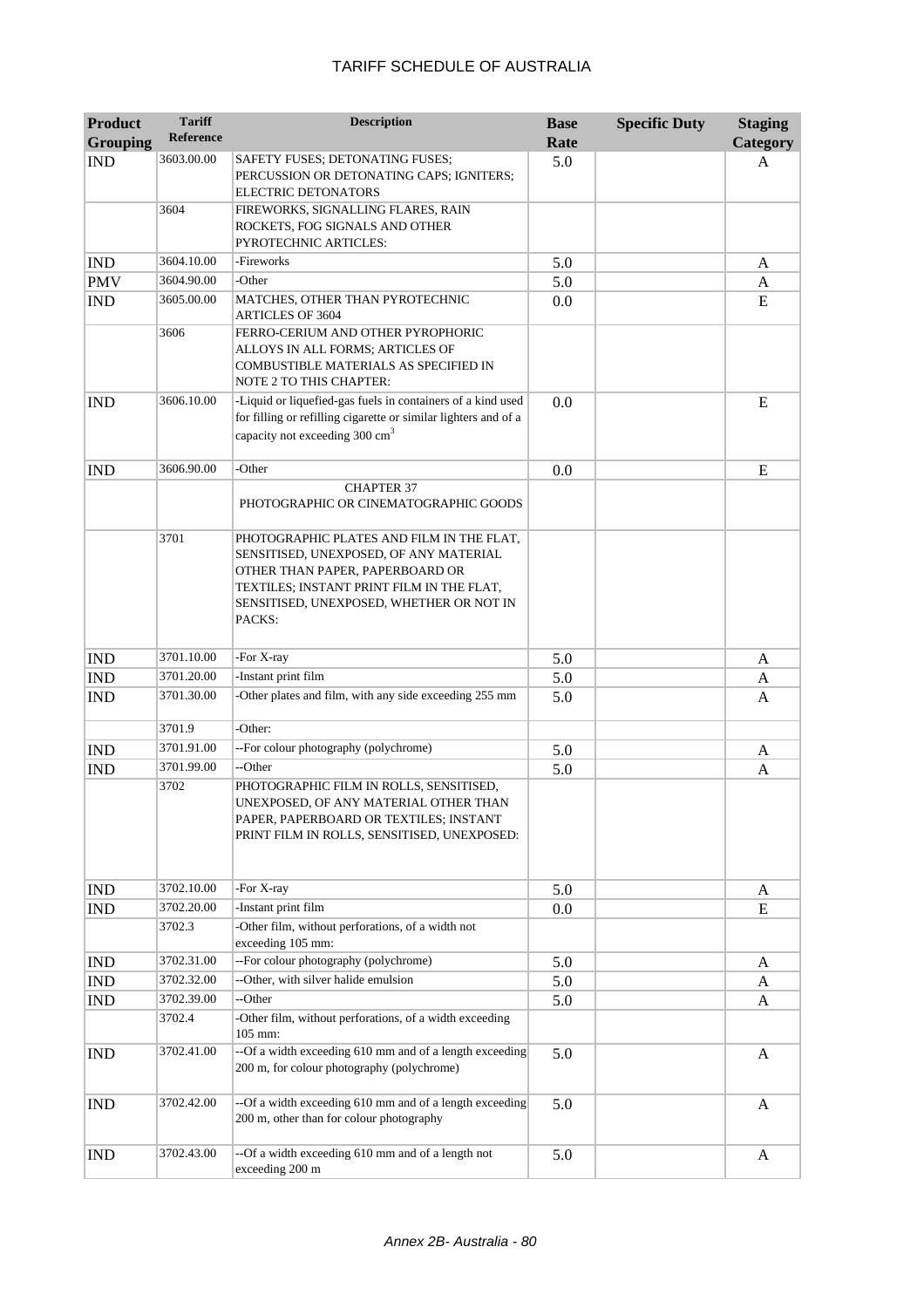| <b>Product</b><br><b>Grouping</b> | <b>Tariff</b><br><b>Reference</b> | <b>Description</b>                                                                                                                                                                                                                                   | <b>Base</b><br>Rate | <b>Specific Duty</b> | <b>Staging</b><br>Category |
|-----------------------------------|-----------------------------------|------------------------------------------------------------------------------------------------------------------------------------------------------------------------------------------------------------------------------------------------------|---------------------|----------------------|----------------------------|
| <b>IND</b>                        | 3702.44.00                        | --Of a width exceeding 105 mm but not exceeding 610<br>mm                                                                                                                                                                                            | 5.0                 |                      | A                          |
|                                   | 3702.5                            | -Other film, for colour photography (polychrome):                                                                                                                                                                                                    |                     |                      |                            |
| <b>IND</b>                        | 3702.51.00                        | --Of a width not exceeding 16 mm and of a length not<br>exceeding 14 m                                                                                                                                                                               | 0.0                 |                      | E                          |
| <b>IND</b>                        | 3702.52.00                        | --Of a width not exceeding 16 mm and of a length<br>exceeding 14 m                                                                                                                                                                                   | 5.0                 |                      | A                          |
| <b>IND</b>                        | 3702.53.00                        | --Of a width exceeding 16 mm but not exceeding 35 mm<br>and of a length not exceeding 30 m, for slides                                                                                                                                               | 5.0                 |                      | A                          |
| <b>IND</b>                        | 3702.54.00                        | --Of a width exceeding 16 mm but not exceeding 35 mm<br>and of a length not exceeding 30 m, other than for slides                                                                                                                                    | 5.0                 |                      | A                          |
| <b>IND</b>                        | 3702.55.00                        | --Of a width exceeding 16 mm but not exceeding 35 mm<br>and of a length exceeding 30 m                                                                                                                                                               | 5.0                 |                      | A                          |
| <b>IND</b>                        | 3702.56.00                        | --Of a width exceeding 35 mm                                                                                                                                                                                                                         | 0.0                 |                      | E                          |
|                                   | 3702.9                            | -Other:                                                                                                                                                                                                                                              |                     |                      |                            |
| <b>IND</b>                        | 3702.91.00                        | --Of a width not exceeding 16 mm                                                                                                                                                                                                                     | 0.0                 |                      | E                          |
| <b>IND</b>                        | 3702.93.00                        | --Of a width exceeding 16 mm but not exceeding 35 mm<br>and of a length not exceeding 30 m                                                                                                                                                           | 5.0                 |                      | A                          |
| <b>IND</b>                        | 3702.94.00                        | --Of a width exceeding 16 mm but not exceeding 35 mm<br>and of a length exceeding 30 m                                                                                                                                                               | 0.0                 |                      | E                          |
| <b>IND</b>                        | 3702.95.00                        | --Of a width exceeding 35 mm                                                                                                                                                                                                                         | 0.0                 |                      | ${\bf E}$                  |
|                                   | 3703                              | PHOTOGRAPHIC PAPER, PAPERBOARD AND<br>TEXTILES, SENSITISED, UNEXPOSED:                                                                                                                                                                               |                     |                      |                            |
|                                   | 3703.10                           | -In rolls of a width exceeding 610 mm:                                                                                                                                                                                                               |                     |                      |                            |
| <b>IND</b>                        | 3703.10.10                        | ---Papers of a kind used in the production of heliographic<br>prints, blue-prints and like prints                                                                                                                                                    | 0.0                 |                      | ${\bf E}$                  |
| <b>IND</b>                        | 3703.10.90                        | ---Other                                                                                                                                                                                                                                             | 5.0                 |                      | A                          |
| <b>IND</b>                        | 3703.20.00                        | -Other, for colour photography (polychrome)                                                                                                                                                                                                          | 5.0                 |                      | A                          |
| <b>IND</b>                        | 3703.90.00                        | -Other                                                                                                                                                                                                                                               | 5.0                 |                      | A                          |
| <b>IND</b>                        | 3704.00.00                        | PHOTOGRAPHIC PLATES, FILM, PAPER,<br>PAPERBOARD AND TEXTILES, EXPOSED BUT NOT<br><b>DEVELOPED</b>                                                                                                                                                    | 0.0                 |                      | E                          |
|                                   | 3705                              | PHOTOGRAPHIC PLATES AND FILM, EXPOSED<br>AND DEVELOPED, OTHER THAN<br>CINEMATOGRAPHIC FILM:                                                                                                                                                          |                     |                      |                            |
| <b>IND</b>                        | 3705.10.00                        | -For offset reproduction                                                                                                                                                                                                                             | 5.0                 |                      | A                          |
| <b>IND</b>                        | 3705.20.00                        | -Microfilms                                                                                                                                                                                                                                          | 0.0                 |                      | E                          |
|                                   | 3705.90                           | -Other:                                                                                                                                                                                                                                              |                     |                      |                            |
| <b>IND</b>                        | 3705.90.10                        | ---Films, filmstrips, slides and transparencies                                                                                                                                                                                                      | 0.0                 |                      | E                          |
| <b>IND</b>                        | 3705.90.90                        | ---Other                                                                                                                                                                                                                                             | 5.0                 |                      | A                          |
|                                   | 3706                              | CINEMATOGRAPHIC FILM, EXPOSED AND<br>DEVELOPED, WHETHER OR NOT<br>INCORPORATING SOUND TRACK OR CONSISTING<br><b>ONLY OF SOUND TRACK:</b>                                                                                                             |                     |                      |                            |
| <b>IND</b>                        | 3706.10.00                        | -Of a width of 35 mm or more                                                                                                                                                                                                                         | 0.0                 |                      | E                          |
| <b>IND</b>                        | 3706.90.00                        | -Other                                                                                                                                                                                                                                               | 0.0                 |                      | ${\bf E}$                  |
|                                   | 3707                              | CHEMICAL PREPARATIONS FOR PHOTOGRAPHIC<br>USES (OTHER THAN VARNISHES, GLUES,<br>ADHESIVES AND SIMILAR PREPARATIONS);<br>UNMIXED PRODUCTS FOR PHOTOGRAPHIC USES,<br>PUT UP IN MEASURED PORTIONS OR PUT UP FOR<br>RETAIL SALE IN A FORM READY FOR USE: |                     |                      |                            |
| <b>IND</b>                        | 3707.10.00                        | -Sensitising emulsions                                                                                                                                                                                                                               | 5.0                 |                      | A                          |
| <b>IND</b>                        | 3707.90.00                        | -Other                                                                                                                                                                                                                                               | 5.0                 |                      | A                          |
|                                   |                                   |                                                                                                                                                                                                                                                      |                     |                      |                            |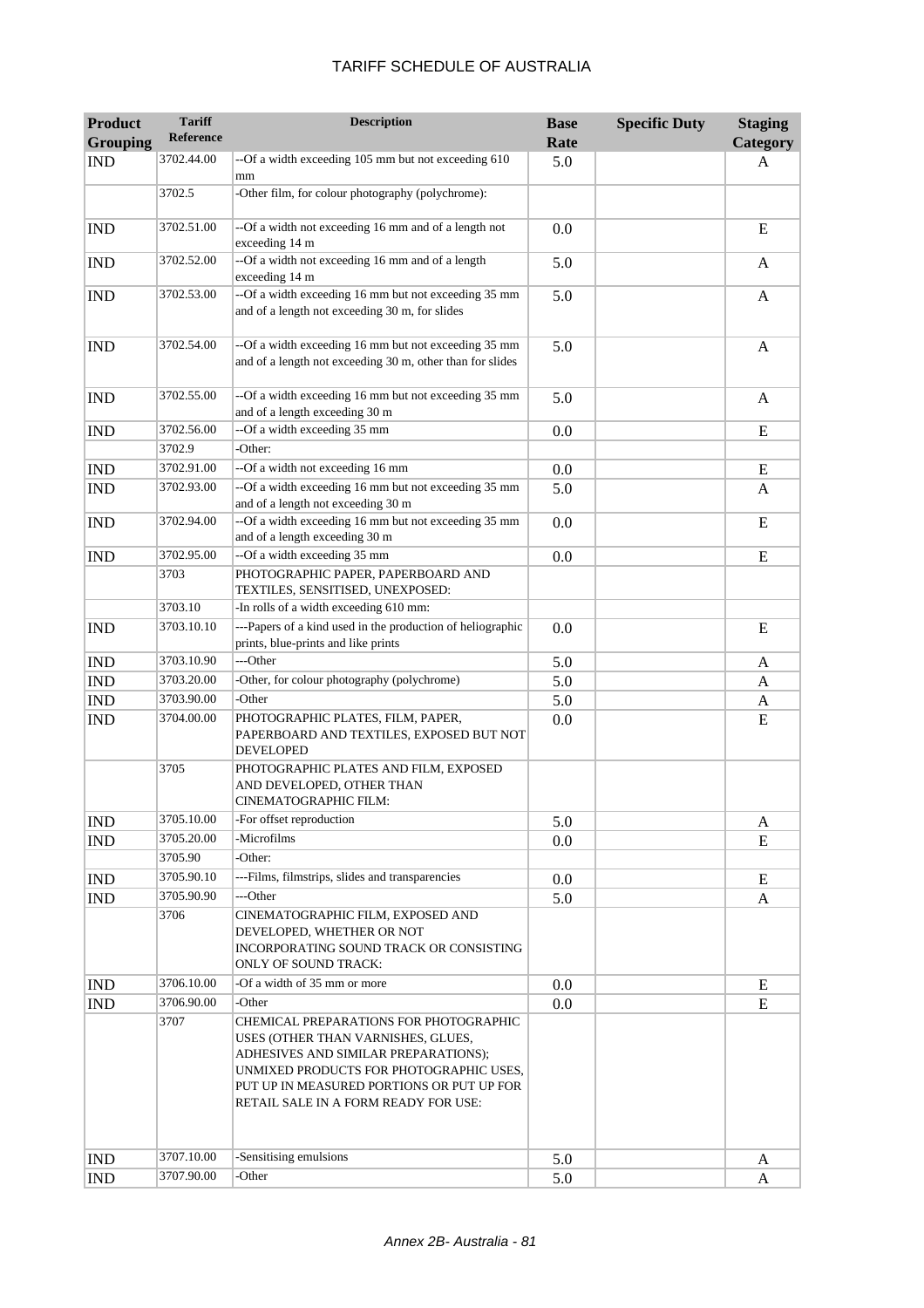| <b>Product</b><br><b>Grouping</b> | <b>Tariff</b><br><b>Reference</b> | <b>Description</b>                                                                                                                                                                                                                                                                                                    | <b>Base</b><br>Rate | <b>Specific Duty</b> | <b>Staging</b><br>Category |
|-----------------------------------|-----------------------------------|-----------------------------------------------------------------------------------------------------------------------------------------------------------------------------------------------------------------------------------------------------------------------------------------------------------------------|---------------------|----------------------|----------------------------|
|                                   |                                   | <b>CHAPTER 38</b>                                                                                                                                                                                                                                                                                                     |                     |                      |                            |
|                                   | 3801                              | MISCELLANEOUS CHEMICAL PRODUCTS<br>ARTIFICIAL GRAPHITE; COLLOIDAL OR SEMI-<br>COLLOIDAL GRAPHITE; PREPARATIONS BASED<br>ON GRAPHITE OR OTHER CARBON IN THE FORM<br>OF PASTES, BLOCKS, PLATES OR OTHER SEMI-<br><b>MANUFACTURES:</b>                                                                                   |                     |                      |                            |
| <b>IND</b>                        | 3801.10.00                        | -Artificial graphite                                                                                                                                                                                                                                                                                                  | 0.0                 |                      | E                          |
| <b>IND</b>                        | 3801.20.00                        | -Colloidal or semi-colloidal graphite                                                                                                                                                                                                                                                                                 | 0.0                 |                      | E                          |
| <b>IND</b>                        | 3801.30.00                        | -Carbonaceous pastes for electrodes and similar pastes for<br>furnace linings                                                                                                                                                                                                                                         | 0.0                 |                      | E                          |
| <b>IND</b>                        | 3801.90.00                        | -Other                                                                                                                                                                                                                                                                                                                | 0.0                 |                      | E                          |
|                                   | 3802                              | ACTIVATED CARBON; ACTIVATED NATURAL<br>MINERAL PRODUCTS; ANIMAL BLACK,<br><b>INCLUDING SPENT ANIMAL BLACK:</b>                                                                                                                                                                                                        |                     |                      |                            |
| <b>IND</b>                        | 3802.10.00                        | -Activated carbon                                                                                                                                                                                                                                                                                                     | 0.0                 |                      | E                          |
| <b>IND</b>                        | 3802.90.00                        | -Other                                                                                                                                                                                                                                                                                                                | 0.0                 |                      | E                          |
| <b>IND</b>                        | 3803.00.00                        | TALL OIL, WHETHER OR NOT REFINED                                                                                                                                                                                                                                                                                      | 0.0                 |                      | ${\bf E}$                  |
| <b>IND</b>                        | 3804.00.00                        | RESIDUAL LYES FROM THE MANUFACTURE OF<br>WOOD PULP, WHETHER OR NOT<br>CONCENTRATED, DESUGARED OR CHEMICALLY<br>TREATED, INCLUDING LIGNIN SULPHONATES,<br>BUT EXCLUDING TALL OIL OF 3803.00.00                                                                                                                         | 0.0                 |                      | E                          |
|                                   | 3805                              | GUM, WOOD OR SULPHATE TURPENTINE AND<br>OTHER TERPENIC OILS PRODUCED BY THE<br>DISTILLATION OR OTHER TREATMENT OF<br>CONIFEROUS WOODS; CRUDE DIPENTENE;<br>SULPHITE TURPENTINE AND OTHER CRUDE<br>PARA-CYMENE; PINE OIL CONTAINING ALPHA-<br>TERPINEOL AS THE MAIN CONSTITUENT:                                       |                     |                      |                            |
| <b>IND</b>                        | 3805.10.00                        | -Gum, wood or sulphate turpentine oils                                                                                                                                                                                                                                                                                | 0.0                 |                      | Ε                          |
| <b>IND</b>                        | 3805.20.00                        | -Pine oil                                                                                                                                                                                                                                                                                                             | 0.0                 |                      | E                          |
| <b>IND</b>                        | 3805.90.00                        | -Other                                                                                                                                                                                                                                                                                                                | 0.0                 |                      | E                          |
|                                   | 3806                              | ROSIN AND RESIN ACIDS. AND DERIVATIVES<br>THEREOF; ROSIN SPIRIT AND ROSIN OILS; RUN<br>GUMS:                                                                                                                                                                                                                          |                     |                      |                            |
| <b>IND</b>                        | 3806.10.00                        | -Rosin and resin acids                                                                                                                                                                                                                                                                                                | 0.0                 |                      | E                          |
| <b>IND</b>                        | 3806.20.00                        | -Salts of rosin, of resin acids or of derivatives of rosin or<br>resin acids, other than salts of rosin adducts                                                                                                                                                                                                       | 0.0                 |                      | E                          |
| <b>IND</b>                        | 3806.30.00                        | -Ester gums                                                                                                                                                                                                                                                                                                           | 5.0                 |                      | A                          |
| <b>IND</b>                        | 3806.90.00                        | -Other                                                                                                                                                                                                                                                                                                                | 0.0                 |                      | ${\bf E}$                  |
| <b>IND</b>                        | 3807.00.00                        | WOOD TAR; WOOD TAR OILS; WOOD CREOSOTE;<br>WOOD NAPHTHA; VEGETABLE PITCH; BREWERS'<br>PITCH AND SIMILAR PREPARATIONS BASED ON<br>ROSIN, RESIN ACIDS OR ON VEGETABLE PITCH                                                                                                                                             | 0.0                 |                      | E                          |
|                                   | 3808                              | INSECTICIDES, RODENTICIDES, FUNGICIDES,<br>HERBICIDES, ANTI-SPROUTING PRODUCTS AND<br>PLANT-GROWTH REGULATORS, DISINFECTANTS<br>AND SIMILAR PRODUCTS, PUT UP IN FORMS OR<br>PACKINGS FOR RETAIL SALE OR AS<br>PREPARATIONS OR ARTICLES (FOR EXAMPLE,<br>SULPHUR-TREATED BANDS, WICKS AND<br>CANDLES, AND FLY-PAPERS): |                     |                      |                            |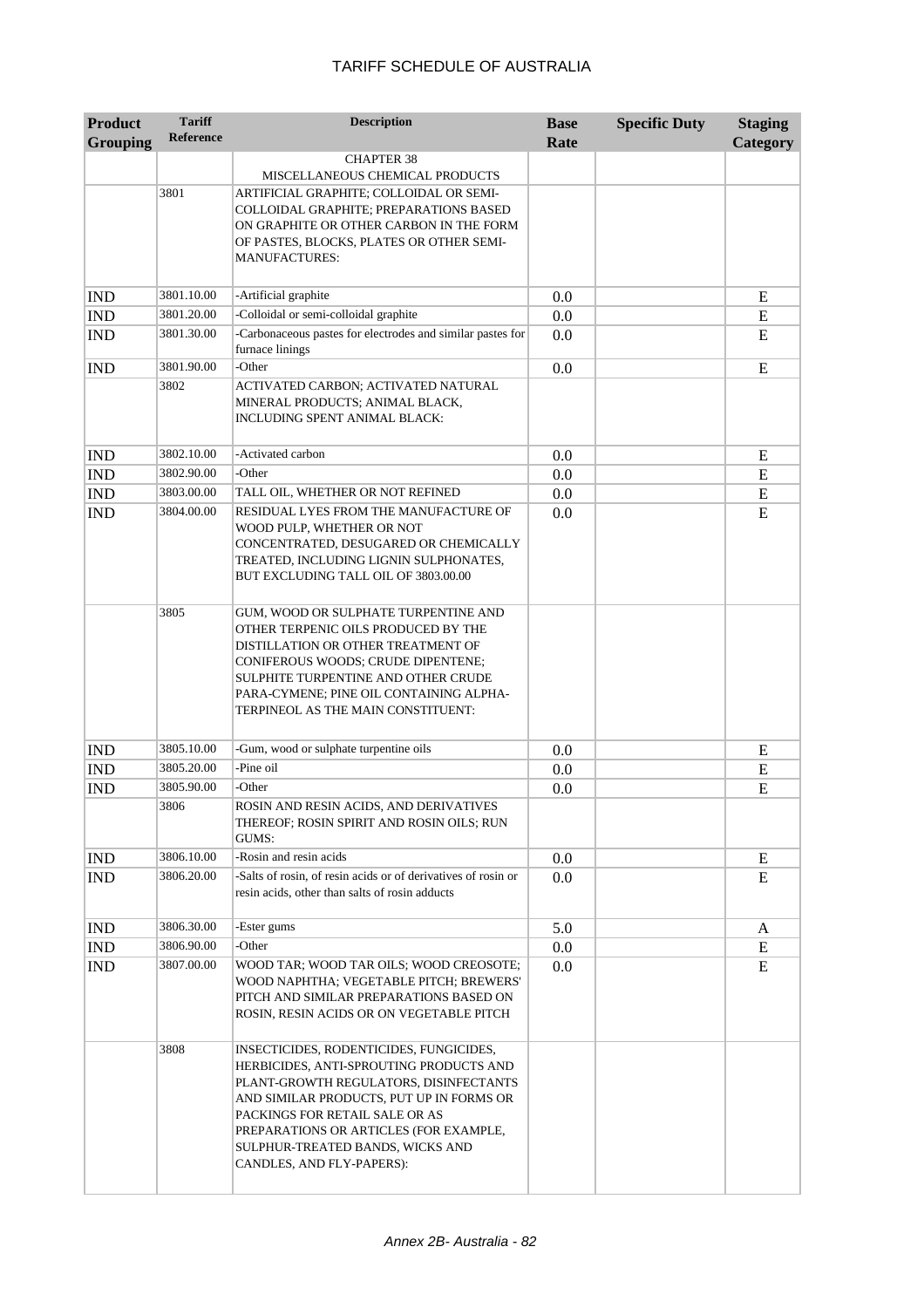| <b>Product</b>              | <b>Tariff</b>    | <b>Description</b>                                                                                                                                                                                                                                                                 | <b>Base</b> | <b>Specific Duty</b> | <b>Staging</b> |
|-----------------------------|------------------|------------------------------------------------------------------------------------------------------------------------------------------------------------------------------------------------------------------------------------------------------------------------------------|-------------|----------------------|----------------|
| <b>Grouping</b>             | <b>Reference</b> |                                                                                                                                                                                                                                                                                    | Rate        |                      | Category       |
|                             | 3808.10          | -Insecticides:                                                                                                                                                                                                                                                                     |             |                      |                |
| <b>IND</b>                  | 3808.10.10       | ---Goods, as follows: (a) camphor; (b) fly-papers; (c)<br>mosquito spirals and coils                                                                                                                                                                                               | 0.0         |                      | ${\bf E}$      |
| <b>IND</b>                  | 3808.10.90       | ---Other                                                                                                                                                                                                                                                                           | 5.0         |                      | A              |
| $\mathop{\rm IND}\nolimits$ | 3808.20.00       | -Fungicides                                                                                                                                                                                                                                                                        | 5.0         |                      | A              |
| <b>IND</b>                  | 3808.30.00       | -Herbicides, anti-sprouting products and plant-growth<br>regulators                                                                                                                                                                                                                | 5.0         |                      | A              |
| <b>IND</b>                  | 3808.40.00       | -Disinfectants                                                                                                                                                                                                                                                                     | 5.0         |                      | A              |
| <b>IND</b>                  | 3808.90.00       | -Other                                                                                                                                                                                                                                                                             | 5.0         |                      | A              |
|                             | 3809             | FINISHING AGENTS, DYE CARRIERS TO<br>ACCELERATE THE DYEING OR FIXING OF<br>DYESTUFFS AND OTHER PRODUCTS AND<br>PREPARATIONS (FOR EXAMPLE, DRESSINGS AND<br>MORDANTS), OF A KIND USED IN THE TEXTILE,<br>PAPER, LEATHER OR LIKE INDUSTRIES, NOT<br>ELSEWHERE SPECIFIED OR INCLUDED: |             |                      |                |
| AG                          | 3809.10.00       | -With a basis of amylaceous substances                                                                                                                                                                                                                                             | 0.0         |                      | E              |
|                             | 3809.9           | -Other:                                                                                                                                                                                                                                                                            |             |                      |                |
| <b>IND</b>                  | 3809.91.00       | --Of a kind used in the textile or like industries                                                                                                                                                                                                                                 | 0.0         |                      | E              |
| IND                         | 3809.92.00       | --Of a kind used in the paper or like industries                                                                                                                                                                                                                                   | 0.0         |                      | E              |
| <b>IND</b>                  | 3809.93.00       | --Of a kind used in the leather or like industries                                                                                                                                                                                                                                 | 0.0         |                      | E              |
|                             |                  | SURFACES; FLUXES AND OTHER AUXILIARY<br>PREPARATIONS FOR SOLDERING, BRAZING OR<br>WELDING; SOLDERING, BRAZING OR WELDING<br>POWDERS AND PASTES CONSISTING OF METAL<br>AND OTHER MATERIALS; PREPARATIONS OF A<br>KIND USED AS CORES OR COATINGS FOR<br>WELDING ELECTRODES OR RODS:  |             |                      |                |
| <b>IND</b>                  | 3810.10.00       | -Pickling preparations for metal surfaces; soldering,<br>brazing or welding powders and pastes consisting of<br>metal and other materials                                                                                                                                          | 0.0         |                      | E              |
| <b>IND</b>                  | 3810.90.00       | -Other                                                                                                                                                                                                                                                                             | 0.0         |                      | E              |
|                             | 3811             | ANTI-KNOCK PREPARATIONS, OXIDATION<br>INHIBITORS, GUM INHIBITORS, VISCOSITY<br>IMPROVERS, ANTI-CORROSIVE PREPARATIONS<br>AND OTHER PREPARED ADDITIVES, FOR<br>MINERAL OILS (INCLUDING GASOLINE) OR FOR<br>OTHER LIQUIDS USED FOR THE SAME PURPOSES<br>AS MINERAL OILS:             |             |                      |                |
|                             | 3811.1           | -Anti-knock preparations:                                                                                                                                                                                                                                                          |             |                      |                |
| <b>IND</b>                  | 3811.11.00       | --Based on lead compounds                                                                                                                                                                                                                                                          | 0.0         |                      | E              |
| IND                         | 3811.19.00       | --Other                                                                                                                                                                                                                                                                            | 0.0         |                      | E              |
|                             | 3811.2           | -Additives for lubricating oils:                                                                                                                                                                                                                                                   |             |                      |                |
|                             | 3811.21          | --Containing petroleum oils or oils obtained from<br>bituminous minerals:                                                                                                                                                                                                          |             |                      |                |
| <b>IND</b>                  | 3811.21.10       | ---In solid or semi-solid form                                                                                                                                                                                                                                                     | 0.0         |                      | E              |
| <b>IND</b>                  | 3811.21.90       | ---Other                                                                                                                                                                                                                                                                           | 0.0         |                      | E              |
| <b>IND</b>                  | 3811.29.00       | --Other                                                                                                                                                                                                                                                                            | 0.0         |                      | E              |
| <b>IND</b>                  | 3811.90.00       | -Other                                                                                                                                                                                                                                                                             | 0.0         |                      | E              |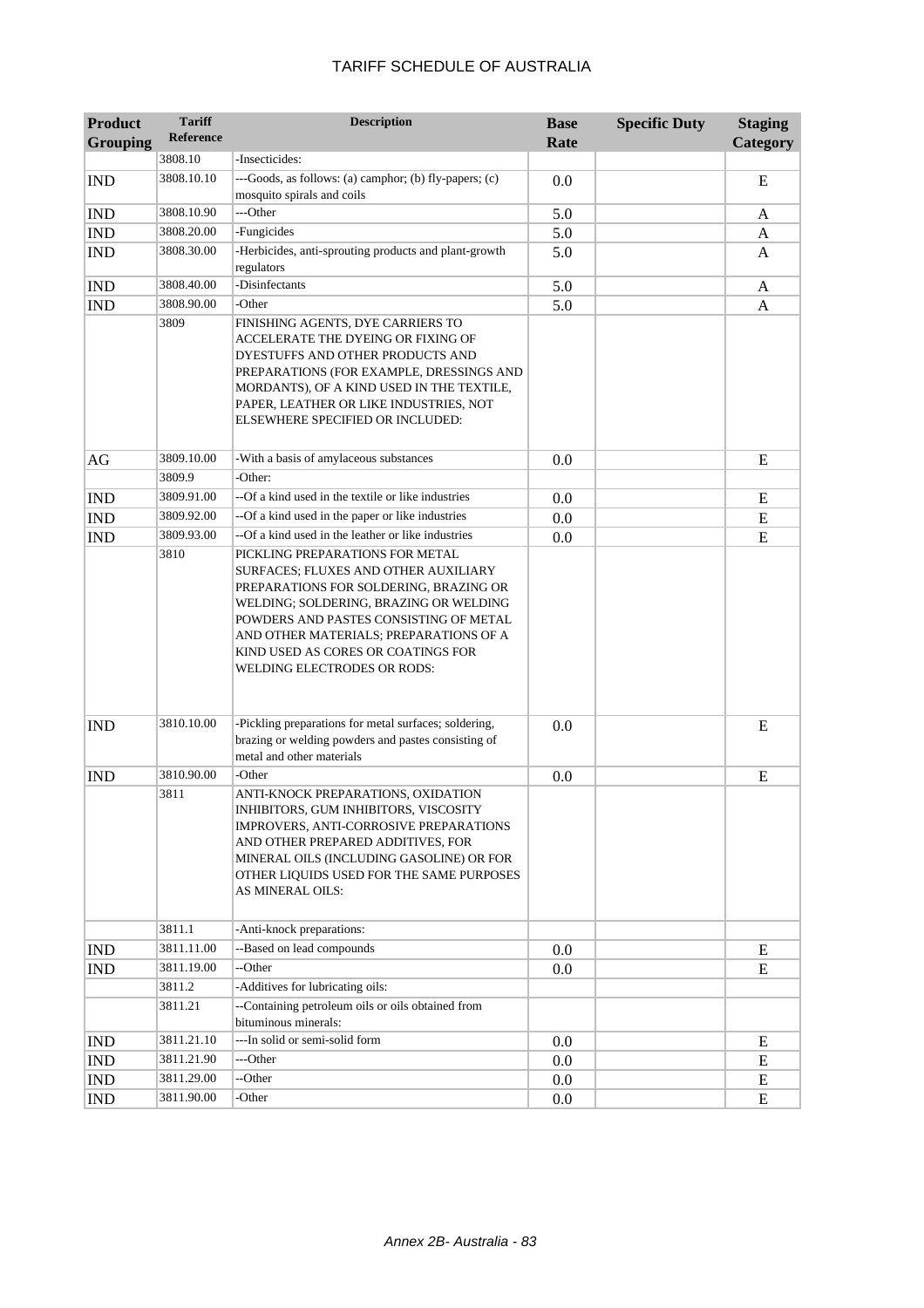| <b>Product</b><br><b>Grouping</b> | <b>Tariff</b><br><b>Reference</b> | <b>Description</b>                                                                                                                                                                                                   | <b>Base</b><br>Rate | <b>Specific Duty</b> | <b>Staging</b><br>Category |
|-----------------------------------|-----------------------------------|----------------------------------------------------------------------------------------------------------------------------------------------------------------------------------------------------------------------|---------------------|----------------------|----------------------------|
|                                   | 3812                              | PREPARED RUBBER ACCELERATORS;<br>COMPOUND PLASTICISERS FOR RUBBER OR<br>PLASTICS, NOT ELSEWHERE SPECIFIED OR<br>INCLUDED; ANTI-OXIDISING PREPARATIONS AND<br>OTHER COMPOUND STABILISERS FOR RUBBER<br>OR PLASTICS:   |                     |                      |                            |
| <b>IND</b>                        | 3812.10.00                        | -Prepared rubber accelerators                                                                                                                                                                                        | 0.0                 |                      | E                          |
| IND                               | 3812.20.00                        | -Compound plasticisers for rubber or plastics                                                                                                                                                                        | 0.0                 |                      | E                          |
| <b>IND</b>                        | 3812.30.00                        | -Anti-oxidising preparations and other compound<br>stabilisers for rubber or plastics                                                                                                                                | 5.0                 |                      | A                          |
| <b>IND</b>                        | 3813.00.00                        | PREPARATIONS AND CHARGES FOR FIRE-<br><b>EXTINGUISHERS; CHARGED FIRE-</b><br>EXTINGUISHING GRENADES                                                                                                                  | 5.0                 |                      | A                          |
| <b>IND</b>                        | 3814.00.00                        | ORGANIC COMPOSITE SOLVENTS AND<br>THINNERS, NOT ELSEWHERE SPECIFIED OR<br>INCLUDED; PREPARED PAINT OR VARNISH<br><b>REMOVERS</b>                                                                                     | 5.0                 |                      | A                          |
|                                   | 3815                              | REACTION INITIATORS, REACTION<br>ACCELERATORS AND CATALYTIC<br>PREPARATIONS, NOT ELSEWHERE SPECIFIED OR<br><b>INCLUDED:</b>                                                                                          |                     |                      |                            |
|                                   | 3815.1                            | -Supported catalysts:                                                                                                                                                                                                |                     |                      |                            |
| <b>IND</b>                        | 3815.11.00                        | -- With nickel or nickel compounds as the active<br>substance                                                                                                                                                        | 5.0                 |                      | $\mathbf{A}$               |
| <b>IND</b>                        | 3815.12.00                        | -- With precious metal or precious metal compounds as<br>the active substance                                                                                                                                        | 5.0                 |                      | A                          |
| <b>IND</b>                        | 3815.19.00                        | --Other                                                                                                                                                                                                              | 5.0                 |                      | A                          |
| <b>IND</b>                        | 3815.90.00                        | -Other                                                                                                                                                                                                               | 5.0                 |                      | A                          |
| <b>IND</b>                        | 3816.00.00                        | REFRACTORY CEMENTS, MORTARS, CONCRETES<br>AND SIMILAR COMPOSITIONS, OTHER THAN<br>PRODUCTS OF 3801                                                                                                                   | 5.0                 |                      | A                          |
|                                   | 3817                              | -MIXED ALKYLBENZENES AND MIXED<br>ALKYLNAPHTHALENES, OTHER THAN THOSE OF<br>2707 OR 2902:                                                                                                                            |                     |                      |                            |
|                                   | 3817.00.1                         | ---Mixed alkylbenzenes:                                                                                                                                                                                              |                     |                      |                            |
| <b>IND</b>                        | 3817.00.11                        | ----In packages not exceeding 210 L, for use otherwise<br>than as fuel                                                                                                                                               | 5.0                 |                      | A                          |
| <b>IND</b>                        | 3817.00.19                        | ----Other                                                                                                                                                                                                            | 5.0                 |                      | A                          |
| <b>IND</b>                        | 3817.00.20                        | ---Mixed alkylnaphthalenes                                                                                                                                                                                           | 0.0                 |                      | E                          |
| <b>IND</b>                        | 3818.00.00                        | CHEMICAL ELEMENTS DOPED FOR USE IN<br>ELECTRONICS, IN THE FORM OF DISCS, WAFERS<br>OR SIMILAR FORMS; CHEMICAL COMPOUNDS<br>DOPED FOR USE IN ELECTRONICS                                                              | 0.0                 |                      | E                          |
| <b>IND</b>                        | 3819.00.00                        | HYDRAULIC BRAKE FLUIDS AND OTHER<br>PREPARED LIQUIDS FOR HYDRAULIC<br>TRANSMISSION, NOT CONTAINING OR<br>CONTAINING LESS THAN 70% BY WEIGHT OF<br>PETROLEUM OILS OR OILS OBTAINED FROM<br><b>BITUMINOUS MINERALS</b> | 5.0                 |                      | A                          |
| <b>IND</b>                        | 3820.00.00                        | ANTI-FREEZING PREPARATIONS AND PREPARED<br><b>DE-ICING FLUIDS</b>                                                                                                                                                    | 5.0                 |                      | A                          |
| <b>IND</b>                        | 3821.00.00                        | PREPARED CULTURE MEDIA FOR DEVELOPMENT<br>OF MICRO-ORGANISMS                                                                                                                                                         | 0.0                 |                      | E                          |
|                                   | 3822                              | DIAGNOSTIC OR LABORATORY REAGENTS ON A<br>BACKING AND PREPARED DIAGNOSTIC OR<br>LABORATORY REAGENTS WHETHER OR NOT ON<br>A BACKING, OTHER THAN THOSE OF 3002 OR<br>3006; CERTIFIED REFERENCE MATERIALS:              |                     |                      |                            |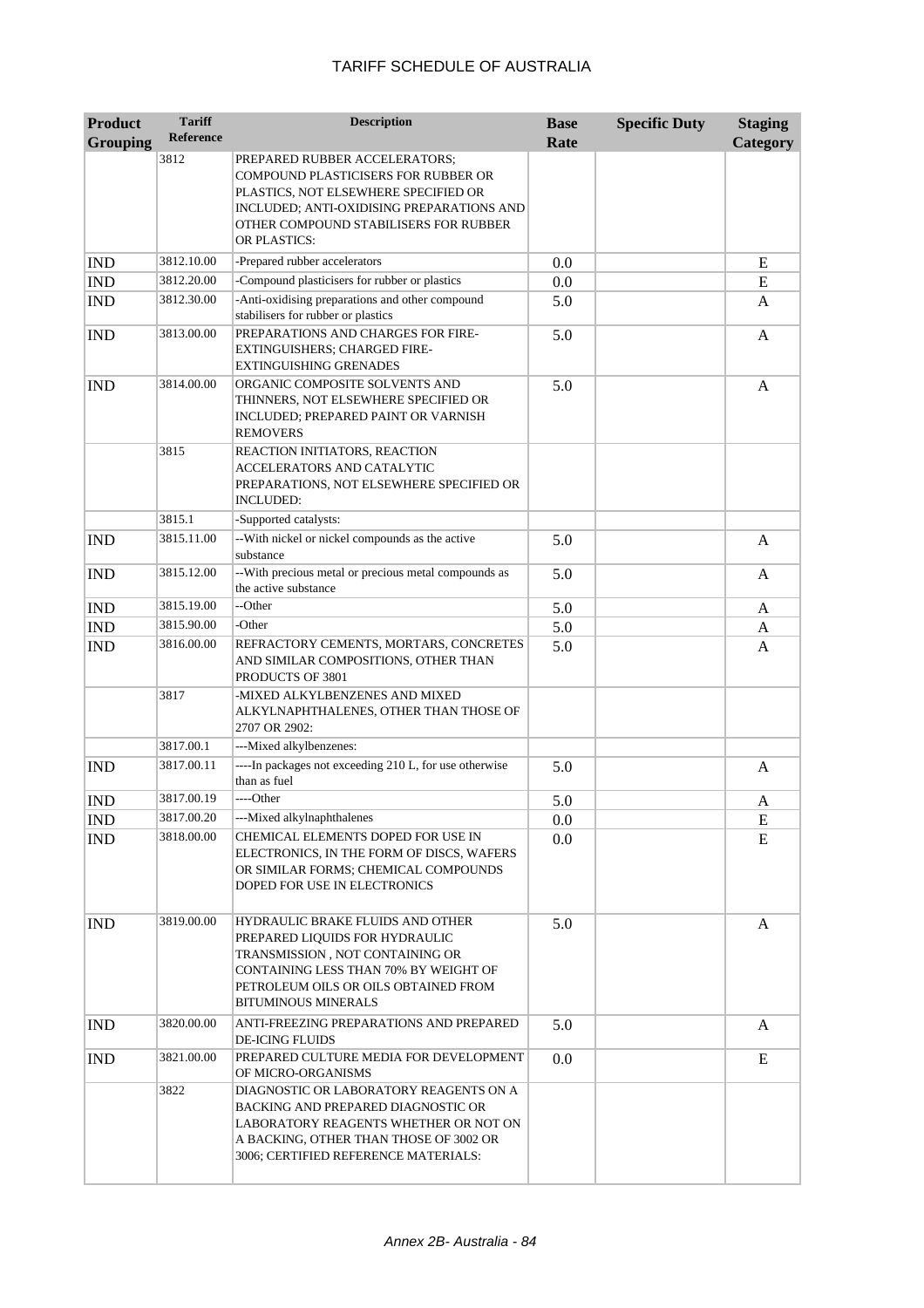| <b>Product</b>  | <b>Tariff</b>            | <b>Description</b>                                                                                                                                                                                                                      | <b>Base</b> | <b>Specific Duty</b> | <b>Staging</b> |
|-----------------|--------------------------|-----------------------------------------------------------------------------------------------------------------------------------------------------------------------------------------------------------------------------------------|-------------|----------------------|----------------|
| <b>Grouping</b> | <b>Reference</b>         |                                                                                                                                                                                                                                         | Rate        |                      | Category       |
|                 | 3822.00.1                | ---On a backing of plastics, in the forms described in Note<br>10 to Chapter 39:                                                                                                                                                        |             |                      |                |
| <b>IND</b>      | 3822.00.11               | ----Of cellulose                                                                                                                                                                                                                        | 0.0         |                      | E              |
| IND             | 3822.00.19               | ----Of other plastics                                                                                                                                                                                                                   | 5.0         |                      | A              |
| <b>IND</b>      | 3822.00.20               | --- On a backing of plastics, NSA                                                                                                                                                                                                       | 5.0         |                      | A              |
|                 | 3822.00.3                | ---Goods, as follows: (a) in strips or rolls of a width<br>exceeding 15 cm; (b) in rectangular (including square)<br>sheets with one side exceeding 36 cm and the other side<br>exceeding 15 cm, in the unfolded state:                 |             |                      |                |
| <b>IND</b>      | 3822.00.31               | ----Indicator paper and paperboard                                                                                                                                                                                                      | 0.0         |                      | E              |
| <b>IND</b>      | 3822.00.39               | ----Other                                                                                                                                                                                                                               | 5.0         |                      | A              |
| <b>IND</b>      | 3822.00.40               | --- On a backing of paper or paperboard, NSA                                                                                                                                                                                            | 5.0         |                      | A              |
| <b>IND</b>      | 3822.00.50               | ---Certified reference materials, as described in Note 2 to<br>this Chapter                                                                                                                                                             | 0.0         |                      | E              |
| <b>IND</b>      | 3822.00.90               | ---Other                                                                                                                                                                                                                                | 0.0         |                      | E              |
|                 | 3823<br>3823.1           | INDUSTRIAL MONOCARBOXYLIC FATTY ACIDS;<br>ACID OILS FROM REFINING; INDUSTRIAL FATTY<br>ALCOHOLS:<br>-Industrial monocarboxylic fatty acids; acid oils from                                                                              |             |                      |                |
|                 |                          | refining:<br>--Stearic acid                                                                                                                                                                                                             |             |                      |                |
| AG              | 3823.11.00               |                                                                                                                                                                                                                                         | 5.0         |                      | A              |
| AG              | 3823.12.00               | --Oleic acid                                                                                                                                                                                                                            | 5.0         |                      | A              |
| AG              | 3823.13.00               | --Tall oil fatty acids                                                                                                                                                                                                                  | 5.0         |                      | A              |
| AG<br>AG        | 3823.19.00<br>3823.70.00 | --Other<br>-Industrial fatty alcohols                                                                                                                                                                                                   | 5.0<br>0.0  |                      | A<br>E         |
|                 | 3824                     | PREPARED BINDERS FOR FOUNDRY MOULDS OR<br>CORES; CHEMICAL PRODUCTS AND<br>PREPARATIONS OF THE CHEMICAL OR ALLIED<br>INDUSTRIES (INCLUDING THOSE CONSISTING OF<br>MIXTURES OF NATURAL PRODUCTS), NOT<br>ELSEWHERE SPECIFIED OR INCLUDED: |             |                      |                |
| <b>IND</b>      | 3824.10.00               | -Prepared binders for foundry moulds or cores                                                                                                                                                                                           | 0.0         |                      | E              |
| <b>IND</b>      | 3824.20.00               | -Naphthenic acids, their water-insoluble salts and their<br>esters                                                                                                                                                                      | 0.0         |                      | E              |
| <b>IND</b>      | 3824.30.00               | -Non-agglomerated metal carbides mixed together or with<br>metallic binders                                                                                                                                                             | 0.0         |                      | E              |
| <b>IND</b>      | 3824.40.00               | -Prepared additives for cements, mortars or concretes                                                                                                                                                                                   | 5.0         |                      | A              |
| <b>IND</b>      | 3824.50.00               | -Non-refractory mortars and concretes                                                                                                                                                                                                   | 0.0         |                      | E              |
| AG              | 3824.60.00               | -Sorbitol other than that of 2905.44.00                                                                                                                                                                                                 | 0.0         |                      | E              |
|                 | 3824.7                   | -Mixtures containing perhalogenated derivatives of<br>acyclic hydrocarbons containing two or more different<br>halogens:                                                                                                                |             |                      |                |
| <b>IND</b>      | 3824.71.00               | --Containing acyclic hydrocarbons perhalogenated only<br>with fluorine and chlorine                                                                                                                                                     | 0.0         |                      | E              |
| <b>IND</b>      | 3824.79.00               | --Other                                                                                                                                                                                                                                 | 0.0         |                      | E              |
|                 | 3824.90                  | -Other:                                                                                                                                                                                                                                 |             |                      |                |
| <b>IND</b>      | 3824.90.10               | ---Goods, as follows: (a) case hardening preparations; (b)<br>food preservatives; (c) organic derivatives of clay<br>minerals; (d) Seger cones and other fusible ceramic firing<br>testers                                              | 0.0         |                      | E              |
|                 | 3824.90.2                | --- Blends of biodiesel and other substances (other than<br>gasoline) not being blends classified to 2710:                                                                                                                              |             |                      |                |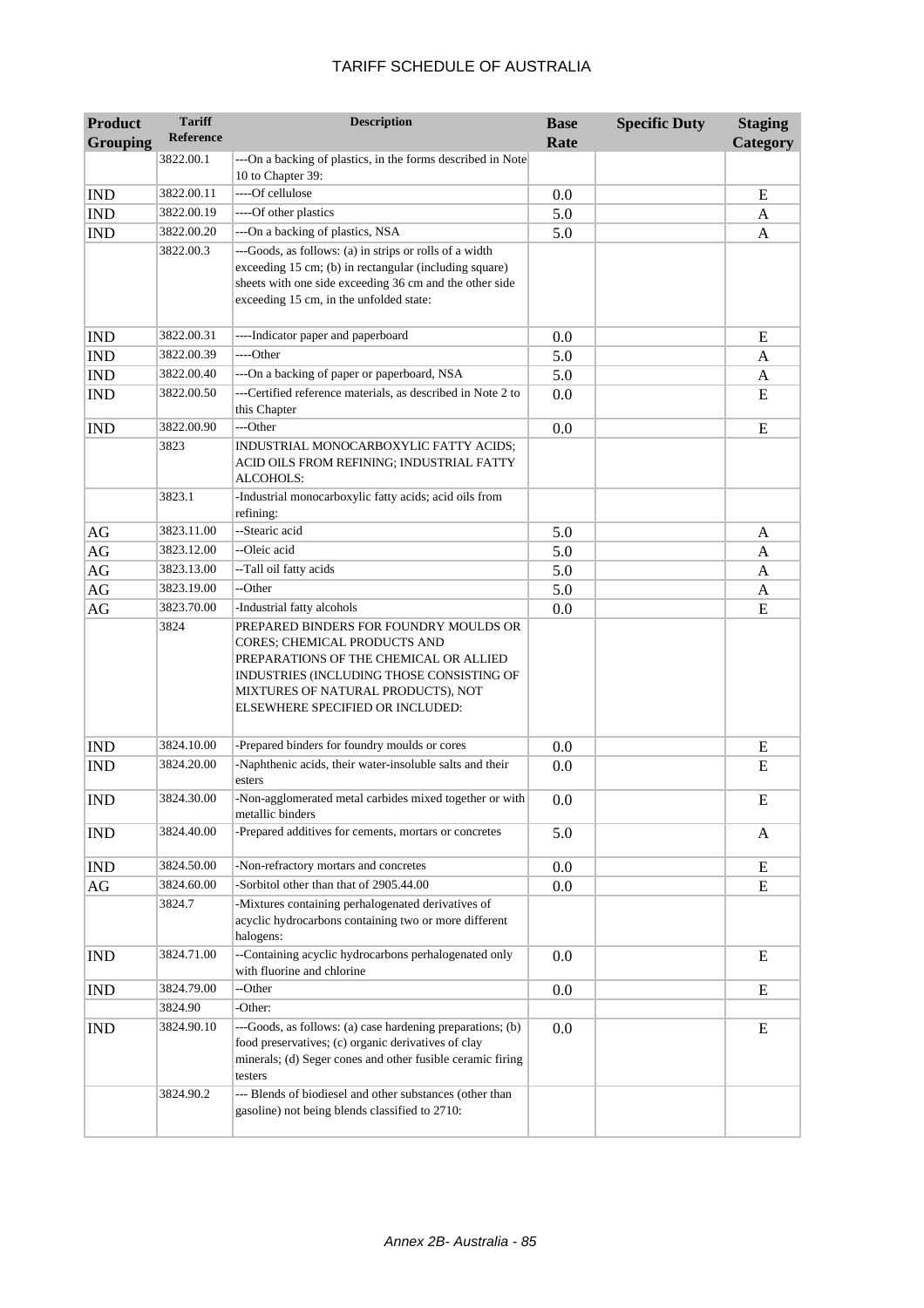| <b>Product</b>              | <b>Tariff</b><br><b>Reference</b> | <b>Description</b>                                                                                                                                                                         | <b>Base</b> | <b>Specific Duty</b> | <b>Staging</b> |
|-----------------------------|-----------------------------------|--------------------------------------------------------------------------------------------------------------------------------------------------------------------------------------------|-------------|----------------------|----------------|
| <b>Grouping</b>             |                                   |                                                                                                                                                                                            | Rate        |                      | Category       |
| <b>IND</b>                  | 3824.90.21                        | ---- In which the sulphur content of the total volume of<br>substances in the blend that are not biodiesel or ethanol<br>does not exceed 50 parts per million                              | 0.0         |                      | E              |
| <b>IND</b>                  | 3824.90.22                        | ---- In which the sulphur content of the total volume of<br>substances in the blend that are not biodiesel or ethanol<br>exceeds 50 parts per million                                      | 0.0         |                      | E              |
| <b>IND</b>                  | 3824.90.90                        | ---Other                                                                                                                                                                                   | 5.0         |                      | A              |
|                             | 3825                              | RESIDUAL PRODUCTS OF THE CHEMICAL OR<br>ALLIED INDUSTRIES, NOT ELSEWHERE<br>SPECIFIED OR INCLUDED; MUNICIPAL WASTE;<br>SEWAGE SLUDGE; OTHER WASTES SPECIFIED<br>IN NOTE 6 TO THIS CHAPTER: |             |                      |                |
| <b>IND</b>                  | 3825.10.00                        | -Municipal waste                                                                                                                                                                           | 5.0         |                      | A              |
| <b>IND</b>                  | 3825.20.00                        | -Sewage sludge                                                                                                                                                                             | 5.0         |                      | A              |
|                             | 3825.30                           | -Clinical waste:                                                                                                                                                                           |             |                      |                |
|                             | 3825.30.1                         | ---Wadding, gauze, bandages and similar articles of 3005:                                                                                                                                  |             |                      |                |
| <b>IND</b>                  | 3825.30.11                        | ----Of goods of 3005.10.00 or 3005.90.90                                                                                                                                                   | 5.0         |                      | A              |
| <b>IND</b>                  | 3825.30.19                        | ----Of goods of 3005.90.10                                                                                                                                                                 | 5.0         |                      | A              |
| <b>IND</b>                  | 3825.30.20                        | ---Surgical gloves                                                                                                                                                                         | 10.0        |                      | A              |
| <b>IND</b>                  | 3825.30.30                        | ---Syringes, needles, catheters, cannulae and the like of<br>9018.31.00, 9018.32.00 or 9018.39.00                                                                                          | 0.0         |                      | E              |
| <b>IND</b>                  | 3825.30.90                        | ---Other                                                                                                                                                                                   | 5.0         |                      | A              |
|                             | 3825.4                            | -Waste organic solvents:                                                                                                                                                                   |             |                      |                |
| <b>IND</b>                  | 3825.41.00                        | --Halogenated                                                                                                                                                                              | 5.0         |                      | A              |
| <b>IND</b>                  | 3825.49.00                        | --Other                                                                                                                                                                                    | 5.0         |                      | A              |
| <b>IND</b>                  | 3825.50.00                        | -Wastes of metal picking liquors, hydraulic fluids, brake<br>fluids and anti-freeze fluids                                                                                                 | 5.0         |                      | A              |
|                             | 3825.6                            | -Other wastes from chemical or allied industries:                                                                                                                                          |             |                      |                |
| <b>IND</b>                  | 3825.61.00                        | --Mainly containing organic constituents                                                                                                                                                   | 5.0         |                      | A              |
| <b>IND</b>                  | 3825.69.00                        | --Other                                                                                                                                                                                    | 5.0         |                      | A              |
| <b>IND</b>                  | 3825.90.00                        | -Other                                                                                                                                                                                     | 5.0         |                      | A              |
|                             |                                   | <b>CHAPTER 39</b><br>PLASTICS AND ARTICLES THEREOF                                                                                                                                         |             |                      |                |
|                             | 3901                              | POLYMERS OF ETHYLENE, IN PRIMARY FORMS:                                                                                                                                                    |             |                      |                |
| <b>IND</b>                  | 3901.10.00                        | -Polyethylene having a specific gravity of less than 0.94                                                                                                                                  | 5.0         |                      | A              |
| <b>IND</b>                  | 3901.20.00                        | -Polyethylene having a specific gravity of 0.94 or more                                                                                                                                    | 5.0         |                      | A              |
| $\mathop{\rm IND}\nolimits$ | 3901.30.00                        | -Ethylene-vinyl acetate copolymers                                                                                                                                                         | 5.0         |                      | A              |
| IND                         | 3901.90.00                        | -Other                                                                                                                                                                                     | 5.0         |                      | A              |
|                             | 3902                              | POLYMERS OF PROPYLENE OR OF OTHER<br>OLEFINS, IN PRIMARY FORMS:                                                                                                                            |             |                      |                |
| <b>PMV</b>                  | 3902.10.00                        | -Polypropylene                                                                                                                                                                             | 5.0         |                      | A              |
| $\mathop{\rm IND}\nolimits$ | 3902.20.00                        | -Polyisobutylene                                                                                                                                                                           | 0.0         |                      | E              |
| $\mathop{\rm IND}\nolimits$ | 3902.30.00                        | -Propylene copolymers                                                                                                                                                                      | 5.0         |                      | A              |
| IND                         | 3902.90.00                        | -Other                                                                                                                                                                                     | 5.0         |                      | A              |
|                             | 3903                              | POLYMERS OF STYRENE, IN PRIMARY FORMS:                                                                                                                                                     |             |                      |                |
|                             | 3903.1                            | -Polystyrene:                                                                                                                                                                              |             |                      |                |
| IND                         | 3903.11.00                        | --Expansible                                                                                                                                                                               | 5.0         |                      | A              |
| IND                         | 3903.19.00                        | --Other                                                                                                                                                                                    | 5.0         |                      | A              |
| IND                         | 3903.20.00                        | -Styrene-acrylonitrile (SAN) copolymers                                                                                                                                                    | 5.0         |                      | A              |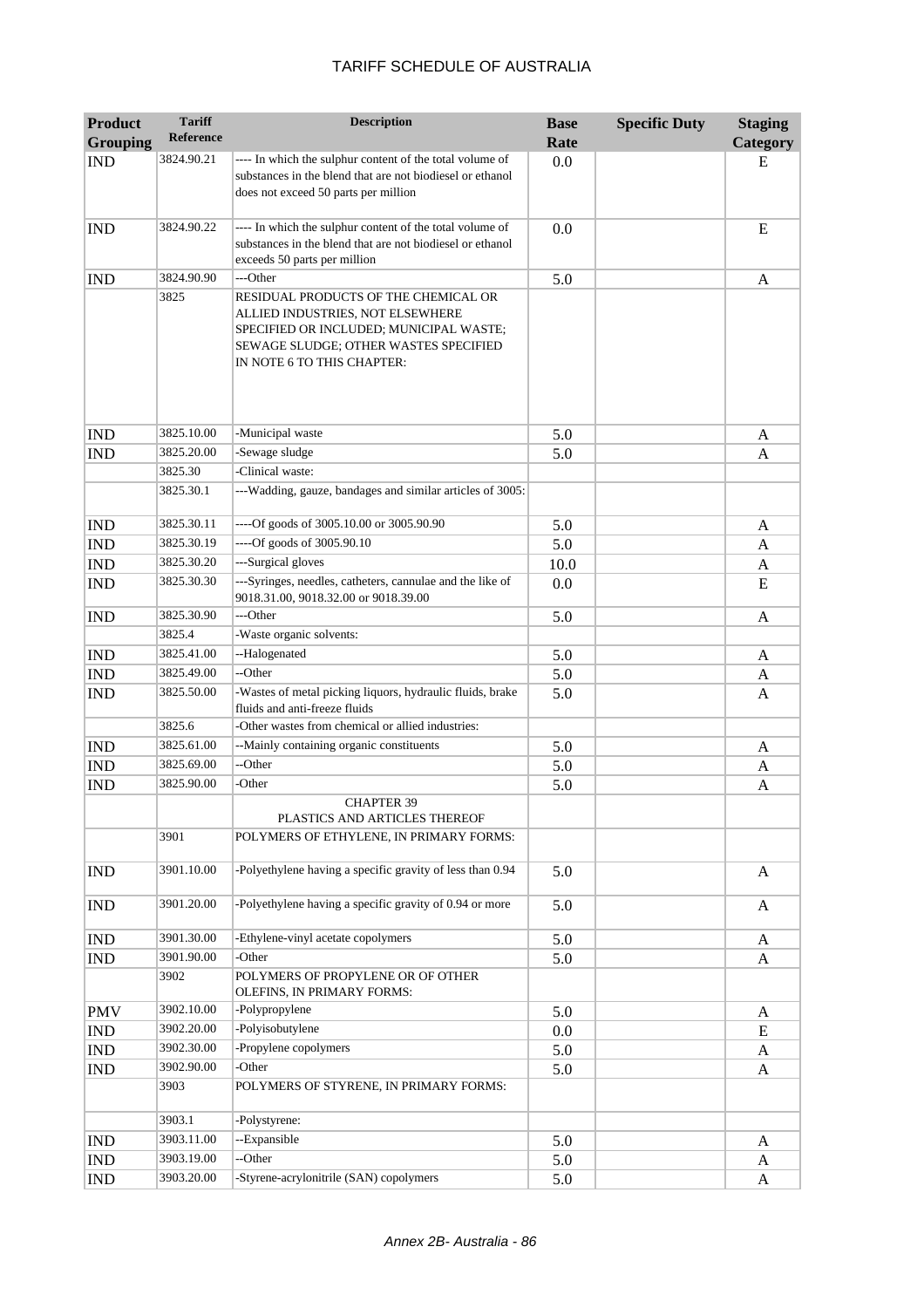| <b>Product</b>  | <b>Tariff</b><br><b>Reference</b> | <b>Description</b>                                                                                                                                                     | <b>Base</b> | <b>Specific Duty</b> | <b>Staging</b> |
|-----------------|-----------------------------------|------------------------------------------------------------------------------------------------------------------------------------------------------------------------|-------------|----------------------|----------------|
| <b>Grouping</b> |                                   |                                                                                                                                                                        | Rate        |                      | Category       |
| <b>IND</b>      | 3903.30.00                        | -Acrylonitrile-butadiene-styrene (ABS) copolymers                                                                                                                      | 5.0         |                      | A              |
| <b>IND</b>      | 3903.90.00                        | -Other                                                                                                                                                                 | 5.0         |                      | A              |
|                 | 3904                              | POLYMERS OF VINYL CHLORIDE OR OF OTHER<br>HALOGENATED OLEFINS, IN PRIMARY FORMS:                                                                                       |             |                      |                |
| <b>IND</b>      | 3904.10.00                        | -Poly(vinyl chloride), not mixed with any other<br>substances                                                                                                          | 5.0         |                      | $\mathbf{A}$   |
|                 | 3904.2                            | -Other poly(vinyl chloride):                                                                                                                                           |             |                      |                |
| <b>IND</b>      | 3904.21.00                        | --Non-plasticised                                                                                                                                                      | 5.0         |                      | A              |
| <b>IND</b>      | 3904.22.00                        | --Plasticised                                                                                                                                                          | 5.0         |                      | A              |
| <b>IND</b>      | 3904.30.00                        | -Vinyl chloride-vinyl acetate copolymers                                                                                                                               | 5.0         |                      | A              |
| <b>IND</b>      | 3904.40.00                        | -Other vinyl chloride copolymers                                                                                                                                       | 5.0         |                      | A              |
| <b>IND</b>      | 3904.50.00                        | -Vinylidene chloride polymers                                                                                                                                          | 5.0         |                      | A              |
|                 | 3904.6                            | -Fluoro-polymers:                                                                                                                                                      |             |                      |                |
| <b>IND</b>      | 3904.61.00                        | --Polytetrafluoroethylene                                                                                                                                              | 5.0         |                      | A              |
| <b>IND</b>      | 3904.69.00                        | --Other                                                                                                                                                                | 5.0         |                      | A              |
| <b>IND</b>      | 3904.90.00<br>3905                | -Other<br>POLYMERS OF VINYL ACETATE OR OF OTHER<br>VINYL ESTERS, IN PRIMARY FORMS; OTHER<br>VINYL POLYMERS IN PRIMARY FORMS:                                           | 5.0         |                      | A              |
|                 | 3905.1                            | -Poly(vinyl acetate):                                                                                                                                                  |             |                      |                |
| <b>IND</b>      | 3905.12.00                        | -- In aqueous dispersion                                                                                                                                               | 5.0         |                      | A              |
| <b>IND</b>      | 3905.19.00                        | --Other                                                                                                                                                                | 5.0         |                      | A              |
|                 | 3905.2                            | -Vinyl acetate copolymers:                                                                                                                                             |             |                      |                |
| <b>IND</b>      | 3905.21.00                        | --In aqueous dispersion                                                                                                                                                | 5.0         |                      | A              |
| <b>IND</b>      | 3905.29.00                        | --Other                                                                                                                                                                | 5.0         |                      | A              |
| <b>IND</b>      | 3905.30.00                        | -Poly(vinyl alcohol), whether or not containing<br>unhydrolysed acetate groups                                                                                         | 5.0         |                      | A              |
|                 | 3905.9                            | -Other:                                                                                                                                                                |             |                      |                |
| <b>IND</b>      | 3905.91.00                        | --Copolymers                                                                                                                                                           | 5.0         |                      | A              |
| <b>IND</b>      | 3905.99.00                        | --Other                                                                                                                                                                | 5.0         |                      | A              |
|                 | 3906                              | <b>ACRYLIC POLYMERS IN PRIMARY FORMS:</b>                                                                                                                              |             |                      |                |
| <b>IND</b>      | 3906.10.00                        | -Poly(methyl methacrylate)                                                                                                                                             | 5.0         |                      | A              |
| <b>IND</b>      | 3906.90.00                        | -Other                                                                                                                                                                 | 5.0         |                      | A              |
|                 | 3907                              | POLYACETALS, OTHER POLYETHERS AND<br>EPOXIDE RESINS, IN PRIMARY FORMS;<br>POLYCARBONATES, ALKYD RESINS, POLYALLYL<br>ESTERS AND OTHER POLYESTERS, IN PRIMARY<br>FORMS: |             |                      |                |
| <b>IND</b>      | 3907.10.00                        | -Polyacetals                                                                                                                                                           | 5.0         |                      | A              |
| <b>IND</b>      | 3907.20.00                        | -Other polyethers                                                                                                                                                      | 5.0         |                      | A              |
| IND             | 3907.30.00                        | -Epoxide resins                                                                                                                                                        | 5.0         |                      | A              |
| <b>IND</b>      | 3907.40.00                        | -Polycarbonates                                                                                                                                                        | 5.0         |                      | A              |
| IND             | 3907.50.00                        | -Alkyd resins                                                                                                                                                          | 5.0         |                      | A              |
| <b>IND</b>      | 3907.60.00                        | -Poly(ethylene terephthalate)                                                                                                                                          | 5.0         |                      | A              |
|                 | 3907.9                            | -Other polyesters:                                                                                                                                                     |             |                      |                |
| <b>IND</b>      | 3907.91.00                        | --Unsaturated                                                                                                                                                          | 5.0         |                      | A              |
|                 | 3907.99                           | --Other:                                                                                                                                                               |             |                      |                |
| <b>IND</b>      | 3907.99.10                        | ---Polybutylene terephthalate                                                                                                                                          | 5.0         |                      | A              |
| <b>IND</b>      | 3907.99.90                        | ---Other                                                                                                                                                               | 5.0         |                      | A              |
|                 | 3908                              | POLYAMIDES IN PRIMARY FORMS:                                                                                                                                           |             |                      |                |
| <b>IND</b>      | 3908.10.00                        | -Polyamide-6, -11, -12, -6,6, -6,9, -6,10 or -6,12                                                                                                                     | 5.0         |                      | A              |
| <b>IND</b>      | 3908.90.00                        | -Other                                                                                                                                                                 | 5.0         |                      | A              |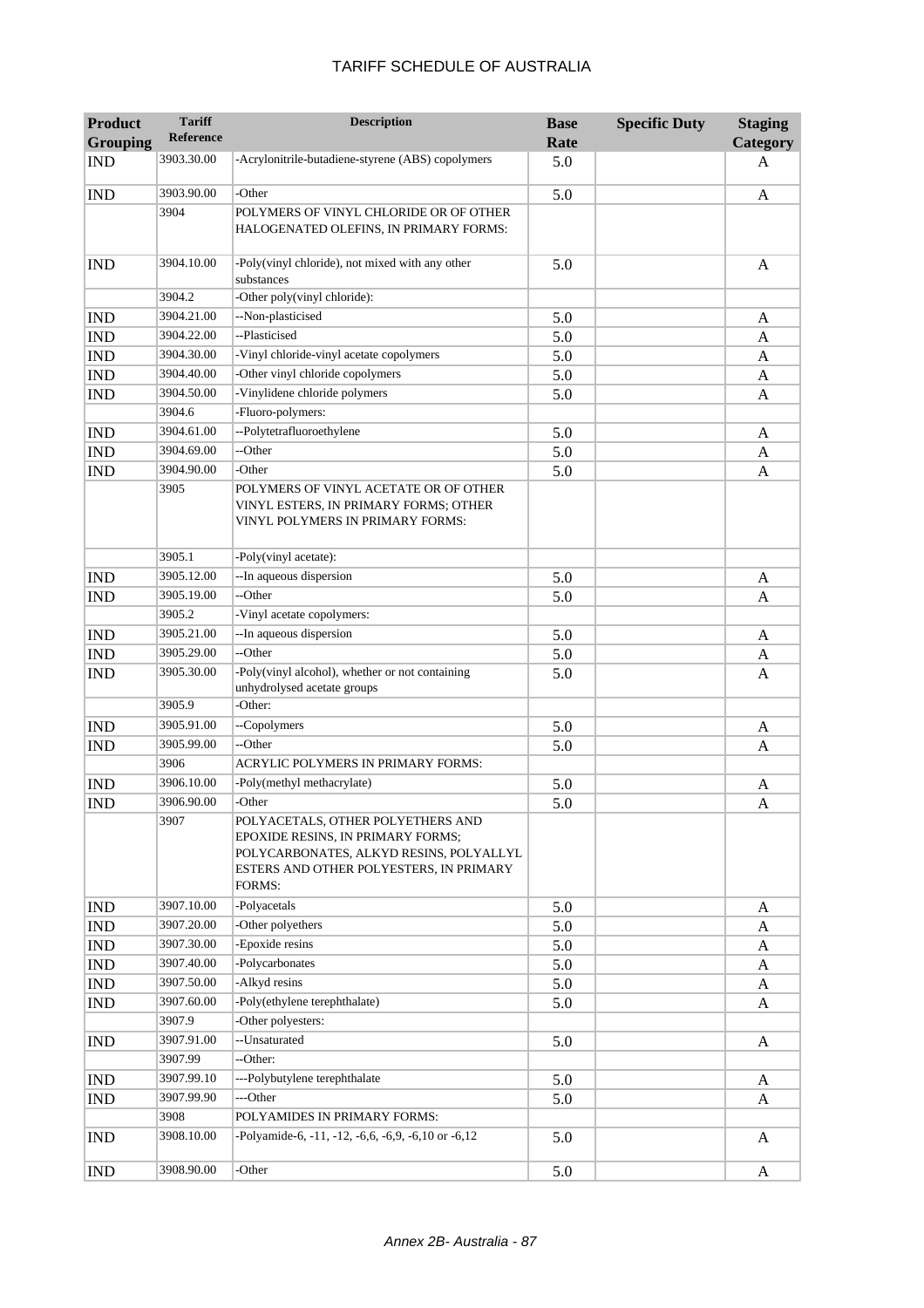| <b>Product</b><br><b>Grouping</b> | <b>Tariff</b><br><b>Reference</b> | <b>Description</b>                                                                                                                                                                                                                                                                                                                                                                                                                                                                                                        | <b>Base</b><br>Rate | <b>Specific Duty</b> | <b>Staging</b><br>Category |
|-----------------------------------|-----------------------------------|---------------------------------------------------------------------------------------------------------------------------------------------------------------------------------------------------------------------------------------------------------------------------------------------------------------------------------------------------------------------------------------------------------------------------------------------------------------------------------------------------------------------------|---------------------|----------------------|----------------------------|
|                                   | 3909                              | AMINO-RESINS, PHENOLIC RESINS AND<br>POLYURETHANES, IN PRIMARY FORMS:                                                                                                                                                                                                                                                                                                                                                                                                                                                     |                     |                      |                            |
| <b>IND</b>                        | 3909.10.00                        | -Urea resins; thiourea resins                                                                                                                                                                                                                                                                                                                                                                                                                                                                                             | 5.0                 |                      | A                          |
| $\mathop{\rm IND}\nolimits$       | 3909.20.00                        | -Melamine resins                                                                                                                                                                                                                                                                                                                                                                                                                                                                                                          | 5.0                 |                      | A                          |
| <b>IND</b>                        | 3909.30.00                        | -Other amino-resins                                                                                                                                                                                                                                                                                                                                                                                                                                                                                                       | 5.0                 |                      | A                          |
| <b>IND</b>                        | 3909.40.00                        | -Phenolic resins                                                                                                                                                                                                                                                                                                                                                                                                                                                                                                          | 5.0                 |                      | A                          |
|                                   | 3909.50                           | -Polyurethanes:                                                                                                                                                                                                                                                                                                                                                                                                                                                                                                           |                     |                      |                            |
| <b>IND</b>                        | 3909.50.10                        | ---Goods, as follows: (a) addition products of polyols,<br>being: (i) polyester polyols; or (ii) polyether polyols,<br>being, or having the essential character of, ethylene oxide<br>or propylene oxide derivatives, reacted with isocyanates,<br>containing unreacted hydroxyl or isocyantate groups and,<br>normally, further reacted through these hydroxyl or<br>isocyanate groups; (b) goods, put up in sets consisting of<br>two or more separate constitutents which, when mixed<br>together, form a polyurethane | 5.0                 |                      | A                          |
| <b>IND</b>                        | 3909.50.90                        | ---Other                                                                                                                                                                                                                                                                                                                                                                                                                                                                                                                  | 5.0                 |                      | A                          |
| <b>PMV</b>                        | 3910.00.00                        | <b>SILICONES IN PRIMARY FORMS</b>                                                                                                                                                                                                                                                                                                                                                                                                                                                                                         | 5.0                 |                      | A                          |
|                                   | 3911                              | PETROLEUM RESINS, COUMARONE-INDENE<br>RESINS, POLYTERPENES, POLYSULPHIDES,<br>POLYSULPHONES AND OTHER PRODUCTS<br>SPECIFIED IN NOTE 3 TO THIS CHAPTER, NOT<br>ELSEWHERE SPECIFIED OR INCLUDED, IN<br>PRIMARY FORMS:                                                                                                                                                                                                                                                                                                       |                     |                      |                            |
| <b>IND</b>                        | 3911.10.00                        | -Petroleum resins, coumarone, indene or coumarone-<br>indene resins and polyterpenes                                                                                                                                                                                                                                                                                                                                                                                                                                      | 5.0                 |                      | A                          |
| <b>IND</b>                        | 3911.90.00                        | -Other                                                                                                                                                                                                                                                                                                                                                                                                                                                                                                                    | 5.0                 |                      | A                          |
|                                   | 3912<br>3912.1                    | CELLULOSE AND ITS CHEMICAL DERIVATIVES,<br>NOT ELSEWHERE SPECIFIED OR INCLUDED, IN<br>PRIMARY FORMS:<br>-Cellulose acetates:                                                                                                                                                                                                                                                                                                                                                                                              |                     |                      |                            |
|                                   | 3912.11.00                        | --Non-plasticised                                                                                                                                                                                                                                                                                                                                                                                                                                                                                                         |                     |                      |                            |
| <b>IND</b>                        | 3912.12.00                        | --Plasticised                                                                                                                                                                                                                                                                                                                                                                                                                                                                                                             | 0.0                 |                      | E<br>E                     |
| <b>IND</b><br><b>IND</b>          | 3912.20.00                        | -Cellulose nitrates (including collodions)                                                                                                                                                                                                                                                                                                                                                                                                                                                                                | 0.0<br>5.0          |                      |                            |
|                                   | 3912.3                            | -Cellulose ethers:                                                                                                                                                                                                                                                                                                                                                                                                                                                                                                        |                     |                      | A                          |
| <b>IND</b>                        | 3912.31.00                        | --Carboxymethylcellulose and its salts                                                                                                                                                                                                                                                                                                                                                                                                                                                                                    | 5.0                 |                      | A                          |
| <b>IND</b>                        | 3912.39.00                        | --Other                                                                                                                                                                                                                                                                                                                                                                                                                                                                                                                   | 5.0                 |                      | A                          |
| <b>IND</b>                        | 3912.90.00                        | -Other                                                                                                                                                                                                                                                                                                                                                                                                                                                                                                                    | 5.0                 |                      | A                          |
|                                   | 3913                              | NATURAL POLYMERS (FOR EXAMPLE, ALGINIC<br>ACID) AND MODIFIED NATURAL POLYMERS (FOR<br>EXAMPLE, HARDENED PROTEINS, CHEMICAL<br>DERIVATIVES OF NATURAL RUBBER), NOT<br>ELSEWHERE SPECIFIED OR INCLUDED, IN<br>PRIMARY FORMS:                                                                                                                                                                                                                                                                                                |                     |                      |                            |
| <b>IND</b>                        | 3913.10.00                        | -Alginic acid, its salts and esters                                                                                                                                                                                                                                                                                                                                                                                                                                                                                       | 5.0                 |                      | A                          |
| IND                               | 3913.90.00                        | -Other                                                                                                                                                                                                                                                                                                                                                                                                                                                                                                                    | 5.0                 |                      | A                          |
| <b>IND</b>                        | 3914.00.00                        | ION-EXCHANGERS BASED ON POLYMERS OF 3901<br>TO 3913, IN PRIMARY FORMS                                                                                                                                                                                                                                                                                                                                                                                                                                                     | 5.0                 |                      | A                          |
|                                   | 3915                              | WASTE, PARINGS AND SCRAP, OF PLASTICS:                                                                                                                                                                                                                                                                                                                                                                                                                                                                                    |                     |                      |                            |
| <b>IND</b>                        | 3915.10.00                        | -Of polymers of ethylene                                                                                                                                                                                                                                                                                                                                                                                                                                                                                                  | 5.0                 |                      | A                          |
| <b>IND</b>                        | 3915.20.00                        | -Of polymers of styrene                                                                                                                                                                                                                                                                                                                                                                                                                                                                                                   | 5.0                 |                      | A                          |
| $\mathop{\rm IND}\nolimits$       | 3915.30.00                        | -Of polymers of vinyl chloride                                                                                                                                                                                                                                                                                                                                                                                                                                                                                            | 5.0                 |                      | A                          |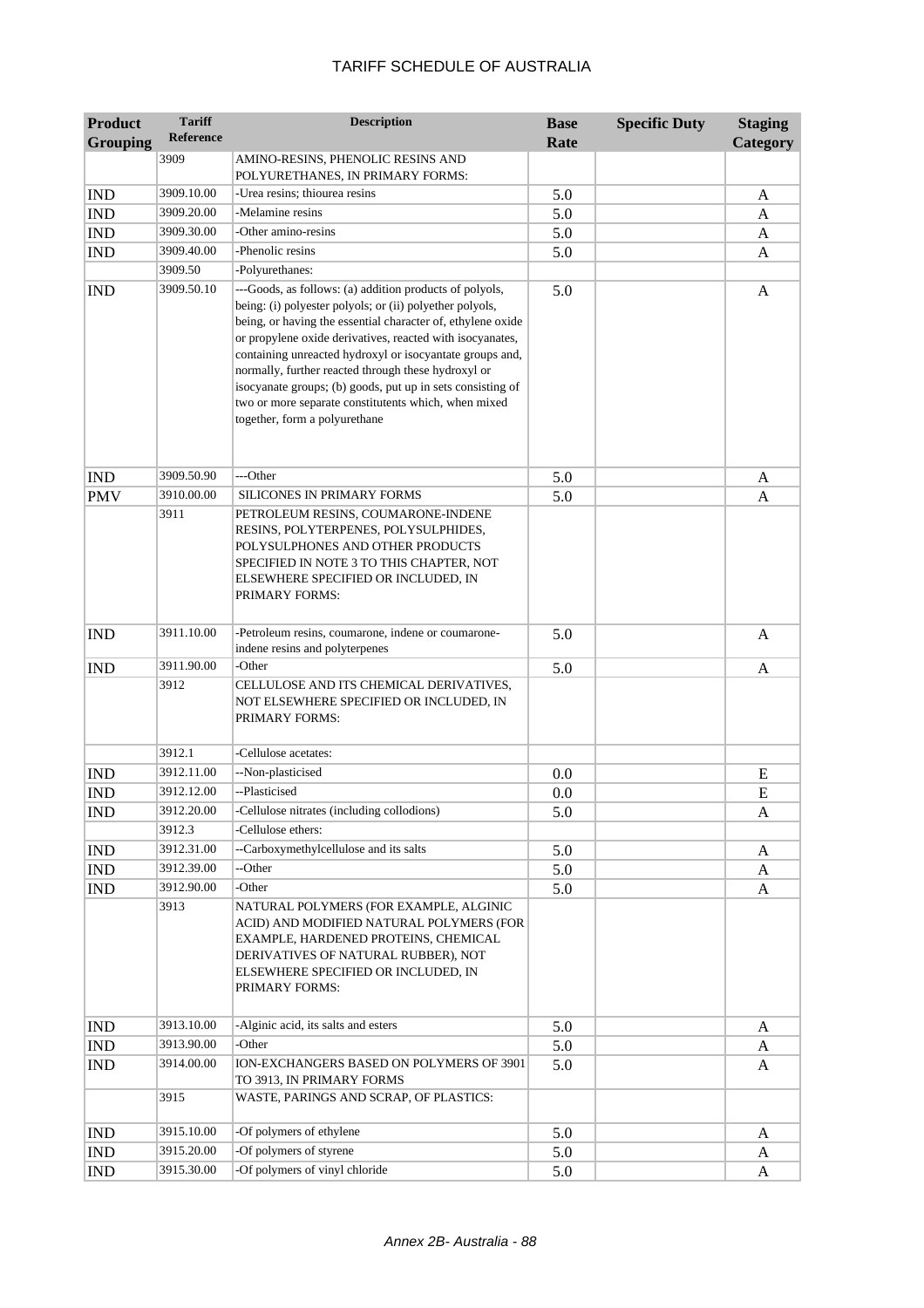| <b>Product</b><br><b>Grouping</b> | <b>Tariff</b><br><b>Reference</b> | <b>Description</b>                                                                                                                                                                           | <b>Base</b><br>Rate | <b>Specific Duty</b> | <b>Staging</b><br>Category |
|-----------------------------------|-----------------------------------|----------------------------------------------------------------------------------------------------------------------------------------------------------------------------------------------|---------------------|----------------------|----------------------------|
|                                   | 3915.90                           | -Of other plastics:                                                                                                                                                                          |                     |                      |                            |
| <b>IND</b>                        | 3915.90.10                        | ---Of plastics, as follows: (a) of polymers of propylene;<br>(b) of polymers of vinyl; (c) of polymers of vinylidene                                                                         | 5.0                 |                      | A                          |
| <b>IND</b>                        | 3915.90.90                        | ---Of other plastics                                                                                                                                                                         | 5.0                 |                      | A                          |
|                                   | 3916                              | MONOFILAMENT OF WHICH ANY CROSS-<br>SECTIONAL DIMENSION EXCEEDS 1 mm, RODS,<br>STICKS AND PROFILE SHAPES, WHETHER OR NOT<br>SURFACE-WORKED BUT NOT OTHERWISE<br><b>WORKED, OF PLASTICS:</b>  |                     |                      |                            |
| <b>IND</b>                        | 3916.10.00                        | -Of polymers of ethylene                                                                                                                                                                     | 5.0                 |                      | A                          |
| <b>IND</b>                        | 3916.20.00                        | -Of polymers of vinyl chloride                                                                                                                                                               | 5.0                 |                      | A                          |
| <b>IND</b>                        | 3916.90.00                        | -Of other plastics                                                                                                                                                                           | 5.0                 |                      | A                          |
|                                   | 3917                              | TUBES, PIPES AND HOSES, AND FITTINGS<br>THEREFOR (FOR EXAMPLE, JOINTS, ELBOWS,<br>FLANGES), OF PLASTICS:                                                                                     |                     |                      |                            |
| <b>IND</b>                        | 3917.10.00                        | -Artificial guts (sausage casings) of hardened protein or<br>of cellulosic materials                                                                                                         | 0.0                 |                      | E                          |
|                                   | 3917.2                            | -Tubes, pipes and hoses, rigid:                                                                                                                                                              |                     |                      |                            |
|                                   | 3917.21                           | --Of polymers of ethylene:                                                                                                                                                                   |                     |                      |                            |
| <b>PMV</b>                        | 3917.21.10                        | ---Of a kind used as components in passenger motor<br>vehicles                                                                                                                               | 15.0                |                      | A                          |
| <b>PMV</b>                        | 3917.21.90                        | ---Other                                                                                                                                                                                     | 5.0                 |                      | A                          |
| <b>PMV</b>                        | 3917.22.00                        | --Of polymers of propylene                                                                                                                                                                   | 15.0                |                      | A                          |
| <b>PMV</b>                        | 3917.23.00                        | --Of polymers of vinyl chloride                                                                                                                                                              | 15.0                |                      | A                          |
| <b>PMV</b>                        | 3917.29.00                        | --Of other plastics                                                                                                                                                                          | 15.0                |                      | A                          |
|                                   | 3917.3                            | -Other tubes, pipes and hoses:                                                                                                                                                               |                     |                      |                            |
|                                   | 3917.31                           | --Flexible tubes, pipes and hoses, having a minimum<br>burst pressure of 27.6 Mpa:                                                                                                           |                     |                      |                            |
| <b>PMV</b>                        | 3917.31.10                        | ---Of a kind used as components in passenger motor<br>vehicles                                                                                                                               | 15.0                |                      | $\mathbf{A}$               |
| <b>PMV</b>                        | 3917.31.90                        | ---Other                                                                                                                                                                                     | 5.0                 |                      | A                          |
|                                   | 3917.32                           | --Other, not reinforced or otherwise combined with other<br>materials, without fittings:                                                                                                     |                     |                      |                            |
| <b>PMV</b>                        | 3917.32.10                        | ---Of a kind used as components in passenger motor<br>vehicles                                                                                                                               | 15.0                |                      | A                          |
| <b>PMV</b>                        | 3917.32.90                        | ---Other                                                                                                                                                                                     | 5.0                 |                      | A                          |
|                                   | 3917.33                           | --Other, not reinforced or otherwise combined with other                                                                                                                                     |                     |                      |                            |
| <b>PMV</b>                        | 3917.33.10                        | materials, with fittings:<br>---Of a kind used as components in passenger motor                                                                                                              | 15.0                |                      | A                          |
| <b>PMV</b>                        | 3917.33.90                        | vehicles<br>---Other                                                                                                                                                                         | 5.0                 |                      | A                          |
|                                   | 3917.39                           | --Other:                                                                                                                                                                                     |                     |                      |                            |
| <b>PMV</b>                        | 3917.39.10                        | ---Of a kind used as components in passenger motor<br>vehicles                                                                                                                               | 15.0                |                      | A                          |
| <b>PMV</b>                        | 3917.39.90                        | ---Other                                                                                                                                                                                     | 5.0                 |                      | A                          |
| <b>PMV</b>                        | 3917.40.00                        | -Fittings                                                                                                                                                                                    | 5.0                 |                      | A                          |
|                                   | 3918                              | FLOOR COVERINGS OF PLASTICS, WHETHER OR<br>NOT SELF-ADHESIVE, IN ROLLS OR IN THE FORM<br>OF TILES; WALL OR CEILING COVERINGS OF<br>PLASTICS, AS DEFINED IN NOTE 9 TO THIS<br><b>CHAPTER:</b> |                     |                      |                            |
| <b>IND</b>                        | 3918.10.00                        | -Of polymers of vinyl chloride                                                                                                                                                               | 5.0                 |                      | A                          |
| <b>IND</b>                        | 3918.90.00                        | -Of other plastics                                                                                                                                                                           | 5.0                 |                      | A                          |
|                                   | 3919                              | SELF-ADHESIVE PLATES, SHEETS, FILM, FOIL,<br>TAPE, STRIP AND OTHER FLAT SHAPES, OF<br>PLASTICS, WHETHER OR NOT IN ROLLS:                                                                     |                     |                      |                            |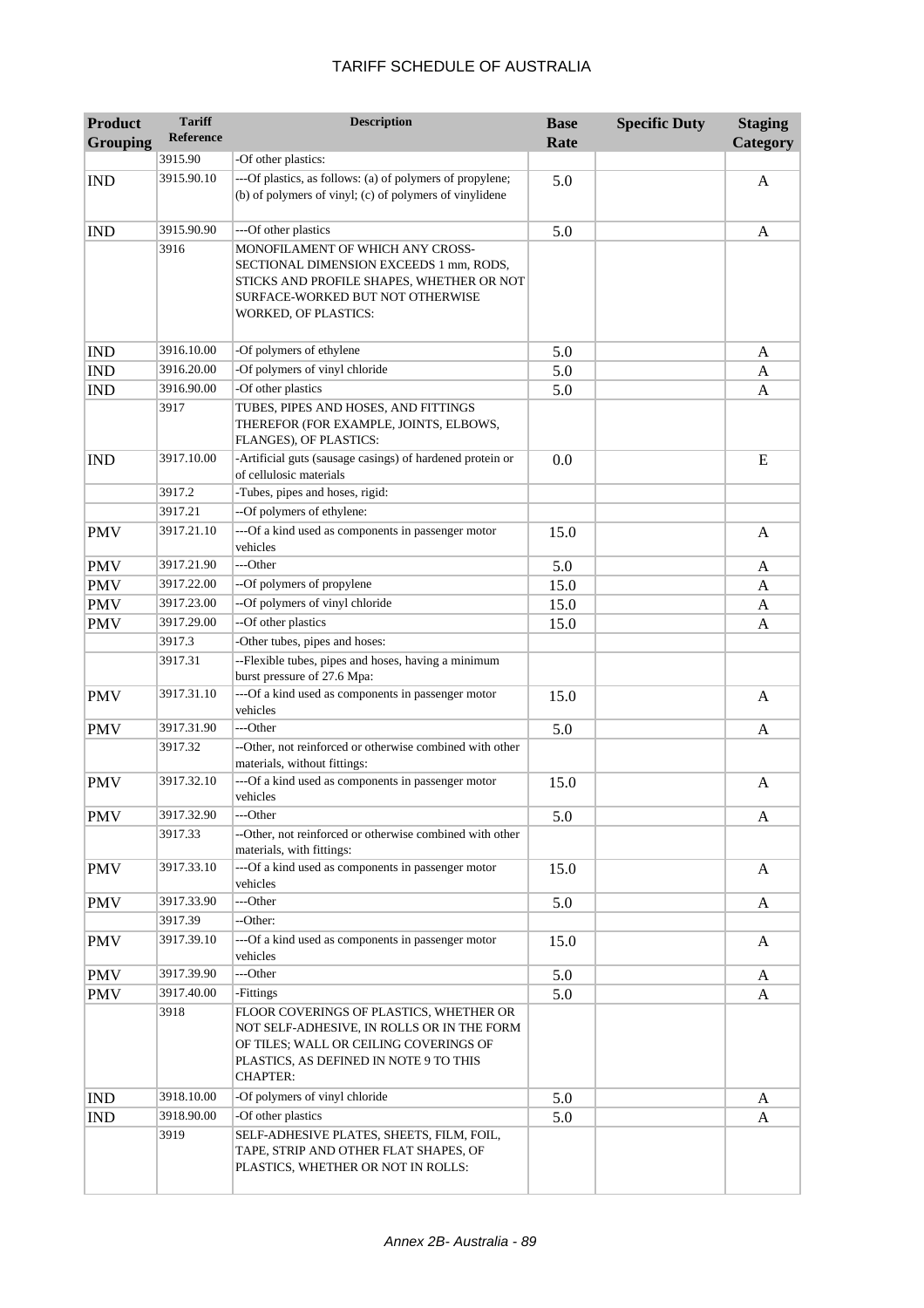| <b>Product</b>              | <b>Tariff</b>    | <b>Description</b>                                                                                                                                                  | <b>Base</b> | <b>Specific Duty</b> | <b>Staging</b> |
|-----------------------------|------------------|---------------------------------------------------------------------------------------------------------------------------------------------------------------------|-------------|----------------------|----------------|
| <b>Grouping</b>             | <b>Reference</b> |                                                                                                                                                                     | Rate        |                      | Category       |
| <b>IND</b>                  | 3919.10.00       | -In rolls of a width not exceeding 20 cm                                                                                                                            | 5.0         |                      | A              |
| <b>IND</b>                  | 3919.90.00       | -Other                                                                                                                                                              | 5.0         |                      | A              |
|                             | 3920             | OTHER PLATES, SHEETS, FILM, FOIL AND STRIP,<br>OF PLASTICS, NON-CELLULAR AND NOT<br>REINFORCED, LAMINATED, SUPPORTED OR<br>SIMILARLY COMBINED WITH OTHER MATERIALS: |             |                      |                |
| <b>IND</b>                  | 3920.10.00       | -Of polymers of ethylene                                                                                                                                            | 5.0         |                      | A              |
| <b>IND</b>                  | 3920.20.00       | -Of polymers of propylene                                                                                                                                           | 5.0         |                      | A              |
| <b>IND</b>                  | 3920.30.00       | -Of polymers of styrene                                                                                                                                             | 5.0         |                      | A              |
|                             | 3920.4           | -Of polymers of vinyl chloride:                                                                                                                                     |             |                      |                |
| <b>IND</b>                  | 3920.43.00       | --Containing by weight not less than 6% of plasticisers                                                                                                             | 5.0         |                      | A              |
| <b>IND</b>                  | 3920.49.00       | --Other                                                                                                                                                             | 5.0         |                      | A              |
|                             | 3920.5           | -Of acrylic polymers:                                                                                                                                               |             |                      |                |
| <b>IND</b>                  | 3920.51.00       | --Of poly(methyl methacrylate)                                                                                                                                      | 5.0         |                      | A              |
| <b>IND</b>                  | 3920.59.00       | --Other                                                                                                                                                             | 5.0         |                      | A              |
|                             | 3920.6           | -Of polycarbonates, alkyd resins, polyallyl esters or other<br>polyesters:                                                                                          |             |                      |                |
| <b>IND</b>                  | 3920.61.00       | --Of polycarbonates                                                                                                                                                 | 5.0         |                      | A              |
| <b>IND</b>                  | 3920.62.00       | --Of poly(ethylene terephthalate)                                                                                                                                   | 5.0         |                      | A              |
| <b>IND</b>                  | 3920.63.00       | --Of unsaturated polyesters                                                                                                                                         | 5.0         |                      | A              |
| <b>IND</b>                  | 3920.69.00       | --Of other polyesters                                                                                                                                               | 5.0         |                      | A              |
|                             | 3920.7           | -Of cellulose or its chemical derivatives:                                                                                                                          |             |                      |                |
| <b>IND</b>                  | 3920.71.00       | --Of regenerated cellulose                                                                                                                                          | 0.0         |                      | ${\bf E}$      |
| <b>IND</b>                  | 3920.72.00       | --Of vulcanised fibre                                                                                                                                               | 0.0         |                      | ${\bf E}$      |
| <b>IND</b>                  | 3920.73.00       | --Of cellulose acetate                                                                                                                                              | 0.0         |                      | ${\bf E}$      |
| <b>IND</b>                  | 3920.79.00       | --Of other cellulose derivatives                                                                                                                                    | 0.0         |                      | E              |
|                             | 3920.9           | -Of other plastics:                                                                                                                                                 |             |                      |                |
| <b>IND</b>                  | 3920.91.00       | --Of poly(vinyl butyral)                                                                                                                                            | 5.0         |                      | A              |
| $\mathop{\rm IND}\nolimits$ | 3920.92.00       | --Of polyamides                                                                                                                                                     | 5.0         |                      | A              |
| <b>IND</b>                  | 3920.93.00       | --Of amino-resins                                                                                                                                                   | 0.0         |                      | E              |
| <b>IND</b>                  | 3920.94.00       | --Of phenolic resins                                                                                                                                                | 0.0         |                      | ${\bf E}$      |
| <b>IND</b>                  | 3920.99.00       | --Of other plastics                                                                                                                                                 | 5.0         |                      | A              |
|                             | 3921             | OTHER PLATES, SHEETS, FILM, FOIL AND STRIP,<br>OF PLASTICS:                                                                                                         |             |                      |                |
|                             | 3921.1           | -Cellular:                                                                                                                                                          |             |                      |                |
| <b>IND</b>                  | 3921.11.00       | --Of polymers of styrene                                                                                                                                            | 5.0         |                      | A              |
| IND                         | 3921.12.00       | --Of polymers of vinyl chloride                                                                                                                                     | 5.0         |                      | A              |
| IND                         | 3921.13.00       | --Of polyurethanes                                                                                                                                                  | 5.0         |                      | A              |
| IND                         | 3921.14.00       | --Of regenerated cellulose                                                                                                                                          | 5.0         |                      | A              |
| <b>IND</b>                  | 3921.19.00       | --Of other plastics                                                                                                                                                 | 5.0         |                      | A              |
|                             | 3921.90          | -Other:                                                                                                                                                             |             |                      |                |
| <b>IND</b>                  | 3921.90.10       | ---Of cellulose or its chemical derivatives, coated, covered<br>or laminated                                                                                        | 0.0         |                      | E              |
| <b>PMV</b>                  | 3921.90.90       | ---Other                                                                                                                                                            | 5.0         |                      | A              |
|                             | 3922             | BATHS, SHOWER-BATHS, WASH-BASINS, BIDETS,<br>LAVATORY PANS, SEATS AND COVERS,<br>FLUSHING CISTERNS AND SIMILAR SANITARY<br>WARE, OF PLASTICS:                       |             |                      |                |
| <b>IND</b>                  | 3922.10.00       | -Baths, shower-baths, sinks and wash-basins                                                                                                                         | 5.0         |                      | A              |
| <b>IND</b>                  | 3922.20.00       | -Lavatory seats and covers                                                                                                                                          | 5.0         |                      | A              |
| <b>IND</b>                  | 3922.90.00       | -Other                                                                                                                                                              | 5.0         |                      | A              |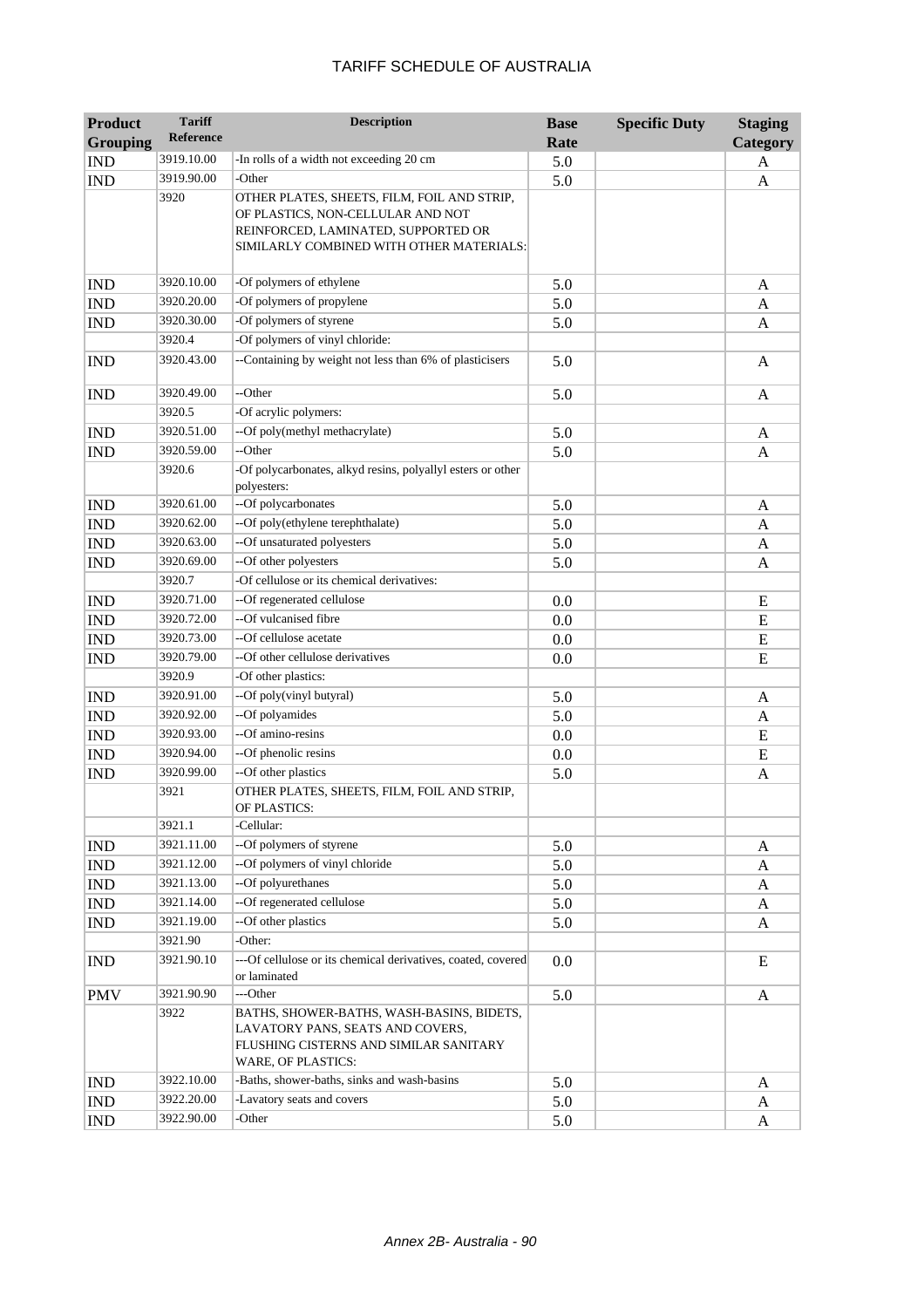| <b>Product</b>  | <b>Tariff</b><br><b>Reference</b> | <b>Description</b>                                                                                                                              | <b>Base</b> | <b>Specific Duty</b> | <b>Staging</b> |
|-----------------|-----------------------------------|-------------------------------------------------------------------------------------------------------------------------------------------------|-------------|----------------------|----------------|
| <b>Grouping</b> |                                   |                                                                                                                                                 | Rate        |                      | Category       |
|                 | 3923                              | ARTICLES FOR THE CONVEYANCE OR PACKING<br>OF GOODS, OF PLASTICS; STOPPERS, LIDS, CAPS<br>AND OTHER CLOSURES, OF PLASTICS:                       |             |                      |                |
| <b>IND</b>      | 3923.10.00                        | -Boxes, cases, crates and similar articles                                                                                                      | 5.0         |                      | A              |
|                 | 3923.2                            | -Sacks and bags (including cones):                                                                                                              |             |                      |                |
| <b>IND</b>      | 3923.21.00                        | --Of polymers of ethylene                                                                                                                       | 5.0         |                      | A              |
| <b>IND</b>      | 3923.29.00                        | --Of other plastics                                                                                                                             | 5.0         |                      | A              |
| <b>IND</b>      | 3923.30.00                        | -Carboys, bottles, flasks and similar articles                                                                                                  | 5.0         |                      | A              |
| <b>IND</b>      | 3923.40.00                        | -Spools, cops, bobbins and similar supports                                                                                                     | 5.0         |                      | A              |
| <b>PMV</b>      | 3923.50.00                        | -Stoppers, lids, caps and other closures                                                                                                        | 5.0         |                      | A              |
| <b>IND</b>      | 3923.90.00                        | -Other                                                                                                                                          | 5.0         |                      | A              |
|                 | 3924                              | TABLEWARE, KITCHENWARE, OTHER<br>HOUSEHOLD ARTICLES AND TOILET ARTICLES,<br>OF PLASTICS:                                                        |             |                      |                |
| <b>IND</b>      | 3924.10.00                        | -Tableware and kitchenware                                                                                                                      | 5.0         |                      | A              |
| <b>IND</b>      | 3924.90.00                        | -Other                                                                                                                                          | 5.0         |                      | A              |
|                 | 3925                              | <b>BUILDERS' WARE OF PLASTICS, NOT ELSEWHERE</b><br>SPECIFIED OR INCLUDED:                                                                      |             |                      |                |
| <b>IND</b>      | 3925.10.00                        | -Reservoirs, tanks, vats and similar containers, of a<br>capacity exceeding 300 L                                                               | 5.0         |                      | A              |
| <b>IND</b>      | 3925.20.00                        | -Doors, windows and their frames and thresholds for<br>doors                                                                                    | 5.0         |                      | A              |
| <b>IND</b>      | 3925.30.00                        | -Shutters, blinds (including Venetian blinds) and similar<br>articles and parts thereof                                                         | 5.0         |                      | A              |
| <b>IND</b>      | 3925.90.00                        | -Other                                                                                                                                          | 5.0         |                      | A              |
|                 | 3926                              | OTHER ARTICLES OF PLASTICS AND ARTICLES OF<br>OTHER MATERIALS OF 3901 TO 3914:                                                                  |             |                      |                |
| <b>IND</b>      | 3926.10.00                        | -Office or school supplies                                                                                                                      | 5.0         |                      | A              |
|                 | 3926.20                           | -Articles of apparel and clothing accessories (including<br>gloves):                                                                            |             |                      |                |
| <b>IND</b>      | 3926.20.10                        | ---Corset busks                                                                                                                                 | 5.0         |                      | A              |
|                 | 3926.20.2                         | ---Garments:                                                                                                                                    |             |                      |                |
| <b>IND</b>      | 3926.20.21                        | ----Anti-radiation suits, anti-contamination suits, and<br>similar protective garments                                                          | 5.0         |                      | A              |
| <b>IND</b>      | 3926.20.29                        | ----Other                                                                                                                                       | 25.0        |                      | A              |
| <b>IND</b>      | 3926.20.90                        | ---Other                                                                                                                                        | 0.0         |                      | E              |
|                 | 3926.30                           | -Fittings for furniture, coachwork or the like:                                                                                                 |             |                      |                |
| <b>PMV</b>      | 3926.30.10                        | ---Of a kind used as components in passenger motor<br>vehicles                                                                                  | 15.0        |                      | A              |
| <b>PMV</b>      | 3926.30.90                        | ---Other                                                                                                                                        | 5.0         |                      | A              |
| <b>IND</b>      | 3926.40.00                        | -Statuettes and other ornamental articles                                                                                                       | 5.0         |                      | A              |
|                 | 3926.90                           | -Other:                                                                                                                                         |             |                      |                |
| <b>PMV</b>      | 3926.90.10                        | ---Of a kind used as components in passenger motor<br>vehicles                                                                                  | 15.0        |                      | A              |
| <b>PMV</b>      | 3926.90.90                        | ---Other                                                                                                                                        | 5.0         |                      | A              |
|                 |                                   | <b>CHAPTER 40</b><br>RUBBER AND ARTICLES THEREOF                                                                                                |             |                      |                |
|                 | 4001                              | NATURAL RUBBER, BALATA, GUTTA-PERCHA,<br>GUAYULE, CHICLE AND SIMILAR NATURAL<br>GUMS, IN PRIMARY FORMS OR IN PLATES,<br><b>SHEETS OR STRIP:</b> |             |                      |                |
| <b>IND</b>      | 4001.10.00                        | -Natural rubber latex, whether or not prevulcanised                                                                                             | 0.0         |                      | E              |
|                 | 4001.2                            | -Natural rubber in other forms:                                                                                                                 |             |                      |                |
| <b>IND</b>      | 4001.21.00                        | --Smoked sheets                                                                                                                                 | 0.0         |                      | E              |
| <b>IND</b>      | 4001.22.00                        | --Technically specified natural rubber (TSNR)                                                                                                   | 0.0         |                      | E              |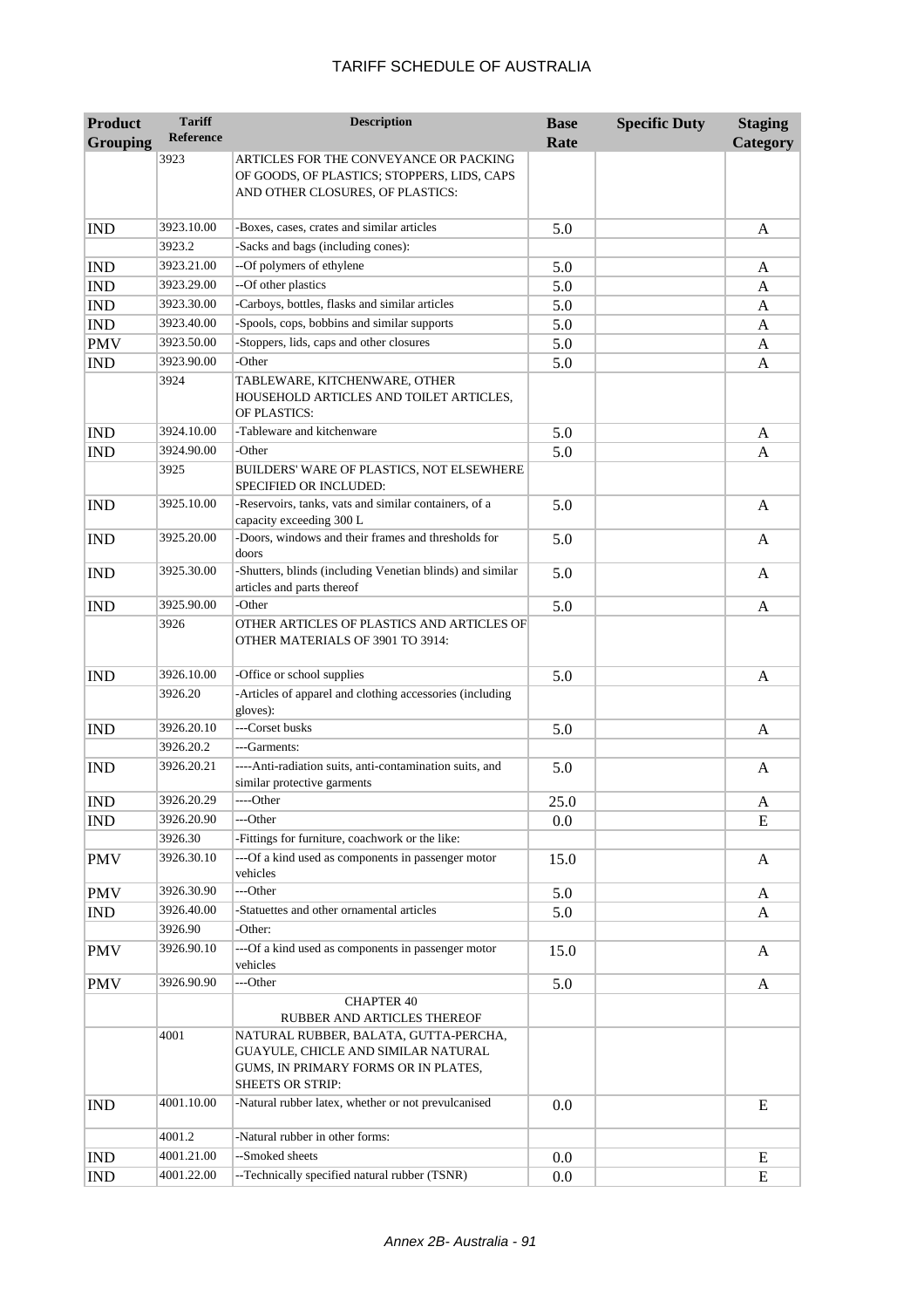| <b>Product</b>              | <b>Tariff</b> | <b>Description</b>                                                                                                                                                                                                               | <b>Base</b> | <b>Specific Duty</b> | <b>Staging</b> |
|-----------------------------|---------------|----------------------------------------------------------------------------------------------------------------------------------------------------------------------------------------------------------------------------------|-------------|----------------------|----------------|
| <b>Grouping</b>             | Reference     |                                                                                                                                                                                                                                  | Rate        |                      | Category       |
| <b>IND</b>                  | 4001.29.00    | --Other                                                                                                                                                                                                                          | 0.0         |                      | E              |
| <b>IND</b>                  | 4001.30.00    | -Balata, gutta-percha, guayule, chicle and similar natural<br>gums                                                                                                                                                               | 0.0         |                      | ${\bf E}$      |
|                             | 4002          | SYNTHETIC RUBBER AND FACTICE DERIVED<br>FROM OILS, IN PRIMARY FORMS OR IN PLATES,<br>SHEETS OR STRIP; MIXTURES OF ANY PRODUCT<br>OF 4001 WITH ANY PRODUCT OF THIS HEADING,<br>IN PRIMARY FORMS OR IN PLATES, SHEETS OR<br>STRIP: |             |                      |                |
|                             | 4002.1        | -Styrene-butadiene rubber (SBR); carboxylated styrene-<br>butadiene rubber (XSBR):                                                                                                                                               |             |                      |                |
| <b>IND</b>                  | 4002.11.00    | --Latex                                                                                                                                                                                                                          | 5.0         |                      | A              |
| <b>IND</b>                  | 4002.19.00    | --Other                                                                                                                                                                                                                          | 5.0         |                      | A              |
| <b>IND</b>                  | 4002.20.00    | -Butadiene rubber (BR)                                                                                                                                                                                                           | 5.0         |                      | A              |
|                             | 4002.3        | -Isobutene-isoprene (butyl) rubber (IIR); halo-isobutene-<br>isoprene rubber (CIIR or BIIR):                                                                                                                                     |             |                      |                |
| <b>IND</b>                  | 4002.31.00    | --Isobutene-isoprene (butyl) rubber (IIR)                                                                                                                                                                                        | 5.0         |                      | A              |
| <b>IND</b>                  | 4002.39.00    | --Other                                                                                                                                                                                                                          | 5.0         |                      | A              |
|                             | 4002.4        | -Chloroprene (chlorobutadiene) rubber (CR):                                                                                                                                                                                      |             |                      |                |
| <b>IND</b>                  | 4002.41.00    | --Latex                                                                                                                                                                                                                          | 5.0         |                      | A              |
| <b>IND</b>                  | 4002.49.00    | --Other                                                                                                                                                                                                                          | 5.0         |                      | A              |
|                             | 4002.5        | -Acrylonitrile-butadiene rubber (NBR):                                                                                                                                                                                           |             |                      |                |
| <b>IND</b>                  | 4002.51.00    | --Latex                                                                                                                                                                                                                          | 5.0         |                      | A              |
| <b>IND</b>                  | 4002.59.00    | --Other                                                                                                                                                                                                                          | 5.0         |                      | A              |
| <b>IND</b>                  | 4002.60.00    | -Isoprene rubber (IR)                                                                                                                                                                                                            | 0.0         |                      | ${\bf E}$      |
| <b>IND</b>                  | 4002.70.00    | -Ethylene-propylene-non-conjugated diene rubber<br>(EPDM)                                                                                                                                                                        | 5.0         |                      | A              |
| <b>IND</b>                  | 4002.80.00    | -Mixtures of any product of 4001 with any product of this<br>heading                                                                                                                                                             | 5.0         |                      | A              |
|                             | 4002.9        | -Other:                                                                                                                                                                                                                          |             |                      |                |
| <b>IND</b>                  | 4002.91.00    | --Latex                                                                                                                                                                                                                          | 5.0         |                      | A              |
| <b>IND</b>                  | 4002.99.00    | --Other                                                                                                                                                                                                                          | 5.0         |                      | A              |
| <b>IND</b>                  | 4003.00.00    | RECLAIMED RUBBER IN PRIMARY FORMS OR IN<br>PLATES, SHEETS OR STRIP                                                                                                                                                               | 5.0         |                      | A              |
| <b>IND</b>                  | 4004.00.00    | WASTE, PARINGS AND SCRAP OF RUBBER<br>(OTHER THAN HARD RUBBER) AND POWDERS<br>AND GRANULES OBTAINED THEREFROM                                                                                                                    | 5.0         |                      | A              |
|                             | 4005          | COMPOUNDED RUBBER, UNVULCANISED, IN<br>PRIMARY FORMS OR IN PLATES, SHEETS OR<br>STRIP:                                                                                                                                           |             |                      |                |
| <b>IND</b>                  | 4005.10.00    | -Compounded with carbon black or silica                                                                                                                                                                                          | 5.0         |                      | A              |
| <b>IND</b>                  | 4005.20.00    | -Solutions; dispersions other than those of 4005.10.00                                                                                                                                                                           | 5.0         |                      | A              |
|                             | 4005.9        | -Other:                                                                                                                                                                                                                          |             |                      |                |
| $\mathop{\rm IND}\nolimits$ | 4005.91.00    | --Plates, sheets and strip                                                                                                                                                                                                       | 5.0         |                      | A              |
| <b>IND</b>                  | 4005.99.00    | --Other                                                                                                                                                                                                                          | 5.0         |                      | A              |
|                             | 4006          | OTHER FORMS (FOR EXAMPLE, RODS, TUBES<br>AND PROFILE SHAPES) AND ARTICLES (FOR<br>EXAMPLE, DISCS AND RINGS), OF<br>UNVULCANISED RUBBER:                                                                                          |             |                      |                |
| <b>IND</b>                  | 4006.10.00    | -"Camel-back" strips for retreading rubber tyres                                                                                                                                                                                 | 5.0         |                      | A              |
| IND                         | 4006.90.00    | -Other                                                                                                                                                                                                                           | 5.0         |                      | A              |
| IND                         | 4007.00.00    | VULCANISED RUBBER THREAD AND CORD                                                                                                                                                                                                | 5.0         |                      | A              |
|                             | 4008          | PLATES, SHEETS, STRIP, RODS AND PROFILE<br>SHAPES, OF VULCANISED RUBBER OTHER THAN<br><b>HARD RUBBER:</b>                                                                                                                        |             |                      |                |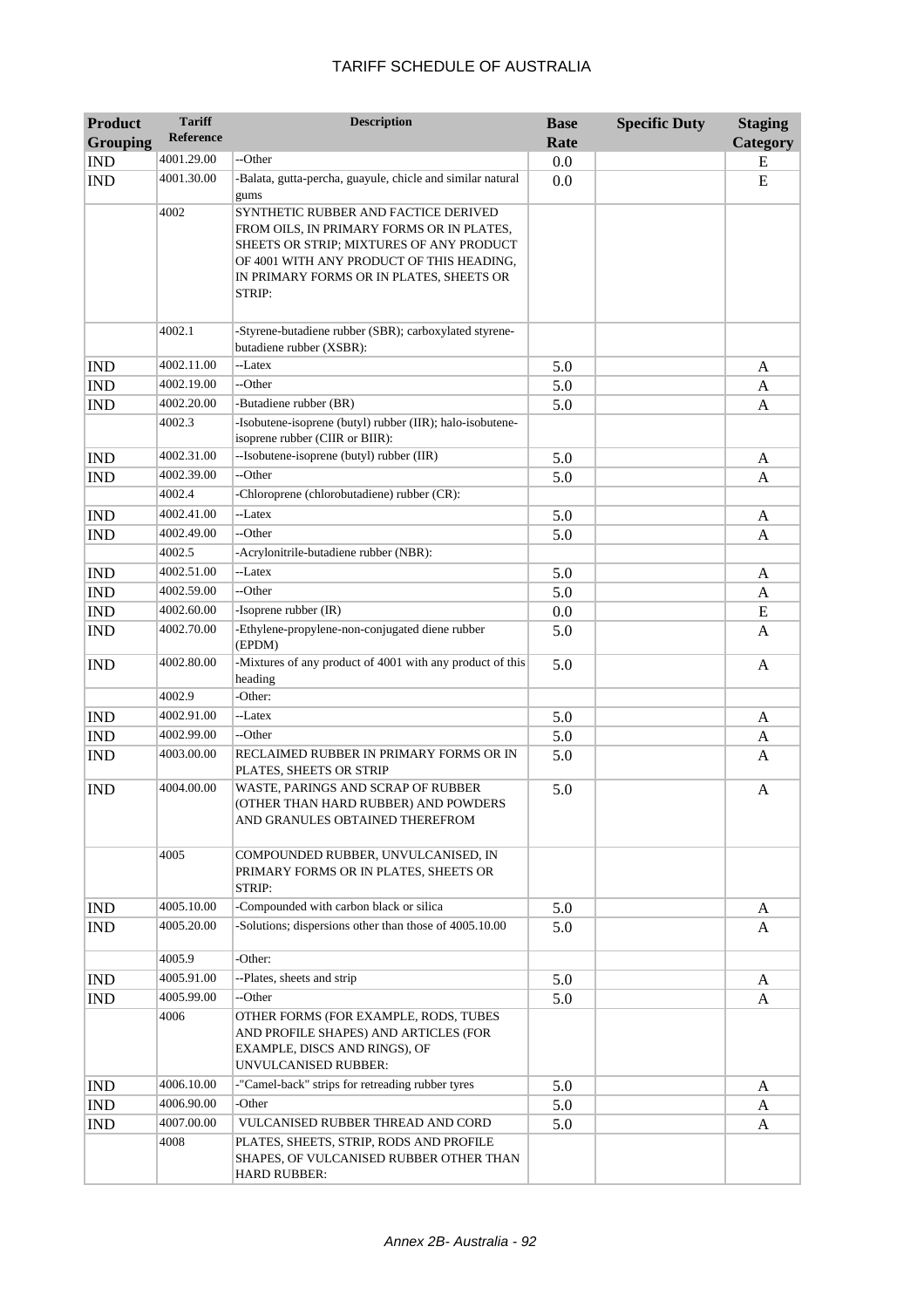| <b>Product</b>  | <b>Tariff</b>    | <b>Description</b>                                                                                                                                                              | <b>Base</b> | <b>Specific Duty</b> | <b>Staging</b> |
|-----------------|------------------|---------------------------------------------------------------------------------------------------------------------------------------------------------------------------------|-------------|----------------------|----------------|
| <b>Grouping</b> | <b>Reference</b> |                                                                                                                                                                                 | Rate        |                      | Category       |
|                 | 4008.1           | -Of cellular rubber:                                                                                                                                                            |             |                      |                |
| <b>IND</b>      | 4008.11.00       | --Plates, sheets and strip                                                                                                                                                      | 5.0         |                      | A              |
| <b>IND</b>      | 4008.19.00       | --Other                                                                                                                                                                         | 5.0         |                      | A              |
|                 | 4008.2           | -Of non-cellular rubber:                                                                                                                                                        |             |                      |                |
|                 | 4008.21          | --Plates, sheets and strip:                                                                                                                                                     |             |                      |                |
| <b>IND</b>      | 4008.21.10       | ---Natural rubber sheets produced by adding vulcanising<br>agents directly to fresh field latex before coagulation,<br>containing not less than 90% natural rubber hydrocarbons | 0.0         |                      | E              |
| <b>PMV</b>      | 4008.21.90       | ---Other                                                                                                                                                                        | 5.0         |                      | A              |
| <b>IND</b>      | 4008.29.00       | --Other                                                                                                                                                                         | 5.0         |                      | A              |
|                 | 4009             | TUBES, PIPES AND HOSES, OF VULCANISED<br>RUBBER OTHER THAN HARD RUBBER, WITH OR<br>WITHOUT THEIR FITTINGS (FOR EXAMPLE,<br>JOINTS, ELBOWS, FLANGES):                            |             |                      |                |
|                 | 4009.1           | -Not reinforced or otherwise combined with other<br>materials:                                                                                                                  |             |                      |                |
|                 | 4009.11          | --Without fittings:                                                                                                                                                             |             |                      |                |
| <b>PMV</b>      | 4009.11.10       | ---Of a kind used as components in passenger motor<br>vehicles                                                                                                                  | 15.0        |                      | $\mathbf{A}$   |
| <b>PMV</b>      | 4009.11.90       | ---Other                                                                                                                                                                        | 5.0         |                      | A              |
|                 | 4009.12          | --With fittings:                                                                                                                                                                |             |                      |                |
| <b>PMV</b>      | 4009.12.10       | ---Of a kind used as components in passenger motor<br>vehicles                                                                                                                  | 15.0        |                      | A              |
| <b>PMV</b>      | 4009.12.90       | ---Other                                                                                                                                                                        | 5.0         |                      | A              |
|                 | 4009.2           | -Reinforced or otherwise combined only with metal:                                                                                                                              |             |                      |                |
|                 | 4009.21          | --Without fittings:                                                                                                                                                             |             |                      |                |
| <b>PMV</b>      | 4009.21.10       | ---Of a kind used as components in passenger motor<br>vehicles                                                                                                                  | 15.0        |                      | $\mathbf{A}$   |
| <b>PMV</b>      | 4009.21.90       | ---Other                                                                                                                                                                        | 5.0         |                      | A              |
|                 | 4009.22          | --With fittings:                                                                                                                                                                |             |                      |                |
| <b>PMV</b>      | 4009.22.10       | ---Of a kind used as components in passenger motor<br>vehicles                                                                                                                  | 15.0        |                      | A              |
| <b>PMV</b>      | 4009.22.90       | ---Other                                                                                                                                                                        | 5.0         |                      | A              |
|                 | 4009.3           | -Reinforced or otherwise combined only with textile<br>materials:                                                                                                               |             |                      |                |
|                 | 4009.31          | --Without fittings:                                                                                                                                                             |             |                      |                |
| <b>PMV</b>      | 4009.31.10       | ---Of a kind used as components in passenger motor<br>vehicles                                                                                                                  | 15.0        |                      | A              |
| <b>PMV</b>      | 4009.31.90       | ---Other                                                                                                                                                                        | 5.0         |                      | $\mathbf{A}$   |
|                 | 4009.32          | --With fittings:                                                                                                                                                                |             |                      |                |
| <b>PMV</b>      | 4009.32.10       | ---Of a kind used as components in passenger motor<br>vehicles                                                                                                                  | 15.0        |                      | A              |
| <b>PMV</b>      | 4009.32.90       | ---Other                                                                                                                                                                        | 5.0         |                      | A              |
|                 | 4009.4           | -Reinforced or otherwise combined with other materials:                                                                                                                         |             |                      |                |
|                 | 4009.41          | --Without fittings:                                                                                                                                                             |             |                      |                |
| <b>PMV</b>      | 4009.41.10       | ---Of a kind used as components in passenger motor<br>vehicles                                                                                                                  | 15.0        |                      | A              |
| <b>PMV</b>      | 4009.41.90       | ---Other                                                                                                                                                                        | 5.0         |                      | A              |
|                 | 4009.42          | --With fittings:                                                                                                                                                                |             |                      |                |
| <b>PMV</b>      | 4009.42.10       | ---Of a kind used as components in passenger motor<br>vehicles                                                                                                                  | 15.0        |                      | A              |
| <b>PMV</b>      | 4009.42.90       | ---Other                                                                                                                                                                        | 5.0         |                      | A              |
|                 | 4010             | CONVEYOR OR TRANSMISSION BELTS OR<br>BELTING, OF VULCANISED RUBBER:                                                                                                             |             |                      |                |
|                 | 4010.1           | -Conveyor belts or belting:                                                                                                                                                     |             |                      |                |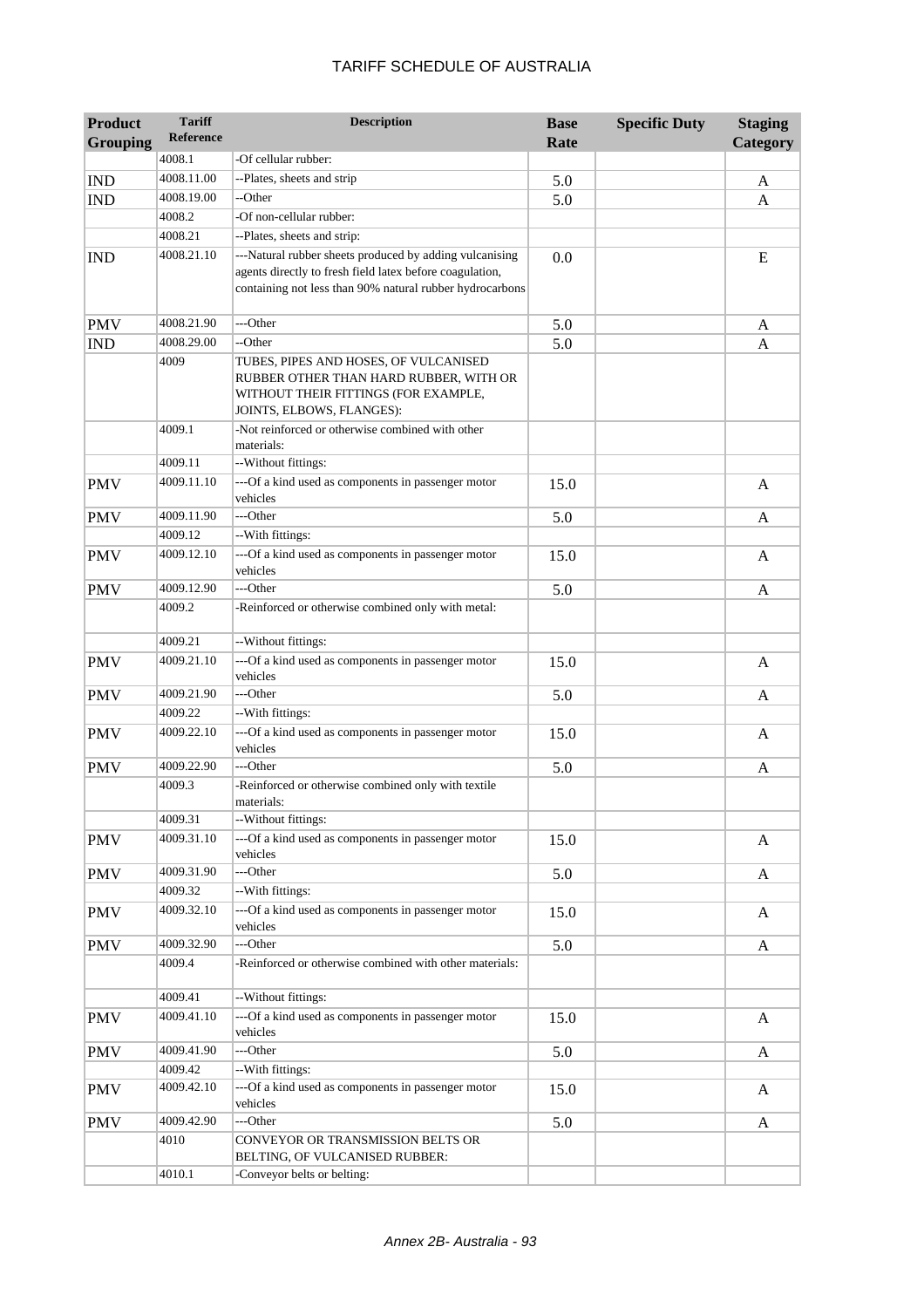| <b>Product</b><br><b>Grouping</b> | <b>Tariff</b><br>Reference | <b>Description</b>                                                                                                                                                       | <b>Base</b><br>Rate | <b>Specific Duty</b> | <b>Staging</b><br>Category |
|-----------------------------------|----------------------------|--------------------------------------------------------------------------------------------------------------------------------------------------------------------------|---------------------|----------------------|----------------------------|
| <b>IND</b>                        | 4010.11.00                 | --Reinforced only with metal                                                                                                                                             | 5.0                 |                      | A                          |
| <b>IND</b>                        | 4010.12.00                 | --Reinforced only with textile materials                                                                                                                                 | 5.0                 |                      | A                          |
| <b>IND</b>                        | 4010.13.00                 | --Reinforced only with plastics                                                                                                                                          | 5.0                 |                      | A                          |
| <b>IND</b>                        | 4010.19.00                 | --Other                                                                                                                                                                  | 5.0                 |                      | A                          |
|                                   | 4010.3                     | -Transmission belts or belting:                                                                                                                                          |                     |                      |                            |
| <b>PMV</b>                        | 4010.31.00                 | --Endless transmission belts of trapezoidal cross-section<br>(V-belts), V-ribbed, of an outside circumference<br>exceeding 60 cm but not exceeding 180 cm                | 15.0                |                      | A                          |
| <b>PMV</b>                        | 4010.32.00                 | --Endless transmission belts of trapezoidal cross-section<br>(V-belts), other than V-ribbed, of an outside<br>circumference exceeding 60 cm but not exceeding 180 cm     | 15.0                |                      | A                          |
| <b>PMV</b>                        | 4010.33.00                 | --Endless transmission belts of trapezoidal cross-section<br>(V-belts), V-ribbed, of an outside circumference<br>exceeding 180 cm but not exceeding 240 cm               | 15.0                |                      | A                          |
| <b>PMV</b>                        | 4010.34.00                 | --Endless transmission belts of trapezoidal cross-section<br>(V-belts), other than V-ribbed, of an outside<br>circumference exceeding 180 cm but not exceeding 240<br>cm | 15.0                |                      | A                          |
| <b>IND</b>                        | 4010.35.00                 | --Endless synchronous belts, of an outside circumference<br>exceeding 60 cm but not exceeding 150 cm                                                                     | 5.0                 |                      | $\mathbf{A}$               |
| <b>IND</b>                        | 4010.36.00                 | --Endless synchronous belts, of an outside circumference<br>exceeding 150 cm but not exceeding 198 cm                                                                    | 5.0                 |                      | A                          |
| <b>PMV</b>                        | 4010.39.00                 | --Other                                                                                                                                                                  | 15.0                |                      | A                          |
|                                   | 4011                       | NEW PNEUMATIC TYRES, OF RUBBER:                                                                                                                                          |                     |                      |                            |
| <b>PMV</b>                        | 4011.10.00                 | -Of a kind used on motor cars (including station wagons<br>and racing cars)                                                                                              | 15.0                |                      | A                          |
| <b>PMV</b>                        | 4011.20.00                 | -Of a kind used on buses or lorries                                                                                                                                      | 15.0                |                      | A                          |
| <b>IND</b>                        | 4011.30.00                 | -Of a kind used on aircraft                                                                                                                                              | 0.0                 |                      | E                          |
| <b>PMV</b>                        | 4011.40.00                 | -Of a kind used on motorcycles                                                                                                                                           | 0.0                 |                      | E                          |
| <b>IND</b>                        | 4011.50.00                 | -Of a kind used on bicycles                                                                                                                                              | 0.0                 |                      | E                          |
|                                   | 4011.6                     | -Other, having a "herring-bone" or similar tread:                                                                                                                        |                     |                      |                            |
| <b>IND</b>                        | 4011.61.00                 | --Of a kind used on agricultural or forestry vehicles and<br>machines                                                                                                    | 5.0                 |                      | A                          |
| <b>IND</b>                        | 4011.62.00                 | --Of a kind used on construction or industrial handling<br>vehicles and machines and having a rim size not<br>exceeding 61 cm                                            | 5.0                 |                      | A                          |
| <b>IND</b>                        | 4011.63.00                 | --Of a kind used on construction or industrial handling<br>vehicles and machines and having a rim size exceeding<br>61 cm                                                | 5.0                 |                      | A                          |
| <b>IND</b>                        | 4011.69.00                 | --Other                                                                                                                                                                  | 5.0                 |                      | A                          |
|                                   | 4011.9                     | -Other:                                                                                                                                                                  |                     |                      |                            |
| <b>PMV</b>                        | 4011.92.00                 | --Of a kind used on agricultural or forestry vehicles and<br>machines                                                                                                    | 5.0                 |                      | A                          |
| <b>PMV</b>                        | 4011.93.00                 | --Of a kind used on construction or industrial handling<br>vehicles and machines and having a rim size not<br>exceeding 61 cm                                            | 5.0                 |                      | A                          |
| <b>PMV</b>                        | 4011.94.00                 | --Of a kind used on construction or industrial handling<br>vehicles and machines and having a rim size exceeding<br>61 cm                                                | 5.0                 |                      | A                          |
| <b>PMV</b>                        | 4011.99.00                 | --Other                                                                                                                                                                  | 5.0                 |                      | A                          |
|                                   | 4012                       | RETREADED OR USED PNEUMATIC TYRES OF<br>RUBBER; SOLID OR CUSHION TYRES, TYRE<br>TREADS AND TYRE FLAPS, OF RUBBER:                                                        |                     |                      |                            |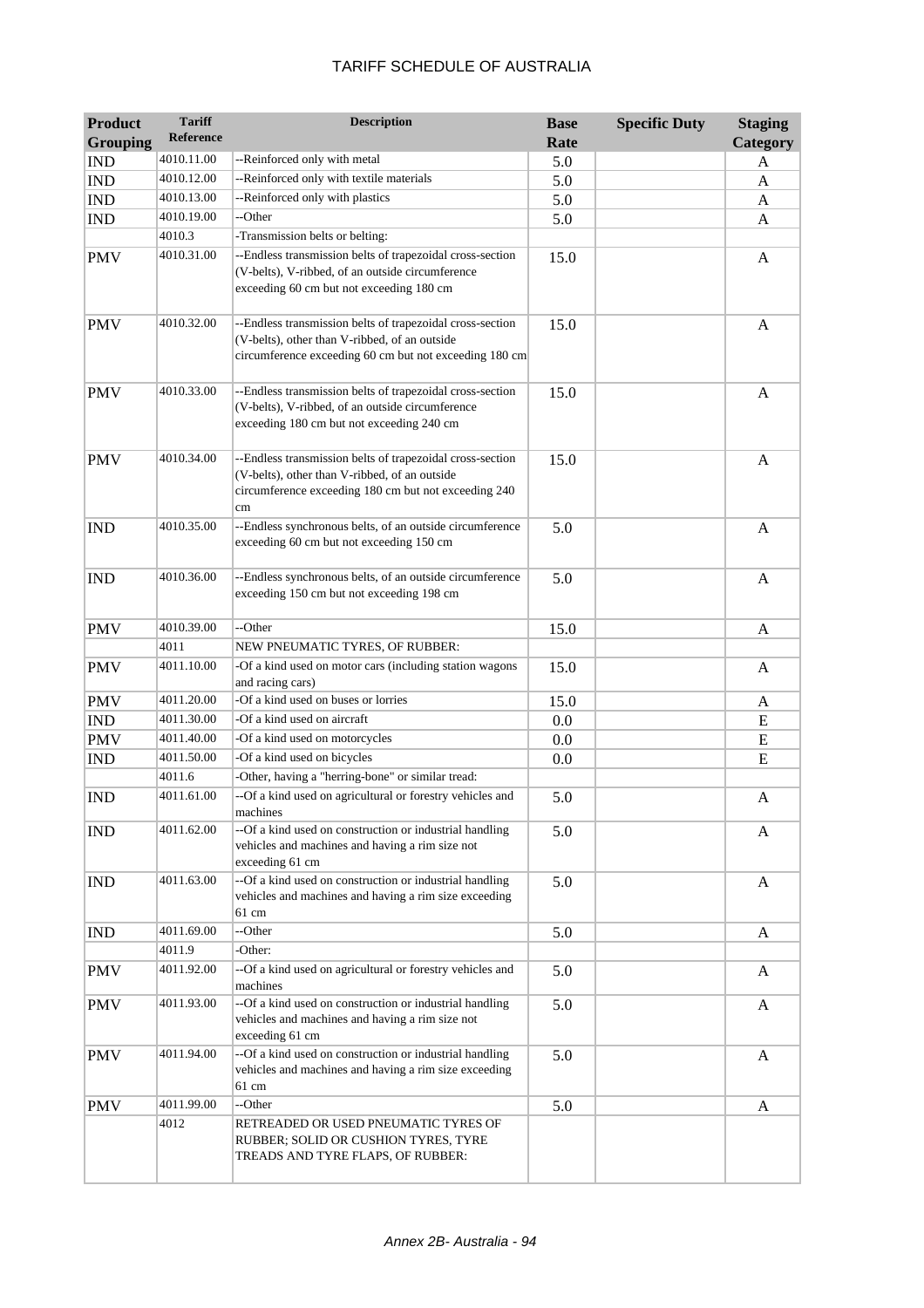| <b>Product</b>              | <b>Tariff</b>    | <b>Description</b>                                                                                                                                                    | <b>Base</b> | <b>Specific Duty</b> | <b>Staging</b> |
|-----------------------------|------------------|-----------------------------------------------------------------------------------------------------------------------------------------------------------------------|-------------|----------------------|----------------|
| <b>Grouping</b>             | <b>Reference</b> |                                                                                                                                                                       | Rate        |                      | Category       |
|                             | 4012.1           | -Retreaded tyres:                                                                                                                                                     |             |                      |                |
| <b>PMV</b>                  | 4012.11.00       | --Of a kind used on motor cars (including station wagons<br>and racing cars)                                                                                          | 15.0        |                      | A              |
| <b>PMV</b>                  | 4012.12.00       | --Of a kind used on buses or lorries                                                                                                                                  | 15.0        |                      | A              |
| <b>IND</b>                  | 4012.13.00       | --Of a kind used on aircraft                                                                                                                                          | 15.0        |                      | A              |
| $\mathop{\rm IND}\nolimits$ | 4012.19.00       | --Other                                                                                                                                                               | 15.0        |                      | A              |
| <b>PMV</b>                  | 4012.20.00       | -Used pneumatic tyres                                                                                                                                                 | 15.0        |                      | A              |
| <b>PMV</b>                  | 4012.90.00       | -Other                                                                                                                                                                | 5.0         |                      | A              |
|                             | 4013             | <b>INNER TUBES, OF RUBBER:</b>                                                                                                                                        |             |                      |                |
| <b>PMV</b>                  | 4013.10.00       | -Of a kind used on motor cars (including station wagons<br>and racing cars), buses or lorries                                                                         | 5.0         |                      | A              |
| <b>IND</b>                  | 4013.20.00       | -Of a kind used on bicycles                                                                                                                                           | 0.0         |                      | E              |
| <b>IND</b>                  | 4013.90.00       | -Other                                                                                                                                                                | 5.0         |                      | A              |
|                             | 4014             | HYGIENIC OR PHARMACEUTICAL ARTICLES<br>(INCLUDING TEATS), OF VULCANISED RUBBER<br>OTHER THAN HARD RUBBER, WITH OR WITHOUT<br>FITTINGS OF HARD RUBBER:                 |             |                      |                |
| <b>IND</b>                  | 4014.10.00       | -Sheath contraceptives                                                                                                                                                | 0.0         |                      | E              |
| <b>IND</b>                  | 4014.90.00       | -Other                                                                                                                                                                | 5.0         |                      | A              |
|                             | 4015             | ARTICLES OF APPAREL AND CLOTHING<br>ACCESSORIES (INCLUDING GLOVES, MITTENS<br>AND MITTS), FOR ALL PURPOSES, OF<br>VULCANISED RUBBER OTHER THAN HARD<br><b>RUBBER:</b> |             |                      |                |
|                             | 4015.1           | -Gloves, mittens and mitts:                                                                                                                                           |             |                      |                |
| <b>IND</b>                  | 4015.11.00       | --Surgical                                                                                                                                                            | 10.0        |                      | A              |
|                             | 4015.19          | --Other:                                                                                                                                                              |             |                      |                |
| <b>IND</b>                  | 4015.19.10       | ---Mittens and mitts, specially designed for use in sports                                                                                                            | 5.0         |                      | A              |
| <b>IND</b>                  | 4015.19.90       | ---Other                                                                                                                                                              | 10.0        |                      | A              |
|                             | 4015.90          | -Other:                                                                                                                                                               |             |                      |                |
| <b>IND</b>                  | 4015.90.10       | ---Diving dress, wetsuits, and similar garments                                                                                                                       | 10.0        |                      | A              |
|                             | 4015.90.2        | ---Garments, NSA, other than:(a) aprons of a kind used<br>for X-ray protection; or (b) pilches:                                                                       |             |                      |                |
| <b>IND</b>                  | 4015.90.21       | ----Anti-radiation suits, anti-contamination suits, and<br>similar protective garments                                                                                | 5.0         |                      | A              |
| <b>IND</b>                  | 4015.90.29       | ----Other                                                                                                                                                             | 25.0        |                      | A              |
| <b>IND</b>                  | 4015.90.90       | ---Other                                                                                                                                                              | 0.0         |                      | E              |
|                             | 4016             | OTHER ARTICLES OF VULCANISED RUBBER<br>OTHER THAN HARD RUBBER:                                                                                                        |             |                      |                |
| <b>IND</b>                  | 4016.10.00       | -Of cellular rubber                                                                                                                                                   | 5.0         |                      | A              |
|                             | 4016.9           | -Other:                                                                                                                                                               |             |                      |                |
| <b>PMV</b>                  | 4016.91.00       | --Floor coverings and mats                                                                                                                                            | 15.0        |                      | A              |
| $\mathop{\rm IND}\nolimits$ | 4016.92.00       | --Erasers                                                                                                                                                             | 5.0         |                      | A              |
| <b>PMV</b>                  | 4016.93.00       | --Gaskets, washers and other seals                                                                                                                                    | 15.0        |                      | A              |
| $\mathop{\rm IND}\nolimits$ | 4016.94.00       | --Boat or dock fenders, whether or not inflatable                                                                                                                     | 5.0         |                      | A              |
| $\mathop{\rm IND}\nolimits$ | 4016.95.00       | --Other inflatable articles                                                                                                                                           | 5.0         |                      | A              |
| <b>PMV</b>                  | 4016.99.00       | --Other                                                                                                                                                               | 15.0        |                      | A              |
| <b>IND</b>                  | 4017.00.00       | HARD RUBBER (FOR EXAMPLE, EBONITE) IN ALL<br>FORMS, INCLUDING WASTE AND SCRAP;<br>ARTICLES OF HARD RUBBER                                                             | 5.0         |                      | A              |
|                             |                  | <b>CHAPTER 41</b><br>RAW HIDES AND SKINS (OTHER THAN FURSKINS)<br>AND LEATHER                                                                                         |             |                      |                |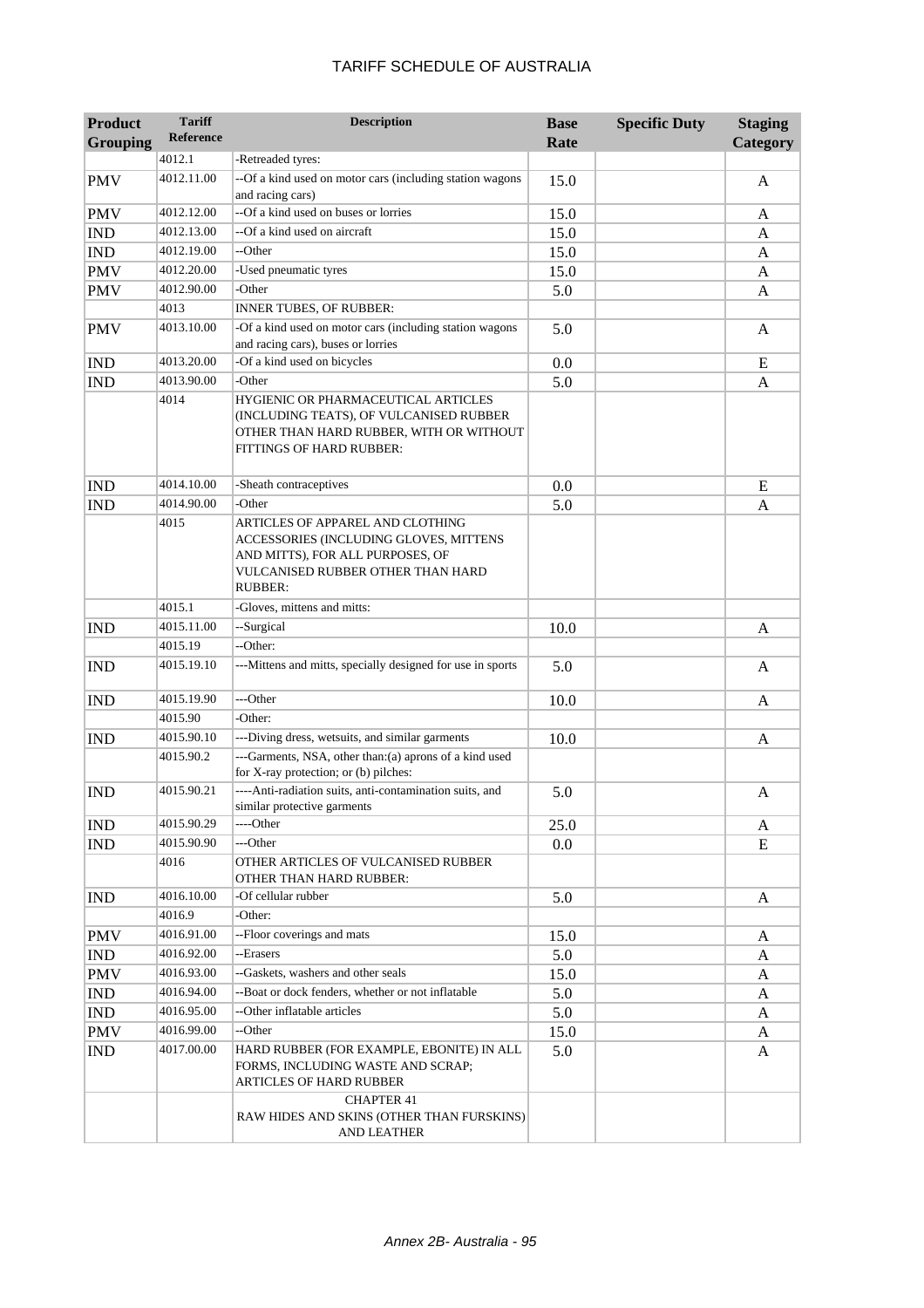| <b>Product</b>  | <b>Tariff</b>    | <b>Description</b>                                                                                                                                                                                                                                                             | <b>Base</b> | <b>Specific Duty</b> | <b>Staging</b> |
|-----------------|------------------|--------------------------------------------------------------------------------------------------------------------------------------------------------------------------------------------------------------------------------------------------------------------------------|-------------|----------------------|----------------|
| <b>Grouping</b> | <b>Reference</b> |                                                                                                                                                                                                                                                                                | Rate        |                      | Category       |
|                 | 4101             | RAW HIDES AND SKINS OF BOVINE (INCLUDING<br>BUFFALO) OR EQUINE ANIMALS (FRESH, OR<br>SALTED, DRIED, LIMED, PICKLED OR OTHERWISE<br>PRESERVED, BUT NOT TANNED, PARCHMENT-<br>DRESSED OR FURTHER PREPARED), WHETHER<br>OR NOT DEHAIRED OR SPLIT:                                 |             |                      |                |
| <b>TCF-IND</b>  | 4101.20.00       | -Whole hides and skins, of a weight per skin not<br>exceeding 8 kg when simply dried, 10 kg when dry-<br>salted, or 16 kg when fresh, wet-salted or otherwise<br>preserved                                                                                                     | 0.0         |                      | E              |
| <b>TCF-IND</b>  | 4101.50.00       | -Whole hides and skins, of a weight exceeding 16 kg                                                                                                                                                                                                                            | 0.0         |                      | E              |
| <b>TCF-IND</b>  | 4101.90.00       | -Other, including butts, bends and bellies                                                                                                                                                                                                                                     | 0.0         |                      | ${\bf E}$      |
|                 | 4102             | RAW SKINS OF SHEEP OR LAMBS (FRESH, OR<br>SALTED, DRIED, LIMED, PICKLED OR OTHERWISE<br>PRESERVED, BUT NOT TANNED, PARCHMENT-<br>DRESSED OR FURTHER PREPARED), WHETHER<br>OR NOT WITH WOOL ON OR SPLIT, OTHER THAN<br>THOSE EXCLUDED BY NOTE 1(c) TO THIS<br><b>CHAPTER:</b>   |             |                      |                |
| <b>TCF-IND</b>  | 4102.10.00       | -With wool on                                                                                                                                                                                                                                                                  | 0.0         |                      | E              |
|                 | 4102.2           | -Without wool on:                                                                                                                                                                                                                                                              |             |                      |                |
| TCF-IND         | 4102.21.00       | --Pickled                                                                                                                                                                                                                                                                      | 0.0         |                      | E              |
| TCF-IND         | 4102.29.00       | --Other                                                                                                                                                                                                                                                                        | 0.0         |                      | E              |
|                 | 4103             | OTHER RAW HIDES AND SKINS (FRESH, OR<br>SALTED, DRIED, LIMED, PICKLED OR OTHERWISE<br>PRESERVED, BUT NOT TANNED, PARCHMENT-<br>DRESSED OR FURTHER PREPARED), WHETHER<br>OR NOT DEHAIRED OR SPLIT, OTHER THAN<br>THOSE EXCLUDED BY NOTE 1(b) OR 1(c) TO THIS<br><b>CHAPTER:</b> |             |                      |                |
| <b>TCF-IND</b>  | 4103.10.00       | -Of goats or kids                                                                                                                                                                                                                                                              | 0.0         |                      | E              |
|                 | 4103.20          | -Of reptiles:                                                                                                                                                                                                                                                                  |             |                      |                |
| <b>TCF-IND</b>  | 4103.20.10       | ---Goods which have undergone a tanning (including pre-<br>tanning) process which is reversible other than vegetable<br>pre-tanning                                                                                                                                            | 5.0         |                      | A              |
| TCF-IND         | 4103.20.90       | ---Other                                                                                                                                                                                                                                                                       | 0.0         |                      | E              |
|                 | 4103.30          | -Of swine:                                                                                                                                                                                                                                                                     |             |                      |                |
| <b>TCF-IND</b>  | 4103.30.10       | ---Goods without hair on, which have undergone a<br>tanning (including pre-tanning) process which is<br>reversible                                                                                                                                                             | 5.0         |                      | A              |
| <b>TCF-IND</b>  | 4103.30.90       | ---Other                                                                                                                                                                                                                                                                       | 0.0         |                      | E              |
|                 | 4103.90          | -Other:                                                                                                                                                                                                                                                                        |             |                      |                |
| <b>TCF-IND</b>  | 4103.90.10       | ---Goods without hair on, which have undergone a<br>tanning (including pre-tanning) process which is<br>reversible                                                                                                                                                             | 5.0         |                      | A              |
| <b>TCF-IND</b>  | 4103.90.90       | ---Other                                                                                                                                                                                                                                                                       | 0.0         |                      | E              |
|                 | 4104             | TANNED OR CRUST HIDES AND SKINS OF<br>BOVINE (INCLUDING BUFFALO) OR EQUINE<br>ANIMALS, WITHOUT HAIR ON, WHETHER OR NOT<br>SPLIT, BUT NOT FURTHER PREPARED:                                                                                                                     |             |                      |                |
|                 | 4104.1           | -In the wet state (including wet-blue):                                                                                                                                                                                                                                        |             |                      |                |
|                 | 4104.11          | --Full grains, unsplit; grain splits:                                                                                                                                                                                                                                          |             |                      |                |
| <b>TCF-IND</b>  | 4104.11.10       | ---Pre-tanned                                                                                                                                                                                                                                                                  | 0.0         |                      | E              |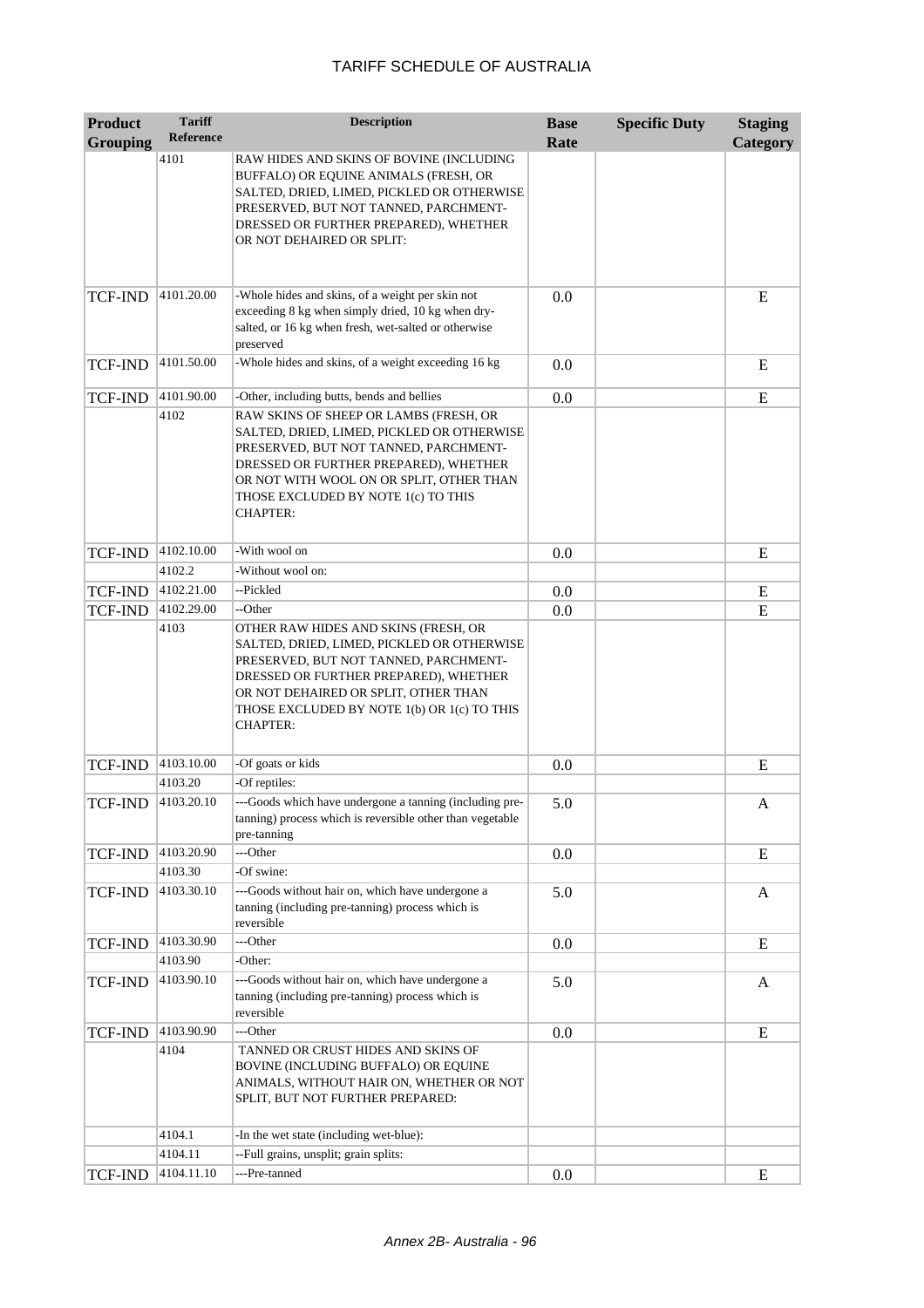| <b>Product</b><br><b>Grouping</b> | <b>Tariff</b><br><b>Reference</b> | <b>Description</b>                                                                                                                                                                                                           | <b>Base</b><br>Rate | <b>Specific Duty</b> | <b>Staging</b><br>Category |
|-----------------------------------|-----------------------------------|------------------------------------------------------------------------------------------------------------------------------------------------------------------------------------------------------------------------------|---------------------|----------------------|----------------------------|
| <b>TCF-IND</b>                    | 4104.11.90                        | ---Other                                                                                                                                                                                                                     | 5.0                 |                      | A                          |
|                                   | 4104.19                           | --Other:                                                                                                                                                                                                                     |                     |                      |                            |
| <b>TCF-IND</b>                    | 4104.19.10                        | ---Pre-tanned                                                                                                                                                                                                                | 0.0                 |                      | E                          |
| TCF-IND                           | 4104.19.90                        | ---Other                                                                                                                                                                                                                     | 5.0                 |                      | A                          |
|                                   | 4104.4                            | -In the dry state (crust):                                                                                                                                                                                                   |                     |                      |                            |
| <b>TCF-IND</b>                    | 4104.41.00                        | --Full grains, unsplit; grain splits                                                                                                                                                                                         | 5.0                 |                      | A                          |
| <b>TCF-IND</b>                    | 4104.49.00                        | --Other                                                                                                                                                                                                                      | 5.0                 |                      | A                          |
|                                   | 4105                              | TANNED OR CRUST SKINS OF SHEEP OR LAMBS,<br>WITHOUT WOOL ON, WHETHER OR NOT SPLIT,<br>BUT NOT FURTHER PREPARED:                                                                                                              |                     |                      |                            |
|                                   | 4105.10                           | -In the wet state (including wet-blue):                                                                                                                                                                                      |                     |                      |                            |
| <b>TCF-IND</b>                    | 4105.10.10                        | ---Pre-tanned                                                                                                                                                                                                                | 0.0                 |                      | E                          |
| <b>TCF-IND</b>                    | 4105.10.90                        | ---Other                                                                                                                                                                                                                     | 5.0                 |                      | A                          |
| <b>TCF-IND</b>                    | 4105.30.00                        | -In the dry state (crust)                                                                                                                                                                                                    | 5.0                 |                      | A                          |
|                                   | 4106                              | TANNED OR CRUST HIDES AND SKINS OF OTHER<br>ANIMALS, WITHOUT WOOL OR HAIR ON,<br>WHETHER OR NOT SPLIT, BUT NOT FURTHER<br>PREPARED:                                                                                          |                     |                      |                            |
|                                   | 4106.2                            | -Of goats or kids:                                                                                                                                                                                                           |                     |                      |                            |
|                                   | 4106.21                           | --In the wet state (including wet-blue):                                                                                                                                                                                     |                     |                      |                            |
| <b>TCF-IND</b>                    | 4106.21.10                        | ---Pre-tanned                                                                                                                                                                                                                | 0.0                 |                      | E                          |
| TCF-IND                           | 4106.21.90                        | ---Other                                                                                                                                                                                                                     | 5.0                 |                      | A                          |
| <b>TCF-IND</b>                    | 4106.22.00                        | --In the dry state (crust)<br>-Of swine:                                                                                                                                                                                     | 5.0                 |                      | A                          |
|                                   | 4106.3<br>4106.31.00              |                                                                                                                                                                                                                              |                     |                      |                            |
| <b>TCF-IND</b>                    | 4106.32.00                        | --In the wet state (including wet-blue)                                                                                                                                                                                      | 5.0                 |                      | A                          |
| <b>TCF-IND</b>                    | 4106.40                           | -- In the dry state (crust)                                                                                                                                                                                                  | 5.0                 |                      | A                          |
|                                   | 4106.40.10                        | -Of reptiles:<br>---Vegetable pre-tanned                                                                                                                                                                                     |                     |                      |                            |
| <b>TCF-IND</b>                    | 4106.40.90                        | ---Other                                                                                                                                                                                                                     | 0.0                 |                      | E                          |
| <b>TCF-IND</b>                    | 4106.9                            | -Other:                                                                                                                                                                                                                      | 5.0                 |                      | A                          |
|                                   | 4106.91.00                        | --In the wet state (including wet-blue)                                                                                                                                                                                      |                     |                      |                            |
| <b>TCF-IND</b>                    | 4106.92.00                        | --In the dry state (crust)                                                                                                                                                                                                   | 5.0                 |                      | A                          |
| <b>TCF-IND</b>                    | 4107                              | LEATHER FURTHER PREPARED AFTER TANNING<br>OR CRUSTING, INCLUDING PARCHMENT-<br>DRESSED LEATHER, OF BOVINE (INCLUDING<br>BUFFALO) OR EQUINE ANIMALS, WITHOUT HAIR<br>ON, WHETHER OR NOT SPLIT, OTHER THAN<br>LEATHER OF 4114: | 5.0                 |                      | A                          |
|                                   | 4107.1                            | -Whole hides and skins:                                                                                                                                                                                                      |                     |                      |                            |
| TCF-IND                           | 4107.11.00                        | --Full grains, unsplit                                                                                                                                                                                                       | 5.0                 |                      | A                          |
| <b>TCF-IND</b>                    | 4107.12.00                        | --Grain splits                                                                                                                                                                                                               | 5.0                 |                      | A                          |
| TCF-IND                           | 4107.19.00                        | --Other                                                                                                                                                                                                                      | 5.0                 |                      | A                          |
|                                   | 4107.9                            | -Other, including sides:                                                                                                                                                                                                     |                     |                      |                            |
| <b>TCF-IND</b>                    | 4107.91.00                        | --Full grains, unsplit                                                                                                                                                                                                       | 5.0                 |                      | A                          |
| TCF-IND                           | 4107.92.00                        | --Grain splits                                                                                                                                                                                                               | 5.0                 |                      | A                          |
| TCF-IND                           | 4107.99.00                        | --Other                                                                                                                                                                                                                      | 5.0                 |                      | A                          |
| TCF-IND                           | 4112.00.00                        | LEATHER FURTHER PREPARED AFTER TANNING<br>OR CRUSTING, INCLUDING PARCHMENT-<br>DRESSED LEATHER, OF SHEEP OR LAMB,<br>WITHOUT WOOL ON, WHETHER OR NOT SPLIT,<br>OTHER THAN LEATHER OF 4114                                    | 5.0                 |                      | A                          |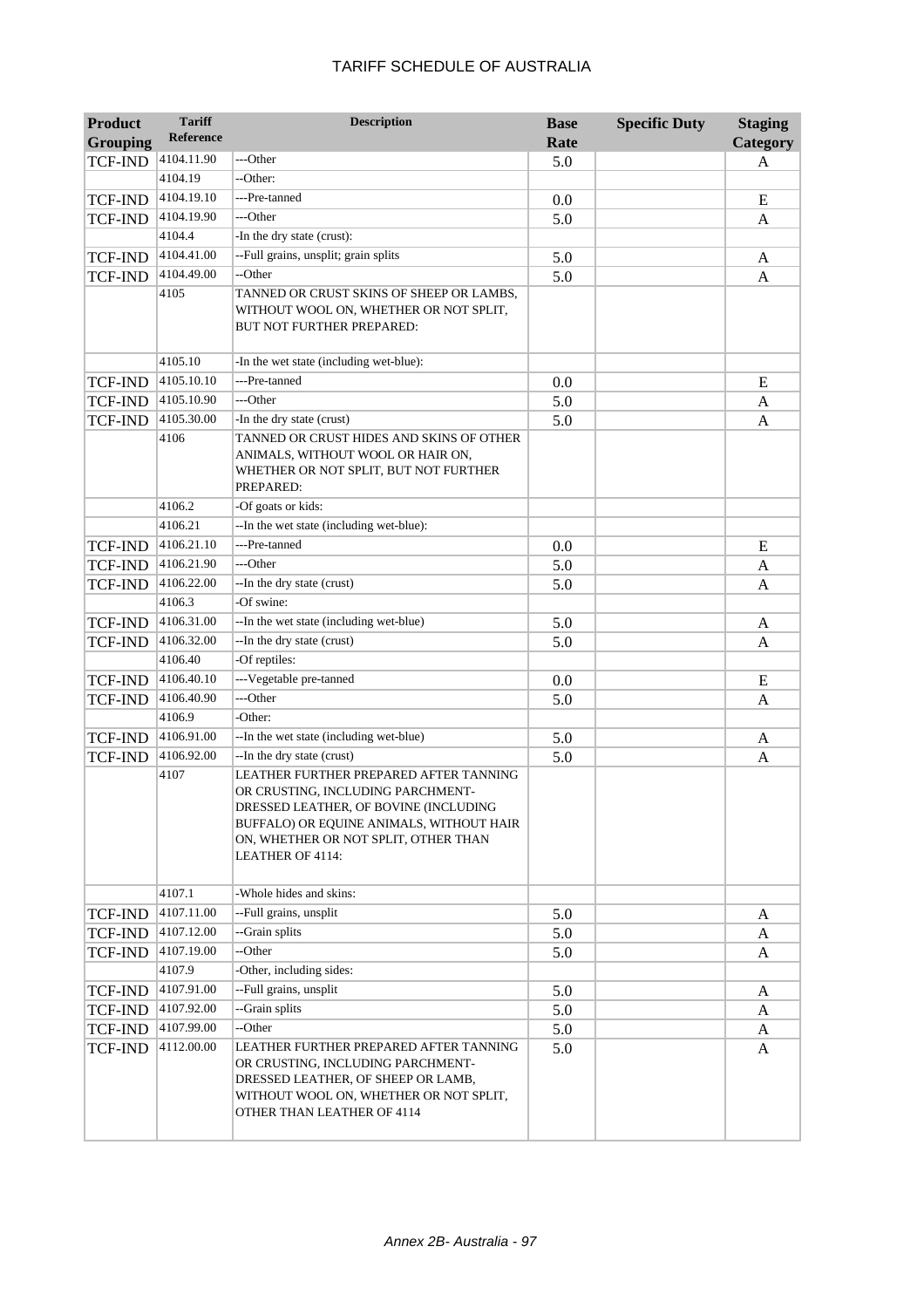| <b>Product</b>  | <b>Tariff</b><br><b>Reference</b> | <b>Description</b>                                                                                                                                                                                                                                                                                    | <b>Base</b> | <b>Specific Duty</b> | <b>Staging</b> |
|-----------------|-----------------------------------|-------------------------------------------------------------------------------------------------------------------------------------------------------------------------------------------------------------------------------------------------------------------------------------------------------|-------------|----------------------|----------------|
| <b>Grouping</b> | 4113                              | LEATHER FURTHER PREPARED AFTER TANNING<br>OR CRUSTING, INCLUDING PARCHMENT-<br>DRESSED LEATHER, OF OTHER ANIMALS,<br>WITHOUT WOOL OR HAIR ON, WHETHER OR NOT<br>SPLIT, OTHER THAN LEATHER OF 4114:                                                                                                    | Rate        |                      | Category       |
| TCF-IND         | 4113.10.00                        | -Of goats or kids                                                                                                                                                                                                                                                                                     | 5.0         |                      | A              |
| <b>TCF-IND</b>  | 4113.20.00                        | -Of swine                                                                                                                                                                                                                                                                                             | 5.0         |                      | A              |
| TCF-IND         | 4113.30.00                        | -Of reptiles                                                                                                                                                                                                                                                                                          | 5.0         |                      | A              |
| TCF-IND         | 4113.90.00                        | -Other                                                                                                                                                                                                                                                                                                | 5.0         |                      | A              |
|                 | 4114                              | CHAMOIS (INCLUDING COMBINATION CHAMOIS)<br>LEATHER; PATENT LEATHER AND PATENT<br>LAMINATED LEATHER; METALLISED LEATHER:                                                                                                                                                                               |             |                      |                |
| TCF-IND         | 4114.10.00                        | -Chamois (including combination chamois) leather                                                                                                                                                                                                                                                      | 5.0         |                      | A              |
| TCF-IND         | 4114.20.00                        | -Patent leather and patent laminated leather; metallised<br>leather                                                                                                                                                                                                                                   | 5.0         |                      | A              |
|                 | 4115                              | <b>COMPOSITION LEATHER WITH A BASIS OF</b><br>LEATHER OR LEATHER FIBRE, IN SLABS, SHEETS<br>OR STRIP, WHETHER OR NOT IN ROLLS; PARINGS<br>AND OTHER WASTE OF LEATHER OR OF<br>COMPOSITION LEATHER, NOT SUITABLE FOR THE<br><b>MANUFACTURE OF LEATHER ARTICLES;</b><br>LEATHER DUST, POWDER AND FLOUR: |             |                      |                |
| TCF-IND         | 4115.10.00                        | -Composition leather with a basis of leather or leather<br>fibre, in slabs, sheets or strip, whether or not in rolls                                                                                                                                                                                  | 5.0         |                      | A              |
| TCF-IND         | 4115.20.00                        | -Parings and other waste of leather or of composition<br>leather, not suitable for the manufacture of leather<br>articles; leather dust, powder and flour                                                                                                                                             | 0.0         |                      | E              |
|                 |                                   | <b>CHAPTER 42</b><br>ARTICLES OF LEATHER; SADDLERY AND<br>HARNESS; TRAVEL GOODS, HANDBAGS AND<br>SIMILAR CONTAINERS; ARTICLES OF ANIMAL<br>GUT (OTHER THAN SILK-WORM GUT)                                                                                                                             |             |                      |                |
| <b>IND</b>      | 4201.00.00                        | SADDLERY AND HARNESS FOR ANY ANIMAL<br>(INCLUDING TRACES, LEADS, KNEE PADS,<br>MUZZLES, SADDLE CLOTHS, SADDLE BAGS, DOG<br>COATS AND THE LIKE), OF ANY MATERIAL                                                                                                                                       | 5.0         |                      | A              |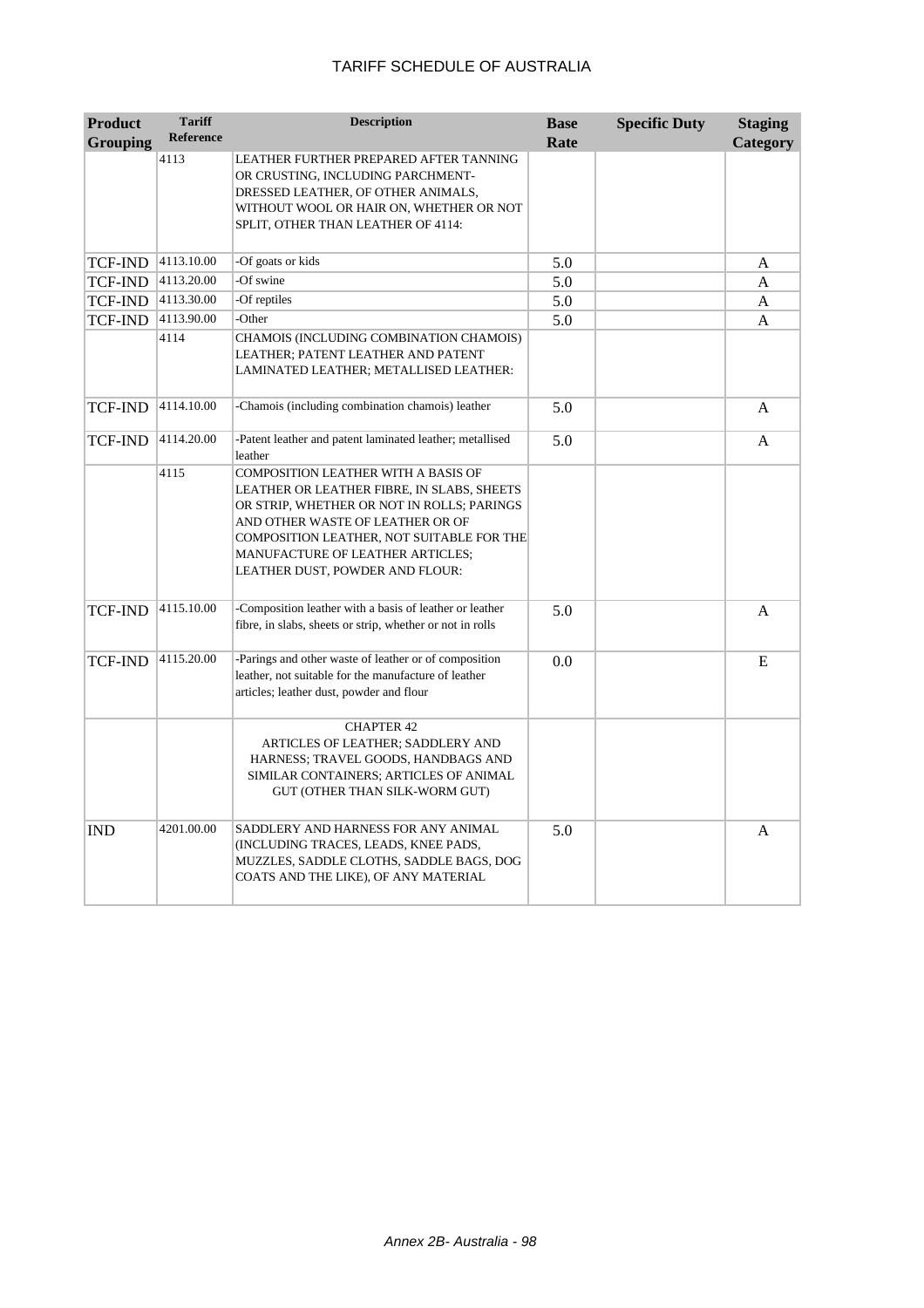| <b>Product</b>  | <b>Tariff</b>     | <b>Description</b>                                                                                                                                                                                                                                                                                                                                                                                                                                                                                                                                                                                                                                                                                                                | <b>Base</b> | <b>Specific Duty</b> | <b>Staging</b> |
|-----------------|-------------------|-----------------------------------------------------------------------------------------------------------------------------------------------------------------------------------------------------------------------------------------------------------------------------------------------------------------------------------------------------------------------------------------------------------------------------------------------------------------------------------------------------------------------------------------------------------------------------------------------------------------------------------------------------------------------------------------------------------------------------------|-------------|----------------------|----------------|
| <b>Grouping</b> | <b>Reference</b>  |                                                                                                                                                                                                                                                                                                                                                                                                                                                                                                                                                                                                                                                                                                                                   | Rate        |                      | Category       |
|                 | 4202              | TRUNKS, SUIT-CASES, VANITY-CASES,<br>EXECUTIVE-CASES, BRIEF-CASES, SCHOOL<br>SATCHELS, SPECTACLE CASES, BINOCULAR<br>CASES, CAMERA CASES, MUSICAL INSTRUMENT<br>CASES, GUN CASES, HOLSTERS AND SIMILAR<br>CONTAINERS; TRAVELLING-BAGS, INSULATED<br>FOOD OR BEVERAGES BAGS, TOILET BAGS,<br>RUCKSACKS, HANDBAGS, SHOPPING BAGS,<br>WALLETS, PURSES, MAP-CASES, CIGARETTE-<br>CASES, TOBACCO-POUCHES, TOOL BAGS, SPORTS<br>BAGS, BOTTLE-CASES, JEWELLERY BOXES,<br>POWDER-BOXES, CUTLERY CASES AND SIMILAR<br>CONTAINERS, OF LEATHER OR OF COMPOSITION<br>LEATHER, OF SHEETING OF PLASTICS, OF<br>TEXTILE MATERIALS, OF VULCANISED FIBRE OR<br>OF PAPERBOARD, OR WHOLLY OR MAINLY<br>COVERED WITH SUCH MATERIALS OR WITH<br>PAPER: |             |                      |                |
|                 | 4202.1            | -Trunks, suit-cases, vanity-cases, executive-cases, brief-<br>cases, school satchels and similar containers:                                                                                                                                                                                                                                                                                                                                                                                                                                                                                                                                                                                                                      |             |                      |                |
|                 | 4202.11           | -- With outer surface of leather, of composition leather or<br>of patent leather:                                                                                                                                                                                                                                                                                                                                                                                                                                                                                                                                                                                                                                                 |             |                      |                |
| <b>IND</b>      | 4202.11.10        | ---Brief-cases, portfolios and the like                                                                                                                                                                                                                                                                                                                                                                                                                                                                                                                                                                                                                                                                                           | 5.0         |                      | A              |
| <b>IND</b>      | 4202.11.90        | ---Other                                                                                                                                                                                                                                                                                                                                                                                                                                                                                                                                                                                                                                                                                                                          | 5.0         |                      | A              |
|                 | 4202.12           | -- With outer surface of plastics or of textile materials:                                                                                                                                                                                                                                                                                                                                                                                                                                                                                                                                                                                                                                                                        |             |                      |                |
| <b>IND</b>      | 4202.12.10        | ---Goods, as follows: (a) attache or executive-cases; (b)<br>brief-cases, portfolios and the like; (c) suit-cases; (d)<br>trunks                                                                                                                                                                                                                                                                                                                                                                                                                                                                                                                                                                                                  | 5.0         |                      | A              |
| <b>IND</b>      | 4202.12.90        | ---Other                                                                                                                                                                                                                                                                                                                                                                                                                                                                                                                                                                                                                                                                                                                          | 5.0         |                      | A              |
| <b>IND</b>      | 4202.19.00        | --Other                                                                                                                                                                                                                                                                                                                                                                                                                                                                                                                                                                                                                                                                                                                           | 0.0         |                      | E              |
|                 | 4202.2            | -Handbags, whether or not with shoulder strap, including<br>those without handle:                                                                                                                                                                                                                                                                                                                                                                                                                                                                                                                                                                                                                                                 |             |                      |                |
| <b>IND</b>      | 4202.21.00        | -- With outer surface of leather, of composition leather or<br>of patent leather                                                                                                                                                                                                                                                                                                                                                                                                                                                                                                                                                                                                                                                  | 5.0         |                      | A              |
| <b>IND</b>      | 4202.22.00        | -- With outer surface of plastic sheeting or of textile<br>materials                                                                                                                                                                                                                                                                                                                                                                                                                                                                                                                                                                                                                                                              | 5.0         |                      | A              |
| <b>IND</b>      | 4202.29.00        | --Other                                                                                                                                                                                                                                                                                                                                                                                                                                                                                                                                                                                                                                                                                                                           | 0.0         |                      | E              |
|                 | 4202.3            | -Articles of a kind normally carried in the pocket or in the<br>handbag:                                                                                                                                                                                                                                                                                                                                                                                                                                                                                                                                                                                                                                                          |             |                      |                |
|                 | 4202.31           | -- With outer surface of leather, of composition leather or<br>of patent leather:                                                                                                                                                                                                                                                                                                                                                                                                                                                                                                                                                                                                                                                 |             |                      |                |
| <b>IND</b>      | 4202.31.10        | ---Goods, as follows: (a) billfolds; (b) coin purses; (c) key<br>containers; (d) smoking requisites; (e) spectacle cases; (f)<br>wallets and wallet-purses                                                                                                                                                                                                                                                                                                                                                                                                                                                                                                                                                                        | 5.0         |                      | A              |
| IND             | 4202.31.90        | ---Other                                                                                                                                                                                                                                                                                                                                                                                                                                                                                                                                                                                                                                                                                                                          | 5.0         |                      | A              |
|                 | 4202.32           | -- With outer surface of plastic sheeting or of textile<br>materials:                                                                                                                                                                                                                                                                                                                                                                                                                                                                                                                                                                                                                                                             |             |                      |                |
| <b>IND</b>      | 4202.32.10        | ---Goods, as follows: (a) billfolds; (b) coin purses; (c) key<br>containers; (d) smoking requisites; (e) spectacle cases; (f)<br>wallets and wallet-purses                                                                                                                                                                                                                                                                                                                                                                                                                                                                                                                                                                        | 5.0         |                      | A              |
| IND             | 4202.32.90        | ---Other                                                                                                                                                                                                                                                                                                                                                                                                                                                                                                                                                                                                                                                                                                                          | 0.0         |                      | E              |
| <b>IND</b>      | 4202.39.00        | --Other                                                                                                                                                                                                                                                                                                                                                                                                                                                                                                                                                                                                                                                                                                                           | 0.0         |                      | E              |
|                 | 4202.9<br>4202.91 | -Other:<br>-- With outer surface of leather, of composition leather or<br>of patent leather:                                                                                                                                                                                                                                                                                                                                                                                                                                                                                                                                                                                                                                      |             |                      |                |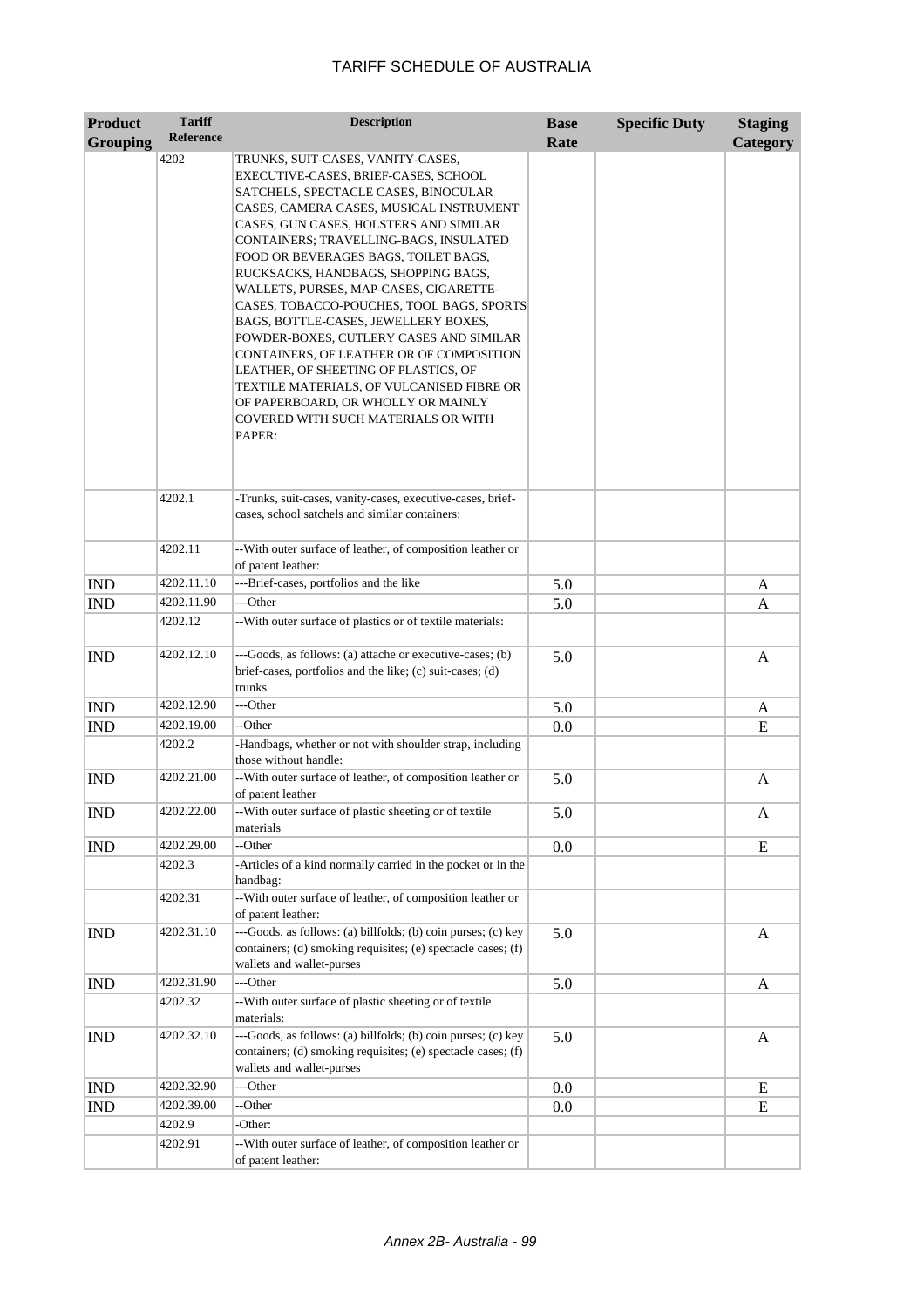| <b>Product</b>  | <b>Tariff</b>    | <b>Description</b>                                                                                                                                                            | <b>Base</b> | <b>Specific Duty</b> | <b>Staging</b> |
|-----------------|------------------|-------------------------------------------------------------------------------------------------------------------------------------------------------------------------------|-------------|----------------------|----------------|
| <b>Grouping</b> | <b>Reference</b> |                                                                                                                                                                               | Rate        |                      | Category       |
| <b>IND</b>      | 4202.91.10       | ---Goods, as follows: (a) golf bags; (b) gun, revolver and<br>pistol cases and covers; (c) pen and pencil cases                                                               | 5.0         |                      | A              |
| <b>IND</b>      | 4202.91.90       | ---Other                                                                                                                                                                      | 5.0         |                      | A              |
|                 | 4202.92          | -- With outer surface of plastic sheeting or of textile<br>materials:                                                                                                         |             |                      |                |
| <b>IND</b>      | 4202.92.10       | ---Goods, as follows: (a) golf bags; (b) gun, revolver and<br>pistol cases and covers; (c) pen and pencil cases                                                               | 5.0         |                      | A              |
| <b>IND</b>      | 4202.92.90       | ---Other                                                                                                                                                                      | 5.0         |                      | A              |
| <b>IND</b>      | 4202.99.00       | --Other                                                                                                                                                                       | 5.0         |                      | A              |
|                 | 4203             | ARTICLES OF APPAREL AND CLOTHING<br>ACCESSORIES, OF LEATHER OR OF COMPOSITION<br><b>LEATHER:</b>                                                                              |             |                      |                |
| <b>TCF-IND</b>  | 4203.10.00       | -Articles of apparel                                                                                                                                                          | 25.0        |                      | A              |
|                 | 4203.2           | -Gloves, mittens and mitts:                                                                                                                                                   |             |                      |                |
|                 | 4203.21          | --Specially designed for use in sports:                                                                                                                                       |             |                      |                |
| <b>TCF-IND</b>  | 4203.21.10       | ---Mittens and mitts, of leather and furskin or of leather<br>and artificial fur                                                                                              | 5.0         |                      | A              |
| <b>TCF-IND</b>  | 4203.21.90       | ---Other                                                                                                                                                                      | 0.0         |                      | E              |
|                 | 4203.29          | --Other:                                                                                                                                                                      |             |                      |                |
| <b>TCF-IND</b>  | 4203.29.10       | ---Mittens and mitts, of leather and furskin or of leather<br>and artificial fur                                                                                              | 10.0        |                      | A              |
| TCF-IND         | 4203.29.90       | ---Other                                                                                                                                                                      | 0.0         |                      | E              |
| TCF-IND         | 4203.30.00       | -Belts and bandoliers                                                                                                                                                         | 10.0        |                      | A              |
|                 | 4203.40          | -Other clothing accessories:                                                                                                                                                  |             |                      |                |
| <b>TCF-IND</b>  | 4203.40.10       | ---Wrist straps                                                                                                                                                               | 10.0        |                      | A              |
| <b>TCF-IND</b>  | 4203.40.90       | ---Other                                                                                                                                                                      | 25.0        |                      | A              |
| <b>TCF-IND</b>  | 4204.00.00       | ARTICLES OF LEATHER OR OF COMPOSITION<br>LEATHER, OF A KIND USED IN MACHINERY OR<br>MECHANICAL APPLIANCES OR FOR OTHER<br>TECHNICAL USES                                      | 15.0        |                      | A              |
|                 | 4205             | OTHER ARTICLES OF LEATHER OR OF<br><b>COMPOSITION LEATHER:</b>                                                                                                                |             |                      |                |
| TCF-IND         | 4205.00.10       | ---Parts of coats, jackets, and the like                                                                                                                                      | 25.0        |                      | A              |
| TCF-IND         | 4205.00.90       | ---Other                                                                                                                                                                      | 5.0         |                      | A              |
|                 | 4206             | ARTICLES OF GUT (OTHER THAN SILK-WORM<br>GUT), OF GOLDBEATER'S SKIN, OF BLADDERS OR<br>OF TENDONS:                                                                            |             |                      |                |
| <b>TCF-IND</b>  | 4206.10.00       | -Catgut                                                                                                                                                                       | 0.0         |                      | E              |
| TCF-IND         | 4206.90.00       | -Other                                                                                                                                                                        | 0.0         |                      | E              |
|                 |                  | <b>CHAPTER 43</b><br>FURSKINS AND ARTIFICIAL FUR;<br><b>MANUFACTURES THEREOF</b>                                                                                              |             |                      |                |
|                 | 4301             | RAW FURSKINS (INCLUDING HEADS, TAILS, PAWS<br>AND OTHER PIECES OR CUTTINGS, SUITABLE<br>FOR FURRIERS' USE), OTHER THAN RAW HIDES<br>AND SKINS OF 4101, 4102 OR 4103:          |             |                      |                |
| <b>TCF-IND</b>  | 4301.10.00       | -Of mink, whole, with or without head, tail or paws                                                                                                                           | 0.0         |                      | E              |
| <b>TCF-IND</b>  | 4301.30.00       | -Of lamb, the following: Astrakhan, Broadtail, Caracul,<br>Persian and similar lamb, Indian, Chinese, Mongolian or<br>Tibetan lamb, whole, with or without head, tail or paws | 0.0         |                      | E              |
| <b>TCF-IND</b>  | 4301.60.00       | -Of fox, whole, with or without head, tail or paws                                                                                                                            | 0.0         |                      | E              |
| <b>TCF-IND</b>  | 4301.70.00       | -Of seal, whole, with or without head, tail or paws                                                                                                                           | 0.0         |                      | ${\bf E}$      |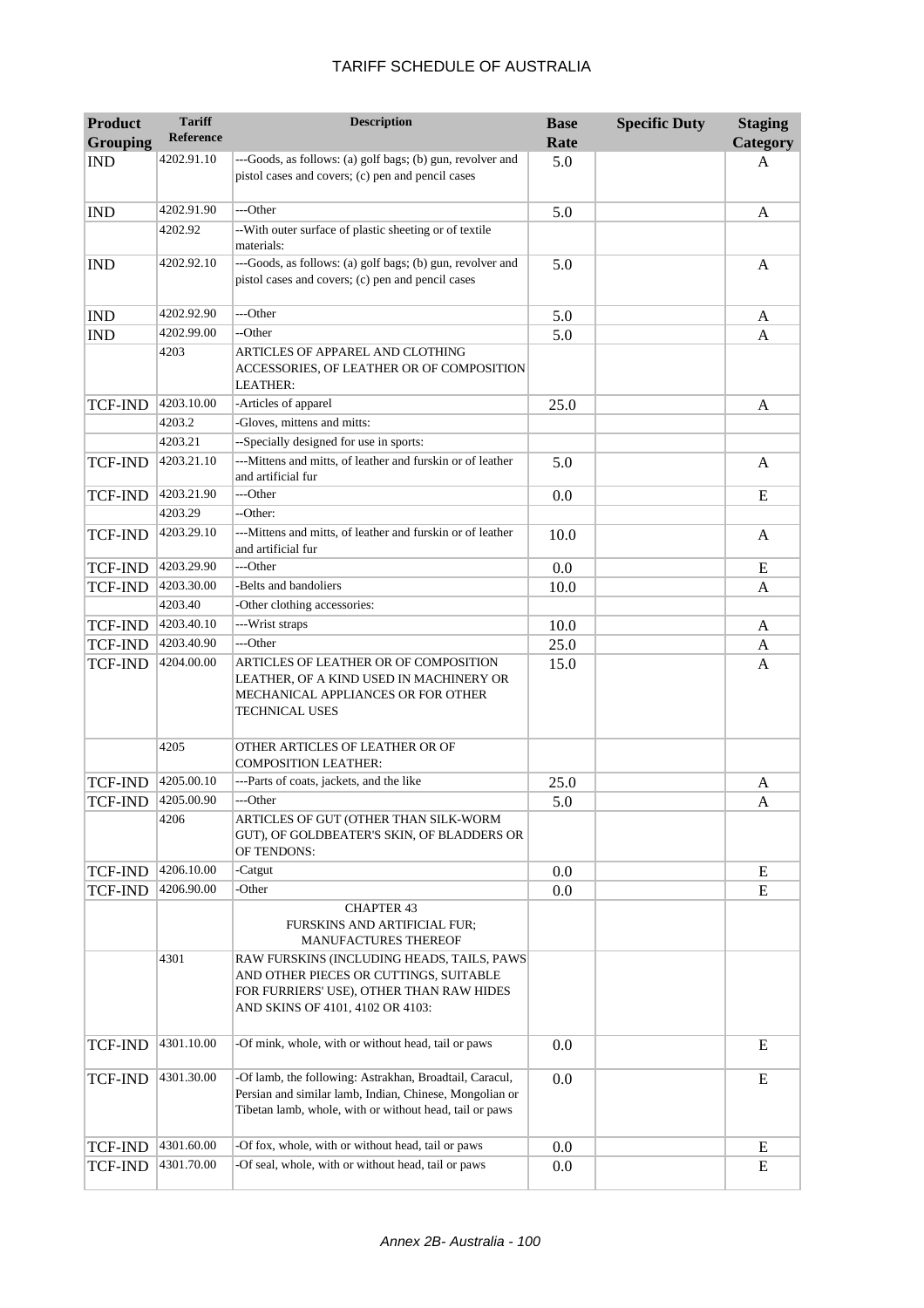| <b>Product</b><br><b>Grouping</b> | <b>Tariff</b><br><b>Reference</b> | <b>Description</b>                                                                                                                                                                                                                | <b>Base</b><br>Rate | <b>Specific Duty</b> | <b>Staging</b><br>Category |
|-----------------------------------|-----------------------------------|-----------------------------------------------------------------------------------------------------------------------------------------------------------------------------------------------------------------------------------|---------------------|----------------------|----------------------------|
| <b>TCF-IND</b>                    | 4301.80.00                        | -Other furskins, whole, with or without head, tail or paws                                                                                                                                                                        | 0.0                 |                      | E                          |
| <b>TCF-IND</b>                    | 4301.90.00                        | -Heads, tails, paws and other pieces or cuttings, suitable<br>for furriers' use                                                                                                                                                   | 0.0                 |                      | E                          |
|                                   | 4302                              | TANNED OR DRESSED FURSKINS (INCLUDING<br>HEADS, TAILS, PAWS AND OTHER PIECES OR<br>CUTTINGS), UNASSEMBLED, OR ASSEMBLED<br>(WITHOUT THE ADDITION OF OTHER MATERIALS)<br><b>OTHER THAN THOSE OF 4303:</b>                          |                     |                      |                            |
|                                   | 4302.1                            | -Whole skins, with or without head, tail or paws, not<br>assembled:                                                                                                                                                               |                     |                      |                            |
| <b>TCF-IND</b>                    | 4302.11.00                        | --Of mink                                                                                                                                                                                                                         | 5.0                 |                      | A                          |
| <b>TCF-IND</b>                    | 4302.13.00                        | --Of lamb, the following: Astrakhan, Broadtail, Caracul,<br>Persian and similar lamb, Indian, Chinese, Mongolian or<br>Tibetan lamb                                                                                               | 5.0                 |                      | A                          |
|                                   | 4302.19                           | --Other:                                                                                                                                                                                                                          |                     |                      |                            |
| TCF-IND                           | 4302.19.10                        | ---Of rabbit or hare                                                                                                                                                                                                              | 5.0                 |                      | A                          |
| <b>TCF-IND</b>                    | 4302.19.90                        | ---Other                                                                                                                                                                                                                          | 5.0                 |                      | A                          |
| TCF-IND                           | 4302.20.00                        | -Heads, tails, paws and other pieces or cuttings, not<br>assembled                                                                                                                                                                | 5.0                 |                      | A                          |
| <b>TCF-IND</b>                    | 4302.30.00                        | -Whole skins and pieces or cuttings thereof, assembled                                                                                                                                                                            | 5.0                 |                      | A                          |
|                                   | 4303                              | ARTICLES OF APPAREL, CLOTHING ACCESSORIES<br>AND OTHER ARTICLES OF FURSKIN:                                                                                                                                                       |                     |                      |                            |
| <b>TCF-IND</b>                    | 4303.10.00                        | -Articles of apparel and clothing accessories                                                                                                                                                                                     | 10.0                |                      | A                          |
| TCF-IND                           | 4303.90.00                        | -Other                                                                                                                                                                                                                            | 5.0                 |                      | A                          |
|                                   | 4304                              | ARTIFICIAL FUR AND ARTICLES THEREOF:                                                                                                                                                                                              |                     |                      |                            |
| TCF-IND                           | 4304.00.10                        | ---Articles partly or wholly made up                                                                                                                                                                                              | 10.0                |                      | A                          |
| TCF-IND                           | 4304.00.90                        | ---Other                                                                                                                                                                                                                          | 5.0                 |                      | A                          |
|                                   |                                   | <b>CHAPTER 44</b><br>WOOD AND ARTICLES OF WOOD; WOOD<br><b>CHARCOAL</b>                                                                                                                                                           |                     |                      |                            |
|                                   | 4401                              | FUEL WOOD, IN LOGS, IN BILLETS, IN TWIGS, IN<br>FAGGOTS OR IN SIMILAR FORMS; WOOD IN CHIPS<br>OR PARTICLES; SAWDUST AND WOOD WASTE<br>AND SCRAP, WHETHER OR NOT AGGLOMERATED<br>IN LOGS, BRIQUETTES, PELLETS OR SIMILAR<br>FORMS: |                     |                      |                            |
| <b>IND</b>                        | 4401.10.00                        | -Fuel wood, in logs, in billets, in twigs, in faggots or in<br>similar forms                                                                                                                                                      | 0.0                 |                      | E                          |
|                                   | 4401.2                            | -Wood in chips or particles:                                                                                                                                                                                                      |                     |                      |                            |
| <b>IND</b>                        | 4401.21.00                        | --Coniferous                                                                                                                                                                                                                      | 5.0                 |                      | A                          |
| IND                               | 4401.22.00                        | --Non-coniferous                                                                                                                                                                                                                  | 5.0                 |                      | A                          |
| <b>IND</b>                        | 4401.30.00                        | -Sawdust and wood waste and scrap, whether or not<br>agglomerated in logs, briquettes, pellets or similar forms                                                                                                                   | 0.0                 |                      | E                          |
| <b>IND</b>                        | 4402.00.00                        | WOOD CHARCOAL (INCLUDING SHELL OR NUT<br>CHARCOAL), WHETHER OR NOT<br>AGGLOMERATED                                                                                                                                                | 0.0                 |                      | E                          |
|                                   | 4403                              | WOOD IN THE ROUGH, WHETHER OR NOT<br>STRIPPED OF BARK OR SAPWOOD, OR ROUGHLY<br><b>SQUARED:</b>                                                                                                                                   |                     |                      |                            |
| <b>IND</b>                        | 4403.10.00                        | -Treated with paint, stains, creosote or other preservatives                                                                                                                                                                      | 0.0                 |                      | E                          |
| <b>IND</b>                        | 4403.20.00                        | -Other, coniferous                                                                                                                                                                                                                | 0.0                 |                      | E                          |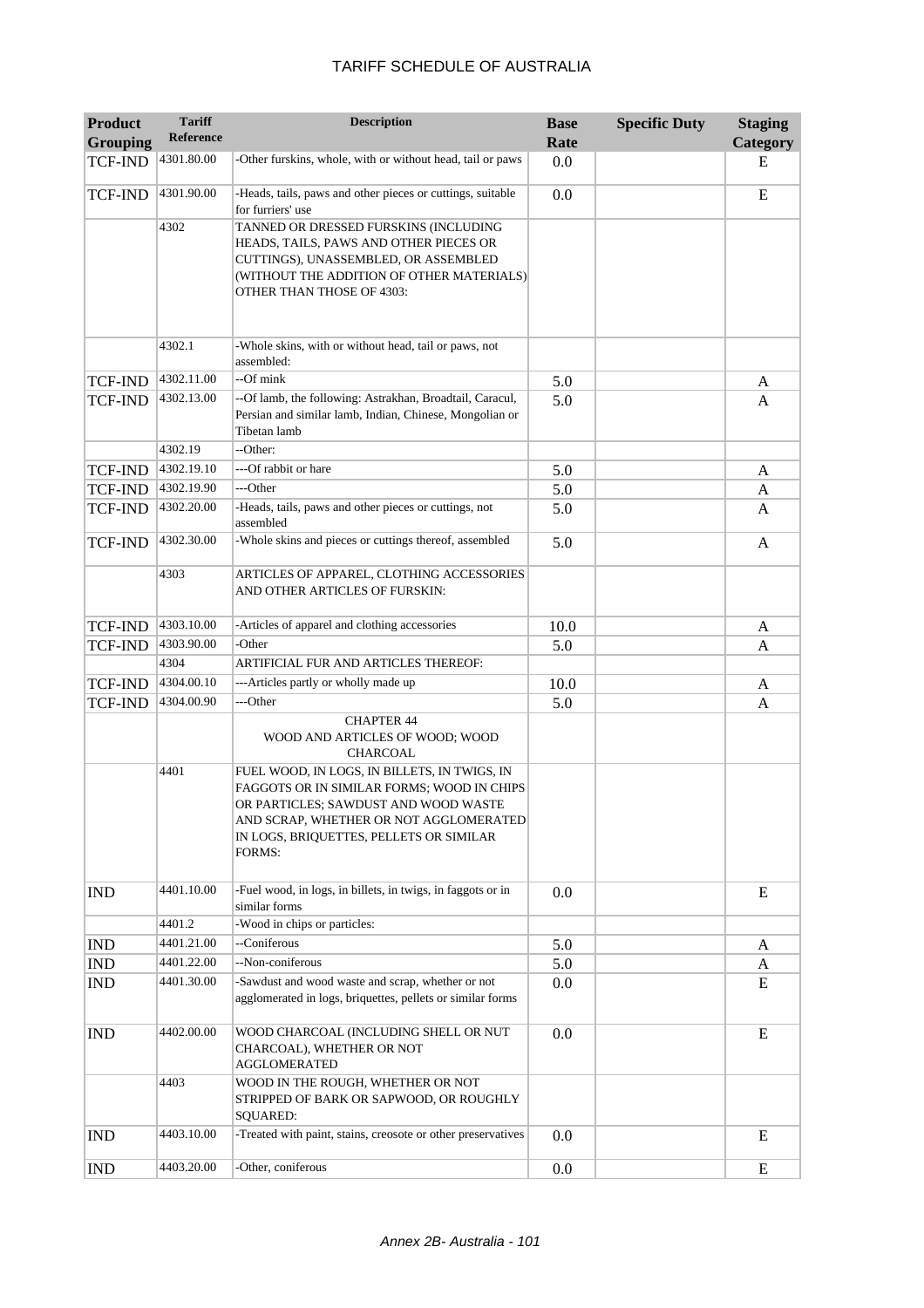| <b>Product</b><br><b>Grouping</b> | <b>Tariff</b><br><b>Reference</b> | <b>Description</b>                                                                                                                                                                                                                                                                                          | <b>Base</b><br>Rate | <b>Specific Duty</b> | <b>Staging</b><br>Category |
|-----------------------------------|-----------------------------------|-------------------------------------------------------------------------------------------------------------------------------------------------------------------------------------------------------------------------------------------------------------------------------------------------------------|---------------------|----------------------|----------------------------|
|                                   | 4403.4                            | -Other, of tropical wood specified in Subheading Note 1<br>to this Chapter:                                                                                                                                                                                                                                 |                     |                      |                            |
| <b>IND</b>                        | 4403.41.00                        | --Dark Red Meranti, Light Red Meranti and Meranti<br>Bakau                                                                                                                                                                                                                                                  | 0.0                 |                      | E                          |
| <b>IND</b>                        | 4403.49.00                        | --Other                                                                                                                                                                                                                                                                                                     | 0.0                 |                      | E                          |
|                                   | 4403.9                            | -Other:                                                                                                                                                                                                                                                                                                     |                     |                      |                            |
| <b>IND</b>                        | 4403.91.00                        | --Of oak (Quercus spp.)                                                                                                                                                                                                                                                                                     | 0.0                 |                      | ${\bf E}$                  |
| <b>IND</b>                        | 4403.92.00                        | --Of beech (Fagus spp.)                                                                                                                                                                                                                                                                                     | 0.0                 |                      | ${\bf E}$                  |
| <b>IND</b>                        | 4403.99.00                        | --Other                                                                                                                                                                                                                                                                                                     | 0.0                 |                      | ${\bf E}$                  |
|                                   | 4404                              | HOOPWOOD; SPLIT POLES; PILES, PICKETS AND<br>STAKES OF WOOD, POINTED BUT NOT SAWN<br>LENGTHWISE; WOODEN STICKS, ROUGHLY<br>TRIMMED BUT NOT TURNED, BENT OR<br>OTHERWISE WORKED, SUITABLE FOR THE<br>MANUFACTURE OF WALKING-STICKS,<br>UMBRELLAS, TOOL HANDLES OR THE LIKE;<br><b>CHIPWOOD AND THE LIKE:</b> |                     |                      |                            |
| <b>IND</b>                        | 4404.10.00                        | -Coniferous                                                                                                                                                                                                                                                                                                 | 5.0                 |                      | A                          |
| <b>IND</b>                        | 4404.20.00                        | -Non-coniferous                                                                                                                                                                                                                                                                                             | 5.0                 |                      | A                          |
| <b>IND</b>                        | 4405.00.00                        | WOOD WOOL; WOOD FLOUR                                                                                                                                                                                                                                                                                       | 0.0                 |                      | E                          |
|                                   | 4406                              | RAILWAY OR TRAMWAY SLEEPERS (CROSS-TIES)<br>OF WOOD:                                                                                                                                                                                                                                                        |                     |                      |                            |
| <b>IND</b>                        | 4406.10.00                        | -Not impregnated                                                                                                                                                                                                                                                                                            | 5.0                 |                      | A                          |
| <b>IND</b>                        | 4406.90.00                        | -Other                                                                                                                                                                                                                                                                                                      | 5.0                 |                      | A                          |
|                                   | 4407                              | WOOD SAWN OR CHIPPED LENGTHWISE, SLICED<br>OR PEELED, WHETHER OR NOT PLANED, SANDED<br>OR FINGER-JOINTED, OF A THICKNESS<br><b>EXCEEDING 6 mm:</b>                                                                                                                                                          |                     |                      |                            |
|                                   | 4407.10                           | -Coniferous:                                                                                                                                                                                                                                                                                                |                     |                      |                            |
| <b>IND</b>                        | 4407.10.10                        | ---Planed or sanded                                                                                                                                                                                                                                                                                         | 5.0                 |                      | A                          |
|                                   | 4407.10.9                         | ---Other:                                                                                                                                                                                                                                                                                                   |                     |                      |                            |
| <b>IND</b>                        | 4407.10.91                        | ----Wood, as follows: (a) redwood (Sequoia<br>sempervirens); (b) western red cedar (Thuja plicata); (c)<br>cut to size for making staves; (d) having a cross-sectional<br>area of $450 \text{ cm}^2$ or greater                                                                                             | 0.0                 |                      | E                          |
| <b>IND</b>                        | 4407.10.99                        | ---Other                                                                                                                                                                                                                                                                                                    | 5.0                 |                      | A                          |
|                                   | 4407.2                            | -Of tropical wood specified in Subheading Note 1 to this<br>Chapter:                                                                                                                                                                                                                                        |                     |                      |                            |
| <b>IND</b>                        | 4407.24.00                        | --Virola, Mahogany (Swietenia spp.), Imbuia and Balsa                                                                                                                                                                                                                                                       | 0.0                 |                      | E                          |
|                                   | 4407.25                           | --Dark Red Meranti, Light Red Meranti and Meranti<br>Bakau:                                                                                                                                                                                                                                                 |                     |                      |                            |
| <b>IND</b>                        | 4407.25.10                        | ---Planed or sanded                                                                                                                                                                                                                                                                                         | 5.0                 |                      | A                          |
| <b>IND</b>                        | 4407.25.90                        | ---Other                                                                                                                                                                                                                                                                                                    | 5.0                 |                      | A                          |
| <b>IND</b>                        | 4407.26.00                        | -- White Lauan, White Meranti, White Seraya, Yellow<br>Meranti and Alan                                                                                                                                                                                                                                     | 0.0                 |                      | E                          |
|                                   | 4407.29                           | --Other:                                                                                                                                                                                                                                                                                                    |                     |                      |                            |
| <b>IND</b>                        | 4407.29.10                        | ---Planed or sanded                                                                                                                                                                                                                                                                                         | 5.0                 |                      | A                          |
| <b>IND</b>                        | 4407.29.9                         | ---Other:                                                                                                                                                                                                                                                                                                   | 0.0                 |                      | E                          |
| <b>IND</b>                        | 4407.29.91                        | ----Mandioqueira, Pau Amarelo, Quaruba and Tauari                                                                                                                                                                                                                                                           | 5.0                 |                      | A                          |
| $\mathop{\rm IND}\nolimits$       | 4407.29.99                        | ---Other                                                                                                                                                                                                                                                                                                    | 0.0                 |                      | E                          |
|                                   | 4407.9                            | -Other:                                                                                                                                                                                                                                                                                                     |                     |                      |                            |
|                                   | 4407.91                           | --Of oak (Quercus spp.):                                                                                                                                                                                                                                                                                    |                     |                      |                            |
| <b>IND</b>                        | 4407.91.10                        | ---Planed or sanded                                                                                                                                                                                                                                                                                         | 5.0                 |                      | A                          |
| <b>IND</b>                        | 4407.91.90                        | ---Other                                                                                                                                                                                                                                                                                                    | 5.0                 |                      | A                          |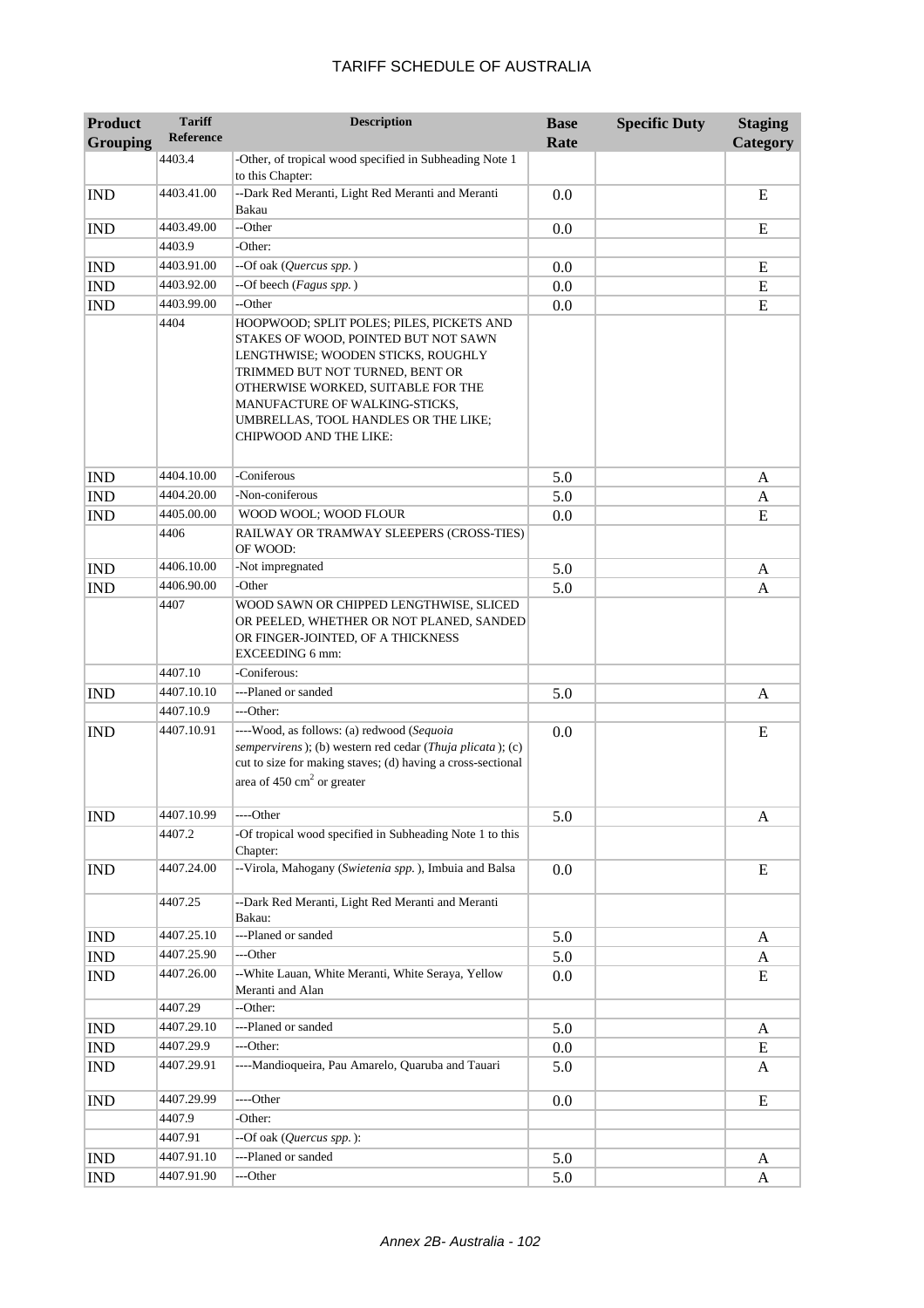| <b>Product</b>  | <b>Tariff</b> | <b>Description</b>                                                                                                                                                                                                                                                                        | <b>Base</b> | <b>Specific Duty</b> | <b>Staging</b> |
|-----------------|---------------|-------------------------------------------------------------------------------------------------------------------------------------------------------------------------------------------------------------------------------------------------------------------------------------------|-------------|----------------------|----------------|
| <b>Grouping</b> | Reference     |                                                                                                                                                                                                                                                                                           | Rate        |                      | Category       |
| <b>IND</b>      | 4407.92.00    | --Of beech (Fagus spp.)                                                                                                                                                                                                                                                                   | 0.0         |                      | E              |
|                 | 4407.99       | --Other:                                                                                                                                                                                                                                                                                  |             |                      |                |
| <b>IND</b>      | 4407.99.10    | ---Planed or sanded                                                                                                                                                                                                                                                                       | 5.0         |                      | A              |
|                 | 4407.99.9     | ---Other:                                                                                                                                                                                                                                                                                 |             |                      |                |
| <b>IND</b>      | 4407.99.91    | ----Ebony (Diospyros spp.)                                                                                                                                                                                                                                                                | 0.0         |                      | E              |
| <b>IND</b>      | 4407.99.99    | ----Other                                                                                                                                                                                                                                                                                 | 5.0         |                      | A              |
|                 | 4408          | SHEETS FOR VENEERING (INCLUDING THOSE<br>OBTAINED BY SLICING LAMINATED WOOD), FOR<br>PLYWOOD OR FOR OTHER SIMILAR LAMINATED<br>WOOD AND OTHER WOOD, SAWN LENGTHWISE,<br>SLICED OR PEELED, WHETHER OR NOT PLANED,<br>SANDED, SPLICED OR END-JOINTED, OF A<br>THICKNESS NOT EXCEEDING 6 mm: |             |                      |                |
|                 | 4408.10       | -Coniferous:                                                                                                                                                                                                                                                                              |             |                      |                |
|                 | 4408.10.1     | ---Sheets for veneering obtained by slicing laminated<br>wood:                                                                                                                                                                                                                            |             |                      |                |
| <b>IND</b>      | 4408.10.11    | ----In the form of plywood                                                                                                                                                                                                                                                                | 5.0         |                      | A              |
| <b>IND</b>      | 4408.10.12    | ----Other, with at least one outer ply of non-coniferous<br>wood, other than Mandioqueira, Pau Amarelo, Quaruba<br>or Tauari                                                                                                                                                              | 5.0         |                      | A              |
| <b>IND</b>      | 4408.10.13    | ----Other, with at least one ply of tropical wood specified<br>in Subheading Note 1 to this Chapter, other than<br>Mandioqueira, Pau Amarelo, Quaruba or Tauari                                                                                                                           | 0.0         |                      | E              |
| <b>IND</b>      | 4408.10.19    | ----Other                                                                                                                                                                                                                                                                                 | 5.0         |                      | A              |
| <b>IND</b>      | 4408.10.90    | ---Other                                                                                                                                                                                                                                                                                  | 5.0         |                      | A              |
|                 | 4408.3        | -Of tropical wood specified in Subheading Note 1 to this<br>Chapter:                                                                                                                                                                                                                      |             |                      |                |
|                 | 4408.31       | --Dark Red Meranti, Light Red Meranti and Meranti<br>Bakau:                                                                                                                                                                                                                               |             |                      |                |
|                 | 4408.31.1     | ---Sheets for veneering obtained by slicing laminated<br>wood, with at least one ply of Dark Red Meranti, Light<br>Red Meranti or Meranti Bakau:                                                                                                                                          |             |                      |                |
| <b>IND</b>      | 4408.31.11    | ----In the form of plywood                                                                                                                                                                                                                                                                | 5.0         |                      | A              |
| <b>IND</b>      | 4408.31.12    | -Other, with at least one outer ply of non-coniferous<br>wood, including Dark Red Meranti, Light Red Meranti or<br>Meranti Bakau                                                                                                                                                          | 5.0         |                      | A              |
| <b>IND</b>      | 4408.31.19    | ----Other, containing at least one ply of Dark Red<br>Meranti, Light Red Meranti or Meranti Bakau                                                                                                                                                                                         | 0.0         |                      | E              |
| <b>IND</b>      | 4408.31.90    | ---Other                                                                                                                                                                                                                                                                                  | 5.0         |                      | A              |
|                 | 4408.39       | --Other:                                                                                                                                                                                                                                                                                  |             |                      |                |
|                 | 4408.39.1     | ---Sheets for veneering obtained by slicing laminated<br>wood, with at least one ply of tropical wood specified in<br>Subheading Note 1 to this Chapter:                                                                                                                                  |             |                      |                |
| <b>IND</b>      | 4408.39.11    | ----In the form of plywood                                                                                                                                                                                                                                                                | 5.0         |                      | A              |
| <b>IND</b>      | 4408.39.12    | ----Other, with at least one outer ply of non-coniferous<br>wood specified in Subheading Note 1 to this Chapter,<br>including Mandioqueira, Pau Amarelo, Quaruba or Tauari                                                                                                                | 5.0         |                      | A              |
| <b>IND</b>      | 4408.39.13    | ----Other, with at least one ply of tropical wood specified<br>in Subheading Note 1 to this Chapter, other than<br>Mandioqueira, Pau Amarelo, Quaruba or Tauari                                                                                                                           | 0.0         |                      | E              |
| <b>IND</b>      | 4408.39.19    | ----Other                                                                                                                                                                                                                                                                                 | 5.0         |                      | A              |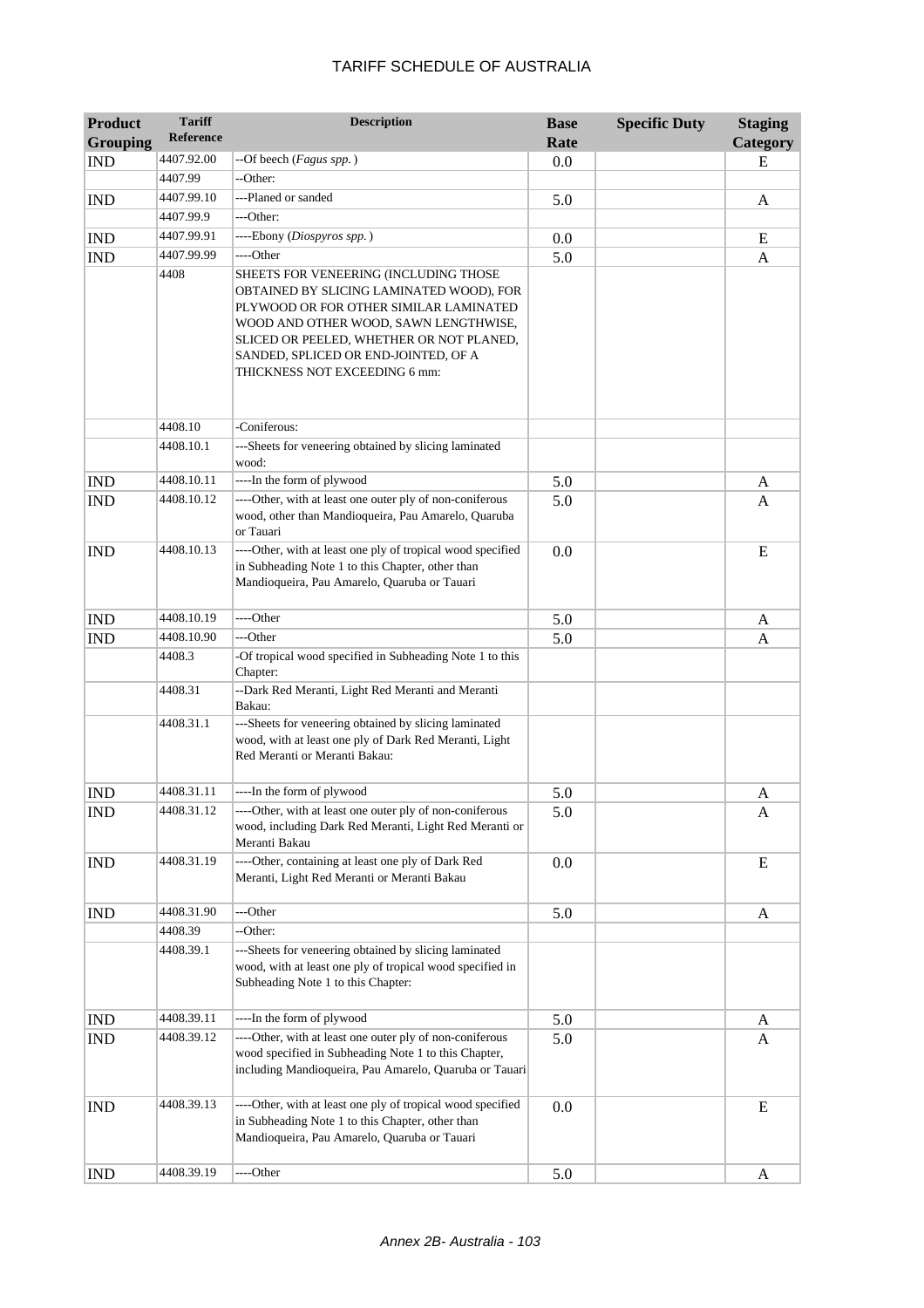| <b>Product</b><br><b>Grouping</b> | <b>Tariff</b><br>Reference | <b>Description</b>                                                                                                                                                                                                                                                                         | <b>Base</b><br>Rate | <b>Specific Duty</b> | <b>Staging</b><br>Category |
|-----------------------------------|----------------------------|--------------------------------------------------------------------------------------------------------------------------------------------------------------------------------------------------------------------------------------------------------------------------------------------|---------------------|----------------------|----------------------------|
| <b>IND</b>                        | 4408.39.90                 | ---Other                                                                                                                                                                                                                                                                                   | 5.0                 |                      | A                          |
|                                   | 4408.90                    | -Other:                                                                                                                                                                                                                                                                                    |                     |                      |                            |
|                                   | 4408.90.1                  | ---Sheets for veneering obtained by slicing laminated                                                                                                                                                                                                                                      |                     |                      |                            |
|                                   |                            | wood:                                                                                                                                                                                                                                                                                      |                     |                      |                            |
| <b>IND</b>                        | 4408.90.11                 | ----In the form of plywood                                                                                                                                                                                                                                                                 | 5.0                 |                      | A                          |
| <b>IND</b>                        | 4408.90.12                 | ----Other, with at least one outer ply of non-coniferous<br>wood, other than Mandioqueira, Pau Amarelo, Quaruba<br>or Tauari, and containing at least one layer of particle<br>board                                                                                                       | 5.0                 |                      | A                          |
| <b>IND</b>                        | 4408.90.13                 | ----Other, with at least one ply of tropical wood specified<br>in Subheading Note 1 to this Chapter, other than<br>Mandioqueira, Pau Amarelo, Quaruba or Tauari, and<br>containing at least one layer of particle board                                                                    | 5.0                 |                      | A                          |
| <b>IND</b>                        | 4408.90.14                 | ----Other, containing at least one layer of particle board                                                                                                                                                                                                                                 | 0.0                 |                      | E                          |
| <b>IND</b>                        | 4408.90.19                 | ----Other                                                                                                                                                                                                                                                                                  | 5.0                 |                      | A                          |
| <b>IND</b>                        | 4408.90.90                 | ---Other                                                                                                                                                                                                                                                                                   | 5.0                 |                      | A                          |
|                                   | 4409                       | WOOD (INCLUDING STRIPS AND FRIEZES FOR<br>PARQUET FLOORING, NOT ASSEMBLED)<br>CONTINUOUSLY SHAPED (TONGUED, GROOVED,<br>REBATED, CHAMFERED, V-JOINTED, BEADED,<br>MOULDED, ROUNDED OR THE LIKE) ALONG ANY<br>OF ITS EDGES, ENDS OR FACES, WHETHER OR<br>NOT PLANED, SANDED OR END-JOINTED: |                     |                      |                            |
| <b>IND</b>                        | 4409.10.00                 | -Coniferous                                                                                                                                                                                                                                                                                | 5.0                 |                      | A                          |
| <b>IND</b>                        | 4409.20.00                 | -Non-coniferous                                                                                                                                                                                                                                                                            | 5.0                 |                      | A                          |
|                                   | 4410                       | PARTICLE BOARD AND SIMILAR BOARD (FOR<br>EXAMPLE, ORIENTED STRAND BOARD AND<br>WAFERBOARD) OF WOOD OR OTHER LIGNEOUS<br>MATERIALS, WHETHER OR NOT AGGLOMERATED<br>WITH RESINS OR OTHER ORGANIC BINDING<br><b>SUBSTANCES:</b>                                                               |                     |                      |                            |
|                                   | 4410.2                     | -Oriented strand board and waferboard, of wood:                                                                                                                                                                                                                                            |                     |                      |                            |
| <b>IND</b>                        | 4410.21.00                 | --Unworked or not further worked than sanded                                                                                                                                                                                                                                               | 5.0                 |                      | A                          |
| <b>IND</b>                        | 4410.29.00                 | --Other                                                                                                                                                                                                                                                                                    | 5.0                 |                      | A                          |
|                                   | 4410.3                     | -Other, of wood:                                                                                                                                                                                                                                                                           |                     |                      |                            |
| <b>IND</b>                        | 4410.31.00                 | --Unworked or not further worked than sanded                                                                                                                                                                                                                                               | 5.0                 |                      | A                          |
| <b>IND</b>                        | 4410.32.00                 | --Surface-covered with melamine-impregnated paper                                                                                                                                                                                                                                          | 5.0                 |                      | A                          |
| <b>IND</b>                        | 4410.33.00                 | --Surface-covered with decorative laminates of plastics                                                                                                                                                                                                                                    | 5.0                 |                      | A                          |
| <b>IND</b>                        | 4410.39.00                 | --Other                                                                                                                                                                                                                                                                                    | 5.0                 |                      | A                          |
| <b>IND</b>                        | 4410.90.00                 | -Other                                                                                                                                                                                                                                                                                     | 5.0                 |                      | A                          |
|                                   | 4411                       | FIBREBOARD OF WOOD OR OTHER LIGNEOUS<br>MATERIALS, WHETHER OR NOT BONDED WITH<br>RESINS OR OTHER ORGANIC SUBSTANCES:                                                                                                                                                                       |                     |                      |                            |
|                                   | 4411.1                     | -Fibreboard of a density exceeding $0.8 \text{ g/cm}^3$ :                                                                                                                                                                                                                                  |                     |                      |                            |
| <b>IND</b>                        | 4411.11.00                 | --Not mechanically worked or surface covered                                                                                                                                                                                                                                               | 5.0                 |                      | A                          |
| <b>IND</b>                        | 4411.19.00                 | --Other                                                                                                                                                                                                                                                                                    | 5.0                 |                      | A                          |
|                                   | 4411.2                     | -Fibreboard of a density exceeding $0.5$ g/cm <sup>3</sup> but not<br>exceeding 0.8 g/cm <sup>3</sup> .                                                                                                                                                                                    |                     |                      |                            |
| <b>IND</b>                        | 4411.21.00                 | --Not mechanically worked or surface covered                                                                                                                                                                                                                                               | 5.0                 |                      | A                          |
| <b>IND</b>                        | 4411.29.00                 | --Other                                                                                                                                                                                                                                                                                    | 5.0                 |                      | A                          |
|                                   | 4411.3                     | -Fibreboard of a density exceeding 0.35 $g/cm3$ but not<br>exceeding 0.5 g/cm <sup>3</sup> .                                                                                                                                                                                               |                     |                      |                            |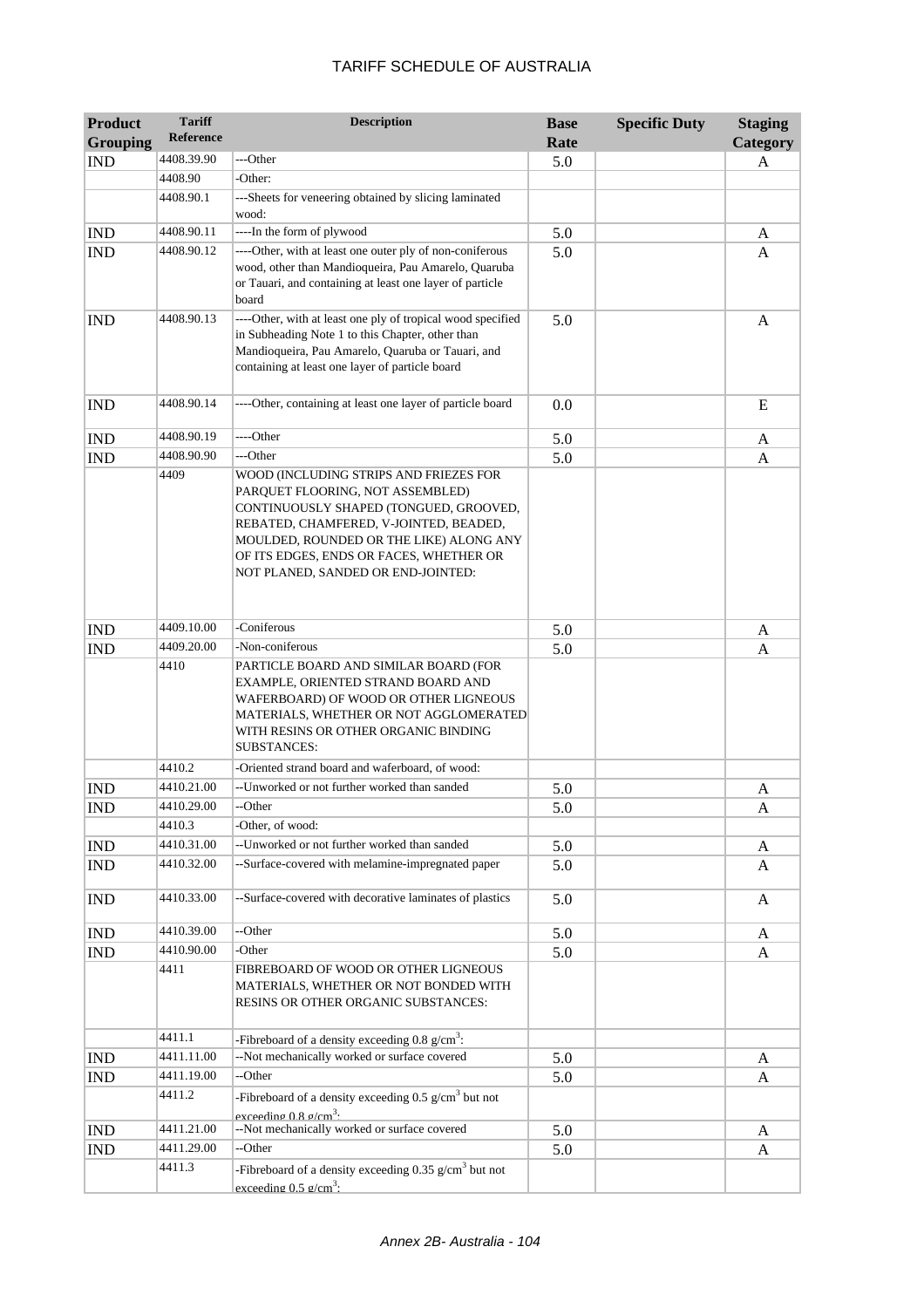| <b>Product</b><br><b>Grouping</b> | <b>Tariff</b><br><b>Reference</b> | <b>Description</b>                                                                                                                                                               | <b>Base</b><br>Rate | <b>Specific Duty</b> | <b>Staging</b><br>Category |
|-----------------------------------|-----------------------------------|----------------------------------------------------------------------------------------------------------------------------------------------------------------------------------|---------------------|----------------------|----------------------------|
| <b>IND</b>                        | 4411.31.00                        | --Not mechanically worked or surface covered                                                                                                                                     | 5.0                 |                      | A                          |
| <b>IND</b>                        | 4411.39.00                        | --Other                                                                                                                                                                          | 5.0                 |                      | A                          |
|                                   | 4411.9                            | -Other:                                                                                                                                                                          |                     |                      |                            |
| <b>IND</b>                        | 4411.91.00                        | --Not mechanically worked or surface covered                                                                                                                                     | 5.0                 |                      | A                          |
| <b>IND</b>                        | 4411.99.00                        | --Other                                                                                                                                                                          | 5.0                 |                      | A                          |
|                                   | 4412                              | PLYWOOD, VENEERED PANELS AND SIMILAR                                                                                                                                             |                     |                      |                            |
|                                   |                                   | <b>LAMINATED WOOD:</b>                                                                                                                                                           |                     |                      |                            |
|                                   | 4412.1                            | -Plywood consisting solely of sheets of wood, each ply<br>not exceeding 6 mm thickness:                                                                                          |                     |                      |                            |
| <b>IND</b>                        | 4412.13.00                        | -- With at least one outer ply of tropical wood specified in<br>Subheading Note 1 to this Chapter                                                                                | 5.0                 |                      | A                          |
| <b>IND</b>                        | 4412.14.00                        | --Other, with at least one outer ply of non-coniferous<br>wood                                                                                                                   | 5.0                 |                      | A                          |
| <b>IND</b>                        | 4412.19.00                        | --Other                                                                                                                                                                          | 5.0                 |                      | A                          |
|                                   | 4412.2                            | -Other, with at least one outer ply of non-coniferous<br>wood:                                                                                                                   |                     |                      |                            |
|                                   | 4412.22                           | -- With at least one ply of tropical wood specified in<br>Subheading Note 1 to this Chapter:                                                                                     |                     |                      |                            |
| <b>IND</b>                        | 4412.22.10                        | ---Goods, as follows: (a) containing at least one layer of<br>particle board; (b) plywood                                                                                        | 5.0                 |                      | A                          |
| <b>IND</b>                        | 4412.22.90                        | ---Other                                                                                                                                                                         | 5.0                 |                      | A                          |
| <b>IND</b>                        | 4412.23.00                        | --Other, containing at least one layer of particle board                                                                                                                         | 5.0                 |                      | A                          |
|                                   |                                   |                                                                                                                                                                                  |                     |                      |                            |
|                                   | 4412.29                           | --Other:                                                                                                                                                                         |                     |                      |                            |
| <b>IND</b>                        | 4412.29.10                        | ---Plywood                                                                                                                                                                       | 5.0                 |                      | A                          |
| <b>IND</b>                        | 4412.29.90                        | ---Other                                                                                                                                                                         | 5.0                 |                      | A                          |
|                                   | 4412.9                            | -Other:                                                                                                                                                                          |                     |                      |                            |
|                                   | 4412.92                           | -- With at least one ply of tropical wood specified in<br>Subheading Note 1 to this Chapter:                                                                                     |                     |                      |                            |
| <b>IND</b>                        | 4412.92.20                        | ---Goods containing at least one layer of particle board<br>and one of the following woods, other than plywood: (a)<br>Mandioqueira; (b) Pau Amarelo; (c) Quaruba; (d) Tauari    | 0.0                 |                      | E                          |
| <b>IND</b>                        | 4412.92.30                        | ---Goods, NSA, as follows: (a) containing at least one<br>layer of particle board; (b) plywood                                                                                   | 5.0                 |                      | $\mathbf{A}$               |
| <b>IND</b>                        | 4412.92.80                        | ---Other, containing one of the following woods: (a)<br>Mandioqueira; (b) Pau Amarelo; (c) Quaruba; (d) Tauari                                                                   | 5.0                 |                      | A                          |
| <b>IND</b>                        | 4412.92.90                        | ---Other                                                                                                                                                                         | 0.0                 |                      | ${\bf E}$                  |
| <b>IND</b>                        | 4412.93.00                        | --Other, containing at least one layer of particle board                                                                                                                         | 0.0                 |                      | E                          |
|                                   | 4412.99                           | --Other:                                                                                                                                                                         |                     |                      |                            |
| <b>IND</b>                        | 4412.99.10                        | ---Plywood                                                                                                                                                                       | 5.0                 |                      | A                          |
| IND                               | 4412.99.90                        | ---Other                                                                                                                                                                         | 5.0                 |                      | A                          |
| <b>IND</b>                        | 4413.00.00                        | DENSIFIED WOOD, IN BLOCKS, PLATES, STRIPS<br>OR PROFILE SHAPES                                                                                                                   | 5.0                 |                      | A                          |
| <b>IND</b>                        | 4414.00.00                        | WOODEN FRAMES FOR PAINTINGS,<br>PHOTOGRAPHS, MIRRORS OR SIMILAR OBJECTS                                                                                                          | 5.0                 |                      | A                          |
|                                   | 4415                              | PACKING CASES, BOXES, CRATES, DRUMS AND<br>SIMILAR PACKINGS, OF WOOD; CABLE-DRUMS<br>OF WOOD; PALLETS, BOX PALLETS AND OTHER<br>LOAD BOARDS, OF WOOD; PALLET COLLARS OF<br>WOOD: |                     |                      |                            |
| <b>IND</b>                        | 4415.10.00                        | -Cases, boxes, crates, drums and similar packings; cable-<br>drums                                                                                                               | 5.0                 |                      | A                          |
| <b>IND</b>                        | 4415.20.00                        | -Pallets, box pallets and other load boards; pallet collars                                                                                                                      | 5.0                 |                      | A                          |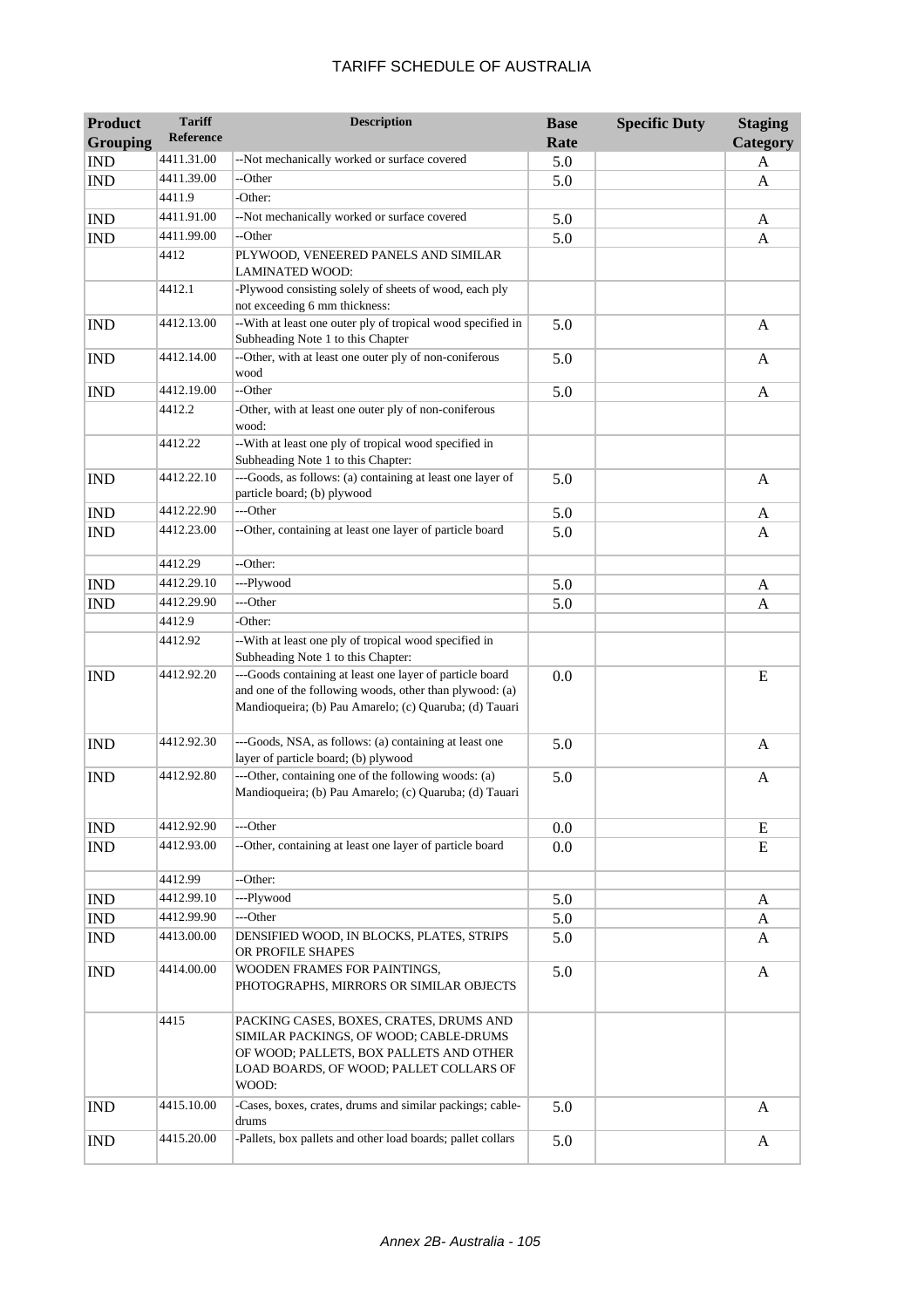| <b>Product</b><br><b>Grouping</b> | <b>Tariff</b><br><b>Reference</b> | <b>Description</b>                                                                                                                                                                                                         | <b>Base</b><br>Rate | <b>Specific Duty</b> | <b>Staging</b><br>Category |
|-----------------------------------|-----------------------------------|----------------------------------------------------------------------------------------------------------------------------------------------------------------------------------------------------------------------------|---------------------|----------------------|----------------------------|
| <b>IND</b>                        | 4416.00.00                        | CASKS, BARRELS, VATS, TUBS AND OTHER<br>COOPERS' PRODUCTS AND PARTS THEREOF, OF<br>WOOD, INCLUDING STAVES                                                                                                                  | 5.0                 |                      | A                          |
| <b>IND</b>                        | 4417.00.00                        | TOOLS, TOOL BODIES, TOOL HANDLES, BROOM<br>OR BRUSH BODIES AND HANDLES, OF WOOD;<br>BOOT OR SHOE LASTS AND TREES, OF WOOD                                                                                                  | 0.0                 |                      | E                          |
|                                   | 4418                              | BUILDERS' JOINERY AND CARPENTRY OF WOOD,<br>INCLUDING CELLULAR WOOD PANELS,<br>ASSEMBLED PARQUET PANELS, SHINGLES AND<br><b>SHAKES:</b>                                                                                    |                     |                      |                            |
| <b>IND</b>                        | 4418.10.00                        | -Windows, French-windows and their frames                                                                                                                                                                                  | 5.0                 |                      | A                          |
| <b>IND</b>                        | 4418.20.00                        | -Doors and their frames and thresholds                                                                                                                                                                                     | 5.0                 |                      | A                          |
| <b>IND</b>                        | 4418.30.00                        | -Parquet panels                                                                                                                                                                                                            | 5.0                 |                      | A                          |
| <b>IND</b>                        | 4418.40.00                        | -Shuttering for concrete constructional work                                                                                                                                                                               | 5.0                 |                      | A                          |
| <b>IND</b>                        | 4418.50.00                        | -Shingles and shakes                                                                                                                                                                                                       | 5.0                 |                      | A                          |
| <b>IND</b>                        | 4418.90.00                        | -Other                                                                                                                                                                                                                     | 5.0                 |                      | A                          |
| <b>IND</b>                        | 4419.00.00                        | TABLEWARE AND KITCHENWARE, OF WOOD                                                                                                                                                                                         | 5.0                 |                      | A                          |
|                                   | 4420                              | WOOD MARQUETRY AND INLAID WOOD;<br>CASKETS AND CASES FOR JEWELLERY OR<br>CUTLERY, AND SIMILAR ARTICLES, OF WOOD;<br>STATUETTES AND OTHER ORNAMENTS, OF<br>WOOD; WOODEN ARTICLES OF FURNITURE NOT<br>FALLING IN CHAPTER 94: |                     |                      |                            |
| <b>IND</b>                        | 4420.10.00                        | -Statuettes and other ornaments, of wood                                                                                                                                                                                   | 5.0                 |                      | A                          |
| <b>IND</b>                        | 4420.90.00                        | -Other                                                                                                                                                                                                                     | 5.0                 |                      | A                          |
|                                   | 4421                              | OTHER ARTICLES OF WOOD:                                                                                                                                                                                                    |                     |                      |                            |
| <b>IND</b>                        | 4421.10.00                        | -Clothes hangers                                                                                                                                                                                                           | 0.0                 |                      | E                          |
| <b>IND</b>                        | 4421.90.00                        | -Other                                                                                                                                                                                                                     | 5.0                 |                      | A                          |
|                                   |                                   | <b>CHAPTER 45</b><br><b>CORK AND ARTICLES OF CORK</b>                                                                                                                                                                      |                     |                      |                            |
|                                   | 4501                              | NATURAL CORK, RAW OR SIMPLY PREPARED;<br>WASTE CORK; CRUSHED, GRANULATED OR<br><b>GROUND CORK:</b>                                                                                                                         |                     |                      |                            |
| <b>IND</b>                        | 4501.10.00                        | -Natural cork, raw or simply prepared                                                                                                                                                                                      | 0.0                 |                      | E                          |
| <b>IND</b>                        | 4501.90.00                        | -Other                                                                                                                                                                                                                     | 0.0                 |                      | E                          |
| <b>IND</b>                        | 4502.00.00                        | NATURAL CORK, DEBACKED OR ROUGHLY<br>SQUARED, OR IN RECTANGULAR (INCLUDING<br>SQUARE) BLOCKS, PLATES, SHEETS OR STRIP<br>(INCLUDING SHARP-EDGED BLANKS FOR CORKS<br>OR STOPPERS)                                           | 0.0                 |                      | E                          |
|                                   | 4503                              | <b>ARTICLES OF NATURAL CORK:</b>                                                                                                                                                                                           |                     |                      |                            |
| <b>IND</b>                        | 4503.10.00                        | -Corks and stoppers                                                                                                                                                                                                        | 0.0                 |                      | E                          |
| <b>IND</b>                        | 4503.90.00                        | -Other                                                                                                                                                                                                                     | 0.0                 |                      | E                          |
|                                   | 4504                              | AGGLOMERATED CORK (WITH OR WITHOUT A<br>BINDING SUBSTANCE) AND ARTICLES OF<br><b>AGGLOMERATED CORK:</b>                                                                                                                    |                     |                      |                            |
| <b>PMV</b>                        | 4504.10.00                        | -Blocks, plates, sheets and strip; tiles of any shape; solid<br>cylinders, including discs                                                                                                                                 | 5.0                 |                      | A                          |
| <b>PMV</b>                        | 4504.90.00                        | -Other                                                                                                                                                                                                                     | 5.0                 |                      | A                          |
|                                   |                                   | <b>CHAPTER 46</b><br>MANUFACTURES OF STRAW, OF ESPARTO OR OF<br>OTHER PLAITING MATERIALS; BASKETWARE<br>AND WICKERWORK                                                                                                     |                     |                      |                            |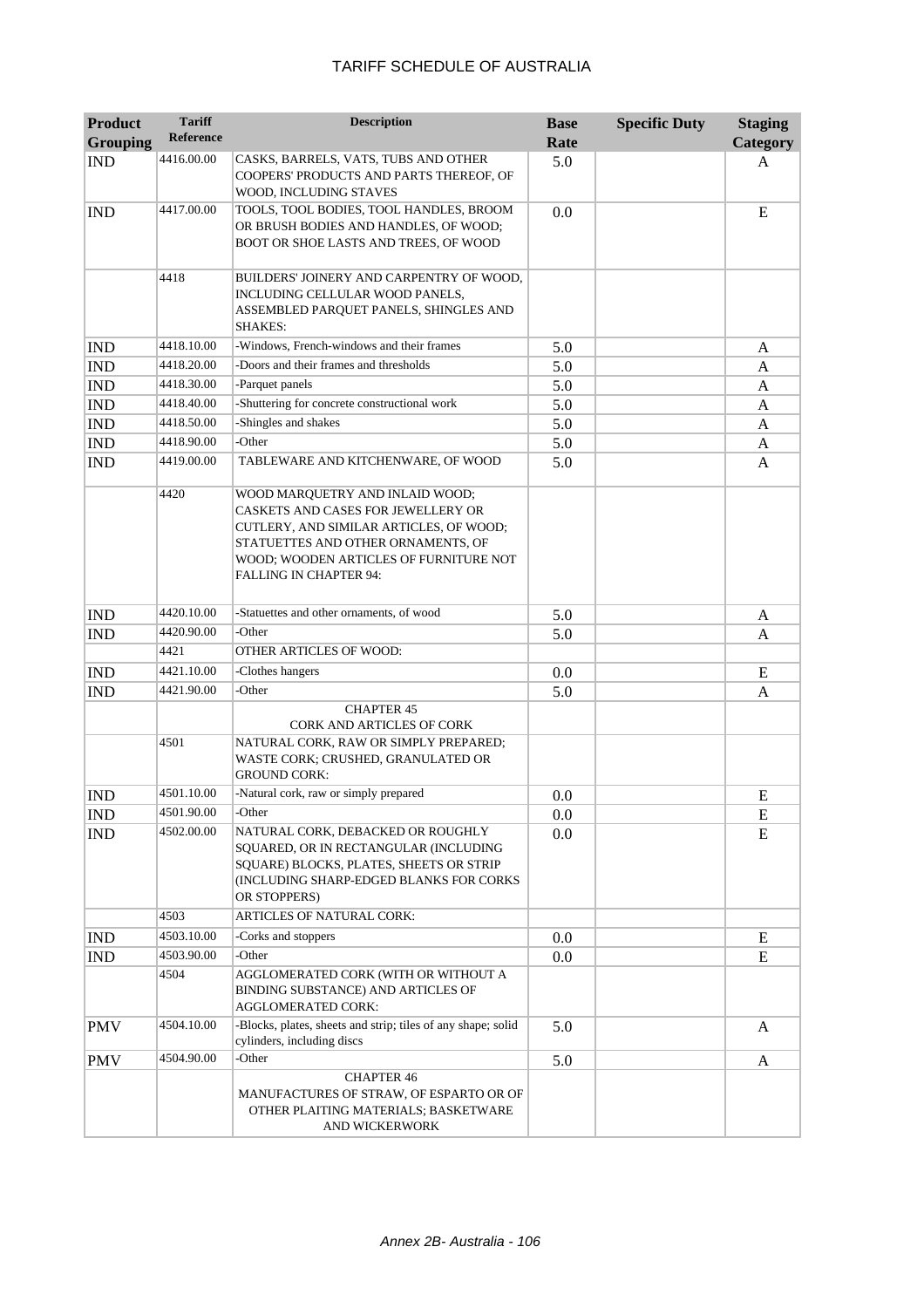| <b>Reference</b><br>Rate<br><b>Grouping</b><br>4601<br>PLAITS AND SIMILAR PRODUCTS OF PLAITING<br>MATERIALS, WHETHER OR NOT ASSEMBLED | <b>Category</b> |
|---------------------------------------------------------------------------------------------------------------------------------------|-----------------|
|                                                                                                                                       |                 |
|                                                                                                                                       |                 |
| INTO STRIPS; PLAITING MATERIALS, PLAITS AND                                                                                           |                 |
| SIMILAR PRODUCTS OF PLAITING MATERIALS,                                                                                               |                 |
| BOUND TOGETHER IN PARALLEL STRANDS OR<br>WOVEN, IN SHEET FORM, WHETHER OR NOT                                                         |                 |
| BEING FINISHED ARTICLES (FOR EXAMPLE,                                                                                                 |                 |
| MATS, MATTING, SCREENS):                                                                                                              |                 |
|                                                                                                                                       |                 |
|                                                                                                                                       |                 |
| -Mats, matting and screens of vegetable materials<br>4601.20.00<br><b>IND</b><br>0.0<br>4601.9<br>-Other:                             | E               |
| --Of vegetable materials<br>4601.91.00                                                                                                |                 |
| <b>IND</b><br>0.0<br>4601.99.00<br>--Other<br><b>IND</b><br>0.0                                                                       | E<br>E          |
| 4602<br>BASKETWORK, WICKERWORK AND OTHER                                                                                              |                 |
| ARTICLES, MADE DIRECTLY TO SHAPE FROM                                                                                                 |                 |
| PLAITING MATERIALS OR MADE UP FROM                                                                                                    |                 |
| GOODS OF 4601; ARTICLES OF LOOFAH:                                                                                                    |                 |
| 4602.10.00<br>-Of vegetable materials<br><b>IND</b><br>0.0                                                                            | E               |
| 4602.90.00<br>-Other<br>0.0<br><b>IND</b>                                                                                             | E               |
| <b>CHAPTER 47</b>                                                                                                                     |                 |
| PULP OF WOOD OR OF OTHER FIBROUS                                                                                                      |                 |
| CELLULOSIC MATERIAL; RECOVERED (WASTE                                                                                                 |                 |
| AND SCRAP) PAPER OR PAPERBOARD                                                                                                        |                 |
| 4701.00.00<br>MECHANICAL WOOD PULP<br><b>IND</b><br>0.0                                                                               | E               |
| 4702.00.00<br>CHEMICAL WOOD PULP, DISSOLVING GRADES<br><b>IND</b><br>0.0                                                              | E               |
|                                                                                                                                       |                 |
| 4703<br>CHEMICAL WOOD PULP, SODA OR SULPHATE,<br>OTHER THAN DISSOLVING GRADES:                                                        |                 |
| -Unbleached:<br>4703.1                                                                                                                |                 |
| --Coniferous<br>4703.11.00<br><b>IND</b><br>0.0                                                                                       | E               |
| --Non-coniferous<br>4703.19.00<br><b>IND</b><br>0.0                                                                                   | E               |
| 4703.2<br>-Semi-bleached or bleached:                                                                                                 |                 |
| --Coniferous<br>4703.21.00<br><b>IND</b><br>0.0                                                                                       | E               |
| <b>IND</b><br>4703.29.00<br>--Non-coniferous<br>0.0                                                                                   | E               |
| 4704<br>CHEMICAL WOOD PULP, SULPHITE, OTHER THAN<br><b>DISSOLVING GRADES:</b>                                                         |                 |
| 4704.1<br>-Unbleached:                                                                                                                |                 |
| --Coniferous<br>4704.11.00<br>0.0<br><b>IND</b>                                                                                       | E               |
| --Non-coniferous<br>4704.19.00<br><b>IND</b><br>0.0                                                                                   | E               |
| 4704.2<br>-Semi-bleached or bleached:                                                                                                 |                 |
| --Coniferous<br>4704.21.00<br><b>IND</b><br>0.0                                                                                       | E               |
| 4704.29.00<br>--Non-coniferous<br>IND<br>0.0                                                                                          | E               |
| WOOD PULP OBTAINED BY A COMBINATION OF<br>4705.00.00<br>IND<br>0.0                                                                    | E               |
| MECHANICAL AND CHEMICAL PULPING                                                                                                       |                 |
| PROCESSES<br>4706<br>PULPS OF FIBRES DERIVED FROM RECOVERED                                                                           |                 |
| (WASTE AND SCRAP) PAPER OR PAPERBOARD OR                                                                                              |                 |
| OF OTHER FIBROUS CELLULOSIC MATERIAL:                                                                                                 |                 |
|                                                                                                                                       |                 |
| 4706.10.00<br>-Cotton linters pulp<br><b>IND</b><br>0.0                                                                               | E               |
| -Pulps of fibres derived from recovered (waste and scrap)<br>4706.20.00<br>0.0<br><b>IND</b>                                          | E               |
| paper or paperboard<br>4706.9<br>-Other:                                                                                              |                 |
| 4706.91.00<br>--Mechanical<br>0.0<br><b>IND</b>                                                                                       | E               |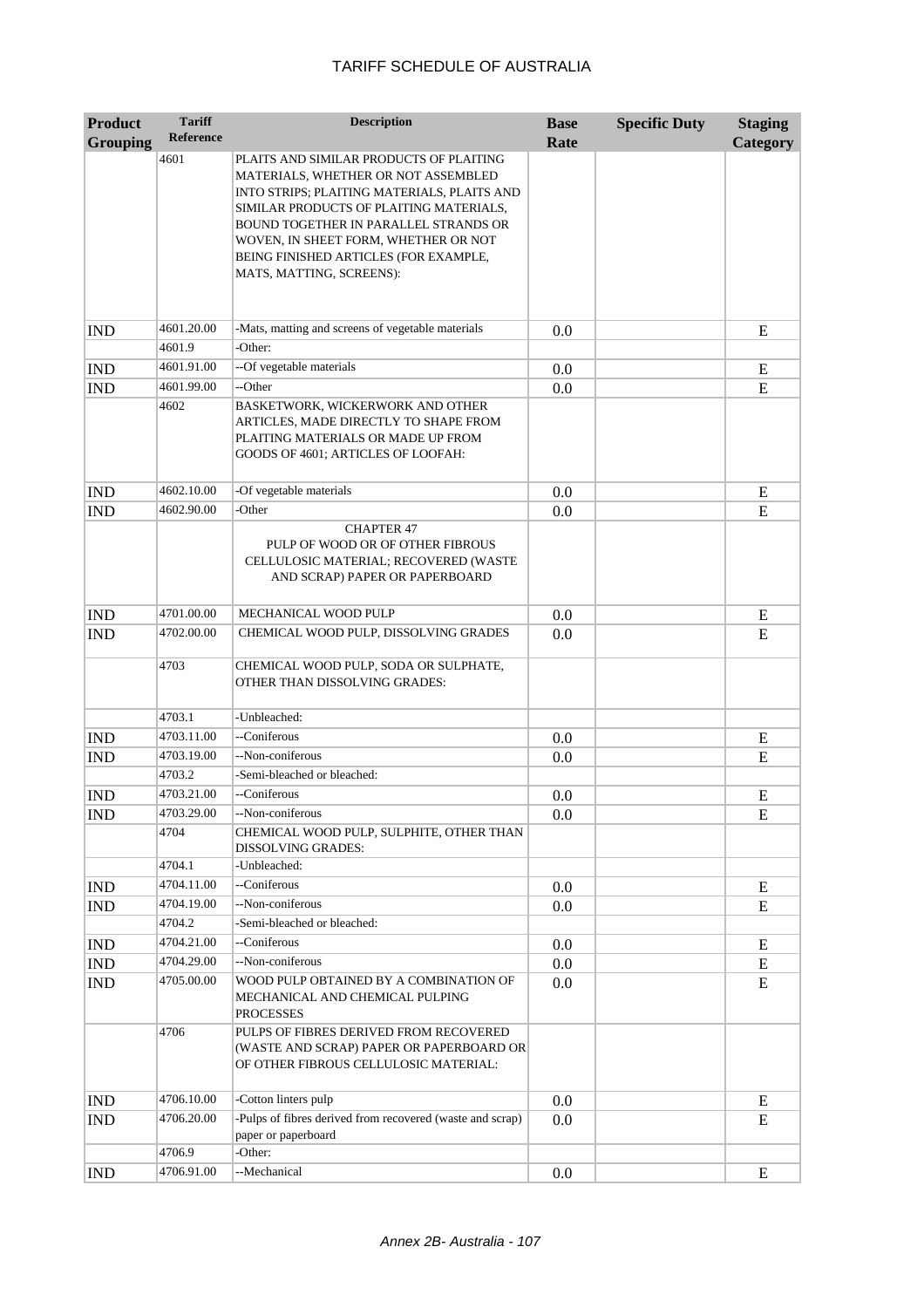| <b>Product</b><br><b>Grouping</b> | <b>Tariff</b><br>Reference | <b>Description</b>                                                                                                                                                                                                                                                                                                     | <b>Base</b><br>Rate | <b>Specific Duty</b> | <b>Staging</b><br>Category |
|-----------------------------------|----------------------------|------------------------------------------------------------------------------------------------------------------------------------------------------------------------------------------------------------------------------------------------------------------------------------------------------------------------|---------------------|----------------------|----------------------------|
| <b>IND</b>                        | 4706.92.00                 | --Chemical                                                                                                                                                                                                                                                                                                             | 0.0                 |                      | E                          |
| <b>IND</b>                        | 4706.93.00                 | --Semi-chemical                                                                                                                                                                                                                                                                                                        | 0.0                 |                      | E                          |
|                                   | 4707                       | RECOVERED (WASTE AND SCRAP) PAPER OR<br>PAPERBOARD:                                                                                                                                                                                                                                                                    |                     |                      |                            |
| <b>IND</b>                        | 4707.10.00                 | -Unbleached kraft paper or paperboard or corrugated<br>paper or paperboard                                                                                                                                                                                                                                             | 0.0                 |                      | E                          |
| <b>IND</b>                        | 4707.20.00                 | -Other paper or paperboard made mainly of bleached<br>chemical pulp, not coloured in the mass                                                                                                                                                                                                                          | 0.0                 |                      | E                          |
| <b>IND</b>                        | 4707.30.00                 | -Paper or paperboard made mainly of mechanical pulp<br>(for example, newspapers, journals and similar printed<br>matter)                                                                                                                                                                                               | 0.0                 |                      | E                          |
| <b>IND</b>                        | 4707.90.00                 | -Other, including unsorted waste and scrap                                                                                                                                                                                                                                                                             | 0.0                 |                      | E                          |
|                                   |                            | <b>CHAPTER 48</b><br>PAPER AND PAPERBOARD; ARTICLES OF PAPER<br>PULP, OF PAPER OR OF PAPERBOARD                                                                                                                                                                                                                        |                     |                      |                            |
|                                   | 4801                       | NEWSPRINT, IN ROLLS OR SHEETS:                                                                                                                                                                                                                                                                                         |                     |                      |                            |
| <b>IND</b>                        | 4801.00.10                 | ---Not containing fibres obtained by a mechanical process<br>or of which not more than 10% by weight of the total<br>fibre content consists of such fibres                                                                                                                                                             | 5.0                 |                      | A                          |
| <b>IND</b>                        | 4801.00.20                 | ---Of which more than 10% but less than 65% by weight<br>of the total fibre content consists of fibres obtained by a<br>mechanical process                                                                                                                                                                             | 5.0                 |                      | A                          |
|                                   | 4801.00.3                  | ---Of which 65% or more by weight of the total fibre<br>content consists of fibres obtained by a mechanical<br>process:                                                                                                                                                                                                |                     |                      |                            |
| <b>IND</b>                        | 4801.00.31                 | ----Goods, as follows: (a) weighing more than 57 $g/m^2$ ; or<br>(b) having an ash content by weight of more than 8%                                                                                                                                                                                                   | 5.0                 |                      | A                          |
| <b>IND</b>                        | 4801.00.39                 | ----Other                                                                                                                                                                                                                                                                                                              | 0.0                 |                      | E                          |
|                                   | 4802                       | UNCOATED PAPER AND PAPERBOARD, OF A<br>KIND USED FOR WRITING, PRINTING OR OTHER<br>GRAPHIC PURPOSES, AND NON PERFORATED<br>PUNCH-CARDS AND PUNCH TAPE PAPER, IN<br>ROLLS OR RECTANGULAR (INCLUDING SQUARE)<br>SHEETS, OF ANY SIZE, OTHER THAN PAPER OF<br>4801 OR 4803; HAND-MADE PAPER AND<br>PAPERBOARD:             |                     |                      |                            |
| <b>IND</b>                        | 4802.10.00                 | -Hand-made paper and paperboard                                                                                                                                                                                                                                                                                        | 0.0                 |                      | E                          |
|                                   | 4802.20                    | -Paper and paperboard of a kind used as a base for photo-<br>sensitive, heat-sensitive or electro-sensitive paper or<br>paperboard:                                                                                                                                                                                    |                     |                      |                            |
|                                   | 4802.20.2                  | ---Dyeline base paper and paperboard:                                                                                                                                                                                                                                                                                  |                     |                      |                            |
| <b>IND</b>                        | 4802.20.21                 | ----Goods, as follows: (a) in strips or rolls of a width not<br>exceeding 15 cm; (b) in rectangular (including square)<br>sheets in which no side exceeds 36 cm, in the unfolded<br>state; (c) in rectangular sheets with one side exceeding 36<br>cm and the other side not exceeding 15 cm, in the<br>unfolded state | 5.0                 |                      | A                          |
| <b>IND</b>                        | 4802.20.22                 | ----Containing paper or paperboard made mainly from<br>pulp obtained by a chemi-mechanical process, as follows:<br>(a) weighing not more than 22 $g/m^2$ ; (b) weighing more<br>than 205 $\text{g/m}^2$                                                                                                                | 5.0                 |                      | A                          |
| <b>IND</b>                        | 4802.20.29                 | ----Other                                                                                                                                                                                                                                                                                                              | 5.0                 |                      | A                          |
|                                   | 4802.20.3                  | ---Goods, NSA, weighing more than 22 $g/m^2$ but not more<br>than 205 $\sigma/m^2$ .                                                                                                                                                                                                                                   |                     |                      |                            |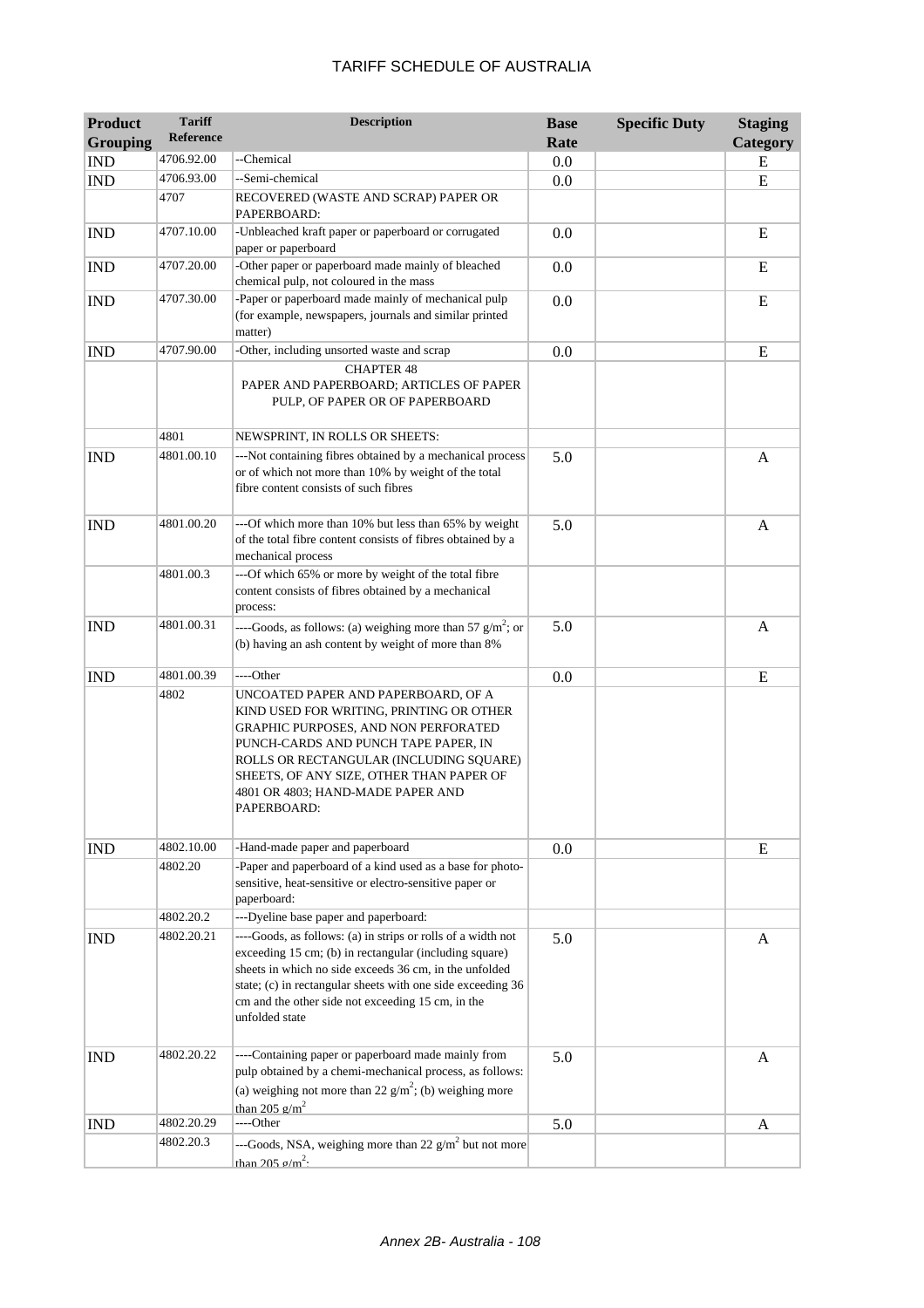| <b>Product</b>  | <b>Tariff</b>    | <b>Description</b>                                                                                                                                                                                                                                                                                                     | <b>Base</b> | <b>Specific Duty</b> | <b>Staging</b> |
|-----------------|------------------|------------------------------------------------------------------------------------------------------------------------------------------------------------------------------------------------------------------------------------------------------------------------------------------------------------------------|-------------|----------------------|----------------|
| <b>Grouping</b> | <b>Reference</b> |                                                                                                                                                                                                                                                                                                                        | Rate        |                      | Category       |
| <b>IND</b>      | 4802.20.31       | ----Goods, as follows: (a) in strips or rolls of a width not<br>exceeding 15 cm; (b) in rectangular (including square)<br>sheets in which no side exceeds 36 cm, in the unfolded<br>state; (c) in rectangular sheets with one side exceeding 36<br>cm and the other side not exceeding 15 cm, in the<br>unfolded state | 5.0         |                      | A              |
| <b>IND</b>      | 4802.20.39       | ----Other                                                                                                                                                                                                                                                                                                              | 5.0         |                      | A              |
|                 | 4802.20.4        | ---Goods, NSA, as follows: (a) weighing not more than 22<br>$g/m^2$ ; (b) weighing more than 205 $g/m^2$ :                                                                                                                                                                                                             |             |                      |                |
| <b>IND</b>      | 4802.20.41       | ----Goods, as follows: (a) in strips or rolls of a width not<br>exceeding 15 cm; (b) in rectangular (including square)<br>sheets in which no side exceeds 36 cm, in the unfolded<br>state; (c) in rectangular sheets with one side exceeding 36<br>cm and the other side not exceeding 15 cm, in the<br>unfolded state | 5.0         |                      | A              |
| <b>IND</b>      | 4802.20.49       | ----Other                                                                                                                                                                                                                                                                                                              | 5.0         |                      | A              |
|                 | 4802.30          | -Carbonising base paper:                                                                                                                                                                                                                                                                                               |             |                      |                |
| <b>IND</b>      | 4802.30.20       | ---Goods, as follows: (a) in strips or rolls of a width not<br>exceeding 15 cm; (b) in rectangular (including square)<br>sheets in which no side exceeds 36 cm, in the unfolded<br>state; (c) in rectangular sheets with one side exceeding 36<br>cm and the other side not exceeding 15 cm, in the<br>unfolded state  | 5.0         |                      | A              |
| <b>IND</b>      | 4802.30.30       | ---Goods, NSA, containing paper or paperboard made<br>mainly from pulp obtained by a chemi-mechanical<br>process, as follows: (a) weighing not more than 22 $g/m^2$ ;<br>(b) weighing 205 $g/m2$ or more                                                                                                               | 5.0         |                      | A              |
| <b>IND</b>      | 4802.30.40       | ---Goods, NSA, containing paper or paperboard made<br>mainly from pulp obtained by a chemi-mechanical<br>process, weighing more than 22 $g/m^2$ but not more than<br>$205 \text{ g/m}^2$                                                                                                                               | 5.0         |                      | A              |
|                 | 4802.30.8        | ---Other:                                                                                                                                                                                                                                                                                                              |             |                      |                |
| <b>IND</b>      | 4802.30.81       | ----Weighing more than 22 $g/m^2$ but not more than 205<br>$\sigma/m^2$                                                                                                                                                                                                                                                | 5.0         |                      | A              |
| <b>IND</b>      | 4802.30.89       | ----Other                                                                                                                                                                                                                                                                                                              | 5.0         |                      | A              |
|                 | 4802.40          | -Wallpaper base:                                                                                                                                                                                                                                                                                                       |             |                      |                |
| <b>IND</b>      | 4802.40.10       | ---Goods, as follows: (a) in strips or rolls of a width not<br>exceeding 15 cm; (b) in rectangular (including square)<br>sheets in which no side exceeds 36 cm, in the unfolded<br>state; (c) in rectangular sheets with one side exceeding 36<br>cm and the other side not exceeding 15 cm, in the<br>unfolded state  | 5.0         |                      | A              |
| <b>IND</b>      | 4802.40.20       | Goods, NSA, containing paper or paperboard made<br>mainly from pulp obtained by a chemi-mechanical<br>process, as follows: (a) weighing not more than 22 $g/m^2$ ;<br>(b) weighing 205 $g/m^2$ or more                                                                                                                 | 5.0         |                      | A              |
| IND             | 4802.40.90       | ---Other                                                                                                                                                                                                                                                                                                               | 5.0         |                      | A              |
|                 | 4802.5           | -Other paper and paperboard, not containing fibres<br>obtained by a mechanical or chemi-mechanical process or<br>of which not more than 10% by weight of the total fibre<br>content consists of such fibres:                                                                                                           |             |                      |                |
|                 | 4802.54          | --Weighing less than 40 $g/m^2$ :                                                                                                                                                                                                                                                                                      |             |                      |                |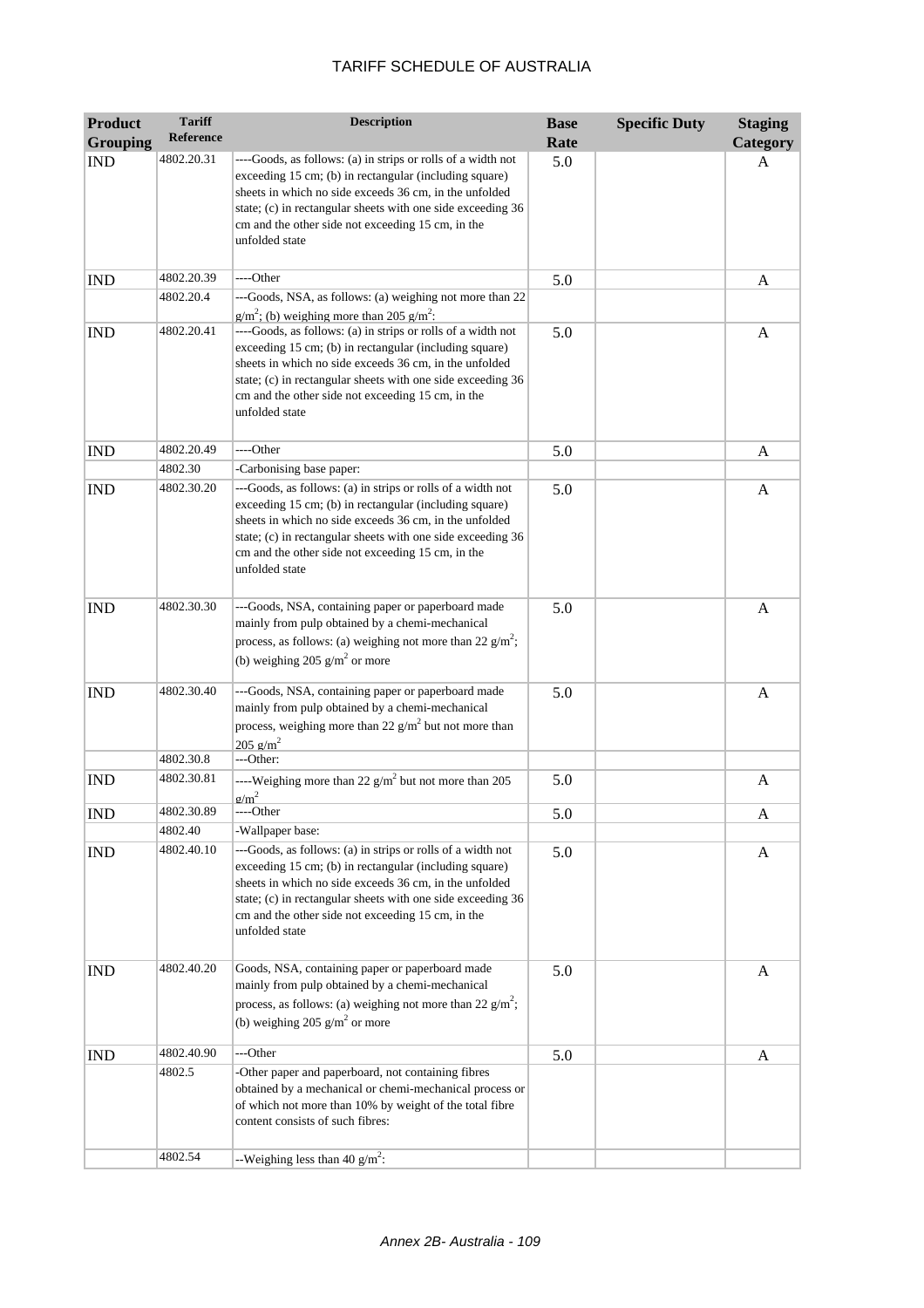| <b>Product</b>  | <b>Tariff</b>    | <b>Description</b>                                                                                                                                                                                                                                                                                                     | <b>Base</b> | <b>Specific Duty</b> | <b>Staging</b> |
|-----------------|------------------|------------------------------------------------------------------------------------------------------------------------------------------------------------------------------------------------------------------------------------------------------------------------------------------------------------------------|-------------|----------------------|----------------|
| <b>Grouping</b> | <b>Reference</b> |                                                                                                                                                                                                                                                                                                                        | Rate        |                      | Category       |
| <b>IND</b>      | 4802.54.10       | ---Goods, as follows: (a) in strips or rolls of a width not<br>exceeding 15 cm; (b) in rectangular (including square)<br>sheets in which no side exceeds 36 cm, in the unfolded<br>state; (c) in rectangular sheets with one side exceeding 36<br>cm and the other side not exceeding 15 cm, in the<br>unfolded state  | 5.0         |                      | A              |
|                 | 4802.54.2        | ---Goods, NSA, containing more than 5% of fibres made<br>mainly from pulp obtained by a chemi-mechanical<br>process:                                                                                                                                                                                                   |             |                      |                |
| <b>IND</b>      | 4802.54.21       | ----Goods, as follows: (a) multi-ply paper and paperboard;<br>(b) weighing more than 22 $g/m^2$                                                                                                                                                                                                                        | 5.0         |                      | A              |
| <b>IND</b>      | 4802.54.29       | ----Other                                                                                                                                                                                                                                                                                                              | 5.0         |                      | A              |
| <b>IND</b>      | 4802.54.90       | ---Other                                                                                                                                                                                                                                                                                                               | 5.0         |                      | A              |
|                 | 4802.55          | --Weighing 40 g/m <sup>2</sup> or more but not more than 150 g/m <sup>2</sup> ,<br>in rolls:                                                                                                                                                                                                                           |             |                      |                |
| <b>IND</b>      | 4802.55.10       | ---Of a width not exceeding 15 cm                                                                                                                                                                                                                                                                                      | 5.0         |                      | A              |
| <b>IND</b>      | 4802.55.90       | ---Other                                                                                                                                                                                                                                                                                                               | 5.0         |                      | A              |
|                 | 4802.56          | --Weighing 40 g/m <sup>2</sup> or more but not more than 150 g/m <sup>2</sup> ,<br>in sheets with one side not exceeding 435 mm and the<br>other side not exceeding 297 mm, in the unfolded state:                                                                                                                     |             |                      |                |
| <b>IND</b>      | 4802.56.10       | ---Goods, as follows: (a) in strips of a width not exceeding<br>15 cm; (b) in rectangular (including square) sheets in<br>which no side exceeds 36 cm, in the unfolded state; (c) in<br>rectangular sheets with one side exceeding 36 cm and the<br>other side not exceeding 15 cm, in the unfolded state              | 5.0         |                      | A              |
| <b>IND</b>      | 4802.56.90       | ---Other                                                                                                                                                                                                                                                                                                               | 5.0         |                      | A              |
|                 | 4802.57          | --Other, weighing 40 $g/m^2$ or more but not more than 150<br>$\sigma/m^2$                                                                                                                                                                                                                                             |             |                      |                |
| <b>IND</b>      | 4802.57.10       | ---Goods, as follows: (a) in strips or rolls of a width not<br>exceeding 15 cm; (b) in rectangular (including square)<br>sheets in which no side exceeds 36 cm, in the unfolded<br>state; (c) in rectangular sheets with one side exceeding 36<br>cm and the other side not exceeding 15 cm, in the<br>unfolded state  | 5.0         |                      | A              |
| <b>IND</b>      | 4802.57.90       | ---Other                                                                                                                                                                                                                                                                                                               | 5.0         |                      | A              |
|                 | 4802.58          | --Weighing more than 150 $g/m^2$ :                                                                                                                                                                                                                                                                                     |             |                      |                |
|                 | 4802.58.1        | ---Weighing not more than 205 $g/m^2$ :                                                                                                                                                                                                                                                                                |             |                      |                |
| <b>IND</b>      | 4802.58.11       | ----Goods, as follows: (a) in strips or rolls of a width not<br>exceeding 15 cm; (b) in rectangular (including square)<br>sheets in which no side exceeds 36 cm, in the unfolded<br>state; (c) in rectangular sheets with one side exceeding 36<br>cm and the other side not exceeding 15 cm, in the<br>unfolded state | 5.0         |                      | A              |
| <b>IND</b>      | 4802.58.12       | ----Goods, NSA, containing more than 5% of fibres made<br>mainly from pulp obtained by a chemi-mechanical<br>process                                                                                                                                                                                                   | 5.0         |                      | A              |
| <b>IND</b>      | 4802.58.19       | ----Other                                                                                                                                                                                                                                                                                                              | 5.0         |                      | A              |
|                 | 4802.58.9        | ---Weighing more than 205 $g/m^2$ :                                                                                                                                                                                                                                                                                    |             |                      |                |
| <b>IND</b>      | 4802.58.91       | ----Goods, as follows: (a) in strips or rolls of a width not<br>exceeding 15 cm; (b) in rectangular (including square)<br>sheets in which no side exceeds 36 cm, in the unfolded<br>state; (c) in rectangular sheets with one side exceeding 36<br>cm and the other side not exceeding 15 cm, in the<br>unfolded state | 5.0         |                      | A              |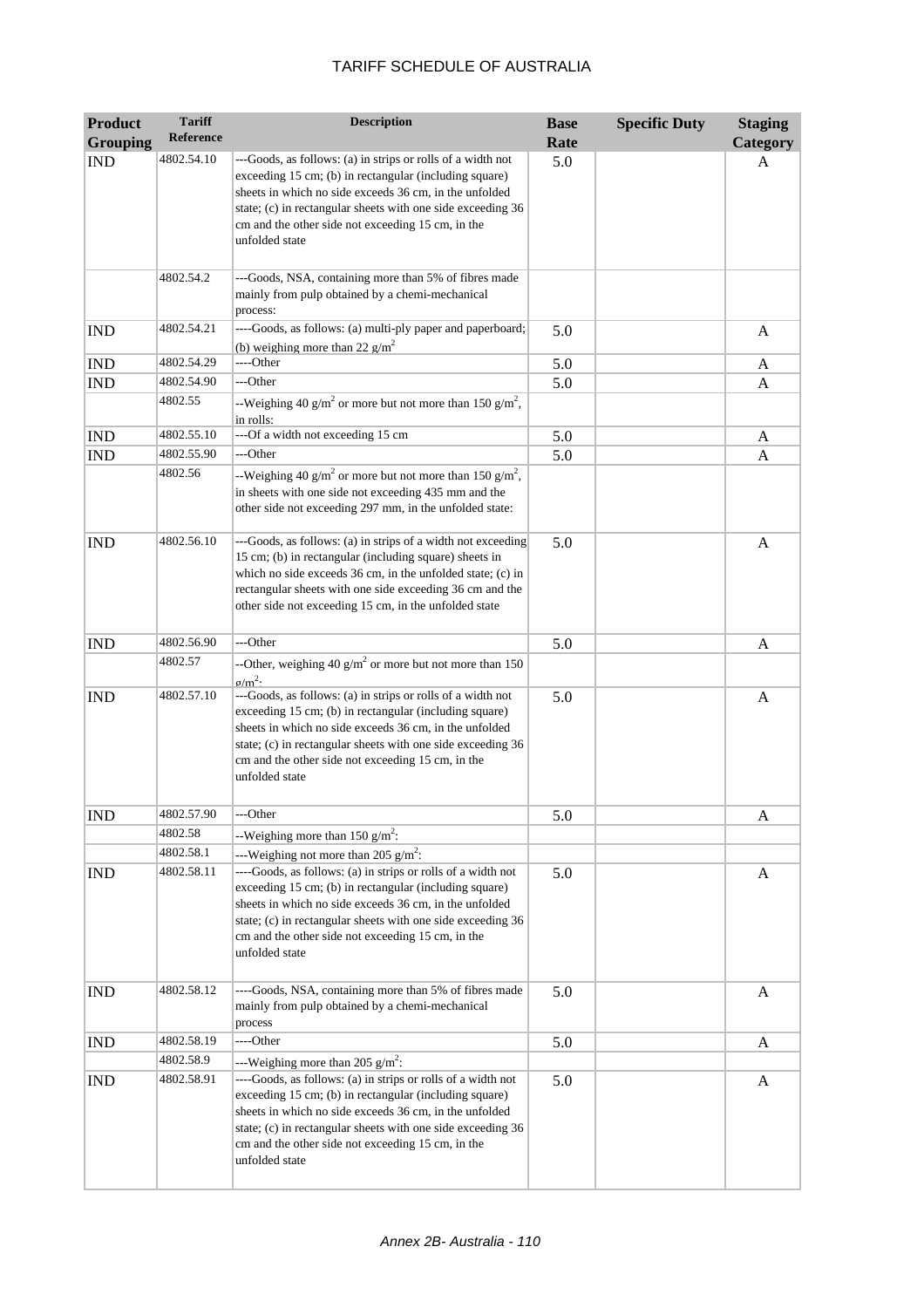| <b>Product</b><br><b>Grouping</b> | <b>Tariff</b><br>Reference | <b>Description</b>                                                                                                                                                                                                                                                                                                                                                                                                               | <b>Base</b><br>Rate | <b>Specific Duty</b> | <b>Staging</b><br>Category |
|-----------------------------------|----------------------------|----------------------------------------------------------------------------------------------------------------------------------------------------------------------------------------------------------------------------------------------------------------------------------------------------------------------------------------------------------------------------------------------------------------------------------|---------------------|----------------------|----------------------------|
| <b>IND</b>                        | 4802.58.92                 | ----Goods, NSA, as follows: (a) multi-ply paper and<br>paperboard; (b) containing more than 5% of fibres made<br>mainly from pulp obtained by a chemi-mechanical<br>process                                                                                                                                                                                                                                                      | 5.0                 |                      | A                          |
| <b>IND</b>                        | 4802.58.99                 | ----Other                                                                                                                                                                                                                                                                                                                                                                                                                        | 5.0                 |                      | A                          |
|                                   | 4802.6                     | -Other paper and paperboard, of which more than 10% by<br>weight of the total fibre content consists of fibres<br>obtained by a mechanical or chemi-mechanical process:                                                                                                                                                                                                                                                          |                     |                      |                            |
|                                   | 4802.61                    | --In rolls:                                                                                                                                                                                                                                                                                                                                                                                                                      |                     |                      |                            |
| <b>IND</b>                        | 4802.61.10                 | ---Not exceeding 15 cm in width                                                                                                                                                                                                                                                                                                                                                                                                  | 5.0                 |                      | A                          |
|                                   | 4802.61.2                  | ---Goods, NSA, not containing fibres obtained by a<br>mechanical process or of which not more than 10% by<br>weight of the total fibre content consists of such fibres,<br>other than goods of 4802.61.4 or 4802.61.5:                                                                                                                                                                                                           |                     |                      |                            |
| <b>IND</b>                        | 4802.61.21                 | ----Weighing 150 $g/m^2$ or less                                                                                                                                                                                                                                                                                                                                                                                                 | 5.0                 |                      | A                          |
| <b>IND</b>                        | 4802.61.22                 | ----Weighing more than 150 $g/m^2$ but not more than 205<br>$\sigma/m^2$                                                                                                                                                                                                                                                                                                                                                         | 5.0                 |                      | A                          |
| <b>IND</b>                        | 4802.61.29                 | ----Other                                                                                                                                                                                                                                                                                                                                                                                                                        | 5.0                 |                      | A                          |
| <b>IND</b>                        | 4802.61.30                 | ---Paper, of which more than 10% by weight of the total<br>fibre content consists of fibres obtained by a mechanical<br>process, other than newsprint of 4802.61.4, as follows: (a)<br>having a water absorbency, when tested by the one-<br>minute Cobb method, of not less than 45 $g/m^2$ ; (b)<br>containing not less than 70% of mechanical woodpulp;<br>and (c) weighing 40 $g/m2$ or more but not more than 62<br>$g/m^2$ | 0.0                 |                      | E                          |
|                                   | 4802.61.4                  | ---Newsprint, in rolls exceeding 15 cm but not exceeding<br>36 cm in width:                                                                                                                                                                                                                                                                                                                                                      |                     |                      |                            |
| <b>IND</b>                        | 4802.61.41                 | ----Not containing fibres obtained by a mechanical<br>process or of which not more than 10% by weight of the<br>total fibre content consists of such fibres                                                                                                                                                                                                                                                                      | 5.0                 |                      | A                          |
| <b>IND</b>                        | 4802.61.42                 | ----Of which more than 10% but less than 65% by weight<br>of the total fibre content consists of fibres obtained by a<br>mechanical process                                                                                                                                                                                                                                                                                      | 5.0                 |                      | A                          |
| <b>IND</b>                        | 4802.61.43                 | ----Of which 65% or more by weight of the total fibre<br>content consists of fibres obtained by a mechanical<br>process, as follows: (a) weighing more than 57 $g/m^2$ ; or<br>(b) having an ash content by weight of more than 8%                                                                                                                                                                                               | 5.0                 |                      | A                          |
| <b>IND</b>                        | 4802.61.49                 | ----Other                                                                                                                                                                                                                                                                                                                                                                                                                        | 0.0                 |                      | Ε                          |
|                                   | 4802.61.5                  | ---Goods, NSA, made mainly from pulp obtained by a<br>chemi-mechanical process:                                                                                                                                                                                                                                                                                                                                                  |                     |                      |                            |
| <b>IND</b>                        | 4802.61.51                 | ----Multi-ply paper and paperboard weighing not more<br>than 205 $g/m^2$                                                                                                                                                                                                                                                                                                                                                         | 5.0                 |                      | A                          |
| <b>IND</b>                        | 4802.61.52                 | ----Multi-ply paper and paperboard weighing more than<br>$205$ g/m <sup>2</sup>                                                                                                                                                                                                                                                                                                                                                  | 5.0                 |                      | A                          |
| <b>IND</b>                        | 4802.61.53                 | ----Goods, NSA, as follows: (a) weighing not more than<br>22 g/m <sup>2</sup> ; (b) weighing more than 205 g/m <sup>2</sup>                                                                                                                                                                                                                                                                                                      | 5.0                 |                      | A                          |
| <b>IND</b>                        | 4802.61.59                 | ----Other                                                                                                                                                                                                                                                                                                                                                                                                                        | 5.0                 |                      | A                          |
| <b>IND</b>                        | 4802.61.90                 | ---Other                                                                                                                                                                                                                                                                                                                                                                                                                         | 5.0                 |                      | A                          |
|                                   | 4802.62                    | -- In sheets with one side not exceeding 435 mm and the<br>other side not exceeding 297 mm, in the unfolded state:                                                                                                                                                                                                                                                                                                               |                     |                      |                            |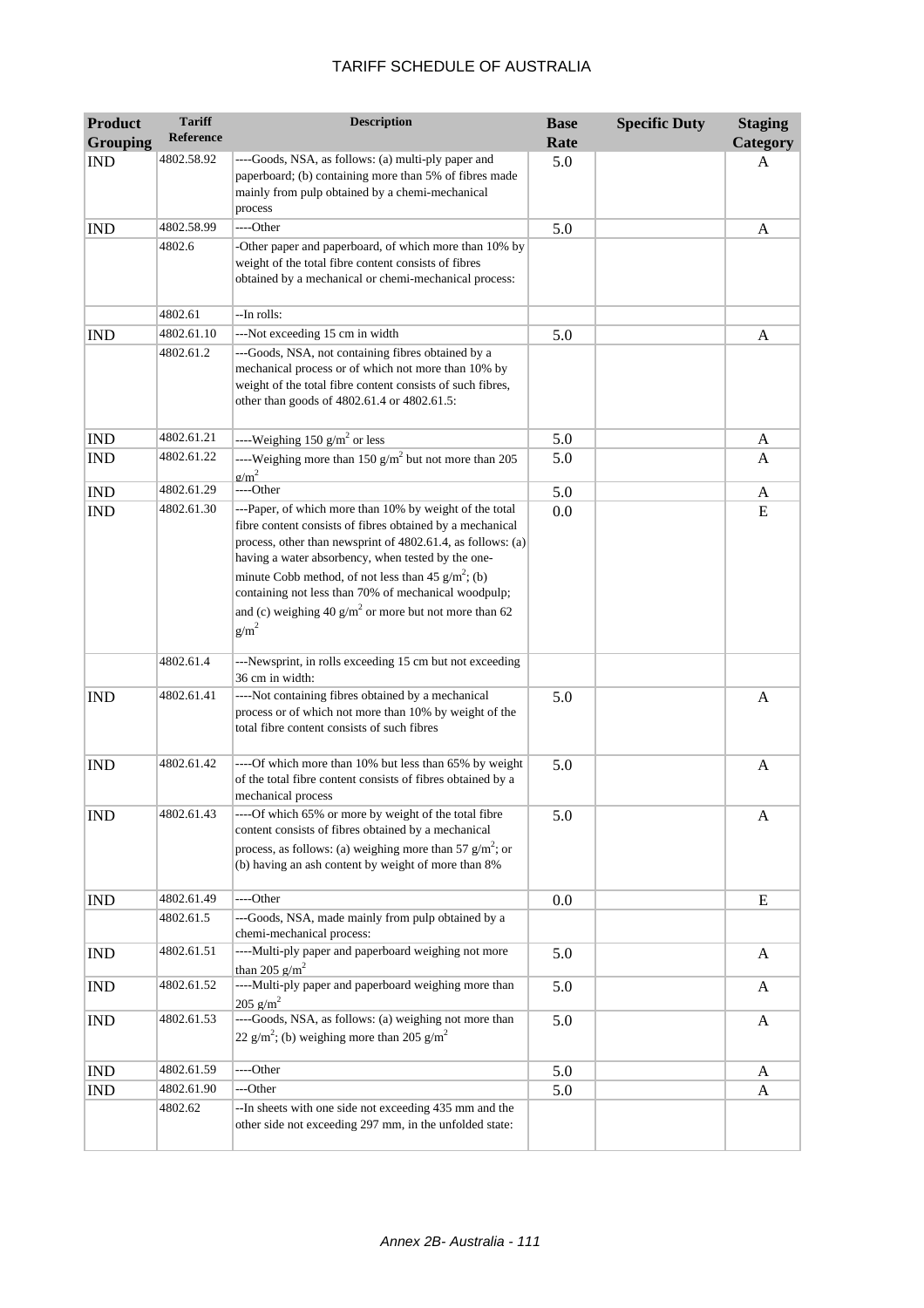| <b>Product</b>  | <b>Tariff</b> | <b>Description</b>                                                                                                                                                                                                                                                                                                                                                                                                               | <b>Base</b> | <b>Specific Duty</b> | <b>Staging</b> |
|-----------------|---------------|----------------------------------------------------------------------------------------------------------------------------------------------------------------------------------------------------------------------------------------------------------------------------------------------------------------------------------------------------------------------------------------------------------------------------------|-------------|----------------------|----------------|
| <b>Grouping</b> | Reference     |                                                                                                                                                                                                                                                                                                                                                                                                                                  | Rate        |                      | Category       |
| <b>IND</b>      | 4802.62.10    | ---Goods, as follows: (a) in strips of a width not exceeding<br>15 cm; (b) in rectangular (including square) sheets in<br>which no side exceeds 36 cm, in the unfolded state; (c) in<br>rectangular sheets with one side exceeding 36 cm and the<br>other side not exceeding 15 cm, in the unfolded state                                                                                                                        | 5.0         |                      | A              |
|                 | 4802.62.2     | ---Not containing fibres obtained by a mechanical process<br>or of which not more than 10% by weight of the total<br>fibre content consists of such fibres, other than goods of<br>4802.62.4 or 4802.62.5:                                                                                                                                                                                                                       |             |                      |                |
| <b>IND</b>      | 4802.62.21    | ----Weighing 150 $g/m^2$ or less                                                                                                                                                                                                                                                                                                                                                                                                 | 5.0         |                      | A              |
| <b>IND</b>      | 4802.62.22    | ----Weighing more than 150 $g/m^2$ but not more than 205<br>$\sigma/m^2$                                                                                                                                                                                                                                                                                                                                                         | 5.0         |                      | A              |
| <b>IND</b>      | 4802.62.29    | ----Other                                                                                                                                                                                                                                                                                                                                                                                                                        | 5.0         |                      | A              |
| <b>IND</b>      | 4802.62.30    | ---Paper, of which more than 10% by weight of the total<br>fibre content consists of fibres obtained by a mechanical<br>process, other than newsprint of 4802.62.4, as follows: (a)<br>having a water absorbency, when tested by the one-<br>minute Cobb method, of not less than 45 $g/m^2$ ; (b)<br>containing not less than 70% of mechanical woodpulp;<br>and (c) weighing 40 $g/m2$ or more but not more than 62<br>$g/m^2$ | 0.0         |                      | E              |
|                 | 4802.62.4     | ---Newsprint, NSA:                                                                                                                                                                                                                                                                                                                                                                                                               |             |                      |                |
| <b>IND</b>      | 4802.62.41    | ----Not containing fibres obtained by a mechanical<br>process or of which not more than 10% by weight of the<br>total fibre content consists of such fibres                                                                                                                                                                                                                                                                      | 5.0         |                      | A              |
| <b>IND</b>      | 4802.62.42    | ----Of which more than 10% but less than 65% by weight<br>of the total fibre content consists of fibres obtained by a<br>mechanical process                                                                                                                                                                                                                                                                                      | 5.0         |                      | A              |
| <b>IND</b>      | 4802.62.43    | ----Of which 65% or more by weight of the total fibre<br>content consists of fibres obtained by a mechanical<br>process, as follows: (a) weighing more than 57 $g/m^2$ ; or<br>(b) having an ash content by weight of more than 8%                                                                                                                                                                                               | 5.0         |                      | $\mathbf{A}$   |
| <b>IND</b>      | 4802.62.49    | ----Other                                                                                                                                                                                                                                                                                                                                                                                                                        | 0.0         |                      | E              |
|                 | 4802.62.5     | ---Goods, NSA, made mainly from pulp obtained by a<br>chemi-mechanical process:                                                                                                                                                                                                                                                                                                                                                  |             |                      |                |
| <b>IND</b>      | 4802.62.51    | ----Multi-ply paper and paperboard weighing not more<br>than 205 $g/m^2$                                                                                                                                                                                                                                                                                                                                                         | 5.0         |                      | A              |
| <b>IND</b>      | 4802.62.52    | ----Multi-ply paper and paperboard weighing more than<br>$205$ g/m <sup>2</sup>                                                                                                                                                                                                                                                                                                                                                  | 5.0         |                      | A              |
| <b>IND</b>      | 4802.62.53    | ----Goods, NSA, as follows: (a) weighing not more than<br>22 g/m <sup>2</sup> ; (b) weighing more than 205 g/m <sup>2</sup>                                                                                                                                                                                                                                                                                                      | 5.0         |                      | A              |
| <b>IND</b>      | 4802.62.59    | ----Other                                                                                                                                                                                                                                                                                                                                                                                                                        | 5.0         |                      | A              |
| <b>IND</b>      | 4802.62.90    | ---Other                                                                                                                                                                                                                                                                                                                                                                                                                         | 5.0         |                      | A              |
|                 | 4802.69       | --Other:                                                                                                                                                                                                                                                                                                                                                                                                                         |             |                      |                |
| <b>IND</b>      | 4802.69.10    | ---Goods, as follows: (a) in strips or rolls of a width not<br>exceeding 15 cm; (b) in rectangular (including square)<br>sheets in which no side exceeds 36 cm, in the unfolded<br>state; (c) in rectangular sheets with one side exceeding 36<br>cm and the other side not exceeding 15 cm, in the<br>unfolded state                                                                                                            | 5.0         |                      | A              |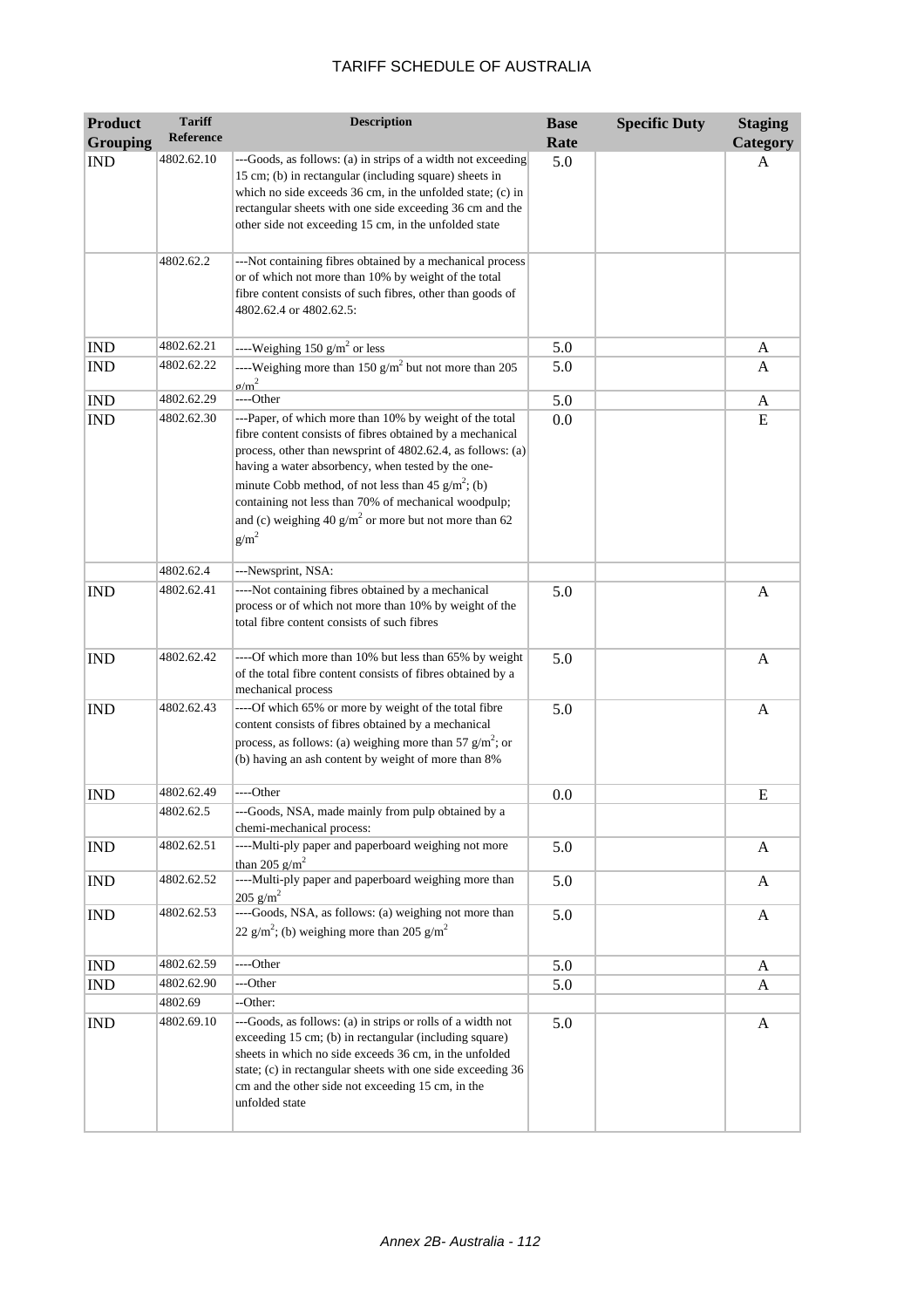| <b>Product</b>  | <b>Tariff</b>      | <b>Description</b>                                                                                                                                                                                                                                                                                                                                                                                                               | <b>Base</b> | <b>Specific Duty</b> | <b>Staging</b> |
|-----------------|--------------------|----------------------------------------------------------------------------------------------------------------------------------------------------------------------------------------------------------------------------------------------------------------------------------------------------------------------------------------------------------------------------------------------------------------------------------|-------------|----------------------|----------------|
| <b>Grouping</b> | Reference          |                                                                                                                                                                                                                                                                                                                                                                                                                                  | Rate        |                      | Category       |
|                 | 4802.69.2          | ---Not containing fibres obtained by a mechanical process<br>or of which not more than 10% by weight of the total<br>fibre content consists of such fibres, other than goods of<br>4802.69.4 or 4802.69.5:                                                                                                                                                                                                                       |             |                      |                |
| <b>IND</b>      | 4802.69.21         | ----Weighing 150 $g/m^2$ or less                                                                                                                                                                                                                                                                                                                                                                                                 | 5.0         |                      | A              |
| <b>IND</b>      | 4802.69.22         | ----Weighing more than 150 $g/m^2$ but not more than 205<br>$g/m^2$                                                                                                                                                                                                                                                                                                                                                              | 5.0         |                      | A              |
| <b>IND</b>      | 4802.69.29         | ----Other                                                                                                                                                                                                                                                                                                                                                                                                                        | 5.0         |                      | A              |
| <b>IND</b>      | 4802.69.30         | ---Paper, of which more than 10% by weight of the total<br>fibre content consists of fibres obtained by a mechanical<br>process, other than newsprint of 4802.69.4, as follows: (a)<br>having a water absorbency, when tested by the one-<br>minute Cobb method, of not less than 45 $g/m^2$ ; (b)<br>containing not less than 70% of mechanical woodpulp;<br>and (c) weighing 40 $g/m2$ or more but not more than 62<br>$g/m^2$ | 0.0         |                      | E              |
|                 | 4802.69.4          | ---Newsprint, NSA:                                                                                                                                                                                                                                                                                                                                                                                                               |             |                      |                |
| <b>IND</b>      | 4802.69.41         | ----Not containing fibres obtained by a mechanical<br>process or of which not more than 10% by weight of the<br>total fibre content consists of such fibres                                                                                                                                                                                                                                                                      | 5.0         |                      | $\mathbf{A}$   |
| <b>IND</b>      | 4802.69.42         | ----Of which more than 10% but less than 65% by weight<br>of the total fibre content consists of fibres obtained by a<br>mechanical process                                                                                                                                                                                                                                                                                      | 5.0         |                      | $\mathbf{A}$   |
| <b>IND</b>      | 4802.69.43         | ----Of which 65% or more by weight of the total fibre<br>content consists of fibres obtained by a mechanical<br>process, as follows: (a) weighing more than 57 $g/m^2$ ; or<br>(b) having an ash content by weight of more than 8%                                                                                                                                                                                               | 5.0         |                      | A              |
| <b>IND</b>      | 4802.69.49         | ----Other                                                                                                                                                                                                                                                                                                                                                                                                                        | 0.0         |                      | E              |
|                 | 4802.69.5          | ---Goods, NSA, made mainly from pulp obtained by a<br>chemi-mechanical process:                                                                                                                                                                                                                                                                                                                                                  |             |                      |                |
| <b>IND</b>      | 4802.69.51         | ----Multi-ply paper and paperboard weighing not more<br>than 205 $g/m^2$                                                                                                                                                                                                                                                                                                                                                         | 5.0         |                      | A              |
| <b>IND</b>      | 4802.69.52         | ----Multi-ply paper and paperboard weighing more than<br>$205$ g/m <sup>2</sup>                                                                                                                                                                                                                                                                                                                                                  | 5.0         |                      | A              |
| <b>IND</b>      | 4802.69.53         | ----Goods, NSA, as follows: (a) weighing not more than<br>22 g/m <sup>2</sup> ; (b) weighing more than 205 g/m <sup>2</sup>                                                                                                                                                                                                                                                                                                      | 5.0         |                      | A              |
| <b>IND</b>      | 4802.69.59         | ----Other                                                                                                                                                                                                                                                                                                                                                                                                                        | 5.0         |                      | A              |
| <b>IND</b>      | 4802.69.90<br>4803 | ---Other<br>TOILET OR FACIAL TISSUE STOCK, TOWEL OR<br>NAPKIN STOCK AND SIMILAR PAPER OF A KIND<br>USED FOR HOUSEHOLD OR SANITARY PURPOSES,<br>CELLULOSE WADDING AND WEBS OF<br>CELLULOSE FIBRES, WHETHER OR NOT CREPED,<br>CRINKLED, EMBOSSED, PERFORATED, SURFACE-<br>COLOURED, SURFACE-DECORATED OR PRINTED,<br>IN ROLLS OR SHEETS:                                                                                           | 5.0         |                      | A              |
| <b>IND</b>      | 4803.00.10         | ---Embossed or perforated, weighing more than 22 $g/m^2$                                                                                                                                                                                                                                                                                                                                                                         | 5.0         |                      | A              |
| <b>IND</b>      | 4803.00.90         | ---Other                                                                                                                                                                                                                                                                                                                                                                                                                         | 5.0         |                      | A              |
|                 | 4804               | UNCOATED KRAFT PAPER AND PAPERBOARD, IN<br>ROLLS OR SHEETS, OTHER THAN THAT OF 4802<br>OR 4803:                                                                                                                                                                                                                                                                                                                                  |             |                      |                |
|                 | 4804.1             | -Kraftliner:                                                                                                                                                                                                                                                                                                                                                                                                                     |             |                      |                |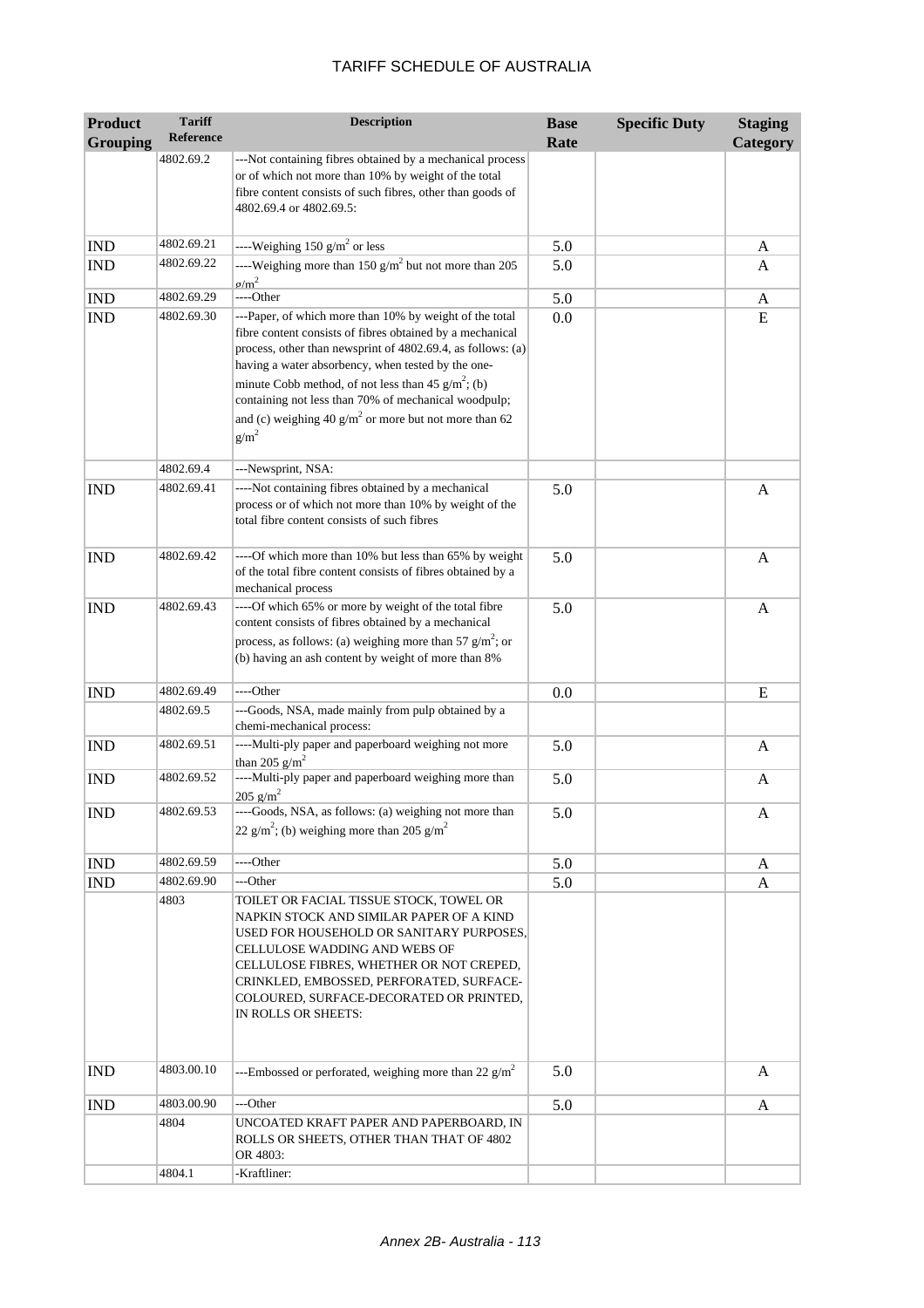| <b>Product</b>  | <b>Tariff</b>    | <b>Description</b>                                                                                                                                                     | <b>Base</b> | <b>Specific Duty</b> | <b>Staging</b> |
|-----------------|------------------|------------------------------------------------------------------------------------------------------------------------------------------------------------------------|-------------|----------------------|----------------|
| <b>Grouping</b> | <b>Reference</b> |                                                                                                                                                                        | Rate        |                      | Category       |
|                 | 4804.11          | --Unbleached:                                                                                                                                                          |             |                      |                |
| <b>IND</b>      | 4804.11.10       | ---Weighing not more than 205 $\text{g/m}^2$                                                                                                                           | 5.0         |                      | A              |
| <b>IND</b>      | 4804.11.90       | ---Other                                                                                                                                                               | 5.0         |                      | A              |
|                 | 4804.19          | --Other:                                                                                                                                                               |             |                      |                |
| <b>IND</b>      | 4804.19.10       | ---Weighing not more than 205 $g/m^2$                                                                                                                                  | 5.0         |                      | A              |
| <b>IND</b>      | 4804.19.90       | ---Other                                                                                                                                                               | 5.0         |                      | A              |
|                 | 4804.2           | -Sack kraft paper:                                                                                                                                                     |             |                      |                |
| <b>IND</b>      | 4804.21.00       | --Unbleached                                                                                                                                                           | 5.0         |                      | A              |
| <b>IND</b>      | 4804.29.00       | --Other                                                                                                                                                                | 5.0         |                      | A              |
|                 | 4804.3           | -Other kraft paper and paperboard weighing 150 $\text{g/m}^2$ or<br>less:                                                                                              |             |                      |                |
| <b>IND</b>      | 4804.31.00       | --Unbleached                                                                                                                                                           | 5.0         |                      | A              |
| <b>IND</b>      | 4804.39.00       | --Other                                                                                                                                                                | 5.0         |                      | A              |
|                 | 4804.4           | -Other kraft paper and paperboard weighing more than                                                                                                                   |             |                      |                |
|                 |                  | 150 g/m <sup>2</sup> but less than 225 g/m <sup>2</sup> :                                                                                                              |             |                      |                |
|                 | 4804.41          | --Unbleached:                                                                                                                                                          |             |                      |                |
| <b>IND</b>      | 4804.41.10       | ---Weighing not more than 205 $g/m^2$                                                                                                                                  | 5.0         |                      | A              |
| <b>IND</b>      | 4804.41.90       | ---Other                                                                                                                                                               | 5.0         |                      | A              |
|                 | 4804.42          | --Bleached uniformly throughout the mass and of which<br>more than 95% by weight of the total fibre content<br>consists of wood fibres obtained by a chemical process: |             |                      |                |
| <b>IND</b>      | 4804.42.10       | ---Weighing not more than 205 $g/m^2$                                                                                                                                  | 5.0         |                      | A              |
| <b>IND</b>      | 4804.42.90       | ---Other                                                                                                                                                               | 5.0         |                      | A              |
|                 | 4804.49          | --Other:                                                                                                                                                               |             |                      |                |
| <b>IND</b>      | 4804.49.10       | ---Weighing not more than 205 $g/m^2$                                                                                                                                  | 5.0         |                      | A              |
| <b>IND</b>      | 4804.49.90       | ---Other                                                                                                                                                               | 5.0         |                      | A              |
|                 | 4804.5           | -Other kraft paper and paperboard weighing 225 $g/m^2$ or<br>more:                                                                                                     |             |                      |                |
| <b>IND</b>      | 4804.51.00       | --Unbleached                                                                                                                                                           | 5.0         |                      | A              |
| <b>IND</b>      | 4804.52.00       | --Bleached uniformly throughout the mass and of which<br>more than 95% by weight of the total fibre content<br>consists of wood fibres obtained by a chemical process  | 5.0         |                      | A              |
| <b>IND</b>      | 4804.59.00       | --Other                                                                                                                                                                | 5.0         |                      | A              |
|                 | 4805             | OTHER UNCOATED PAPER AND PAPERBOARD, IN<br>ROLLS OR SHEETS, NOT FURTHER WORKED OR<br>PROCESSED THAN AS SPECIFIED IN NOTE 3 TO<br>THIS CHAPTER:                         |             |                      |                |
|                 | 4805.1           | -Fluting paper:                                                                                                                                                        |             |                      |                |
|                 | 4805.11          | --Semi-chemical fluting paper:                                                                                                                                         |             |                      |                |
| IND             | 4805.11.10       | ---Weighing not more than 205 $g/m^2$                                                                                                                                  | 5.0         |                      | A              |
| <b>IND</b>      | 4805.11.90       | ---Other                                                                                                                                                               | 5.0         |                      | A              |
|                 | 4805.12          | --Straw fluting paper:                                                                                                                                                 |             |                      |                |
| <b>IND</b>      | 4805.12.10       | ---Weighing 130 $g/m^2$ or more, but not more than 205<br>$\sigma/m^2$                                                                                                 | 5.0         |                      | A              |
| <b>IND</b>      | 4805.12.90       | ---Weighing more than 205 $g/m^2$                                                                                                                                      | 5.0         |                      | A              |
|                 | 4805.19          | --Other:                                                                                                                                                               |             |                      |                |
| <b>IND</b>      | 4805.19.10       | ---Of multi-ply paper or paperboard weighing not more<br>than 205 $g/m^2$                                                                                              | 5.0         |                      | A              |
| <b>IND</b>      | 4805.19.20       | ---Goods, as follows: (a) weighing not more than 22 $g/m^2$ ;<br>(h) weighing 205 $\sigma/m^2$ or more.                                                                | 5.0         |                      | A              |
| <b>IND</b>      | 4805.19.90       | ---Other                                                                                                                                                               | 5.0         |                      | A              |
|                 | 4805.2           | -Testliner (recycled liner board):                                                                                                                                     |             |                      |                |
|                 | 4805.24          | --Weighing 150 $g/m^2$ or less:                                                                                                                                        |             |                      |                |
| <b>IND</b>      | 4805.24.10       | ---Multi-ply paper and paperboard                                                                                                                                      | 5.0         |                      | A              |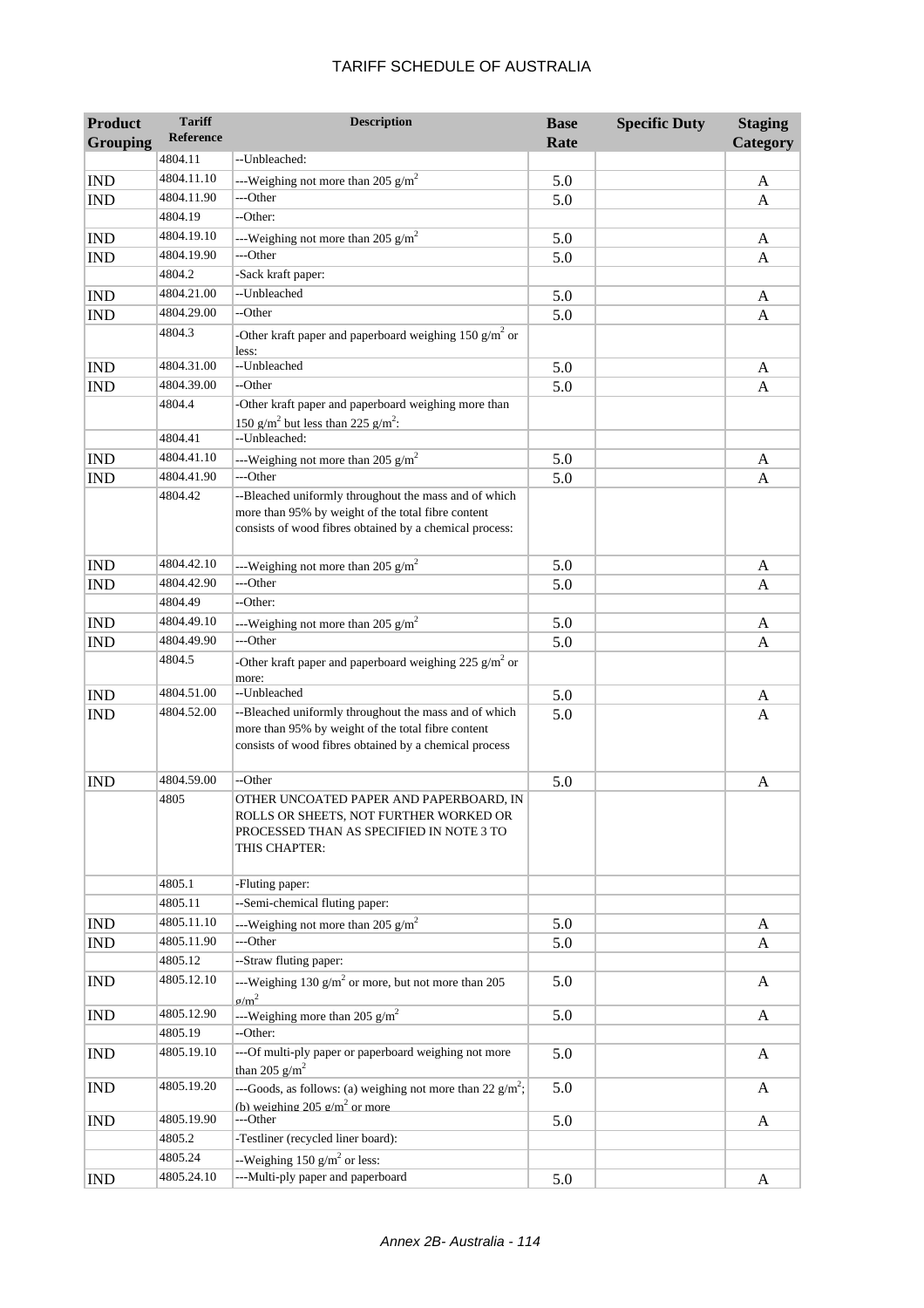| <b>Product</b><br><b>Grouping</b> | <b>Tariff</b><br><b>Reference</b> | <b>Description</b>                                                                                                                                                                                                                | <b>Base</b><br>Rate | <b>Specific Duty</b> | <b>Staging</b><br>Category |
|-----------------------------------|-----------------------------------|-----------------------------------------------------------------------------------------------------------------------------------------------------------------------------------------------------------------------------------|---------------------|----------------------|----------------------------|
|                                   | 4805.24.9                         | ---Other:                                                                                                                                                                                                                         |                     |                      |                            |
| <b>IND</b>                        | 4805.24.91                        | ----Weighing 22 $g/m^2$ or less                                                                                                                                                                                                   | 5.0                 |                      | A                          |
| <b>IND</b>                        | 4805.24.99                        | ----Other                                                                                                                                                                                                                         | 5.0                 |                      | A                          |
|                                   | 4805.25                           | --Weighing more than 150 $g/m^2$ :                                                                                                                                                                                                |                     |                      |                            |
|                                   | 4805.25.1                         | ---Multi-ply paper and paperboard:                                                                                                                                                                                                |                     |                      |                            |
| <b>IND</b>                        | 4805.25.11                        | ----Weighing not more than 205 $g/m^2$                                                                                                                                                                                            | 5.0                 |                      | A                          |
| <b>IND</b>                        | 4805.25.19                        | ----Other                                                                                                                                                                                                                         | 5.0                 |                      | A                          |
|                                   | 4805.25.9                         | ---Other:                                                                                                                                                                                                                         |                     |                      |                            |
| <b>IND</b>                        | 4805.25.91                        | ----Weighing not more than 205 $g/m^2$                                                                                                                                                                                            | 5.0                 |                      | A                          |
| <b>IND</b>                        | 4805.25.99                        | ----Other                                                                                                                                                                                                                         | 5.0                 |                      | A                          |
| <b>IND</b>                        | 4805.30.00                        | -Sulphite wrapping paper                                                                                                                                                                                                          | 5.0                 |                      | A                          |
| <b>IND</b>                        | 4805.40.00                        | -Filter paper and paperboard                                                                                                                                                                                                      | 5.0                 |                      | A                          |
| $\mathop{\rm IND}\nolimits$       | 4805.50.00                        | -Felt paper and paperboard                                                                                                                                                                                                        | 0.0                 |                      | E                          |
|                                   | 4805.9                            | -Other:                                                                                                                                                                                                                           |                     |                      |                            |
|                                   | 4805.91                           | --Weighing 150 $g/m^2$ or less:                                                                                                                                                                                                   |                     |                      |                            |
| <b>IND</b>                        | 4805.91.10                        | ---Multi-ply paper and paperboard                                                                                                                                                                                                 | 5.0                 |                      | A                          |
|                                   | 4805.91.9                         | ---Other:                                                                                                                                                                                                                         |                     |                      |                            |
| <b>IND</b>                        | 4805.91.91                        | ----Weighing not more than 22 $g/m^2$                                                                                                                                                                                             | 5.0                 |                      | A                          |
| <b>IND</b>                        | 4805.91.99                        | ----Other                                                                                                                                                                                                                         | 5.0                 |                      | A                          |
|                                   | 4805.92                           | --Weighing more than 150 $g/m^2$ but less than 225 $g/m^2$ :                                                                                                                                                                      |                     |                      |                            |
|                                   | 4805.92.1                         | ---Multi-ply paper and paperboard:                                                                                                                                                                                                |                     |                      |                            |
| <b>IND</b>                        | 4805.92.11                        | ----Weighing more than 150 $g/m^2$ but not more than 205<br>$g/m^2$                                                                                                                                                               | 5.0                 |                      | $\mathbf{A}$               |
| <b>IND</b>                        | 4805.92.19                        | ----Other                                                                                                                                                                                                                         | 5.0                 |                      | A                          |
|                                   | 4805.92.9                         | ---Other:                                                                                                                                                                                                                         |                     |                      |                            |
| <b>IND</b>                        | 4805.92.91                        | ----Weighing more than 150 $g/m^2$ but not more than 205<br>$\sigma/m^2$                                                                                                                                                          | 5.0                 |                      | A                          |
| <b>IND</b>                        | 4805.92.92                        | ----Goods, NSA, as follows: (a) carton boards and box<br>boards (including strawboard); (b) container board<br>(excluding kraft)                                                                                                  | 5.0                 |                      | A                          |
| <b>IND</b>                        | 4805.92.99                        | ----Other                                                                                                                                                                                                                         | 5.0                 |                      | A                          |
|                                   | 4805.93                           | --Weighing 225 $g/m^2$ or more:                                                                                                                                                                                                   |                     |                      |                            |
| <b>IND</b>                        | 4805.93.10                        | ---Multi-ply paper and paperboard                                                                                                                                                                                                 | 5.0                 |                      | A                          |
|                                   | 4805.93.9                         | ---Other:                                                                                                                                                                                                                         |                     |                      |                            |
| <b>IND</b>                        | 4805.93.91                        | ----Goods, as follows: (a) carton boards and box boards<br>(including strawboard); (b) container board (excluding<br>kraft)                                                                                                       | 5.0                 |                      | A                          |
| <b>IND</b>                        | 4805.93.99                        | ----Other                                                                                                                                                                                                                         | 5.0                 |                      | A                          |
|                                   | 4806                              | VEGETABLE PARCHMENT, GREASEPROOF<br>PAPERS, TRACING PAPERS AND GLASSINE AND<br>OTHER GLAZED TRANSPARENT OR<br>TRANSLUCENT PAPERS, IN ROLLS OR SHEETS:                                                                             |                     |                      |                            |
| <b>IND</b>                        | 4806.10.00                        | -Vegetable parchment                                                                                                                                                                                                              | 0.0                 |                      | ${\bf E}$                  |
| <b>IND</b>                        | 4806.20.00                        | -Greaseproof papers                                                                                                                                                                                                               | 0.0                 |                      | ${\bf E}$                  |
| <b>IND</b>                        | 4806.30.00                        | -Tracing papers                                                                                                                                                                                                                   | 0.0                 |                      | E                          |
| <b>IND</b>                        | 4806.40.00                        | -Glassine and other glazed transparent or translucent<br>papers                                                                                                                                                                   | 0.0                 |                      | E                          |
| <b>IND</b>                        | 4807.00.00                        | COMPOSITE PAPER AND PAPERBOARD (MADE BY<br>STICKING FLAT LAYERS OF PAPER OR<br>PAPERBOARD TOGETHER WITH AN ADHESIVE),<br>NOT SURFACE-COATED OR IMPREGNATED,<br>WHETHER OR NOT INTERNALLY REINFORCED, IN<br><b>ROLLS OR SHEETS</b> | 0.0                 |                      | E                          |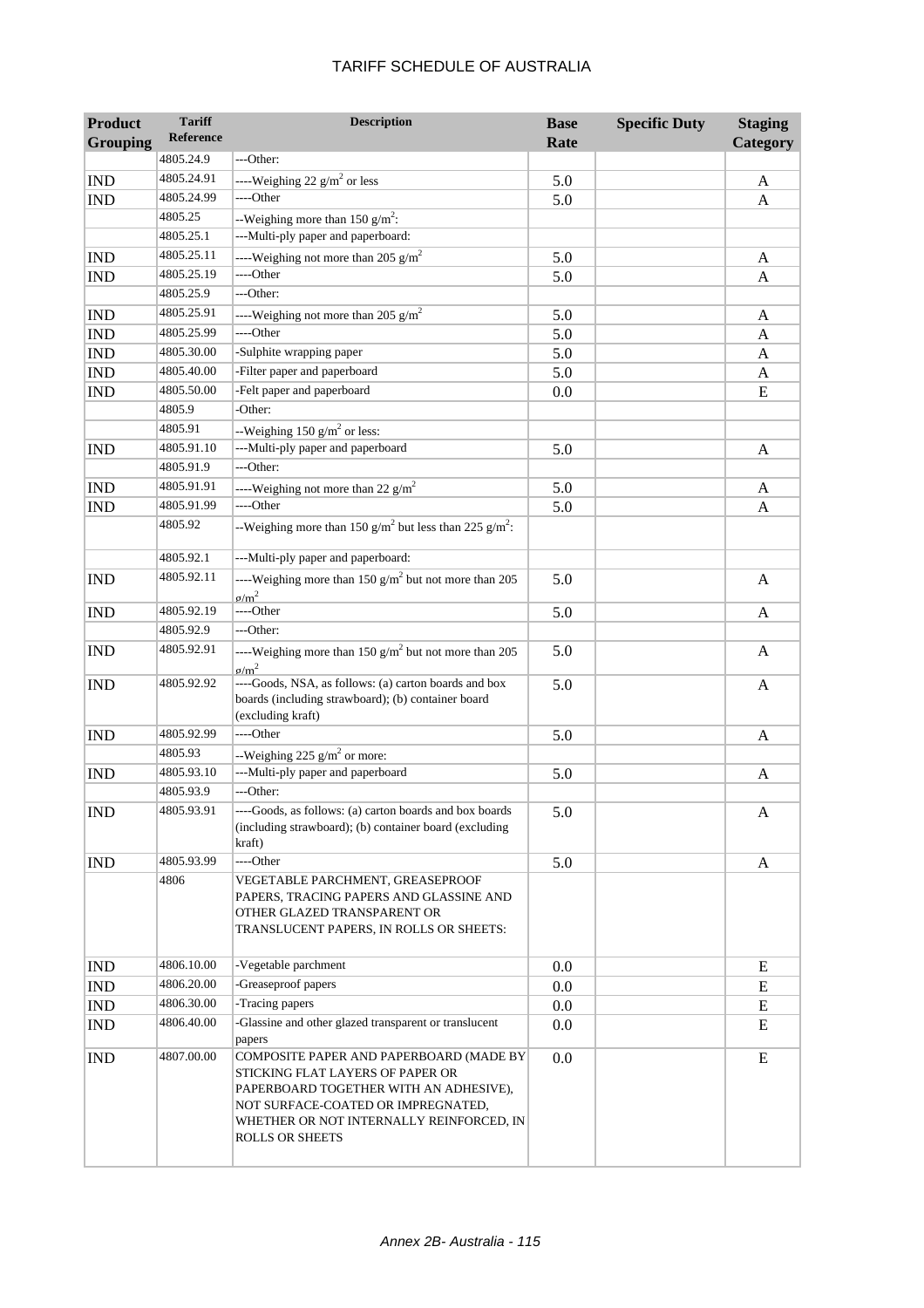| <b>Product</b>  | <b>Tariff</b><br><b>Reference</b> | <b>Description</b>                                                                                                                                                                                                                                                                                                  | <b>Base</b> | <b>Specific Duty</b> | <b>Staging</b>  |
|-----------------|-----------------------------------|---------------------------------------------------------------------------------------------------------------------------------------------------------------------------------------------------------------------------------------------------------------------------------------------------------------------|-------------|----------------------|-----------------|
| <b>Grouping</b> |                                   |                                                                                                                                                                                                                                                                                                                     | Rate        |                      | <b>Category</b> |
|                 | 4808                              | PAPER AND PAPERBOARD, CORRUGATED (WITH<br>OR WITHOUT GLUED FLAT SURFACE SHEETS),<br>CREPED, CRINKLED, EMBOSSED OR                                                                                                                                                                                                   |             |                      |                 |
|                 |                                   | PERFORATED, IN ROLLS OR SHEETS, OTHER<br>THAN PAPER OF THE KIND DESCRIBED IN 4803:                                                                                                                                                                                                                                  |             |                      |                 |
|                 | 4808.10                           | -Corrugated paper and paperboard, whether or not<br>perforated:                                                                                                                                                                                                                                                     |             |                      |                 |
| <b>IND</b>      | 4808.10.10                        | ---Embossed or perforated, weighing not more than 205<br>$g/m^2$                                                                                                                                                                                                                                                    | 5.0         |                      | $\mathbf{A}$    |
| <b>IND</b>      | 4808.10.90                        | ---Other                                                                                                                                                                                                                                                                                                            | 0.0         |                      | E               |
|                 | 4808.20                           | -Sack kraft paper, creped or crinkled, whether or not<br>embossed or perforated:                                                                                                                                                                                                                                    |             |                      |                 |
| <b>IND</b>      | 4808.20.10                        | ---Embossed or perforated, weighing not more than 205<br>$g/m^2$                                                                                                                                                                                                                                                    | 5.0         |                      | A               |
| <b>IND</b>      | 4808.20.90                        | ---Other                                                                                                                                                                                                                                                                                                            | 0.0         |                      | E               |
|                 | 4808.30                           | -Other kraft paper, creped or crinkled, whether or not<br>embossed or perforated:                                                                                                                                                                                                                                   |             |                      |                 |
| <b>IND</b>      | 4808.30.10                        | ---Embossed or perforated, weighing not more than 205<br>$g/m^2$                                                                                                                                                                                                                                                    | 5.0         |                      | A               |
| <b>IND</b>      | 4808.30.90                        | ---Other                                                                                                                                                                                                                                                                                                            | 0.0         |                      | E               |
|                 | 4808.90                           | -Other:                                                                                                                                                                                                                                                                                                             |             |                      |                 |
| <b>IND</b>      | 4808.90.10                        | ---Embossed or perforated, weighing not more than 205<br>$g/m^2$                                                                                                                                                                                                                                                    | 5.0         |                      | A               |
| <b>IND</b>      | 4808.90.90                        | ---Other                                                                                                                                                                                                                                                                                                            | 0.0         |                      | E               |
|                 | 4809                              | CARBON PAPER, SELF-COPY PAPER AND OTHER<br>COPYING OR TRANSFER PAPERS (INCLUDING<br>COATED OR IMPREGNATED PAPER FOR<br>DUPLICATOR STENCILS OR OFFSET PLATES),<br>WHETHER OR NOT PRINTED, IN ROLLS OR<br><b>SHEETS:</b>                                                                                              |             |                      |                 |
| <b>IND</b>      | 4809.10.00                        | -Carbon or similar copying papers                                                                                                                                                                                                                                                                                   | 5.0         |                      | A               |
| <b>IND</b>      | 4809.20.00                        | -Self-copy paper                                                                                                                                                                                                                                                                                                    | 5.0         |                      | A               |
|                 | 4809.90                           | -Other:                                                                                                                                                                                                                                                                                                             |             |                      |                 |
| <b>IND</b>      | 4809.90.10                        | ---Goods, as follows: (a) sublimation transfer printing<br>paper having a width of not less than 0.9 m in rolls; (b)<br>unsensitised prepared positive transfer media of the kind<br>used for the photocopying of documents by the image-<br>transfer process                                                       | 0.0         |                      | E               |
| <b>IND</b>      | 4809.90.90                        | ---Other                                                                                                                                                                                                                                                                                                            | 5.0         |                      | A               |
|                 | 4810                              | PAPER AND PAPERBOARD, COATED ON ONE OR<br>BOTH SIDES WITH KAOLIN (CHINA CLAY) OR<br>OTHER INORGANIC SUBSTANCES, WITH OR<br>WITHOUT A BINDER, AND WITH NO OTHER<br>COATING, WHETHER OR NOT SURFACE-<br>COLOURED, SURFACE-DECORATED OR PRINTED,<br>IN ROLLS OR RECTANGULAR (INCLUDING<br>SQUARE) SHEETS, OF ANY SIZE: |             |                      |                 |
|                 | 4810.1                            | -Paper and paperboard of a kind used for writing, printing<br>or other graphic purposes, not containing fibres obtained<br>by a mechanical or chemi-mechanical process or of which<br>not more than 10% by weight of the total fibre content<br>consists of such fibres:                                            |             |                      |                 |
|                 | 4810.13                           | --In rolls:                                                                                                                                                                                                                                                                                                         |             |                      |                 |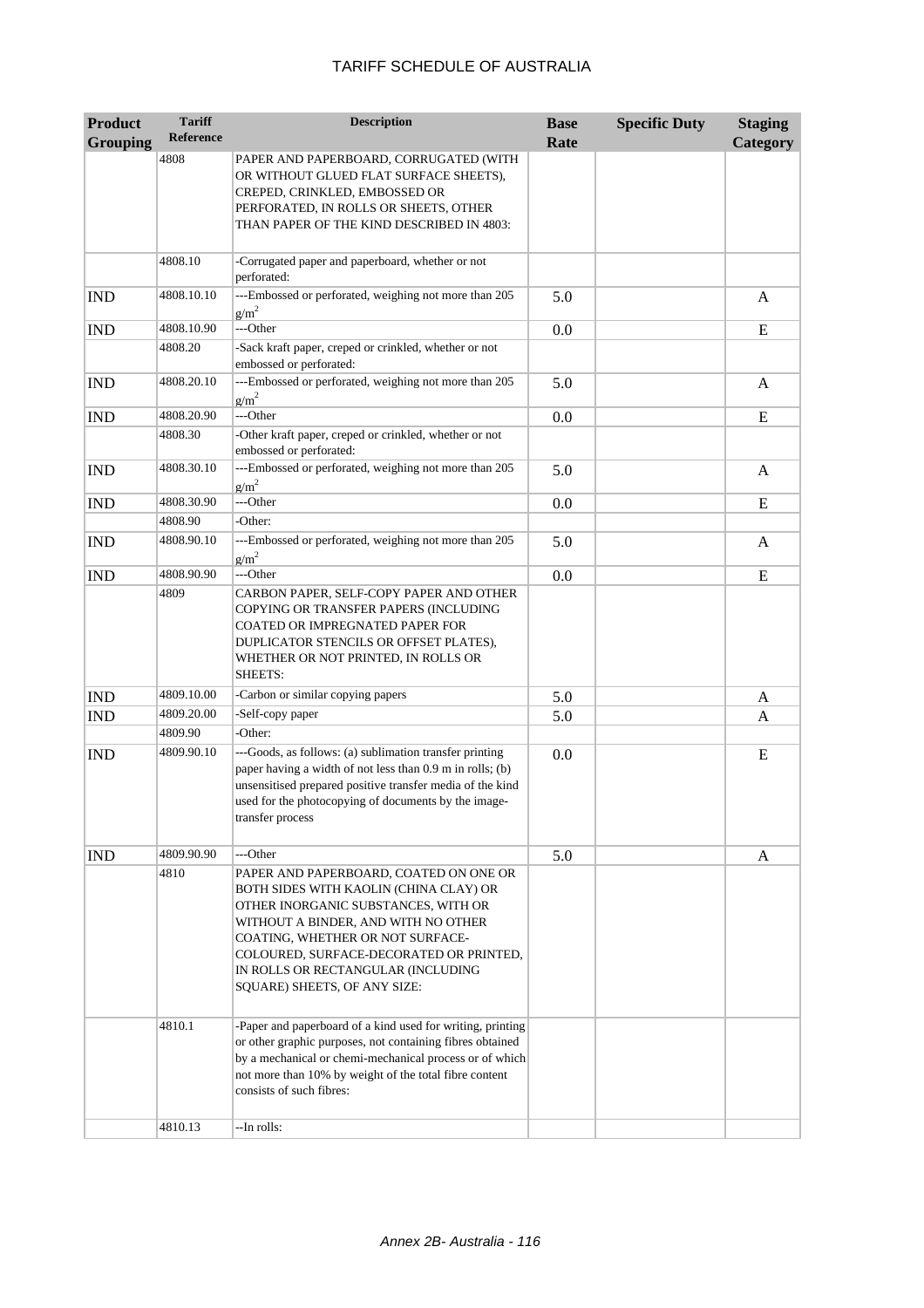| <b>Product</b>  | <b>Tariff</b><br>Reference | <b>Description</b>                                                                                                                                                                                                                                                                                                                                                                                  | <b>Base</b> | <b>Specific Duty</b> | <b>Staging</b> |
|-----------------|----------------------------|-----------------------------------------------------------------------------------------------------------------------------------------------------------------------------------------------------------------------------------------------------------------------------------------------------------------------------------------------------------------------------------------------------|-------------|----------------------|----------------|
| <b>Grouping</b> |                            |                                                                                                                                                                                                                                                                                                                                                                                                     | Rate        |                      | Category       |
| <b>IND</b>      | 4810.13.10                 | ---Cast coated paper and paperboard, not containing<br>fibres obtained by mechanical process or of which not<br>more than 10% by weight of the total fibre content<br>consists of such fibres, in rolls of a width exceeding 15                                                                                                                                                                     | 0.0         |                      | E              |
|                 |                            | cm                                                                                                                                                                                                                                                                                                                                                                                                  |             |                      |                |
|                 | 4810.13.2                  | --- Of a width not exceeding 15 cm:                                                                                                                                                                                                                                                                                                                                                                 |             |                      |                |
| <b>IND</b>      | 4810.13.21                 | ----Printed for self-recording apparatus                                                                                                                                                                                                                                                                                                                                                            | 5.0         |                      | A              |
| <b>IND</b>      | 4810.13.29                 | ----Other                                                                                                                                                                                                                                                                                                                                                                                           | 5.0         |                      | A              |
| <b>IND</b>      | 4810.13.90                 | ---Other                                                                                                                                                                                                                                                                                                                                                                                            | 5.0         |                      | A              |
|                 | 4810.14                    | --In sheets with one side not exceeding 435 mm and the<br>other side not exceeding 297 mm, in the unfolded state:                                                                                                                                                                                                                                                                                   |             |                      |                |
| <b>IND</b>      | 4810.14.10                 | ---Cast coated paper and paperboard, not containing<br>fibres obtained by mechanical process or of which not<br>more than 10% by weight of the total fibre content<br>consists of such fibres, in the form of: (a) strips of a width<br>exceeding 15 cm; (b) in rectangular (including square)<br>sheets with one side exceeding 36 cm and the other side<br>exceeding 15 cm, in the unfolded state | 0.0         |                      | E              |
|                 | 4810.14.2                  | ---Goods, NSA, as follows: (a) in strips of a width not<br>exceeding 15 cm; (b) in rectangular (including square)<br>sheets in which no side exceeds 36 cm, in the unfolded<br>state; (c) in rectangular sheets with one side exceeding 36<br>cm and the other side not exceeding 15 cm, in the<br>unfolded state:                                                                                  |             |                      |                |
| <b>IND</b>      | 4810.14.21                 | ----Printed for self-recording apparatus                                                                                                                                                                                                                                                                                                                                                            | 5.0         |                      | A              |
| <b>IND</b>      | 4810.14.29                 | ----Other                                                                                                                                                                                                                                                                                                                                                                                           | 5.0         |                      | A              |
| <b>IND</b>      | 4810.14.90                 | ---Other                                                                                                                                                                                                                                                                                                                                                                                            | 5.0         |                      | A              |
|                 | 4810.19                    | --Other:                                                                                                                                                                                                                                                                                                                                                                                            |             |                      |                |
| <b>IND</b>      | 4810.19.10                 | ---Cast coated paper and paperboard, not containing<br>fibres obtained by mechanical process or of which not<br>more than 10% by weight of the total fibre content<br>consists of such fibres, in the form of: (a) strips of a width<br>exceeding 15 cm; (b) in rectangular (including square)<br>sheets with one side exceeding 36 cm and the other side<br>exceeding 15 cm, in the unfolded state | 0.0         |                      | E              |
|                 | 4810.19.2                  | ---Goods, NSA, as follows: (a) in strips of a width not<br>exceeding 15 cm; (b) in rectangular (including square)<br>sheets in which no side exceeds 36 cm, in the unfolded<br>state; (c) in rectangular sheets with one side exceeding 36<br>cm and the other side not exceeding 15 cm, in the<br>unfolded state:                                                                                  |             |                      |                |
| <b>IND</b>      | 4810.19.21                 | ----Printed for self-recording apparatus                                                                                                                                                                                                                                                                                                                                                            | 5.0         |                      | A              |
| <b>IND</b>      | 4810.19.29                 | ----Other                                                                                                                                                                                                                                                                                                                                                                                           | 5.0         |                      | A              |
| <b>IND</b>      | 4810.19.90                 | ---Other                                                                                                                                                                                                                                                                                                                                                                                            | 5.0         |                      | A              |
|                 | 4810.2                     | -Paper and paperboard of a kind used for writing, printing<br>or other graphic purposes, of which more than 10% by<br>weight of the total fibre content consists of fibres<br>obtained by a mechanical or chemi-mechanical process:                                                                                                                                                                 |             |                      |                |
|                 | 4810.22                    | --Light-weight coated paper:                                                                                                                                                                                                                                                                                                                                                                        |             |                      |                |
|                 |                            |                                                                                                                                                                                                                                                                                                                                                                                                     |             |                      |                |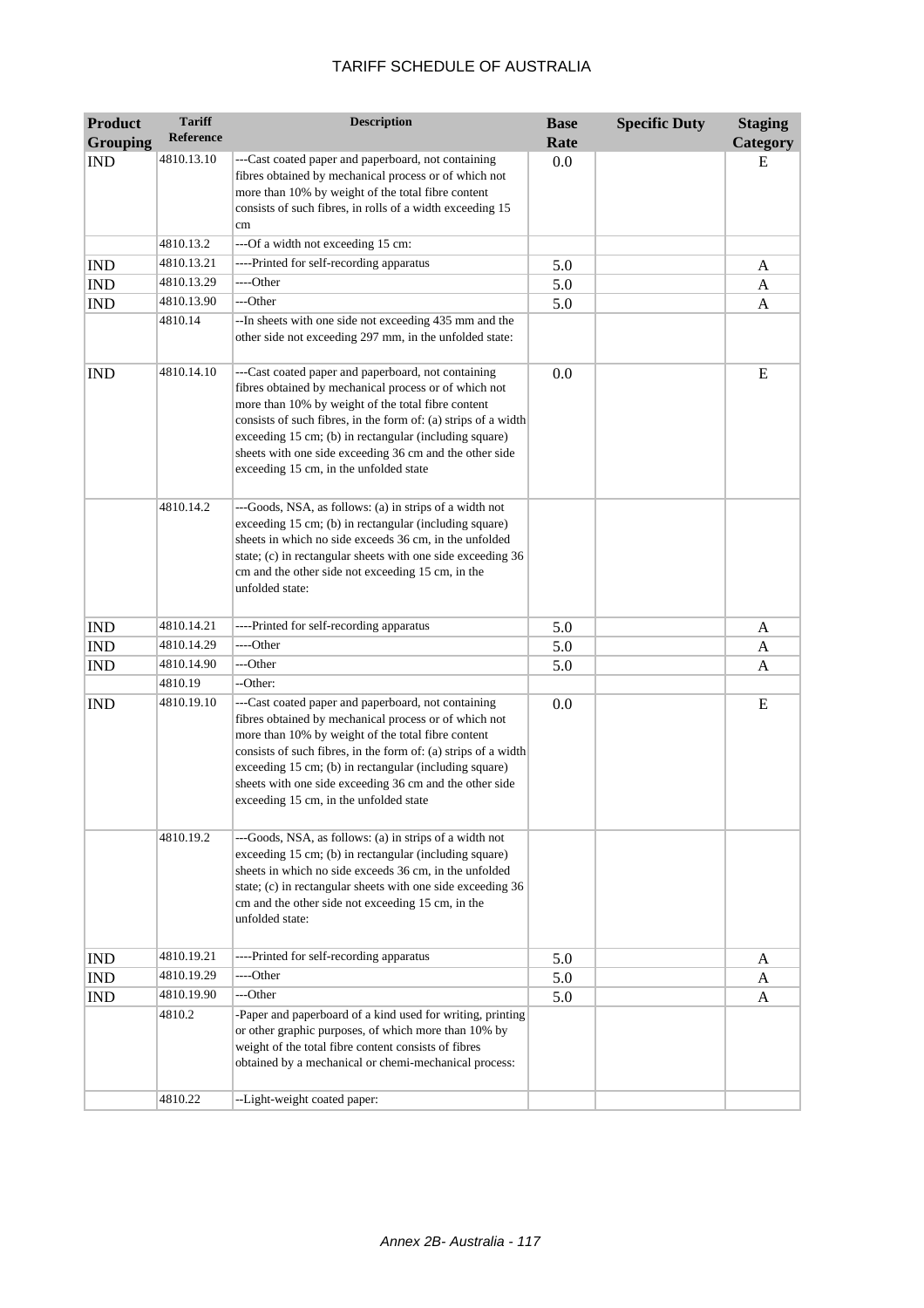| <b>Product</b>  | <b>Tariff</b> | <b>Description</b>                                                                                                                                                                                                                                                                                                                                                                                          | <b>Base</b> | <b>Specific Duty</b> | <b>Staging</b> |
|-----------------|---------------|-------------------------------------------------------------------------------------------------------------------------------------------------------------------------------------------------------------------------------------------------------------------------------------------------------------------------------------------------------------------------------------------------------------|-------------|----------------------|----------------|
| <b>Grouping</b> | Reference     |                                                                                                                                                                                                                                                                                                                                                                                                             | Rate        |                      | Category       |
| <b>IND</b>      | 4810.22.20    | ---Goods, printed for self-recording apparatus, as follows:<br>(a) in rolls or strips of a width not exceeding $15 \text{ cm}$ ; (b) in<br>rectangular (including square) sheets in which no side<br>exceeds 36 cm, in the unfolded state; (c) in rectangular<br>sheets with one side exceeding 36 cm and the other side<br>not exceeding 15 cm, in the unfolded state                                      | 5.0         |                      | A              |
| <b>IND</b>      | 4810.22.30    | ---Goods, NSA, as follows: (a) in rolls or strips of a width<br>not exceeding 15 cm; (b) in rectangular (including<br>square) sheets in which no side exceeds 36 cm, in the<br>unfolded state; (c) in rectangular sheets with one side<br>exceeding 36 cm and the other side not exceeding 15 cm,<br>in the unfolded state                                                                                  | 5.0         |                      | A              |
| <b>IND</b>      | 4810.22.90    | ---Other                                                                                                                                                                                                                                                                                                                                                                                                    | 5.0         |                      | A              |
|                 | 4810.29       | --Other:                                                                                                                                                                                                                                                                                                                                                                                                    |             |                      |                |
| <b>IND</b>      | 4810.29.10    | ---Cast coated paper and paperboard, not containing<br>fibres obtained by mechanical process or of which not<br>more than 10% by weight of the total fibre content<br>consists of such fibres, as follows: (a) in strips or rolls of<br>a width exceeding 15 cm; (b) in rectangular (including<br>square) sheets with one side exceeding 36 cm and the<br>other side exceeding 15 cm, in the unfolded state | 0.0         |                      | E              |
| <b>IND</b>      | 4810.29.20    | ---Goods, NSA, printed for self-recording apparatus, as<br>follows: (a) in rolls or strips of a width not exceeding 15<br>cm; (b) in rectangular (including square) sheets in which<br>no side exceeds 36 cm, in the unfolded state; (c) in<br>rectangular sheets with one side exceeding 36 cm and the<br>other side not exceeding 15 cm, in the unfolded state                                            | 5.0         |                      | A              |
| <b>IND</b>      | 4810.29.30    | ---Goods, NSA, as follows: (a) in rolls or strips of a width<br>not exceeding 15 cm; (b) in rectangular (including<br>square) sheets in which no side exceeds 36 cm, in the<br>unfolded state; (c) in rectangular sheets with one side<br>exceeding 36 cm and the other side not exceeding 15 cm,<br>in the unfolded state                                                                                  | 5.0         |                      | A              |
| <b>IND</b>      | 4810.29.90    | ---Other                                                                                                                                                                                                                                                                                                                                                                                                    | 5.0         |                      | A              |
|                 | 4810.3        | -Kraft paper and paperboard, other than that of a kind<br>used for writing, printing or other graphic purposes:                                                                                                                                                                                                                                                                                             |             |                      |                |
| <b>IND</b>      | 4810.31.00    | --Bleached uniformly throughout the mass and of which<br>more than 95% by weight of the total fibre content<br>consists of wood fibres obtained by a chemical process,<br>and weighing 150 $g/m^2$ or less                                                                                                                                                                                                  | 5.0         |                      | A              |
| <b>IND</b>      | 4810.32.00    | --Bleached uniformly throughout the mass and of which<br>more than 95% by weight of the total fibre content<br>consists of wood fibres obtained by a chemical process,<br>and weighing more than 150 $g/m2$                                                                                                                                                                                                 | 5.0         |                      | A              |
| <b>IND</b>      | 4810.39.00    | --Other                                                                                                                                                                                                                                                                                                                                                                                                     | 5.0         |                      | A              |
|                 | 4810.9        | -Other paper and paperboard:                                                                                                                                                                                                                                                                                                                                                                                |             |                      |                |
| <b>IND</b>      | 4810.92.00    | --Multi-ply                                                                                                                                                                                                                                                                                                                                                                                                 | 5.0         |                      | A              |
| <b>IND</b>      | 4810.99.00    | --Other                                                                                                                                                                                                                                                                                                                                                                                                     | 5.0         |                      | A              |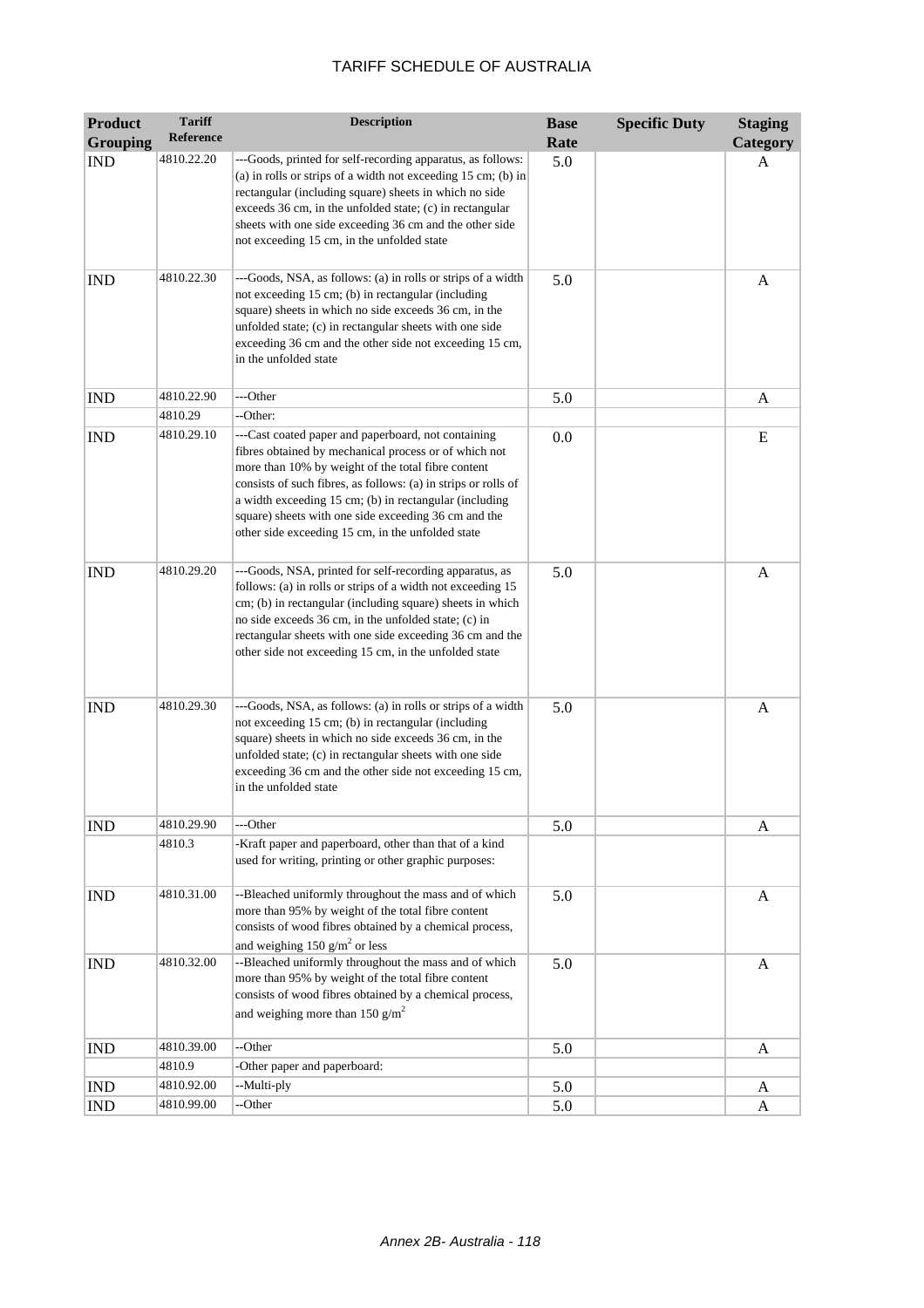| <b>Product</b>  | <b>Tariff</b>    | <b>Description</b>                                                                                                                                                                                                                                                                                                                                                                                  | <b>Base</b> | <b>Specific Duty</b> | <b>Staging</b> |
|-----------------|------------------|-----------------------------------------------------------------------------------------------------------------------------------------------------------------------------------------------------------------------------------------------------------------------------------------------------------------------------------------------------------------------------------------------------|-------------|----------------------|----------------|
| <b>Grouping</b> | <b>Reference</b> |                                                                                                                                                                                                                                                                                                                                                                                                     | Rate        |                      | Category       |
|                 | 4811             | PAPER, PAPERBOARD, CELLULOSE WADDING<br>AND WEBS OF CELLULOSE FIBRES, COATED,<br>IMPREGNATED, COVERED, SURFACE-COLOURED,<br>SURFACE-DECORATED OR PRINTED, IN ROLLS<br>OR RECTANGULAR (INCLUDING SQUARE)<br>SHEETS, OTHER THAN GOODS OF THE KIND<br>DESCRIBED IN 4803, 4809 OR 4810:                                                                                                                 |             |                      |                |
| <b>IND</b>      | 4811.10.00       | -Tarred, bituminised or asphalted paper and paperboard                                                                                                                                                                                                                                                                                                                                              | 5.0         |                      | A              |
|                 | 4811.4           | -Gummed or adhesive paper and paperboard:                                                                                                                                                                                                                                                                                                                                                           |             |                      |                |
|                 | 4811.41          | --Self-adhesive:                                                                                                                                                                                                                                                                                                                                                                                    |             |                      |                |
| <b>IND</b>      | 4811.41.10       | ---Goods, as follows: (a) in strips or rolls of a width not<br>exceeding 15 cm; (b) in rectangular (including square)<br>sheets in which no side exceeds 36 cm, in the unfolded<br>state; (c) in rectangular sheets with one side exceeding 36<br>cm and the other side not exceeding 15 cm, in the<br>unfolded state                                                                               | 5.0         |                      | A              |
| <b>IND</b>      | 4811.41.90       | ---Other                                                                                                                                                                                                                                                                                                                                                                                            | 5.0         |                      | A              |
|                 | 4811.49          | --Other:                                                                                                                                                                                                                                                                                                                                                                                            |             |                      |                |
| <b>IND</b>      | 4811.49.10       | ---Goods, as follows: (a) in strips or rolls of a width not<br>exceeding 15 cm; (b) in rectangular (including square)<br>sheets in which no side exceeds 36 cm, in the unfolded<br>state; (c) in rectangular sheets with one side exceeding 36<br>cm and the other side not exceeding 15 cm, in the<br>unfolded state                                                                               | 5.0         |                      | A              |
| <b>IND</b>      | 4811.49.20       | ---Decalcomania paper, NSA                                                                                                                                                                                                                                                                                                                                                                          | 0.0         |                      | E              |
| <b>IND</b>      | 4811.49.90       | ---Other                                                                                                                                                                                                                                                                                                                                                                                            | 5.0         |                      | A              |
|                 | 4811.5           | -Paper and paperboard, coated, impregnated or covered<br>with plastics (excluding adhesives):                                                                                                                                                                                                                                                                                                       |             |                      |                |
| <b>IND</b>      | 4811.51.00       | --Bleached, weighing more than 150 $g/m^2$                                                                                                                                                                                                                                                                                                                                                          | 5.0         |                      | A              |
|                 | 4811.59          | --Other:                                                                                                                                                                                                                                                                                                                                                                                            |             |                      |                |
| <b>IND</b>      | 4811.59.10       | ---Goods, as follows: (a) in strips or rolls of a width not<br>exceeding 15 cm; (b) in rectangular (including square)<br>sheets in which no side exceeds 36 cm, in the unfolded<br>state; (c) in rectangular sheets with one side exceeding 36<br>cm and the other side not exceeding 15 cm, in the<br>unfolded state                                                                               | 5.0         |                      | A              |
| <b>IND</b>      | 4811.59.90       | ---Other                                                                                                                                                                                                                                                                                                                                                                                            | 5.0         |                      | A              |
| IND             | 4811.60.00       | -Paper and paperboard, coated, impregnated or covered<br>with wax, paraffin wax, stearin, oil or glycerol                                                                                                                                                                                                                                                                                           | 5.0         |                      | A              |
|                 | 4811.90          | -Other paper, paperboard, cellulose wadding and webs of<br>cellulose fibres:                                                                                                                                                                                                                                                                                                                        |             |                      |                |
| IND             | 4811.90.20       | ---Indicator paper and paperboard, not being diagnostic<br>reagent paper or paperboard, as follows: (a) in strips or<br>rolls of a width not exceeding 15 cm; (b) in rectangular<br>(including square) sheets in which no side exceeds 36 cm,<br>in the unfolded state; (c) in rectangular sheets with one<br>side exceeding 36 cm and the other side not exceeding 15<br>cm, in the unfolded state | 0.0         |                      | E              |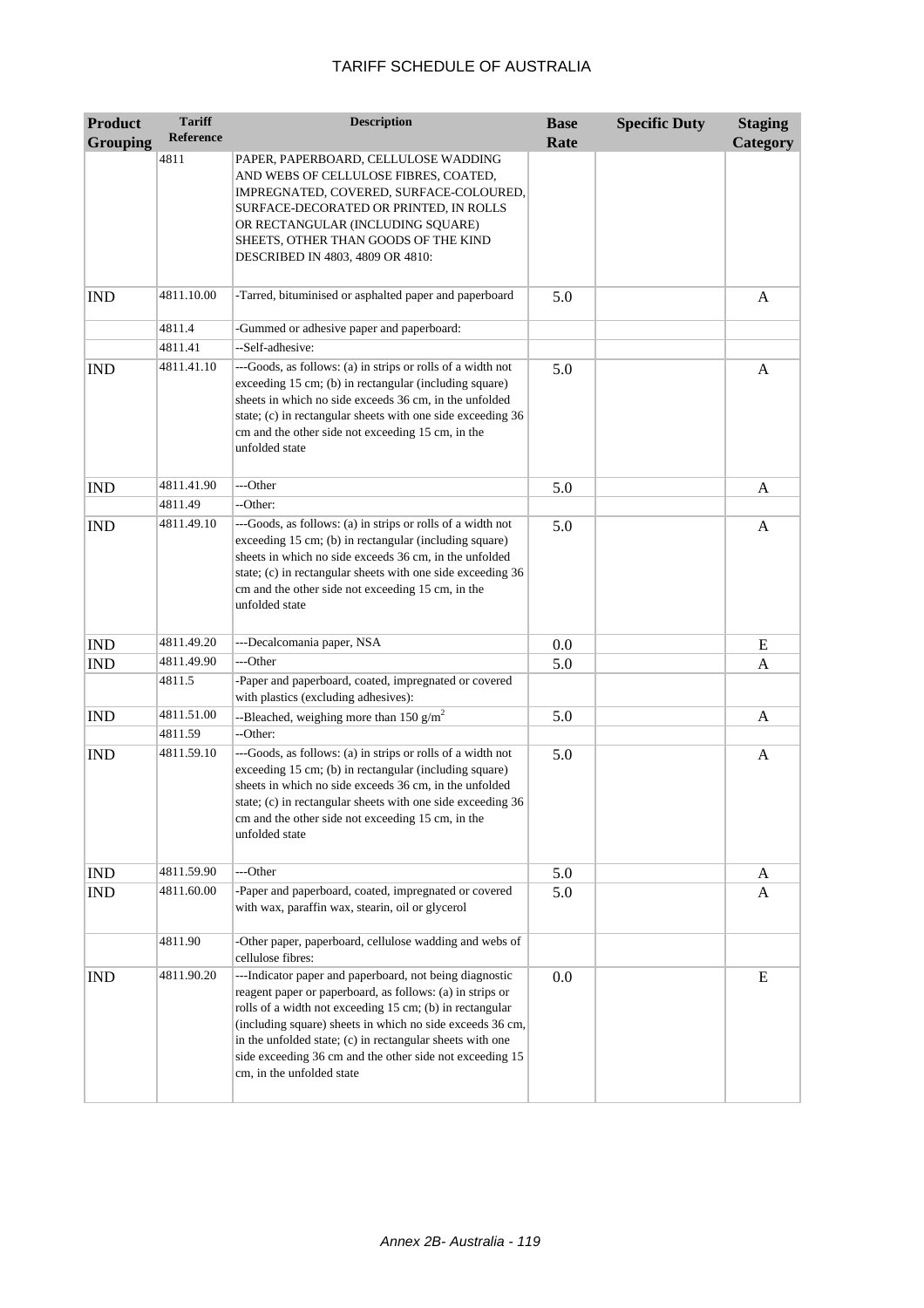| <b>Product</b>  | <b>Tariff</b>    | <b>Description</b>                                                                                                                                                                                                                                                                                                                                                                                                                                                                                                                                                                     | <b>Base</b> | <b>Specific Duty</b> | <b>Staging</b> |
|-----------------|------------------|----------------------------------------------------------------------------------------------------------------------------------------------------------------------------------------------------------------------------------------------------------------------------------------------------------------------------------------------------------------------------------------------------------------------------------------------------------------------------------------------------------------------------------------------------------------------------------------|-------------|----------------------|----------------|
| <b>Grouping</b> | <b>Reference</b> |                                                                                                                                                                                                                                                                                                                                                                                                                                                                                                                                                                                        | Rate        |                      | Category       |
| <b>IND</b>      | 4811.90.30       | ---Goods, NSA, as follows: (a) in strips or rolls of a width<br>not exceeding 15 cm; (b) in rectangular (including<br>square) sheets in which no side exceeds 36 cm, in the<br>unfolded state; (c) in rectangular sheets with one side<br>exceeding 36 cm and the other side not exceeding 15 cm,<br>in the unfolded state                                                                                                                                                                                                                                                             | 5.0         |                      | A              |
| <b>IND</b>      | 4811.90.40       | ---Goods, as follows, in strips or rolls of a width<br>exceeding 15 cm or in rectangular (including square)<br>sheets with one side exceeding 36 cm and the other side<br>exceeding 15 cm, in the unfolded state: (a) cast coated<br>paper and paperboard; (b) enamelled blotting paper and<br>paperboard; (c) flock coated, marbled and leatherette<br>paper; (d) indicator paper and paperboard, NSA; (e)<br>parchment paper and paperboard, greaseproof paper and<br>paperboard, and imitations thereof, and glazed transparent<br>paper, but excluding coated paper and paperboard | 0.0         |                      | E              |
| <b>PMV</b>      | 4811.90.90       | ---Other                                                                                                                                                                                                                                                                                                                                                                                                                                                                                                                                                                               | 5.0         |                      | A              |
| <b>IND</b>      | 4812.00.00       | FILTER BLOCKS, SLABS AND PLATES, OF PAPER<br>PULP                                                                                                                                                                                                                                                                                                                                                                                                                                                                                                                                      | 0.0         |                      | ${\bf E}$      |
|                 | 4813             | CIGARETTE PAPER, WHETHER OR NOT CUT TO<br>SIZE OR IN THE FORM OF BOOKLETS OR TUBES:                                                                                                                                                                                                                                                                                                                                                                                                                                                                                                    |             |                      |                |
| <b>IND</b>      | 4813.10.00       | -In the form of booklets or tubes                                                                                                                                                                                                                                                                                                                                                                                                                                                                                                                                                      | 0.0         |                      | ${\bf E}$      |
| IND             | 4813.20.00       | -In rolls of a width not exceeding 5 cm                                                                                                                                                                                                                                                                                                                                                                                                                                                                                                                                                | 0.0         |                      | ${\bf E}$      |
| <b>IND</b>      | 4813.90.00       | -Other                                                                                                                                                                                                                                                                                                                                                                                                                                                                                                                                                                                 | 0.0         |                      | E              |
|                 | 4814             | WALLPAPER AND SIMILAR WALL COVERINGS;<br>WINDOW TRANSPARENCIES OF PAPER:                                                                                                                                                                                                                                                                                                                                                                                                                                                                                                               |             |                      |                |
| <b>IND</b>      | 4814.10.00       | -"Ingrain" paper                                                                                                                                                                                                                                                                                                                                                                                                                                                                                                                                                                       | 5.0         |                      | A              |
| <b>IND</b>      | 4814.20.00       | -Wallpaper and similar wall coverings, consisting of<br>paper coated or covered, on the face side, with a grained,<br>embossed, coloured, design-printed or otherwise<br>decorated layer of plastics                                                                                                                                                                                                                                                                                                                                                                                   | 5.0         |                      | A              |
| <b>IND</b>      | 4814.30.00       | -Wallpaper and similar wall coverings, consisting of<br>paper covered, on the face side, with plaiting material,<br>whether or not bound together in parallel strands or<br>woven                                                                                                                                                                                                                                                                                                                                                                                                      | 5.0         |                      | A              |
| <b>IND</b>      | 4814.90.00       | -Other                                                                                                                                                                                                                                                                                                                                                                                                                                                                                                                                                                                 | 5.0         |                      | A              |
| <b>IND</b>      | 4815.00.00       | FLOOR COVERINGS ON A BASE OF PAPER OR OF<br>PAPERBOARD, WHETHER OR NOT CUT TO SIZE                                                                                                                                                                                                                                                                                                                                                                                                                                                                                                     | 5.0         |                      | A              |
|                 | 4816             | CARBON PAPER, SELF-COPY PAPER AND OTHER<br>COPYING OR TRANSFER PAPERS (OTHER THAN<br>THOSE OF 4809), DUPLICATOR STENCILS AND<br>OFFSET PLATES, OF PAPER, WHETHER OR NOT<br>PUT UP IN BOXES:                                                                                                                                                                                                                                                                                                                                                                                            |             |                      |                |
| <b>IND</b>      | 4816.10.00       | -Carbon or similar copying papers                                                                                                                                                                                                                                                                                                                                                                                                                                                                                                                                                      | 5.0         |                      | A              |
| IND             | 4816.20.00       | -Self-copy paper                                                                                                                                                                                                                                                                                                                                                                                                                                                                                                                                                                       | 5.0         |                      | A              |
| <b>IND</b>      | 4816.30.00       | -Duplicator stencils                                                                                                                                                                                                                                                                                                                                                                                                                                                                                                                                                                   | 5.0         |                      | A              |
|                 | 4816.90          | -Other:                                                                                                                                                                                                                                                                                                                                                                                                                                                                                                                                                                                |             |                      |                |
| <b>IND</b>      | 4816.90.10       | ---Unsensitised prepared positive transfer media of the<br>type used for the photocopying of documents by the<br>image-transfer process                                                                                                                                                                                                                                                                                                                                                                                                                                                | 0.0         |                      | ${\bf E}$      |
| <b>IND</b>      | 4816.90.90       | ---Other                                                                                                                                                                                                                                                                                                                                                                                                                                                                                                                                                                               | 5.0         |                      | A              |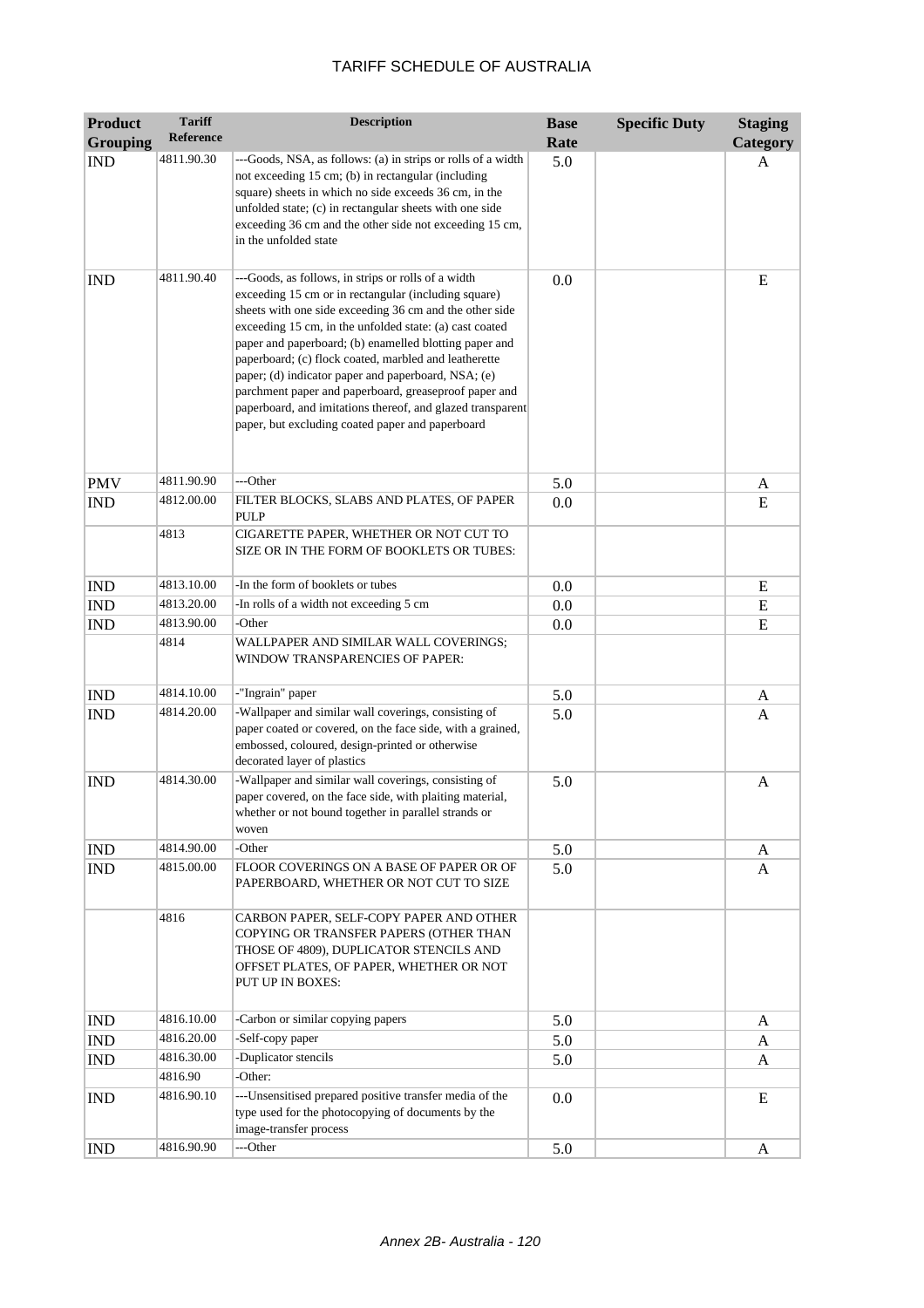| <b>Product</b>              | <b>Tariff</b>    | <b>Description</b>                                                                                                                                                                                                                                                                                                                                                                                                                                                                                                                 | <b>Base</b> | <b>Specific Duty</b> | <b>Staging</b> |
|-----------------------------|------------------|------------------------------------------------------------------------------------------------------------------------------------------------------------------------------------------------------------------------------------------------------------------------------------------------------------------------------------------------------------------------------------------------------------------------------------------------------------------------------------------------------------------------------------|-------------|----------------------|----------------|
| <b>Grouping</b>             | <b>Reference</b> |                                                                                                                                                                                                                                                                                                                                                                                                                                                                                                                                    | Rate        |                      | Category       |
|                             | 4817             | ENVELOPES, LETTER CARDS, PLAIN POSTCARDS<br>AND CORRESPONDENCE CARDS, OF PAPER OR<br>PAPERBOARD; BOXES, POUCHES, WALLETS AND<br>WRITING COMPENDIUMS, OF PAPER OR<br>PAPERBOARD, CONTAINING AN ASSORTMENT OF<br>PAPER STATIONERY:                                                                                                                                                                                                                                                                                                   |             |                      |                |
| <b>IND</b>                  | 4817.10.00       | -Envelopes                                                                                                                                                                                                                                                                                                                                                                                                                                                                                                                         | 5.0         |                      | A              |
| <b>IND</b>                  | 4817.20.00       | -Letter cards, plain postcards and correspondence cards                                                                                                                                                                                                                                                                                                                                                                                                                                                                            | 5.0         |                      | A              |
| <b>IND</b>                  | 4817.30.00       | -Boxes, pouches, wallets and writing compendiums, of<br>paper or paperboard, containing an assortment of paper<br>stationery                                                                                                                                                                                                                                                                                                                                                                                                       | 5.0         |                      | A              |
|                             | 4818             | TOILET PAPER AND SIMILAR PAPER, CELLULOSE<br>WADDING OR WEBS OF CELLULOSE FIBRES, OF A<br>KIND USED FOR HOUSEHOLD OR SANITARY<br>PURPOSES, IN ROLLS OF A WIDTH NOT<br>EXCEEDING 36 cm, OR CUT TO SIZE OR SHAPE;<br>HANDKERCHIEFS, CLEANSING TISSUES, TOWELS,<br>TABLECLOTHS, SERVIETTES, NAPKINS FOR<br>BABIES, TAMPONS, BED SHEETS AND SIMILAR<br>HOUSEHOLD, SANITARY OR HOSPITAL ARTICLES,<br>ARTICLES OF APPAREL AND CLOTHING<br>ACCESSORIES, OF PAPER PULP, PAPER,<br>CELLULOSE WADDING OR WEBS OF CELLULOSE<br><b>FIBRES:</b> |             |                      |                |
| <b>IND</b>                  | 4818.10.00       | -Toilet paper                                                                                                                                                                                                                                                                                                                                                                                                                                                                                                                      | 5.0         |                      | A              |
| <b>IND</b>                  | 4818.20.00       | -Handkerchiefs, cleansing or facial tissues and towels                                                                                                                                                                                                                                                                                                                                                                                                                                                                             | 5.0         |                      | A              |
| <b>IND</b>                  | 4818.30.00       | -Tablecloths and serviettes                                                                                                                                                                                                                                                                                                                                                                                                                                                                                                        | 5.0         |                      | A              |
|                             | 4818.40          | -Sanitary towels and tampons, napkins and napkin liners<br>for babies and similar sanitary articles:                                                                                                                                                                                                                                                                                                                                                                                                                               |             |                      |                |
| <b>IND</b>                  | 4818.40.10       | ---Tampons                                                                                                                                                                                                                                                                                                                                                                                                                                                                                                                         | 0.0         |                      | E              |
| $\mathop{\rm IND}\nolimits$ | 4818.40.90       | ---Other                                                                                                                                                                                                                                                                                                                                                                                                                                                                                                                           | 5.0         |                      | A              |
| <b>IND</b>                  | 4818.50.00       | -Articles of apparel and clothing accessories                                                                                                                                                                                                                                                                                                                                                                                                                                                                                      | 5.0         |                      | A              |
| <b>IND</b>                  | 4818.90.00       | -Other                                                                                                                                                                                                                                                                                                                                                                                                                                                                                                                             | 5.0         |                      | A              |
|                             | 4819             | CARTONS, BOXES, CASES, BAGS AND OTHER<br>PACKING CONTAINERS, OF PAPER, PAPERBOARD,<br>CELLULOSE WADDING OR WEBS OF CELLULOSE<br>FIBRES; BOX FILES, LETTER TRAYS, AND<br>SIMILAR ARTICLES, OF PAPER OR PAPERBOARD<br>OF A KIND USED IN OFFICES, SHOPS OR THE LIKE:                                                                                                                                                                                                                                                                  |             |                      |                |
| <b>IND</b>                  | 4819.10.00       | -Cartons, boxes and cases, of corrugated paper or<br>paperboard                                                                                                                                                                                                                                                                                                                                                                                                                                                                    | 5.0         |                      | A              |
| <b>IND</b>                  | 4819.20.00       | -Folding cartons, boxes and cases, ofnon-corrugated<br>paper or paperboard                                                                                                                                                                                                                                                                                                                                                                                                                                                         | 5.0         |                      | A              |
| <b>IND</b>                  | 4819.30.00       | -Sacks and bags, having a base of a width of 40 cm or<br>more                                                                                                                                                                                                                                                                                                                                                                                                                                                                      | 5.0         |                      | A              |
| <b>IND</b>                  | 4819.40.00       | -Othersacks and bags, including cones                                                                                                                                                                                                                                                                                                                                                                                                                                                                                              | 5.0         |                      | A              |
| IND                         | 4819.50.00       | -Other packing containers, including record sleeves                                                                                                                                                                                                                                                                                                                                                                                                                                                                                | 5.0         |                      | A              |
| <b>IND</b>                  | 4819.60.00       | -Box files, letter trays, storage boxes and similar articles,<br>of a kind used in offices, shops or the like                                                                                                                                                                                                                                                                                                                                                                                                                      | 5.0         |                      | A              |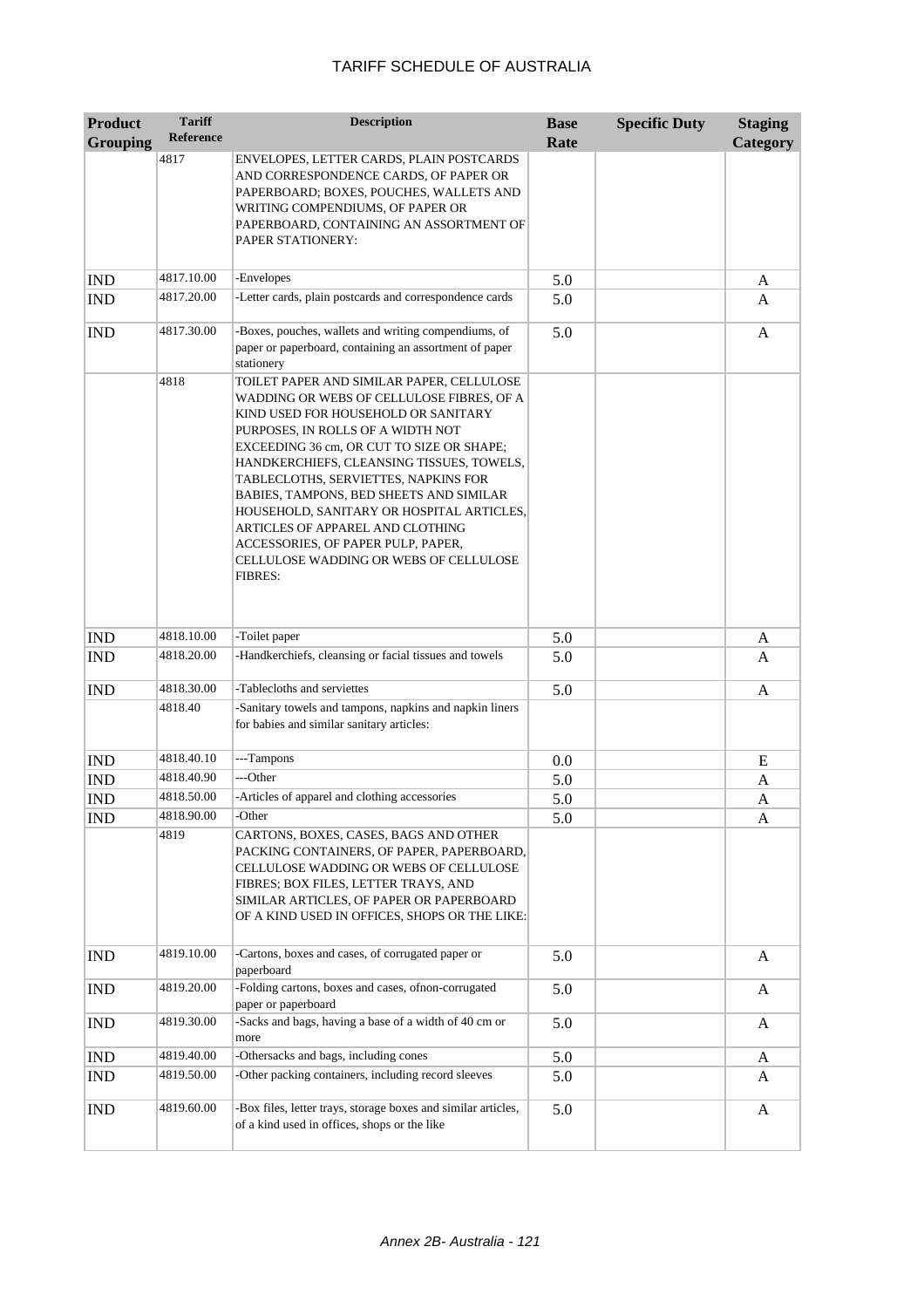| <b>Product</b>  | <b>Tariff</b><br><b>Reference</b> | <b>Description</b>                                                                                                                                                                                                                                                                                                                                                                                                         | <b>Base</b> | <b>Specific Duty</b> | <b>Staging</b> |
|-----------------|-----------------------------------|----------------------------------------------------------------------------------------------------------------------------------------------------------------------------------------------------------------------------------------------------------------------------------------------------------------------------------------------------------------------------------------------------------------------------|-------------|----------------------|----------------|
| <b>Grouping</b> |                                   |                                                                                                                                                                                                                                                                                                                                                                                                                            | Rate        |                      | Category       |
|                 | 4820                              | REGISTERS, ACCOUNT BOOKS, NOTE BOOKS,<br>ORDER BOOKS, RECEIPT BOOKS, LETTER PADS,<br>MEMORANDUM PADS, DIARIES AND SIMILAR<br>ARTICLES, EXERCISE BOOKS, BLOTTING-PADS,<br>BINDERS (LOOSE-LEAF OR OTHER), FOLDERS,<br>FILE COVERS, MANIFOLD BUSINESS FORMS,<br>INTERLEAVED CARBON SETS AND OTHER<br>ARTICLES OF STATIONERY, OF PAPER OR<br>PAPERBOARD; ALBUMS FOR SAMPLES OR FOR<br>COLLECTIONS AND BOOK COVERS, OF PAPER OR |             |                      |                |
| <b>IND</b>      | 4820.10.00                        | PAPERBOARD:<br>-Registers, account books, note books, order books,                                                                                                                                                                                                                                                                                                                                                         | 5.0         |                      | $\mathbf{A}$   |
|                 |                                   | receipt books, letter pads, memorandum pads, diaries and<br>similar articles                                                                                                                                                                                                                                                                                                                                               |             |                      |                |
|                 | 4820.20                           | -Exercise books:                                                                                                                                                                                                                                                                                                                                                                                                           |             |                      |                |
| <b>IND</b>      | 4820.20.10                        | ---Work books with printed texts and blank spaces to be<br>filled in                                                                                                                                                                                                                                                                                                                                                       | 0.0         |                      | E              |
| <b>IND</b>      | 4820.20.90                        | ---Other                                                                                                                                                                                                                                                                                                                                                                                                                   | 5.0         |                      | A              |
| <b>IND</b>      | 4820.30.00                        | -Binders (other than book covers), folders and file covers                                                                                                                                                                                                                                                                                                                                                                 | 5.0         |                      | A              |
| <b>IND</b>      | 4820.40.00                        | -Manifold business forms and interleaved carbon sets                                                                                                                                                                                                                                                                                                                                                                       | 5.0         |                      | A              |
| <b>IND</b>      | 4820.50.00                        | -Albums for samples or for collections                                                                                                                                                                                                                                                                                                                                                                                     | 5.0         |                      | A              |
| <b>IND</b>      | 4820.90.00                        | -Other                                                                                                                                                                                                                                                                                                                                                                                                                     | 5.0         |                      | A              |
|                 | 4821                              | PAPER OR PAPERBOARD LABELS OF ALL KINDS,<br>WHETHER OR NOT PRINTED:                                                                                                                                                                                                                                                                                                                                                        |             |                      |                |
| <b>PMV</b>      | 4821.10.00                        | -Printed                                                                                                                                                                                                                                                                                                                                                                                                                   | 5.0         |                      | A              |
| <b>IND</b>      | 4821.90.00                        | -Other                                                                                                                                                                                                                                                                                                                                                                                                                     | 5.0         |                      | A              |
|                 | 4822                              | BOBBINS, SPOOLS, COPS AND SIMILAR SUPPORTS<br>OF PAPER PULP, PAPER OR PAPERBOARD<br>(WHETHER OR NOT PERFORATED OR<br>HARDENED):                                                                                                                                                                                                                                                                                            |             |                      |                |
| <b>IND</b>      | 4822.10.00                        | -Of a kind used for winding textile yarn                                                                                                                                                                                                                                                                                                                                                                                   | 0.0         |                      | E              |
| <b>IND</b>      | 4822.90.00                        | -Other                                                                                                                                                                                                                                                                                                                                                                                                                     | 0.0         |                      | E              |
|                 | 4823                              | OTHER PAPER, PAPERBOARD, CELLULOSE<br>WADDING AND WEBS OF CELLULOSE FIBRES,<br>CUT TO SIZE OR SHAPE; OTHER ARTICLES OF<br>PAPER PULP, PAPER, PAPERBOARD, CELLULOSE<br>WADDING OR WEBS OF CELLULOSE FIBRES:                                                                                                                                                                                                                 |             |                      |                |
| <b>IND</b>      | 4823.12.00                        | --Self-adhesive                                                                                                                                                                                                                                                                                                                                                                                                            | 5.0         |                      | A              |
| IND             | 4823.19.00                        | --Other                                                                                                                                                                                                                                                                                                                                                                                                                    | 5.0         |                      | A              |
| <b>IND</b>      | 4823.20.00                        | -Filter paper and paperboard                                                                                                                                                                                                                                                                                                                                                                                               | 5.0         |                      | A              |
| <b>IND</b>      | 4823.40.00                        | -Rolls, sheets and dials, printed for self-recording<br>apparatus                                                                                                                                                                                                                                                                                                                                                          | 5.0         |                      | A              |
| <b>IND</b>      | 4823.60.00                        | -Trays, dishes, plates, cups and the like, of paper or<br>paperboard                                                                                                                                                                                                                                                                                                                                                       | 5.0         |                      | A              |
| <b>PMV</b>      | 4823.70.00                        | -Moulded or pressed articles of paper pulp                                                                                                                                                                                                                                                                                                                                                                                 | 5.0         |                      | A              |
|                 | 4823.90                           | -Other:                                                                                                                                                                                                                                                                                                                                                                                                                    |             |                      |                |
| <b>IND</b>      | 4823.90.10                        | ---Goods, as follows: (a) aseptic paper, not including<br>goods and/or articles of aseptic paper; (b) filters wholly of<br>filter paper; (c) monotype paper; (d) paper for use in<br>wrapping fruit; (e) perforated cards for Jacquard and<br>similar machines                                                                                                                                                             | 0.0         |                      | E              |
| <b>IND</b>      | 4823.90.20                        | ---Other paper and paperboard, of a kind used for writing,<br>printing or other graphic purposes                                                                                                                                                                                                                                                                                                                           | 5.0         |                      | A              |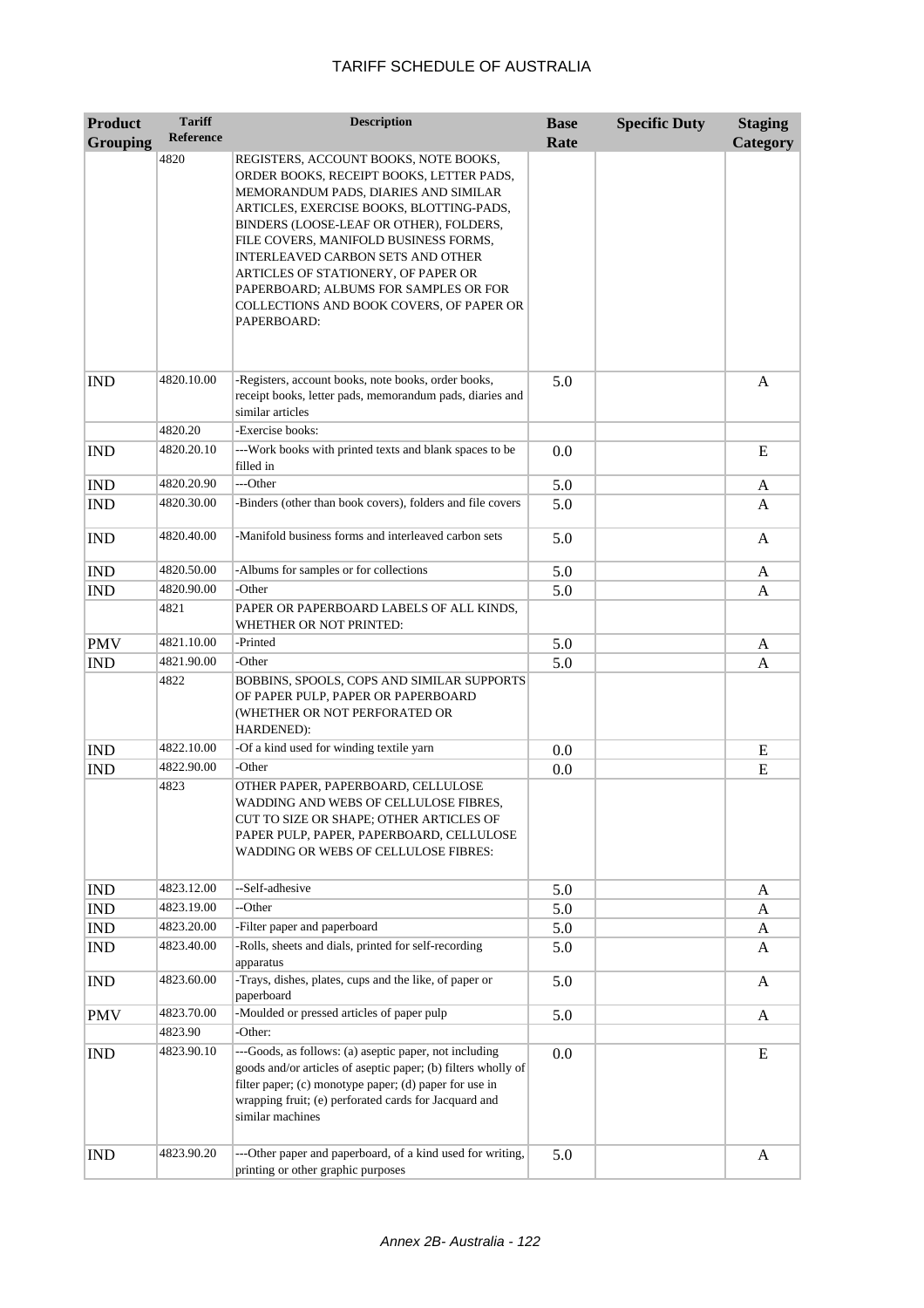| <b>Product</b>  | <b>Tariff</b><br><b>Reference</b> | <b>Description</b>                                                                                                                                                                                                                                                                                                             | <b>Base</b> | <b>Specific Duty</b> | <b>Staging</b> |
|-----------------|-----------------------------------|--------------------------------------------------------------------------------------------------------------------------------------------------------------------------------------------------------------------------------------------------------------------------------------------------------------------------------|-------------|----------------------|----------------|
| <b>Grouping</b> |                                   |                                                                                                                                                                                                                                                                                                                                | Rate        |                      | Category       |
|                 | 4823.90.3                         | ---Uncoated kraft paper and paperboard, in strips or rolls<br>of a width exceeding 15 cm but not exceeding 36 cm,<br>other than goods of 4823.90.20:                                                                                                                                                                           |             |                      |                |
| <b>IND</b>      | 4823.90.31                        | ----Kraftliner, weighing not more than 205 $g/m^2$                                                                                                                                                                                                                                                                             | 5.0         |                      | A              |
| <b>IND</b>      | 4823.90.32                        | ----Kraftliner, weighing more than 205 $g/m^2$                                                                                                                                                                                                                                                                                 | 5.0         |                      | A              |
| <b>IND</b>      | 4823.90.33                        | ----Sack kraft paper, unbleached                                                                                                                                                                                                                                                                                               | 5.0         |                      | A              |
| <b>IND</b>      | 4823.90.34                        | ----Other sack kraft paper                                                                                                                                                                                                                                                                                                     | 5.0         |                      | A              |
| <b>IND</b>      | 4823.90.35                        | ----Kraft paper and paperboard, NSA, weighing not more<br>than 205 $g/m^2$                                                                                                                                                                                                                                                     | 5.0         |                      | A              |
| <b>IND</b>      | 4823.90.36                        | ----Kraft paper and paperboard, NSA, weighing more than<br>205 g/m <sup>2</sup> but less than 225 g/m <sup>2</sup> , as follows: (a)<br>unbleached; (b) bleached uniformly throughout the mass<br>and of which more than 95% by weight of the total fibre<br>content consists of wood fibres obtained by a chemical<br>process | 5.0         |                      | A              |
| <b>IND</b>      | 4823.90.37                        | ----Kraft paper and paperboard, NSA, weighing more than<br>205 g/m <sup>2</sup> but less than 225 g/m <sup>2</sup>                                                                                                                                                                                                             | 5.0         |                      | A              |
| <b>IND</b>      | 4823.90.38                        | ----Kraft paper and paperboard, NSA, weighing 225 $g/m^2$<br>or more, bleached uniformly throughout the mass and of<br>which more than 95% by weight of the total fibre content<br>consists of wood fibres obtained by a chemical process                                                                                      | 5.0         |                      | A              |
| <b>IND</b>      | 4823.90.39                        | ----Other                                                                                                                                                                                                                                                                                                                      | 5.0         |                      | A              |
|                 | 4823.90.4                         | ---Other uncoated paper and paperboard, not further<br>worked or processed than as specified in Additional Note<br>6 to this Chapter, in strips or rolls of a width exceeding 15<br>cm but not exceeding 36 cm, other than goods of<br>4823.90.5:                                                                              |             |                      |                |
| <b>IND</b>      | 4823.90.41                        | ----Semi-chemical fluting paper, weighing not more than<br>205 $g/m^2$                                                                                                                                                                                                                                                         | 5.0         |                      | A              |
| <b>IND</b>      | 4823.90.42                        | ----Semi-chemical fluting paper, weighing more than 205<br>$g/m^2$                                                                                                                                                                                                                                                             | 5.0         |                      | A              |
| <b>IND</b>      | 4823.90.43                        | ----Multi-ply paper and paperboard, weighing not more<br>than 205 $g/m^2$                                                                                                                                                                                                                                                      | 5.0         |                      | A              |
| <b>IND</b>      | 4823.90.44                        | ----Multi-ply paper and paperboard, weighing more than<br>$205$ g/m <sup>2</sup>                                                                                                                                                                                                                                               | 5.0         |                      | A              |
| <b>IND</b>      | 4823.90.45                        | ----Sulphite wrapping paper                                                                                                                                                                                                                                                                                                    | 5.0         |                      | A              |
| <b>IND</b>      | 4823.90.46                        | ----Felt paper and paperboard                                                                                                                                                                                                                                                                                                  | 0.0         |                      | ${\bf E}$      |
|                 | 4823.90.5                         | ---Other uncoated paper or paperboard, not further<br>worked or processed than as specified in Note 3 to this<br>chapter, in strips or rolls of a width exceeding 15 cm but<br>not exceeding 36 cm, other than goods of 4823.90.4:                                                                                             |             |                      |                |
| <b>IND</b>      | 4823.90.51                        | ----Weighing not more than 22 $g/m^2$                                                                                                                                                                                                                                                                                          | 5.0         |                      | A              |
| <b>IND</b>      | 4823.90.52                        | ----Weighing more than 22 $g/m^2$ but not more than 205<br>$\sigma/m^2$                                                                                                                                                                                                                                                        | 5.0         |                      | A              |
| <b>IND</b>      | 4823.90.53                        | ----Weighing more than 205 $g/m^2$ as follows: (a) carton<br>boards and box boards (including strawboard); (b)<br>container board (excluding kraft)                                                                                                                                                                            | 5.0         |                      | A              |
| <b>IND</b>      | 4823.90.59                        | ----Other                                                                                                                                                                                                                                                                                                                      | 5.0         |                      | A              |
| <b>IND</b>      | 4823.90.60                        | ---Vegetable parchment, greaseproof papers, tracing<br>papers and glassine and other glazed transparent or<br>translucent papers, in strips or rolls of a width exceeding<br>15 cm but not exceeding 36 cm                                                                                                                     | 0.0         |                      | E              |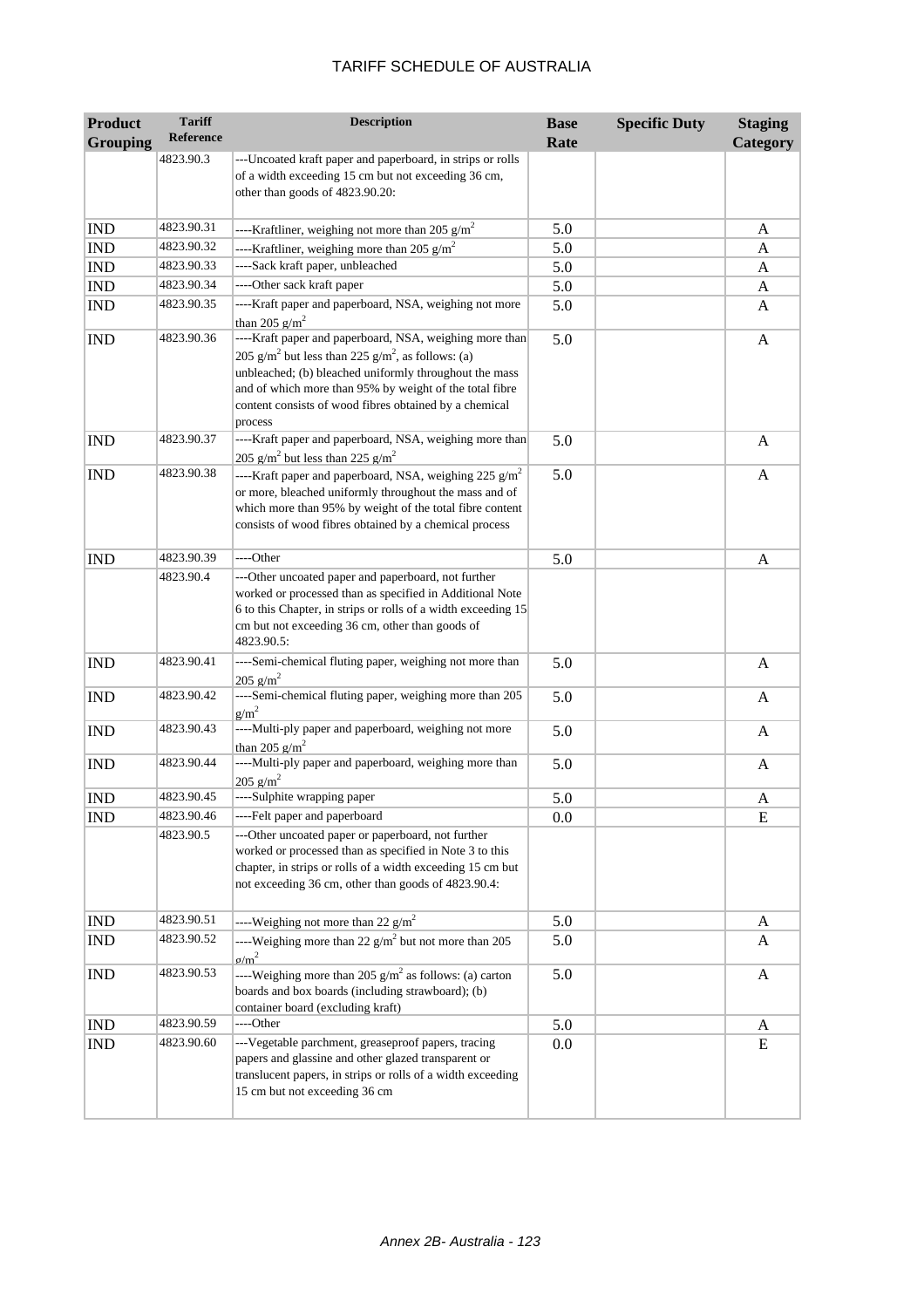| <b>Product</b>  | <b>Tariff</b>    | <b>Description</b>                                                                                                                                                                                                                                                           | <b>Base</b> | <b>Specific Duty</b> | <b>Staging</b> |
|-----------------|------------------|------------------------------------------------------------------------------------------------------------------------------------------------------------------------------------------------------------------------------------------------------------------------------|-------------|----------------------|----------------|
| <b>Grouping</b> | <b>Reference</b> |                                                                                                                                                                                                                                                                              | Rate        |                      | Category       |
| <b>IND</b>      | 4823.90.70       | ---Composite paper and paperboard (made by sticking flat<br>layer of paper or paperboard together with an adhesive),<br>not surface-coated or impregnated, whether or not<br>internally reinforced, in strips or rolls of a width<br>exceeding 15 cm but not exceeding 36 cm | 0.0         |                      | E              |
|                 | 4823.90.8        | ---Paper and paperboard, corrugated (with or without<br>glued flat surface sheets), creped, crinkled, embossed or<br>perforated, other than paper of the kind described in<br>4803, in strips or rolls of a width exceeding 15 cm but not<br>exceeding 36 cm:                |             |                      |                |
| <b>IND</b>      | 4823.90.81       | ----Paper and paperboard, whether or not embossed or<br>perforated, weighing not more than 205 $g/m^2$ , as follows:<br>(a) corrugated paper or paperboard; (b) kraft paper,<br>creped or crinkled                                                                           | 5.0         |                      | A              |
| <b>IND</b>      | 4823.90.82       | ----Other paper or paperboard, weighing not more than<br>205 $g/m^2$ , embossed or perforated                                                                                                                                                                                | 5.0         |                      | A              |
| <b>IND</b>      | 4823.90.89       | ----Other                                                                                                                                                                                                                                                                    | 0.0         |                      | E              |
| <b>PMV</b>      | 4823.90.90       | ---Other                                                                                                                                                                                                                                                                     | 5.0         |                      | A              |
|                 |                  | <b>CHAPTER 49</b><br>PRINTED BOOKS, NEWSPAPERS, PICTURES AND<br>OTHER PRODUCTS OF THE PRINTING INDUSTRY;<br>MANUSCRIPTS, TYPESCRIPTS AND PLANS                                                                                                                               |             |                      |                |
|                 | 4901             | PRINTED BOOKS, BROCHURES, LEAFLETS AND<br>SIMILAR PRINTED MATTER, WHETHER OR NOT IN<br><b>SINGLE SHEETS:</b>                                                                                                                                                                 |             |                      |                |
| <b>IND</b>      | 4901.10.00       | -In single sheets, whether or not folded                                                                                                                                                                                                                                     | 0.0         |                      | E              |
|                 | 4901.9           | -Other:                                                                                                                                                                                                                                                                      |             |                      |                |
| <b>IND</b>      | 4901.91.00       | --Dictionaries and encyclopaedias, and serial instalments<br>thereof                                                                                                                                                                                                         | 0.0         |                      | E              |
|                 | 4901.99          | --Other:                                                                                                                                                                                                                                                                     |             |                      |                |
| <b>IND</b>      | 4901.99.10       | ---Australian telephone directories and Australian<br>timetables                                                                                                                                                                                                             | 5.0         |                      | A              |
| <b>IND</b>      | 4901.99.90       | ---Other                                                                                                                                                                                                                                                                     | 0.0         |                      | E              |
|                 | 4902             | NEWSPAPERS, JOURNALS AND PERIODICALS,<br>WHETHER OR NOT ILLUSTRATED OR<br>CONTAINING ADVERTISING MATERIAL:                                                                                                                                                                   |             |                      |                |
| <b>IND</b>      | 4902.10.00       | -Appearing at least four times a week                                                                                                                                                                                                                                        | 0.0         |                      | E              |
| <b>IND</b>      | 4902.90.00       | -Other                                                                                                                                                                                                                                                                       | 0.0         |                      | E              |
| IND             | 4903.00.00       | CHILDREN'S PICTURE, DRAWING OR COLOURING<br><b>BOOKS</b>                                                                                                                                                                                                                     | 0.0         |                      | E              |
| <b>IND</b>      | 4904.00.00       | MUSIC, PRINTED OR IN MANUSCRIPT, WHETHER<br>OR NOT BOUND OR ILLUSTRATED                                                                                                                                                                                                      | 0.0         |                      | E              |
|                 | 4905             | MAPS AND HYDROGRAPHIC OR SIMILAR CHARTS<br>OF ALL KINDS, INCLUDING ATLASES, WALL<br>MAPS, TOPOGRAPHICAL PLANS AND GLOBES,<br>PRINTED:                                                                                                                                        |             |                      |                |
| <b>IND</b>      | 4905.10.00       | -Globes                                                                                                                                                                                                                                                                      | 0.0         |                      | E              |
|                 | 4905.9           | -Other:                                                                                                                                                                                                                                                                      |             |                      |                |
| <b>IND</b>      | 4905.91.00       | --In book form                                                                                                                                                                                                                                                               | 0.0         |                      | Ε              |
| IND             | 4905.99.00       | --Other                                                                                                                                                                                                                                                                      | 0.0         |                      | E              |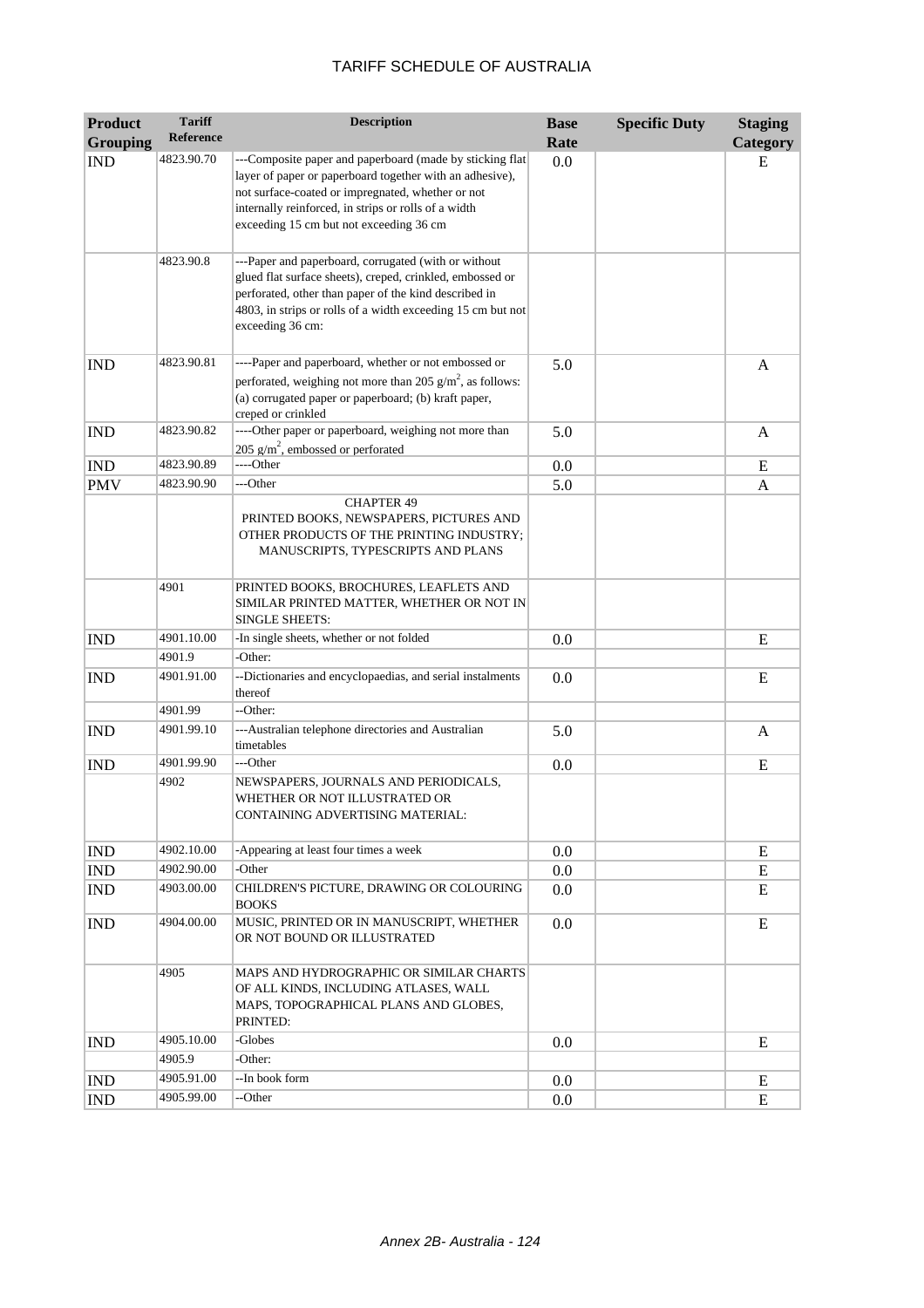| <b>Product</b><br><b>Grouping</b> | <b>Tariff</b><br>Reference | <b>Description</b>                                                                                                                                                                                                                                                                            | <b>Base</b><br>Rate | <b>Specific Duty</b> | <b>Staging</b><br>Category |
|-----------------------------------|----------------------------|-----------------------------------------------------------------------------------------------------------------------------------------------------------------------------------------------------------------------------------------------------------------------------------------------|---------------------|----------------------|----------------------------|
| <b>IND</b>                        | 4906.00.00                 | PLANS AND DRAWINGS FOR ARCHITECTURAL,<br>ENGINEERING, INDUSTRIAL, COMMERCIAL,<br>TOPOGRAPHICAL OR SIMILAR PURPOSES, BEING<br>ORIGINALS DRAWN BY HAND; HAND-WRITTEN<br>TEXTS; PHOTOGRAPHIC REPRODUCTIONS ON<br>SENSITISED PAPER AND CARBON COPIES OF THE<br>FORGOING                           | 0.0                 |                      | E                          |
|                                   | 4907                       | UNUSED POSTAGE, REVENUE OR SIMILAR<br>STAMPS OF CURRENT OR NEW ISSUE IN THE<br>COUNTRY IN WHICH THEY HAVE, OR WILL HAVE,<br>A RECOGNISED FACE VALUE; STAMP-IMPRESSED<br>PAPER; BANKNOTES; CHEQUE FORMS; STOCK,<br><b>SHARE OR BOND CERTIFICATES AND SIMILAR</b><br><b>DOCUMENTS OF TITLE:</b> |                     |                      |                            |
| <b>IND</b>                        | 4907.00.10                 | ---Stamps and banknotes                                                                                                                                                                                                                                                                       | 0.0                 |                      | E                          |
| <b>IND</b>                        | 4907.00.90                 | ---Other                                                                                                                                                                                                                                                                                      | 5.0                 |                      | A                          |
|                                   | 4908                       | TRANSFERS (DECALCOMANIAS):                                                                                                                                                                                                                                                                    |                     |                      |                            |
| <b>IND</b>                        | 4908.10.00                 | -Transfers (decalcomanias), vitrifiable                                                                                                                                                                                                                                                       | 5.0                 |                      | A                          |
| <b>PMV</b>                        | 4908.90.00                 | -Other                                                                                                                                                                                                                                                                                        | 5.0                 |                      | A                          |
| <b>IND</b>                        | 4909.00.00                 | PRINTED OR ILLUSTRATED POSTCARDS;<br>PRINTED CARDS BEARING PERSONAL<br>GREETINGS, MESSAGES OR ANNOUNCEMENTS,<br>WHETHER OR NOT ILLUSTRATED, WITH OR<br>WITHOUT ENVELOPES OR TRIMMINGS                                                                                                         | 5.0                 |                      | A                          |
| <b>IND</b>                        | 4910.00.00                 | CALENDARS OF ANY KIND, PRINTED, INCLUDING<br>CALENDAR BLOCKS                                                                                                                                                                                                                                  | 5.0                 |                      | A                          |
|                                   | 4911                       | OTHER PRINTED MATTER, INCLUDING PRINTED<br>PICTURES AND PHOTOGRAPHS:                                                                                                                                                                                                                          |                     |                      |                            |
|                                   | 4911.10                    | -Trade advertising material, commercial catalogues and<br>the like:                                                                                                                                                                                                                           |                     |                      |                            |
| <b>IND</b>                        | 4911.10.10                 | ---Catalogues of visual or auditory material of an<br>educational, scientific or cultural character                                                                                                                                                                                           | 0.0                 |                      | E                          |
| <b>IND</b>                        | 4911.10.90<br>4911.9       | ---Other<br>-Other:                                                                                                                                                                                                                                                                           | 5.0                 |                      | A                          |
| <b>IND</b>                        | 4911.91.00                 | --Pictures, designs and photographs                                                                                                                                                                                                                                                           |                     |                      |                            |
| <b>PMV</b>                        | 4911.99.00                 | --Other                                                                                                                                                                                                                                                                                       | 5.0<br>5.0          |                      | A<br>A                     |
|                                   |                            | <b>CHAPTER 50</b><br>SILK                                                                                                                                                                                                                                                                     |                     |                      |                            |
| AG                                | 5001.00.00                 | SILK-WORM COCOONS SUITABLE FOR REELING                                                                                                                                                                                                                                                        | 0.0                 |                      | E                          |
| AG                                | 5002.00.00                 | RAW SILK (NOT THROWN)                                                                                                                                                                                                                                                                         | 0.0                 |                      | E                          |
|                                   | 5003                       | SILK WASTE (INCLUDING COCOONS UNSUITABLE<br>FOR REELING, YARN WASTE AND GARNETTED<br>STOCK):                                                                                                                                                                                                  |                     |                      |                            |
| AG                                | 5003.10.00                 | -Not carded or combed                                                                                                                                                                                                                                                                         | 0.0                 |                      | E                          |
| AG                                | 5003.90.00                 | -Other                                                                                                                                                                                                                                                                                        | 0.0                 |                      | E                          |
| <b>TCF</b>                        | 5004.00.00                 | SILK YARN (OTHER THAN YARN SPUN FROM<br>SILK WASTE) NOT PUT UP FOR RETAIL SALE                                                                                                                                                                                                                | 0.0                 |                      | ${\bf E}$                  |
| <b>TCF</b>                        | 5005.00.00                 | YARN SPUN FROM SILK WASTE, NOT PUT UP FOR<br><b>RETAIL SALE</b>                                                                                                                                                                                                                               | 0.0                 |                      | E                          |
| <b>TCF</b>                        | 5006.00.00                 | SILK YARN AND YARN SPUN FROM SILK WASTE,<br>PUT UP FOR RETAIL SALE; SILK-WORM GUT                                                                                                                                                                                                             | 0.0                 |                      | ${\bf E}$                  |
|                                   | 5007                       | WOVEN FABRICS OF SILK OR OF SILK WASTE:                                                                                                                                                                                                                                                       |                     |                      |                            |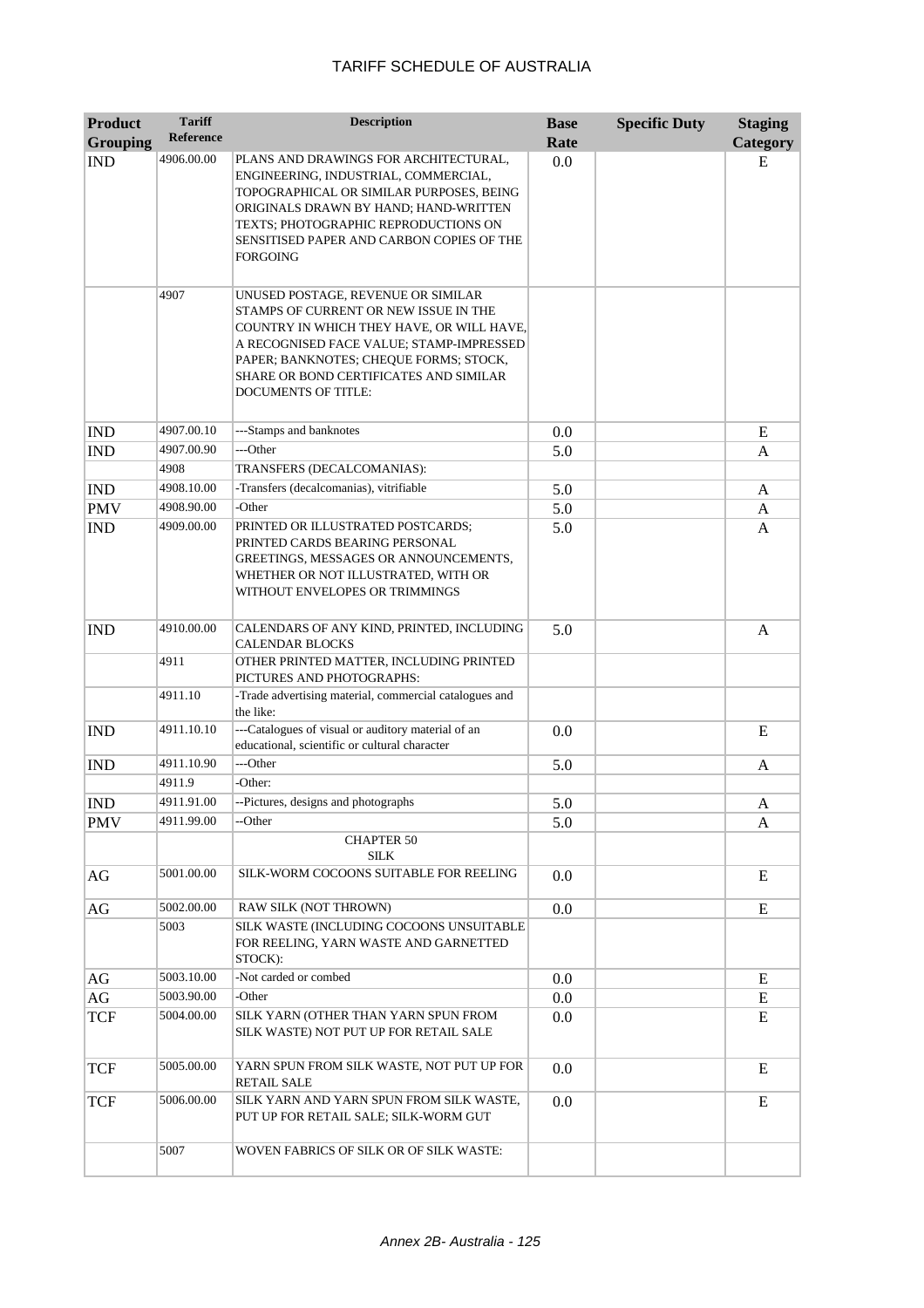| <b>Product</b><br><b>Grouping</b> | <b>Tariff</b><br><b>Reference</b> | <b>Description</b>                                                                                        | <b>Base</b><br>Rate | <b>Specific Duty</b> | <b>Staging</b><br>Category |
|-----------------------------------|-----------------------------------|-----------------------------------------------------------------------------------------------------------|---------------------|----------------------|----------------------------|
|                                   | 5007.10                           | -Fabrics of noil silk:                                                                                    |                     |                      |                            |
| <b>TCF</b>                        | 5007.10.10                        | ---Containing 20% or more by weight of man-made fibres<br>not printed                                     | 15.0                |                      | T2(AU)                     |
| <b>TCF</b>                        | 5007.10.90                        | ---Other                                                                                                  | 0.0                 |                      | E                          |
| <b>TCF</b>                        | 5007.20.00                        | -Other fabrics, containing 85% or more by weight of silk<br>or of silk waste other than noil silk         | 0.0                 |                      | E                          |
|                                   | 5007.90                           | -Other fabrics:                                                                                           |                     |                      |                            |
| <b>TCF</b>                        | 5007.90.10                        | ---Containing 20% or more by weight of man-made fibres                                                    | 15.0                |                      | T2(AU)                     |
| <b>TCF</b>                        | 5007.90.90                        | ---Other                                                                                                  | 0.0                 |                      | E                          |
|                                   |                                   | <b>CHAPTER 51</b><br>WOOL, FINE OR COARSE ANIMAL HAIR;<br>HORSEHAIR YARN AND WOVEN FABRIC                 |                     |                      |                            |
|                                   | 5101                              | WOOL, NOT CARDED OR COMBED:                                                                               |                     |                      |                            |
|                                   | 5101.1                            | -Greasy, including fleece-washed wool:                                                                    |                     |                      |                            |
| AG                                | 5101.11.00                        | --Shorn wool                                                                                              | 0.0                 |                      | E                          |
| $\rm{AG}$                         | 5101.19.00                        | --Other                                                                                                   | 0.0                 |                      | E                          |
|                                   | 5101.2                            | -Degreased, not carbonised:                                                                               |                     |                      |                            |
| AG                                | 5101.21.00                        | --Shorn wool                                                                                              | 0.0                 |                      | E                          |
| AG                                | 5101.29.00                        | --Other                                                                                                   | 0.0                 |                      | ${\bf E}$                  |
| AG                                | 5101.30.00                        | -Carbonised                                                                                               | 0.0                 |                      | E                          |
|                                   | 5102                              | FINE OR COARSE ANIMAL HAIR, NOT CARDED OR<br><b>COMBED:</b>                                               |                     |                      |                            |
|                                   | 5102.1                            | -Fine animal hair:                                                                                        |                     |                      |                            |
| AG                                | 5102.11.00                        | --Of Kashmir (cashmere) goats                                                                             | 0.0                 |                      | E                          |
| $\rm{AG}$                         | 5102.19.00                        | --Other                                                                                                   | 0.0                 |                      | E                          |
| AG                                | 5102.20.00                        | -Coarse animal hair                                                                                       | 0.0                 |                      | E                          |
|                                   | 5103                              | WASTE OF WOOL OR OF FINE OR COARSE<br>ANIMAL HAIR, INCLUDING YARN WASTE BUT<br>EXCLUDING GARNETTED STOCK: |                     |                      |                            |
| AG                                | 5103.10.00                        | -Noils of wool or of fine animal hair                                                                     | 0.0                 |                      | E                          |
| $\rm{AG}$                         | 5103.20.00                        | -Other waste of wool or of fine animal hair                                                               | 0.0                 |                      | E                          |
| $\rm{AG}$                         | 5103.30.00                        | -Waste of coarse animal hair                                                                              | 0.0                 |                      | E                          |
| <b>TCF</b>                        | 5104.00.00                        | GARNETTED STOCK OF WOOL OR OF FINE OR<br>COARSE ANIMAL HAIR                                               | 0.0                 |                      | E                          |
|                                   | 5105                              | WOOL AND FINE OR COARSE ANIMAL HAIR,<br>CARDED OR COMBED (INCLUDING COMBED<br>WOOL IN FRAGMENTS):         |                     |                      |                            |
| <b>TCF</b>                        | 5105.10.00                        | -Carded wool                                                                                              | 0.0                 |                      | ${\bf E}$                  |
|                                   | 5105.2                            | -Wool tops and other combed wool:                                                                         |                     |                      |                            |
| <b>TCF</b>                        | 5105.21.00                        | --Combed wool in fragments                                                                                | 0.0                 |                      | E                          |
| <b>TCF</b>                        | 5105.29.00                        | --Other                                                                                                   | 0.0                 |                      | E                          |
|                                   | 5105.3                            | -Fine animal hair, carded or combed:                                                                      |                     |                      |                            |
| <b>TCF</b>                        | 5105.31.00                        | --Of Kashmir (cashmere) goats                                                                             | 0.0                 |                      | E                          |
| TCF                               | 5105.39.00                        | --Other                                                                                                   | $0.0\,$             |                      | Ε                          |
| TCF                               | 5105.40.00                        | -Coarse animal hair, carded or combed                                                                     | 0.0                 |                      | E                          |
|                                   | 5106                              | YARN OF CARDED WOOL, NOT PUT UP FOR<br><b>RETAIL SALE:</b>                                                |                     |                      |                            |
| <b>TCF</b>                        | 5106.10.00                        | -Containing 85% or more by weight of wool                                                                 | 5.0                 |                      | T1(AU)                     |
| <b>TCF</b>                        | 5106.20.00                        | -Containing less than 85% by weight of wool                                                               | 5.0                 |                      | T1(AU)                     |
|                                   | 5107                              | YARN OF COMBED WOOL, NOT PUT UP FOR<br><b>RETAIL SALE:</b>                                                |                     |                      |                            |
| <b>TCF</b>                        | 5107.10.00                        | -Containing 85% or more by weight of wool                                                                 | 5.0                 |                      | T1(AU)                     |
| TCF                               | 5107.20.00                        | -Containing less than 85% by weight of wool                                                               | 5.0                 |                      | T1(AU)                     |
|                                   | 5108                              | YARN OF FINE ANIMAL HAIR (CARDED OR<br>COMBED), NOT PUT UP FOR RETAIL SALE:                               |                     |                      |                            |
| <b>TCF</b>                        | 5108.10.00                        | -Carded                                                                                                   | 5.0                 |                      | T1(AU)                     |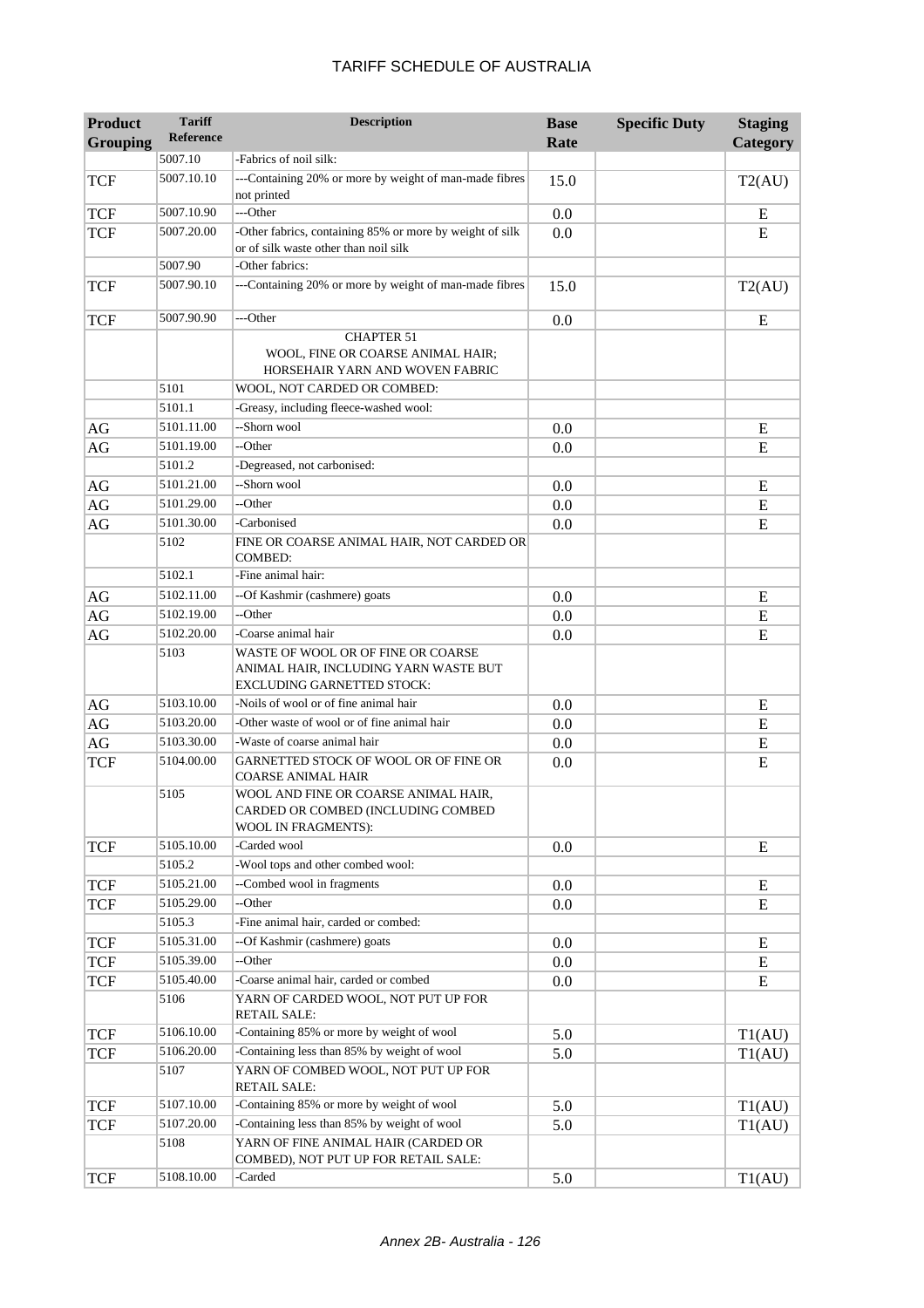| <b>Product</b><br><b>Grouping</b> | <b>Tariff</b><br><b>Reference</b> | <b>Description</b>                                                                                                                               | <b>Base</b><br>Rate | <b>Specific Duty</b> | <b>Staging</b><br>Category |
|-----------------------------------|-----------------------------------|--------------------------------------------------------------------------------------------------------------------------------------------------|---------------------|----------------------|----------------------------|
| <b>TCF</b>                        | 5108.20.00                        | -Combed                                                                                                                                          | 5.0                 |                      | T1(AU)                     |
|                                   | 5109                              | YARN OF WOOL OR OF FINE ANIMAL HAIR, PUT<br>UP FOR RETAIL SALE:                                                                                  |                     |                      |                            |
| <b>TCF</b>                        | 5109.10.00                        | -Containing 85% or more by weight of wool or of fine<br>animal hair                                                                              | 5.0                 |                      | T1(AU)                     |
| <b>TCF</b>                        | 5109.90.00                        | -Other                                                                                                                                           | 5.0                 |                      | T1(AU)                     |
| <b>TCF</b>                        | 5110.00.00                        | YARN OF COARSE ANIMAL HAIR OR OF<br>HORSEHAIR (INCLUDING GIMPED HORSEHAIR<br>YARN), WHETHER OR NOT PUT UP FOR RETAIL<br><b>SALE</b>              | 5.0                 |                      | T1(AU)                     |
|                                   | 5111                              | WOVEN FABRICS OF CARDED WOOL OR OF<br><b>CARDED FINE ANIMAL HAIR:</b>                                                                            |                     |                      |                            |
|                                   | 5111.1                            | -Containing 85% or more by weight of wool or of fine<br>animal hair:                                                                             |                     |                      |                            |
| <b>TCF</b>                        | 5111.11.00                        | --Of a weight not exceeding 300 $g/m^2$                                                                                                          | 15.0                |                      | T2(AU)                     |
| <b>TCF</b>                        | 5111.19.00                        | --Other                                                                                                                                          | 15.0                |                      | T2(AU)                     |
| <b>TCF</b>                        | 5111.20.00                        | -Other, mixed mainly or solely with man-made filaments                                                                                           | 15.0                |                      | T2(AU)                     |
| <b>TCF</b>                        | 5111.30.00                        | -Other, mixed mainly or solely with man-made staple<br>fibres                                                                                    | 15.0                |                      | T2(AU)                     |
| <b>TCF</b>                        | 5111.90.00                        | -Other                                                                                                                                           | 15.0                |                      | T2(AU)                     |
|                                   | 5112                              | WOVEN FABRICS OF COMBED WOOL OR OF<br><b>COMBED FINE ANIMAL HAIR:</b>                                                                            |                     |                      |                            |
|                                   | 5112.1                            | -Containing 85% or more by weight of wool or of fine<br>animal hair:                                                                             |                     |                      |                            |
| <b>TCF</b>                        | 5112.11.00                        | --Of a weight not exceeding 200 $\text{g/m}^2$                                                                                                   | 15.0                |                      | T2(AU)                     |
| <b>TCF</b>                        | 5112.19.00                        | --Other                                                                                                                                          | 15.0                |                      | T2(AU)                     |
| <b>TCF</b>                        | 5112.20.00                        | -Other, mixed mainly or solely with man-made filaments                                                                                           | 15.0                |                      | T2(AU)                     |
| <b>TCF</b>                        | 5112.30.00                        | -Other, mixed mainly or solely with man-made staple<br>fibres                                                                                    | 15.0                |                      | T2(AU)                     |
| <b>TCF</b>                        | 5112.90.00                        | -Other                                                                                                                                           | 15.0                |                      | T2(AU)                     |
| <b>TCF</b>                        | 5113.00.00                        | WOVEN FABRICS OF COARSE ANIMAL HAIR OR<br>OF HORSEHAIR                                                                                           | 15.0                |                      | T2(AU)                     |
|                                   |                                   | <b>CHAPTER 52</b><br><b>COTTON</b>                                                                                                               |                     |                      |                            |
| AG                                | 5201.00.00                        | COTTON, NOT CARDED OR COMBED                                                                                                                     | 0.0                 |                      | E                          |
|                                   | 5202                              | COTTON WASTE (INCLUDING YARN WASTE AND<br><b>GARNETTED STOCK):</b>                                                                               |                     |                      |                            |
| AG                                | 5202.10.00                        | -Yarn waste (including thread waste)                                                                                                             | 0.0                 |                      | E                          |
|                                   | 5202.9                            | Other:                                                                                                                                           |                     |                      |                            |
| AG                                | 5202.91.00                        | --Garnetted stock                                                                                                                                | 0.0                 |                      | E                          |
| AG                                | 5202.99.00                        | --Other                                                                                                                                          | 0.0                 |                      | Ε                          |
| AG                                | 5203.00.00<br>5204                | COTTON, CARDED OR COMBED<br>COTTON SEWING THREAD, WHETHER OR NOT                                                                                 | 0.0                 |                      | E                          |
|                                   |                                   | PUT UP FOR RETAIL SALE:                                                                                                                          |                     |                      |                            |
|                                   | 5204.1                            | -Not put up for retail sale:                                                                                                                     |                     |                      |                            |
| <b>TCF</b>                        | 5204.11.00                        | --Containing 85% or more by weight of cotton                                                                                                     | 5.0                 |                      | T1(AU)                     |
| <b>TCF</b>                        | 5204.19.00                        | --Other                                                                                                                                          | 5.0                 |                      | T1(AU)                     |
| <b>TCF</b>                        | 5204.20.00<br>5205                | -Put up for retail sale<br>COTTON YARN (OTHER THAN SEWING THREAD),<br>CONTAINING 85% OR MORE BY WEIGHT OF<br>COTTON, NOT PUT UP FOR RETAIL SALE: | 5.0                 |                      | T1(AU)                     |
|                                   | 5205.1                            | -Single yarn, of uncombed fibres:                                                                                                                |                     |                      |                            |
|                                   | 5205.11                           | --Measuring 714.29 decitex or more (not exceeding 14<br>metric number):                                                                          |                     |                      |                            |
| <b>TCF</b>                        | 5205.11.10                        | ---Measuring 20 000 decitex or more                                                                                                              | 5.0                 |                      | T1(AU)                     |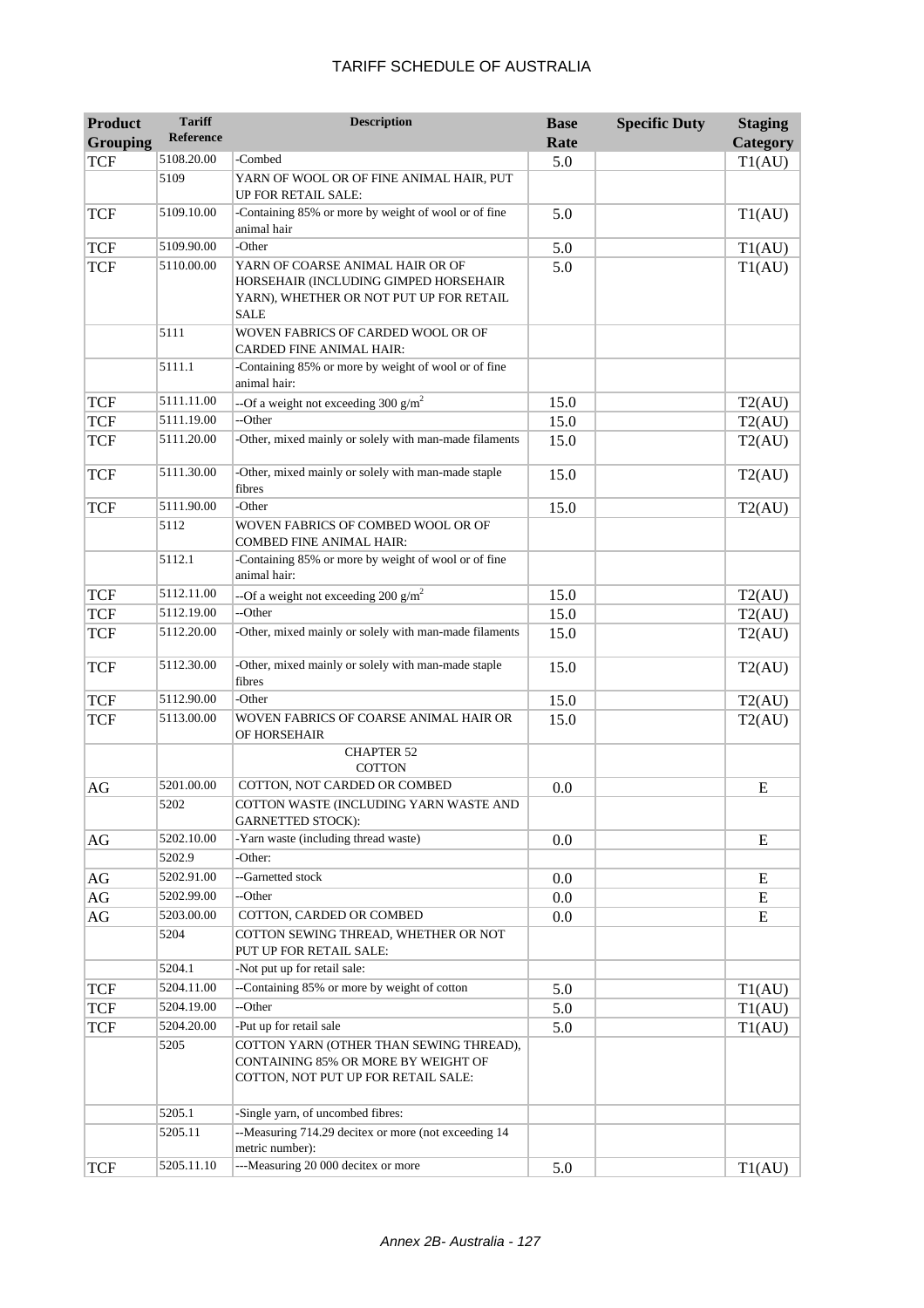| <b>Product</b><br><b>Grouping</b> | <b>Tariff</b><br><b>Reference</b> | <b>Description</b>                                                                                                                                                          | <b>Base</b><br>Rate | <b>Specific Duty</b> | <b>Staging</b><br>Category |
|-----------------------------------|-----------------------------------|-----------------------------------------------------------------------------------------------------------------------------------------------------------------------------|---------------------|----------------------|----------------------------|
| <b>TCF</b>                        | 5205.11.90                        | ---Other                                                                                                                                                                    | 5.0                 |                      | T1(AU)                     |
| <b>TCF</b>                        | 5205.12.00                        | --Measuring less than 714.29 decitex but not less than<br>232.56 decitex (exceeding 14 metric number but not<br>exceeding 43 metric number)                                 | 5.0                 |                      | A                          |
| <b>TCF</b>                        | 5205.13.00                        | --Measuring less than 232.56 decitex but not less than<br>192.31 decitex (exceeding 43 metric number but not<br>exceeding 52 metric number)                                 | 5.0                 |                      | A                          |
| <b>TCF</b>                        | 5205.14.00                        | --Measuring less than 192.31 decitex but not less than<br>125 decitex (exceeding 52 metric number but not<br>exceeding 80 metric number)                                    | 5.0                 |                      | T1(AU)                     |
| <b>TCF</b>                        | 5205.15.00                        | --Measuring less than 125 decitex (exceeding 80 metric<br>number)                                                                                                           | 5.0                 |                      | T1(AU)                     |
|                                   | 5205.2                            | -Single yarn, of combed fibres:                                                                                                                                             |                     |                      |                            |
|                                   | 5205.21                           | --Measuring 714.29 decitex or more (not exceeding 14<br>metric number):                                                                                                     |                     |                      |                            |
| <b>TCF</b>                        | 5205.21.10                        | ---Measuring 20 000 decitex or more                                                                                                                                         | 5.0                 |                      | T1(AU)                     |
| <b>TCF</b>                        | 5205.21.90                        | ---Other                                                                                                                                                                    | 5.0                 |                      | T1(AU)                     |
| <b>TCF</b>                        | 5205.22.00                        | --Measuring less than 714.29 decitex but not less than<br>232.56 decitex (exceeding 14 metric number but not<br>exceeding 43 metric number)                                 | 5.0                 |                      | T1(AU)                     |
| <b>TCF</b>                        | 5205.23.00                        | --Measuring less than 232.56 decitex but not less than<br>192.31 decitex (exceeding 43 metric number but not<br>exceeding 52 metric number)                                 | 5.0                 |                      | T1(AU)                     |
| <b>TCF</b>                        | 5205.24.00                        | --Measuring less than 192.31 decitex but not less than<br>125 decitex (exceeding 52 metric number but not<br>exceeding 80 metric number)                                    | 5.0                 |                      | T1(AU)                     |
| <b>TCF</b>                        | 5205.26.00                        | --Measuring less than 125 decitex but not less than<br>106.38 decitex (exceeding 80 metric number but not<br>exceeding 94 metric number)                                    | 5.0                 |                      | T1(AU)                     |
| <b>TCF</b>                        | 5205.27.00                        | --Measuring less than 106.38 decitex but not less than<br>83.33 decitex (exceeding 94 metric number but not<br>exceeding 120 metric number)                                 | 5.0                 |                      | T1(AU)                     |
| <b>TCF</b>                        | 5205.28.00                        | --Measuring less than 83.33 decitex (exceeding 120<br>metric number)                                                                                                        | 5.0                 |                      | T1(AU)                     |
|                                   | 5205.3                            | -Multiple (folded) or cabled yarn, of uncombed fibres:                                                                                                                      |                     |                      |                            |
|                                   | 5205.31                           | --Measuring per single yarn 714.29 decitex or more (not<br>exceeding 14 metric number per single yarn):                                                                     |                     |                      |                            |
| <b>TCF</b>                        | 5205.31.10                        | ---Measuring per single yarn 20 000 decitex or more                                                                                                                         | 5.0                 |                      | T1(AU)                     |
| <b>TCF</b>                        | 5205.31.90                        | ---Other                                                                                                                                                                    | 5.0                 |                      | T1(AU)                     |
| <b>TCF</b>                        | 5205.32.00                        | --Measuring per single yarn less than 714.29 decitex but<br>not less than 232.56 decitex (exceeding 14 metric number<br>but not exceeding 43 metric number per single yarn) | 5.0                 |                      | T1(AU)                     |
| <b>TCF</b>                        | 5205.33.00                        | --Measuring per single yarn less than 232.56 decitex but<br>not less than 192.31 decitex (exceeding 43 metric number<br>but not exceeding 52 metric number per single yarn) | 5.0                 |                      | T1(AU)                     |
| <b>TCF</b>                        | 5205.34.00                        | --Measuring per single yarn less than 192.31 decitex but<br>not less than 125 decitex (exceeding 52 metric number<br>but not exceeding 80 metric number per single yarn)    | 5.0                 |                      | T1(AU)                     |
| <b>TCF</b>                        | 5205.35.00                        | --Measuring per single yarn less than 125 decitex<br>(exceeding 80 metric number per single yarn)                                                                           | 5.0                 |                      | T1(AU)                     |
|                                   | 5205.4                            | -Multiple (folded) or cabled yarn, of combed fibres:                                                                                                                        |                     |                      |                            |
|                                   | 5205.41                           | --Measuring per single yarn 714.29 decitex or more (not<br>exceeding 14 metric number per single yarn):                                                                     |                     |                      |                            |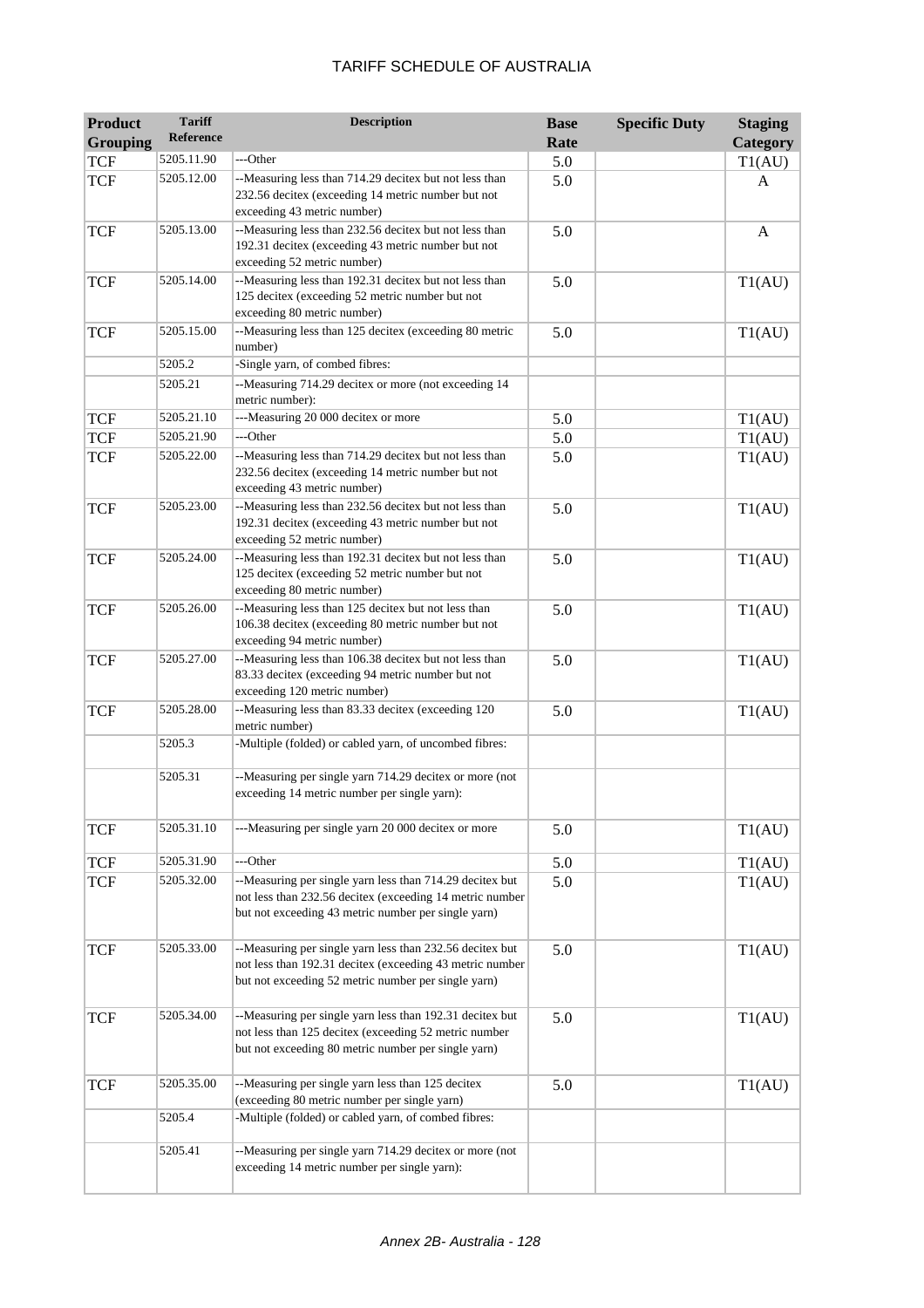| <b>Product</b><br><b>Grouping</b> | <b>Tariff</b><br>Reference | <b>Description</b>                                                                                                                                                          | <b>Base</b><br>Rate | <b>Specific Duty</b> | <b>Staging</b><br>Category |
|-----------------------------------|----------------------------|-----------------------------------------------------------------------------------------------------------------------------------------------------------------------------|---------------------|----------------------|----------------------------|
| <b>TCF</b>                        | 5205.41.10                 | ---Measuring per single yarn 20 000 decitex or more                                                                                                                         | 5.0                 |                      | T1(AU)                     |
|                                   |                            |                                                                                                                                                                             |                     |                      |                            |
| <b>TCF</b>                        | 5205.41.90                 | ---Other                                                                                                                                                                    | 5.0                 |                      | T1(AU)                     |
| <b>TCF</b>                        | 5205.42.00                 | --Measuring per single yarn less than 714.29 decitex but<br>not less than 232.56 decitex (exceeding 14 metric number<br>but not exceeding 43 metric number per single yarn) | 5.0                 |                      | T1(AU)                     |
| <b>TCF</b>                        | 5205.43.00                 | --Measuring per single yarn less than 232.56 decitex but<br>not less than 192.31 decitex (exceeding 43 metric number<br>but not exceeding 52 metric number per single yarn) | 5.0                 |                      | T1(AU)                     |
| <b>TCF</b>                        | 5205.44.00                 | --Measuring per single yarn less than 192.31 decitex but<br>not less than 125 decitex (exceeding 52 metric number<br>but not exceeding 80 metric number per single yarn)    | 5.0                 |                      | T1(AU)                     |
| <b>TCF</b>                        | 5205.46.00                 | --Measuring per single yarn less than 125 decitex but not<br>less than 106.38 decitex (exceeding 80 metric number but<br>not exceeding 94 metric number per single yarn)    | 5.0                 |                      | T1(AU)                     |
| <b>TCF</b>                        | 5205.47.00                 | --Measuring per single yarn less than 106.38 decitex but<br>not less than 83.33 decitex (exceeding 94 metric number<br>but not exceeding 120 metric number per single yarn) | 5.0                 |                      | T1(AU)                     |
| <b>TCF</b>                        | 5205.48.00                 | --Measuring per single yarn less than 83.33 decitex<br>(exceeding 120 metric number per single yarn)                                                                        | 5.0                 |                      | T1(AU)                     |
|                                   | 5206                       | COTTON YARN (OTHER THAN SEWING THREAD),<br>CONTAINING LESS THAN 85% BY WEIGHT OF<br>COTTON, NOT PUT UP FOR RETAIL SALE:                                                     |                     |                      |                            |
|                                   | 5206.1                     | -Single yarn, of uncombed fibres:                                                                                                                                           |                     |                      |                            |
|                                   | 5206.11                    | --Measuring 714.29 decitex or more (not exceeding 14<br>metric number):                                                                                                     |                     |                      |                            |
| <b>TCF</b>                        | 5206.11.10                 | ---Measuring 20 000 decitex or more                                                                                                                                         | 5.0                 |                      | T1(AU)                     |
| <b>TCF</b>                        | 5206.11.90                 | ---Other                                                                                                                                                                    | 5.0                 |                      | T1(AU)                     |
| <b>TCF</b>                        | 5206.12.00                 | --Measuring less than 714.29 decitex but not less than<br>232.56 decitex (exceeding 14 metric number but not<br>exceeding 43 metric number)                                 | 5.0                 |                      | A                          |
| TCF                               | 5206.13.00                 | --Measuring less than 232.56 decitex but not less than<br>192.31 decitex (exceeding 43 metric number but not<br>exceeding 52 metric number)                                 | 5.0                 |                      | T1(AU)                     |
| <b>TCF</b>                        | 5206.14.00                 | --Measuring less than 192.31 decitex but not less than<br>125 decitex (exceeding 52 metric number but not<br>exceeding 80 metric number)                                    | 5.0                 |                      | T1(AU)                     |
| <b>TCF</b>                        | 5206.15.00                 | --Measuring less than 125 decitex (exceeding 80 metric<br>number)                                                                                                           | 5.0                 |                      | T1(AU)                     |
|                                   | 5206.2                     | -Single yarn, of combed fibres:                                                                                                                                             |                     |                      |                            |
|                                   | 5206.21                    | --Measuring 714.29 decitex or more (not exceeding 14<br>metric number):                                                                                                     |                     |                      |                            |
| <b>TCF</b>                        | 5206.21.10                 | ---Measuring 20 000 decitex or more                                                                                                                                         | 5.0                 |                      | T1(AU)                     |
| <b>TCF</b>                        | 5206.21.90                 | ---Other                                                                                                                                                                    | 5.0                 |                      | T1(AU)                     |
| <b>TCF</b>                        | 5206.22.00                 | --Measuring less than 714.29 decitex but not less than<br>232.56 decitex (exceeding 14 metric number but not<br>exceeding 43 metric number)                                 | 5.0                 |                      | T1(AU)                     |
| <b>TCF</b>                        | 5206.23.00                 | --Measuring less than 232.56 decitex but not less than<br>192.31 decitex (exceeding 43 metric number but not<br>exceeding 52 metric number)                                 | 5.0                 |                      | T1(AU)                     |
| <b>TCF</b>                        | 5206.24.00                 | --Measuring less than 192.31 decitex but not less than<br>125 decitex (exceeding 52 metric number but not<br>exceeding 80 metric number)                                    | 5.0                 |                      | T1(AU)                     |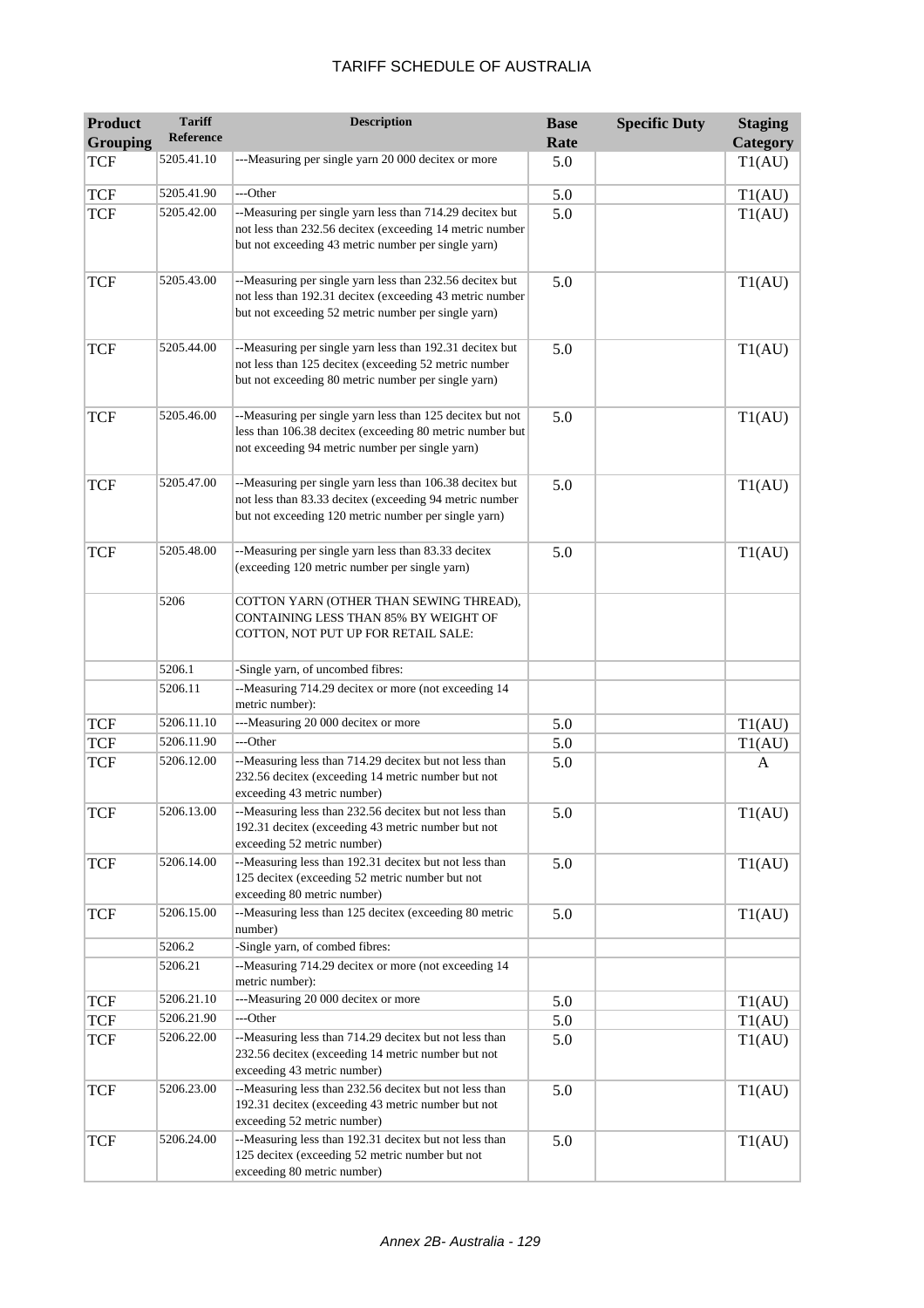| <b>Product</b><br><b>Grouping</b> | <b>Tariff</b><br><b>Reference</b> | <b>Description</b>                                                                                                                                                          | <b>Base</b><br>Rate | <b>Specific Duty</b> | <b>Staging</b><br>Category |
|-----------------------------------|-----------------------------------|-----------------------------------------------------------------------------------------------------------------------------------------------------------------------------|---------------------|----------------------|----------------------------|
| <b>TCF</b>                        | 5206.25.00                        | --Measuring less than 125 decitex (exceeding 80 metric<br>number)                                                                                                           | 5.0                 |                      | T1(AU)                     |
|                                   | 5206.3                            | -Multiple (folded) or cabled yarn, of uncombed fibres:                                                                                                                      |                     |                      |                            |
|                                   | 5206.31                           | --Measuring per single yarn 714.29 decitex or more (not<br>exceeding 14 metric number per single yarn):                                                                     |                     |                      |                            |
| <b>TCF</b>                        | 5206.31.10                        | ---Measuring per single yarn 20 000 decitex or more                                                                                                                         | 5.0                 |                      | T1(AU)                     |
| <b>TCF</b>                        | 5206.31.90                        | ---Other                                                                                                                                                                    | 5.0                 |                      | T1(AU)                     |
| <b>TCF</b>                        | 5206.32.00                        | --Measuring per single yarn less than 714.29 decitex but<br>not less than 232.56 decitex (exceeding 14 metric number<br>but not exceeding 43 metric number per single yarn) | 5.0                 |                      | T1(AU)                     |
| <b>TCF</b>                        | 5206.33.00                        | --Measuring per single yarn less than 232.56 decitex but<br>not less than 192.31 decitex (exceeding 43 metric number<br>but not exceeding 52 metric number per single yarn) | 5.0                 |                      | T1(AU)                     |
| <b>TCF</b>                        | 5206.34.00                        | --Measuring per single yarn less than 192.31 decitex but<br>not less than 125 decitex (exceeding 52 metric number<br>but not exceeding 80 metric number per single yarn)    | 5.0                 |                      | T1(AU)                     |
| <b>TCF</b>                        | 5206.35.00                        | --Measuring per single yarn less than 125 decitex<br>(exceeding 80 metric number per single yarn)                                                                           | 5.0                 |                      | T1(AU)                     |
|                                   | 5206.4                            | -Multiple (folded) or cabled yarn, of combed fibres:                                                                                                                        |                     |                      |                            |
|                                   | 5206.41                           | --Measuring per single yarn 714.29 decitex or more (not<br>exceeding 14 metric number per single yarn):                                                                     |                     |                      |                            |
| <b>TCF</b>                        | 5206.41.10                        | ---Measuring per single yarn 20 000 decitex or more                                                                                                                         | 5.0                 |                      | T1(AU)                     |
| <b>TCF</b>                        | 5206.41.90                        | ---Other                                                                                                                                                                    | 5.0                 |                      | T1(AU)                     |
| <b>TCF</b>                        | 5206.42.00                        | --Measuring per single yarn less than 714.29 decitex but<br>not less than 232.56 decitex (exceeding 14 metric number<br>but not exceeding 43 metric number per single yarn) | 5.0                 |                      | T1(AU)                     |
| <b>TCF</b>                        | 5206.43.00                        | --Measuring per single yarn less than 232.56 decitex but<br>not less than 192.31 decitex (exceeding 43 metric number<br>but not exceeding 52 metric number per single yarn) | 5.0                 |                      | T1(AU)                     |
| <b>TCF</b>                        | 5206.44.00                        | --Measuring per single yarn less than 192.31 decitex but<br>not less than 125 decitex (exceeding 52 metric number<br>but not exceeding 80 metric number per single yarn)    | 5.0                 |                      | T1(AU)                     |
| <b>TCF</b>                        | 5206.45.00                        | --Measuring per single yarn less than 125 decitex<br>(exceeding 80 metric number per single yarn)                                                                           | 5.0                 |                      | T1(AU)                     |
|                                   | 5207                              | COTTON YARN (OTHER THAN SEWING THREAD)<br>PUT UP FOR RETAIL SALE:                                                                                                           |                     |                      |                            |
| <b>TCF</b>                        | 5207.10.00                        | -Containing 85% or more by weight of cotton                                                                                                                                 | 5.0                 |                      | T1(AU)                     |
| TCF                               | 5207.90.00                        | -Other                                                                                                                                                                      | 5.0                 |                      | T1(AU)                     |
|                                   | 5208                              | WOVEN FABRICS OF COTTON, CONTAINING 85%<br>OR MORE BY WEIGHT OF COTTON, WEIGHING<br>NOT MORE THAN 200 g/m2:                                                                 |                     |                      |                            |
|                                   | 5208.1                            | -Unbleached:                                                                                                                                                                |                     |                      |                            |
| <b>TCF</b>                        | 5208.11.00                        | --Plain weave, weighing not more than 100 $\text{g/m}^2$                                                                                                                    | 15.0                |                      | T2(AU)                     |
| <b>TCF</b>                        | 5208.12.00                        | --Plain weave, weighing more than 100 $g/m^2$                                                                                                                               | 15.0                |                      | T2(AU)                     |
| <b>TCF</b>                        | 5208.13.00                        | --3-thread or 4-thread twill, including cross twill                                                                                                                         | 15.0                |                      | T2(AU)                     |
| <b>TCF</b>                        | 5208.19.00                        | --Other fabrics                                                                                                                                                             | 15.0                |                      | T2(AU)                     |
|                                   | 5208.2                            | -Bleached:                                                                                                                                                                  |                     |                      |                            |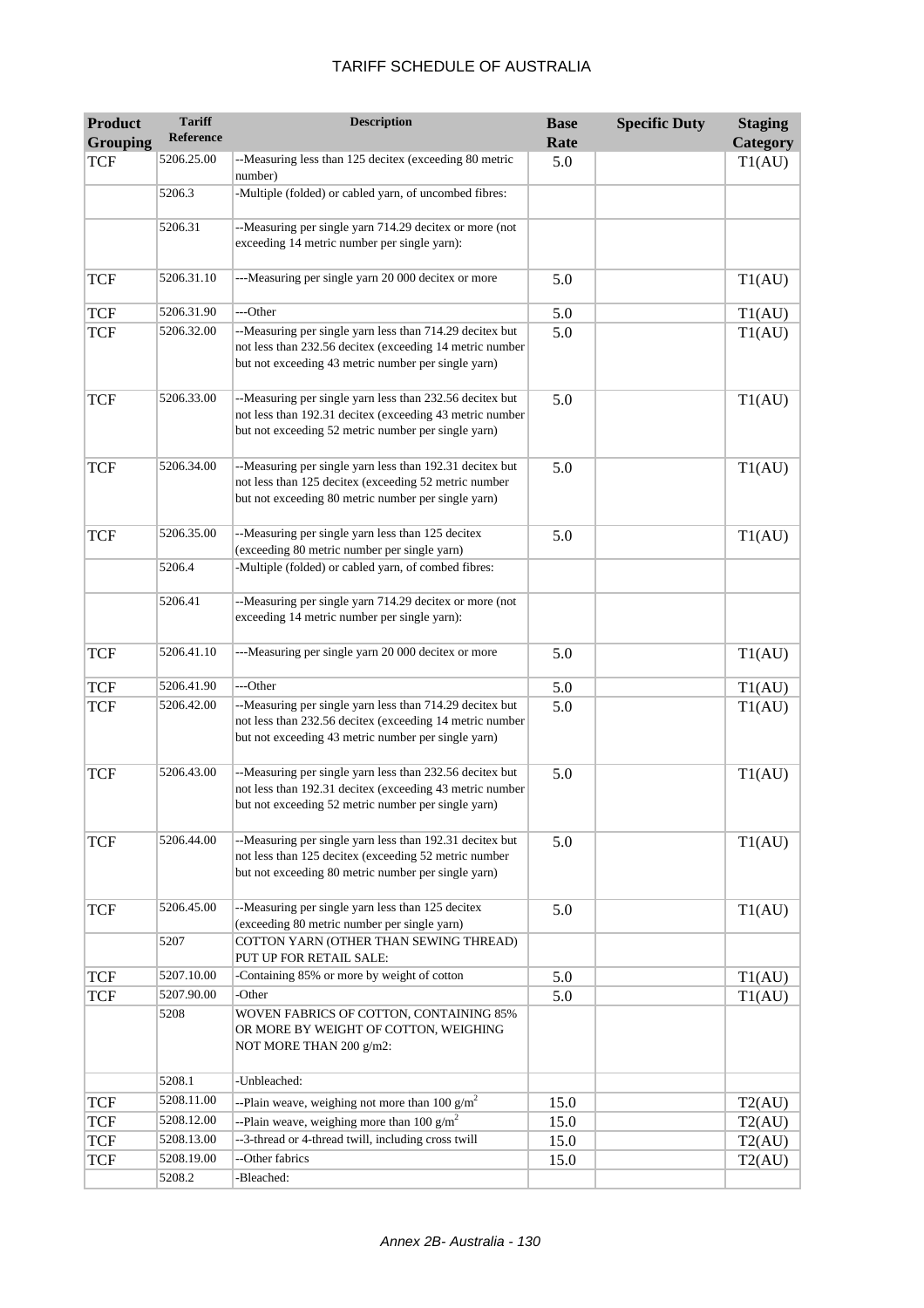| <b>Product</b>  | <b>Tariff</b>    | <b>Description</b>                                                                                                                                            | <b>Base</b> | <b>Specific Duty</b> | <b>Staging</b> |
|-----------------|------------------|---------------------------------------------------------------------------------------------------------------------------------------------------------------|-------------|----------------------|----------------|
| <b>Grouping</b> | <b>Reference</b> |                                                                                                                                                               | Rate        |                      | Category       |
| <b>TCF</b>      | 5208.21.00       | --Plain weave, weighing not more than 100 $g/m^2$                                                                                                             | 15.0        |                      | T2(AU)         |
| <b>TCF</b>      | 5208.22.00       | --Plain weave, weighing more than 100 $g/m^2$                                                                                                                 | 15.0        |                      | T2(AU)         |
| <b>TCF</b>      | 5208.23.00       | --3-thread or 4-thread twill, including cross twill                                                                                                           | 15.0        |                      | T2(AU)         |
| <b>TCF</b>      | 5208.29.00       | --Other fabrics                                                                                                                                               | 15.0        |                      | T2(AU)         |
|                 | 5208.3           | -Dyed:                                                                                                                                                        |             |                      |                |
| <b>TCF</b>      | 5208.31.00       | --Plain weave, weighing not more than 100 $g/m^2$                                                                                                             | 15.0        |                      | T2(AU)         |
| <b>TCF</b>      | 5208.32.00       | --Plain weave, weighing more than 100 $g/m^2$                                                                                                                 | 15.0        |                      | T2(AU)         |
| <b>TCF</b>      | 5208.33.00       | --3-thread or 4-thread twill, including cross twill                                                                                                           | 15.0        |                      | T2(AU)         |
| <b>TCF</b>      | 5208.39.00       | --Other fabrics                                                                                                                                               | 15.0        |                      | T2(AU)         |
|                 | 5208.4           | -Of yarns of different colours:                                                                                                                               |             |                      |                |
| <b>TCF</b>      | 5208.41.00       | --Plain weave, weighing not more than 100 $g/m^2$                                                                                                             | 15.0        |                      | T2(AU)         |
| <b>TCF</b>      | 5208.42.00       | --Plain weave, weighing more than 100 $g/m^2$                                                                                                                 | 15.0        |                      | T2(AU)         |
| <b>TCF</b>      | 5208.43.00       | --3-thread or 4-thread twill, including cross twill                                                                                                           | 15.0        |                      | T2(AU)         |
| <b>TCF</b>      | 5208.49.00       | --Other fabrics                                                                                                                                               | 15.0        |                      | T2(AU)         |
|                 | 5208.5           | -Printed:                                                                                                                                                     |             |                      |                |
| <b>TCF</b>      | 5208.51.00       | --Plain weave, weighing not more than 100 $g/m^2$                                                                                                             | 15.0        |                      | T2(AU)         |
| <b>TCF</b>      | 5208.52.00       | --Plain weave, weighing more than 100 $g/m^2$                                                                                                                 | 15.0        |                      | T2(AU)         |
| <b>TCF</b>      | 5208.53.00       | --3-thread or 4-thread twill, including cross twill                                                                                                           | 15.0        |                      | T2(AU)         |
| <b>TCF</b>      | 5208.59.00       | --Other fabrics                                                                                                                                               | 15.0        |                      | T2(AU)         |
|                 | 5209             | WOVEN FABRICS OF COTTON, CONTAINING 85%<br>OR MORE BY WEIGHT OF COTTON, WEIGHING<br>MORE THAN $200$ g/m2:                                                     |             |                      |                |
|                 | 5209.1           | -Unbleached:                                                                                                                                                  |             |                      |                |
| <b>TCF</b>      | 5209.11.00       | --Plain weave                                                                                                                                                 | 15.0        |                      | T2(AU)         |
| <b>TCF</b>      | 5209.12.00       | --3-thread or 4-thread twill, including cross twill                                                                                                           | 15.0        |                      | T2(AU)         |
| <b>TCF</b>      | 5209.19.00       | --Other fabrics                                                                                                                                               | 15.0        |                      | T2(AU)         |
|                 | 5209.2           | -Bleached:                                                                                                                                                    |             |                      |                |
| <b>TCF</b>      | 5209.21.00       | --Plain weave                                                                                                                                                 | 15.0        |                      | T2(AU)         |
| <b>TCF</b>      | 5209.22.00       | --3-thread or 4-thread twill, including cross twill                                                                                                           | 15.0        |                      | T2(AU)         |
| <b>TCF</b>      | 5209.29.00       | --Other fabrics                                                                                                                                               | 15.0        |                      | T2(AU)         |
|                 | 5209.3           | -Dyed:                                                                                                                                                        |             |                      |                |
| <b>TCF</b>      | 5209.31.00       | --Plain weave                                                                                                                                                 | 15.0        |                      | T2(AU)         |
| <b>TCF</b>      | 5209.32.00       | --3-thread or 4-thread twill, including cross twill                                                                                                           | 15.0        |                      | T2(AU)         |
| <b>TCF</b>      | 5209.39.00       | --Other fabrics                                                                                                                                               | 15.0        |                      | T2(AU)         |
|                 | 5209.4           | -Of yarns of different colours:                                                                                                                               |             |                      |                |
| <b>TCF</b>      | 5209.41.00       | --Plain weave                                                                                                                                                 | 15.0        |                      | T2(AU)         |
| <b>TCF</b>      | 5209.42.00       | --Denim                                                                                                                                                       | 15.0        |                      | T2(AU)         |
| <b>TCF</b>      | 5209.43.00       | --Other fabrics of 3-thread or 4-thread twill, including<br>cross twill                                                                                       | 15.0        |                      | T2(AU)         |
| <b>TCF</b>      | 5209.49.00       | --Other fabrics                                                                                                                                               | 15.0        |                      | T2(AU)         |
|                 | 5209.5           | -Printed:                                                                                                                                                     |             |                      |                |
| <b>TCF</b>      | 5209.51.00       | --Plain weave                                                                                                                                                 | 15.0        |                      | T2(AU)         |
| <b>TCF</b>      | 5209.52.00       | --3-thread or 4-thread twill, including cross twill                                                                                                           | 15.0        |                      | T2(AU)         |
| <b>TCF</b>      | 5209.59.00       | --Other fabrics                                                                                                                                               | 15.0        |                      | T2(AU)         |
|                 | 5210             | WOVEN FABRICS OF COTTON, CONTAINING LESS<br>THAN 85% BY WEIGHT OF COTTON, MIXED<br>MAINLY OR SOLELY WITH MAN-MADE FIBRES,<br>WEIGHING NOT MORE THAN 200 g/m2: |             |                      |                |
|                 | 5210.1           | -Unbleached:                                                                                                                                                  |             |                      |                |
| <b>TCF</b>      | 5210.11.00       | --Plain weave                                                                                                                                                 | 15.0        |                      | T2(AU)         |
| <b>TCF</b>      | 5210.12.00       | --3-thread or 4-thread twill, including cross twill                                                                                                           | 15.0        |                      | T2(AU)         |
| <b>TCF</b>      | 5210.19.00       | --Other fabrics                                                                                                                                               | 15.0        |                      | T2(AU)         |
|                 | 5210.2           | -Bleached:                                                                                                                                                    |             |                      |                |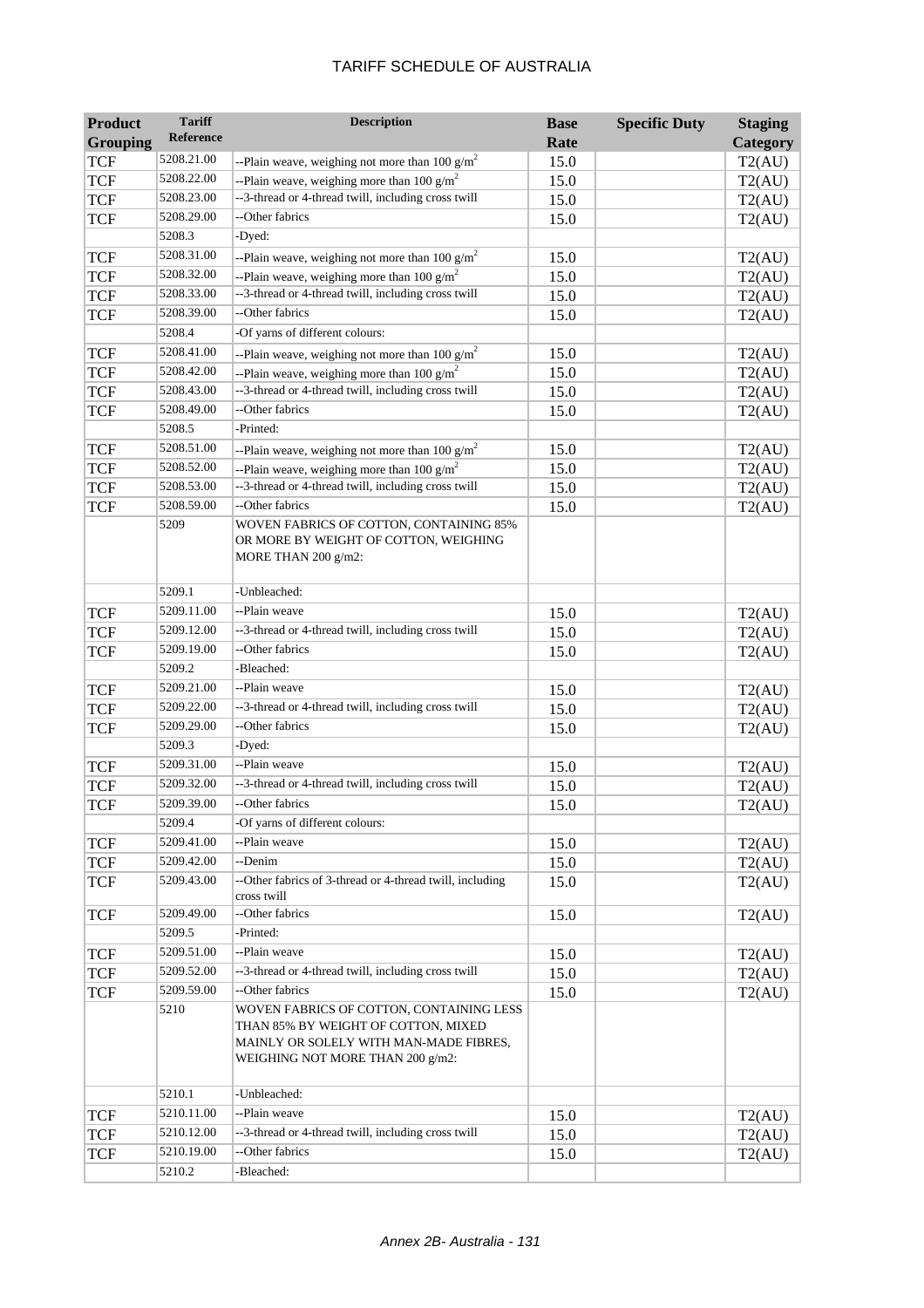| <b>Product</b>  | <b>Tariff</b>    | <b>Description</b>                                                                                                                                        | <b>Base</b> | <b>Specific Duty</b> | <b>Staging</b> |
|-----------------|------------------|-----------------------------------------------------------------------------------------------------------------------------------------------------------|-------------|----------------------|----------------|
| <b>Grouping</b> | <b>Reference</b> |                                                                                                                                                           | Rate        |                      | Category       |
| <b>TCF</b>      | 5210.21.00       | --Plain weave                                                                                                                                             | 15.0        |                      | T2(AU)         |
| <b>TCF</b>      | 5210.22.00       | --3-thread or 4-thread twill, including cross twill                                                                                                       | 15.0        |                      | T2(AU)         |
| <b>TCF</b>      | 5210.29.00       | --Other fabrics                                                                                                                                           | 15.0        |                      | T2(AU)         |
|                 | 5210.3           | -Dyed:                                                                                                                                                    |             |                      |                |
| <b>TCF</b>      | 5210.31.00       | --Plain weave                                                                                                                                             | 15.0        |                      | T2(AU)         |
| <b>TCF</b>      | 5210.32.00       | --3-thread or 4-thread twill, including cross twill                                                                                                       | 15.0        |                      | T2(AU)         |
| <b>TCF</b>      | 5210.39.00       | --Other fabrics                                                                                                                                           | 15.0        |                      | T2(AU)         |
|                 | 5210.4           | -Of yarns of different colours:                                                                                                                           |             |                      |                |
| <b>TCF</b>      | 5210.41.00       | --Plain weave                                                                                                                                             | 15.0        |                      | T2(AU)         |
| <b>TCF</b>      | 5210.42.00       | --3-thread or 4-thread twill, including cross twill                                                                                                       | 15.0        |                      | T2(AU)         |
| <b>TCF</b>      | 5210.49.00       | --Other fabrics                                                                                                                                           | 15.0        |                      | T2(AU)         |
|                 | 5210.5           | -Printed:                                                                                                                                                 |             |                      |                |
| <b>TCF</b>      | 5210.51.00       | --Plain weave                                                                                                                                             | 15.0        |                      | T2(AU)         |
| <b>TCF</b>      | 5210.52.00       | --3-thread or 4-thread twill, including cross twill                                                                                                       | 15.0        |                      | T2(AU)         |
| <b>TCF</b>      | 5210.59.00       | --Other fabrics                                                                                                                                           | 15.0        |                      | T2(AU)         |
|                 | 5211             | WOVEN FABRICS OF COTTON, CONTAINING LESS<br>THAN 85% BY WEIGHT OF COTTON, MIXED<br>MAINLY OR SOLELY WITH MAN-MADE FIBRES,<br>WEIGHING MORE THAN 200 g/m2: |             |                      |                |
|                 | 5211.1           | -Unbleached:                                                                                                                                              |             |                      |                |
| TCF             | 5211.11.00       | --Plain weave                                                                                                                                             | 15.0        |                      | T2(AU)         |
| <b>TCF</b>      | 5211.12.00       | --3-thread or 4-thread twill, including cross twill                                                                                                       | 15.0        |                      | T2(AU)         |
| <b>TCF</b>      | 5211.19.00       | --Other fabrics                                                                                                                                           | 15.0        |                      | T2(AU)         |
|                 | 5211.2           | -Bleached:                                                                                                                                                |             |                      |                |
| <b>TCF</b>      | 5211.21.00       | --Plain weave                                                                                                                                             | 15.0        |                      | T2(AU)         |
| <b>TCF</b>      | 5211.22.00       | --3-thread or 4-thread twill, including cross twill                                                                                                       | 15.0        |                      | T2(AU)         |
| <b>TCF</b>      | 5211.29.00       | --Other fabrics                                                                                                                                           | 15.0        |                      | T2(AU)         |
|                 | 5211.3           | -Dyed:                                                                                                                                                    |             |                      |                |
| <b>TCF</b>      | 5211.31.00       | --Plain weave                                                                                                                                             | 15.0        |                      | T2(AU)         |
| <b>TCF</b>      | 5211.32.00       | --3-thread or 4-thread twill, including cross twill                                                                                                       | 15.0        |                      | T2(AU)         |
| <b>TCF</b>      | 5211.39.00       | --Other fabrics                                                                                                                                           | 15.0        |                      | T2(AU)         |
|                 | 5211.4           | -Of yarns of different colours:                                                                                                                           |             |                      |                |
| TCF             | 5211.41.00       | --Plain weave                                                                                                                                             | 15.0        |                      | T2(AU)         |
| <b>TCF</b>      | 5211.42.00       | --Denim                                                                                                                                                   | 15.0        |                      | T2(AU)         |
| <b>TCF</b>      | 5211.43.00       | --Other fabrics of 3-thread or 4-thread twill, including<br>cross twill                                                                                   | 15.0        |                      | T2(AU)         |
| <b>TCF</b>      | 5211.49.00       | --Other fabrics                                                                                                                                           | 15.0        |                      | T2(AU)         |
|                 | 5211.5           | -Printed:                                                                                                                                                 |             |                      |                |
| TCF             | 5211.51.00       | --Plain weave                                                                                                                                             | 15.0        |                      | T2(AU)         |
| <b>TCF</b>      | 5211.52.00       | --3-thread or 4-thread twill, including cross twill                                                                                                       | 15.0        |                      | T2(AU)         |
| TCF             | 5211.59.00       | --Other fabrics                                                                                                                                           | 15.0        |                      | T2(AU)         |
|                 | 5212             | OTHER WOVEN FABRICS OF COTTON:                                                                                                                            |             |                      |                |
|                 | 5212.1           | -Weighing not more than 200 $g/m^2$ :                                                                                                                     |             |                      |                |
| <b>TCF</b>      | 5212.11.00       | --Unbleached                                                                                                                                              | 15.0        |                      | T2(AU)         |
| <b>TCF</b>      | 5212.12.00       | --Bleached                                                                                                                                                | 15.0        |                      | T2(AU)         |
| <b>TCF</b>      | 5212.13.00       | --Dyed                                                                                                                                                    | 15.0        |                      | T2(AU)         |
| <b>TCF</b>      | 5212.14.00       | --Of yarns of different colours                                                                                                                           | 15.0        |                      | T2(AU)         |
| <b>TCF</b>      | 5212.15.00       | --Printed                                                                                                                                                 | 15.0        |                      | T2(AU)         |
|                 | 5212.2           | -Weighing more than 200 $g/m^2$ :                                                                                                                         |             |                      |                |
| <b>TCF</b>      | 5212.21.00       | --Unbleached                                                                                                                                              | 15.0        |                      | T2(AU)         |
| <b>TCF</b>      | 5212.22.00       | --Bleached                                                                                                                                                | 15.0        |                      | T2(AU)         |
| <b>TCF</b>      | 5212.23.00       | --Dyed                                                                                                                                                    | 15.0        |                      | T2(AU)         |
| <b>TCF</b>      | 5212.24.00       | --Of yarns of different colours                                                                                                                           | 15.0        |                      | T2(AU)         |
| <b>TCF</b>      | 5212.25.00       | --Printed                                                                                                                                                 | 15.0        |                      | T2(AU)         |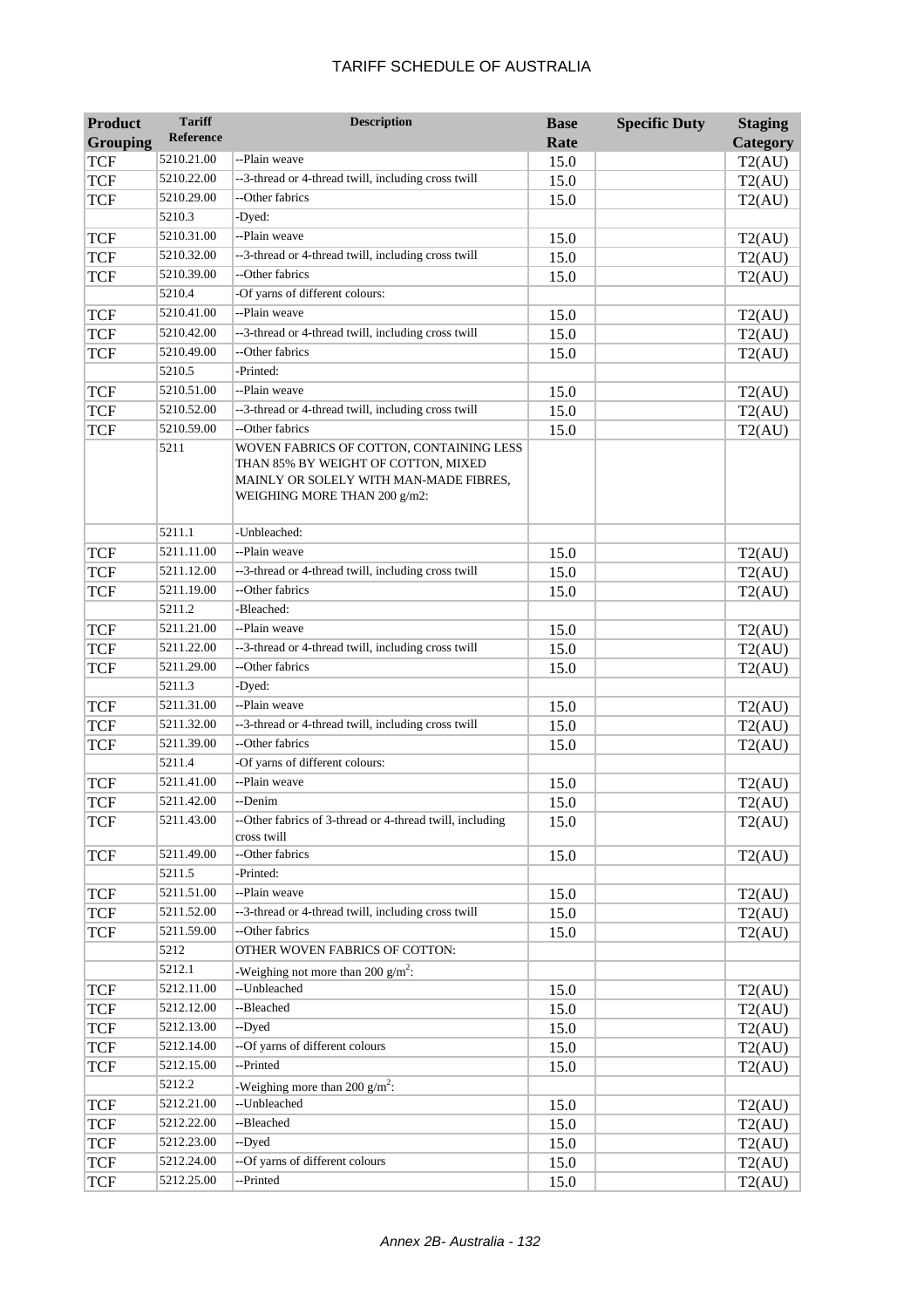| <b>Product</b><br><b>Grouping</b> | <b>Tariff</b><br><b>Reference</b> | <b>Description</b>                                                                                                                                                                                                                                                  | <b>Base</b><br>Rate | <b>Specific Duty</b> | <b>Staging</b><br>Category |
|-----------------------------------|-----------------------------------|---------------------------------------------------------------------------------------------------------------------------------------------------------------------------------------------------------------------------------------------------------------------|---------------------|----------------------|----------------------------|
|                                   |                                   | <b>CHAPTER 53</b><br>OTHER VEGETABLE TEXTILE FIBRES; PAPER<br>YARN AND WOVEN FABRICS OF PAPER YARN                                                                                                                                                                  |                     |                      |                            |
|                                   | 5301                              | FLAX, RAW OR PROCESSED BUT NOT SPUN; FLAX<br>TOW AND WASTE (INCLUDING YARN WASTE AND<br><b>GARNETTED STOCK):</b>                                                                                                                                                    |                     |                      |                            |
| AG                                | 5301.10.00                        | -Flax, raw or retted                                                                                                                                                                                                                                                | 0.0                 |                      | E                          |
|                                   | 5301.2                            | -Flax, broken, scutched, hackled or otherwise processed,<br>but not spun:                                                                                                                                                                                           |                     |                      |                            |
| AG                                | 5301.21.00                        | --Broken or scutched                                                                                                                                                                                                                                                | 0.0                 |                      | E                          |
| AG                                | 5301.29.00                        | --Other                                                                                                                                                                                                                                                             | 0.0                 |                      | E                          |
| AG                                | 5301.30.00                        | -Flax tow and waste                                                                                                                                                                                                                                                 | 0.0                 |                      | E                          |
|                                   | 5302                              | TRUE HEMP (Cannabis Sativa L.), RAW OR<br>PROCESSED BUT NOT SPUN; TOW AND WASTE OF<br>TRUE HEMP (INCLUDING YARN WASTE AND<br><b>GARNETTED STOCK):</b>                                                                                                               |                     |                      |                            |
| AG                                | 5302.10.00                        | -True hemp, raw or retted                                                                                                                                                                                                                                           | 0.0                 |                      | E                          |
| AG                                | 5302.90.00                        | -Other                                                                                                                                                                                                                                                              | 0.0                 |                      | E                          |
|                                   | 5303                              | JUTE AND OTHER TEXTILE BAST FIBRES<br>(EXCLUDING FLAX, TRUE HEMP AND RAMIE),<br>RAW OR PROCESSED BUT NOT SPUN; TOW AND<br>WASTE OF THESE FIBRES (INCLUDING YARN<br>WASTE AND GARNETTED STOCK):                                                                      |                     |                      |                            |
| AG                                | 5303.10.00                        | -Jute and other textile bast fibres, raw or retted                                                                                                                                                                                                                  | 0.0                 |                      | E                          |
| AG                                | 5303.90.00                        | -Other                                                                                                                                                                                                                                                              | 0.0                 |                      | E                          |
|                                   | 5304                              | SISAL AND OTHER TEXTILE FIBRES OF THE<br>GENUS Agave, RAW OR PROCESSED BUT NOT<br>SPUN; TOW AND WASTE OF THESE FIBRES<br>(INCLUDING YARN WASTE AND GARNETTED<br>STOCK):                                                                                             |                     |                      |                            |
| AG                                | 5304.10.00                        | -Sisal and other textile fibres of the genus Agave, raw                                                                                                                                                                                                             | 0.0                 |                      | E                          |
| AG                                | 5304.90.00                        | -Other                                                                                                                                                                                                                                                              | 0.0                 |                      | E                          |
|                                   | 5305                              | COCONUT, ABACA (MANILA HEMP OR Musa<br>textilis Nee), RAMIE AND OTHER VEGETABLE<br>TEXTILE FIBRES, NOT ELSEWHERE SPECIFIED OR<br>INCLUDED, RAW OR PROCESSED BUT NOT SPUN;<br>TOW, NOILS AND WASTE OF THESE FIBRES<br>(INCLUDING YARN WASTE AND GARNETTED<br>STOCK): |                     |                      |                            |
|                                   | 5305.1                            | -Of coconut (coir):                                                                                                                                                                                                                                                 |                     |                      |                            |
| AG                                | 5305.11.00                        | --Raw                                                                                                                                                                                                                                                               | 0.0                 |                      | E                          |
| AG                                | 5305.19.00                        | --Other                                                                                                                                                                                                                                                             | 0.0                 |                      | E                          |
|                                   | 5305.2                            | -Of abaca:                                                                                                                                                                                                                                                          |                     |                      |                            |
| $\rm{AG}$                         | 5305.21.00                        | --Raw                                                                                                                                                                                                                                                               | 0.0                 |                      | E                          |
| AG                                | 5305.29.00                        | --Other                                                                                                                                                                                                                                                             | 0.0                 |                      | E                          |
| $\rm{AG}$                         | 5305.90.00                        | -Other                                                                                                                                                                                                                                                              | 0.0                 |                      | E                          |
|                                   | 5306                              | <b>FLAX YARN:</b>                                                                                                                                                                                                                                                   |                     |                      |                            |
| <b>TCF</b>                        | 5306.10.00                        | -Single                                                                                                                                                                                                                                                             | 0.0                 |                      | ${\bf E}$                  |
| <b>TCF</b>                        | 5306.20.00                        | -Multiple (folded) or cabled                                                                                                                                                                                                                                        | 5.0                 |                      | T1(AU)                     |
|                                   | 5307                              | YARN OF JUTE OR OF OTHER TEXTILE BAST<br>FIBRES OF 5303:                                                                                                                                                                                                            |                     |                      |                            |
| <b>TCF</b>                        | 5307.10.00                        | -Single                                                                                                                                                                                                                                                             | 5.0                 |                      | T1(AU)                     |
| <b>TCF</b>                        | 5307.20.00                        | -Multiple (folded) or cabled                                                                                                                                                                                                                                        | 5.0                 |                      | T1(AU)                     |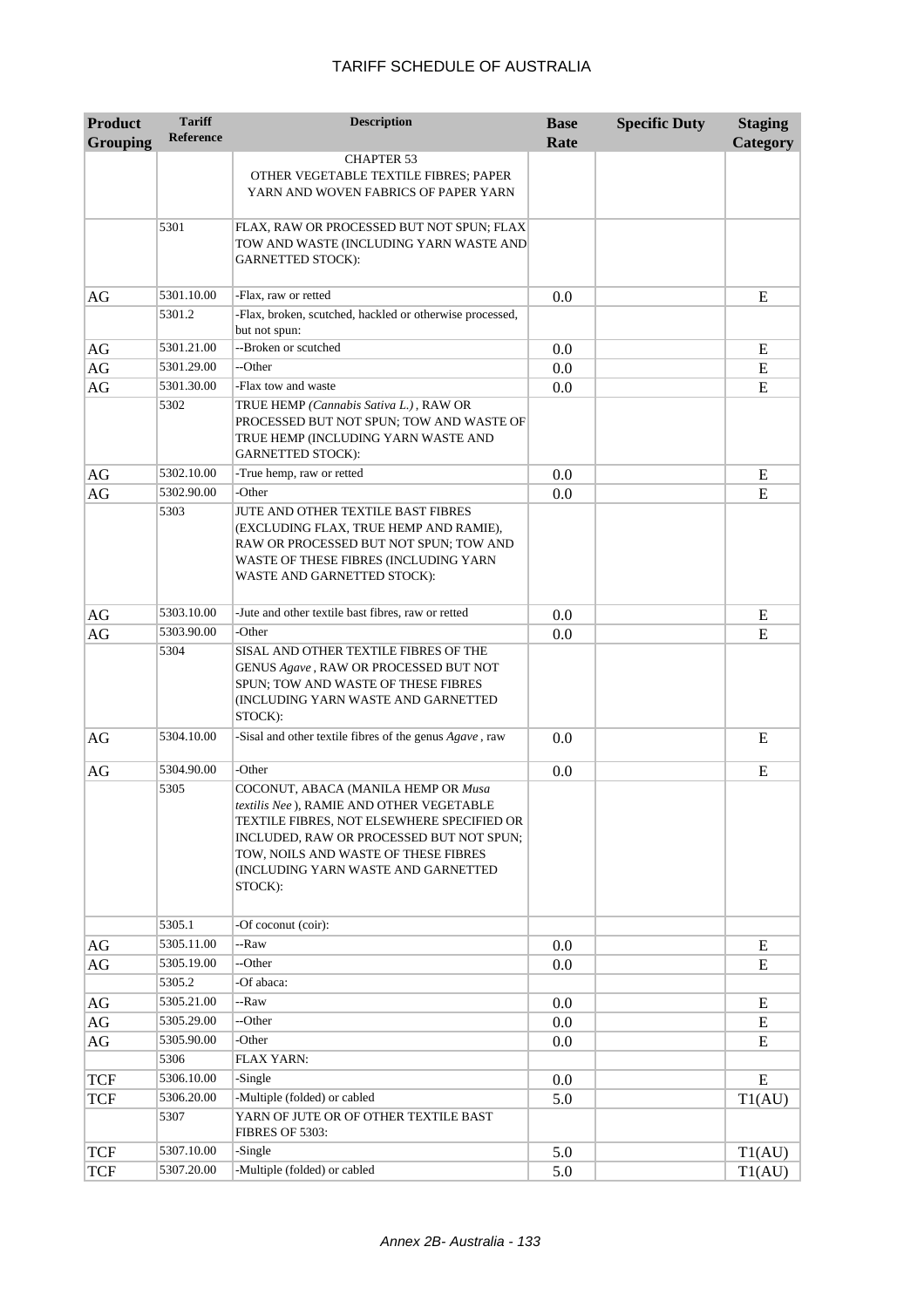| <b>Product</b>  | <b>Tariff</b><br><b>Reference</b> | <b>Description</b>                                                                                                                                 | <b>Base</b> | <b>Specific Duty</b> | <b>Staging</b> |
|-----------------|-----------------------------------|----------------------------------------------------------------------------------------------------------------------------------------------------|-------------|----------------------|----------------|
| <b>Grouping</b> |                                   |                                                                                                                                                    | Rate        |                      | Category       |
|                 | 5308                              | YARN OF OTHER VEGETABLE TEXTILE FIBRES;<br>PAPER YARN:                                                                                             |             |                      |                |
| <b>TCF</b>      | 5308.10.00                        | -Coir yarn                                                                                                                                         | 0.0         |                      | E              |
| <b>TCF</b>      | 5308.20.00                        | -True hemp yarn                                                                                                                                    | 0.0         |                      | ${\bf E}$      |
| <b>TCF</b>      | 5308.90.00                        | -Other                                                                                                                                             | 0.0         |                      | ${\bf E}$      |
|                 | 5309                              | WOVEN FABRICS OF FLAX:                                                                                                                             |             |                      |                |
|                 | 5309.1                            | -Containing 85% or more by weight of flax:                                                                                                         |             |                      |                |
| <b>TCF</b>      | 5309.11.00                        | -- Unbleached or bleached                                                                                                                          | 0.0         |                      | E              |
| <b>TCF</b>      | 5309.19.00                        | --Other                                                                                                                                            | 0.0         |                      | E              |
|                 | 5309.2                            | -Containing less than 85% by weight of flax:                                                                                                       |             |                      |                |
| <b>TCF</b>      | 5309.21.00                        | --Unbleached or bleached                                                                                                                           | 0.0         |                      | E              |
| <b>TCF</b>      | 5309.29.00                        | --Other                                                                                                                                            | 0.0         |                      | E              |
|                 | 5310                              | WOVEN FABRICS OF JUTE OR OF OTHER TEXTILE<br><b>BAST FIBRES OF 5303:</b>                                                                           |             |                      |                |
| <b>TCF</b>      | 5310.10.00                        | -Unbleached                                                                                                                                        | 0.0         |                      | E              |
| <b>TCF</b>      | 5310.90.00                        | -Other                                                                                                                                             | 0.0         |                      | ${\bf E}$      |
| <b>TCF</b>      | 5311.00.00                        | WOVEN FABRICS OF OTHER VEGETABLE<br>TEXTILE FIBRES; WOVEN FABRICS OF PAPER<br><b>YARN</b>                                                          | 0.0         |                      | ${\bf E}$      |
|                 |                                   | <b>CHAPTER 54</b><br><b>MAN-MADE FILAMENTS</b>                                                                                                     |             |                      |                |
|                 | 5401                              | SEWING THREAD OF MAN-MADE FILAMENTS,<br>WHETHER OR NOT PUT UP FOR RETAIL SALE:                                                                     |             |                      |                |
| <b>TCF</b>      | 5401.10.00                        | -Of synthetic filaments                                                                                                                            | 5.0         |                      | T1(AU)         |
| <b>TCF</b>      | 5401.20.00                        | -Of artificial filaments                                                                                                                           | 5.0         |                      | T1(AU)         |
|                 | 5402                              | SYNTHETIC FILAMENT YARN (OTHER THAN<br>SEWING THREAD), NOT PUT UP FOR RETAIL<br>SALE, INCLUDING SYNTHETIC MONOFILAMENT<br>OF LESS THAN 67 DECITEX: |             |                      |                |
| <b>TCF</b>      | 5402.10.00                        | -High tenacity yarn of nylon or other polyamides                                                                                                   | 0.0         |                      | E              |
| <b>TCF</b>      | 5402.20.00                        | -High tenacity yarn of polyesters                                                                                                                  | 0.0         |                      | E              |
|                 | 5402.3                            | -Textured yarn:                                                                                                                                    |             |                      |                |
| <b>TCF</b>      | 5402.31.00                        | --Of nylon or other polyamides, measuring per single yarn<br>not more than 50 tex                                                                  | 5.0         |                      | T1(AU)         |
| <b>TCF</b>      | 5402.32.00                        | --Of nylon or other polyamides, measuring per single yarn<br>more than 50 tex                                                                      | 5.0         |                      | T1(AU)         |
| <b>TCF</b>      | 5402.33.00                        | --Of polyesters                                                                                                                                    | 5.0         |                      | T1(AU)         |
| <b>TCF</b>      | 5402.39.00                        | --Other                                                                                                                                            | 5.0         |                      | T1(AU)         |
|                 | 5402.4                            | -Other yarn, single, untwisted or with a twist not<br>exceeding 50 turns per metre:                                                                |             |                      |                |
| <b>TCF</b>      | 5402.41.00                        | --Of nylon or other polyamides                                                                                                                     | 5.0         |                      | T1(AU)         |
| <b>TCF</b>      | 5402.42.00                        | --Of polyesters, partially oriented                                                                                                                | 5.0         |                      | T1(AU)         |
| <b>TCF</b>      | 5402.43.00                        | --Of polyesters, other                                                                                                                             | 5.0         |                      | T1(AU)         |
| <b>TCF</b>      | 5402.49.00                        | --Other                                                                                                                                            | 5.0         |                      | T1(AU)         |
|                 | 5402.5                            | -Other yarn, single, with a twist exceeding 50 turns per<br>metre:                                                                                 |             |                      |                |
| <b>TCF</b>      | 5402.51.00                        | --Of nylon or other polyamides                                                                                                                     | 5.0         |                      | T1(AU)         |
| <b>TCF</b>      | 5402.52.00                        | --Of polyesters                                                                                                                                    | 5.0         |                      | T1(AU)         |
| <b>TCF</b>      | 5402.59.00                        | --Other                                                                                                                                            | 5.0         |                      | T1(AU)         |
|                 | 5402.6                            | -Other yarn, multiple (folded) or cabled:                                                                                                          |             |                      |                |
| <b>TCF</b>      | 5402.61.00                        | --Of nylon or other polyamides                                                                                                                     | 5.0         |                      | T1(AU)         |
| <b>TCF</b>      | 5402.62.00                        | --Of polyesters                                                                                                                                    | 5.0         |                      | T1(AU)         |
| <b>TCF</b>      | 5402.69.00                        | --Other                                                                                                                                            | 5.0         |                      | T1(AU)         |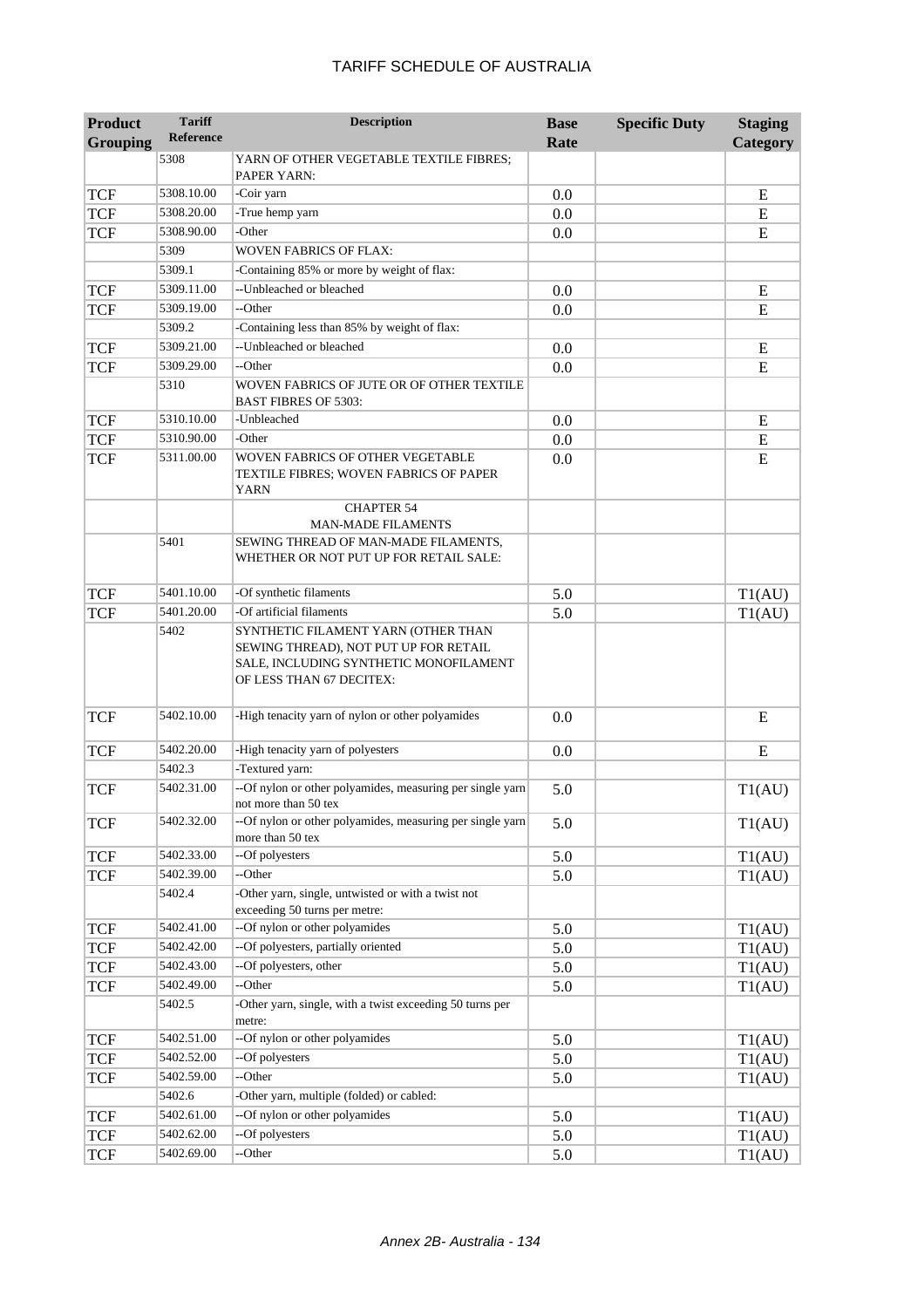| <b>Product</b>  | <b>Tariff</b>    | <b>Description</b>                                                                                                                                                                                                                              | <b>Base</b> | <b>Specific Duty</b> | <b>Staging</b> |
|-----------------|------------------|-------------------------------------------------------------------------------------------------------------------------------------------------------------------------------------------------------------------------------------------------|-------------|----------------------|----------------|
| <b>Grouping</b> | <b>Reference</b> |                                                                                                                                                                                                                                                 | Rate        |                      | Category       |
|                 | 5403             | ARTIFICIAL FILAMENT YARN (OTHER THAN<br>SEWING THREAD), NOT PUT UP FOR RETAIL<br>SALE, INCLUDING ARTIFICIAL MONOFILAMENT<br>OF LESS THAN 67 DECITEX:                                                                                            |             |                      |                |
| <b>TCF</b>      | 5403.10.00       | -High tenacity yarn of viscose rayon                                                                                                                                                                                                            | 0.0         |                      | E              |
| <b>TCF</b>      | 5403.20.00       | -Textured yarn                                                                                                                                                                                                                                  | 5.0         |                      | T1(AU)         |
|                 | 5403.3           | -Other yarn, single:                                                                                                                                                                                                                            |             |                      |                |
| <b>TCF</b>      | 5403.31.00       | --Of viscose rayon, untwisted or with a twist not<br>exceeding 120 turns per metre                                                                                                                                                              | 5.0         |                      | T1(AU)         |
| <b>TCF</b>      | 5403.32.00       | --Of viscose rayon, with a twist exceeding 120 turns per<br>metre                                                                                                                                                                               | 5.0         |                      | T1(AU)         |
| <b>TCF</b>      | 5403.33.00       | --Of cellulose acetate                                                                                                                                                                                                                          | 5.0         |                      | T1(AU)         |
| <b>TCF</b>      | 5403.39.00       | --Other                                                                                                                                                                                                                                         | 5.0         |                      | T1(AU)         |
|                 | 5403.4           | -Other yarn, multiple (folded) or cabled:                                                                                                                                                                                                       |             |                      |                |
| <b>TCF</b>      | 5403.41.00       | --Of viscose rayon                                                                                                                                                                                                                              | 5.0         |                      | T1(AU)         |
| <b>TCF</b>      | 5403.42.00       | --Of cellulose acetate                                                                                                                                                                                                                          | 5.0         |                      | T1(AU)         |
| <b>TCF</b>      | 5403.49.00       | --Other                                                                                                                                                                                                                                         | 5.0         |                      | T1(AU)         |
|                 | 5404             | SYNTHETIC MONOFILAMENT OF 67 DECITEX OR<br>MORE AND OF WHICH NO CROSS-SECTIONAL<br>DIMENSION EXCEEDS 1 mm; STRIP AND THE LIKE<br>(FOR EXAMPLE, ARTIFICIAL STRAW) OF<br>SYNTHETIC TEXTILE MATERIALS OF AN<br>APPARENT WIDTH NOT EXCEEDING 5 mm:  |             |                      |                |
| <b>TCF</b>      | 5404.10.00       | -Monofilament                                                                                                                                                                                                                                   | 5.0         |                      | T1(AU)         |
| <b>TCF</b>      | 5404.90.00       | -Other                                                                                                                                                                                                                                          | 5.0         |                      | T1(AU)         |
| <b>TCF</b>      | 5405.00.00       | ARTIFICIAL MONOFILAMENT OF 67 DECITEX OR<br>MORE AND OF WHICH NO CROSS-SECTIONAL<br>DIMENSION EXCEEDS 1 mm; STRIP AND THE LIKE<br>(FOR EXAMPLE, ARTIFICIAL STRAW) OF<br>ARTIFICIAL TEXTILE MATERIALS OF AN<br>APPARENT WIDTH NOT EXCEEDING 5 mm | 5.0         |                      | T1(AU)         |
|                 | 5406             | MAN-MADE FILAMENT YARN (OTHER THAN<br>SEWING THREAD), PUT UP FOR RETAIL SALE:                                                                                                                                                                   |             |                      |                |
| TCF             | 5406.10.00       | -Synthetic filament yarn                                                                                                                                                                                                                        | 5.0         |                      | T1(AU)         |
| <b>TCF</b>      | 5406.20.00       | -Artificial filament yarn                                                                                                                                                                                                                       | 5.0         |                      | T1(AU)         |
|                 | 5407             | WOVEN FABRICS OF SYNTHETIC FILAMENT<br>YARN, INCLUDING WOVEN FABRICS OBTAINED<br>FROM MATERIALS OF 5404:                                                                                                                                        |             |                      |                |
| <b>TCF</b>      | 5407.10.00       | -Woven fabrics obtained from high tenacity yarn of nylon<br>or other polyamides or of polyesters                                                                                                                                                | 15.0        |                      | T2(AU)         |
| <b>TCF</b>      | 5407.20.00       | -Woven fabrics obtained from strip or the like                                                                                                                                                                                                  | 15.0        |                      | T2(AU)         |
| <b>TCF</b>      | 5407.30.00       | -Fabrics specified in Note 9 to Section XI                                                                                                                                                                                                      | 15.0        |                      | T2(AU)         |
|                 | 5407.4           | -Other woven fabrics, containing 85% or more by weight<br>of filaments of nylon or other polyamides:                                                                                                                                            |             |                      |                |
| <b>TCF</b>      | 5407.41.00       | --Unbleached or bleached                                                                                                                                                                                                                        | 15.0        |                      | T2(AU)         |
| <b>TCF</b>      | 5407.42.00       | --Dyed                                                                                                                                                                                                                                          | 15.0        |                      | T2(AU)         |
| <b>TCF</b>      | 5407.43.00       | --Of yarns of different colours                                                                                                                                                                                                                 | 15.0        |                      | T2(AU)         |
| <b>TCF</b>      | 5407.44.00       | --Printed                                                                                                                                                                                                                                       | 15.0        |                      | T2(AU)         |
|                 | 5407.5           | -Other woven fabrics, containing 85% or more by weight<br>of textured polyester filaments:                                                                                                                                                      |             |                      |                |
| <b>TCF</b>      | 5407.51.00       | --Unbleached or bleached                                                                                                                                                                                                                        | 15.0        |                      | T2(AU)         |
| <b>TCF</b>      | 5407.52.00       | --Dyed                                                                                                                                                                                                                                          | 15.0        |                      | T2(AU)         |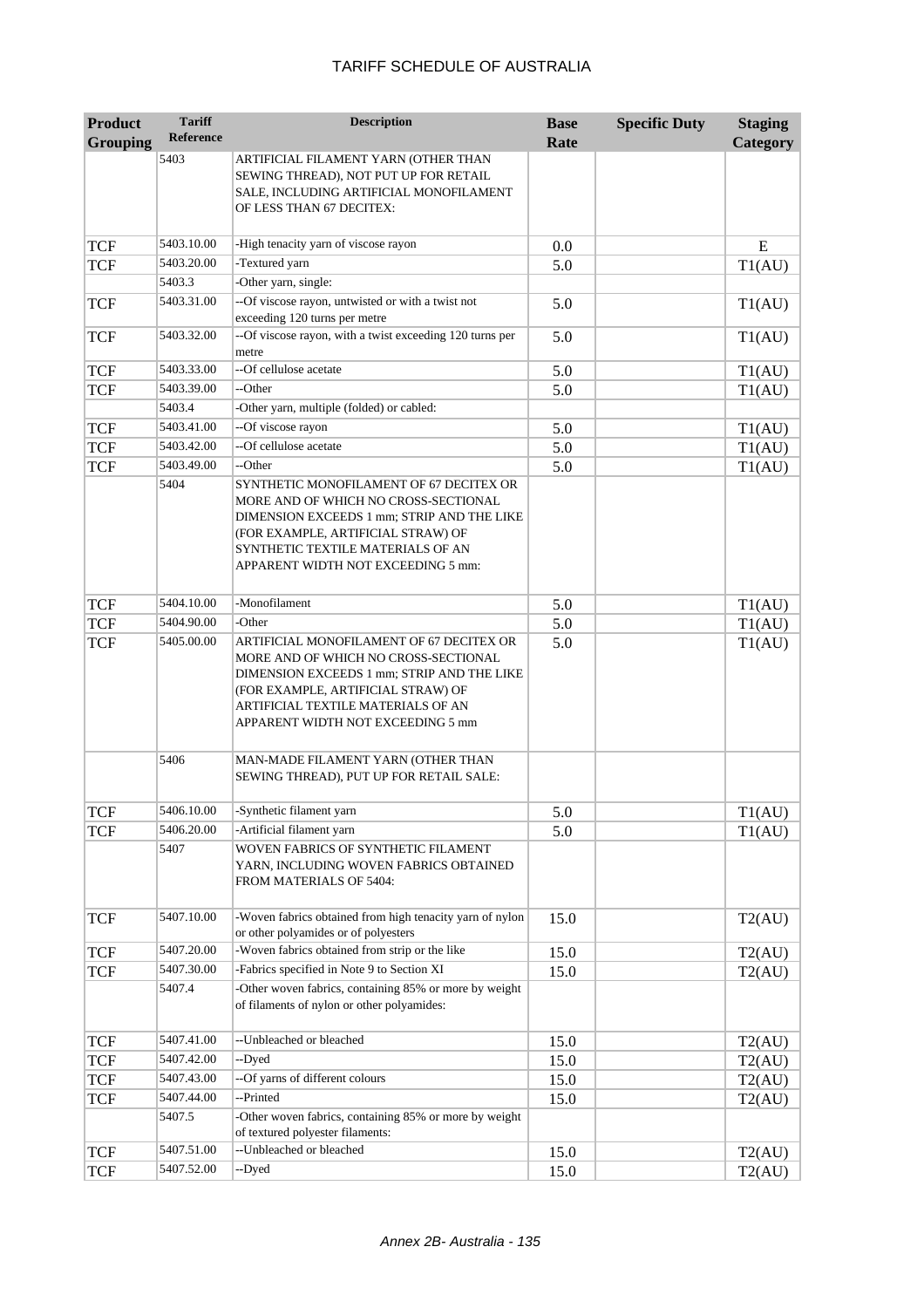| <b>Product</b>  | <b>Tariff</b><br>Reference | <b>Description</b>                                                                                                                             | <b>Base</b> | <b>Specific Duty</b> | <b>Staging</b> |
|-----------------|----------------------------|------------------------------------------------------------------------------------------------------------------------------------------------|-------------|----------------------|----------------|
| <b>Grouping</b> |                            |                                                                                                                                                | Rate        |                      | Category       |
| <b>TCF</b>      | 5407.53.00                 | --Of yarns of different colours<br>--Printed                                                                                                   | 15.0        |                      | T2(AU)         |
| <b>TCF</b>      | 5407.54.00                 |                                                                                                                                                | 15.0        |                      | T2(AU)         |
|                 | 5407.6                     | -Other woven fabrics, containing 85% or more by weight<br>of polyester filaments:                                                              |             |                      |                |
| <b>TCF</b>      | 5407.61.00                 | --Containing 85% or more by weight of non-textured                                                                                             | 15.0        |                      | T2(AU)         |
|                 |                            | polyester filaments                                                                                                                            |             |                      |                |
| <b>TCF</b>      | 5407.69.00                 | --Other                                                                                                                                        | 15.0        |                      | T2(AU)         |
|                 | 5407.7                     | -Other woven fabrics, containing 85% or more by weight                                                                                         |             |                      |                |
|                 |                            | of synthetic filaments:                                                                                                                        |             |                      |                |
| <b>TCF</b>      | 5407.71.00                 | --Unbleached or bleached                                                                                                                       | 15.0        |                      | T2(AU)         |
| <b>TCF</b>      | 5407.72.00                 | --Dyed                                                                                                                                         | 15.0        |                      | T2(AU)         |
| <b>TCF</b>      | 5407.73.00                 | --Of yarns of different colours                                                                                                                | 15.0        |                      | T2(AU)         |
| <b>TCF</b>      | 5407.74.00                 | --Printed                                                                                                                                      | 15.0        |                      | T2(AU)         |
|                 | 5407.8                     | -Other woven fabrics, containing less than 85% by weight<br>of synthetic filaments, mixed mainly or solely with<br>cotton:                     |             |                      |                |
| <b>TCF</b>      | 5407.81.00                 | --Unbleached or bleached                                                                                                                       | 15.0        |                      | T2(AU)         |
| <b>TCF</b>      | 5407.82.00                 | --Dyed                                                                                                                                         | 15.0        |                      | T2(AU)         |
| <b>TCF</b>      | 5407.83.00                 | --Of yarns of different colours                                                                                                                | 15.0        |                      | T2(AU)         |
| <b>TCF</b>      | 5407.84.00                 | --Printed                                                                                                                                      | 15.0        |                      | T2(AU)         |
|                 | 5407.9                     | -Other woven fabrics:                                                                                                                          |             |                      |                |
| <b>TCF</b>      | 5407.91.00                 | --Unbleached or bleached                                                                                                                       | 15.0        |                      | T2(AU)         |
| <b>TCF</b>      | 5407.92.00                 | --Dyed                                                                                                                                         | 15.0        |                      | T2(AU)         |
| <b>TCF</b>      | 5407.93.00                 | --Of yarns of different colours                                                                                                                | 15.0        |                      | T2(AU)         |
| <b>TCF</b>      | 5407.94.00                 | --Printed                                                                                                                                      | 15.0        |                      | T2(AU)         |
|                 | 5408                       | WOVEN FABRICS OF ARTIFICIAL FILAMENT<br>YARN, INCLUDING WOVEN FABRICS OBTAINED<br>FROM MATERIALS OF 5405:                                      |             |                      |                |
| <b>TCF</b>      | 5408.10.00                 | -Woven fabrics obtained from high tenacity yarn of<br>viscose rayon                                                                            | 15.0        |                      | T2(AU)         |
|                 | 5408.2                     | -Other woven fabrics, containing 85% or more by weight<br>of artificial filament or strip or the like:                                         |             |                      |                |
| <b>TCF</b>      | 5408.21.00                 | --Unbleached or bleached                                                                                                                       | 15.0        |                      | T2(AU)         |
| <b>TCF</b>      | 5408.22.00                 | --Dyed                                                                                                                                         | 15.0        |                      | T2(AU)         |
| <b>TCF</b>      | 5408.23.00                 | --Of yarns of different colours                                                                                                                | 15.0        |                      | T2(AU)         |
| TCF             | 5408.24.00                 | --Printed                                                                                                                                      | 15.0        |                      | T2(AU)         |
|                 | 5408.3                     | -Other woven fabrics:                                                                                                                          |             |                      |                |
| <b>TCF</b>      | 5408.31.00                 | --Unbleached or bleached                                                                                                                       | 15.0        |                      | T2(AU)         |
| <b>TCF</b>      | 5408.32.00                 | --Dyed                                                                                                                                         | 15.0        |                      | T2(AU)         |
| <b>TCF</b>      | 5408.33.00                 | --Of yarns of different colours                                                                                                                | 15.0        |                      | T2(AU)         |
| <b>TCF</b>      | 5408.34.00                 | --Printed                                                                                                                                      | 15.0        |                      | T2(AU)         |
|                 |                            | <b>CHAPTER 55</b><br>MAN-MADE STAPLE FIBRES                                                                                                    |             |                      |                |
|                 | 5501                       | SYNTHETIC FILAMENT TOW:                                                                                                                        |             |                      |                |
|                 | 5501.10                    | -Of nylon or other polyamides:                                                                                                                 |             |                      |                |
| <b>TCF</b>      | 5501.10.10                 | ---Goods, as follows: (a) coated or covered with plastics;<br>(b) encased within a sheath of braided or plaited natural<br>or synthetic fibres | 10.0        |                      | Tx(AU)         |
| <b>TCF</b>      | 5501.10.90                 | ---Other                                                                                                                                       | 0.0         |                      | ${\bf E}$      |
|                 | 5501.20                    | -Of polyesters:                                                                                                                                |             |                      |                |
| <b>TCF</b>      | 5501.20.10                 | ---Goods, as follows: (a) coated or covered with plastics;<br>(b) encased within a sheath of braided or plaited natural<br>or synthetic fibres | 10.0        |                      | Tx(AU)         |
| <b>TCF</b>      | 5501.20.90                 | ---Other                                                                                                                                       | 0.0         |                      | E              |
|                 | 5501.30                    | -Acrylic or modacrylic:                                                                                                                        |             |                      |                |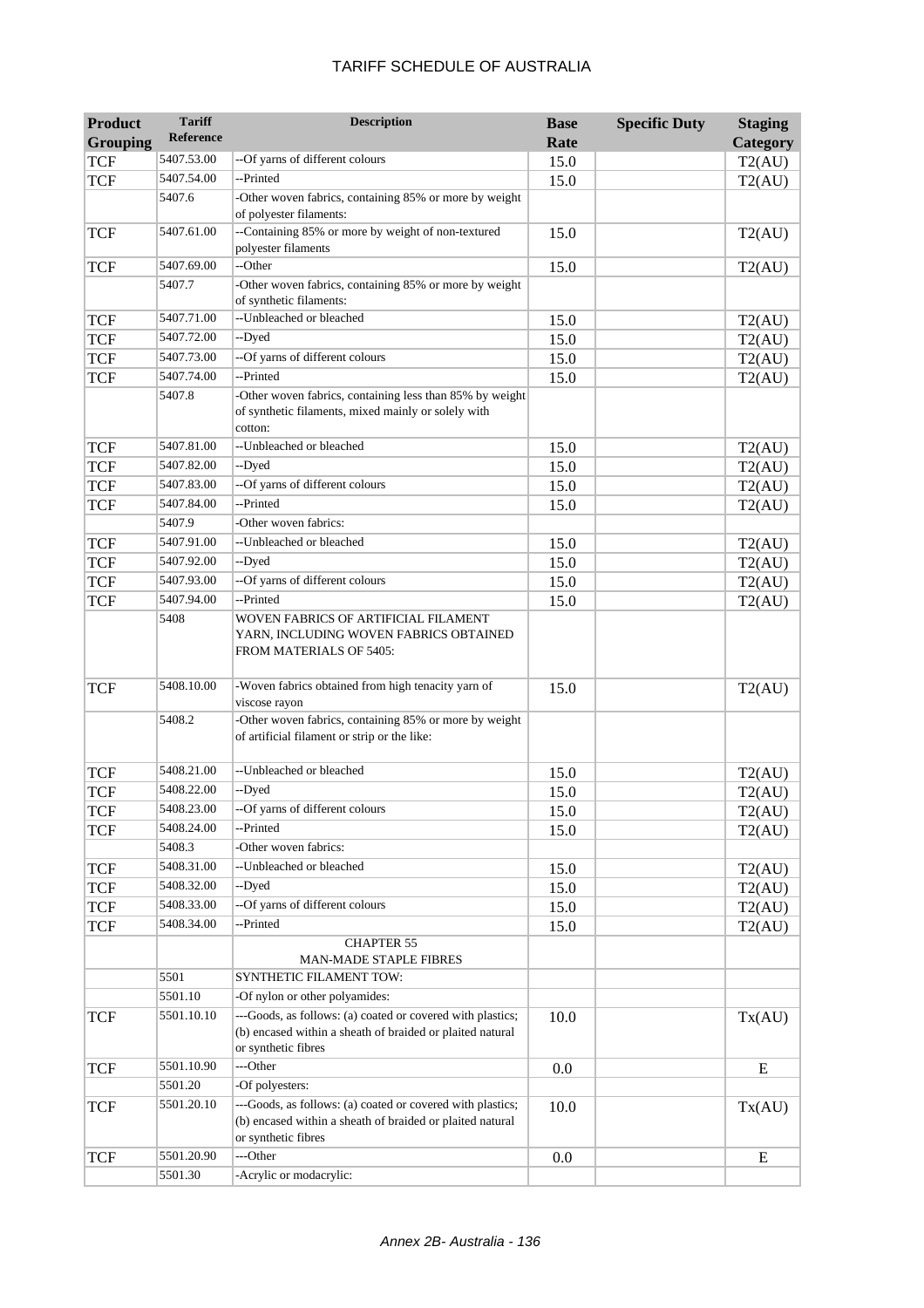| <b>Product</b><br><b>Grouping</b> | <b>Tariff</b><br><b>Reference</b> | <b>Description</b>                                                                                                                             | <b>Base</b><br>Rate | <b>Specific Duty</b> | <b>Staging</b><br>Category |
|-----------------------------------|-----------------------------------|------------------------------------------------------------------------------------------------------------------------------------------------|---------------------|----------------------|----------------------------|
| <b>TCF</b>                        | 5501.30.10                        | ---Goods, as follows: (a) coated or covered with plastics;<br>(b) encased within a sheath of braided or plaited natural<br>or synthetic fibres | 10.0                |                      | Tx(AU)                     |
| <b>TCF</b>                        | 5501.30.90                        | ---Other                                                                                                                                       | 0.0                 |                      | E                          |
|                                   | 5501.90                           | -Other:                                                                                                                                        |                     |                      |                            |
| <b>TCF</b>                        | 5501.90.10                        | ---Goods, as follows: (a) coated or covered with plastics;<br>(b) encased within a sheath of braided or plaited natural<br>or synthetic fibres | 10.0                |                      | Tx(AU)                     |
| <b>TCF</b>                        | 5501.90.90                        | ---Other                                                                                                                                       | 0.0                 |                      | E                          |
| <b>TCF</b>                        | 5502.00.00                        | <b>ARTIFICIAL FILAMENT TOW</b>                                                                                                                 | 0.0                 |                      | E                          |
|                                   | 5503                              | SYNTHETIC STAPLE FIBRES, NOT CARDED,<br>COMBED OR OTHERWISE PROCESSED FOR<br><b>SPINNING:</b>                                                  |                     |                      |                            |
| <b>TCF</b>                        | 5503.10.00                        | -Of nylon or other polyamides                                                                                                                  | 0.0                 |                      | E                          |
| <b>TCF</b>                        | 5503.20.00                        | -Of polyesters                                                                                                                                 | 0.0                 |                      | ${\bf E}$                  |
| <b>TCF</b>                        | 5503.30.00                        | -Acrylic or modacrylic                                                                                                                         | 0.0                 |                      | E                          |
| <b>TCF</b>                        | 5503.40.00                        | -Of polypropylene                                                                                                                              | 0.0                 |                      | E                          |
| <b>TCF</b>                        | 5503.90.00                        | -Other                                                                                                                                         | 0.0                 |                      | E                          |
|                                   | 5504                              | ARTIFICIAL STAPLE FIBRES, NOT CARDED,<br>COMBED OR OTHERWISE PROCESSED FOR<br>SPINNING:                                                        |                     |                      |                            |
| <b>TCF</b>                        | 5504.10.00                        | -Of viscose rayon                                                                                                                              | 0.0                 |                      | E                          |
| <b>TCF</b>                        | 5504.90.00                        | -Other                                                                                                                                         | 0.0                 |                      | E                          |
|                                   | 5505                              | WASTE (INCLUDING NOILS, YARN WASTE AND<br>GARNETTED STOCK) OF MAN-MADE FIBRES:                                                                 |                     |                      |                            |
| <b>TCF</b>                        | 5505.10.00                        | -Of synthetic fibres                                                                                                                           | 0.0                 |                      | ${\bf E}$                  |
| <b>TCF</b>                        | 5505.20.00                        | -Of artificial fibres                                                                                                                          | 0.0                 |                      | E                          |
|                                   | 5506                              | SYNTHETIC STAPLE FIBRES, CARDED, COMBED<br>OR OTHERWISE PROCESSED FOR SPINNING:                                                                |                     |                      |                            |
| <b>TCF</b>                        | 5506.10.00                        | -Of nylon or other polyamides                                                                                                                  | 0.0                 |                      | E                          |
| <b>TCF</b>                        | 5506.20.00                        | -Of polyesters                                                                                                                                 | 0.0                 |                      | ${\bf E}$                  |
| <b>TCF</b>                        | 5506.30.00                        | -Acrylic or modacrylic                                                                                                                         | 0.0                 |                      | E                          |
| <b>TCF</b>                        | 5506.90.00                        | -Other                                                                                                                                         | 0.0                 |                      | ${\bf E}$                  |
| <b>TCF</b>                        | 5507.00.00                        | ARTIFICIAL STAPLE FIBRES, CARDED, COMBED<br>OR OTHERWISE PROCESSED FOR SPINNING                                                                | 0.0                 |                      | E                          |
|                                   | 5508                              | SEWING THREAD OF MAN-MADE STAPLE FIBRES,<br>WHETHER OR NOT PUT UP FOR RETAIL SALE:                                                             |                     |                      |                            |
| <b>TCF</b>                        | 5508.10.00                        | -Of synthetic staple fibres                                                                                                                    | 5.0                 |                      | T1(AU)                     |
| <b>TCF</b>                        | 5508.20.00                        | -Of artificial staple fibres                                                                                                                   | 5.0                 |                      | T1(AU)                     |
|                                   | 5509                              | YARN (OTHER THAN SEWING THREAD) OF<br>SYNTHETIC STAPLE FIBRES, NOT PUT UP FOR<br><b>RETAIL SALE:</b>                                           |                     |                      |                            |
|                                   | 5509.1                            | -Containing 85% or more by weight of staple fibres of<br>nylon or other polyamides:                                                            |                     |                      |                            |
| <b>TCF</b>                        | 5509.11.00                        | --Single yarn                                                                                                                                  | 5.0                 |                      | T1(AU)                     |
| <b>TCF</b>                        | 5509.12.00                        | --Multiple (folded) or cabled yarn                                                                                                             | 5.0                 |                      | T1(AU)                     |
|                                   | 5509.2                            | -Containing 85% or more by weight of polyester staple<br>fibres:                                                                               |                     |                      |                            |
| <b>TCF</b>                        | 5509.21.00                        | --Single yarn                                                                                                                                  | 5.0                 |                      | A                          |
| <b>TCF</b>                        | 5509.22.00                        | --Multiple (folded) or cabled yarn                                                                                                             | 5.0                 |                      | A                          |
|                                   | 5509.3                            | -Containing 85% or more by weight of acrylic or<br>modacrylic staple fibres:                                                                   |                     |                      |                            |
| <b>TCF</b>                        | 5509.31.00                        | --Single yarn                                                                                                                                  | 5.0                 |                      | T1(AU)                     |
| <b>TCF</b>                        | 5509.32.00                        | --Multiple (folded) or cabled yarn                                                                                                             | 5.0                 |                      | T1(AU)                     |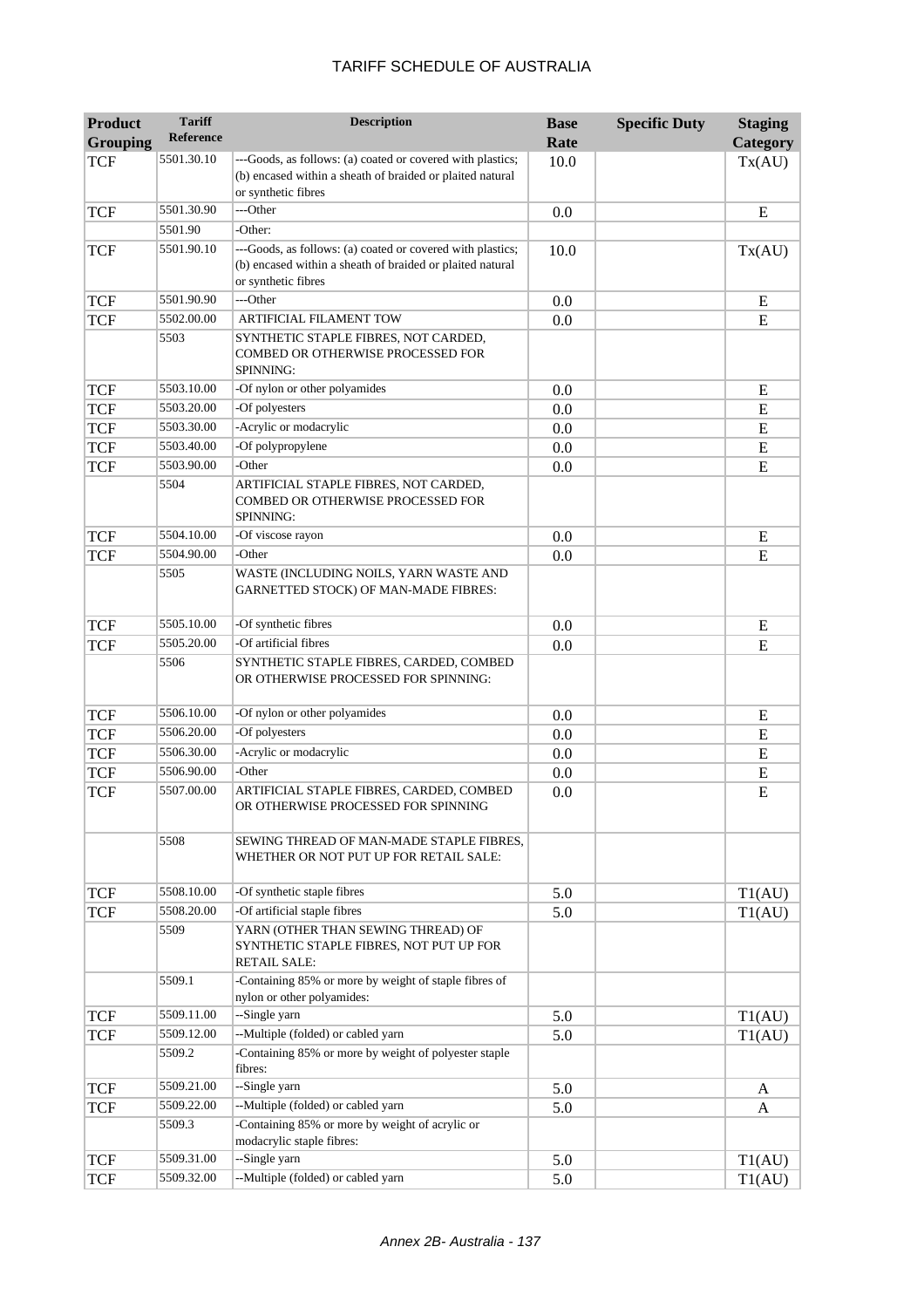| <b>Grouping</b><br>Category<br>5509.4<br>-Other yarn, containing 85% or more by weight of<br>synthetic staple fibres:<br>5509.41.00<br><b>TCF</b><br>--Single yarn<br>T1(AU)<br>5.0<br>--Multiple (folded) or cabled yarn<br>5509.42.00<br><b>TCF</b><br>5.0<br>T1(AU)<br>-Other yarn, of polyester staple fibres:<br>5509.5<br>--Mixed mainly or solely with artificial staple fibres<br>5509.51.00<br><b>TCF</b><br>5.0<br>T1(AU)<br>--Mixed mainly or solely with wool or fine animal hair<br>5509.52.00<br><b>TCF</b><br>5.0<br>T1(AU)<br>--Mixed mainly or solely with cotton<br><b>TCF</b><br>5509.53.00<br>5.0<br>A<br>--Other<br><b>TCF</b><br>5509.59.00<br>T1(AU)<br>5.0<br>-Other yarn, of acrylic or modacrylic staple fibres:<br>5509.6<br>--Mixed mainly or solely with wool or fine animal hair<br>5509.61.00<br><b>TCF</b><br>5.0<br>T1(AU)<br>--Mixed mainly or solely with cotton<br><b>TCF</b><br>5509.62.00<br>5.0<br>T1(AU)<br>5509.69.00<br>--Other<br><b>TCF</b><br>5.0<br>T1(AU)<br>5509.9<br>-Other yarn:<br>--Mixed mainly or solely with wool or fine animal hair<br>5509.91.00<br><b>TCF</b><br>5.0<br>T1(AU)<br>--Mixed mainly or solely with cotton<br><b>TCF</b><br>5509.92.00<br>5.0<br>A<br><b>TCF</b><br>5509.99.00<br>--Other<br>5.0<br>T1(AU)<br>5510<br>YARN (OTHER THAN SEWING THREAD) OF<br>ARTIFICIAL STAPLE FIBRES, NOT PUT UP FOR<br><b>RETAIL SALE:</b><br>5510.1<br>-Containing 85% or more by weight of artificial staple<br>fibres:<br><b>TCF</b><br>5510.11.00<br>--Single yarn<br>5.0<br>T1(AU)<br>--Multiple (folded) or cabled yarn<br><b>TCF</b><br>5510.12.00<br>5.0<br>T1(AU)<br>-Other yarn, mixed mainly or solely with wool or fine<br>5510.20.00<br><b>TCF</b><br>5.0<br>T1(AU)<br>animal hair<br>5510.30.00<br>-Other yarn, mixed mainly or solely with cotton<br><b>TCF</b><br>5.0<br>T1(AU)<br>-Other yarn<br>5510.90.00<br><b>TCF</b><br>5.0<br>T1(AU)<br>5511<br>YARN (OTHER THAN SEWING THREAD) OF MAN-<br>MADE STAPLE FIBRES, PUT UP FOR RETAIL SALE:<br>-Of synthetic staple fibres, containing 85% or more by<br>5511.10.00<br><b>TCF</b><br>5.0<br>T1(AU)<br>weight of such fibres<br>-Of synthetic staple fibres, containing less than 85% by<br>5511.20.00<br>5.0<br><b>TCF</b><br>T1(AU)<br>weight of such fibres<br>-Of artificial staple fibres<br>5511.30.00<br><b>TCF</b><br>5.0<br>T1(AU)<br>5512<br>WOVEN FABRICS OF SYNTHETIC STAPLE FIBRES,<br>CONTAINING 85% OR MORE BY WEIGHT OF<br>SYNTHETIC STAPLE FIBRES:<br>5512.1<br>-Containing 85% or more by weight of polyester staple<br>fibres:<br>--Unbleached or bleached<br>5512.11.00<br><b>TCF</b><br>15.0<br>T2(AU)<br>--Other<br>5512.19.00<br><b>TCF</b><br>15.0<br>T2(AU)<br>-Containing 85% or more by weight of acrylic or<br>5512.2<br>modacrylic staple fibres:<br>--Unbleached or bleached<br>5512.21.00<br><b>TCF</b><br>15.0<br>T2(AU)<br>--Other<br>5512.29.00<br><b>TCF</b><br>15.0<br>T2(AU)<br>5512.9<br>-Other:<br>5512.91.00<br>--Unbleached or bleached<br><b>TCF</b><br>15.0<br>T2(AU)<br>5512.99.00<br>--Other<br><b>TCF</b><br>15.0<br>T2(AU) | <b>Product</b> | <b>Tariff</b> | <b>Description</b> | <b>Base</b> | <b>Specific Duty</b> | <b>Staging</b> |
|----------------------------------------------------------------------------------------------------------------------------------------------------------------------------------------------------------------------------------------------------------------------------------------------------------------------------------------------------------------------------------------------------------------------------------------------------------------------------------------------------------------------------------------------------------------------------------------------------------------------------------------------------------------------------------------------------------------------------------------------------------------------------------------------------------------------------------------------------------------------------------------------------------------------------------------------------------------------------------------------------------------------------------------------------------------------------------------------------------------------------------------------------------------------------------------------------------------------------------------------------------------------------------------------------------------------------------------------------------------------------------------------------------------------------------------------------------------------------------------------------------------------------------------------------------------------------------------------------------------------------------------------------------------------------------------------------------------------------------------------------------------------------------------------------------------------------------------------------------------------------------------------------------------------------------------------------------------------------------------------------------------------------------------------------------------------------------------------------------------------------------------------------------------------------------------------------------------------------------------------------------------------------------------------------------------------------------------------------------------------------------------------------------------------------------------------------------------------------------------------------------------------------------------------------------------------------------------------------------------------------------------------------------------------------------------------------------------------------------------------------------------------------------------------------------------------------------------------------------------------------------------------------------------------------------------------------------------------------------------------------------------------------------------------------------------------------------------------------|----------------|---------------|--------------------|-------------|----------------------|----------------|
|                                                                                                                                                                                                                                                                                                                                                                                                                                                                                                                                                                                                                                                                                                                                                                                                                                                                                                                                                                                                                                                                                                                                                                                                                                                                                                                                                                                                                                                                                                                                                                                                                                                                                                                                                                                                                                                                                                                                                                                                                                                                                                                                                                                                                                                                                                                                                                                                                                                                                                                                                                                                                                                                                                                                                                                                                                                                                                                                                                                                                                                                                                    |                | Reference     |                    | Rate        |                      |                |
|                                                                                                                                                                                                                                                                                                                                                                                                                                                                                                                                                                                                                                                                                                                                                                                                                                                                                                                                                                                                                                                                                                                                                                                                                                                                                                                                                                                                                                                                                                                                                                                                                                                                                                                                                                                                                                                                                                                                                                                                                                                                                                                                                                                                                                                                                                                                                                                                                                                                                                                                                                                                                                                                                                                                                                                                                                                                                                                                                                                                                                                                                                    |                |               |                    |             |                      |                |
|                                                                                                                                                                                                                                                                                                                                                                                                                                                                                                                                                                                                                                                                                                                                                                                                                                                                                                                                                                                                                                                                                                                                                                                                                                                                                                                                                                                                                                                                                                                                                                                                                                                                                                                                                                                                                                                                                                                                                                                                                                                                                                                                                                                                                                                                                                                                                                                                                                                                                                                                                                                                                                                                                                                                                                                                                                                                                                                                                                                                                                                                                                    |                |               |                    |             |                      |                |
|                                                                                                                                                                                                                                                                                                                                                                                                                                                                                                                                                                                                                                                                                                                                                                                                                                                                                                                                                                                                                                                                                                                                                                                                                                                                                                                                                                                                                                                                                                                                                                                                                                                                                                                                                                                                                                                                                                                                                                                                                                                                                                                                                                                                                                                                                                                                                                                                                                                                                                                                                                                                                                                                                                                                                                                                                                                                                                                                                                                                                                                                                                    |                |               |                    |             |                      |                |
|                                                                                                                                                                                                                                                                                                                                                                                                                                                                                                                                                                                                                                                                                                                                                                                                                                                                                                                                                                                                                                                                                                                                                                                                                                                                                                                                                                                                                                                                                                                                                                                                                                                                                                                                                                                                                                                                                                                                                                                                                                                                                                                                                                                                                                                                                                                                                                                                                                                                                                                                                                                                                                                                                                                                                                                                                                                                                                                                                                                                                                                                                                    |                |               |                    |             |                      |                |
|                                                                                                                                                                                                                                                                                                                                                                                                                                                                                                                                                                                                                                                                                                                                                                                                                                                                                                                                                                                                                                                                                                                                                                                                                                                                                                                                                                                                                                                                                                                                                                                                                                                                                                                                                                                                                                                                                                                                                                                                                                                                                                                                                                                                                                                                                                                                                                                                                                                                                                                                                                                                                                                                                                                                                                                                                                                                                                                                                                                                                                                                                                    |                |               |                    |             |                      |                |
|                                                                                                                                                                                                                                                                                                                                                                                                                                                                                                                                                                                                                                                                                                                                                                                                                                                                                                                                                                                                                                                                                                                                                                                                                                                                                                                                                                                                                                                                                                                                                                                                                                                                                                                                                                                                                                                                                                                                                                                                                                                                                                                                                                                                                                                                                                                                                                                                                                                                                                                                                                                                                                                                                                                                                                                                                                                                                                                                                                                                                                                                                                    |                |               |                    |             |                      |                |
|                                                                                                                                                                                                                                                                                                                                                                                                                                                                                                                                                                                                                                                                                                                                                                                                                                                                                                                                                                                                                                                                                                                                                                                                                                                                                                                                                                                                                                                                                                                                                                                                                                                                                                                                                                                                                                                                                                                                                                                                                                                                                                                                                                                                                                                                                                                                                                                                                                                                                                                                                                                                                                                                                                                                                                                                                                                                                                                                                                                                                                                                                                    |                |               |                    |             |                      |                |
|                                                                                                                                                                                                                                                                                                                                                                                                                                                                                                                                                                                                                                                                                                                                                                                                                                                                                                                                                                                                                                                                                                                                                                                                                                                                                                                                                                                                                                                                                                                                                                                                                                                                                                                                                                                                                                                                                                                                                                                                                                                                                                                                                                                                                                                                                                                                                                                                                                                                                                                                                                                                                                                                                                                                                                                                                                                                                                                                                                                                                                                                                                    |                |               |                    |             |                      |                |
|                                                                                                                                                                                                                                                                                                                                                                                                                                                                                                                                                                                                                                                                                                                                                                                                                                                                                                                                                                                                                                                                                                                                                                                                                                                                                                                                                                                                                                                                                                                                                                                                                                                                                                                                                                                                                                                                                                                                                                                                                                                                                                                                                                                                                                                                                                                                                                                                                                                                                                                                                                                                                                                                                                                                                                                                                                                                                                                                                                                                                                                                                                    |                |               |                    |             |                      |                |
|                                                                                                                                                                                                                                                                                                                                                                                                                                                                                                                                                                                                                                                                                                                                                                                                                                                                                                                                                                                                                                                                                                                                                                                                                                                                                                                                                                                                                                                                                                                                                                                                                                                                                                                                                                                                                                                                                                                                                                                                                                                                                                                                                                                                                                                                                                                                                                                                                                                                                                                                                                                                                                                                                                                                                                                                                                                                                                                                                                                                                                                                                                    |                |               |                    |             |                      |                |
|                                                                                                                                                                                                                                                                                                                                                                                                                                                                                                                                                                                                                                                                                                                                                                                                                                                                                                                                                                                                                                                                                                                                                                                                                                                                                                                                                                                                                                                                                                                                                                                                                                                                                                                                                                                                                                                                                                                                                                                                                                                                                                                                                                                                                                                                                                                                                                                                                                                                                                                                                                                                                                                                                                                                                                                                                                                                                                                                                                                                                                                                                                    |                |               |                    |             |                      |                |
|                                                                                                                                                                                                                                                                                                                                                                                                                                                                                                                                                                                                                                                                                                                                                                                                                                                                                                                                                                                                                                                                                                                                                                                                                                                                                                                                                                                                                                                                                                                                                                                                                                                                                                                                                                                                                                                                                                                                                                                                                                                                                                                                                                                                                                                                                                                                                                                                                                                                                                                                                                                                                                                                                                                                                                                                                                                                                                                                                                                                                                                                                                    |                |               |                    |             |                      |                |
|                                                                                                                                                                                                                                                                                                                                                                                                                                                                                                                                                                                                                                                                                                                                                                                                                                                                                                                                                                                                                                                                                                                                                                                                                                                                                                                                                                                                                                                                                                                                                                                                                                                                                                                                                                                                                                                                                                                                                                                                                                                                                                                                                                                                                                                                                                                                                                                                                                                                                                                                                                                                                                                                                                                                                                                                                                                                                                                                                                                                                                                                                                    |                |               |                    |             |                      |                |
|                                                                                                                                                                                                                                                                                                                                                                                                                                                                                                                                                                                                                                                                                                                                                                                                                                                                                                                                                                                                                                                                                                                                                                                                                                                                                                                                                                                                                                                                                                                                                                                                                                                                                                                                                                                                                                                                                                                                                                                                                                                                                                                                                                                                                                                                                                                                                                                                                                                                                                                                                                                                                                                                                                                                                                                                                                                                                                                                                                                                                                                                                                    |                |               |                    |             |                      |                |
|                                                                                                                                                                                                                                                                                                                                                                                                                                                                                                                                                                                                                                                                                                                                                                                                                                                                                                                                                                                                                                                                                                                                                                                                                                                                                                                                                                                                                                                                                                                                                                                                                                                                                                                                                                                                                                                                                                                                                                                                                                                                                                                                                                                                                                                                                                                                                                                                                                                                                                                                                                                                                                                                                                                                                                                                                                                                                                                                                                                                                                                                                                    |                |               |                    |             |                      |                |
|                                                                                                                                                                                                                                                                                                                                                                                                                                                                                                                                                                                                                                                                                                                                                                                                                                                                                                                                                                                                                                                                                                                                                                                                                                                                                                                                                                                                                                                                                                                                                                                                                                                                                                                                                                                                                                                                                                                                                                                                                                                                                                                                                                                                                                                                                                                                                                                                                                                                                                                                                                                                                                                                                                                                                                                                                                                                                                                                                                                                                                                                                                    |                |               |                    |             |                      |                |
|                                                                                                                                                                                                                                                                                                                                                                                                                                                                                                                                                                                                                                                                                                                                                                                                                                                                                                                                                                                                                                                                                                                                                                                                                                                                                                                                                                                                                                                                                                                                                                                                                                                                                                                                                                                                                                                                                                                                                                                                                                                                                                                                                                                                                                                                                                                                                                                                                                                                                                                                                                                                                                                                                                                                                                                                                                                                                                                                                                                                                                                                                                    |                |               |                    |             |                      |                |
|                                                                                                                                                                                                                                                                                                                                                                                                                                                                                                                                                                                                                                                                                                                                                                                                                                                                                                                                                                                                                                                                                                                                                                                                                                                                                                                                                                                                                                                                                                                                                                                                                                                                                                                                                                                                                                                                                                                                                                                                                                                                                                                                                                                                                                                                                                                                                                                                                                                                                                                                                                                                                                                                                                                                                                                                                                                                                                                                                                                                                                                                                                    |                |               |                    |             |                      |                |
|                                                                                                                                                                                                                                                                                                                                                                                                                                                                                                                                                                                                                                                                                                                                                                                                                                                                                                                                                                                                                                                                                                                                                                                                                                                                                                                                                                                                                                                                                                                                                                                                                                                                                                                                                                                                                                                                                                                                                                                                                                                                                                                                                                                                                                                                                                                                                                                                                                                                                                                                                                                                                                                                                                                                                                                                                                                                                                                                                                                                                                                                                                    |                |               |                    |             |                      |                |
|                                                                                                                                                                                                                                                                                                                                                                                                                                                                                                                                                                                                                                                                                                                                                                                                                                                                                                                                                                                                                                                                                                                                                                                                                                                                                                                                                                                                                                                                                                                                                                                                                                                                                                                                                                                                                                                                                                                                                                                                                                                                                                                                                                                                                                                                                                                                                                                                                                                                                                                                                                                                                                                                                                                                                                                                                                                                                                                                                                                                                                                                                                    |                |               |                    |             |                      |                |
|                                                                                                                                                                                                                                                                                                                                                                                                                                                                                                                                                                                                                                                                                                                                                                                                                                                                                                                                                                                                                                                                                                                                                                                                                                                                                                                                                                                                                                                                                                                                                                                                                                                                                                                                                                                                                                                                                                                                                                                                                                                                                                                                                                                                                                                                                                                                                                                                                                                                                                                                                                                                                                                                                                                                                                                                                                                                                                                                                                                                                                                                                                    |                |               |                    |             |                      |                |
|                                                                                                                                                                                                                                                                                                                                                                                                                                                                                                                                                                                                                                                                                                                                                                                                                                                                                                                                                                                                                                                                                                                                                                                                                                                                                                                                                                                                                                                                                                                                                                                                                                                                                                                                                                                                                                                                                                                                                                                                                                                                                                                                                                                                                                                                                                                                                                                                                                                                                                                                                                                                                                                                                                                                                                                                                                                                                                                                                                                                                                                                                                    |                |               |                    |             |                      |                |
|                                                                                                                                                                                                                                                                                                                                                                                                                                                                                                                                                                                                                                                                                                                                                                                                                                                                                                                                                                                                                                                                                                                                                                                                                                                                                                                                                                                                                                                                                                                                                                                                                                                                                                                                                                                                                                                                                                                                                                                                                                                                                                                                                                                                                                                                                                                                                                                                                                                                                                                                                                                                                                                                                                                                                                                                                                                                                                                                                                                                                                                                                                    |                |               |                    |             |                      |                |
|                                                                                                                                                                                                                                                                                                                                                                                                                                                                                                                                                                                                                                                                                                                                                                                                                                                                                                                                                                                                                                                                                                                                                                                                                                                                                                                                                                                                                                                                                                                                                                                                                                                                                                                                                                                                                                                                                                                                                                                                                                                                                                                                                                                                                                                                                                                                                                                                                                                                                                                                                                                                                                                                                                                                                                                                                                                                                                                                                                                                                                                                                                    |                |               |                    |             |                      |                |
|                                                                                                                                                                                                                                                                                                                                                                                                                                                                                                                                                                                                                                                                                                                                                                                                                                                                                                                                                                                                                                                                                                                                                                                                                                                                                                                                                                                                                                                                                                                                                                                                                                                                                                                                                                                                                                                                                                                                                                                                                                                                                                                                                                                                                                                                                                                                                                                                                                                                                                                                                                                                                                                                                                                                                                                                                                                                                                                                                                                                                                                                                                    |                |               |                    |             |                      |                |
|                                                                                                                                                                                                                                                                                                                                                                                                                                                                                                                                                                                                                                                                                                                                                                                                                                                                                                                                                                                                                                                                                                                                                                                                                                                                                                                                                                                                                                                                                                                                                                                                                                                                                                                                                                                                                                                                                                                                                                                                                                                                                                                                                                                                                                                                                                                                                                                                                                                                                                                                                                                                                                                                                                                                                                                                                                                                                                                                                                                                                                                                                                    |                |               |                    |             |                      |                |
|                                                                                                                                                                                                                                                                                                                                                                                                                                                                                                                                                                                                                                                                                                                                                                                                                                                                                                                                                                                                                                                                                                                                                                                                                                                                                                                                                                                                                                                                                                                                                                                                                                                                                                                                                                                                                                                                                                                                                                                                                                                                                                                                                                                                                                                                                                                                                                                                                                                                                                                                                                                                                                                                                                                                                                                                                                                                                                                                                                                                                                                                                                    |                |               |                    |             |                      |                |
|                                                                                                                                                                                                                                                                                                                                                                                                                                                                                                                                                                                                                                                                                                                                                                                                                                                                                                                                                                                                                                                                                                                                                                                                                                                                                                                                                                                                                                                                                                                                                                                                                                                                                                                                                                                                                                                                                                                                                                                                                                                                                                                                                                                                                                                                                                                                                                                                                                                                                                                                                                                                                                                                                                                                                                                                                                                                                                                                                                                                                                                                                                    |                |               |                    |             |                      |                |
|                                                                                                                                                                                                                                                                                                                                                                                                                                                                                                                                                                                                                                                                                                                                                                                                                                                                                                                                                                                                                                                                                                                                                                                                                                                                                                                                                                                                                                                                                                                                                                                                                                                                                                                                                                                                                                                                                                                                                                                                                                                                                                                                                                                                                                                                                                                                                                                                                                                                                                                                                                                                                                                                                                                                                                                                                                                                                                                                                                                                                                                                                                    |                |               |                    |             |                      |                |
|                                                                                                                                                                                                                                                                                                                                                                                                                                                                                                                                                                                                                                                                                                                                                                                                                                                                                                                                                                                                                                                                                                                                                                                                                                                                                                                                                                                                                                                                                                                                                                                                                                                                                                                                                                                                                                                                                                                                                                                                                                                                                                                                                                                                                                                                                                                                                                                                                                                                                                                                                                                                                                                                                                                                                                                                                                                                                                                                                                                                                                                                                                    |                |               |                    |             |                      |                |
|                                                                                                                                                                                                                                                                                                                                                                                                                                                                                                                                                                                                                                                                                                                                                                                                                                                                                                                                                                                                                                                                                                                                                                                                                                                                                                                                                                                                                                                                                                                                                                                                                                                                                                                                                                                                                                                                                                                                                                                                                                                                                                                                                                                                                                                                                                                                                                                                                                                                                                                                                                                                                                                                                                                                                                                                                                                                                                                                                                                                                                                                                                    |                |               |                    |             |                      |                |
|                                                                                                                                                                                                                                                                                                                                                                                                                                                                                                                                                                                                                                                                                                                                                                                                                                                                                                                                                                                                                                                                                                                                                                                                                                                                                                                                                                                                                                                                                                                                                                                                                                                                                                                                                                                                                                                                                                                                                                                                                                                                                                                                                                                                                                                                                                                                                                                                                                                                                                                                                                                                                                                                                                                                                                                                                                                                                                                                                                                                                                                                                                    |                |               |                    |             |                      |                |
|                                                                                                                                                                                                                                                                                                                                                                                                                                                                                                                                                                                                                                                                                                                                                                                                                                                                                                                                                                                                                                                                                                                                                                                                                                                                                                                                                                                                                                                                                                                                                                                                                                                                                                                                                                                                                                                                                                                                                                                                                                                                                                                                                                                                                                                                                                                                                                                                                                                                                                                                                                                                                                                                                                                                                                                                                                                                                                                                                                                                                                                                                                    |                |               |                    |             |                      |                |
|                                                                                                                                                                                                                                                                                                                                                                                                                                                                                                                                                                                                                                                                                                                                                                                                                                                                                                                                                                                                                                                                                                                                                                                                                                                                                                                                                                                                                                                                                                                                                                                                                                                                                                                                                                                                                                                                                                                                                                                                                                                                                                                                                                                                                                                                                                                                                                                                                                                                                                                                                                                                                                                                                                                                                                                                                                                                                                                                                                                                                                                                                                    |                |               |                    |             |                      |                |
|                                                                                                                                                                                                                                                                                                                                                                                                                                                                                                                                                                                                                                                                                                                                                                                                                                                                                                                                                                                                                                                                                                                                                                                                                                                                                                                                                                                                                                                                                                                                                                                                                                                                                                                                                                                                                                                                                                                                                                                                                                                                                                                                                                                                                                                                                                                                                                                                                                                                                                                                                                                                                                                                                                                                                                                                                                                                                                                                                                                                                                                                                                    |                |               |                    |             |                      |                |
|                                                                                                                                                                                                                                                                                                                                                                                                                                                                                                                                                                                                                                                                                                                                                                                                                                                                                                                                                                                                                                                                                                                                                                                                                                                                                                                                                                                                                                                                                                                                                                                                                                                                                                                                                                                                                                                                                                                                                                                                                                                                                                                                                                                                                                                                                                                                                                                                                                                                                                                                                                                                                                                                                                                                                                                                                                                                                                                                                                                                                                                                                                    |                |               |                    |             |                      |                |
|                                                                                                                                                                                                                                                                                                                                                                                                                                                                                                                                                                                                                                                                                                                                                                                                                                                                                                                                                                                                                                                                                                                                                                                                                                                                                                                                                                                                                                                                                                                                                                                                                                                                                                                                                                                                                                                                                                                                                                                                                                                                                                                                                                                                                                                                                                                                                                                                                                                                                                                                                                                                                                                                                                                                                                                                                                                                                                                                                                                                                                                                                                    |                |               |                    |             |                      |                |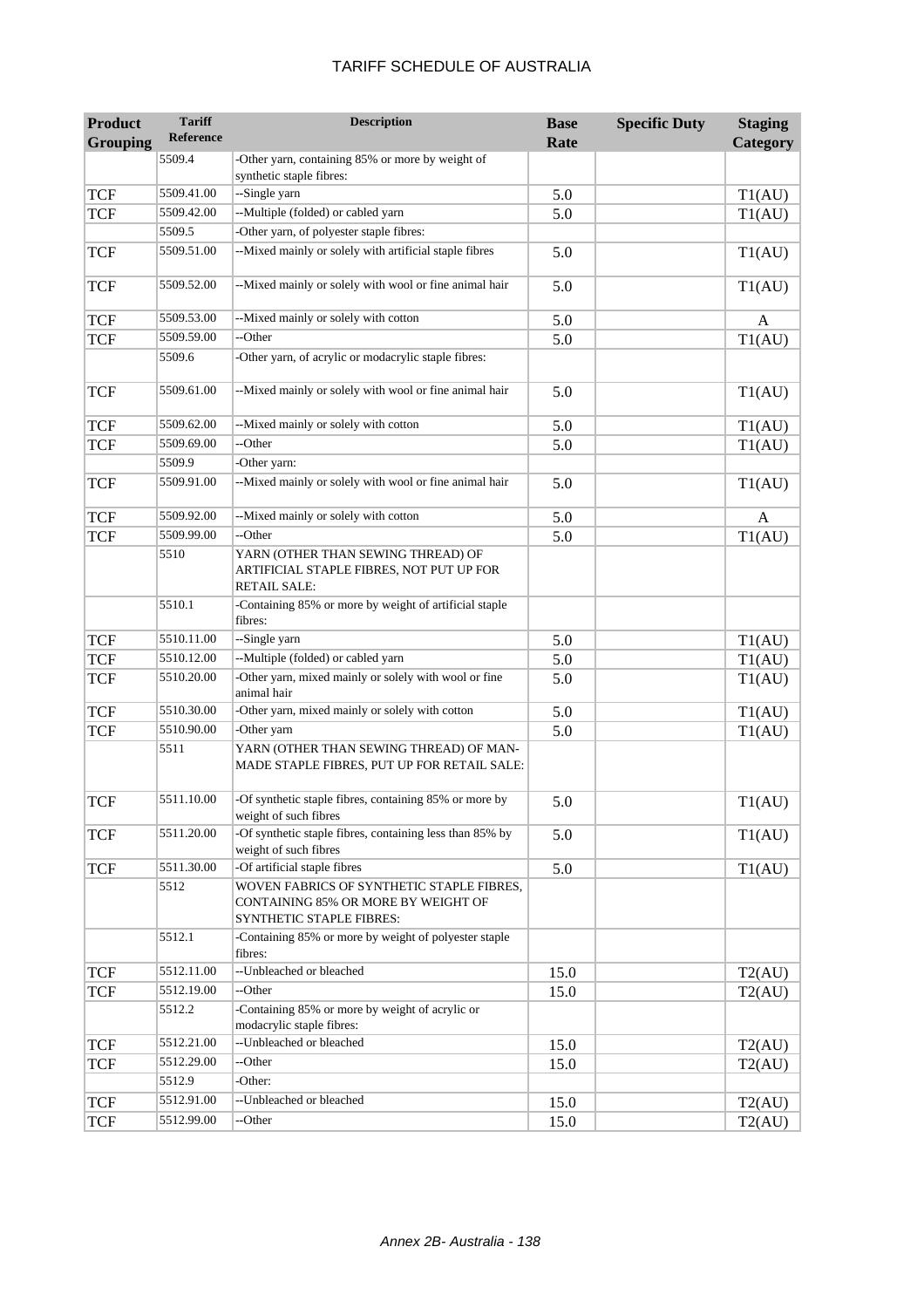| <b>Product</b>  | <b>Tariff</b>    | <b>Description</b>                                                                                                                                                                  | <b>Base</b> | <b>Specific Duty</b> | <b>Staging</b> |
|-----------------|------------------|-------------------------------------------------------------------------------------------------------------------------------------------------------------------------------------|-------------|----------------------|----------------|
| <b>Grouping</b> | <b>Reference</b> |                                                                                                                                                                                     | Rate        |                      | Category       |
|                 | 5513             | WOVEN FABRICS OF SYNTHETIC STAPLE FIBRES,<br>CONTAINING LESS THAN 85% BY WEIGHT OF<br>SUCH FIBRES, MIXED MAINLY OR SOLELY WITH<br>COTTON, OF A WEIGHT NOT EXCEEDING 170<br>$g/m2$ : |             |                      |                |
|                 | 5513.1           | -Unbleached or bleached:                                                                                                                                                            |             |                      |                |
| <b>TCF</b>      | 5513.11.00       | --Of polyester staple fibres, plain weave                                                                                                                                           | 15.0        |                      | T2(AU)         |
| <b>TCF</b>      | 5513.12.00       | --3-thread or 4-thread twill, including cross twill, of<br>polyester staple fibres                                                                                                  | 15.0        |                      | T2(AU)         |
| <b>TCF</b>      | 5513.13.00       | --Other woven fabrics of polyester staple fibres                                                                                                                                    | 15.0        |                      | T2(AU)         |
| <b>TCF</b>      | 5513.19.00       | --Other woven fabrics                                                                                                                                                               | 15.0        |                      | T2(AU)         |
|                 | 5513.2           | -Dyed:                                                                                                                                                                              |             |                      |                |
| <b>TCF</b>      | 5513.21.00       | --Of polyester staple fibres, plain weave                                                                                                                                           | 15.0        |                      | T2(AU)         |
| <b>TCF</b>      | 5513.22.00       | --3-thread or 4-thread twill, including cross twill, of<br>polyester staple fibres                                                                                                  | 15.0        |                      | T2(AU)         |
| <b>TCF</b>      | 5513.23.00       | --Other woven fabrics of polyester staple fibres                                                                                                                                    | 15.0        |                      | T2(AU)         |
| <b>TCF</b>      | 5513.29.00       | --Other woven fabrics                                                                                                                                                               | 15.0        |                      | T2(AU)         |
|                 | 5513.3           | -Of yarns of different colours:                                                                                                                                                     |             |                      |                |
| <b>TCF</b>      | 5513.31.00       | --Of polyester staple fibres, plain weave                                                                                                                                           | 15.0        |                      | T2(AU)         |
| <b>TCF</b>      | 5513.32.00       | --3-thread or 4-thread twill, including cross twill, of<br>polyester staple fibres                                                                                                  | 15.0        |                      | T2(AU)         |
| <b>TCF</b>      | 5513.33.00       | --Other woven fabrics of polyester staple fibres                                                                                                                                    | 15.0        |                      | T2(AU)         |
| <b>TCF</b>      | 5513.39.00       | --Other woven fabrics                                                                                                                                                               | 15.0        |                      | T2(AU)         |
|                 | 5513.4           | -Printed:                                                                                                                                                                           |             |                      |                |
| <b>TCF</b>      | 5513.41.00       | --Of polyester staple fibres, plain weave                                                                                                                                           | 15.0        |                      | T2(AU)         |
| <b>TCF</b>      | 5513.42.00       | --3-thread or 4-thread twill, including cross twill, of<br>polyester staple fibres                                                                                                  | 15.0        |                      | T2(AU)         |
| <b>TCF</b>      | 5513.43.00       | --Other woven fabrics of polyester staple fibres                                                                                                                                    | 15.0        |                      | T2(AU)         |
| <b>TCF</b>      | 5513.49.00       | --Other woven fabrics                                                                                                                                                               | 15.0        |                      | T2(AU)         |
|                 | 5514             | WOVEN FABRICS OF SYNTHETIC STAPLE FIBRES,<br>CONTAINING LESS THAN 85% BY WEIGHT OF<br>SUCH FIBRES, MIXED MAINLY OR SOLELY WITH<br>COTTON, OF A WEIGHT EXCEEDING 170 g/m2:           |             |                      |                |
|                 | 5514.1           | -Unbleached or bleached:                                                                                                                                                            |             |                      |                |
| TCF             | 5514.11.00       | --Of polyester staple fibres, plain weave                                                                                                                                           | 15.0        |                      | T2(AU)         |
| <b>TCF</b>      | 5514.12.00       | --3-thread or 4-thread twill, including cross twill, of<br>polyester staple fibres                                                                                                  | 15.0        |                      | T2(AU)         |
| <b>TCF</b>      | 5514.13.00       | --Other woven fabrics of polyester staple fibres                                                                                                                                    | 15.0        |                      | T2(AU)         |
| <b>TCF</b>      | 5514.19.00       | --Other woven fabrics                                                                                                                                                               | 15.0        |                      | T2(AU)         |
|                 | 5514.2           | -Dyed:                                                                                                                                                                              |             |                      |                |
| <b>TCF</b>      | 5514.21.00       | --Of polyester staple fibres, plain weave                                                                                                                                           | 15.0        |                      | T2(AU)         |
| <b>TCF</b>      | 5514.22.00       | --3-thread or 4-thread twill, including cross twill, of<br>polyester staple fibres                                                                                                  | 15.0        |                      | T2(AU)         |
| <b>TCF</b>      | 5514.23.00       | --Other woven fabrics of polyester staple fibres                                                                                                                                    | 15.0        |                      | T2(AU)         |
| <b>TCF</b>      | 5514.29.00       | --Other woven fabrics                                                                                                                                                               | 15.0        |                      | T2(AU)         |
|                 | 5514.3           | -Of yarns of different colours:                                                                                                                                                     |             |                      |                |
| <b>TCF</b>      | 5514.31.00       | --Of polyester staple fibres, plain weave                                                                                                                                           | 15.0        |                      | T2(AU)         |
| <b>TCF</b>      | 5514.32.00       | --3-thread or 4-thread twill, including cross twill, of<br>polyester staple fibres                                                                                                  | 15.0        |                      | T2(AU)         |
| <b>TCF</b>      | 5514.33.00       | --Other woven fabrics of polyester staple fibres                                                                                                                                    | 15.0        |                      | T2(AU)         |
| <b>TCF</b>      | 5514.39.00       | --Other woven fabrics                                                                                                                                                               | 15.0        |                      | T2(AU)         |
|                 | 5514.4           | -Printed:                                                                                                                                                                           |             |                      |                |
| <b>TCF</b>      | 5514.41.00       | --Of polyester staple fibres, plain weave                                                                                                                                           | 15.0        |                      | T2(AU)         |
| <b>TCF</b>      | 5514.42.00       | --3-thread or 4-thread twill, including cross twill, of<br>polyester staple fibres                                                                                                  | 15.0        |                      | T2(AU)         |
| <b>TCF</b>      | 5514.43.00       | --Other woven fabrics of polyester staple fibres                                                                                                                                    | 15.0        |                      | T2(AU)         |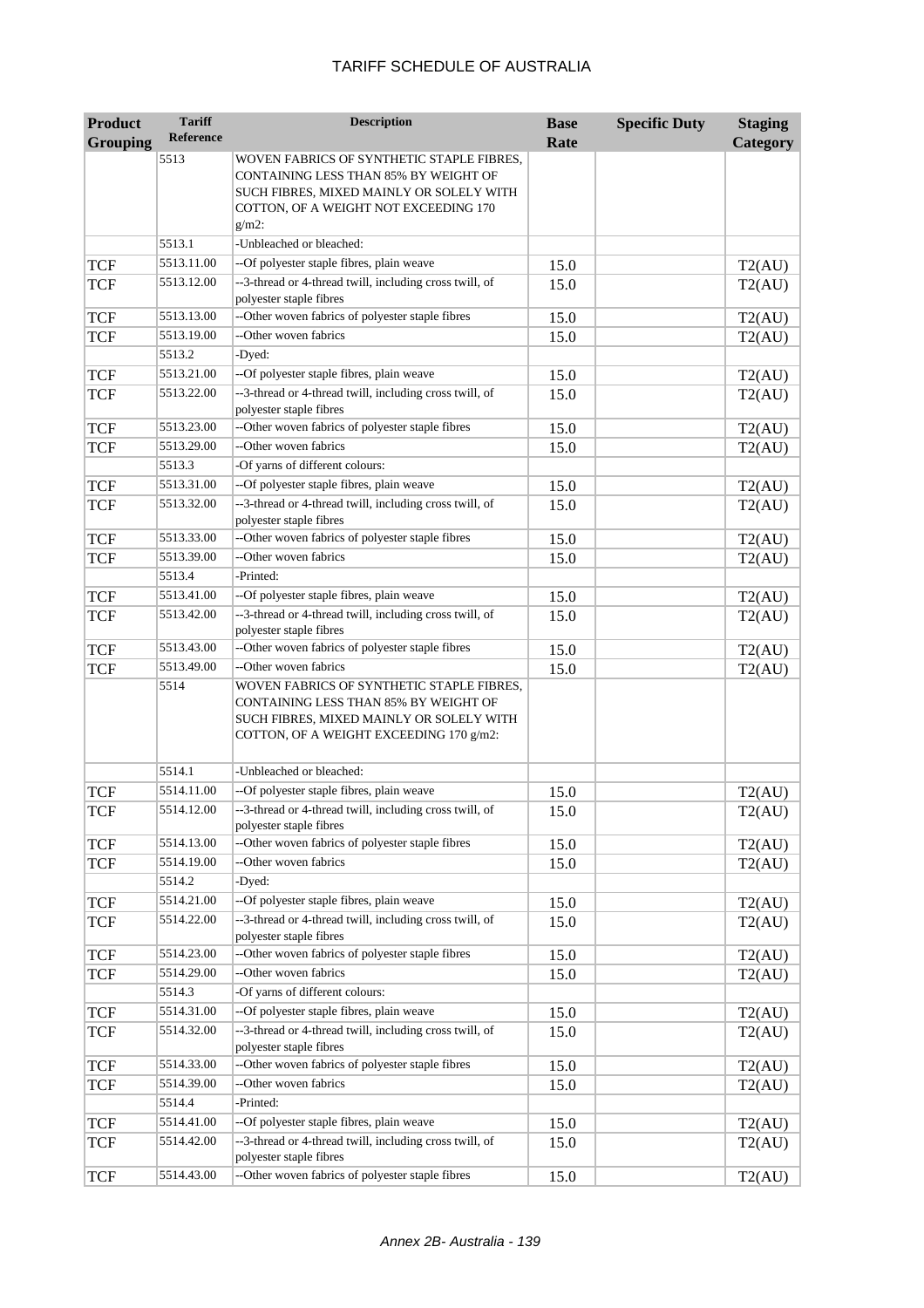#### **Product Grouping Tariff Reference Description Base Rate Specific Duty Staging Category**  $TCF$  5514.49.00 --Other woven fabrics 15.0 15.0 T2(AU) 5515 OTHER WOVEN FABRICS OF SYNTHETIC STAPLE FIBRES: 5515.1 -Of polyester staple fibres: TCF 5515.11.00 --Mixed mainly or solely with viscose rayon staple fibres 15.0 T2(AU) TCF 5515.12.00 --Mixed mainly or solely with man-made filaments 15.0 T2(AU) TCF 5515.13.00 --Mixed mainly or solely with wool or fine animal hair 15.0 T2(AU) TCF 5515.19.00 --Other 15.0 15.0 T2(AU) 5515.2 -Of acrylic or modacrylic staple fibres: TCF 5515.21.00 --Mixed mainly or solely with man-made filaments 15.0 T2(AU) TCF 5515.22.00 --Mixed mainly or solely with wool or fine animal hair 15.0 T2(AU) TCF 5515.29.00 --Other 15.0 15.0 T2(AU) 5515.9 -Other woven fabrics: TCF 5515.91.00 --Mixed mainly or solely with man-made filaments 15.0 T2(AU) TCF 5515.92.00 --Mixed mainly or solely with wool or fine animal hair 15.0 T2(AU) TCF 5515.99.00 --Other 15.0 15.0 T2(AU) 5516 WOVEN FABRICS OF ARTIFICIAL STAPLE FIBRES: 5516.1 -Containing 85% or more by weight of artificial staple fibres:  $TCF$  5516.11.00 --Unbleached or bleached 15.0 15.0 T2(AU) TCF 5516.12.00 --Dyed 15.0 15.0 T2(AU)  $TCF$  5516.13.00 --Of yarns of different colours 15.0 T2(AU) TCF 5516.14.00 --Printed 15.0 15.0 T2(AU) 5516.2 -Containing less than 85% by weight of artificial staple fibres, mixed mainly or solely with man-made filaments: TCF 5516.21.00 --Unbleached or bleached 15.0 T2(AU)<br>TCF 5516.22.00 --Dved 15.0 T2(AU)  $TCF$  5516.22.00 --Dyed 15.0 15.0 T2(AU) TCF 5516.23.00 --Of yarns of different colours 15.0 T2(AU) TCF  $5516.24.00$  --Printed 15.0 15.0 T2(AU) 5516.3 -Containing less than 85% by weight of artificial staple fibres, mixed mainly or solely with wool or fine animal hair: TCF 5516.31.00 --Unbleached or bleached 15.0 15.0 T2(AU) TCF 5516.32.00 --Dyed 15.0 15.0 T2(AU) TCF 5516.33.00 --Of yarns of different colours 15.0 T2(AU)<br>TCF 5516.34.00 --Printed 15.0 T2(AU) TCF 5516.34.00 --Printed 15.0 15.0 T2(AU) 5516.4 -Containing less than 85% by weight of artificial staple fibres, mixed mainly or solely with cotton: TCF 5516.41.00 --Unbleached or bleached 15.0 15.0 T2(AU) TCF 5516.42.00 --Dyed 15.0 15.0 T2(AU)  $TCF$  5516.43.00 --Of yarns of different colours 15.0 T2(AU) TCF 5516.44.00 --Printed 15.0 15.0 T2(AU) 5516.9 -Other: TCF 5516.91.00 --Unbleached or bleached 15.0 T2(AU) TCF 5516.92.00 --Dyed 15.0 15.0 T2(AU)  $TCF$  5516.93.00 --Of yarns of different colours 15.0 T2(AU) TCF 5516.94.00 --Printed 15.0 15.0 T2(AU)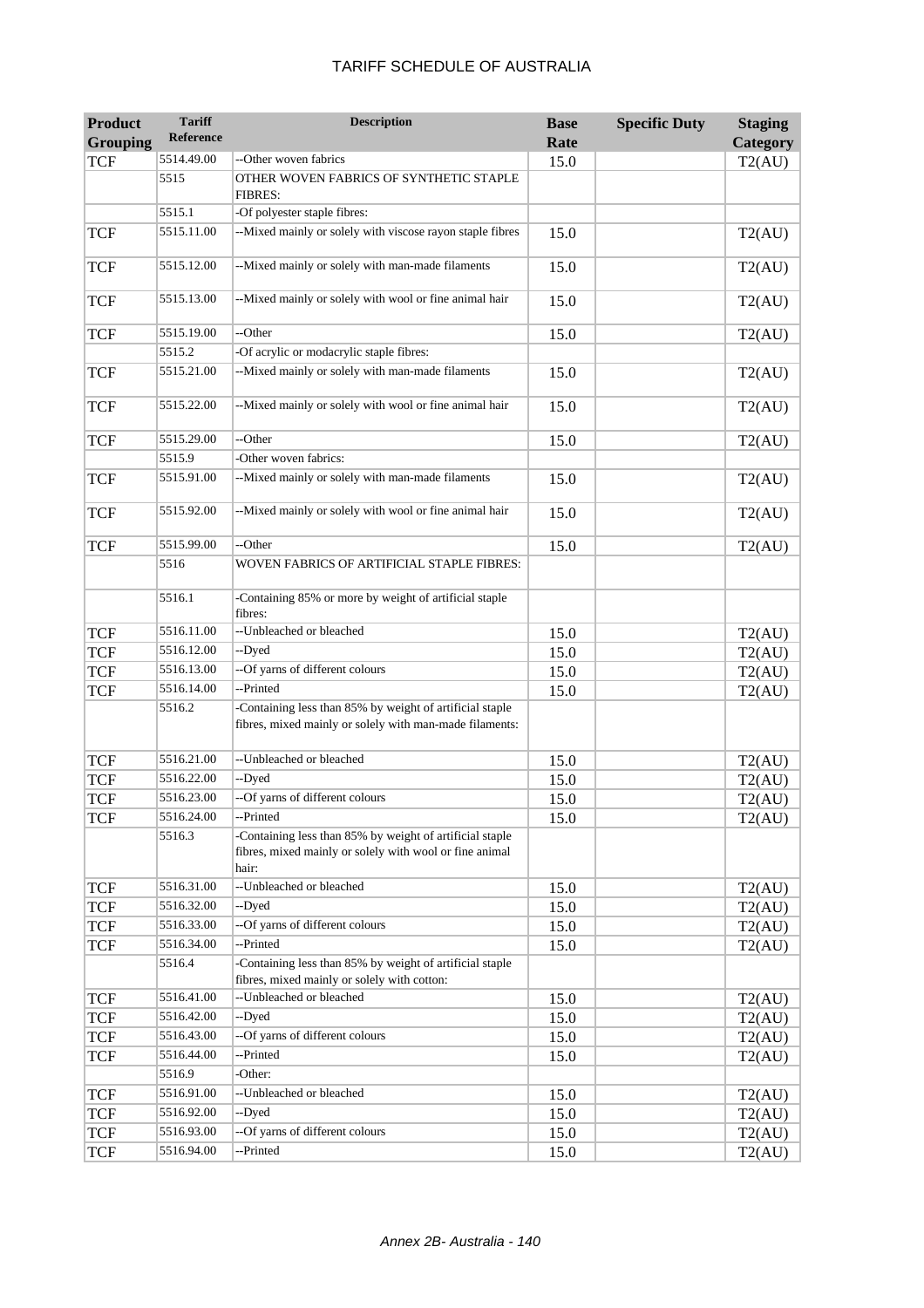| <b>Product</b>  | <b>Tariff</b>    | <b>Description</b>                                                                                                                                                           | <b>Base</b> | <b>Specific Duty</b> | <b>Staging</b> |
|-----------------|------------------|------------------------------------------------------------------------------------------------------------------------------------------------------------------------------|-------------|----------------------|----------------|
| <b>Grouping</b> | <b>Reference</b> |                                                                                                                                                                              | Rate        |                      | Category       |
|                 |                  | <b>CHAPTER 56</b><br>WADDING, FELT AND NONWOVENS; SPECIAL<br>YARNS; TWINE, CORDAGE, ROPES AND CABLES<br>AND ARTICLES THEREOF                                                 |             |                      |                |
|                 | 5601             | WADDING OF TEXTILE MATERIALS AND<br>ARTICLES THEREOF; TEXTILE FIBRES, NOT<br>EXCEEDING 5 mm IN LENGTH (FLOCK), TEXTILE<br><b>DUST AND MILL NEPS:</b>                         |             |                      |                |
|                 | 5601.10          | -Sanitary towels and tampons, napkins and napkin liners<br>for babies and similar sanitary articles, of wadding:                                                             |             |                      |                |
| <b>TCF</b>      | 5601.10.10       | ---Tampons                                                                                                                                                                   | 0.0         |                      | E              |
| <b>TCF</b>      | 5601.10.90       | ---Other                                                                                                                                                                     | 5.0         |                      | T1(AU)         |
|                 | 5601.2           | -Wadding; other articles of wadding:                                                                                                                                         |             |                      |                |
| <b>TCF</b>      | 5601.21.00       | --Of cotton                                                                                                                                                                  | 0.0         |                      | E              |
| <b>TCF</b>      | 5601.22.00       | --Of man-made fibres                                                                                                                                                         | 0.0         |                      | E              |
| <b>TCF</b>      | 5601.29.00       | --Other                                                                                                                                                                      | 0.0         |                      | E              |
| <b>TCF</b>      | 5601.30.00       | -Textile flock and dust and mill neps                                                                                                                                        | 0.0         |                      | E              |
|                 | 5602             | FELT, WHETHER OR NOT IMPREGNATED,<br>COATED, COVERED OR LAMINATED:                                                                                                           |             |                      |                |
| <b>TCF</b>      | 5602.10.00       | -Needleloom felt and stitch-bonded fibre fabrics                                                                                                                             | 5.0         |                      | T1(AU)         |
|                 | 5602.2           | -Other felt, not impregnated, coated, covered or<br>laminated:                                                                                                               |             |                      |                |
| <b>TCF</b>      | 5602.21.00       | --Of wool or fine animal hair                                                                                                                                                | 5.0         |                      | T1(AU)         |
| <b>TCF</b>      | 5602.29.00       | --Of other textile materials                                                                                                                                                 | 5.0         |                      | T1(AU)         |
| <b>TCF</b>      | 5602.90.00       | -Other                                                                                                                                                                       | 5.0         |                      | T1(AU)         |
|                 | 5603             | NONWOVENS, WHETHER OR NOT IMPREGNATED,<br>COATED, COVERED OR LAMINATED:                                                                                                      |             |                      |                |
|                 | 5603.1           | -Of man-made filaments:                                                                                                                                                      |             |                      |                |
| <b>TCF</b>      | 5603.11.00       | --Weighing not more than 25 $g/m^2$                                                                                                                                          | 5.0         |                      | T1(AU)         |
| <b>TCF</b>      | 5603.12.00       | --Weighing more than 25 $g/m^2$ but not more than 70 $g/m^2$                                                                                                                 | 5.0         |                      | T1(AU)         |
| <b>TCF</b>      | 5603.13.00       | --Weighing more than 70 $g/m^2$ but not more than 150<br>$\sigma/m^2$                                                                                                        | 5.0         |                      | T1(AU)         |
| <b>TCF</b>      | 5603.14.00       | --Weighing more than 150 $g/m^2$                                                                                                                                             | 5.0         |                      | T1(AU)         |
|                 | 5603.9           | -Other:                                                                                                                                                                      |             |                      |                |
| <b>TCF</b>      | 5603.91.00       | --Weighing not more than 25 $g/m^2$                                                                                                                                          | 5.0         |                      | T1(AU)         |
| <b>TCF</b>      | 5603.92.00       | --Weighing more than 25 g/m <sup>2</sup> but not more than 70 g/m <sup>2</sup>                                                                                               | 5.0         |                      | T1(AU)         |
| <b>TCF</b>      | 5603.93.00       | --Weighing more than 70 $g/m^2$ but not more than 150<br>$\sigma/m^2$                                                                                                        | 5.0         |                      | T1(AU)         |
| <b>TCF</b>      | 5603.94.00       | --Weighing more than 150 $g/m^2$                                                                                                                                             | 5.0         |                      | T1(AU)         |
|                 | 5604             | RUBBER THREAD AND CORD, TEXTILE<br>COVERED; TEXTILE YARN, AND STRIP AND THE<br>LIKE OF 5404 OR 5405, IMPREGNATED, COATED,<br>COVERED OR SHEATHED WITH RUBBER OR<br>PLASTICS: |             |                      |                |
| <b>TCF</b>      | 5604.10.00       | -Rubber thread and cord, textile covered                                                                                                                                     | 5.0         |                      | T1(AU)         |
| <b>TCF</b>      | 5604.20.00       | -High tenacity yarn of polyesters, of nylon or other<br>polyamides or of viscose rayon, impregnated or coated                                                                | 5.0         |                      | T1(AU)         |
| <b>TCF</b>      | 5604.90.00       | -Other                                                                                                                                                                       | 5.0         |                      | T1(AU)         |
| <b>TCF</b>      | 5605.00.00       | METALLISED YARN, WHETHER OR NOT GIMPED,                                                                                                                                      | 0.0         |                      | E              |
|                 |                  | BEING TEXTILE YARN, OR STRIP OR THE LIKE OF<br>5404 OR 5405:00:00, COMBINED WITH METAL IN<br>THE FORM OF THREAD, STRIP OR POWDER OR<br><b>COVERED WITH METAL</b>             |             |                      |                |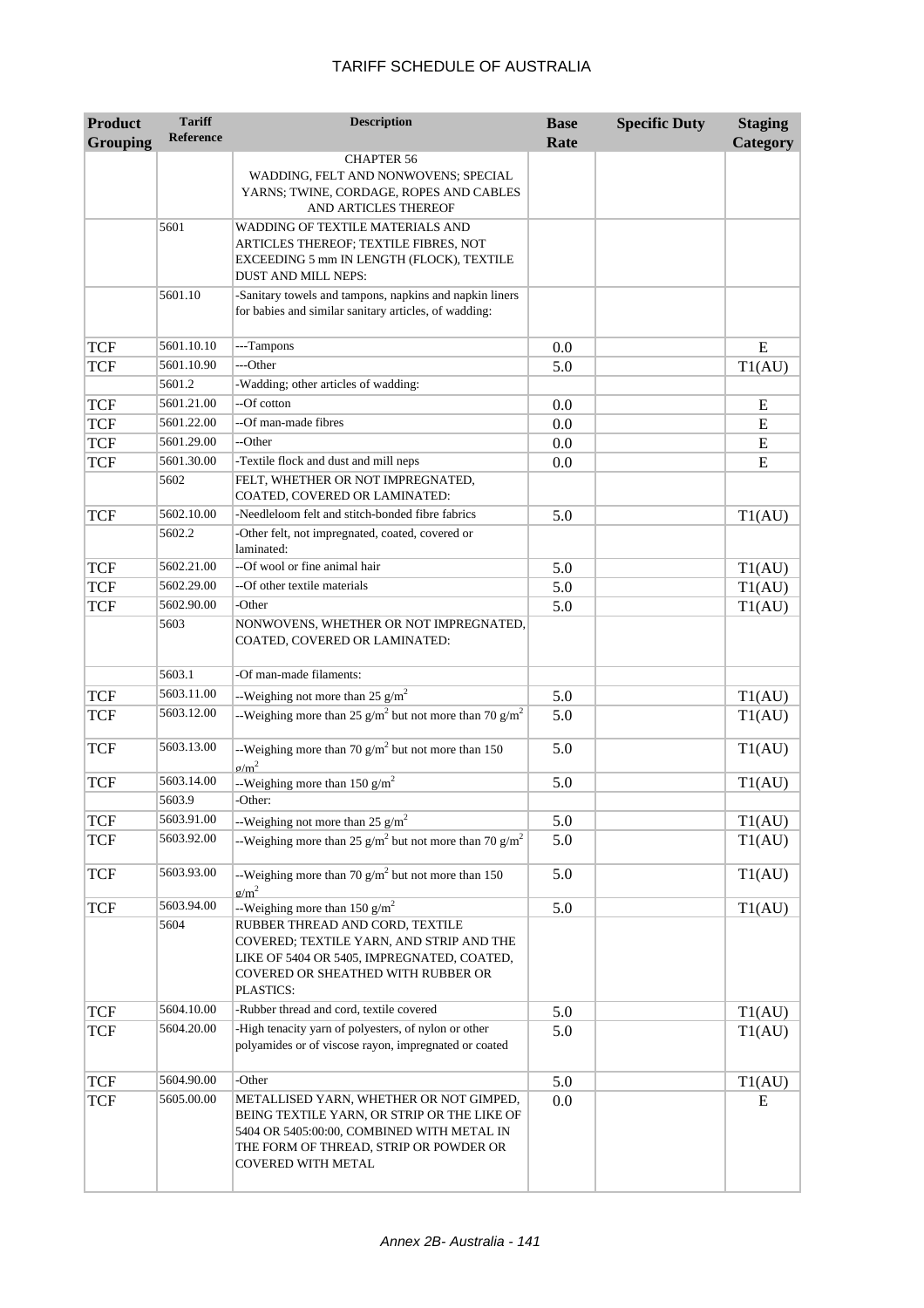| <b>Product</b>  | <b>Tariff</b>    | <b>Description</b>                                                                                                                                                                           | <b>Base</b> | <b>Specific Duty</b> | <b>Staging</b> |
|-----------------|------------------|----------------------------------------------------------------------------------------------------------------------------------------------------------------------------------------------|-------------|----------------------|----------------|
| <b>Grouping</b> | <b>Reference</b> |                                                                                                                                                                                              | Rate        |                      | Category       |
|                 | 5606             | GIMPED YARN, AND STRIP AND THE LIKE OF 5404<br>OR 5405, GIMPED (OTHER THAN THOSE OF 5605<br>AND GIMPED HORSEHAIR YARN); CHENILLE<br>YARN (INCLUDING FLOCK CHENILLE YARN);<br>LOOP WALE-YARN: |             |                      |                |
| <b>TCF</b>      | 5606.00.10       | ---Chenille yarn and gimped yarn                                                                                                                                                             | 0.0         |                      | E              |
| <b>TCF</b>      | 5606.00.90       | ---Other                                                                                                                                                                                     | 5.0         |                      | A              |
|                 | 5607             | TWINE, CORDAGE, ROPES AND CABLES,<br>WHETHER OR NOT PLAITED OR BRAIDED AND<br>WHETHER OR NOT IMPREGNATED, COATED,<br>COVERED OR SHEATHED WITH RUBBER OR<br>PLASTICS:                         |             |                      |                |
| <b>TCF</b>      | 5607.10.00       | -Of jute or other textile bast fibres of 5303                                                                                                                                                | 10.0        |                      | Tx(AU)         |
|                 | 5607.2           | -Of sisal or other textile fibres of the genus Agave:                                                                                                                                        |             |                      |                |
| <b>TCF</b>      | 5607.21.00       | --Binder or baler twine                                                                                                                                                                      | 10.0        |                      | Tx(AU)         |
| <b>TCF</b>      | 5607.29.00       | --Other                                                                                                                                                                                      | 10.0        |                      | Tx(AU)         |
|                 | 5607.4           | -Of polyethylene or polypropylene:                                                                                                                                                           |             |                      |                |
| <b>TCF</b>      | 5607.41.00       | --Binder or baler twine                                                                                                                                                                      | 10.0        |                      | Tx(AU)         |
| <b>TCF</b>      | 5607.49.00       | --Other                                                                                                                                                                                      | 10.0        |                      | Tx(AU)         |
| <b>TCF</b>      | 5607.50.00       | -Of other synthetic fibres                                                                                                                                                                   | 10.0        |                      | Tx(AU)         |
| <b>TCF</b>      | 5607.90.00       | -Other                                                                                                                                                                                       | 10.0        |                      | Tx(AU)         |
|                 | 5608             | KNOTTED NETTING OF TWINE, CORDAGE OR<br>ROPE; MADE UP FISHING NETS AND OTHER<br>MADE UP NETS, OF TEXTILE MATERIALS:                                                                          |             |                      |                |
|                 | 5608.1           | -Of man-made textile materials:                                                                                                                                                              |             |                      |                |
| <b>TCF</b>      | 5608.11.00       | --Made up fishing nets                                                                                                                                                                       | 0.0         |                      | E              |
|                 | 5608.19          | --Other:                                                                                                                                                                                     |             |                      |                |
| <b>TCF</b>      | 5608.19.10       | ---Nets and netting of twine, cordage or rope                                                                                                                                                | 0.0         |                      | E              |
| <b>TCF</b>      | 5608.19.90       | ---Other                                                                                                                                                                                     | 10.0        |                      | Tx(AU)         |
|                 | 5608.90          | -Other:                                                                                                                                                                                      |             |                      |                |
| <b>TCF</b>      | 5608.90.10       | ---Goods, as follows: (a) fishing nets of yarn; (b) nets and<br>netting of twine, cordage or rope                                                                                            | 0.0         |                      | E              |
| <b>TCF</b>      | 5608.90.90       | ---Other                                                                                                                                                                                     | 10.0        |                      | Tx(AU)         |
| <b>TCF</b>      | 5609.00.00       | ARTICLES OF YARN, STRIP OR THE LIKE OF 5404<br>OR 5405:00:00, TWINE, CORDAGE, ROPE OR<br>CABLES, NOT ELSEWHERE SPECIFIED OR<br><b>INCLUDED</b>                                               | 10.0        |                      | Tx(AU)         |
|                 |                  | <b>CHAPTER 57</b><br>CARPETS AND OTHER TEXTILE FLOOR<br><b>COVERINGS</b>                                                                                                                     |             |                      |                |
|                 | 5701             | CARPETS AND OTHER TEXTILE FLOOR<br>COVERINGS, KNOTTED, WHETHER OR NOT MADE<br>UP:                                                                                                            |             |                      |                |
| <b>TCF</b>      | 5701.10.00       | -Of wool or fine animal hair                                                                                                                                                                 | 0.0         |                      | E              |
| <b>TCF</b>      | 5701.90.00       | -Of other textile materials                                                                                                                                                                  | 0.0         |                      | E              |
|                 | 5702             | CARPETS AND OTHER TEXTILE FLOOR<br>COVERINGS, WOVEN, NOT TUFTED OR FLOCKED,<br>WHETHER OR NOT MADE UP, INCLUDING<br>"KELEM", "SCHUMACKS", "KARAMANIE" AND<br>SIMILAR HAND-WOVEN RUGS:        |             |                      |                |
| <b>TCF</b>      | 5702.10.00       | -"Kelem", "Schumacks", "Karamanie" and similar hand-<br>woven rugs                                                                                                                           | 0.0         |                      | E              |
| <b>TCF</b>      | 5702.20.00       | -Floor coverings of coconut fibres (coir)                                                                                                                                                    | 0.0         |                      | ${\bf E}$      |
|                 | 5702.3           | -Other, of pile construction, not made up:                                                                                                                                                   |             |                      |                |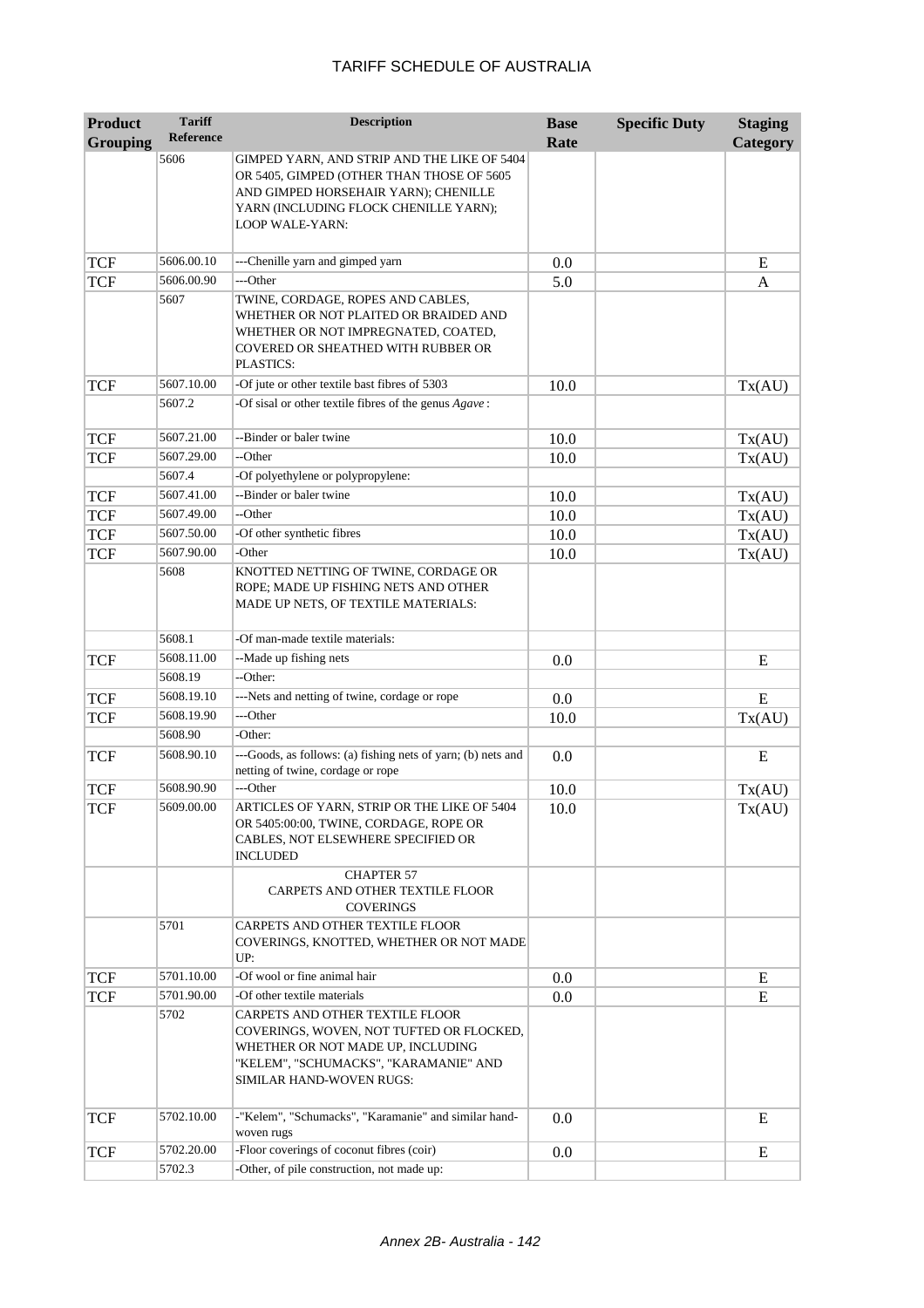| Product<br><b>Grouping</b> | <b>Tariff</b><br>Reference | <b>Description</b>                                                                                                              | <b>Base</b><br>Rate | <b>Specific Duty</b> | <b>Staging</b><br>Category |
|----------------------------|----------------------------|---------------------------------------------------------------------------------------------------------------------------------|---------------------|----------------------|----------------------------|
| <b>TCF</b>                 | 5702.31.00                 | --Of wool or fine animal hair                                                                                                   | 15.0                |                      | T2(AU)                     |
| <b>TCF</b>                 | 5702.32.00                 | --Of man-made textile materials                                                                                                 | 15.0                |                      | T2(AU)                     |
|                            | 5702.39                    | --Of other textile materials:                                                                                                   |                     |                      |                            |
| <b>TCF</b>                 | 5702.39.10                 | ---Goods of terry fabrics                                                                                                       | 15.0                |                      | T2(AU)                     |
| <b>TCF</b>                 | 5702.39.20                 | ---Goods, NSA, as follows: (a) of sisal or jute; (b) of<br>100% cotton, or in which the pile is of 100% cotton                  | 0.0                 |                      | E                          |
| <b>TCF</b>                 | 5702.39.90                 | ---Other                                                                                                                        | 15.0                |                      | T2(AU)                     |
|                            | 5702.4                     | -Other, of pile construction, made up:                                                                                          |                     |                      |                            |
|                            | 5702.41                    | --Of wool or fine animal hair:                                                                                                  |                     |                      |                            |
| <b>TCF</b>                 | 5702.41.10                 | ---Handmade                                                                                                                     | 0.0                 |                      | E                          |
| <b>TCF</b>                 | 5702.41.90                 | ---Other                                                                                                                        | 15.0                |                      | T2(AU)                     |
|                            | 5702.42                    | --Of man-made textile materials:                                                                                                |                     |                      |                            |
| <b>TCF</b>                 | 5702.42.10                 | ---Handmade                                                                                                                     | 0.0                 |                      | E                          |
| <b>TCF</b>                 | 5702.42.90                 | ---Other                                                                                                                        | 15.0                |                      | T2(AU)                     |
|                            | 5702.49                    | --Of other textile materials:                                                                                                   |                     |                      |                            |
| <b>TCF</b>                 | 5702.49.10                 | ---Goods of terry fabrics                                                                                                       | 15.0                |                      | T2(AU)                     |
| <b>TCF</b>                 | 5702.49.20                 | ---Goods, NSA, as follows: (a) of sisal or jute; (b) of<br>100% cotton, or in which the pile is of 100% cotton; (c)<br>handmade | 0.0                 |                      | E                          |
| <b>TCF</b>                 | 5702.49.90                 | ---Other                                                                                                                        | 15.0                |                      | T2(AU)                     |
|                            | 5702.5                     | -Other, not of pile construction, not made up:                                                                                  |                     |                      |                            |
| <b>TCF</b>                 | 5702.51.00                 | --Of wool or fine animal hair                                                                                                   | 15.0                |                      | T2(AU)                     |
| <b>TCF</b>                 | 5702.52.00                 | --Of man-made textile materials                                                                                                 | 15.0                |                      | T2(AU)                     |
|                            | 5702.59                    | --Of other textile materials:                                                                                                   |                     |                      |                            |
| <b>TCF</b>                 | 5702.59.10                 | ---Goods, as follows: (a) of sisal or jute; (b) of 100%<br>cotton                                                               | 0.0                 |                      | ${\bf E}$                  |
| <b>TCF</b>                 | 5702.59.90                 | ---Other                                                                                                                        | 15.0                |                      | T2(AU)                     |
|                            | 5702.9                     | -Other, not of pile construction, made up:                                                                                      |                     |                      |                            |
|                            | 5702.91                    | --Of wool or fine animal hair:                                                                                                  |                     |                      |                            |
| <b>TCF</b>                 | 5702.91.10                 | ---Handmade                                                                                                                     | 0.0                 |                      | E                          |
| <b>TCF</b>                 | 5702.91.90                 | ---Other                                                                                                                        | 15.0                |                      | T2(AU)                     |
|                            | 5702.92                    | --Of man-made textile materials:                                                                                                |                     |                      |                            |
| <b>TCF</b>                 | 5702.92.10                 | ---Handmade                                                                                                                     | 0.0                 |                      | E                          |
| <b>TCF</b>                 | 5702.92.90                 | ---Other                                                                                                                        | 15.0                |                      | T2(AU)                     |
|                            | 5702.99                    | --Of other textile materials:                                                                                                   |                     |                      |                            |
| <b>TCF</b>                 | 5702.99.10                 | ---Goods, as follows: (a) of sisal or jute; (b) of 100%<br>cotton; (c) handmade                                                 | 0.0                 |                      | E                          |
| <b>TCF</b>                 | 5702.99.90                 | ---Other                                                                                                                        | 15.0                |                      | T2(AU)                     |
|                            | 5703                       | CARPETS AND OTHER TEXTILE FLOOR<br>COVERINGS, TUFTED, WHETHER OR NOT MADE<br>UP:                                                |                     |                      |                            |
| <b>TCF</b>                 | 5703.10.00                 | -Of wool or fine animal hair                                                                                                    | 15.0                |                      | T2(AU)                     |
| <b>TCF</b>                 | 5703.20.00                 | -Of nylon or other polyamides                                                                                                   | 15.0                |                      | T2(AU)                     |
| <b>TCF</b>                 | 5703.30.00                 | -Of other man-made textile materials                                                                                            | 15.0                |                      | T2(AU)                     |
|                            | 5703.90                    | -Of other textile materials:                                                                                                    |                     |                      |                            |
| <b>TCF</b>                 | 5703.90.10                 | ---Goods, as follows: (a) of coir, sisal or jute; (b) of 100%<br>cotton, or in which the pile is of 100% cotton                 | 0.0                 |                      | E                          |
| <b>TCF</b>                 | 5703.90.90                 | ---Other                                                                                                                        | 15.0                |                      | T2(AU)                     |
|                            | 5704                       | CARPETS AND OTHER TEXTILE FLOOR<br>COVERINGS, OF FELT, NOT TUFTED OR FLOCKED,<br>WHETHER OR NOT MADE UP:                        |                     |                      |                            |
|                            | 5704.10                    | -Tiles, having a maximum surface area of $0.3 \text{ m}^2$ :                                                                    |                     |                      |                            |
| <b>TCF</b>                 | 5704.10.10                 | ---Produced by the needleloom process                                                                                           | 15.0                |                      | T2(AU)                     |
| <b>TCF</b>                 | 5704.10.90                 | ---Other                                                                                                                        | 5.0                 |                      | T1(AU)                     |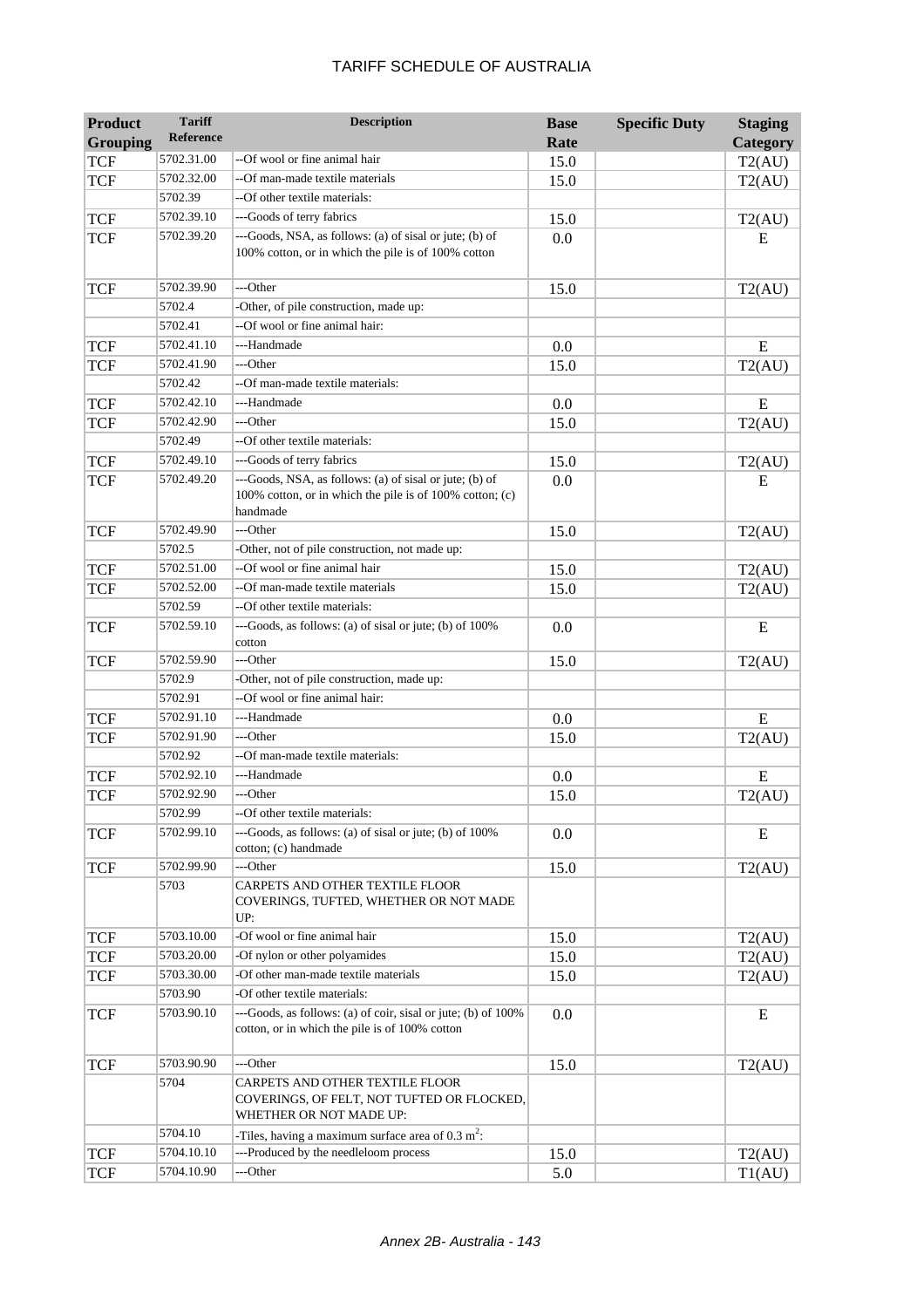| <b>Product</b>  | <b>Tariff</b>    | <b>Description</b>                                                                                                                                | <b>Base</b> | <b>Specific Duty</b> | <b>Staging</b> |
|-----------------|------------------|---------------------------------------------------------------------------------------------------------------------------------------------------|-------------|----------------------|----------------|
| <b>Grouping</b> | <b>Reference</b> |                                                                                                                                                   | Rate        |                      | Category       |
|                 | 5704.90          | -Other:                                                                                                                                           |             |                      |                |
| <b>TCF</b>      | 5704.90.10       | ---Produced by the needleloom process                                                                                                             | 15.0        |                      | T2(AU)         |
| <b>TCF</b>      | 5704.90.90       | ---Other                                                                                                                                          | 5.0         |                      | T1(AU)         |
|                 | 5705             | OTHER CARPETS AND OTHER TEXTILE FLOOR<br>COVERINGS, WHETHER OR NOT MADE UP:                                                                       |             |                      |                |
| <b>TCF</b>      | 5705.00.10       | ---Goods of terry fabrics                                                                                                                         | 15.0        |                      | T2(AU)         |
| <b>TCF</b>      | 5705.00.20       | ---Goods, NSA, as follows: (a) of coir, sisal or jute; (b) of<br>100% cotton, or in which the pile is of 100% cotton; (c)<br>handmade             | 0.0         |                      | E              |
| <b>TCF</b>      | 5705.00.30       | ---Goods of felt                                                                                                                                  | 5.0         |                      | T1(AU)         |
| <b>TCF</b>      | 5705.00.90       | ---Other                                                                                                                                          | 15.0        |                      | T2(AU)         |
|                 |                  | <b>CHAPTER 58</b><br>SPECIAL WOVEN FABRICS; TUFTED TEXTILE<br>FABRICS; LACE; TAPESTRIES; TRIMMINGS;<br><b>EMBROIDERY</b>                          |             |                      |                |
|                 | 5801             | WOVEN PILE FABRICS AND CHENILLE FABRICS,<br>OTHER THAN FABRICS OF 5802 OR 5806:                                                                   |             |                      |                |
|                 | 5801.10          | -Of wool or fine animal hair:                                                                                                                     |             |                      |                |
| <b>TCF</b>      | 5801.10.10       | ---Velvet                                                                                                                                         | 5.0         |                      | T1(AU)         |
|                 | 5801.10.9        | ---Other:                                                                                                                                         |             |                      |                |
| <b>TCF</b>      | 5801.10.91       | ----Cut corduroy                                                                                                                                  | 0.0         |                      | E              |
| <b>TCF</b>      | 5801.10.99       | ----Other                                                                                                                                         | 15.0        |                      | T2(AU)         |
|                 | 5801.2           | -Of cotton:                                                                                                                                       |             |                      |                |
| <b>TCF</b>      | 5801.21.00       | --Uncut weft pile fabrics                                                                                                                         | 15.0        |                      | T2(AU)         |
| <b>TCF</b>      | 5801.22.00       | --Cut corduroy                                                                                                                                    | 0.0         |                      | E              |
| <b>TCF</b>      | 5801.23.00       | --Other weft pile fabrics                                                                                                                         | 10.0        |                      | Tx(AU)         |
| <b>TCF</b>      | 5801.24.00       | --Warp pile fabrics, epingle (uncut)                                                                                                              | 10.0        |                      | Tx(AU)         |
|                 | 5801.25          | --Warp pile fabrics, cut:                                                                                                                         |             |                      |                |
| <b>TCF</b>      | 5801.25.10       | ---Velvet                                                                                                                                         | 5.0         |                      | T1(AU)         |
| <b>TCF</b>      | 5801.25.90       | ---Other                                                                                                                                          | 10.0        |                      | Tx(AU)         |
| <b>TCF</b>      | 5801.26.00       | --Chenille fabrics                                                                                                                                | 10.0        |                      | Tx(AU)         |
|                 | 5801.3           | -Of man-made fibres:                                                                                                                              |             |                      |                |
| <b>TCF</b>      | 5801.31.00       | --Uncut weft pile fabrics                                                                                                                         | 15.0        |                      | T2(AU)         |
| <b>TCF</b>      | 5801.32.00       | --Cut corduroy                                                                                                                                    | 0.0         |                      | E              |
| <b>TCF</b>      | 5801.33.00       | --Other weft pile fabrics                                                                                                                         | 10.0        |                      | Tx(AU)         |
| <b>TCF</b>      | 5801.34.00       | --Warp pile fabrics, epingle (uncut)                                                                                                              | 10.0        |                      | Tx(AU)         |
|                 | 5801.35          | --Warp pile fabrics, cut:                                                                                                                         |             |                      |                |
| <b>TCF</b>      | 5801.35.10       | ---Velvet                                                                                                                                         | 5.0         |                      | T1(AU)         |
| <b>TCF</b>      | 5801.35.90       | ---Other                                                                                                                                          | 10.0        |                      | Tx(AU)         |
| <b>TCF</b>      | 5801.36.00       | --Chenille fabrics                                                                                                                                | 10.0        |                      | Tx(AU)         |
|                 | 5801.90          | -Of other textile materials:                                                                                                                      |             |                      |                |
| <b>TCF</b>      | 5801.90.10       | ---Velvet                                                                                                                                         | 5.0         |                      | T1(AU)         |
| <b>TCF</b>      | 5801.90.90       | ---Other                                                                                                                                          | 10.0        |                      | Tx(AU)         |
|                 | 5802             | TERRY TOWELLING AND SIMILAR WOVEN TERRY<br>FABRICS, OTHER THAN NARROW FABRICS OF<br>5806; TUFTED TEXTILE FABRICS, OTHER THAN<br>PRODUCTS OF 5703: |             |                      |                |
|                 | 5802.1           | -Terry towelling and similar woven terry fabrics, of<br>cotton:                                                                                   |             |                      |                |
| <b>TCF</b>      | 5802.11.00       | --Unbleached                                                                                                                                      | 25.0        |                      | T3(AU)         |
| <b>TCF</b>      | 5802.19.00       | --Other                                                                                                                                           | 25.0        |                      | T3(AU)         |
| <b>TCF</b>      | 5802.20.00       | -Terry towelling and similar woven terry fabrics, of other<br>textile materials                                                                   | 15.0        |                      | T2(AU)         |
| <b>TCF</b>      | 5802.30.00       | -Tufted textile fabrics                                                                                                                           | 10.0        |                      | Tx(AU)         |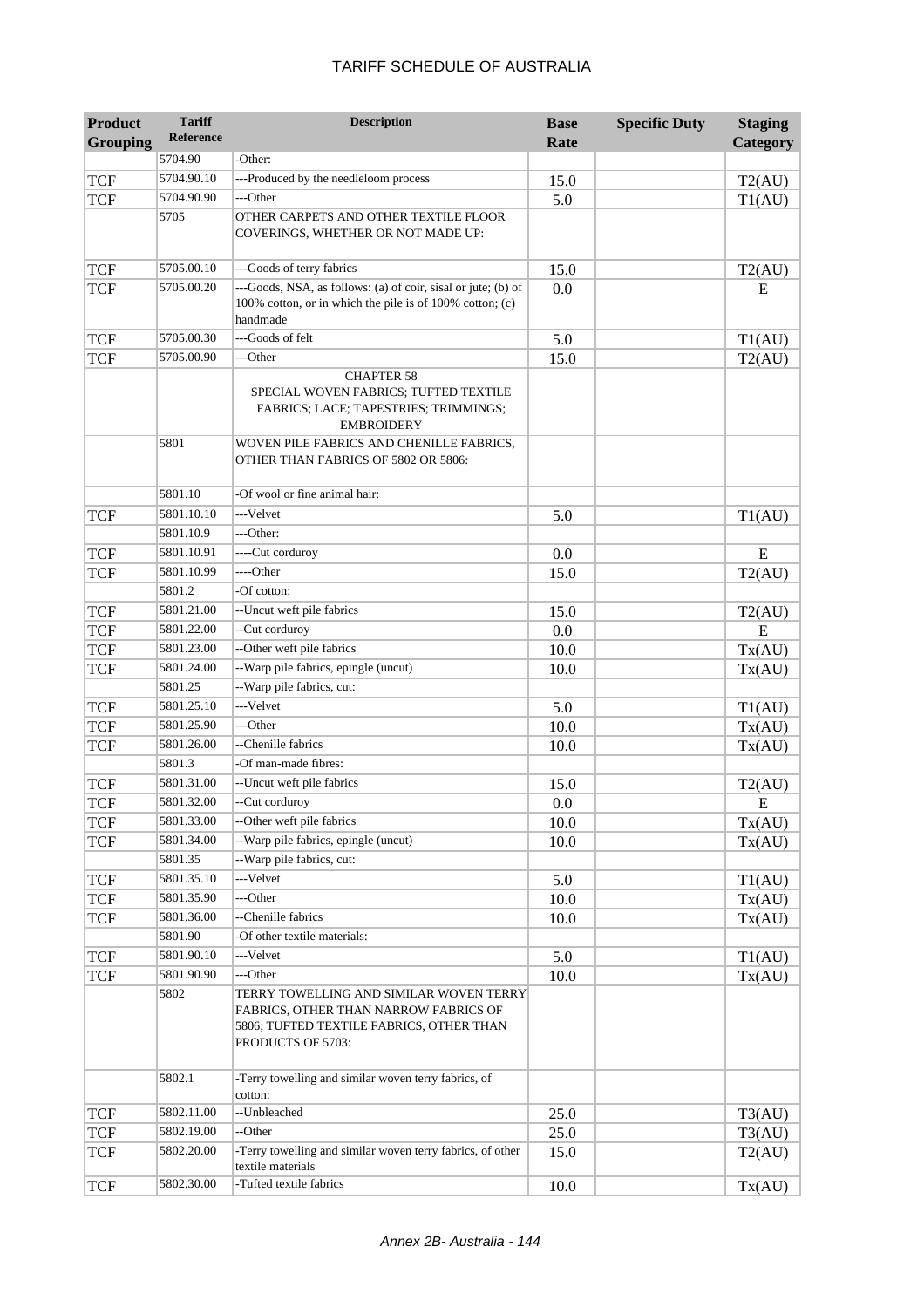| <b>Grouping</b> | <b>Reference</b> |                                                                                                                                                                                                   | Rate | Category |
|-----------------|------------------|---------------------------------------------------------------------------------------------------------------------------------------------------------------------------------------------------|------|----------|
|                 | 5803             | GAUZE, OTHER THAN NARROW FABRICS OF 5806:                                                                                                                                                         |      |          |
|                 | 5803.10.00       | -Of cotton                                                                                                                                                                                        |      |          |
| TCF             |                  |                                                                                                                                                                                                   | 0.0  | E        |
|                 | 5803.90          | -Of other textile materials:                                                                                                                                                                      |      |          |
| TCF             | 5803.90.10       | ---Containing 20% or more by weight of man-made fibres                                                                                                                                            | 15.0 | T2(AU)   |
| <b>TCF</b>      | 5803.90.90       | ---Other                                                                                                                                                                                          | 0.0  | E        |
|                 | 5804             | TULLES AND OTHER NET FABRICS, NOT<br>INCLUDING WOVEN, KNITTED OR CROCHETED<br>FABRICS; LACE IN THE PIECE, IN STRIPS OR IN<br>MOTIFS, OTHER THAN FABRICS OF 6002 TO 6006:                          |      |          |
| <b>TCF</b>      | 5804.10.00       | -Tulles and other net fabrics                                                                                                                                                                     | 0.0  | E        |
|                 | 5804.2           | -Mechanically made lace:                                                                                                                                                                          |      |          |
| <b>TCF</b>      | 5804.21.00       | --Of man-made fibres                                                                                                                                                                              | 0.0  | E        |
| TCF             | 5804.29.00       | --Of other textile materials                                                                                                                                                                      | 0.0  | E        |
| TCF             | 5804.30.00       | -Hand-made lace                                                                                                                                                                                   | 0.0  | E        |
| <b>TCF</b>      | 5805.00.00       | HAND-WOVEN TAPESTRIES OF THE TYPES<br>GOBELINS, FLANDERS, AUBUSSON, BEAUVAIS<br>AND THE LIKE, AND NEEDLE-WORKED<br>TAPESTRIES (FOR EXAMPLE, PETIT POINT, CROSS<br>STITCH), WHETHER OR NOT MADE UP | 0.0  | E        |
|                 | 5806             | NARROW WOVEN FABRICS, OTHER THAN GOODS<br>OF 5807; NARROW FABRICS CONSISTING OF<br>WARP WITHOUT WEFT ASSEMBLED BY MEANS<br>OF AN ADHESIVE (BOLDUCS):                                              |      |          |
| <b>TCF</b>      | 5806.10.00       | -Woven pile fabrics (including terry towelling and similar<br>terry fabrics) and chenille fabrics                                                                                                 | 10.0 | Tx(AU)   |
| TCF             | 5806.20.00       | -Other woven fabrics, containing by weight 5% or more<br>of elastomeric yarn or rubber thread                                                                                                     | 10.0 | Tx(AU)   |
|                 | 5806.3           | -Other woven fabrics:                                                                                                                                                                             |      |          |
| TCF             | 5806.31.00       | --Of cotton                                                                                                                                                                                       | 10.0 | Tx(AU)   |
| <b>TCF</b>      | 5806.32.00       | --Of man-made fibres                                                                                                                                                                              | 10.0 | Tx(AU)   |
|                 | 5806.39          | --Of other textile materials:                                                                                                                                                                     |      |          |
| <b>TCF</b>      | 5806.39.10       | ---Of 100% hemp, of 100% jute or of 100% hemp and<br>jute                                                                                                                                         | 0.0  | E        |
| TCF             | 5806.39.90       | ---Other                                                                                                                                                                                          | 10.0 | Tx(AU)   |
| <b>TCF</b>      | 5806.40.00       | -Fabrics consisting of warp without weft assembled by<br>means of an adhesive (bolducs)                                                                                                           | 0.0  | E        |
|                 | 5807             | LABELS, BADGES AND SIMILAR ARTICLES OF<br>TEXTILE MATERIALS, IN THE PIECE, IN STRIPS OR<br>CUT TO SHAPE OR SIZE, NOT EMBROIDERED:                                                                 |      |          |
| TCF             | 5807.10.00       | -Woven                                                                                                                                                                                            | 10.0 | Tx(AU)   |
| TCF             | 5807.90.00       | -Other                                                                                                                                                                                            | 10.0 | Tx(AU)   |
|                 | 5808             | BRAIDS IN THE PIECE; ORNAMENTAL<br>TRIMMINGS IN THE PIECE, WITHOUT<br>EMBROIDERY, OTHER THAN KNITTED OR<br>CROCHETED; TASSELS, POMPONS AND SIMILAR<br><b>ARTICLES:</b>                            |      |          |
| <b>TCF</b>      | 5808.10.00       | -Braids in the piece                                                                                                                                                                              | 10.0 | Tx(AU)   |

**Description Base** 

**Specific Duty Staging** 

**Product** 

**Tariff** 

 $TCF$   $5808.90.00$   $-Other$  5.0 T1(AU)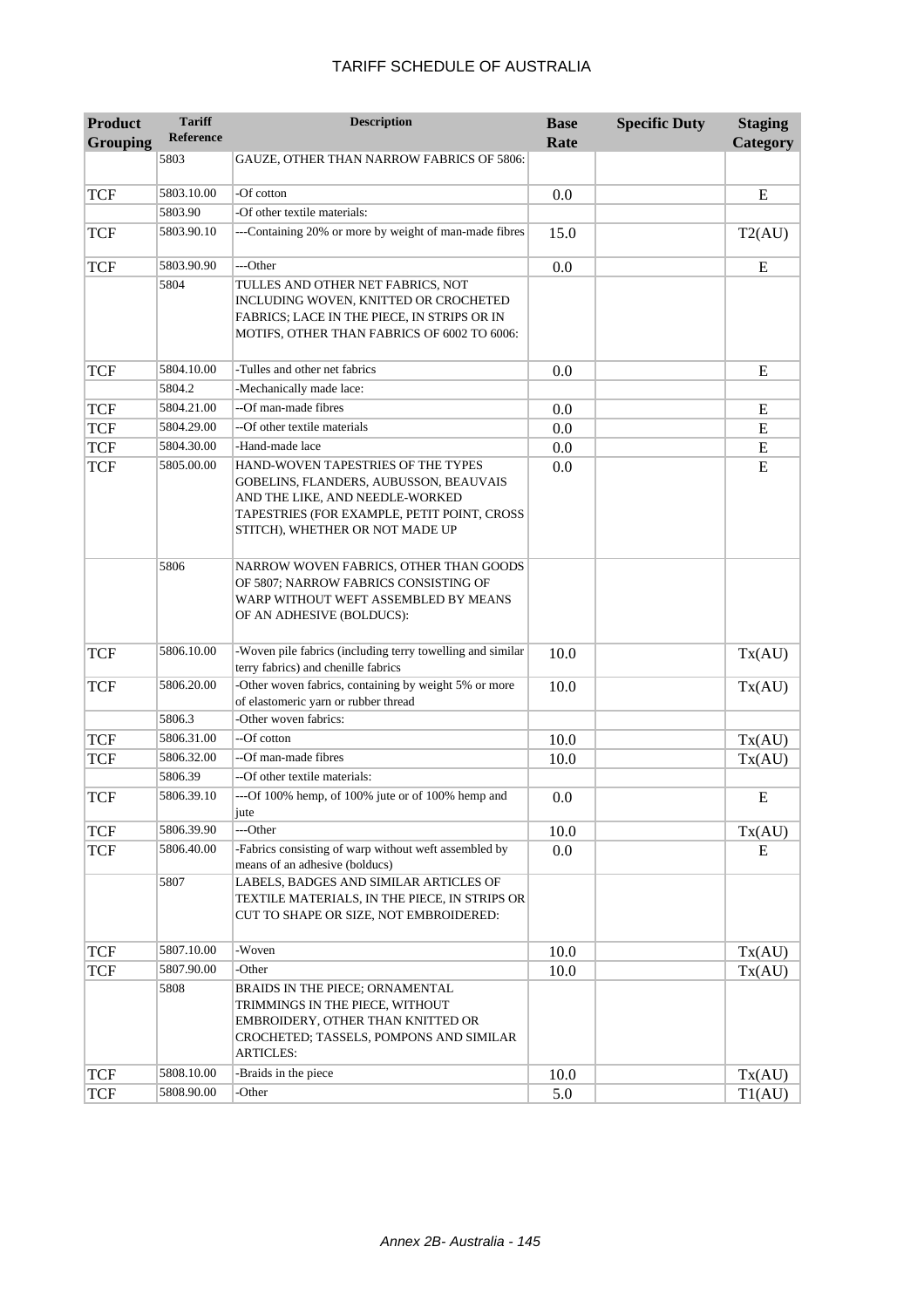| <b>Product</b><br><b>Grouping</b> | <b>Tariff</b><br><b>Reference</b> | <b>Description</b>                                                                                                                                                                                                                                               | <b>Base</b><br>Rate | <b>Specific Duty</b> | <b>Staging</b><br><b>Category</b> |
|-----------------------------------|-----------------------------------|------------------------------------------------------------------------------------------------------------------------------------------------------------------------------------------------------------------------------------------------------------------|---------------------|----------------------|-----------------------------------|
| <b>TCF</b>                        | 5809.00.00                        | WOVEN FABRICS OF METAL THREAD AND<br>WOVEN FABRICS OF METALLISED YARN OF<br>5605.00.00, OF A KIND USED IN APPAREL, AS<br>FURNISHING FABRICS OR FOR SIMILAR<br>PURPOSES, NOT ELSEWHERE SPECIFIED OR<br>INCLUDED                                                   | 0.0                 |                      | E                                 |
|                                   | 5810                              | EMBROIDERY IN THE PIECE, IN STRIPS OR IN<br><b>MOTIFS:</b>                                                                                                                                                                                                       |                     |                      |                                   |
| <b>TCF</b>                        | 5810.10.00                        | -Embroidery without visible ground                                                                                                                                                                                                                               | 5.0                 |                      | T1(AU)                            |
|                                   | 5810.9                            | -Other embroidery:                                                                                                                                                                                                                                               |                     |                      |                                   |
| <b>TCF</b>                        | 5810.91.00                        | --Of cotton                                                                                                                                                                                                                                                      | 5.0                 |                      | T1(AU)                            |
| <b>TCF</b>                        | 5810.92.00                        | --Of man-made fibres                                                                                                                                                                                                                                             | 5.0                 |                      | T1(AU)                            |
| <b>TCF</b>                        | 5810.99.00                        | --Of other textile materials                                                                                                                                                                                                                                     | 5.0                 |                      | T1(AU)                            |
| <b>TCF</b>                        | 5811.00.00                        | QUILTED TEXTILE PRODUCTS IN THE PIECE,<br>COMPOSED OF ONE OR MORE LAYERS OF<br>TEXTILE MATERIALS ASSEMBLED WITH<br>PADDING BY STITCHING OR OTHERWISE, OTHER<br>THAN EMBROIDERY OF 5810                                                                           | 15.0                |                      | T2(AU)                            |
|                                   |                                   | <b>CHAPTER 59</b><br>IMPREGNATED, COATED, COVERED OR<br>LAMINATED TEXTILE FABRICS; TEXTILE<br>ARTICLES OF A KIND SUITABLE FOR INDUSTRIAL<br><b>USE</b>                                                                                                           |                     |                      |                                   |
|                                   | 5901                              | TEXTILE FABRICS COATED WITH GUM OR<br>AMYLACEOUS SUBSTANCES, OF A KIND USED<br>FOR THE OUTER COVERS OF BOOKS OR THE<br>LIKE; TRACING CLOTH; PREPARED PAINTING<br>CANVAS; BUCKRAM AND SIMILAR STIFFENED<br>TEXTILE FABRICS OF A KIND USED FOR HAT<br>FOUNDATIONS: |                     |                      |                                   |
| <b>TCF</b>                        | 5901.10.00                        | -Textile fabrics coated with gum or amylaceous<br>substances, of a kind used for the outer covers of books or<br>the like                                                                                                                                        | 0.0                 |                      | E                                 |
| <b>TCF</b>                        | 5901.90.00                        | -Other                                                                                                                                                                                                                                                           | 0.0                 |                      | E                                 |
|                                   | 5902                              | TYRE CORD FABRIC OF HIGH TENACITY YARN OF<br>NYLON OR OTHER POLYAMIDES, POLYESTERS<br>OR VISCOSE RAYON:                                                                                                                                                          |                     |                      |                                   |
| <b>TCF</b>                        | 5902.10.00                        | -Of nylon or other polyamides                                                                                                                                                                                                                                    | 5.0                 |                      | T1(AU)                            |
| <b>TCF</b>                        | 5902.20.00                        | -Of polyesters                                                                                                                                                                                                                                                   | 5.0                 |                      | T1(AU)                            |
| <b>TCF</b>                        | 5902.90.00                        | -Other                                                                                                                                                                                                                                                           | 5.0                 |                      | T1(AU)                            |
|                                   | 5903                              | TEXTILE FABRICS IMPREGNATED, COATED,<br>COVERED OR LAMINATED WITH PLASTICS,<br>OTHER THAN THOSE OF 5902:                                                                                                                                                         |                     |                      |                                   |
|                                   | 5903.10                           | -With poly(vinyl chloride):                                                                                                                                                                                                                                      |                     |                      |                                   |
| <b>TCF</b>                        | 5903.10.10                        | ---Goods with plastic addition of 34 $g/m2$ or less, as<br>follows: (a) having a woven base fabric of cotton,<br>containing 20% or more by weight of man-made fibres;<br>(b) having a woven base fabric of man-made fibres, other<br>than of polyolefins         | 15.0                |                      | T2(AU)                            |
| <b>TCF</b>                        | 5903.10.90                        | ---Other                                                                                                                                                                                                                                                         | 10.0                |                      | Tx(AU)                            |
|                                   | 5903.20                           | -With polyurethane:                                                                                                                                                                                                                                              |                     |                      |                                   |
| <b>TCF</b>                        | 5903.20.10                        | ---Having a woven base fabric, as follows: (a) of cotton,<br>containing 20% or more by weight of man-made fibres;<br>(b) of man-made fibres, other than of polyolefins                                                                                           | 15.0                |                      | T2(AU)                            |
| <b>TCF</b>                        | 5903.20.90                        | ---Other                                                                                                                                                                                                                                                         | 10.0                |                      | Tx(AU)                            |
|                                   | 5903.90                           | -Other:                                                                                                                                                                                                                                                          |                     |                      |                                   |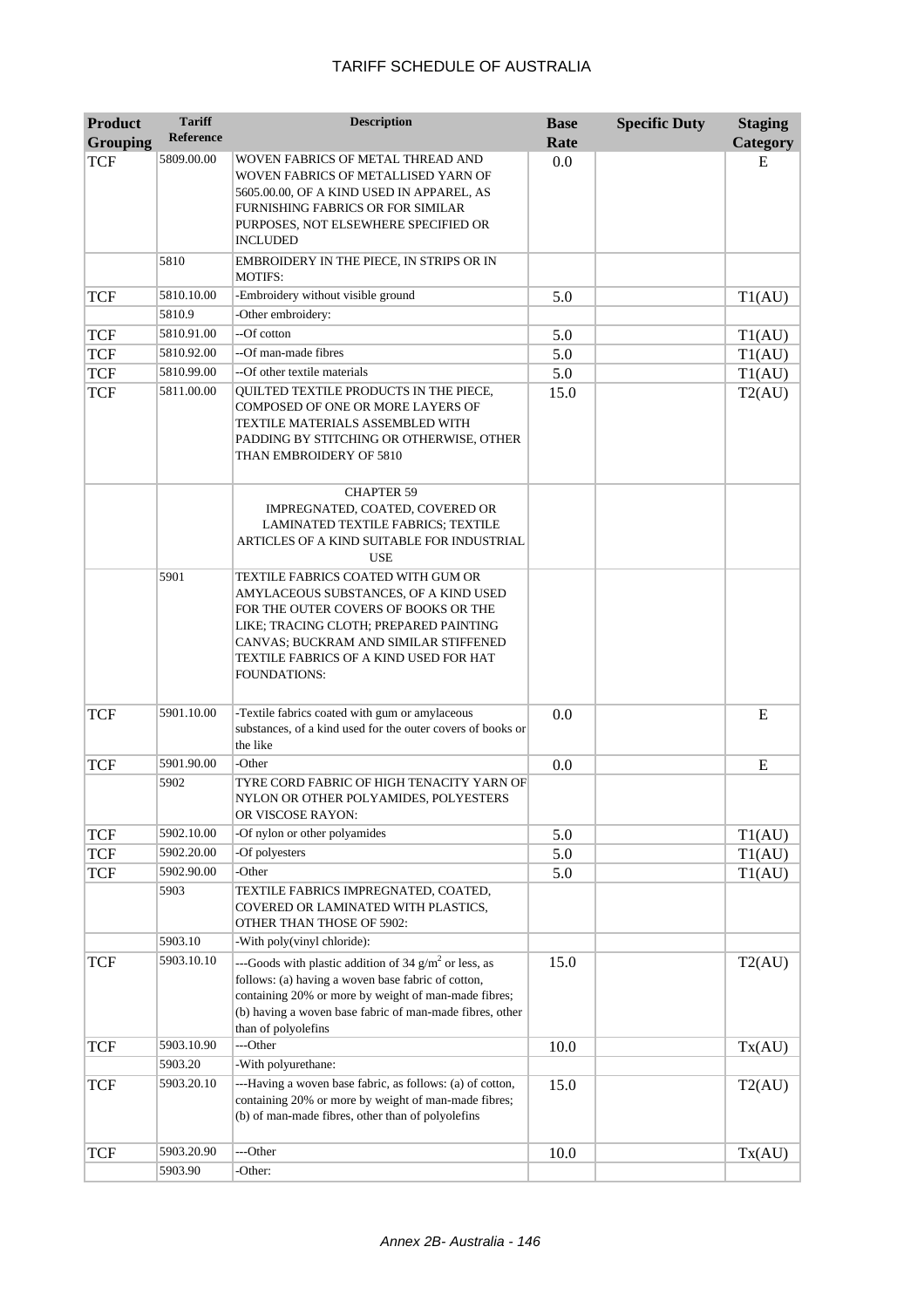| <b>Product</b>  | <b>Tariff</b> | <b>Description</b>                                                                                                                                                                                          | <b>Base</b> | <b>Specific Duty</b> | <b>Staging</b> |
|-----------------|---------------|-------------------------------------------------------------------------------------------------------------------------------------------------------------------------------------------------------------|-------------|----------------------|----------------|
| <b>Grouping</b> | Reference     |                                                                                                                                                                                                             | Rate        |                      | Category       |
| <b>TCF</b>      | 5903.90.10    | ---Having a woven base fabric, as follows: (a) of cotton,<br>containing 20% or more by weight of man-made fibres;<br>(b) of man-made fibres, other than of polyolefins                                      | 15.0        |                      | T2(AU)         |
| <b>TCF</b>      | 5903.90.90    | ---Other                                                                                                                                                                                                    | 10.0        |                      | Tx(AU)         |
|                 | 5904          | LINOLEUM, WHETHER OR NOT CUT TO SHAPE;<br>FLOOR COVERINGS CONSISTING OF A COATING<br>OR COVERING APPLIED ON A TEXTILE BACKING,<br>WHETHER OR NOT CUT TO SHAPE:                                              |             |                      |                |
| <b>TCF</b>      | 5904.10.00    | -Linoleum                                                                                                                                                                                                   | 5.0         |                      | T1(AU)         |
| <b>TCF</b>      | 5904.90.00    | -Other                                                                                                                                                                                                      | 5.0         |                      | T1(AU)         |
|                 | 5905          | TEXTILE WALL COVERINGS:                                                                                                                                                                                     |             |                      |                |
| <b>TCF</b>      | 5905.00.10    | ---Backed with permanently affixed paper                                                                                                                                                                    | 5.0         |                      | T1(AU)         |
| <b>TCF</b>      | 5905.00.20    | ---Goods, as follows: (a) of cotton, containing less than<br>20% by weight of man-made fibres; (b) of wool or fine<br>animal hair                                                                           | 15.0        |                      | T2(AU)         |
| <b>TCF</b>      | 5905.00.30    | ---Goods, as follows: (a) of cotton, NSA; (b) of man-made<br>fibres                                                                                                                                         | 15.0        |                      | T2(AU)         |
| <b>TCF</b>      | 5905.00.90    | ---Of other textile materials                                                                                                                                                                               | 0.0         |                      | E              |
|                 | 5906          | RUBBERISED TEXTILE FABRICS, OTHER THAN<br>THOSE OF 5902:                                                                                                                                                    |             |                      |                |
| <b>TCF</b>      | 5906.10.00    | -Adhesive tape of a width not exceeding 20 cm                                                                                                                                                               | 10.0        |                      | Tx(AU)         |
|                 | 5906.9        | -Other:                                                                                                                                                                                                     |             |                      |                |
|                 | 5906.91       | --Knitted or crocheted:                                                                                                                                                                                     |             |                      |                |
| <b>TCF</b>      | 5906.91.10    | ---Fabrics laminated with expanded or foam rubber                                                                                                                                                           | 0.0         |                      | ${\bf E}$      |
| <b>TCF</b>      | 5906.91.90    | ---Other                                                                                                                                                                                                    | 10.0        |                      | Tx(AU)         |
| <b>TCF</b>      | 5906.99.00    | --Other                                                                                                                                                                                                     | 10.0        |                      | Tx(AU)         |
| <b>TCF</b>      | 5907.00.00    | TEXTILE FABRICS OTHERWISE IMPREGNATED,<br>COATED OR COVERED; PAINTED CANVAS BEING<br>THEATRICAL SCENERY, STUDIO BACK-CLOTHS<br>OR THE LIKE                                                                  | 15.0        |                      | T2(AU)         |
| <b>TCF</b>      | 5908.00.00    | TEXTILE WICKS, WOVEN, PLAITED OR KNITTED,<br>FOR LAMPS, STOVES, LIGHTERS, CANDLES OR<br>THE LIKE; INCANDESCENT GAS MANTLES AND<br>TUBULAR KNITTED GAS MANTLE FABRIC<br>THEREFOR, WHETHER OR NOT IMPREGNATED | 5.0         |                      | T1(AU)         |
|                 | 5909          | TEXTILE HOSEPIPING AND SIMILAR TEXTILE<br>TUBING, WITH OR WITHOUT LINING, ARMOUR OR<br>ACCESSORIES OF OTHER MATERIALS:                                                                                      |             |                      |                |
| <b>TCF</b>      | 5909.00.10    | ---Having an internal diameter not exceeding 110 mm                                                                                                                                                         | 5.0         |                      | T1(AU)         |
| <b>TCF</b>      | 5909.00.90    | ---Other                                                                                                                                                                                                    | $0.0\,$     |                      | E              |
| <b>TCF</b>      | 5910.00.00    | TRANSMISSION OR CONVEYOR BELTS OR<br>BELTING, OF TEXTILE MATERIAL, WHETHER OR<br>NOT IMPREGNATED, COATED, COVERED OR<br>LAMINATED WITH PLASTICS, OR REINFORCED<br>WITH METAL OR OTHER MATERIAL              | 10.0        |                      | Tx(AU)         |
|                 | 5911          | TEXTILE PRODUCTS AND ARTICLES, FOR<br>TECHNICAL USES, SPECIFIED IN NOTE 7 TO THIS<br><b>CHAPTER:</b>                                                                                                        |             |                      |                |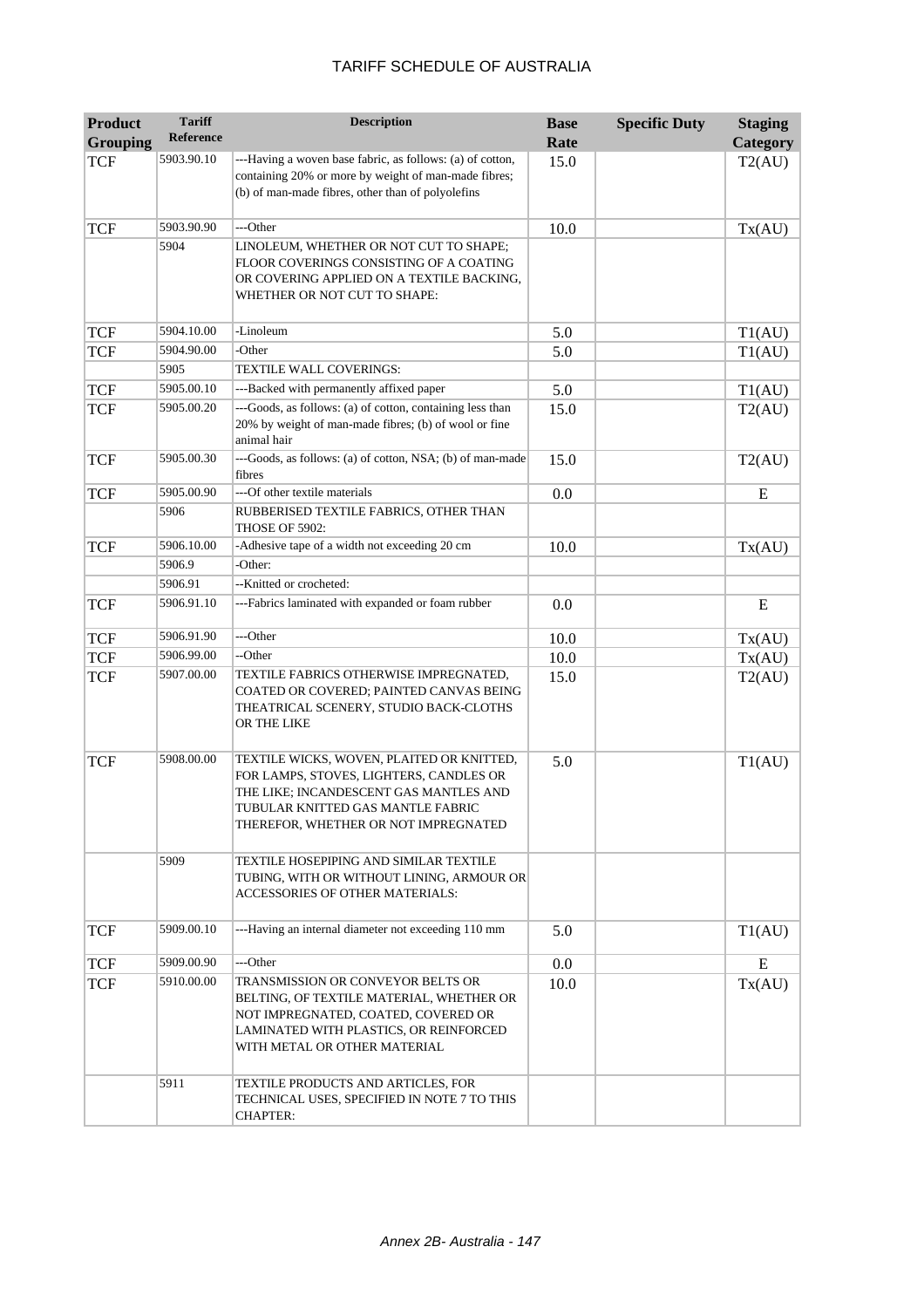| <b>Product</b>  | <b>Tariff</b> | <b>Description</b>                                                                                                                                                                                                                                                                                                                                         | <b>Base</b> | <b>Specific Duty</b> | <b>Staging</b> |
|-----------------|---------------|------------------------------------------------------------------------------------------------------------------------------------------------------------------------------------------------------------------------------------------------------------------------------------------------------------------------------------------------------------|-------------|----------------------|----------------|
| <b>Grouping</b> | Reference     |                                                                                                                                                                                                                                                                                                                                                            | Rate        |                      | Category       |
| <b>TCF</b>      | 5911.10.00    | -Textile fabrics, felt and felt-lined woven fabrics, coated,<br>covered or laminated with rubber, leather or other<br>material, of a kind used for card clothing, and similar<br>fabrics of a kind used for other technical purposes,<br>including narrow fabrics made of velvet impregnated with<br>rubber, for covering weaving spindles (weaving beams) | 15.0        |                      | T2(AU)         |
| <b>TCF</b>      | 5911.20.00    | -Bolting cloth, whether or not made up                                                                                                                                                                                                                                                                                                                     | 15.0        |                      | T2(AU)         |
|                 | 5911.3        | -Textile fabrics and felts, endless or fitted with linking<br>devices, of a kind used in paper-making or similar<br>machines (for example, for pulp or asbestos-cement):                                                                                                                                                                                   |             |                      |                |
| <b>TCF</b>      | 5911.31.00    | --Weighing less than 650 $g/m^2$                                                                                                                                                                                                                                                                                                                           | 5.0         |                      | E              |
| <b>TCF</b>      | 5911.32.00    | --Weighing 650 $g/m^2$ or more                                                                                                                                                                                                                                                                                                                             | 5.0         |                      | E              |
| <b>TCF</b>      | 5911.40.00    | -Straining cloth of a kind used in oil presses or the like,<br>including that of human hair                                                                                                                                                                                                                                                                | 15.0        |                      | T2(AU)         |
|                 | 5911.90       | -Other:                                                                                                                                                                                                                                                                                                                                                    |             |                      |                |
| <b>TCF</b>      | 5911.90.10    | ---Goods, as follows: (a) articles; (b) braids                                                                                                                                                                                                                                                                                                             | 15.0        |                      | T2(AU)         |
| <b>TCF</b>      | 5911.90.90    | ---Other                                                                                                                                                                                                                                                                                                                                                   | 15.0        |                      | T2(AU)         |
|                 |               | <b>CHAPTER 60</b><br>KNITTED OR CROCHETED FABRICS                                                                                                                                                                                                                                                                                                          |             |                      |                |
|                 | 6001          | PILE FABRICS, INCLUDING "LONG PILE" FABRICS<br>AND TERRY FABRICS, KNITTED OR CROCHETED:                                                                                                                                                                                                                                                                    |             |                      |                |
| <b>TCF</b>      | 6001.10.00    | -"Long pile" fabrics                                                                                                                                                                                                                                                                                                                                       | 15.0        |                      | T2(AU)         |
|                 | 6001.2        | -Looped pile fabrics:                                                                                                                                                                                                                                                                                                                                      |             |                      |                |
| <b>TCF</b>      | 6001.21.00    | --Of cotton                                                                                                                                                                                                                                                                                                                                                | 25.0        |                      | T3(AU)         |
| <b>TCF</b>      | 6001.22.00    | --Of man-made fibres                                                                                                                                                                                                                                                                                                                                       | 15.0        |                      | T2(AU)         |
| <b>TCF</b>      | 6001.29.00    | --Of other textile materials                                                                                                                                                                                                                                                                                                                               | 15.0        |                      | T2(AU)         |
|                 | 6001.9        | -Other:                                                                                                                                                                                                                                                                                                                                                    |             |                      |                |
| <b>TCF</b>      | 6001.91.00    | --Of cotton                                                                                                                                                                                                                                                                                                                                                | 15.0        |                      | T2(AU)         |
| <b>TCF</b>      | 6001.92.00    | --Of man-made fibres                                                                                                                                                                                                                                                                                                                                       | 15.0        |                      | T2(AU)         |
| <b>TCF</b>      | 6001.99.00    | --Of other textile materials                                                                                                                                                                                                                                                                                                                               | 15.0        |                      | T2(AU)         |
|                 | 6002          | KNITTED OR CROCHETED FABRICS OF A WIDTH<br>NOT EXCEEDING 30 cm, CONTAINING BY WEIGHT<br>5% OR MORE OF ELASTOMERIC YARN OR<br>RUBBER THREAD, OTHER THAN THOSE OF 6001:                                                                                                                                                                                      |             |                      |                |
| <b>TCF</b>      | 6002.40.00    | -Containing by weight 5% or more of elastomeric yarn<br>but not containing rubber thread                                                                                                                                                                                                                                                                   | 10.0        |                      | Tx(AU)         |
| <b>TCF</b>      | 6002.90.00    | -Other                                                                                                                                                                                                                                                                                                                                                     | 10.0        |                      | Tx(AU)         |
|                 | 6003          | KNITTED OR CROCHETED FABRICS OF A WIDTH<br>NOT EXCEEDING 30 cm, OTHER THAN THOSE OF<br>6001 OR 6002:                                                                                                                                                                                                                                                       |             |                      |                |
| <b>TCF</b>      | 6003.10.00    | -Of wool or fine animal hair                                                                                                                                                                                                                                                                                                                               | 10.0        |                      | Tx(AU)         |
| <b>TCF</b>      | 6003.20.00    | -Of cotton                                                                                                                                                                                                                                                                                                                                                 | 10.0        |                      | Tx(AU)         |
| <b>TCF</b>      | 6003.30.00    | -Of synthetic fibres                                                                                                                                                                                                                                                                                                                                       | 10.0        |                      | Tx(AU)         |
| <b>TCF</b>      | 6003.40.00    | -Of artificial fibres                                                                                                                                                                                                                                                                                                                                      | 10.0        |                      | Tx(AU)         |
| <b>TCF</b>      | 6003.90.00    | -Other                                                                                                                                                                                                                                                                                                                                                     | 10.0        |                      | Tx(AU)         |
|                 | 6004          | KNITTED OR CROCHETED FABRICS OF A WIDTH<br>EXCEEDING 30 cm, CONTAINING BY WEIGHT 5%<br>OR MORE OF ELASTOMERIC YARN OR RUBBER<br>THREAD, OTHER THAN THOSE OF 6001:                                                                                                                                                                                          |             |                      |                |
| <b>TCF</b>      | 6004.10.00    | -Containing by weight 5% or more of elastomeric yarn<br>but not containing rubber thread                                                                                                                                                                                                                                                                   | 10.0        |                      | Tx(AU)         |
| <b>TCF</b>      | 6004.90.00    | -Other                                                                                                                                                                                                                                                                                                                                                     | 10.0        |                      | Tx(AU)         |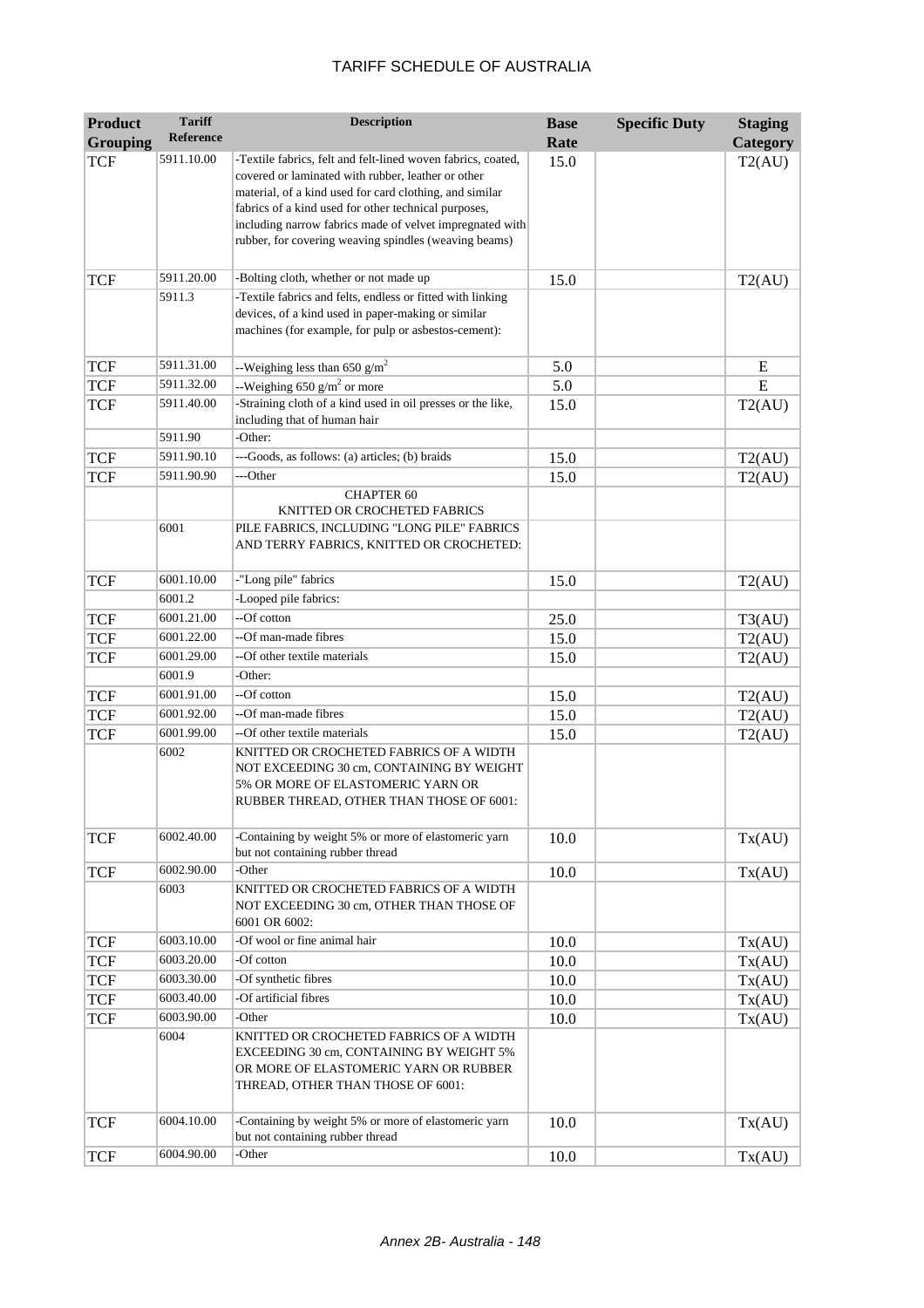| <b>Product</b>  | <b>Tariff</b>    | <b>Description</b>                                                    | <b>Base</b> | <b>Specific Duty</b> | <b>Staging</b> |
|-----------------|------------------|-----------------------------------------------------------------------|-------------|----------------------|----------------|
| <b>Grouping</b> | <b>Reference</b> |                                                                       | Rate        |                      | Category       |
|                 | 6005             | WARP KNIT FABRICS (INCLUDING THOSE MADE                               |             |                      |                |
|                 |                  | ON GALLOON KNITTING MACHINES), OTHER<br>THAN THOSE OF 6001 TO 6004:   |             |                      |                |
|                 |                  |                                                                       |             |                      |                |
| <b>TCF</b>      | 6005.10.00       | -Of wool or fine animal hair                                          | 15.0        |                      | T2(AU)         |
|                 | 6005.2           | -Of cotton:                                                           |             |                      |                |
| <b>TCF</b>      | 6005.21.00       | --Unbleached or bleached                                              | 15.0        |                      | T2(AU)         |
| <b>TCF</b>      | 6005.22.00       | --Dyed                                                                | 15.0        |                      | T2(AU)         |
| <b>TCF</b>      | 6005.23.00       | --Of yarns of different colours                                       | 15.0        |                      | T2(AU)         |
| <b>TCF</b>      | 6005.24.00       | --Printed                                                             | 15.0        |                      | T2(AU)         |
|                 | 6005.3           | -Of synthetic fibres:                                                 |             |                      |                |
| <b>TCF</b>      | 6005.31.00       | --Unbleached or bleached                                              | 15.0        |                      | T2(AU)         |
| <b>TCF</b>      | 6005.32.00       | --Dyed                                                                | 15.0        |                      | T2(AU)         |
| <b>TCF</b>      | 6005.33.00       | -- Of yarns of different colours                                      | 15.0        |                      | A              |
| <b>TCF</b>      | 6005.34.00       | --Printed                                                             | 15.0        |                      | T2(AU)         |
|                 | 6005.4           | -Of artificial fibres:                                                |             |                      |                |
| <b>TCF</b>      | 6005.41.00       | --Unbleached or bleached                                              | 15.0        |                      | T2(AU)         |
| <b>TCF</b>      | 6005.42.00       | --Dyed                                                                | 15.0        |                      | T2(AU)         |
| <b>TCF</b>      | 6005.43.00       | --Of yarns of different colours                                       | 15.0        |                      | T2(AU)         |
| <b>TCF</b>      | 6005.44.00       | --Printed                                                             | 15.0        |                      | T2(AU)         |
| <b>TCF</b>      | 6005.90.00       | -Other                                                                | 15.0        |                      | T2(AU)         |
|                 | 6006             | OTHER KNITTED OR CROCHETED FABRICS:                                   |             |                      |                |
|                 |                  |                                                                       |             |                      |                |
| <b>TCF</b>      | 6006.10.00       | -Of wool or fine animal hair                                          | 15.0        |                      | T2(AU)         |
|                 | 6006.2           | -Of cotton:                                                           |             |                      |                |
| <b>TCF</b>      | 6006.21.00       | -- Unbleached or bleached                                             | 15.0        |                      | T2(AU)         |
| <b>TCF</b>      | 6006.22.00       | --Dyed                                                                | 15.0        |                      | T2(AU)         |
| <b>TCF</b>      | 6006.23.00       | -- Of yarns of different colours                                      | 15.0        |                      | T2(AU)         |
| <b>TCF</b>      | 6006.24.00       | --Printed                                                             | 15.0        |                      | T2(AU)         |
|                 | 6006.3           | -Of synthetic fibres:                                                 |             |                      |                |
| <b>TCF</b>      | 6006.31.00       | --Unbleached or bleached                                              | 15.0        |                      | T2(AU)         |
| <b>TCF</b>      | 6006.32.00       | --Dyed                                                                | 15.0        |                      | T2(AU)         |
| <b>TCF</b>      | 6006.33.00       | --Of yarns of different colours                                       | 15.0        |                      | T2(AU)         |
| <b>TCF</b>      | 6006.34.00       | --Printed                                                             | 15.0        |                      | T2(AU)         |
|                 | 6006.4           | -Of artificial fibres:                                                |             |                      |                |
| <b>TCF</b>      | 6006.41.00       | --Unbleached or bleached                                              | 15.0        |                      | T2(AU)         |
| <b>TCF</b>      | 6006.42.00       | --Dyed                                                                | 15.0        |                      | T2(AU)         |
| <b>TCF</b>      | 6006.43.00       | -- Of yarns of different colours                                      | 15.0        |                      | T2(AU)         |
| <b>TCF</b>      | 6006.44.00       | --Printed                                                             | 15.0        |                      | T2(AU)         |
| <b>TCF</b>      | 6006.90.00       | -Other                                                                | 15.0        |                      | T2(AU)         |
|                 |                  | <b>CHAPTER 61</b>                                                     |             |                      |                |
|                 |                  | ARTICLES OF APPAREL AND CLOTHING<br>ACCESSORIES, KNITTED OR CROCHETED |             |                      |                |
|                 | 6101             | MEN'S OR BOYS' OVERCOATS, CAR-COATS,                                  |             |                      |                |
|                 |                  | CAPES, CLOAKS, ANORAKS (INCLUDING SKI-                                |             |                      |                |
|                 |                  | JACKETS), WIND-CHEATERS, WIND-JACKETS AND                             |             |                      |                |
|                 |                  | SIMILAR ARTICLES, KNITTED OR CROCHETED,                               |             |                      |                |
|                 |                  | OTHER THAN THOSE OF 6103:                                             |             |                      |                |
|                 |                  |                                                                       |             |                      |                |
| <b>TCF</b>      | 6101.10.00       | -Of wool or fine animal hair                                          | 25.0        |                      | T3(AU)         |
| <b>TCF</b>      | 6101.20.00       | -Of cotton                                                            | 25.0        |                      | T3(AU)         |
| <b>TCF</b>      | 6101.30.00       | -Of man-made fibres                                                   | 25.0        |                      | T3(AU)         |
| <b>TCF</b>      | 6101.90.00       | -Of other textile materials                                           | 25.0        |                      | T3(AU)         |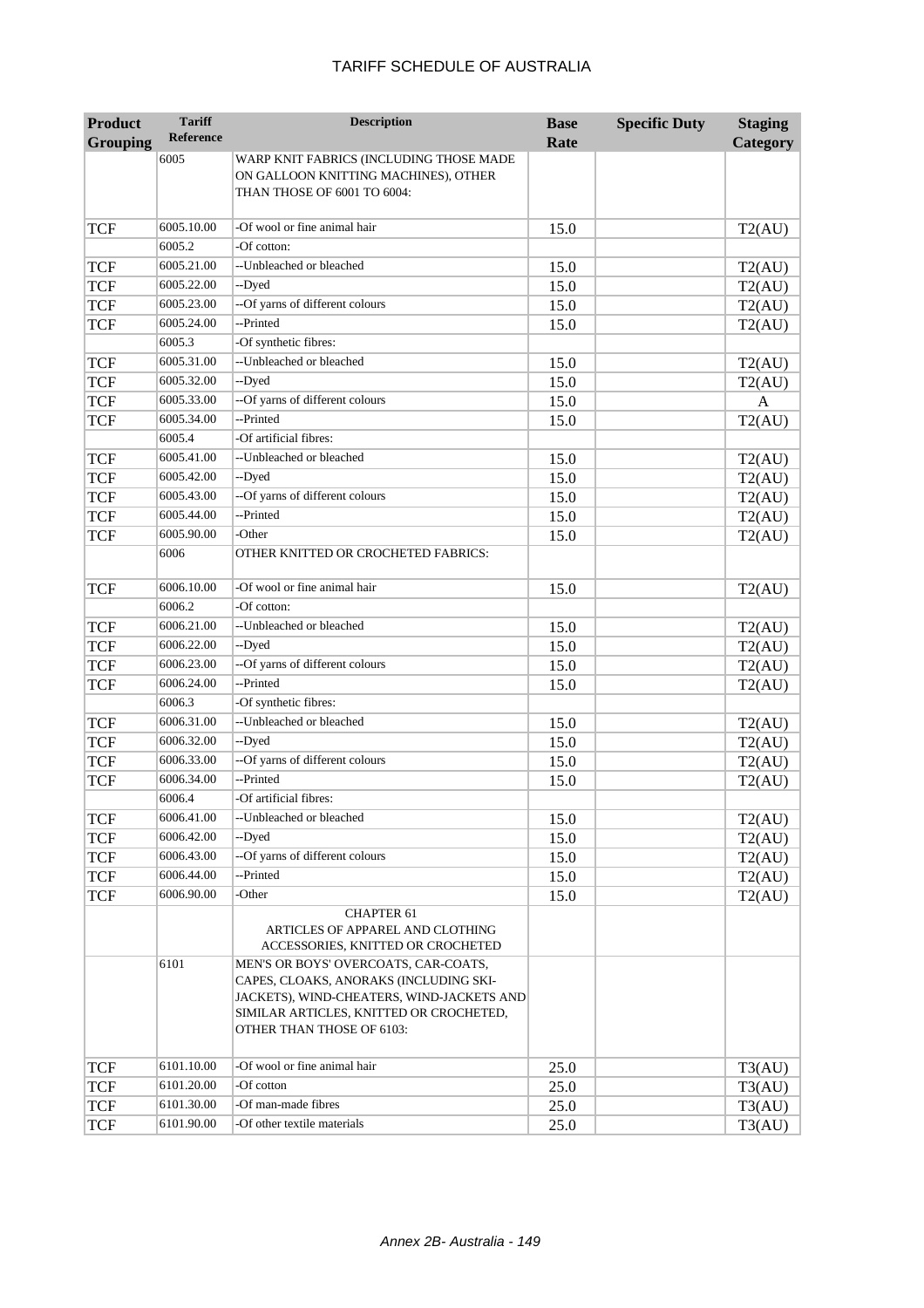| <b>Product</b>  | <b>Tariff</b>        | <b>Description</b>                                                                                                                                                                                     | <b>Base</b> | <b>Specific Duty</b> | <b>Staging</b> |
|-----------------|----------------------|--------------------------------------------------------------------------------------------------------------------------------------------------------------------------------------------------------|-------------|----------------------|----------------|
| <b>Grouping</b> | <b>Reference</b>     |                                                                                                                                                                                                        | Rate        |                      | Category       |
|                 | 6102                 | WOMEN'S OR GIRLS' OVERCOATS, CAR-COATS,<br>CAPES, CLOAKS, ANORAKS (INCLUDING SKI-<br>JACKETS), WIND-CHEATERS, WIND-JACKETS AND<br>SIMILAR ARTICLES, KNITTED OR CROCHETED,<br>OTHER THAN THOSE OF 6104: |             |                      |                |
| <b>TCF</b>      | 6102.10.00           | -Of wool or fine animal hair                                                                                                                                                                           | 25.0        |                      | T3(AU)         |
| <b>TCF</b>      | 6102.20.00           | -Of cotton                                                                                                                                                                                             | 25.0        |                      | T3(AU)         |
| <b>TCF</b>      | 6102.30.00           | -Of man-made fibres                                                                                                                                                                                    | 25.0        |                      | T3(AU)         |
| <b>TCF</b>      | 6102.90.00           | -Of other textile materials                                                                                                                                                                            | 25.0        |                      | T3(AU)         |
|                 | 6103                 | MEN'S OR BOYS' SUITS, ENSEMBLES, JACKETS,<br>BLAZERS, TROUSERS, BIB AND BRACE<br>OVERALLS, BREECHES AND SHORTS (OTHER<br>THAN SWIMWEAR), KNITTED OR CROCHETED:                                         |             |                      |                |
|                 | 6103.1               | -Suits:                                                                                                                                                                                                |             |                      |                |
| <b>TCF</b>      | 6103.11.00           | --Of wool or fine animal hair                                                                                                                                                                          | 25.0        |                      | T3(AU)         |
| <b>TCF</b>      | 6103.12.00           | --Of synthetic fibres                                                                                                                                                                                  | 25.0        |                      | T3(AU)         |
| <b>TCF</b>      | 6103.19.00           | --Of other textile materials                                                                                                                                                                           | 25.0        |                      | T3(AU)         |
|                 | 6103.2               | Ensembles:                                                                                                                                                                                             |             |                      |                |
| <b>TCF</b>      | 6103.21.00           | --Of wool or fine animal hair                                                                                                                                                                          | 25.0        |                      | T3(AU)         |
| <b>TCF</b>      | 6103.22.00           | --Of cotton                                                                                                                                                                                            | 25.0        |                      | T3(AU)         |
| <b>TCF</b>      | 6103.23.00           | --Of synthetic fibres                                                                                                                                                                                  | 25.0        |                      | T3(AU)         |
| <b>TCF</b>      | 6103.29.00           | --Of other textile materials                                                                                                                                                                           | 25.0        |                      | T3(AU)         |
|                 | 6103.3               | -Jackets and blazers:                                                                                                                                                                                  |             |                      |                |
| <b>TCF</b>      | 6103.31.00           | --Of wool or fine animal hair                                                                                                                                                                          | 25.0        |                      | T3(AU)         |
| <b>TCF</b>      | 6103.32.00           | --Of cotton                                                                                                                                                                                            | 25.0        |                      | T3(AU)         |
| <b>TCF</b>      | 6103.33.00           | --Of synthetic fibres                                                                                                                                                                                  | 25.0        |                      | T3(AU)         |
| <b>TCF</b>      | 6103.39.00<br>6103.4 | --Of other textile materials<br>-Trousers, bib and brace overalls, breeches and shorts:                                                                                                                | 25.0        |                      | T3(AU)         |
| <b>TCF</b>      | 6103.41.00           | --Of wool or fine animal hair                                                                                                                                                                          | 25.0        |                      | T3(AU)         |
| <b>TCF</b>      | 6103.42.00           | --Of cotton                                                                                                                                                                                            | 25.0        |                      | T3(AU)         |
| <b>TCF</b>      | 6103.43.00           | --Of synthetic fibres                                                                                                                                                                                  | 25.0        |                      | T3(AU)         |
| <b>TCF</b>      | 6103.49.00           | --Of other textile materials                                                                                                                                                                           | 25.0        |                      | T3(AU)         |
|                 | 6104                 | WOMEN'S OR GIRLS' SUITS, ENSEMBLES,<br>JACKETS, BLAZERS, DRESSES, SKIRTS, DIVIDED<br>SKIRTS, TROUSERS, BIB AND BRACE OVERALLS,<br>BREECHES AND SHORTS (OTHER THAN<br>SWIMWEAR), KNITTED OR CROCHETED:  |             |                      |                |
|                 | 6104.1               | -Suits:                                                                                                                                                                                                |             |                      |                |
| <b>TCF</b>      | 6104.11.00           | --Of wool or fine animal hair                                                                                                                                                                          | 25.0        |                      | T3(AU)         |
| <b>TCF</b>      | 6104.12.00           | --Of cotton                                                                                                                                                                                            | 25.0        |                      | T3(AU)         |
| <b>TCF</b>      | 6104.13.00           | --Of synthetic fibres                                                                                                                                                                                  | 25.0        |                      | T3(AU)         |
| <b>TCF</b>      | 6104.19.00           | --Of other textile materials                                                                                                                                                                           | 25.0        |                      | T3(AU)         |
|                 | 6104.2               | -Ensembles:                                                                                                                                                                                            |             |                      |                |
| <b>TCF</b>      | 6104.21.00           | --Of wool or fine animal hair                                                                                                                                                                          | 25.0        |                      | T3(AU)         |
| <b>TCF</b>      | 6104.22.00           | --Of cotton                                                                                                                                                                                            | 25.0        |                      | T3(AU)         |
| <b>TCF</b>      | 6104.23.00           | --Of synthetic fibres                                                                                                                                                                                  | 25.0        |                      | T3(AU)         |
| <b>TCF</b>      | 6104.29.00           | --Of other textile materials                                                                                                                                                                           | 25.0        |                      | T3(AU)         |
|                 | 6104.3               | -Jackets and blazers:                                                                                                                                                                                  |             |                      |                |
| <b>TCF</b>      | 6104.31.00           | --Of wool or fine animal hair                                                                                                                                                                          | 25.0        |                      | T3(AU)         |
| <b>TCF</b>      | 6104.32.00           | --Of cotton                                                                                                                                                                                            | 25.0        |                      | T3(AU)         |
| <b>TCF</b>      | 6104.33.00           | --Of synthetic fibres                                                                                                                                                                                  | 25.0        |                      | T3(AU)         |
| <b>TCF</b>      | 6104.39.00           | --Of other textile materials                                                                                                                                                                           | 25.0        |                      | T3(AU)         |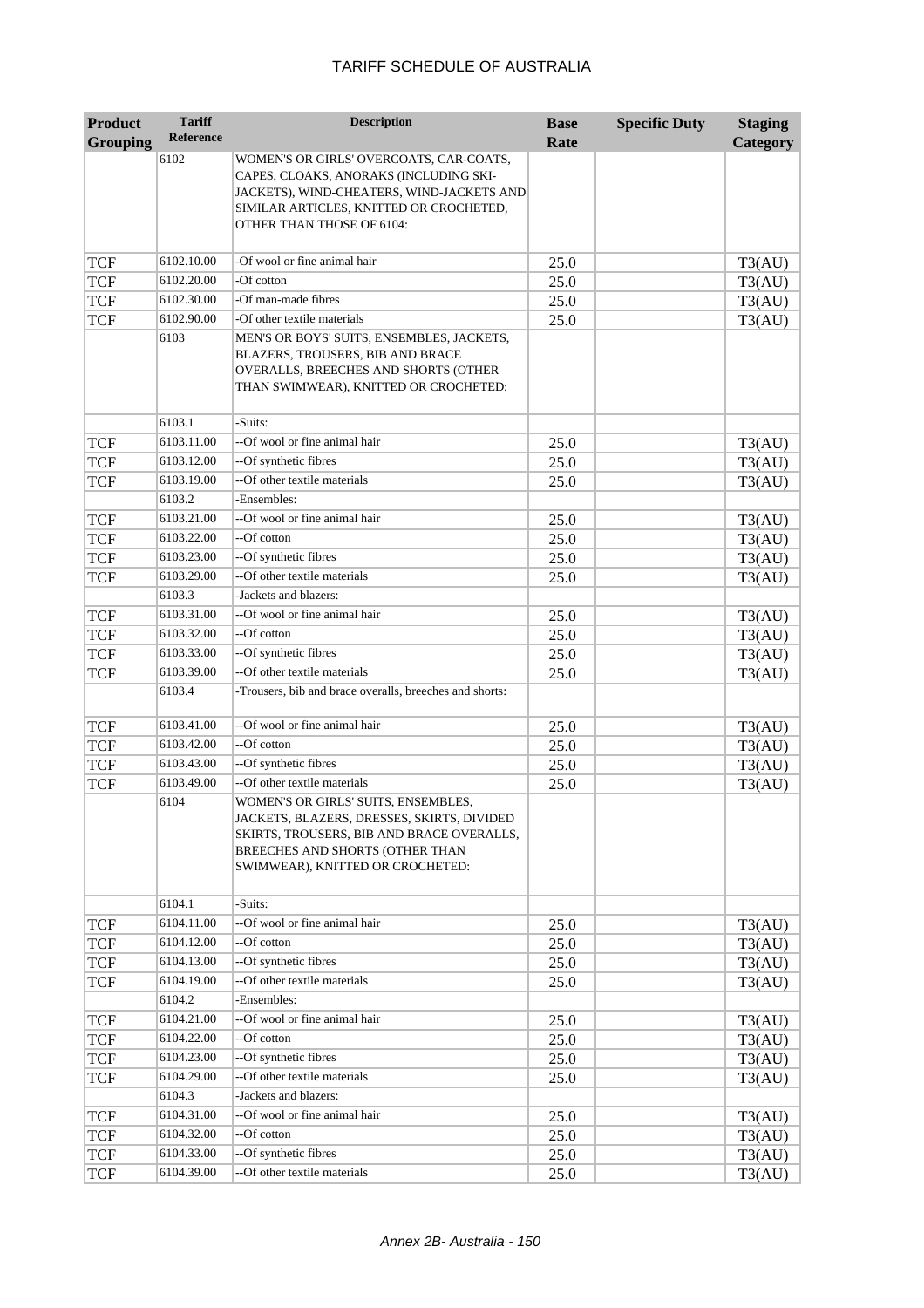| <b>Product</b>    | <b>Tariff</b> | <b>Description</b>                                                                                                                             | <b>Base</b>  | <b>Specific Duty</b> | <b>Staging</b> |
|-------------------|---------------|------------------------------------------------------------------------------------------------------------------------------------------------|--------------|----------------------|----------------|
| Grouping          | Reference     |                                                                                                                                                | Rate         |                      | Category       |
|                   | 6104.4        | -Dresses:                                                                                                                                      |              |                      |                |
| <b>TCF</b>        | 6104.41.00    | --Of wool or fine animal hair                                                                                                                  | 25.0         |                      | T3(AU)         |
| <b>TCF</b>        | 6104.42.00    | --Of cotton                                                                                                                                    | 25.0         |                      | T3(AU)         |
| <b>TCF</b>        | 6104.43.00    | --Of synthetic fibres                                                                                                                          | 25.0         |                      | T3(AU)         |
| TCF               | 6104.44.00    | --Of artificial fibres                                                                                                                         | 25.0         |                      | T3(AU)         |
| <b>TCF</b>        | 6104.49.00    | --Of other textile materials                                                                                                                   | 25.0         |                      | T3(AU)         |
|                   | 6104.5        | -Skirts and divided skirts:                                                                                                                    |              |                      |                |
| <b>TCF</b>        | 6104.51.00    | --Of wool or fine animal hair                                                                                                                  | 25.0         |                      | T3(AU)         |
| <b>TCF</b>        | 6104.52.00    | --Of cotton                                                                                                                                    | 25.0         |                      | T3(AU)         |
| <b>TCF</b>        | 6104.53.00    | --Of synthetic fibres                                                                                                                          | 25.0         |                      | T3(AU)         |
| <b>TCF</b>        | 6104.59.00    | --Of other textile materials                                                                                                                   | 25.0         |                      | T3(AU)         |
|                   | 6104.6        | -Trousers, bib and brace overalls, breeches and shorts:                                                                                        |              |                      |                |
| TCF               | 6104.61.00    | --Of wool or fine animal hair                                                                                                                  | 25.0         |                      | T3(AU)         |
| <b>TCF</b>        | 6104.62.00    | --Of cotton                                                                                                                                    | 25.0         |                      | T3(AU)         |
| <b>TCF</b>        | 6104.63.00    | --Of synthetic fibres                                                                                                                          | 25.0         |                      | T3(AU)         |
| <b>TCF</b>        | 6104.69.00    | --Of other textile materials                                                                                                                   | 25.0         |                      | T3(AU)         |
|                   | 6105          | MEN'S OR BOYS' SHIRTS, KNITTED OR<br><b>CROCHETED:</b>                                                                                         |              |                      |                |
| <b>TCF</b>        | 6105.10.00    | -Of cotton                                                                                                                                     | 25.0         |                      | T3(AU)         |
| <b>TCF</b>        | 6105.20.00    | -Of man-made fibres                                                                                                                            | 25.0         |                      | T3(AU)         |
| <b>TCF</b>        | 6105.90.00    | -Of other textile materials                                                                                                                    | 25.0         |                      | T3(AU)         |
|                   | 6106          | WOMEN'S OR GIRLS' BLOUSES, SHIRTS AND                                                                                                          |              |                      |                |
|                   |               | SHIRT-BLOUSES, KNITTED OR CROCHETED:                                                                                                           |              |                      |                |
| <b>TCF</b>        | 6106.10.00    | $-Ofcotton$                                                                                                                                    | 25.0         |                      | T3(AU)         |
| <b>TCF</b>        | 6106.20.00    | -Of man-made fibres                                                                                                                            | 25.0         |                      | T3(AU)         |
| <b>TCF</b>        | 6106.90.00    | -Of other textile materials                                                                                                                    | 25.0         |                      | T3(AU)         |
|                   | 6107          | MEN'S OR BOYS' UNDERPANTS, BRIEFS,<br>NIGHTSHIRTS, PYJAMAS, BATHROBES, DRESSING<br>GOWNS AND SIMILAR ARTICLES, KNITTED OR<br><b>CROCHETED:</b> |              |                      |                |
|                   | 6107.1        | -Underpants and briefs:                                                                                                                        |              |                      |                |
|                   | 6107.11.00    | --Of cotton                                                                                                                                    |              |                      |                |
| TCF<br><b>TCF</b> | 6107.12.00    | --Of man-made fibres                                                                                                                           | 25.0<br>25.0 |                      | T3(AU)         |
|                   | 6107.19.00    | --Of other textile materials                                                                                                                   |              |                      | T3(AU)         |
| <b>TCF</b>        | 6107.2        | -Nightshirts and pyjamas:                                                                                                                      | 25.0         |                      | T3(AU)         |
|                   | 6107.21.00    | --Of cotton                                                                                                                                    |              |                      |                |
| <b>TCF</b>        | 6107.22.00    | --Of man-made fibres                                                                                                                           | 25.0         |                      | T3(AU)         |
| <b>TCF</b>        | 6107.29.00    | --Of other textile materials                                                                                                                   | 25.0         |                      | T3(AU)         |
| <b>TCF</b>        | 6107.9        | -Other:                                                                                                                                        | 25.0         |                      | T3(AU)         |
| <b>TCF</b>        | 6107.91.00    | --Of cotton                                                                                                                                    | 25.0         |                      | T3(AU)         |
| <b>TCF</b>        | 6107.92.00    | --Of man-made fibres                                                                                                                           | 25.0         |                      | T3(AU)         |
| <b>TCF</b>        | 6107.99.00    | --Of other textile materials                                                                                                                   | 25.0         |                      |                |
|                   | 6108          | WOMEN'S OR GIRLS' SLIPS, PETTICOATS, BRIEFS,                                                                                                   |              |                      | T3(AU)         |
|                   |               | PANTIES, NIGHTDRESSES, PYJAMAS, NEGLIGES,<br>BATHROBES, DRESSING GOWNS AND SIMILAR<br>ARTICLES, KNITTED OR CROCHETED:                          |              |                      |                |
|                   | 6108.1        | -Slips and petticoats:                                                                                                                         |              |                      |                |
| <b>TCF</b>        | 6108.11.00    | --Of man-made fibres                                                                                                                           | 25.0         |                      | T3(AU)         |
| <b>TCF</b>        | 6108.19.00    | --Of other textile materials                                                                                                                   | 25.0         |                      | T3(AU)         |
|                   | 6108.2        | -Briefs and panties:                                                                                                                           |              |                      |                |
| <b>TCF</b>        | 6108.21.00    | --Of cotton                                                                                                                                    | 25.0         |                      | T3(AU)         |
| <b>TCF</b>        | 6108.22.00    | --Of man-made fibres                                                                                                                           | 25.0         |                      | T3(AU)         |
| <b>TCF</b>        | 6108.29.00    | -- Of other textile materials                                                                                                                  | 25.0         |                      | T3(AU)         |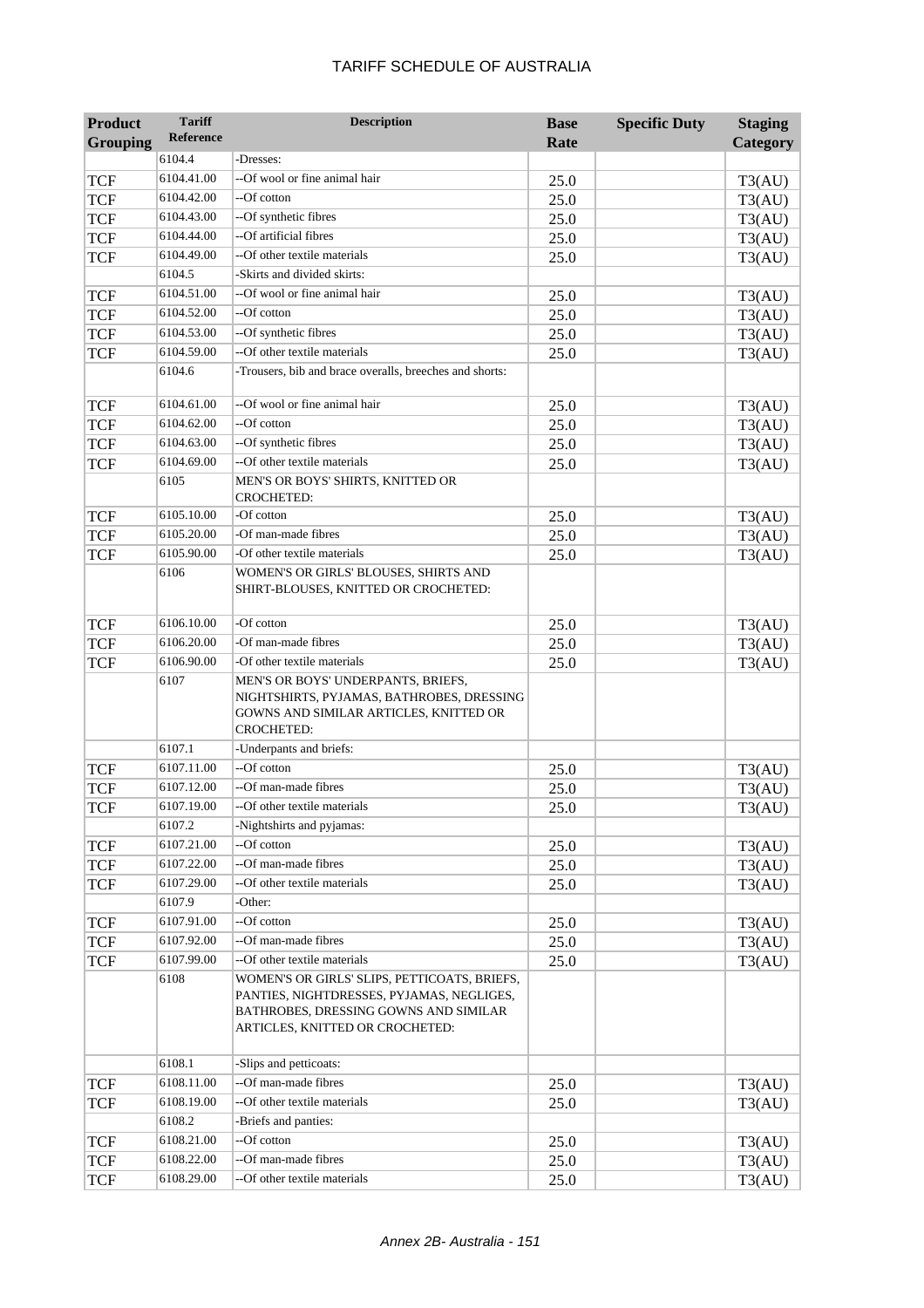| <b>Product</b> | <b>Tariff</b>    | <b>Description</b>                                                                                   | <b>Base</b> | <b>Specific Duty</b> | <b>Staging</b> |
|----------------|------------------|------------------------------------------------------------------------------------------------------|-------------|----------------------|----------------|
| Grouping       | <b>Reference</b> |                                                                                                      | Rate        |                      | Category       |
|                | 6108.3           | -Nightdresses and pyjamas:                                                                           |             |                      |                |
| <b>TCF</b>     | 6108.31.00       | --Of cotton                                                                                          | 25.0        |                      | T3(AU)         |
| <b>TCF</b>     | 6108.32.00       | --Of man-made fibres                                                                                 | 25.0        |                      | T3(AU)         |
| <b>TCF</b>     | 6108.39.00       | --Of other textile materials                                                                         | 25.0        |                      | T3(AU)         |
|                | 6108.9           | -Other:                                                                                              |             |                      |                |
| <b>TCF</b>     | 6108.91.00       | --Of cotton                                                                                          | 25.0        |                      | T3(AU)         |
| <b>TCF</b>     | 6108.92.00       | --Of man-made fibres                                                                                 | 25.0        |                      | T3(AU)         |
| <b>TCF</b>     | 6108.99.00       | --Of other textile materials                                                                         | 25.0        |                      | T3(AU)         |
|                | 6109             | T-SHIRTS, SINGLETS AND OTHER VESTS,<br>KNITTED OR CROCHETED:                                         |             |                      |                |
| <b>TCF</b>     | 6109.10.00       | -Of cotton                                                                                           | 25.0        |                      | T3(AU)         |
| <b>TCF</b>     | 6109.90.00       | -Of other textile materials                                                                          | 25.0        |                      | T3(AU)         |
|                | 6110             | JERSEYS, PULLOVERS, CARDIGANS, WAIST-<br>COATS AND SIMILAR ARTICLES, KNITTED OR<br><b>CROCHETED:</b> |             |                      |                |
|                | 6110.1           | -Of wool or fine animal hair:                                                                        |             |                      |                |
| <b>TCF</b>     | 6110.11.00       | --Of wool                                                                                            | 25.0        |                      | T3(AU)         |
| <b>TCF</b>     | 6110.12.00       | --Of Kashmir (cashmere) goats                                                                        | 25.0        |                      | T3(AU)         |
| <b>TCF</b>     | 6110.19.00       | --Other                                                                                              | 25.0        |                      | T3(AU)         |
| <b>TCF</b>     | 6110.20.00       | -Of cotton                                                                                           | 25.0        |                      | T3(AU)         |
| <b>TCF</b>     | 6110.30.00       | -Of man-made fibres                                                                                  | 25.0        |                      | T3(AU)         |
| <b>TCF</b>     | 6110.90.00       | -Of other textile materials                                                                          | 25.0        |                      | T3(AU)         |
|                | 6111             | <b>BABIES' GARMENTS AND CLOTHING</b><br>ACCESSORIES, KNITTED OR CROCHETED:                           |             |                      |                |
|                | 6111.10          | -Of wool or fine animal hair:                                                                        |             |                      |                |
| <b>TCF</b>     | 6111.10.10       | ---Stockings and understockings                                                                      | 10.0        |                      | Tx(AU)         |
| TCF            | 6111.10.20       | ---Clothing accessories, NSA, other than socks, ankle-<br>socks, sockettes and the like              | 0.0         |                      | E              |
| <b>TCF</b>     | 6111.10.90       | ---Other                                                                                             | 25.0        |                      | T3(AU)         |
|                | 6111.20          | -Of cotton:                                                                                          |             |                      |                |
| <b>TCF</b>     | 6111.20.10       | ---Stockings and understockings                                                                      | 10.0        |                      | Tx(AU)         |
| <b>TCF</b>     | 6111.20.20       | ---Clothing accessories, NSA, other than socks, ankle-<br>socks, sockettes and the like              | 0.0         |                      | E              |
| TCF            | 6111.20.90       | ---Other                                                                                             | 25.0        |                      | T3(AU)         |
|                | 6111.30          | -Of synthetic fibres:                                                                                |             |                      |                |
| <b>TCF</b>     | 6111.30.10       | ---Stockings and understockings                                                                      | 10.0        |                      | Tx(AU)         |
| TCF            | 6111.30.20       | ---Clothing accessories, NSA, other than socks, ankle-<br>socks, sockettes and the like              | 0.0         |                      | E              |
| <b>TCF</b>     | 6111.30.90       | ---Other                                                                                             | 25.0        |                      | T3(AU)         |
|                | 6111.90          | -Of other textile materials:                                                                         |             |                      |                |
| <b>TCF</b>     | 6111.90.10       | ---Stockings and understocking                                                                       | 10.0        |                      | Tx(AU)         |
| <b>TCF</b>     | 6111.90.20       | ---Clothing accessories, NSA, other than socks, ankle-<br>socks, sockettes and the like              | 0.0         |                      | Ε              |
| TCF            | 6111.90.90       | ---Other                                                                                             | 25.0        |                      | T3(AU)         |
|                | 6112             | TRACK SUITS, SKI SUITS AND SWIMWEAR,<br>KNITTED OR CROCHETED:                                        |             |                      |                |
|                | 6112.1           | -Track suits:                                                                                        |             |                      |                |
| <b>TCF</b>     | 6112.11.00       | --Of cotton                                                                                          | 25.0        |                      | T3(AU)         |
| <b>TCF</b>     | 6112.12.00       | --Of synthetic fibres                                                                                | 25.0        |                      | T3(AU)         |
| <b>TCF</b>     | 6112.19.00       | --Of other textile materials                                                                         | 25.0        |                      | T3(AU)         |
| <b>TCF</b>     | 6112.20.00       | -Ski suits                                                                                           | 25.0        |                      | T3(AU)         |
|                | 6112.3           | -Men's or boys' swimwear:                                                                            |             |                      |                |
| <b>TCF</b>     | 6112.31.00       | --Of synthetic fibres                                                                                | 25.0        |                      | T3(AU)         |
| <b>TCF</b>     | 6112.39.00       | -- Of other textile materials                                                                        | 25.0        |                      | T3(AU)         |
|                | 6112.4           | -Women's or girls' swimwear:                                                                         |             |                      |                |
| TCF            | 6112.41.00       | --Of synthetic fibres                                                                                | 25.0        |                      | T3(AU)         |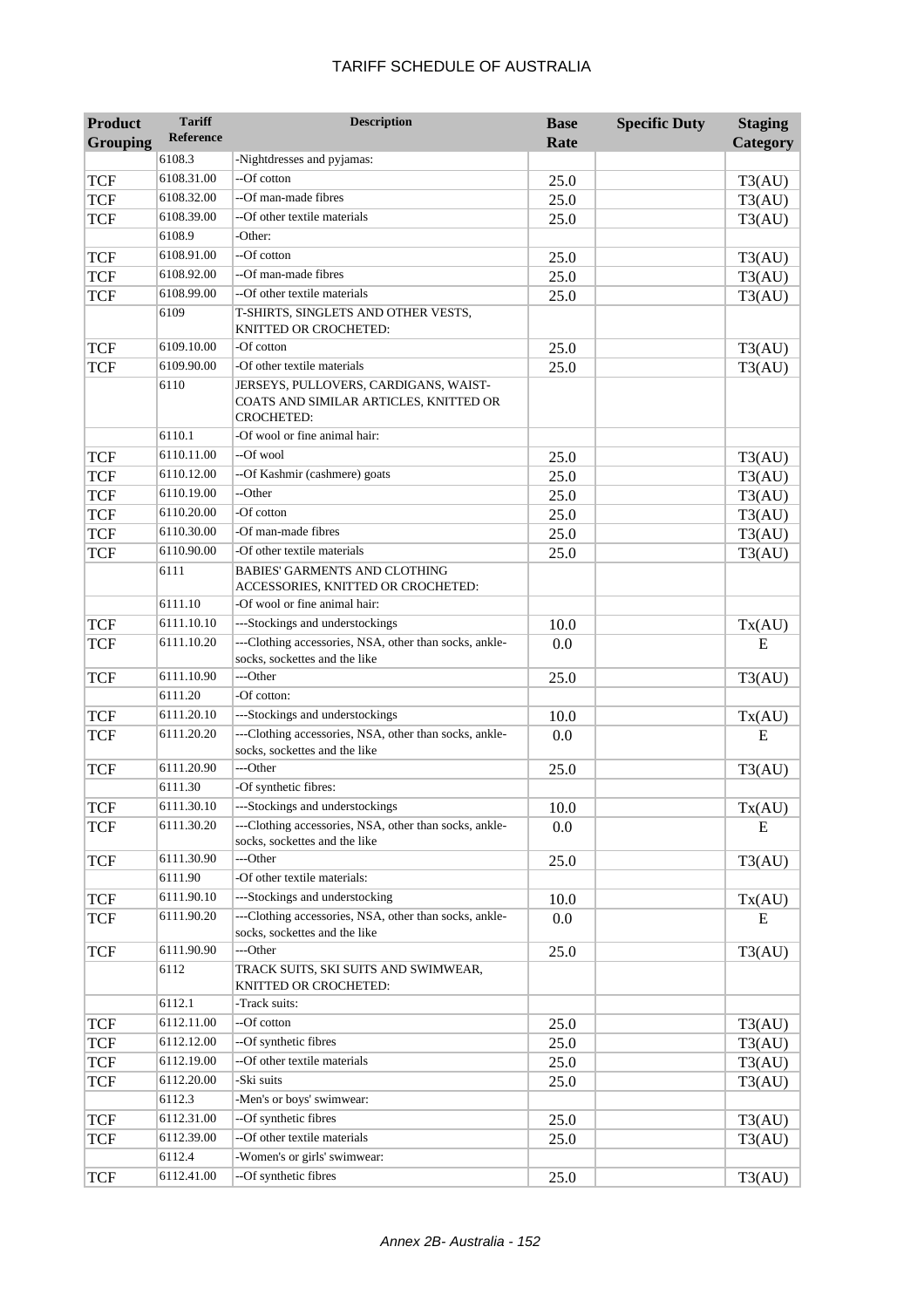| <b>Product</b><br><b>Grouping</b> | <b>Tariff</b><br><b>Reference</b> | <b>Description</b>                                                                                                                                                | <b>Base</b><br>Rate | <b>Specific Duty</b> | <b>Staging</b><br>Category |
|-----------------------------------|-----------------------------------|-------------------------------------------------------------------------------------------------------------------------------------------------------------------|---------------------|----------------------|----------------------------|
| <b>TCF</b>                        | 6112.49.00                        | --Of other textile materials                                                                                                                                      | 25.0                |                      | T3(AU)                     |
|                                   | 6113                              | GARMENTS, MADE UP OF KNITTED OR<br>CROCHETED FABRICS OF 5903, 5906 OR 5907:                                                                                       |                     |                      |                            |
|                                   | 6113.00.1                         | ---Of fabric, to which, if imported, 5906 would apply:                                                                                                            |                     |                      |                            |
| <b>TCF</b>                        | 6113.00.11                        | ----Diving dress, wetsuits and similar garments                                                                                                                   | 10.0                |                      | Tx(AU)                     |
| <b>TCF</b>                        | 6113.00.12                        | ----Goods, NSA, of fabric laminated with expanded or<br>foam rubber                                                                                               | 0.0                 |                      | E                          |
| <b>TCF</b>                        | 6113.00.19                        | ----Other                                                                                                                                                         | 25.0                |                      | T3(AU)                     |
| <b>TCF</b>                        | 6113.00.20                        | ---Anti-radiation suits, anti-contamination suits, and<br>similar protective garments                                                                             | 5.0                 |                      | T1(AU)                     |
| <b>TCF</b>                        | 6113.00.90                        | ---Other                                                                                                                                                          | 25.0                |                      | T3(AU)                     |
|                                   | 6114                              | OTHER GARMENTS, KNITTED OR CROCHETED:                                                                                                                             |                     |                      |                            |
| <b>TCF</b>                        | 6114.10.00                        | -Of wool or fine animal hair                                                                                                                                      | 25.0                |                      | T3(AU)                     |
| <b>TCF</b>                        | 6114.20.00                        | -Of cotton                                                                                                                                                        | 25.0                |                      | T3(AU)                     |
| <b>TCF</b>                        | 6114.30.00                        | -Of man-made fibres                                                                                                                                               | 25.0                |                      | T3(AU)                     |
| <b>TCF</b>                        | 6114.90.00                        | -Of other textile materials                                                                                                                                       | 25.0                |                      | T3(AU)                     |
|                                   | 6115                              | PANTY HOSE, TIGHTS, STOCKINGS, SOCKS AND<br>OTHER HOSIERY, INCLUDING STOCKINGS FOR<br>VARICOSE VEINS AND FOOTWEAR WITHOUT<br>APPLIED SOLES, KNITTED OR CROCHETED: |                     |                      |                            |
|                                   | 6115.1                            | -Panty hose and tights:                                                                                                                                           |                     |                      |                            |
|                                   | 6115.11                           | --Of synthetic fibres, measuring per single yarn less than<br>67 decitex:                                                                                         |                     |                      |                            |
| <b>TCF</b>                        | 6115.11.10                        | ---Less than 44 decitex, other than of elastic fabric                                                                                                             | 25.0                |                      | T3(AU)                     |
| <b>TCF</b>                        | 6115.11.90                        | ---Other                                                                                                                                                          | 25.0                |                      | T3(AU)                     |
| <b>TCF</b>                        | 6115.12.00                        | --Of synthetic fibres, measuring per single yarn 67 decitex<br>or more                                                                                            | 25.0                |                      | T3(AU)                     |
| <b>TCF</b>                        | 6115.19.00                        | --Of other textile materials                                                                                                                                      | 25.0                |                      | T3(AU)                     |
| <b>TCF</b>                        | 6115.20.00                        | -Women's full-length or knee-length hosiery, measuring<br>per single yarn less than 67 decitex                                                                    | 10.0                |                      | Tx(AU)                     |
|                                   | 6115.9                            | -Other:                                                                                                                                                           |                     |                      |                            |
|                                   | 6115.91                           | --Of wool or fine animal hair:                                                                                                                                    |                     |                      |                            |
| <b>TCF</b>                        | 6115.91.10                        | ---Socks, ankle-socks, sockettes and the like                                                                                                                     | 25.0                |                      | T3(AU)                     |
| <b>TCF</b>                        | 6115.91.90                        | ---Other                                                                                                                                                          | 10.0                |                      | Tx(AU)                     |
|                                   | 6115.92                           | --Of cotton:                                                                                                                                                      |                     |                      |                            |
| <b>TCF</b>                        | 6115.92.10                        | ---Socks, ankle-socks, sockettes and the like                                                                                                                     | 25.0                |                      | T3(AU)                     |
| <b>TCF</b>                        | 6115.92.90                        | ---Other                                                                                                                                                          | 10.0                |                      | Tx(AU)                     |
|                                   | 6115.93                           | --Of synthetic fibres:                                                                                                                                            |                     |                      |                            |
| <b>TCF</b>                        | 6115.93.10                        | ---Socks, ankle-socks, sockettes and the like                                                                                                                     | 25.0                |                      | T3(AU)                     |
| <b>TCF</b>                        | 6115.93.90                        | ---Other                                                                                                                                                          | 10.0                |                      | Tx(AU)                     |
|                                   | 6115.99                           | --Of other textile materials:                                                                                                                                     |                     |                      |                            |
| <b>TCF</b>                        | 6115.99.10                        | ---Socks, ankle-socks, sockettes and the like                                                                                                                     | 25.0                |                      | T3(AU)                     |
| TCF                               | 6115.99.90                        | ---Other                                                                                                                                                          | 10.0                |                      | Tx(AU)                     |
|                                   | 6116                              | GLOVES, MITTENS AND MITTS, KNITTED OR<br><b>CROCHETED:</b>                                                                                                        |                     |                      |                            |
| <b>TCF</b>                        | 6116.10.00                        | -Impregnated, coated or covered with plastics or rubber                                                                                                           | 0.0                 |                      | $\mathbf E$                |
|                                   | 6116.9                            | -Other:                                                                                                                                                           |                     |                      |                            |
| <b>TCF</b>                        | 6116.91.00                        | --Of wool or fine animal hair                                                                                                                                     | 0.0                 |                      | E                          |
| <b>TCF</b>                        | 6116.92.00                        | --Of cotton                                                                                                                                                       | 0.0                 |                      | Ε                          |
| <b>TCF</b>                        | 6116.93.00                        | --Of synthetic fibres                                                                                                                                             | 0.0                 |                      | Ε                          |
| <b>TCF</b>                        | 6116.99.00                        | --Of other textile materials                                                                                                                                      | 0.0                 |                      | E                          |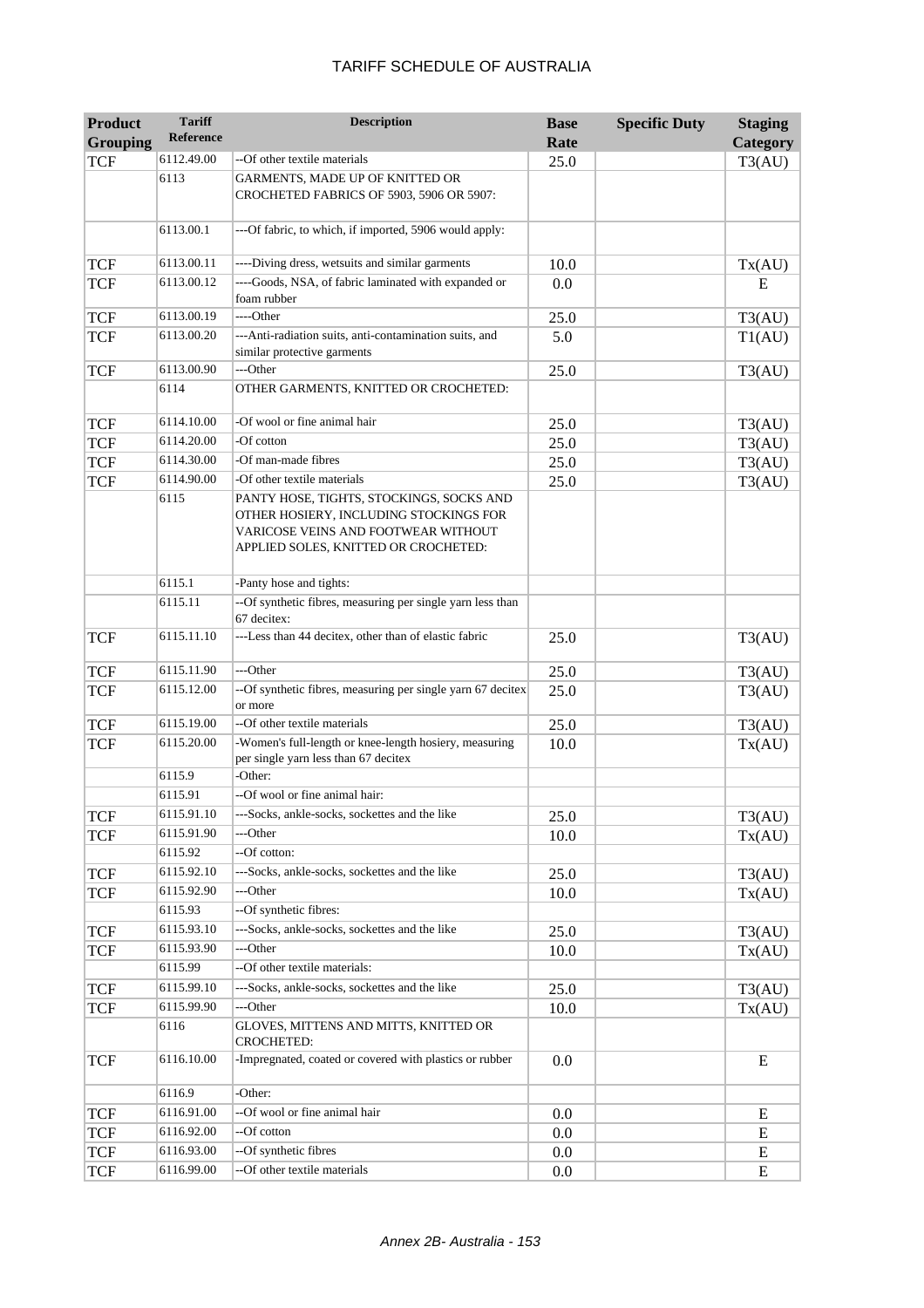| <b>Product</b>  | <b>Tariff</b><br><b>Reference</b> | <b>Description</b>                                                                                                                                                            | <b>Base</b> | <b>Specific Duty</b> | <b>Staging</b> |
|-----------------|-----------------------------------|-------------------------------------------------------------------------------------------------------------------------------------------------------------------------------|-------------|----------------------|----------------|
| <b>Grouping</b> |                                   | OTHER MADE UP CLOTHING ACCESSORIES,                                                                                                                                           | Rate        |                      | Category       |
|                 | 6117                              | KNITTED OR CROCHETED; KNITTED OR<br>CROCHETED PARTS OF GARMENTS OR OF                                                                                                         |             |                      |                |
|                 |                                   | <b>CLOTHING ACCESSORIES:</b>                                                                                                                                                  |             |                      |                |
| <b>TCF</b>      | 6117.10.00                        | -Shawls, scarves, mufflers, mantillas, veils and the like                                                                                                                     | 0.0         |                      | E              |
| <b>TCF</b>      | 6117.20.00                        | -Ties, bow ties and cravats                                                                                                                                                   | 10.0        |                      | Tx(AU)         |
| <b>TCF</b>      | 6117.80.00                        | -Other accessories                                                                                                                                                            | 0.0         |                      | E              |
|                 | 6117.90                           | -Parts:                                                                                                                                                                       |             |                      |                |
| <b>TCF</b>      | 6117.90.10                        | ---Parts, as follows: (a) of elastic or rubberised fabric; (b)<br>of padded skiwear; (c) of parkas                                                                            | 25.0        |                      | T3(AU)         |
| <b>TCF</b>      | 6117.90.20                        | ---Of goods, NSA, as follows: (a) stockings and<br>understockings; (b) ties and bow ties                                                                                      | 10.0        |                      | Tx(AU)         |
| <b>TCF</b>      | 6117.90.30                        | ---Of clothing accessories, NSA, other than socks, ankle-<br>socks, sockettes and the like                                                                                    | 0.0         |                      | E              |
| <b>TCF</b>      | 6117.90.40                        | ---Shoulder pads                                                                                                                                                              | 0.0         |                      | E              |
| <b>TCF</b>      | 6117.90.90                        | ---Other                                                                                                                                                                      | 25.0        |                      | T3(AU)         |
|                 |                                   | <b>CHAPTER 62</b><br>ARTICLES OF APPAREL AND CLOTHING<br>ACCESSORIES, NOT KNITTED OR CROCHETED                                                                                |             |                      |                |
|                 | 6201                              | MEN'S OR BOYS' OVERCOATS, CAR-COATS,<br>CAPES, CLOAKS, ANORAKS (INCLUDING SKI-<br>JACKETS), WIND-CHEATERS, WIND-JACKETS AND<br>SIMILAR ARTICLES, OTHER THAN THOSE OF 6203:    |             |                      |                |
|                 | 6201.1                            | -Overcoats, raincoats, car-coats, capes, cloaks and similar<br>articles:                                                                                                      |             |                      |                |
| <b>TCF</b>      | 6201.11.00                        | --Of wool or fine animal hair                                                                                                                                                 | 25.0        |                      | T3(AU)         |
| <b>TCF</b>      | 6201.12.00                        | --Of cotton                                                                                                                                                                   | 25.0        |                      | T3(AU)         |
| <b>TCF</b>      | 6201.13.00                        | --Of man-made fibres                                                                                                                                                          | 25.0        |                      | T3(AU)         |
| <b>TCF</b>      | 6201.19.00                        | --Of other textile materials                                                                                                                                                  | 25.0        |                      | T3(AU)         |
|                 | 6201.9                            | -Other:                                                                                                                                                                       |             |                      |                |
| <b>TCF</b>      | 6201.91.00                        | --Of wool or fine animal hair                                                                                                                                                 | 25.0        |                      | T3(AU)         |
| <b>TCF</b>      | 6201.92.00                        | --Of cotton                                                                                                                                                                   | 25.0        |                      | T3(AU)         |
| <b>TCF</b>      | 6201.93.00                        | --Of man-made fibres                                                                                                                                                          | 25.0        |                      | T3(AU)         |
| <b>TCF</b>      | 6201.99.00                        | --Of other textile materials                                                                                                                                                  | 25.0        |                      | T3(AU)         |
|                 | 6202                              | WOMEN'S OR GIRLS' OVERCOATS, CAR-COATS,<br>CAPES, CLOAKS, ANORAKS (INCLUDING SKI-<br>JACKETS), WIND-CHEATERS, WIND-JACKETS AND<br>SIMILAR ARTICLES, OTHER THAN THOSE OF 6204: |             |                      |                |
|                 | 6202.1                            | -Overcoats, raincoats, car-coats, capes, cloaks and similar<br>articles:                                                                                                      |             |                      |                |
| <b>TCF</b>      | 6202.11.00                        | --Of wool or fine animal hair                                                                                                                                                 | 25.0        |                      | T3(AU)         |
| <b>TCF</b>      | 6202.12.00                        | --Of cotton                                                                                                                                                                   | 25.0        |                      | T3(AU)         |
| <b>TCF</b>      | 6202.13.00                        | --Of man-made fibres                                                                                                                                                          | 25.0        |                      | T3(AU)         |
| <b>TCF</b>      | 6202.19.00                        | --Of other textile materials                                                                                                                                                  | 25.0        |                      | T3(AU)         |
|                 | 6202.9                            | -Other:                                                                                                                                                                       |             |                      |                |
| <b>TCF</b>      | 6202.91.00                        | --Of wool or fine animal hair                                                                                                                                                 | 25.0        |                      | T3(AU)         |
| <b>TCF</b>      | 6202.92.00                        | --Of cotton                                                                                                                                                                   | 25.0        |                      | T3(AU)         |
| TCF             | 6202.93.00                        | --Of man-made fibres                                                                                                                                                          | 25.0        |                      | T3(AU)         |
| TCF             | 6202.99.00                        | --Of other textile materials                                                                                                                                                  | 25.0        |                      | T3(AU)         |
|                 | 6203                              | MEN'S OR BOYS' SUITS, ENSEMBLES, JACKETS,<br>BLAZERS, TROUSERS, BIB AND BRACE<br>OVERALLS, BREECHES AND SHORTS (OTHER<br>THAN SWIMWEAR):                                      |             |                      |                |
|                 | 6203.1                            | -Suits:                                                                                                                                                                       |             |                      |                |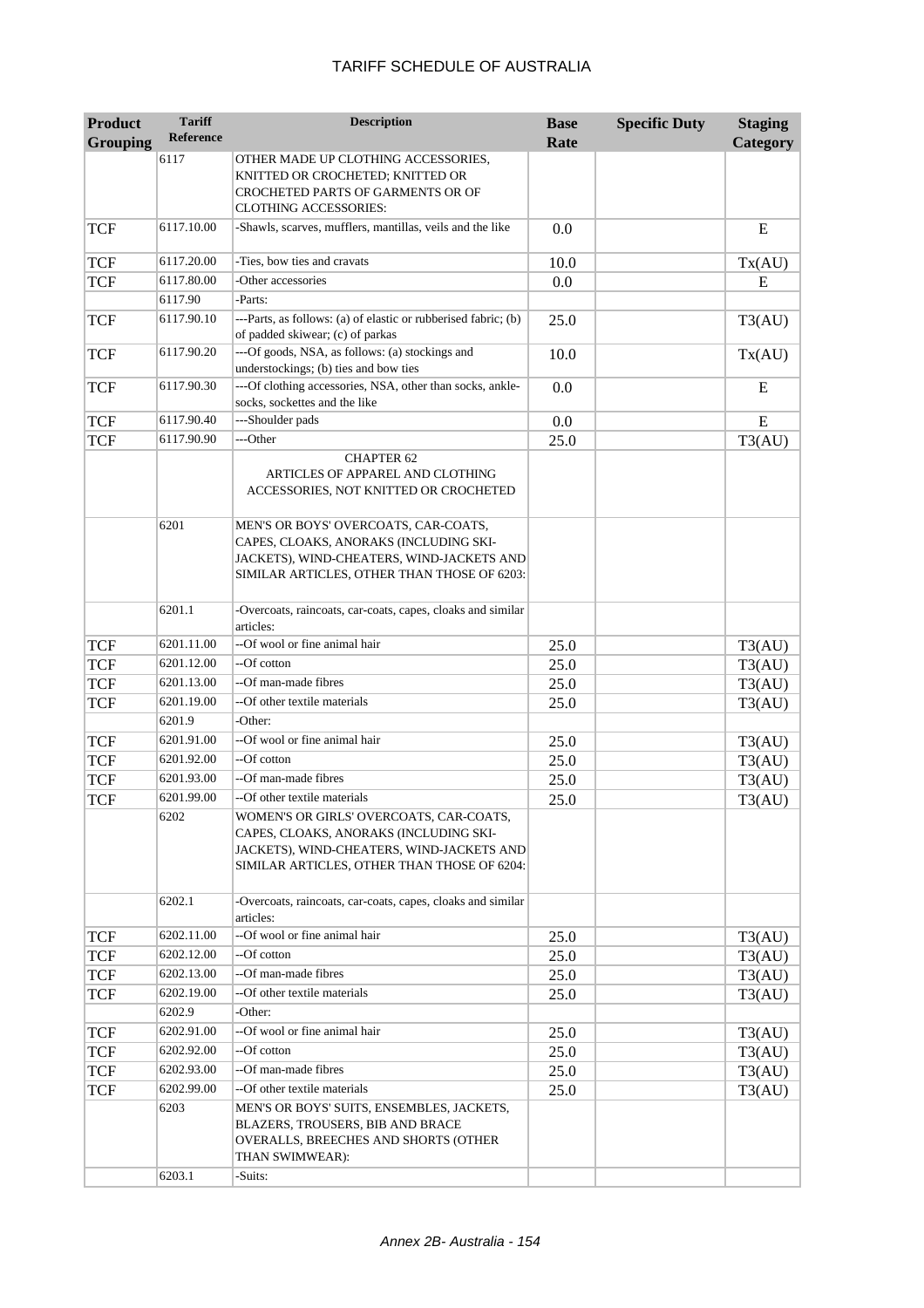| <b>Product</b> | <b>Tariff</b> | <b>Description</b>                                                                                                                                                              | <b>Base</b> | <b>Specific Duty</b> | <b>Staging</b> |
|----------------|---------------|---------------------------------------------------------------------------------------------------------------------------------------------------------------------------------|-------------|----------------------|----------------|
| Grouping       | Reference     |                                                                                                                                                                                 | Rate        |                      | Category       |
| <b>TCF</b>     | 6203.11.00    | --Of wool or fine animal hair                                                                                                                                                   | 25.0        |                      | T3(AU)         |
| <b>TCF</b>     | 6203.12.00    | --Of synthetic fibres                                                                                                                                                           | 25.0        |                      | T3(AU)         |
| <b>TCF</b>     | 6203.19.00    | --Of other textile materials                                                                                                                                                    | 25.0        |                      | T3(AU)         |
|                | 6203.2        | -Ensembles:                                                                                                                                                                     |             |                      |                |
| <b>TCF</b>     | 6203.21.00    | --Of wool or fine animal hair                                                                                                                                                   | 25.0        |                      | T3(AU)         |
| <b>TCF</b>     | 6203.22.00    | --Of cotton                                                                                                                                                                     | 25.0        |                      | T3(AU)         |
| <b>TCF</b>     | 6203.23.00    | --Of synthetic fibres                                                                                                                                                           | 25.0        |                      | T3(AU)         |
| <b>TCF</b>     | 6203.29.00    | --Of other textile materials                                                                                                                                                    | 25.0        |                      | T3(AU)         |
|                | 6203.3        | -Jackets and blazers:                                                                                                                                                           |             |                      |                |
| <b>TCF</b>     | 6203.31.00    | --Of wool or fine animal hair                                                                                                                                                   | 25.0        |                      | T3(AU)         |
| <b>TCF</b>     | 6203.32.00    | --Of cotton                                                                                                                                                                     | 25.0        |                      | T3(AU)         |
| <b>TCF</b>     | 6203.33.00    | --Of synthetic fibres                                                                                                                                                           | 25.0        |                      | T3(AU)         |
| <b>TCF</b>     | 6203.39.00    | --Of other textile materials                                                                                                                                                    | 25.0        |                      | T3(AU)         |
|                | 6203.4        | -Trousers, bib and brace overalls, breeches and shorts:                                                                                                                         |             |                      |                |
| TCF            | 6203.41.00    | --Of wool or fine animal hair                                                                                                                                                   | 25.0        |                      | T3(AU)         |
| <b>TCF</b>     | 6203.42.00    | --Of cotton                                                                                                                                                                     | 25.0        |                      | T3(AU)         |
| <b>TCF</b>     | 6203.43.00    | --Of synthetic fibres                                                                                                                                                           | 25.0        |                      | T3(AU)         |
| <b>TCF</b>     | 6203.49.00    | --Of other textile materials                                                                                                                                                    | 25.0        |                      | T3(AU)         |
|                | 6204          | WOMEN'S OR GIRLS' SUITS, ENSEMBLES,<br>JACKETS, BLAZERS, DRESSES, SKIRTS, DIVIDED<br>SKIRTS, TROUSERS, BIB AND BRACE OVERALLS,<br>BREECHES AND SHORTS (OTHER THAN<br>SWIMWEAR): |             |                      |                |
|                | 6204.1        | -Suits:                                                                                                                                                                         |             |                      |                |
| <b>TCF</b>     | 6204.11.00    | --Of wool or fine animal hair                                                                                                                                                   | 25.0        |                      | T3(AU)         |
| <b>TCF</b>     | 6204.12.00    | --Of cotton                                                                                                                                                                     | 25.0        |                      | T3(AU)         |
| <b>TCF</b>     | 6204.13.00    | --Of synthetic fibres                                                                                                                                                           | 25.0        |                      | T3(AU)         |
| <b>TCF</b>     | 6204.19.00    | --Of other textile materials                                                                                                                                                    | 25.0        |                      | T3(AU)         |
|                | 6204.2        | -Ensembles:                                                                                                                                                                     |             |                      |                |
| <b>TCF</b>     | 6204.21.00    | --Of wool or fine animal hair                                                                                                                                                   | 25.0        |                      | T3(AU)         |
| <b>TCF</b>     | 6204.22.00    | --Of cotton                                                                                                                                                                     | 25.0        |                      | T3(AU)         |
| <b>TCF</b>     | 6204.23.00    | --Of synthetic fibres                                                                                                                                                           | 25.0        |                      | T3(AU)         |
| <b>TCF</b>     | 6204.29.00    | --Of other textile materials                                                                                                                                                    | 25.0        |                      | T3(AU)         |
|                | 6204.3        | Jackets and blazers:                                                                                                                                                            |             |                      |                |
| <b>TCF</b>     | 6204.31.00    | --Of wool or fine animal hair                                                                                                                                                   | 25.0        |                      | T3(AU)         |
| <b>TCF</b>     | 6204.32.00    | --Of cotton                                                                                                                                                                     | 25.0        |                      | T3(AU)         |
| <b>TCF</b>     | 6204.33.00    | --Of synthetic fibres                                                                                                                                                           | 25.0        |                      | T3(AU)         |
| <b>TCF</b>     | 6204.39.00    | --Of other textile materials                                                                                                                                                    | 25.0        |                      | T3(AU)         |
|                | 6204.4        | -Dresses:                                                                                                                                                                       |             |                      |                |
| TCF            | 6204.41.00    | --Of wool or fine animal hair                                                                                                                                                   | 25.0        |                      | T3(AU)         |
| <b>TCF</b>     | 6204.42.00    | --Of cotton                                                                                                                                                                     | 25.0        |                      | T3(AU)         |
| <b>TCF</b>     | 6204.43.00    | --Of synthetic fibres                                                                                                                                                           | 25.0        |                      | T3(AU)         |
| <b>TCF</b>     | 6204.44.00    | --Of artificial fibres                                                                                                                                                          | 25.0        |                      | T3(AU)         |
| <b>TCF</b>     | 6204.49.00    | --Of other textile materials                                                                                                                                                    | 25.0        |                      | T3(AU)         |
|                | 6204.5        | -Skirts and divided skirts:                                                                                                                                                     |             |                      |                |
| <b>TCF</b>     | 6204.51.00    | --Of wool or fine animal hair                                                                                                                                                   | 25.0        |                      | T3(AU)         |
| <b>TCF</b>     | 6204.52.00    | --Of cotton                                                                                                                                                                     | 25.0        |                      | T3(AU)         |
| <b>TCF</b>     | 6204.53.00    | --Of synthetic fibres                                                                                                                                                           | 25.0        |                      | T3(AU)         |
| <b>TCF</b>     | 6204.59.00    | --Of other textile materials                                                                                                                                                    | 25.0        |                      | T3(AU)         |
|                | 6204.6        | -Trousers, bib and brace overalls, breeches and shorts:                                                                                                                         |             |                      |                |
| <b>TCF</b>     | 6204.61.00    | --Of wool or fine animal hair                                                                                                                                                   | 25.0        |                      | T3(AU)         |
| TCF            | 6204.62.00    | --Of cotton                                                                                                                                                                     | 25.0        |                      | T3(AU)         |
| <b>TCF</b>     | 6204.63.00    | --Of synthetic fibres                                                                                                                                                           | 25.0        |                      | T3(AU)         |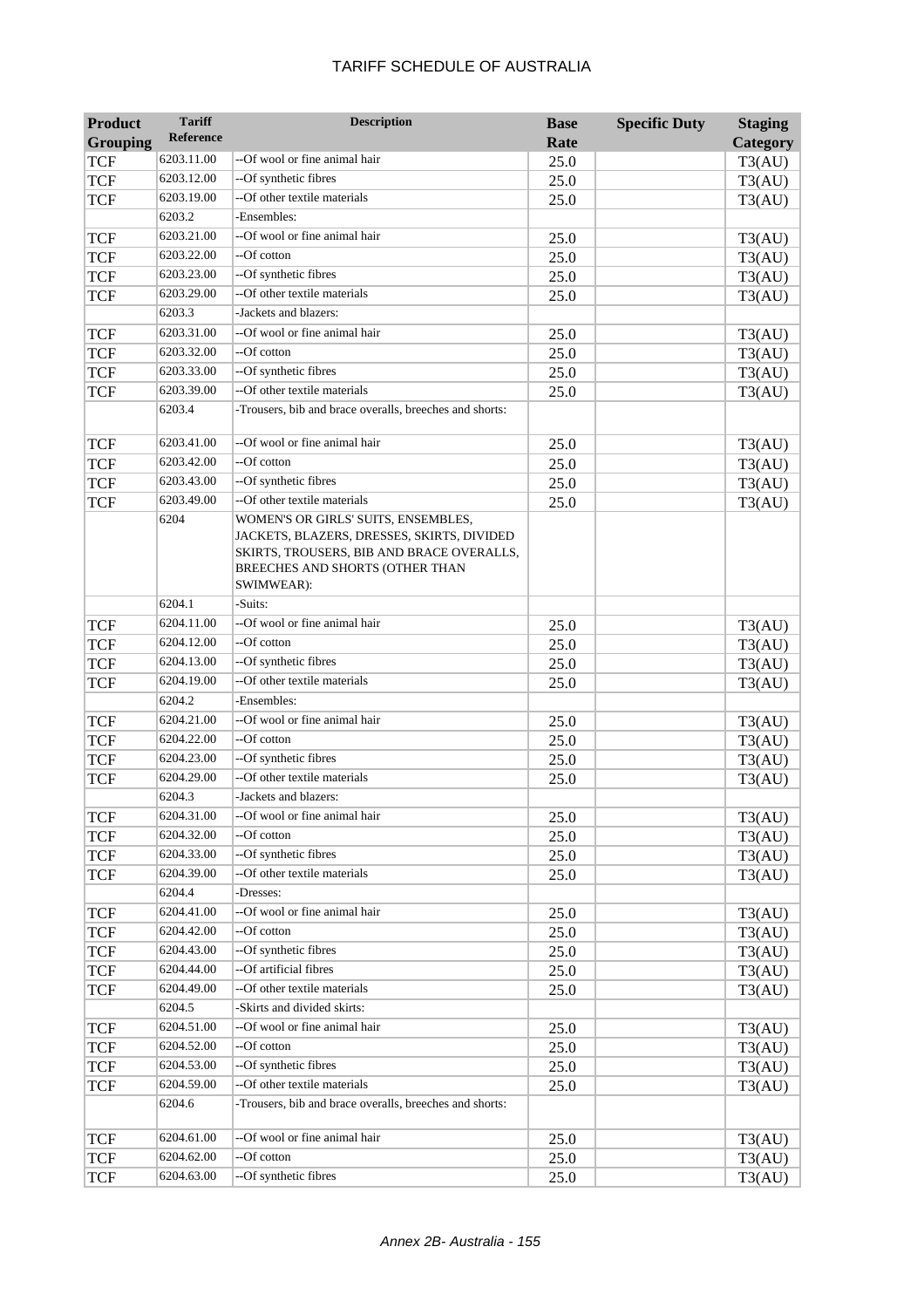| <b>Product</b>  | <b>Tariff</b>    | <b>Description</b>                                                                                                                                                                  | <b>Base</b> | <b>Specific Duty</b> | <b>Staging</b> |
|-----------------|------------------|-------------------------------------------------------------------------------------------------------------------------------------------------------------------------------------|-------------|----------------------|----------------|
| <b>Grouping</b> | <b>Reference</b> |                                                                                                                                                                                     | Rate        |                      | Category       |
| <b>TCF</b>      | 6204.69.00       | --Of other textile materials                                                                                                                                                        | 25.0        |                      | T3(AU)         |
|                 | 6205             | <b>MEN'S OR BOYS' SHIRTS:</b>                                                                                                                                                       |             |                      |                |
| <b>TCF</b>      | 6205.10.00       | -Of wool or fine animal hair                                                                                                                                                        | 25.0        |                      | T3(AU)         |
| <b>TCF</b>      | 6205.20.00       | -Of cotton                                                                                                                                                                          | 25.0        |                      | T3(AU)         |
| <b>TCF</b>      | 6205.30.00       | -Of man-made fibres                                                                                                                                                                 | 25.0        |                      | T3(AU)         |
| <b>TCF</b>      | 6205.90.00       | -Of other textile materials                                                                                                                                                         | 25.0        |                      | T3(AU)         |
|                 | 6206             | WOMEN'S OR GIRLS' BLOUSES, SHIRTS AND<br>SHIRT-BLOUSES:                                                                                                                             |             |                      |                |
| <b>TCF</b>      | 6206.10.00       | -Of silk or silk waste                                                                                                                                                              | 25.0        |                      | T3(AU)         |
| <b>TCF</b>      | 6206.20.00       | -Of wool or fine animal hair                                                                                                                                                        | 25.0        |                      | T3(AU)         |
| <b>TCF</b>      | 6206.30.00       | -Of cotton                                                                                                                                                                          | 25.0        |                      | T3(AU)         |
| <b>TCF</b>      | 6206.40.00       | -Of man-made fibres                                                                                                                                                                 | 25.0        |                      | T3(AU)         |
| <b>TCF</b>      | 6206.90.00       | -Of other textile materials                                                                                                                                                         | 25.0        |                      | T3(AU)         |
|                 | 6207             | MEN'S OR BOYS' SINGLETS AND OTHER VESTS,<br>UNDERPANTS, BRIEFS, NIGHTSHIRTS, PYJAMAS,<br>BATHROBES, DRESSING GOWNS AND SIMILAR<br><b>ARTICLES:</b>                                  |             |                      |                |
|                 | 6207.1           | -Underpants and briefs:                                                                                                                                                             |             |                      |                |
| <b>TCF</b>      | 6207.11.00       | --Of cotton                                                                                                                                                                         | 25.0        |                      | T3(AU)         |
| <b>TCF</b>      | 6207.19.00       | --Of other textile materials                                                                                                                                                        | 25.0        |                      | T3(AU)         |
|                 | 6207.2           | -Nightshirts and pyjamas:                                                                                                                                                           |             |                      |                |
| <b>TCF</b>      | 6207.21.00       | --Of cotton                                                                                                                                                                         | 25.0        |                      | T3(AU)         |
| <b>TCF</b>      | 6207.22.00       | --Of man-made fibres                                                                                                                                                                | 25.0        |                      | T3(AU)         |
| <b>TCF</b>      | 6207.29.00       | --Of other textile materials                                                                                                                                                        | 25.0        |                      | T3(AU)         |
|                 | 6207.9           | -Other:                                                                                                                                                                             |             |                      |                |
| <b>TCF</b>      | 6207.91.00       | --Of cotton                                                                                                                                                                         | 25.0        |                      | T3(AU)         |
| <b>TCF</b>      | 6207.92.00       | --Of man-made fibres                                                                                                                                                                | 25.0        |                      | T3(AU)         |
| <b>TCF</b>      | 6207.99.00       | --Of other textile materials                                                                                                                                                        | 25.0        |                      | T3(AU)         |
|                 | 6208             | WOMEN'S OR GIRLS' SINGLETS AND OTHER<br>VESTS, SLIPS, PETTICOATS, BRIEFS, PANTIES,<br>NIGHTDRESSES, PYJAMAS, NEGLIGES,<br>BATHROBES, DRESSING GOWNS AND SIMILAR<br><b>ARTICLES:</b> |             |                      |                |
|                 | 6208.1           | -Slips and petticoats:                                                                                                                                                              |             |                      |                |
| <b>TCF</b>      | 6208.11.00       | --Of man-made fibres                                                                                                                                                                | 25.0        |                      | T3(AU)         |
| <b>TCF</b>      | 6208.19.00       | --Of other textile materials                                                                                                                                                        | 25.0        |                      | T3(AU)         |
|                 | 6208.2           | -Nightdresses and pyjamas:                                                                                                                                                          |             |                      |                |
| <b>TCF</b>      | 6208.21.00       | --Of cotton                                                                                                                                                                         | 25.0        |                      | T3(AU)         |
| <b>TCF</b>      | 6208.22.00       | --Of man-made fibres                                                                                                                                                                | 25.0        |                      | T3(AU)         |
| <b>TCF</b>      | 6208.29.00       | --Of other textile materials                                                                                                                                                        | 25.0        |                      | T3(AU)         |
|                 | 6208.9           | -Other:                                                                                                                                                                             |             |                      |                |
| <b>TCF</b>      | 6208.91.00       | --Of cotton                                                                                                                                                                         | 25.0        |                      | T3(AU)         |
| TCF             | 6208.92.00       | --Of man-made fibres                                                                                                                                                                | 25.0        |                      | T3(AU)         |
| <b>TCF</b>      | 6208.99.00       | --Of other textile materials                                                                                                                                                        | 25.0        |                      | T3(AU)         |
|                 | 6209             | <b>BABIES' GARMENTS AND CLOTHING</b><br><b>ACCESSORIES:</b>                                                                                                                         |             |                      |                |
|                 | 6209.10          | -Of wool or fine animal hair:                                                                                                                                                       |             |                      |                |
| <b>TCF</b>      | 6209.10.10       | ---Garments, of nonwovens, being fabric not impregnated<br>or coated, other than: (a) padded skiwear; (b) parkas                                                                    | 10.0        |                      | Tx(AU)         |
| <b>TCF</b>      | 6209.10.20       | ---Clothing accessories                                                                                                                                                             | 0.0         |                      | E              |
| <b>TCF</b>      | 6209.10.90       | ---Other                                                                                                                                                                            | 25.0        |                      | T3(AU)         |
|                 | 6209.20          | -Of cotton:                                                                                                                                                                         |             |                      |                |
| <b>TCF</b>      | 6209.20.10       | ---Garments, of nonwovens, being fabric not impregnated<br>or coated, other than: (a) padded skiwear; (b) parkas                                                                    | 10.0        |                      | Tx(AU)         |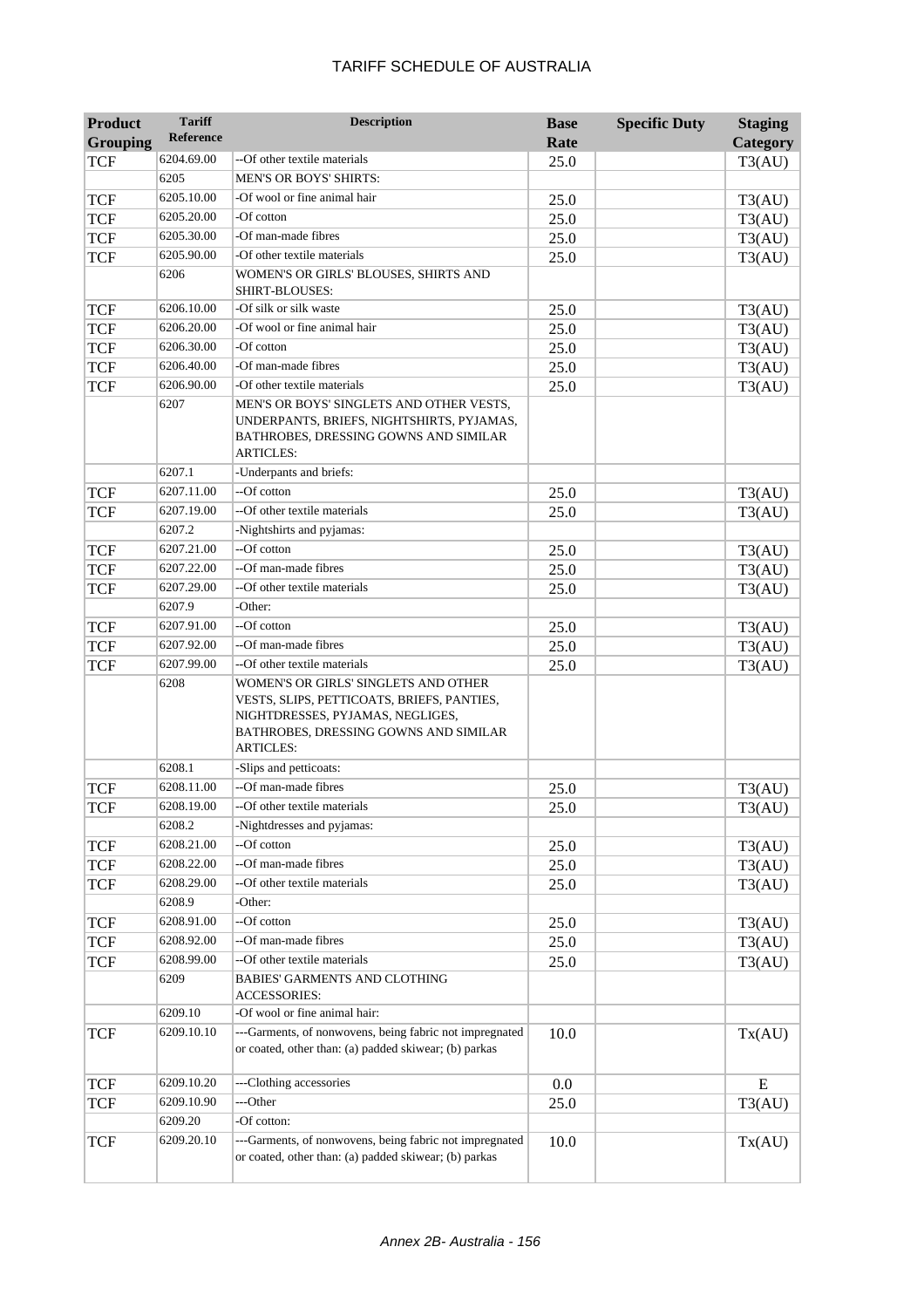| <b>Product</b><br><b>Grouping</b> | <b>Tariff</b><br>Reference | <b>Description</b>                                                                                               | <b>Base</b><br>Rate | <b>Specific Duty</b> | <b>Staging</b><br>Category |
|-----------------------------------|----------------------------|------------------------------------------------------------------------------------------------------------------|---------------------|----------------------|----------------------------|
| <b>TCF</b>                        | 6209.20.20                 | ---Clothing accessories                                                                                          | 0.0                 |                      | E                          |
| <b>TCF</b>                        | 6209.20.90                 | ---Other                                                                                                         | 25.0                |                      | T3(AU)                     |
|                                   | 6209.30                    | -Of synthetic fibres:                                                                                            |                     |                      |                            |
| <b>TCF</b>                        | 6209.30.10                 | ---Garments, of nonwovens, being fabric not impregnated<br>or coated, other than: (a) padded skiwear; (b) parkas | 10.0                |                      | Tx(AU)                     |
| <b>TCF</b>                        | 6209.30.20                 | ---Clothing accessories                                                                                          | 0.0                 |                      | ${\bf E}$                  |
| TCF                               | 6209.30.90                 | ---Other                                                                                                         | 25.0                |                      | T3(AU)                     |
|                                   | 6209.90                    | -Of other textile materials:                                                                                     |                     |                      |                            |
| TCF                               | 6209.90.10                 | ---Garments, of nonwovens, being fabric not impregnated<br>or coated, other than: (a) padded skiwear; (b) parkas | 10.0                |                      | Tx(AU)                     |
| <b>TCF</b>                        | 6209.90.20                 | ---Clothing accessories                                                                                          | 0.0                 |                      | E                          |
| <b>TCF</b>                        | 6209.90.90                 | ---Other                                                                                                         | 25.0                |                      | T3(AU)                     |
|                                   | 6210                       | GARMENTS, MADE UP OF FABRICS OF 5602, 5603,<br>5903, 5906 OR 5907:                                               |                     |                      |                            |
|                                   | 6210.10                    | -Of fabrics of 5602 or 5603:                                                                                     |                     |                      |                            |
| <b>TCF</b>                        | 6210.10.10                 | ---Of nonwovens, being fabric not impregnated or coated                                                          | 10.0                |                      | Tx(AU)                     |
| <b>TCF</b>                        | 6210.10.90                 | ---Other                                                                                                         | 25.0                |                      | T3(AU)                     |
| <b>TCF</b>                        | 6210.20.00                 | -Other garments, of the type described in 6201.11.00 to<br>6201.19.00                                            | 25.0                |                      | T3(AU)                     |
| <b>TCF</b>                        | 6210.30.00                 | -Other garments, of the type described in 6202.11.00 to<br>6202.19.00                                            | 25.0                |                      | T3(AU)                     |
|                                   | 6210.40                    | -Other men's or boys' garments:                                                                                  |                     |                      |                            |
| <b>TCF</b>                        | 6210.40.10                 | --- Anti-radiation suits, anti-contamination suits, and<br>similar protective garments                           | 5.0                 |                      | T1(AU)                     |
| <b>TCF</b>                        | 6210.40.20                 | ---Diving dress, wetsuits and similar garments                                                                   | 10.0                |                      | Tx(AU)                     |
| <b>TCF</b>                        | 6210.40.90                 | ---Other                                                                                                         | 25.0                |                      | T3(AU)                     |
|                                   | 6210.50                    | -Other women's or girls' garments:                                                                               |                     |                      |                            |
| <b>TCF</b>                        | 6210.50.10                 | --- Anti-radiation suits, anti-contamination suits, and<br>similar protective garments                           | 5.0                 |                      | T1(AU)                     |
| <b>TCF</b>                        | 6210.50.20                 | ---Diving dress, wetsuits and similar garments                                                                   | 10.0                |                      | Tx(AU)                     |
| <b>TCF</b>                        | 6210.50.90                 | ---Other                                                                                                         | 25.0                |                      | T3(AU)                     |
|                                   | 6211                       | TRACK SUITS, SKI SUITS AND SWIMWEAR;<br><b>OTHER GARMENTS:</b>                                                   |                     |                      |                            |
|                                   | 6211.1                     | -Swimwear:                                                                                                       |                     |                      |                            |
| <b>TCF</b>                        | 6211.11.00                 | --Men's or boys'                                                                                                 | 25.0                |                      | T3(AU)                     |
| <b>TCF</b>                        | 6211.12.00                 | --Women's or girls'                                                                                              | 25.0                |                      | T3(AU)                     |
| <b>TCF</b>                        | 6211.20.00                 | -Ski suits                                                                                                       | 25.0                |                      | T3(AU)                     |
|                                   | 6211.3                     | -Other garments, men's or boys':                                                                                 |                     |                      |                            |
|                                   | 6211.31                    | --Of wool or fine animal hair:                                                                                   |                     |                      |                            |
| <b>TCF</b>                        | 6211.31.10                 | ---Collars, cuffs and shirt fronts                                                                               | $0.0\,$             |                      | E                          |
| <b>TCF</b>                        | 6211.31.90<br>6211.32      | ---Other<br>--Of cotton:                                                                                         | 25.0                |                      | T3(AU)                     |
| <b>TCF</b>                        | 6211.32.10                 | ---Collars, cuffs and shirt fronts                                                                               | 0.0                 |                      | E                          |
| <b>TCF</b>                        | 6211.32.90                 | ---Other                                                                                                         | 25.0                |                      | T3(AU)                     |
|                                   | 6211.33                    | --Of man-made fibres:                                                                                            |                     |                      |                            |
| <b>TCF</b>                        | 6211.33.10                 | ---Collars, cuffs and shirt fronts                                                                               | $0.0\,$             |                      | E                          |
| TCF                               | 6211.33.90                 | ---Other                                                                                                         | 25.0                |                      | T3(AU)                     |
|                                   | 6211.39                    | --Of other textile materials:                                                                                    |                     |                      |                            |
| <b>TCF</b>                        | 6211.39.10                 | ---Collars, cuffs and shirt fronts                                                                               | $0.0\,$             |                      | E                          |
| <b>TCF</b>                        | 6211.39.90                 | ---Other                                                                                                         | 25.0                |                      | T3(AU)                     |
|                                   | 6211.4                     | -Other garments, women's or girls':                                                                              |                     |                      |                            |
| <b>TCF</b>                        | 6211.41.00                 | --Of wool or fine animal hair                                                                                    | 25.0                |                      | T3(AU)                     |
| <b>TCF</b>                        | 6211.42.00                 | --Of cotton                                                                                                      | 25.0                |                      | T3(AU)                     |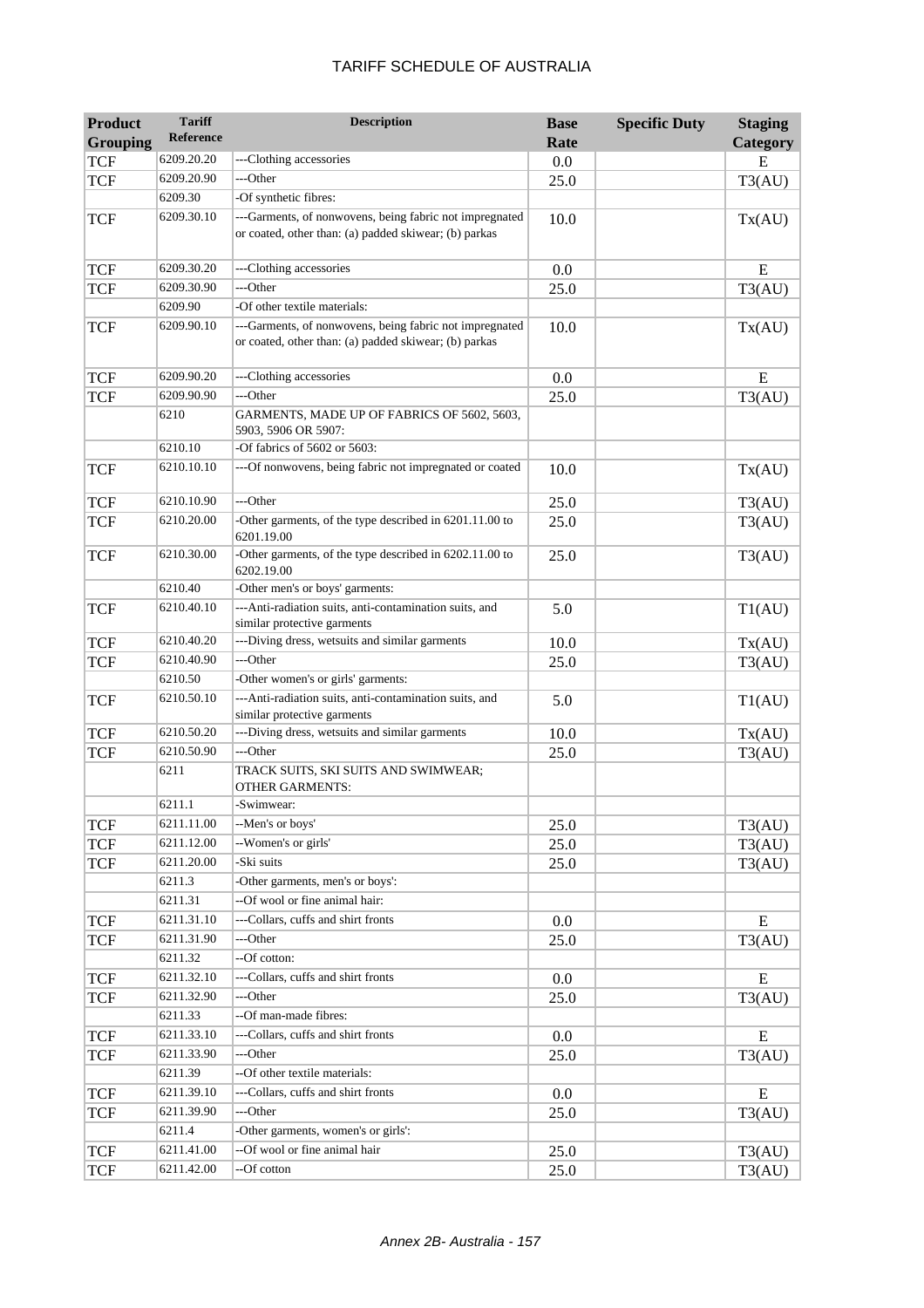| <b>Product</b>  | <b>Tariff</b>    | <b>Description</b>                                                                                                                                                                                                                                                                                                       | <b>Base</b> | <b>Specific Duty</b> | <b>Staging</b> |
|-----------------|------------------|--------------------------------------------------------------------------------------------------------------------------------------------------------------------------------------------------------------------------------------------------------------------------------------------------------------------------|-------------|----------------------|----------------|
| <b>Grouping</b> | <b>Reference</b> |                                                                                                                                                                                                                                                                                                                          | Rate        |                      | Category       |
| <b>TCF</b>      | 6211.43.00       | --Of man-made fibres                                                                                                                                                                                                                                                                                                     | 25.0        |                      | T3(AU)         |
| <b>TCF</b>      | 6211.49.00       | --Of other textile materials                                                                                                                                                                                                                                                                                             | 25.0        |                      | T3(AU)         |
|                 | 6212             | BRASSIÈRES, GIRDLES, CORSETS, BRACES,<br>SUSPENDERS, GARTERS AND SIMILAR ARTICLES<br>AND PARTS THEREOF, WHETHER OR NOT<br>KNITTED OR CROCHETED:                                                                                                                                                                          |             |                      |                |
| <b>TCF</b>      | 6212.10.00       | -Brassieres                                                                                                                                                                                                                                                                                                              | 25.0        |                      | T3(AU)         |
| <b>TCF</b>      | 6212.20.00       | -Girdles and panty-girdles                                                                                                                                                                                                                                                                                               | 25.0        |                      | T3(AU)         |
| <b>TCF</b>      | 6212.30.00       | -Corselettes                                                                                                                                                                                                                                                                                                             | 25.0        |                      | T3(AU)         |
|                 | 6212.90          | -Other:                                                                                                                                                                                                                                                                                                                  |             |                      |                |
| <b>TCF</b>      | 6212.90.10       | ---Goods, as follows: (a) corsets, body suits and the like;<br>(b) parts of brassieres, other than: (i) adjustable shoulder<br>straps; or (ii) brassiere back replacements, comprising<br>elastic, textile fabric, hooks and eyes; (c) parts of corsets,<br>girdles, panty-girdles, corselettes, body suits and the like | 25.0        |                      | T3(AU)         |
| <b>TCF</b>      | 6212.90.90       | ---Other                                                                                                                                                                                                                                                                                                                 | 10.0        |                      | Tx(AU)         |
|                 | 6213             | <b>HANDKERCHIEFS:</b>                                                                                                                                                                                                                                                                                                    |             |                      |                |
| <b>TCF</b>      | 6213.10.00       | -Of silk or silk waste                                                                                                                                                                                                                                                                                                   | 10.0        |                      | Tx(AU)         |
| <b>TCF</b>      | 6213.20.00       | -Of cotton                                                                                                                                                                                                                                                                                                               | 10.0        |                      | Tx(AU)         |
| <b>TCF</b>      | 6213.90.00       | -Of other textile materials                                                                                                                                                                                                                                                                                              | 10.0        |                      | Tx(AU)         |
|                 | 6214             | SHAWLS, SCARVES, MUFFLERS, MANTILLAS,<br><b>VEILS AND THE LIKE:</b>                                                                                                                                                                                                                                                      |             |                      |                |
| <b>TCF</b>      | 6214.10.00       | -Of silk or silk waste                                                                                                                                                                                                                                                                                                   | 0.0         |                      | ${\bf E}$      |
| <b>TCF</b>      | 6214.20.00       | -Of wool or fine animal hair                                                                                                                                                                                                                                                                                             | 0.0         |                      | E              |
| <b>TCF</b>      | 6214.30.00       | -Of synthetic fibres                                                                                                                                                                                                                                                                                                     | 0.0         |                      | ${\bf E}$      |
| <b>TCF</b>      | 6214.40.00       | -Of artificial fibres                                                                                                                                                                                                                                                                                                    | 0.0         |                      | E              |
| <b>TCF</b>      | 6214.90.00       | -Of other textile materials                                                                                                                                                                                                                                                                                              | 0.0         |                      | ${\bf E}$      |
|                 | 6215             | TIES, BOW TIES AND CRAVATS:                                                                                                                                                                                                                                                                                              |             |                      |                |
| <b>TCF</b>      | 6215.10.00       | -Of silk or silk waste                                                                                                                                                                                                                                                                                                   | 10.0        |                      | Tx(AU)         |
| <b>TCF</b>      | 6215.20.00       | -Of man-made fibres                                                                                                                                                                                                                                                                                                      | 10.0        |                      | Tx(AU)         |
| <b>TCF</b>      | 6215.90.00       | -Of other textile materials                                                                                                                                                                                                                                                                                              | 10.0        |                      | Tx(AU)         |
| <b>TCF</b>      | 6216.00.00       | <b>GLOVES, MITTENS AND MITTS</b>                                                                                                                                                                                                                                                                                         | 0.0         |                      | E              |
|                 | 6217<br>6217.10  | OTHER MADE UP CLOTHING ACCESSORIES;<br>PARTS OF GARMENTS OR OF CLOTHING<br>ACCESSORIES, OTHER THAN THOSE OF 6212:<br>-Accessories:                                                                                                                                                                                       |             |                      |                |
| <b>TCF</b>      | 6217.10.10       | ---Goods, as follows: (a) adjustable shoulder straps of a                                                                                                                                                                                                                                                                | 10.0        |                      |                |
|                 |                  | kind used on female garments; (b) collars and yokes for<br>female garments; (c) footwear                                                                                                                                                                                                                                 |             |                      | Tx(AU)         |
| <b>TCF</b>      | 6217.10.90       | ---Other                                                                                                                                                                                                                                                                                                                 | 0.0         |                      | E              |
|                 | 6217.90          | -Parts:                                                                                                                                                                                                                                                                                                                  |             |                      |                |
| <b>TCF</b>      | 6217.90.10       | ---Of goods, as follows: (a) adjustable shoulder straps of a<br>kind used on female garments; (b) collars and yokes for<br>female garments; (c) diving suits, wetsuits and similar<br>articles; (d) footwear; (e) handkerchiefs; (f) of nonwovens<br>of garments of non-wovens; (g) ties, bow ties and cravats           | 10.0        |                      | Tx(AU)         |
| <b>TCF</b>      | 6217.90.20       | ---Of clothing accessories, NSA, and of goods of<br>6211.31.10, 6211.32.10, 6211.33.10 or 6211.39.10                                                                                                                                                                                                                     | 0.0         |                      | E              |
| <b>TCF</b>      | 6217.90.30       | ---Shoulder pads                                                                                                                                                                                                                                                                                                         | 0.0         |                      | Ε              |
| <b>TCF</b>      | 6217.90.90       | ---Other                                                                                                                                                                                                                                                                                                                 | 25.0        |                      | T3(AU)         |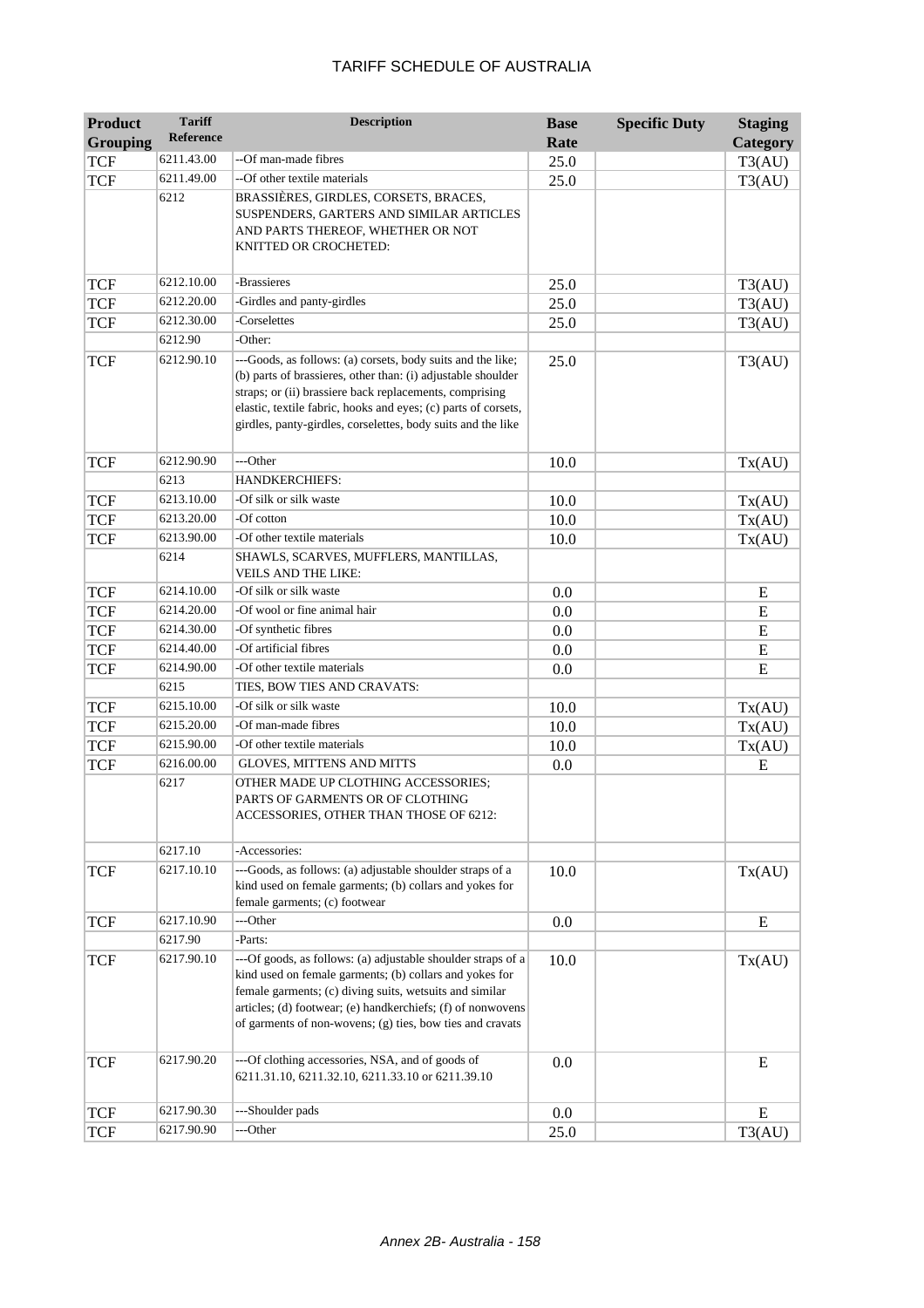| <b>Product</b><br><b>Grouping</b> | <b>Tariff</b><br><b>Reference</b> | <b>Description</b>                                                                              | <b>Base</b><br>Rate | <b>Specific Duty</b> | <b>Staging</b><br>Category |
|-----------------------------------|-----------------------------------|-------------------------------------------------------------------------------------------------|---------------------|----------------------|----------------------------|
|                                   |                                   | <b>CHAPTER 63</b>                                                                               |                     |                      |                            |
|                                   |                                   | OTHER MADE UP TEXTILE ARTICLES; SETS;<br>WORN CLOTHING AND WORN TEXTILE                         |                     |                      |                            |
|                                   |                                   | <b>ARTICLES; RAGS</b>                                                                           |                     |                      |                            |
|                                   | 6301                              | <b>BLANKETS AND TRAVELLING RUGS:</b>                                                            |                     |                      |                            |
| <b>TCF</b>                        | 6301.10.00                        | -Electric blankets                                                                              | 15.0                |                      | T2(AU)                     |
| <b>TCF</b>                        | 6301.20.00                        | -Blankets (other than electric blankets) and travelling<br>rugs, of wool or of fine animal hair | 15.0                |                      | A                          |
|                                   | 6301.30                           | -Blankets (other than electric blankets) and travelling<br>rugs, of cotton:                     |                     |                      |                            |
| <b>TCF</b>                        | 6301.30.10                        | ---Goods, weighing 339 $g/m^2$ or more, of 100% cotton                                          | 0.0                 |                      | E                          |
| <b>TCF</b>                        | 6301.30.90                        | ---Other                                                                                        | 15.0                |                      | T2(AU)                     |
| <b>TCF</b>                        | 6301.40.00                        | -Blankets (other than electric blankets) and travelling<br>rugs, of synthetic fibres            | 15.0                |                      | T2(AU)                     |
|                                   | 6301.90                           | -Other blankets and travelling rugs:                                                            |                     |                      |                            |
| <b>TCF</b>                        | 6301.90.10                        | ---Goods, weighing 339 $g/m^2$ or more, of 100% viscose<br>fibre                                | 0.0                 |                      | E                          |
| <b>TCF</b>                        | 6301.90.90                        | ---Other                                                                                        | 15.0                |                      | T2(AU)                     |
|                                   | 6302                              | BED LINEN, TABLE LINEN, TOILET LINEN AND<br>KITCHEN LINEN:                                      |                     |                      |                            |
| <b>TCF</b>                        | 6302.10.00                        | -Bed linen, knitted or crocheted                                                                | 25.0                |                      | T3(AU)                     |
|                                   | 6302.2                            | -Other bed linen, printed:                                                                      |                     |                      |                            |
| <b>TCF</b>                        | 6302.21.00                        | --Of cotton                                                                                     | 25.0                |                      | T3(AU)                     |
| <b>TCF</b>                        | 6302.22.00                        | --Of man-made fibres                                                                            | 25.0                |                      | T3(AU)                     |
| <b>TCF</b>                        | 6302.29.00                        | --Of other textile materials                                                                    | 25.0                |                      | T3(AU)                     |
|                                   | 6302.3                            | -Other bed linen:                                                                               |                     |                      |                            |
| <b>TCF</b>                        | 6302.31.00                        | --Of cotton                                                                                     | 25.0                |                      | T3(AU)                     |
| <b>TCF</b>                        | 6302.32.00                        | --Of man-made fibres                                                                            | 25.0                |                      | T3(AU)                     |
| <b>TCF</b>                        | 6302.39.00                        | --Of other textile materials                                                                    | 25.0                |                      | T3(AU)                     |
| <b>TCF</b>                        | 6302.40.00                        | -Table linen, knitted or crocheted                                                              | 10.0                |                      | Tx(AU)                     |
|                                   | 6302.5                            | -Other table linen:                                                                             |                     |                      |                            |
|                                   | 6302.51                           | --Of cotton:                                                                                    |                     |                      |                            |
| <b>TCF</b>                        | 6302.51.10                        | ---Hand-embroidered or hand-appliqued                                                           | 0.0                 |                      | E                          |
| <b>TCF</b>                        | 6302.51.90                        | ---Other                                                                                        | 10.0                |                      | Tx(AU)                     |
| <b>TCF</b>                        | 6302.52.00                        | --Of flax                                                                                       | 10.0                |                      | Tx(AU)                     |
| <b>TCF</b>                        | 6302.53.00                        | --Of man-made fibres                                                                            | 10.0                |                      | Tx(AU)                     |
| <b>TCF</b>                        | 6302.59.00                        | --Of other textile materials                                                                    | 10.0                |                      | Tx(AU)                     |
| <b>TCF</b>                        | 6302.60.00                        | -Toilet linen and kitchen linen, of terry towelling or<br>similar terry fabrics, of cotton      | 25.0                |                      | T3(AU)                     |
|                                   | 6302.9                            | -Other:                                                                                         |                     |                      |                            |
|                                   | 6302.91                           | --Of cotton:                                                                                    |                     |                      |                            |
| <b>TCF</b>                        | 6302.91.10                        | ---Tea towels                                                                                   | 0.0                 |                      | E                          |
| <b>TCF</b>                        | 6302.91.20                        | ---Goods, NSA, as follows: (a) facewashers; (b) towels                                          | 25.0                |                      | T3(AU)                     |
| <b>TCF</b>                        | 6302.91.90<br>6302.92             | ---Other<br>--Of flax:                                                                          | 10.0                |                      | Tx(AU)                     |
|                                   | 6302.92.10                        | ---Tea towels                                                                                   |                     |                      |                            |
| <b>TCF</b><br><b>TCF</b>          | 6302.92.90                        | ---Other                                                                                        | 0.0<br>10.0         |                      | E<br>Tx(AU)                |
| <b>TCF</b>                        | 6302.93.00                        | --Of man-made fibres                                                                            | 10.0                |                      | Tx(AU)                     |
| <b>TCF</b>                        | 6302.99.00                        | --Of other textile materials                                                                    | 10.0                |                      | Tx(AU)                     |
|                                   | 6303                              | CURTAINS (INCLUDING DRAPES) AND INTERIOR<br>BLINDS; CURTAIN OR BED VALANCES:                    |                     |                      |                            |
|                                   | 6303.1                            | -Knitted or crocheted:                                                                          |                     |                      |                            |
|                                   | 6303.11                           | --Of cotton:                                                                                    |                     |                      |                            |
| <b>TCF</b>                        | 6303.11.10                        | ---Curtains                                                                                     | 25.0                |                      | T3(AU)                     |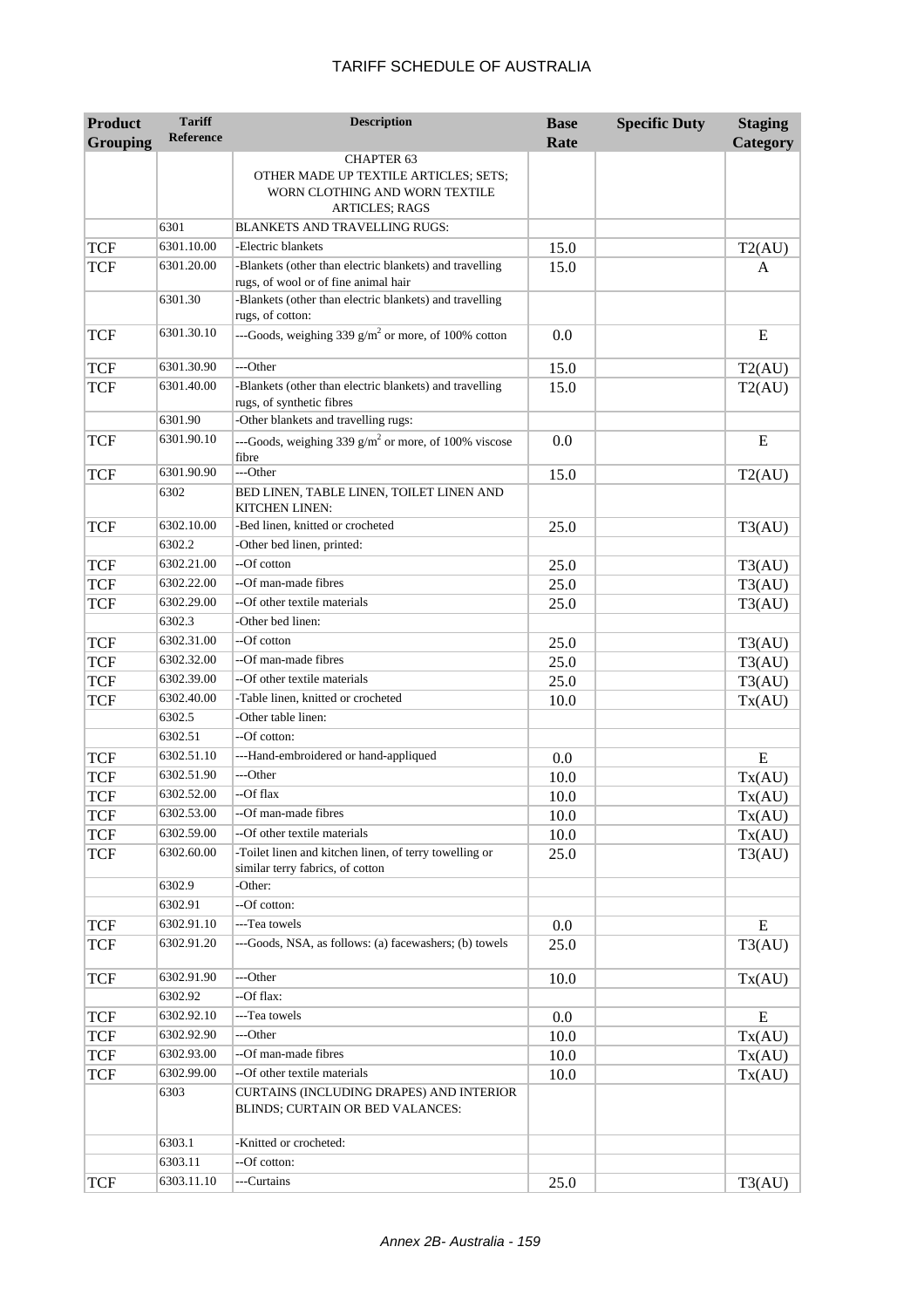#### TCF  $6303.11.90$  ---Other 10.0 10.0 Tx(AU) 6303.12 --Of synthetic fibres: TCF 6303.12.10 ---Curtains 25.0 73(AU) TCF  $6303.12.90$  ---Other 10.0 10.0 Tx(AU) 6303.19 --Of other textile materials: TCF 6303.19.10 ---Curtains 25.0 73(AU) TCF  $6303.19.90$  ---Other 10.0 10.0 Tx(AU) 6303.9 -Other: 6303.91 --Of cotton:  $TCF$  6303.91.10 ---Goods, as follows: (a) bed valances (ruffles); (b) curtains 25.0 T3(AU) TCF  $6303.91.90$  ---Other 10.0 10.0 Tx(AU) 6303.92 --Of synthetic fibres:  $TCF$  6303.92.10 ---Goods, as follows: (a) bed valances (ruffles); (b) curtains 25.0 T3(AU) TCF  $|6303.92.90|$  ---Other 10.0 10.0 Tx(AU) 6303.99 --Of other textile materials: TCF  $\qquad$  6303.99.10  $\qquad$  ---Goods, as follows: (a) bed valances (ruffles); (b) curtains 25.0 T3(AU) TCF  $\begin{array}{|c|c|c|c|c|c|c|c|} \hline \text{5303.99.90} & \text{---Other} & & & 10.0 & & & \text{Tx(AU)} \ \hline \end{array}$ 6304 OTHER FURNISHING ARTICLES, EXCLUDING THOSE OF 9404: 6304.1 -Bedspreads: TCF 6304.11.00 --Knitted or crocheted 10.0 Tx(AU) 6304.19 -- Other: TCF  $\begin{array}{|c|c|c|c|c|c|}\hline 6304.19.10 & \text{---Bedspreads, as follows: (a) alhambra; (b) dimity; (c)}\hline \end{array}$ grecian; (d) honeycomb; (e) marcella 5.0 T1(AU) TCF  $|6304.19.90|$  ---Other 10.0 10.0 Tx(AU) 6304.9 - Other: TCF 6304.91.00 --Knitted or crocheted 10.0 Tx(AU) TCF 6304.92.00 --Not knitted or crocheted, of cotton 10.0 Tx(AU) TCF 6304.93.00 --Not knitted or crocheted, of synthetic fibres 10.0 Tx(AU) TCF 6304.99.00 --Not knitted or crocheted, of other textile materials 10.0 Tx(AU) 6305 SACKS AND BAGS, OF A KIND USED FOR THE PACKING OF GOODS:  $TCF$   $\overline{6305.10.00}$   $\overline{Of}$  jute or  $\overline{of}$  other textile bast fibres of 5303 0.0 0.0 E TCF  $|6305.20.00|$  -Of cotton  $\qquad 0.0$   $\qquad 0.0$  E 6305.3 -Of man-made textile materials: TCF 6305.32.00 --Flexible intermediate bulk containers 15.0 T2(AU) 6305.33 --Other, of polyethylene or polypropylene strip or the like: TCF 6305.33.10 ---Woolpacks 0.0 E  $TCF$  6305.33.90 ---Other 15.0 15.0 T2(AU) 6305.39 -- Other: TCF 6305.39.10 ---Woolpacks 0.0 E TCF 6305.39.90 ---Other 15.0 15.0 T2(AU) TCF 6305.90.00 -Of other textile materials 0.0 E 6306 TARPAULINS, AWNINGS AND SUNBLINDS; TENTS; SAILS FOR BOATS, SAILBOARDS OR LANDCRAFT; CAMPING GOODS: 6306.1 -Tarpaulins, awnings and sunblinds:  $TCF$  6306.11.00 --Of cotton 10.0 10.0 Tx(AU)  $TCF$  6306.12.00 --Of synthetic fibres 10.0 Tx(AU) TCF 6306.19.00 --Of other textile materials 10.0 Tx(AU)

#### TARIFF SCHEDULE OF AUSTRALIA

**Description Base** 

**Rate**

**Specific Duty Staging** 

**Category**

**Product Grouping**

**Tariff Reference**

6306.2 -Tents: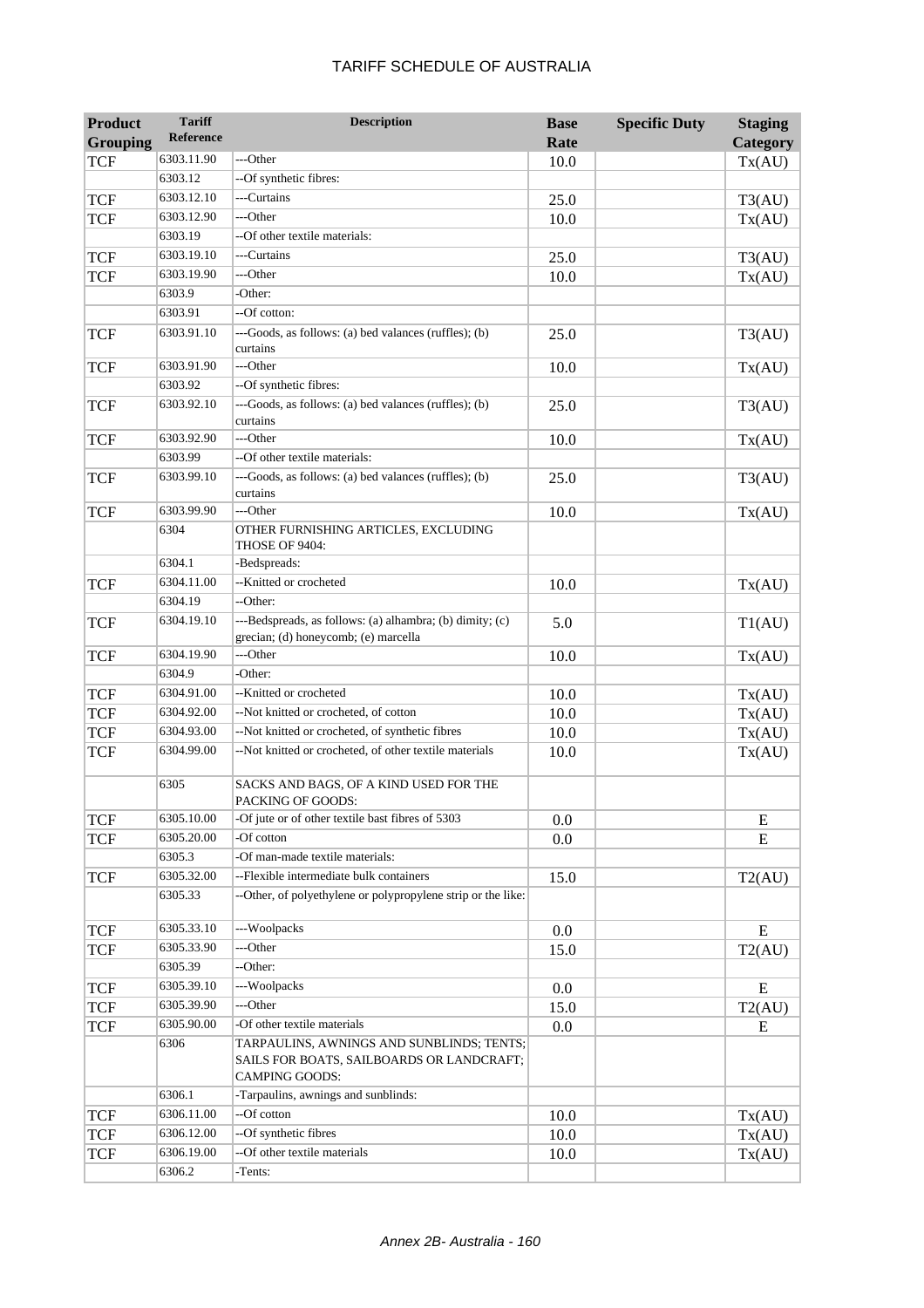| <b>Product</b>  | <b>Tariff</b>         | <b>Description</b>                                                                                                                                                                                                                     | <b>Base</b> | <b>Specific Duty</b> | <b>Staging</b> |
|-----------------|-----------------------|----------------------------------------------------------------------------------------------------------------------------------------------------------------------------------------------------------------------------------------|-------------|----------------------|----------------|
| <b>Grouping</b> | <b>Reference</b>      |                                                                                                                                                                                                                                        | Rate        |                      | Category       |
| <b>TCF</b>      | 6306.21.00            | --Of cotton                                                                                                                                                                                                                            | 10.0        |                      | Tx(AU)         |
| <b>TCF</b>      | 6306.22.00            | --Of synthetic fibres                                                                                                                                                                                                                  | 10.0        |                      | Tx(AU)         |
| <b>TCF</b>      | 6306.29.00            | --Of other textile materials                                                                                                                                                                                                           | 10.0        |                      | Tx(AU)         |
|                 | 6306.3                | -Sails:                                                                                                                                                                                                                                |             |                      |                |
| <b>TCF</b>      | 6306.31.00            | --Of synthetic fibres                                                                                                                                                                                                                  | 5.0         |                      | T1(AU)         |
| <b>TCF</b>      | 6306.39.00            | --Of other textile materials                                                                                                                                                                                                           | 5.0         |                      | T1(AU)         |
|                 | 6306.4                | -Pneumatic mattresses:                                                                                                                                                                                                                 |             |                      |                |
| <b>TCF</b>      | 6306.41.00            | --Of cotton                                                                                                                                                                                                                            | 10.0        |                      | Tx(AU)         |
| <b>TCF</b>      | 6306.49.00            | --Of other textile materials                                                                                                                                                                                                           | 10.0        |                      | Tx(AU)         |
|                 | 6306.9                | -Other:                                                                                                                                                                                                                                |             |                      |                |
| <b>TCF</b>      | 6306.91.00            | --Of cotton                                                                                                                                                                                                                            | 10.0        |                      | Tx(AU)         |
| <b>TCF</b>      | 6306.99.00            | --Of other textile materials                                                                                                                                                                                                           | 10.0        |                      | Tx(AU)         |
|                 | 6307                  | OTHER MADE UP ARTICLES, INCLUDING DRESS<br>PATTERNS:                                                                                                                                                                                   |             |                      |                |
|                 | 6307.10               | -Floor-cloths, dish-cloths, dusters and similar cleaning<br>cloths:                                                                                                                                                                    |             |                      |                |
| <b>TCF</b>      | 6307.10.10            | ---Knitted or crocheted                                                                                                                                                                                                                | 10.0        |                      | Tx(AU)         |
| <b>TCF</b>      | 6307.10.20            | ---Articles of felt                                                                                                                                                                                                                    | 5.0         |                      | T1(AU)         |
| <b>TCF</b>      | 6307.10.30            | ---Nonwovens                                                                                                                                                                                                                           | 5.0         |                      | T1(AU)         |
| <b>TCF</b>      | 6307.10.90            | ---Other                                                                                                                                                                                                                               | 10.0        |                      | Tx(AU)         |
| <b>TCF</b>      | 6307.20.00            | -Life-jackets and life-belts                                                                                                                                                                                                           | 10.0        |                      | Tx(AU)         |
|                 | 6307.90<br>6307.90.10 | -Other:<br>---Knitted or crocheted articles, as follows: (a) consisting                                                                                                                                                                |             |                      |                |
| <b>TCF</b>      |                       | of textile materials combined with rubber threads; (b)<br>impregnated, coated, covered or laminated with rubber or<br>made with textile thread impregnated, coated or covered<br>with rubber                                           | 10.0        |                      | Tx(AU)         |
|                 | 6307.90.2             | ---Knitted or crocheted articles, NSA:                                                                                                                                                                                                 |             |                      |                |
| <b>TCF</b>      | 6307.90.21            | ----Ornamental trimmings in the piece                                                                                                                                                                                                  | 5.0         |                      | T1(AU)         |
| <b>TCF</b>      | 6307.90.29            | ----Other                                                                                                                                                                                                                              | 10.0        |                      | Tx(AU)         |
| <b>TCF</b>      | 6307.90.30            | ---Articles of felt                                                                                                                                                                                                                    | 5.0         |                      | T1(AU)         |
| <b>TCF</b>      | 6307.90.40            | ---Nonwovens                                                                                                                                                                                                                           | 5.0         |                      | T1(AU)         |
|                 | 6307.90.9             | ---Other:                                                                                                                                                                                                                              |             |                      |                |
| <b>TCF</b>      | 6307.90.91            | ----Flags                                                                                                                                                                                                                              | 10.0        |                      | Tx(AU)         |
| <b>TCF</b>      | 6307.90.99            | -Other                                                                                                                                                                                                                                 | 10.0        |                      | Tx(AU)         |
| <b>TCF</b>      | 6308.00.00            | SETS CONSISTING OF WOVEN FABRIC AND YARN,<br>WHETHER OR NOT WITH ACCESSORIES, FOR<br>MAKING UP INTO RUGS, TAPESTRIES,<br>EMBROIDERED TABLE CLOTHS OR SERVIETTES,<br>OR SIMILAR TEXTILE ARTICLES, PUT UP IN<br>PACKINGS FOR RETAIL SALE | 0.0         |                      | E              |
| <b>TCF</b>      | 6309.00.00            | WORN CLOTHING AND OTHER WORN ARTICLES                                                                                                                                                                                                  | 0.0         |                      | E              |
|                 | 6310                  | USED OR NEW RAGS, SCRAP TWINE, CORDAGE,<br>ROPE AND CABLES AND WORN OUT ARTICLES<br>OF TWINE, CORDAGE, ROPE OR CABLES, OF<br>TEXTILE MATERIALS:                                                                                        |             |                      |                |
| TCF             | 6310.10.00            | -Sorted                                                                                                                                                                                                                                | 0.0         |                      | E              |
| <b>TCF</b>      | 6310.90.00            | -Other                                                                                                                                                                                                                                 | 0.0         |                      | E              |
|                 |                       | <b>CHAPTER 64</b><br>FOOTWEAR, GAITERS AND THE LIKE; PARTS OF<br><b>SUCH ARTICLES</b>                                                                                                                                                  |             |                      |                |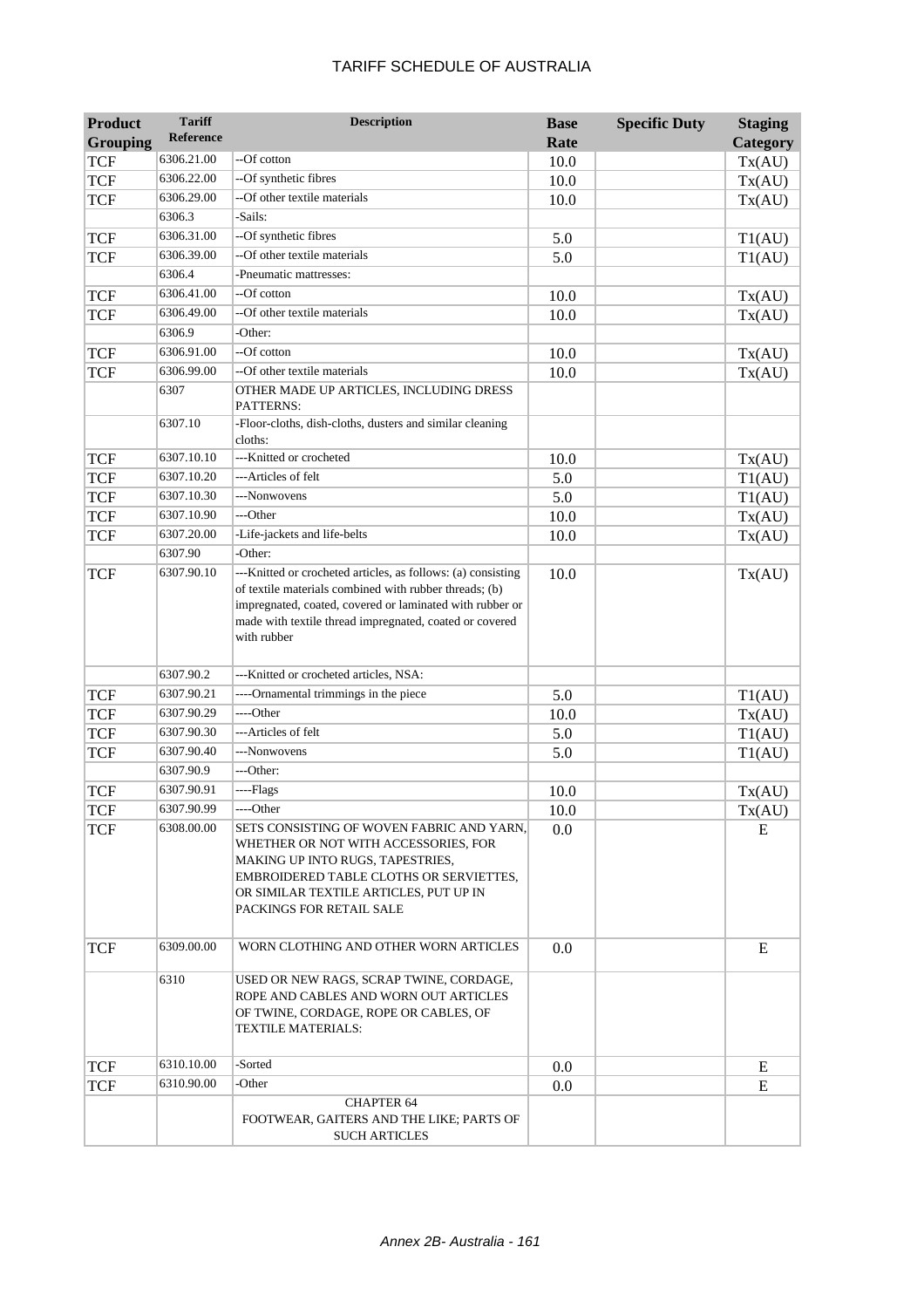| <b>Product</b>  | <b>Tariff</b>    | <b>Description</b>                                                                                                                                                                                                                 | <b>Base</b> | <b>Specific Duty</b> | <b>Staging</b> |
|-----------------|------------------|------------------------------------------------------------------------------------------------------------------------------------------------------------------------------------------------------------------------------------|-------------|----------------------|----------------|
| <b>Grouping</b> | <b>Reference</b> |                                                                                                                                                                                                                                    | Rate        |                      | Category       |
|                 | 6401             | WATERPROOF FOOTWEAR WITH OUTER SOLES<br>AND UPPERS OF RUBBER OR OF PLASTICS, THE<br>UPPERS OF WHICH ARE NEITHER FIXED TO THE<br>SOLE NOR ASSEMBLED BY STITCHING,<br>RIVETING, NAILING, SCREWING, PLUGGING OR<br>SIMILAR PROCESSES: |             |                      |                |
| <b>TCF-IND</b>  | 6401.10.00       | -Footwear incorporating a protective metal toe-cap                                                                                                                                                                                 | 15.0        |                      | D              |
|                 | 6401.9           | -Other footwear:                                                                                                                                                                                                                   |             |                      |                |
| <b>TCF-IND</b>  | 6401.91.00       | --Covering the knee                                                                                                                                                                                                                | 15.0        |                      | D              |
|                 | 6401.92          | --Covering the ankle but not covering the knee:                                                                                                                                                                                    |             |                      |                |
| <b>TCF-IND</b>  | 6401.92.10       | ---Footwear of a kind used solely or principally in<br>conjunction with diving dress or wetsuits; ski-boots, cross-<br>country ski footwear and snowboard boots                                                                    | 0.0         |                      | E              |
| <b>TCF-IND</b>  | 6401.92.90       | ---Other                                                                                                                                                                                                                           |             |                      |                |
|                 |                  | In respect of goods classified to US<br>subheading 6401.92.60                                                                                                                                                                      | 15.0        |                      | A              |
|                 |                  | In respect of goods classified to US<br>subheading 6401.92.90                                                                                                                                                                      | 15.0        |                      | D              |
|                 | 6401.99          | --Other:                                                                                                                                                                                                                           |             |                      |                |
| <b>TCF-IND</b>  | 6401.99.10       | ---Footwear of a kind used solely or principally in<br>conjunction with diving dress or wetsuits; ski-boots, cross-<br>country ski footwear and snowboard boots                                                                    | 0.0         |                      | E              |
| <b>TCF-IND</b>  | 6401.99.90       | ---Other                                                                                                                                                                                                                           |             |                      |                |
|                 |                  | In respect of goods classified to US<br>subheading 6401.99.80                                                                                                                                                                      | 15.0        |                      | A              |
|                 |                  | In respect of goods classified to US<br>subheading 6401.99.30, 6401.99.60 or<br>6401.99.90                                                                                                                                         | 15.0        |                      | D              |
|                 | 6402             | OTHER FOOTWEAR WITH OUTER SOLES AND<br><b>UPPERS OF RUBBER OR PLASTICS:</b>                                                                                                                                                        |             |                      |                |
|                 | 6402.1           | -Sports footwear:                                                                                                                                                                                                                  |             |                      |                |
| TCF-IND         | 6402.12.00       | --Ski-boots, cross-country ski footwear and snowboard<br>boots                                                                                                                                                                     | 0.0         |                      | E              |
| <b>TCF-IND</b>  | 6402.19.00       | --Other                                                                                                                                                                                                                            | 15.0        |                      | A              |
| TCF-IND         | 6402.20.00       | -Footwear with upper straps or thongs assembled to the<br>sole by means of plugs                                                                                                                                                   | 15.0        |                      | A              |
| TCF-IND         | 6402.30.00       | -Other footwear, incorporating a protective metal toe-cap                                                                                                                                                                          |             |                      |                |
|                 |                  | In respect of goods classified to US<br>subheading 6402.30.30, 6402.30.60 or<br>6402.30.90                                                                                                                                         | 15.0        |                      | A              |
|                 |                  | In respect of goods classified to US<br>subheading 6402.30.50, 6402.30.70 or<br>6402.30.80                                                                                                                                         | 15.0        |                      | D              |
|                 | 6402.9           | -Other footwear:                                                                                                                                                                                                                   |             |                      |                |
|                 | 6402.91          | --Covering the ankle:                                                                                                                                                                                                              |             |                      |                |
| TCF-IND         | 6402.91.10       | ---Footwear of a kind used solely or principally in<br>conjunction with diving dress or wetsuits                                                                                                                                   | 0.0         |                      | E              |
| <b>TCF-IND</b>  | 6402.91.90       | ---Other                                                                                                                                                                                                                           |             |                      |                |
|                 |                  | In respect of goods classified to US<br>subheading 6402.91.40, 6402.91.60 or<br>6402.91.70                                                                                                                                         | 15.0        |                      | A              |
|                 |                  | In respect of goods classified to US<br>subheading 6402.91.50, 6402.91.80 or<br>6402.91.90                                                                                                                                         | 15.0        |                      | D              |
|                 | 6402.99          | --Other:                                                                                                                                                                                                                           |             |                      |                |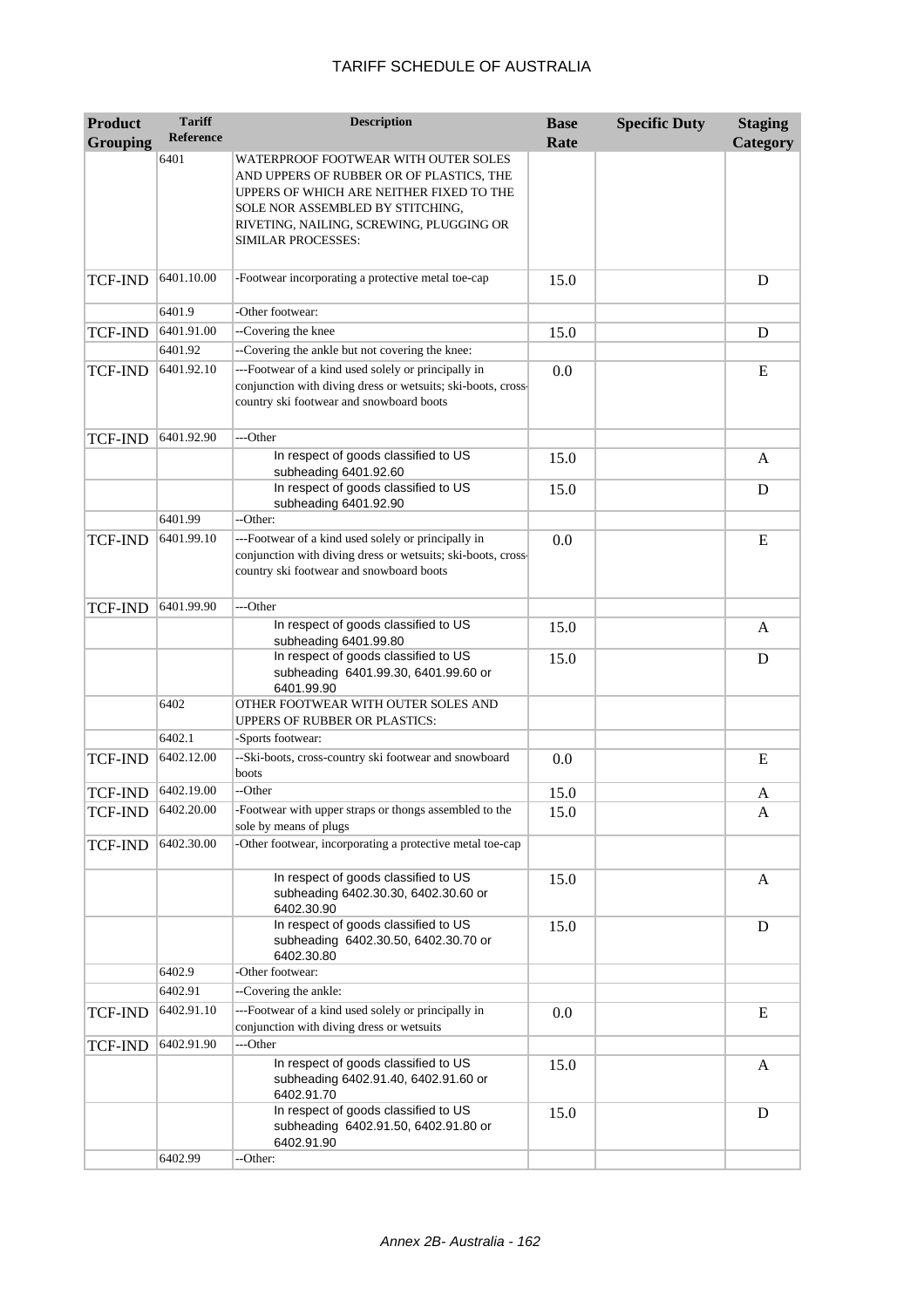| <b>Product</b><br><b>Grouping</b> | <b>Tariff</b><br><b>Reference</b> | <b>Description</b>                                                                                                                                                                   | <b>Base</b><br>Rate | <b>Specific Duty</b> | <b>Staging</b><br>Category |
|-----------------------------------|-----------------------------------|--------------------------------------------------------------------------------------------------------------------------------------------------------------------------------------|---------------------|----------------------|----------------------------|
| <b>TCF-IND</b>                    | 6402.99.10                        | ---Footwear of a kind used solely or principally in                                                                                                                                  | 0.0                 |                      | E                          |
|                                   |                                   | conjunction with diving dress or wetsuits                                                                                                                                            |                     |                      |                            |
| <b>TCF-IND</b>                    | 6402.99.90                        | ---Other                                                                                                                                                                             |                     |                      |                            |
|                                   |                                   | In respect of goods classified to US<br>subheading 6402.99.05, 6402.99.10,<br>6402.99.14, 6402.99.18, 6402.99.30,<br>6402.99.60 or 6402.99.70                                        | 15.0                |                      | A                          |
|                                   |                                   | In respect of goods classified to US<br>subheading 6402.99.20, 6402.99.80 or<br>6402.99.90                                                                                           | 15.0                |                      | D                          |
|                                   | 6403                              | FOOTWEAR WITH OUTER SOLES OF RUBBER,<br>PLASTICS, LEATHER OR COMPOSITION LEATHER<br>AND UPPERS OF LEATHER:                                                                           |                     |                      |                            |
|                                   | 6403.1                            | -Sports footwear:                                                                                                                                                                    |                     |                      |                            |
| <b>TCF-IND</b>                    | 6403.12.00                        | --Ski-boots, cross-country ski footwear and snowboard<br>boots                                                                                                                       | 0.0                 |                      | E                          |
| TCF-IND                           | 6403.19.00                        | --Other                                                                                                                                                                              | 15.0                |                      | A                          |
| <b>TCF-IND</b>                    | 6403.20.00                        | -Footwear with outer soles of leather, and uppers which<br>consist of leather straps across the instep and around the<br>big toe                                                     | 0.0                 |                      | E                          |
| <b>TCF-IND</b>                    | 6403.30.00                        | -Footwear made on a base or platform of wood, not<br>having an inner sole or a protective metal toe-cap                                                                              | 15.0                |                      | A                          |
| <b>TCF-IND</b>                    | 6403.40.00                        | -Other footwear, incorporating a protective metal toe-cap                                                                                                                            | 15.0                |                      | A                          |
|                                   | 6403.5                            | -Other footwear with outer soles of leather:                                                                                                                                         |                     |                      |                            |
| <b>TCF-IND</b>                    | 6403.51.00                        | --Covering the ankle                                                                                                                                                                 | 15.0                |                      | A                          |
| TCF-IND                           | 6403.59.00                        | --Other                                                                                                                                                                              | 15.0                |                      | A                          |
|                                   | 6403.9                            | -Other footwear:                                                                                                                                                                     |                     |                      |                            |
| TCF-IND                           | 6403.91.00                        | --Covering the ankle                                                                                                                                                                 | 15.0                |                      | A                          |
| TCF-IND                           | 6403.99.00                        | --Other                                                                                                                                                                              | 15.0                |                      | A                          |
|                                   | 6404                              | FOOTWEAR WITH OUTER SOLES OF RUBBER,<br>PLASTICS, LEATHER OR COMPOSITION LEATHER<br>AND UPPERS OF TEXTILE MATERIALS:                                                                 |                     |                      |                            |
|                                   | 6404.1                            | -Footwear with outer soles of rubber or plastics:                                                                                                                                    |                     |                      |                            |
|                                   | 6404.11                           | --Sports footwear; tennis shoes, basketball shoes, gym<br>shoes, training shoes and the like:                                                                                        |                     |                      |                            |
| <b>TCF-IND</b>                    | 6404.11.10                        | ---Ski-boots, cross-country ski footwear and snowboard<br>boots                                                                                                                      | 0.0                 |                      | E                          |
| <b>TCF-IND</b>                    | 6404.11.90                        | ---Other                                                                                                                                                                             |                     |                      |                            |
|                                   |                                   | In respect of goods classified to US<br>subheading 6404.11.20, 6404.11.40,<br>6404.11.50, 6404.11.60, 6404.11.70, or<br>6404.11.80                                                   | 15.0                |                      | A                          |
|                                   |                                   | In respect of goods classified to US<br>subheading 6404.11.90                                                                                                                        | 15.0                |                      | D                          |
|                                   | 6404.19                           | --Other:                                                                                                                                                                             |                     |                      |                            |
| <b>TCF-IND</b>                    | 6404.19.10                        | ---Footwear of a kind used solely or principally in<br>conjunction with diving dress or wetsuits                                                                                     | 0.0                 |                      | E                          |
| <b>TCF-IND</b>                    | 6404.19.90                        | ---Other                                                                                                                                                                             |                     |                      |                            |
|                                   |                                   | In respect of goods classified to US<br>subheading 6404.19.15, 6404.19.25,<br>6404.19.30, 6404.19.35, 6404.19.40,<br>6404.19.50, 6404.19.60, 6404.19.70,<br>6404.19.80 or 6404.19.90 | 15.0                |                      | A                          |
|                                   |                                   | In respect of goods classified to US<br>subheading 6404.19.20                                                                                                                        | 15.0                |                      | D                          |
| <b>TCF-IND</b>                    | 6404.20.00                        | -Footwear with outer soles of leather or composition<br>leather                                                                                                                      | 15.0                |                      | A                          |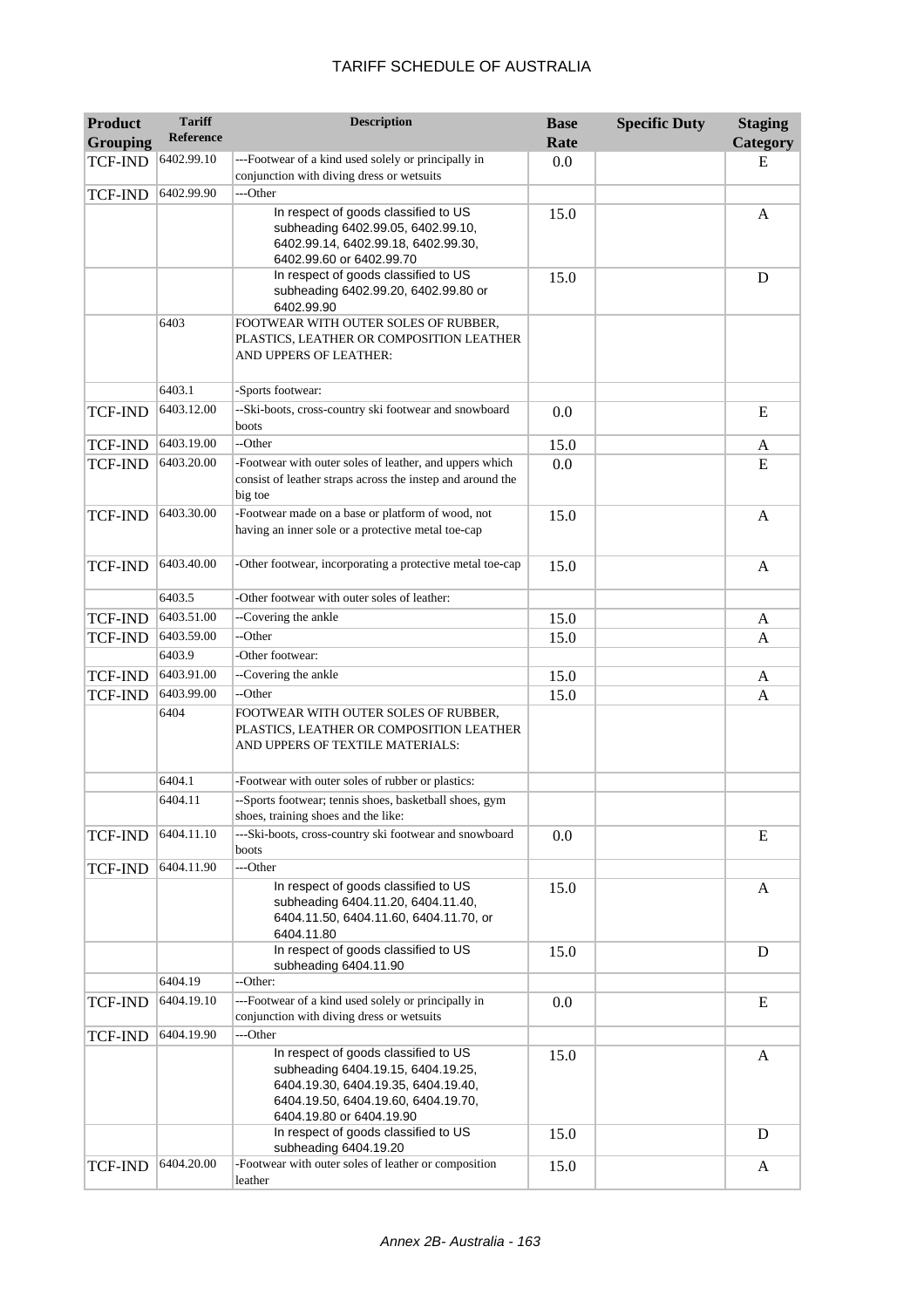| <b>Product</b>  | <b>Tariff</b>    | <b>Description</b>                                                                                                                                                                                                                               | <b>Base</b> | <b>Specific Duty</b> | <b>Staging</b> |
|-----------------|------------------|--------------------------------------------------------------------------------------------------------------------------------------------------------------------------------------------------------------------------------------------------|-------------|----------------------|----------------|
| <b>Grouping</b> | <b>Reference</b> |                                                                                                                                                                                                                                                  | Rate        |                      | Category       |
|                 | 6405             | <b>OTHER FOOTWEAR:</b>                                                                                                                                                                                                                           |             |                      |                |
| <b>TCF-IND</b>  | 6405.10.00       | -With uppers of leather or composition leather                                                                                                                                                                                                   | 15.0        |                      | A              |
| <b>TCF-IND</b>  | 6405.20.00       | -With uppers of textile materials                                                                                                                                                                                                                | 15.0        |                      | A              |
|                 | 6405.90          | -Other:                                                                                                                                                                                                                                          |             |                      |                |
| <b>TCF-IND</b>  | 6405.90.10       | ---Ski-boots, cross-country ski footwear and snowboard<br>boots                                                                                                                                                                                  | 0.0         |                      | E              |
| TCF-IND         | 6405.90.90       | ---Other                                                                                                                                                                                                                                         | 15.0        |                      | A              |
|                 | 6406             | PARTS OF FOOTWEAR (INCLUDING UPPERS<br>WHETHER OR NOT ATTACHED TO SOLES OTHER<br>THAN OUTER SOLES); REMOVABLE IN-SOLES,<br>HEEL CUSHIONS AND SIMILAR ARTICLES;<br>GAITERS, LEGGINGS AND SIMILAR ARTICLES,<br>AND PARTS THEREOF:                  |             |                      |                |
|                 | 6406.10          | -Uppers and parts thereof, other than stiffeners:                                                                                                                                                                                                |             |                      |                |
|                 | 6406.10.10       | ---Parts, of metal                                                                                                                                                                                                                               | 5.0         |                      | A              |
|                 | 6406.10.90       | ---Other                                                                                                                                                                                                                                         | 10.0        |                      | A              |
| <b>TCF-IND</b>  | 6406.20.00       | -Outer soles and heels, of rubber or plastics                                                                                                                                                                                                    | 10.0        |                      | A              |
|                 | 6406.9           | -Other:                                                                                                                                                                                                                                          |             |                      |                |
| <b>TCF-IND</b>  | 6406.91.00       | --Of wood                                                                                                                                                                                                                                        | 10.0        |                      | A              |
|                 | 6406.99          | --Of other materials:                                                                                                                                                                                                                            |             |                      |                |
| <b>TCF-IND</b>  | 6406.99.10       | ---Gaiters, leggings and similar articles, and parts thereof                                                                                                                                                                                     | 0.0         |                      | E              |
| <b>TCF-IND</b>  | 6406.99.20       | ---Removable in-soles, heel cushions and similar articles                                                                                                                                                                                        | 10.0        |                      | A              |
|                 | 6406.99.9        | ---Other:                                                                                                                                                                                                                                        |             |                      |                |
| <b>TCF-IND</b>  | 6406.99.91       | ----Parts, of metal                                                                                                                                                                                                                              | 5.0         |                      | A              |
| <b>TCF-IND</b>  | 6406.99.99       | ----Other                                                                                                                                                                                                                                        | 10.0        |                      | A              |
|                 |                  | <b>CHAPTER 65</b>                                                                                                                                                                                                                                |             |                      |                |
|                 | 6501.00.00       | HEADGEAR AND PARTS THEREOF                                                                                                                                                                                                                       |             |                      |                |
| <b>TCF-IND</b>  |                  | HAT-FORMS, HAT BODIES AND HOODS OF FELT,<br>NEITHER BLOCKED TO SHAPE NOR WITH MADE<br>BRIMS; PLATEAUX AND MANCHONS (INCLUDING<br>SLIT MANCHONS), OF FELT                                                                                         | 10.0        |                      | A              |
| <b>TCF-IND</b>  | 6502.00.00       | HAT-SHAPES, PLAITED OR MADE BY<br>ASSEMBLING STRIPS OF ANY MATERIAL,<br>NEITHER BLOCKED TO SHAPE, NOR WITH MADE<br>BRIMS, NOR LINED, NOR TRIMMED                                                                                                 | 0.0         |                      | E              |
| <b>TCF-IND</b>  | 6503.00.00       | FELT HATS AND OTHER FELT HEADGEAR, MADE<br>FROM THE HAT BODIES, HOODS OR PLATEAUX<br>OF 6501:00:00, WHETHER OR NOT LINED OR<br>TRIMMED                                                                                                           | 10.0        |                      | A              |
| <b>TCF-IND</b>  | 6504.00.00       | HATS AND OTHER HEADGEAR, PLAITED OR<br>MADE BY ASSEMBLING STRIPS OF ANY<br>MATERIAL, WHETHER OR NOT LINED OR<br>TRIMMED                                                                                                                          | 0.0         |                      | E              |
|                 | 6505             | HATS AND OTHER HEADGEAR, KNITTED OR<br>CROCHETED, OR MADE UP FROM LACE, FELT OR<br>OTHER TEXTILE FABRIC, IN THE PIECE (BUT NOT<br>IN STRIPS), WHETHER OR NOT LINED OR<br>TRIMMED; HAIR-NETS OF ANY MATERIAL,<br>WHETHER OR NOT LINED OR TRIMMED: |             |                      |                |
| <b>TCF-IND</b>  | 6505.10.00       | -Hair-nets                                                                                                                                                                                                                                       | 0.0         |                      | E              |
|                 | 6505.90          | -Other:                                                                                                                                                                                                                                          |             |                      |                |
| <b>TCF-IND</b>  | 6505.90.10       | ---Of nonwovens                                                                                                                                                                                                                                  | 10.0        |                      | A              |
| <b>TCF-IND</b>  | 6505.90.90       | ---Other                                                                                                                                                                                                                                         | 0.0         |                      | E              |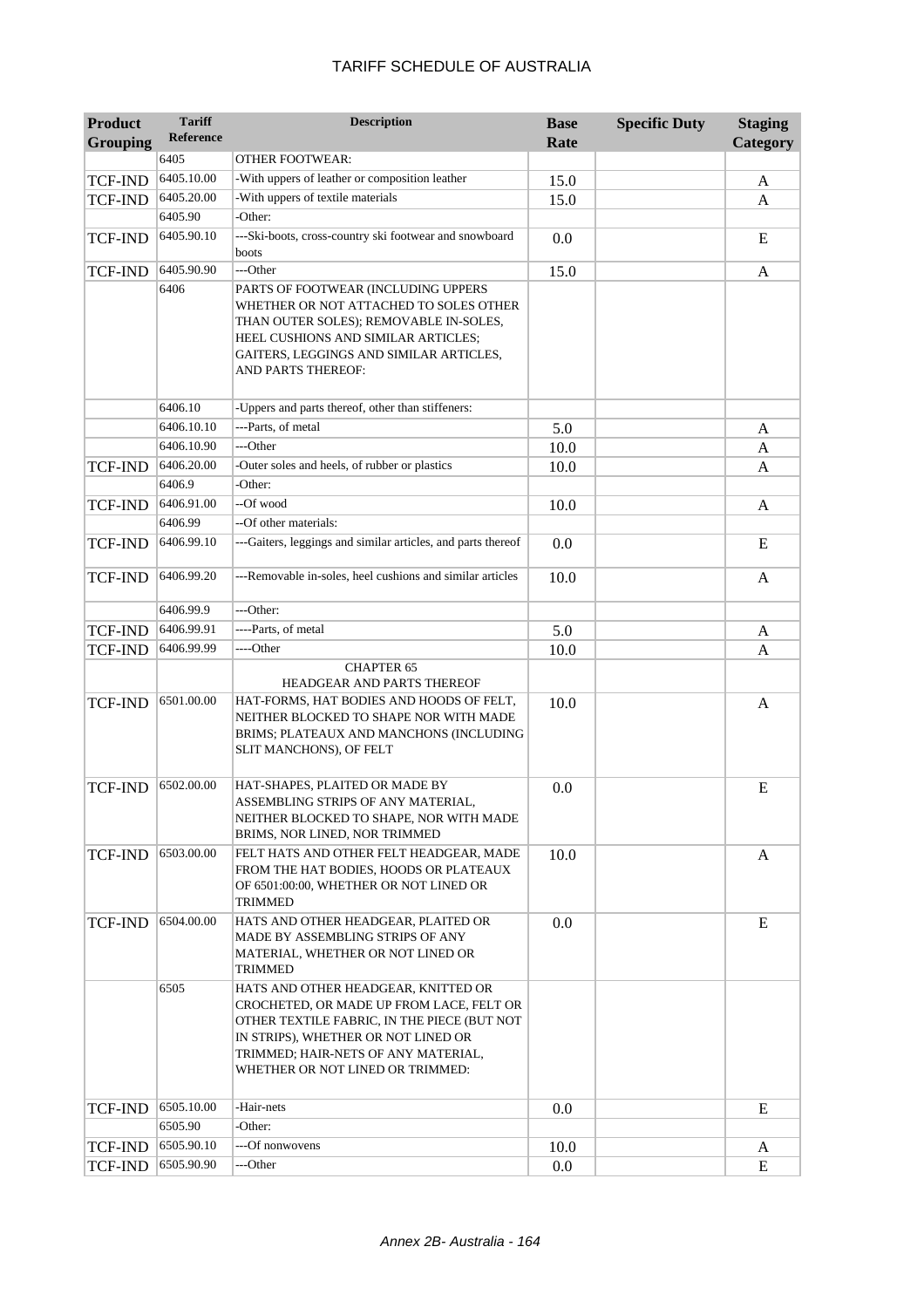| <b>Product</b>  | <b>Tariff</b>    | <b>Description</b>                                                                                                                                                                     | <b>Base</b> | <b>Specific Duty</b> | <b>Staging</b> |
|-----------------|------------------|----------------------------------------------------------------------------------------------------------------------------------------------------------------------------------------|-------------|----------------------|----------------|
| <b>Grouping</b> | <b>Reference</b> |                                                                                                                                                                                        | Rate        |                      | Category       |
|                 | 6506             | OTHER HEADGEAR, WHETHER OR NOT LINED OR<br>TRIMMED:                                                                                                                                    |             |                      |                |
| <b>TCF-IND</b>  | 6506.10.00       | -Safety headgear                                                                                                                                                                       | 0.0         |                      | E              |
|                 | 6506.9           | -Other:                                                                                                                                                                                |             |                      |                |
|                 | 6506.91          | --Of rubber or of plastics:                                                                                                                                                            |             |                      |                |
| <b>TCF-IND</b>  | 6506.91.10       | ---Of a kind used solely or principally with diving dress or                                                                                                                           | 10.0        |                      | A              |
|                 |                  | wetsuits                                                                                                                                                                               |             |                      |                |
| <b>TCF-IND</b>  | 6506.91.90       | ---Other                                                                                                                                                                               | 0.0         |                      | E              |
| TCF-IND         | 6506.92.00       | --Of furskin                                                                                                                                                                           | 0.0         |                      | ${\bf E}$      |
|                 | 6506.99          | --Of other materials:                                                                                                                                                                  |             |                      |                |
| <b>TCF-IND</b>  | 6506.99.10       | ---Of nonwovens, sheet paper or paperboard                                                                                                                                             | 10.0        |                      | A              |
| <b>TCF-IND</b>  | 6506.99.90       | ---Other                                                                                                                                                                               | 0.0         |                      | ${\bf E}$      |
| <b>TCF-IND</b>  | 6507.00.00       | HEAD-BANDS, LININGS, COVERS, HAT<br>FOUNDATIONS, HAT FRAMES, PEAKS AND<br>CHINSTRAPS, FOR HEADGEAR                                                                                     | 0.0         |                      | ${\bf E}$      |
|                 |                  | <b>CHAPTER 66</b><br>UMBRELLAS, SUN UMBRELLAS, WALKING-<br>STICKS, SEAT-STICKS, WHIPS, RIDING-CROPS,<br>AND PARTS THEREOF                                                              |             |                      |                |
|                 | 6601             | UMBRELLAS AND SUN UMBRELLAS (INCLUDING<br>WALKING-STICK UMBRELLAS, GARDEN<br>UMBRELLAS AND SIMILAR UMBRELLAS):                                                                         |             |                      |                |
| <b>IND</b>      | 6601.10.00       | -Garden or similar umbrellas                                                                                                                                                           | 5.0         |                      | A              |
|                 | 6601.9           | -Other:                                                                                                                                                                                |             |                      |                |
| <b>IND</b>      | 6601.91.00       | --Having a telescopic shaft                                                                                                                                                            | 0.0         |                      | E              |
| <b>IND</b>      | 6601.99.00       | --Other                                                                                                                                                                                | 5.0         |                      | A              |
| <b>IND</b>      | 6602.00.00       | WALKING-STICKS, SEAT-STICKS, WHIPS, RIDING-<br>CROPS, AND THE LIKE                                                                                                                     | 0.0         |                      | E              |
|                 | 6603             | PARTS, TRIMMINGS AND ACCESSORIES OF<br>ARTICLES OF 6601 OR 6602:                                                                                                                       |             |                      |                |
| <b>IND</b>      | 6603.10.00       | -Handles and knobs                                                                                                                                                                     | 0.0         |                      | E              |
| <b>IND</b>      | 6603.20.00       | -Umbrella frames, including frames mounted on shafts<br>(sticks)                                                                                                                       | 0.0         |                      | E              |
| <b>IND</b>      | 6603.90.00       | -Other                                                                                                                                                                                 | 0.0         |                      | E              |
|                 |                  | <b>CHAPTER 67</b><br>PREPARED FEATHERS AND DOWN AND<br>ARTICLES MADE OF FEATHERS OR OF DOWN;<br>ARTIFICIAL FLOWERS; ARTICLES OF HUMAN<br>HAIR                                          |             |                      |                |
| <b>IND</b>      | 6701.00.00       | SKINS AND OTHER PARTS OF BIRDS WITH THEIR<br>FEATHERS OR DOWN, FEATHERS, PARTS OF<br>FEATHERS, DOWN AND ARTICLES THEREOF<br>(OTHER THAN GOODS OF 0505 AND WORKED<br>QUILLS AND SCAPES) | 0.0         |                      | E              |
|                 | 6702             | ARTIFICIAL FLOWERS, FOLIAGE AND FRUIT AND<br>PARTS THEREOF; ARTICLES MADE OF ARTIFICIAL<br>FLOWERS, FOLIAGE OR FRUIT:                                                                  |             |                      |                |
| <b>IND</b>      | 6702.10.00       | -Of plastics                                                                                                                                                                           | 0.0         |                      | E              |
| <b>IND</b>      | 6702.90.00       | -Of other materials                                                                                                                                                                    | 0.0         |                      | E              |
| <b>IND</b>      | 6703.00.00       | HUMAN HAIR, DRESSED, THINNED, BLEACHED<br>OR OTHERWISE WORKED; WOOL OR OTHER<br>ANIMAL HAIR OR OTHER TEXTILE MATERIALS,<br>PREPARED FOR USE IN MAKING WIGS OR THE<br>LIKE              | 0.0         |                      | E              |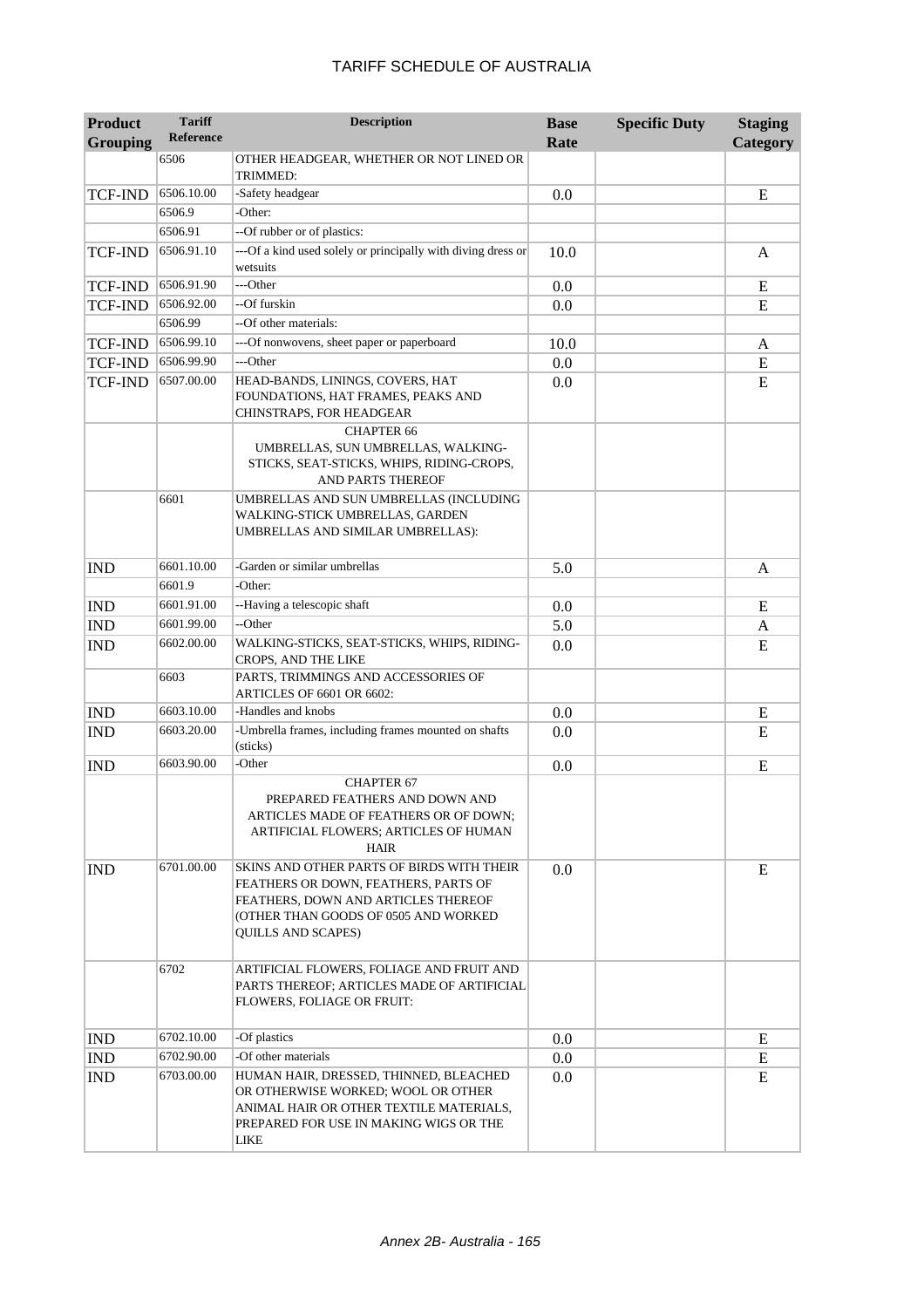| <b>Product</b>              | <b>Tariff</b><br><b>Reference</b> | <b>Description</b>                                                                                                                                                                                                                                                                                                                            | <b>Base</b> | <b>Specific Duty</b> | <b>Staging</b> |
|-----------------------------|-----------------------------------|-----------------------------------------------------------------------------------------------------------------------------------------------------------------------------------------------------------------------------------------------------------------------------------------------------------------------------------------------|-------------|----------------------|----------------|
| <b>Grouping</b>             |                                   |                                                                                                                                                                                                                                                                                                                                               | Rate        |                      | Category       |
|                             | 6704                              | WIGS, FALSE BEARDS, EYEBROWS AND<br>EYELASHES, SWITCHES AND THE LIKE, OF<br>HUMAN OR ANIMAL HAIR OR OF TEXTILE<br>MATERIALS; ARTICLES OF HUMAN HAIR NOT<br>ELSEWHERE SPECIFIED OR INCLUDED:                                                                                                                                                   |             |                      |                |
|                             | 6704.1                            | -Of synthetic textile materials:                                                                                                                                                                                                                                                                                                              |             |                      |                |
| <b>IND</b>                  | 6704.11.00                        | --Complete wigs                                                                                                                                                                                                                                                                                                                               | 0.0         |                      | Ε              |
| <b>IND</b>                  | 6704.19.00                        | --Other                                                                                                                                                                                                                                                                                                                                       | 0.0         |                      | E              |
| <b>IND</b>                  | 6704.20.00                        | -Of human hair                                                                                                                                                                                                                                                                                                                                | 0.0         |                      | E              |
| <b>IND</b>                  | 6704.90.00                        | -Of other materials                                                                                                                                                                                                                                                                                                                           | 0.0         |                      | E              |
|                             |                                   | <b>CHAPTER 68</b><br>ARTICLES OF STONE, PLASTER, CEMENT,<br>ASBESTOS, MICA OR SIMILAR MATERIALS                                                                                                                                                                                                                                               |             |                      |                |
| <b>IND</b>                  | 6801.00.00                        | SETTS, CURBSTONES AND FLAGSTONES, OF<br>NATURAL STONE (EXCEPT SLATE)                                                                                                                                                                                                                                                                          | 0.0         |                      | E              |
|                             | 6802                              | WORKED MONUMENTAL OR BUILDING STONE<br>(EXCEPT SLATE) AND ARTICLES THEREOF,<br>OTHER THAN GOODS OF 6801.00.00; MOSAIC<br>CUBES AND THE LIKE, OF NATURAL STONE<br>(INCLUDING SLATE), WHETHER OR NOT ON A<br>BACKING; ARTIFICIALLY COLOURED GRANULES,<br>CHIPPINGS AND POWDER, OF NATURAL STONE<br>(INCLUDING SLATE):                           |             |                      |                |
| <b>IND</b>                  | 6802.10.00                        | -Tiles, cubes and similar articles, whether or not<br>rectangular (including square), the largest surface area of<br>which is capable of being enclosed in a square the side of<br>which is less than 7 cm; artificially coloured granules,<br>chippings and powder                                                                           | 0.0         |                      | E              |
|                             | 6802.2                            | -Other monumental or building stone and articles thereof,<br>simply cut or sawn, with a flat or even surface:                                                                                                                                                                                                                                 |             |                      |                |
| <b>IND</b>                  | 6802.21.00                        | --Marble, travertine and alabaster                                                                                                                                                                                                                                                                                                            | 5.0         |                      | A              |
| <b>IND</b>                  | 6802.22.00                        | --Other calcareous stone                                                                                                                                                                                                                                                                                                                      | 0.0         |                      | E              |
| <b>IND</b>                  | 6802.23.00                        | --Granite                                                                                                                                                                                                                                                                                                                                     | 5.0         |                      | A              |
| <b>IND</b>                  | 6802.29.00                        | --Other stone                                                                                                                                                                                                                                                                                                                                 | 0.0         |                      | E              |
|                             | 6802.9                            | -Other:                                                                                                                                                                                                                                                                                                                                       |             |                      |                |
| <b>IND</b>                  | 6802.91.00                        | --Marble, travertine and alabaster                                                                                                                                                                                                                                                                                                            | 5.0         |                      | A              |
| <b>IND</b>                  | 6802.92.00                        | --Other calcareous stone                                                                                                                                                                                                                                                                                                                      | 0.0         |                      | E              |
| <b>IND</b>                  | 6802.93.00                        | --Granite                                                                                                                                                                                                                                                                                                                                     | 5.0         |                      | A              |
| $\mathop{\rm IND}\nolimits$ | 6802.99.00                        | --Other stone                                                                                                                                                                                                                                                                                                                                 | 5.0         |                      | A              |
| <b>IND</b>                  | 6803.00.00                        | WORKED SLATE AND ARTICLES OF SLATE OR OF<br><b>AGGLOMERATED SLATE</b>                                                                                                                                                                                                                                                                         | 5.0         |                      | A              |
|                             | 6804                              | MILLSTONES, GRINDSTONES, GRINDING WHEELS<br>AND THE LIKE, WITHOUT FRAMEWORKS, FOR<br>GRINDING, SHARPENING, POLISHING, TRUEING<br>OR CUTTING, HAND SHARPENING OR POLISHING<br>STONES, AND PARTS THEREOF, OF NATURAL<br>STONE, OF AGGLOMERATED NATURAL OR<br>ARTIFICIAL ABRASIVES, OR OF CERAMICS, WITH<br>OR WITHOUT PARTS OF OTHER MATERIALS: |             |                      |                |
| <b>IND</b>                  | 6804.10.00                        | -Millstones and grindstones for milling, grinding or<br>pulping                                                                                                                                                                                                                                                                               | 0.0         |                      | E              |
|                             | 6804.2                            | -Other millstones, grindstones, grinding wheels and the<br>like:                                                                                                                                                                                                                                                                              |             |                      |                |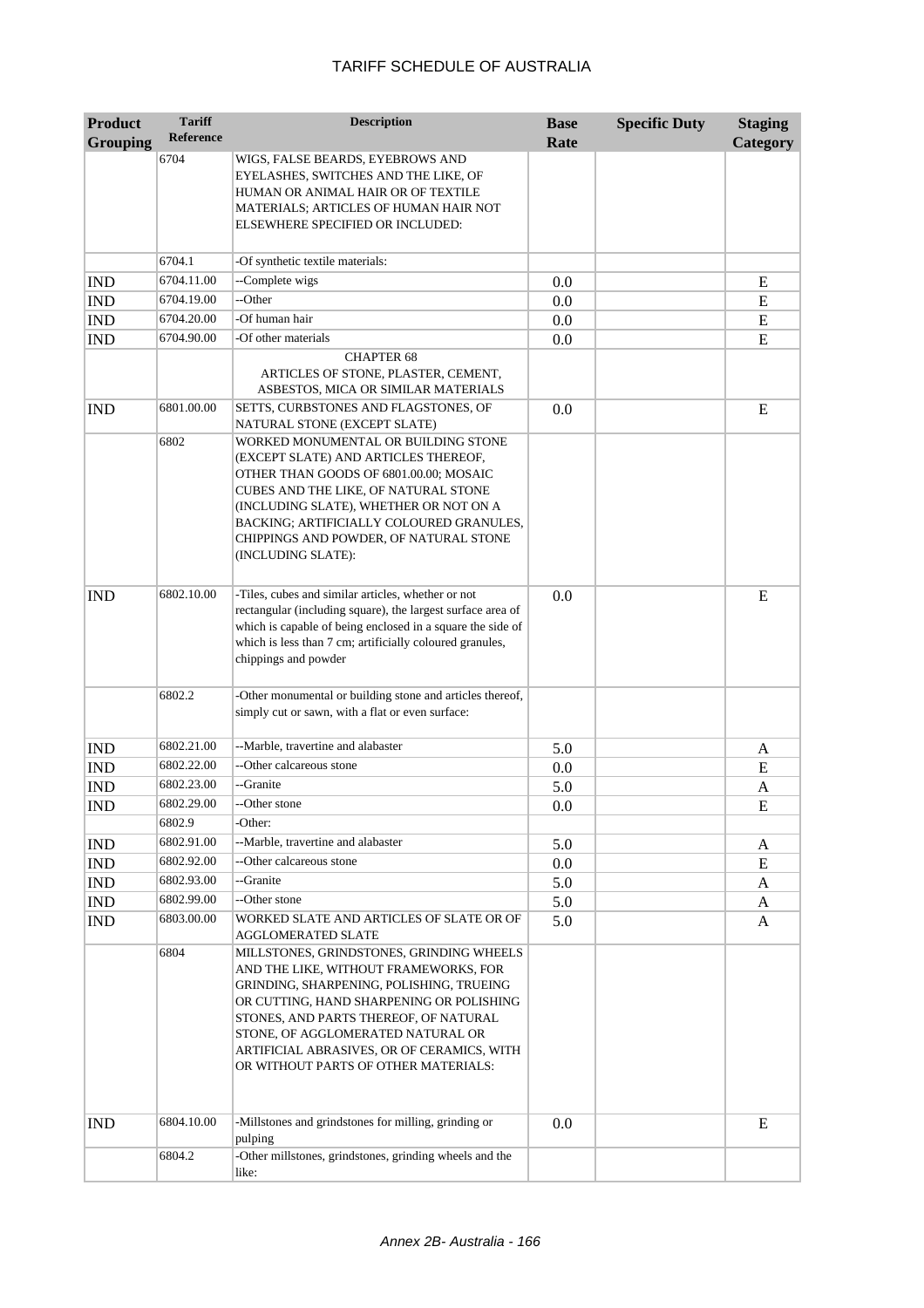| <b>Product</b><br><b>Grouping</b> | <b>Tariff</b><br>Reference | <b>Description</b>                                                                                                                                                                                                                                                                                                    | <b>Base</b><br>Rate | <b>Specific Duty</b> | <b>Staging</b><br>Category |
|-----------------------------------|----------------------------|-----------------------------------------------------------------------------------------------------------------------------------------------------------------------------------------------------------------------------------------------------------------------------------------------------------------------|---------------------|----------------------|----------------------------|
| <b>IND</b>                        | 6804.21.00                 | -- Of agglomerated synthetic or natural diamond                                                                                                                                                                                                                                                                       | 5.0                 |                      | A                          |
| <b>IND</b>                        | 6804.22.00                 | -- Of other agglomerated abrasives or of ceramics                                                                                                                                                                                                                                                                     | 5.0                 |                      | A                          |
| <b>IND</b>                        | 6804.23.00                 | --Of natural stone                                                                                                                                                                                                                                                                                                    | 0.0                 |                      | E                          |
| <b>IND</b>                        | 6804.30.00                 | -Hand sharpening or polishing stones                                                                                                                                                                                                                                                                                  | 5.0                 |                      | A                          |
|                                   | 6805                       | NATURAL OR ARTIFICIAL ABRASIVE POWDER OR<br>GRAIN, ON A BASE OF TEXTILE MATERIAL, OF<br>PAPER, OF PAPERBOARD OR OF OTHER<br>MATERIALS, WHETHER OR NOT CUT TO SHAPE<br>OR SEWN OR OTHERWISE MADE UP:                                                                                                                   |                     |                      |                            |
| <b>IND</b>                        | 6805.10.00                 | -On a base of woven textile fabric only                                                                                                                                                                                                                                                                               | 5.0                 |                      | A                          |
| <b>IND</b>                        | 6805.20.00                 | -On a base of paper or paperboard only                                                                                                                                                                                                                                                                                | 5.0                 |                      | A                          |
| <b>IND</b>                        | 6805.30.00                 | -On a base of other materials                                                                                                                                                                                                                                                                                         | 5.0                 |                      | A                          |
|                                   | 6806                       | SLAG WOOL, ROCK WOOL AND SIMILAR<br>MINERAL WOOLS; EXFOLIATED VERMICULITE,<br>EXPANDED CLAYS, FOAMED SLAG AND SIMILAR<br>EXPANDED MINERAL MATERIALS; MIXTURES<br>AND ARTICLES OF HEAT-INSULATING, SOUND-<br>INSULATING OR SOUND-ABSORBING MINERAL<br>MATERIALS, OTHER THAN THOSE OF 6811 OR<br>6812 OR OF CHAPTER 69: |                     |                      |                            |
| <b>IND</b>                        | 6806.10.00                 | -Slag wool, rock wool and similar mineral wools<br>(including intermixtures thereof), in bulk, sheets or rolls                                                                                                                                                                                                        | 5.0                 |                      | $\mathbf{A}$               |
| <b>IND</b>                        | 6806.20.00                 | -Exfoliated vermiculite, expanded clays, foamed slag and<br>similar expanded mineral materials (including<br>intermixtures thereof)                                                                                                                                                                                   | 0.0                 |                      | E                          |
|                                   | 6806.90                    | -Other:                                                                                                                                                                                                                                                                                                               |                     |                      |                            |
| <b>IND</b>                        | 6806.90.10                 | ---Of a kind used as components in passenger motor<br>vehicles                                                                                                                                                                                                                                                        | 10.0                |                      | $\mathbf{A}$               |
| <b>IND</b>                        | 6806.90.90                 | ---Other                                                                                                                                                                                                                                                                                                              | 5.0                 |                      | A                          |
|                                   | 6807                       | ARTICLES OF ASPHALT OR OF SIMILAR<br>MATERIAL (FOR EXAMPLE, PETROLEUM<br>BITUMEN OR COAL TAR PITCH):                                                                                                                                                                                                                  |                     |                      |                            |
| <b>IND</b>                        | 6807.10.00                 | -In rolls                                                                                                                                                                                                                                                                                                             | 5.0                 |                      | A                          |
| <b>IND</b>                        | 6807.90.00                 | -Other                                                                                                                                                                                                                                                                                                                | 0.0                 |                      | ${\bf E}$                  |
| $\overline{\text{IND}}$           | 6808.00.00                 | PANELS, BOARDS, TILES, BLOCKS AND SIMILAR<br>ARTICLES OF VEGETABLE FIBRE, OF STRAW OR<br>OF SHAVINGS, CHIPS, PARTICLES, SAWDUST OR<br>OTHER WASTE, OF WOOD, AGGLOMERATED<br>WITH CEMENT, PLASTER OR OTHER MINERAL<br><b>BINDERS</b>                                                                                   | 5.0                 |                      | A                          |
|                                   | 6809                       | ARTICLES OF PLASTER OR OF COMPOSITIONS<br><b>BASED ON PLASTER:</b>                                                                                                                                                                                                                                                    |                     |                      |                            |
|                                   | 6809.1                     | -Boards, sheets, panels, tiles and similar articles, not<br>ornamented:                                                                                                                                                                                                                                               |                     |                      |                            |
| <b>IND</b>                        | 6809.11.00                 | --Faced or reinforced with paper or paperboard only                                                                                                                                                                                                                                                                   | 5.0                 |                      | A                          |
| <b>IND</b>                        | 6809.19.00                 | --Other                                                                                                                                                                                                                                                                                                               | 5.0                 |                      | A                          |
| <b>IND</b>                        | 6809.90.00                 | -Other articles                                                                                                                                                                                                                                                                                                       | 5.0                 |                      | A                          |
|                                   | 6810                       | ARTICLES OF CEMENT, OF CONCRETE OR OF<br>ARTIFICIAL STONE, WHETHER OR NOT<br><b>REINFORCED:</b>                                                                                                                                                                                                                       |                     |                      |                            |
|                                   | 6810.1                     | -Tiles, flagstones, bricks and similar articles:                                                                                                                                                                                                                                                                      |                     |                      |                            |
| <b>IND</b>                        | 6810.11.00                 | --Building blocks and bricks                                                                                                                                                                                                                                                                                          | 5.0                 |                      | A                          |
| <b>IND</b>                        | 6810.19.00                 | --Other                                                                                                                                                                                                                                                                                                               | 5.0                 |                      | A                          |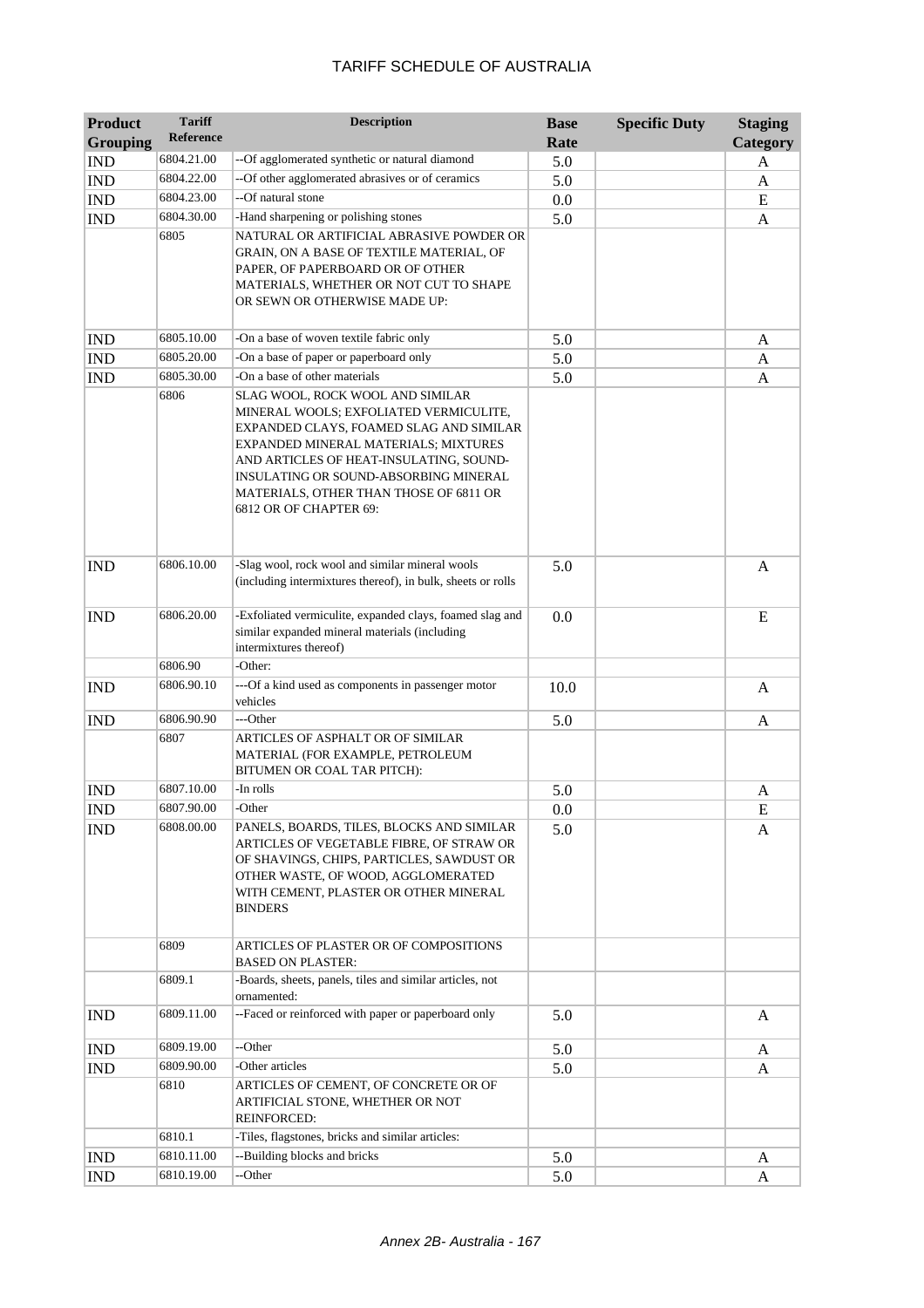| <b>Product</b>  | <b>Tariff</b><br><b>Reference</b> | <b>Description</b>                                                                                                                                                                                                                                                                                                        | <b>Base</b> | <b>Specific Duty</b> | <b>Staging</b> |
|-----------------|-----------------------------------|---------------------------------------------------------------------------------------------------------------------------------------------------------------------------------------------------------------------------------------------------------------------------------------------------------------------------|-------------|----------------------|----------------|
| <b>Grouping</b> | 6810.9                            | -Other articles:                                                                                                                                                                                                                                                                                                          | Rate        |                      | Category       |
|                 | 6810.91.00                        | --Prefabricated structural components for building or civil                                                                                                                                                                                                                                                               |             |                      |                |
| <b>IND</b>      |                                   | engineering                                                                                                                                                                                                                                                                                                               | 5.0         |                      | A              |
| <b>IND</b>      | 6810.99.00                        | --Other                                                                                                                                                                                                                                                                                                                   | 5.0         |                      | $\mathbf{A}$   |
|                 | 6811                              | ARTICLES OF ASBESTOS-CEMENT, OF                                                                                                                                                                                                                                                                                           |             |                      |                |
|                 |                                   | CELLULOSE FIBRE-CEMENT OR THE LIKE:                                                                                                                                                                                                                                                                                       |             |                      |                |
| <b>IND</b>      | 6811.10.00                        | -Corrugated sheets                                                                                                                                                                                                                                                                                                        | 5.0         |                      | A              |
| <b>IND</b>      | 6811.20.00                        | -Other sheets, panels, tiles and similar articles                                                                                                                                                                                                                                                                         | 5.0         |                      | A              |
| <b>IND</b>      | 6811.30.00                        | -Tubes, pipes and tube or pipe fittings                                                                                                                                                                                                                                                                                   | 5.0         |                      | A              |
| <b>IND</b>      | 6811.90.00                        | -Other articles                                                                                                                                                                                                                                                                                                           | 5.0         |                      | A              |
|                 | 6812                              | FABRICATED ASBESTOS FIBRES; MIXTURES<br>WITH A BASIS OF ASBESTOS OR WITH A BASIS OF<br>ASBESTOS AND MAGNESIUM CARBONATE;<br>ARTICLES OF SUCH MIXTURES OR OF ASBESTOS<br>(FOR EXAMPLE, THREAD, WOVEN FABRIC,<br>CLOTHING, HEADGEAR, FOOTWEAR, GASKETS),<br>WHETHER OR NOT REINFORCED, OTHER THAN<br>GOODS OF 6811 OR 6813: |             |                      |                |
| <b>IND</b>      | 6812.50.00                        | -Clothing, clothing accessories, footwear and headgear                                                                                                                                                                                                                                                                    | 0.0         |                      | E              |
| <b>IND</b>      | 6812.60.00                        | -Paper, millboard and felt                                                                                                                                                                                                                                                                                                | 0.0         |                      | Ε              |
| <b>IND</b>      | 6812.70.00                        | -Compressed asbestos fibre jointing, in sheets or rolls                                                                                                                                                                                                                                                                   | 0.0         |                      | E              |
|                 | 6812.90                           | -Other:                                                                                                                                                                                                                                                                                                                   |             |                      |                |
| <b>IND</b>      | 6812.90.20                        | ---Goods, as follows: (a) fabricated asbestos fibres;<br>mixtures with a basis of asbestos or with a basis of<br>asbestos and magnesium carbonate; (b) yarn and thread;<br>(c) cords and string, whether or not plaited; (d) woven or<br>knitted fabric                                                                   | 0.0         |                      | E              |
| <b>PMV</b>      | 6812.90.30                        | ---Of a kind used as components in passenger motor<br>vehicles                                                                                                                                                                                                                                                            | 15.0        |                      | $\mathbf{A}$   |
| <b>IND</b>      | 6812.90.90                        | ---Other                                                                                                                                                                                                                                                                                                                  | 0.0         |                      | E              |
|                 | 6813                              | FRICTION MATERIAL AND ARTICLES THEREOF<br>(FOR EXAMPLE, SHEETS, ROLLS, STRIPS,<br>SEGMENTS, DISCS, WASHERS, PADS), NOT<br>MOUNTED, FOR BRAKES, FOR CLUTCHES OR THE<br>LIKE, WITH A BASIS OF ASBESTOS, OF OTHER<br>MINERAL SUBSTANCES OR OF CELLULOSE,<br>WHETHER OR NOT COMBINED WITH TEXTILE OR<br>OTHER MATERIALS:      |             |                      |                |
|                 | 6813.10                           | -Brake linings and pads:                                                                                                                                                                                                                                                                                                  |             |                      |                |
| <b>PMV</b>      | 6813.10.10                        | ---Of a kind used as components in passenger motor<br>vehicles                                                                                                                                                                                                                                                            | 15.0        |                      | A              |
| <b>PMV</b>      | 6813.10.90                        | ---Other                                                                                                                                                                                                                                                                                                                  | 5.0         |                      | A              |
|                 | 6813.90                           | -Other:                                                                                                                                                                                                                                                                                                                   |             |                      |                |
| <b>PMV</b>      | 6813.90.10                        | ---Of a kind used as components in passenger motor<br>vehicles                                                                                                                                                                                                                                                            | 15.0        |                      | A              |
| <b>PMV</b>      | 6813.90.90                        | ---Other                                                                                                                                                                                                                                                                                                                  | 5.0         |                      | A              |
|                 | 6814                              | WORKED MICA AND ARTICLES OF MICA,<br>INCLUDING AGGLOMERATED OR<br>RECONSTITUTED MICA, WHETHER OR NOT ON A<br>SUPPORT OF PAPER, PAPERBOARD OR OTHER<br><b>MATERIALS:</b>                                                                                                                                                   |             |                      |                |
| <b>IND</b>      | 6814.10.00                        | -Plates, sheets and strips of agglomerated or reconstituted<br>mica, whether or not on a support                                                                                                                                                                                                                          | 5.0         |                      | A              |
| <b>IND</b>      | 6814.90.00                        | -Other                                                                                                                                                                                                                                                                                                                    | 5.0         |                      | $\mathbf{A}$   |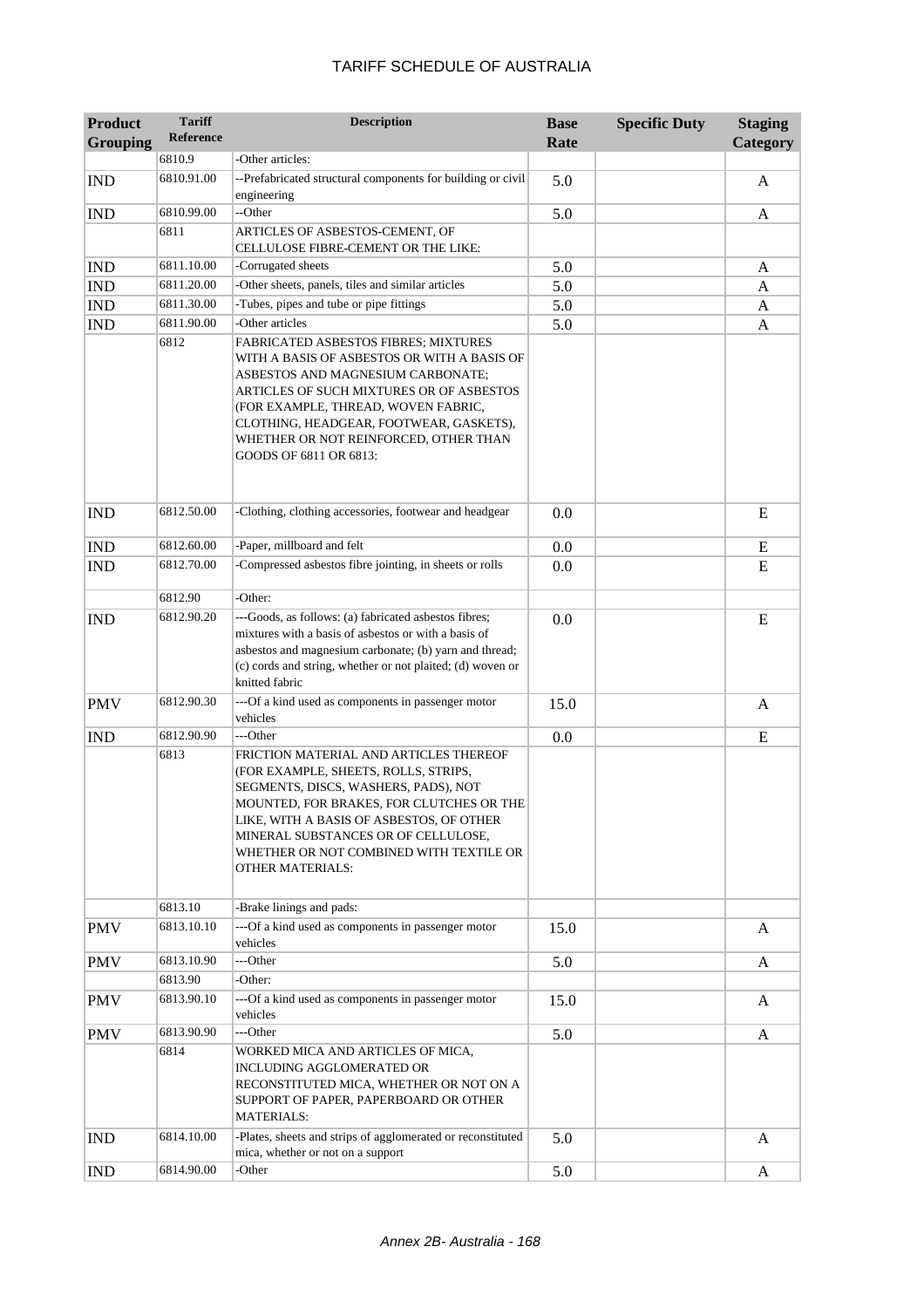| <b>Product</b><br><b>Grouping</b> | <b>Tariff</b><br><b>Reference</b> | <b>Description</b>                                                                                                                                                                                                                     | <b>Base</b><br>Rate | <b>Specific Duty</b> | <b>Staging</b><br>Category |
|-----------------------------------|-----------------------------------|----------------------------------------------------------------------------------------------------------------------------------------------------------------------------------------------------------------------------------------|---------------------|----------------------|----------------------------|
|                                   | 6815                              | ARTICLES OF STONE OR OF OTHER MINERAL<br>SUBSTANCES (INCLUDING CARBON FIBRES,<br>ARTICLES OF CARBON FIBRES AND ARTICLES OF<br>PEAT), NOT ELSEWHERE SPECIFIED OR<br><b>INCLUDED:</b>                                                    |                     |                      |                            |
| <b>PMV</b>                        | 6815.10.00                        | -Non-electrical articles of graphite or other carbon                                                                                                                                                                                   | 5.0                 |                      | A                          |
| <b>IND</b>                        | 6815.20.00                        | -Articles of peat                                                                                                                                                                                                                      | 0.0                 |                      | E                          |
|                                   | 6815.9                            | -Other articles:                                                                                                                                                                                                                       |                     |                      |                            |
| <b>IND</b>                        | 6815.91.00                        | --Containing magnesite, dolomite or chromite                                                                                                                                                                                           | 5.0                 |                      | A                          |
| <b>IND</b>                        | 6815.99.00                        | --Other                                                                                                                                                                                                                                | 5.0                 |                      | A                          |
|                                   |                                   | <b>CHAPTER 69</b><br><b>CERAMIC PRODUCTS</b>                                                                                                                                                                                           |                     |                      |                            |
| <b>IND</b>                        | 6901.00.00                        | BRICKS, BLOCKS, TILES AND OTHER CERAMIC<br>GOODS OF SILICEOUS FOSSIL MEALS (FOR<br>EXAMPLE, KIESELGUHR, TRIPOLITE OR<br>DIATOMITE) OR OF SIMILAR SILICEOUS EARTHS                                                                      | 5.0                 |                      | A                          |
|                                   | 6902                              | REFRACTORY BRICKS, BLOCKS, TILES AND<br>SIMILAR REFRACTORY CERAMIC<br>CONSTRUCTIONAL GOODS, OTHER THAN THOSE<br>OF SILICEOUS FOSSIL MEALS OR SIMILAR<br><b>SILICEOUS EARTHS:</b>                                                       |                     |                      |                            |
| <b>IND</b>                        | 6902.10.00                        | -Containing by weight, singly or together, more than 50%<br>of the elements Mg, Ca or Cr, expressed as MgO, CaO or<br>$Cr_2O_3$                                                                                                        | 5.0                 |                      | A                          |
| <b>IND</b>                        | 6902.20.00                        | Containing by weight more than 50% of alumina $(Al_2O_3)$ ,<br>of silica $(SiO2)$ or of a mixture or compound of these<br>products                                                                                                     | 5.0                 |                      | A                          |
| <b>IND</b>                        | 6902.90.00                        | -Other                                                                                                                                                                                                                                 | 5.0                 |                      | A                          |
|                                   | 6903                              | OTHER REFRACTORY CERAMIC GOODS (FOR<br>EXAMPLE, RETORTS, CRUCIBLES, MUFFLES,<br>NOZZLES, PLUGS, SUPPORTS, CUPELS, TUBES,<br>PIPES, SHEATHS AND RODS), OTHER THAN<br>THOSE OF SILICEOUS FOSSIL MEALS OR OF<br>SIMILAR SILICEOUS EARTHS: |                     |                      |                            |
| <b>IND</b>                        | 6903.10.00                        | -Containing by weight more than 50% of graphite or<br>other carbon or of a mixture of these products                                                                                                                                   | 5.0                 |                      | A                          |
| <b>IND</b>                        | 6903.20.00                        | Containing by weight more than 50% of alumina $(Al_2O_3)$<br>or of a mixture or compound of alumina and of silica<br>(SiO <sub>2</sub> )                                                                                               | 5.0                 |                      | A                          |
| <b>IND</b>                        | 6903.90.00                        | -Other                                                                                                                                                                                                                                 | 5.0                 |                      | A                          |
|                                   | 6904                              | CERAMIC BUILDING BRICKS, FLOORING BLOCKS,<br>SUPPORT OR FILLER TILES AND THE LIKE:                                                                                                                                                     |                     |                      |                            |
| <b>IND</b>                        | 6904.10.00                        | -Building bricks                                                                                                                                                                                                                       | 0.0                 |                      | E                          |
| <b>IND</b>                        | 6904.90.00                        | -Other                                                                                                                                                                                                                                 | 0.0                 |                      | E                          |
|                                   | 6905                              | ROOFING TILES, CHIMNEY-POTS, COWLS,<br>CHIMNEY LINERS, ARCHITECTURAL<br>ORNAMENTS AND OTHER CERAMIC<br>CONSTRUCTIONAL GOODS:                                                                                                           |                     |                      |                            |
| <b>IND</b>                        | 6905.10.00                        | -Roofing tiles                                                                                                                                                                                                                         | 5.0                 |                      | A                          |
| <b>IND</b>                        | 6905.90.00                        | -Other                                                                                                                                                                                                                                 | 5.0                 |                      | A                          |
| <b>IND</b>                        | 6906.00.00                        | CERAMIC PIPES, CONDUITS, GUTTERING AND<br>PIPE FITTINGS                                                                                                                                                                                | 5.0                 |                      | A                          |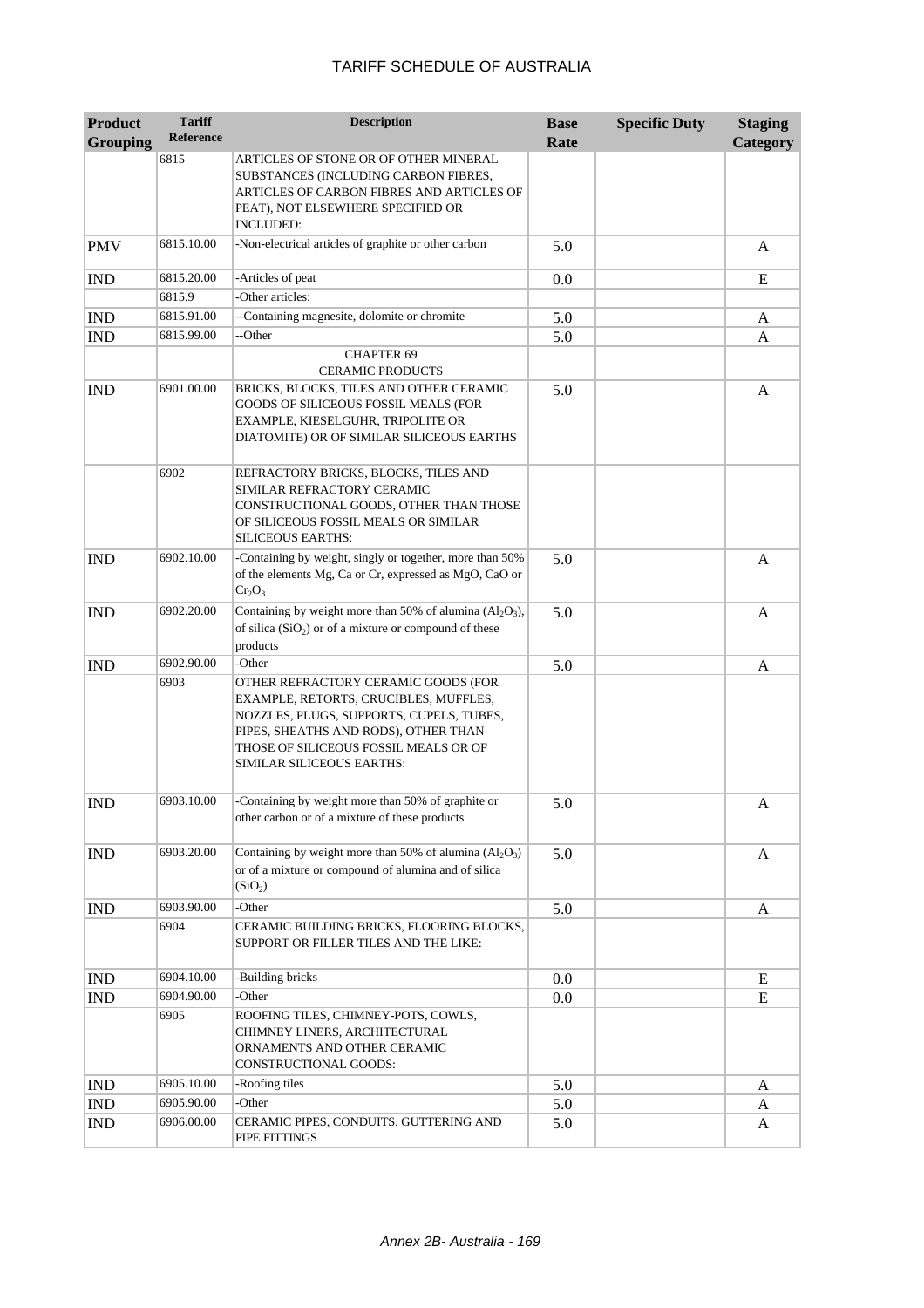| <b>Product</b>  | <b>Tariff</b>      | <b>Description</b>                                                                                                                                                                                                                                         | <b>Base</b> | <b>Specific Duty</b> | <b>Staging</b> |
|-----------------|--------------------|------------------------------------------------------------------------------------------------------------------------------------------------------------------------------------------------------------------------------------------------------------|-------------|----------------------|----------------|
| <b>Grouping</b> | <b>Reference</b>   |                                                                                                                                                                                                                                                            | Rate        |                      | Category       |
|                 | 6907               | UNGLAZED CERAMIC FLAGS AND PAVING,<br>HEARTH OR WALL TILES; UNGLAZED CERAMIC<br>MOSAIC CUBES AND THE LIKE, WHETHER OR<br><b>NOT ON A BACKING:</b>                                                                                                          |             |                      |                |
| <b>IND</b>      | 6907.10.00         | -Tiles, cubes and similar articles, whether or not<br>rectangular, the largest surface area of which is capable of<br>being enclosed in a square the side of which is less than 7<br>cm                                                                    | 0.0         |                      | E              |
| <b>IND</b>      | 6907.90.00         | -Other                                                                                                                                                                                                                                                     | 5.0         |                      | A              |
|                 | 6908               | GLAZED CERAMIC FLAGS AND PAVING, HEARTH<br>OR WALL TILES; GLAZED CERAMIC MOSAIC<br>CUBES AND THE LIKE, WHETHER OR NOT ON A<br><b>BACKING:</b>                                                                                                              |             |                      |                |
| <b>IND</b>      | 6908.10.00         | -Tiles, cubes and similar articles, whether or not<br>rectangular, the largest surface area of which is capable of<br>being enclosed in a square the side of which is less than 7<br>cm                                                                    | 0.0         |                      | E              |
| <b>IND</b>      | 6908.90.00         | -Other                                                                                                                                                                                                                                                     | 5.0         |                      | A              |
|                 | 6909               | CERAMIC WARES FOR LABORATORY, CHEMICAL<br>OR OTHER TECHNICAL USES; CERAMIC<br>TROUGHS, TUBS AND SIMILAR RECEPTACLES OF<br>A KIND USED IN AGRICULTURE; CERAMIC POTS,<br>JARS AND SIMILAR ARTICLES OF A KIND USED<br>FOR THE CONVEYANCE OR PACKING OF GOODS: |             |                      |                |
|                 | 6909.1             | -Ceramic wares for laboratory, chemical or other<br>technical uses:                                                                                                                                                                                        |             |                      |                |
| <b>IND</b>      | 6909.11.00         | --Of porcelain or china                                                                                                                                                                                                                                    | 5.0         |                      | A              |
| <b>IND</b>      | 6909.12.00         | --Articles having a hardness equivalent to 9 or more on<br>the Mohs scale                                                                                                                                                                                  | 5.0         |                      | A              |
| <b>IND</b>      | 6909.19.00         | --Other                                                                                                                                                                                                                                                    | 5.0         |                      | A              |
| <b>IND</b>      | 6909.90.00         | -Other                                                                                                                                                                                                                                                     | 5.0         |                      | A              |
|                 | 6910               | CERAMIC SINKS, WASH BASINS, WASH BASIN<br>PEDESTALS, BATHS, BIDETS, WATER CLOSET<br>PANS, FLUSHING CISTERNS, URINALS AND<br>SIMILAR SANITARY FIXTURES:                                                                                                     |             |                      |                |
| $\mathbb{IND}$  | 6910.10.00         | -Of porcelain or china                                                                                                                                                                                                                                     | 5.0         |                      | A              |
| <b>IND</b>      | 6910.90.00         | -Other                                                                                                                                                                                                                                                     | 5.0         |                      | A              |
|                 | 6911               | TABLEWARE, KITCHENWARE, OTHER<br>HOUSEHOLD ARTICLES AND TOILET ARTICLES,<br>OF PORCELAIN OR CHINA:                                                                                                                                                         |             |                      |                |
| <b>IND</b>      | 6911.10.00         | -Tableware and kitchenware                                                                                                                                                                                                                                 | 5.0         |                      | A              |
| IND             | 6911.90.00         | -Other                                                                                                                                                                                                                                                     | 5.0         |                      | A              |
| IND             | 6912.00.00         | CERAMIC TABLEWARE, KITCHENWARE, OTHER<br>HOUSEHOLD ARTICLES AND TOILET ARTICLES,<br>OTHER THAN OF PORCELAIN OR CHINA                                                                                                                                       | 5.0         |                      | A              |
|                 | 6913               | STATUETTES AND OTHER ORNAMENTAL<br><b>CERAMIC ARTICLES:</b>                                                                                                                                                                                                |             |                      |                |
| <b>IND</b>      | 6913.10.00         | -Of porcelain or china                                                                                                                                                                                                                                     | 5.0         |                      | A              |
| <b>IND</b>      | 6913.90.00<br>6914 | -Other<br>OTHER CERAMIC ARTICLES:                                                                                                                                                                                                                          | 5.0         |                      | A              |
|                 | 6914.10.00         | -Of porcelain or china                                                                                                                                                                                                                                     |             |                      |                |
| <b>IND</b>      | 6914.90.00         | -Other                                                                                                                                                                                                                                                     | 5.0         |                      | A              |
| <b>IND</b>      |                    | <b>CHAPTER 70</b><br><b>GLASS AND GLASSWARE</b>                                                                                                                                                                                                            | 5.0         |                      | A              |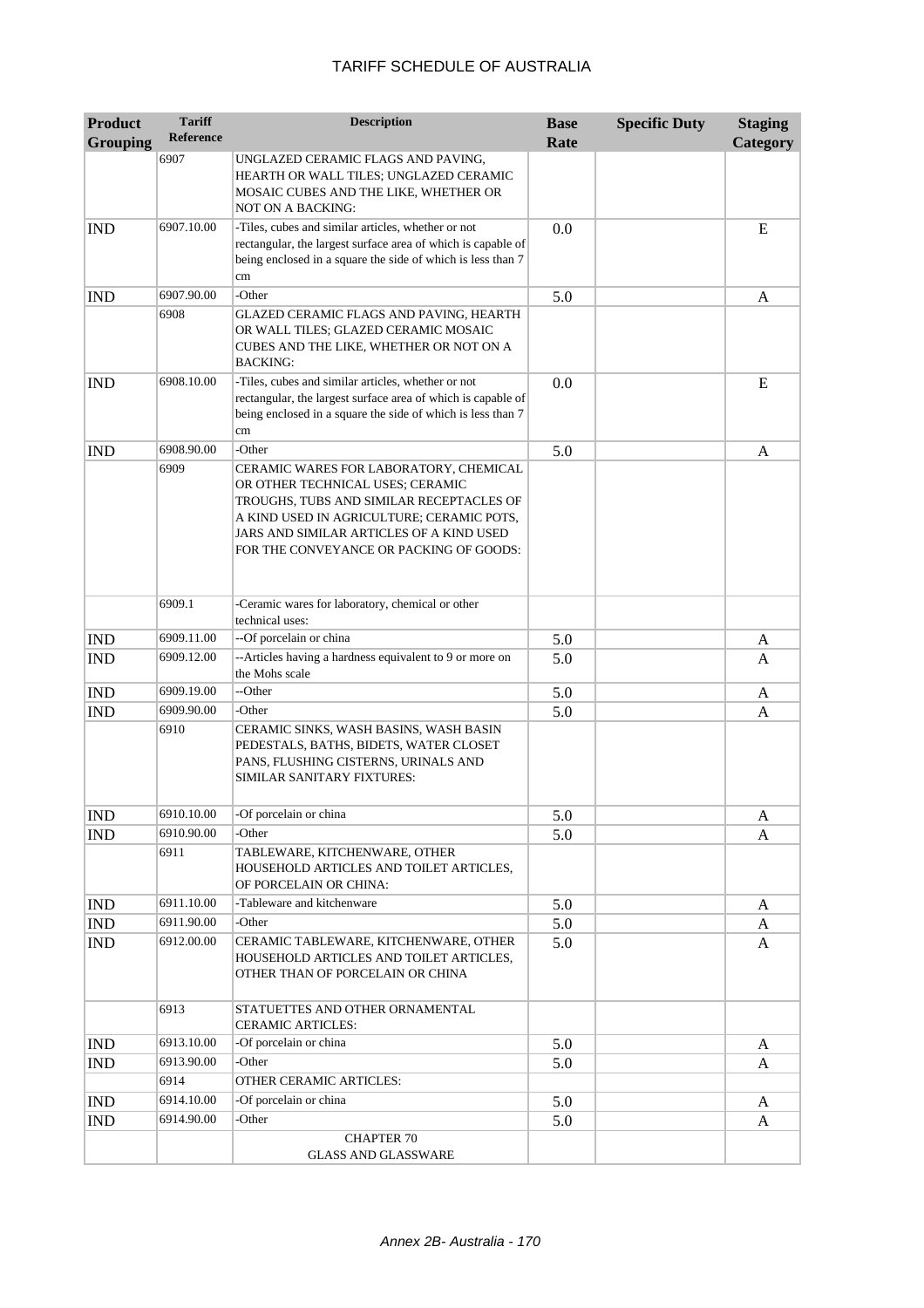| <b>Product</b><br><b>Grouping</b> | <b>Tariff</b><br><b>Reference</b> | <b>Description</b>                                                                                                                                                                 | <b>Base</b><br>Rate | <b>Specific Duty</b> | <b>Staging</b><br>Category |
|-----------------------------------|-----------------------------------|------------------------------------------------------------------------------------------------------------------------------------------------------------------------------------|---------------------|----------------------|----------------------------|
| <b>IND</b>                        | 7001.00.00                        | CULLET AND OTHER WASTE AND SCRAP OF<br><b>GLASS; GLASS IN THE MASS</b>                                                                                                             | 0.0                 |                      | E                          |
|                                   | 7002                              | GLASS IN BALLS (OTHER THAN MICROSPHERES<br>OF 7018), RODS OR TUBES, UNWORKED:                                                                                                      |                     |                      |                            |
| <b>IND</b>                        | 7002.10.00                        | -Balls                                                                                                                                                                             | 0.0                 |                      | E                          |
| <b>IND</b>                        | 7002.20.00                        | -Rods                                                                                                                                                                              | 0.0                 |                      | E                          |
|                                   | 7002.3                            | -Tubes:                                                                                                                                                                            |                     |                      |                            |
| <b>IND</b>                        | 7002.31.00                        | --Of fused quartz or other fused silica                                                                                                                                            | 0.0                 |                      | E                          |
| <b>IND</b>                        | 7002.32.00                        | --Of other glass having a linear coefficient of expansion<br>not exceeding 5 x 10-6 per Kelvin within a temperature<br>range of 0 °C to 300 °C                                     | 0.0                 |                      | E                          |
| <b>IND</b>                        | 7002.39.00                        | --Other                                                                                                                                                                            | 0.0                 |                      | E                          |
|                                   | 7003                              | CAST GLASS AND ROLLED GLASS, IN SHEETS OR<br>PROFILES, WHETHER OR NOT HAVING AN<br>ABSORBENT, REFLECTING OR NON-REFLECTING<br>LAYER, BUT NOT OTHERWISE WORKED:                     |                     |                      |                            |
|                                   | 7003.1                            | -Non-wired sheets:                                                                                                                                                                 |                     |                      |                            |
| <b>IND</b>                        | 7003.12.00                        | --Coloured throughout the mass (body tinted), opacified,<br>flashed or having an absorbent, reflecting or non-<br>reflecting layer                                                 | 5.0                 |                      | A                          |
| <b>IND</b>                        | 7003.19.00                        | --Other                                                                                                                                                                            | 5.0                 |                      | A                          |
| <b>IND</b>                        | 7003.20.00                        | -Wired sheets                                                                                                                                                                      | 5.0                 |                      | A                          |
| <b>IND</b>                        | 7003.30.00                        | -Profiles                                                                                                                                                                          | 5.0                 |                      | A                          |
|                                   | 7004                              | DRAWN GLASS AND BLOWN GLASS, IN SHEETS,<br>WHETHER OR NOT HAVING AN ABSORBENT,<br>REFLECTING OR NON-REFLECTING LAYER, BUT<br>NOT OTHERWISE WORKED:                                 |                     |                      |                            |
| <b>IND</b>                        | 7004.20.00                        | -Glass, coloured throughout the mass (body tinted),<br>opacified, flashed or having an absorbent, reflecting or<br>non-reflecting layer                                            | 0.0                 |                      | E                          |
| <b>IND</b>                        | 7004.90.00                        | -Other glass                                                                                                                                                                       | 0.0                 |                      | E                          |
|                                   | 7005                              | FLOAT GLASS AND SURFACE GROUND OR<br>POLISHED GLASS, IN SHEETS, WHETHER OR NOT<br>HAVING AN ABSORBENT, REFLECTING OR NON-<br>REFLECTING LAYER, BUT NOT OTHERWISE<br><b>WORKED:</b> |                     |                      |                            |
| <b>IND</b>                        | 7005.10.00                        | -Non-wired glass, having an absorbent, reflecting or non-<br>reflecting layer                                                                                                      | 5.0                 |                      | A                          |
|                                   | 7005.2                            | -Other non-wired glass:                                                                                                                                                            |                     |                      |                            |
| <b>IND</b>                        | 7005.21.00                        | --Coloured throughout the mass (body tinted), opacified,<br>flashed or merely surface ground                                                                                       | 5.0                 |                      | A                          |
| <b>IND</b>                        | 7005.29.00                        | --Other                                                                                                                                                                            | 5.0                 |                      | A                          |
| <b>IND</b>                        | 7005.30.00                        | -Wired glass                                                                                                                                                                       | 0.0                 |                      | E                          |
| <b>IND</b>                        | 7006.00.00                        | GLASS OF 7003, 7004 OR 7005, BENT, EDGE-<br>WORKED, ENGRAVED, DRILLED, ENAMELLED OR<br>OTHERWISE WORKED, BUT NOT FRAMED OR<br>FITTED WITH OTHER MATERIALS                          | 5.0                 |                      | A                          |
|                                   | 7007                              | SAFETY GLASS, CONSISTING OF TOUGHENED<br>(TEMPERED) OR LAMINATED GLASS:                                                                                                            |                     |                      |                            |
|                                   | 7007.1                            | -Toughened (tempered) safety glass:                                                                                                                                                |                     |                      |                            |
|                                   | 7007.11                           | --Of size and shape suitable for incorporation in vehicles,<br>aircraft, spacecraft or vessels:                                                                                    |                     |                      |                            |
|                                   | 7007.11.1                         | ---For motor vehicles:                                                                                                                                                             |                     |                      |                            |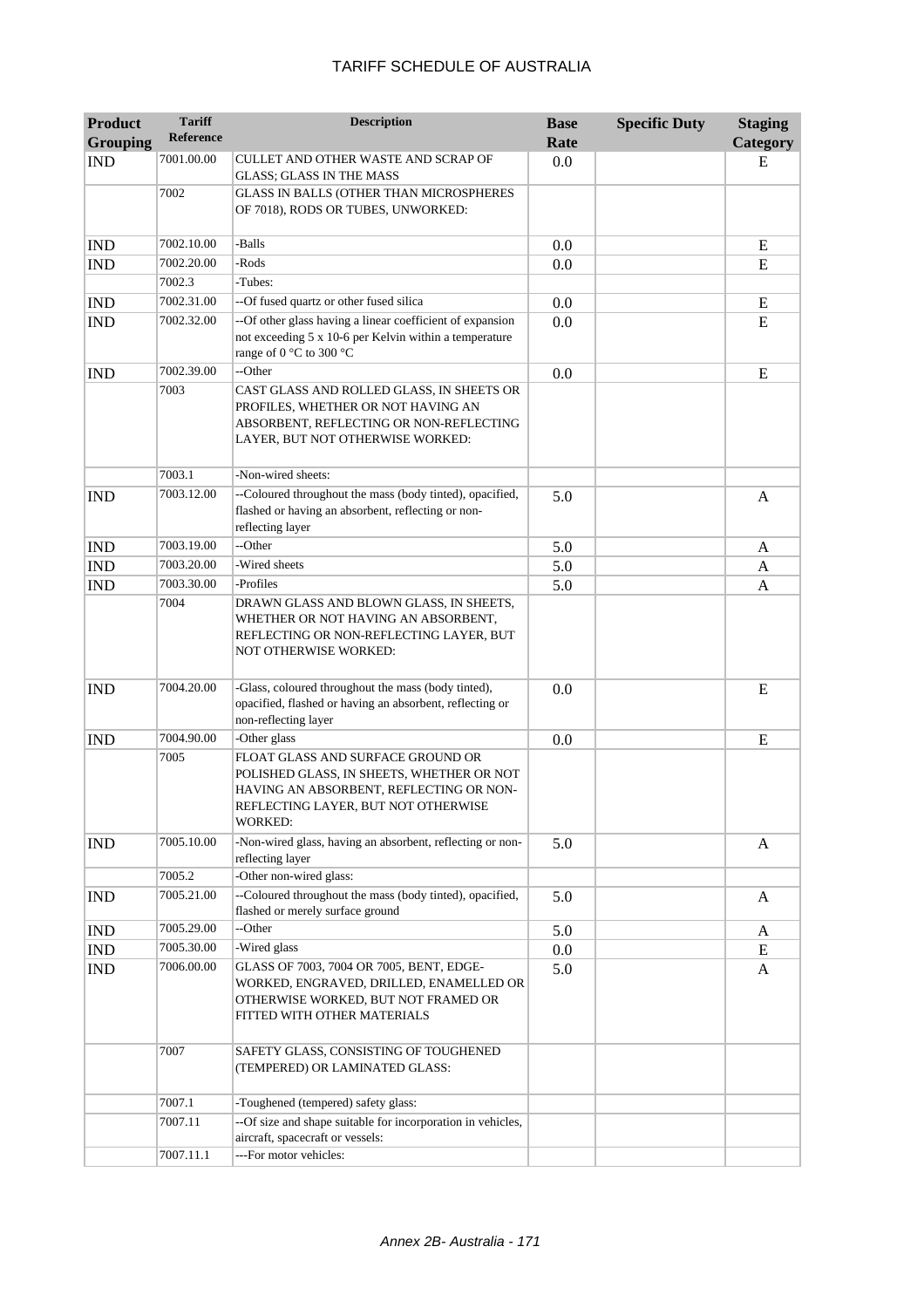| Product                     | <b>Tariff</b>    | <b>Description</b>                                                                                                                                                                         | <b>Base</b> | <b>Specific Duty</b> | <b>Staging</b> |
|-----------------------------|------------------|--------------------------------------------------------------------------------------------------------------------------------------------------------------------------------------------|-------------|----------------------|----------------|
| <b>Grouping</b>             | <b>Reference</b> |                                                                                                                                                                                            | Rate        |                      | Category       |
| <b>PMV</b>                  | 7007.11.11       | ----Of a kind used as components in passenger motor<br>vehicles                                                                                                                            | 15.0        |                      | A              |
| <b>PMV</b>                  | 7007.11.19       | ----Other                                                                                                                                                                                  | 5.0         |                      | A              |
| <b>PMV</b>                  | 7007.11.90       | ---Other                                                                                                                                                                                   | 5.0         |                      | A              |
| <b>PMV</b>                  | 7007.19.00       | --Other                                                                                                                                                                                    | 5.0         |                      | A              |
|                             | 7007.2           | -Laminated safety glass:                                                                                                                                                                   |             |                      |                |
|                             | 7007.21          | --Of size and shape suitable for incorporation in vehicles,                                                                                                                                |             |                      |                |
|                             |                  | aircraft, spacecraft or vessels:                                                                                                                                                           |             |                      |                |
|                             | 7007.21.1        | ---For motor vehicles:                                                                                                                                                                     |             |                      |                |
| PMV                         | 7007.21.11       | ----Of a kind used as components in passenger motor<br>vehicles                                                                                                                            | 15.0        |                      | A              |
| <b>PMV</b>                  | 7007.21.19       | ----Other                                                                                                                                                                                  | 5.0         |                      | A              |
| <b>PMV</b>                  | 7007.21.90       | ---Other                                                                                                                                                                                   | 5.0         |                      | A              |
| <b>PMV</b>                  | 7007.29.00       | --Other                                                                                                                                                                                    | 5.0         |                      | A              |
| <b>IND</b>                  | 7008.00.00       | MULTIPLE-WALLED INSULATING UNITS OF<br><b>GLASS</b>                                                                                                                                        | 5.0         |                      | A              |
|                             | 7009             | GLASS MIRRORS, WHETHER OR NOT FRAMED,<br>INCLUDING REAR-VIEW MIRRORS:                                                                                                                      |             |                      |                |
|                             | 7009.10          | -Rear-view mirrors for vehicles:                                                                                                                                                           |             |                      |                |
| <b>PMV</b>                  | 7009.10.10       | ---Of a kind used on vehicles of 8702, 8703 or 8704                                                                                                                                        | 15.0        |                      | A              |
| <b>PMV</b>                  | 7009.10.90       | ---Other                                                                                                                                                                                   | 5.0         |                      | A              |
|                             | 7009.9           | -Other:                                                                                                                                                                                    |             |                      |                |
| <b>IND</b>                  | 7009.91.00       | --Unframed                                                                                                                                                                                 | 5.0         |                      | A              |
| <b>PMV</b>                  | 7009.92.00       | --Framed                                                                                                                                                                                   | 5.0         |                      | A              |
|                             |                  | PHIALS, AMPOULES AND OTHER CONTAINERS,<br>OF GLASS, OF A KIND USED FOR THE<br>CONVEYANCE OR PACKING OF GOODS;<br>PRESERVING JARS OF GLASS; STOPPERS, LIDS<br>AND OTHER CLOSURES, OF GLASS: |             |                      |                |
| <b>IND</b>                  | 7010.10.00       | -Ampoules                                                                                                                                                                                  | 5.0         |                      | A              |
| <b>IND</b>                  | 7010.20.00       | -Stoppers, lids and other closures                                                                                                                                                         | 0.0         |                      | E              |
|                             | 7010.90          | -Other:                                                                                                                                                                                    |             |                      |                |
| <b>IND</b>                  | 7010.90.10       | ---Phials, not exceeding 0.15 L                                                                                                                                                            | 5.0         |                      | A              |
| <b>IND</b>                  | 7010.90.90       | ---Other                                                                                                                                                                                   | 0.0         |                      | E              |
|                             | 7011             | <b>GLASS ENVELOPES (INCLUDING BULBS AND</b><br>TUBES), OPEN, AND GLASS PARTS THEREOF,<br>WITHOUT FITTINGS, FOR ELECTRIC LAMPS,<br>CATHODE-RAY TUBES OR THE LIKE:                           |             |                      |                |
| <b>IND</b>                  | 7011.10.00       | -For electric lighting                                                                                                                                                                     | 0.0         |                      | E              |
| <b>IND</b>                  | 7011.20.00       | -For cathode-ray tubes                                                                                                                                                                     | 0.0         |                      | E              |
| IND                         | 7011.90.00       | -Other                                                                                                                                                                                     | 0.0         |                      | E              |
| IND                         | 7012.00.00       | GLASS INNERS FOR VACUUM FLASKS OR FOR<br>OTHER VACUUM VESSELS                                                                                                                              | 0.0         |                      | E              |
|                             | 7013             | GLASSWARE OF A KIND USED FOR TABLE,<br>KITCHEN, TOILET, OFFICE, INDOOR DECORATION<br>OR SIMILAR PURPOSES (OTHER THAN THAT OF<br>7010 OR 7018):                                             |             |                      |                |
| <b>IND</b>                  | 7013.10.00       | -Of glass-ceramics                                                                                                                                                                         | 0.0         |                      | E              |
|                             | 7013.2           | -Drinking glasses other than of glass-ceramics:                                                                                                                                            |             |                      |                |
| <b>IND</b>                  | 7013.21.00       | --Of lead crystal                                                                                                                                                                          | 0.0         |                      | E              |
| $\mathop{\rm IND}\nolimits$ | 7013.29.00       | --Other                                                                                                                                                                                    | 5.0         |                      | A              |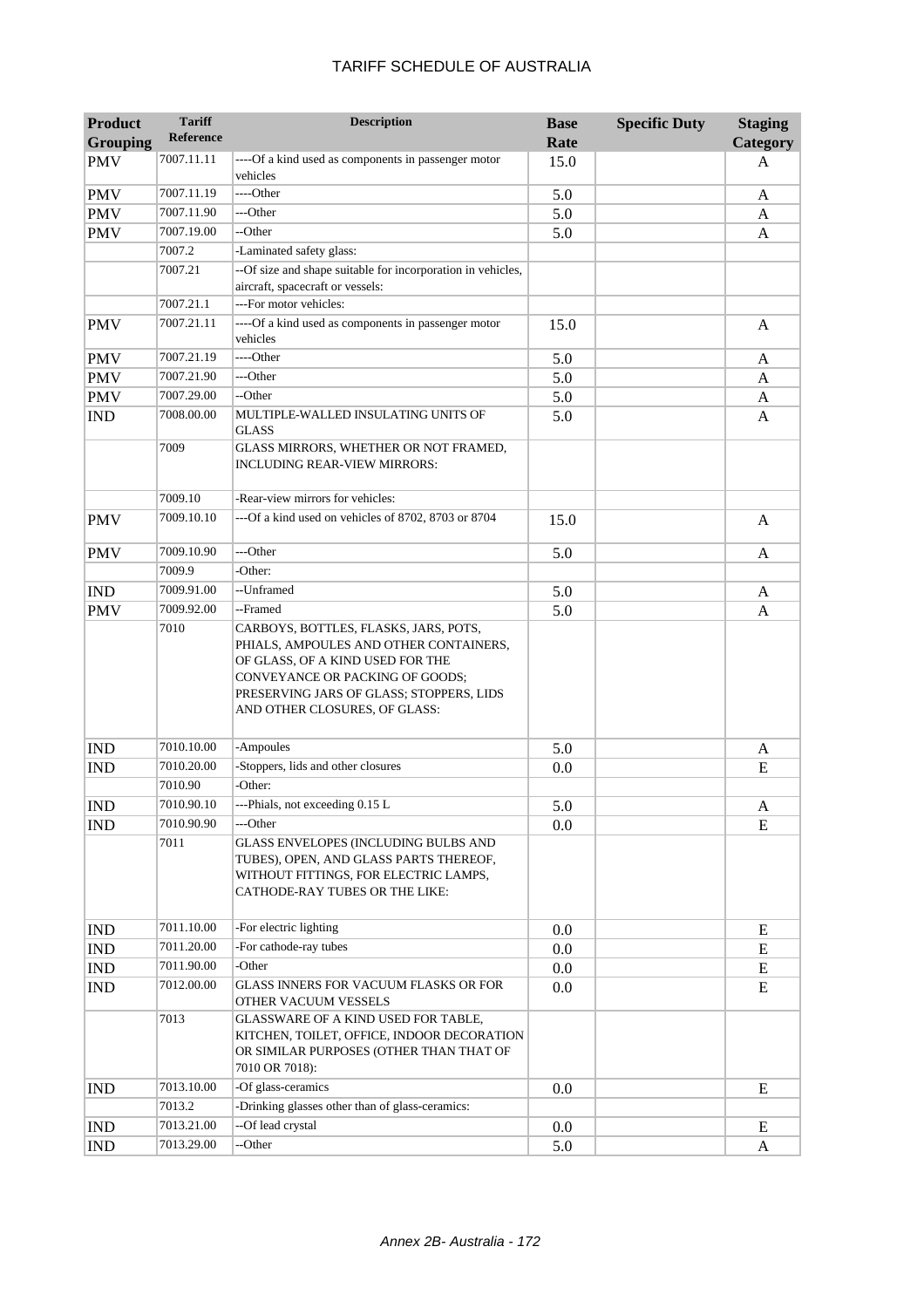| <b>Product</b><br><b>Grouping</b> | <b>Tariff</b><br><b>Reference</b> | <b>Description</b>                                                                                                                                                                                                                                                                                                                                                                                                                                | <b>Base</b><br>Rate | <b>Specific Duty</b> | <b>Staging</b><br>Category |
|-----------------------------------|-----------------------------------|---------------------------------------------------------------------------------------------------------------------------------------------------------------------------------------------------------------------------------------------------------------------------------------------------------------------------------------------------------------------------------------------------------------------------------------------------|---------------------|----------------------|----------------------------|
|                                   | 7013.3                            | -Glassware of a kind used for table (other than drinking<br>glasses) or kitchen purposes other than of glass-ceramics:                                                                                                                                                                                                                                                                                                                            |                     |                      | E                          |
| <b>IND</b>                        | 7013.31.00                        | --Of lead crystal                                                                                                                                                                                                                                                                                                                                                                                                                                 | 0.0                 |                      | E                          |
| <b>IND</b>                        | 7013.32.00                        | --Of glass having a linear coefficient of expansion not<br>exceeding 5 x 10-6 per Kelvin within a temperature range<br>of 0 °C to 300 °C                                                                                                                                                                                                                                                                                                          | 5.0                 |                      | A                          |
| <b>IND</b>                        | 7013.39.00                        | --Other                                                                                                                                                                                                                                                                                                                                                                                                                                           | 5.0                 |                      | A                          |
|                                   | 7013.9                            | -Other glassware:                                                                                                                                                                                                                                                                                                                                                                                                                                 |                     |                      |                            |
| <b>IND</b>                        | 7013.91.00                        | --Of lead crystal                                                                                                                                                                                                                                                                                                                                                                                                                                 | 0.0                 |                      | E                          |
|                                   | 7013.99                           | --Other:                                                                                                                                                                                                                                                                                                                                                                                                                                          |                     |                      |                            |
| <b>IND</b>                        | 7013.99.10                        | ---Goods, as follows: (a) figures of a kind commonly used<br>as ornaments in the household; (b) statuary figures                                                                                                                                                                                                                                                                                                                                  | 0.0                 |                      | E                          |
| <b>IND</b>                        | 7013.99.90                        | ---Other                                                                                                                                                                                                                                                                                                                                                                                                                                          | 5.0                 |                      | A                          |
|                                   | 7014                              | SIGNALLING GLASSWARE AND OPTICAL<br>ELEMENTS OF GLASS (OTHER THAN THOSE OF<br>7015), NOT OPTICALLY WORKED:                                                                                                                                                                                                                                                                                                                                        |                     |                      |                            |
| <b>PMV</b>                        | 7014.00.20                        | ---Reflectors and refractors for lighting purposes of a kind<br>used with: (a) vehicles of 8701.20.00, 8702, 8703, 8704<br>or 8705; (b) trailers for articulated vehicles of 8716                                                                                                                                                                                                                                                                 | 15.0                |                      | A                          |
| <b>IND</b>                        | 7014.00.90                        | ---Other                                                                                                                                                                                                                                                                                                                                                                                                                                          | 0.0                 |                      | E                          |
|                                   | 7015                              | CLOCK OR WATCH GLASSES AND SIMILAR<br>GLASSES, GLASSES FOR NON-CORRECTIVE OR<br>CORRECTIVE SPECTACLES, CURVED, BENT,<br>HOLLOWED OR THE LIKE, NOT OPTICALLY<br>WORKED; HOLLOW GLASS SPHERES AND THEIR<br>SEGMENTS, FOR THE MANUFACTURE OF SUCH<br><b>GLASSES:</b>                                                                                                                                                                                 |                     |                      |                            |
| <b>IND</b>                        | 7015.10.00                        | -Glasses for corrective spectacles                                                                                                                                                                                                                                                                                                                                                                                                                | 0.0                 |                      | E                          |
| <b>IND</b>                        | 7015.90.00                        | -Other                                                                                                                                                                                                                                                                                                                                                                                                                                            | 0.0                 |                      | E                          |
|                                   | 7016                              | PAVING BLOCKS, SLABS, BRICKS, SQUARES,<br>TILES AND OTHER ARTICLES OF PRESSED OR<br>MOULDED GLASS, WHETHER OR NOT WIRED, OF<br>A KIND USED FOR BUILDING OR CONSTRUCTION<br>PURPOSES; GLASS CUBES AND OTHER GLASS<br>SMALLWARES, WHETHER OR NOT ON A<br><b>BACKING, FOR MOSAICS OR SIMILAR</b><br>DECORATIVE PURPOSES; LEADED LIGHTS AND<br>THE LIKE; MULTICELLULAR OR FOAM GLASS IN<br>BLOCKS, PANELS, PLATES, SHELLS OR SIMILAR<br><b>FORMS:</b> |                     |                      |                            |
| <b>IND</b>                        | 7016.10.00                        | -Glass cubes and other glass smallwares, whether or not<br>on a backing, for mosaics or similar decorative purposes                                                                                                                                                                                                                                                                                                                               | 0.0                 |                      | E                          |
| <b>IND</b>                        | 7016.90.00                        | -Other                                                                                                                                                                                                                                                                                                                                                                                                                                            | 0.0                 |                      | E                          |
|                                   | 7017                              | LABORATORY, HYGIENIC OR PHARMACEUTICAL<br>GLASSWARE, WHETHER OR NOT GRADUATED OR<br><b>CALIBRATED:</b>                                                                                                                                                                                                                                                                                                                                            |                     |                      |                            |
| <b>IND</b>                        | 7017.10.00                        | -Of fused quartz or other fused silica                                                                                                                                                                                                                                                                                                                                                                                                            | 0.0                 |                      | E                          |
| <b>IND</b>                        | 7017.20.00                        | -Of other glass having a linear coefficient of expansion<br>not exceeding 5 x 10-6 per Kelvin within a temperature<br>range of 0 °C to 300 °C                                                                                                                                                                                                                                                                                                     | 5.0                 |                      | A                          |
| <b>IND</b>                        | 7017.90.00                        | -Other                                                                                                                                                                                                                                                                                                                                                                                                                                            | 5.0                 |                      | A                          |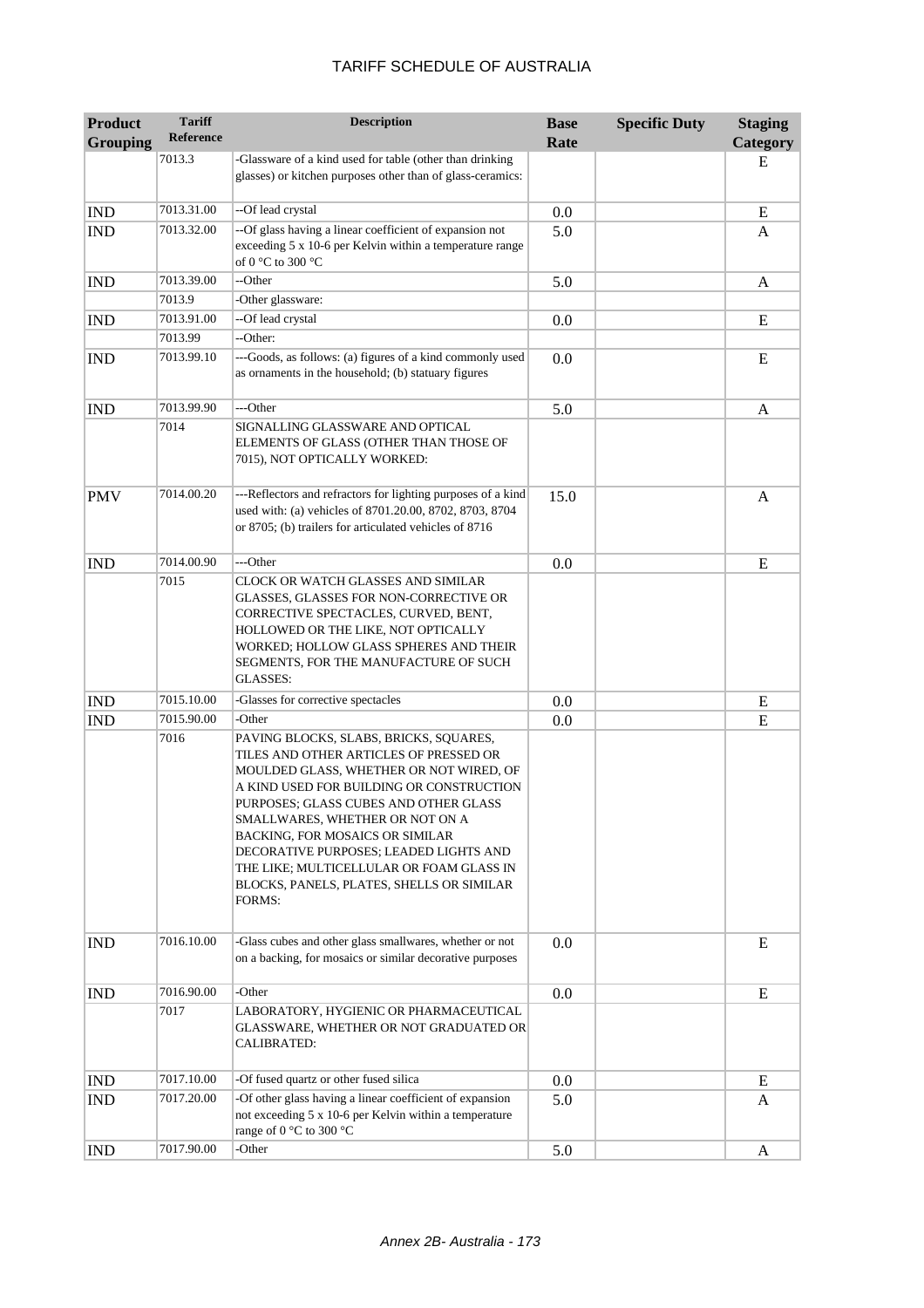| <b>Product</b>  | <b>Tariff</b><br>Reference | <b>Description</b>                                                                                                                                                                            | <b>Base</b> | <b>Specific Duty</b> | <b>Staging</b> |
|-----------------|----------------------------|-----------------------------------------------------------------------------------------------------------------------------------------------------------------------------------------------|-------------|----------------------|----------------|
| <b>Grouping</b> | 7018                       | GLASS BEADS, IMITATION PEARLS, IMITATION                                                                                                                                                      | Rate        |                      | Category       |
|                 |                            | PRECIOUS OR SEMI-PRECIOUS STONES AND<br>SIMILAR GLASS SMALLWARES, AND ARTICLES<br>THEREOF OTHER THAN IMITATION JEWELLERY;                                                                     |             |                      |                |
|                 |                            | GLASS EYES OTHER THAN PROSTHETIC<br>ARTICLES; STATUETTES AND OTHER<br>ORNAMENTS OF LAMP-WORKED GLASS, OTHER<br>THAN IMITATION JEWELLERY; GLASS                                                |             |                      |                |
|                 |                            | MICROSPHERES NOT EXCEEDING 1 mm IN<br><b>DIAMETER:</b>                                                                                                                                        |             |                      |                |
| <b>IND</b>      | 7018.10.00                 | -Glass beads, imitation pearls, imitation precious or semi-<br>precious stones and similar glass smallwares                                                                                   | 0.0         |                      | E              |
| <b>IND</b>      | 7018.20.00                 | -Glass microspheres not exceeding 1 mm in diameter                                                                                                                                            | 5.0         |                      | A              |
| <b>IND</b>      | 7018.90.00                 | -Other                                                                                                                                                                                        | 0.0         |                      | E              |
|                 | 7019                       | GLASS FIBRES (INCLUDING GLASS WOOL) AND<br>ARTICLES THEREOF (FOR EXAMPLE, YARN,<br><b>WOVEN FABRICS:</b>                                                                                      |             |                      |                |
|                 | 7019.1                     | -Slivers, rovings, yarn and chopped strands:                                                                                                                                                  |             |                      |                |
| <b>TCF</b>      | 7019.11.00                 | --Chopped strands, of a length of not more than 50 mm                                                                                                                                         | 5.0         |                      | T1(AU)         |
| <b>TCF</b>      | 7019.12.00                 | --Rovings                                                                                                                                                                                     | 5.0         |                      | T1(AU)         |
| <b>TCF</b>      | 7019.19.00                 | --Other                                                                                                                                                                                       | 5.0         |                      | T1(AU)         |
|                 | 7019.3                     | -Thin sheets (voiles), webs, mats, mattresses, boards and<br>similar nonwoven products:                                                                                                       |             |                      |                |
| <b>IND</b>      | 7019.31.00                 | --Mats                                                                                                                                                                                        | 5.0         |                      | A              |
| <b>IND</b>      | 7019.32.00                 | --Thin sheets (voiles)                                                                                                                                                                        | 0.0         |                      | E              |
|                 | 7019.39                    | --Other:                                                                                                                                                                                      |             |                      |                |
| <b>IND</b>      | 7019.39.10                 | ---Of glass wool                                                                                                                                                                              | 5.0         |                      | A              |
| <b>IND</b>      | 7019.39.90                 | ---Other                                                                                                                                                                                      | 5.0         |                      | $\mathbf{A}$   |
| <b>TCF</b>      | 7019.40.00                 | -Woven fabrics of rovings                                                                                                                                                                     | 5.0         |                      | T1(AU)         |
|                 | 7019.5                     | -Other woven fabrics:                                                                                                                                                                         |             |                      |                |
| <b>TCF</b>      | 7019.51.00                 | --Of a width not exceeding 30 cm                                                                                                                                                              | 5.0         |                      | T1(AU)         |
| <b>TCF</b>      | 7019.52.00                 | --Of a width exceeding 30 cm, plain weave, weighing less<br>than 250 g/m <sup>2</sup> , of filaments measuring per single yarn not<br>more than 136 tex                                       | 5.0         |                      | T1(AU)         |
| <b>TCF</b>      | 7019.59.00                 | --Other                                                                                                                                                                                       | 5.0         |                      | T1(AU)         |
|                 | 7019.90                    | -Other:                                                                                                                                                                                       |             |                      |                |
| <b>IND</b>      | 7019.90.10                 | ---Glass wool and articles thereof                                                                                                                                                            | 5.0         |                      | A              |
| <b>PMV</b>      | 7019.90.90                 | ---Other                                                                                                                                                                                      | 5.0         |                      | A              |
|                 | 7020                       | OTHER ARTICLES OF GLASS:                                                                                                                                                                      |             |                      |                |
| <b>IND</b>      | 7020.00.10                 | ---Optical fibre preforms, being goods of a kind used in<br>the manufacture of optical fibres                                                                                                 | 5.0         |                      | A              |
| <b>IND</b>      | 7020.00.90                 | ---Other                                                                                                                                                                                      | 0.0         |                      | E              |
|                 |                            | <b>CHAPTER 71</b><br>NATURAL OR CULTURED PEARLS, PRECIOUS OR                                                                                                                                  |             |                      |                |
|                 |                            | SEMI-PRECIOUS STONES, PRECIOUS METALS,<br>METALS CLAD WITH PRECIOUS METAL, AND<br>ARTICLES THEREOF; IMITATION JEWELLERY;<br><b>COIN</b>                                                       |             |                      |                |
|                 | 7101                       | PEARLS, NATURAL OR CULTURED, WHETHER OR<br>NOT WORKED OR GRADED BUT NOT STRUNG,<br>MOUNTED OR SET; PEARLS, NATURAL OR<br>CULTURED, TEMPORARILY STRUNG FOR<br><b>CONVENIENCE OF TRANSPORT:</b> |             |                      |                |
| <b>IND</b>      | 7101.10.00                 | -Natural pearls                                                                                                                                                                               | 0.0         |                      | ${\bf E}$      |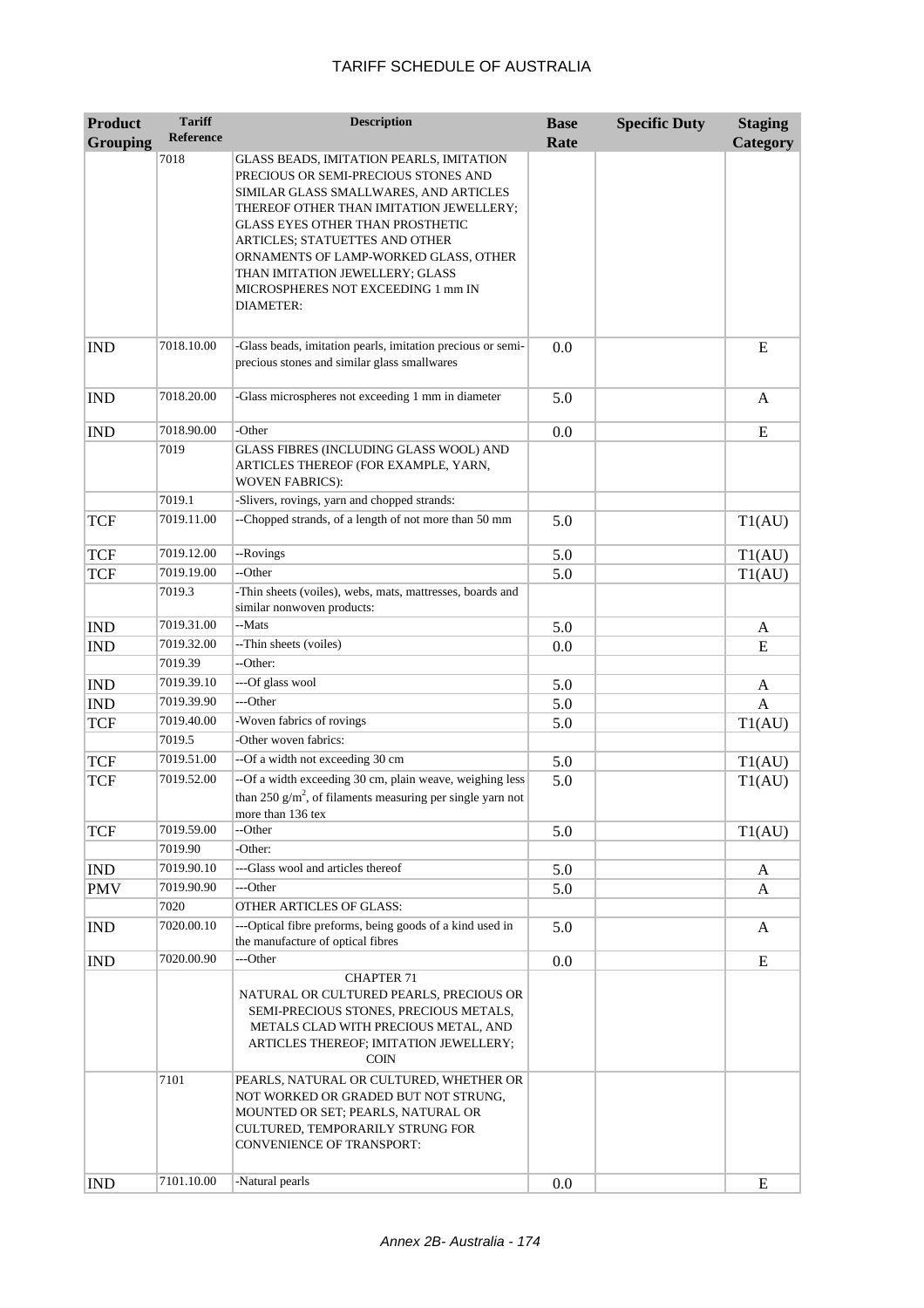| <b>Product</b><br><b>Grouping</b> | <b>Tariff</b><br><b>Reference</b> | <b>Description</b>                                                                                                                                                                                                                                                                  | <b>Base</b><br>Rate | <b>Specific Duty</b> | <b>Staging</b><br>Category |
|-----------------------------------|-----------------------------------|-------------------------------------------------------------------------------------------------------------------------------------------------------------------------------------------------------------------------------------------------------------------------------------|---------------------|----------------------|----------------------------|
|                                   | 7101.2                            | -Cultured pearls:                                                                                                                                                                                                                                                                   |                     |                      |                            |
| <b>IND</b>                        | 7101.21.00                        | --Unworked                                                                                                                                                                                                                                                                          | 0.0                 |                      | E                          |
| <b>IND</b>                        | 7101.22.00                        | --Worked                                                                                                                                                                                                                                                                            | 0.0                 |                      | E                          |
|                                   | 7102                              | DIAMONDS, WHETHER OR NOT WORKED, BUT<br>NOT MOUNTED OR SET:                                                                                                                                                                                                                         |                     |                      |                            |
| <b>IND</b>                        | 7102.10.00                        | -Unsorted                                                                                                                                                                                                                                                                           | 0.0                 |                      | E                          |
|                                   | 7102.2                            | -Industrial:                                                                                                                                                                                                                                                                        |                     |                      |                            |
| <b>IND</b>                        | 7102.21.00                        | --Unworked or simply sawn, cleaved or bruted                                                                                                                                                                                                                                        | 0.0                 |                      | E                          |
| <b>IND</b>                        | 7102.29.00                        | --Other                                                                                                                                                                                                                                                                             | 0.0                 |                      | E                          |
|                                   | 7102.3                            | -Non-industrial:                                                                                                                                                                                                                                                                    |                     |                      |                            |
| <b>IND</b>                        | 7102.31.00                        | --Unworked or simply sawn, cleaved or bruted                                                                                                                                                                                                                                        | 0.0                 |                      | E                          |
| <b>IND</b>                        | 7102.39.00                        | --Other                                                                                                                                                                                                                                                                             | 0.0                 |                      | E                          |
|                                   | 7103                              | PRECIOUS STONES (OTHER THAN DIAMONDS)<br>AND SEMI-PRECIOUS STONES, WHETHER OR NOT<br>WORKED OR GRADED BUT NOT STRUNG,<br>MOUNTED OR SET; UNGRADED PRECIOUS<br>STONES (OTHER THAN DIAMONDS) AND SEMI-<br>PRECIOUS STONES, TEMPORARILY STRUNG FOR<br><b>CONVENIENCE OF TRANSPORT:</b> |                     |                      |                            |
| <b>IND</b>                        | 7103.10.00                        | -Unworked or simply sawn or roughly shaped                                                                                                                                                                                                                                          | 0.0                 |                      | E                          |
|                                   | 7103.9                            | -Otherwise worked:                                                                                                                                                                                                                                                                  |                     |                      |                            |
| <b>IND</b>                        | 7103.91.00                        | --Rubies, sapphires and emeralds                                                                                                                                                                                                                                                    | 0.0                 |                      | E                          |
| <b>IND</b>                        | 7103.99.00                        | --Other                                                                                                                                                                                                                                                                             | 0.0                 |                      | E                          |
|                                   |                                   | SEMI-PRECIOUS STONES, WHETHER OR NOT<br>WORKED OR GRADED BUT NOT STRUNG,<br>MOUNTED OR SET; UNGRADED SYNTHETIC OR<br>RECONSTRUCTED PRECIOUS OR SEMI-PRECIOUS<br>STONES, TEMPORARILY STRUNG FOR<br><b>CONVENIENCE OF TRANSPORT:</b>                                                  |                     |                      |                            |
| <b>IND</b>                        | 7104.10.00                        | -Piezo-electric quartz                                                                                                                                                                                                                                                              | 0.0                 |                      | Е                          |
| <b>IND</b>                        | 7104.20.00                        | -Other, unworked or simply sawn or roughly shaped                                                                                                                                                                                                                                   | 0.0                 |                      | E                          |
| <b>IND</b>                        | 7104.90.00                        | -Other                                                                                                                                                                                                                                                                              | 0.0                 |                      | E                          |
|                                   | 7105                              | DUST AND POWDER OF NATURAL OR SYNTHETIC<br>PRECIOUS OR SEMI-PRECIOUS STONES:                                                                                                                                                                                                        |                     |                      |                            |
| $\mathop{\rm IND}\nolimits$       | 7105.10.00                        | -Of diamonds                                                                                                                                                                                                                                                                        | 0.0                 |                      | E                          |
| <b>IND</b>                        | 7105.90.00                        | -Other                                                                                                                                                                                                                                                                              | 0.0                 |                      | ${\bf E}$                  |
|                                   | 7106                              | SILVER (INCLUDING SILVER PLATED WITH GOLD<br>OR PLATINUM), UNWROUGHT OR IN SEMI-<br>MANUFACTURED FORMS, OR IN POWDER FORM:                                                                                                                                                          |                     |                      |                            |
| <b>IND</b>                        | 7106.10.00                        | -Powder                                                                                                                                                                                                                                                                             | 0.0                 |                      | E                          |
|                                   | 7106.9                            | -Other:                                                                                                                                                                                                                                                                             |                     |                      |                            |
| <b>IND</b>                        | 7106.91.00                        | --Unwrought                                                                                                                                                                                                                                                                         | 0.0                 |                      | E                          |
| <b>IND</b>                        | 7106.92.00                        | --Semi-manufactured                                                                                                                                                                                                                                                                 | 0.0                 |                      | ${\bf E}$                  |
| <b>IND</b>                        | 7107.00.00                        | BASE METALS CLAD WITH SILVER, NOT<br>FURTHER WORKED THAN SEMI-MANUFACTURED                                                                                                                                                                                                          | 0.0                 |                      | E                          |
|                                   | 7108                              | GOLD (INCLUDING GOLD PLATED WITH<br>PLATINUM) UNWROUGHT OR IN SEMI-<br>MANUFACTURED FORMS, OR IN POWDER FORM:                                                                                                                                                                       |                     |                      |                            |
|                                   | 7108.1                            | -Non-monetary:                                                                                                                                                                                                                                                                      |                     |                      |                            |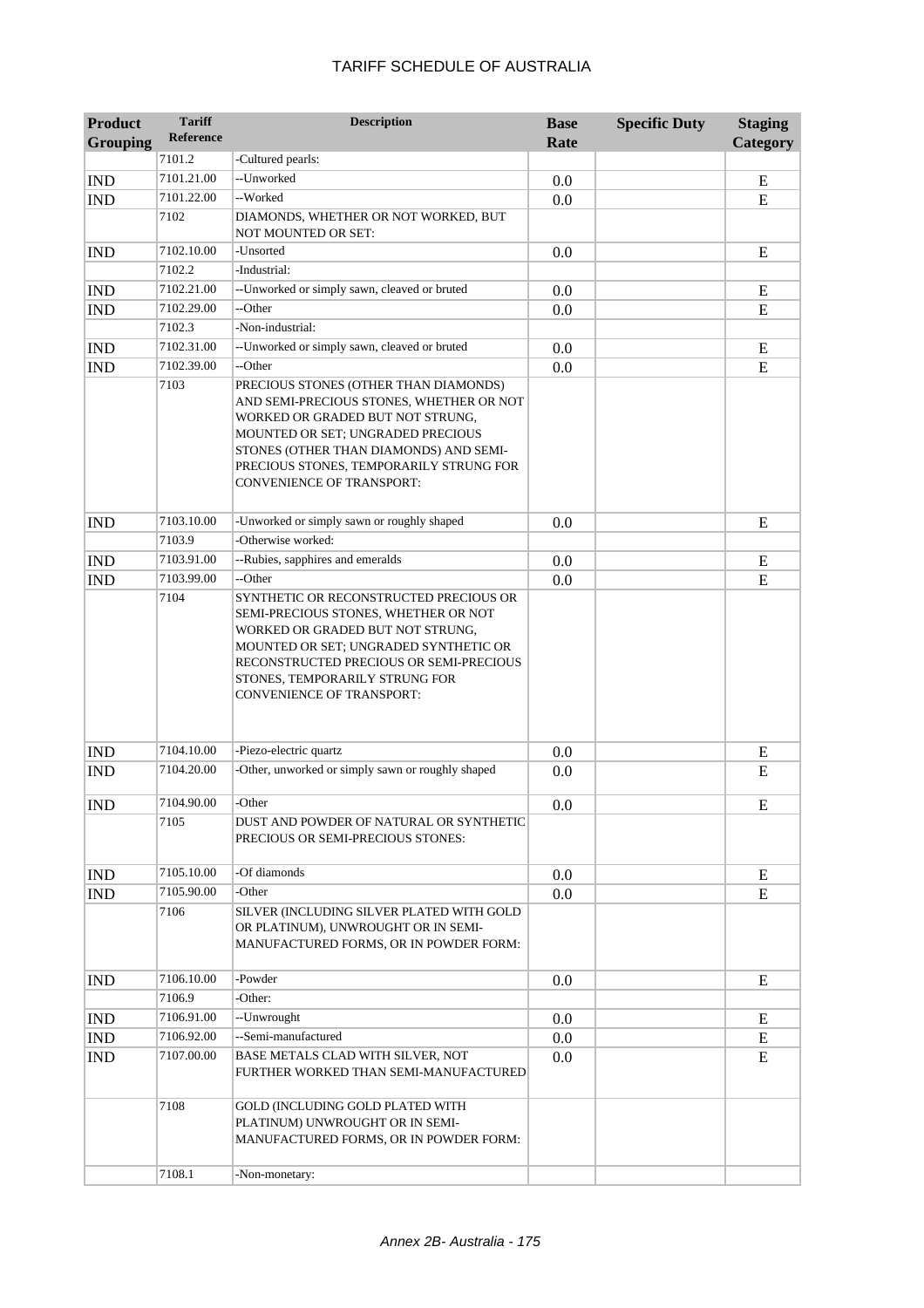| <b>Product</b>  | <b>Tariff</b>    | <b>Description</b>                                                                                                                                                                                                                 | <b>Base</b> | <b>Specific Duty</b> | <b>Staging</b> |
|-----------------|------------------|------------------------------------------------------------------------------------------------------------------------------------------------------------------------------------------------------------------------------------|-------------|----------------------|----------------|
| <b>Grouping</b> | <b>Reference</b> |                                                                                                                                                                                                                                    | Rate        |                      | Category       |
| <b>IND</b>      | 7108.11.00       | --Powder                                                                                                                                                                                                                           | 0.0         |                      | E              |
| <b>IND</b>      | 7108.12.00       | --Other unwrought forms                                                                                                                                                                                                            | 0.0         |                      | E              |
| <b>IND</b>      | 7108.13.00       | --Other semi-manufactured forms                                                                                                                                                                                                    | 0.0         |                      | E              |
| <b>IND</b>      | 7108.20.00       | -Monetary                                                                                                                                                                                                                          | 0.0         |                      | E              |
| <b>IND</b>      | 7109.00.00       | BASE METALS OR SILVER, CLAD WITH GOLD,<br>NOT FURTHER WORKED THAN SEMI-<br><b>MANUFACTURED</b>                                                                                                                                     | 0.0         |                      | E              |
|                 | 7110             | PLATINUM, UNWROUGHT OR IN SEMI-<br>MANUFACTURED FORMS, OR IN POWDER FORM:                                                                                                                                                          |             |                      |                |
|                 | 7110.1           | -Platinum:                                                                                                                                                                                                                         |             |                      |                |
| <b>IND</b>      | 7110.11.00       | --Unwrought or in powder form                                                                                                                                                                                                      | 0.0         |                      | E              |
| <b>IND</b>      | 7110.19.00       | --Other                                                                                                                                                                                                                            | 0.0         |                      | E              |
|                 | 7110.2           | -Palladium:                                                                                                                                                                                                                        |             |                      |                |
| <b>IND</b>      | 7110.21.00       | --Unwrought or in powder form                                                                                                                                                                                                      | 0.0         |                      | Ε              |
| <b>IND</b>      | 7110.29.00       | --Other                                                                                                                                                                                                                            | 0.0         |                      | E              |
|                 | 7110.3           | -Rhodium:                                                                                                                                                                                                                          |             |                      |                |
| <b>IND</b>      | 7110.31.00       | --Unwrought or in powder form                                                                                                                                                                                                      | 0.0         |                      | E              |
| <b>IND</b>      | 7110.39.00       | --Other                                                                                                                                                                                                                            | 0.0         |                      | E              |
|                 | 7110.4           | -Iridium, osmium and ruthenium:                                                                                                                                                                                                    |             |                      |                |
| <b>IND</b>      | 7110.41.00       | --Unwrought or in powder form                                                                                                                                                                                                      | 0.0         |                      | E              |
| <b>IND</b>      | 7110.49.00       | --Other                                                                                                                                                                                                                            | 0.0         |                      | ${\bf E}$      |
| <b>IND</b>      | 7111.00.00       | BASE METALS, SILVER OR GOLD, CLAD WITH<br>PLATINUM, NOT FURTHER WORKED THAN SEMI-<br>MANUFACTURED                                                                                                                                  | 0.0         |                      | E              |
|                 | 7112             | WASTE AND SCRAP OF PRECIOUS METAL OR OF<br>METAL CLAD WITH PRECIOUS METAL; OTHER<br>WASTE AND SCRAP CONTAINING PRECIOUS<br>METAL OR PRECIOUS METAL COMPOUNDS, OF A<br>KIND USED PRINCIPALLY FOR THE RECOVERY<br>OF PRECIOUS METAL: |             |                      |                |
| <b>IND</b>      | 7112.30.00       | -Ash containing precious metal or precious metal<br>compounds                                                                                                                                                                      | 0.0         |                      | E              |
|                 | 7112.9           | -Other:                                                                                                                                                                                                                            |             |                      |                |
| <b>IND</b>      | 7112.91.00       | --Of gold, including metal clad with gold but excluding<br>sweepings containing other precious metals                                                                                                                              | 0.0         |                      | E              |
| <b>IND</b>      | 7112.92.00       | --Of platinum, including metal clad with platinum but<br>excluding sweepings containing other precious metals                                                                                                                      | 0.0         |                      | E              |
| IND             | 7112.99.00       | --Other                                                                                                                                                                                                                            | 0.0         |                      | E              |
|                 | 7113             | ARTICLES OF JEWELLERY AND PARTS THEREOF,<br>OF PRECIOUS METAL OR OF METAL CLAD WITH<br>PRECIOUS METAL:                                                                                                                             |             |                      |                |
|                 | 7113.1           | -Of precious metal whether or not plated or clad with<br>precious metal:                                                                                                                                                           |             |                      |                |
| <b>IND</b>      | 7113.11.00       | --Of silver, whether or not plated or clad with other<br>precious metal                                                                                                                                                            | 5.0         |                      | $\mathbf{A}$   |
| <b>IND</b>      | 7113.19.00       | --Of other precious metal, whether or not plated or clad<br>with precious metal                                                                                                                                                    | 5.0         |                      | A              |
| <b>IND</b>      | 7113.20.00       | -Of base metal clad with precious metal                                                                                                                                                                                            | 5.0         |                      | A              |
|                 | 7114             | ARTICLES OF GOLDSMITHS' OR SILVERSMITHS'<br>WARES AND PARTS THEREOF, OF PRECIOUS<br>METAL OR OF METAL CLAD WITH PRECIOUS<br><b>METAL:</b>                                                                                          |             |                      |                |
|                 | 7114.1           | -Of precious metal whether or not plated or clad with<br>precious metal:                                                                                                                                                           |             |                      |                |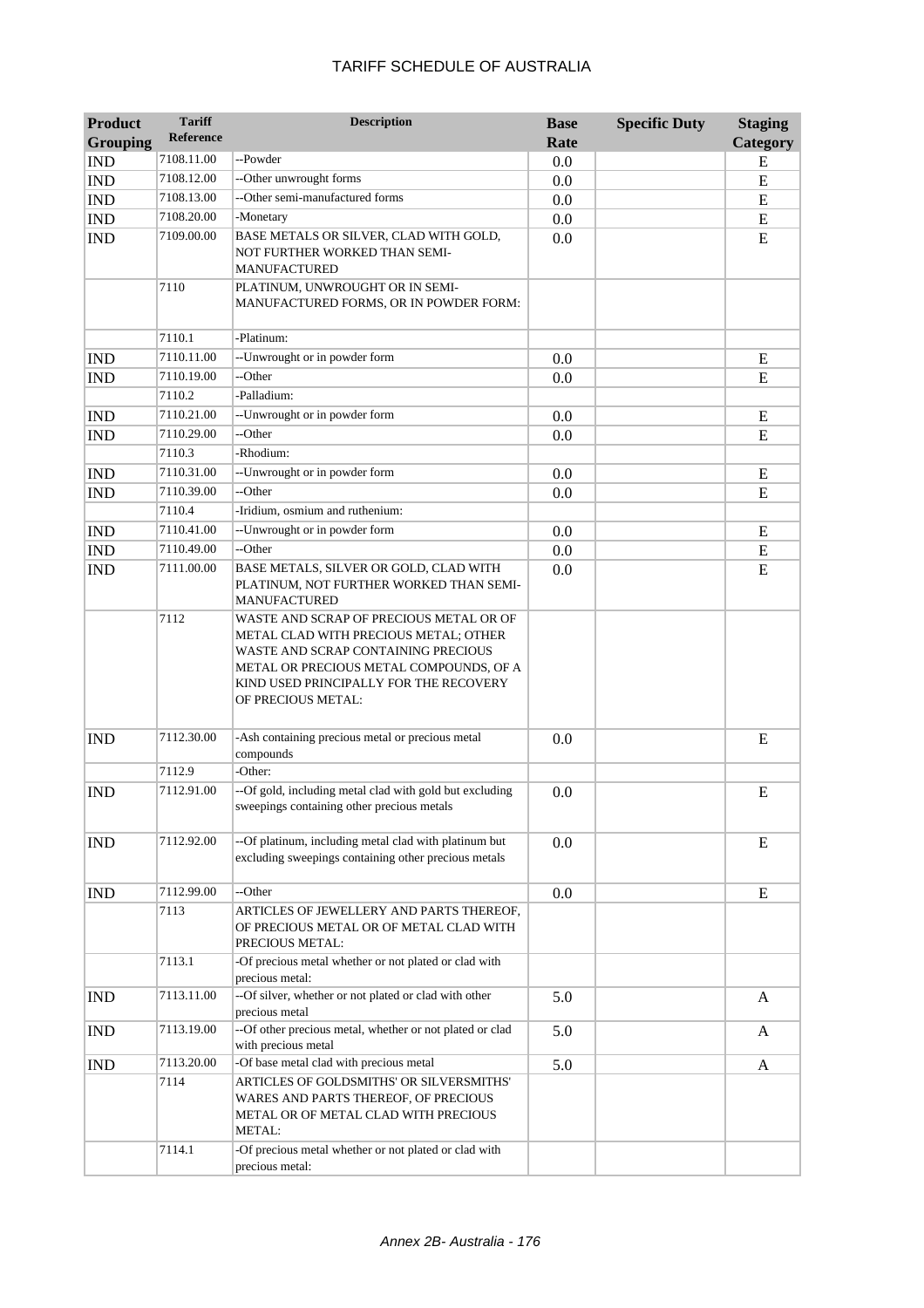| <b>Product</b><br><b>Grouping</b> | <b>Tariff</b><br><b>Reference</b> | <b>Description</b>                                                                                                    | <b>Base</b><br>Rate | <b>Specific Duty</b> | <b>Staging</b><br>Category |
|-----------------------------------|-----------------------------------|-----------------------------------------------------------------------------------------------------------------------|---------------------|----------------------|----------------------------|
| <b>IND</b>                        | 7114.11.00                        | --Of silver, whether or not plated or clad with other                                                                 | 5.0                 |                      | A                          |
|                                   |                                   | precious metal                                                                                                        |                     |                      |                            |
| <b>IND</b>                        | 7114.19.00                        | --Of other precious metal, whether or not plated or clad<br>with precious metal                                       | 5.0                 |                      | A                          |
| <b>IND</b>                        | 7114.20.00                        | -Of base metal clad with precious metal                                                                               | 5.0                 |                      | A                          |
|                                   | 7115                              | OTHER ARTICLES OF PRECIOUS METAL OR OF<br>METAL CLAD WITH PRECIOUS METAL:                                             |                     |                      |                            |
| <b>IND</b>                        | 7115.10.00                        | -Catalysts in the form of wire cloth or grill, of platinum                                                            | 0.0                 |                      | E                          |
| <b>IND</b>                        | 7115.90.00                        | -Other                                                                                                                | 0.0                 |                      | E                          |
|                                   | 7116                              | ARTICLES OF NATURAL OR CULTURED PEARLS,<br>PRECIOUS OR SEMI-PRECIOUS STONES<br>(NATURAL, SYNTHETIC OR RECONSTRUCTED): |                     |                      |                            |
| <b>IND</b>                        | 7116.10.00                        | -Of natural or cultured pearls                                                                                        | 5.0                 |                      | A                          |
| <b>IND</b>                        | 7116.20.00                        | -Of precious or semi-precious stones (natural, synthetic or<br>reconstructed)                                         | 5.0                 |                      | A                          |
|                                   | 7117                              | <b>IMITATION JEWELLERY:</b>                                                                                           |                     |                      |                            |
|                                   | 7117.1                            | -Of base metal, whether or not plated with precious metal:                                                            |                     |                      |                            |
| <b>IND</b>                        | 7117.11.00                        | --Cuff-links and studs                                                                                                | 5.0                 |                      | A                          |
| <b>IND</b>                        | 7117.19.00                        | --Other                                                                                                               | 5.0                 |                      | A                          |
| <b>IND</b>                        | 7117.90.00                        | -Other                                                                                                                | 5.0                 |                      | A                          |
|                                   | 7118                              | COIN:                                                                                                                 |                     |                      |                            |
| <b>IND</b>                        | 7118.10.00                        | -Coin (other than gold coin), not being legal tender                                                                  | 0.0                 |                      | E                          |
| <b>IND</b>                        | 7118.90.00                        | -Other                                                                                                                | 0.0                 |                      | E                          |
|                                   |                                   | <b>CHAPTER 72</b><br><b>IRON AND STEEL</b>                                                                            |                     |                      |                            |
|                                   | 7201                              | PIG IRON AND SPIEGELEISEN IN PIGS, BLOCKS OR<br><b>OTHER PRIMARY FORMS:</b>                                           |                     |                      |                            |
| <b>IND</b>                        | 7201.10.00                        | -Non-alloy pig iron containing by weight 0.5% or less of<br>phosphorus                                                | 5.0                 |                      | $\mathbf{A}$               |
| <b>IND</b>                        | 7201.20.00                        | -Non-alloy pig iron containing by weight more than 0.5%<br>of phosphorus                                              | 5.0                 |                      | A                          |
| <b>IND</b>                        | 7201.50.00                        | -Alloy pig iron; spiegeleisen                                                                                         | 0.0                 |                      | E                          |
|                                   | 7202                              | FERRO-ALLOYS:                                                                                                         |                     |                      |                            |
|                                   | 7202.1                            | -Ferro-manganese:                                                                                                     |                     |                      |                            |
| <b>IND</b>                        | 7202.11.00                        | --Containing by weight more than 2% of carbon                                                                         | 0.0                 |                      | E                          |
| <b>IND</b>                        | 7202.19.00                        | --Other                                                                                                               | 0.0                 |                      | E                          |
|                                   | 7202.2                            | -Ferro-silicon:                                                                                                       |                     |                      |                            |
| <b>IND</b>                        | 7202.21.00                        | --Containing by weight more than 55% of silicon                                                                       | 0.0                 |                      | E                          |
| <b>IND</b>                        | 7202.29.00                        | --Other                                                                                                               | 0.0                 |                      | E                          |
| <b>IND</b>                        | 7202.30.00                        | -Ferro-silico-manganese                                                                                               | 0.0                 |                      | E                          |
|                                   | 7202.4                            | -Ferro-chromium:                                                                                                      |                     |                      |                            |
| <b>IND</b>                        | 7202.41.00                        | --Containing by weight more than 4% of carbon                                                                         | 0.0                 |                      | Е                          |
| IND                               | 7202.49.00                        | --Other                                                                                                               | 0.0                 |                      | E                          |
| IND                               | 7202.50.00                        | -Ferro-silico-chromium                                                                                                | $0.0\,$             |                      | E                          |
| <b>IND</b>                        | 7202.60.00                        | -Ferro-nickel                                                                                                         | 0.0                 |                      | E                          |
| IND                               | 7202.70.00                        | -Ferro-molybdenum                                                                                                     | 0.0                 |                      | E                          |
| <b>IND</b>                        | 7202.80.00                        | -Ferro-tungsten and ferro-silico-tungsten                                                                             | 0.0                 |                      | E                          |
|                                   | 7202.9                            | -Other:                                                                                                               |                     |                      |                            |
| <b>IND</b>                        | 7202.91.00                        | --Ferro-titanium and ferro-silico-titanium                                                                            | 0.0                 |                      | E                          |
| IND                               | 7202.92.00                        | --Ferro-vanadium                                                                                                      | 0.0                 |                      | E                          |
| IND                               | 7202.93.00                        | --Ferro-niobium                                                                                                       | 0.0                 |                      | E                          |
| IND                               | 7202.99.00                        | --Other                                                                                                               | 0.0                 |                      | E                          |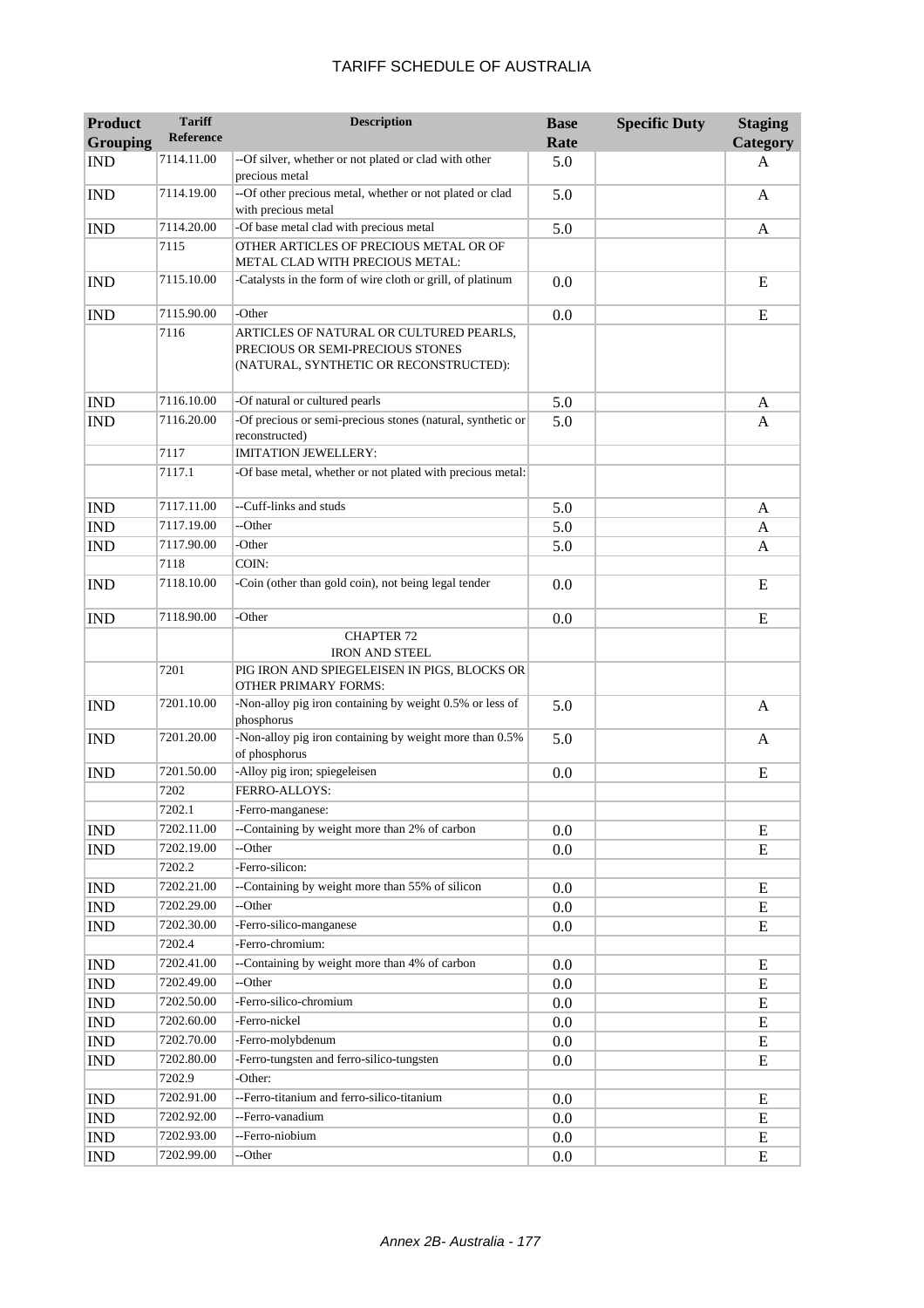| <b>Product</b>  | <b>Tariff</b>    | <b>Description</b>                                                                                                                                                                                                                    | <b>Base</b> | <b>Specific Duty</b> | <b>Staging</b> |
|-----------------|------------------|---------------------------------------------------------------------------------------------------------------------------------------------------------------------------------------------------------------------------------------|-------------|----------------------|----------------|
| <b>Grouping</b> | <b>Reference</b> |                                                                                                                                                                                                                                       | Rate        |                      | Category       |
|                 | 7203             | FERROUS PRODUCTS OBTAINED BY DIRECT<br>REDUCTION OF IRON ORE AND OTHER SPONGY<br>FERROUS PRODUCTS, IN LUMPS, PELLETS OR<br>SIMILAR FORMS; IRON HAVING A MINIMUM<br>PURITY BY WEIGHT OF 99.94%, IN LUMPS,<br>PELLETS OR SIMILAR FORMS: |             |                      |                |
| <b>IND</b>      | 7203.10.00       | -Ferrous products obtained by direct reduction of iron ore                                                                                                                                                                            | 0.0         |                      | E              |
| <b>IND</b>      | 7203.90.00       | -Other                                                                                                                                                                                                                                | 0.0         |                      | E              |
|                 | 7204             | FERROUS WASTE AND SCRAP; REMELTING<br>SCRAP INGOTS OF IRON OR STEEL:                                                                                                                                                                  |             |                      |                |
| <b>IND</b>      | 7204.10.00       | -Waste and scrap of cast iron                                                                                                                                                                                                         | 0.0         |                      | E              |
|                 | 7204.2           | -Waste and scrap of alloy steel:                                                                                                                                                                                                      |             |                      |                |
| <b>IND</b>      | 7204.21.00       | --Of stainless steel                                                                                                                                                                                                                  | 0.0         |                      | E              |
| <b>IND</b>      | 7204.29.00       | --Other                                                                                                                                                                                                                               | 0.0         |                      | E              |
| <b>IND</b>      | 7204.30.00       | -Waste and scrap of tinned iron or steel                                                                                                                                                                                              | 0.0         |                      | E              |
|                 | 7204.4           | -Other waste and scrap:                                                                                                                                                                                                               |             |                      |                |
| <b>IND</b>      | 7204.41.00       | --Turnings, shavings, chips, milling waste, sawdust,<br>filings, trimmings and stampings, whether or not in<br>bundles                                                                                                                | 0.0         |                      | E              |
| <b>IND</b>      | 7204.49.00       | --Other                                                                                                                                                                                                                               | 0.0         |                      | E              |
| <b>IND</b>      | 7204.50.00       | -Remelting scrap ingots                                                                                                                                                                                                               | 5.0         |                      | A              |
|                 | 7205             | GRANULES AND POWDERS, OF PIG IRON,<br>SPIEGELEISEN, IRON OR STEEL:                                                                                                                                                                    |             |                      |                |
| <b>IND</b>      | 7205.10.00       | -Granules                                                                                                                                                                                                                             | 0.0         |                      | E              |
|                 | 7205.2           | -Powders:                                                                                                                                                                                                                             |             |                      |                |
| <b>IND</b>      | 7205.21.00       | --Of alloy steel                                                                                                                                                                                                                      | 0.0         |                      | E              |
| <b>IND</b>      | 7205.29.00       | --Other                                                                                                                                                                                                                               | 0.0         |                      | E              |
|                 | 7206             | IRON AND NON-ALLOY STEEL IN INGOTS OR<br>OTHER PRIMARY FORMS (EXCLUDING IRON OF<br>7203):                                                                                                                                             |             |                      |                |
| <b>IND</b>      | 7206.10.00       | -Ingots                                                                                                                                                                                                                               | 0.0         |                      | E              |
| <b>IND</b>      | 7206.90.00       | -Other                                                                                                                                                                                                                                | 5.0         |                      | A              |
|                 | 7207             | SEMI-FINISHED PRODUCTS OF IRON OR NON-<br><b>ALLOY STEEL:</b>                                                                                                                                                                         |             |                      |                |
|                 | 7207.1           | Containing by weight less than 0.25% of carbon:                                                                                                                                                                                       |             |                      |                |
| <b>IND</b>      | 7207.11.00       | --Of rectangular (including square) cross-section, the<br>width measuring less than twice the thickness                                                                                                                               | 5.0         |                      | A              |
| <b>IND</b>      | 7207.12.00       | --Other, of rectangular (other than square) cross-section                                                                                                                                                                             | 5.0         |                      | A              |
| <b>IND</b>      | 7207.19.00       | --Other                                                                                                                                                                                                                               | 5.0         |                      | A              |
| IND             | 7207.20.00       | -Containing by weight 0.25% or more of carbon                                                                                                                                                                                         | 5.0         |                      | A              |
|                 | 7208             | FLAT-ROLLED PRODUCTS OF IRON OR NON-<br>ALLOY STEEL, OF A WIDTH OF 600 mm OR MORE,<br>HOT-ROLLED, NOT CLAD, PLATED OR COATED:                                                                                                         |             |                      |                |
| <b>IND</b>      | 7208.10.00       | -In coils, not further worked than hot-rolled, with patterns<br>in relief                                                                                                                                                             | 5.0         |                      | A              |
|                 | 7208.2           | -Other, in coils, not further worked than hot-rolled,<br>pickled:                                                                                                                                                                     |             |                      |                |
| <b>IND</b>      | 7208.25.00       | --Of a thickness of 4.75 mm or more                                                                                                                                                                                                   | 5.0         |                      | A              |
| <b>IND</b>      | 7208.26.00       | --Of a thickness of 3 mm or more but less than 4.75 mm                                                                                                                                                                                | 5.0         |                      | A              |
| <b>IND</b>      | 7208.27.00       | --Of a thickness of less than 3 mm                                                                                                                                                                                                    | 5.0         |                      | A              |
|                 | 7208.3           | -Other, in coils, not further worked than hot-rolled:                                                                                                                                                                                 |             |                      |                |
| <b>IND</b>      | 7208.36.00       | --Of a thickness exceeding 10 mm                                                                                                                                                                                                      | 5.0         |                      | A              |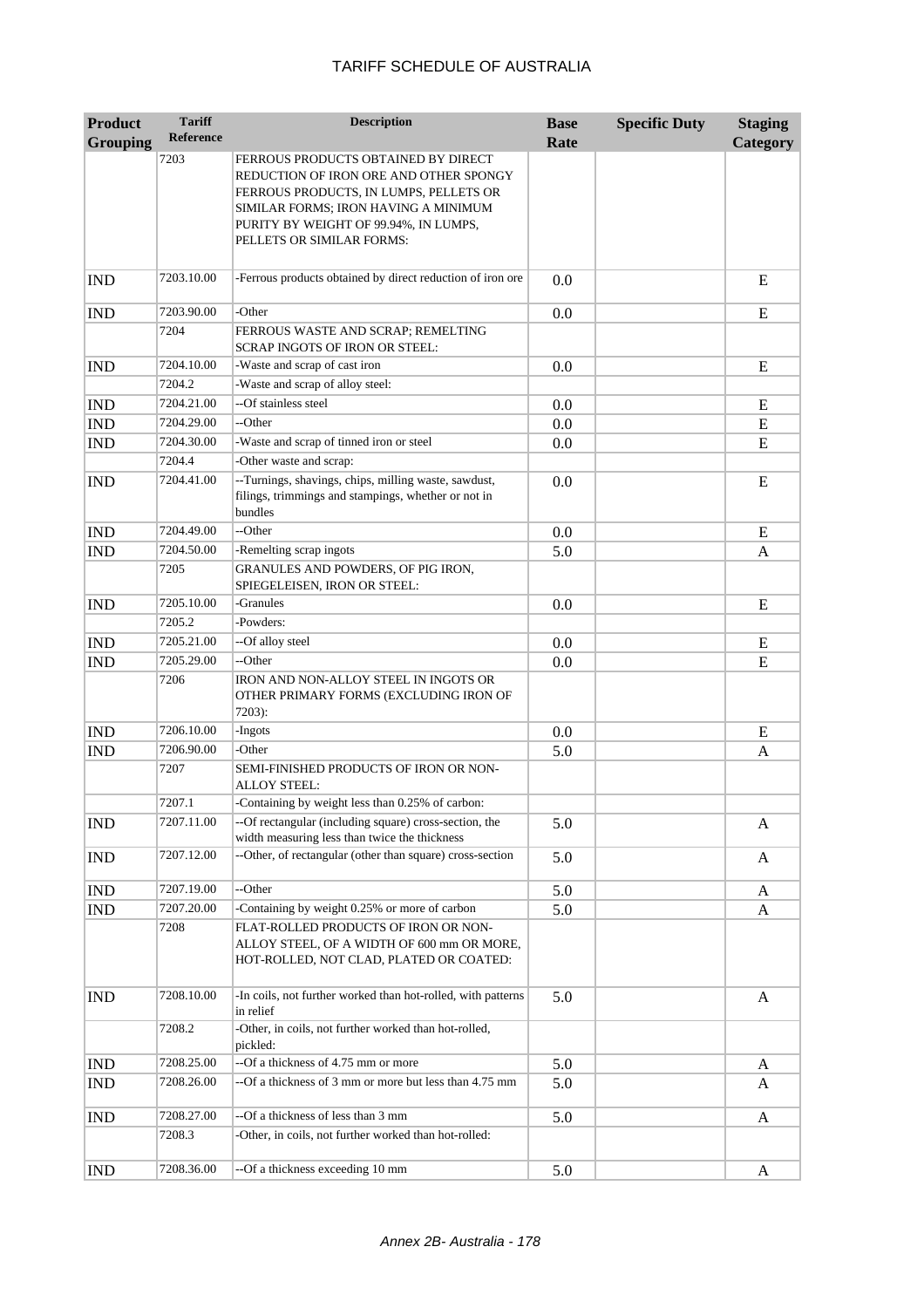| <b>Product</b><br><b>Grouping</b> | <b>Tariff</b><br>Reference | <b>Description</b>                                                                                                                               | <b>Base</b><br>Rate | <b>Specific Duty</b> | <b>Staging</b><br>Category |
|-----------------------------------|----------------------------|--------------------------------------------------------------------------------------------------------------------------------------------------|---------------------|----------------------|----------------------------|
| <b>IND</b>                        | 7208.37.00                 | --Of a thickness of 4.75 mm or more but not exceeding 10                                                                                         | 5.0                 |                      | A                          |
| <b>IND</b>                        | 7208.38.00                 | mm<br>--Of a thickness of 3 mm or more but less than 4.75 mm                                                                                     | 5.0                 |                      | A                          |
| <b>IND</b>                        | 7208.39.00                 | --Of a thickness of less than 3 mm                                                                                                               | 5.0                 |                      | A                          |
| <b>IND</b>                        | 7208.40.00                 | -Not in coils, not further worked than hot-rolled, with<br>patterns in relief                                                                    | 5.0                 |                      | A                          |
|                                   | 7208.5                     | -Other, not in coils, not further worked than hot-rolled:                                                                                        |                     |                      |                            |
| <b>IND</b>                        | 7208.51.00                 | --Of a thickness exceeding 10 mm                                                                                                                 | 5.0                 |                      | A                          |
| <b>IND</b>                        | 7208.52.00                 | --Of a thickness of 4.75 mm or more but not exceeding 10<br>mm                                                                                   | 5.0                 |                      | A                          |
| <b>IND</b>                        | 7208.53.00                 | --Of a thickness of 3 mm or more but less than 4.75 mm                                                                                           | 5.0                 |                      | A                          |
| <b>IND</b>                        | 7208.54.00                 | --Of a thickness of less than 3 mm                                                                                                               | 5.0                 |                      | A                          |
| <b>IND</b>                        | 7208.90.00                 | -Other                                                                                                                                           | 5.0                 |                      | A                          |
|                                   | 7209                       | FLAT-ROLLED PRODUCTS OF IRON OR NON-<br>ALLOY STEEL, OF A WIDTH OF 600 mm OR MORE,<br>COLD-ROLLED (COLD-REDUCED), NOT CLAD,<br>PLATED OR COATED: |                     |                      |                            |
|                                   | 7209.1                     | -In coils, not further worked than cold-rolled (cold-<br>reduced):                                                                               |                     |                      |                            |
| <b>IND</b>                        | 7209.15.00                 | --Of a thickness of 3 mm or more                                                                                                                 | 5.0                 |                      | A                          |
| <b>IND</b>                        | 7209.16.00                 | --Of a thickness exceeding 1 mm but less than 3 mm                                                                                               | 5.0                 |                      | A                          |
| <b>IND</b>                        | 7209.17.00                 | --Of a thickness of 0.5 mm or more but not exceeding 1<br>mm                                                                                     | 5.0                 |                      | A                          |
| <b>IND</b>                        | 7209.18.00                 | --Of a thickness of less than 0.5 mm                                                                                                             | 5.0                 |                      | A                          |
|                                   | 7209.2                     | -Not in coils, not further worked than cold-rolled (cold-<br>reduced):                                                                           |                     |                      |                            |
| $\mathbf{IND}$                    | 7209.25.00                 | --Of a thickness of 3 mm or more                                                                                                                 | 5.0                 |                      | A                          |
| <b>IND</b>                        | 7209.26.00                 | --Of a thickness exceeding 1 mm but less than 3 mm                                                                                               | 5.0                 |                      | A                          |
| <b>IND</b>                        | 7209.27.00                 | --Of a thickness of 0.5 mm or more but not exceeding 1<br>mm                                                                                     | 5.0                 |                      | A                          |
| <b>IND</b>                        | 7209.28.00                 | --Of a thickness of less than 0.5 mm                                                                                                             | 5.0                 |                      | A                          |
| <b>IND</b>                        | 7209.90.00                 | -Other                                                                                                                                           | 5.0                 |                      | A                          |
|                                   | 7210                       | FLAT-ROLLED PRODUCTS OF IRON OR NON-<br>ALLOY STEEL, OF A WIDTH OF 600 mm OR MORE,<br>CLAD, PLATED OR COATED:                                    |                     |                      |                            |
|                                   | 7210.1                     | -Plated or coated with tin:                                                                                                                      |                     |                      |                            |
| <b>IND</b>                        | 7210.11.00                 | --Of a thickness of 0.5 mm or more                                                                                                               | 0.0                 |                      | E                          |
| <b>IND</b>                        | 7210.12.00                 | --Of a thickness of less than 0.5 mm                                                                                                             | $0.0\,$             |                      | E                          |
| IND                               | 7210.20.00                 | -Plated or coated with lead, including terne-plate                                                                                               | 0.0                 |                      | E                          |
| IND                               | 7210.30.00                 | -Electrolytically plated or coated with zinc                                                                                                     | 5.0                 |                      | A                          |
|                                   | 7210.4                     | -Otherwise plated or coated with zinc:                                                                                                           |                     |                      |                            |
| <b>IND</b>                        | 7210.41.00                 | --Corrugated                                                                                                                                     | 5.0                 |                      | A                          |
| IND                               | 7210.49.00                 | --Other                                                                                                                                          | 5.0                 |                      | A                          |
| <b>IND</b>                        | 7210.50.00                 | -Plated or coated with chromium oxides or with<br>chromium and chromium oxides                                                                   | 5.0                 |                      | A                          |
|                                   | 7210.6                     | -Plated or coated with aluminium:                                                                                                                |                     |                      |                            |
| <b>IND</b>                        | 7210.61.00                 | --Plated or coated with aluminium-zinc alloys                                                                                                    | 5.0                 |                      | A                          |
| $\mathop{\rm IND}\nolimits$       | 7210.69.00                 | --Other                                                                                                                                          | 5.0                 |                      | A                          |
| IND                               | 7210.70.00                 | -Painted, varnished or coated with plastics                                                                                                      | 5.0                 |                      | A                          |
| <b>IND</b>                        | 7210.90.00                 | -Other                                                                                                                                           | 5.0                 |                      | A                          |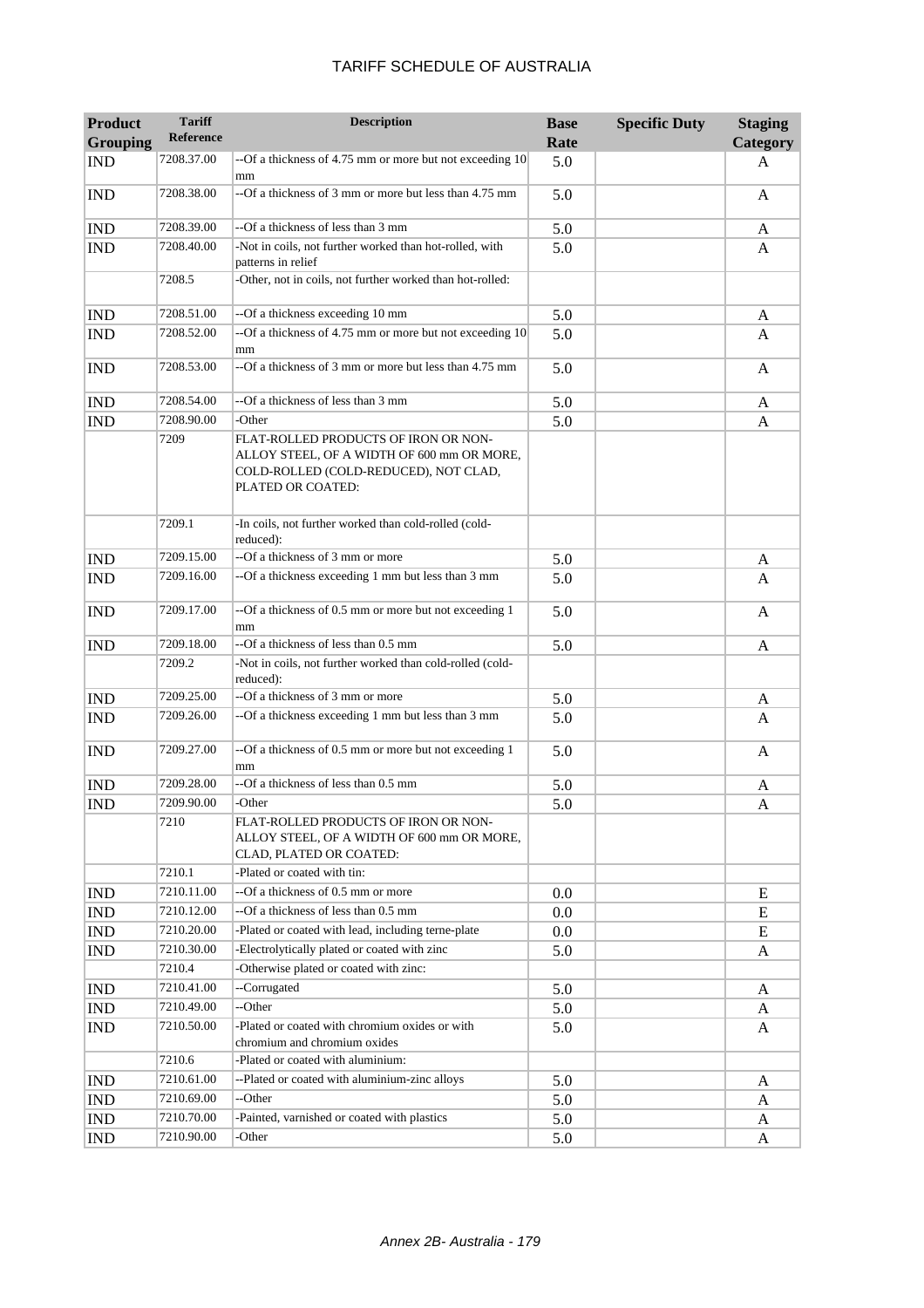| <b>Product</b>  | <b>Tariff</b>    | <b>Description</b>                                                                                                                                                            | <b>Base</b> | <b>Specific Duty</b> | <b>Staging</b> |
|-----------------|------------------|-------------------------------------------------------------------------------------------------------------------------------------------------------------------------------|-------------|----------------------|----------------|
| <b>Grouping</b> | <b>Reference</b> |                                                                                                                                                                               | Rate        |                      | Category       |
|                 | 7211             | FLAT-ROLLED PRODUCTS OF IRON OR NON-<br>ALLOY STEEL, OF A WIDTH OF LESS THAN 600<br>mm, NOT CLAD, PLATED OR COATED:                                                           |             |                      |                |
|                 | 7211.1           | -Not further worked than hot-rolled:                                                                                                                                          |             |                      |                |
| <b>IND</b>      | 7211.13.00       | --Rolled on four faces or in a closed box pass, of a width<br>exceeding 150 mm and a thickness of not less than 4 mm,<br>not in coils and without patterns in relief          | 5.0         |                      | A              |
| <b>IND</b>      | 7211.14.00       | --Other, of a thickness of 4.75 mm or more                                                                                                                                    | 5.0         |                      | A              |
| <b>IND</b>      | 7211.19.00       | --Other                                                                                                                                                                       | 5.0         |                      | A              |
|                 | 7211.2           | -Not further worked than cold-rolled (cold-reduced):                                                                                                                          |             |                      |                |
| <b>IND</b>      | 7211.23.00       | --Containing by weight less than 0.25% of carbon                                                                                                                              | 5.0         |                      | A              |
| <b>IND</b>      | 7211.29.00       | --Other                                                                                                                                                                       | 5.0         |                      | A              |
| <b>IND</b>      | 7211.90.00       | -Other                                                                                                                                                                        | 5.0         |                      | A              |
|                 | 7212             | FLAT-ROLLED PRODUCTS OF IRON OR NON-<br>ALLOY STEEL, OF A WIDTH OF LESS THAN 600<br>mm, CLAD, PLATED OR COATED:                                                               |             |                      |                |
| <b>IND</b>      | 7212.10.00       | -Plated or coated with tin                                                                                                                                                    | 0.0         |                      | E              |
| <b>IND</b>      | 7212.20.00       | -Electrolytically plated or coated with zinc                                                                                                                                  | 5.0         |                      | A              |
| <b>IND</b>      | 7212.30.00       | -Otherwise plated or coated with zinc                                                                                                                                         | 5.0         |                      | A              |
| <b>IND</b>      | 7212.40.00       | -Painted, varnished or coated with plastics                                                                                                                                   | 5.0         |                      | A              |
| <b>IND</b>      | 7212.50.00       | -Otherwise plated or coated                                                                                                                                                   | 5.0         |                      | A              |
| <b>IND</b>      | 7212.60.00       | -Clad                                                                                                                                                                         | 5.0         |                      | A              |
|                 | 7213             | BARS AND RODS, HOT-ROLLED, IN IRREGULARLY<br>WOUND COILS, OF IRON OR NON-ALLOY STEEL:                                                                                         |             |                      |                |
| <b>IND</b>      | 7213.10.00       | -Containing indentations, ribs, grooves or other<br>deformations produced during the rolling process                                                                          | 5.0         |                      | A              |
| <b>IND</b>      | 7213.20.00       | -Other, of free-cutting steel                                                                                                                                                 | 5.0         |                      | A              |
|                 | 7213.9           | -Other:                                                                                                                                                                       |             |                      |                |
| <b>IND</b>      | 7213.91.00       | --Of circular cross-section measuring less than 14 mm in<br>diameter                                                                                                          | 5.0         |                      | A              |
| <b>IND</b>      | 7213.99.00       | --Other                                                                                                                                                                       | 5.0         |                      | A              |
|                 | 7214             | OTHER BARS AND RODS OF IRON OR NON-ALLOY<br>STEEL, NOT FURTHER WORKED THAN FORGED,<br>HOT-ROLLED, HOT-DRAWN OR HOT-EXTRUDED,<br>BUT INCLUDING THOSE TWISTED AFTER<br>ROLLING: |             |                      |                |
| <b>IND</b>      | 7214.10.00       | -Forged                                                                                                                                                                       | 5.0         |                      | A              |
| <b>IND</b>      | 7214.20.00       | -Containing indentations, ribs, grooves or other<br>deformations produced during the rolling process or<br>twisted after rolling                                              | 5.0         |                      | A              |
| <b>IND</b>      | 7214.30.00       | -Other, of free-cutting steel                                                                                                                                                 | 5.0         |                      | A              |
|                 | 7214.9           | -Other:                                                                                                                                                                       |             |                      |                |
| <b>IND</b>      | 7214.91.00       | --Of rectangular (other than square) cross-section                                                                                                                            | 5.0         |                      | A              |
| <b>IND</b>      | 7214.99.00       | --Other                                                                                                                                                                       | 5.0         |                      | A              |
|                 | 7215             | OTHER BARS AND RODS OF IRON OR NON-ALLOY<br>STEEL:                                                                                                                            |             |                      |                |
|                 | 7215.10          | -Of free-cutting steel, not further worked than cold-<br>formed or cold-finished:                                                                                             |             |                      |                |
| <b>IND</b>      | 7215.10.10       | ---"Flattened circles" and "modified rectangles" as defined<br>in Note $1(m)$ to Chapter 72                                                                                   | 5.0         |                      | A              |
| <b>IND</b>      | 7215.10.90       | ---Other                                                                                                                                                                      | 5.0         |                      | A              |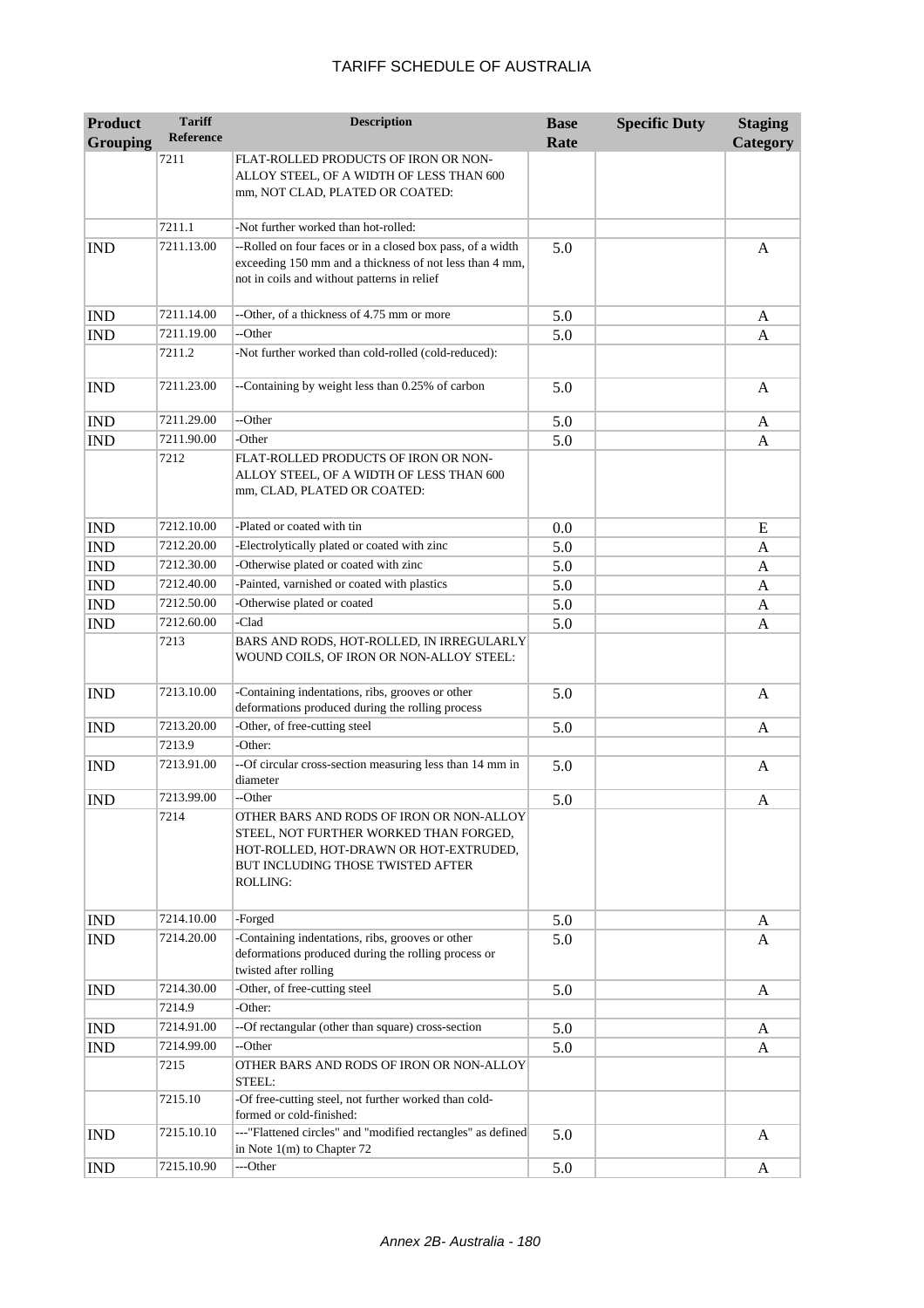| <b>Product</b><br><b>Grouping</b> | <b>Tariff</b><br><b>Reference</b> | <b>Description</b>                                                                                                | <b>Base</b><br>Rate | <b>Specific Duty</b> | <b>Staging</b><br>Category |
|-----------------------------------|-----------------------------------|-------------------------------------------------------------------------------------------------------------------|---------------------|----------------------|----------------------------|
|                                   | 7215.50                           | -Other, not further worked than cold-formed or cold-<br>finished:                                                 |                     |                      |                            |
| <b>IND</b>                        | 7215.50.10                        | ---"Flattened circles" and "modified rectangles" as defined<br>in Note $1(m)$ to Chapter 72                       | 5.0                 |                      | A                          |
| <b>IND</b>                        | 7215.50.90                        | ---Other                                                                                                          | 5.0                 |                      | A                          |
| <b>IND</b>                        | 7215.90.00                        | -Other                                                                                                            | 5.0                 |                      | A                          |
|                                   | 7216                              | ANGLES, SHAPES AND SECTIONS OF IRON OR<br>NON-ALLOY STEEL:                                                        |                     |                      |                            |
| <b>IND</b>                        | 7216.10.00                        | -U, I or H sections, not further worked than hot-rolled, hot<br>drawn or extruded, of a height of less than 80 mm | 5.0                 |                      | A                          |
|                                   | 7216.2                            | -L or T sections, not further worked than hot-rolled, hot-<br>drawn or extruded, of a height of less than 80 mm:  |                     |                      |                            |
| <b>IND</b>                        | 7216.21.00                        | --L sections                                                                                                      | 5.0                 |                      | A                          |
| <b>IND</b>                        | 7216.22.00                        | --T sections                                                                                                      | 5.0                 |                      | A                          |
|                                   | 7216.3                            | -U, I or H sections, not further worked than hot-rolled, hot<br>drawn or extruded of a height of 80 mm or more:   |                     |                      |                            |
| <b>IND</b>                        | 7216.31.00                        | --U sections                                                                                                      | 5.0                 |                      | A                          |
| <b>IND</b>                        | 7216.32.00                        | --I sections                                                                                                      | 5.0                 |                      | A                          |
| <b>IND</b>                        | 7216.33.00                        | --H sections                                                                                                      | 5.0                 |                      | A                          |
| <b>IND</b>                        | 7216.40.00                        | -L or T sections, not further worked than hot-rolled, hot-<br>drawn or extruded, of a height of 80 mm or more     | 5.0                 |                      | A                          |
| <b>IND</b>                        | 7216.50.00                        | -Other angles, shapes and sections, not further worked<br>than hot-rolled, hot-drawn or extruded                  | 5.0                 |                      | A                          |
|                                   | 7216.6                            | -Angles, shapes and sections, not further worked than<br>cold-formed or cold-finished:                            |                     |                      |                            |
| <b>IND</b>                        | 7216.61.00                        | --Obtained from flat-rolled products                                                                              | 5.0                 |                      | A                          |
| <b>IND</b>                        | 7216.69.00                        | --Other                                                                                                           | 5.0                 |                      | A                          |
|                                   | 7216.9                            | -Other:                                                                                                           |                     |                      |                            |
| <b>IND</b>                        | 7216.91.00                        | --Cold-formed or cold-finished from flat-rolled products                                                          | 5.0                 |                      | A                          |
| <b>IND</b>                        | 7216.99.00                        | --Other                                                                                                           | 5.0                 |                      | A                          |
|                                   | 7217                              | WIRE OF IRON OR NON-ALLOY STEEL:                                                                                  |                     |                      |                            |
| <b>PMV</b>                        | 7217.10.00                        | -Not plated or coated, whether or not polished                                                                    | 5.0                 |                      | A                          |
| $\mathbf{IND}$                    | 7217.20.00                        | -Plated or coated with zinc                                                                                       | 5.0                 |                      | A                          |
| IND                               | 7217.30.00                        | -Plated or coated with other base metals                                                                          | 5.0                 |                      | A                          |
| <b>IND</b>                        | 7217.90.00                        | -Other                                                                                                            | 5.0                 |                      | A                          |
|                                   | 7218                              | STAINLESS STEEL IN INGOTS OR OTHER<br>PRIMARY FORMS; SEMI-FINISHED PRODUCTS OF<br>STAINLESS STEEL:                |                     |                      |                            |
| <b>IND</b>                        | 7218.10.00                        | -Ingots and other primary forms                                                                                   | 5.0                 |                      | A                          |
|                                   | 7218.9                            | -Other:                                                                                                           |                     |                      |                            |
| <b>IND</b>                        | 7218.91.00                        | --Of rectangular (other than square) cross-section                                                                | 5.0                 |                      | A                          |
| <b>IND</b>                        | 7218.99.00                        | --Other                                                                                                           | 5.0                 |                      | A                          |
|                                   | 7219                              | FLAT-ROLLED PRODUCTS OF STAINLESS STEEL,<br>OF A WIDTH OF 600 mm OR MORE:                                         |                     |                      |                            |
|                                   | 7219.1                            | -Not further worked than hot-rolled, in coils:                                                                    |                     |                      |                            |
| <b>IND</b>                        | 7219.11.00                        | --Of a thickness exceeding 10 mm                                                                                  | 0.0                 |                      | E                          |
| <b>IND</b>                        | 7219.12.00                        | --Of a thickness of 4.75 mm or more but not exceeding<br>10 <sub>mm</sub>                                         | 5.0                 |                      | A                          |
| <b>IND</b>                        | 7219.13.00                        | --Of a thickness of 3 mm or more but less than 4.75 mm                                                            | 5.0                 |                      | A                          |
| <b>IND</b>                        | 7219.14.00                        | --Of a thickness of less than 3 mm                                                                                | 0.0                 |                      | E                          |
|                                   | 7219.2                            | -Not further worked than hot-rolled, not in coils:                                                                |                     |                      |                            |
| <b>IND</b>                        | 7219.21.00                        | --Of a thickness exceeding 10 mm                                                                                  | 5.0                 |                      | A                          |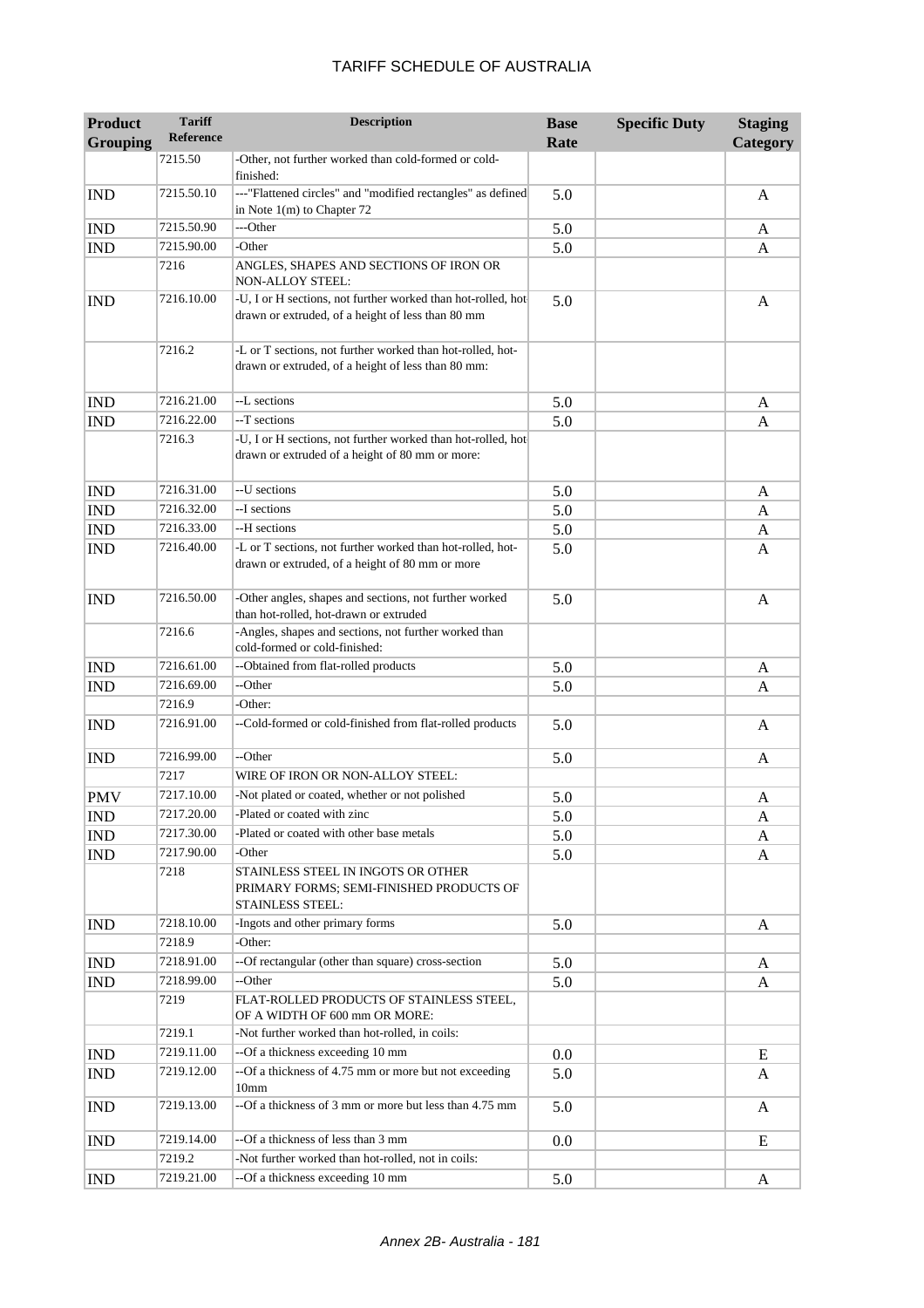| <b>Product</b><br><b>Grouping</b> | <b>Tariff</b><br>Reference | <b>Description</b>                                                                                            | <b>Base</b><br>Rate | <b>Specific Duty</b> | <b>Staging</b><br>Category |
|-----------------------------------|----------------------------|---------------------------------------------------------------------------------------------------------------|---------------------|----------------------|----------------------------|
| <b>IND</b>                        | 7219.22.00                 | --Of a thickness of 4.75 mm or more but not exceeding 10                                                      | 5.0                 |                      | A                          |
| <b>IND</b>                        | 7219.23.00                 | mm<br>--Of a thickness of 3 mm or more but less than 4.75 mm                                                  | 5.0                 |                      | A                          |
| <b>IND</b>                        | 7219.24.00                 | --Of a thickness of less than 3 mm                                                                            | 5.0                 |                      | A                          |
|                                   | 7219.3                     | -Not further worked than cold-rolled (cold-reduced):                                                          |                     |                      |                            |
| <b>IND</b>                        | 7219.31.00                 | --Of a thickness of 4.75 mm or more                                                                           | 5.0                 |                      | A                          |
| <b>IND</b>                        | 7219.32.00                 | --Of a thickness of 3 mm or more but less than 4.75 mm                                                        | 5.0                 |                      | A                          |
| <b>IND</b>                        | 7219.33.00                 | --Of a thickness exceeding 1 mm but less than 3 mm                                                            | 5.0                 |                      | A                          |
| <b>IND</b>                        | 7219.34.00                 | --Of a thickness of 0.5 mm or more but not exceeding 1<br>mm                                                  | 5.0                 |                      | A                          |
| <b>IND</b>                        | 7219.35.00                 | --Of a thickness of less than 0.5 mm                                                                          | 5.0                 |                      | A                          |
| <b>IND</b>                        | 7219.90.00                 | -Other                                                                                                        | 5.0                 |                      | A                          |
|                                   | 7220                       | FLAT-ROLLED PRODUCTS OF STAINLESS STEEL,<br>OF A WIDTH OF LESS THAN 600 mm:                                   |                     |                      |                            |
|                                   | 7220.1                     | -Not further worked than hot-rolled:                                                                          |                     |                      |                            |
| <b>IND</b>                        | 7220.11.00                 | --Of a thickness of 4.75 mm or more                                                                           | 5.0                 |                      | A                          |
| <b>IND</b>                        | 7220.12.00                 | --Of a thickness of less than 4.75 mm                                                                         | 5.0                 |                      | A                          |
| <b>IND</b>                        | 7220.20.00                 | -Not further worked than cold-rolled (cold-reduced)                                                           | 5.0                 |                      | A                          |
| <b>IND</b>                        | 7220.90.00                 | -Other                                                                                                        | 5.0                 |                      | A                          |
| <b>IND</b>                        | 7221.00.00                 | BARS AND RODS, HOT-ROLLED, IN IRREGULARLY<br>WOUND COILS, OF STAINLESS STEEL                                  | 5.0                 |                      | A                          |
|                                   | 7222                       | OTHER BARS AND RODS OF STAINLESS STEEL;<br>ANGLES, SHAPES AND SECTIONS OF STAINLESS<br>STEEL:                 |                     |                      |                            |
|                                   | 7222.1                     | -Bars and rods, not further worked than hot-rolled, hot-<br>drawn or extruded:                                |                     |                      |                            |
| <b>IND</b>                        | 7222.11.00                 | --Of circular cross-section                                                                                   | 0.0                 |                      | E                          |
| <b>IND</b>                        | 7222.19.00                 | --Other                                                                                                       | 5.0                 |                      | A                          |
| <b>IND</b>                        | 7222.20.00                 | -Bars and rods, not further worked than cold-formed or<br>cold-finished                                       | 5.0                 |                      | A                          |
| <b>IND</b>                        | 7222.30.00                 | -Other bars and rods                                                                                          | 5.0                 |                      | A                          |
| <b>IND</b>                        | 7222.40.00                 | -Angles, shapes and sections                                                                                  | 5.0                 |                      | A                          |
| <b>IND</b>                        | 7223.00.00                 | WIRE OF STAINLESS STEEL                                                                                       | 5.0                 |                      | A                          |
|                                   | 7224                       | OTHER ALLOY STEEL IN INGOTS OR OTHER<br>PRIMARY FORMS; SEMI-FINISHED PRODUCTS OF<br><b>OTHER ALLOY STEEL:</b> |                     |                      |                            |
| <b>IND</b>                        | 7224.10.00                 | -Ingots and other primary forms                                                                               | 5.0                 |                      | A                          |
| <b>IND</b>                        | 7224.90.00                 | -Other                                                                                                        | 5.0                 |                      | A                          |
|                                   | 7225                       | FLAT-ROLLED PRODUCTS OF OTHER ALLOY<br>STEEL, OF A WIDTH OF 600 mm OR MORE:                                   |                     |                      |                            |
|                                   | 7225.1                     | -Of silicon-electrical steel:                                                                                 |                     |                      |                            |
| <b>IND</b>                        | 7225.11.00                 | --Grain-oriented                                                                                              | 5.0                 |                      | A                          |
| <b>IND</b>                        | 7225.19.00                 | --Other                                                                                                       | 5.0                 |                      | A                          |
| <b>IND</b>                        | 7225.20.00                 | -Of high speed steel                                                                                          | 5.0                 |                      | A                          |
| <b>IND</b>                        | 7225.30.00                 | -Other, not further worked than hot-rolled, in coils                                                          | 5.0                 |                      | A                          |
| <b>IND</b>                        | 7225.40.00                 | -Other, not further worked than hot-rolled, not in coils                                                      | 5.0                 |                      | A                          |
| <b>IND</b>                        | 7225.50.00                 | -Other, not further worked than cold-rolled (cold-reduced)                                                    | 5.0                 |                      | A                          |
|                                   | 7225.9                     | -Other:                                                                                                       |                     |                      | A                          |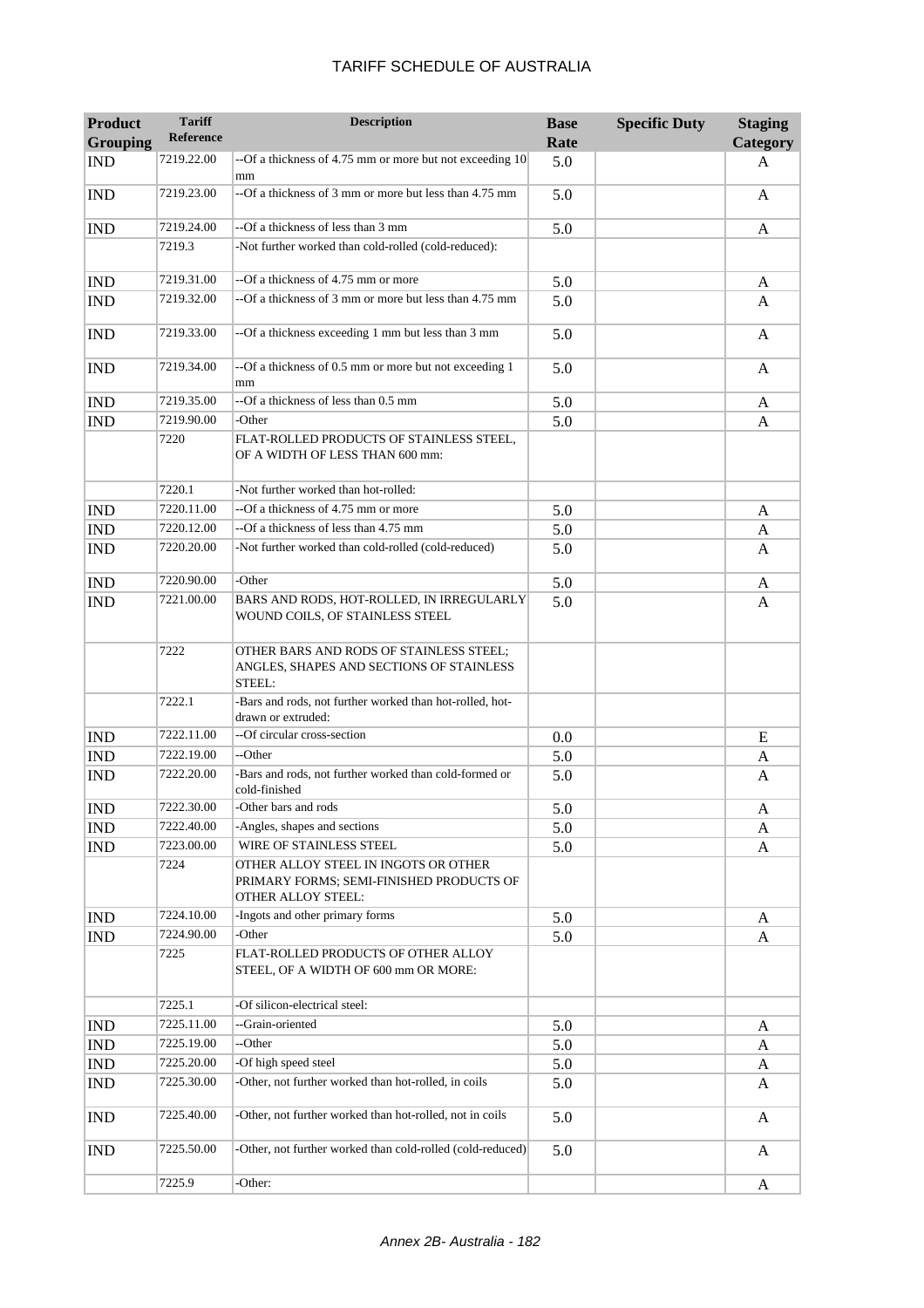| <b>Product</b>              | <b>Tariff</b><br><b>Reference</b> | <b>Description</b>                                                                                                                                             | <b>Base</b> | <b>Specific Duty</b> | <b>Staging</b> |
|-----------------------------|-----------------------------------|----------------------------------------------------------------------------------------------------------------------------------------------------------------|-------------|----------------------|----------------|
| <b>Grouping</b>             |                                   |                                                                                                                                                                | Rate        |                      | Category       |
| <b>IND</b>                  | 7225.91.00                        | --Electrolytically plated or coated with zinc                                                                                                                  | 5.0         |                      | A              |
| <b>IND</b>                  | 7225.92.00                        | --Otherwise plated or coated with zinc                                                                                                                         | 5.0         |                      | A              |
| <b>IND</b>                  | 7225.99.00                        | --Other                                                                                                                                                        | 5.0         |                      | A              |
|                             | 7226                              | FLAT-ROLLED PRODUCTS OF OTHER ALLOY<br>STEEL, OF A WIDTH OF LESS THAN 600 mm:                                                                                  |             |                      |                |
|                             | 7226.1                            | -Of silicon-electrical steel:                                                                                                                                  |             |                      |                |
| $\mathop{\rm IND}\nolimits$ | 7226.11.00                        | --Grain-oriented                                                                                                                                               | 5.0         |                      | A              |
| <b>IND</b>                  | 7226.19.00                        | --Other                                                                                                                                                        | 5.0         |                      | A              |
| <b>IND</b>                  | 7226.20.00                        | -Of high speed steel                                                                                                                                           | 5.0         |                      | A              |
|                             | 7226.9                            | -Other:                                                                                                                                                        |             |                      |                |
| <b>IND</b>                  | 7226.91.00                        | --Not further worked than hot-rolled                                                                                                                           | 5.0         |                      | A              |
| <b>IND</b>                  | 7226.92.00                        | --Not further worked than cold-rolled (cold-reduced)                                                                                                           | 5.0         |                      | A              |
| <b>IND</b>                  | 7226.93.00                        | --Electrolytically plated or coated with zinc                                                                                                                  | 5.0         |                      | A              |
| <b>IND</b>                  | 7226.94.00                        | --Otherwise plated or coated with zinc                                                                                                                         | 5.0         |                      | A              |
| <b>PMV</b>                  | 7226.99.00                        | --Other                                                                                                                                                        | 5.0         |                      | A              |
|                             | 7227                              | BARS AND RODS, HOT-ROLLED, IN IRREGULARLY<br>WOUND COILS, OF OTHER ALLOY STEEL:                                                                                |             |                      |                |
| <b>IND</b>                  | 7227.10.00                        | -Of high speed steel                                                                                                                                           | 0.0         |                      | E              |
|                             | 7227.20                           | -Of silico-manganese steel:                                                                                                                                    |             |                      |                |
| <b>IND</b>                  | 7227.20.10                        | ---"Flattened circles" and "modified rectangles" as defined<br>in Note 1(1) to Chapter 72                                                                      | 5.0         |                      | A              |
| <b>IND</b>                  | 7227.20.20                        | ---Goods, NSA, as follows: (a) containing less than 0.35%<br>of carbon; (b) containing more than 1.2% of manganese                                             | 5.0         |                      | A              |
| <b>IND</b>                  | 7227.20.90                        | ---Other                                                                                                                                                       | 5.0         |                      | A              |
|                             | 7227.90                           | -Other:                                                                                                                                                        |             |                      |                |
| <b>IND</b>                  | 7227.90.10                        | ---Goods, as follows: (a) of high alloy steel; (b) "flattened<br>circles" and "modified rectangles" as defined in Note 1(1)<br>to Chapter 72                   | 5.0         |                      | A              |
| <b>IND</b>                  | 7227.90.90                        | ---Other                                                                                                                                                       | 5.0         |                      | A              |
|                             | 7228                              | OTHER BARS AND RODS OF OTHER ALLOY<br>STEEL; ANGLES, SHAPES AND SECTIONS, OF<br>OTHER ALLOY STEEL; HOLLOW DRILL BARS AND<br>RODS, OF ALLOY OR NON-ALLOY STEEL: |             |                      |                |
| <b>IND</b>                  | 7228.10.00<br>7228.20             | -Bars and rods, of high speed steel<br>-Bars and rods, of silico-manganese steel:                                                                              | 5.0         |                      | A              |
| <b>IND</b>                  | 7228.20.10                        | ---"Flattened circles" and "modified rectangles" as defined                                                                                                    | 5.0         |                      | A              |
|                             |                                   | in Note 1(m) to Chapter 72                                                                                                                                     |             |                      |                |
|                             | 7228.20.2                         | ---Goods, NSA, as follows: (a) containing less than 0.35%<br>of carbon; (b) containing more than 1.2% of manganese:                                            |             |                      |                |
| <b>IND</b>                  | 7228.20.21                        | ----Not further worked than cold-formed or cold-finished                                                                                                       | 5.0         |                      | A              |
| <b>IND</b>                  | 7228.20.29                        | ----Other                                                                                                                                                      | 5.0         |                      | A              |
| <b>IND</b>                  | 7228.20.90                        | ---Other                                                                                                                                                       | 5.0         |                      | A              |
|                             | 7228.30                           | -Other bars and rods, not further worked than hot-rolled,<br>hot-drawn or extruded:                                                                            |             |                      |                |
| <b>IND</b>                  | 7228.30.10                        | ---Goods, as follows: (a) of high alloy steel; (b) "flattened<br>circles" and "modified rectangles" as defined in Note<br>$1(m)$ to Chapter 72                 | 5.0         |                      | A              |
| <b>IND</b>                  | 7228.30.90                        | ---Other                                                                                                                                                       | 5.0         |                      | A              |
|                             | 7228.40                           | -Other bars and rods, not further worked than forged:                                                                                                          |             |                      |                |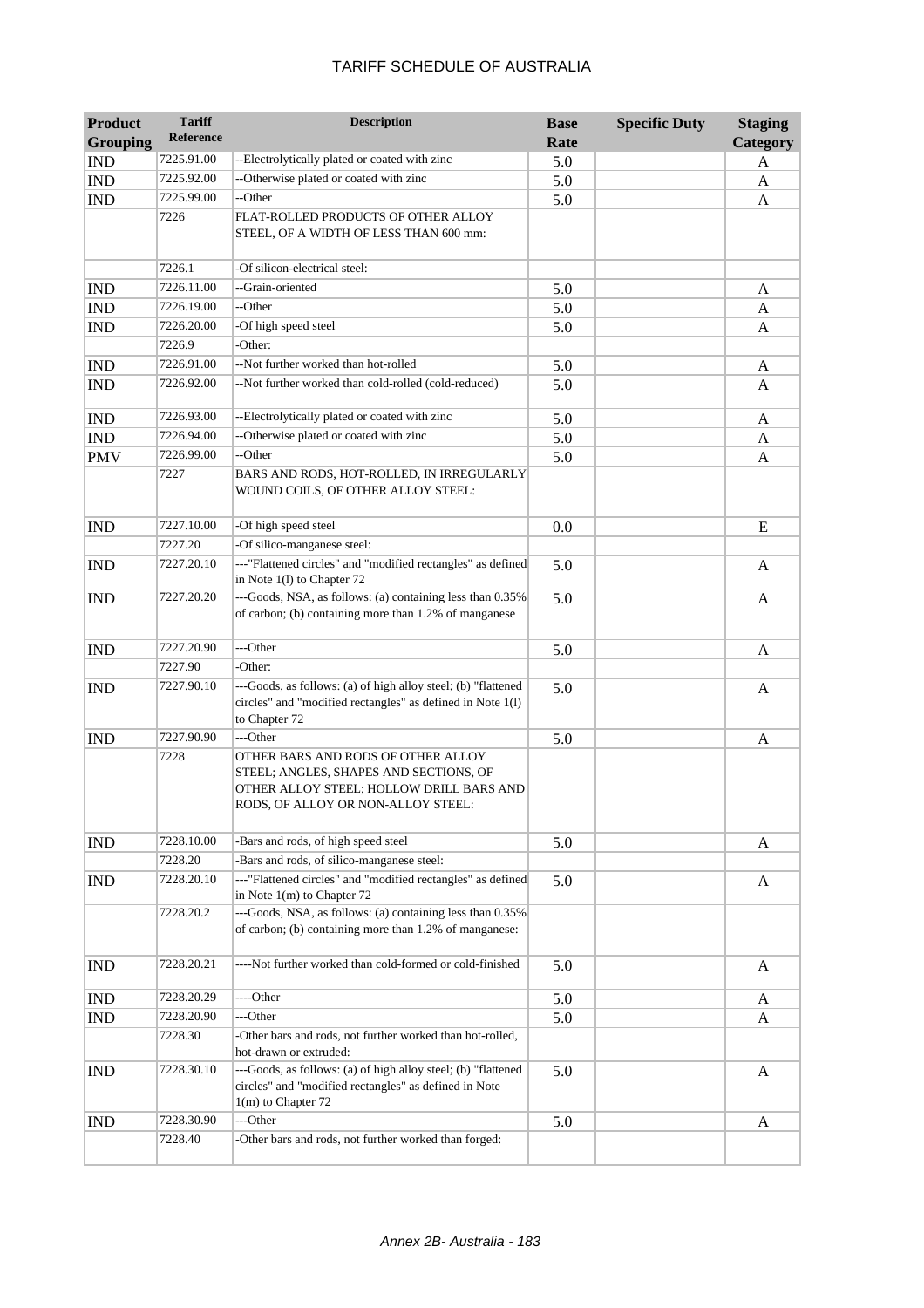| <b>Product</b>  | <b>Tariff</b>    | <b>Description</b>                                                                                                                                                                                                                                                                                                                                                                             | <b>Base</b> | <b>Specific Duty</b> | <b>Staging</b> |
|-----------------|------------------|------------------------------------------------------------------------------------------------------------------------------------------------------------------------------------------------------------------------------------------------------------------------------------------------------------------------------------------------------------------------------------------------|-------------|----------------------|----------------|
| <b>Grouping</b> | <b>Reference</b> |                                                                                                                                                                                                                                                                                                                                                                                                | Rate        |                      | Category       |
| <b>IND</b>      | 7228.40.10       | ---Goods, as follows: (a) of high alloy steel; (b) "flattened<br>circles" and "modified rectangles" as defined in Note<br>$1(m)$ to Chapter 72                                                                                                                                                                                                                                                 | 5.0         |                      | A              |
| <b>IND</b>      | 7228.40.90       | ---Other                                                                                                                                                                                                                                                                                                                                                                                       | 5.0         |                      | A              |
| <b>IND</b>      | 7228.50.00       | -Other bars and rods, not further worked than cold-formed                                                                                                                                                                                                                                                                                                                                      | 5.0         |                      | A              |
|                 |                  | or cold-finished                                                                                                                                                                                                                                                                                                                                                                               |             |                      |                |
|                 | 7228.60          | -Other bars and rods:                                                                                                                                                                                                                                                                                                                                                                          |             |                      |                |
| <b>IND</b>      | 7228.60.10       | ---Goods, as follows: (a) of high alloy steel; (b) "flattened<br>circles" and "modified rectangles" as defined in Note<br>$1(m)$ to Chapter 72                                                                                                                                                                                                                                                 | 5.0         |                      | A              |
| <b>IND</b>      | 7228.60.90       | $-$ -Other                                                                                                                                                                                                                                                                                                                                                                                     | 5.0         |                      | A              |
| <b>IND</b>      | 7228.70.00       | -Angles, shapes and sections                                                                                                                                                                                                                                                                                                                                                                   | 5.0         |                      | A              |
| <b>IND</b>      | 7228.80.00       | -Hollow drill bars and rods                                                                                                                                                                                                                                                                                                                                                                    | 5.0         |                      | A              |
|                 | 7229             | WIRE OF OTHER ALLOY STEEL:                                                                                                                                                                                                                                                                                                                                                                     |             |                      |                |
| <b>IND</b>      | 7229.10.00       | -Of high speed steel                                                                                                                                                                                                                                                                                                                                                                           | 0.0         |                      | E              |
| <b>IND</b>      | 7229.20.00       | -Of silico-manganese steel                                                                                                                                                                                                                                                                                                                                                                     | 5.0         |                      | A              |
| <b>PMV</b>      | 7229.90.00       | -Other                                                                                                                                                                                                                                                                                                                                                                                         | 5.0         |                      | A              |
|                 |                  | <b>CHAPTER 73</b>                                                                                                                                                                                                                                                                                                                                                                              |             |                      |                |
|                 | 7301             | ARTICLES OF IRON OR STEEL<br>SHEET PILING OF IRON OR STEEL, WHETHER OR<br>NOT DRILLED, PUNCHED OR MADE FROM<br>ASSEMBLED ELEMENTS; WELDED ANGLES,<br>SHAPES AND SECTIONS, OF IRON OR STEEL:                                                                                                                                                                                                    |             |                      |                |
| <b>IND</b>      | 7301.10.00       | -Sheet piling                                                                                                                                                                                                                                                                                                                                                                                  | 5.0         |                      | A              |
| <b>IND</b>      | 7301.20.00       | -Angles, shapes and sections                                                                                                                                                                                                                                                                                                                                                                   | 5.0         |                      | A              |
|                 |                  | RAILWAY OR TRAMWAY TRACK CONSTRUCTION<br>MATERIAL OF IRON OR STEEL, THE FOLLOWING:<br>RAILS, CHECK-RAILS AND RACK RAILS, SWITCH<br>BLADES, CROSSING FROGS, POINT RODS AND<br>OTHER CROSSING PIECES, SLEEPERS (CROSS-<br>TIES), FISH-PLATES, CHAIRS, CHAIR WEDGES,<br>SOLE PLATES (BASE PLATES), RAIL CLIPS,<br>BEDPLATES, TIES AND OTHER MATERIAL<br>SPECIALIZED FOR JOINTING OR FIXING RAILS: |             |                      |                |
| <b>IND</b>      | 7302.10.00       | -Rails                                                                                                                                                                                                                                                                                                                                                                                         | 5.0         |                      | A              |
| <b>IND</b>      | 7302.30.00       | -Switch blades, crossing frogs, point rods and other<br>crossing pieces                                                                                                                                                                                                                                                                                                                        | 5.0         |                      | A              |
| <b>IND</b>      | 7302.40.00       | -Fish-plates and sole plates                                                                                                                                                                                                                                                                                                                                                                   | 5.0         |                      | A              |
| <b>IND</b>      | 7302.90.00       | -Other                                                                                                                                                                                                                                                                                                                                                                                         | 5.0         |                      | A              |
| <b>IND</b>      | 7303.00.00       | TUBES, PIPES AND HOLLOW PROFILES, OF CAST<br>IRON                                                                                                                                                                                                                                                                                                                                              | 5.0         |                      | A              |
|                 | 7304             | TUBES, PIPES AND HOLLOW PROFILES,<br>SEAMLESS, OF IRON (OTHER THAN CAST IRON)<br>OR STEEL:                                                                                                                                                                                                                                                                                                     |             |                      |                |
| <b>IND</b>      | 7304.10.00       | -Line pipe of a kind used for oil or gas pipelines                                                                                                                                                                                                                                                                                                                                             | 5.0         |                      | A              |
|                 | 7304.2           | -Casing, tubing and drill pipe, of a kind used in drilling<br>for oil or gas:                                                                                                                                                                                                                                                                                                                  |             |                      |                |
| <b>IND</b>      | 7304.21.00       | --Drill pipe                                                                                                                                                                                                                                                                                                                                                                                   | 5.0         |                      | A              |
| <b>IND</b>      | 7304.29.00       | --Other                                                                                                                                                                                                                                                                                                                                                                                        | 5.0         |                      | A              |
|                 | 7304.3           | -Other, of circular cross-section, of iron or non-alloy steel:                                                                                                                                                                                                                                                                                                                                 |             |                      |                |
| <b>PMV</b>      | 7304.31.00       | --Cold-drawn or cold-rolled (cold-reduced)                                                                                                                                                                                                                                                                                                                                                     | 5.0         |                      | A              |
| <b>IND</b>      | 7304.39.00       | --Other                                                                                                                                                                                                                                                                                                                                                                                        | 5.0         |                      | A              |
|                 | 7304.4           | -Other, of circular cross-section, of stainless steel:                                                                                                                                                                                                                                                                                                                                         |             |                      |                |
| <b>IND</b>      | 7304.41.00       | --Cold-drawn or cold-rolled (cold-reduced)                                                                                                                                                                                                                                                                                                                                                     | 5.0         |                      | A              |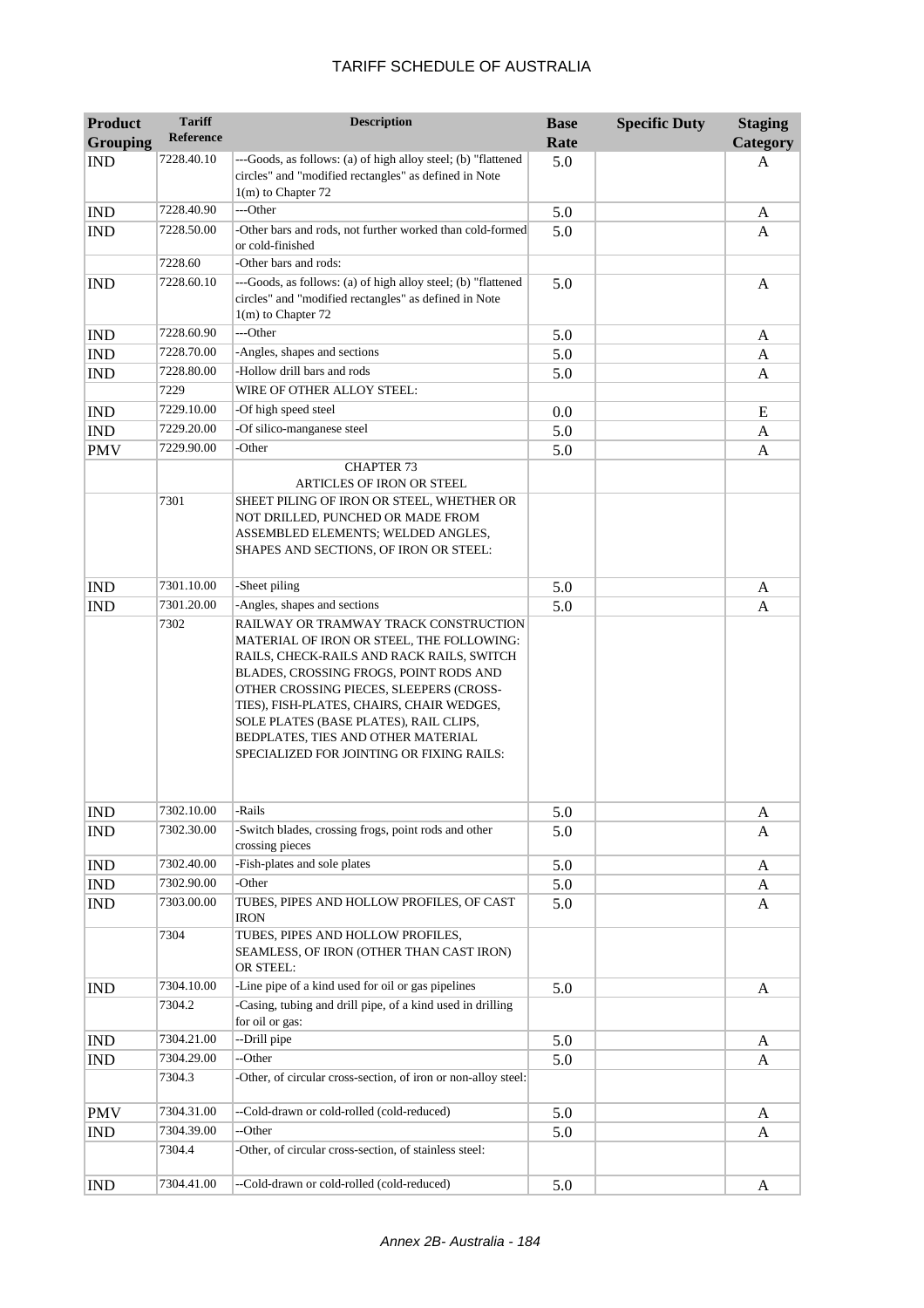| <b>Product</b>              | <b>Tariff</b><br><b>Reference</b> | <b>Description</b>                                                                                                                                                                       | <b>Base</b> | <b>Specific Duty</b> | <b>Staging</b>  |
|-----------------------------|-----------------------------------|------------------------------------------------------------------------------------------------------------------------------------------------------------------------------------------|-------------|----------------------|-----------------|
| <b>Grouping</b>             |                                   |                                                                                                                                                                                          | Rate        |                      | <b>Category</b> |
| <b>IND</b>                  | 7304.49.00                        | --Other                                                                                                                                                                                  | 5.0         |                      | A               |
|                             | 7304.5                            | -Other, of circular cross-section, of other alloy steel:                                                                                                                                 |             |                      |                 |
| <b>IND</b>                  | 7304.51.00                        | --Cold-drawn or cold-rolled (cold-reduced)                                                                                                                                               | 5.0         |                      | A               |
| <b>IND</b>                  | 7304.59.00                        | --Other                                                                                                                                                                                  | 5.0         |                      | A               |
| <b>IND</b>                  | 7304.90.00                        | -Other                                                                                                                                                                                   | 5.0         |                      | A               |
|                             | 7305                              | OTHER TUBES AND PIPES (FOR EXAMPLE,<br>WELDED, RIVETED OR SIMILARLY CLOSED),<br>HAVING CIRCULAR CROSS-SECTIONS, THE<br>EXTERNAL DIAMETER OF WHICH EXCEEDS 406.4<br>mm, OF IRON OR STEEL: |             |                      |                 |
|                             | 7305.1                            | -Line pipe of a kind used for oil or gas pipelines:                                                                                                                                      |             |                      |                 |
| <b>IND</b>                  | 7305.11.00                        | --Longitudinally submerged arc welded                                                                                                                                                    | 5.0         |                      | A               |
| <b>IND</b>                  | 7305.12.00                        | --Other, longitudinally welded                                                                                                                                                           | 5.0         |                      | A               |
| <b>IND</b>                  | 7305.19.00                        | --Other                                                                                                                                                                                  | 5.0         |                      | A               |
| <b>IND</b>                  | 7305.20.00                        | -Casing of a kind used in drilling for oil or gas                                                                                                                                        | 5.0         |                      | A               |
|                             | 7305.3                            | -Other, welded:                                                                                                                                                                          |             |                      |                 |
| <b>IND</b>                  | 7305.31.00                        | --Longitudinally welded                                                                                                                                                                  | 5.0         |                      | A               |
| <b>IND</b>                  | 7305.39.00                        | --Other                                                                                                                                                                                  | 5.0         |                      | A               |
| <b>IND</b>                  | 7305.90.00                        | -Other                                                                                                                                                                                   | 5.0         |                      | A               |
|                             | 7306                              | OTHER TUBES, PIPES AND HOLLOW PROFILES<br>(FOR EXAMPLE, OPEN SEAM OR WELDED,<br>RIVETED OR SIMILARLY CLOSED), OF IRON OR<br>STEEL:                                                       |             |                      |                 |
| <b>IND</b>                  | 7306.10.00                        | -Line pipe of a kind used for oil or gas pipelines                                                                                                                                       | 5.0         |                      | A               |
| <b>IND</b>                  | 7306.20.00                        | -Casing and tubing of a kind used in drilling for oil or gas                                                                                                                             | 5.0         |                      | A               |
| <b>IND</b>                  | 7306.30.00                        | -Other, welded, of circular cross-section, of iron or non-<br>alloy steel                                                                                                                | 5.0         |                      | A               |
| <b>IND</b>                  | 7306.40.00                        | -Other, welded, of circular cross-section, of stainless steel                                                                                                                            | 5.0         |                      | A               |
| <b>IND</b>                  | 7306.50.00                        | -Other, welded, of circular cross-section, of other alloy<br>steel                                                                                                                       | 5.0         |                      | A               |
| <b>IND</b>                  | 7306.60.00                        | -Other, welded, of non-circular cross-section                                                                                                                                            | 5.0         |                      | A               |
| <b>IND</b>                  | 7306.90.00                        | -Other                                                                                                                                                                                   | 5.0         |                      | A               |
|                             | 7307<br>7307.1                    | TUBE OR PIPE FITTINGS (FOR EXAMPLE,<br>COUPLINGS, ELBOWS, SLEEVES), OF IRON OR<br>STEEL:<br>-Cast fittings:                                                                              |             |                      |                 |
| <b>IND</b>                  | 7307.11.00                        | --Of non-malleable cast iron                                                                                                                                                             | 5.0         |                      | A               |
| <b>IND</b>                  | 7307.19.00                        | --Other                                                                                                                                                                                  | 5.0         |                      | A               |
|                             | 7307.2                            | -Other, of stainless steel:                                                                                                                                                              |             |                      |                 |
| <b>IND</b>                  | 7307.21.00                        | --Flanges                                                                                                                                                                                | 5.0         |                      | A               |
| <b>IND</b>                  | 7307.22.00                        | --Threaded elbows, bends and sleeves                                                                                                                                                     | 5.0         |                      | A               |
| <b>IND</b>                  | 7307.23.00                        | --Butt welding fittings                                                                                                                                                                  | 5.0         |                      | A               |
| <b>PMV</b>                  | 7307.29.00                        | --Other                                                                                                                                                                                  |             |                      |                 |
|                             | 7307.9                            | -Other:                                                                                                                                                                                  | 5.0         |                      | A               |
| <b>PMV</b>                  | 7307.91.00                        | --Flanges                                                                                                                                                                                |             |                      |                 |
|                             | 7307.92.00                        | --Threaded elbows, bends and sleeves                                                                                                                                                     | $5.0\,$     |                      | A               |
| $\mathop{\rm IND}\nolimits$ | 7307.93.00                        | --Butt welding fittings                                                                                                                                                                  | 5.0         |                      | $\mathbf{A}$    |
| $\mathop{\rm IND}\nolimits$ | 7307.99.00                        | --Other                                                                                                                                                                                  | 5.0         |                      | A               |
| <b>PMV</b>                  |                                   |                                                                                                                                                                                          | 5.0         |                      | A               |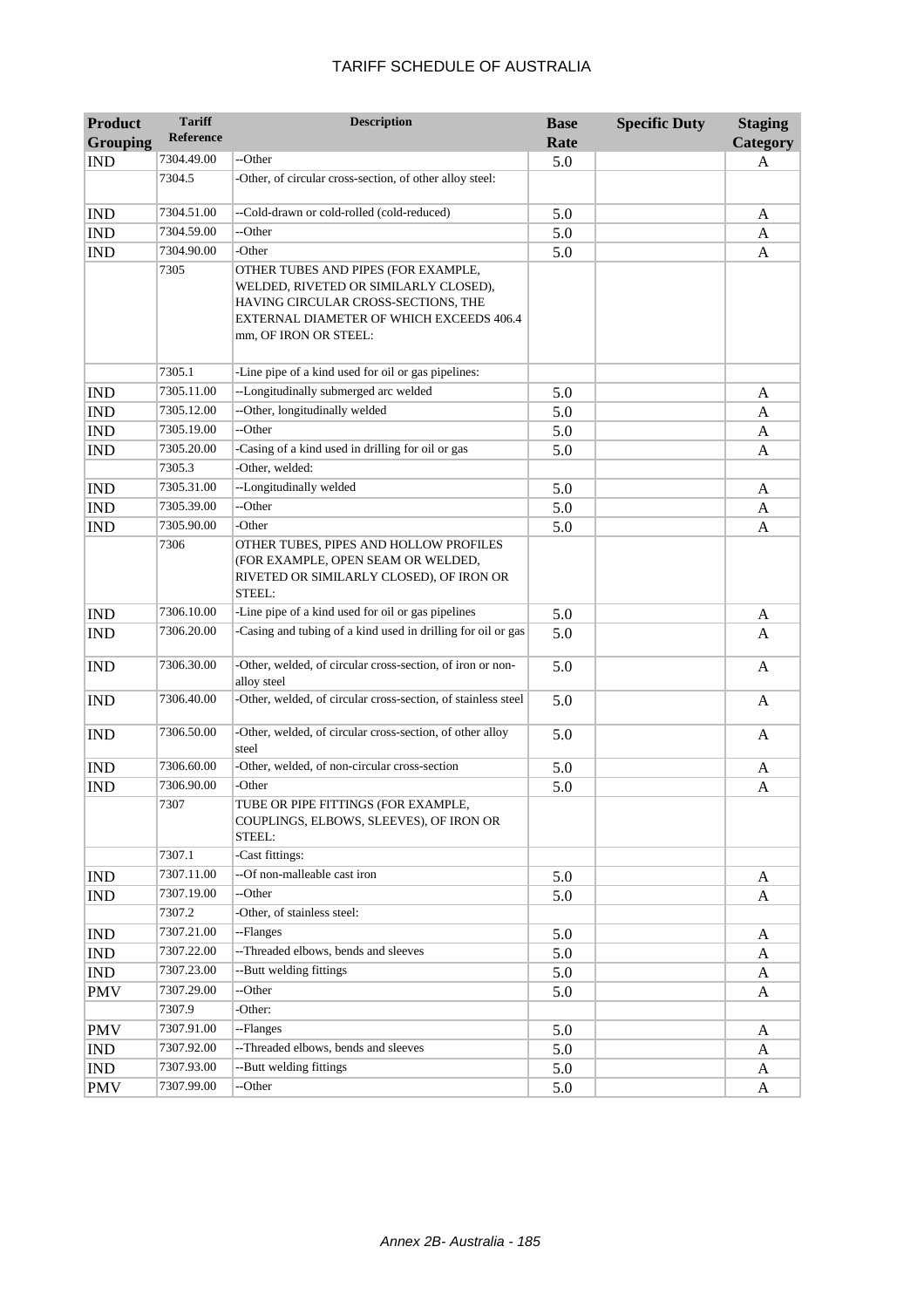| <b>Product</b><br><b>Grouping</b> | <b>Tariff</b><br><b>Reference</b> | <b>Description</b>                                                                                                                                                                                                                                                                                                                                                                                                                                                                | <b>Base</b><br>Rate | <b>Specific Duty</b> | <b>Staging</b><br>Category |
|-----------------------------------|-----------------------------------|-----------------------------------------------------------------------------------------------------------------------------------------------------------------------------------------------------------------------------------------------------------------------------------------------------------------------------------------------------------------------------------------------------------------------------------------------------------------------------------|---------------------|----------------------|----------------------------|
|                                   | 7308                              | STRUCTURES (EXCLUDING PREFABRICATED<br>BUILDINGS OF 9406.00.00) AND PARTS OF<br>STRUCTURES (FOR EXAMPLE, BRIDGES AND<br>BRIDGE-SECTIONS, LOCK-GATES, TOWERS,<br>LATTICE MASTS, ROOFS, ROOFING FRAME-<br>WORKS, DOORS AND WINDOWS AND THEIR<br>FRAMES AND THRESHOLDS FOR DOORS,<br>SHUTTERS, BALUSTRADES, PILLARS AND<br>COLUMNS), OF IRON OR STEEL; PLATES, RODS,<br>ANGLES, SHAPES, SECTIONS, TUBES AND THE<br>LIKE, PREPARED FOR USE IN STRUCTURES, OF<br><b>IRON OR STEEL:</b> |                     |                      |                            |
| <b>IND</b>                        | 7308.10.00                        | -Bridges and bridge-sections                                                                                                                                                                                                                                                                                                                                                                                                                                                      | 5.0                 |                      | A                          |
| <b>IND</b>                        | 7308.20.00                        | -Towers and lattice masts                                                                                                                                                                                                                                                                                                                                                                                                                                                         | 5.0                 |                      | A                          |
| <b>IND</b>                        | 7308.30.00                        | -Doors, windows and their frames and thresholds for<br>doors                                                                                                                                                                                                                                                                                                                                                                                                                      | 5.0                 |                      | A                          |
| <b>IND</b>                        | 7308.40.00                        | -Equipment for scaffolding, shuttering, propping or pit-<br>propping                                                                                                                                                                                                                                                                                                                                                                                                              | 5.0                 |                      | A                          |
| <b>IND</b>                        | 7308.90.00                        | -Other                                                                                                                                                                                                                                                                                                                                                                                                                                                                            | 5.0                 |                      | A                          |
| <b>IND</b>                        | 7309.00.00                        | RESERVOIRS, TANKS, VATS AND SIMILAR<br>CONTAINERS FOR ANY MATERIAL (OTHER THAN<br>COMPRESSED OR LIQUEFIED GAS), OF IRON OR<br>STEEL, OF A CAPACITY EXCEEDING 300 L,<br>WHETHER OR NOT LINED OR HEAT INSULA TED,<br>BUT NOT FITTED WITH MECHANICAL OR<br>THERMAL EQUIPMENT                                                                                                                                                                                                         | 5.0                 |                      | A                          |
|                                   | 7310                              | TANKS, CASKS, DRUMS, CANS, BOXES AND<br>SIMILAR CONTAINERS, FOR ANY MATERIAL<br>(OTHER THAN COMPRESSED OR LIQUEFIED GAS),<br>OF IRON OR STEEL, OF A CAPACITY NOT<br>EXCEEDING 300 L, WHETHER OR NOT LINED OR<br>HEAT-INSULATED, BUT NOT FITTED WITH<br>MECHANICAL OR THERMAL EQUIPMENT:                                                                                                                                                                                           |                     |                      |                            |
| <b>IND</b>                        | 7310.10.00                        | -Of a capacity of 50 L or more                                                                                                                                                                                                                                                                                                                                                                                                                                                    | 5.0                 |                      | A                          |
|                                   | 7310.2                            | -Of a capacity of less than 50 L:                                                                                                                                                                                                                                                                                                                                                                                                                                                 |                     |                      |                            |
| <b>IND</b>                        | 7310.21.00                        | --Cans which are to be closed by soldering or crimping                                                                                                                                                                                                                                                                                                                                                                                                                            | 5.0                 |                      | A                          |
| <b>IND</b>                        | 7310.29.00                        | --Other                                                                                                                                                                                                                                                                                                                                                                                                                                                                           | 5.0                 |                      | A                          |
| IND                               | 7311.00.00                        | CONTAINERS FOR COMPRESSED OR LIQUEFIED<br>GAS, OF IRON OR STEEL                                                                                                                                                                                                                                                                                                                                                                                                                   | 5.0                 |                      | A                          |
|                                   | 7312                              | STRANDED WIRE, ROPES, CABLES, PLAITED<br>BANDS, SLINGS AND THE LIKE, OF IRON OR<br>STEEL, NOT ELECTRICALLY INSULATED:                                                                                                                                                                                                                                                                                                                                                             |                     |                      |                            |
| <b>PMV</b>                        | 7312.10.00                        | -Stranded wire, ropes and cables                                                                                                                                                                                                                                                                                                                                                                                                                                                  | 5.0                 |                      | A                          |
| IND                               | 7312.90.00                        | -Other                                                                                                                                                                                                                                                                                                                                                                                                                                                                            | 5.0                 |                      | A                          |
| IND                               | 7313.00.00                        | BARBED WIRE OF IRON OR STEEL; TWISTED<br>HOOP OR SINGLE FLAT WIRE, BARBED OR NOT,<br>AND LOOSELY TWISTED DOUBLE WIRE, OF A<br>KIND USED FOR FENCING, OF IRON OR STEEL                                                                                                                                                                                                                                                                                                             | 0.0                 |                      | E                          |
|                                   | 7314                              | CLOTH (INCLUDING ENDLESS BANDS), GRILL,<br>NETTING AND FENCING, OF IRON OR STEEL<br>WIRE; EXPANDED METAL OF IRON OR STEEL:                                                                                                                                                                                                                                                                                                                                                        |                     |                      |                            |
|                                   | 7314.1                            | -Woven cloth:                                                                                                                                                                                                                                                                                                                                                                                                                                                                     |                     |                      |                            |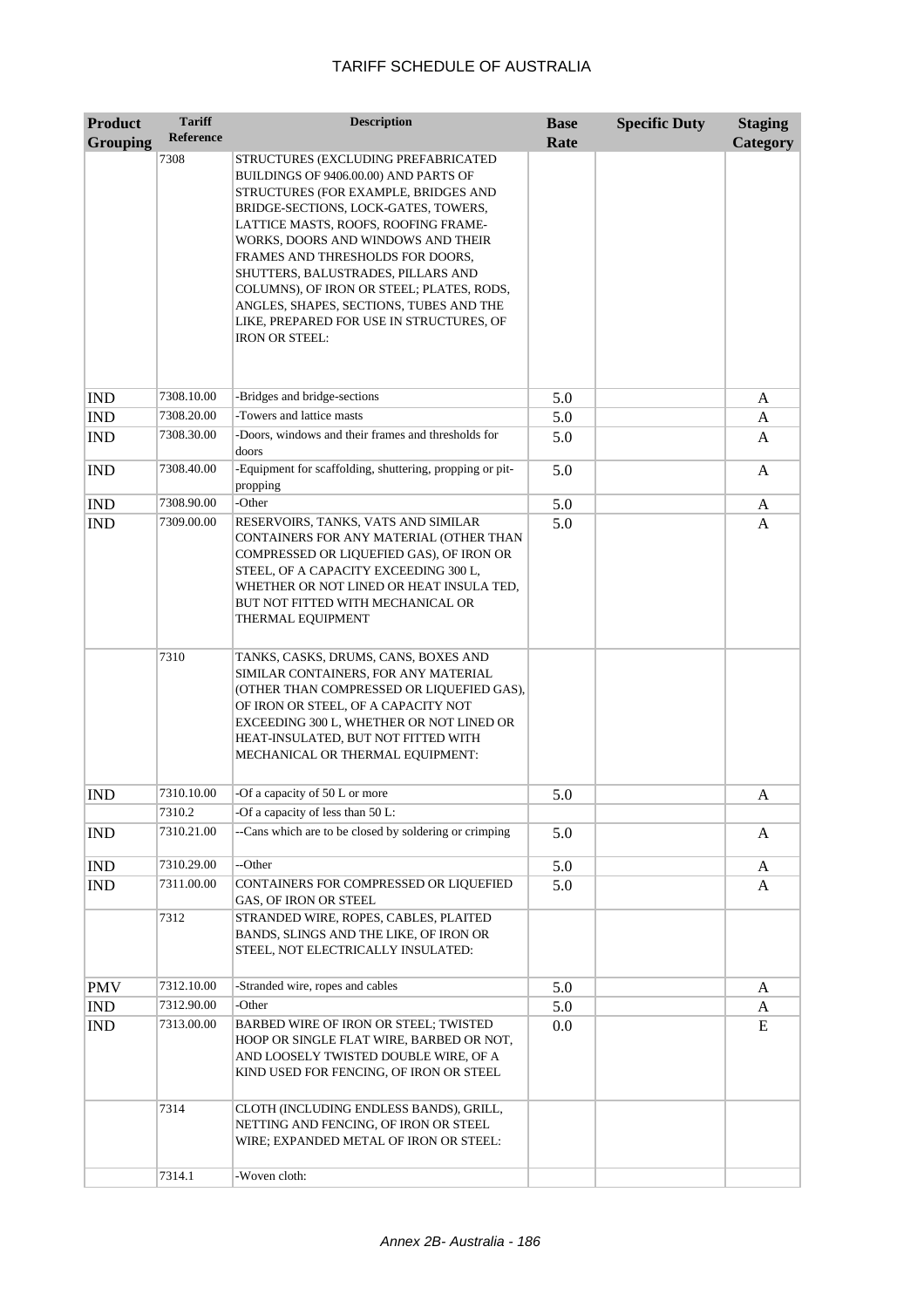| Reference<br><b>Grouping</b><br>Rate                                                                       | Category |
|------------------------------------------------------------------------------------------------------------|----------|
|                                                                                                            |          |
| 7314.12.00<br>--Endless bands for machinery, of stainless steel<br><b>IND</b><br>5.0                       | A        |
| --Other endless bands for machinery<br>7314.13.00<br><b>IND</b><br>0.0                                     | E        |
| --Other woven cloth, of stainless steel<br>7314.14.00<br><b>IND</b><br>5.0                                 | A        |
| --Other<br>7314.19.00<br><b>IND</b><br>0.0                                                                 | E        |
| -Grill, netting and fencing, welded at the intersection, of<br><b>IND</b><br>7314.20.00<br>0.0             | E        |
| wire with a maximum cross-sectional dimension of 3 mm                                                      |          |
| or more and having a mesh size of $100 \text{ cm}^2$ or more                                               |          |
| 7314.3<br>-Other grill, netting and fencing, welded at the                                                 |          |
| intersection:                                                                                              |          |
| --Plated or coated with zinc<br>7314.31.00<br><b>IND</b><br>0.0                                            | E        |
| --Other<br>7314.39.00<br><b>IND</b><br>0.0                                                                 | E        |
| -Other cloth, grill, netting and fencing:<br>7314.4                                                        |          |
| --Plated or coated with zinc<br>7314.41.00<br><b>IND</b><br>0.0                                            | E        |
| --Coated with plastics<br>7314.42.00<br><b>IND</b><br>0.0                                                  | E        |
| 7314.49.00<br>--Other<br><b>IND</b><br>0.0                                                                 | E        |
| -Expanded metal<br>7314.50.00<br>5.0<br><b>IND</b>                                                         | A        |
| 7315<br>CHAIN AND PARTS THEREOF, OF IRON OR STEEL:                                                         |          |
| -Articulated link chain and parts thereof:<br>7315.1                                                       |          |
| --Roller chain<br>7315.11.00<br><b>PMV</b><br>5.0                                                          | A        |
| --Other chain<br>$\mathbf{IND}$<br>7315.12.00<br>5.0                                                       | A        |
| 7315.19.00<br>--Parts<br><b>IND</b><br>5.0                                                                 | A        |
| -Skid chain<br>7315.20.00<br><b>IND</b><br>0.0                                                             | E        |
| -Other chain:<br>7315.8                                                                                    |          |
| --Stud-link<br>7315.81.00<br><b>IND</b><br>0.0                                                             | E        |
| 7315.82.00<br>--Other, welded link<br>5.0<br><b>IND</b>                                                    | A        |
| --Other<br>7315.89.00<br><b>IND</b><br>5.0                                                                 | A        |
| 7315.90.00<br>-Other parts<br><b>IND</b><br>5.0                                                            | A        |
| 7316.00.00<br>ANCHORS, GRAPNELS AND PARTS THEREOF, OF<br><b>IND</b><br>5.0                                 | A        |
| <b>IRON OR STEEL</b>                                                                                       |          |
| 7317<br>NAILS, TACKS, DRAWING PINS, CORRUGATED                                                             |          |
| NAILS, STAPLES (OTHER THAN THOSE OF 8305)<br>AND SIMILAR ARTICLES, OF IRON OR STEEL,                       |          |
| WHETHER OR NOT WITH HEADS OF OTHER                                                                         |          |
| MATERIAL, BUT EXCLUDING SUCH ARTICLES                                                                      |          |
| WITH HEADS OF COPPER:                                                                                      |          |
|                                                                                                            |          |
| 7317.00.10<br>---Horse-shoe nails<br><b>IND</b><br>0.0                                                     | E        |
| 7317.00.90<br>---Other<br><b>IND</b><br>5.0                                                                | A        |
| 7318<br>SCREWS, BOLTS, NUTS, COACH SCREWS, SCREW<br>HOOKS, RIVETS, COTTERS, COTTER-PINS,                   |          |
| WASHERS (INCLUDING SPRING WASHERS) AND                                                                     |          |
| SIMILAR ARTICLES, OF IRON OR STEEL:                                                                        |          |
|                                                                                                            |          |
| 7318.1<br>-Threaded articles:                                                                              |          |
| --Coach screws<br>7318.11.00<br><b>PMV</b><br>5.0                                                          | A        |
| 7318.12.00<br>--Other wood screws<br>IND<br>5.0                                                            | A        |
| 7318.13.00<br>--Screw hooks and screw rings<br>IND<br>0.0                                                  | E        |
| 7318.14.00<br>--Self-tapping screws<br><b>PMV</b><br>5.0                                                   | A        |
| 7318.15.00<br>--Other screws and bolts, whether or not with their nuts or<br><b>PMV</b><br>15.0<br>washers | A        |
| 7318.16.00<br>--Nuts<br><b>PMV</b><br>5.0                                                                  | A        |
| 7318.19.00<br>--Other<br><b>PMV</b><br>5.0                                                                 | A        |
| 7318.2<br>-Non-threaded articles:                                                                          |          |
| --Spring washers and other lock washers<br>7318.21.00<br><b>PMV</b><br>5.0                                 | A        |
| --Otherwashers<br>7318.22.00<br>5.0<br><b>PMV</b>                                                          | A        |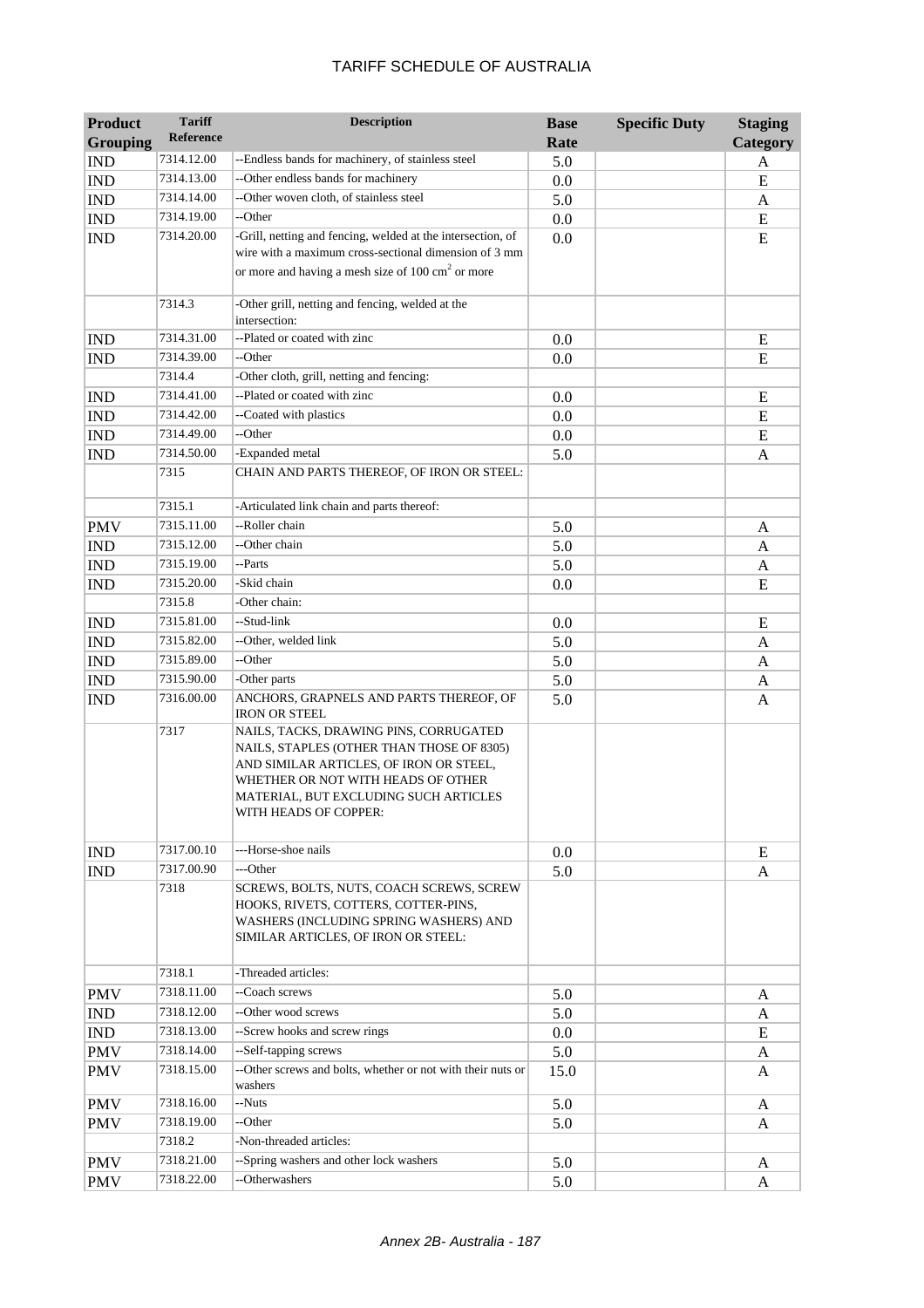| <b>Product</b>  | <b>Tariff</b> | <b>Description</b>                                                                                                                                                                                                                                                                                                                               | <b>Base</b> | <b>Specific Duty</b> | <b>Staging</b> |
|-----------------|---------------|--------------------------------------------------------------------------------------------------------------------------------------------------------------------------------------------------------------------------------------------------------------------------------------------------------------------------------------------------|-------------|----------------------|----------------|
| <b>Grouping</b> | Reference     |                                                                                                                                                                                                                                                                                                                                                  | Rate        |                      | Category       |
| <b>PMV</b>      | 7318.23.00    | --Rivets                                                                                                                                                                                                                                                                                                                                         | 5.0         |                      | A              |
| <b>PMV</b>      | 7318.24.00    | --Cotters and cotter-pins                                                                                                                                                                                                                                                                                                                        | 5.0         |                      | A              |
| <b>PMV</b>      | 7318.29.00    | --Other                                                                                                                                                                                                                                                                                                                                          | 5.0         |                      | A              |
|                 | 7319          | SEWING NEEDLES, KNITTING NEEDLES,<br>BODKINS, CROCHET HOOKS, EMBROIDERY<br>STILETTOS AND SIMILAR ARTICLES, FOR USE IN<br>THE HAND, OF IRON OR STEEL; SAFETY PINS AND<br>OTHER PINS OF IRON OR STEEL, NOT<br>ELSEWHERE SPECIFIED OR INCLUDED:                                                                                                     |             |                      |                |
| <b>IND</b>      | 7319.10.00    | -Sewing, darning or embroidery needles                                                                                                                                                                                                                                                                                                           | 0.0         |                      | E              |
| <b>IND</b>      | 7319.20.00    | -Safety pins                                                                                                                                                                                                                                                                                                                                     | 0.0         |                      | E              |
| <b>IND</b>      | 7319.30.00    | -Other pins                                                                                                                                                                                                                                                                                                                                      | 0.0         |                      | E              |
| <b>IND</b>      | 7319.90.00    | -Other                                                                                                                                                                                                                                                                                                                                           | 0.0         |                      | E              |
|                 | 7320          | SPRINGS AND LEAVES FOR SPRINGS, OF IRON OR<br>STEEL:                                                                                                                                                                                                                                                                                             |             |                      |                |
| <b>PMV</b>      | 7320.10.00    | -Leaf-springs and leaves therefor                                                                                                                                                                                                                                                                                                                | 15.0        |                      | A              |
| <b>PMV</b>      | 7320.20.00    | -Helical springs                                                                                                                                                                                                                                                                                                                                 | 15.0        |                      | A              |
| <b>PMV</b>      | 7320.90.00    | -Other                                                                                                                                                                                                                                                                                                                                           | 15.0        |                      | A              |
|                 | 7321          | STOVES, RANGES, GRATES, COOKERS<br>(INCLUDING THOSE WITH SUBSIDIARY BOILERS<br>FOR CENTRAL HEATING), BARBECUES,<br>BRAZIERS, GAS-RINGS, PLATE WARMERS AND<br>SIMILAR NON-ELECTRIC DOMESTIC APPLIANCES,<br>AND PARTS THEREOF, OF IRON OR STEEL:                                                                                                   |             |                      |                |
|                 | 7321.1        | -Cooking appliances and plate warmers:                                                                                                                                                                                                                                                                                                           |             |                      |                |
| <b>IND</b>      | 7321.11.00    | --For gas fuel or for both gas and other fuels                                                                                                                                                                                                                                                                                                   | 5.0         |                      | A              |
| <b>IND</b>      | 7321.12.00    | --For liquid fuel                                                                                                                                                                                                                                                                                                                                | 5.0         |                      | A              |
| <b>IND</b>      | 7321.13.00    | --For solid fuel                                                                                                                                                                                                                                                                                                                                 | 5.0         |                      | A              |
|                 | 7321.8        | -Other appliances:                                                                                                                                                                                                                                                                                                                               |             |                      |                |
| <b>IND</b>      | 7321.81.00    | --For gas fuel or for both gas and other fuels                                                                                                                                                                                                                                                                                                   | 5.0         |                      | A              |
| <b>IND</b>      | 7321.82.00    | --For liquid fuel                                                                                                                                                                                                                                                                                                                                | 5.0         |                      | A              |
| <b>IND</b>      | 7321.83.00    | --For solid fuel                                                                                                                                                                                                                                                                                                                                 | 5.0         |                      | A              |
| <b>IND</b>      | 7321.90.00    | -Parts                                                                                                                                                                                                                                                                                                                                           | 5.0         |                      | A              |
|                 | 7322          | RADIATORS FOR CENTRAL HEATING, NOT<br>ELECTRICALLY HEATED, AND PARTS THEREOF,<br>OF IRON OR STEEL; AIR HEATERS AND HOT AIR<br>DISTRIBUTORS (INCLUDING DISTRIBUTORS<br>WHICH CAN ALSO DISTRIBUTE FRESH OR<br>CONDITIONED AIR), NOT ELECTRICALLY<br>HEATED, INCORPORATING A MOTOR-DRIVEN<br>FAN OR BLOWER, AND PARTS THEREOF, OF IRON<br>OR STEEL: |             |                      |                |
|                 | 7322.1        | -Radiators and parts thereof:                                                                                                                                                                                                                                                                                                                    |             |                      |                |
| <b>PMV</b>      | 7322.11.00    | --Of cast iron                                                                                                                                                                                                                                                                                                                                   | 15.0        |                      | A              |
| <b>IND</b>      | 7322.19.00    | --Other                                                                                                                                                                                                                                                                                                                                          | 5.0         |                      | A              |
| <b>IND</b>      | 7322.90.00    | -Other                                                                                                                                                                                                                                                                                                                                           | 5.0         |                      | A              |
|                 | 7323          | TABLE, KITCHEN OR OTHER HOUSEHOLD<br>ARTICLES AND PARTS THEREOF, OF IRON OR<br>STEEL; IRON OR STEEL WOOL; POT SCOURERS<br>AND SCOURING OR POLISHING PADS, GLOVES<br>AND THE LIKE, OF IRON OR STEEL:                                                                                                                                              |             |                      |                |
| <b>IND</b>      | 7323.10.00    | -Iron or steel wool; pot scourers and scouring or polishing<br>pads, gloves and the like                                                                                                                                                                                                                                                         | 5.0         |                      | A              |
|                 | 7323.9        | -Other:                                                                                                                                                                                                                                                                                                                                          |             |                      |                |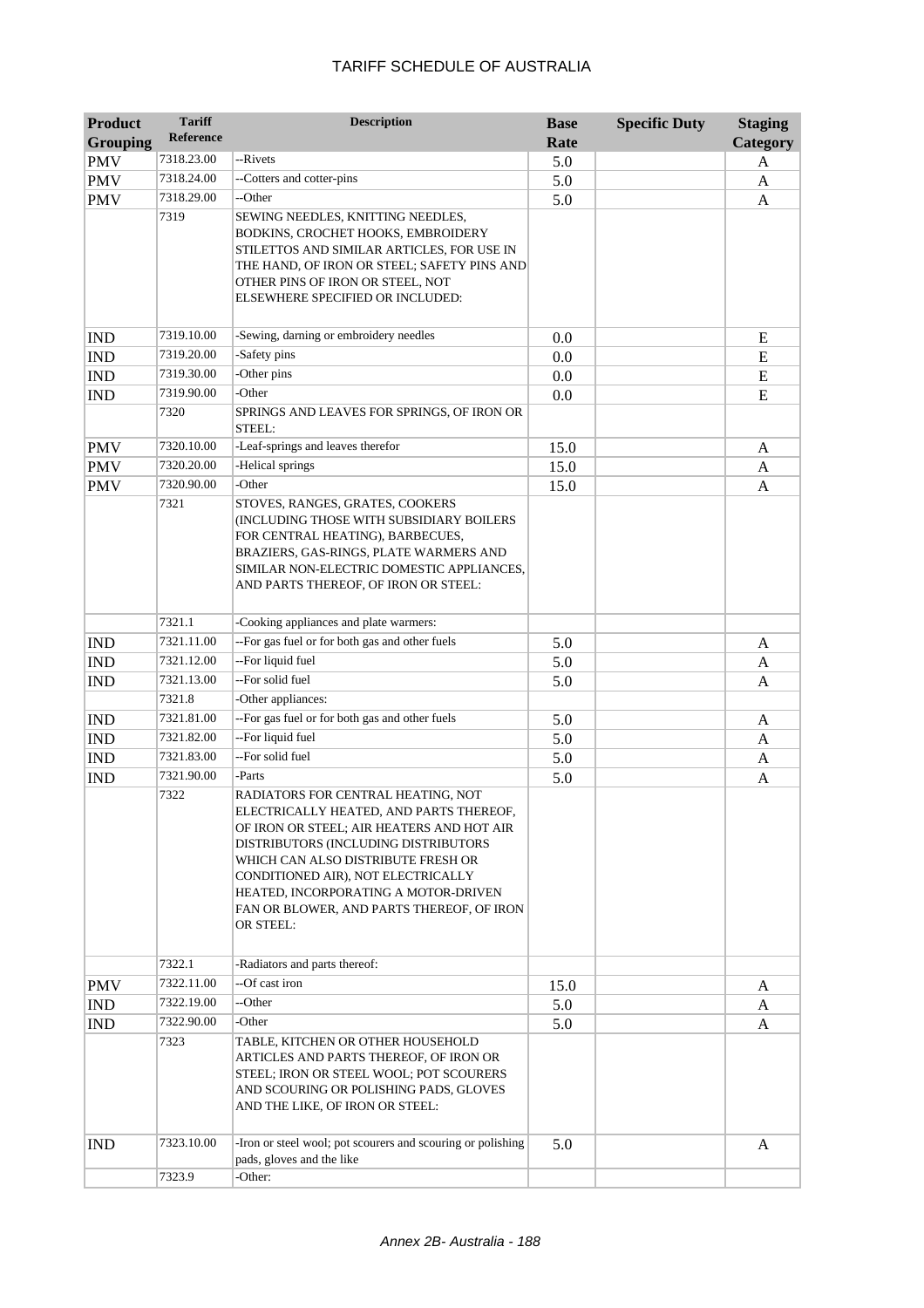| <b>Product</b><br><b>Grouping</b> | <b>Tariff</b><br><b>Reference</b> | <b>Description</b>                                                                               | <b>Base</b><br>Rate | <b>Specific Duty</b> | <b>Staging</b><br>Category |
|-----------------------------------|-----------------------------------|--------------------------------------------------------------------------------------------------|---------------------|----------------------|----------------------------|
| <b>IND</b>                        | 7323.91.00                        | --Of cast iron, not enamelled                                                                    | 0.0                 |                      | E                          |
| <b>IND</b>                        | 7323.92.00                        | --Of cast iron, enamelled                                                                        | 5.0                 |                      | A                          |
| <b>IND</b>                        | 7323.93.00                        | --Of stainless steel                                                                             | 5.0                 |                      | A                          |
| <b>IND</b>                        | 7323.94.00                        | --Of iron (other than cast iron) or steel, enamelled                                             | 5.0                 |                      | A                          |
| <b>IND</b>                        | 7323.99.00                        | --Other                                                                                          | 5.0                 |                      | A                          |
|                                   | 7324                              | SANITARY WARE AND PARTS THEREOF, OF IRON<br>OR STEEL:                                            |                     |                      |                            |
| <b>IND</b>                        | 7324.10.00                        | -Sinks and wash basins, of stainless steel                                                       | 5.0                 |                      | A                          |
|                                   | 7324.2                            | -Baths:                                                                                          |                     |                      |                            |
| <b>IND</b>                        | 7324.21.00                        | --Of cast iron, whether or not enamelled                                                         | 5.0                 |                      | A                          |
| <b>IND</b>                        | 7324.29.00                        | --Other                                                                                          | 5.0                 |                      | A                          |
| <b>IND</b>                        | 7324.90.00                        | -Other, including parts                                                                          | 5.0                 |                      | A                          |
|                                   | 7325                              | OTHER CAST ARTICLES OF IRON OR STEEL:                                                            |                     |                      |                            |
| <b>IND</b>                        | 7325.10.00                        | -Of non-malleable cast iron                                                                      | 5.0                 |                      | A                          |
|                                   | 7325.9                            | -Other:                                                                                          |                     |                      |                            |
| <b>IND</b>                        | 7325.91.00                        | --Grinding balls and similar articles for mills                                                  | 5.0                 |                      | A                          |
| <b>IND</b>                        | 7325.99.00                        | --Other                                                                                          | 5.0                 |                      | A                          |
|                                   | 7326                              | OTHER ARTICLES OF IRON OR STEEL:                                                                 |                     |                      |                            |
|                                   | 7326.1                            | -Forged or stamped, but not further worked:                                                      |                     |                      |                            |
| <b>IND</b>                        | 7326.11.00                        | --Grinding balls and similar articles for mills                                                  | 5.0                 |                      | A                          |
| <b>PMV</b>                        | 7326.19.00                        | --Other                                                                                          | 15.0                |                      | A                          |
| <b>IND</b>                        | 7326.20.00                        | -Articles of iron or steel wire                                                                  | 5.0                 |                      | A                          |
|                                   | 7326.90                           | -Other:                                                                                          |                     |                      |                            |
| <b>PMV</b>                        | 7326.90.10                        | ---Of a kind used as components in passenger motor<br>vehicles                                   | 15.0                |                      | A                          |
| <b>PMV</b>                        | 7326.90.90                        | ---Other                                                                                         | 5.0                 |                      | A                          |
|                                   |                                   | <b>CHAPTER 74</b><br>COPPER AND ARTICLES THEREOF                                                 |                     |                      |                            |
|                                   | 7401                              | COPPER MATTES; CEMENT COPPER<br>(PRECIPITATED COPPER):                                           |                     |                      |                            |
| <b>IND</b>                        | 7401.10.00                        | -Copper mattes                                                                                   | 0.0                 |                      | E                          |
| <b>IND</b>                        | 7401.20.00                        | -Cement copper (precipitated copper)                                                             | 0.0                 |                      | ${\bf E}$                  |
| <b>IND</b>                        | 7402.00.00                        | UNREFINED COPPER; COPPER ANODES FOR<br>ELECTROLYTIC REFINING                                     | 0.0                 |                      | E                          |
|                                   | 7403                              | REFINED COPPER AND COPPER ALLOYS,<br>UNWROUGHT:                                                  |                     |                      |                            |
|                                   | 7403.1                            | -Refined copper:                                                                                 |                     |                      |                            |
| <b>IND</b>                        | 7403.11.00                        | --Cathodes and sections of cathodes                                                              | 0.0                 |                      | E                          |
| <b>IND</b>                        | 7403.12.00                        | --Wire-bars                                                                                      | 0.0                 |                      | E                          |
| IND                               | 7403.13.00                        | --Billets                                                                                        | 0.0                 |                      | E                          |
| <b>IND</b>                        | 7403.19.00                        | --Other                                                                                          | 0.0                 |                      | E                          |
|                                   | 7403.2                            | -Copper alloys:                                                                                  |                     |                      |                            |
| <b>IND</b>                        | 7403.21.00                        | --Copper-zinc base alloys (brass)                                                                | 0.0                 |                      | E                          |
| $\mathop{\rm IND}\nolimits$       | 7403.22.00                        | --Copper-tin base alloys (bronze)                                                                | 0.0                 |                      | E                          |
| <b>IND</b>                        | 7403.23.00                        | --Copper-nickel base alloys (cupro-nickel) or copper-<br>nickel zinc base alloys (nickel silver) | 0.0                 |                      | E                          |
| <b>IND</b>                        | 7403.29.00                        | --Other copper alloys (other than master alloys of<br>7405.00.00)                                | 0.0                 |                      | E                          |
| IND                               | 7404.00.00                        | COPPER WASTE AND SCRAP                                                                           | $0.0\,$             |                      | E                          |
| <b>IND</b>                        | 7405.00.00                        | MASTER ALLOYS OF COPPER                                                                          | 0.0                 |                      | E                          |
|                                   | 7406                              | COPPER POWDERS AND FLAKES:                                                                       |                     |                      |                            |
| <b>IND</b>                        | 7406.10.00                        | -Powders of non-lamellar structure                                                               | $0.0\,$             |                      | E                          |
| IND                               | 7406.20.00                        | -Powders of lamellar structure; flakes                                                           | 0.0                 |                      | E                          |
|                                   | 7407                              | COPPER BARS, RODS AND PROFILES:                                                                  |                     |                      |                            |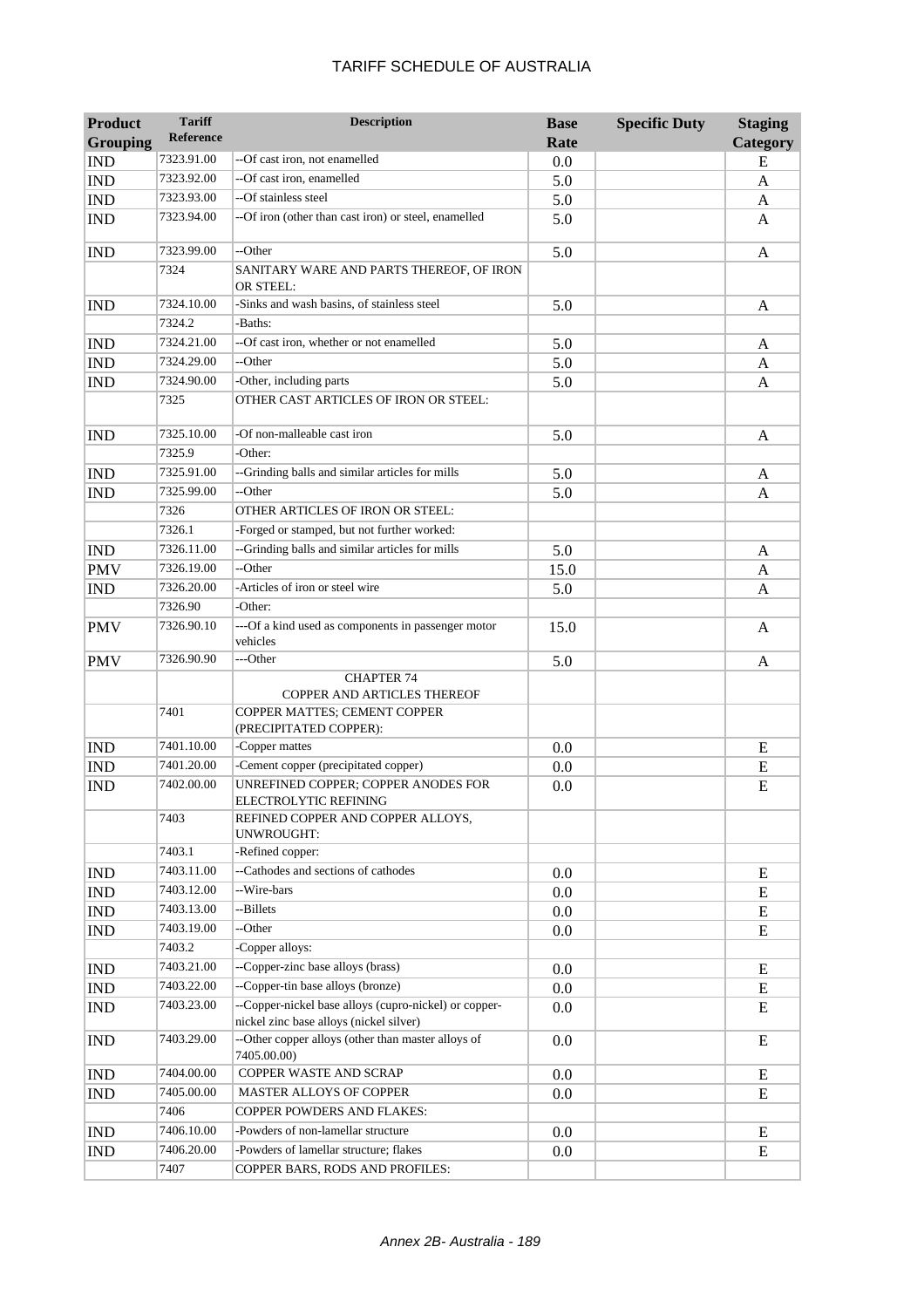| <b>Product</b>  | <b>Tariff</b>    | <b>Description</b>                                                                                                                                                                     | <b>Base</b> | <b>Specific Duty</b> | <b>Staging</b> |
|-----------------|------------------|----------------------------------------------------------------------------------------------------------------------------------------------------------------------------------------|-------------|----------------------|----------------|
| <b>Grouping</b> | <b>Reference</b> |                                                                                                                                                                                        | Rate        |                      | Category       |
| <b>IND</b>      | 7407.10.00       | -Of refined copper                                                                                                                                                                     | 5.0         |                      | A              |
|                 | 7407.2           | -Of copper alloys:                                                                                                                                                                     |             |                      |                |
| <b>IND</b>      | 7407.21.00       | --Of copper-zinc base alloys (brass)                                                                                                                                                   | 5.0         |                      | A              |
| <b>IND</b>      | 7407.22.00       | --Of copper-nickel base alloys (cupro-nickel) or copper-<br>nickel-zinc base alloys (nickel silver)                                                                                    | 5.0         |                      | A              |
| <b>IND</b>      | 7407.29.00       | --Other                                                                                                                                                                                | 5.0         |                      | A              |
|                 | 7408             | <b>COPPER WIRE:</b>                                                                                                                                                                    |             |                      |                |
|                 | 7408.1           | -Of refined copper:                                                                                                                                                                    |             |                      |                |
| <b>IND</b>      | 7408.11.00       | --Of which the maximum cross-sectional dimension<br>exceeds 6 mm                                                                                                                       | 5.0         |                      | $\mathbf{A}$   |
| <b>IND</b>      | 7408.19.00       | --Other                                                                                                                                                                                | 5.0         |                      | A              |
|                 | 7408.2           | -Of copper alloys:                                                                                                                                                                     |             |                      |                |
| <b>IND</b>      | 7408.21.00       | --Of copper-zinc base alloys (brass)                                                                                                                                                   | 5.0         |                      | A              |
| <b>IND</b>      | 7408.22.00       | --Of copper-nickel base alloys (cupro-nickel) or copper-<br>nickel-zinc base alloys (nickel silver)                                                                                    | 5.0         |                      | A              |
| <b>IND</b>      | 7408.29.00       | --Other                                                                                                                                                                                | 5.0         |                      | $\mathbf{A}$   |
|                 | 7409             | COPPER PLATES, SHEETS AND STRIP, OF A<br>THICKNESS EXCEEDING 0.15 mm:                                                                                                                  |             |                      |                |
|                 | 7409.1           | -Of refined copper:                                                                                                                                                                    |             |                      |                |
| <b>PMV</b>      | 7409.11.00       | --In coils                                                                                                                                                                             | 5.0         |                      | A              |
| <b>IND</b>      | 7409.19.00       | --Other                                                                                                                                                                                | 5.0         |                      | A              |
|                 | 7409.2           | -Of copper-zinc base alloys (brass):                                                                                                                                                   |             |                      |                |
| <b>IND</b>      | 7409.21.00       | --In coils                                                                                                                                                                             | 5.0         |                      | A              |
| <b>IND</b>      | 7409.29.00       | --Other                                                                                                                                                                                | 5.0         |                      | A              |
|                 | 7409.3           | -Of copper-tin base alloys (bronze):                                                                                                                                                   |             |                      |                |
| <b>IND</b>      | 7409.31.00       | --In coils                                                                                                                                                                             | 5.0         |                      | A              |
| <b>IND</b>      | 7409.39.00       | --Other                                                                                                                                                                                | 5.0         |                      | A              |
| <b>IND</b>      | 7409.40.00       | -Of copper-nickel base alloys (cupro-nickel) or copper-<br>nickel-zinc base alloys (nickel silver)                                                                                     | 5.0         |                      | A              |
| <b>IND</b>      | 7409.90.00       | -Of other copper alloys                                                                                                                                                                | 5.0         |                      | A              |
|                 | 7410             | COPPER FOIL (WHETHER OR NOT PRINTED OR<br>BACKED WITH PAPER, PAPERBOARD, PLASTICS<br>OR SIMILAR BACKING MATERIALS) OF A<br>THICKNESS (EXCLUDING ANY BACKING) NOT<br>EXCEEDING 0.15 mm: |             |                      |                |
|                 | 7410.1           | -Not backed:                                                                                                                                                                           |             |                      |                |
| <b>IND</b>      | 7410.11.00       | --Of refined copper                                                                                                                                                                    | 5.0         |                      | A              |
| IND             | 7410.12.00       | --Of copper alloys                                                                                                                                                                     | 5.0         |                      | $\mathbf{A}$   |
|                 | 7410.2           | -Backed:                                                                                                                                                                               |             |                      |                |
| <b>IND</b>      | 7410.21.00       | --Of refined copper                                                                                                                                                                    | 5.0         |                      | A              |
| <b>IND</b>      | 7410.22.00       | --Of copper alloys                                                                                                                                                                     | 5.0         |                      | A              |
|                 | 7411             | <b>COPPER TUBES AND PIPES:</b>                                                                                                                                                         |             |                      |                |
| IND             | 7411.10.00       | -Of refined copper                                                                                                                                                                     | 5.0         |                      | $\mathbf{A}$   |
|                 | 7411.2           | -Of copper alloys:                                                                                                                                                                     |             |                      |                |
| <b>PMV</b>      | 7411.21.00       | --Of copper-zinc base alloys (brass)                                                                                                                                                   | 5.0         |                      | A              |
| IND             | 7411.22.00       | --Of copper-nickel base alloys (cupro-nickel) or copper-<br>nickel zinc base alloys (nickel silver)                                                                                    | 5.0         |                      | A              |
| <b>IND</b>      | 7411.29.00       | --Other                                                                                                                                                                                | 5.0         |                      | A              |
|                 | 7412             | COPPER TUBE OR PIPE FITTINGS (FOR EXAMPLE,<br>COUPLINGS, ELBOWS, SLEEVES):                                                                                                             |             |                      |                |
| <b>IND</b>      | 7412.10.00       | -Of refined copper                                                                                                                                                                     | 5.0         |                      | A              |
| <b>IND</b>      | 7412.20.00       | -Of copper alloys                                                                                                                                                                      | 5.0         |                      | A              |
| <b>IND</b>      | 7413.00.00       | STRANDED WIRE, CABLES, PLAITED BANDS AND<br>THE LIKE, OF COPPER, NOT ELECTRICALLY<br><b>INSULATED</b>                                                                                  | 5.0         |                      | A              |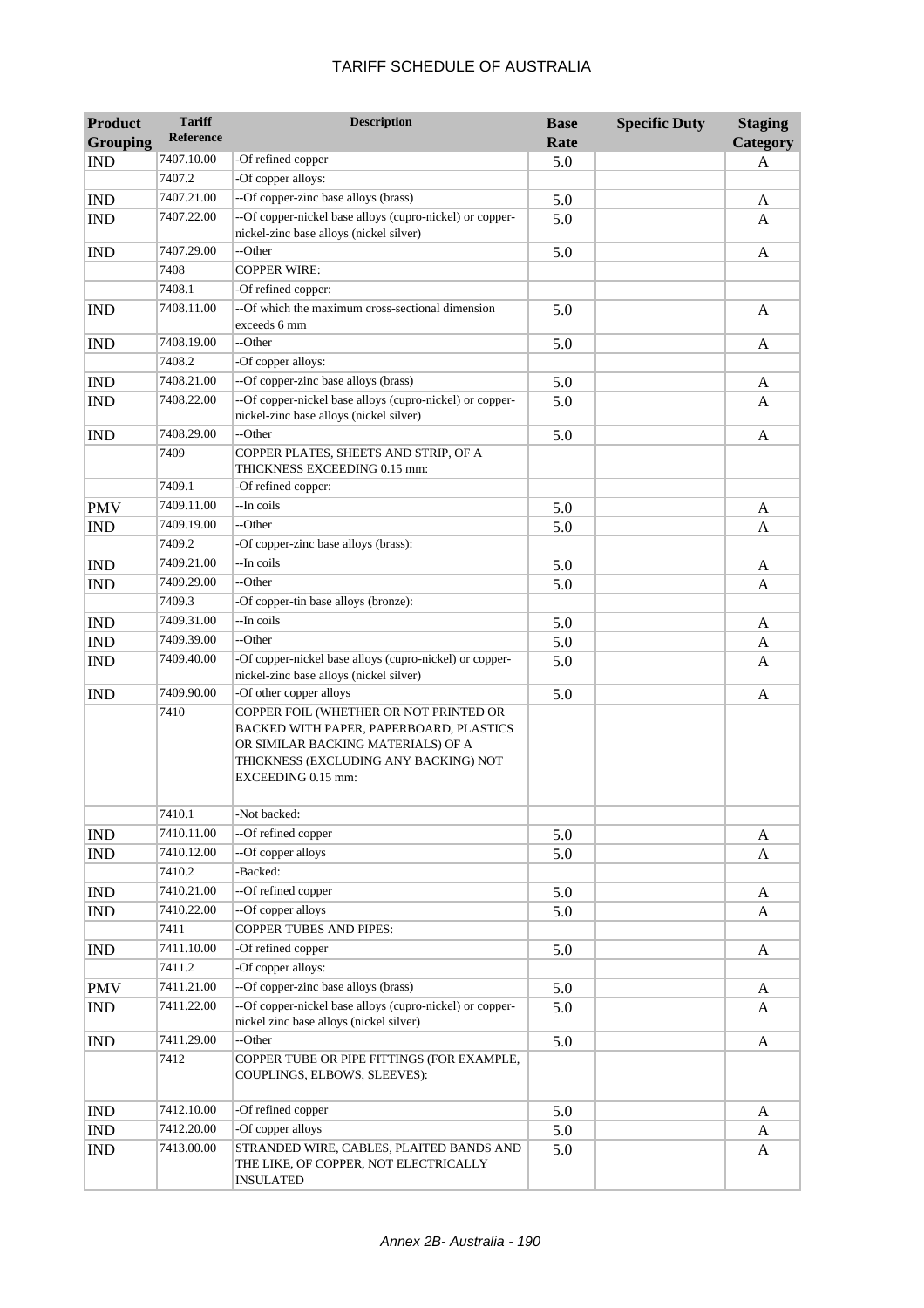| <b>Product</b><br><b>Grouping</b> | <b>Tariff</b><br><b>Reference</b> | <b>Description</b>                                                                                                                                                                                                                                                                             | <b>Base</b><br>Rate | <b>Specific Duty</b> | <b>Staging</b><br>Category |
|-----------------------------------|-----------------------------------|------------------------------------------------------------------------------------------------------------------------------------------------------------------------------------------------------------------------------------------------------------------------------------------------|---------------------|----------------------|----------------------------|
|                                   | 7414                              | CLOTH (INCLUDING ENDLESS BANDS), GRILL<br>AND NETTING, OF COPPER WIRE; EXPANDED<br><b>METAL OF COPPER:</b>                                                                                                                                                                                     |                     |                      |                            |
| <b>IND</b>                        | 7414.20.00                        | -Cloth                                                                                                                                                                                                                                                                                         | 5.0                 |                      | A                          |
| <b>IND</b>                        | 7414.90.00                        | -Other                                                                                                                                                                                                                                                                                         | 5.0                 |                      | A                          |
|                                   | 7415                              | NAILS, TACKS, DRAWING PINS, STAPLES (OTHER<br>THAN THOSE OF 8305) AND SIMILAR ARTICLES,<br>OF COPPER OR OF IRON OR STEEL WITH HEADS<br>OF COPPER; SCREWS, BOLTS, NUTS, SCREW<br>HOOKS, RIVETS, COTTERS, COTTER-PINS,<br>WASHERS (INCLUDING SPRING WASHERS) AND<br>SIMILAR ARTICLES, OF COPPER: |                     |                      |                            |
| <b>IND</b>                        | 7415.10.00                        | -Nails and tacks, drawing pins, staples and similar articles                                                                                                                                                                                                                                   | 5.0                 |                      | $\mathbf{A}$               |
|                                   | 7415.2                            | -Other articles, not threaded:                                                                                                                                                                                                                                                                 |                     |                      |                            |
| <b>PMV</b>                        | 7415.21.00                        | --Washers (including spring washers)                                                                                                                                                                                                                                                           | 5.0                 |                      | A                          |
| <b>IND</b>                        | 7415.29.00                        | --Other                                                                                                                                                                                                                                                                                        | 5.0                 |                      | A                          |
|                                   | 7415.3                            | -Other threaded articles:                                                                                                                                                                                                                                                                      |                     |                      |                            |
| <b>IND</b>                        | 7415.33.00                        | --Screws; bolts and nuts                                                                                                                                                                                                                                                                       | 5.0                 |                      | A                          |
| <b>IND</b>                        | 7415.39.00                        | --Other                                                                                                                                                                                                                                                                                        | 5.0                 |                      | A                          |
| <b>IND</b>                        | 7416.00.00                        | <b>COPPER SPRINGS</b>                                                                                                                                                                                                                                                                          | 5.0                 |                      | A                          |
| <b>IND</b>                        | 7417.00.00                        | COOKING OR HEATING APPARATUS OF A KIND<br>USED FOR DOMESTIC PURPOSES, NON-ELECTRIC,<br>AND PARTS THEREOF, OF COPPER                                                                                                                                                                            | 5.0                 |                      | A                          |
|                                   | 7418                              | TABLE, KITCHEN OR OTHER HOUSEHOLD<br>ARTICLES AND PARTS THEREOF, OF COPPER; POT<br>SCOURERS AND SCOURING OR POLISHING PADS,<br>GLOVES AND THE LIKE, OF COPPER; SANITARY<br>WARE AND PARTS THEREOF, OF COPPER:                                                                                  |                     |                      |                            |
|                                   | 7418.1                            | -Table, kitchen or other household articles and parts<br>thereof; pot scourers and scouring or polishing pads,<br>gloves and the like:                                                                                                                                                         |                     |                      |                            |
| <b>IND</b>                        | 7418.11.00                        | --Pot scourers and scouring or polishing pads, gloves and<br>the like                                                                                                                                                                                                                          | 5.0                 |                      | A                          |
| <b>IND</b>                        | 7418.19.00                        | --Other                                                                                                                                                                                                                                                                                        | 5.0                 |                      | A                          |
| <b>IND</b>                        | 7418.20.00                        | -Sanitary ware and parts thereof                                                                                                                                                                                                                                                               | 5.0                 |                      | A                          |
|                                   | 7419                              | OTHER ARTICLES OF COPPER:                                                                                                                                                                                                                                                                      |                     |                      |                            |
| <b>IND</b>                        | 7419.10.00                        | -Chain and parts thereof                                                                                                                                                                                                                                                                       | 0.0                 |                      | E                          |
|                                   | 7419.9                            | -Other:                                                                                                                                                                                                                                                                                        |                     |                      |                            |
| <b>IND</b>                        | 7419.91.00                        | --Cast, moulded, stamped or forged, but not further<br>worked                                                                                                                                                                                                                                  | 5.0                 |                      | A                          |
| <b>PMV</b>                        | 7419.99.00                        | --Other                                                                                                                                                                                                                                                                                        | 5.0                 |                      | A                          |
|                                   |                                   | <b>CHAPTER 75</b>                                                                                                                                                                                                                                                                              |                     |                      |                            |
|                                   | 7501                              | NICKEL AND ARTICLES THEREOF<br>NICKEL MATTES, NICKEL OXIDE SINTERS AND<br>OTHER INTERMEDIATE PRODUCTS OF NICKEL<br>METALLURGY:                                                                                                                                                                 |                     |                      |                            |
| <b>IND</b>                        | 7501.10.00                        | -Nickel mattes                                                                                                                                                                                                                                                                                 | 0.0                 |                      | E                          |
| <b>IND</b>                        | 7501.20.00                        | -Nickel oxide sinters and other intermediate products of<br>nickel metallurgy                                                                                                                                                                                                                  | 0.0                 |                      | E                          |
|                                   | 7502                              | UNWROUGHT NICKEL:                                                                                                                                                                                                                                                                              |                     |                      |                            |
| <b>IND</b>                        | 7502.10.00                        | -Nickel, not alloyed                                                                                                                                                                                                                                                                           | $0.0\,$             |                      | Е                          |
| <b>IND</b>                        | 7502.20.00                        | -Nickel alloys                                                                                                                                                                                                                                                                                 | $0.0\,$             |                      | E                          |
| $\mathop{\rm IND}\nolimits$       | 7503.00.00                        | NICKEL WASTE AND SCRAP                                                                                                                                                                                                                                                                         | 0.0                 |                      | E                          |
| <b>IND</b>                        | 7504.00.00                        | NICKEL POWDERS AND FLAKES                                                                                                                                                                                                                                                                      | 0.0                 |                      | E                          |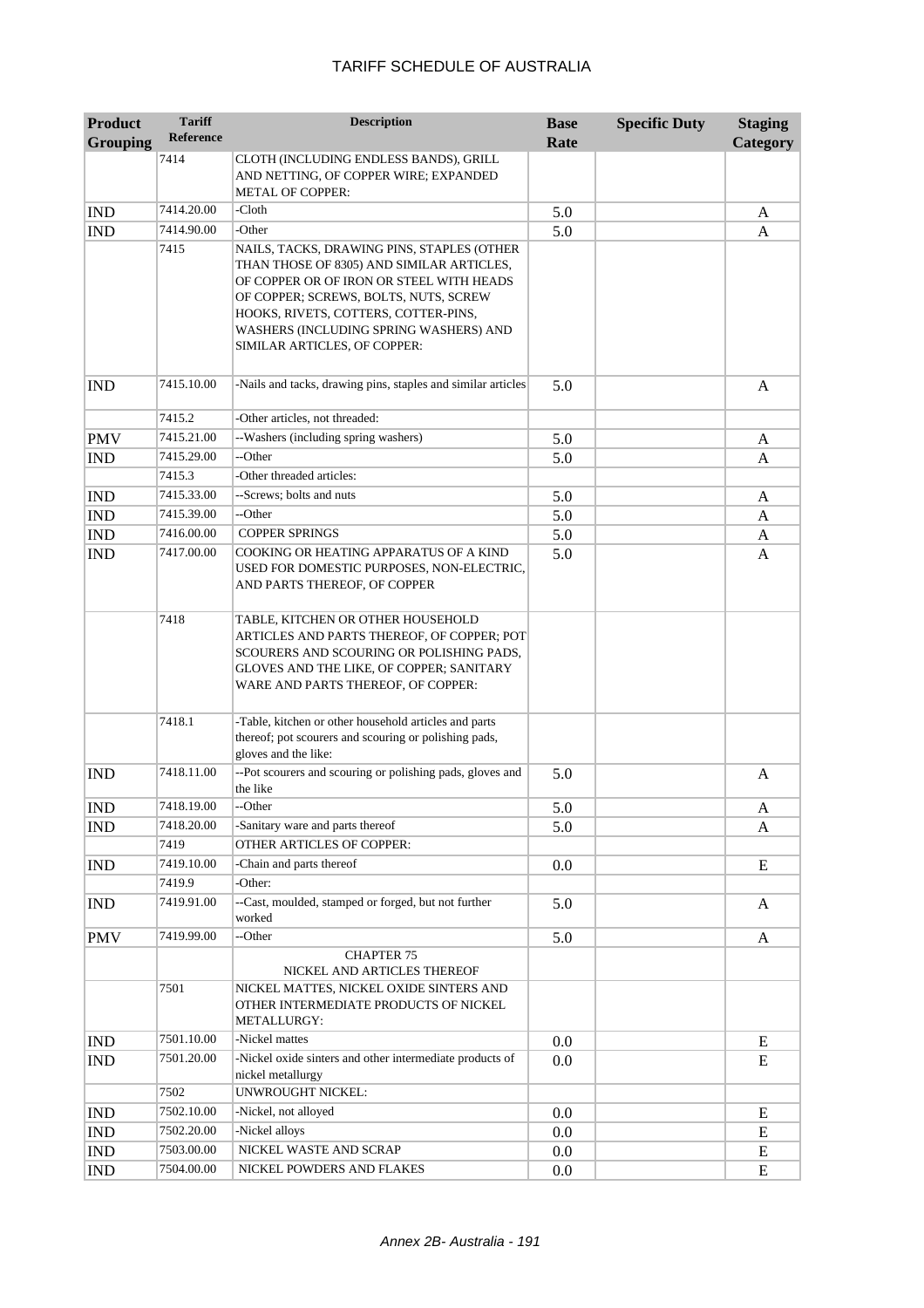| <b>Product</b>  | <b>Tariff</b>    | <b>Description</b>                                                                             | <b>Base</b> | <b>Specific Duty</b> | <b>Staging</b> |
|-----------------|------------------|------------------------------------------------------------------------------------------------|-------------|----------------------|----------------|
| <b>Grouping</b> | <b>Reference</b> |                                                                                                | Rate        |                      | Category       |
|                 | 7505             | NICKEL BARS, RODS, PROFILES AND WIRE:                                                          |             |                      |                |
|                 | 7505.1           | -Bars, rods and profiles:                                                                      |             |                      |                |
| <b>IND</b>      | 7505.11.00       | --Of nickel, not alloyed                                                                       | 0.0         |                      | E              |
| <b>IND</b>      | 7505.12.00       | --Of nickel alloys                                                                             | 0.0         |                      | E              |
|                 | 7505.2           | -Wire:                                                                                         |             |                      |                |
| <b>IND</b>      | 7505.21.00       | --Of nickel, not alloyed                                                                       | 0.0         |                      | E              |
| <b>IND</b>      | 7505.22.00       | --Of nickel alloys                                                                             | 0.0         |                      | E              |
|                 | 7506             | NICKEL PLATES, SHEETS, STRIP AND FOIL:                                                         |             |                      |                |
| <b>IND</b>      | 7506.10.00       | -Of nickel, not alloyed                                                                        | 0.0         |                      | E              |
| <b>IND</b>      | 7506.20.00       | -Of nickel alloys                                                                              | 0.0         |                      | ${\bf E}$      |
|                 | 7507             | NICKEL TUBES, PIPES AND TUBE OR PIPE<br>FITTINGS (FOR EXAMPLE, COUPLINGS, ELBOWS,<br>SLEEVES): |             |                      |                |
|                 | 7507.1           | -Tubes and pipes:                                                                              |             |                      |                |
| <b>IND</b>      | 7507.11.00       | --Of nickel, not alloyed                                                                       | 0.0         |                      | E              |
| <b>IND</b>      | 7507.12.00       | --Of nickel alloys                                                                             | 0.0         |                      | E              |
| <b>IND</b>      | 7507.20.00       | -Tube or pipe fittings                                                                         | 5.0         |                      | A              |
|                 | 7508             | OTHER ARTICLES OF NICKEL:                                                                      |             |                      |                |
| <b>IND</b>      | 7508.10.00       | -Cloth, grill and netting, of nickel wire                                                      | 0.0         |                      | E              |
| <b>IND</b>      | 7508.90.00       | -Other                                                                                         | 0.0         |                      | E              |
|                 |                  | <b>CHAPTER 76</b><br>ALUMINIUM AND ARTICLES THEREOF                                            |             |                      |                |
|                 | 7601             | UNWROUGHT ALUMINIUM:                                                                           |             |                      |                |
| <b>IND</b>      | 7601.10.00       | -Aluminium, not alloyed                                                                        | 0.0         |                      | E              |
| <b>IND</b>      | 7601.20.00       | -Aluminium alloys                                                                              | 0.0         |                      | ${\bf E}$      |
| <b>IND</b>      | 7602.00.00       | ALUMINIUM WASTE AND SCRAP                                                                      | 0.0         |                      | ${\bf E}$      |
|                 | 7603             | ALUMINIUM POWDERS AND FLAKES:                                                                  |             |                      |                |
| <b>IND</b>      | 7603.10.00       | -Powders of non-lamellar structure                                                             | 0.0         |                      | E              |
| <b>IND</b>      | 7603.20.00       | -Powders of lamellar structure; flakes                                                         | 0.0         |                      | ${\bf E}$      |
|                 | 7604             | ALUMINIUM BARS, RODS AND PROFILES:                                                             |             |                      |                |
| <b>IND</b>      | 7604.10.00       | -Of aluminium, not alloyed                                                                     | 5.0         |                      | $\mathbf{A}$   |
|                 | 7604.2           | -Of aluminium alloys:                                                                          |             |                      |                |
| <b>IND</b>      | 7604.21.00       | --Hollow profiles                                                                              | 5.0         |                      | A              |
| <b>PMV</b>      | 7604.29.00       | --Other                                                                                        | 5.0         |                      | A              |
|                 | 7605             | ALUMINIUM WIRE:                                                                                |             |                      |                |
|                 | 7605.1           | -Of aluminium, not alloyed:                                                                    |             |                      |                |
| <b>IND</b>      | 7605.11.00       | --Of which the maximum cross-sectional dimension<br>exceeds 7 mm                               | 5.0         |                      | A              |
| <b>IND</b>      | 7605.19.00       | --Other                                                                                        | 5.0         |                      | A              |
|                 | 7605.2           | -Of aluminium alloys:                                                                          |             |                      |                |
| <b>IND</b>      | 7605.21.00       | --Of which the maximum cross-sectional dimension<br>exceeds 7 mm                               | 5.0         |                      | A              |
| <b>IND</b>      | 7605.29.00       | --Other                                                                                        | 5.0         |                      | A              |
|                 | 7606             | ALUMINIUM PLATES, SHEETS AND STRIP, OF A<br>THICKNESS EXCEEDING 0.2 mm:                        |             |                      |                |
|                 | 7606.1           | -Rectangular (including square):                                                               |             |                      |                |
| <b>PMV</b>      | 7606.11.00       | --Of aluminium, not alloyed                                                                    | 5.0         |                      | A              |
| <b>PMV</b>      | 7606.12.00       | --Of aluminium alloys                                                                          | 5.0         |                      | A              |
|                 | 7606.9           | -Other:                                                                                        |             |                      |                |
| <b>IND</b>      | 7606.91.00       | --Of aluminium, not alloyed                                                                    | 5.0         |                      | A              |
| <b>IND</b>      | 7606.92.00       | --Of aluminium alloys                                                                          | 5.0         |                      | A              |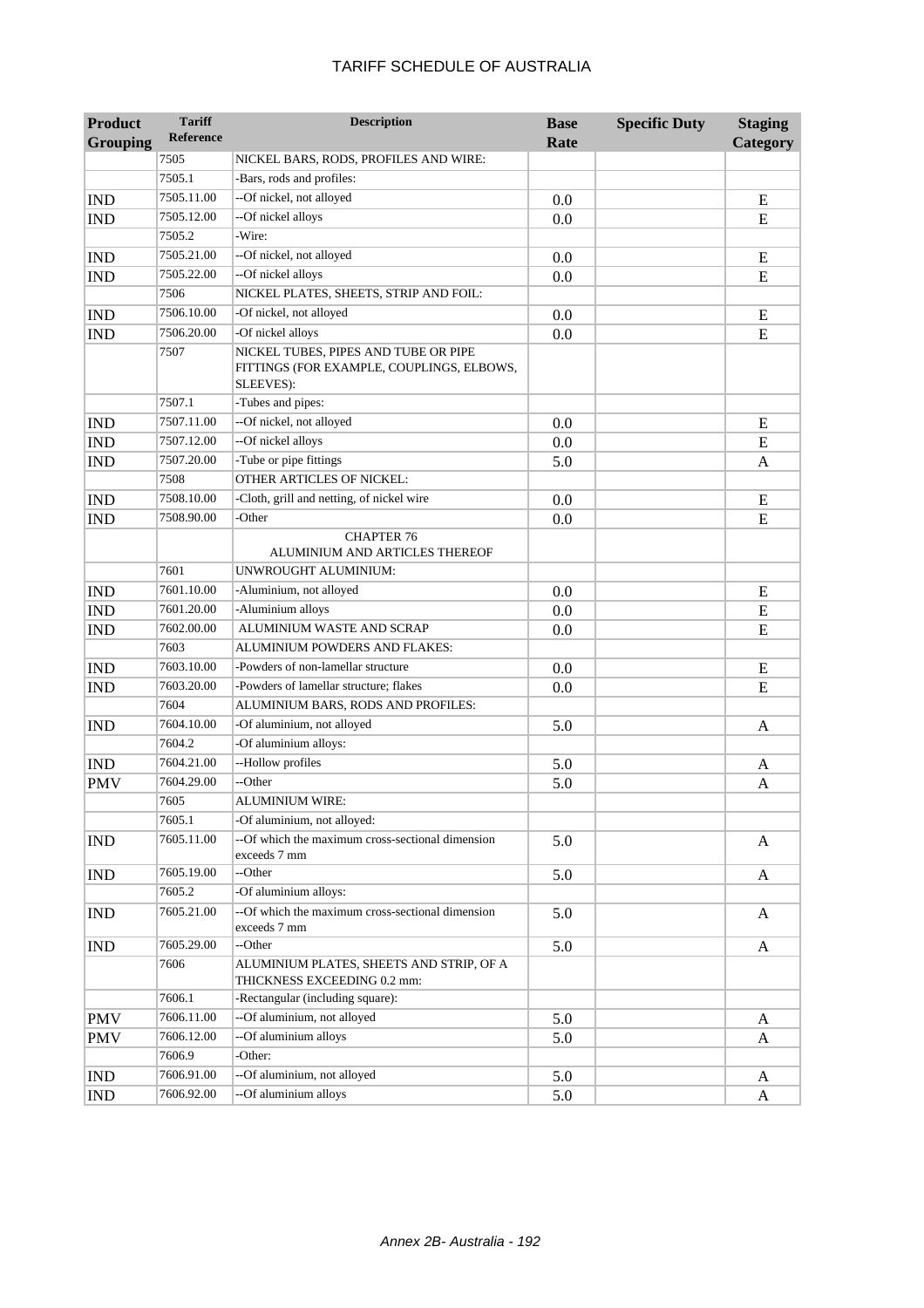| <b>Product</b>  | <b>Tariff</b>      | <b>Description</b>                                                                                                                                                                                                                                                                                                                                                         | <b>Base</b> | <b>Specific Duty</b> | <b>Staging</b>  |
|-----------------|--------------------|----------------------------------------------------------------------------------------------------------------------------------------------------------------------------------------------------------------------------------------------------------------------------------------------------------------------------------------------------------------------------|-------------|----------------------|-----------------|
| <b>Grouping</b> | <b>Reference</b>   |                                                                                                                                                                                                                                                                                                                                                                            | Rate        |                      | <b>Category</b> |
|                 | 7607               | ALUMINIUM FOIL (WHETHER OR NOT PRINTED<br>OR BACKED WITH PAPER, PAPERBOARD,<br>PLASTICS OR SIMILAR BACKING MATERIALS) OF<br>A THICKNESS (EXCLUDING ANY BACKING) NOT<br>EXCEEDING 0.2 mm:                                                                                                                                                                                   |             |                      |                 |
|                 | 7607.1             | -Not backed:                                                                                                                                                                                                                                                                                                                                                               |             |                      |                 |
| <b>IND</b>      | 7607.11.00         | --Rolled but not further worked                                                                                                                                                                                                                                                                                                                                            | 5.0         |                      | A               |
| <b>PMV</b>      | 7607.19.00         | --Other                                                                                                                                                                                                                                                                                                                                                                    | 5.0         |                      | A               |
| <b>IND</b>      | 7607.20.00         | -Backed                                                                                                                                                                                                                                                                                                                                                                    | 5.0         |                      | A               |
|                 | 7608               | ALUMINIUM TUBES AND PIPES:                                                                                                                                                                                                                                                                                                                                                 |             |                      |                 |
| <b>IND</b>      | 7608.10.00         | -Of aluminium, not alloyed                                                                                                                                                                                                                                                                                                                                                 | 5.0         |                      | A               |
| <b>PMV</b>      | 7608.20.00         | -Of aluminium alloys                                                                                                                                                                                                                                                                                                                                                       | 5.0         |                      | A               |
| <b>PMV</b>      | 7609.00.00<br>7610 | ALUMINIUM TUBE OR PIPE FITTINGS (FOR<br>EXAMPLE, COUPLINGS, ELBOWS, SLEEVES)<br>ALUMINIUM STRUCTURES (EXCLUDING                                                                                                                                                                                                                                                            | 5.0         |                      | A               |
|                 |                    | PREFABRICATED BUILDINGS OF 9406.00.00) AND<br>PARTS OF STRUCTURES (FOR EXAMPLE, BRIDGES)<br>AND BRIDGE-SECTIONS, TOWERS, LATTICE<br>MASTS, ROOFS, ROOFING FRAMEWORKS, DOORS<br>AND WINDOWS AND THEIR FRAMES AND<br>THRESHOLDS FOR DOORS, BALUSTRADES,<br>PILLARS AND COLUMNS); ALUMINIUM PLATES,<br>RODS, PROFILES, TUBES AND THE LIKE,<br>PREPARED FOR USE IN STRUCTURES: |             |                      |                 |
| <b>IND</b>      | 7610.10.00         | -Doors, windows and their frames and thresholds for<br>doors                                                                                                                                                                                                                                                                                                               | 5.0         |                      | A               |
| <b>IND</b>      | 7610.90.00         | -Other                                                                                                                                                                                                                                                                                                                                                                     | 5.0         |                      | A               |
| <b>IND</b>      | 7611.00.00         | ALUMINIUM RESERVOIRS, TANKS, VATS AND<br>SIMILAR CONTAINERS, FOR ANY MATERIAL<br>(OTHER THAN COMPRESSED OR LIQUEFIED GAS),<br>OF A CAPACITY EXCEEDING 300 L, WHETHER OR<br>NOT LINED OR HEAT-INSULATED, BUT NOT<br>FITTED WITH MECHANICAL OR THERMAL<br><b>EQUIPMENT</b>                                                                                                   | 5.0         |                      | A               |
|                 | 7612               | ALUMINIUM CASKS, DRUMS, CANS, BOXES AND<br>SIMILAR CONTAINERS (INCLUDING RIGID OR<br>COLLAPSIBLE TUBULAR CONTAINERS), FOR ANY<br>MATERIAL (OTHER THAN COMPRESSED OR<br>LIQUEFIED GAS), OF A CAPACITY NOT<br>EXCEEDING 300 L, WHETHER OR NOT LINED OR<br>HEAT-INSULATED, BUT NOT FITTED WITH<br>MECHANICAL OR THERMAL EQUIPMENT:                                            |             |                      |                 |
| <b>IND</b>      | 7612.10.00         | -Collapsible tubular containers                                                                                                                                                                                                                                                                                                                                            | 0.0         |                      | E               |
| <b>IND</b>      | 7612.90.00         | -Other                                                                                                                                                                                                                                                                                                                                                                     | 5.0         |                      | A               |
| <b>IND</b>      | 7613.00.00         | ALUMINIUM CONTAINERS FOR COMPRESSED OR<br><b>LIQUEFIED GAS</b>                                                                                                                                                                                                                                                                                                             | 5.0         |                      | A               |
|                 | 7614               | STRANDED WIRE, CABLES, PLAITED BANDS AND<br>THE LIKE, OF ALUMINIUM, NOT ELECTRICALLY<br><b>INSULATED:</b>                                                                                                                                                                                                                                                                  |             |                      |                 |
| <b>IND</b>      | 7614.10.00         | -With steel core                                                                                                                                                                                                                                                                                                                                                           | 5.0         |                      | A               |
| <b>IND</b>      | 7614.90.00         | -Other                                                                                                                                                                                                                                                                                                                                                                     | 5.0         |                      | A               |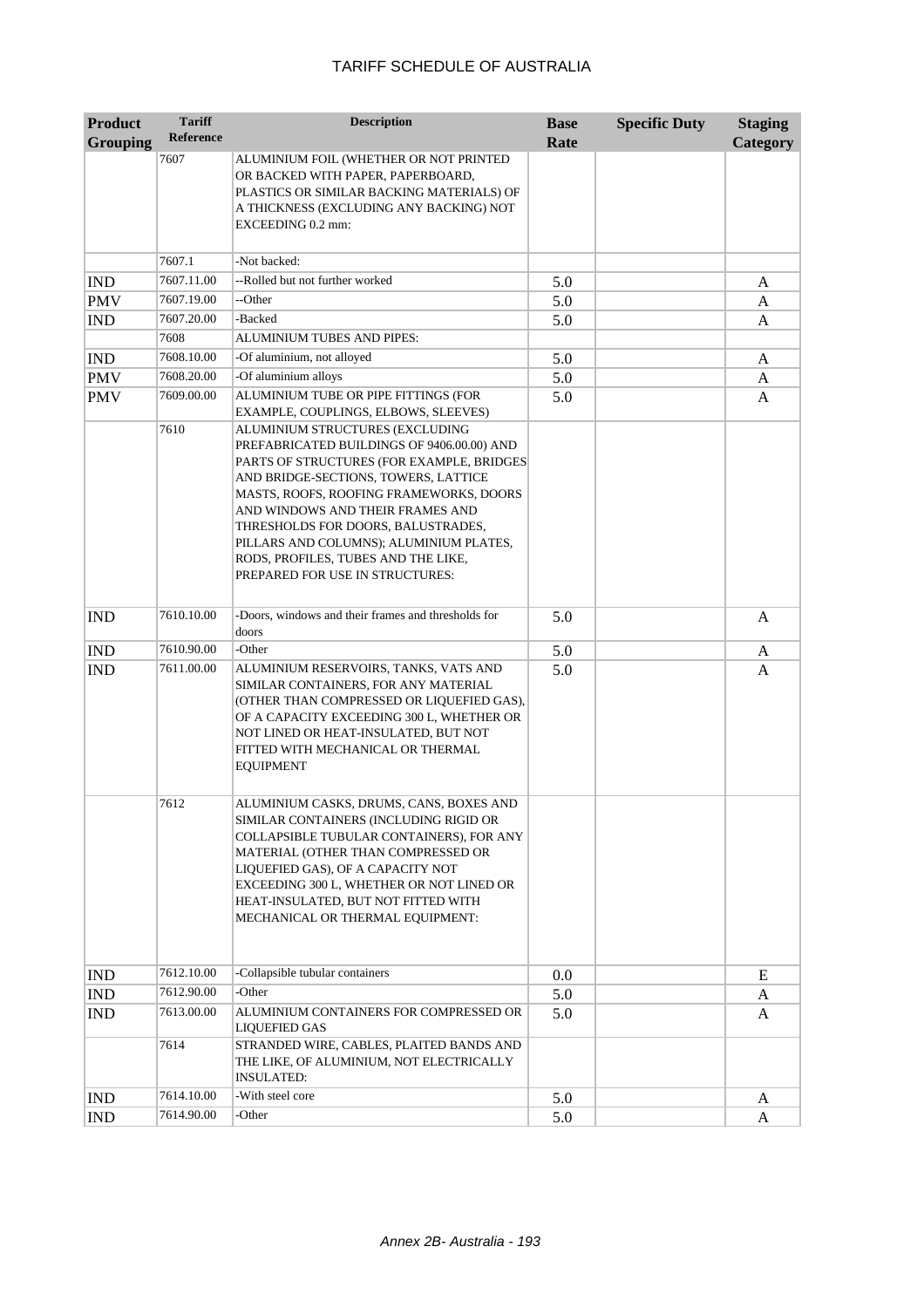| <b>Product</b>           | <b>Tariff</b>            | <b>Description</b>                                                                                                                                                                                                        | <b>Base</b> | <b>Specific Duty</b> | <b>Staging</b> |
|--------------------------|--------------------------|---------------------------------------------------------------------------------------------------------------------------------------------------------------------------------------------------------------------------|-------------|----------------------|----------------|
| <b>Grouping</b>          | <b>Reference</b>         |                                                                                                                                                                                                                           | Rate        |                      | Category       |
|                          | 7615                     | TABLE, KITCHEN OR OTHER HOUSEHOLD<br>ARTICLES AND PARTS THEREOF, OF ALUMINIUM;<br>POT SCOURERS AND SCOURING OR POLISHING<br>PADS, GLOVES AND THE LIKE, OF ALUMINIUM;<br>SANITARY WARE AND PARTS THEREOF, OF<br>ALUMINIUM: |             |                      |                |
|                          | 7615.1                   | -Table, kitchen or other household articles and parts<br>thereof; pot scourers and scouring or polishing pads,<br>gloves and the like:                                                                                    |             |                      |                |
| <b>IND</b>               | 7615.11.00               | --Pot scourers and scouring or polishing pads, gloves and<br>the like                                                                                                                                                     | 5.0         |                      | A              |
| <b>IND</b>               | 7615.19.00               | --Other                                                                                                                                                                                                                   | 5.0         |                      | A              |
| <b>IND</b>               | 7615.20.00               | -Sanitary ware and parts thereof                                                                                                                                                                                          | 5.0         |                      | A              |
|                          | 7616                     | OTHER ARTICLES OF ALUMINIUM:                                                                                                                                                                                              |             |                      |                |
| <b>IND</b>               | 7616.10.00               | -Nails, tacks, staples (other than those of 8305), screws,<br>bolts, nuts, screw hooks, rivets, cotters, cotter-pins,<br>washers and similar articles                                                                     | 5.0         |                      | A              |
| <b>IND</b>               | 7616.9<br>7616.91.00     | -Other:<br>--Cloth, grill, netting and fencing, of aluminium wire                                                                                                                                                         | 5.0         |                      | $\mathbf{A}$   |
| <b>PMV</b>               | 7616.99.00               | --Other                                                                                                                                                                                                                   | 5.0         |                      | A              |
|                          |                          | <b>CHAPTER 78</b>                                                                                                                                                                                                         |             |                      |                |
|                          |                          | <b>LEAD AND ARTICLES THEREOF</b>                                                                                                                                                                                          |             |                      |                |
|                          | 7801                     | <b>UNWROUGHT LEAD:</b>                                                                                                                                                                                                    |             |                      |                |
| <b>IND</b>               | 7801.10.00               | -Refined lead                                                                                                                                                                                                             | 0.0         |                      | E              |
|                          | 7801.9                   | -Other:                                                                                                                                                                                                                   |             |                      |                |
| <b>IND</b>               | 7801.91.00               | --Containing by weight antimony as the principal other<br>element                                                                                                                                                         | 0.0         |                      | E              |
| <b>IND</b>               | 7801.99.00               | --Other                                                                                                                                                                                                                   | 0.0         |                      | E              |
| <b>IND</b>               | 7802.00.00               | <b>LEAD WASTE AND SCRAP</b>                                                                                                                                                                                               | 0.0         |                      | E              |
| <b>IND</b>               | 7803.00.00               | LEAD BARS, RODS, PROFILES AND WIRE                                                                                                                                                                                        | 0.0         |                      | ${\bf E}$      |
|                          | 7804                     | LEAD PLATES, SHEETS, STRIP AND FOIL; LEAD<br><b>POWDERS AND FLAKES:</b>                                                                                                                                                   |             |                      |                |
|                          | 7804.1                   | -Plates, sheets, strip and foil:                                                                                                                                                                                          |             |                      |                |
| <b>IND</b>               | 7804.11.00               | --Sheets, strip and foil of a thickness (excluding any<br>backing) not exceeding 0.2 mm                                                                                                                                   | 0.0         |                      | E              |
| $\overline{\text{IND}}$  | 7804.19.00               | --Other                                                                                                                                                                                                                   | 0.0         |                      | E              |
| <b>IND</b><br><b>IND</b> | 7804.20.00<br>7805.00.00 | -Powders and flakes<br>LEAD TUBES, PIPES AND TUBE OR PIPE FITTINGS<br>(FOR EXAMPLE, COUPLINGS, ELBOWS, SLEEVES)                                                                                                           | 0.0<br>0.0  |                      | E<br>E         |
| <b>PMV</b>               | 7806.00.00               | OTHER ARTICLES OF LEAD                                                                                                                                                                                                    | 5.0         |                      | A              |
|                          |                          | <b>CHAPTER 79</b><br>ZINC AND ARTICLES THEREOF                                                                                                                                                                            |             |                      |                |
|                          | 7901                     | <b>UNWROUGHT ZINC:</b>                                                                                                                                                                                                    |             |                      |                |
|                          | 7901.1                   | -Zinc, not alloyed:                                                                                                                                                                                                       |             |                      |                |
| <b>IND</b>               | 7901.11.00               | --Containing by weight 99.99% or more of zinc                                                                                                                                                                             | 0.0         |                      | E              |
| <b>IND</b>               | 7901.12.00               | --Containing by weight less than 99.99% of zinc                                                                                                                                                                           | 0.0         |                      | E              |
| <b>IND</b>               | 7901.20.00               | -Zinc alloys                                                                                                                                                                                                              | 0.0         |                      | E              |
| <b>IND</b>               | 7902.00.00               | <b>ZINC WASTE AND SCRAP</b>                                                                                                                                                                                               | 0.0         |                      | E              |
|                          | 7903<br>7903.10.00       | ZINC DUST, POWDERS AND FLAKES:<br>-Zinc dust                                                                                                                                                                              |             |                      |                |
| <b>IND</b>               | 7903.90.00               | -Other                                                                                                                                                                                                                    | 0.0         |                      | E              |
| <b>IND</b><br><b>IND</b> | 7904.00.00               | ZINC BARS, RODS, PROFILES AND WIRE                                                                                                                                                                                        | 0.0<br>0.0  |                      | E<br>E         |
| <b>IND</b>               | 7905.00.00               | ZINC PLATES, SHEETS, STRIP AND FOIL                                                                                                                                                                                       | 0.0         |                      | ${\bf E}$      |
|                          |                          |                                                                                                                                                                                                                           |             |                      |                |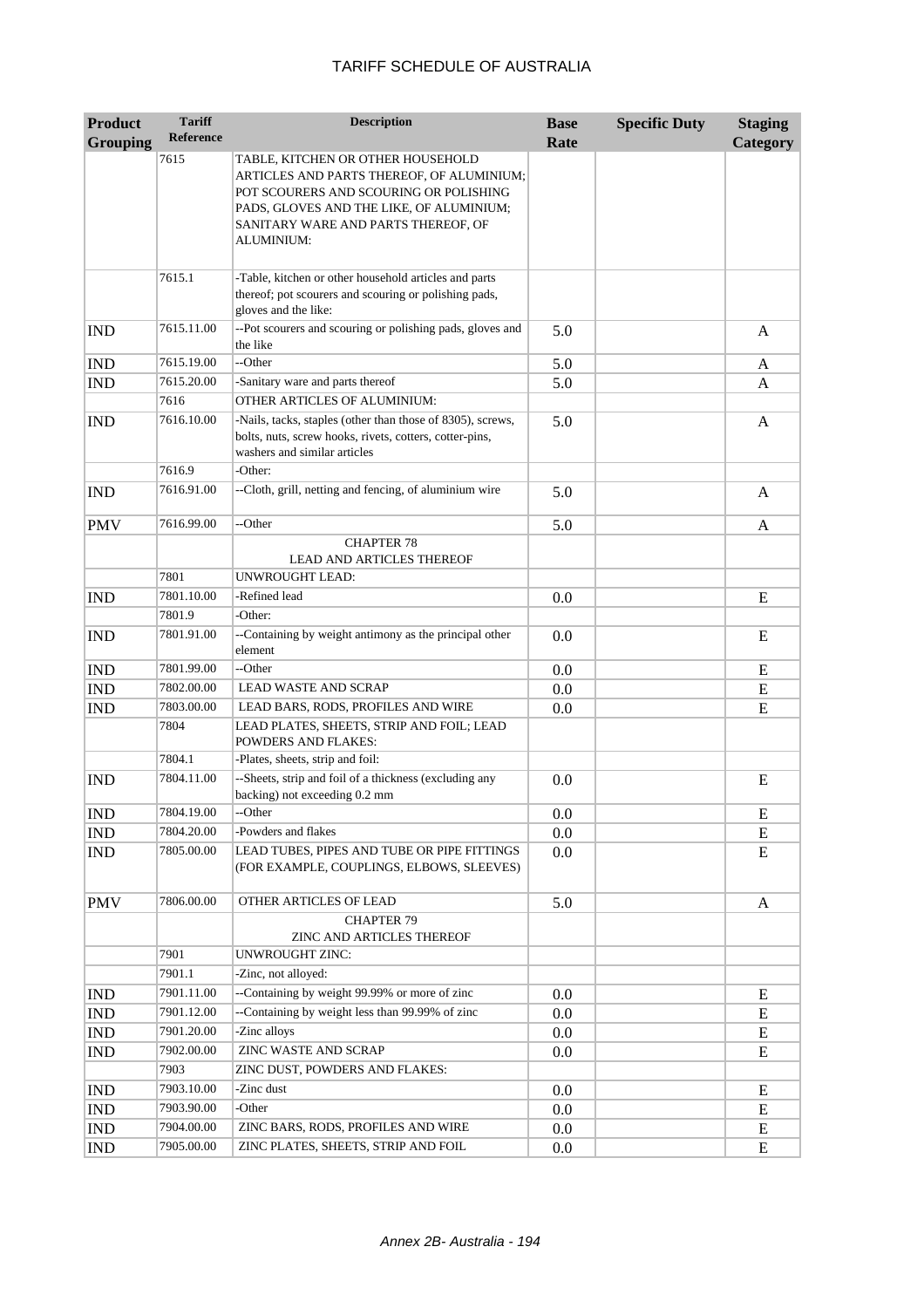| <b>Product</b><br><b>Grouping</b> | <b>Tariff</b><br>Reference | <b>Description</b>                                                                                                                                                                                         | <b>Base</b><br>Rate | <b>Specific Duty</b> | <b>Staging</b><br>Category |
|-----------------------------------|----------------------------|------------------------------------------------------------------------------------------------------------------------------------------------------------------------------------------------------------|---------------------|----------------------|----------------------------|
| <b>IND</b>                        | 7906.00.00                 | ZINC TUBES, PIPES AND TUBE OR PIPE FITTINGS<br>(FOR EXAMPLE, COUPLINGS, ELBOWS, SLEEVES)                                                                                                                   | 0.0                 |                      | Е                          |
| <b>IND</b>                        | 7907.00.00                 | OTHER ARTICLES OF ZINC                                                                                                                                                                                     | 5.0                 |                      | A                          |
|                                   |                            | <b>CHAPTER 80</b><br>TIN AND ARTICLES THEREOF                                                                                                                                                              |                     |                      |                            |
|                                   | 8001                       | UNWROUGHT TIN:                                                                                                                                                                                             |                     |                      |                            |
| <b>IND</b>                        | 8001.10.00                 | -Tin, not alloyed                                                                                                                                                                                          | 0.0                 |                      | Ε                          |
| <b>IND</b>                        | 8001.20.00                 | -Tin alloys                                                                                                                                                                                                | 0.0                 |                      | ${\bf E}$                  |
| <b>IND</b>                        | 8002.00.00                 | TIN WASTE AND SCRAP                                                                                                                                                                                        | 0.0                 |                      | Ε                          |
| <b>IND</b>                        | 8003.00.00                 | TIN BARS, RODS, PROFILES AND WIRE                                                                                                                                                                          | 0.0                 |                      | ${\bf E}$                  |
| <b>IND</b>                        | 8004.00.00                 | TIN PLATES, SHEETS AND STRIP, OF A THICKNESS<br>EXCEEDING 0.2 mm                                                                                                                                           | 0.0                 |                      | E                          |
| <b>IND</b>                        | 8005.00.00                 | TIN FOIL (WHETHER OR NOT PRINTED OR<br>BACKED WITH PAPER, PAPERBOARD, PLASTICS<br>OR SIMILAR BACKING MATERIALS), OF A<br>THICKNESS (EXCLUDING ANY BACKING) NOT<br>EXCEEDING 0.2 mm; TIN POWDERS AND FLAKES | 0.0                 |                      | E                          |
| <b>IND</b>                        | 8006.00.00                 | TIN TUBES, PIPES AND TUBE OR PIPE FITTINGS<br>(FOR EXAMPLE, COUPLINGS, ELBOWS, SLEEVES)                                                                                                                    | 0.0                 |                      | E                          |
| <b>IND</b>                        | 8007.00.00                 | <b>OTHER ARTICLES OF TIN</b>                                                                                                                                                                               | 0.0                 |                      | E                          |
|                                   |                            | <b>CHAPTER 81</b><br>OTHER BASE METALS; CERMETS; ARTICLES<br><b>THEREOF</b>                                                                                                                                |                     |                      |                            |
|                                   | 8101                       | TUNGSTEN (WOLFRAM) AND ARTICLES<br>THEREOF, INCLUDING WASTE AND SCRAP:                                                                                                                                     |                     |                      |                            |
| <b>IND</b>                        | 8101.10.00                 | -Powders                                                                                                                                                                                                   | 0.0                 |                      | E                          |
|                                   | 8101.9                     | -Other:                                                                                                                                                                                                    |                     |                      |                            |
| <b>IND</b>                        | 8101.94.00                 | --Unwrought tungsten, including bars and rods obtained<br>simply by sintering                                                                                                                              | 0.0                 |                      | E                          |
| <b>IND</b>                        | 8101.95.00                 | --Bars and rods, other than those obtained simply by<br>sintering, profiles, plates, sheets, strip and foil                                                                                                | 0.0                 |                      | E                          |
| <b>IND</b>                        | 8101.96.00                 | --Wire                                                                                                                                                                                                     | 0.0                 |                      | E                          |
| <b>IND</b>                        | 8101.97.00                 | --Waste and scrap                                                                                                                                                                                          | 0.0                 |                      | E                          |
| $\mathop{\rm IND}\nolimits$       | 8101.99.00                 | --Other                                                                                                                                                                                                    | 0.0                 |                      | ${\bf E}$                  |
|                                   | 8102                       | MOLYBDENUM AND ARTICLES THEREOF,<br>INCLUDING WASTE AND SCRAP:                                                                                                                                             |                     |                      |                            |
| <b>IND</b>                        | 8102.10.00                 | -Powders                                                                                                                                                                                                   | 0.0                 |                      | E                          |
|                                   | 8102.9                     | -Other:                                                                                                                                                                                                    |                     |                      |                            |
| <b>IND</b>                        | 8102.94.00                 | --Unwrought molybdenum, including bars and rods<br>obtained simply by sintering                                                                                                                            | 0.0                 |                      | E                          |
| <b>IND</b>                        | 8102.95.00                 | --Bars and rods, other than those obtained simply by<br>sintering, profiles, plates, sheets, strip and foil                                                                                                | 0.0                 |                      | E                          |
| <b>IND</b>                        | 8102.96.00                 | --Wire                                                                                                                                                                                                     | 0.0                 |                      | E                          |
| IND                               | 8102.97.00                 | --Waste and scrap                                                                                                                                                                                          | $0.0\,$             |                      | E                          |
| <b>IND</b>                        | 8102.99.00                 | --Other                                                                                                                                                                                                    | 0.0                 |                      | E                          |
|                                   | 8103                       | TANTALUM AND ARTICLES THEREOF,<br>INCLUDING WASTE AND SCRAP:                                                                                                                                               |                     |                      |                            |
| <b>IND</b>                        | 8103.20.00                 | -Unwrought tantalum, including bars and rods obtained<br>simply by sintering; powders                                                                                                                      | 0.0                 |                      | E                          |
| <b>IND</b>                        | 8103.30.00                 | -Waste and scrap                                                                                                                                                                                           | 0.0                 |                      | E                          |
| <b>IND</b>                        | 8103.90.00                 | -Other                                                                                                                                                                                                     | 0.0                 |                      | E                          |
|                                   | 8104                       | MAGNESIUM AND ARTICLES THEREOF,<br>INCLUDING WASTE AND SCRAP:                                                                                                                                              |                     |                      |                            |
|                                   | 8104.1                     | -Unwrought magnesium:                                                                                                                                                                                      |                     |                      |                            |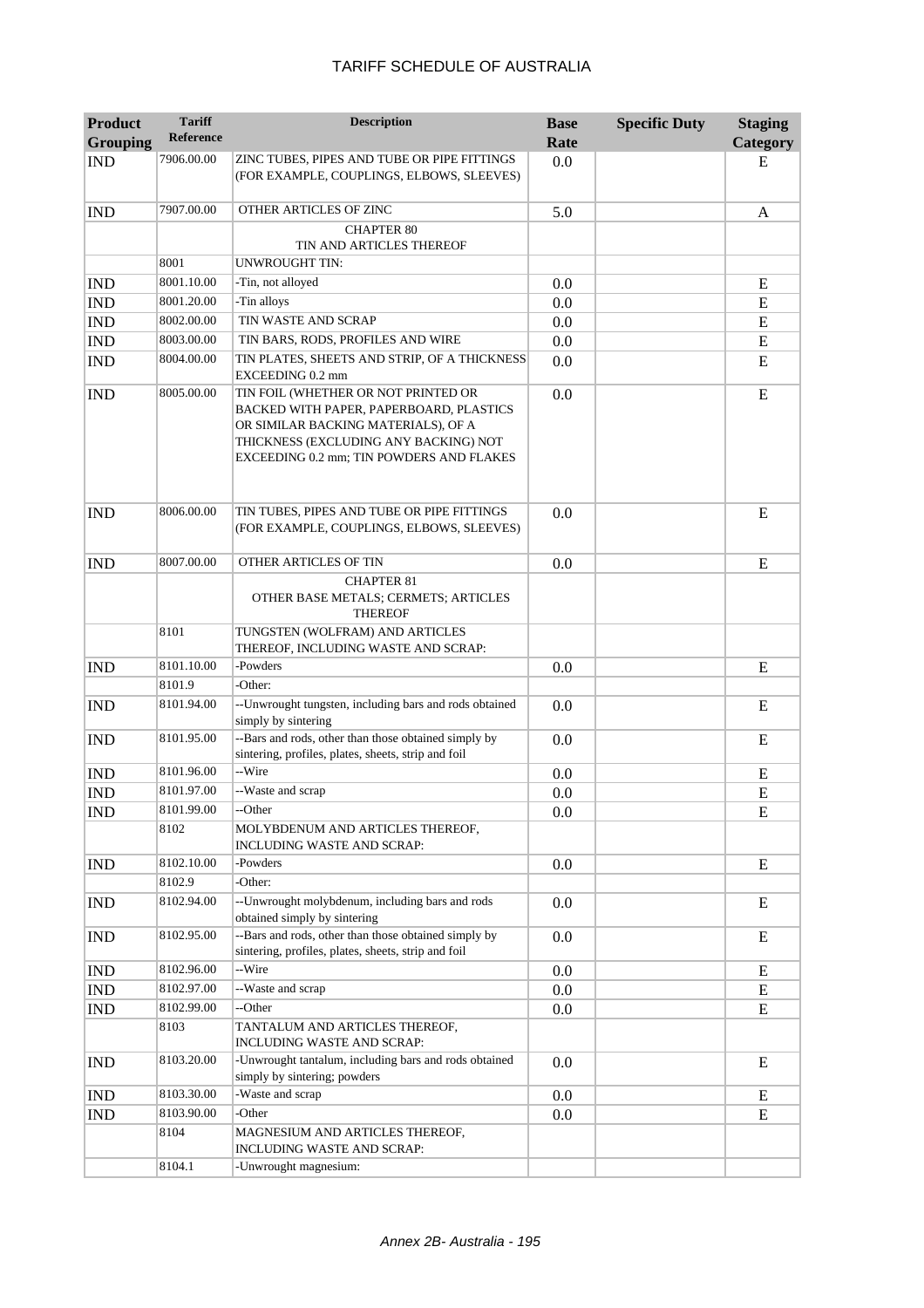| Product         | <b>Tariff</b>    | <b>Description</b>                                                                                                                                                                  | <b>Base</b> | <b>Specific Duty</b> | <b>Staging</b> |
|-----------------|------------------|-------------------------------------------------------------------------------------------------------------------------------------------------------------------------------------|-------------|----------------------|----------------|
| <b>Grouping</b> | <b>Reference</b> |                                                                                                                                                                                     | Rate        |                      | Category       |
| <b>IND</b>      | 8104.11.00       | --Containing at least 99.8% by weight of magnesium                                                                                                                                  | 0.0         |                      | Е              |
| <b>IND</b>      | 8104.19.00       | --Other                                                                                                                                                                             | 0.0         |                      | E              |
| <b>IND</b>      | 8104.20.00       | -Waste and scrap                                                                                                                                                                    | 0.0         |                      | E              |
| <b>IND</b>      | 8104.30.00       | -Raspings, turnings and granules, graded according to<br>size; powders                                                                                                              | 0.0         |                      | E              |
| <b>IND</b>      | 8104.90.00       | -Other                                                                                                                                                                              | 0.0         |                      | ${\bf E}$      |
|                 | 8105             | COBALT MATTES AND OTHER INTERMEDIATE<br>PRODUCTS OF COBALT METALLURGY; COBALT<br>AND ARTICLES THEREOF, INCLUDING WASTE<br><b>AND SCRAP:</b>                                         |             |                      |                |
| <b>IND</b>      | 8105.20.00       | -Cobalt mattes and other intermediate products of cobalt<br>metallurgy; unwrought cobalt; powders                                                                                   | 0.0         |                      | E              |
| <b>IND</b>      | 8105.30.00       | -Wast and scrap                                                                                                                                                                     | 0.0         |                      | E              |
| <b>IND</b>      | 8105.90.00       | -Other                                                                                                                                                                              | 0.0         |                      | ${\bf E}$      |
| <b>IND</b>      | 8106.00.00       | BISMUTH AND ARTICLES THEREOF, INCLUDING<br>WASTE AND SCRAP                                                                                                                          | 0.0         |                      | E              |
|                 | 8107             | CADMIUM AND ARTICLES THEREOF, INCLUDING<br><b>WASTE AND SCRAP:</b>                                                                                                                  |             |                      |                |
| <b>IND</b>      | 8107.20.00       | -Unwrought cadmium; powders                                                                                                                                                         | 0.0         |                      | E              |
| <b>IND</b>      | 8107.30.00       | -Waste and scrap                                                                                                                                                                    | 0.0         |                      | E              |
| <b>IND</b>      | 8107.90.00       | -Other                                                                                                                                                                              | 0.0         |                      | E              |
|                 | 8108             | TITANIUM AND ARTICLES THEREOF, INCLUDING<br><b>WASTE AND SCRAP:</b>                                                                                                                 |             |                      |                |
| <b>IND</b>      | 8108.20.00       | -Unwrought titanium; powders                                                                                                                                                        | 0.0         |                      | ${\bf E}$      |
| <b>IND</b>      | 8108.30.00       | -Waste and scrap                                                                                                                                                                    | 0.0         |                      | ${\bf E}$      |
| <b>IND</b>      | 8108.90.00       | -Other                                                                                                                                                                              | 0.0         |                      | ${\bf E}$      |
|                 | 8109             | ZIRCONIUM AND ARTICLES THEREOF,<br>INCLUDING WASTE AND SCRAP:                                                                                                                       |             |                      |                |
| <b>IND</b>      | 8109.20.00       | -Unwrought zirconium; powders                                                                                                                                                       | 0.0         |                      | E              |
| <b>IND</b>      | 8109.30.00       | -Waste and scrap                                                                                                                                                                    | 0.0         |                      | E              |
| <b>IND</b>      | 8109.90.00       | -Other                                                                                                                                                                              | 0.0         |                      | E              |
|                 | 8110             | ANTIMONY AND ARTICLES THEREOF, INCLUDING<br>WASTE AND SCRAP:                                                                                                                        |             |                      |                |
| <b>IND</b>      | 8110.10.00       | -Unwrought antimony; powders                                                                                                                                                        | 0.0         |                      | E              |
| <b>IND</b>      | 8110.20.00       | -Waste and scrap                                                                                                                                                                    | 0.0         |                      | E              |
| <b>IND</b>      | 8110.90.00       | -Other                                                                                                                                                                              | 0.0         |                      | E              |
| <b>IND</b>      | 8111.00.00       | MANGANESE AND ARTICLES THEREOF,<br>INCLUDING WASTE AND SCRAP                                                                                                                        | 0.0         |                      | E              |
|                 | 8112             | BERYLLIUM, CHROMIUM, GERMANIUM,<br>VANADIUM, GALLIUM, HAFNIUM, INDIUM,<br>NIOBIUM (COLUMBIUM), RHENIUM AND<br>THALLIUM, AND ARTICLES OF THESE METALS,<br>INCLUDING WASTE AND SCRAP: |             |                      |                |
|                 | 8112.1           | -Beryllium:                                                                                                                                                                         |             |                      |                |
| <b>IND</b>      | 8112.12.00       | --Unwrought; powders                                                                                                                                                                | 0.0         |                      | E              |
| <b>IND</b>      | 8112.13.00       | --Waste and scrap                                                                                                                                                                   | 0.0         |                      | E              |
| <b>IND</b>      | 8112.19.00       | --Other                                                                                                                                                                             | 0.0         |                      | E              |
|                 | 8112.2           | -Chromium:                                                                                                                                                                          |             |                      |                |
| <b>IND</b>      | 8112.21.00       | --Unwrought; powders                                                                                                                                                                | $0.0\,$     |                      | Ε              |
| <b>IND</b>      | 8112.22.00       | --Waste and scrap                                                                                                                                                                   | $0.0\,$     |                      | E              |
| <b>IND</b>      | 8112.29.00       | --Other                                                                                                                                                                             | $0.0\,$     |                      | E              |
| IND             | 8112.30.00       | -Germanium                                                                                                                                                                          | 0.0         |                      | E              |
| <b>IND</b>      | 8112.40.00       | -Vanadium                                                                                                                                                                           | 0.0         |                      | E              |
|                 | 8112.5           | -Thallium:                                                                                                                                                                          |             |                      |                |
| <b>IND</b>      | 8112.51.00       | --Unwrought; powders                                                                                                                                                                | 0.0         |                      | E              |
| <b>IND</b>      | 8112.52.00       | --Waste and scrap                                                                                                                                                                   | 0.0         |                      | E              |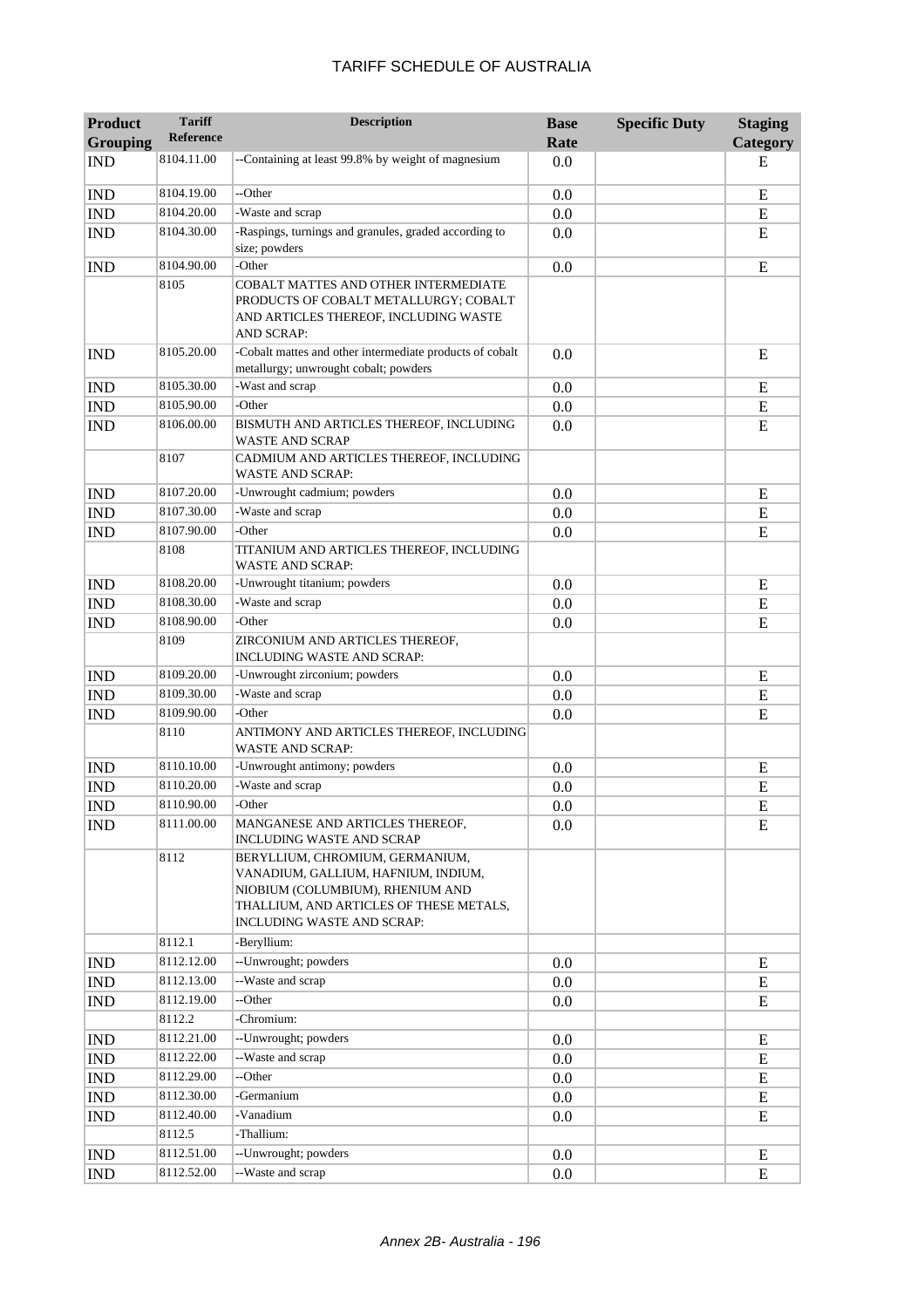| <b>Product</b><br><b>Grouping</b> | <b>Tariff</b><br><b>Reference</b> | <b>Description</b>                                                            | <b>Base</b><br>Rate | <b>Specific Duty</b> | <b>Staging</b><br>Category |
|-----------------------------------|-----------------------------------|-------------------------------------------------------------------------------|---------------------|----------------------|----------------------------|
| <b>IND</b>                        | 8112.59.00                        | --Other                                                                       | 0.0                 |                      | E                          |
|                                   | 8112.9                            | -Other:                                                                       |                     |                      |                            |
| <b>IND</b>                        | 8112.92.00                        | --Unwrought; waste and scrap; powders                                         | 0.0                 |                      | E                          |
| <b>IND</b>                        | 8112.99.00                        | --Other                                                                       | 0.0                 |                      | E                          |
| <b>IND</b>                        | 8113.00.00                        | CERMETS AND ARTICLES THEREOF, INCLUDING                                       | 0.0                 |                      | E                          |
|                                   |                                   | WASTE AND SCRAP                                                               |                     |                      |                            |
|                                   |                                   | <b>CHAPTER 82</b>                                                             |                     |                      |                            |
|                                   |                                   | TOOLS, IMPLEMENTS, CUTLERY, SPOONS AND                                        |                     |                      |                            |
|                                   |                                   | FORKS, OF BASE METAL; PARTS THEREOF OF<br><b>BASE METAL</b>                   |                     |                      |                            |
|                                   | 8201                              | HAND TOOLS, THE FOLLOWING: SPADES,                                            |                     |                      |                            |
|                                   |                                   | SHOVELS, MATTOCKS, PICKS, HOES, FORKS AND                                     |                     |                      |                            |
|                                   |                                   | RAKES; AXES, BILL HOOKS AND SIMILAR                                           |                     |                      |                            |
|                                   |                                   | HEWING TOOLS; SECATEURS AND PRUNERS OF                                        |                     |                      |                            |
|                                   |                                   | ANY KIND; SCYTHES, SICKLES, HAY KNIVES,                                       |                     |                      |                            |
|                                   |                                   | HEDGE SHEARS, TIMBER WEDGES AND OTHER<br>TOOLS OF A KIND USED IN AGRICULTURE, |                     |                      |                            |
|                                   |                                   | HORTICULTURE OR FORESTRY:                                                     |                     |                      |                            |
|                                   |                                   |                                                                               |                     |                      |                            |
| <b>IND</b>                        | 8201.10.00                        | -Spades and shovels                                                           | 5.0                 |                      | A                          |
| <b>IND</b>                        | 8201.20.00                        | -Forks                                                                        | 5.0                 |                      | A                          |
| <b>IND</b>                        | 8201.30.00                        | -Mattocks, picks, hoes and rakes                                              | 5.0                 |                      | A                          |
| <b>IND</b>                        | 8201.40.00                        | -Axes, bill hooks and similar hewing tools                                    | 5.0                 |                      | A                          |
| <b>IND</b>                        | 8201.50.00                        | -Secateurs and similar one-handed pruners and shears                          | 5.0                 |                      | A                          |
|                                   |                                   | (including poultry shears)                                                    |                     |                      |                            |
| <b>IND</b>                        | 8201.60.00                        | -Hedge shears, two-handed pruning shears and similar<br>two-handed shears     | 5.0                 |                      | A                          |
| <b>IND</b>                        | 8201.90.00                        | -Other hand tools of a kind used in agriculture,                              | 5.0                 |                      | A                          |
|                                   |                                   | horticulture or forestry                                                      |                     |                      |                            |
|                                   | 8202                              | HAND SAWS; BLADES FOR SAWS OF ALL KINDS                                       |                     |                      |                            |
|                                   |                                   | (INCLUDING SLITTING, SLOTTING OR TOOTHLESS                                    |                     |                      |                            |
|                                   |                                   | <b>SAW BLADES):</b>                                                           |                     |                      |                            |
| <b>IND</b>                        | 8202.10.00                        | -Hand saws                                                                    | 5.0                 |                      | A                          |
| <b>IND</b>                        | 8202.20.00                        | -Band saw blades                                                              | 5.0                 |                      | A                          |
|                                   | 8202.3                            | -Circular saw blades (including slitting or slotting saw<br>blades):          |                     |                      |                            |
| <b>IND</b>                        | 8202.31.00                        | -- With working part of steel                                                 | 5.0                 |                      | A                          |
| $\mathop{\rm IND}\nolimits$       | 8202.39.00                        | --Other, including parts                                                      | 5.0                 |                      | A                          |
| <b>IND</b>                        | 8202.40.00                        | -Chain saw blades                                                             | 0.0                 |                      | E                          |
|                                   | 8202.9                            | -Other saw blades:                                                            |                     |                      |                            |
| <b>IND</b>                        | 8202.91.00                        | --Straight saw blades, for working metal                                      | 5.0                 |                      | A                          |
| <b>IND</b>                        | 8202.99.00                        | --Other                                                                       | 5.0                 |                      | A                          |
|                                   | 8203                              | FILES, RASPS, PLIERS (INCLUDING CUTTING                                       |                     |                      |                            |
|                                   |                                   | PLIERS), PINCERS, TWEEZERS, METAL CUTTING                                     |                     |                      |                            |
|                                   |                                   | SHEARS, PIPE-CUTTERS, BOLT CROPPERS,<br>PERFORATING PUNCHES AND SIMILAR HAND  |                     |                      |                            |
|                                   |                                   | TOOLS:                                                                        |                     |                      |                            |
| <b>IND</b>                        | 8203.10.00                        | -Files, rasps and similar tools                                               | 5.0                 |                      | A                          |
| IND                               | 8203.20.00                        | -Pliers (including cutting pliers), pincers, tweezers and                     | 5.0                 |                      | A                          |
|                                   |                                   | similar tools                                                                 |                     |                      |                            |
| <b>IND</b>                        | 8203.30.00                        | -Metal cutting shears and similar tools                                       | 5.0                 |                      | A                          |
| <b>IND</b>                        | 8203.40.00                        | -Pipe-cutters, bolt croppers, perforating punches and                         | 5.0                 |                      | A                          |
|                                   |                                   | similar tools                                                                 |                     |                      |                            |
|                                   | 8204                              | HAND-OPERATED SPANNERS AND WRENCHES<br>(INCLUDING TORQUE METER WRENCHES BUT   |                     |                      |                            |
|                                   |                                   | NOT INCLUDING TAP WRENCHES);                                                  |                     |                      |                            |
|                                   |                                   | INTERCHANGEABLE SPANNER SOCKETS, WITH                                         |                     |                      |                            |
|                                   |                                   | OR WITHOUT HANDLES:                                                           |                     |                      |                            |
|                                   |                                   |                                                                               |                     |                      |                            |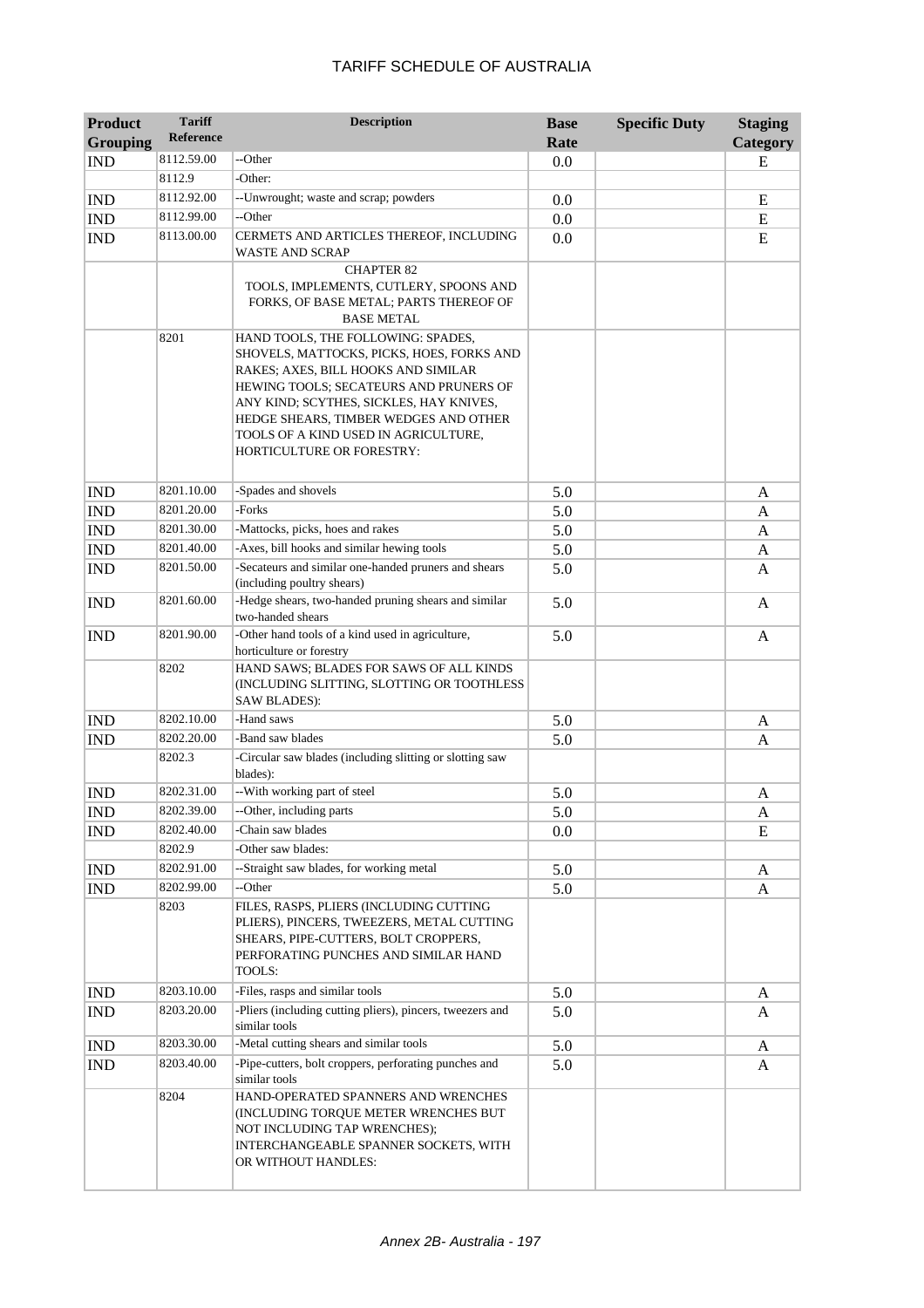| <b>Product</b><br><b>Grouping</b> | <b>Tariff</b><br><b>Reference</b> | <b>Description</b>                                                                   | <b>Base</b><br>Rate | <b>Specific Duty</b> | <b>Staging</b><br>Category |
|-----------------------------------|-----------------------------------|--------------------------------------------------------------------------------------|---------------------|----------------------|----------------------------|
|                                   | 8204.1                            | -Hand-operated spanners and wrenches:                                                |                     |                      |                            |
| <b>IND</b>                        | 8204.11.00                        | --Non-adjustable                                                                     | 5.0                 |                      | A                          |
| <b>IND</b>                        | 8204.12.00                        | --Adjustable                                                                         | 5.0                 |                      | A                          |
| <b>IND</b>                        | 8204.20.00                        | -Interchangeable spanner sockets, with or without handles                            | 5.0                 |                      | A                          |
|                                   |                                   |                                                                                      |                     |                      |                            |
|                                   | 8205                              | HAND TOOLS (INCLUDING GLAZIERS'                                                      |                     |                      |                            |
|                                   |                                   | DIAMONDS), NOT ELSEWHERE SPECIFIED OR<br>INCLUDED; BLOW LAMPS; VICES, CLAMPS AND     |                     |                      |                            |
|                                   |                                   | THE LIKE, OTHER THAN ACCESSORIES FOR AND                                             |                     |                      |                            |
|                                   |                                   | PARTS OF, MACHINE-TOOLS; ANVILS; PORTABLE                                            |                     |                      |                            |
|                                   |                                   | FORGES; HAND- OR PEDAL-OPERATED GRINDING                                             |                     |                      |                            |
|                                   |                                   | WHEELS WITH FRAMEWORKS:                                                              |                     |                      |                            |
|                                   |                                   |                                                                                      |                     |                      |                            |
| <b>IND</b>                        | 8205.10.00<br>8205.20.00          | -Drilling, threading or tapping tools<br>-Hammers and sledge hammers                 | 5.0                 |                      | A                          |
| <b>IND</b>                        | 8205.30.00                        | -Planes, chisels, gouges and similar cutting tools for                               | 5.0                 |                      | A                          |
| <b>IND</b>                        |                                   | working wood                                                                         | 5.0                 |                      | A                          |
| <b>IND</b>                        | 8205.40.00                        | -Screwdrivers                                                                        | 5.0                 |                      | A                          |
|                                   | 8205.5                            | -Other hand tools (including glaziers' diamonds):                                    |                     |                      |                            |
| <b>IND</b>                        | 8205.51.00                        | --Household tools                                                                    | 5.0                 |                      | A                          |
| <b>IND</b>                        | 8205.59.00                        | --Other                                                                              | 5.0                 |                      | A                          |
| <b>IND</b>                        | 8205.60.00                        | -Blow lamps                                                                          | 0.0                 |                      | E                          |
| <b>IND</b>                        | 8205.70.00                        | -Vices, clamps and the like                                                          | 5.0                 |                      | A                          |
| <b>IND</b>                        | 8205.80.00                        | -Anvils; portable forges; hand-or pedal-operated grinding<br>wheels with frameworks  | 5.0                 |                      | A                          |
| <b>PMV</b>                        | 8205.90.00                        | -Sets of articles of two or more of the foregoing<br>subheadings                     | 5.0                 |                      | A                          |
| <b>IND</b>                        | 8206.00.00                        | TOOLS OF TWO OR MORE OF 8202 TO 8205, PUT<br>UP IN SETS FOR RETAIL SALE              | 5.0                 |                      | A                          |
|                                   | 8207                              | INTERCHANGEABLE TOOLS FOR HAND TOOLS,                                                |                     |                      |                            |
|                                   |                                   | WHETHER OR NOT POWER-OPERATED, OR FOR                                                |                     |                      |                            |
|                                   |                                   | MACHINE-TOOLS (FOR EXAMPLE, FOR PRESSING,<br>STAMPING, PUNCHING, TAPPING, THREADING, |                     |                      |                            |
|                                   |                                   | DRILLING, BORING, BROACHING, MILLING,                                                |                     |                      |                            |
|                                   |                                   | TURNING OR SCREW DRIVING), INCLUDING DIES                                            |                     |                      |                            |
|                                   |                                   | FOR DRAWING OR EXTRUDING METAL, AND                                                  |                     |                      |                            |
|                                   |                                   | ROCK DRILLING OR EARTH BORING TOOLS:                                                 |                     |                      |                            |
|                                   |                                   |                                                                                      |                     |                      |                            |
|                                   | 8207.1                            | -Rock drilling or earth boring tools:                                                |                     |                      |                            |
| <b>IND</b>                        | 8207.13.00                        | --With working part of cermets                                                       | 5.0                 |                      | A                          |
| <b>IND</b>                        | 8207.19.00                        | --Other, including parts                                                             | 5.0                 |                      | A                          |
| IND                               | 8207.20.00                        | -Dies for drawing or extruding metal                                                 | 5.0                 |                      | A                          |
| IND                               | 8207.30.00                        | -Tools for pressing, stamping or punching                                            | 5.0                 |                      | A                          |
| IND                               | 8207.40.00                        | -Tools for tapping or threading                                                      | 5.0                 |                      | A                          |
| IND                               | 8207.50.00                        | -Tools for drilling, other than for rock drilling                                    | 5.0                 |                      | A                          |
| IND                               | 8207.60.00                        | -Tools for boring or broaching                                                       | 5.0                 |                      | A                          |
| IND                               | 8207.70.00                        | -Tools for milling                                                                   | 5.0                 |                      | A                          |
| $\mathop{\rm IND}\nolimits$       | 8207.80.00                        | -Tools for turning                                                                   | 5.0                 |                      | A                          |
| <b>IND</b>                        | 8207.90.00                        | -Other interchangeable tools                                                         | 5.0                 |                      | A                          |
|                                   | 8208                              | KNIVES AND CUTTING BLADES, FOR MACHINES<br>OR FOR MECHANICAL APPLIANCES:             |                     |                      |                            |
| <b>IND</b>                        | 8208.10.00                        | -For metal working                                                                   | 5.0                 |                      | A                          |
| <b>IND</b>                        | 8208.20.00                        | -For wood working                                                                    | 5.0                 |                      | A                          |
| <b>IND</b>                        | 8208.30.00                        | -For kitchen appliances or for machines used by the food<br>industry                 | 5.0                 |                      | A                          |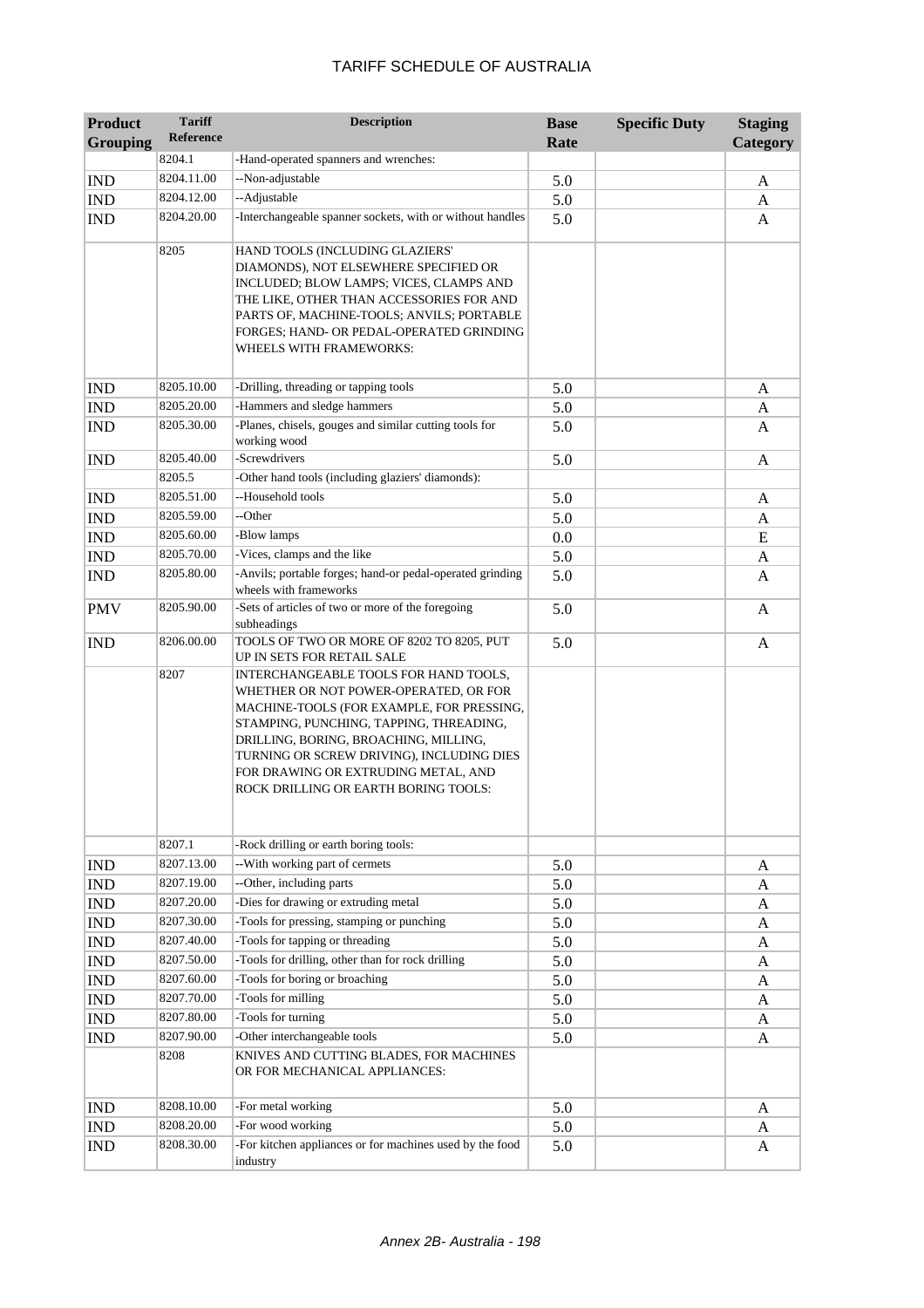| <b>Product</b><br><b>Grouping</b> | <b>Tariff</b><br><b>Reference</b> | <b>Description</b>                                                                                                                                                                                              | <b>Base</b><br>Rate | <b>Specific Duty</b> | <b>Staging</b><br>Category |
|-----------------------------------|-----------------------------------|-----------------------------------------------------------------------------------------------------------------------------------------------------------------------------------------------------------------|---------------------|----------------------|----------------------------|
|                                   | 8208.40                           | -For agricultural, horticultural or forestry machines:                                                                                                                                                          |                     |                      |                            |
|                                   |                                   |                                                                                                                                                                                                                 |                     |                      |                            |
| <b>IND</b>                        | 8208.40.10                        | ---Designed for use with wood chipping machines                                                                                                                                                                 | 5.0                 |                      | A                          |
| <b>IND</b>                        | 8208.40.90                        | ---Other                                                                                                                                                                                                        | 0.0                 |                      | E                          |
| <b>IND</b>                        | 8208.90.00                        | -Other                                                                                                                                                                                                          | 5.0                 |                      | A                          |
| <b>IND</b>                        | 8209.00.00                        | PLATES, STICKS, TIPS AND THE LIKE FOR TOOLS,<br>UNMOUNTED, OF CERMETS                                                                                                                                           | 5.0                 |                      | A                          |
| <b>IND</b>                        | 8210.00.00                        | HAND-OPERATED MECHANICAL APPLIANCES,<br>WEIGHING 10 KG OR LESS, USED IN THE<br>PREPARATION, CONDITIONING OR SERVING OF<br><b>FOOD OR DRINK</b>                                                                  | 5.0                 |                      | A                          |
|                                   | 8211                              | KNIVES WITH CUTTING BLADES, SERRATED OR<br>NOT (INCLUDING PRUNING KNIVES), OTHER<br>THAN KNIVES OF 8208, AND BLADES THEREFOR:                                                                                   |                     |                      |                            |
| <b>IND</b>                        | 8211.10.00                        | -Sets of assorted articles                                                                                                                                                                                      | 5.0                 |                      | A                          |
|                                   | 8211.9                            | -Other:                                                                                                                                                                                                         |                     |                      |                            |
| <b>IND</b>                        | 8211.91.00                        | --Table knives having fixed blades                                                                                                                                                                              | 5.0                 |                      | A                          |
|                                   | 8211.92                           | --Other knives having fixed blades:                                                                                                                                                                             |                     |                      |                            |
| <b>IND</b>                        | 8211.92.10                        | ---Kitchen knives, butchers' knives and slaughtermen's<br>knives                                                                                                                                                | 5.0                 |                      | A                          |
| <b>IND</b>                        | 8211.92.90                        | ---Other                                                                                                                                                                                                        | 5.0                 |                      | A                          |
| <b>IND</b>                        | 8211.93.00                        | --Knives having other than fixed blades                                                                                                                                                                         | 0.0                 |                      | E                          |
|                                   | 8211.94                           | --Blades:                                                                                                                                                                                                       |                     |                      |                            |
| <b>IND</b>                        | 8211.94.10                        | ---For table knives, kitchen knives, butchers' knives and<br>slaughtermen's knives                                                                                                                              | 5.0                 |                      | A                          |
| <b>IND</b>                        | 8211.94.90                        | ---Other                                                                                                                                                                                                        | 5.0                 |                      | A                          |
|                                   | 8211.95                           | --Handles of base metal:                                                                                                                                                                                        |                     |                      |                            |
| <b>IND</b>                        | 8211.95.10                        | ---For table knives, kitchen knives, butchers' knives and<br>slaughtermen's knives                                                                                                                              | 5.0                 |                      | A                          |
| <b>IND</b>                        | 8211.95.90                        | ---Other                                                                                                                                                                                                        | 5.0                 |                      | A                          |
|                                   | 8212                              | RAZORS AND RAZOR BLADES (INCLUDING<br>RAZOR BLADE BLANKS IN STRIPS):                                                                                                                                            |                     |                      |                            |
| <b>IND</b>                        | 8212.10.00                        | -Razors                                                                                                                                                                                                         | 0.0                 |                      | E                          |
| <b>IND</b>                        | 8212.20.00                        | -Safety razor blades, including razor blade blanks in strips                                                                                                                                                    | 0.0                 |                      | E                          |
| <b>IND</b>                        | 8212.90.00                        | -Other parts                                                                                                                                                                                                    | 0.0                 |                      | ${\bf E}$                  |
| <b>IND</b>                        | 8213.00.00                        | SCISSORS, TAILORS' SHEARS AND SIMILAR<br>SHEARS, AND BLADES THEREFOR                                                                                                                                            | 0.0                 |                      | E                          |
|                                   | 8214                              | OTHER ARTICLES OF CUTLERY (FOR EXAMPLE,<br>HAIR CLIPPERS, BUTCHERS' OR KITCHEN<br>CLEAVERS, CHOPPERS AND MINCING KNIVES,<br>PAPER KNIVES); MANICURE OR PEDICURE SETS<br>AND INSTRUMENTS (INCLUDING NAIL FILES): |                     |                      |                            |
| <b>IND</b>                        | 8214.10.00                        | -Paper knives, letter openers, erasing knives, pencil<br>sharpeners and blades therefor                                                                                                                         | 0.0                 |                      | E                          |
| <b>IND</b>                        | 8214.20.00                        | -Manicure or pedicure sets and instruments (including<br>nail files)                                                                                                                                            | 0.0                 |                      | E                          |
| <b>IND</b>                        | 8214.90.00                        | -Other                                                                                                                                                                                                          | 0.0                 |                      | ${\bf E}$                  |
|                                   | 8215                              | SPOONS, FORKS, LADLES, SKIMMERS, CAKE-<br>SERVERS, FISH-KNIVES, BUTTER-KNIVES, SUGAR<br>TONGS AND SIMILAR KITCHEN OR TABLEWARE:                                                                                 |                     |                      |                            |
| <b>IND</b>                        | 8215.10.00                        | -Sets of assorted articles containing at least one article<br>plated with precious metal                                                                                                                        | 5.0                 |                      | A                          |
| <b>IND</b>                        | 8215.20.00                        | -Other sets of assorted articles                                                                                                                                                                                | 5.0                 |                      | A                          |
|                                   | 8215.9                            | -Other:                                                                                                                                                                                                         |                     |                      |                            |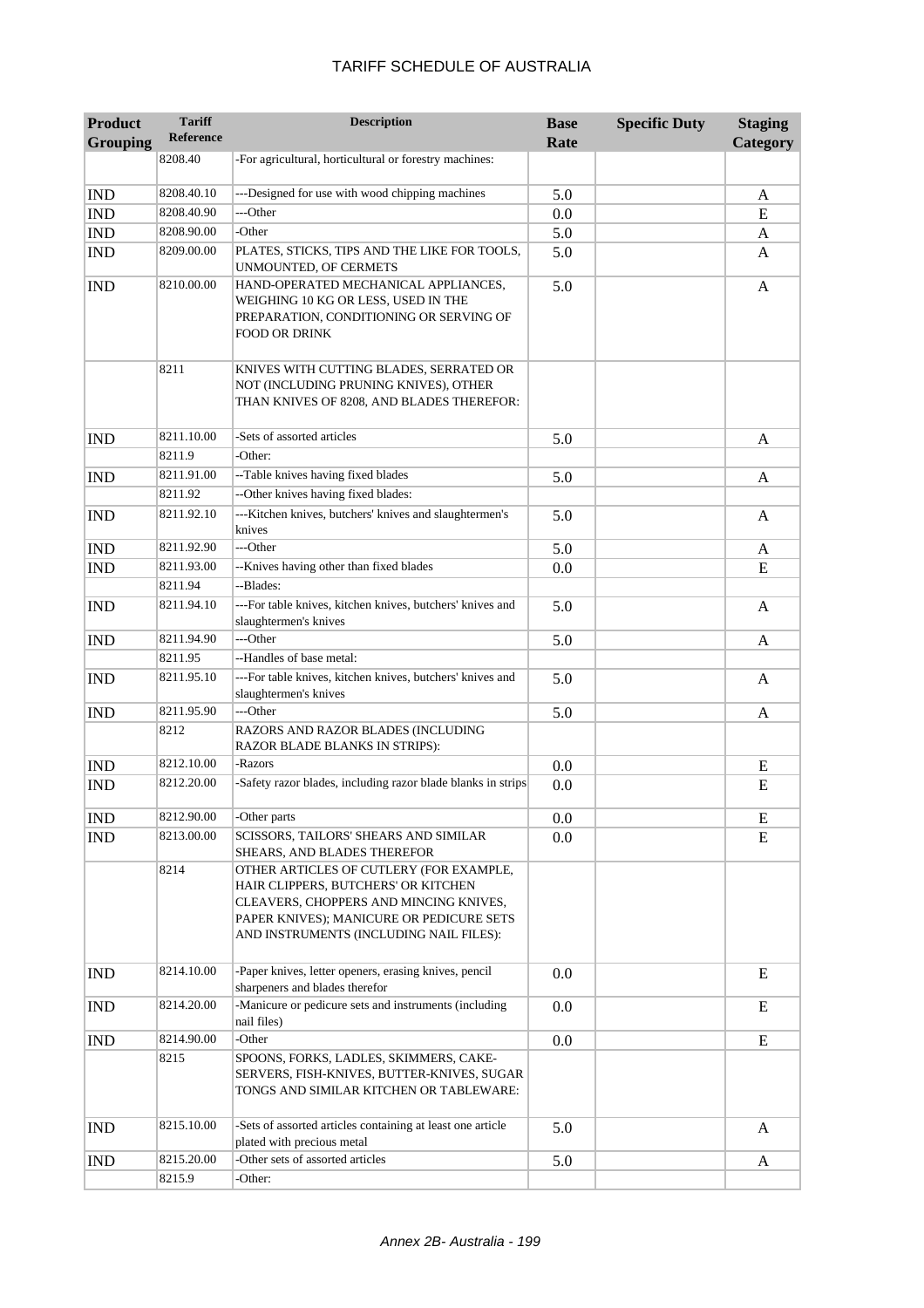| <b>Product</b><br><b>Grouping</b> | <b>Tariff</b><br><b>Reference</b> | <b>Description</b>                                                                                                                                                                                                                                                                                                                                   | <b>Base</b><br>Rate | <b>Specific Duty</b> | <b>Staging</b><br>Category |
|-----------------------------------|-----------------------------------|------------------------------------------------------------------------------------------------------------------------------------------------------------------------------------------------------------------------------------------------------------------------------------------------------------------------------------------------------|---------------------|----------------------|----------------------------|
| <b>IND</b>                        | 8215.91.00                        | --Plated with precious metal                                                                                                                                                                                                                                                                                                                         | 5.0                 |                      | A                          |
| <b>IND</b>                        | 8215.99.00                        | --Other                                                                                                                                                                                                                                                                                                                                              | 5.0                 |                      | A                          |
|                                   |                                   | <b>CHAPTER 83</b><br>MISCELLANEOUS ARTICLES OF BASE METAL                                                                                                                                                                                                                                                                                            |                     |                      |                            |
|                                   | 8301                              | PADLOCKS AND LOCKS (KEY, COMBINATION OR<br>ELECTRICALLY OPERATED), OF BASE METAL;<br>CLASPS AND FRAMES WITH CLASPS,<br>INCORPORATING LOCKS, OF BASE METAL; KEYS<br>FOR ANY OF THE FOREGOING ARTICLES, OF<br>BASE METAL:                                                                                                                              |                     |                      |                            |
| <b>IND</b>                        | 8301.10.00                        | -Padlocks                                                                                                                                                                                                                                                                                                                                            | 5.0                 |                      | A                          |
| <b>PMV</b>                        | 8301.20.00                        | -Locks of a kind used for motor vehicles                                                                                                                                                                                                                                                                                                             | 15.0                |                      | A                          |
| <b>IND</b>                        | 8301.30.00                        | -Locks of a kind used for furniture                                                                                                                                                                                                                                                                                                                  | 5.0                 |                      | A                          |
| <b>PMV</b>                        | 8301.40.00                        | -Other locks                                                                                                                                                                                                                                                                                                                                         | 5.0                 |                      | A                          |
| <b>IND</b>                        | 8301.50.00                        | -Clasps and frames with clasps, incorporating locks                                                                                                                                                                                                                                                                                                  | 0.0                 |                      | E                          |
| <b>PMV</b>                        | 8301.60.00                        | -Parts                                                                                                                                                                                                                                                                                                                                               | 5.0                 |                      | A                          |
| <b>PMV</b>                        | 8301.70.00                        | -Keys presented separately                                                                                                                                                                                                                                                                                                                           | 5.0                 |                      | A                          |
|                                   | 8302                              | BASE METAL MOUNTINGS, FITTINGS AND<br>SIMILAR ARTICLES SUITABLE FOR FURNITURE,<br>DOORS, STAIRCASES, WINDOWS, BLINDS,<br>COACHWORK, SADDLERY, TRUNKS, CHESTS,<br>CASKETS OR THE LIKE; BASE METAL HAT-<br>RACKS, HAT-PEGS, BRACKETS AND SIMILAR<br>FIXTURES; CASTORS WITH MOUNTINGS OF BASE<br>METAL; AUTOMATIC DOOR CLOSERS OF BASE<br><b>METAL:</b> |                     |                      |                            |
| <b>PMV</b>                        | 8302.10.00                        | -Hinges                                                                                                                                                                                                                                                                                                                                              | 15.0                |                      | A                          |
| <b>IND</b>                        | 8302.20.00                        | -Castors                                                                                                                                                                                                                                                                                                                                             | 5.0                 |                      | A                          |
| <b>PMV</b>                        | 8302.30.00                        | -Other mountings, fittings and similar articles suitable for<br>motor vehicles                                                                                                                                                                                                                                                                       | 15.0                |                      | A                          |
|                                   | 8302.4                            | -Other mountings, fittings and similar articles:                                                                                                                                                                                                                                                                                                     |                     |                      |                            |
| <b>IND</b>                        | 8302.41.00                        | --Suitable for buildings                                                                                                                                                                                                                                                                                                                             | 5.0                 |                      | A                          |
| <b>IND</b>                        | 8302.42.00                        | --Other, suitable for furniture                                                                                                                                                                                                                                                                                                                      | 5.0                 |                      | A                          |
| <b>PMV</b>                        | 8302.49.00                        | --Other                                                                                                                                                                                                                                                                                                                                              | 5.0                 |                      | A                          |
| <b>PMV</b>                        | 8302.50.00                        | -Hat-racks, hat-pegs, brackets and similar fixtures                                                                                                                                                                                                                                                                                                  | 5.0                 |                      | A                          |
| <b>IND</b>                        | 8302.60.00                        | -Automatic door closers                                                                                                                                                                                                                                                                                                                              | 5.0                 |                      | A                          |
| <b>IND</b>                        | 8303.00.00                        | ARMOURED OR REINFORCED SAFES, STRONG-<br>BOXES AND DOORS AND SAFE DEPOSIT<br>LOCKERS FOR STRONG-ROOMS, CASH OR DEED<br>BOXES AND THE LIKE, OF BASE METAL                                                                                                                                                                                             | 5.0                 |                      | A                          |
| <b>IND</b>                        | 8304.00.00                        | FILING CABINETS, CARD-INDEX CABINETS,<br>PAPER TRAYS, PAPER RESTS, PEN TRAYS, OFFICE-<br>STAMP STANDS AND SIMILAR OFFICE OR DESK<br>EQUIPMENT, OF BASE METAL, OTHER THAN<br>OFFICE FURNITURE OF 9403                                                                                                                                                 | 5.0                 |                      | A                          |
|                                   | 8305                              | FITTINGS FOR LOOSE-LEAF BINDERS OR FILES,<br>LETTER CLIPS, LETTER CORNERS, PAPER CLIPS,<br>INDEXING TAGS AND SIMILAR OFFICE ARTICLES,<br>OF BASE METAL; STAPLES IN STRIPS (FOR<br>EXAMPLE, FOR OFFICES, UPHOLSTERY,<br>PACKAGING), OF BASE METAL:                                                                                                    |                     |                      |                            |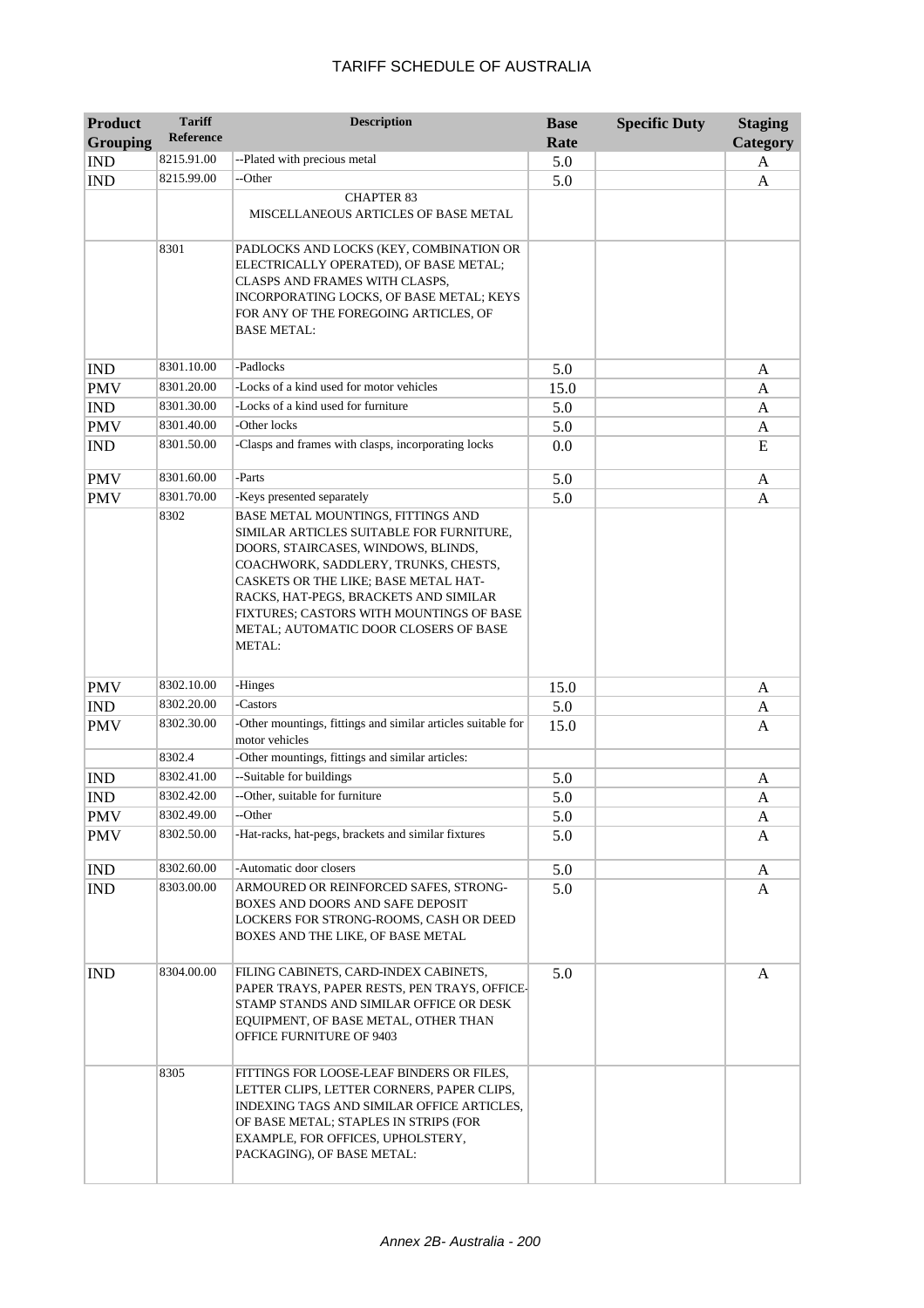| <b>Product</b>  | <b>Tariff</b>    | <b>Description</b>                                                                                                                                                                                                                                                                                                              | <b>Base</b> | <b>Specific Duty</b> | <b>Staging</b> |
|-----------------|------------------|---------------------------------------------------------------------------------------------------------------------------------------------------------------------------------------------------------------------------------------------------------------------------------------------------------------------------------|-------------|----------------------|----------------|
| <b>Grouping</b> | <b>Reference</b> |                                                                                                                                                                                                                                                                                                                                 | Rate        |                      | Category       |
| <b>IND</b>      | 8305.10.00       | -Fittings for loose-leaf binders or files                                                                                                                                                                                                                                                                                       | 5.0         |                      | A              |
| <b>IND</b>      | 8305.20.00       | -Staples in strips                                                                                                                                                                                                                                                                                                              | 5.0         |                      | A              |
| <b>IND</b>      | 8305.90.00       | -Other, including parts                                                                                                                                                                                                                                                                                                         | 5.0         |                      | A              |
|                 | 8306             | BELLS, GONGS AND THE LIKE, NON-ELECTRIC,<br>OF BASE METAL; STATUETTES AND OTHER<br>ORNAMENTS, OF BASE METAL; PHOTOGRAPH,<br>PICTURE OR SIMILAR FRAMES, OF BASE METAL;<br>MIRRORS OF BASE METAL:                                                                                                                                 |             |                      |                |
| <b>IND</b>      | 8306.10.00       | -Bells, gongs and the like                                                                                                                                                                                                                                                                                                      | 5.0         |                      | A              |
|                 | 8306.2           | -Statuettes and other ornaments:                                                                                                                                                                                                                                                                                                |             |                      |                |
| <b>IND</b>      | 8306.21.00       | --Plated with precious metal                                                                                                                                                                                                                                                                                                    | 5.0         |                      | A              |
| <b>IND</b>      | 8306.29.00       | --Other                                                                                                                                                                                                                                                                                                                         | 5.0         |                      | A              |
| <b>IND</b>      | 8306.30.00       | -Photograph, picture or similar frames; mirrors                                                                                                                                                                                                                                                                                 | 5.0         |                      | A              |
|                 | 8307             | FLEXIBLE TUBING OF BASE METAL, WITH OR<br>WITHOUT FITTINGS:                                                                                                                                                                                                                                                                     |             |                      |                |
| <b>IND</b>      | 8307.10.00       | -Of iron or steel                                                                                                                                                                                                                                                                                                               | 5.0         |                      | A              |
| <b>IND</b>      | 8307.90.00       | -Of other base metal                                                                                                                                                                                                                                                                                                            | 5.0         |                      | A              |
|                 | 8308             | CLASPS, FRAMES WITH CLASPS, BUCKLES,<br>BUCKLE-CLASPS, HOOKS, EYES, EYELETS AND<br>THE LIKE, OF BASE METAL, OF A KIND USED FOR<br>CLOTHING, FOOTWEAR, AWNINGS, HANDBAGS,<br>TRAVEL GOODS OR OTHER MADE UP ARTICLES;<br>TUBULAR OR BIFURCATED RIVETS, OF BASE<br>METAL; BEADS AND SPANGLES, OF BASE METAL:                       |             |                      |                |
| <b>IND</b>      | 8308.10.00       | -Hooks, eyes and eyelets                                                                                                                                                                                                                                                                                                        | 5.0         |                      | A              |
| <b>IND</b>      | 8308.20.00       | -Tubular or bifurcated rivets                                                                                                                                                                                                                                                                                                   | 5.0         |                      | A              |
| <b>IND</b>      | 8308.90.00       | -Other, including parts                                                                                                                                                                                                                                                                                                         | 5.0         |                      | A              |
|                 | 8309             | STOPPERS, CAPS AND LIDS (INCLUDING CROWN<br>CORKS, SCREW CAPS AND POURING STOPPERS),<br>CAPSULES FOR BOTTLES, THREADED BUNGS,<br>BUNG COVERS, SEALS AND OTHER PACKING<br>ACCESSORIES, OF BASE METAL:                                                                                                                            |             |                      |                |
| <b>IND</b>      | 8309.10.00       | -Crown corks                                                                                                                                                                                                                                                                                                                    | 5.0         |                      | A              |
| <b>IND</b>      | 8309.90.00       | -Other                                                                                                                                                                                                                                                                                                                          | 5.0         |                      | A              |
| <b>PMV</b>      | 8310.00.00       | SIGN PLATES, NAME-PLATES, ADDRESS-PLATES<br>AND SIMILAR PLATES, NUMBERS, LETTERS AND<br>OTHER SYMBOLS, OF BASE METAL, EXCLUDING<br>THOSE OF 9405                                                                                                                                                                                | 5.0         |                      | A              |
|                 | 8311             | WIRE, RODS, TUBES, PLATES, ELECTRODES AND<br>SIMILAR PRODUCTS, OF BASE METAL OR OF<br>METAL CARBIDES, COATED OR CORED WITH<br>FLUX MATERIAL, OF A KIND USED FOR<br>SOLDERING, BRAZING, WELDING OR DEPOSITION<br>OF METAL OR OF METAL CARBIDES; WIRE AND<br>RODS, OF AGGLOMERATED BASE METAL<br>POWDER, USED FOR METAL SPRAYING: |             |                      |                |
| <b>IND</b>      | 8311.10.00       | -Coated electrodes of base metal, for electric arc-welding                                                                                                                                                                                                                                                                      | 5.0         |                      | A              |
| <b>IND</b>      | 8311.20.00       | -Cored wire of base metal, for electric arc-welding                                                                                                                                                                                                                                                                             | 5.0         |                      | A              |
| <b>IND</b>      | 8311.30.00       | -Coated rods and cored wire, of base metal, for soldering,<br>brazing or welding by flame                                                                                                                                                                                                                                       | 5.0         |                      | A              |
| <b>IND</b>      | 8311.90.00       | -Other, including parts                                                                                                                                                                                                                                                                                                         | 0.0         |                      | E              |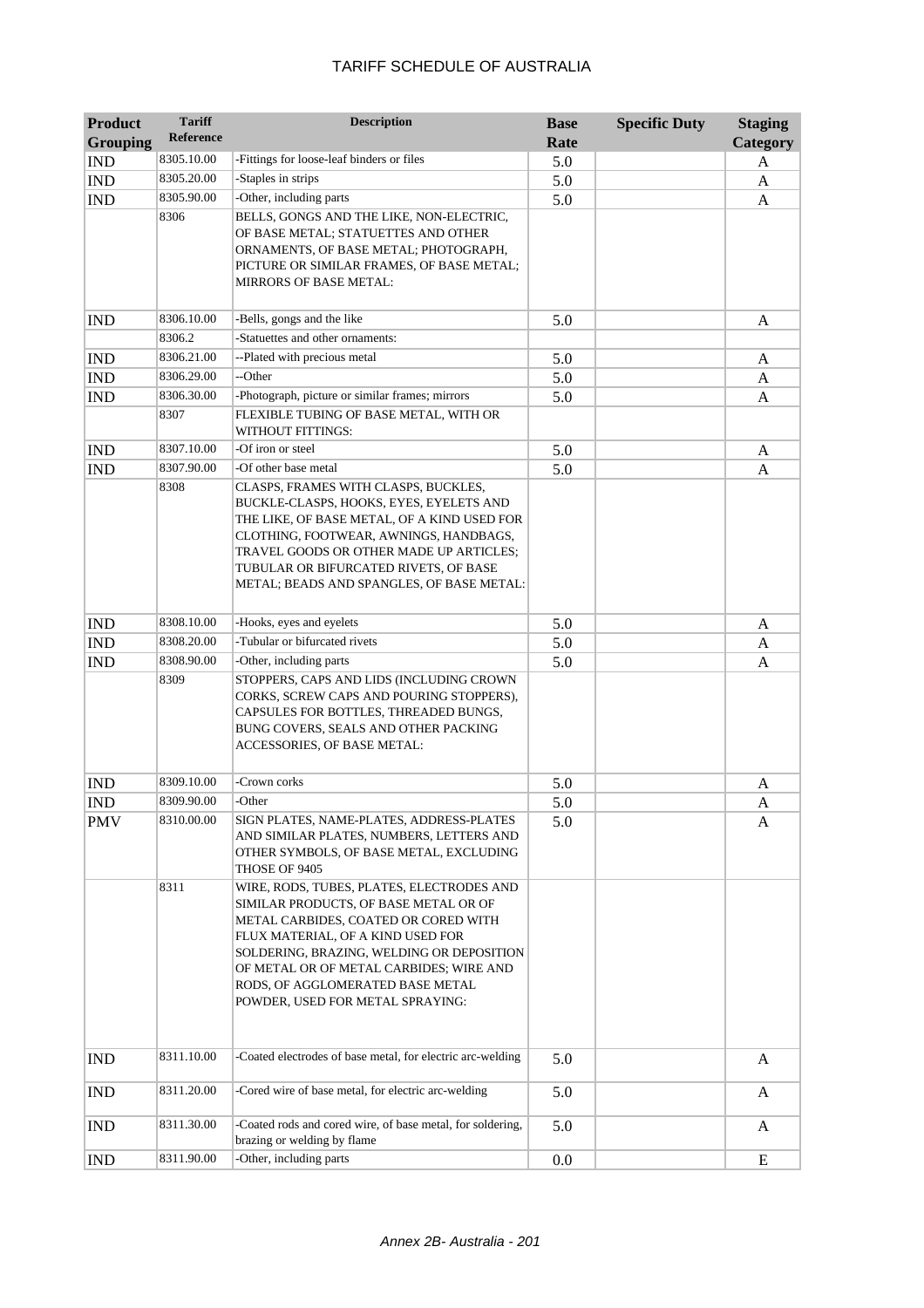| <b>Product</b><br><b>Grouping</b> | <b>Tariff</b><br><b>Reference</b> | <b>Description</b>                                                                                                                                                                                     | <b>Base</b><br>Rate | <b>Specific Duty</b> | <b>Staging</b><br>Category |
|-----------------------------------|-----------------------------------|--------------------------------------------------------------------------------------------------------------------------------------------------------------------------------------------------------|---------------------|----------------------|----------------------------|
|                                   |                                   | <b>CHAPTER 84</b><br>NUCLEAR REACTORS, BOILERS, MACHINERY<br>AND MECHANICAL APPLIANCES; PARTS<br><b>THEREOF</b>                                                                                        |                     |                      |                            |
|                                   | 8401                              | NUCLEAR REACTORS; FUEL ELEMENTS<br>(CARTRIDGES), NON-IRRADIATED, FOR NUCLEAR<br>REACTORS; MACHINERY AND APPARATUS FOR<br>ISOTOPIC SEPARATION:                                                          |                     |                      |                            |
| <b>IND</b>                        | 8401.10.00                        | -Nuclear reactors                                                                                                                                                                                      | 5.0                 |                      | A                          |
| <b>IND</b>                        | 8401.20.00                        | -Machinery and apparatus for isotopic separation, and<br>parts thereof                                                                                                                                 | 0.0                 |                      | E                          |
| <b>IND</b>                        | 8401.30.00                        | -Fuel elements (cartridges), non-irradiated                                                                                                                                                            | 5.0                 |                      | A                          |
| <b>IND</b>                        | 8401.40.00                        | -Parts of nuclear reactors                                                                                                                                                                             | 5.0                 |                      | A                          |
|                                   | 8402                              | STEAM OR OTHER VAPOUR GENERATING<br>BOILERS (OTHER THAN CENTRAL HEATING HOT<br>WATER BOILERS CAPABLE ALSO OF PRODUCING<br>LOW PRESSURE STEAM); SUPER-HEATED WATER<br><b>BOILERS:</b>                   |                     |                      |                            |
|                                   | 8402.1                            | -Steam or other vapour generating boilers:                                                                                                                                                             |                     |                      |                            |
| <b>IND</b>                        | 8402.11.00                        | --Watertube boilers with a steam production exceeding 45<br>t per hour                                                                                                                                 | 5.0                 |                      | A                          |
| <b>IND</b>                        | 8402.12.00                        | --Watertube boilers with a steam production not<br>exceeding 45 t per hour                                                                                                                             | 5.0                 |                      | A                          |
| <b>IND</b>                        | 8402.19.00                        | --Other vapour generating boilers, including hybrid<br>boilers                                                                                                                                         | 5.0                 |                      | A                          |
| <b>IND</b>                        | 8402.20.00                        | -Super-heated water boilers                                                                                                                                                                            | 5.0                 |                      | A                          |
| <b>IND</b>                        | 8402.90.00                        | -Parts                                                                                                                                                                                                 | 5.0                 |                      | A                          |
|                                   | 8403                              | CENTRAL HEATING BOILERS OTHER THAN<br>THOSE OF 8402:                                                                                                                                                   |                     |                      |                            |
| <b>IND</b>                        | 8403.10.00                        | -Boilers                                                                                                                                                                                               | 5.0                 |                      | A                          |
| <b>IND</b>                        | 8403.90.00<br>8404                | -Parts<br>AUXILIARY PLANT FOR USE WITH BOILERS OF<br>8402 OR 8403 (FOR EXAMPLE, ECONOMISERS,<br>SUPER-HEATERS, SOOT REMOVERS, GAS<br>RECOVERERS); CONDENSERS FOR STEAM OR<br>OTHER VAPOUR POWER UNITS: | 5.0                 |                      | A                          |
| <b>IND</b>                        | 8404.10.00                        | -Auxiliary plant for use with boilers of 8402 or 8403                                                                                                                                                  | 5.0                 |                      | Α                          |
| <b>IND</b>                        | 8404.20.00                        | -Condensers for steam or other vapour power units                                                                                                                                                      | 5.0                 |                      | A                          |
| <b>IND</b>                        | 8404.90.00                        | -Parts                                                                                                                                                                                                 | 5.0                 |                      | A                          |
|                                   | 8405                              | PRODUCER GAS OR WATER GAS GENERATORS,<br>WITH OR WITHOUT THEIR PURIFIERS;<br>ACETYLENE GAS GENERATORS AND SIMILAR<br>WATER PROCESS GAS GENERATORS, WITH OR<br>WITHOUT THEIR PURIFIERS:                 |                     |                      |                            |
| <b>IND</b>                        | 8405.10.00                        | -Producer gas or water gas generators, with or without<br>their purifiers; acetylene gas generators and similar water<br>process gas generators, with or without their purifiers                       | 5.0                 |                      | A                          |
| <b>IND</b>                        | 8405.90.00                        | -Parts                                                                                                                                                                                                 | 5.0                 |                      | A                          |
|                                   | 8406                              | STEAM TURBINES AND OTHER VAPOUR<br>TURBINES:                                                                                                                                                           |                     |                      |                            |
| <b>IND</b>                        | 8406.10.00                        | -Turbines for marine propulsion                                                                                                                                                                        | 0.0                 |                      | E                          |
|                                   | 8406.8                            | -Other turbines:                                                                                                                                                                                       |                     |                      |                            |
| <b>IND</b>                        | 8406.81.00                        | --Of an output exceeding 40 MW                                                                                                                                                                         | 0.0                 |                      | E                          |
| IND                               | 8406.82.00                        | --Of an output not exceeding 40 MW                                                                                                                                                                     | 0.0                 |                      | E                          |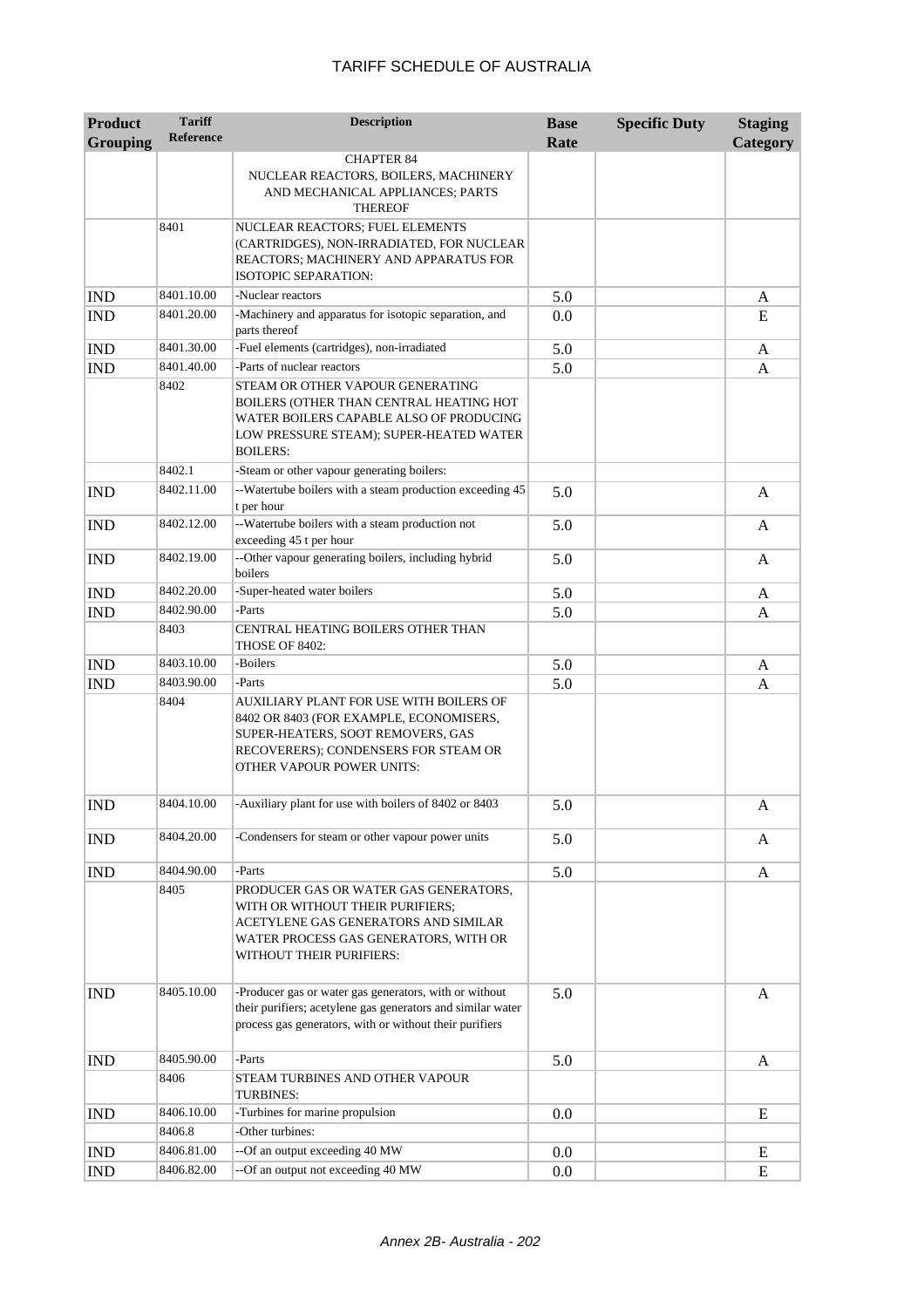| TARIFF SCHEDULE OF AUSTRALIA |
|------------------------------|
|------------------------------|

| <b>Product</b>  | <b>Tariff</b>    | <b>Description</b>                                                                                                                                                                                                                                                                                                                           | <b>Base</b> | <b>Specific Duty</b> | <b>Staging</b> |
|-----------------|------------------|----------------------------------------------------------------------------------------------------------------------------------------------------------------------------------------------------------------------------------------------------------------------------------------------------------------------------------------------|-------------|----------------------|----------------|
| <b>Grouping</b> | <b>Reference</b> |                                                                                                                                                                                                                                                                                                                                              | Rate        |                      | Category       |
| <b>IND</b>      | 8406.90.00       | -Parts                                                                                                                                                                                                                                                                                                                                       | 0.0         |                      | E              |
|                 | 8407             | SPARK-IGNITION RECIPROCATING OR ROTARY<br>INTERNAL COMBUSTION PISTON ENGINES:                                                                                                                                                                                                                                                                |             |                      |                |
| <b>IND</b>      | 8407.10.00       | -Aircraft engines                                                                                                                                                                                                                                                                                                                            | 0.0         |                      | E              |
|                 | 8407.2           | -Marine propulsion engines:                                                                                                                                                                                                                                                                                                                  |             |                      |                |
| <b>IND</b>      | 8407.21.00       | --Outboard motors                                                                                                                                                                                                                                                                                                                            | 0.0         |                      | E              |
| <b>IND</b>      | 8407.29.00       | --Other                                                                                                                                                                                                                                                                                                                                      | 0.0         |                      | E              |
|                 | 8407.3           | -Reciprocating piston engines of a kind used for the<br>propulsion of vehicles of Chapter 87:                                                                                                                                                                                                                                                |             |                      |                |
| <b>PMV</b>      | 8407.31.00       | --Of a cylinder capacity not exceeding 50 $\text{cm}^3$                                                                                                                                                                                                                                                                                      | 0.0         |                      | E              |
| <b>PMV</b>      | 8407.32.00       | --Of a cylinder capacity exceeding $50 \text{ cm}^3$ but not<br>exceeding 250 cm <sup>3</sup>                                                                                                                                                                                                                                                | 0.0         |                      | E              |
|                 | 8407.33          | --Of a cylinder capacity exceeding 250 cm <sup>3</sup> but not<br>exceeding 1 000 cm <sup>3</sup>                                                                                                                                                                                                                                            |             |                      |                |
| <b>PMV</b>      | 8407.33.10       | ---For use in the assembly or manufacture of passenger<br>motor vehicles                                                                                                                                                                                                                                                                     | 15.0        |                      | A              |
| <b>PMV</b>      | 8407.33.90       | ---Other                                                                                                                                                                                                                                                                                                                                     | 0.0         |                      | E              |
|                 | 8407.34          | --Of a cylinder capacity exceeding $1000 \text{ cm}^3$ :                                                                                                                                                                                                                                                                                     |             |                      |                |
| <b>PMV</b>      | 8407.34.10       | ---For use in the assembly or manufacture of passenger<br>motor vehicles                                                                                                                                                                                                                                                                     | 15.0        |                      | A              |
| <b>PMV</b>      | 8407.34.20       | ---Engines, NSA, of a kind used with vehicles of<br>8701.20.00, 8702, 8703, 8704 or 8705                                                                                                                                                                                                                                                     | 5.0         |                      | A              |
| <b>PMV</b>      | 8407.34.90       | ---Other                                                                                                                                                                                                                                                                                                                                     | 0.0         |                      | E              |
|                 | 8407.90          | -Other engines:                                                                                                                                                                                                                                                                                                                              |             |                      |                |
| <b>PMV</b>      | 8407.90.10       | ---For use in the assembly or manufacture of passenger<br>motor vehicles                                                                                                                                                                                                                                                                     | 15.0        |                      | A              |
| <b>PMV</b>      | 8407.90.20       | ---Engines, NSA, of a kind used with vehicles of<br>8701.20.00, 8702, 8703, 8704 or 8705                                                                                                                                                                                                                                                     | 0.0         |                      | E              |
| <b>PMV</b>      | 8407.90.30       | ---Engines, NSA, having a power not exceeding 3.6 kW                                                                                                                                                                                                                                                                                         | 5.0         |                      | A              |
| <b>PMV</b>      | 8407.90.90       | ---Other                                                                                                                                                                                                                                                                                                                                     | 0.0         |                      | E              |
|                 | 8408             | COMPRESSION-IGNITION INTERNAL<br>COMBUSTION PISTON ENGINES (DIESEL OR SEMI-<br><b>DIESEL ENGINES):</b>                                                                                                                                                                                                                                       |             |                      |                |
| <b>IND</b>      | 8408.10.00       | -Marine propulsion engines                                                                                                                                                                                                                                                                                                                   | 0.0         |                      | E              |
|                 | 8408.20          | -Engines of a kind used for the propulsion of vehicles of<br>Chapter 87:                                                                                                                                                                                                                                                                     |             |                      |                |
| <b>PMV</b>      | 8408.20.10       | ---For use in the assembly or manufacture of passenger<br>motor vehicles                                                                                                                                                                                                                                                                     | 15.0        |                      | A              |
| <b>PMV</b>      | 8408.20.20       | ---Engines, NSA, of a kind used with vehicles of<br>8701.20.00, 8702, 8703, 8704 or 8705                                                                                                                                                                                                                                                     | 5.0         |                      | A              |
| <b>PMV</b>      | 8408.20.90       | ---Other                                                                                                                                                                                                                                                                                                                                     | 0.0         |                      | Ε              |
| <b>PMV</b>      | 8408.90.00       | -Other engines                                                                                                                                                                                                                                                                                                                               | 0.0         |                      | E              |
|                 | 8409             | PARTS SUITABLE FOR USE SOLELY OR<br>PRINCIPALLY WITH THE ENGINES OF 8407 OR<br>8408:                                                                                                                                                                                                                                                         |             |                      |                |
| <b>IND</b>      | 8409.10.00       | -For aircraft engines                                                                                                                                                                                                                                                                                                                        | 5.0         |                      | A              |
|                 | 8409.9           | -Other:                                                                                                                                                                                                                                                                                                                                      |             |                      |                |
|                 | 8409.91          | --Suitable for use solely or principally with spark-ignition                                                                                                                                                                                                                                                                                 |             |                      |                |
|                 |                  | internal combustion piston engines:                                                                                                                                                                                                                                                                                                          |             |                      |                |
| <b>PMV</b>      | 8409.91.10       | ---Parts, as follows: (a) carburettors, and parts thereof, not<br>being suitable for use with motorcycles; (b) piston pins;<br>(c) piston rings; (d) valves; (e) of engines of a kind used<br>with vehicles of 8701.20.00, 8702, 8703, 8704 or 8705;<br>(f) of a kind used with engines having a power not<br>exceeding 4.5 kW of 8407.31.00 | 15.0        |                      | A              |
| <b>PMV</b>      | 8409.91.90       | ---Other                                                                                                                                                                                                                                                                                                                                     | 0.0         |                      | E              |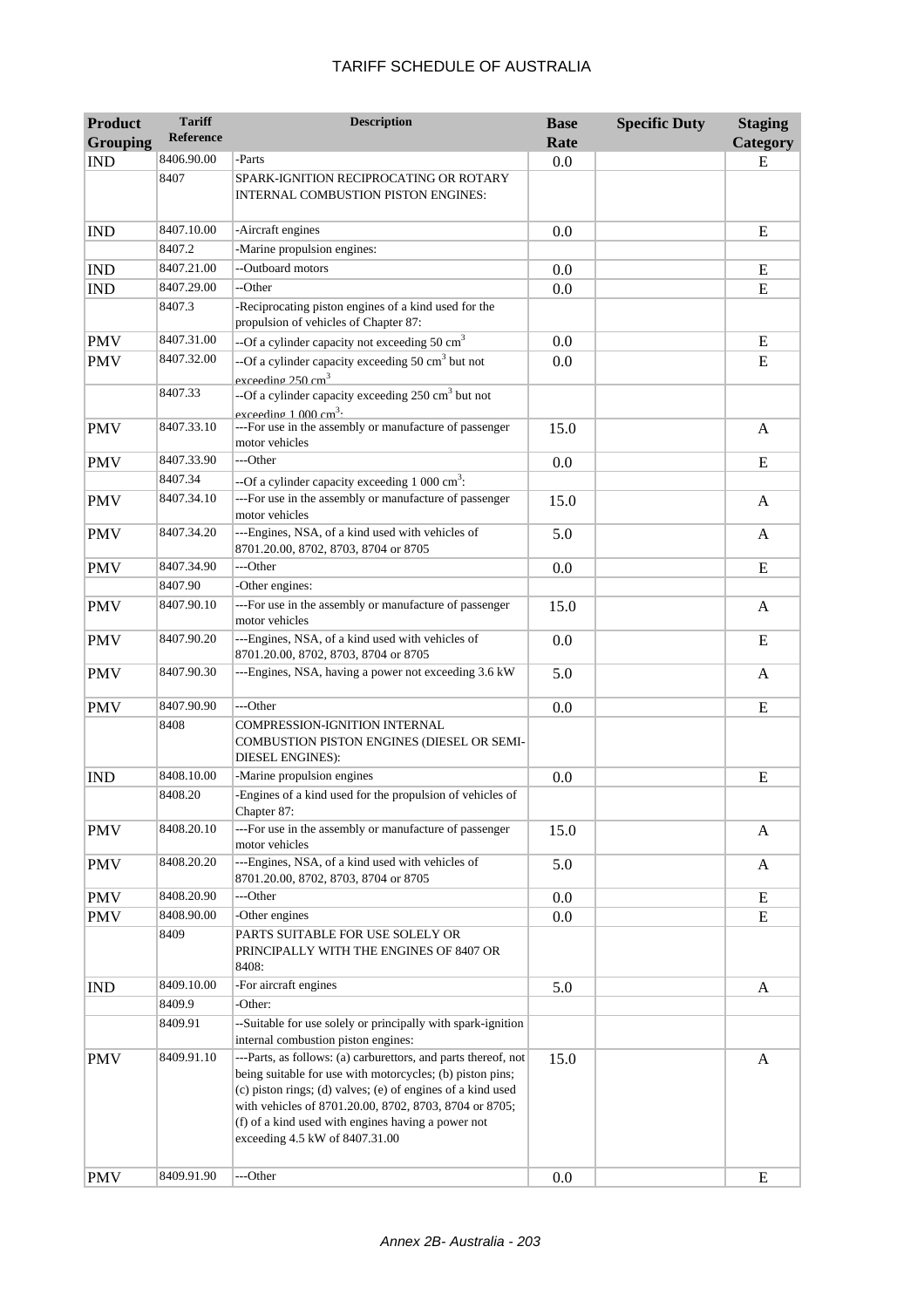| <b>Product</b>  | <b>Tariff</b>        | <b>Description</b>                                                                                                                                                                                                                                                                                  | <b>Base</b> | <b>Specific Duty</b> | <b>Staging</b> |
|-----------------|----------------------|-----------------------------------------------------------------------------------------------------------------------------------------------------------------------------------------------------------------------------------------------------------------------------------------------------|-------------|----------------------|----------------|
| <b>Grouping</b> | <b>Reference</b>     |                                                                                                                                                                                                                                                                                                     | Rate        |                      | Category       |
|                 | 8409.99              | --Other:                                                                                                                                                                                                                                                                                            |             |                      |                |
| <b>PMV</b>      | 8409.99.10           | ---Parts, as follows: (a) piston pins; (b) piston rings; (c)<br>valves; (d) for engines of a kind used with vehicles of<br>8701.20.00, 8702, 8703, 8704 or 8705, but not including<br>fuel injection equipment and parts thereof unless for use<br>in the assembly or manufacture of those vehicles | 15.0        |                      | A              |
| <b>PMV</b>      | 8409.99.90           | ---Other                                                                                                                                                                                                                                                                                            | 0.0         |                      | E              |
|                 | 8410                 | HYDRAULIC TURBINES, WATER WHEELS, AND<br><b>REGULATORS THEREFOR:</b>                                                                                                                                                                                                                                |             |                      |                |
|                 | 8410.1               | -Hydraulic turbines and water wheels:                                                                                                                                                                                                                                                               |             |                      |                |
| <b>IND</b>      | 8410.11.00           | --Of a power not exceeding 1 000 kW                                                                                                                                                                                                                                                                 | 5.0         |                      | A              |
| <b>IND</b>      | 8410.12.00           | --Of a power exceeding 1 000 kW but not exceeding 10<br>000 kW                                                                                                                                                                                                                                      | 5.0         |                      | A              |
| <b>IND</b>      | 8410.13.00           | --Of a power exceeding 10 000 kW                                                                                                                                                                                                                                                                    | 5.0         |                      | A              |
| <b>IND</b>      | 8410.90.00           | -Parts, including regulators                                                                                                                                                                                                                                                                        | 5.0         |                      | A              |
|                 | 8411                 | TURBO-JETS, TURBO-PROPELLERS AND OTHER<br><b>GAS TURBINES:</b>                                                                                                                                                                                                                                      |             |                      |                |
|                 | 8411.1               | -Turbo-jets:                                                                                                                                                                                                                                                                                        |             |                      |                |
| <b>IND</b>      | 8411.11.00           | --Of a thrust not exceeding 25 kN                                                                                                                                                                                                                                                                   | 0.0         |                      | E              |
| <b>IND</b>      | 8411.12.00           | --Of a thrust exceeding 25 kN                                                                                                                                                                                                                                                                       | 0.0         |                      | E              |
|                 | 8411.2               | -Turbo-propellers:                                                                                                                                                                                                                                                                                  |             |                      |                |
| <b>IND</b>      | 8411.21.00           | --Of a power not exceeding 1 100 kW                                                                                                                                                                                                                                                                 | 0.0         |                      | E              |
| <b>IND</b>      | 8411.22.00           | --Of a power exceeding 1 100 kW                                                                                                                                                                                                                                                                     | 0.0         |                      | E              |
|                 | 8411.8               | -Other gas turbines:                                                                                                                                                                                                                                                                                |             |                      |                |
| <b>IND</b>      | 8411.81.00           | --Of a power not exceeding 5 000 kW                                                                                                                                                                                                                                                                 | 0.0         |                      | E              |
| <b>IND</b>      | 8411.82.00<br>8411.9 | --Of a power exceeding 5 000 kW<br>-Parts:                                                                                                                                                                                                                                                          | 0.0         |                      | ${\bf E}$      |
| <b>IND</b>      | 8411.91.00           | --Of turbo-jets or turbo-propellers                                                                                                                                                                                                                                                                 | 0.0         |                      | E              |
| <b>IND</b>      | 8411.99.00           | --Other                                                                                                                                                                                                                                                                                             | 0.0         |                      | E              |
|                 | 8412                 | OTHER ENGINES AND MOTORS:                                                                                                                                                                                                                                                                           |             |                      |                |
| <b>IND</b>      | 8412.10.00           | -Reaction engines other than turbo-jet                                                                                                                                                                                                                                                              | 0.0         |                      | E              |
|                 | 8412.2               | -Hydraulic power engines and motors:                                                                                                                                                                                                                                                                |             |                      |                |
| <b>PMV</b>      | 8412.21.00           | --Linear acting (cylinders)                                                                                                                                                                                                                                                                         | 5.0         |                      | A              |
| <b>IND</b>      | 8412.29.00           | --Other                                                                                                                                                                                                                                                                                             | 5.0         |                      | A              |
|                 | 8412.3               | -Pneumatic power engines and motors:                                                                                                                                                                                                                                                                |             |                      |                |
| <b>PMV</b>      | 8412.31.00           | --Linear acting (cylinders)                                                                                                                                                                                                                                                                         | 5.0         |                      | A              |
|                 | 8412.39              | --Other:                                                                                                                                                                                                                                                                                            |             |                      |                |
| <b>PMV</b>      | 8412.39.10           | ---Goods, as follows: (a) actuators for the mechanical<br>operation of control valves; (b) engines operated by an<br>external source of compressed gas and having a<br>maximum gas consumption rate not exceeding 0.07<br>$m^3/minute$                                                              | 5.0         |                      | A              |
| <b>IND</b>      | 8412.39.90           | ---Other                                                                                                                                                                                                                                                                                            | 0.0         |                      | E              |
| IND             | 8412.80.00           | -Other                                                                                                                                                                                                                                                                                              | 0.0         |                      | E              |
|                 | 8412.90              | -Parts:                                                                                                                                                                                                                                                                                             |             |                      |                |
| <b>IND</b>      | 8412.90.10           | ---For engines of 8412.10.00, 8412.39.90 or 8412.80.00                                                                                                                                                                                                                                              | 0.0         |                      | E              |
| <b>PMV</b>      | 8412.90.90           | ---Other                                                                                                                                                                                                                                                                                            | 5.0         |                      | A              |
|                 | 8413                 | PUMPS FOR LIQUIDS, WHETHER OR NOT FITTED<br>WITH A MEASURING DEVICE; LIQUID<br><b>ELEVATORS:</b>                                                                                                                                                                                                    |             |                      |                |
|                 | 8413.1               | -Pumps fitted or designed to be fitted with a measuring<br>device:                                                                                                                                                                                                                                  |             |                      |                |
| <b>IND</b>      | 8413.11.00           | --Pumps for dispensing fuel or lubricants, of the type used<br>in filling-stations or in garages                                                                                                                                                                                                    | 5.0         |                      | A              |
| <b>IND</b>      | 8413.19.00           | --Other                                                                                                                                                                                                                                                                                             | 5.0         |                      | A              |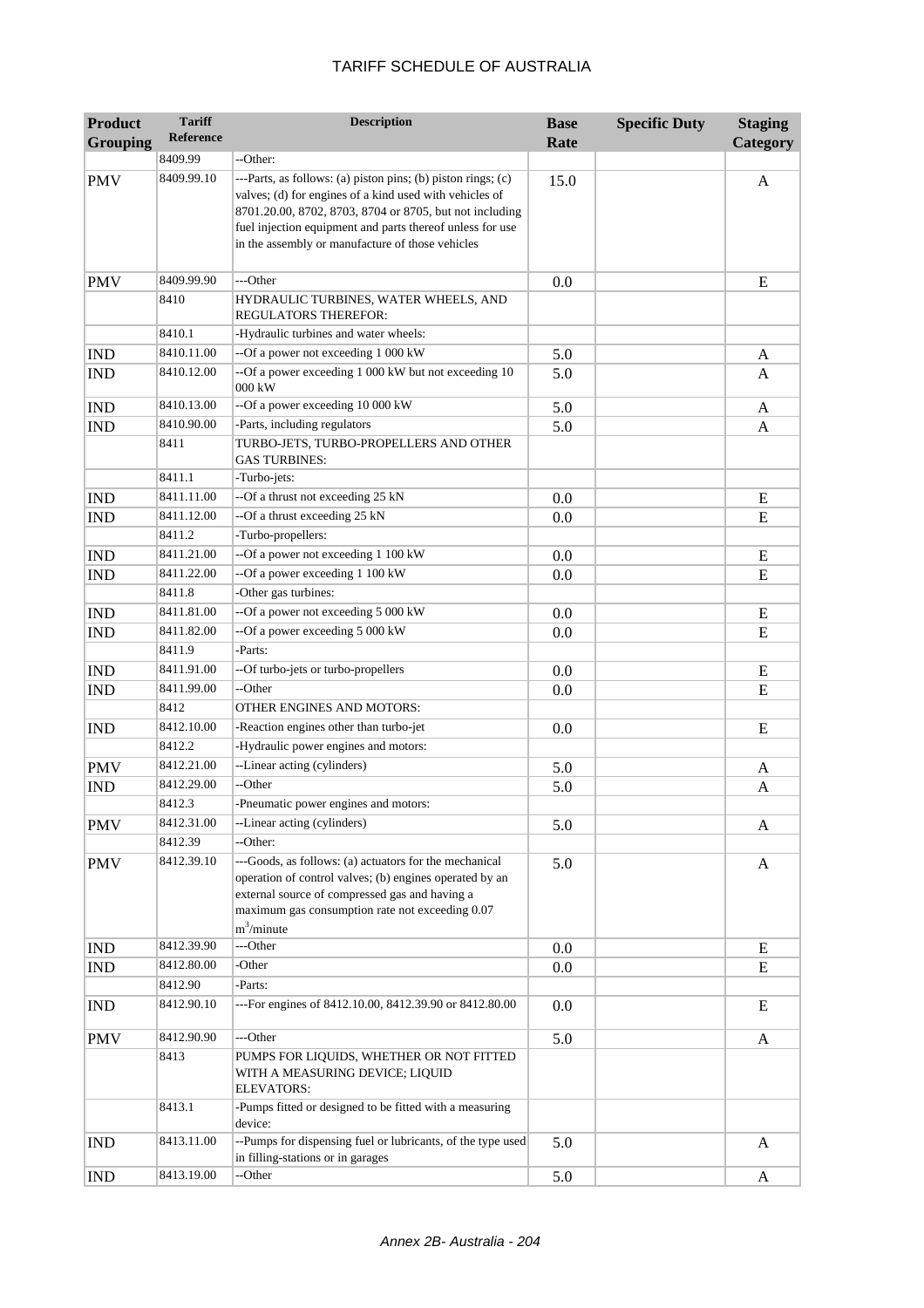| <b>Product</b><br><b>Grouping</b> | <b>Tariff</b><br><b>Reference</b> | <b>Description</b>                                                                                                                                                                                                                                                                                                                               | <b>Base</b><br>Rate | <b>Specific Duty</b> | <b>Staging</b><br>Category |
|-----------------------------------|-----------------------------------|--------------------------------------------------------------------------------------------------------------------------------------------------------------------------------------------------------------------------------------------------------------------------------------------------------------------------------------------------|---------------------|----------------------|----------------------------|
| <b>IND</b>                        | 8413.20.00                        | -Hand pumps, other than those of 8413.11.00 or<br>8413.19.00                                                                                                                                                                                                                                                                                     | 5.0                 |                      | A                          |
|                                   | 8413.30                           | -Fuel, lubricating or cooling medium pumps for internal<br>combustion piston engines:                                                                                                                                                                                                                                                            |                     |                      |                            |
| <b>PMV</b>                        | 8413.30.10                        | ---Pumps, as follows: (a) fuel pumps, used solely or<br>principally with compression-ignition engines; (b) oil or<br>petrol pumps for use in the assembly or manufacture of<br>engines for: (i) vehicles, having a power exceeding 7.46<br>kW, of 8701.10.00, 8701.90.11 or 8701.90.19; (ii)<br>vehicles of 8701.30.00, 8701.90.90 or 8709.19.00 | 0.0                 |                      | E                          |
| <b>PMV</b>                        | 8413.30.90                        | ---Other                                                                                                                                                                                                                                                                                                                                         | 15.0                |                      | A                          |
| <b>IND</b>                        | 8413.40.00                        | -Concrete pumps                                                                                                                                                                                                                                                                                                                                  | 5.0                 |                      | A                          |
|                                   | 8413.50                           | -Other reciprocating positive displacement pumps:                                                                                                                                                                                                                                                                                                |                     |                      |                            |
| <b>IND</b>                        | 8413.50.10                        | ---Specially designed for use in the mining or<br>metallurgical industries, other than pulp pumps for use in<br>conjunction with ore dressing machines                                                                                                                                                                                           | 5.0                 |                      | A                          |
| <b>PMV</b>                        | 8413.50.90                        | ---Other                                                                                                                                                                                                                                                                                                                                         | 5.0                 |                      | A                          |
|                                   | 8413.60                           | -Other rotary positive displacement pumps:                                                                                                                                                                                                                                                                                                       |                     |                      |                            |
| <b>IND</b>                        | 8413.60.10                        | ---Specially designed for use in the mining or<br>metallurgical industries, other than pulp pumps for use in<br>conjunction with ore dressing machines                                                                                                                                                                                           | 5.0                 |                      | A                          |
| <b>PMV</b>                        | 8413.60.90                        | ---Other                                                                                                                                                                                                                                                                                                                                         | 5.0                 |                      | A                          |
|                                   | 8413.70                           | -Other centrifugal pumps:                                                                                                                                                                                                                                                                                                                        |                     |                      |                            |
| <b>IND</b>                        | 8413.70.10                        | ---Specially designed for use in the mining or<br>metallurgical industries, other than pulp pumps for use in<br>conjunction with ore dressing machines                                                                                                                                                                                           | 5.0                 |                      | A                          |
| <b>PMV</b>                        | 8413.70.90                        | ---Other                                                                                                                                                                                                                                                                                                                                         | 5.0                 |                      | A                          |
|                                   | 8413.8                            | -Other pumps; liquid elevators:                                                                                                                                                                                                                                                                                                                  |                     |                      |                            |
|                                   | 8413.81                           | --Pumps:                                                                                                                                                                                                                                                                                                                                         |                     |                      |                            |
| <b>IND</b>                        | 8413.81.10                        | ---Specially designed for use in the mining or<br>metallurgical industries, other than pulp pumps for use in<br>conjunction with ore dressing machines                                                                                                                                                                                           | 5.0                 |                      | A                          |
| <b>PMV</b>                        | 8413.81.90                        | ---Other                                                                                                                                                                                                                                                                                                                                         | 5.0                 |                      | A                          |
| <b>IND</b>                        | 8413.82.00                        | --Liquid elevators                                                                                                                                                                                                                                                                                                                               | 5.0                 |                      | A                          |
|                                   | 8413.9                            | -Parts:                                                                                                                                                                                                                                                                                                                                          |                     |                      |                            |
|                                   | 8413.91                           | --Of pumps:                                                                                                                                                                                                                                                                                                                                      |                     |                      |                            |
| <b>IND</b>                        | 8413.91.10                        | ---Specially designed for use in the mining or<br>metallurgical industries, other than pulp pumps for use in<br>conjunction with ore dressing machines                                                                                                                                                                                           | 5.0                 |                      | A                          |
| <b>IND</b>                        | 8413.91.20                        | ---Of pumps of 8413.30.10                                                                                                                                                                                                                                                                                                                        | 0.0                 |                      | E                          |
| <b>PMV</b>                        | 8413.91.90                        | ---Other                                                                                                                                                                                                                                                                                                                                         | 5.0                 |                      | A                          |
| <b>IND</b>                        | 8413.92.00                        | --Of liquid elevators                                                                                                                                                                                                                                                                                                                            | 5.0                 |                      | A                          |
|                                   | 8414                              | AIR OR VACUUM PUMPS, AIR OR OTHER GAS<br>COMPRESSORS AND FANS; VENTILATING OR<br>RECYCLING HOODS INCORPORATING A FAN,<br>WHETHER OR NOT FITTED WITH FILTERS:                                                                                                                                                                                     |                     |                      |                            |
| <b>PMV</b>                        | 8414.10.00                        | -Vacuum pumps                                                                                                                                                                                                                                                                                                                                    | 5.0                 |                      | A                          |
| <b>IND</b>                        | 8414.20.00                        | -Hand-or foot-operated air pumps                                                                                                                                                                                                                                                                                                                 | $0.0\,$             |                      | Ε                          |
| <b>PMV</b>                        | 8414.30.00                        | -Compressors of a kind used in refrigerating equipment                                                                                                                                                                                                                                                                                           | 5.0                 |                      | A                          |
|                                   | 8414.40                           | -Air compressors mounted on a wheeled chassis for<br>towing:                                                                                                                                                                                                                                                                                     |                     |                      |                            |
| <b>IND</b>                        | 8414.40.10                        | ---Reciprocating or rotary, having a capacity not<br>exceeding $3 \text{ m}^3$ of free air delivered per minute                                                                                                                                                                                                                                  | 5.0                 |                      | A                          |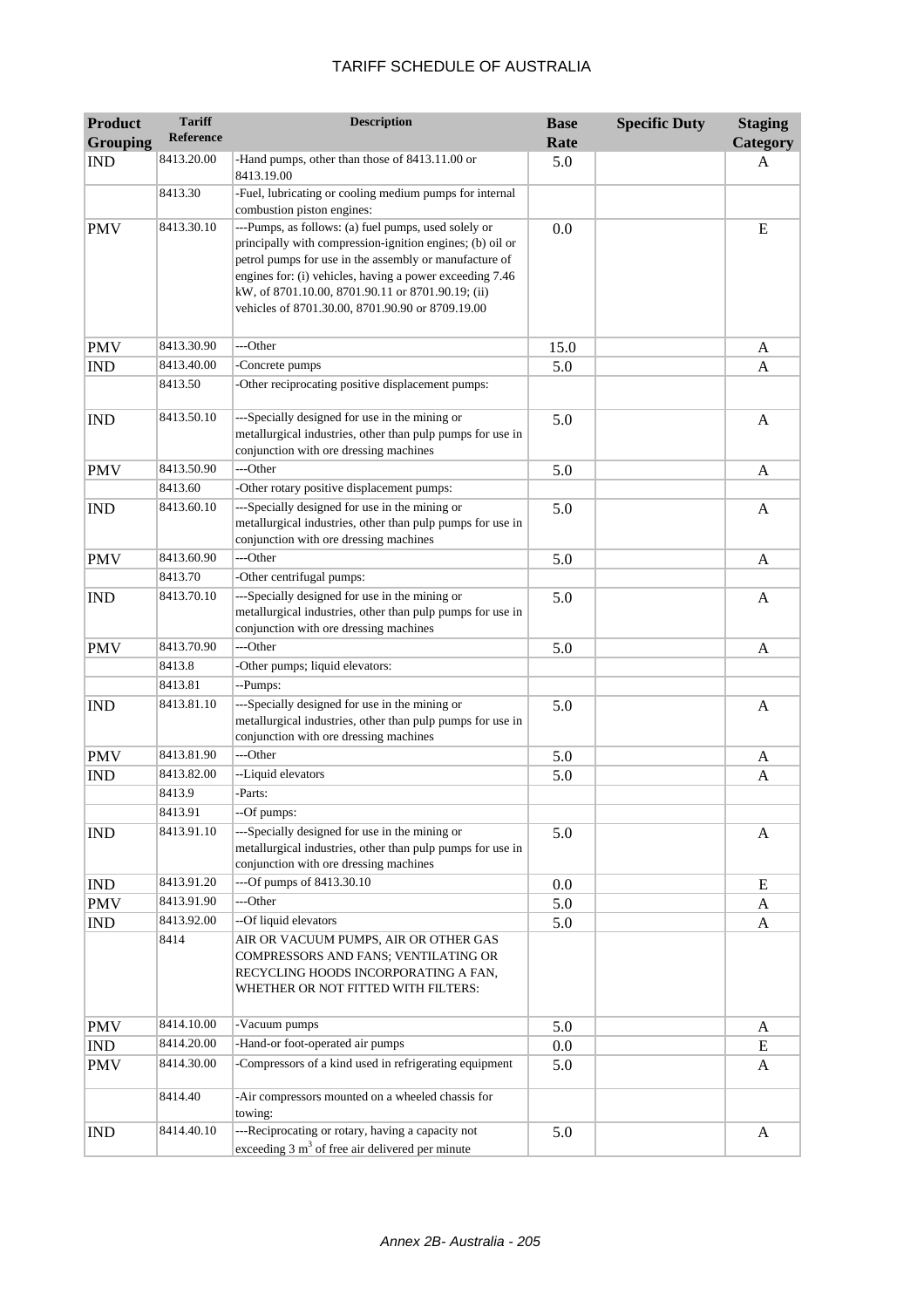| <b>Product</b><br><b>Grouping</b> | <b>Tariff</b><br><b>Reference</b> | <b>Description</b>                                                                                                                                                                                                    | <b>Base</b><br>Rate | <b>Specific Duty</b> | <b>Staging</b><br>Category |
|-----------------------------------|-----------------------------------|-----------------------------------------------------------------------------------------------------------------------------------------------------------------------------------------------------------------------|---------------------|----------------------|----------------------------|
| <b>IND</b>                        | 8414.40.20                        | ---Reciprocating or rotary, having a capacity exceeding 3                                                                                                                                                             | 5.0                 |                      | A                          |
|                                   |                                   | $m3$ but not exceeding 25 $m3$ of free air delivered per<br>minute                                                                                                                                                    |                     |                      |                            |
| <b>IND</b>                        | 8414.40.90                        | ---Other                                                                                                                                                                                                              | 0.0                 |                      | E                          |
|                                   | 8414.5                            | -Fans:                                                                                                                                                                                                                |                     |                      |                            |
| <b>IND</b>                        | 8414.51.00                        | -- Table, floor, wall, window, ceiling or roof fans, with a<br>self-contained electric motor of an output not exceeding<br>125 W                                                                                      | 5.0                 |                      | A                          |
|                                   | 8414.59                           | --Other:                                                                                                                                                                                                              |                     |                      |                            |
| <b>PMV</b>                        | 8414.59.10                        | ---Of a kind used as components in passenger motor<br>vehicles                                                                                                                                                        | 10.0                |                      | A                          |
| <b>PMV</b>                        | 8414.59.90                        | ---Other                                                                                                                                                                                                              | 5.0                 |                      | A                          |
| <b>IND</b>                        | 8414.60.00                        | -Hoods having a maximum horizontal side not exceeding<br>120 cm                                                                                                                                                       | 5.0                 |                      | A                          |
|                                   | 8414.80                           | -Other:                                                                                                                                                                                                               |                     |                      |                            |
|                                   | 8414.80.1                         | ---Reciprocating or rotary air compressors or pumps,<br>having a capacity not exceeding $3 \text{ m}^3$ of free air delivered<br>per minute:                                                                          |                     |                      |                            |
| <b>IND</b>                        | 8414.80.11                        | ---- Aquarium aerators                                                                                                                                                                                                | 0.0                 |                      | E                          |
| <b>PMV</b>                        | 8414.80.19                        | ----Other                                                                                                                                                                                                             | 5.0                 |                      | A                          |
| <b>PMV</b>                        | 8414.80.20                        | ---Reciprocating or rotary air compressors or pumps,<br>having a capacity exceeding $3 \text{ m}^3$ but not exceeding 25<br>m <sup>3</sup> of free air delivered ner minute                                           | 5.0                 |                      | A                          |
| <b>IND</b>                        | 8414.80.30                        | ---Electro-mechanical tools for working in the hand, with<br>self-contained electric motor, NSA                                                                                                                       | 5.0                 |                      | $\mathbf{A}$               |
| <b>IND</b>                        | 8414.80.90                        | ---Other                                                                                                                                                                                                              | 0.0                 |                      | E                          |
|                                   | 8414.90                           | -Parts:                                                                                                                                                                                                               |                     |                      |                            |
| <b>IND</b>                        | 8414.90.10                        | ---Of goods of 8414.20.00, 8414.40.90 or 8414.80.90                                                                                                                                                                   | 0.0                 |                      | E                          |
| <b>PMV</b>                        | 8414.90.20                        | ---Of goods of 8414.40.20 or 8414.80.20                                                                                                                                                                               | 5.0                 |                      | A                          |
| <b>PMV</b>                        | 8414.90.90                        | ---Other                                                                                                                                                                                                              | 5.0                 |                      | A                          |
|                                   | 8415                              | AIR CONDITIONING MACHINES, COMPRISING A<br>MOTOR-DRIVEN FAN AND ELEMENTS FOR<br>CHANGING THE TEMPERATURE AND HUMIDITY,<br>INCLUDING THOSE MACHINES IN WHICH THE<br>HUMIDITY CANNOT BE SEPARATELY<br><b>REGULATED:</b> |                     |                      |                            |
| <b>IND</b>                        | 8415.10.00                        | -Window or wall types, self-contained or "split-system"                                                                                                                                                               | 5.0                 |                      | A                          |
| <b>PMV</b>                        | 8415.20.00                        | -Of a kind used for persons, in motor vehicles                                                                                                                                                                        | 15.0                |                      | A                          |
|                                   | 8415.8                            | -Other:                                                                                                                                                                                                               |                     |                      |                            |
| <b>IND</b>                        | 8415.81.00                        | --Incorporating a refrigerating unit and a valve for<br>reversal of the cooling/heat cycle (reversible heat pumps)                                                                                                    | 5.0                 |                      | A                          |
| $\mathop{\rm IND}\nolimits$       | 8415.82.00                        | --Other, incorporating a refrigerating unit                                                                                                                                                                           | 5.0                 |                      | A                          |
| IND                               | 8415.83.00                        | --Not incorporating a refrigerating unit                                                                                                                                                                              | 5.0                 |                      | A                          |
| PMV                               | 8415.90.00                        | -Parts                                                                                                                                                                                                                | 15.0                |                      | A                          |
|                                   | 8416                              | FURNACE BURNERS FOR LIQUID FUEL, FOR<br>PULVERISED SOLID FUEL OR FOR GAS;<br>MECHANICAL STOKERS, INCLUDING THEIR<br>MECHANICAL GRATES, MECHANICAL ASH<br>DISCHARGERS AND SIMILAR APPLIANCES:                          |                     |                      |                            |
| <b>IND</b>                        | 8416.10.00                        | -Furnace burners for liquid fuel                                                                                                                                                                                      | 5.0                 |                      | A                          |
| <b>IND</b>                        | 8416.20.00                        | -Other furnace burners, including combination burners                                                                                                                                                                 | 5.0                 |                      | A                          |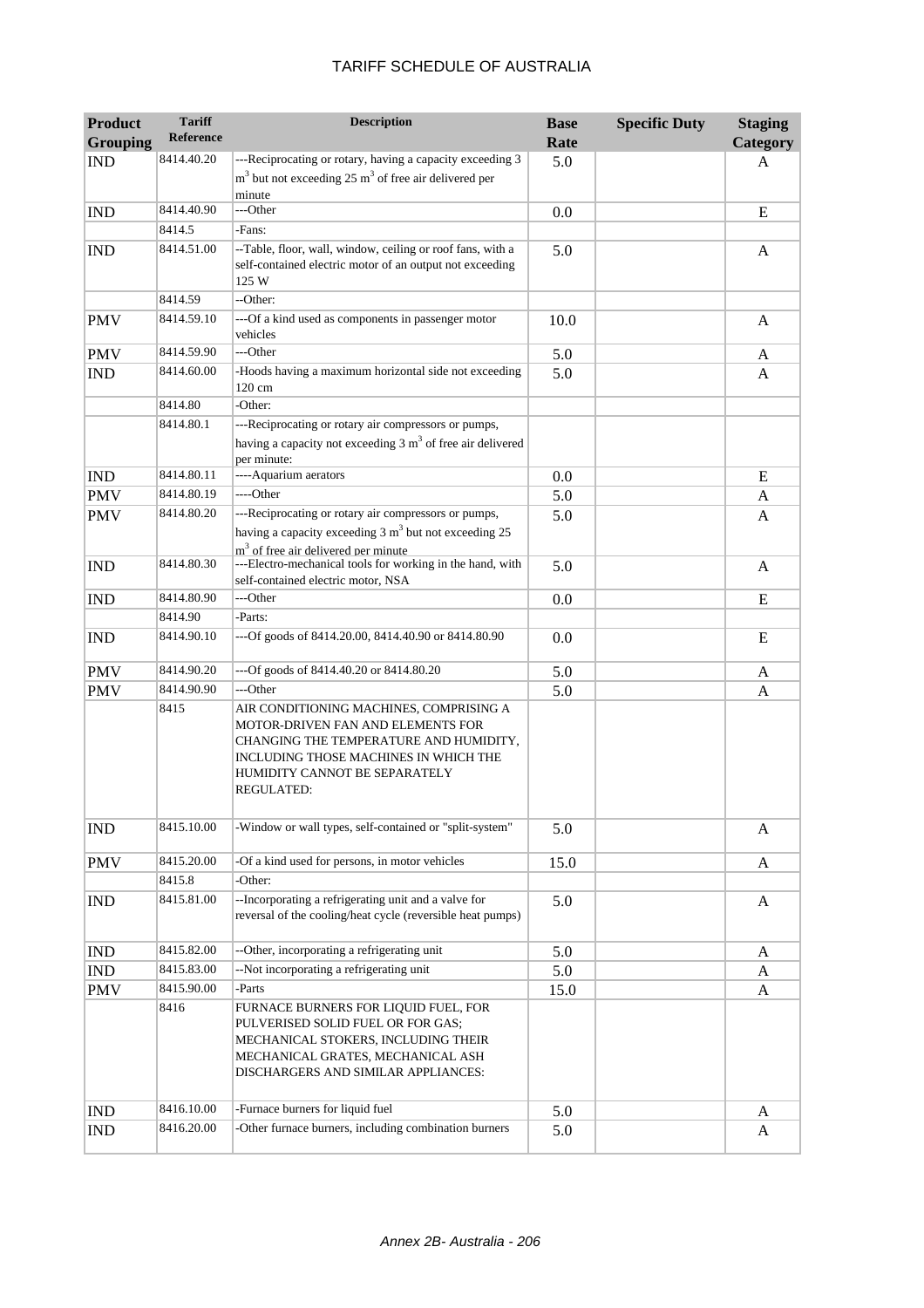| <b>Product</b>  | <b>Tariff</b>        | <b>Description</b>                                                                                                                                                                                                                                                                                                                                                                                                                                                                                                                        | <b>Base</b> | <b>Specific Duty</b> | <b>Staging</b> |
|-----------------|----------------------|-------------------------------------------------------------------------------------------------------------------------------------------------------------------------------------------------------------------------------------------------------------------------------------------------------------------------------------------------------------------------------------------------------------------------------------------------------------------------------------------------------------------------------------------|-------------|----------------------|----------------|
| <b>Grouping</b> | <b>Reference</b>     |                                                                                                                                                                                                                                                                                                                                                                                                                                                                                                                                           | Rate        |                      | Category       |
| <b>IND</b>      | 8416.30.00           | -Mechanical stokers, including their mechanical grates,<br>mechanical ash dischargers and similar appliances                                                                                                                                                                                                                                                                                                                                                                                                                              | 5.0         |                      | A              |
| <b>IND</b>      | 8416.90.00           | -Parts                                                                                                                                                                                                                                                                                                                                                                                                                                                                                                                                    | 5.0         |                      | A              |
|                 | 8417                 | INDUSTRIAL OR LABORATORY FURNACES AND<br>OVENS, INCLUDING INCINERATORS, NON-<br><b>ELECTRIC:</b>                                                                                                                                                                                                                                                                                                                                                                                                                                          |             |                      |                |
| <b>IND</b>      | 8417.10.00           | -Furnaces and ovens for the roasting, melting or other<br>heat-treatment of ores, pyrites or of metals                                                                                                                                                                                                                                                                                                                                                                                                                                    | 5.0         |                      | A              |
| <b>IND</b>      | 8417.20.00           | -Bakery ovens, including biscuit ovens                                                                                                                                                                                                                                                                                                                                                                                                                                                                                                    | 5.0         |                      | A              |
| <b>IND</b>      | 8417.80.00           | -Other                                                                                                                                                                                                                                                                                                                                                                                                                                                                                                                                    | 5.0         |                      | A              |
| <b>IND</b>      | 8417.90.00           | -Parts                                                                                                                                                                                                                                                                                                                                                                                                                                                                                                                                    | 5.0         |                      | A              |
|                 | 8418                 | REFRIGERATORS, FREEZERS AND OTHER<br>REFRIGERATING OR FREEZING EQUIPMENT,<br>ELECTRIC OR OTHER; HEAT PUMPS OTHER THAN<br>AIR CONDITIONING MACHINES OF 8415:                                                                                                                                                                                                                                                                                                                                                                               |             |                      |                |
| <b>IND</b>      | 8418.10.00           | -Combined refrigerator-freezers, fitted with separate<br>external doors                                                                                                                                                                                                                                                                                                                                                                                                                                                                   | 5.0         |                      | A              |
|                 | 8418.2               | -Refrigerators, household type:                                                                                                                                                                                                                                                                                                                                                                                                                                                                                                           |             |                      |                |
| <b>IND</b>      | 8418.21.00           | --Compression-type                                                                                                                                                                                                                                                                                                                                                                                                                                                                                                                        | 5.0         |                      | A              |
| <b>IND</b>      | 8418.22.00           | --Absorption-type, electrical                                                                                                                                                                                                                                                                                                                                                                                                                                                                                                             | 5.0         |                      | A              |
| <b>IND</b>      | 8418.29.00           | --Other                                                                                                                                                                                                                                                                                                                                                                                                                                                                                                                                   | 5.0         |                      | A              |
| <b>IND</b>      | 8418.30.00           | -Freezers of the chest type, not exceeding 800 L capacity                                                                                                                                                                                                                                                                                                                                                                                                                                                                                 | 5.0         |                      | A              |
| <b>IND</b>      | 8418.40.00           | -Freezers of the upright type, not exceeding 900 L<br>capacity                                                                                                                                                                                                                                                                                                                                                                                                                                                                            | 5.0         |                      | A              |
| <b>IND</b>      | 8418.50.00           | -Other refrigerating or freezing chests, cabinets, display<br>counters, show-cases and similar refrigerating or freezing<br>furniture                                                                                                                                                                                                                                                                                                                                                                                                     | 5.0         |                      | A              |
|                 | 8418.6               | -Other refrigerating or freezing equipment; heat pumps:                                                                                                                                                                                                                                                                                                                                                                                                                                                                                   |             |                      |                |
| <b>IND</b>      | 8418.61.00           | --Compression type units whose condensers are heat<br>exchangers                                                                                                                                                                                                                                                                                                                                                                                                                                                                          | 5.0         |                      | A              |
| <b>IND</b>      | 8418.69.00           | --Other                                                                                                                                                                                                                                                                                                                                                                                                                                                                                                                                   | 5.0         |                      | A              |
|                 | 8418.9               | -Parts:                                                                                                                                                                                                                                                                                                                                                                                                                                                                                                                                   |             |                      |                |
| <b>IND</b>      | 8418.91.00           | --Furniture designed to receive refrigerating or freezing<br>equipment                                                                                                                                                                                                                                                                                                                                                                                                                                                                    | 5.0         |                      | A              |
| <b>IND</b>      | 8418.99.00           | --Other                                                                                                                                                                                                                                                                                                                                                                                                                                                                                                                                   | 5.0         |                      | A              |
|                 | 8419                 | MACHINERY, PLANT OR LABORATORY<br>EQUIPMENT, WHETHER OR NOT ELECTRICALLY<br>HEATED (EXCLUDING FURNACES, OVENS AND<br>OTHER EQUIPMENT OF 8514), FOR THE<br>TREATMENT OF MATERIALS BY A PROCESS<br>INVOLVING A CHANGE OF TEMPERATURE SUCH<br>AS HEATING, COOKING, ROASTING, DISTILLING,<br>RECTIFYING, STERILISING, PASTEURISING,<br>STEAMING, DRYING, EVAPORATING,<br>VAPORISING, CODENSING OR COOLING, OTHER<br>THAN MACHINERY OR PLANT OF A KIND USED<br>FOR DOMESTIC PURPOSES; INSTANTANEOUS OR<br>STORAGE WATER HEATERS, NON-ELECTRIC: |             |                      |                |
|                 | 8419.1<br>8419.11.00 | -Instantaneous or storage water heaters, non-electric:<br>--Instantaneous gas water heaters                                                                                                                                                                                                                                                                                                                                                                                                                                               |             |                      |                |
| <b>IND</b>      |                      |                                                                                                                                                                                                                                                                                                                                                                                                                                                                                                                                           | 5.0         |                      | A              |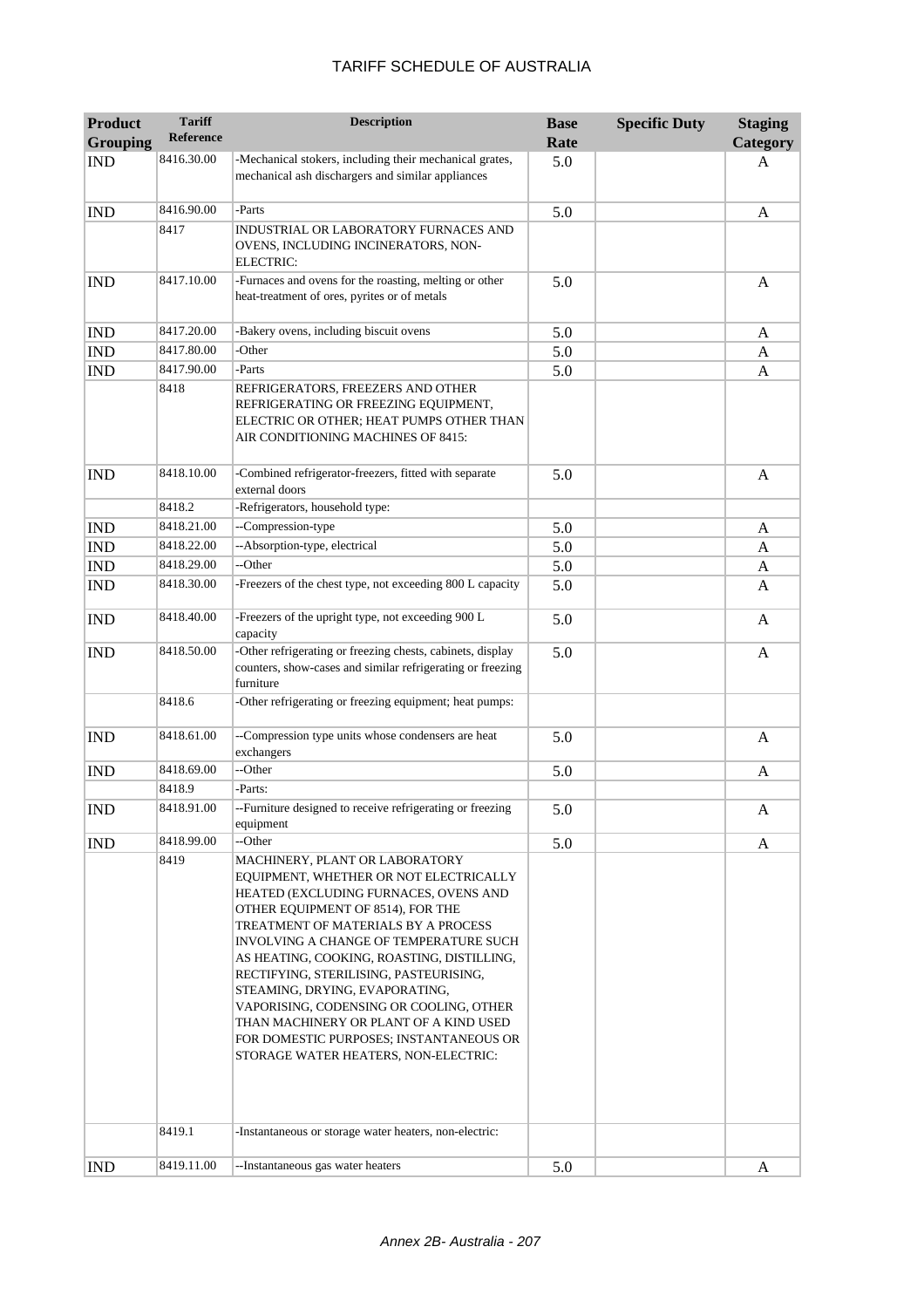| <b>Product</b>  | <b>Tariff</b> | <b>Description</b>                                                                                                    | <b>Base</b> | <b>Specific Duty</b> | <b>Staging</b> |
|-----------------|---------------|-----------------------------------------------------------------------------------------------------------------------|-------------|----------------------|----------------|
| <b>Grouping</b> | Reference     |                                                                                                                       | Rate        |                      | Category       |
| <b>IND</b>      | 8419.19.00    | --Other                                                                                                               | 5.0         |                      | A              |
| <b>IND</b>      | 8419.20.00    | -Medical, surgical or laboratory sterilisers                                                                          | 5.0         |                      | A              |
|                 | 8419.3        | -Dryers:                                                                                                              |             |                      |                |
| <b>IND</b>      | 8419.31.00    | --For agricultural products                                                                                           | 5.0         |                      | A              |
| <b>IND</b>      | 8419.32.00    | --For wood, paper pulp, paper or paperboard                                                                           | 5.0         |                      | A              |
|                 | 8419.39       | --Other:                                                                                                              |             |                      |                |
| <b>IND</b>      | 8419.39.10    | ---Electro-mechanical tools for working in the hand, with<br>self-contained electric motor                            | 5.0         |                      | A              |
| <b>IND</b>      | 8419.39.90    | ---Other                                                                                                              | 5.0         |                      | A              |
| <b>IND</b>      | 8419.40.00    | -Distilling or rectifying plant                                                                                       | 5.0         |                      | A              |
|                 | 8419.50       | -Heat exchange units:                                                                                                 |             |                      |                |
| <b>PMV</b>      | 8419.50.10    | ---Of a kind used as components in passenger motor<br>vehicles                                                        | 10.0        |                      | A              |
| <b>PMV</b>      | 8419.50.90    | ---Other                                                                                                              | 5.0         |                      | A              |
| <b>IND</b>      | 8419.60.00    | -Machinery for liquefying air or other gases                                                                          | 0.0         |                      | E              |
|                 | 8419.8        | -Other machinery, plant and equipment:                                                                                |             |                      |                |
|                 | 8419.81       | --For making hot drinks or for cooking or heating food:                                                               |             |                      |                |
| <b>IND</b>      | 8419.81.10    | ---Hot drink dispensing machines                                                                                      | 5.0         |                      | A              |
| <b>IND</b>      | 8419.81.90    | ---Other                                                                                                              | 5.0         |                      | A              |
|                 | 8419.89       | --Other:                                                                                                              |             |                      |                |
| <b>IND</b>      | 8419.89.10    | ---Chemical vapour deposition apparatus for<br>semiconductor production                                               | 0.0         |                      | E              |
| <b>IND</b>      | 8419.89.20    | ---Electro-mechanical tools for working in the hand, with<br>self-contained electric motor                            | 5.0         |                      | A              |
| <b>IND</b>      | 8419.89.90    | ---Other                                                                                                              | 5.0         |                      | A              |
|                 | 8419.90       | -Parts:                                                                                                               |             |                      |                |
| <b>IND</b>      | 8419.90.20    | ---Of goods of 8419.89.10                                                                                             | 0.0         |                      | E              |
| <b>PMV</b>      | 8419.90.90    | ---Other                                                                                                              | 5.0         |                      | A              |
|                 | 8420          | CALENDERING OR OTHER ROLLING MACHINES,<br>OTHER THAN FOR METALS OR GLASS, AND<br><b>CYLINDERS THEREFOR:</b>           |             |                      |                |
| <b>IND</b>      | 8420.10.00    | -Calendering or other rolling machines                                                                                | 0.0         |                      | E              |
|                 | 8420.9        | -Parts:                                                                                                               |             |                      |                |
| <b>IND</b>      | 8420.91.00    | --Cylinders                                                                                                           | 5.0         |                      | A              |
| <b>IND</b>      | 8420.99.00    | --Other                                                                                                               | 0.0         |                      | E              |
|                 | 8421          | CENTRIFUGES, INCLUDING CENTRIFUGAL<br>DRYERS; FILTERING OR PURIFYING MACHINERY<br>AND APPARATUS FOR LIQUIDS OR GASES: |             |                      |                |
|                 | 8421.1        | -Centrifuges, including centrifugal dryers:                                                                           |             |                      |                |
| <b>IND</b>      | 8421.11.00    | -- Cream separators                                                                                                   | 0.0         |                      | E              |
| <b>IND</b>      | 8421.12.00    | --Clothes-dryers                                                                                                      | 5.0         |                      | A              |
|                 | 8421.19       | --Other:                                                                                                              |             |                      |                |
| <b>IND</b>      | 8421.19.10    | ---Spin dryers for semiconductor wafer processing                                                                     | 0.0         |                      | E              |
| <b>IND</b>      | 8421.19.90    | ---Other                                                                                                              | 5.0         |                      | A              |
|                 | 8421.2        | -Filtering or purifying machinery and apparatus for<br>liquids:                                                       |             |                      |                |
|                 | 8421.21       | --For filtering or purifying water:                                                                                   |             |                      |                |
| IND             | 8421.21.10    | ---Filtering machinery and apparatus for use with<br>swimming pools                                                   | 5.0         |                      | A              |
| <b>IND</b>      | 8421.21.90    | ---Other                                                                                                              | 5.0         |                      | A              |
| <b>PMV</b>      | 8421.22.00    | --For filtering or purifying beverages other than water                                                               | 5.0         |                      | A              |
| <b>PMV</b>      | 8421.23.00    | --Oil or petrol-filters for internal combustion engines                                                               | 15.0        |                      | A              |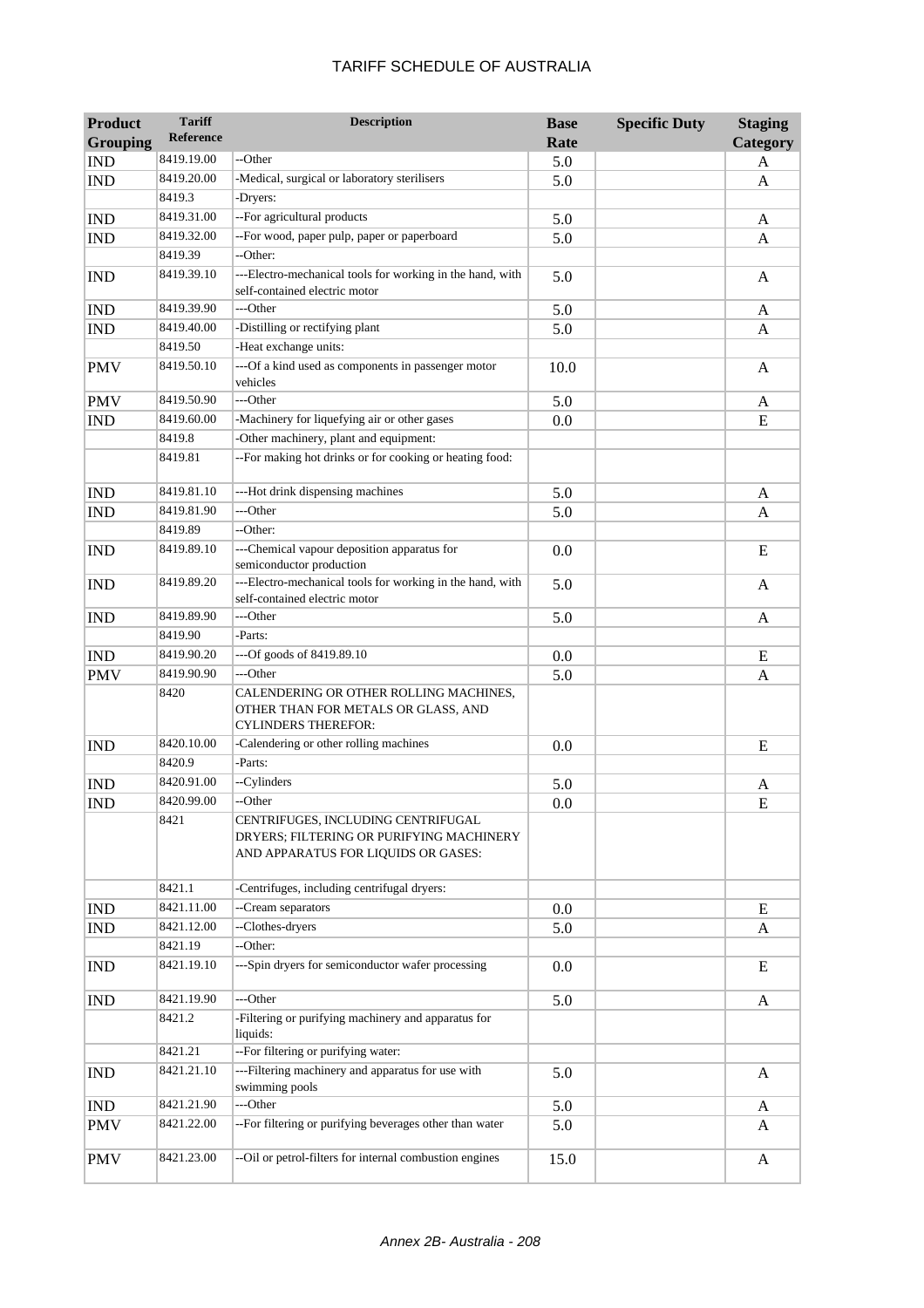| <b>Product</b><br><b>Grouping</b> | <b>Tariff</b><br><b>Reference</b> | <b>Description</b>                                                                                                                                                                                                                                                                                                                                                                                                    | <b>Base</b><br>Rate | <b>Specific Duty</b> | <b>Staging</b><br><b>Category</b> |
|-----------------------------------|-----------------------------------|-----------------------------------------------------------------------------------------------------------------------------------------------------------------------------------------------------------------------------------------------------------------------------------------------------------------------------------------------------------------------------------------------------------------------|---------------------|----------------------|-----------------------------------|
| <b>PMV</b>                        | 8421.29.00                        | --Other                                                                                                                                                                                                                                                                                                                                                                                                               | 5.0                 |                      | A                                 |
|                                   | 8421.3                            | -Filtering or purifying machinery and apparatus for gases:                                                                                                                                                                                                                                                                                                                                                            |                     |                      |                                   |
| <b>PMV</b>                        | 8421.31.00                        | -- Intake air filters for internal combustion engines                                                                                                                                                                                                                                                                                                                                                                 | 15.0                |                      | A                                 |
| <b>PMV</b>                        | 8421.39.00                        | --Other                                                                                                                                                                                                                                                                                                                                                                                                               | 5.0                 |                      | A                                 |
|                                   | 8421.9                            | -Parts:                                                                                                                                                                                                                                                                                                                                                                                                               |                     |                      |                                   |
|                                   | 8421.91                           | --Of centrifuges, including centrifugal dryers:                                                                                                                                                                                                                                                                                                                                                                       |                     |                      |                                   |
| <b>IND</b>                        | 8421.91.10                        | ---Of goods of 8421.19.10                                                                                                                                                                                                                                                                                                                                                                                             | 0.0                 |                      | E                                 |
| <b>PMV</b>                        | 8421.91.90                        | ---Other                                                                                                                                                                                                                                                                                                                                                                                                              | 5.0                 |                      | A                                 |
| <b>PMV</b>                        | 8421.99.00                        | --Other                                                                                                                                                                                                                                                                                                                                                                                                               | 15.0                |                      | A                                 |
|                                   | 8422                              | DISH WASHING MACHINES; MACHINERY FOR<br>CLEANING OR DRYING BOTTLES OR OTHER<br>CONTAINERS; MACHINERY FOR FILLING,<br>CLOSING, SEALING OR LABELLING BOTTLES,<br>CANS, BOXES, BAGS OR OTHER CONTAINERS;<br>MACHINERY FOR CAPSULING BOTTLES, JARS,<br>TUBES AND SIMILAR CONTAINERS; OTHER<br>PACKING OR WRAPPING MACHINERY<br>(INCLUDING HEAT-SHRINK WRAPPING<br>MACHINERY); MACHINERY FOR AERATING<br><b>BEVERAGES:</b> |                     |                      |                                   |
|                                   | 8422.1                            | -Dish washing machines:                                                                                                                                                                                                                                                                                                                                                                                               |                     |                      |                                   |
| <b>IND</b>                        | 8422.11.00                        | --Of the household type                                                                                                                                                                                                                                                                                                                                                                                               | 5.0                 |                      | A                                 |
| <b>IND</b>                        | 8422.19.00                        | --Other                                                                                                                                                                                                                                                                                                                                                                                                               | 5.0                 |                      | A                                 |
| <b>IND</b>                        | 8422.20.00                        | -Machinery for cleaning or drying bottles or other<br>containers                                                                                                                                                                                                                                                                                                                                                      | 5.0                 |                      | A                                 |
|                                   | 8422.30                           | -Machinery for filling, closing, sealing, or labelling<br>bottles, cans, boxes, bags or other containers; machinery<br>for capsuling bottles, jars, tubes and similar containers;<br>machinery for aerating beverages:                                                                                                                                                                                                |                     |                      |                                   |
| <b>IND</b>                        | 8422.30.10                        | ---Electro-mechanical tools for working in the hand, with<br>self-contained electric motor                                                                                                                                                                                                                                                                                                                            | 5.0                 |                      | $\mathbf{A}$                      |
| <b>IND</b>                        | 8422.30.90                        | ---Other                                                                                                                                                                                                                                                                                                                                                                                                              | 5.0                 |                      | A                                 |
|                                   | 8422.40                           | -Other packing or wrapping machinery (including heat-<br>shrink wrapping machinery):                                                                                                                                                                                                                                                                                                                                  |                     |                      |                                   |
| <b>IND</b>                        | 8422.40.10                        | ---Electro-mechanical tools for working in the hand, with<br>self-contained electric motor                                                                                                                                                                                                                                                                                                                            | 5.0                 |                      | A                                 |
| <b>IND</b>                        | 8422.40.90                        | ---Other                                                                                                                                                                                                                                                                                                                                                                                                              | 0.0                 |                      | ${\bf E}$                         |
| <b>IND</b>                        | 8422.90.00                        | -Parts                                                                                                                                                                                                                                                                                                                                                                                                                | 5.0                 |                      | A                                 |
|                                   | 8423                              | WEIGHING MACHINERY (EXCLUDING BALANCES<br>OF A SENSITIVITY OF 5 CG OR BETTER),<br>INCLUDING WEIGHT OPERATED COUNTING OR<br>CHECKING MACHINES; WEIGHING MACHINE<br><b>WEIGHTS OF ALL KINDS:</b>                                                                                                                                                                                                                        |                     |                      |                                   |
| <b>IND</b>                        | 8423.10.00                        | -Personal weighing machines, including baby scales;<br>household scales                                                                                                                                                                                                                                                                                                                                               | 5.0                 |                      | A                                 |
| <b>IND</b>                        | 8423.20.00                        | -Scales for continuous weighing of goods on conveyors                                                                                                                                                                                                                                                                                                                                                                 | 5.0                 |                      | A                                 |
| <b>IND</b>                        | 8423.30.00                        | -Constant weight scales and scales for discharging a<br>predetermined weight of material into a bag or container,<br>including hopper scales                                                                                                                                                                                                                                                                          | 5.0                 |                      | A                                 |
|                                   | 8423.8                            | -Other weighing machinery:                                                                                                                                                                                                                                                                                                                                                                                            |                     |                      |                                   |
| <b>IND</b>                        | 8423.81.00                        | --Having a maximum weighing capacity not exceeding 30<br>kg                                                                                                                                                                                                                                                                                                                                                           | 5.0                 |                      | A                                 |
| <b>IND</b>                        | 8423.82.00                        | --Having a maximum weighing capacity exceeding 30 kg<br>but not exceeding 5 000 kg                                                                                                                                                                                                                                                                                                                                    | 5.0                 |                      | A                                 |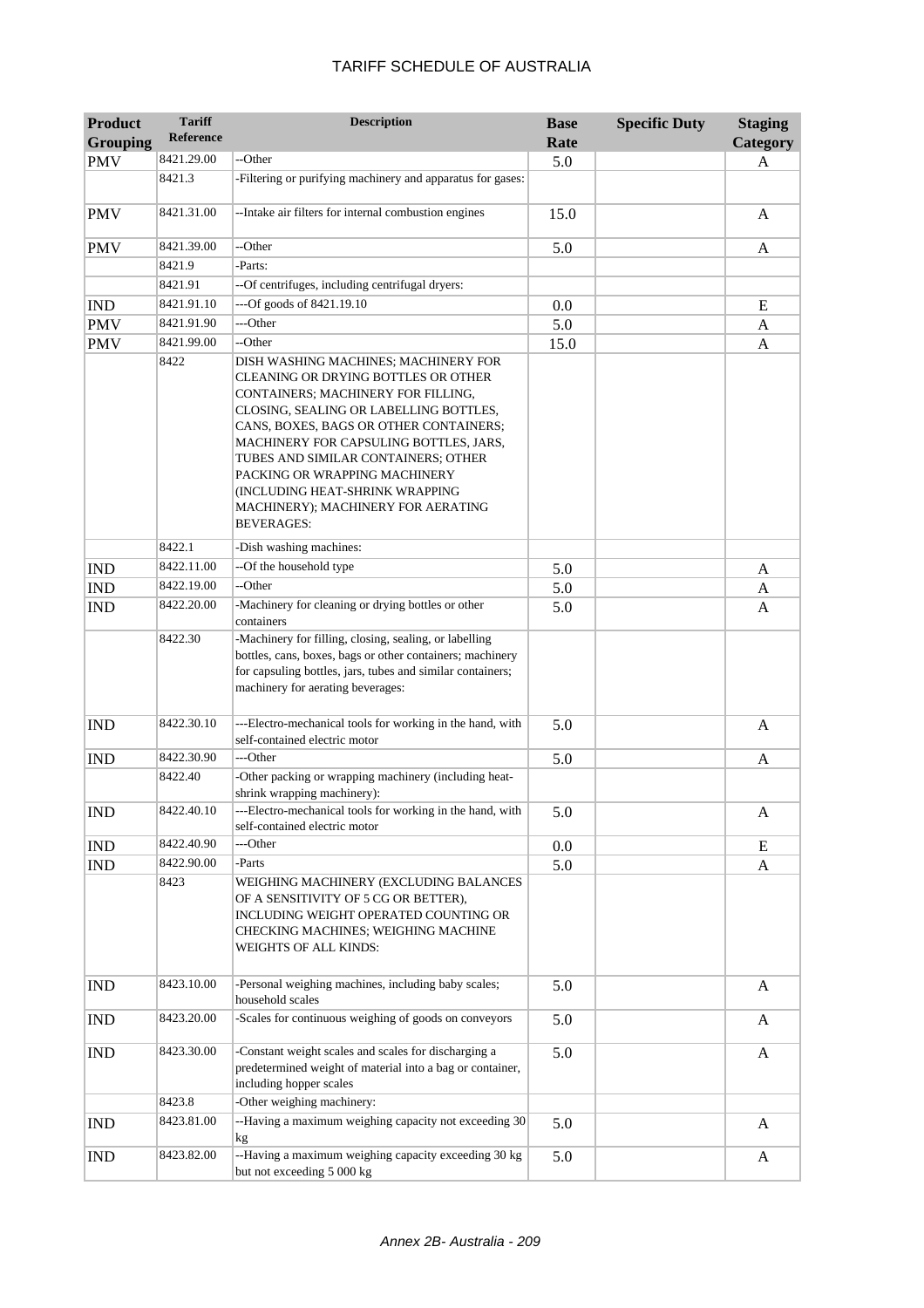| <b>Product</b>  | <b>Tariff</b>    | <b>Description</b>                                                                                                                                                                                                                                                                    | <b>Base</b> | <b>Specific Duty</b> | <b>Staging</b> |
|-----------------|------------------|---------------------------------------------------------------------------------------------------------------------------------------------------------------------------------------------------------------------------------------------------------------------------------------|-------------|----------------------|----------------|
| <b>Grouping</b> | <b>Reference</b> |                                                                                                                                                                                                                                                                                       | Rate        |                      | Category       |
| <b>IND</b>      | 8423.89.00       | --Other                                                                                                                                                                                                                                                                               | 5.0         |                      | A              |
| <b>IND</b>      | 8423.90.00       | -Weighing machine weights of all kinds; parts of<br>weighing machinery                                                                                                                                                                                                                | 5.0         |                      | A              |
|                 | 8424             | MECHANICAL APPLIANCES (WHETHER OR NOT<br>HAND-OPERATED) FOR PROJECTING, DISPERSING<br>OR SPRAYING LIQUIDS OR POWDERS; FIRE<br>EXTINGUISHERS, WHETHER OR NOT CHARGED;<br>SPRAY GUNS AND SIMILAR APPLIANCES; STEAM<br>OR SAND BLASTING MACHINES AND SIMILAR JET<br>PROJECTING MACHINES: |             |                      |                |
| <b>IND</b>      | 8424.10.00       | -Fire extinguishers, whether or not charged                                                                                                                                                                                                                                           | 5.0         |                      | A              |
| <b>IND</b>      | 8424.20.00       | -Spray guns and similar appliances                                                                                                                                                                                                                                                    | 5.0         |                      | A              |
|                 | 8424.30          | -Steam or sand blasting machines and similar jet<br>projecting machines:                                                                                                                                                                                                              |             |                      |                |
| <b>IND</b>      | 8424.30.10       | ---Electro-mechanical tools for working in the hand, with<br>self-contained electric motor                                                                                                                                                                                            | 5.0         |                      | A              |
| <b>IND</b>      | 8424.30.90       | ---Other                                                                                                                                                                                                                                                                              | 5.0         |                      | A              |
|                 | 8424.8           | -Other appliances:                                                                                                                                                                                                                                                                    |             |                      |                |
| <b>IND</b>      | 8424.81.00       | --Agricultural or horticultural                                                                                                                                                                                                                                                       | 5.0         |                      | A              |
|                 | 8424.89          | --Other:                                                                                                                                                                                                                                                                              |             |                      |                |
| <b>PMV</b>      | 8424.89.10       | ---Devices for washing motor vehicle windscreens,<br>headlamps or windows                                                                                                                                                                                                             | 15.0        |                      | A              |
| <b>IND</b>      | 8424.89.20       | ---Deflash machines for cleaning and removing<br>contaminants from the metal leads of semiconductor<br>packages prior to the electroplating process                                                                                                                                   | 0.0         |                      | E              |
| <b>IND</b>      | 8424.89.30       | ---Spraying appliances for etching, stripping or cleaning<br>semiconductor wafers                                                                                                                                                                                                     | 0.0         |                      | E              |
| <b>IND</b>      | 8424.89.40       | ---Electro-mechanical tools for working in the hand, with<br>self-contained electric motor                                                                                                                                                                                            | 5.0         |                      | $\mathbf{A}$   |
| <b>PMV</b>      | 8424.89.90       | ---Other                                                                                                                                                                                                                                                                              | 5.0         |                      | A              |
|                 | 8424.90          | -Parts:                                                                                                                                                                                                                                                                               |             |                      |                |
| <b>PMV</b>      | 8424.90.10       | ---Of goods of 8424.89.30                                                                                                                                                                                                                                                             | 0.0         |                      | E              |
| <b>IND</b>      | 8424.90.20       | ---Of goods of 8424.30.10                                                                                                                                                                                                                                                             | 5.0         |                      | A              |
| <b>PMV</b>      | 8424.90.90       | ---Other                                                                                                                                                                                                                                                                              | 15.0        |                      | A              |
|                 | 8425             | PULLEY TACKLE AND HOISTS OTHER THAN SKIP<br>HOISTS; WINCHES AND CAPSTANS; JACKS:                                                                                                                                                                                                      |             |                      |                |
|                 | 8425.1           | -Pulley tackle and hoists other than skip hoists or hoists<br>of a kind used for raising vehicles:                                                                                                                                                                                    |             |                      |                |
| <b>IND</b>      | 8425.11.00       | --Powered by electric motor                                                                                                                                                                                                                                                           | 5.0         |                      | A              |
| IND             | 8425.19.00       | --Other                                                                                                                                                                                                                                                                               | 5.0         |                      | A              |
| <b>IND</b>      | 8425.20.00       | -Pit-head winding gear; winches specially designed for<br>use underground                                                                                                                                                                                                             | 5.0         |                      | A              |
|                 | 8425.3           | -Other winches; capstans:                                                                                                                                                                                                                                                             |             |                      |                |
| <b>IND</b>      | 8425.31.00       | --Powered by electric motor                                                                                                                                                                                                                                                           | 5.0         |                      | A              |
| <b>IND</b>      | 8425.39.00       | --Other                                                                                                                                                                                                                                                                               | 5.0         |                      | A              |
|                 | 8425.4           | -Jacks; hoists of a kind used for raising vehicles:                                                                                                                                                                                                                                   |             |                      |                |
| <b>IND</b>      | 8425.41.00       | --Built-in jacking systems of a type used in garages                                                                                                                                                                                                                                  | 5.0         |                      | A              |
| <b>PMV</b>      | 8425.42.00       | --Other jacks and hoists, hydraulic                                                                                                                                                                                                                                                   | 15.0        |                      | A              |
| <b>PMV</b>      | 8425.49.00       | --Other                                                                                                                                                                                                                                                                               | 15.0        |                      | A              |
|                 | 8426             | SHIPS' DERRICKS; CRANES, INCLUDING CABLE<br>CRANES; MOBILE LIFTING FRAMES, STRADDLE<br>CARRIERS AND WORKS TRUCKS FITTED WITH A<br><b>CRANE:</b>                                                                                                                                       |             |                      |                |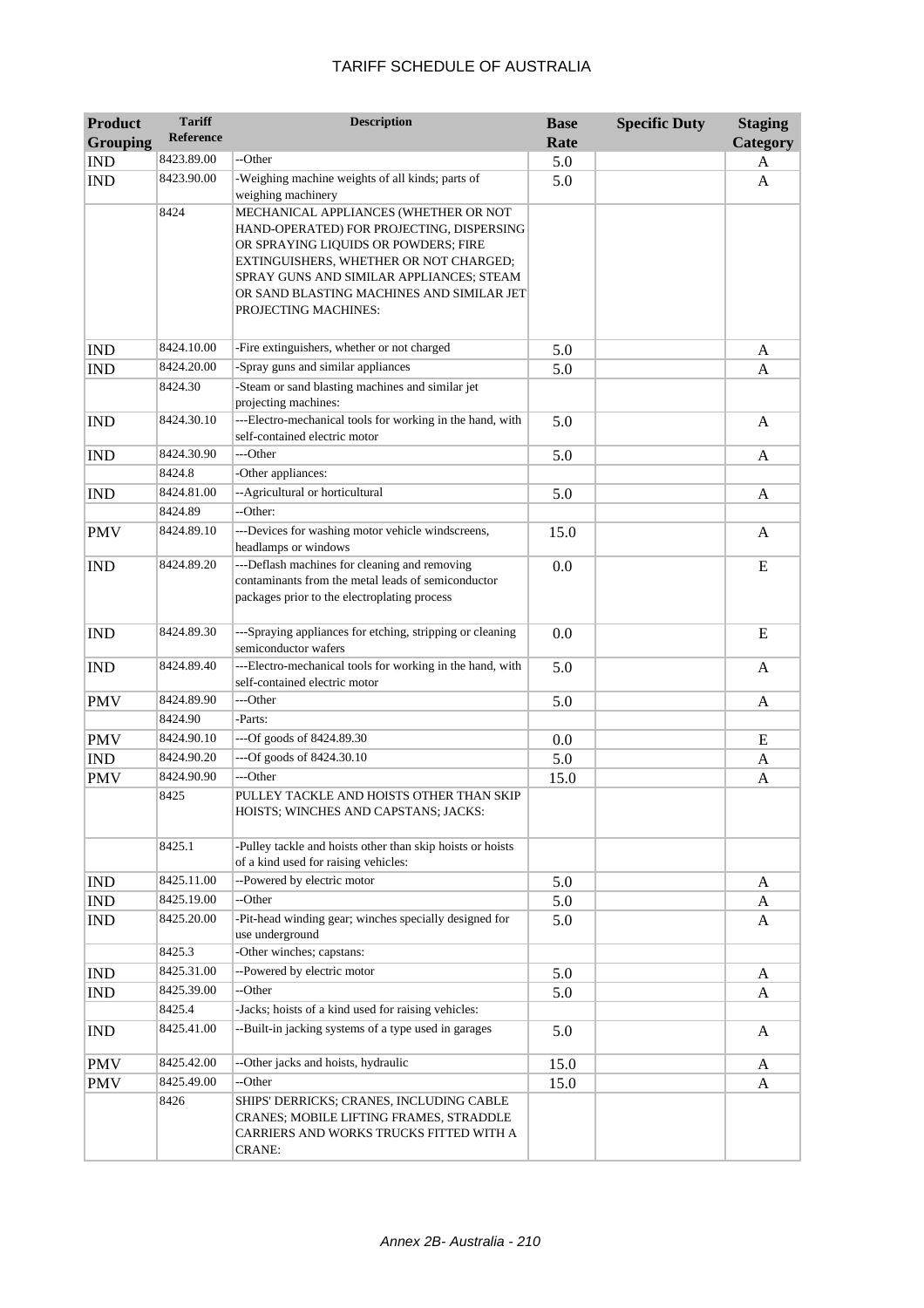| <b>Product</b>              | <b>Tariff</b><br><b>Reference</b> | <b>Description</b>                                                                                                                                                | <b>Base</b> | <b>Specific Duty</b> | <b>Staging</b> |
|-----------------------------|-----------------------------------|-------------------------------------------------------------------------------------------------------------------------------------------------------------------|-------------|----------------------|----------------|
| <b>Grouping</b>             |                                   |                                                                                                                                                                   | Rate        |                      | Category       |
|                             | 8426.1                            | -Overhead travelling cranes, transporter cranes, gantry<br>cranes, bridge cranes, mobile lifting frames and straddle<br>carriers:                                 |             |                      |                |
| <b>IND</b>                  | 8426.11.00                        | --Overhead travelling cranes on fixed support                                                                                                                     | 5.0         |                      | A              |
| <b>IND</b>                  | 8426.12.00                        | --Mobile lifting frames on tyres and straddle carriers                                                                                                            | 5.0         |                      | A              |
| <b>IND</b>                  | 8426.19.00                        | --Other                                                                                                                                                           | 5.0         |                      | A              |
| <b>IND</b>                  | 8426.20.00                        | -Tower cranes                                                                                                                                                     | 5.0         |                      | A              |
| <b>IND</b>                  | 8426.30.00                        | -Portal or pedestal jib cranes                                                                                                                                    | 5.0         |                      | A              |
|                             | 8426.4                            | -Other machinery, self-propelled:                                                                                                                                 |             |                      |                |
| <b>IND</b>                  | 8426.41.00                        | --On tyres                                                                                                                                                        | 5.0         |                      | A              |
| <b>IND</b>                  | 8426.49.00                        | --Other                                                                                                                                                           | 5.0         |                      | A              |
|                             | 8426.9                            | -Other machinery:                                                                                                                                                 |             |                      |                |
| <b>IND</b>                  | 8426.91.00                        | --Designed for mounting on road vehicles                                                                                                                          | 5.0         |                      | A              |
| <b>IND</b>                  | 8426.99.00                        | --Other                                                                                                                                                           | 5.0         |                      | A              |
|                             | 8427                              | FORK-LIFT TRUCKS; OTHER WORKS TRUCKS<br>FITTED WITH LIFTING OR HANDLING<br><b>EQUIPMENT:</b>                                                                      |             |                      |                |
| <b>IND</b>                  | 8427.10.00                        | -Self-propelled trucks powered by an electric motor                                                                                                               | 5.0         |                      | A              |
| <b>IND</b>                  | 8427.20.00                        | -Other self-propelled trucks                                                                                                                                      | 5.0         |                      | A              |
| <b>IND</b>                  | 8427.90.00                        | -Other trucks                                                                                                                                                     | 5.0         |                      | A              |
|                             | 8428                              | OTHER LIFTING, HANDLING, LOADING OR<br>UNLOADING MACHINERY (FOR EXAMPLE, LIFTS,<br>ESCALATORS, CONVEYORS, TELEFERICS):                                            |             |                      |                |
| <b>IND</b>                  | 8428.10.00                        | -Lifts and skip hoists                                                                                                                                            | 5.0         |                      | A              |
| <b>IND</b>                  | 8428.20.00                        | -Pneumatic elevators and conveyors                                                                                                                                | 5.0         |                      | A              |
|                             | 8428.3                            | -Other continuous-action elevators and conveyors, for<br>goods or materials:                                                                                      |             |                      |                |
| <b>IND</b>                  | 8428.31.00                        | --Specially designed for underground use                                                                                                                          | 5.0         |                      | A              |
| $\mathop{\rm IND}\nolimits$ | 8428.32.00                        | --Other, bucket type                                                                                                                                              | 5.0         |                      | A              |
| <b>IND</b>                  | 8428.33.00                        | --Other, belt type                                                                                                                                                | 5.0         |                      | A              |
| <b>IND</b>                  | 8428.39.00                        | --Other                                                                                                                                                           | 5.0         |                      | A              |
| <b>IND</b>                  | 8428.40.00                        | -Escalators and moving walkways                                                                                                                                   | 5.0         |                      | A              |
| <b>IND</b>                  | 8428.50.00                        | -Mine wagon pushers, locomotive or wagon traversers,<br>wagon tippers and similar railway wagon handling<br>equipment                                             | 5.0         |                      | A              |
| <b>IND</b>                  | 8428.60.00                        | -Teleferics, chair-lifts, ski-draglines; traction mechanisms<br>for funiculars                                                                                    | 5.0         |                      | A              |
| <b>IND</b>                  | 8428.90.00                        | -Othermachinery                                                                                                                                                   | 5.0         |                      | A              |
|                             | 8429                              | SELF-PROPELLED BULLDOZERS, ANGLEDOZERS,<br>GRADERS, LEVELLERS, SCRAPERS, MECHANICAL<br>SHOVELS, EXCAVATORS, SHOVEL LOADERS,<br>TAMPING MACHINES AND ROAD ROLLERS: |             |                      |                |
|                             | 8429.1                            | -Bulldozers and angledozers:                                                                                                                                      |             |                      |                |
| <b>IND</b>                  | 8429.11.00                        | --Track laying                                                                                                                                                    | 0.0         |                      | E              |
| <b>IND</b>                  | 8429.19.00                        | --Other                                                                                                                                                           | $0.0\,$     |                      | E              |
| IND                         | 8429.20.00                        | -Graders and levellers                                                                                                                                            | 5.0         |                      | A              |
| IND                         | 8429.30.00                        | -Scrapers                                                                                                                                                         | 5.0         |                      | A              |
| <b>IND</b>                  | 8429.40.00                        | -Tamping machines and road rollers                                                                                                                                | 5.0         |                      | A              |
|                             | 8429.5                            | -Mechanical shovels, excavators and shovel loaders:                                                                                                               |             |                      |                |
|                             | 8429.51                           | --Front-end shovel loaders:                                                                                                                                       |             |                      |                |
| <b>IND</b>                  | 8429.51.10                        | ---Goods, as follows: (a) track laying; (b) underground<br>loaders having a payload capacity exceeding 16 t                                                       | 0.0         |                      | E              |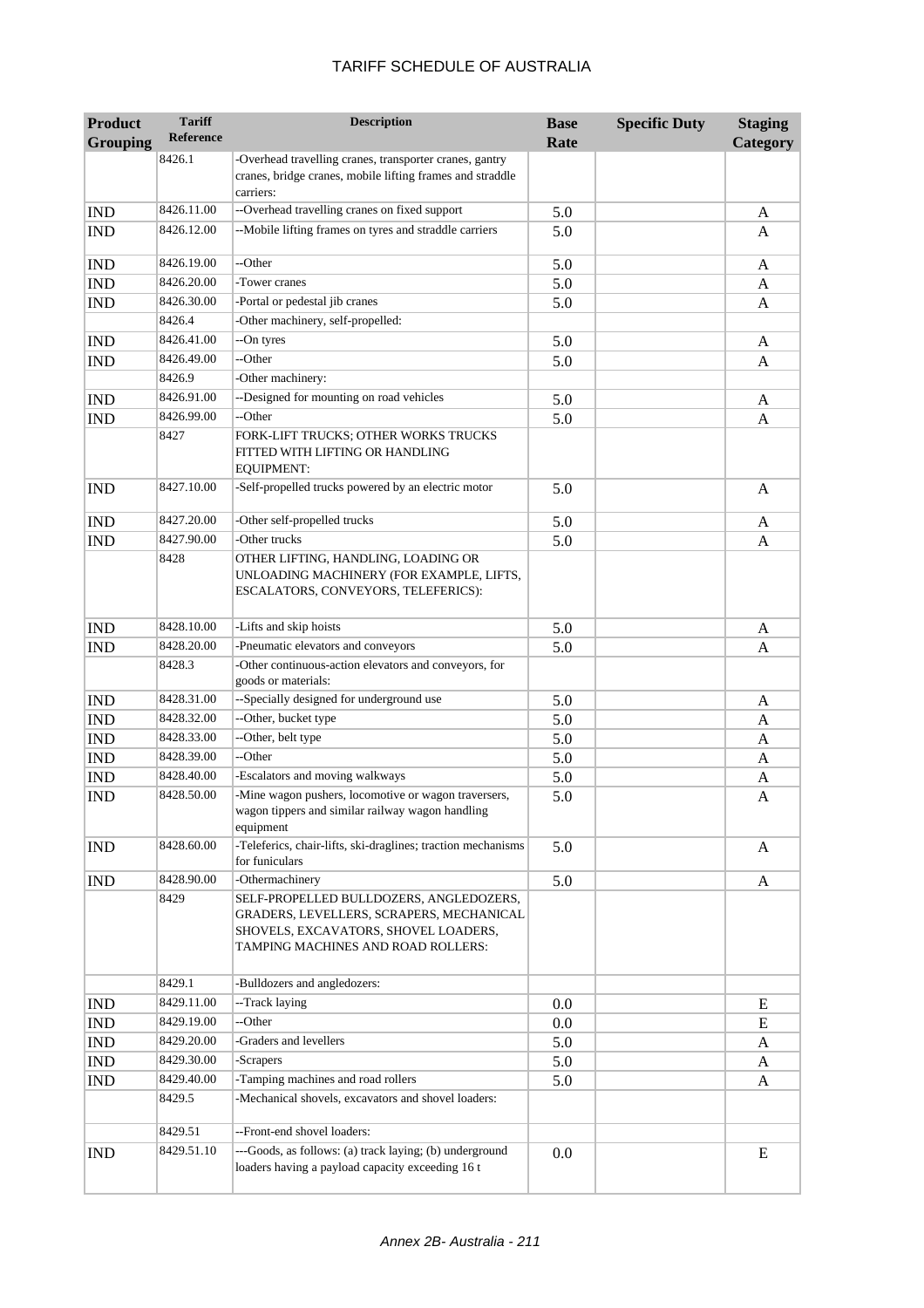| <b>Product</b>  | <b>Tariff</b>      | <b>Description</b>                                                                                                                                                                                                                     | <b>Base</b> | <b>Specific Duty</b> | <b>Staging</b> |
|-----------------|--------------------|----------------------------------------------------------------------------------------------------------------------------------------------------------------------------------------------------------------------------------------|-------------|----------------------|----------------|
| <b>Grouping</b> | <b>Reference</b>   |                                                                                                                                                                                                                                        | Rate        |                      | Category       |
| <b>IND</b>      | 8429.51.90         | ---Other                                                                                                                                                                                                                               | 5.0         |                      | A              |
|                 | 8429.52            | --Machinery with a 360° revolving superstructure:                                                                                                                                                                                      |             |                      |                |
| <b>IND</b>      | 8429.52.10         | ---Goods, as follows: (a) electric walking draglines; (b)<br>excavators of the track laying or wheeled type having an<br>operating weight exceeding 12 t; (c) mechanical shovels<br>having a shovel capacity exceeding $5 \text{ m}^3$ | 0.0         |                      | E              |
| <b>IND</b>      | 8429.52.90         | ---Other                                                                                                                                                                                                                               | 5.0         |                      | A              |
|                 | 8429.59            | --Other:                                                                                                                                                                                                                               |             |                      |                |
| <b>IND</b>      | 8429.59.10         | --Mechanical shovels having a shovel capacity exceeding<br>$5 \text{ m}^3$                                                                                                                                                             | 0.0         |                      | E              |
| <b>IND</b>      | 8429.59.90         | ---Other                                                                                                                                                                                                                               | 5.0         |                      | A              |
|                 | 8430               | OTHER MOVING, GRADING, LEVELLING,<br>SCRAPING, EXCAVATING, TAMPING,<br>COMPACTING, EXTRACTING OR BORING<br>MACHINERY, FOR EARTH, MINERALS OR ORES;<br>PILE-DRIVERS AND PILE-EXTRACTORS; SNOW-<br>PLOUGHS AND SNOW-BLOWERS:             |             |                      |                |
| <b>IND</b>      | 8430.10.00         | -Pile-drivers and pile-extractors                                                                                                                                                                                                      | 0.0         |                      | E              |
| <b>IND</b>      | 8430.20.00         | -Snow-ploughs and snow-blowers                                                                                                                                                                                                         | 0.0         |                      | E              |
|                 | 8430.3             | -Coal or rock cutters and tunnelling machinery:                                                                                                                                                                                        |             |                      |                |
| <b>IND</b>      | 8430.31.00         | --Self-propelled                                                                                                                                                                                                                       | 0.0         |                      | E              |
| <b>IND</b>      | 8430.39.00         | --Other                                                                                                                                                                                                                                | 0.0         |                      | E              |
|                 | 8430.4             | -Other boring or sinking machinery:                                                                                                                                                                                                    |             |                      |                |
| <b>IND</b>      | 8430.41.00         | --Self-propelled                                                                                                                                                                                                                       | 5.0         |                      | A              |
| <b>IND</b>      | 8430.49.00         | --Other                                                                                                                                                                                                                                | 5.0         |                      | A              |
| <b>IND</b>      | 8430.50.00         | -Other machinery, self-propelled                                                                                                                                                                                                       | 5.0         |                      | A              |
|                 | 8430.6             | -Other machinery, not self-propelled:                                                                                                                                                                                                  |             |                      |                |
| <b>IND</b>      | 8430.61.00         | --Tamping or compacting machinery                                                                                                                                                                                                      | 5.0         |                      | A              |
|                 | 8430.69            | --Other:                                                                                                                                                                                                                               |             |                      |                |
| <b>IND</b>      | 8430.69.10         | ---Scrapers                                                                                                                                                                                                                            | 5.0         |                      | A              |
| <b>IND</b>      | 8430.69.90<br>8431 | ---Other<br>PARTS SUITABLE FOR USE SOLELY OR<br>PRINCIPALLY WITH THE MACHINERY OF 8425 TO<br>8430:                                                                                                                                     | 0.0         |                      | ${\bf E}$      |
| <b>PMV</b>      | 8431.10.00         | -Of machinery of 8425                                                                                                                                                                                                                  | 5.0         |                      | A              |
| IND             | 8431.20.00         | -Of machinery of 8427                                                                                                                                                                                                                  | 5.0         |                      | A              |
|                 | 8431.3             | -Of machinery of 8428:                                                                                                                                                                                                                 |             |                      |                |
| <b>IND</b>      | 8431.31.00         | --Of lifts, skip hoists or escalators                                                                                                                                                                                                  | 5.0         |                      | A              |
| <b>IND</b>      | 8431.39.00         | --Other                                                                                                                                                                                                                                | 5.0         |                      | A              |
|                 | 8431.4             | -Of machinery of 8426, 8429 or 8430:                                                                                                                                                                                                   |             |                      |                |
| <b>IND</b>      | 8431.41.00         | --Buckets, shovels, grabs and grips                                                                                                                                                                                                    | 5.0         |                      | A              |
| <b>IND</b>      | 8431.42.00         | --Bulldozer or angledozer blades                                                                                                                                                                                                       | 5.0         |                      | A              |
| <b>IND</b>      | 8431.43.00         | --Parts for boring or sinking machinery of 8430.41.00 or<br>8430.49.00                                                                                                                                                                 | 5.0         |                      | A              |
|                 | 8431.49            | --Other:                                                                                                                                                                                                                               |             |                      |                |
| <b>IND</b>      | 8431.49.10         | ---Of machinery of 8430.3                                                                                                                                                                                                              | 0.0         |                      | E              |
| <b>IND</b>      | 8431.49.90         | ---Other                                                                                                                                                                                                                               | 5.0         |                      | A              |
|                 | 8432               | AGRICULTURAL, HORTICULTURAL OR FORESTRY<br>MACHINERY FOR SOIL PREPARATION OR<br>CULTIVATION; LAWN OR SPORTS-GROUND<br><b>ROLLERS:</b>                                                                                                  |             |                      |                |
| <b>IND</b>      | 8432.10.00         | -Ploughs                                                                                                                                                                                                                               | 0.0         |                      | ${\bf E}$      |
|                 | 8432.2             | -Harrows, scarifiers, cultivators, weeders and hoes:                                                                                                                                                                                   |             |                      |                |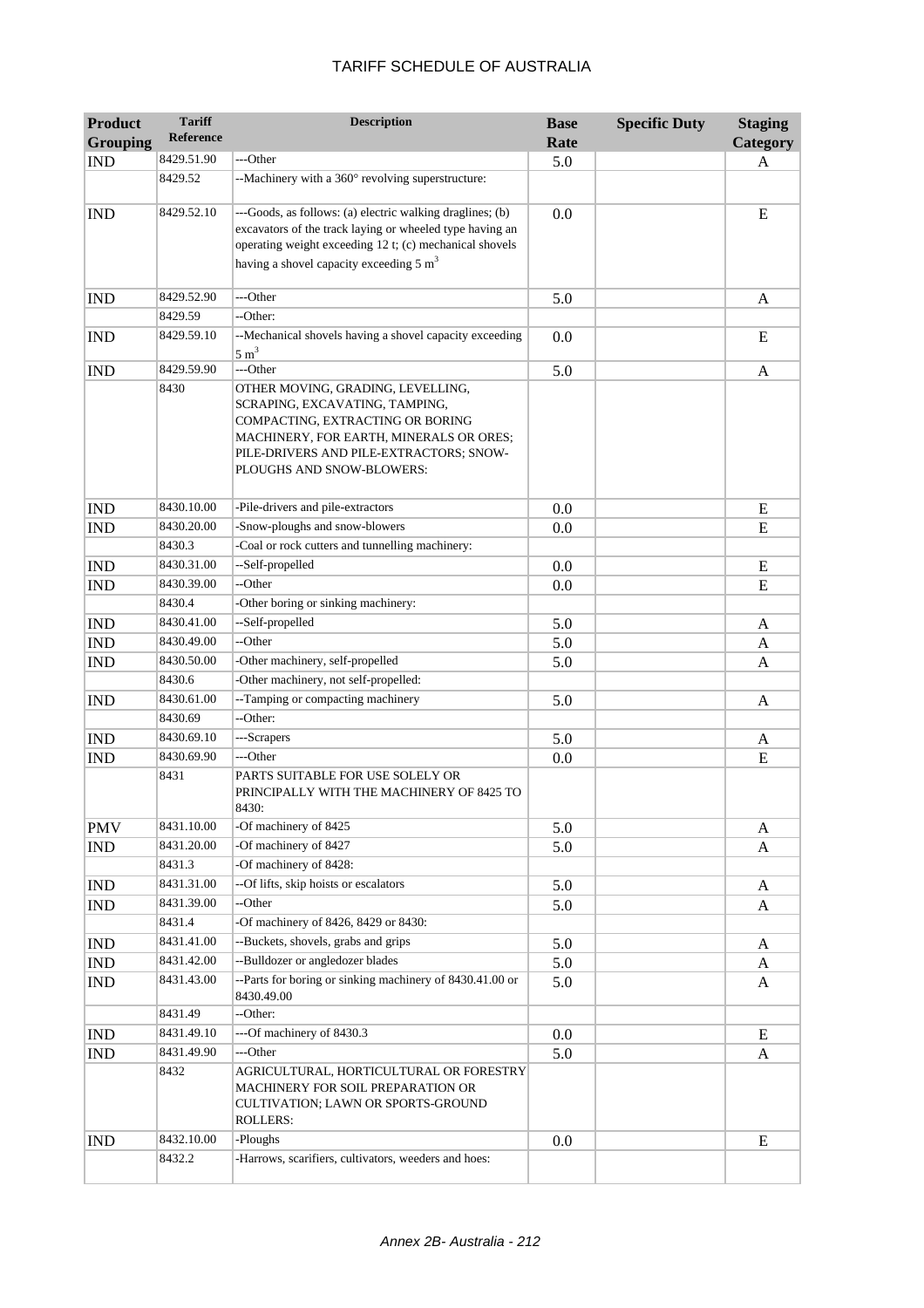| <b>Product</b>  | <b>Tariff</b><br><b>Reference</b> | <b>Description</b>                                                                                                                                                                                                                 | <b>Base</b> | <b>Specific Duty</b> | <b>Staging</b> |
|-----------------|-----------------------------------|------------------------------------------------------------------------------------------------------------------------------------------------------------------------------------------------------------------------------------|-------------|----------------------|----------------|
| <b>Grouping</b> |                                   |                                                                                                                                                                                                                                    | Rate        |                      | Category       |
| <b>IND</b>      | 8432.21.00                        | --Disc harrows                                                                                                                                                                                                                     | 0.0         |                      | E              |
| <b>IND</b>      | 8432.29.00                        | --Other                                                                                                                                                                                                                            | 0.0         |                      | E              |
| <b>IND</b>      | 8432.30.00                        | -Seeders, planters and transplanters                                                                                                                                                                                               | 0.0         |                      | E              |
| <b>IND</b>      | 8432.40.00                        | -Manure spreaders and fertilizer distributors                                                                                                                                                                                      | 0.0         |                      | E              |
| <b>IND</b>      | 8432.80.00                        | -Other machinery                                                                                                                                                                                                                   | 0.0         |                      | E              |
| <b>IND</b>      | 8432.90.00                        | -Parts                                                                                                                                                                                                                             | 0.0         |                      | E              |
|                 | 8433                              | HARVESTING OR THRESHING MACHINERY,<br>INCLUDING STRAW OR FODDER BALERS; GRASS<br>OR HAY MOWERS; MACHINES FOR CLEANING,<br>SORTING OR GRADING EGGS, FRUIT OR OTHER<br>AGRICULTURAL PRODUCE, OTHER THAN<br><b>MACHINERY OF 8437:</b> |             |                      |                |
|                 | 8433.1                            | -Mowers for lawns, parks or sports-grounds:                                                                                                                                                                                        |             |                      |                |
| <b>IND</b>      | 8433.11.00                        | --Powered, with the cutting device rotating in a horizontal<br>plane                                                                                                                                                               | 5.0         |                      | A              |
| <b>IND</b>      | 8433.19.00                        | --Other                                                                                                                                                                                                                            | 5.0         |                      | A              |
| <b>IND</b>      | 8433.20.00                        | -Other mowers, including cutter bars for tractor mounting                                                                                                                                                                          | 5.0         |                      | A              |
| <b>IND</b>      | 8433.30.00                        | -Other haymaking machinery                                                                                                                                                                                                         | 5.0         |                      | A              |
|                 | 8433.40                           | -Straw or fodder balers, including pick-up balers:                                                                                                                                                                                 |             |                      |                |
| <b>IND</b>      | 8433.40.10                        | ---Round bale hay balers                                                                                                                                                                                                           | 0.0         |                      | E              |
| <b>IND</b>      | 8433.40.90                        | ---Other                                                                                                                                                                                                                           | 5.0         |                      | A              |
|                 | 8433.5                            | -Other harvesting machinery; threshing machinery:                                                                                                                                                                                  |             |                      |                |
| <b>IND</b>      | 8433.51.00                        | --Combine harvester-threshers                                                                                                                                                                                                      | 0.0         |                      | E              |
| <b>IND</b>      | 8433.52.00                        | --Other threshing machinery                                                                                                                                                                                                        | 5.0         |                      | A              |
| <b>IND</b>      | 8433.53.00                        | --Root or tuber harvesting machines                                                                                                                                                                                                | 5.0         |                      | A              |
|                 | 8433.59                           | --Other:                                                                                                                                                                                                                           |             |                      |                |
| <b>IND</b>      | 8433.59.10                        | ---Goods, as follows: (a) cotton picking machines; (b)<br>green maize harvesters; (c) tree shakers                                                                                                                                 | 0.0         |                      | E              |
| <b>IND</b>      | 8433.59.90                        | ---Other                                                                                                                                                                                                                           | 5.0         |                      | A              |
| <b>IND</b>      | 8433.60.00                        | -Machines for cleaning, sorting or grading eggs, fruit or<br>other agricultural produce                                                                                                                                            | 5.0         |                      | A              |
|                 | 8433.90                           | -Parts:                                                                                                                                                                                                                            |             |                      |                |
| <b>IND</b>      | 8433.90.10                        | -Of machines of 8433.51.00                                                                                                                                                                                                         | 0.0         |                      | ${\bf E}$      |
| <b>IND</b>      | 8433.90.90                        | ---Other                                                                                                                                                                                                                           | 5.0         |                      | A              |
|                 | 8434                              | MILKING MACHINES AND DAIRY MACHINERY:                                                                                                                                                                                              |             |                      |                |
| <b>IND</b>      | 8434.10.00                        | -Milking machines                                                                                                                                                                                                                  | 5.0         |                      | A              |
| <b>IND</b>      | 8434.20.00                        | -Dairy machinery                                                                                                                                                                                                                   | 5.0         |                      | A              |
| <b>IND</b>      | 8434.90.00                        | -Parts                                                                                                                                                                                                                             | 5.0         |                      | A              |
|                 | 8435                              | PRESSES, CRUSHERS AND SIMILAR MACHINERY<br>USED IN THE MANUFACTURE OF WINE, CIDER,<br>FRUIT JUICES OR SIMILAR BEVERAGES:                                                                                                           |             |                      |                |
| <b>IND</b>      | 8435.10.00                        | -Machinery                                                                                                                                                                                                                         | 0.0         |                      | E              |
| <b>IND</b>      | 8435.90.00                        | -Parts                                                                                                                                                                                                                             | 0.0         |                      | E              |
|                 | 8436                              | OTHER AGRICULTURAL, HORTICULTURAL,<br>FORESTRY, POULTRY-KEEPING OR BEE-KEEPING<br>MACHINERY, INCLUDING GERMINATION PLANT<br>FITTED WITH MECHANICAL OR THERMAL<br>EQUIPMENT; POULTRY INCUBATORS AND<br><b>BROODERS:</b>             |             |                      |                |
| <b>IND</b>      | 8436.10.00                        | -Machinery for preparing animal feeding stuffs                                                                                                                                                                                     | 5.0         |                      | A              |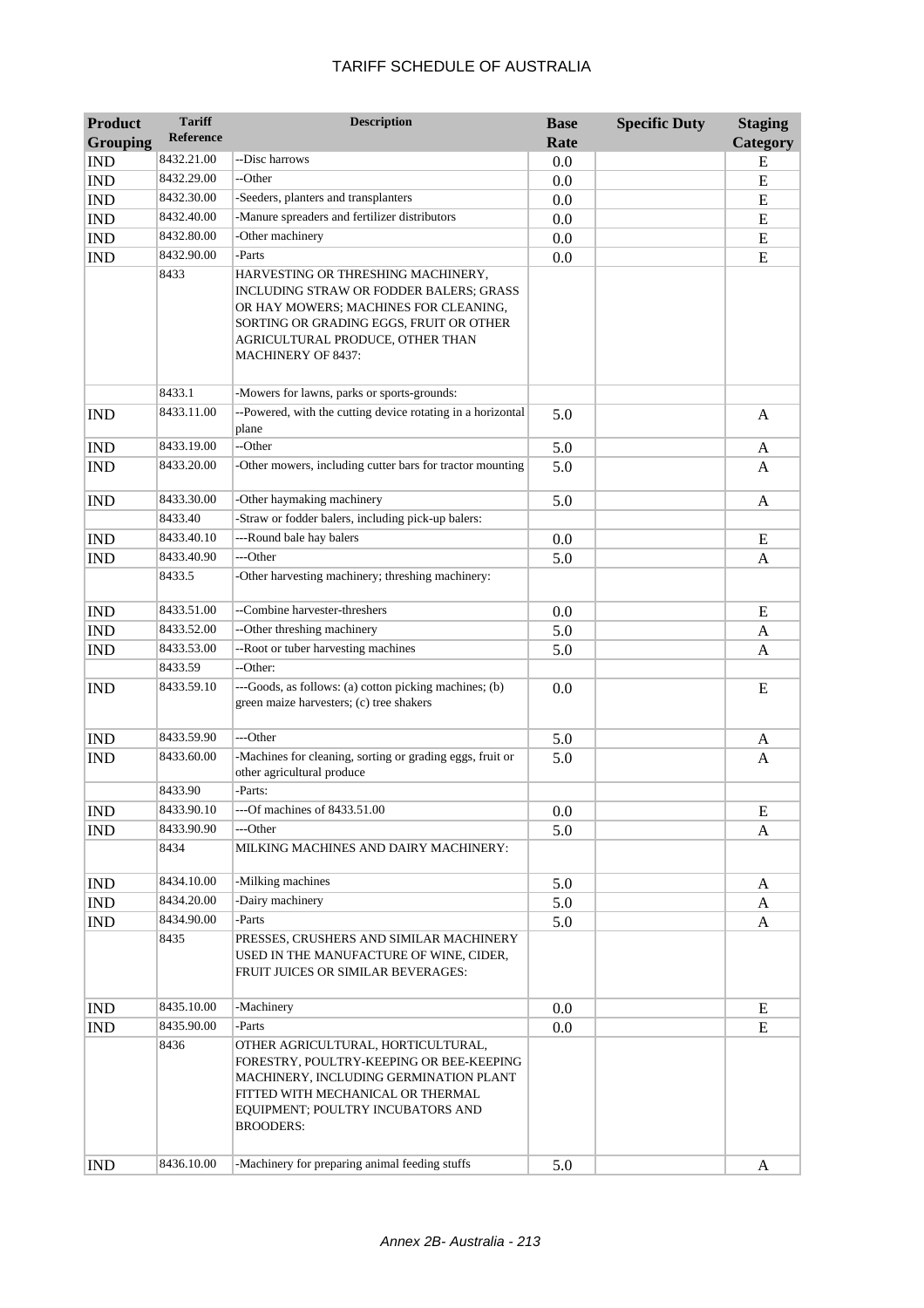| <b>Product</b><br><b>Grouping</b> | <b>Tariff</b><br><b>Reference</b> | <b>Description</b>                                                                                                                                                                                                                               | <b>Base</b><br>Rate | <b>Specific Duty</b> | <b>Staging</b><br>Category |
|-----------------------------------|-----------------------------------|--------------------------------------------------------------------------------------------------------------------------------------------------------------------------------------------------------------------------------------------------|---------------------|----------------------|----------------------------|
|                                   | 8436.2                            | -Poultry-keeping machinery; poultry incubators and<br>brooders:                                                                                                                                                                                  |                     |                      |                            |
| <b>IND</b>                        | 8436.21.00                        | --Poultry incubators and brooders                                                                                                                                                                                                                | 5.0                 |                      | A                          |
| <b>IND</b>                        | 8436.29.00                        | --Other                                                                                                                                                                                                                                          | 5.0                 |                      | A                          |
|                                   | 8436.80                           | -Other machinery:                                                                                                                                                                                                                                |                     |                      |                            |
| <b>IND</b>                        | 8436.80.10                        | ---Goods, as follows: (a) tree fellers; (b) tree harvesters                                                                                                                                                                                      | 0.0                 |                      | E                          |
| <b>IND</b>                        | 8436.80.90                        | ---Other                                                                                                                                                                                                                                         | 5.0                 |                      | $\mathbf{A}$               |
|                                   | 8436.9                            | -Parts:                                                                                                                                                                                                                                          |                     |                      |                            |
| <b>IND</b>                        | 8436.91.00                        | --Of poultry-keeping machinery or poultry incubators and<br>brooders                                                                                                                                                                             | 5.0                 |                      | A                          |
| <b>IND</b>                        | 8436.99.00                        | --Other                                                                                                                                                                                                                                          | 5.0                 |                      | A                          |
|                                   | 8437                              | MACHINES FOR CLEANING, SORTING OR<br>GRADING SEED, GRAIN OR DRIED LEGUMINOUS<br>VEGETABLES; MACHINERY USED IN THE<br>MILLING INDUSTRY OR FOR THE WORKING OF<br>CEREALS OR DRIED LEGUMINOUS VEGETABLES,<br>OTHER THAN FARM-TYPE MACHINERY:        |                     |                      |                            |
| <b>IND</b>                        | 8437.10.00                        | -Machines for cleaning, sorting or grading seed, grain or<br>dried leguminous vegetables                                                                                                                                                         | 5.0                 |                      | $\mathbf{A}$               |
| <b>IND</b>                        | 8437.80.00                        | -Other machinery                                                                                                                                                                                                                                 | 0.0                 |                      | E                          |
| <b>IND</b>                        | 8437.90.00                        | -Parts                                                                                                                                                                                                                                           | 0.0                 |                      | ${\bf E}$                  |
|                                   | 8438                              | MACHINERY, NOT SPECIFIED OR INCLUDED<br>ELSEWHERE IN THIS CHAPTER, FOR THE<br>INDUSTRIAL PREPARATION OR MANUFACTURE<br>OF FOOD OR DRINK, OTHER THAN MACHINERY<br>FOR THE EXTRACTION OR PREPARATION OF<br>ANIMAL OR FIXED VEGETABLE FATS OR OILS: |                     |                      |                            |
|                                   | 8438.10                           | -Bakery machinery and machinery for the manufacture of<br>macaroni, spaghetti or similar products:                                                                                                                                               |                     |                      |                            |
| <b>IND</b>                        | 8438.10.10                        | ---For the manufacture of macaroni, spaghetti or similar<br>products                                                                                                                                                                             | 0.0                 |                      | E                          |
| <b>IND</b>                        | 8438.10.90                        | ---Other                                                                                                                                                                                                                                         | 5.0                 |                      | A                          |
| <b>IND</b>                        | 8438.20.00                        | -Machinery for the manufacture of confectionery, cocoa<br>or chocolate                                                                                                                                                                           | 5.0                 |                      | $\mathbf{A}$               |
| <b>IND</b>                        | 8438.30.00                        | -Machinery for sugar manufacture                                                                                                                                                                                                                 | 5.0                 |                      | A                          |
| <b>IND</b>                        | 8438.40.00                        | -Brewery machinery                                                                                                                                                                                                                               | 5.0                 |                      | A                          |
| <b>IND</b>                        | 8438.50.00                        | -Machinery for the preparation of meat or poultry                                                                                                                                                                                                | 5.0                 |                      | A                          |
| <b>IND</b>                        | 8438.60.00                        | -Machinery for the preparation of fruits, nuts or<br>vegetables                                                                                                                                                                                  | 5.0                 |                      | A                          |
| <b>IND</b>                        | 8438.80.00                        | -Othermachinery                                                                                                                                                                                                                                  | 5.0                 |                      | A                          |
|                                   | 8438.90                           | -Parts:                                                                                                                                                                                                                                          |                     |                      |                            |
| <b>IND</b>                        | 8438.90.10                        | ---Of machinery of 8438.10, 8438.20.00, 8438.30.00 or<br>8438.40.00                                                                                                                                                                              | 5.0                 |                      | A                          |
| <b>IND</b>                        | 8438.90.90                        | ---Other                                                                                                                                                                                                                                         | 5.0                 |                      | A                          |
|                                   | 8439                              | MACHINERY FOR MAKING PULP OF FIBROUS<br>CELLULOSIC MATERIAL OR FOR MAKING OR<br>FINISHING PAPER OR PAPERBOARD:                                                                                                                                   |                     |                      |                            |
| <b>IND</b>                        | 8439.10.00                        | -Machinery for making pulp of fibrous cellulosic material                                                                                                                                                                                        | 0.0                 |                      | ${\bf E}$                  |
| <b>IND</b>                        | 8439.20.00                        | -Machinery for making paper or paperboard                                                                                                                                                                                                        | 0.0                 |                      | E                          |
| <b>IND</b>                        | 8439.30.00                        | -Machinery for finishing paper or paperboard                                                                                                                                                                                                     | 5.0                 |                      | A                          |
|                                   | 8439.9                            | -Parts:                                                                                                                                                                                                                                          |                     |                      |                            |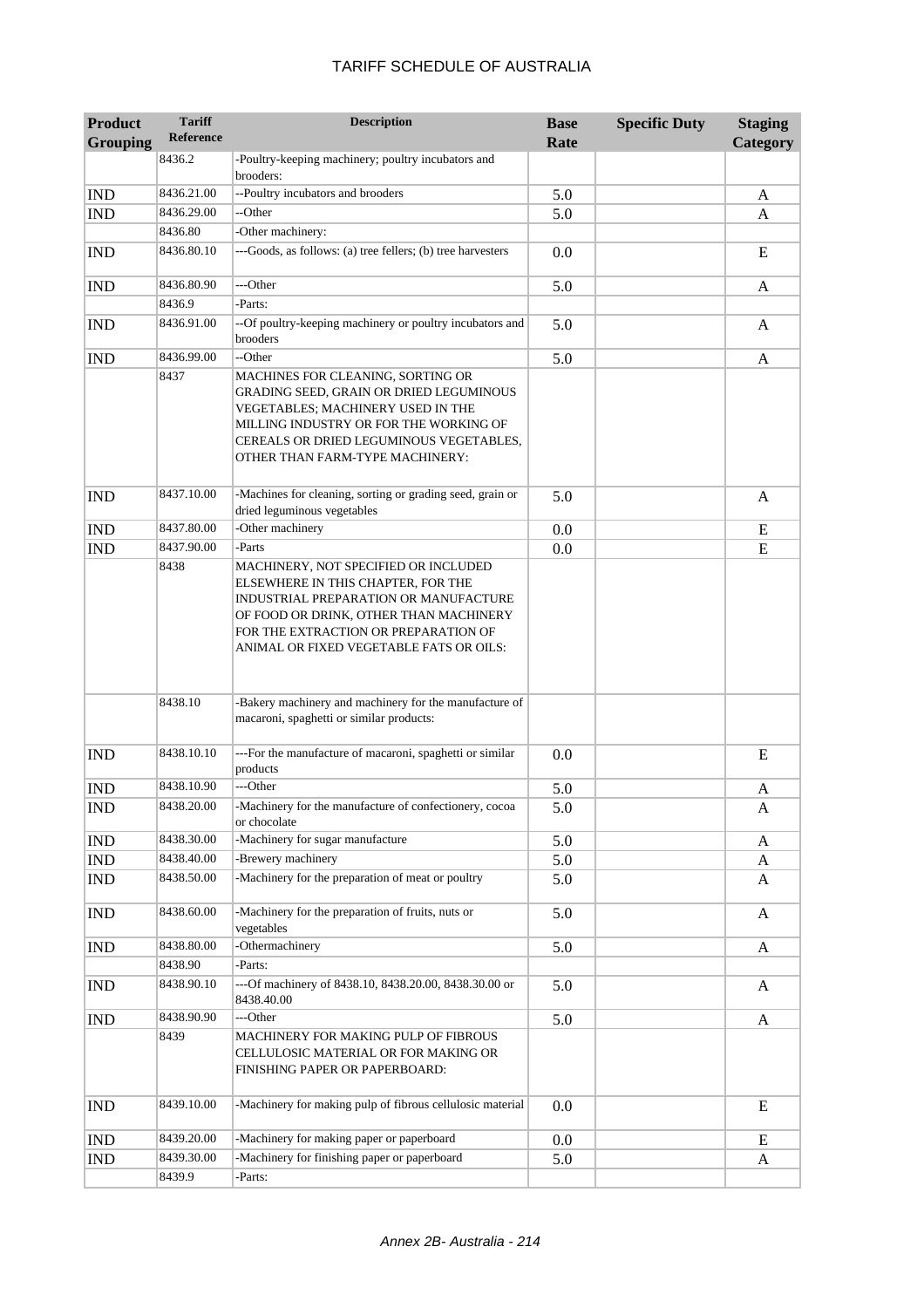| <b>Product</b><br><b>Grouping</b> | <b>Tariff</b><br><b>Reference</b> | <b>Description</b>                                                                                                                                                                                                                                                                                                                                                                                                                                        | <b>Base</b><br>Rate | <b>Specific Duty</b> | <b>Staging</b><br>Category |
|-----------------------------------|-----------------------------------|-----------------------------------------------------------------------------------------------------------------------------------------------------------------------------------------------------------------------------------------------------------------------------------------------------------------------------------------------------------------------------------------------------------------------------------------------------------|---------------------|----------------------|----------------------------|
| <b>IND</b>                        | 8439.91.00                        | --Of machinery for making pulp of fibrous cellulosic<br>material                                                                                                                                                                                                                                                                                                                                                                                          | 0.0                 |                      | E                          |
| <b>IND</b>                        | 8439.99.00                        | --Other                                                                                                                                                                                                                                                                                                                                                                                                                                                   | 5.0                 |                      | A                          |
|                                   | 8440                              | BOOK-BINDING MACHINERY, INCLUDING BOOK-<br><b>SEWING MACHINES:</b>                                                                                                                                                                                                                                                                                                                                                                                        |                     |                      |                            |
| <b>IND</b>                        | 8440.10.00                        | -Machinery                                                                                                                                                                                                                                                                                                                                                                                                                                                | 0.0                 |                      | E                          |
| <b>IND</b>                        | 8440.90.00                        | -Parts                                                                                                                                                                                                                                                                                                                                                                                                                                                    | 0.0                 |                      | E                          |
|                                   | 8441                              | OTHER MACHINERY FOR MAKING UP PAPER<br>PULP, PAPER OR PAPERBOARD, INCLUDING<br><b>CUTTING MACHINES OF ALL KINDS:</b>                                                                                                                                                                                                                                                                                                                                      |                     |                      |                            |
|                                   | 8441.10                           | -Cutting machines:                                                                                                                                                                                                                                                                                                                                                                                                                                        |                     |                      |                            |
| <b>IND</b>                        | 8441.10.10                        | ---Machines, as follows: (a) sheeters (machines for cutting<br>out sheets); (b) slitters; (c) slitter-rewinders                                                                                                                                                                                                                                                                                                                                           | 5.0                 |                      | A                          |
| <b>IND</b>                        | 8441.10.90                        | ---Other                                                                                                                                                                                                                                                                                                                                                                                                                                                  | 0.0                 |                      | E                          |
| <b>IND</b>                        | 8441.20.00                        | -Machines for making bags, sacks or envelopes                                                                                                                                                                                                                                                                                                                                                                                                             | 0.0                 |                      | ${\bf E}$                  |
| <b>IND</b>                        | 8441.30.00                        | -Machines for making cartons, boxes, cases, tubes, drums<br>or similar containers, other than by moulding                                                                                                                                                                                                                                                                                                                                                 | 0.0                 |                      | E                          |
| <b>IND</b>                        | 8441.40.00                        | -Machines for moulding articles in paper pulp, paper or<br>paperboard                                                                                                                                                                                                                                                                                                                                                                                     | 0.0                 |                      | E                          |
|                                   | 8441.80                           | -Other machinery:                                                                                                                                                                                                                                                                                                                                                                                                                                         |                     |                      |                            |
| <b>IND</b>                        | 8441.80.10                        | ---Rewinders                                                                                                                                                                                                                                                                                                                                                                                                                                              | 5.0                 |                      | A                          |
| <b>IND</b>                        | 8441.80.90                        | ---Other                                                                                                                                                                                                                                                                                                                                                                                                                                                  | 0.0                 |                      | E                          |
|                                   | 8441.90                           | -Parts:                                                                                                                                                                                                                                                                                                                                                                                                                                                   |                     |                      |                            |
| <b>IND</b>                        | 8441.90.10                        | ---Of machines of 8441.10.10 and 8441.80.10                                                                                                                                                                                                                                                                                                                                                                                                               | 5.0                 |                      | A                          |
| <b>IND</b>                        | 8441.90.90                        | ---Other                                                                                                                                                                                                                                                                                                                                                                                                                                                  | 0.0                 |                      | ${\bf E}$                  |
|                                   | 8442                              | MACHINERY, APPARATUS AND EQUIPMENT<br>(OTHER THAN THE MACHINE-TOOLS OF 8456 TO<br>8465), FOR TYPE-FOUNDING OR TYPE-SETTING,<br>FOR PREPARING OR MAKING PRINTING BLOCKS,<br>PLATES, CYLINDERS OR OTHER PRINTING<br>COMPONENTS; PRINTING TYPE, BLOCKS, PLATES,<br>CYLINDERS AND OTHER PRINTING<br>COMPONENTS; BLOCKS, PLATES, CYLINDERS<br>AND LITHOGRAPHIC STONES, PREPARED FOR<br>PRINTING PURPOSES (FOR EXAMPLE, PLANED,<br><b>GRAINED OR POLISHED):</b> |                     |                      |                            |
| <b>IND</b>                        | 8442.10.00                        | -Phototype-setting and composing machines                                                                                                                                                                                                                                                                                                                                                                                                                 | 0.0                 |                      | E                          |
| <b>IND</b>                        | 8442.20.00                        | -Machinery, apparatus and equipment for type-setting or<br>composing by other processes, with or without founding<br>device                                                                                                                                                                                                                                                                                                                               | 0.0                 |                      | E                          |
| <b>IND</b>                        | 8442.30.00                        | -Other machinery, apparatus and equipment                                                                                                                                                                                                                                                                                                                                                                                                                 | 0.0                 |                      | ${\bf E}$                  |
| <b>IND</b>                        | 8442.40.00                        | -Parts of the foregoing machinery, apparatus or<br>equipment                                                                                                                                                                                                                                                                                                                                                                                              | 0.0                 |                      | E                          |
| <b>IND</b>                        | 8442.50.00                        | -Printing type, blocks, plates, cylinders and other printing<br>components; blocks, plates, cylinders and lithographic<br>stones, prepared for printing purposes (for example,<br>planed, grained or polished)                                                                                                                                                                                                                                            | 0.0                 |                      | E                          |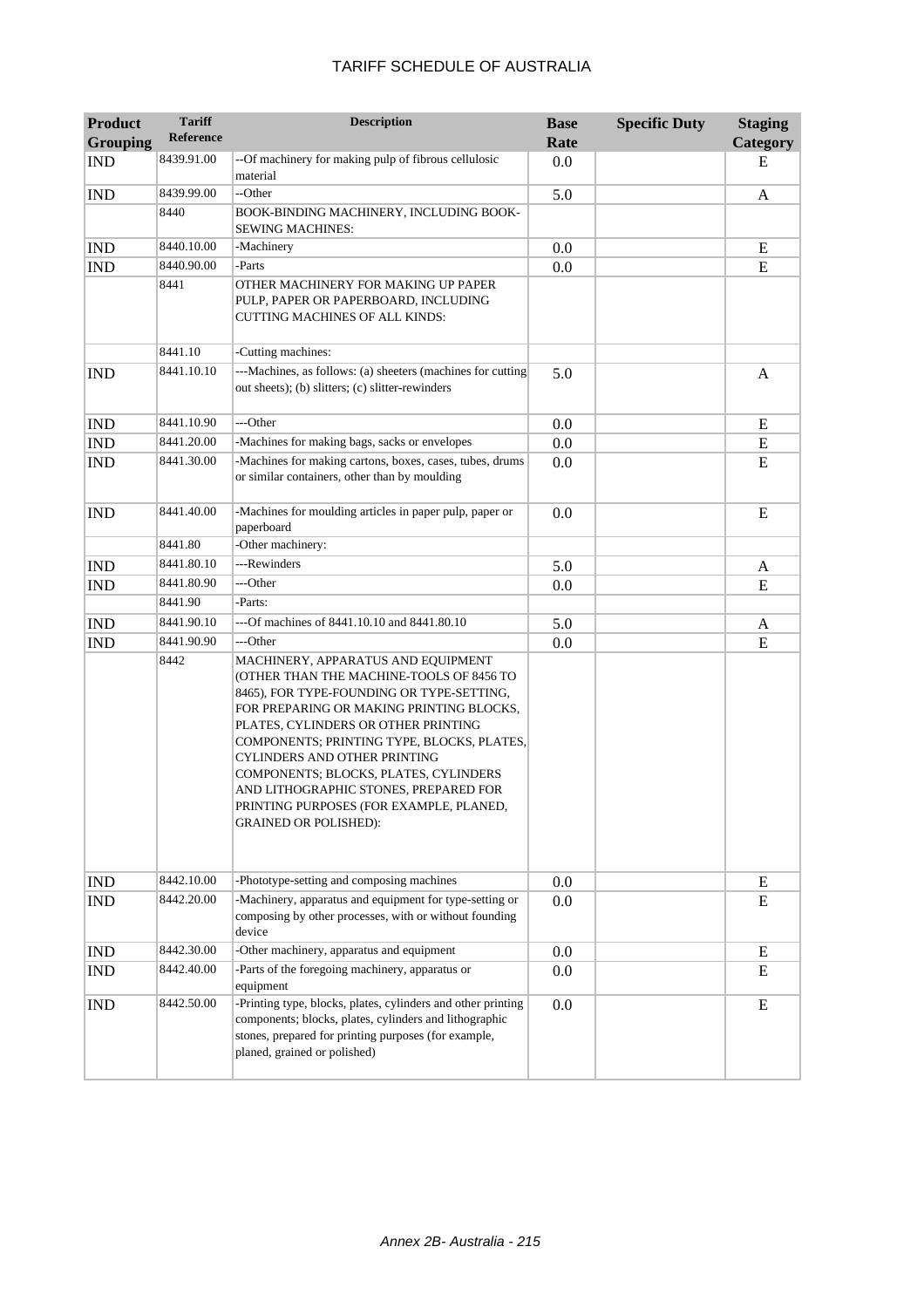| <b>Product</b>  | <b>Tariff</b>         | <b>Description</b>                                                                                                                                                                                                                                                                                      | <b>Base</b> | <b>Specific Duty</b> | <b>Staging</b> |
|-----------------|-----------------------|---------------------------------------------------------------------------------------------------------------------------------------------------------------------------------------------------------------------------------------------------------------------------------------------------------|-------------|----------------------|----------------|
| <b>Grouping</b> | <b>Reference</b>      |                                                                                                                                                                                                                                                                                                         | Rate        |                      | Category       |
|                 | 8443                  | PRINTING MACHINERY USED FOR PRINTING BY<br>MEANS OF THE PRINTING TYPE, BLOCKS,<br>PLATES, CYLINDERS AND OTHER PRINTING<br>COMPONENTS OF 8442; INK-JET PRINTING<br>MACHINES, OTHER THAN THOSE OF 8471;<br>MACHINES FOR USES ANCILLARY TO PRINTING:                                                       |             |                      |                |
|                 | 8443.1                | -Offset printing machinery:                                                                                                                                                                                                                                                                             |             |                      |                |
| <b>IND</b>      | 8443.11.00            | --Reel fed                                                                                                                                                                                                                                                                                              | 0.0         |                      | E              |
| <b>IND</b>      | 8443.12.00            | --Sheet fed, office type (sheet size not exceeding 22 x 36<br>cm)                                                                                                                                                                                                                                       | 0.0         |                      | E              |
| <b>IND</b>      | 8443.19.00            | --Other                                                                                                                                                                                                                                                                                                 | 0.0         |                      | E              |
|                 | 8443.2                | -Letterpress printing machinery, excluding flexographic<br>printing:                                                                                                                                                                                                                                    |             |                      |                |
| <b>IND</b>      | 8443.21.00            | --Reel fed                                                                                                                                                                                                                                                                                              | 0.0         |                      | E              |
| <b>IND</b>      | 8443.29.00            | --Other                                                                                                                                                                                                                                                                                                 | 0.0         |                      | ${\bf E}$      |
| <b>IND</b>      | 8443.30.00            | -Flexographic printing machinery                                                                                                                                                                                                                                                                        | 0.0         |                      | E              |
| <b>IND</b>      | 8443.40.00            | -Gravure printing machinery                                                                                                                                                                                                                                                                             | 0.0         |                      | E              |
|                 | 8443.5                | -Other printing machinery:                                                                                                                                                                                                                                                                              |             |                      |                |
| <b>IND</b>      | 8443.51.00<br>8443.59 | --Ink-jet printing machines<br>--Other:                                                                                                                                                                                                                                                                 | 0.0         |                      | ${\bf E}$      |
| <b>IND</b>      | 8443.59.10            | ---Hot stamping machines                                                                                                                                                                                                                                                                                | 5.0         |                      | A              |
| <b>IND</b>      | 8443.59.90            | ---Other                                                                                                                                                                                                                                                                                                | 0.0         |                      | ${\bf E}$      |
| <b>IND</b>      | 8443.60.00            | -Machines for uses ancillary to printing                                                                                                                                                                                                                                                                | 0.0         |                      | E              |
|                 | 8443.90               | -Parts:                                                                                                                                                                                                                                                                                                 |             |                      |                |
| <b>IND</b>      | 8443.90.10            | ---Of machines of 8443.59.10                                                                                                                                                                                                                                                                            | 5.0         |                      | A              |
| <b>IND</b>      | 8443.90.90            | ---Other                                                                                                                                                                                                                                                                                                | 0.0         |                      | ${\bf E}$      |
| <b>IND</b>      | 8444.00.00            | MACHINES FOR EXTRUDING, DRAWING,<br>TEXTURING OR CUTTING MAN-MADE TEXTILE<br><b>MATERIALS</b>                                                                                                                                                                                                           | 0.0         |                      | ${\bf E}$      |
|                 | 8445                  | <b>MACHINES FOR PREPARING TEXTILE FIBRES;</b><br>SPINNING, DOUBLING OR TWISTING MACHINES<br>AND OTHER MACHINERY FOR PRODUCING<br>TEXTILE YARNS; TEXTILE REELING OR WINDING<br>(INCLUDING WEFT-WINDING) MACHINES AND<br>MACHINES FOR PREPARING TEXTILE YARNS FOR<br>USE ON THE MACHINES OF 8446 OR 8447: |             |                      |                |
|                 | 8445.1                | -Machines for preparing textile fibres:                                                                                                                                                                                                                                                                 |             |                      |                |
| <b>IND</b>      | 8445.11.00            | --Carding machines                                                                                                                                                                                                                                                                                      | 0.0         |                      | E              |
| <b>IND</b>      | 8445.12.00            | --Combing machines                                                                                                                                                                                                                                                                                      | 0.0         |                      | ${\bf E}$      |
| <b>IND</b>      | 8445.13.00            | --Drawing or roving machines                                                                                                                                                                                                                                                                            | 0.0         |                      | ${\bf E}$      |
| <b>IND</b>      | 8445.19.00            | --Other                                                                                                                                                                                                                                                                                                 | 0.0         |                      | ${\bf E}$      |
| <b>IND</b>      | 8445.20.00            | -Textile spinning machines                                                                                                                                                                                                                                                                              | 0.0         |                      | ${\bf E}$      |
| <b>IND</b>      | 8445.30.00            | -Textile doubling or twisting machines                                                                                                                                                                                                                                                                  | 0.0         |                      | ${\bf E}$      |
| <b>IND</b>      | 8445.40.00            | -Textile winding (including weft-winding) or reeling<br>machines                                                                                                                                                                                                                                        | 0.0         |                      | E              |
| <b>IND</b>      | 8445.90.00            | -Other                                                                                                                                                                                                                                                                                                  | 0.0         |                      | ${\bf E}$      |
|                 | 8446                  | WEAVING MACHINES (LOOMS):                                                                                                                                                                                                                                                                               |             |                      |                |
| <b>IND</b>      | 8446.10.00            | -For weaving fabrics of a width not exceeding 30 cm                                                                                                                                                                                                                                                     | 0.0         |                      | E              |
|                 | 8446.2                | -For weaving fabrics of a width exceeding 30 cm, shuttle<br>type:                                                                                                                                                                                                                                       |             |                      |                |
| <b>IND</b>      | 8446.21.00            | --Power looms                                                                                                                                                                                                                                                                                           | 0.0         |                      | E              |
| <b>IND</b>      | 8446.29.00            | --Other                                                                                                                                                                                                                                                                                                 | 0.0         |                      | E              |
| IND             | 8446.30.00            | -For weaving fabrics of a width exceeding 30 cm,<br>shuttleless type                                                                                                                                                                                                                                    | 0.0         |                      | E              |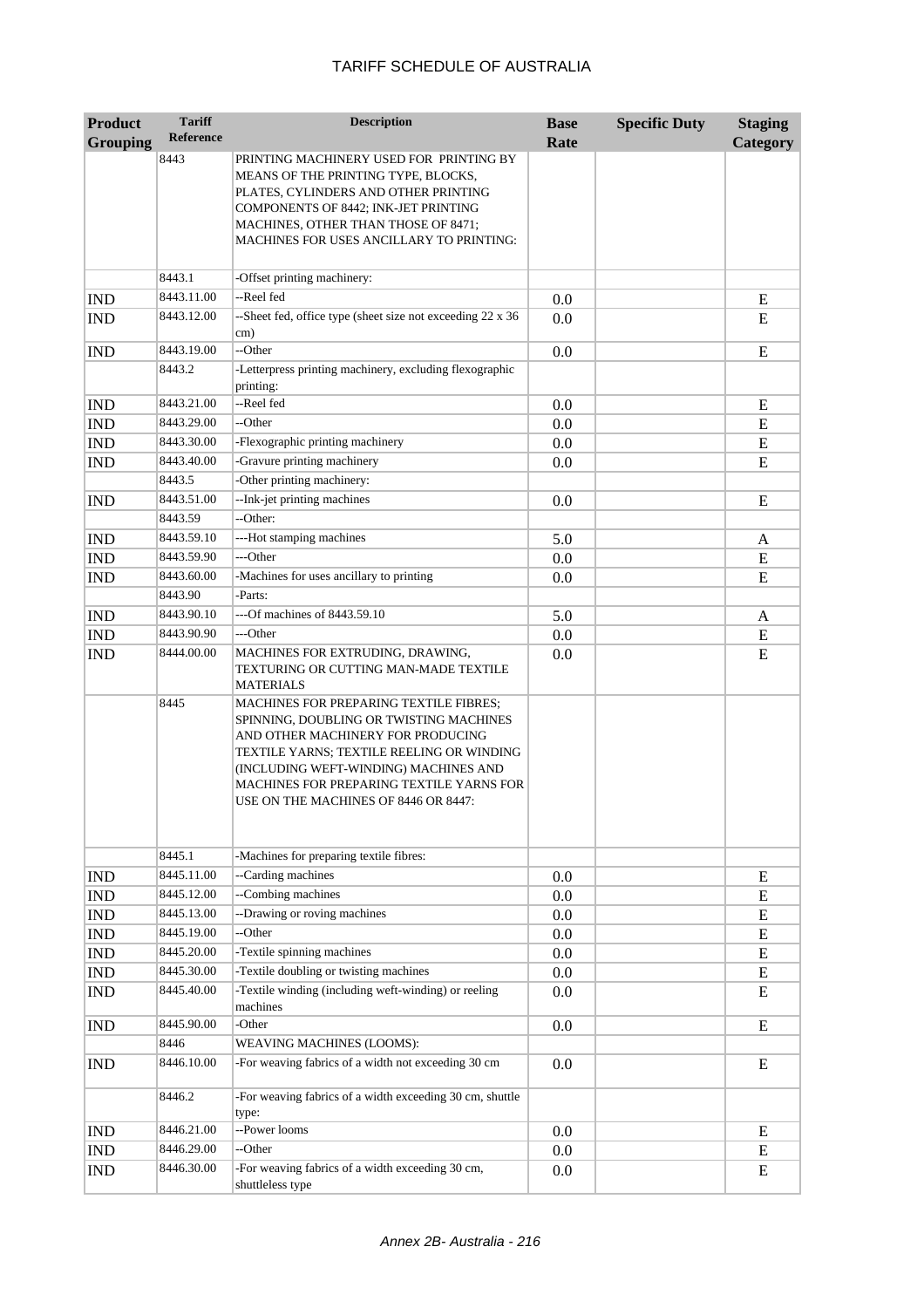| <b>Product</b><br><b>Grouping</b> | <b>Tariff</b><br><b>Reference</b> | <b>Description</b>                                                                                                                                                                                                                                                                                                                                                                                                                                                                       | <b>Base</b><br>Rate | <b>Specific Duty</b> | <b>Staging</b><br>Category |
|-----------------------------------|-----------------------------------|------------------------------------------------------------------------------------------------------------------------------------------------------------------------------------------------------------------------------------------------------------------------------------------------------------------------------------------------------------------------------------------------------------------------------------------------------------------------------------------|---------------------|----------------------|----------------------------|
|                                   | 8447                              | KNITTING MACHINES, STITCH-BONDING<br>MACHINES AND MACHINES FOR MAKING<br>GIMPED YARN, TULLE, LACE, EMBROIDERY,<br>TRIMMINGS, BRAID OR NET AND MACHINES FOR<br>TUFTING:                                                                                                                                                                                                                                                                                                                   |                     |                      |                            |
|                                   | 8447.1                            | -Circular knitting machines:                                                                                                                                                                                                                                                                                                                                                                                                                                                             |                     |                      |                            |
| <b>IND</b>                        | 8447.11.00                        | --With cylinder diameter not exceeding 165 mm                                                                                                                                                                                                                                                                                                                                                                                                                                            | 0.0                 |                      | E                          |
| <b>IND</b>                        | 8447.12.00                        | -- With cylinder diameter exceeding 165 mm                                                                                                                                                                                                                                                                                                                                                                                                                                               | 0.0                 |                      | E                          |
| IND                               | 8447.20.00                        | -Flat knitting machines; stitch-bonding machines                                                                                                                                                                                                                                                                                                                                                                                                                                         | 0.0                 |                      | E                          |
| <b>IND</b>                        | 8447.90.00                        | -Other                                                                                                                                                                                                                                                                                                                                                                                                                                                                                   | 5.0                 |                      | A                          |
|                                   | 8448                              | AUXILIARY MACHINERY FOR USE WITH<br>MACHINES OF 8444.00.00, 8445, 8446 OR 8447 (FOR<br>EXAMPLE, DOBBIES, JACQUARDS, AUTOMATIC<br>STOP MOTIONS, SHUTTLE CHANGING<br>MECHANISMS); PARTS AND ACCESSORIES<br>SUITABLE FOR USE SOLELY OR PRINCIPALLY<br>WITH THE MACHINES OF THIS HEADING OR OF<br>8444.00.00, 8445, 8446 OR 8447 (FOR EXAMPLE,<br>SPINDLES AND SPINDLE FLYERS, CARD<br>CLOTHING, COMBS, EXTRUDING NIPPLES,<br>SHUTTLES, HEALDS AND HEALD-FRAMES,<br><b>HOSIERY NEEDLES):</b> |                     |                      |                            |
|                                   | 8448.1                            | -Auxiliary machinery for machines of 8444.00.00, 8445,<br>8446 or 8447:                                                                                                                                                                                                                                                                                                                                                                                                                  |                     |                      |                            |
| <b>IND</b>                        | 8448.11.00                        | --Dobbies and Jacquards; card reducing, copying,<br>punching or assembling machines for use therewith                                                                                                                                                                                                                                                                                                                                                                                    | 0.0                 |                      | E                          |
| <b>IND</b>                        | 8448.19.00                        | --Other                                                                                                                                                                                                                                                                                                                                                                                                                                                                                  | 0.0                 |                      | E                          |
| <b>IND</b>                        | 8448.20.00                        | -Parts and accessories of machines of 8444.00.00 or of<br>their auxiliary machinery                                                                                                                                                                                                                                                                                                                                                                                                      | 0.0                 |                      | E                          |
|                                   | 8448.3                            | -Parts and accessories of machines of 8445 or of their<br>auxiliary machinery:                                                                                                                                                                                                                                                                                                                                                                                                           |                     |                      |                            |
| <b>IND</b>                        | 8448.31.00                        | --Card clothing                                                                                                                                                                                                                                                                                                                                                                                                                                                                          | 0.0                 |                      | E                          |
| <b>IND</b>                        | 8448.32.00                        | --Of machines for preparing textile fibres, other than card<br>clothing                                                                                                                                                                                                                                                                                                                                                                                                                  | 0.0                 |                      | E                          |
| <b>IND</b>                        | 8448.33.00                        | --Spindles, spindle flyers, spinning rings and ring<br>travellers                                                                                                                                                                                                                                                                                                                                                                                                                        | 0.0                 |                      | E                          |
| <b>IND</b>                        | 8448.39.00                        | --Other                                                                                                                                                                                                                                                                                                                                                                                                                                                                                  | 0.0                 |                      | E                          |
|                                   | 8448.4                            | -Parts and accessories of weaving machines (looms) or of<br>their auxiliary machinery:                                                                                                                                                                                                                                                                                                                                                                                                   |                     |                      |                            |
| <b>IND</b>                        | 8448.41.00                        | --Shuttles                                                                                                                                                                                                                                                                                                                                                                                                                                                                               | 0.0                 |                      | E                          |
| <b>IND</b>                        | 8448.42.00                        | --Reeds for looms, healds and heald-frames                                                                                                                                                                                                                                                                                                                                                                                                                                               | 0.0                 |                      | E                          |
| <b>IND</b>                        | 8448.49.00                        | --Other                                                                                                                                                                                                                                                                                                                                                                                                                                                                                  | 0.0                 |                      | E                          |
|                                   | 8448.5                            | -Parts and accessories of machines of 8447 or of their<br>auxiliary machinery:                                                                                                                                                                                                                                                                                                                                                                                                           |                     |                      |                            |
| <b>IND</b>                        | 8448.51.00                        | --Sinkers, needles and other articles used in forming<br>stitches                                                                                                                                                                                                                                                                                                                                                                                                                        | 0.0                 |                      | E                          |
| <b>IND</b>                        | 8448.59.00                        | --Other                                                                                                                                                                                                                                                                                                                                                                                                                                                                                  | 0.0                 |                      | E                          |
| IND                               | 8449.00.00                        | MACHINERY FOR THE MANUFACTURE OR<br>FINISHING OF FELT OR NONWOVENS IN THE<br>PIECE OR IN SHAPES, INCLUDING MACHINERY<br>FOR MAKING FELT HATS; BLOCKS FOR MAKING<br><b>HATS</b>                                                                                                                                                                                                                                                                                                           | 0.0                 |                      | E                          |
|                                   | 8450                              | HOUSEHOLD OR LAUNDRY-TYPE WASHING<br>MACHINES, INCLUDING MACHINES WHICH BOTH<br>WASH AND DRY:                                                                                                                                                                                                                                                                                                                                                                                            |                     |                      |                            |
|                                   | 8450.1                            | -Machines, each of a dry linen capacity not exceeding 10                                                                                                                                                                                                                                                                                                                                                                                                                                 |                     |                      |                            |
| <b>IND</b>                        | 8450.11.00                        | kg:<br>--Fully-automatic machines                                                                                                                                                                                                                                                                                                                                                                                                                                                        | 5.0                 |                      | A                          |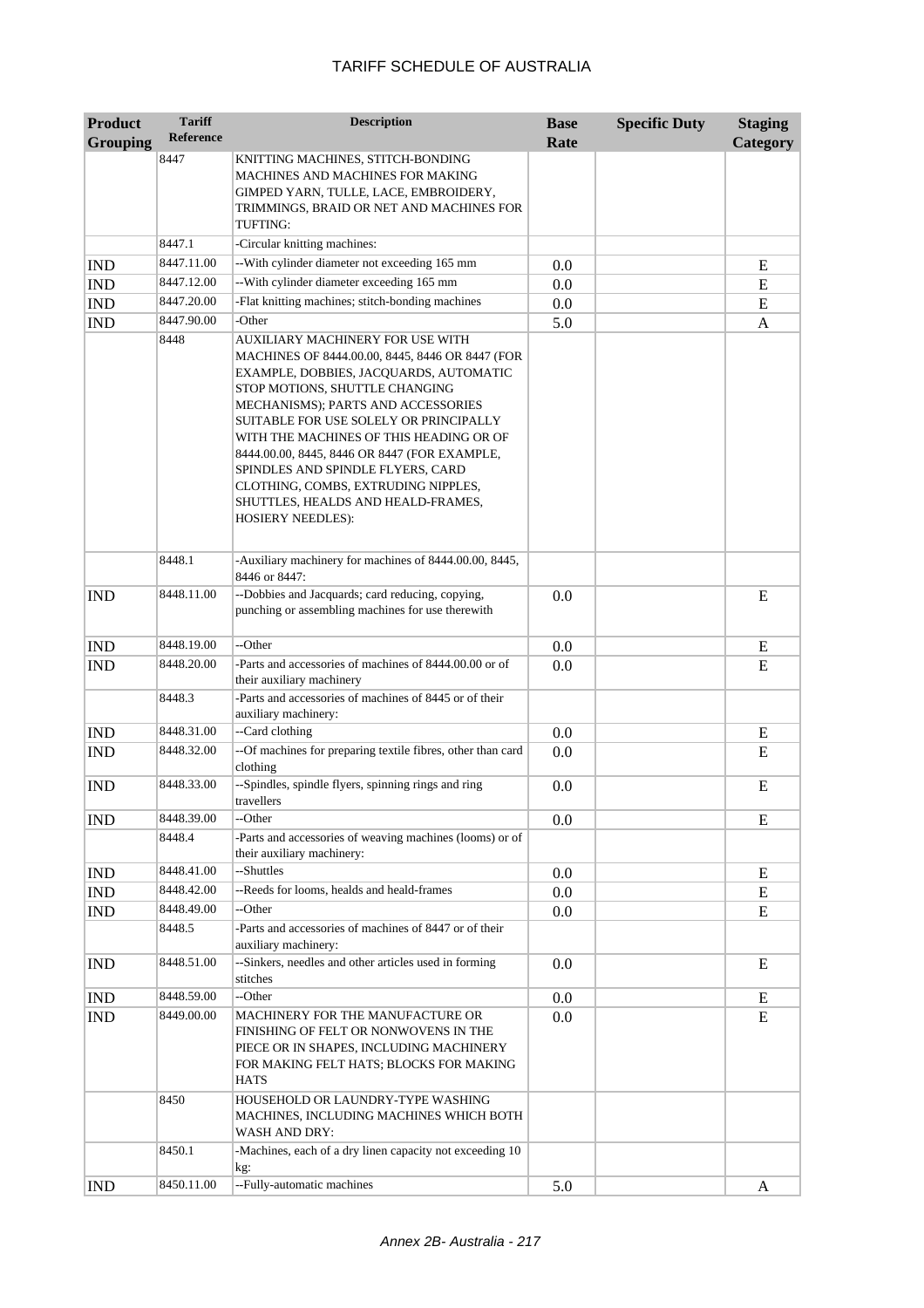| <b>Product</b><br><b>Grouping</b> | <b>Tariff</b><br><b>Reference</b> | <b>Description</b>                                                                                                                                                                                                                                                                                                                                                                                                                                                                                    | <b>Base</b><br>Rate | <b>Specific Duty</b> | <b>Staging</b><br>Category |
|-----------------------------------|-----------------------------------|-------------------------------------------------------------------------------------------------------------------------------------------------------------------------------------------------------------------------------------------------------------------------------------------------------------------------------------------------------------------------------------------------------------------------------------------------------------------------------------------------------|---------------------|----------------------|----------------------------|
| <b>IND</b>                        | 8450.12.00                        | --Other machines, with built-in centrifugal drier                                                                                                                                                                                                                                                                                                                                                                                                                                                     | 5.0                 |                      | A                          |
| <b>IND</b>                        | 8450.19.00                        | --Other                                                                                                                                                                                                                                                                                                                                                                                                                                                                                               | 5.0                 |                      | A                          |
| <b>IND</b>                        | 8450.20.00                        | -Machines, each of a dry linen capacity exceeding 10 kg                                                                                                                                                                                                                                                                                                                                                                                                                                               | 5.0                 |                      | A                          |
| <b>IND</b>                        | 8450.90.00                        | -Parts                                                                                                                                                                                                                                                                                                                                                                                                                                                                                                | 5.0                 |                      | A                          |
|                                   | 8451                              | MACHINERY (OTHER THAN MACHINES OF 8450)<br>FOR WASHING, CLEANING, WRINGING, DRYING,<br>IRONING, PRESSING (INCLUDING FUSING<br>PRESSES), BLEACHING, DYEING, DRESSING,<br>FINISHING, COATING OR IMPREGNATING<br>TEXTILE YARNS, FABRICS OR MADE UP TEXTILE<br>ARTICLES AND MACHINES FOR APPLYING THE<br>PASTE TO THE BASE FABRIC OR OTHER SUPPORT<br>USED IN THE MANUFACTURE OF FLOOR<br>COVERINGS SUCH AS LINOLEUM; MACHINES FOR<br>REELING, UNREELING, FOLDING, CUTTING OR<br>PINKING TEXTILE FABRICS: |                     |                      |                            |
| <b>IND</b>                        | 8451.10.00                        | -Dry-cleaning machines                                                                                                                                                                                                                                                                                                                                                                                                                                                                                | 5.0                 |                      | A                          |
|                                   | 8451.2                            | -Drying machines:                                                                                                                                                                                                                                                                                                                                                                                                                                                                                     |                     |                      |                            |
| <b>IND</b>                        | 8451.21.00                        | --Each of a dry linen capacity not exceeding 10 kg                                                                                                                                                                                                                                                                                                                                                                                                                                                    | 5.0                 |                      | A                          |
| <b>IND</b>                        | 8451.29.00                        | --Other                                                                                                                                                                                                                                                                                                                                                                                                                                                                                               | 5.0                 |                      | A                          |
| <b>IND</b>                        | 8451.30.00                        | -Ironing machines and presses (including fusing presses)                                                                                                                                                                                                                                                                                                                                                                                                                                              | 0.0                 |                      | E                          |
| $\mathop{\rm IND}\nolimits$       | 8451.40.00                        | -Washing, bleaching or dyeing machines                                                                                                                                                                                                                                                                                                                                                                                                                                                                | 0.0                 |                      | E                          |
| <b>IND</b>                        | 8451.50.00                        | -Machines for reeling, unreeling, folding, cutting or<br>pinking textile fabrics                                                                                                                                                                                                                                                                                                                                                                                                                      | 0.0                 |                      | E                          |
| <b>IND</b>                        | 8451.80.00                        | -Other machinery                                                                                                                                                                                                                                                                                                                                                                                                                                                                                      | 5.0                 |                      | A                          |
| <b>IND</b>                        | 8451.90.00                        | -Parts                                                                                                                                                                                                                                                                                                                                                                                                                                                                                                | 5.0                 |                      | A                          |
|                                   | 8452                              | SEWING MACHINES, OTHER THAN BOOK-SEWING<br>MACHINES OF 8440; FURNITURE, BASES AND<br>COVERS SPECIALLY DESIGNED FOR SEWING<br>MACHINES; SEWING MACHINE NEEDLES:                                                                                                                                                                                                                                                                                                                                        |                     |                      |                            |
| <b>IND</b>                        | 8452.10.00                        | -Sewing machines of the household type                                                                                                                                                                                                                                                                                                                                                                                                                                                                | 0.0                 |                      | E                          |
|                                   | 8452.2                            | -Other sewing machines:                                                                                                                                                                                                                                                                                                                                                                                                                                                                               |                     |                      |                            |
| <b>IND</b>                        | 8452.21.00                        | --Automatic units                                                                                                                                                                                                                                                                                                                                                                                                                                                                                     | 0.0                 |                      | E                          |
| IND                               | 8452.29.00                        | --Other                                                                                                                                                                                                                                                                                                                                                                                                                                                                                               | 0.0                 |                      | E                          |
| <b>IND</b>                        | 8452.30.00                        | -Sewing machine needles                                                                                                                                                                                                                                                                                                                                                                                                                                                                               | 0.0                 |                      | Ε                          |
| <b>IND</b>                        | 8452.40.00                        | -Furniture, bases and covers for sewing machines and<br>parts thereof                                                                                                                                                                                                                                                                                                                                                                                                                                 | 0.0                 |                      | E                          |
| <b>IND</b>                        | 8452.90.00                        | -Other parts of sewing machines                                                                                                                                                                                                                                                                                                                                                                                                                                                                       | 0.0                 |                      | E                          |
|                                   | 8453                              | MACHINERY FOR PREPARING, TANNING OR<br>WORKING HIDES, SKINS OR LEATHER OR FOR<br>MAKING OR REPAIRING FOOTWEAR OR OTHER<br>ARTICLES OF HIDES, SKINS OR LEATHER, OTHER<br>THAN SEWING MACHINES:                                                                                                                                                                                                                                                                                                         |                     |                      |                            |
| <b>IND</b>                        | 8453.10.00                        | -Machinery for preparing, tanning or working hides, skins<br>or leather                                                                                                                                                                                                                                                                                                                                                                                                                               | 0.0                 |                      | E                          |
| <b>IND</b>                        | 8453.20.00                        | -Machinery for making or repairing footwear                                                                                                                                                                                                                                                                                                                                                                                                                                                           | $0.0\,$             |                      | E                          |
| IND                               | 8453.80.00                        | -Other machinery                                                                                                                                                                                                                                                                                                                                                                                                                                                                                      | 0.0                 |                      | E                          |
| <b>IND</b>                        | 8453.90.00                        | -Parts                                                                                                                                                                                                                                                                                                                                                                                                                                                                                                | $0.0\,$             |                      | E                          |
|                                   | 8454                              | CONVERTERS, LADLES, INGOT MOULDS AND<br>CASTING MACHINES, OF A KIND USED IN<br>METALLURGY OR IN METAL FOUNDRIES:                                                                                                                                                                                                                                                                                                                                                                                      |                     |                      |                            |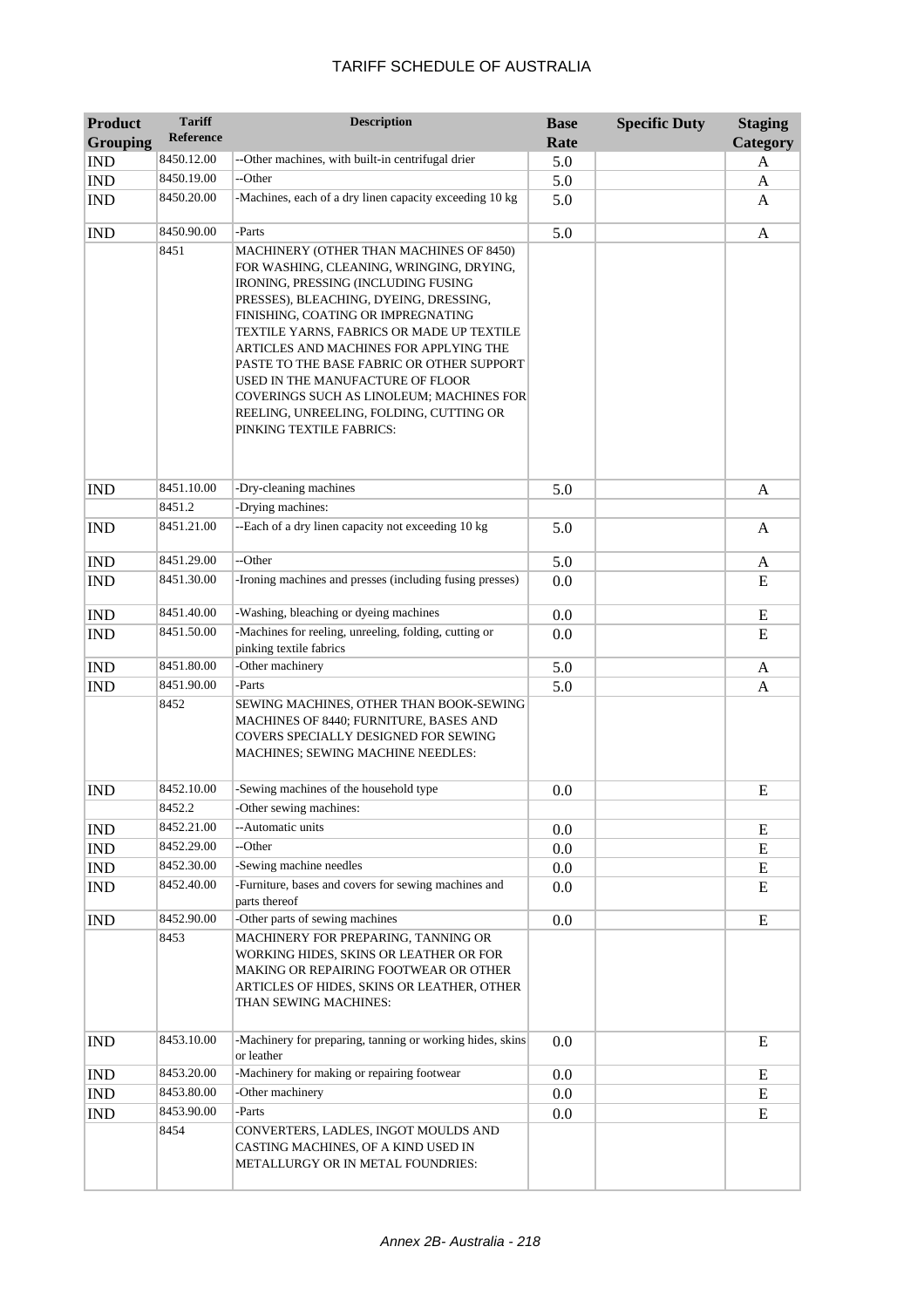| <b>Product</b>              | <b>Tariff</b>    | <b>Description</b>                                                                                                                                                                                                        | <b>Base</b> | <b>Specific Duty</b> | <b>Staging</b> |
|-----------------------------|------------------|---------------------------------------------------------------------------------------------------------------------------------------------------------------------------------------------------------------------------|-------------|----------------------|----------------|
| <b>Grouping</b>             | <b>Reference</b> |                                                                                                                                                                                                                           | Rate        |                      | Category       |
| <b>IND</b>                  | 8454.10.00       | -Converters                                                                                                                                                                                                               | 5.0         |                      | A              |
| <b>IND</b>                  | 8454.20.00       | -Ingot moulds and ladles                                                                                                                                                                                                  | 5.0         |                      | A              |
| <b>IND</b>                  | 8454.30.00       | -Casting machines                                                                                                                                                                                                         | 5.0         |                      | A              |
| <b>IND</b>                  | 8454.90.00       | -Parts                                                                                                                                                                                                                    | 5.0         |                      | A              |
|                             | 8455             | METAL-ROLLING MILLS AND ROLLS THEREFOR:                                                                                                                                                                                   |             |                      |                |
| <b>IND</b>                  | 8455.10.00       | -Tube mills                                                                                                                                                                                                               | 0.0         |                      | E              |
|                             | 8455.2           | -Other rolling mills:                                                                                                                                                                                                     |             |                      |                |
| <b>IND</b>                  | 8455.21.00       | --Hot or combination hot and cold                                                                                                                                                                                         | 0.0         |                      | E              |
| <b>IND</b>                  | 8455.22.00       | --Cold                                                                                                                                                                                                                    | 0.0         |                      | E              |
| <b>IND</b>                  | 8455.30.00       | -Rolls for rolling mills                                                                                                                                                                                                  | 0.0         |                      | E              |
| <b>IND</b>                  | 8455.90.00       | -Other parts                                                                                                                                                                                                              | 0.0         |                      | E              |
|                             | 8456             | MACHINE-TOOLS FOR WORKING ANY MATERIAL<br>BY REMOVAL OF MATERIAL, BY LASER OR<br>OTHER LIGHT OR PHOTON BEAM, ULTRASONIC,<br>ELECTRO-DISCHARGE, ELECTRO-CHEMICAL,<br>ELECTRON BEAM, IONIC-BEAM OR PLASMA ARC<br>PROCESSES: |             |                      |                |
| <b>IND</b>                  | 8456.10.00       | -Operated by laser or other light or photon beam<br>processes                                                                                                                                                             | 0.0         |                      | E              |
| <b>IND</b>                  | 8456.20.00       | -Operated by ultrasonic processes                                                                                                                                                                                         | 0.0         |                      | E              |
| <b>IND</b>                  | 8456.30.00       | -Operated by electro-discharge processes                                                                                                                                                                                  | 0.0         |                      | E              |
|                             | 8456.9           | -Other:                                                                                                                                                                                                                   |             |                      |                |
| <b>IND</b>                  | 8456.91.00       | --For dry-etching patterns on semiconductor materials                                                                                                                                                                     | 0.0         |                      | E              |
| <b>IND</b>                  | 8456.99.00       | --Other                                                                                                                                                                                                                   | 0.0         |                      | E              |
|                             | 8457             | MACHINING CENTRES, UNIT CONSTRUCTION<br>MACHINES (SINGLE STATION) AND MULTI-<br>STATION TRANSFER MACHINES, FOR WORKING<br><b>METAL:</b>                                                                                   |             |                      |                |
| <b>IND</b>                  | 8457.10.00       | -Machining centres                                                                                                                                                                                                        | 0.0         |                      | E              |
| <b>IND</b>                  | 8457.20.00       | -Unit construction machines (single station)                                                                                                                                                                              | 0.0         |                      | E              |
| <b>IND</b>                  | 8457.30.00       | -Multi-station transfer machines                                                                                                                                                                                          | 0.0         |                      | E              |
|                             | 8458             | LATHES (INCLUDING TURNING CENTRES) FOR<br>REMOVING METAL:                                                                                                                                                                 |             |                      |                |
|                             | 8458.1           | -Horizontal lathes:                                                                                                                                                                                                       |             |                      |                |
| <b>IND</b>                  | 8458.11.00       | --Numerically controlled                                                                                                                                                                                                  | 0.0         |                      | E              |
| $\mathop{\rm IND}\nolimits$ | 8458.19.00       | --Other                                                                                                                                                                                                                   | 0.0         |                      | E              |
|                             | 8458.9           | -Other lathes:                                                                                                                                                                                                            |             |                      |                |
| <b>IND</b>                  | 8458.91.00       | --Numerically controlled                                                                                                                                                                                                  | 0.0         |                      | E              |
| <b>IND</b>                  | 8458.99.00       | --Other                                                                                                                                                                                                                   | 0.0         |                      | E              |
|                             | 8459             | MACHINE-TOOLS (INCLUDING WAY-TYPE UNIT<br>HEAD MACHINES) FOR DRILLING, BORING,<br>MILLING, THREADING OR TAPPING BY<br>REMOVING METAL, OTHER THAN LATHES<br>(INCLUDING TURNING CENTRES) OF 8458:                           |             |                      |                |
| <b>IND</b>                  | 8459.10.00       | -Way-type unit head machines                                                                                                                                                                                              | 0.0         |                      | E              |
|                             | 8459.2           | -Other drilling machines:                                                                                                                                                                                                 |             |                      |                |
| <b>IND</b>                  | 8459.21.00       | --Numerically controlled                                                                                                                                                                                                  | 0.0         |                      | E              |
|                             | 8459.29          | --Other:                                                                                                                                                                                                                  |             |                      |                |
| <b>IND</b>                  | 8459.29.10       | ---Power operated                                                                                                                                                                                                         | 0.0         |                      | E              |
| <b>IND</b>                  | 8459.29.90       | ---Other                                                                                                                                                                                                                  | 5.0         |                      | A              |
|                             | 8459.3           | -Other boring-milling machines:                                                                                                                                                                                           |             |                      |                |
| <b>IND</b>                  | 8459.31.00       | --Numerically controlled                                                                                                                                                                                                  | 0.0         |                      | ${\bf E}$      |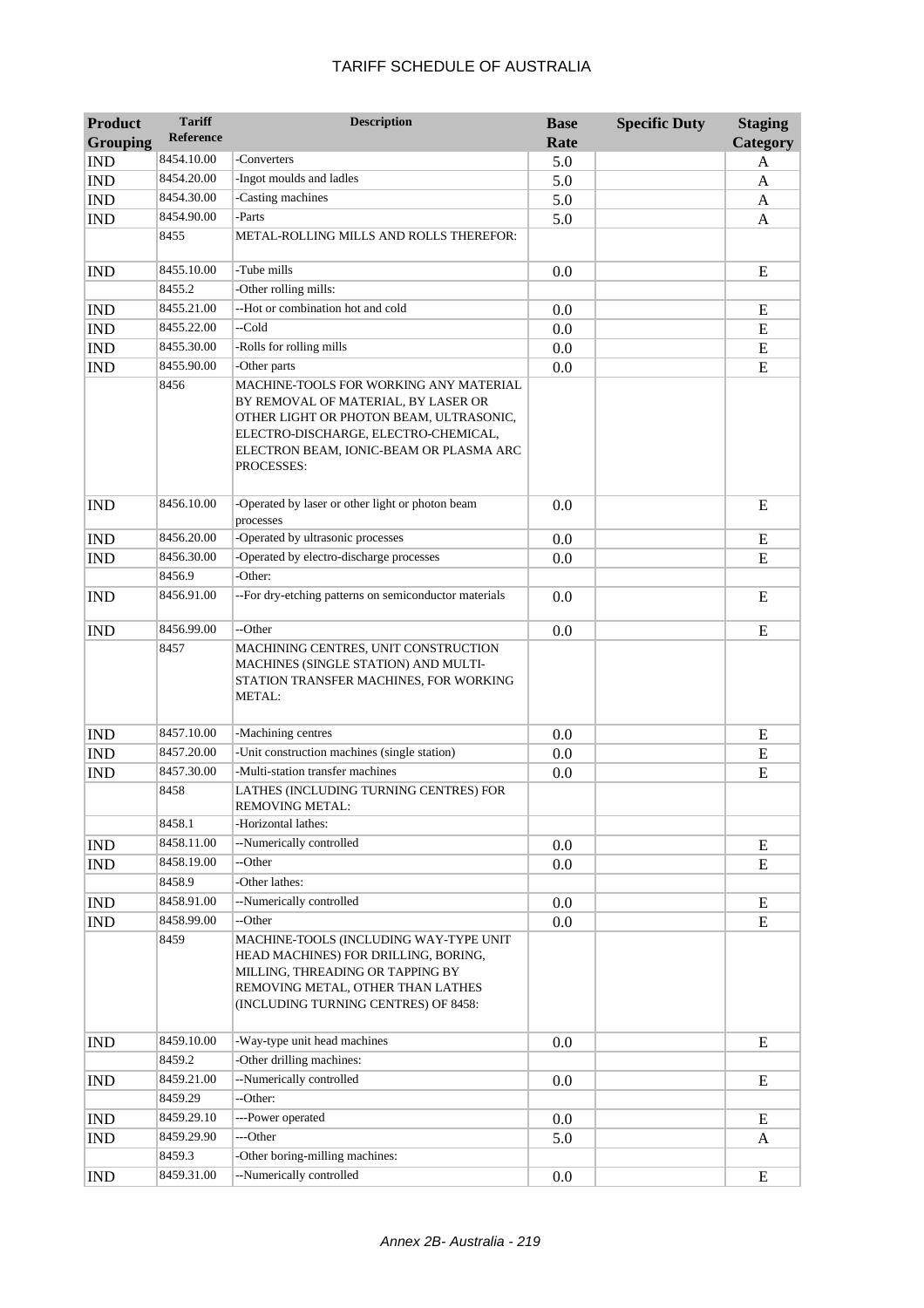| <b>Product</b><br><b>Grouping</b> | <b>Tariff</b><br><b>Reference</b> | <b>Description</b>                                                                                                                                                                                                                                                                                                    | <b>Base</b><br>Rate | <b>Specific Duty</b> | <b>Staging</b><br>Category |
|-----------------------------------|-----------------------------------|-----------------------------------------------------------------------------------------------------------------------------------------------------------------------------------------------------------------------------------------------------------------------------------------------------------------------|---------------------|----------------------|----------------------------|
| <b>IND</b>                        | 8459.39.00                        | --Other                                                                                                                                                                                                                                                                                                               | 0.0                 |                      | E                          |
| <b>IND</b>                        | 8459.40.00                        | -Other boring machines                                                                                                                                                                                                                                                                                                | 0.0                 |                      | E                          |
|                                   | 8459.5                            | -Milling machines, knee-type:                                                                                                                                                                                                                                                                                         |                     |                      |                            |
| <b>IND</b>                        | 8459.51.00                        | --Numerically controlled                                                                                                                                                                                                                                                                                              | 0.0                 |                      | Ε                          |
| <b>IND</b>                        | 8459.59.00                        | --Other                                                                                                                                                                                                                                                                                                               | 0.0                 |                      | E                          |
|                                   | 8459.6                            | -Other milling machines:                                                                                                                                                                                                                                                                                              |                     |                      |                            |
| <b>IND</b>                        | 8459.61.00                        | --Numerically controlled                                                                                                                                                                                                                                                                                              | 0.0                 |                      | E                          |
| <b>IND</b>                        | 8459.69.00                        | --Other                                                                                                                                                                                                                                                                                                               | 0.0                 |                      | E                          |
| <b>IND</b>                        | 8459.70.00                        | -Other threading or tapping machines                                                                                                                                                                                                                                                                                  | 0.0                 |                      | ${\bf E}$                  |
|                                   | 8460                              | MACHINE-TOOLS FOR DEBURRING, SHARPENING,<br>GRINDING, HONING, LAPPING, POLISHING OR<br>OTHERWISE FINISHING METAL OR CERMETS BY<br>MEANS OF GRINDING STONES, ABRASIVES OR<br>POLISHING PRODUCTS, OTHER THAN GEAR<br>CUTTING, GEAR GRINDING OR GEAR FINISHING<br><b>MACHINES OF 8461:</b>                               |                     |                      |                            |
|                                   | 8460.1                            | -Flat-surface grinding machines, in which the positioning<br>in any one axis can be set up to an accuracy of at least<br>$0.01$ mm:                                                                                                                                                                                   |                     |                      |                            |
| <b>IND</b>                        | 8460.11.00                        | --Numerically controlled                                                                                                                                                                                                                                                                                              | 0.0                 |                      | E                          |
| <b>IND</b>                        | 8460.19.00                        | --Other                                                                                                                                                                                                                                                                                                               | 0.0                 |                      | E                          |
|                                   | 8460.2                            | -Other grinding machines, in which the positioning in any<br>one axis can be set up to an accuracy of at least 0.01 mm:                                                                                                                                                                                               |                     |                      |                            |
| <b>IND</b>                        | 8460.21.00                        | --Numerically controlled                                                                                                                                                                                                                                                                                              | $0.0\,$             |                      | E                          |
| <b>IND</b>                        | 8460.29.00                        | --Other                                                                                                                                                                                                                                                                                                               | 0.0                 |                      | E                          |
|                                   | 8460.3                            | -Sharpening (tool or cutter grinding) machines:                                                                                                                                                                                                                                                                       |                     |                      |                            |
| <b>IND</b>                        | 8460.31.00                        | --Numerically controlled                                                                                                                                                                                                                                                                                              | 0.0                 |                      | E                          |
|                                   | 8460.39                           | --Other:                                                                                                                                                                                                                                                                                                              |                     |                      |                            |
| <b>IND</b>                        | 8460.39.10                        | ---Power operated                                                                                                                                                                                                                                                                                                     | 0.0                 |                      | E                          |
| <b>IND</b>                        | 8460.39.90                        | ---Other                                                                                                                                                                                                                                                                                                              | 5.0                 |                      | $\mathbf{A}$               |
|                                   | 8460.40                           | -Honing or lapping machines:                                                                                                                                                                                                                                                                                          |                     |                      |                            |
| <b>IND</b>                        | 8460.40.10                        | ---Power operated                                                                                                                                                                                                                                                                                                     | 0.0                 |                      | E                          |
| <b>IND</b>                        | 8460.40.90                        | ---Other                                                                                                                                                                                                                                                                                                              | 5.0                 |                      | A                          |
| <b>IND</b>                        | 8460.90.00                        | -Other                                                                                                                                                                                                                                                                                                                | 0.0                 |                      | E                          |
|                                   | 8461                              | MACHINE-TOOLS FOR PLANING, SHAPING,<br>SLOTTING, BROACHING, GEAR CUTTING, GEAR<br>GRINDING OR GEAR FINISHING, SAWING,<br>CUTTING-OFF AND OTHER MACHINE-TOOLS<br>WORKING BY REMOVING METAL OR CERMETS,<br>NOT ELSEWHERE SPECIFIED OR INCLUDED:                                                                         |                     |                      |                            |
| <b>IND</b>                        | 8461.20.00                        | -Shaping or slotting machines                                                                                                                                                                                                                                                                                         | 0.0                 |                      | E                          |
| <b>IND</b>                        | 8461.30.00                        | -Broaching machines                                                                                                                                                                                                                                                                                                   | 0.0                 |                      | E                          |
| <b>IND</b>                        | 8461.40.00                        | -Gear cutting, gear grinding or gear finishing machines                                                                                                                                                                                                                                                               | 0.0                 |                      | Ε                          |
| <b>IND</b>                        | 8461.50.00                        | -Sawing or cutting-off machines                                                                                                                                                                                                                                                                                       | 0.0                 |                      | E                          |
| <b>IND</b>                        | 8461.90.00                        | -Other                                                                                                                                                                                                                                                                                                                | 0.0                 |                      | E                          |
|                                   | 8462                              | MACHINE-TOOLS (INCLUDING PRESSES) FOR<br>WORKING METAL BY FORGING, HAMMERING OR<br>DIE-STAMPING; MACHINE-TOOLS (INCLUDING<br>PRESSES) FOR WORKING METAL BY BENDING,<br>FOLDING, STRAIGHTENING, FLATTENING,<br>SHEARING, PUNCHING OR NOTCHING; PRESSES<br>FOR WORKING METAL OR METAL CARBIDES,<br>NOT SPECIFIED ABOVE: |                     |                      |                            |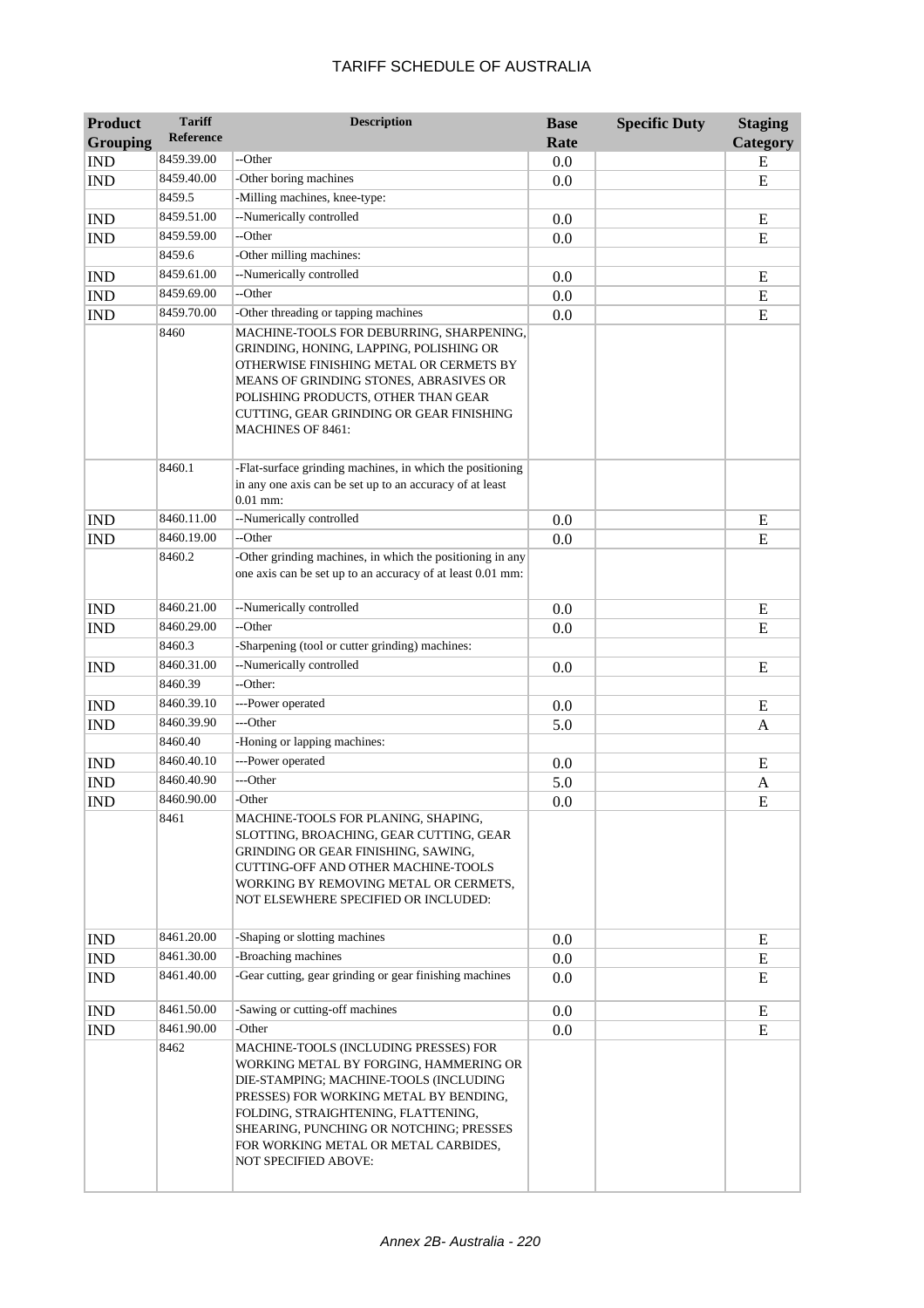| <b>Product</b><br><b>Grouping</b> | <b>Tariff</b><br><b>Reference</b> | <b>Description</b>                                                                                                                                                                        | <b>Base</b><br>Rate | <b>Specific Duty</b> | <b>Staging</b><br><b>Category</b> |
|-----------------------------------|-----------------------------------|-------------------------------------------------------------------------------------------------------------------------------------------------------------------------------------------|---------------------|----------------------|-----------------------------------|
|                                   | 8462.10                           | -Forging or die-stamping machines (including presses)<br>and hammers:                                                                                                                     |                     |                      |                                   |
| <b>IND</b>                        | 8462.10.10                        | ---Power operated                                                                                                                                                                         | 0.0                 |                      | E                                 |
| <b>IND</b>                        | 8462.10.90                        | ---Other                                                                                                                                                                                  | 5.0                 |                      | A                                 |
|                                   | 8462.2                            | -Bending, folding, straightening or flattening machines<br>(including presses):                                                                                                           |                     |                      |                                   |
| <b>IND</b>                        | 8462.21.00                        | --Numerically controlled                                                                                                                                                                  | 0.0                 |                      | E                                 |
|                                   | 8462.29                           | --Other:                                                                                                                                                                                  |                     |                      |                                   |
| <b>IND</b>                        | 8462.29.10                        | ---Power operated                                                                                                                                                                         | 0.0                 |                      | E                                 |
| <b>IND</b>                        | 8462.29.90                        | ---Other                                                                                                                                                                                  | 5.0                 |                      | A                                 |
|                                   | 8462.3                            | -Shearing machines (including presses), other than<br>combined punching and shearing machines:                                                                                            |                     |                      |                                   |
| <b>IND</b>                        | 8462.31.00                        | --Numerically controlled                                                                                                                                                                  | 0.0                 |                      | E                                 |
|                                   | 8462.39                           | --Other:                                                                                                                                                                                  |                     |                      |                                   |
| <b>IND</b>                        | 8462.39.10                        | ---Power operated                                                                                                                                                                         | 0.0                 |                      | E                                 |
| <b>IND</b>                        | 8462.39.90                        | ---Other                                                                                                                                                                                  | 5.0                 |                      | A                                 |
|                                   | 8462.4                            | -Punching or notching machines (including presses),<br>including combined punching and shearing machines:                                                                                 |                     |                      |                                   |
| <b>IND</b>                        | 8462.41.00                        | --Numerically controlled                                                                                                                                                                  | 0.0                 |                      | E                                 |
|                                   | 8462.49                           | --Other:                                                                                                                                                                                  |                     |                      |                                   |
| <b>IND</b>                        | 8462.49.10                        | ---Power operated                                                                                                                                                                         | 0.0                 |                      | E                                 |
| <b>IND</b>                        | 8462.49.90                        | ---Other                                                                                                                                                                                  | 5.0                 |                      | A                                 |
|                                   | 8462.9                            | -Other:                                                                                                                                                                                   |                     |                      |                                   |
| <b>IND</b>                        | 8462.91.00                        | --Hydraulic presses                                                                                                                                                                       | 0.0                 |                      | E                                 |
| <b>IND</b>                        | 8462.99.00                        | --Other                                                                                                                                                                                   | 0.0                 |                      | E                                 |
|                                   | 8463                              | OTHER MACHINE-TOOLS FOR WORKING METAL<br>OR CERMETS, WITHOUT REMOVING MATERIAL:                                                                                                           |                     |                      |                                   |
| <b>IND</b>                        | 8463.10.00                        | -Draw-benches for bars, tubes, profiles, wire or the like                                                                                                                                 | 0.0                 |                      | E                                 |
| <b>IND</b>                        | 8463.20.00                        | -Thread rolling machines                                                                                                                                                                  | 0.0                 |                      | E                                 |
| <b>IND</b>                        | 8463.30.00                        | -Machines for working wire                                                                                                                                                                | 0.0                 |                      | E                                 |
| <b>IND</b>                        | 8463.90.00                        | -Other                                                                                                                                                                                    | 0.0                 |                      | E                                 |
|                                   | 8464                              | MACHINE-TOOLS FOR WORKING STONE,<br>CERAMICS, CONCRETE, ASBESTOS-CEMENT OR<br>LIKE MINERAL MATERIALS OR FOR COLD<br><b>WORKING GLASS:</b>                                                 |                     |                      |                                   |
|                                   | 8464.10                           | -Sawing machines:                                                                                                                                                                         |                     |                      |                                   |
| <b>IND</b>                        | 8464.10.10                        | ---For sawing monocrystal semiconductor boules into<br>slices, or wafers into chips                                                                                                       | 0.0                 |                      | E                                 |
| <b>IND</b>                        | 8464.10.90                        | ---Other                                                                                                                                                                                  | 5.0                 |                      | A                                 |
|                                   | 8464.20                           | -Grinding or polishing machines:                                                                                                                                                          |                     |                      |                                   |
| <b>IND</b>                        | 8464.20.10                        | ---Grinding, polishing or lapping machines for the<br>processing of semiconductor wafers                                                                                                  | 0.0                 |                      | E                                 |
| <b>IND</b>                        | 8464.20.90                        | ---Other                                                                                                                                                                                  | 5.0                 |                      | A                                 |
|                                   | 8464.90                           | -Other:                                                                                                                                                                                   |                     |                      |                                   |
| IND                               | 8464.90.10                        | ---Dicing machines for scribing or scoring semiconductor<br>wafers                                                                                                                        | 0.0                 |                      | E                                 |
| <b>IND</b>                        | 8464.90.90                        | ---Other                                                                                                                                                                                  | 5.0                 |                      | A                                 |
|                                   | 8465                              | MACHINE-TOOLS (INCLUDING MACHINES FOR<br>NAILING, STAPLING, GLUEING OR OTHERWISE<br>ASSEMBLING) FOR WORKING WOOD, CORK,<br>BONE, HARD RUBBER, HARD PLASTICS OR<br>SIMILAR HARD MATERIALS: |                     |                      |                                   |
| <b>IND</b>                        | 8465.10.00                        | -Machines which can carry out different types of<br>machining operations without tool change between such<br>operations                                                                   | 5.0                 |                      | A                                 |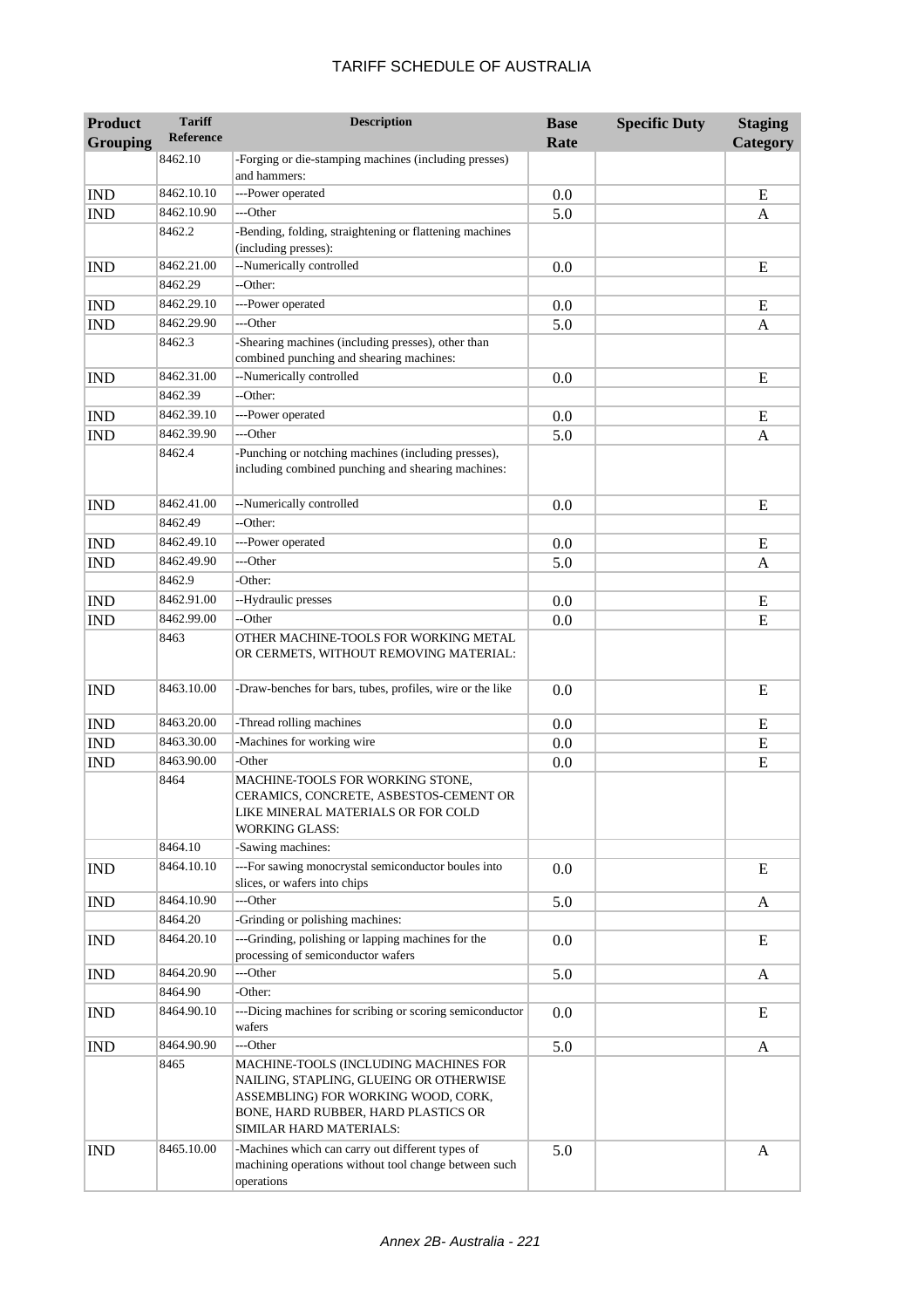| Product                     | <b>Tariff</b>        | <b>Description</b>                                                                                                                                                                                                                                                                                  | <b>Base</b> | <b>Specific Duty</b> | <b>Staging</b> |
|-----------------------------|----------------------|-----------------------------------------------------------------------------------------------------------------------------------------------------------------------------------------------------------------------------------------------------------------------------------------------------|-------------|----------------------|----------------|
| <b>Grouping</b>             | Reference            |                                                                                                                                                                                                                                                                                                     | Rate        |                      | Category       |
|                             | 8465.9               | -Other:                                                                                                                                                                                                                                                                                             |             |                      |                |
| <b>IND</b>                  | 8465.91.00           | --Sawing machines                                                                                                                                                                                                                                                                                   | 5.0         |                      | A              |
| <b>IND</b>                  | 8465.92.00           | --Planing, milling or moulding (by cutting) machines                                                                                                                                                                                                                                                | 5.0         |                      | A              |
| <b>IND</b>                  | 8465.93.00           | --Grinding, sanding or polishing machines                                                                                                                                                                                                                                                           | 5.0         |                      | A              |
| <b>IND</b>                  | 8465.94.00           | --Bending or assembling machines                                                                                                                                                                                                                                                                    | 0.0         |                      | E              |
| <b>IND</b>                  | 8465.95.00           | --Drilling or morticing machines                                                                                                                                                                                                                                                                    | 0.0         |                      | ${\bf E}$      |
| <b>IND</b>                  | 8465.96.00           | --Splitting, slicing or paring machines                                                                                                                                                                                                                                                             | 0.0         |                      | E              |
| <b>IND</b>                  | 8465.99.00           | --Other                                                                                                                                                                                                                                                                                             | 5.0         |                      | A              |
|                             | 8466                 | PARTS AND ACCESSORIES SUITABLE FOR USE<br>SOLELY OR PRINCIPALLY WITH THE MACHINES<br>OF 8456 TO 8465, INCLUDING WORK OR TOOL<br>HOLDERS, SELF-OPENING DIEHEADS, DIVIDING<br>HEADS AND OTHER SPECIAL ATTACHMENTS FOR<br>MACHINE-TOOLS; TOOL HOLDERS FOR ANY<br>TYPE OF TOOL FOR WORKING IN THE HAND: |             |                      |                |
| <b>IND</b>                  | 8466.10.00           | -Tool holders and self-opening dieheads                                                                                                                                                                                                                                                             | 0.0         |                      | ${\bf E}$      |
| <b>IND</b>                  | 8466.20.00           | -Work holders                                                                                                                                                                                                                                                                                       | 0.0         |                      | ${\bf E}$      |
| <b>IND</b>                  | 8466.30.00           | -Dividing heads and other special attachments for<br>machine-tools                                                                                                                                                                                                                                  | 0.0         |                      | E              |
|                             | 8466.9               | -Other:                                                                                                                                                                                                                                                                                             |             |                      |                |
| <b>IND</b>                  | 8466.91.00           | --For machines of 8464                                                                                                                                                                                                                                                                              | 0.0         |                      | E              |
| <b>IND</b>                  | 8466.92.00           | --For machines of 8465                                                                                                                                                                                                                                                                              | 5.0         |                      | A              |
| <b>IND</b>                  | 8466.93.00           | --For machines of 8456 to 8461                                                                                                                                                                                                                                                                      | 0.0         |                      | ${\bf E}$      |
| <b>IND</b>                  | 8466.94.00           | --For machines of 8462 or 8463                                                                                                                                                                                                                                                                      | 0.0         |                      | E              |
|                             | 8467                 | TOOLS FOR WORKING IN THE HAND,<br>PNEUMATIC, HYDRAULIC OR WITH SELF-<br>CONTAINED ELECTRIC OR NON-ELECTRIC<br><b>MOTOR:</b>                                                                                                                                                                         |             |                      |                |
|                             | 8467.1               | -Pneumatic:                                                                                                                                                                                                                                                                                         |             |                      |                |
| <b>IND</b>                  | 8467.11.00           | --Rotary type (including combined rotary percussion)                                                                                                                                                                                                                                                | 0.0         |                      | E              |
| <b>IND</b>                  | 8467.19.00           | --Other                                                                                                                                                                                                                                                                                             | 0.0         |                      | E              |
|                             | 8467.2               | -With self-contained electric motor:                                                                                                                                                                                                                                                                |             |                      |                |
| <b>IND</b>                  | 8467.21.00           | --Drills of all kinds                                                                                                                                                                                                                                                                               | 5.0         |                      | A              |
| $\mathop{\rm IND}\nolimits$ | 8467.22.00           | --Saws                                                                                                                                                                                                                                                                                              | 5.0         |                      | A              |
| <b>IND</b>                  | 8467.29.00           | --Other                                                                                                                                                                                                                                                                                             | 5.0         |                      | A              |
|                             | 8467.8               | -Other tools:                                                                                                                                                                                                                                                                                       |             |                      |                |
| <b>IND</b>                  | 8467.81.00           | --Chain saws                                                                                                                                                                                                                                                                                        | 5.0         |                      | A              |
| <b>IND</b>                  | 8467.89.00<br>8467.9 | --Other<br>-Parts:                                                                                                                                                                                                                                                                                  | 0.0         |                      | E              |
| <b>IND</b>                  | 8467.91.00           | --Of chain saws                                                                                                                                                                                                                                                                                     | 5.0         |                      | A              |
| <b>IND</b>                  | 8467.92.00           | --Of pneumatic tools                                                                                                                                                                                                                                                                                | 0.0         |                      | E              |
|                             | 8467.99              | --Other:                                                                                                                                                                                                                                                                                            |             |                      |                |
| <b>IND</b>                  | 8467.99.10           | ---Of goods of 8467.21.00, 8467.22.00 or 8467.29.00                                                                                                                                                                                                                                                 | 5.0         |                      | A              |
| <b>IND</b>                  | 8467.99.90           | ---Other                                                                                                                                                                                                                                                                                            | 0.0         |                      | E              |
|                             | 8468                 | MACHINERY AND APPARATUS FOR SOLDERING,<br>BRAZING OR WELDING, WHETHER OR NOT<br>CAPABLE OF CUTTING, OTHER THAN THOSE OF<br>8515; GAS-OPERATED SURFACE TEMPERING<br><b>MACHINES AND APPLIANCES:</b>                                                                                                  |             |                      |                |
| <b>IND</b>                  | 8468.10.00           | -Hand-held blow pipes                                                                                                                                                                                                                                                                               | 0.0         |                      | ${\bf E}$      |
|                             | 8468.20              | -Other gas-operated machinery and apparatus:                                                                                                                                                                                                                                                        |             |                      |                |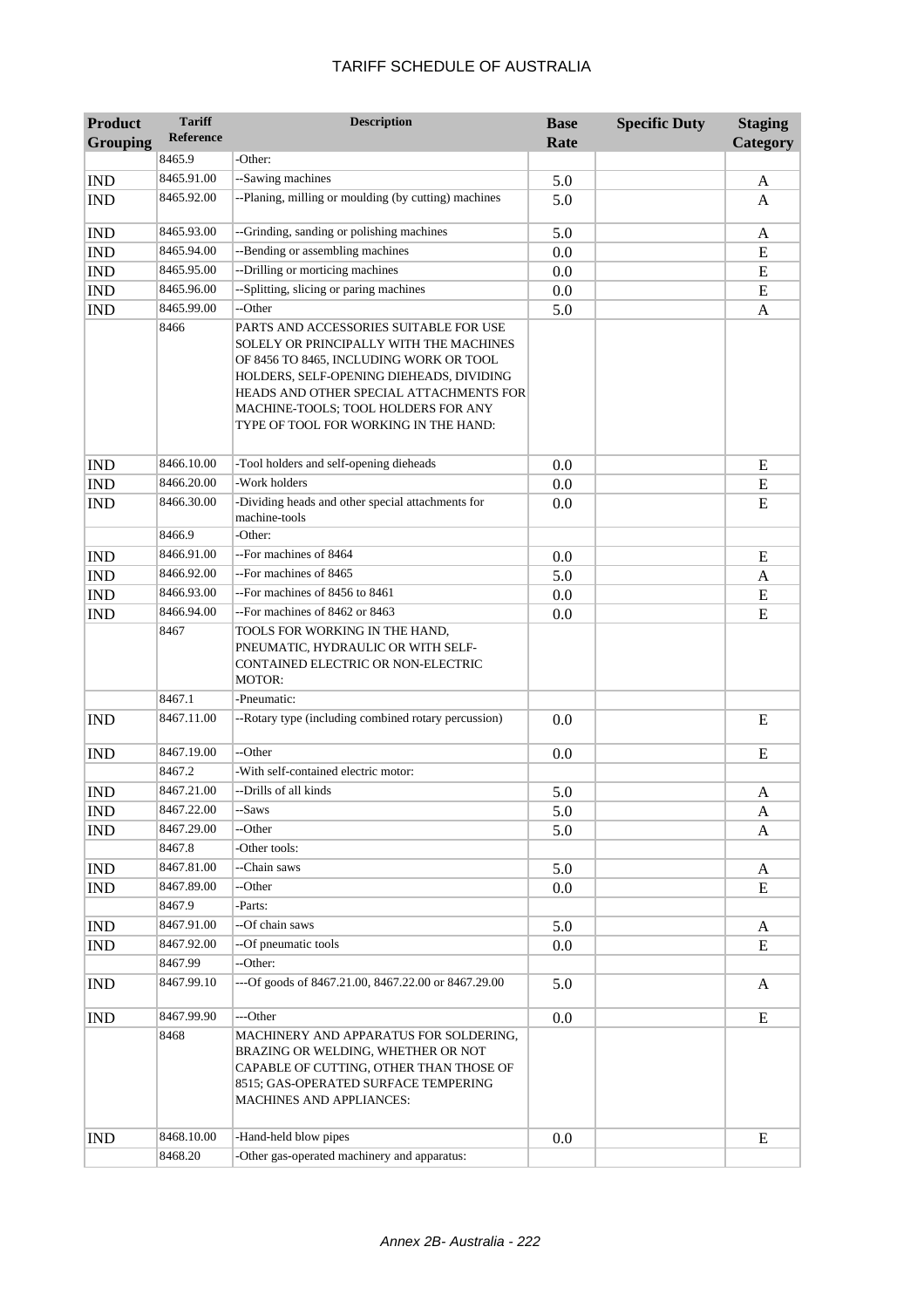| <b>Product</b><br><b>Grouping</b> | <b>Tariff</b><br><b>Reference</b> | <b>Description</b>                                                                                                                                                                                                                                                                                  | <b>Base</b><br>Rate | <b>Specific Duty</b> | <b>Staging</b><br>Category |
|-----------------------------------|-----------------------------------|-----------------------------------------------------------------------------------------------------------------------------------------------------------------------------------------------------------------------------------------------------------------------------------------------------|---------------------|----------------------|----------------------------|
| <b>IND</b>                        | 8468.20.10                        | ---For working metal, incorporating a computer control                                                                                                                                                                                                                                              | 0.0                 |                      | E                          |
| <b>IND</b>                        | 8468.20.90                        | ---Other                                                                                                                                                                                                                                                                                            | 5.0                 |                      | A                          |
| <b>IND</b>                        | 8468.80.00                        | -Other machinery and apparatus                                                                                                                                                                                                                                                                      | 5.0                 |                      | A                          |
| <b>IND</b>                        | 8468.90.00                        | -Parts                                                                                                                                                                                                                                                                                              | 5.0                 |                      | A                          |
|                                   | 8469                              | TYPEWRITERS OTHER THAN PRINTERS OF 8471;<br>WORD-PROCESSING MACHINES:                                                                                                                                                                                                                               |                     |                      |                            |
|                                   | 8469.1                            | -Automatic typewriters and word-processing machines:                                                                                                                                                                                                                                                |                     |                      |                            |
| <b>IND</b>                        | 8469.11.00                        | --Word-processing machines                                                                                                                                                                                                                                                                          | 0.0                 |                      | E                          |
| <b>IND</b>                        | 8469.12.00                        | --Automatic typewriters                                                                                                                                                                                                                                                                             | 0.0                 |                      | E                          |
| <b>IND</b>                        | 8469.20.00                        | -Other typewriters, electric                                                                                                                                                                                                                                                                        | 0.0                 |                      | E                          |
| <b>IND</b>                        | 8469.30.00                        | -Other typewriters, non-electric                                                                                                                                                                                                                                                                    | 0.0                 |                      | E                          |
|                                   | 8470                              | CALCULATING MACHINES AND POCKET-SIZE<br>DATA RECORDING, REPRODUCING AND<br>DISPLAYING MACHINES WITH CALCULATING<br>FUNCTIONS; ACCOUNTING MACHINES, POSTAGE-<br>FRANKING MACHINES, TICKET-ISSUING<br>MACHINES AND SIMILAR MACHINES,<br>INCORPORATING A CALCULATING DEVICE; CASH<br><b>REGISTERS:</b> |                     |                      |                            |
| <b>IND</b>                        | 8470.10.00                        | -Electronic calculators capable of operation without an<br>external source of electric power and pocket-size data<br>recording, reproducing and displaying machines with<br>calculating functions                                                                                                   | 0.0                 |                      | E                          |
|                                   | 8470.2                            | -Other electronic calculating machines:                                                                                                                                                                                                                                                             |                     |                      |                            |
| <b>IND</b>                        | 8470.21.00                        | --Incorporating a printing device                                                                                                                                                                                                                                                                   | 0.0                 |                      | E                          |
| <b>IND</b>                        | 8470.29.00                        | --Other                                                                                                                                                                                                                                                                                             | 0.0                 |                      | E                          |
| <b>IND</b>                        | 8470.30.00                        | -Other calculating machines                                                                                                                                                                                                                                                                         | 0.0                 |                      | ${\bf E}$                  |
| <b>IND</b>                        | 8470.40.00                        | -Accounting machines                                                                                                                                                                                                                                                                                | 0.0                 |                      | E                          |
| <b>IND</b>                        | 8470.50.00                        | -Cash registers                                                                                                                                                                                                                                                                                     | 0.0                 |                      | E                          |
| <b>IND</b>                        | 8470.90.00                        | -Other                                                                                                                                                                                                                                                                                              | 0.0                 |                      | E                          |
|                                   | 8471                              | AUTOMATIC DATA PROCESSING MACHINES AND<br>UNITS THEREOF; MAGNETIC OR OPTICAL<br>READERS, MACHINES FOR TRANSCRIBING DATA<br>ONTO DATA MEDIA IN CODED FORM AND<br>MACHINES FOR PROCESSING SUCH DATA, NOT<br>ELSEWHERE SPECIFIED OR INCLUDED:                                                          |                     |                      |                            |
| <b>IND</b>                        | 8471.10.00                        | -Analogue or hybrid automatic data processing machines                                                                                                                                                                                                                                              | 0.0                 |                      | E                          |
| <b>IND</b>                        | 8471.30.00                        | -Portable digital automatic data processing machines,<br>weighing not more than 10 kg, consisting of at least a<br>central processing unit, a keyboard and a display                                                                                                                                | 0.0                 |                      | E                          |
|                                   | 8471.4                            | -Other digital automatic data processing machines:                                                                                                                                                                                                                                                  |                     |                      |                            |
| <b>IND</b>                        | 8471.41.00                        | --Comprising in the same housing at least a central<br>processing unit and an input and output unit, whether or<br>not combined                                                                                                                                                                     | 0.0                 |                      | E                          |
| <b>IND</b>                        | 8471.49.00                        | --Other, presented in the form of systems                                                                                                                                                                                                                                                           | 0.0                 |                      | E                          |
| <b>IND</b>                        | 8471.50.00                        | -Digital processing units other than those of 8471.41.00<br>or 8471.49.00, whether or not containing in the same<br>housing one or two of the following types of unit: storage<br>units, input units, output units                                                                                  | 0.0                 |                      | E                          |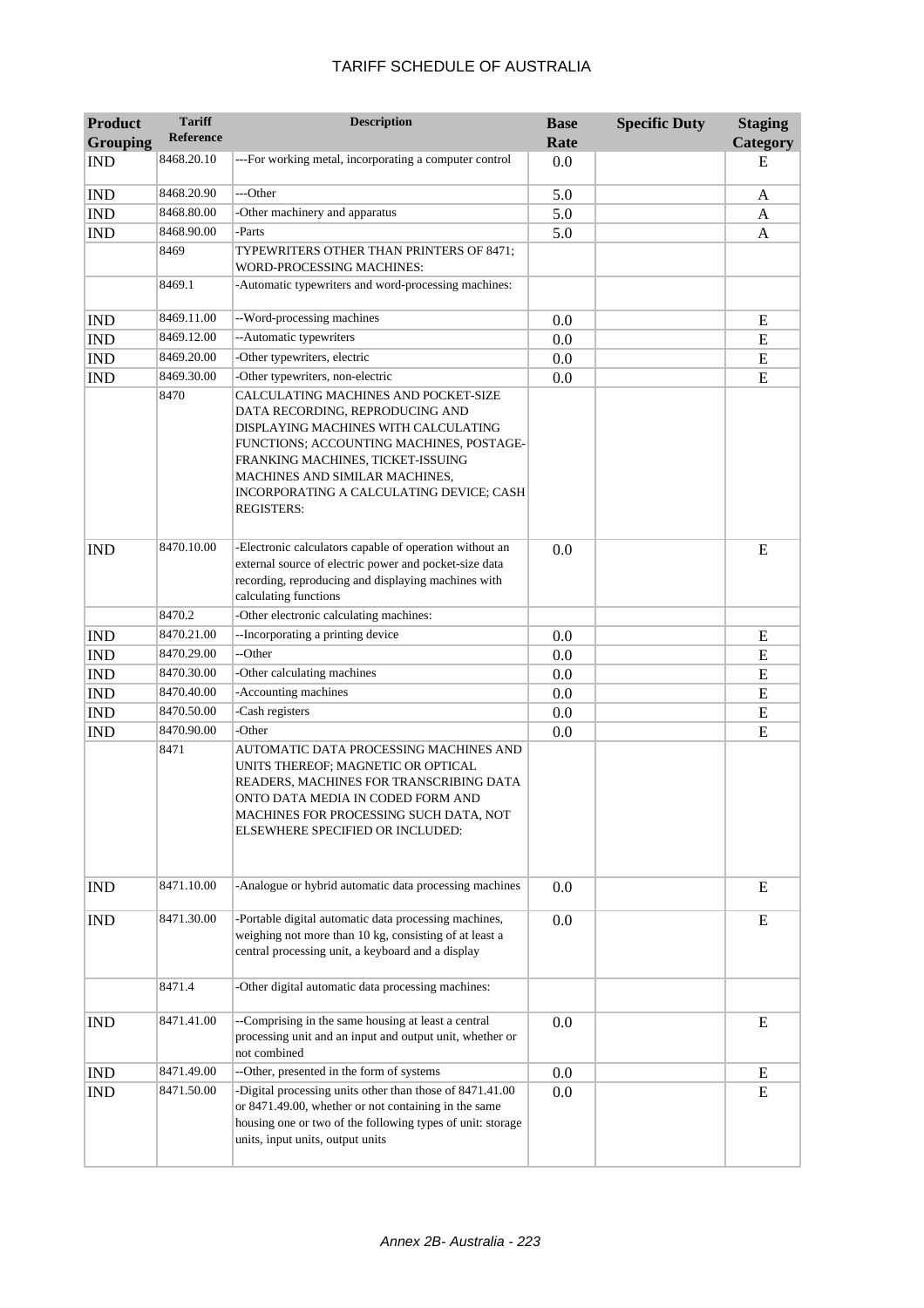| <b>Product</b><br><b>Grouping</b> | <b>Tariff</b><br><b>Reference</b> | <b>Description</b>                                                                                                                                                                                                                                                                                                                                                                                                                                   | <b>Base</b><br>Rate | <b>Specific Duty</b> | <b>Staging</b><br>Category |
|-----------------------------------|-----------------------------------|------------------------------------------------------------------------------------------------------------------------------------------------------------------------------------------------------------------------------------------------------------------------------------------------------------------------------------------------------------------------------------------------------------------------------------------------------|---------------------|----------------------|----------------------------|
| <b>IND</b>                        | 8471.60.00                        | -Input or output units, whether or not containing storage                                                                                                                                                                                                                                                                                                                                                                                            | 0.0                 |                      | Е                          |
| <b>IND</b>                        | 8471.70.00                        | units in the same housing<br>-Storage units                                                                                                                                                                                                                                                                                                                                                                                                          | 0.0                 |                      | E                          |
| <b>IND</b>                        | 8471.80.00                        | -Other units of automatic data processing machines                                                                                                                                                                                                                                                                                                                                                                                                   | 0.0                 |                      | E                          |
| <b>IND</b>                        | 8471.90.00                        | -Other                                                                                                                                                                                                                                                                                                                                                                                                                                               | 0.0                 |                      | E                          |
|                                   | 8472                              | OTHER OFFICE MACHINES (FOR EXAMPLE,<br>HECTOGRAPH OR STENCIL DUPLICATING<br>MACHINES, ADDRESSING MACHINES,<br>AUTOMATIC BANKNOTE DISPENSERS, COIN-<br>SORTING MACHINES, COIN-COUNTING OR<br>WRAPPING MACHINES, PENCIL-SHARPENING<br>MACHINES, PERFORATING OR STAPLING<br><b>MACHINES</b> ):                                                                                                                                                          |                     |                      |                            |
| <b>IND</b>                        | 8472.10.00                        | -Duplicating machines                                                                                                                                                                                                                                                                                                                                                                                                                                | 0.0                 |                      | E                          |
| <b>IND</b>                        | 8472.20.00                        | -Addressing machines and address plate embossing<br>machines                                                                                                                                                                                                                                                                                                                                                                                         | 0.0                 |                      | E                          |
| <b>IND</b>                        | 8472.30.00                        | -Machines for sorting or folding mail or for inserting mail<br>in envelopes or bands, machines for opening, closing or<br>sealing mail and machines for affixing or cancelling<br>postage stamps                                                                                                                                                                                                                                                     | 0.0                 |                      | E                          |
|                                   | 8472.90                           | -Other:                                                                                                                                                                                                                                                                                                                                                                                                                                              |                     |                      |                            |
| <b>IND</b>                        | 8472.90.10                        | ---Stapling machines                                                                                                                                                                                                                                                                                                                                                                                                                                 | 5.0                 |                      | A                          |
| <b>IND</b>                        | 8472.90.90<br>8473                | ---Other<br>PARTS AND ACCESSORIES (OTHER THAN<br>COVERS, CARRYING CASES AND THE LIKE)<br>SUITABLE FOR USE SOLELY OR PRINCIPALLY<br>WITH MACHINES OF 8469 TO 8472:                                                                                                                                                                                                                                                                                    | 0.0                 |                      | E                          |
| <b>IND</b>                        | 8473.10.00                        | -Parts and accessories of the machines of 8469                                                                                                                                                                                                                                                                                                                                                                                                       | 0.0                 |                      | E                          |
|                                   | 8473.2                            | -Parts and accessories of the machines of 8470:                                                                                                                                                                                                                                                                                                                                                                                                      |                     |                      |                            |
| <b>IND</b>                        | 8473.21.00                        | --Of the electronic calculating machines of 8470.10.00,<br>8470.21.00 or 8470.29.00                                                                                                                                                                                                                                                                                                                                                                  | 0.0                 |                      | E                          |
| <b>IND</b>                        | 8473.29.00                        | --Other                                                                                                                                                                                                                                                                                                                                                                                                                                              | 0.0                 |                      | E                          |
| <b>IND</b>                        | 8473.30.00                        | -Parts and accessories of the machines of 8471                                                                                                                                                                                                                                                                                                                                                                                                       | 0.0                 |                      | E                          |
| <b>IND</b>                        | 8473.40.00                        | -Parts and accessories of the machines of 8472                                                                                                                                                                                                                                                                                                                                                                                                       | 0.0                 |                      | E                          |
| <b>IND</b>                        | 8473.50.00                        | -Parts and accessories equally suitable for use with<br>machines of two or more of 8469 to 8472                                                                                                                                                                                                                                                                                                                                                      | 0.0                 |                      | E                          |
|                                   | 8474                              | MACHINERY FOR SORTING, SCREENING,<br>SEPARATING, WASHING, CRUSHING, GRINDING,<br>MIXING OR KNEADING EARTH, STONE, ORES OR<br>OTHER MINERAL SUBSTANCES, IN SOLID<br>(INCLUDING POWDER OR PASTE) FORM;<br>MACHINERY FOR AGGLOMERATING, SHAPING<br>OR MOULDING SOLID MINERAL FUELS, CERAMIC<br>PASTE, UNHARDENED CEMENTS, PLASTERING<br>MATERIALS OR OTHER MINERAL PRODUCTS IN<br>POWDER OR PASTE FORM; MACHINES FOR<br>FORMING FOUNDRY MOULDS OF SAND: |                     |                      |                            |
| <b>IND</b>                        | 8474.10.00                        | -Sorting, screening, separating or washing machines                                                                                                                                                                                                                                                                                                                                                                                                  | 5.0                 |                      | A                          |
| <b>IND</b>                        | 8474.20.00                        | -Crushing or grinding machines                                                                                                                                                                                                                                                                                                                                                                                                                       | 5.0                 |                      | A                          |
|                                   | 8474.3                            | -Mixing or kneading machines:                                                                                                                                                                                                                                                                                                                                                                                                                        |                     |                      |                            |
| <b>IND</b>                        | 8474.31.00                        | --Concrete or mortar mixers                                                                                                                                                                                                                                                                                                                                                                                                                          | 5.0                 |                      | A                          |
| <b>IND</b>                        | 8474.32.00                        | --Machines for mixing mineral substances with bitumen                                                                                                                                                                                                                                                                                                                                                                                                | 5.0                 |                      | A                          |
| <b>IND</b>                        | 8474.39.00                        | --Other                                                                                                                                                                                                                                                                                                                                                                                                                                              | 5.0                 |                      | A                          |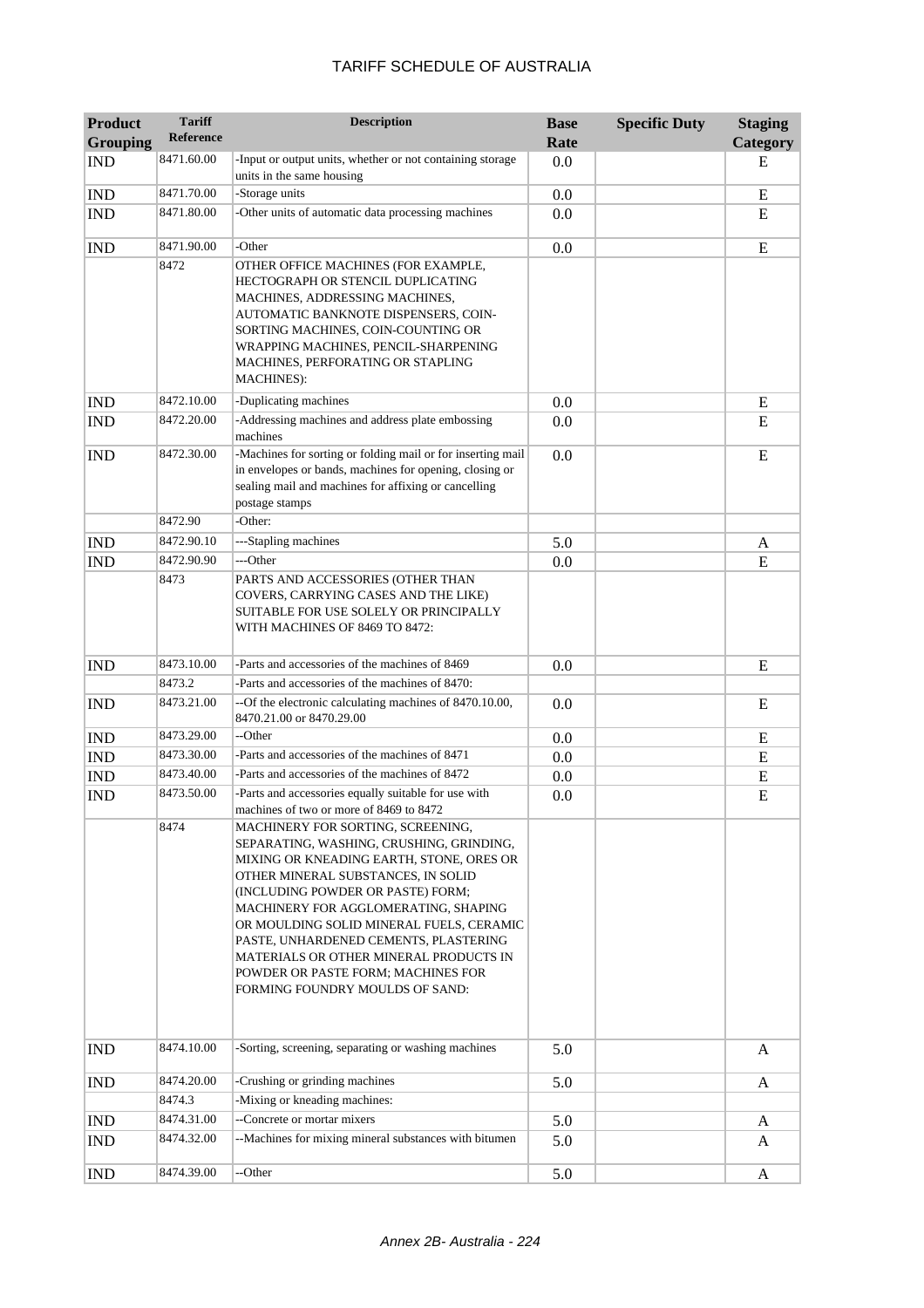| <b>Product</b>              | <b>Tariff</b>    | <b>Description</b>                                                                                                                                                                 | <b>Base</b> | <b>Specific Duty</b> | <b>Staging</b> |
|-----------------------------|------------------|------------------------------------------------------------------------------------------------------------------------------------------------------------------------------------|-------------|----------------------|----------------|
| <b>Grouping</b>             | <b>Reference</b> |                                                                                                                                                                                    | Rate        |                      | Category       |
| <b>IND</b>                  | 8474.80.00       | -Other machinery                                                                                                                                                                   | 5.0         |                      | A              |
| <b>IND</b>                  | 8474.90.00       | -Parts                                                                                                                                                                             | 5.0         |                      | A              |
|                             | 8475             | MACHINES FOR ASSEMBLING ELECTRIC OR<br>ELECTRONIC LAMPS, TUBES OR VALVES OR<br>FLASHBULBS, IN GLASS ENVELOPES; MACHINES<br>FOR MANUFACTURING OR HOT WORKING GLASS<br>OR GLASSWARE: |             |                      |                |
| <b>IND</b>                  | 8475.10.00       | -Machines for assembling electric or electronic lamps,<br>tubes or valves or flash-bulbs, in glass envelopes                                                                       | 0.0         |                      | E              |
|                             | 8475.2           | -Machines for manufacturing or hot working glass or<br>glassware:                                                                                                                  |             |                      |                |
| <b>IND</b>                  | 8475.21.00       | --Machines for making optical fibres and preforms thereof                                                                                                                          | 0.0         |                      | E              |
| <b>IND</b>                  | 8475.29.00       | --Other                                                                                                                                                                            | 5.0         |                      | A              |
| <b>IND</b>                  | 8475.90.00       | -Parts                                                                                                                                                                             | 5.0         |                      | A              |
|                             | 8476             | AUTOMATIC GOODS-VENDING MACHINES (FOR<br>EXAMPLE, POSTAGE STAMP, CIGARETTE, FOOD<br>OR BEVERAGE MACHINES), INCLUDING MONEY-<br><b>CHANGING MACHINES:</b>                           |             |                      |                |
|                             | 8476.2           | -Automatic beverage-vending machines:                                                                                                                                              |             |                      |                |
| <b>IND</b>                  | 8476.21.00       | --Incorporating heating or refrigerating devices                                                                                                                                   | 5.0         |                      | A              |
| <b>IND</b>                  | 8476.29.00       | --Other                                                                                                                                                                            | 5.0         |                      | A              |
|                             | 8476.8           | -Other machines:                                                                                                                                                                   |             |                      |                |
| <b>IND</b>                  | 8476.81.00       | --Incorporating heating or refrigerating devices                                                                                                                                   | 5.0         |                      | A              |
| <b>IND</b>                  | 8476.89.00       | --Other                                                                                                                                                                            | 5.0         |                      | A              |
| <b>IND</b>                  | 8476.90.00       | -Parts                                                                                                                                                                             | 5.0         |                      | A              |
|                             | 8477             | MACHINERY FOR WORKING RUBBER OR<br>PLASTICS OR FOR THE MANUFACTURE OF<br>PRODUCTS FROM THESE MATERIALS, NOT<br>SPECIFIED OR INCLUDED ELSEWHERE IN THIS<br><b>CHAPTER:</b>          |             |                      |                |
|                             | 8477.10          | -Injection-moulding machines:                                                                                                                                                      |             |                      |                |
| <b>IND</b>                  | 8477.10.10       | ---Encapsulation equipment for the assembly of<br>semiconductors                                                                                                                   | 0.0         |                      | E              |
| <b>IND</b>                  | 8477.10.90       | ---Other                                                                                                                                                                           | 5.0         |                      | A              |
| $\mathop{\rm IND}\nolimits$ | 8477.20.00       | -Extruders                                                                                                                                                                         | 5.0         |                      | A              |
| <b>IND</b>                  | 8477.30.00       | -Blow moulding machines                                                                                                                                                            | 5.0         |                      | A              |
| <b>IND</b>                  | 8477.40.00       | -Vacuum moulding machines and other thermoforming<br>machines                                                                                                                      | 5.0         |                      | A              |
|                             | 8477.5           | -Other machinery for moulding or otherwise forming:                                                                                                                                |             |                      |                |
| <b>IND</b>                  | 8477.51.00       | -- For moulding or retreading pneumatic tyres or for<br>moulding or otherwise forming inner tubes                                                                                  | 5.0         |                      | A              |
| <b>IND</b>                  | 8477.59.00       | --Other                                                                                                                                                                            | 5.0         |                      | A              |
| <b>IND</b>                  | 8477.80.00       | -Other machinery                                                                                                                                                                   | 5.0         |                      | A              |
|                             | 8477.90          | -Parts:                                                                                                                                                                            |             |                      |                |
| <b>IND</b>                  | 8477.90.10       | ---Of goods of 8477.10.10                                                                                                                                                          | 0.0         |                      | E              |
| <b>IND</b>                  | 8477.90.90       | ---Other                                                                                                                                                                           | 5.0         |                      | A              |
|                             | 8478             | MACHINERY FOR PREPARING OR MAKING UP<br>TOBACCO, NOT SPECIFIED OR INCLUDED<br>ELSEWHERE IN THIS CHAPTER:                                                                           |             |                      |                |
| <b>IND</b>                  | 8478.10.00       | -Machinery                                                                                                                                                                         | 0.0         |                      | Ε              |
| <b>IND</b>                  | 8478.90.00       | -Parts                                                                                                                                                                             | 0.0         |                      | E              |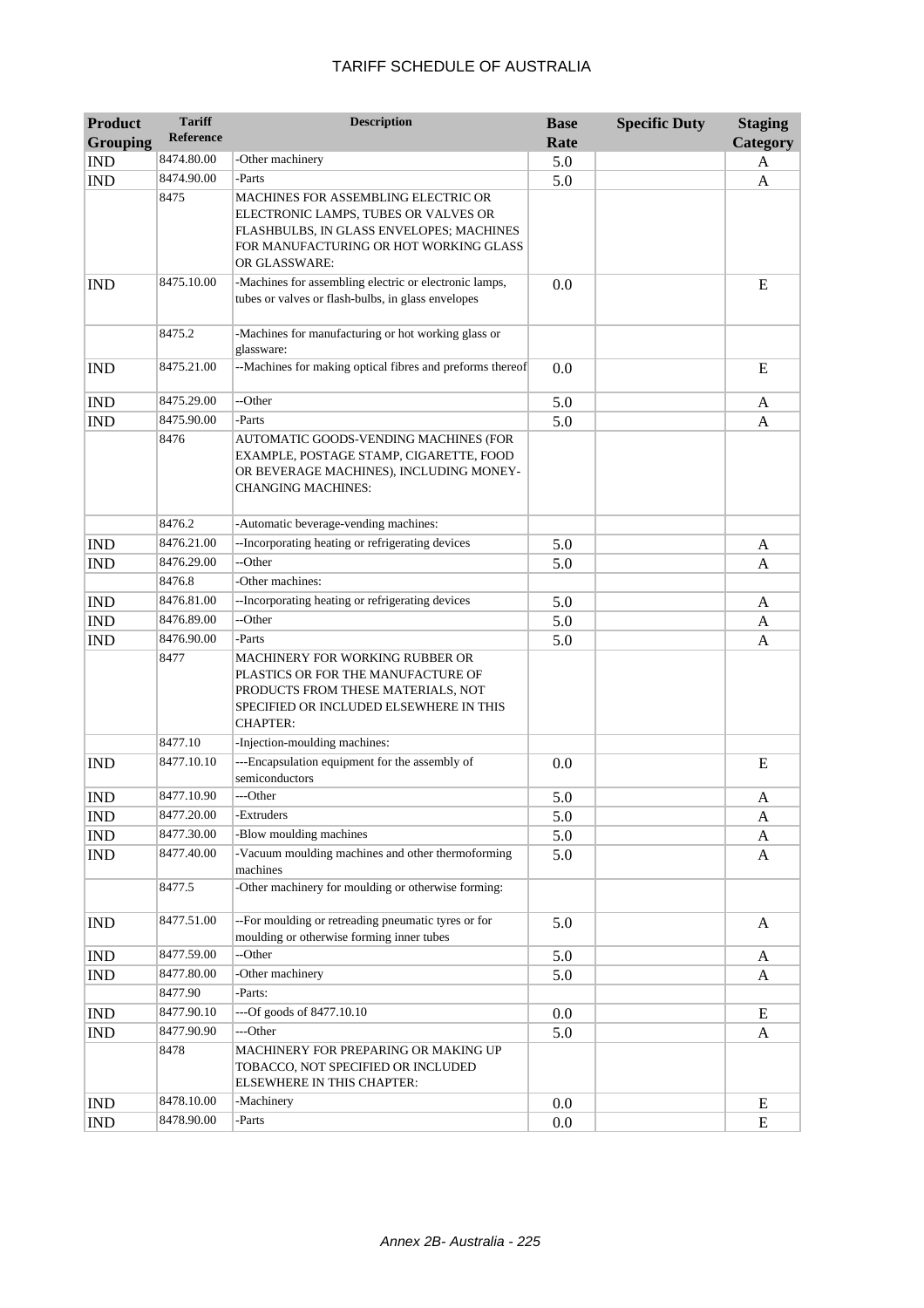| <b>Product</b>  | <b>Tariff</b><br><b>Reference</b> | <b>Description</b>                                                                                                                                                                                                                                                                                                                                                                                                                                                                                                                                                                                                                                                                                                                                                       | <b>Base</b> | <b>Specific Duty</b> | <b>Staging</b> |
|-----------------|-----------------------------------|--------------------------------------------------------------------------------------------------------------------------------------------------------------------------------------------------------------------------------------------------------------------------------------------------------------------------------------------------------------------------------------------------------------------------------------------------------------------------------------------------------------------------------------------------------------------------------------------------------------------------------------------------------------------------------------------------------------------------------------------------------------------------|-------------|----------------------|----------------|
| <b>Grouping</b> | 8479                              | MACHINES AND MECHANICAL APPLIANCES                                                                                                                                                                                                                                                                                                                                                                                                                                                                                                                                                                                                                                                                                                                                       | Rate        |                      | Category       |
|                 |                                   | HAVING INDIVIDUAL FUNCTIONS, NOT SPECIFIED<br>OR INCLUDED ELSEWHERE IN THIS CHAPTER:                                                                                                                                                                                                                                                                                                                                                                                                                                                                                                                                                                                                                                                                                     |             |                      |                |
| <b>IND</b>      | 8479.10.00                        | -Machinery for public works, building or the like                                                                                                                                                                                                                                                                                                                                                                                                                                                                                                                                                                                                                                                                                                                        | 5.0         |                      | A              |
| <b>IND</b>      | 8479.20.00                        | -Machinery for the extraction or preparation of animal or<br>fixed vegetable fats or oils                                                                                                                                                                                                                                                                                                                                                                                                                                                                                                                                                                                                                                                                                | 0.0         |                      | E              |
| <b>IND</b>      | 8479.30.00                        | -Presses for the manufacture of particle board or fibre<br>building board of wood or other ligneous materials and<br>other machinery for treating wood or cork                                                                                                                                                                                                                                                                                                                                                                                                                                                                                                                                                                                                           | 0.0         |                      | E              |
| <b>IND</b>      | 8479.40.00                        | -Rope or cable-making machines                                                                                                                                                                                                                                                                                                                                                                                                                                                                                                                                                                                                                                                                                                                                           | 0.0         |                      | ${\bf E}$      |
|                 | 8479.50                           | -Industrial robots, not elsewhere specified or included:                                                                                                                                                                                                                                                                                                                                                                                                                                                                                                                                                                                                                                                                                                                 |             |                      |                |
| <b>IND</b>      | 8479.50.10                        | --- Of a kind used for treating metal                                                                                                                                                                                                                                                                                                                                                                                                                                                                                                                                                                                                                                                                                                                                    | 0.0         |                      | E              |
| <b>IND</b>      | 8479.50.20                        | ---Of a kind used for mixing, kneading, crushing,<br>grinding, screening, sifting, homogenising, emulsifying or<br>stirring                                                                                                                                                                                                                                                                                                                                                                                                                                                                                                                                                                                                                                              | 5.0         |                      | A              |
| <b>IND</b>      | 8479.50.30                        | ---Automated machines for transport, handling and<br>storage of semiconductor wafers, wafer cassettes, wafer<br>boxes and other materials for semiconductor devices                                                                                                                                                                                                                                                                                                                                                                                                                                                                                                                                                                                                      | 0.0         |                      | E              |
| <b>IND</b>      | 8479.50.90                        | ---Other                                                                                                                                                                                                                                                                                                                                                                                                                                                                                                                                                                                                                                                                                                                                                                 | 5.0         |                      | A              |
| <b>IND</b>      | 8479.60.00                        | -Evaporative air coolers                                                                                                                                                                                                                                                                                                                                                                                                                                                                                                                                                                                                                                                                                                                                                 | 5.0         |                      | A              |
|                 | 8479.8                            | -Other machines and mechanical appliances:                                                                                                                                                                                                                                                                                                                                                                                                                                                                                                                                                                                                                                                                                                                               |             |                      |                |
| <b>IND</b>      | 8479.81.00                        | --For treating metal, including electric wire coil-winders                                                                                                                                                                                                                                                                                                                                                                                                                                                                                                                                                                                                                                                                                                               | 0.0         |                      | E              |
| <b>IND</b>      | 8479.82.00                        | --Mixing, kneading, crushing, grinding, screening, sifting,<br>homogenising, emulsifying or stirring machines                                                                                                                                                                                                                                                                                                                                                                                                                                                                                                                                                                                                                                                            | 5.0         |                      | A              |
|                 | 8479.89                           | --Other:                                                                                                                                                                                                                                                                                                                                                                                                                                                                                                                                                                                                                                                                                                                                                                 |             |                      |                |
| <b>IND</b>      | 8479.89.10                        | ---Gas-operated machinery and apparatus for cutting<br>metal, incorporating a computer control                                                                                                                                                                                                                                                                                                                                                                                                                                                                                                                                                                                                                                                                           | 0.0         |                      | E              |
| <b>IND</b>      | 8479.89.20                        | ---Machines, apparatus or equipment, as follows: (a) for<br>growing or pulling monocrystal semiconductor boules; (b)<br>for physical deposition by sputtering on semiconductor<br>wafers; (c) for wet-etching, developing, stripping or<br>cleaning semiconductor wafers and flat panel displays; (d)<br>die attach apparatus, tape automated bonders, and wire<br>bonders for the assembly of semiconductors; (e)<br>encapsulation equipment for the assembly of<br>semiconductors; (f) epitaxial deposition machines for<br>semiconductor wafers; (g) for bending, folding and<br>straightening semiconductor leads; (h) physical<br>deposition apparatus for semiconductor production; (ij)<br>spinners for coating photographic emulsions on<br>semiconductor wafers | 0.0         |                      | E              |
| <b>PMV</b>      | 8479.89.90<br>8479.90             | ---Other<br>-Parts:                                                                                                                                                                                                                                                                                                                                                                                                                                                                                                                                                                                                                                                                                                                                                      | 5.0         |                      | A              |
| <b>IND</b>      | 8479.90.10                        | ---Of goods of 8479.50.30 or 8479.89.20                                                                                                                                                                                                                                                                                                                                                                                                                                                                                                                                                                                                                                                                                                                                  | 0.0         |                      | E              |
| <b>IND</b>      | 8479.90.90                        | ---Other                                                                                                                                                                                                                                                                                                                                                                                                                                                                                                                                                                                                                                                                                                                                                                 | 5.0         |                      | A              |
|                 | 8480                              | MOULDING BOXES FOR METAL FOUNDRY;<br>MOULD BASES; MOULDING PATTERNS; MOULDS<br>FOR METAL (OTHER THAN INGOT MOULDS),<br>METAL CARBIDES, GLASS, MINERAL MATERIALS,<br><b>RUBBER OR PLASTICS:</b>                                                                                                                                                                                                                                                                                                                                                                                                                                                                                                                                                                           |             |                      |                |
| <b>IND</b>      | 8480.10.00                        | -Moulding boxes for metal foundry                                                                                                                                                                                                                                                                                                                                                                                                                                                                                                                                                                                                                                                                                                                                        | 5.0         |                      | A              |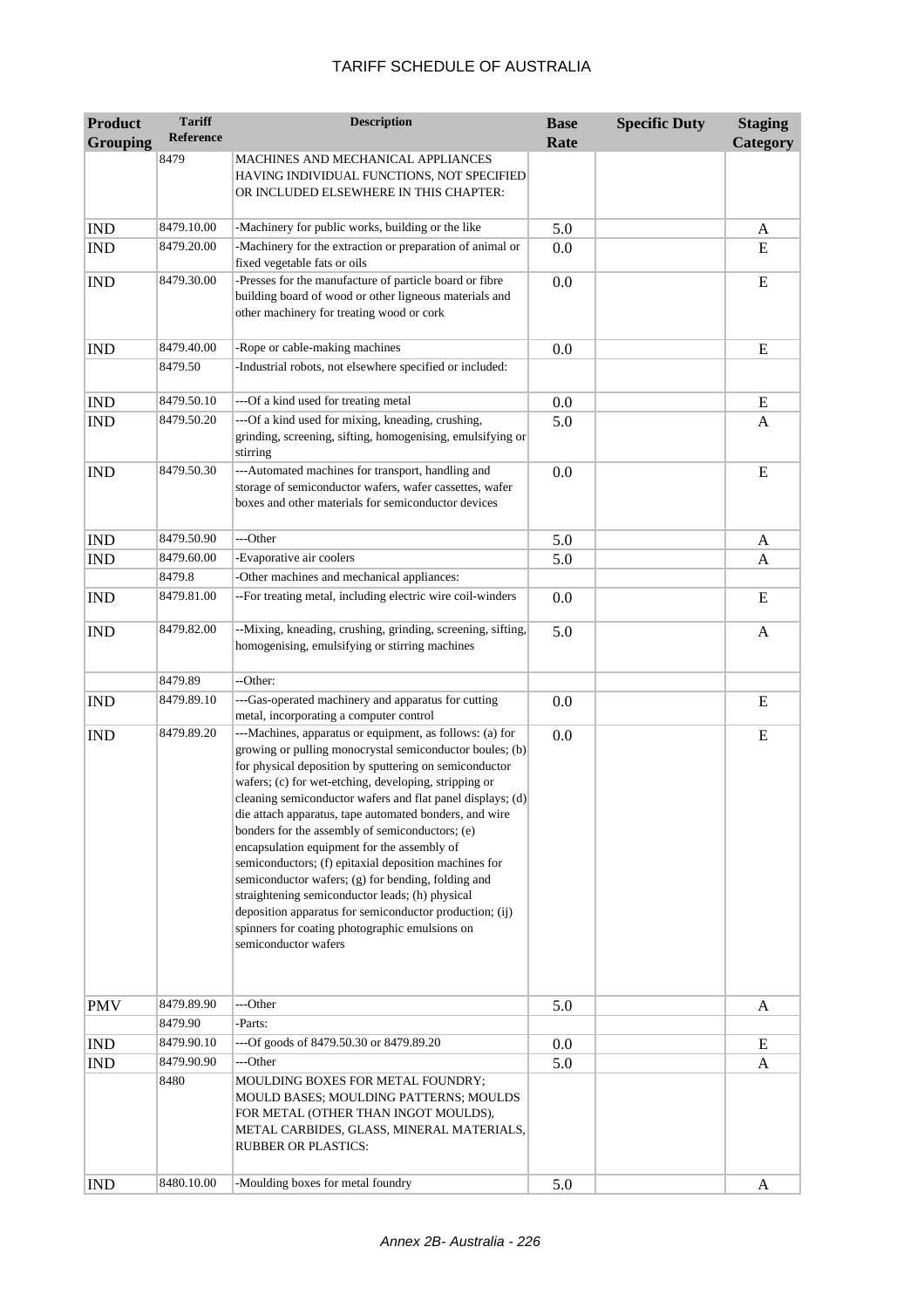| <b>Product</b><br><b>Grouping</b> | <b>Tariff</b><br><b>Reference</b> | <b>Description</b>                                                                                                                                                                    | <b>Base</b><br>Rate | <b>Specific Duty</b> | <b>Staging</b><br>Category |
|-----------------------------------|-----------------------------------|---------------------------------------------------------------------------------------------------------------------------------------------------------------------------------------|---------------------|----------------------|----------------------------|
| <b>IND</b>                        | 8480.20.00                        | -Mould bases                                                                                                                                                                          | 5.0                 |                      | A                          |
| <b>IND</b>                        | 8480.30.00                        | -Moulding patterns                                                                                                                                                                    | 5.0                 |                      | A                          |
|                                   | 8480.4                            | -Moulds for metal or metal carbides:                                                                                                                                                  |                     |                      |                            |
| <b>IND</b>                        | 8480.41.00                        | --Injection or compression types                                                                                                                                                      | 5.0                 |                      | A                          |
| <b>IND</b>                        | 8480.49.00                        | --Other                                                                                                                                                                               | 5.0                 |                      | A                          |
| <b>IND</b>                        | 8480.50.00                        | -Moulds for glass                                                                                                                                                                     | 5.0                 |                      | A                          |
| <b>IND</b>                        | 8480.60.00                        | -Moulds for mineral materials                                                                                                                                                         | 5.0                 |                      | A                          |
|                                   | 8480.7                            | -Moulds for rubber or plastics:                                                                                                                                                       |                     |                      |                            |
|                                   | 8480.71                           | --Injection or compression types:                                                                                                                                                     |                     |                      |                            |
| <b>IND</b>                        | 8480.71.10                        | ---For the manufacture of semiconductor devices                                                                                                                                       | 0.0                 |                      | E                          |
| <b>IND</b>                        | 8480.71.90                        | ---Other                                                                                                                                                                              | 5.0                 |                      | A                          |
| <b>IND</b>                        | 8480.79.00                        | --Other                                                                                                                                                                               | 5.0                 |                      | A                          |
|                                   | 8481                              | TAPS, COCKS, VALVES AND SIMILAR<br>APPLIANCES FOR PIPES, BOILER SHELLS, TANKS,<br>VATS OR THE LIKE, INCLUDING PRESSURE-<br>REDUCING VALVES AND THERMOSTATICALLY<br>CONTROLLED VALVES: |                     |                      |                            |
| <b>PMV</b>                        | 8481.10.00                        | -Pressure-reducing valves                                                                                                                                                             | 15.0                |                      | A                          |
| <b>PMV</b>                        | 8481.20.00                        | -Valves for oleohydraulic or pneumatic transmissions                                                                                                                                  | 5.0                 |                      | A                          |
| <b>PMV</b>                        | 8481.30.00                        | -Check (nonreturn) valves                                                                                                                                                             | 15.0                |                      | A                          |
| <b>PMV</b>                        | 8481.40.00                        | -Safety or relief valves                                                                                                                                                              | 15.0                |                      | A                          |
|                                   | 8481.80                           | -Other appliances:                                                                                                                                                                    |                     |                      |                            |
| <b>IND</b>                        | 8481.80.10                        | ---Hydraulic control valves specially designed for use in<br>agricultural tractors for the operation of agricultural<br>implements                                                    | 0.0                 |                      | E                          |
| <b>PMV</b>                        | 8481.80.90                        | ---Other                                                                                                                                                                              | 5.0                 |                      | A                          |
|                                   | 8481.90                           | -Parts:                                                                                                                                                                               |                     |                      |                            |
| <b>IND</b>                        | 8481.90.10                        | ---For appliances of 8481.80.10                                                                                                                                                       | 0.0                 |                      | E                          |
| <b>PMV</b>                        | 8481.90.90                        | ---Other                                                                                                                                                                              | 5.0                 |                      | A                          |
|                                   | 8482                              | BALL OR ROLLER BEARINGS:                                                                                                                                                              |                     |                      |                            |
|                                   | 8482.10                           | -Ball bearings:                                                                                                                                                                       |                     |                      |                            |
| <b>PMV</b>                        | 8482.10.10                        | ---Of a kind used as components in passenger motor<br>vehicles                                                                                                                        | 15.0                |                      | A                          |
| <b>PMV</b>                        | 8482.10.90                        | ---Other                                                                                                                                                                              | 5.0                 |                      | A                          |
|                                   | 8482.20                           | -Tapered roller bearings, including cone and tapered roller<br>assemblies:                                                                                                            |                     |                      |                            |
| <b>PMV</b>                        | 8482.20.10                        | ---Of a kind used as components in passenger motor<br>vehicles                                                                                                                        | 15.0                |                      | A                          |
| <b>PMV</b>                        | 8482.20.90                        | ---Other                                                                                                                                                                              | 5.0                 |                      | A                          |
| <b>PMV</b>                        | 8482.30.00                        | -Spherical roller bearings                                                                                                                                                            | 5.0                 |                      | A                          |
|                                   | 8482.40                           | -Needle roller bearings:                                                                                                                                                              |                     |                      |                            |
|                                   | 8482.40.1                         | ---For propeller shaft universal joints of a kind used with<br>vehicles of 8701.20.00, 8702, 8703, 8704 or 8705:                                                                      |                     |                      |                            |
| <b>PMV</b>                        | 8482.40.11                        | ----Of a kind used as components in passenger motor<br>vehicles                                                                                                                       | 15.0                |                      | A                          |
| <b>PMV</b>                        | 8482.40.19                        | ---Other                                                                                                                                                                              | 5.0                 |                      | A                          |
| <b>PMV</b>                        | 8482.40.90                        | ---Other                                                                                                                                                                              | 5.0                 |                      | A                          |
| <b>PMV</b>                        | 8482.50.00                        | -Other cylindrical roller bearings                                                                                                                                                    | 5.0                 |                      | A                          |
| PMV                               | 8482.80.00                        | -Other, including combined ball/roller bearings                                                                                                                                       | 5.0                 |                      | A                          |
|                                   | 8482.9                            | -Parts:                                                                                                                                                                               |                     |                      |                            |
|                                   | 8482.91                           | --Balls, needles and rollers:                                                                                                                                                         |                     |                      |                            |
| <b>PMV</b>                        | 8482.91.10                        | ---Of a kind used as components in passenger motor<br>vehicles                                                                                                                        | 15.0                |                      | A                          |
| <b>PMV</b>                        | 8482.91.90                        | ---Other                                                                                                                                                                              | 5.0                 |                      | A                          |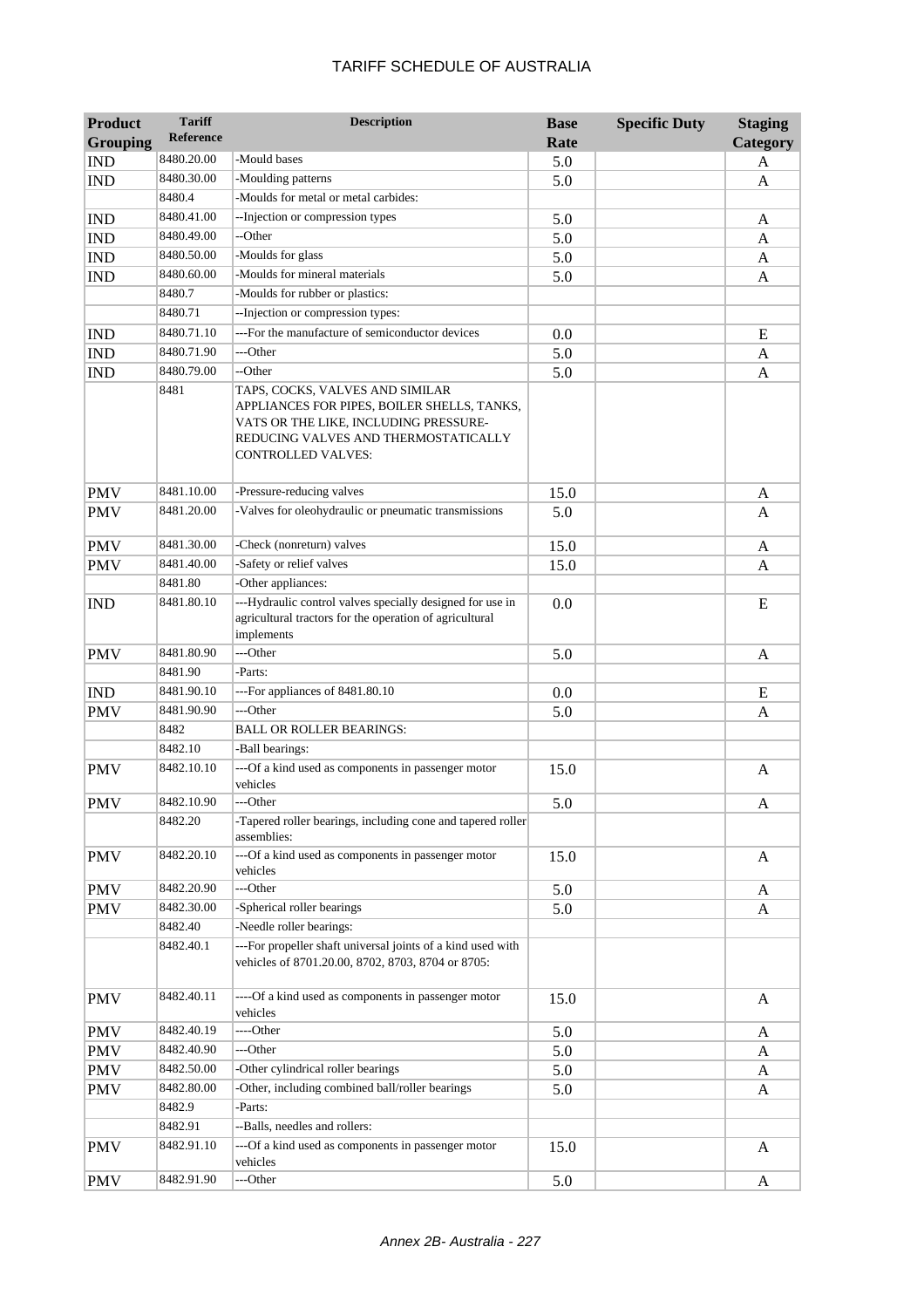| <b>Product</b>  | <b>Tariff</b><br><b>Reference</b> | <b>Description</b>                                                                                                                                                                                                                                                                                                                                                   | <b>Base</b> | <b>Specific Duty</b> | <b>Staging</b> |
|-----------------|-----------------------------------|----------------------------------------------------------------------------------------------------------------------------------------------------------------------------------------------------------------------------------------------------------------------------------------------------------------------------------------------------------------------|-------------|----------------------|----------------|
| <b>Grouping</b> | 8482.99                           | --Other:                                                                                                                                                                                                                                                                                                                                                             | Rate        |                      | Category       |
|                 | 8482.99.10                        |                                                                                                                                                                                                                                                                                                                                                                      |             |                      |                |
| <b>PMV</b>      |                                   | ---Of a kind used as components in passenger motor<br>vehicles                                                                                                                                                                                                                                                                                                       | 15.0        |                      | A              |
| <b>PMV</b>      | 8482.99.90                        | ---Other                                                                                                                                                                                                                                                                                                                                                             | 5.0         |                      | A              |
|                 | 8483                              | TRANSMISSION SHAFTS (INCLUDING CAM<br>SHAFTS AND CRANK SHAFTS) AND CRANKS;<br>BEARING HOUSINGS AND PLAIN SHAFT<br>BEARINGS; GEARS AND GEARING; BALL OR<br>ROLLER SCREWS; GEAR BOXES AND OTHER<br>SPEED CHANGERS, INCLUDING TORQUE<br>CONVERTERS; FLYWHEELS AND PULLEYS,<br>INCLUDING PULLEY BLOCKS; CLUTCHES AND<br>SHAFT COUPLINGS (INCLUDING UNIVERSAL<br>JOINTS): |             |                      |                |
|                 |                                   |                                                                                                                                                                                                                                                                                                                                                                      |             |                      |                |
|                 | 8483.10                           | -Transmission shafts (including cam shafts and crank<br>shafts) and cranks:                                                                                                                                                                                                                                                                                          |             |                      |                |
| <b>IND</b>      | 8483.10.10                        | ---For outboard motors                                                                                                                                                                                                                                                                                                                                               | 0.0         |                      | E              |
|                 | 8483.10.9                         | ---Other:                                                                                                                                                                                                                                                                                                                                                            |             |                      |                |
| <b>PMV</b>      | 8483.10.91                        | ----Of a kind used as components in passenger motor<br>vehicles                                                                                                                                                                                                                                                                                                      | 15.0        |                      | A              |
| <b>PMV</b>      | 8483.10.99                        | ----Other                                                                                                                                                                                                                                                                                                                                                            | 5.0         |                      | A              |
| <b>PMV</b>      | 8483.20.00                        | -Bearing housings, incorporating ball or roller bearings                                                                                                                                                                                                                                                                                                             | 15.0        |                      | A              |
|                 | 8483.30                           | -Bearing housings, not incorporating ball or roller<br>bearings; plain shaft bearings:                                                                                                                                                                                                                                                                               |             |                      |                |
| <b>PMV</b>      | 8483.30.10                        | ---Of a kind used as components in passenger motor<br>vehicles                                                                                                                                                                                                                                                                                                       | 15.0        |                      | $\mathbf{A}$   |
| <b>PMV</b>      | 8483.30.90                        | ---Other                                                                                                                                                                                                                                                                                                                                                             | 5.0         |                      | A              |
|                 | 8483.40                           | -Gears and gearing, other than toothed wheels, chain<br>sprockets and other transmission elements presented<br>separately; ball or roller screws; gear boxes and other<br>speed changers, including torque converters:                                                                                                                                               |             |                      |                |
|                 | 8483.40.1                         | ---Of a kind used for internal combustion piston engines<br>of the vehicles of 8701.20.00, 8702, 8703, 8704 or 8705,<br>other than for fuel injection equipment for compression-<br>ignition engines (diesel or semi-diesel engines):                                                                                                                                |             |                      |                |
| <b>PMV</b>      | 8483.40.11                        | ----Of a kind used as components in passenger motor<br>vehicles                                                                                                                                                                                                                                                                                                      | 15.0        |                      | A              |
| <b>PMV</b>      | 8483.40.19                        | ----Other                                                                                                                                                                                                                                                                                                                                                            | 5.0         |                      | A              |
| <b>PMV</b>      | 8483.40.90                        | ---Other                                                                                                                                                                                                                                                                                                                                                             | 15.0        |                      | A              |
|                 | 8483.50                           | -Flywheels and pulleys, including pulley blocks:                                                                                                                                                                                                                                                                                                                     |             |                      |                |
|                 | 8483.50.1                         | ---Of a kind used for internal combustion piston engines<br>of the vehicles of 8701.20.00, 8702, 8703, 8704 or 8705,<br>other than for fuel injection equipment for compression-<br>ignition engines (diesel or semi-diesel engines):                                                                                                                                |             |                      |                |
| <b>PMV</b>      | 8483.50.11                        | ----Of a kind used as components in passenger motor<br>vehicles                                                                                                                                                                                                                                                                                                      | 15.0        |                      | A              |
| <b>PMV</b>      | 8483.50.19                        | ----Other                                                                                                                                                                                                                                                                                                                                                            | 5.0         |                      | A              |
| <b>PMV</b>      | 8483.50.90                        | ---Other                                                                                                                                                                                                                                                                                                                                                             | 15.0        |                      | A              |
|                 | 8483.60                           | -Clutches and shaft couplings (including universal joints):                                                                                                                                                                                                                                                                                                          |             |                      |                |
| <b>PMV</b>      | 8483.60.10                        | ---Of a kind used as components in passenger motor<br>vehicles                                                                                                                                                                                                                                                                                                       | 13.0        |                      | A              |
| <b>PMV</b>      | 8483.60.90                        | ---Other                                                                                                                                                                                                                                                                                                                                                             | 5.0         |                      | A              |
| <b>PMV</b>      | 8483.90.00                        | -Toothed wheels, chain sprockets and other transmission<br>elements presented separately; parts                                                                                                                                                                                                                                                                      | 15.0        |                      | A              |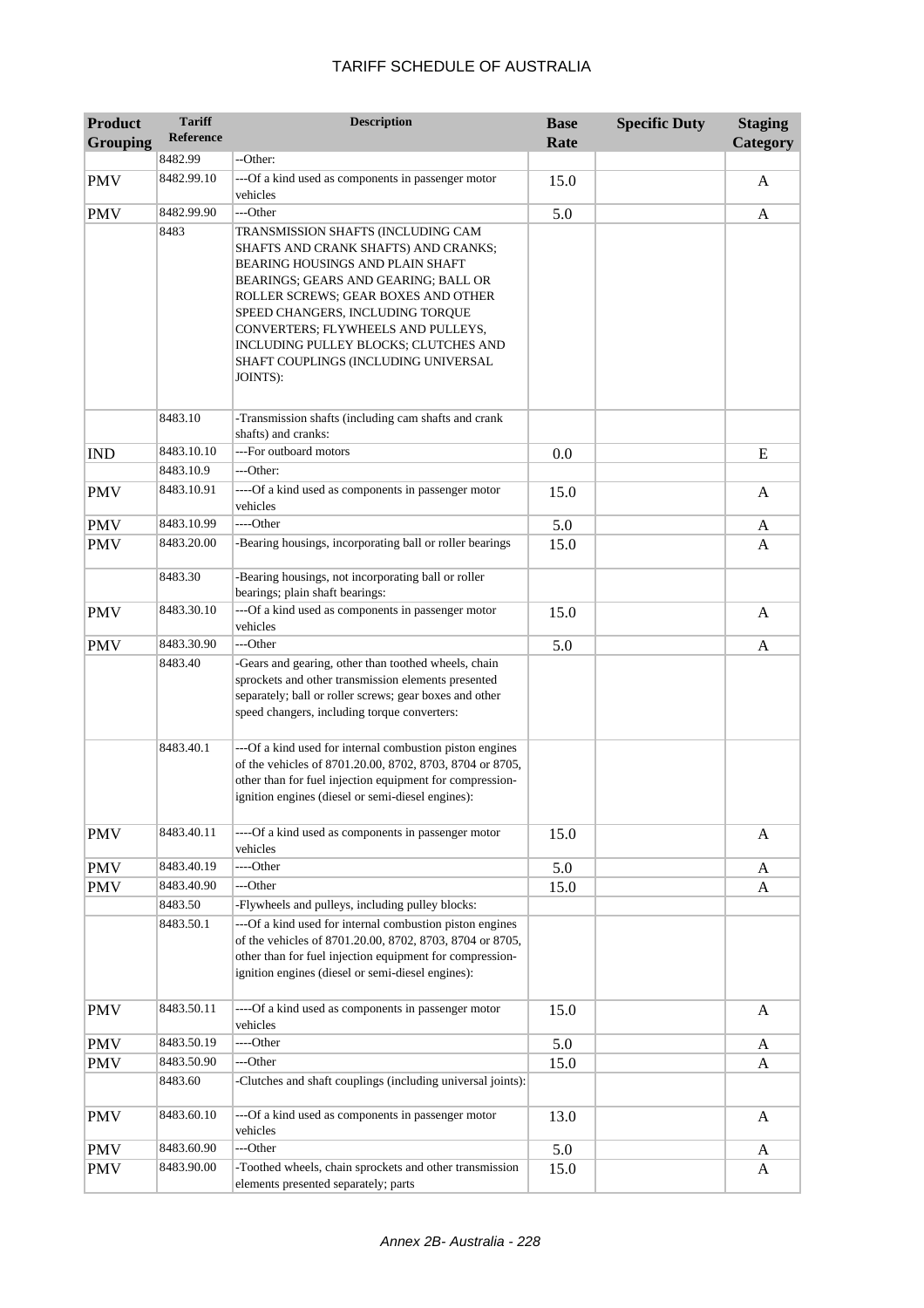| <b>Product</b>  | <b>Tariff</b>    | <b>Description</b>                                                                                                                                                                                                                                                               | <b>Base</b> | <b>Specific Duty</b> | <b>Staging</b> |
|-----------------|------------------|----------------------------------------------------------------------------------------------------------------------------------------------------------------------------------------------------------------------------------------------------------------------------------|-------------|----------------------|----------------|
| <b>Grouping</b> | <b>Reference</b> |                                                                                                                                                                                                                                                                                  | Rate        |                      | Category       |
|                 | 8484             | GASKETS AND SIMILAR JOINTS OF METAL<br>SHEETING COMBINED WITH OTHER MATERIAL<br>OR OF TWO OR MORE LAYERS OF METAL; SETS<br>OR ASSORTMENTS OF GASKETS AND SIMILAR<br>JOINTS, DISSIMILAR IN COMPOSITION, PUT UP IN<br>POUCHES, ENVELOPES OR SIMILAR PACKINGS;<br>MECHANICAL SEALS: |             |                      |                |
|                 | 8484.10          | -Gaskets and similar joints of metal sheeting combined<br>with other material or of two or more layers of metal:                                                                                                                                                                 |             |                      |                |
| <b>PMV</b>      | 8484.10.10       | --- Of a kind used as components in passenger motor<br>vehicles                                                                                                                                                                                                                  | 10.0        |                      | A              |
| <b>PMV</b>      | 8484.10.90       | ---Other                                                                                                                                                                                                                                                                         | 5.0         |                      | A              |
| <b>PMV</b>      | 8484.20.00       | -Mechanical seals                                                                                                                                                                                                                                                                | 5.0         |                      | A              |
|                 | 8484.90          | -Other:                                                                                                                                                                                                                                                                          |             |                      |                |
| <b>PMV</b>      | 8484.90.10       | ---Of a kind used as components in passenger motor<br>vehicles                                                                                                                                                                                                                   | 10.0        |                      | A              |
| <b>PMV</b>      | 8484.90.90       | ---Other                                                                                                                                                                                                                                                                         | 5.0         |                      | A              |
|                 | 8485             | MACHINERY PARTS, NOT CONTAINING<br>ELECTRICAL CONNECTORS, INSULATORS, COILS,<br>CONTACTS OR OTHER ELECTRICAL FEATURES,<br>NOT SPECIFIED OR INCLUDED ELSEWHERE IN<br>THIS CHAPTER:                                                                                                |             |                      |                |
| <b>IND</b>      | 8485.10.00       | -Ships' or boats' propellers and blades therefor                                                                                                                                                                                                                                 | 5.0         |                      | A              |
| <b>PMV</b>      | 8485.90.00       | -Other                                                                                                                                                                                                                                                                           | 5.0         |                      | A              |
|                 |                  | ELECTRICAL MACHINERY AND EQUIPMENT AND<br>PARTS THEREOF; SOUND RECORDERS AND<br>REPRODUCERS, TELEVISION IMAGE AND SOUND<br>RECORDERS AND REPRODUCERS, AND PARTS<br>AND ACCESSORIES OF SUCH ARTICLES                                                                              |             |                      |                |
|                 | 8501             | ELECTRIC MOTORS AND GENERATORS<br>(EXCLUDING GENERATING SETS):                                                                                                                                                                                                                   |             |                      |                |
| <b>PMV</b>      | 8501.10.00       | -Motors of an output not exceeding 37.5 W                                                                                                                                                                                                                                        | 15.0        |                      | A              |
| <b>PMV</b>      | 8501.20.00       | -Universal AC/DC motors of an output exceeding 37.5 W                                                                                                                                                                                                                            | 5.0         |                      | Α              |
|                 | 8501.3           | -Other DC motors; DC generators:                                                                                                                                                                                                                                                 |             |                      |                |
| <b>PMV</b>      | 8501.31.00       | --Of an output not exceeding 750 W                                                                                                                                                                                                                                               | 5.0         |                      | A              |
| PMV             | 8501.32.00       | --Of an output exceeding 750 W but not exceeding 75 kW                                                                                                                                                                                                                           | 5.0         |                      | A              |
| <b>PMV</b>      | 8501.33.00       | --Of an output exceeding 75 kW but not exceeding 375<br>kW                                                                                                                                                                                                                       | 5.0         |                      | A              |
| <b>PMV</b>      | 8501.34.00       | --Of an output exceeding 375 kW                                                                                                                                                                                                                                                  | 5.0         |                      | A              |
| <b>IND</b>      | 8501.40.00       | -Other AC motors, single-phase                                                                                                                                                                                                                                                   | 5.0         |                      | A              |
|                 | 8501.5           | -Other AC motors, multi-phase:                                                                                                                                                                                                                                                   |             |                      |                |
| <b>IND</b>      | 8501.51.00       | --Of an output not exceeding 750 W                                                                                                                                                                                                                                               | 5.0         |                      | A              |
| <b>IND</b>      | 8501.52.00       | --Of an output exceeding 750 W but not exceeding 75 kW                                                                                                                                                                                                                           | 5.0         |                      | A              |
| <b>IND</b>      | 8501.53.00       | --Of an output exceeding 75 kW                                                                                                                                                                                                                                                   | 5.0         |                      | A              |
|                 | 8501.6           | -AC generators (alternators):                                                                                                                                                                                                                                                    |             |                      |                |
| <b>IND</b>      | 8501.61.00       | --Of an output not exceeding 75 kVA                                                                                                                                                                                                                                              | 5.0         |                      | A              |
| <b>IND</b>      | 8501.62.00       | --Of an output exceeding 75 kVA but not exceeding 375<br>kVA                                                                                                                                                                                                                     | 5.0         |                      | A              |
| <b>IND</b>      | 8501.63.00       | --Of an output exceeding 375 kVA but not exceeding 750<br>kVA                                                                                                                                                                                                                    | 0.0         |                      | E              |
| <b>IND</b>      | 8501.64.00       | --Of an output exceeding 750 kVA                                                                                                                                                                                                                                                 | 0.0         |                      | E              |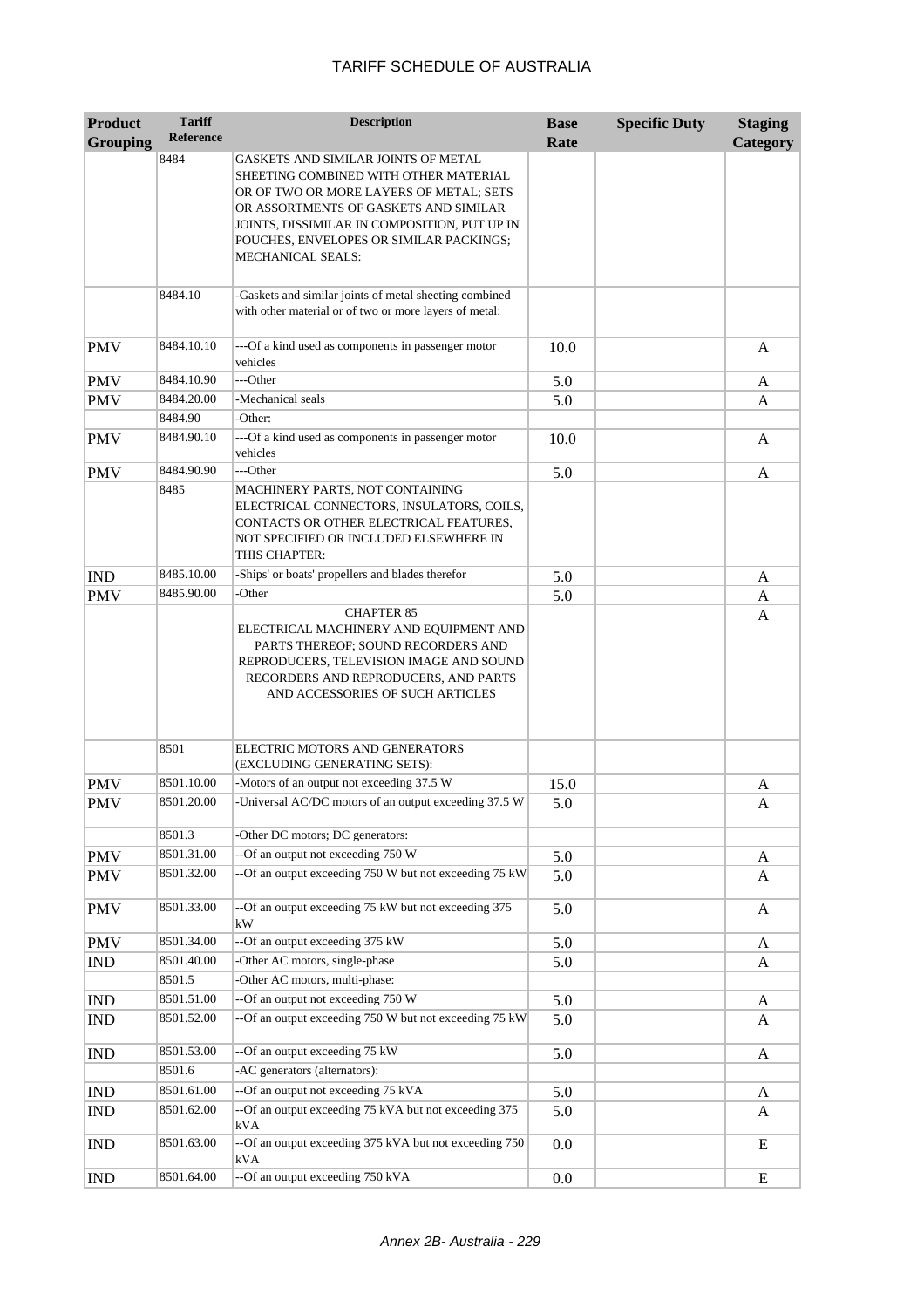| <b>Product</b><br><b>Grouping</b> | <b>Tariff</b><br><b>Reference</b> | <b>Description</b>                                                                                                                                                                                     | <b>Base</b><br>Rate | <b>Specific Duty</b> | <b>Staging</b><br>Category |
|-----------------------------------|-----------------------------------|--------------------------------------------------------------------------------------------------------------------------------------------------------------------------------------------------------|---------------------|----------------------|----------------------------|
|                                   | 8502                              | ELECTRIC GENERATING SETS AND ROTARY                                                                                                                                                                    |                     |                      |                            |
|                                   | 8502.1                            | <b>CONVERTERS:</b><br>-Generating sets with compression-ignition internal                                                                                                                              |                     |                      |                            |
|                                   |                                   | combustion piston engines (diesel or semi-diesel engines):                                                                                                                                             |                     |                      |                            |
| <b>IND</b>                        | 8502.11.00                        | --Of an output not exceeding 75 kVA                                                                                                                                                                    | 5.0                 |                      | A                          |
| <b>IND</b>                        | 8502.12.00                        | --Of an output exceeding 75 kVA but not exceeding 375<br>kVA                                                                                                                                           | 5.0                 |                      | A                          |
|                                   | 8502.13                           | --Of an output exceeding 375 kVA:                                                                                                                                                                      |                     |                      |                            |
| <b>IND</b>                        | 8502.13.10                        | ---AC generating sets of an output exceeding 500 kVA                                                                                                                                                   | 0.0                 |                      | E                          |
| <b>IND</b>                        | 8502.13.90                        | ---Other                                                                                                                                                                                               | 5.0                 |                      | A                          |
| <b>PMV</b>                        | 8502.20.00                        | -Generating sets with spark-ignition internal combustion<br>piston engines                                                                                                                             | 5.0                 |                      | A                          |
|                                   | 8502.3                            | -Other generating sets:                                                                                                                                                                                |                     |                      |                            |
|                                   | 8502.31                           | --Wind-powered:                                                                                                                                                                                        |                     |                      |                            |
| <b>IND</b>                        | 8502.31.10                        | ---AC generating sets of an output exceeding 500 kVA                                                                                                                                                   | 0.0                 |                      | E                          |
| <b>PMV</b>                        | 8502.31.90                        | ---Other                                                                                                                                                                                               | 5.0                 |                      | A                          |
|                                   | 8502.39                           | --Other:                                                                                                                                                                                               |                     |                      |                            |
| <b>IND</b>                        | 8502.39.10                        | ---AC generating sets of an output exceeding 500 kVA                                                                                                                                                   | 0.0                 |                      | E                          |
| <b>IND</b>                        | 8502.39.90                        | ---Other                                                                                                                                                                                               | 5.0                 |                      | A                          |
| <b>IND</b>                        | 8502.40.00                        | -Electric rotary converters                                                                                                                                                                            | 5.0                 |                      | A                          |
| <b>PMV</b>                        | 8503.00.00                        | PARTS SUITABLE FOR USE SOLELY OR<br>PRINCIPALLY WITH THE MACHINES OF 8501 OR<br>8502                                                                                                                   | 15.0                |                      | A                          |
|                                   | 8504                              | ELECTRICAL TRANSFORMERS, STATIC<br>CONVERTERS (FOR EXAMPLE, RECTIFIERS) AND<br><b>INDUCTORS:</b>                                                                                                       |                     |                      |                            |
| <b>IND</b>                        | 8504.10.00                        | -Ballasts for discharge lamps or tubes                                                                                                                                                                 | 5.0                 |                      | A                          |
|                                   | 8504.2                            | -Liquid dielectric transformers:                                                                                                                                                                       |                     |                      |                            |
| <b>IND</b>                        | 8504.21.00                        | --Having a power handling capacity not exceeding 650<br>kVA                                                                                                                                            | 5.0                 |                      | A                          |
| <b>IND</b>                        | 8504.22.00                        | --Having a power handling capacity exceeding 650 kVA<br>but not exceeding 10 000 kVA                                                                                                                   | 5.0                 |                      | A                          |
| <b>IND</b>                        | 8504.23.00                        | --Having a power handling capacity exceeding 10 000<br>kVA                                                                                                                                             | 5.0                 |                      | A                          |
|                                   | 8504.3                            | -Other transformers:                                                                                                                                                                                   |                     |                      |                            |
| <b>PMV</b>                        | 8504.31.00                        | --Having a power handling capacity not exceeding 1 kVA                                                                                                                                                 | 5.0                 |                      | A                          |
| <b>IND</b>                        | 8504.32.00                        | --Having a power handling capacity exceeding 1 kVA but<br>not exceeding 16 kVA                                                                                                                         | 5.0                 |                      | A                          |
| <b>IND</b>                        | 8504.33.00                        | --Having a power handling capacity exceeding 16 kVA<br>but not exceeding 500 kVA                                                                                                                       | 5.0                 |                      | A                          |
| <b>IND</b>                        | 8504.34.00                        | --Having a power handling capacity exceeding 500 kVA                                                                                                                                                   | 5.0                 |                      | A                          |
|                                   | 8504.40                           | -Static converters:                                                                                                                                                                                    |                     |                      |                            |
| <b>IND</b>                        | 8504.40.30                        | ---Goods, as follows: (a) separately housed units,<br>designed to be housed in the same cabinet as the central<br>processing unit of equipment of 8471; (b) for<br>telecommunication apparatus of 8517 | 0.0                 |                      | E                          |
| <b>PMV</b>                        | 8504.40.90                        | ---Other                                                                                                                                                                                               | 5.0                 |                      | A                          |
|                                   | 8504.50                           | -Other inductors:                                                                                                                                                                                      |                     |                      |                            |
| <b>IND</b>                        | 8504.50.10                        | ---Goods, as follows: (a) designed for use with equipment<br>of 8471; (b) for telecommunication apparatus of 8517                                                                                      | 0.0                 |                      | E                          |
| <b>IND</b>                        | 8504.50.90                        | ---Other                                                                                                                                                                                               | 5.0                 |                      | A                          |
|                                   | 8504.90                           | -Parts:                                                                                                                                                                                                |                     |                      |                            |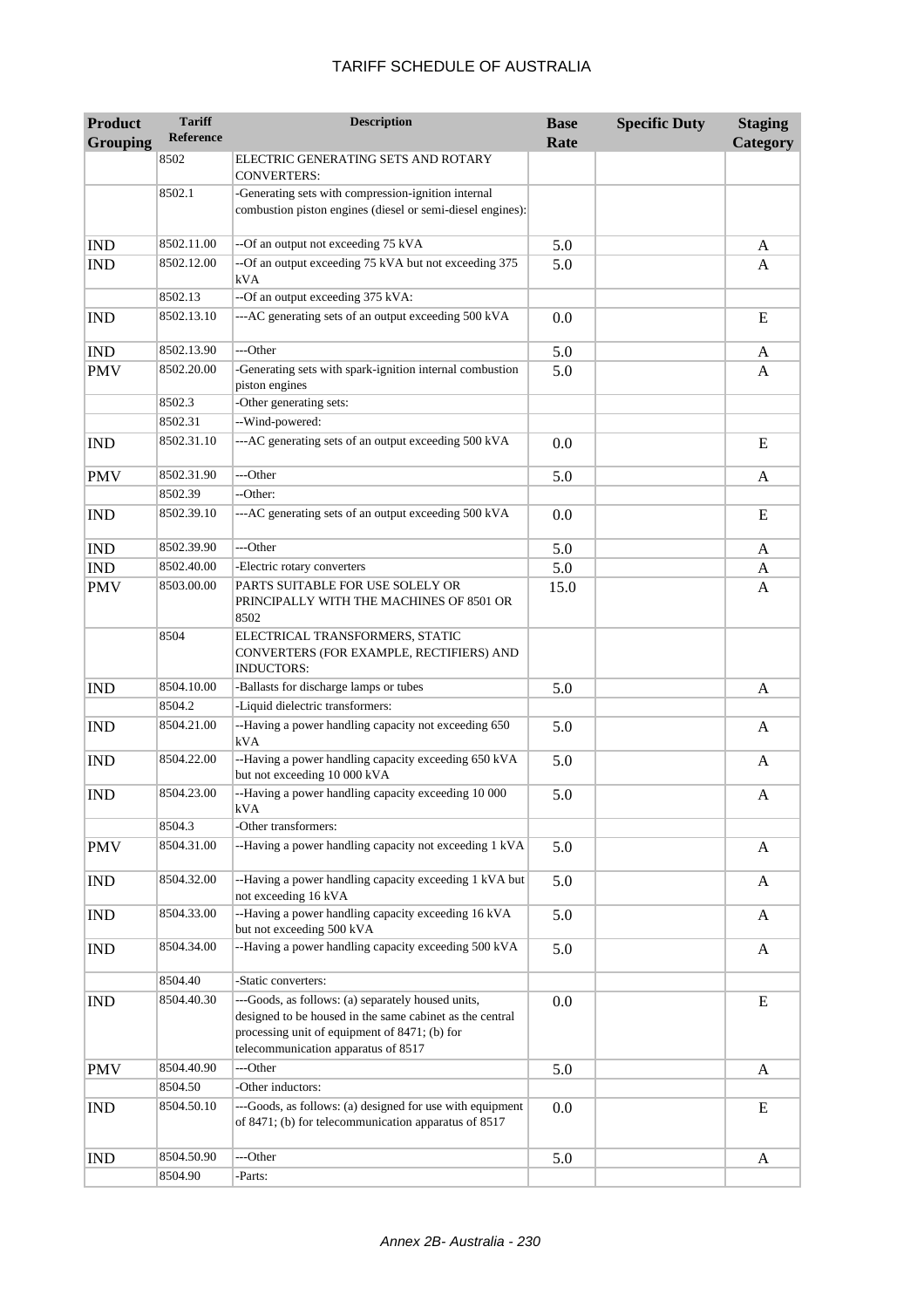| <b>Product</b><br><b>Grouping</b> | <b>Tariff</b><br><b>Reference</b> | <b>Description</b>                                                                                                                                                                                                                                                                               | <b>Base</b><br>Rate | <b>Specific Duty</b> | <b>Staging</b><br>Category |
|-----------------------------------|-----------------------------------|--------------------------------------------------------------------------------------------------------------------------------------------------------------------------------------------------------------------------------------------------------------------------------------------------|---------------------|----------------------|----------------------------|
| <b>IND</b>                        | 8504.90.30                        | $-$ -Of goods of 8504.40.30                                                                                                                                                                                                                                                                      | 0.0                 |                      | E                          |
| <b>PMV</b>                        | 8504.90.90                        | ---Other                                                                                                                                                                                                                                                                                         | 5.0                 |                      | A                          |
|                                   | 8505                              | ELECTRO-MAGNETS; PERMANENT MAGNETS<br>AND ARTICLES INTENDED TO BECOME<br>PERMANENT MAGNETS AFTER MAGNETISATION;<br>ELECTRO-MAGNETIC OR PERMANENT MAGNET<br>CHUCKS, CLAMPS AND SIMILAR HOLDING<br>DEVICES; ELECTRO-MAGNETIC COUPLINGS,<br>CLUTCHES AND BRAKES; ELECTRO-MAGNETIC<br>LIFTING HEADS: |                     |                      |                            |
|                                   | 8505.1                            | -Permanent magnets and articles intended to become<br>permanent magnets after magnetisation:                                                                                                                                                                                                     |                     |                      |                            |
| <b>PMV</b>                        | 8505.11.00                        | --Of metal                                                                                                                                                                                                                                                                                       | 5.0                 |                      | A                          |
| <b>PMV</b>                        | 8505.19.00                        | --Other                                                                                                                                                                                                                                                                                          | 5.0                 |                      | A                          |
| <b>IND</b>                        | 8505.20.00                        | -Electro-magnetic couplings, clutches and brakes                                                                                                                                                                                                                                                 | 0.0                 |                      | E                          |
| <b>IND</b>                        | 8505.30.00                        | -Electro-magnetic lifting heads                                                                                                                                                                                                                                                                  | 0.0                 |                      | E                          |
| <b>IND</b>                        | 8505.90.00                        | -Other, including parts                                                                                                                                                                                                                                                                          | 0.0                 |                      | E                          |
|                                   | 8506                              | PRIMARY CELLS AND PRIMARY BATTERIES:                                                                                                                                                                                                                                                             |                     |                      |                            |
| <b>IND</b>                        | 8506.10.00                        | -Manganese dioxide                                                                                                                                                                                                                                                                               | 0.0                 |                      | E                          |
| <b>IND</b>                        | 8506.30.00                        | -Mercuric oxide                                                                                                                                                                                                                                                                                  | 0.0                 |                      | E                          |
| <b>IND</b>                        | 8506.40.00                        | -Silver oxide                                                                                                                                                                                                                                                                                    | 0.0                 |                      | E                          |
| <b>IND</b>                        | 8506.50.00                        | -Lithium                                                                                                                                                                                                                                                                                         | 0.0                 |                      | E                          |
| <b>IND</b>                        | 8506.60.00                        | -Air-zinc                                                                                                                                                                                                                                                                                        | 0.0                 |                      | E                          |
| <b>IND</b>                        | 8506.80.00                        | -Other primary cells and primary batteries                                                                                                                                                                                                                                                       | 5.0                 |                      | A                          |
| <b>IND</b>                        | 8506.90.00                        | -Parts                                                                                                                                                                                                                                                                                           | 0.0                 |                      | E                          |
|                                   | 8507<br>8507.10                   | ELECTRIC ACCUMULATORS, INCLUDING<br>SEPARATORS THEREFOR, WHETHER OR NOT<br>RECTANGULAR (INCLUDING SQUARE):<br>-Lead-acid, of a kind used for starting piston engines:                                                                                                                            |                     |                      |                            |
| <b>PMV</b>                        | 8507.10.10                        | ---Of a kind used as components in passenger motor                                                                                                                                                                                                                                               | 15.0                |                      | A                          |
|                                   |                                   | vehicles<br>---Other                                                                                                                                                                                                                                                                             |                     |                      |                            |
| <b>PMV</b>                        | 8507.10.90<br>8507.20.00          | -Otherlead-acid accumulators                                                                                                                                                                                                                                                                     | 5.0                 |                      | A                          |
| <b>PMV</b>                        | 8507.30.00                        | -Nickel-cadmium                                                                                                                                                                                                                                                                                  | 5.0                 |                      | A                          |
| <b>PMV</b><br>IND                 | 8507.40.00                        | -Nickel-iron                                                                                                                                                                                                                                                                                     | 5.0<br>5.0          |                      | A                          |
| <b>IND</b>                        | 8507.80.00                        | -Other accumulators                                                                                                                                                                                                                                                                              | 5.0                 |                      | A                          |
|                                   | 8507.90                           | -Parts:                                                                                                                                                                                                                                                                                          |                     |                      | A                          |
| <b>PMV</b>                        | 8507.90.10                        | ---Of a kind used as components in passenger motor<br>vehicles                                                                                                                                                                                                                                   | 15.0                |                      | A                          |
| <b>PMV</b>                        | 8507.90.90                        | ---Other                                                                                                                                                                                                                                                                                         | 5.0                 |                      | A                          |
|                                   | 8509                              | ELECTRO-MECHANICAL DOMESTIC APPLIANCES,<br>WITH SELF-CONTAINED ELECTRIC MOTOR:                                                                                                                                                                                                                   |                     |                      |                            |
| <b>IND</b>                        | 8509.10.00                        | -Vacuum cleaners, including dry and wet vacuum<br>cleaners                                                                                                                                                                                                                                       | 5.0                 |                      | A                          |
| <b>IND</b>                        | 8509.20.00                        | -Floor polishers                                                                                                                                                                                                                                                                                 | 5.0                 |                      | A                          |
| <b>IND</b>                        | 8509.30.00                        | -Kitchen waste disposers                                                                                                                                                                                                                                                                         | 0.0                 |                      | E                          |
| <b>IND</b>                        | 8509.40.00                        | -Food grinders and mixers; fruit or vegetable juice<br>extractors                                                                                                                                                                                                                                | 0.0                 |                      | E                          |
| $\mathop{\rm IND}\nolimits$       | 8509.80.00                        | -Other appliances                                                                                                                                                                                                                                                                                | 5.0                 |                      | A                          |
| <b>IND</b>                        | 8509.90.00                        | -Parts                                                                                                                                                                                                                                                                                           | 5.0                 |                      | A                          |
|                                   | 8510                              | SHAVERS, HAIR CLIPPERS AND HAIR-REMOVING<br>APPLIANCES, WITH SELF-CONTAINED ELECTRIC<br>MOTOR:                                                                                                                                                                                                   |                     |                      |                            |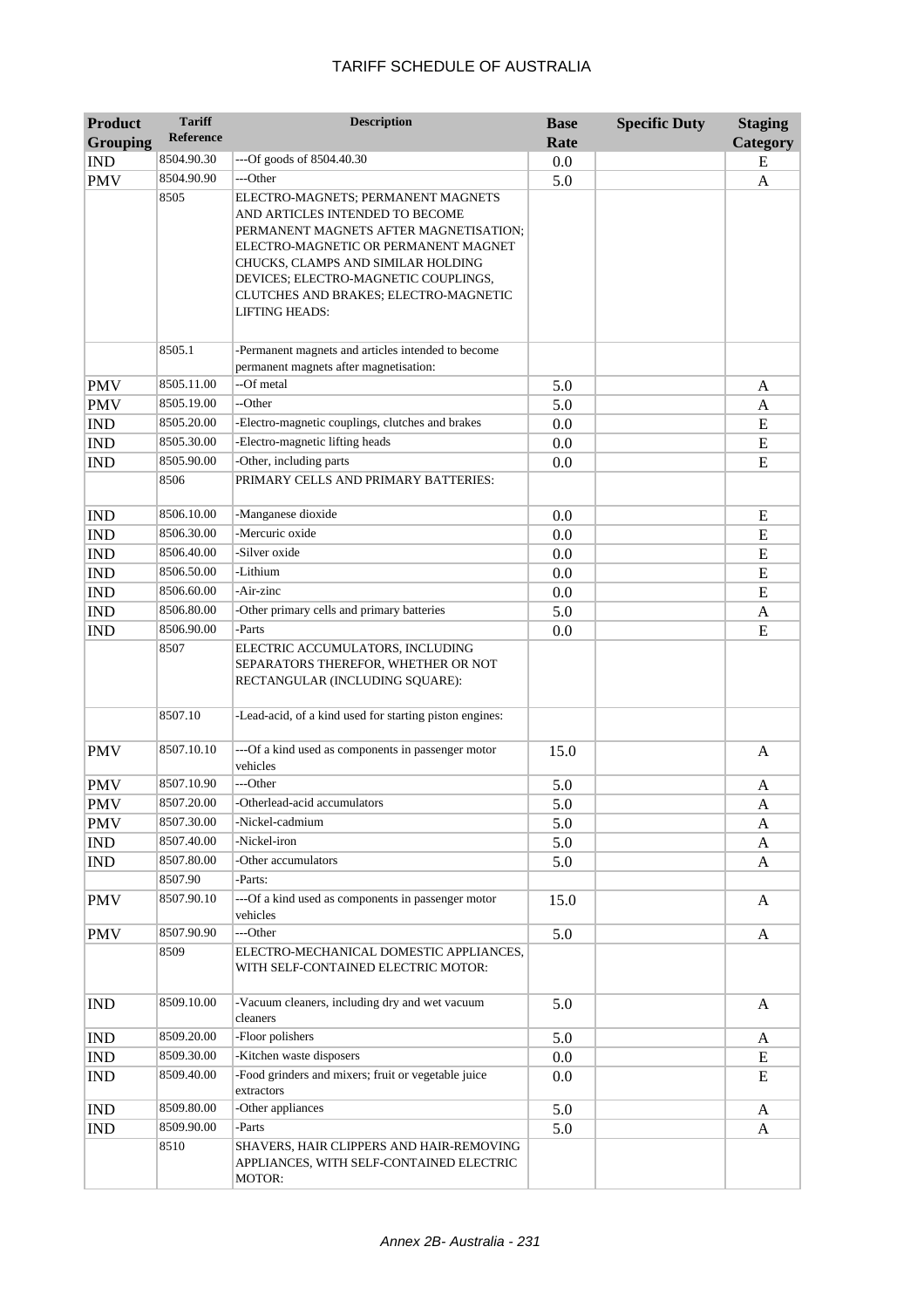| <b>Product</b>  | <b>Tariff</b>         | <b>Description</b>                                                                                                                                                                                                                                                                                                                                                                                                   | <b>Base</b> | <b>Specific Duty</b> | <b>Staging</b>            |
|-----------------|-----------------------|----------------------------------------------------------------------------------------------------------------------------------------------------------------------------------------------------------------------------------------------------------------------------------------------------------------------------------------------------------------------------------------------------------------------|-------------|----------------------|---------------------------|
| <b>Grouping</b> | <b>Reference</b>      |                                                                                                                                                                                                                                                                                                                                                                                                                      | Rate        |                      | Category                  |
| <b>IND</b>      | 8510.10.00            | -Shavers                                                                                                                                                                                                                                                                                                                                                                                                             | 0.0         |                      | E                         |
| <b>IND</b>      | 8510.20.00            | -Hair clippers                                                                                                                                                                                                                                                                                                                                                                                                       | 0.0         |                      | ${\bf E}$                 |
| <b>IND</b>      | 8510.30.00            | -Hair-removing appliances                                                                                                                                                                                                                                                                                                                                                                                            | 0.0         |                      | E                         |
| <b>IND</b>      | 8510.90.00            | -Parts                                                                                                                                                                                                                                                                                                                                                                                                               | 0.0         |                      | E                         |
| <b>PMV</b>      | 8511<br>8511.10.00    | ELECTRICAL IGNITION OR STARTING EQUIPMENT<br>OF A KIND USED FOR SPARK-IGNITION OR<br>COMPRESSION-IGNITION INTERNAL<br>COMBUSTION ENGINES (FOR EXAMPLE, IGNITION<br>MAGNETOS, MAGNETO-DYNAMOS, IGNITION<br>COILS, SPARKING PLUGS AND GLOW PLUGS,<br>STARTER MOTORS); GENERATORS (FOR<br>EXAMPLE, DYNAMOS, ALTERNATORS) AND CUT-<br>OUTS OF A KIND USED IN CONJUNCTION WITH<br><b>SUCH ENGINES:</b><br>-Sparking plugs | 15.0        |                      | A                         |
| <b>PMV</b>      | 8511.20.00            | -Ignition magnetos; magneto-dynamos; magnetic                                                                                                                                                                                                                                                                                                                                                                        | 5.0         |                      | A                         |
| <b>PMV</b>      | 8511.30.00<br>8511.40 | flywheels<br>-Distributors; ignition coils<br>-Starter motors and dual purpose starter-generators:                                                                                                                                                                                                                                                                                                                   | 15.0        |                      | A                         |
| <b>PMV</b>      | 8511.40.10            | ---Of a kind used as components in passenger motor<br>vehicles                                                                                                                                                                                                                                                                                                                                                       | 15.0        |                      | $\mathbf{A}$              |
| <b>PMV</b>      | 8511.40.90            | ---Other                                                                                                                                                                                                                                                                                                                                                                                                             | 5.0         |                      | A                         |
|                 | 8511.50               | -Other generators:                                                                                                                                                                                                                                                                                                                                                                                                   |             |                      |                           |
| <b>PMV</b>      | 8511.50.10            | ---Of a kind used as components in passenger motor<br>vehicles                                                                                                                                                                                                                                                                                                                                                       | 15.0        |                      | A                         |
| <b>PMV</b>      | 8511.50.90            | ---Other                                                                                                                                                                                                                                                                                                                                                                                                             | 5.0         |                      | A                         |
| <b>PMV</b>      | 8511.80.00            | -Other equipment                                                                                                                                                                                                                                                                                                                                                                                                     | 15.0        |                      | A                         |
| <b>PMV</b>      | 8511.90.00<br>8512    | -Parts<br>ELECTRICAL LIGHTING OR SIGNALLING<br>EQUIPMENT (EXCLUDING ARTICLES OF 8539),<br>WINDSCREEN WIPERS, DEFROSTERS AND<br>DEMISTERS, OF A KIND USED FOR CYCLES OR<br><b>MOTOR VEHICLES:</b>                                                                                                                                                                                                                     | 15.0        |                      | A                         |
| <b>IND</b>      | 8512.10.00            | -Lighting or visual signalling equipment of a kind used on<br>bicycles                                                                                                                                                                                                                                                                                                                                               | 0.0         |                      | E                         |
| <b>PMV</b>      | 8512.20.00            | -Other lighting or visual signalling equipment                                                                                                                                                                                                                                                                                                                                                                       | 15.0        |                      | $\boldsymbol{\mathsf{A}}$ |
| <b>PMV</b>      | 8512.30.00            | -Sound signalling equipment                                                                                                                                                                                                                                                                                                                                                                                          | 15.0        |                      | A                         |
| <b>PMV</b>      | 8512.40.00            | -Windscreen wipers, defrosters and demisters                                                                                                                                                                                                                                                                                                                                                                         | 15.0        |                      | A                         |
|                 | 8512.90               | -Parts:                                                                                                                                                                                                                                                                                                                                                                                                              |             |                      |                           |
| <b>PMV</b>      | 8512.90.10            | ---Of a kind used as components in passenger motor<br>vehicles                                                                                                                                                                                                                                                                                                                                                       | 15.0        |                      | A                         |
| <b>PMV</b>      | 8512.90.90            | ---Other                                                                                                                                                                                                                                                                                                                                                                                                             | 5.0         |                      | A                         |
|                 | 8513                  | PORTABLE ELECTRIC LAMPS DESIGNED TO<br>FUNCTION BY THEIR OWN SOURCE OF ENERGY<br>(FOR EXAMPLE, DRY BATTERIES,<br>ACCUMULATORS, MAGNETOS), OTHER THAN<br>LIGHTING EQUIPMENT OF 8512:                                                                                                                                                                                                                                  |             |                      |                           |
| <b>IND</b>      | 8513.10.00            | -Lamps                                                                                                                                                                                                                                                                                                                                                                                                               | 5.0         |                      | A                         |
| IND             | 8513.90.00            | -Parts                                                                                                                                                                                                                                                                                                                                                                                                               | 0.0         |                      | E                         |
|                 | 8514                  | INDUSTRIAL OR LABORATORY ELECTRIC<br>FURNACES AND OVENS (INCLUDING THOSE<br>FUNCTIONING BY INDUCTION OR DIELECTRIC<br>LOSS); OTHER INDUSTRIAL OR LABORATORY<br>EQUIPMENT FOR THE HEAT TREATMENT OF<br>MATERIALS BY INDUCTION OR DIELECTRIC<br>LOSS:                                                                                                                                                                  |             |                      |                           |
|                 | 8514.10               | -Resistance heated furnaces and ovens:                                                                                                                                                                                                                                                                                                                                                                               |             |                      |                           |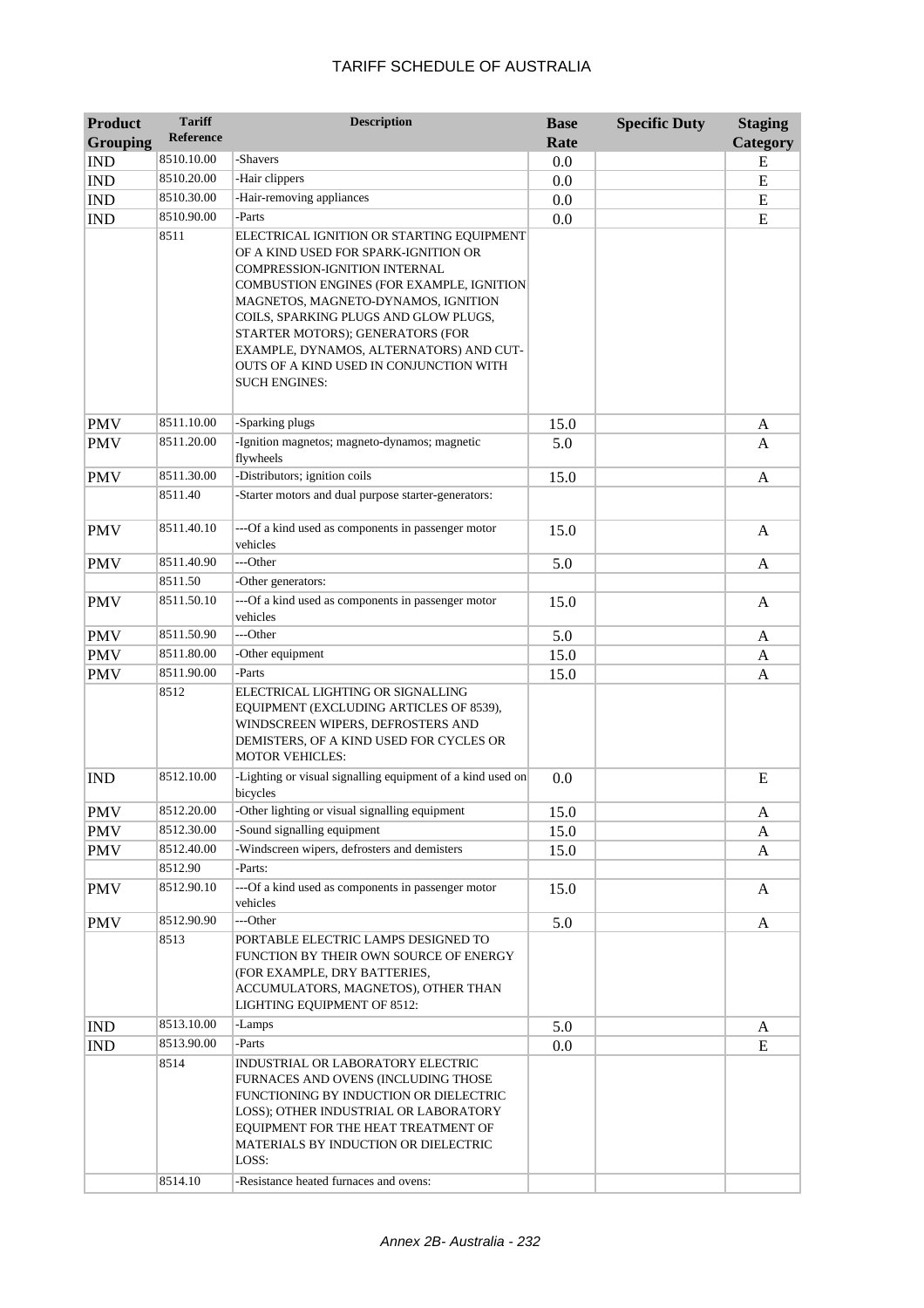| <b>Product</b>              | <b>Tariff</b><br><b>Reference</b> | <b>Description</b>                                                                                                                                                                                                                                                                                                              | <b>Base</b> | <b>Specific Duty</b> | <b>Staging</b> |
|-----------------------------|-----------------------------------|---------------------------------------------------------------------------------------------------------------------------------------------------------------------------------------------------------------------------------------------------------------------------------------------------------------------------------|-------------|----------------------|----------------|
| <b>Grouping</b>             |                                   |                                                                                                                                                                                                                                                                                                                                 | Rate        |                      | Category       |
| <b>IND</b>                  | 8514.10.10                        | ---For the manufacture of semiconductor devices on<br>semiconductor wafers                                                                                                                                                                                                                                                      | 0.0         |                      | E              |
| <b>IND</b>                  | 8514.10.90                        | ---Other                                                                                                                                                                                                                                                                                                                        | 5.0         |                      | A              |
|                             | 8514.20                           | -Furnaces and ovens functioning by induction or<br>dielectric loss:                                                                                                                                                                                                                                                             |             |                      |                |
| <b>IND</b>                  | 8514.20.10                        | ---For the manufacture of semiconductor devices on<br>semiconductor wafers                                                                                                                                                                                                                                                      | 0.0         |                      | E              |
| <b>IND</b>                  | 8514.20.90                        | ---Other                                                                                                                                                                                                                                                                                                                        | 5.0         |                      | A              |
|                             | 8514.30                           | -Other furnaces and ovens:                                                                                                                                                                                                                                                                                                      |             |                      |                |
| <b>IND</b>                  | 8514.30.10                        | ---Apparatus for the rapid heating of semiconductor<br>wafers                                                                                                                                                                                                                                                                   | 0.0         |                      | E              |
| $\mathop{\rm IND}\nolimits$ | 8514.30.90                        | ---Other                                                                                                                                                                                                                                                                                                                        | 5.0         |                      | A              |
| <b>IND</b>                  | 8514.40.00                        | -Other equipment for the heat treatment of materials by<br>induction or dielectric loss                                                                                                                                                                                                                                         | 5.0         |                      | A              |
|                             | 8514.90                           | -Parts:                                                                                                                                                                                                                                                                                                                         |             |                      |                |
| <b>IND</b>                  | 8514.90.10                        | ---Of goods of 8514.10.10, 8514.20.10 or 8514.30.10                                                                                                                                                                                                                                                                             | 0.0         |                      | E              |
| <b>IND</b>                  | 8514.90.90                        | ---Other                                                                                                                                                                                                                                                                                                                        | 5.0         |                      | A              |
|                             | 8515                              | ELECTRIC (INCLUDING ELECTRICALLY HEATED<br>GAS), LASER OR OTHER LIGHT OR PHOTON<br>BEAM, ULTRASONIC, ELECTRON BEAM,<br>MAGNETIC PULSE OR PLASMA ARC SOLDERING,<br>BRAZING OR WELDING MACHINES AND<br>APPARATUS, WHETHER OR NOT CAPABLE OF<br>CUTTING; ELECTRIC MACHINES AND APPARATUS<br>FOR HOT SPRAYING OF METALS OR CERMETS: |             |                      |                |
|                             | 8515.1                            | -Brazing or soldering machines and apparatus:                                                                                                                                                                                                                                                                                   |             |                      |                |
| <b>IND</b>                  | 8515.11.00                        | --Soldering irons and guns                                                                                                                                                                                                                                                                                                      | 5.0         |                      | A              |
|                             | 8515.19                           | --Other:                                                                                                                                                                                                                                                                                                                        |             |                      |                |
| <b>IND</b>                  | 8515.19.10                        | ---Electric or laser operated brazing or soldering machines<br>and apparatus, of a kind used for working metal,<br>incorporating a computer control                                                                                                                                                                             | 0.0         |                      | E              |
| <b>IND</b>                  | 8515.19.90                        | ---Other                                                                                                                                                                                                                                                                                                                        | 5.0         |                      | A              |
|                             | 8515.2                            | -Machines and apparatus for resistance welding of metal:                                                                                                                                                                                                                                                                        |             |                      |                |
|                             | 8515.21                           | --Fully or partly automatic:                                                                                                                                                                                                                                                                                                    |             |                      |                |
| <b>IND</b>                  | 8515.21.10                        | ---Electric or laser operated, incorporating a computer<br>control                                                                                                                                                                                                                                                              | 0.0         |                      | E              |
| <b>IND</b>                  | 8515.21.90                        | ---Other                                                                                                                                                                                                                                                                                                                        | 5.0         |                      | A              |
| <b>IND</b>                  | 8515.29.00                        | --Other                                                                                                                                                                                                                                                                                                                         | 5.0         |                      | A              |
|                             | 8515.3                            | -Machines and apparatus for arc (including plasma arc)<br>welding of metals:                                                                                                                                                                                                                                                    |             |                      |                |
|                             | 8515.31                           | --Fully or partly automatic:                                                                                                                                                                                                                                                                                                    |             |                      |                |
| <b>IND</b>                  | 8515.31.10                        | ---Electric or laser operated, incorporating a computer<br>control                                                                                                                                                                                                                                                              | 0.0         |                      | E              |
| <b>IND</b>                  | 8515.31.90                        | ---Other                                                                                                                                                                                                                                                                                                                        | 5.0         |                      | A              |
| <b>IND</b>                  | 8515.39.00                        | --Other                                                                                                                                                                                                                                                                                                                         | 5.0         |                      | A              |
|                             | 8515.80                           | -Other machines and apparatus:                                                                                                                                                                                                                                                                                                  |             |                      |                |
| <b>IND</b>                  | 8515.80.10                        | ---Electric or laser operated welding machines and<br>apparatus of a kind used for working metal, incorporating<br>a computer control                                                                                                                                                                                           | 0.0         |                      | E              |
| <b>IND</b>                  | 8515.80.90                        | ---Other                                                                                                                                                                                                                                                                                                                        | 5.0         |                      | A              |
| <b>IND</b>                  | 8515.90.00                        | -Parts                                                                                                                                                                                                                                                                                                                          | 5.0         |                      | A              |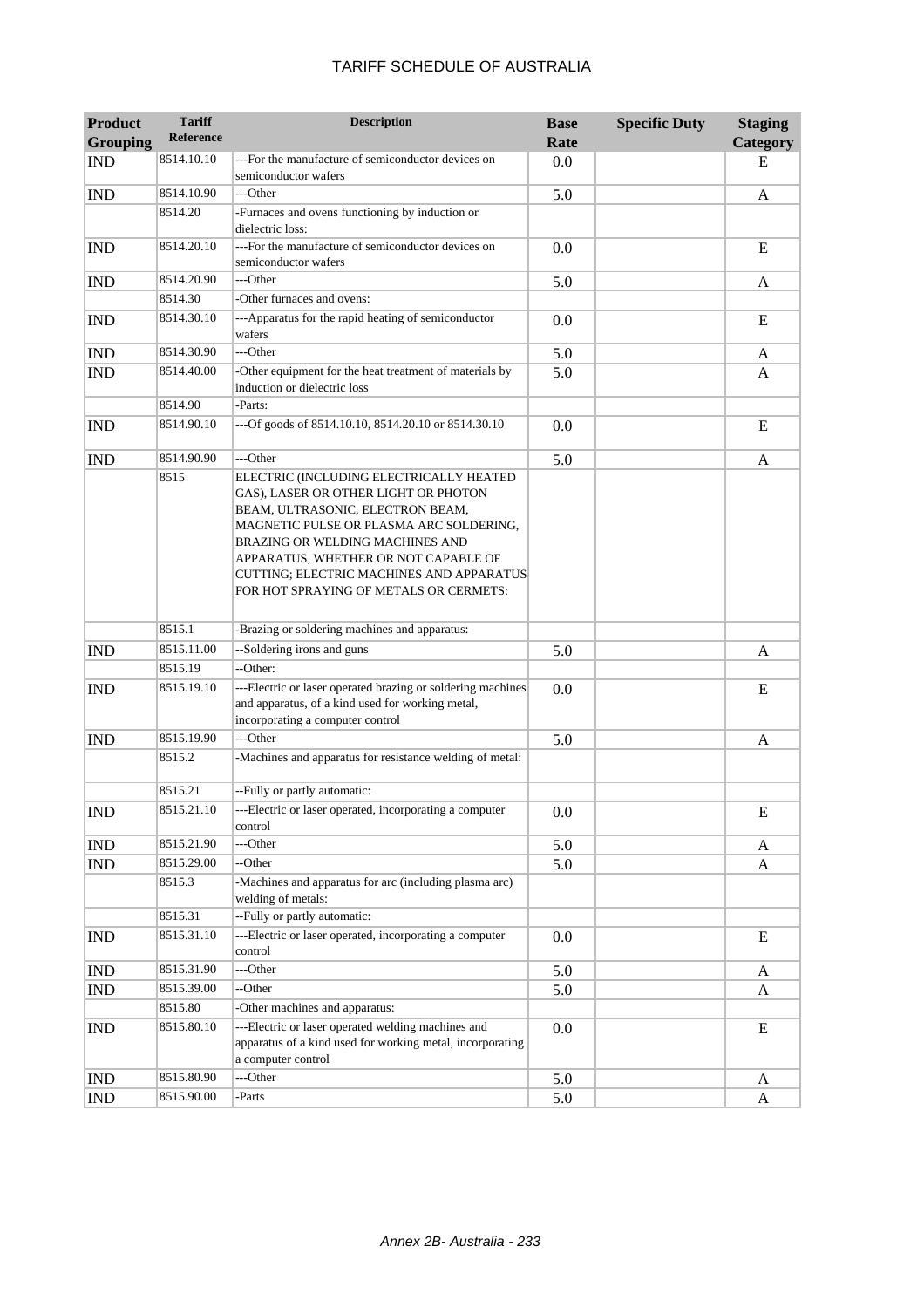| <b>Product</b>  | <b>Tariff</b>    | <b>Description</b>                                                                                                                                                                                                                                                                                                                                                                                                                                      | <b>Base</b> | <b>Specific Duty</b> | <b>Staging</b>  |
|-----------------|------------------|---------------------------------------------------------------------------------------------------------------------------------------------------------------------------------------------------------------------------------------------------------------------------------------------------------------------------------------------------------------------------------------------------------------------------------------------------------|-------------|----------------------|-----------------|
| <b>Grouping</b> | <b>Reference</b> |                                                                                                                                                                                                                                                                                                                                                                                                                                                         | Rate        |                      | <b>Category</b> |
|                 | 8516             | ELECTRIC INSTANTANEOUS OR STORAGE<br>WATER HEATERS AND IMMERSION HEATERS;<br>ELECTRIC SPACE HEATING APPARATUS AND<br>SOIL HEATING APPARATUS; ELECTRO-THERMIC<br>HAIR-DRESSING APPARATUS (FOR EXAMPLE,<br>HAIR DRYERS, HAIR CURLERS, CURLING TONG<br>HEATERS) AND HAND DRYERS; ELECTRIC<br>SMOOTHING IRONS; OTHER ELECTRO-THERMIC<br>APPLIANCES OF A KIND USED FOR DOMESTIC<br>PURPOSES; ELECTRIC HEATING RESISTORS,<br><b>OTHER THAN THOSE OF 8545:</b> |             |                      |                 |
| <b>IND</b>      | 8516.10.00       | -Electric instantaneous or storage water heaters and<br>immersion heaters                                                                                                                                                                                                                                                                                                                                                                               | 5.0         |                      | $\mathbf{A}$    |
|                 | 8516.2           | -Electric space heating apparatus and electric soil heating<br>apparatus:                                                                                                                                                                                                                                                                                                                                                                               |             |                      |                 |
| <b>IND</b>      | 8516.21.00       | --Storage heating radiators                                                                                                                                                                                                                                                                                                                                                                                                                             | 5.0         |                      | A               |
| <b>PMV</b>      | 8516.29.00       | --Other                                                                                                                                                                                                                                                                                                                                                                                                                                                 | 5.0         |                      | A               |
|                 | 8516.3           | -Electro-thermic hair-dressing or hand-drying apparatus:                                                                                                                                                                                                                                                                                                                                                                                                |             |                      |                 |
| <b>IND</b>      | 8516.31.00       | --Hair dryers                                                                                                                                                                                                                                                                                                                                                                                                                                           | 5.0         |                      | A               |
| <b>IND</b>      | 8516.32.00       | --Other hair-dressing apparatus                                                                                                                                                                                                                                                                                                                                                                                                                         | 0.0         |                      | E               |
| <b>IND</b>      | 8516.33.00       | --Hand-drying apparatus                                                                                                                                                                                                                                                                                                                                                                                                                                 | 5.0         |                      | A               |
| <b>IND</b>      | 8516.40.00       | -Electric smoothing irons                                                                                                                                                                                                                                                                                                                                                                                                                               | 5.0         |                      | A               |
| <b>IND</b>      | 8516.50.00       | -Microwave ovens                                                                                                                                                                                                                                                                                                                                                                                                                                        | 0.0         |                      | E               |
| <b>IND</b>      | 8516.60.00       | -Other ovens; cookers, cooking plates, boiling rings,<br>grillers and roasters                                                                                                                                                                                                                                                                                                                                                                          | 5.0         |                      | A               |
|                 | 8516.7           | -Other electro-thermic appliances:                                                                                                                                                                                                                                                                                                                                                                                                                      |             |                      |                 |
| <b>IND</b>      | 8516.71.00       | --Coffee or tea makers                                                                                                                                                                                                                                                                                                                                                                                                                                  | 0.0         |                      | E               |
| <b>IND</b>      | 8516.72.00       | --Toasters                                                                                                                                                                                                                                                                                                                                                                                                                                              | 5.0         |                      | A               |
| <b>IND</b>      | 8516.79.00       | --Other                                                                                                                                                                                                                                                                                                                                                                                                                                                 | 5.0         |                      | A               |
| <b>IND</b>      | 8516.80.00       | -Electric heating resistors                                                                                                                                                                                                                                                                                                                                                                                                                             | 5.0         |                      | A               |
| <b>IND</b>      | 8516.90.00       | -Parts                                                                                                                                                                                                                                                                                                                                                                                                                                                  | 5.0         |                      | A               |
|                 | 8517             | ELECTRICAL APPARATUS FOR LINE TELEPHONY<br>OR LINE TELEGRAPHY, INCLUDING LINE<br>TELEPHONE SETS WITH CORDLESS HANDSETS<br>AND TELECOMMUNICATION APPARATUS FOR<br>CARRIER-CURRENT LINE SYSTEMS OR FOR<br>DIGITAL LINE SYSTEMS; VIDEOPHONES:                                                                                                                                                                                                              |             |                      |                 |
|                 | 8517.1           | -Telephone sets; videophones:                                                                                                                                                                                                                                                                                                                                                                                                                           |             |                      |                 |
| IND             | 8517.11.00       | --Line telephone sets with cordless handsets                                                                                                                                                                                                                                                                                                                                                                                                            | $0.0\,$     |                      | E               |
| <b>IND</b>      | 8517.19.00       | --Other                                                                                                                                                                                                                                                                                                                                                                                                                                                 | 0.0         |                      | Ε               |
|                 | 8517.2           | -Facsimile machines and teleprinters:                                                                                                                                                                                                                                                                                                                                                                                                                   |             |                      |                 |
| IND             | 8517.21.00       | --Facsimile machines                                                                                                                                                                                                                                                                                                                                                                                                                                    | $0.0\,$     |                      | E               |
| IND             | 8517.22.00       | --Teleprinters                                                                                                                                                                                                                                                                                                                                                                                                                                          | $0.0\,$     |                      | E               |
| <b>IND</b>      | 8517.30.00       | -Telephonic or telegraphic switching apparatus                                                                                                                                                                                                                                                                                                                                                                                                          | $0.0\,$     |                      | E               |
| <b>IND</b>      | 8517.50.00       | -Other apparatus, for carrier-current line systems or for<br>digital line systems                                                                                                                                                                                                                                                                                                                                                                       | $0.0\,$     |                      | E               |
| IND             | 8517.80.00       | -Other apparatus                                                                                                                                                                                                                                                                                                                                                                                                                                        | $0.0\,$     |                      | E               |
| <b>IND</b>      | 8517.90.00       | -Parts                                                                                                                                                                                                                                                                                                                                                                                                                                                  | 0.0         |                      | E               |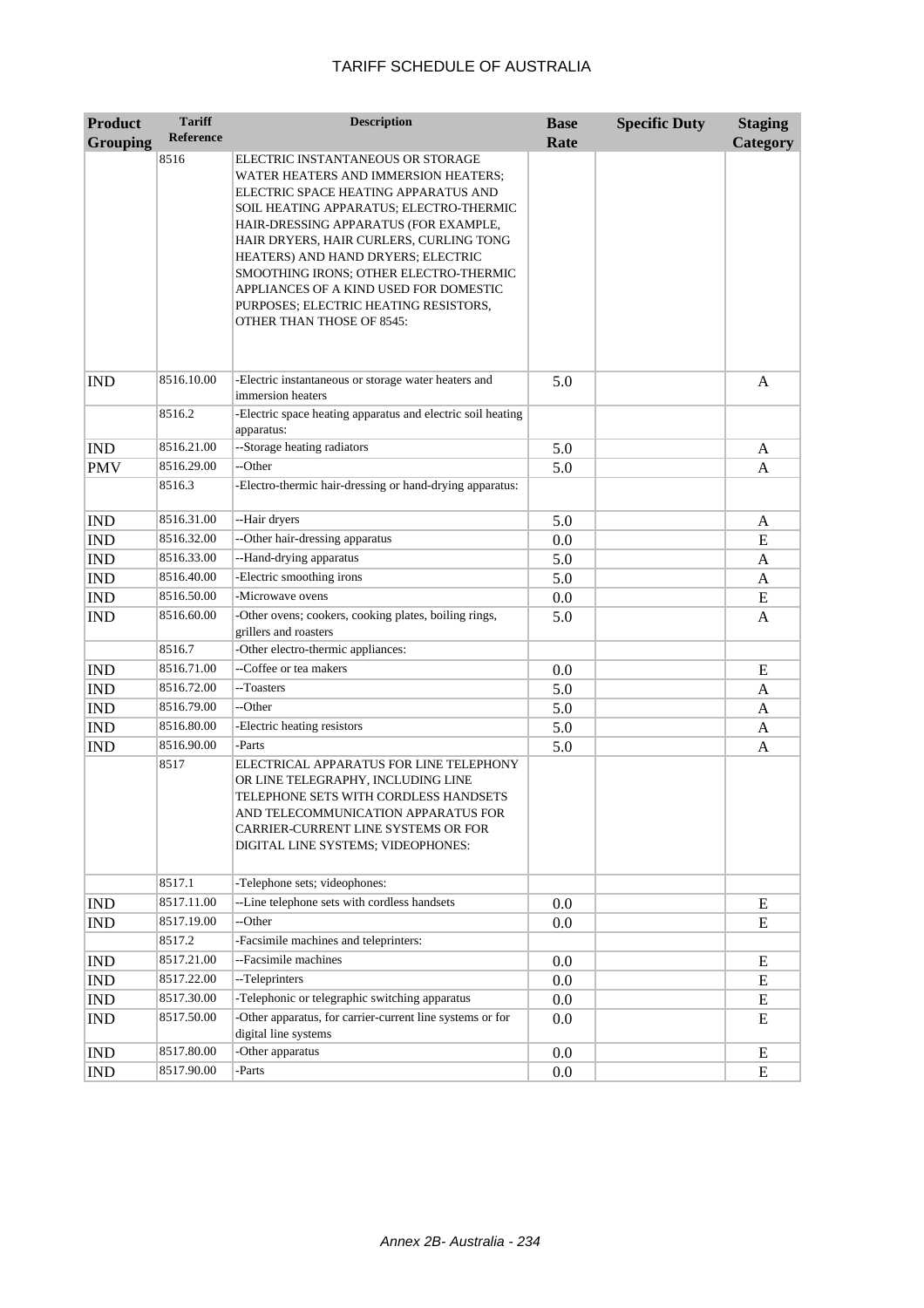| <b>Product</b>  | <b>Tariff</b>        | <b>Description</b>                                                                                                                                                                                                                                                                                                          | <b>Base</b> | <b>Specific Duty</b> | <b>Staging</b> |
|-----------------|----------------------|-----------------------------------------------------------------------------------------------------------------------------------------------------------------------------------------------------------------------------------------------------------------------------------------------------------------------------|-------------|----------------------|----------------|
| <b>Grouping</b> | <b>Reference</b>     |                                                                                                                                                                                                                                                                                                                             | Rate        |                      | Category       |
|                 | 8518                 | MICROPHONES AND STANDS THEREFOR;<br>LOUDSPEAKERS, WHETHER OR NOT MOUNTED<br>IN THEIR ENCLOSURES; HEADPHONES AND<br>EARPHONES, WHETHER OR NOT COMBINED<br>WITH A MICROPHONE, AND SETS CONSISTING OF<br>A MICROPHONE AND ONE OR MORE LOUD<br>SPEAKERS; AUDIO-FREQUENCY ELECTRIC<br>AMPLIFIERS; ELECTRIC SOUND AMPLIFIER SETS: |             |                      |                |
|                 | 8518.10              | -Microphones and stands therefor:                                                                                                                                                                                                                                                                                           |             |                      |                |
| <b>IND</b>      | 8518.10.10           | ---Microphones having a frequency range of 300 Hz to<br>3.4 kHz with a diameter not exceeding 10 mm and a<br>height not exceeding 3 mm, for telecommunication use                                                                                                                                                           | 0.0         |                      | E              |
| <b>IND</b>      | 8518.10.90           | ---Other                                                                                                                                                                                                                                                                                                                    | 5.0         |                      | A              |
|                 | 8518.2               | -Loudspeakers, whether or not mounted in their<br>enclosures:                                                                                                                                                                                                                                                               |             |                      |                |
| <b>PMV</b>      | 8518.21.00           | --Single loudspeakers, mounted in their enclosures                                                                                                                                                                                                                                                                          | 5.0         |                      | A              |
| <b>PMV</b>      | 8518.22.00           | --Multiple loudspeakers, mounted in the same enclosure                                                                                                                                                                                                                                                                      | 5.0         |                      | A              |
|                 | 8518.29              | --Other:                                                                                                                                                                                                                                                                                                                    |             |                      |                |
| <b>IND</b>      | 8518.29.10           | ---Without housing, having a frequency range of 300 Hz<br>to 3.4 kHz with a diameter not exceeding 50 mm, for<br>telecommunication use                                                                                                                                                                                      | 0.0         |                      | E              |
| <b>PMV</b>      | 8518.29.90           | ---Other                                                                                                                                                                                                                                                                                                                    | 5.0         |                      | A              |
|                 | 8518.30              | -Headphones and earphones, whether or not combined<br>with a microphone, and sets consisting of a microphone<br>and one or more loudspeakers:                                                                                                                                                                               |             |                      |                |
| <b>IND</b>      | 8518.30.10           | ---Line telephone headsets                                                                                                                                                                                                                                                                                                  | 0.0         |                      | E              |
| <b>IND</b>      | 8518.30.90           | ---Other                                                                                                                                                                                                                                                                                                                    | 5.0         |                      | A              |
|                 | 8518.40              | -Audio-frequency electric amplifiers:                                                                                                                                                                                                                                                                                       |             |                      |                |
| <b>IND</b>      | 8518.40.10           | ---For use as repeaters in line telephony products                                                                                                                                                                                                                                                                          | 0.0         |                      | E              |
| <b>PMV</b>      | 8518.40.90           | ---Other                                                                                                                                                                                                                                                                                                                    | 5.0         |                      | A              |
| <b>IND</b>      | 8518.50.00           | -Electric sound amplifier sets                                                                                                                                                                                                                                                                                              | 5.0         |                      | A              |
| <b>IND</b>      | 8518.90.00<br>8519   | -Parts<br>TURNTABLES (RECORD-DECKS), RECORD-<br>PLAYERS, CASSETTE-PLAYERS AND OTHER<br>SOUND REPRODUCING APPARATUS, NOT<br>INCORPORATING A SOUND RECORDING DEVICE:                                                                                                                                                          | 0.0         |                      | E              |
| <b>IND</b>      | 8519.10.00<br>8519.2 | -Coin-or disc-operated record-players<br>-Other record-players:                                                                                                                                                                                                                                                             | 0.0         |                      | E              |
| <b>IND</b>      | 8519.21.00           | --Without loudspeaker                                                                                                                                                                                                                                                                                                       | 0.0         |                      | E              |
| <b>IND</b>      | 8519.29.00           | --Other                                                                                                                                                                                                                                                                                                                     | 0.0         |                      | E              |
|                 | 8519.3               | -Turntables (record-decks):                                                                                                                                                                                                                                                                                                 |             |                      |                |
| <b>IND</b>      | 8519.31.00           | --With automatic record changing mechanism                                                                                                                                                                                                                                                                                  | 0.0         |                      | E              |
| IND             | 8519.39.00           | --Other                                                                                                                                                                                                                                                                                                                     | 0.0         |                      | E              |
| IND             | 8519.40.00           | -Transcribing machines                                                                                                                                                                                                                                                                                                      | 0.0         |                      | E              |
|                 | 8519.9               | -Other sound reproducing apparatus:                                                                                                                                                                                                                                                                                         |             |                      |                |
| PMV             | 8519.92.00           | --Pocket-size cassette-players                                                                                                                                                                                                                                                                                              | 15.0        |                      | A              |
| PMV             | 8519.93.00           | --Other, cassette-type                                                                                                                                                                                                                                                                                                      | 15.0        |                      | A              |
| PMV             | 8519.99.00           | --Other                                                                                                                                                                                                                                                                                                                     | 15.0        |                      | A              |
|                 | 8520                 | MAGNETIC TAPE RECORDERS AND OTHER<br>SOUND RECORDING APPARATUS, WHETHER OR<br>NOT INCORPORATING A SOUND REPRODUCING<br>DEVICE:                                                                                                                                                                                              |             |                      |                |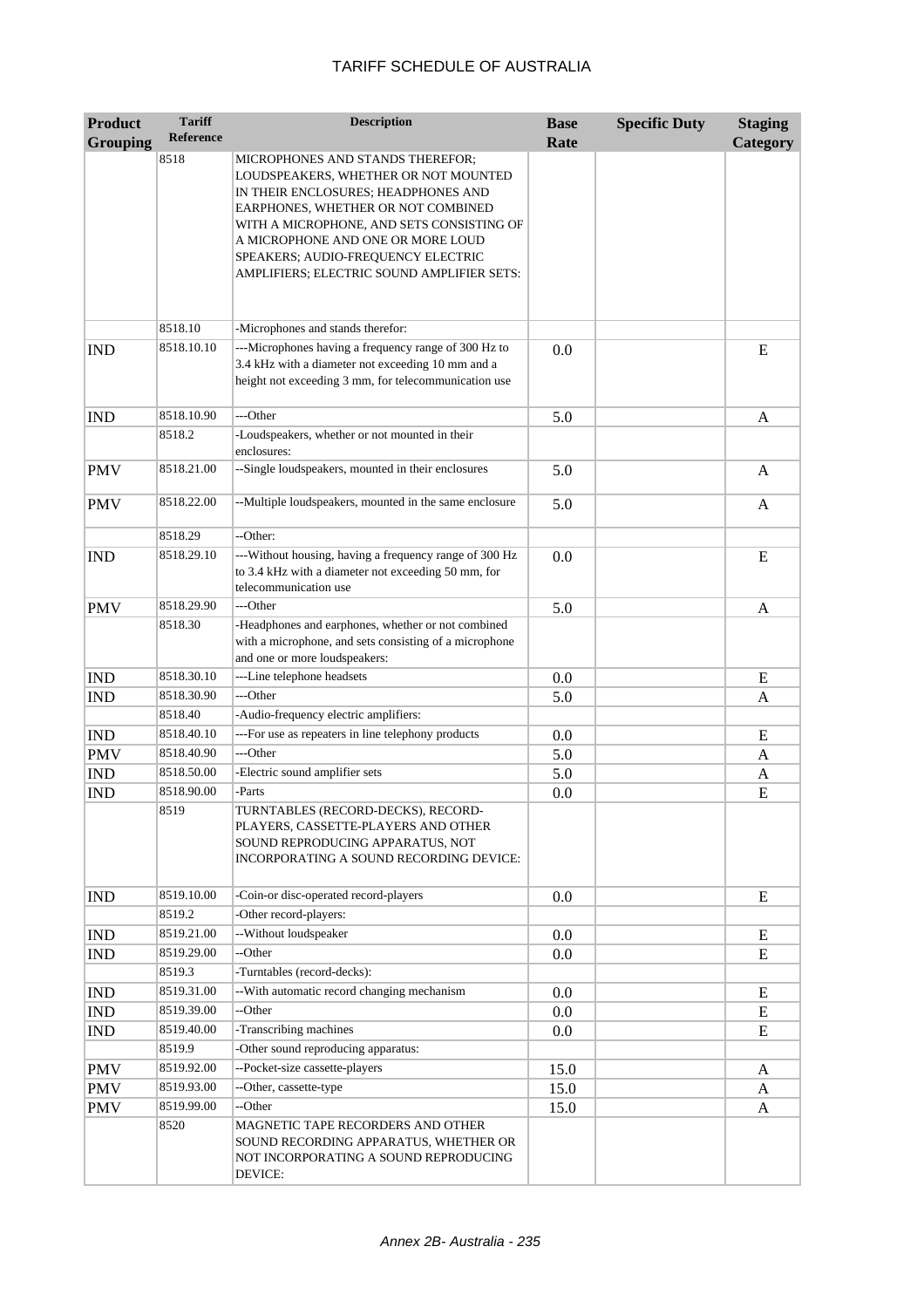| <b>Product</b><br><b>Grouping</b> | <b>Tariff</b><br><b>Reference</b> | <b>Description</b>                                                                                                                                                                                       | <b>Base</b><br>Rate | <b>Specific Duty</b> | <b>Staging</b><br>Category |
|-----------------------------------|-----------------------------------|----------------------------------------------------------------------------------------------------------------------------------------------------------------------------------------------------------|---------------------|----------------------|----------------------------|
| <b>IND</b>                        | 8520.10.00                        | -Dictating machines not capable of operating without an                                                                                                                                                  | 0.0                 |                      | Е                          |
| <b>IND</b>                        | 8520.20.00                        | external source of power<br>-Telephone answering machines                                                                                                                                                | 0.0                 |                      | E                          |
|                                   | 8520.3                            | -Other magnetic tape recorders incorporating sound                                                                                                                                                       |                     |                      |                            |
|                                   |                                   | reproducing apparatus:                                                                                                                                                                                   |                     |                      |                            |
| <b>IND</b>                        | 8520.32.00                        | --Digital audio type                                                                                                                                                                                     | 0.0                 |                      | E                          |
|                                   | 8520.33                           | --Other, cassette-type:                                                                                                                                                                                  |                     |                      |                            |
| <b>IND</b>                        | 8520.33.10                        | ---Dictating machines                                                                                                                                                                                    | 0.0                 |                      | E                          |
| <b>IND</b>                        | 8520.33.90                        | ---Other                                                                                                                                                                                                 | 5.0                 |                      | A                          |
| <b>IND</b>                        | 8520.39.00                        | --Other                                                                                                                                                                                                  | 0.0                 |                      | E                          |
| <b>IND</b>                        | 8520.90.00                        | -Other                                                                                                                                                                                                   | 5.0                 |                      | A                          |
|                                   | 8521                              | VIDEO RECORDING OR REPRODUCING<br>APPARATUS, WHETHER OR NOT INCORPORATING<br>A VIDEO TUNER:                                                                                                              |                     |                      |                            |
| <b>IND</b>                        | 8521.10.00                        | -Magnetic tape-type                                                                                                                                                                                      | 0.0                 |                      | E                          |
| <b>IND</b>                        | 8521.90.00                        | -Other                                                                                                                                                                                                   | 0.0                 |                      | E                          |
|                                   | 8522                              | PARTS AND ACCESSORIES SUITABLE FOR USE<br>SOLELY OR PRINCIPALLY WITH THE APPARATUS<br>OF 8519 TO 8521:                                                                                                   |                     |                      |                            |
| <b>IND</b>                        | 8522.10.00                        | -Pick-up cartridges                                                                                                                                                                                      | 0.0                 |                      | E                          |
| <b>IND</b>                        | 8522.90.00                        | -Other                                                                                                                                                                                                   | 0.0                 |                      | E                          |
|                                   | 8523                              | PREPARED UNRECORDED MEDIA FOR SOUND<br>RECORDING OR SIMILAR RECORDING OF OTHER<br>PHENOMENA, OTHER THAN PRODUCTS OF<br><b>CHAPTER 37:</b>                                                                |                     |                      |                            |
|                                   | 8523.1                            | -Magnetic tapes:                                                                                                                                                                                         |                     |                      |                            |
| <b>IND</b>                        | 8523.11.00                        | --Of a width not exceeding 4 mm                                                                                                                                                                          | 0.0                 |                      | E                          |
| <b>IND</b>                        | 8523.12.00                        | --Of a width exceeding 4 mm but not exceeding 6.5 mm                                                                                                                                                     | 0.0                 |                      | E                          |
| <b>IND</b>                        | 8523.13.00                        | --Of a width exceeding 6.5 mm                                                                                                                                                                            | 0.0                 |                      | E                          |
| <b>IND</b>                        | 8523.20.00                        | -Magnetic discs                                                                                                                                                                                          | 0.0                 |                      | E                          |
| <b>IND</b>                        | 8523.30.00                        | -Cards incorporating a magnetic stripe                                                                                                                                                                   | 5.0                 |                      | A                          |
| <b>IND</b>                        | 8523.90.00                        | -Other                                                                                                                                                                                                   | 0.0                 |                      | E                          |
|                                   | 8524                              | RECORDS, TAPES AND OTHER RECORDED MEDIA<br>FOR SOUND OR OTHER SIMILARLY RECORDED<br>PHENOMENA, INCLUDING MATRICES AND<br>MASTERS FOR THE PRODUCTION OF RECORDS,<br>BUT EXCLUDING PRODUCTS OF CHAPTER 37: |                     |                      |                            |
| <b>IND</b>                        | 8524.10.00                        | -Gramophone records                                                                                                                                                                                      | 0.0                 |                      | E                          |
|                                   | 8524.3                            | -Discs for laser reading systems:                                                                                                                                                                        |                     |                      |                            |
| <b>IND</b>                        | 8524.31.00                        | --For reproducing phenomena other than sound or image                                                                                                                                                    | 0.0                 |                      | E                          |
| <b>IND</b>                        | 8524.32.00                        | --For reproducing sound only                                                                                                                                                                             | 0.0                 |                      | E                          |
| $\mathop{\rm IND}\nolimits$       | 8524.39.00                        | --Other                                                                                                                                                                                                  | 0.0                 |                      | ${\bf E}$                  |
| IND                               | 8524.40.00                        | -Magnetic tapes for reproducing phenomena other than<br>sound or image                                                                                                                                   | 0.0                 |                      | E                          |
|                                   | 8524.5                            | -Other magnetic tapes:                                                                                                                                                                                   |                     |                      |                            |
| <b>IND</b>                        | 8524.51.00                        | --Of a width not exceeding 4 mm                                                                                                                                                                          | 0.0                 |                      | E                          |
| <b>IND</b>                        | 8524.52.00                        | --Of a width exceeding 4 mm but not exceeding 6.5 mm                                                                                                                                                     | 0.0                 |                      | Ε                          |
| <b>IND</b>                        | 8524.53.00                        | --Of a width exceeding 6.5 mm                                                                                                                                                                            | 0.0                 |                      | E                          |
| <b>IND</b>                        | 8524.60.00                        | -Cards incorporating a magnetic stripe                                                                                                                                                                   | 5.0                 |                      | A                          |
|                                   | 8524.9                            | -Other:                                                                                                                                                                                                  |                     |                      |                            |
| <b>IND</b>                        | 8524.91.00                        | --For reproducing phenomena other than sound or image                                                                                                                                                    | 0.0                 |                      | E                          |
| <b>IND</b>                        | 8524.99.00                        | --Other                                                                                                                                                                                                  | 0.0                 |                      | E                          |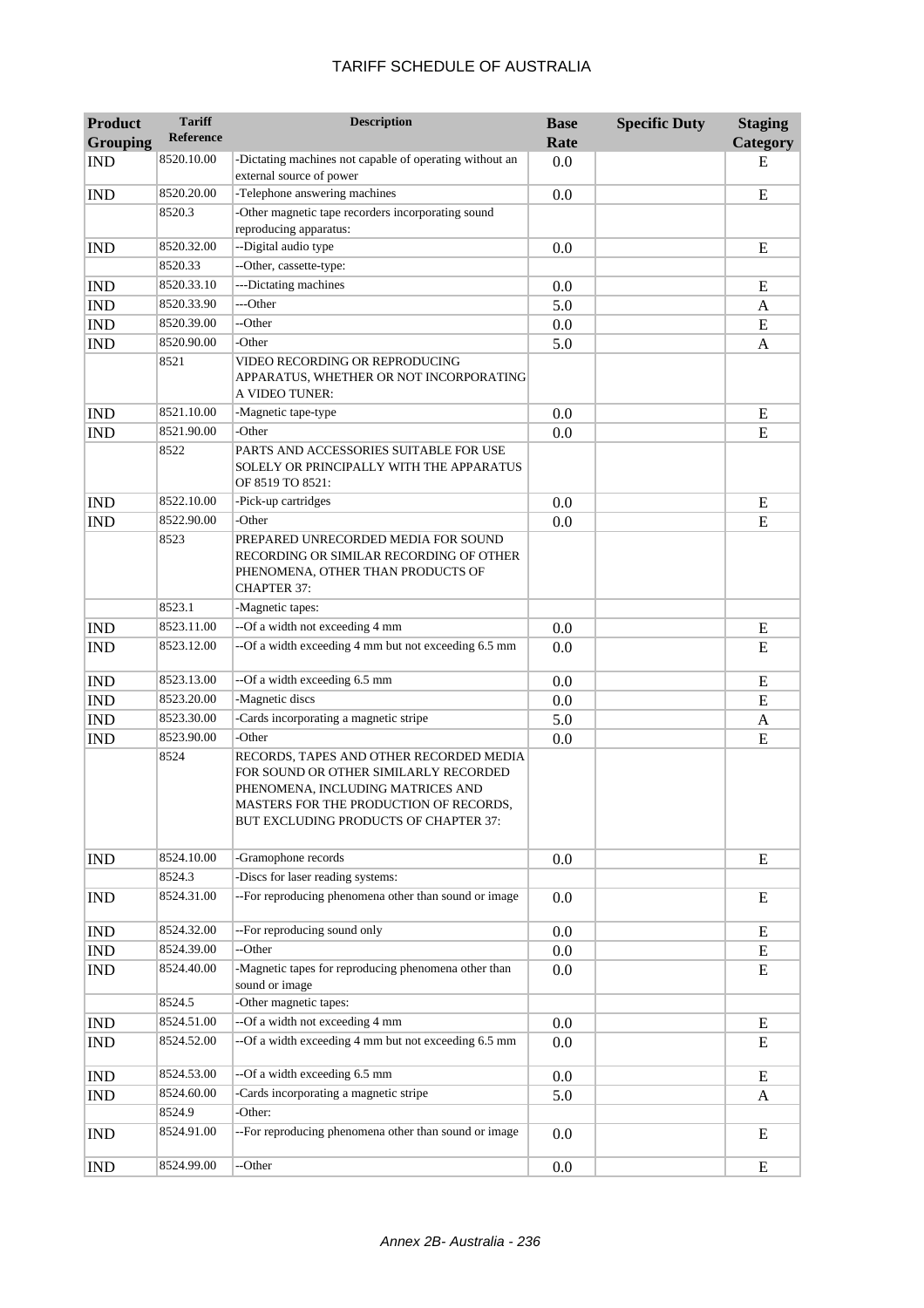| <b>Product</b>  | <b>Tariff</b>         | <b>Description</b>                                                                                                                                                                                                                                                                                                    | <b>Base</b> | <b>Specific Duty</b> | <b>Staging</b>  |
|-----------------|-----------------------|-----------------------------------------------------------------------------------------------------------------------------------------------------------------------------------------------------------------------------------------------------------------------------------------------------------------------|-------------|----------------------|-----------------|
| <b>Grouping</b> | <b>Reference</b>      |                                                                                                                                                                                                                                                                                                                       | Rate        |                      | <b>Category</b> |
|                 | 8525                  | TRANSMISSION APPARATUS FOR RADIO-<br>TELEPHONY, RADIO-TELEGRAPHY, RADIO-<br>BROADCASTING OR TELEVISION, WHETHER OR<br>NOT INCORPORATING RECEPTION APPARATUS<br>OR SOUND RECORDING OR REPRODUCING<br>APPARATUS; TELEVISION CAMERAS; STILL<br>IMAGE VIDEO CAMERAS AND OTHER VIDEO<br>CAMERA RECORDERS; DIGITAL CAMERAS: |             |                      |                 |
|                 |                       |                                                                                                                                                                                                                                                                                                                       |             |                      |                 |
|                 | 8525.10<br>8525.10.10 | -Transmission apparatus:<br>---Goods, as follows: (a) for radio-telephony or radio-                                                                                                                                                                                                                                   |             |                      |                 |
| <b>IND</b>      |                       | telegraphy; (b) paging alert devices                                                                                                                                                                                                                                                                                  | 0.0         |                      | E               |
| <b>IND</b>      | 8525.10.90            | ---Other                                                                                                                                                                                                                                                                                                              | 5.0         |                      | A               |
| <b>IND</b>      | 8525.20.00            | -Transmission apparatus incorporating reception<br>apparatus                                                                                                                                                                                                                                                          | 0.0         |                      | E               |
| <b>IND</b>      | 8525.30.00            | -Television cameras                                                                                                                                                                                                                                                                                                   | 5.0         |                      | E               |
|                 | 8525.40               | -Still image video cameras and other video camera<br>recorders; digital cameras:                                                                                                                                                                                                                                      |             |                      |                 |
| <b>IND</b>      | 8525.40.10            | ---Digital still image video cameras                                                                                                                                                                                                                                                                                  | 0.0         |                      | E               |
| <b>IND</b>      | 8525.40.90            | ---Other                                                                                                                                                                                                                                                                                                              | 5.0         |                      | A               |
|                 | 8526                  | RADAR APPARATUS, RADIO NAVIGATIONAL AID<br>APPARATUS AND RADIO REMOTE CONTROL<br>APPARATUS:                                                                                                                                                                                                                           |             |                      |                 |
| <b>IND</b>      | 8526.10.00            | -Radar apparatus                                                                                                                                                                                                                                                                                                      | 5.0         |                      | A               |
|                 | 8526.9                | -Other:                                                                                                                                                                                                                                                                                                               |             |                      |                 |
| <b>IND</b>      | 8526.91.00            | --Radio navigational aid apparatus                                                                                                                                                                                                                                                                                    | 5.0         |                      | A               |
| <b>PMV</b>      | 8526.92.00            | --Radio remote control apparatus                                                                                                                                                                                                                                                                                      | 5.0         |                      | A               |
|                 | 8527                  | RECEPTION APPARATUS FOR RADIO-<br>TELEPHONY, RADIO-TELEGRAPHY OR RADIO-<br>BROADCASTING, WHETHER OR NOT COMBINED,<br>IN THE SAME HOUSING, WITH SOUND<br>RECORDING OR REPRODUCING APPARATUS OR A<br>CLOCK:                                                                                                             |             |                      |                 |
|                 | 8527.1                | -Radio-broadcast receivers capable of operating without<br>an external source of power, including apparatus capable<br>of receiving also radio-telephony or radio-telegraphy:                                                                                                                                         |             |                      |                 |
| <b>IND</b>      | 8527.12.00            | --Pocket-size radio cassette-players                                                                                                                                                                                                                                                                                  | 0.0         |                      | E               |
| IND             | 8527.13.00            | --Other apparatus combined with sound recording or<br>reproducing apparatus                                                                                                                                                                                                                                           | 0.0         |                      | E               |
| <b>IND</b>      | 8527.19.00            | --Other                                                                                                                                                                                                                                                                                                               | 5.0         |                      | A               |
|                 | 8527.2                | -Radio-broadcast receivers not capable of operating<br>without an external source of power, of a kind used in<br>motor vehicles, including apparatus capable of receiving<br>also radio-telephony or radio-telegraphy:                                                                                                |             |                      |                 |
| <b>PMV</b>      | 8527.21.00            | --Combined with sound recording or reproducing<br>apparatus                                                                                                                                                                                                                                                           | 15.0        |                      | A               |
| <b>PMV</b>      | 8527.29.00            | --Other                                                                                                                                                                                                                                                                                                               | 15.0        |                      | A               |
|                 | 8527.3                | -Other radio-broadcast receivers, including apparatus<br>capable of receiving also radio-telephony or radio-<br>telegraphy:                                                                                                                                                                                           |             |                      |                 |
| <b>IND</b>      | 8527.31.00            | --Combined with sound recording or reproducing<br>apparatus                                                                                                                                                                                                                                                           | 5.0         |                      | A               |
| <b>IND</b>      | 8527.32.00            | --Not combined with sound recording or reproducing<br>apparatus but combined with a clock                                                                                                                                                                                                                             | 0.0         |                      | E               |
| <b>IND</b>      | 8527.39.00            | --Other                                                                                                                                                                                                                                                                                                               | 5.0         |                      | A               |
|                 | 8527.90               | -Other apparatus:                                                                                                                                                                                                                                                                                                     |             |                      |                 |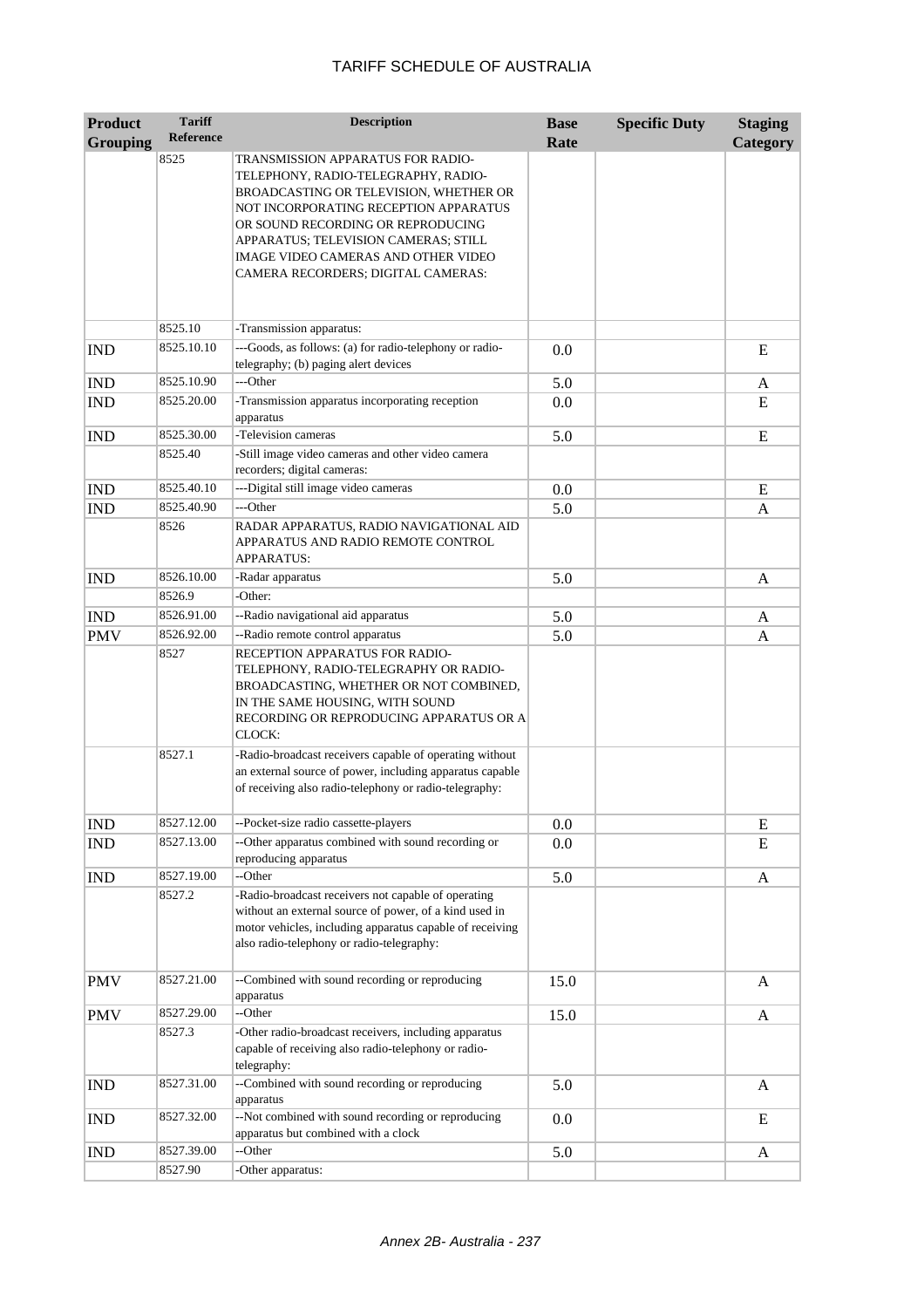| <b>Product</b><br><b>Grouping</b> | <b>Tariff</b><br><b>Reference</b> | <b>Description</b>                                                                                                                                                                                      | <b>Base</b><br>Rate | <b>Specific Duty</b> | <b>Staging</b><br><b>Category</b> |
|-----------------------------------|-----------------------------------|---------------------------------------------------------------------------------------------------------------------------------------------------------------------------------------------------------|---------------------|----------------------|-----------------------------------|
| <b>IND</b>                        | 8527.90.10                        | ---Portable receivers for calling, alerting or paging                                                                                                                                                   | 0.0                 |                      | Е                                 |
| <b>IND</b>                        | 8527.90.90                        | ---Other                                                                                                                                                                                                | 5.0                 |                      | A                                 |
|                                   | 8528                              | RECEPTION APPARATUS FOR TELEVISION,<br>WHETHER OR NOT INCORPORATING RADIO-<br>BROADCAST RECEIVERS OR SOUND OR VIDEO<br>RECORDING OR REPRODUCING APPARATUS;<br>VIDEO MONITORS AND VIDEO PROJECTORS:      |                     |                      |                                   |
|                                   | 8528.1                            | -Reception apparatus for television, whether or not<br>incorporating radio-broadcast receivers or sound or video<br>recording or reproducing apparatus:                                                 |                     |                      |                                   |
| <b>IND</b>                        | 8528.12.00                        | --Colour                                                                                                                                                                                                | 5.0                 |                      | A                                 |
| <b>IND</b>                        | 8528.13.00                        | --Black and white or other monochrome                                                                                                                                                                   | 0.0                 |                      | E                                 |
|                                   | 8528.2                            | -Video monitors:                                                                                                                                                                                        |                     |                      |                                   |
| <b>IND</b>                        | 8528.21.00                        | --Colour                                                                                                                                                                                                | 0.0                 |                      | E                                 |
| <b>IND</b>                        | 8528.22.00                        | --Black and white or other monochrome                                                                                                                                                                   | 0.0                 |                      | E                                 |
| <b>IND</b>                        | 8528.30.00                        | -Video projectors                                                                                                                                                                                       | 0.0                 |                      | E                                 |
|                                   | 8529                              | PARTS SUITABLE FOR USE SOLELY OR<br>PRINCIPALLY WITH THE APPARATUS OF 8525 TO<br>8528:                                                                                                                  |                     |                      |                                   |
|                                   | 8529.10                           | -Aerials and aerial reflectors of all kinds; parts suitable<br>for use therewith:                                                                                                                       |                     |                      |                                   |
| <b>IND</b>                        | 8529.10.20                        | ---For goods of 8525.10.10, 8525.20.00, 8525.40.10 or<br>8527.90.10                                                                                                                                     | 0.0                 |                      | E                                 |
| <b>PMV</b>                        | 8529.10.30                        | ---For goods of 8525 NSA, 8526 or 8527.90.90                                                                                                                                                            | 5.0                 |                      | A                                 |
| <b>PMV</b>                        | 8529.10.90                        | ---Other                                                                                                                                                                                                | 5.0                 |                      | A                                 |
|                                   | 8529.90                           | -Other:                                                                                                                                                                                                 |                     |                      |                                   |
| <b>IND</b>                        | 8529.90.20                        | ---For goods of 8525.10.10, 8525.20.00, 8525.40.10 or<br>8527.90.10                                                                                                                                     | 0.0                 |                      | E                                 |
| <b>PMV</b>                        | 8529.90.30                        | ---For goods of 8525 NSA, 8526 or 8527.90.90                                                                                                                                                            | 5.0                 |                      | A                                 |
| <b>PMV</b>                        | 8529.90.90                        | ---Other                                                                                                                                                                                                | 5.0                 |                      | A                                 |
|                                   | 8530                              | ELECTRICAL SIGNALLING, SAFETY OR TRAFFIC<br>CONTROL EQUIPMENT FOR RAILWAYS,<br>TRAMWAYS, ROADS, INLAND WATERWAYS,<br>PARKING FACILITIES, PORT INSTALLATIONS OR<br>AIRFIELDS (OTHER THAN THOSE OF 8608): |                     |                      |                                   |
| <b>IND</b>                        | 8530.10.00                        | -Equipment for railways or tramways                                                                                                                                                                     | 5.0                 |                      | A                                 |
| <b>IND</b>                        | 8530.80.00                        | -Other equipment                                                                                                                                                                                        | $0.0\,$             |                      | E                                 |
| <b>IND</b>                        | 8530.90.00                        | -Parts                                                                                                                                                                                                  | 5.0                 |                      | A                                 |
|                                   | 8531                              | ELECTRIC SOUND OR VISUAL SIGNALLING<br>APPARATUS (FOR EXAMPLE, BELLS, SIRENS,<br>INDICATOR PANELS, BURGLAR OR FIRE<br>ALARMS), OTHER THAN THOSE OF 8512 OR 8530:                                        |                     |                      |                                   |
|                                   | 8531.10                           | -Burglar or fire alarms and similar apparatus:                                                                                                                                                          |                     |                      |                                   |
| IND                               | 8531.10.10                        | ---Burglar alarms                                                                                                                                                                                       | 0.0                 |                      | E                                 |
|                                   | 8531.10.9                         | ---Other:                                                                                                                                                                                               |                     |                      |                                   |
| <b>PMV</b>                        | 8531.10.91                        | ----Of a kind used as components in passenger motor<br>vehicles                                                                                                                                         | 10.0                |                      | A                                 |
| <b>PMV</b>                        | 8531.10.99                        | ----Other                                                                                                                                                                                               | 5.0                 |                      | A                                 |
| <b>IND</b>                        | 8531.20.00                        | -Indicator panels incorporating liquid crystal devices<br>(LCD) or light emitting diodes (LED)                                                                                                          | 0.0                 |                      | E                                 |
| <b>IND</b>                        | 8531.80.00                        | -Other apparatus                                                                                                                                                                                        | 0.0                 |                      | ${\bf E}$                         |
|                                   | 8531.90                           | -Parts:                                                                                                                                                                                                 |                     |                      |                                   |
| <b>IND</b>                        | 8531.90.10                        | ---For goods of 8531.20.00 or 8531.80.00                                                                                                                                                                | 0.0                 |                      | ${\bf E}$                         |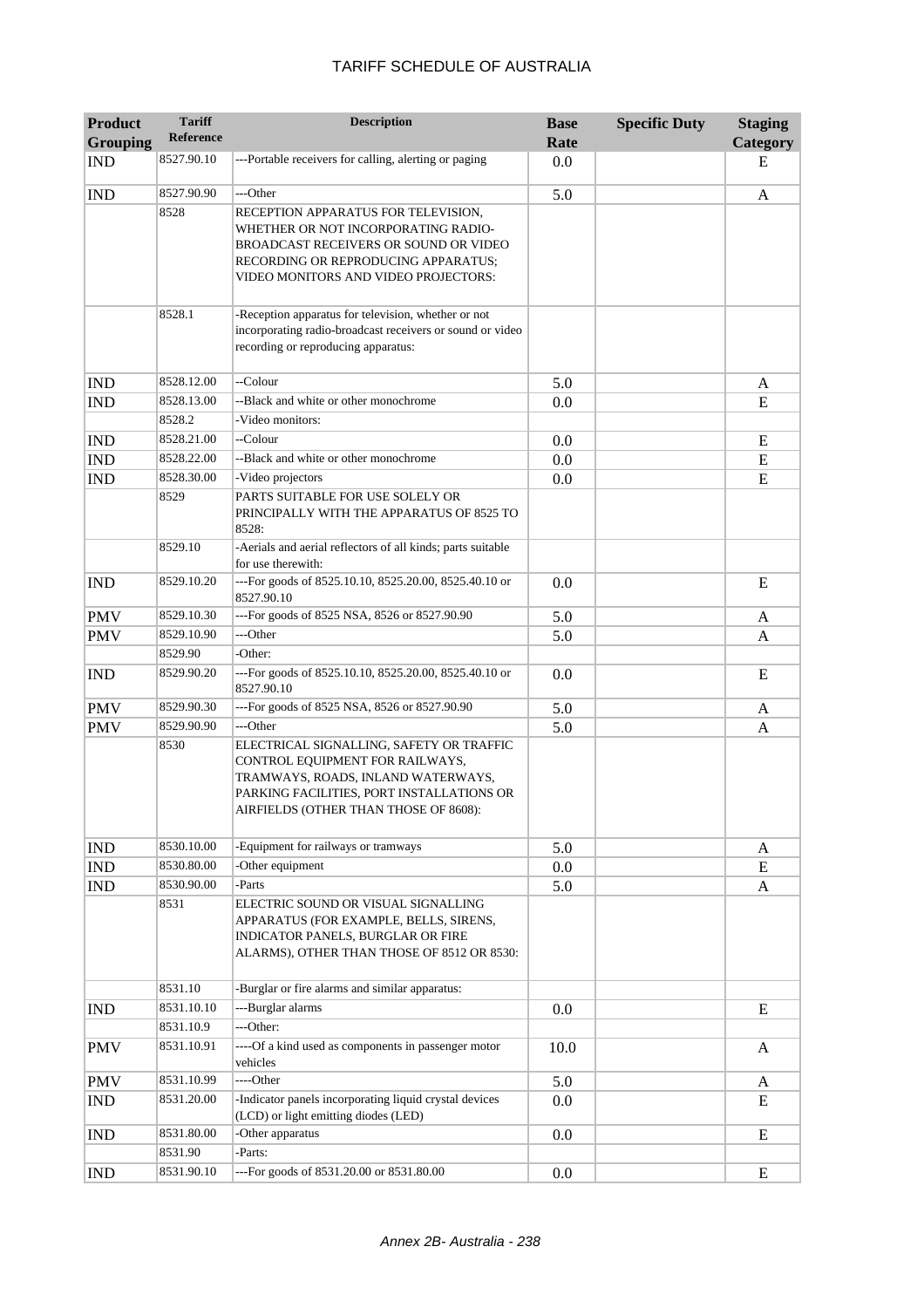| <b>Product</b>              | <b>Tariff</b>    | <b>Description</b>                                                                                                                                                                                                                                                                                   | <b>Base</b> | <b>Specific Duty</b> | <b>Staging</b> |
|-----------------------------|------------------|------------------------------------------------------------------------------------------------------------------------------------------------------------------------------------------------------------------------------------------------------------------------------------------------------|-------------|----------------------|----------------|
| <b>Grouping</b>             | <b>Reference</b> |                                                                                                                                                                                                                                                                                                      | Rate        |                      | Category       |
| <b>PMV</b>                  | 8531.90.90       | ---Other                                                                                                                                                                                                                                                                                             | 5.0         |                      | A              |
|                             | 8532             | ELECTRICAL CAPACITORS, FIXED, VARIABLE OR<br>ADJUSTABLE (PRE-SET):                                                                                                                                                                                                                                   |             |                      |                |
| <b>IND</b>                  | 8532.10.00       | -Fixed capacitors designed for use in 50/60 Hz circuits<br>and having a reactive power handling capacity of not less<br>than 0.5 kvar (power capacitors)                                                                                                                                             | 0.0         |                      | E              |
|                             | 8532.2           | -Other fixed capacitors:                                                                                                                                                                                                                                                                             |             |                      |                |
| <b>IND</b>                  | 8532.21.00       | --Tantalum                                                                                                                                                                                                                                                                                           | 0.0         |                      | E              |
| <b>IND</b>                  | 8532.22.00       | --Aluminium electrolytic                                                                                                                                                                                                                                                                             | 0.0         |                      | E              |
| <b>IND</b>                  | 8532.23.00       | --Ceramic dielectric, single layer                                                                                                                                                                                                                                                                   | 0.0         |                      | E              |
| <b>IND</b>                  | 8532.24.00       | --Ceramic dielectric, multilayer                                                                                                                                                                                                                                                                     | 0.0         |                      | E              |
| <b>IND</b>                  | 8532.25.00       | --Dielectric of paper or plastics                                                                                                                                                                                                                                                                    | 0.0         |                      | ${\bf E}$      |
| <b>IND</b>                  | 8532.29.00       | --Other                                                                                                                                                                                                                                                                                              | 0.0         |                      | ${\bf E}$      |
| <b>IND</b>                  | 8532.30.00       | -Variable or adjustable (pre-set) capacitors                                                                                                                                                                                                                                                         | 0.0         |                      | ${\bf E}$      |
| <b>IND</b>                  | 8532.90.00       | -Parts                                                                                                                                                                                                                                                                                               | 0.0         |                      | E              |
|                             | 8533             | ELECTRICAL RESISTORS (INCLUDING<br>RHEOSTATS AND POTENTIOMETERS), OTHER<br>THAN HEATING RESISTORS:                                                                                                                                                                                                   |             |                      |                |
| <b>IND</b>                  | 8533.10.00       | -Fixed carbon resistors, composition or film types                                                                                                                                                                                                                                                   | 0.0         |                      | E              |
|                             | 8533.2           | -Other fixed resistors:                                                                                                                                                                                                                                                                              |             |                      |                |
| <b>IND</b>                  | 8533.21.00       | --For a power handling capacity not exceeding 20 W                                                                                                                                                                                                                                                   | 0.0         |                      | E              |
| <b>IND</b>                  | 8533.29.00       | --Other                                                                                                                                                                                                                                                                                              | 0.0         |                      | E              |
|                             | 8533.3           | -Wirewound variable resistors, including rheostats and<br>potentiometers:                                                                                                                                                                                                                            |             |                      |                |
| <b>IND</b>                  | 8533.31.00       | --For a power handling capacity not exceeding 20 W                                                                                                                                                                                                                                                   | 0.0         |                      | E              |
| <b>IND</b>                  | 8533.39.00       | --Other                                                                                                                                                                                                                                                                                              | 0.0         |                      | E              |
| <b>IND</b>                  | 8533.40.00       | -Other variable resistors, including rheostats and<br>potentiometers                                                                                                                                                                                                                                 | 0.0         |                      | E              |
| <b>IND</b>                  | 8533.90.00       | -Parts                                                                                                                                                                                                                                                                                               | 0.0         |                      | E              |
| <b>IND</b>                  | 8534.00.00       | PRINTED CIRCUITS                                                                                                                                                                                                                                                                                     | 0.0         |                      | E              |
|                             | 8535             | ELECTRICAL APPARATUS FOR SWITCHING OR<br>PROTECTING ELECTRICAL CIRCUITS, OR FOR<br>MAKING CONNECTIONS TO OR IN ELECTRICAL<br>CIRCUITS (FOR EXAMPLE, SWITCHES, FUSES,<br>LIGHTNING ARRESTERS, VOLTAGE LIMITERS,<br>SURGE SUPPRESSORS, PLUGS, JUNCTION BOXES),<br>FOR A VOLTAGE EXCEEDING 1 000 VOLTS: |             |                      |                |
| <b>PMV</b>                  | 8535.10.00       | -Fuses                                                                                                                                                                                                                                                                                               | 5.0         |                      | A              |
|                             | 8535.2           | -Automatic circuit breakers:                                                                                                                                                                                                                                                                         |             |                      |                |
| <b>IND</b>                  | 8535.21.00       | --For a voltage of less than 72.5 kV                                                                                                                                                                                                                                                                 | 5.0         |                      | A              |
| IND                         | 8535.29.00       | --Other                                                                                                                                                                                                                                                                                              | 5.0         |                      | A              |
| <b>IND</b>                  | 8535.30.00       | -Isolating switches and make-and-break switches                                                                                                                                                                                                                                                      | 5.0         |                      | A              |
|                             | 8535.40          | -Lightning arresters, voltage limiters and surge<br>suppressors:                                                                                                                                                                                                                                     |             |                      |                |
| <b>IND</b>                  | 8535.40.10       | ---Lightning arresters (surge diverters), suitable for the<br>protection of electricity supply equipment                                                                                                                                                                                             | 5.0         |                      | A              |
| <b>IND</b>                  | 8535.40.90       | ---Other                                                                                                                                                                                                                                                                                             | 5.0         |                      | A              |
| $\mathop{\rm IND}\nolimits$ | 8535.90.00       | -Other                                                                                                                                                                                                                                                                                               | 5.0         |                      | A              |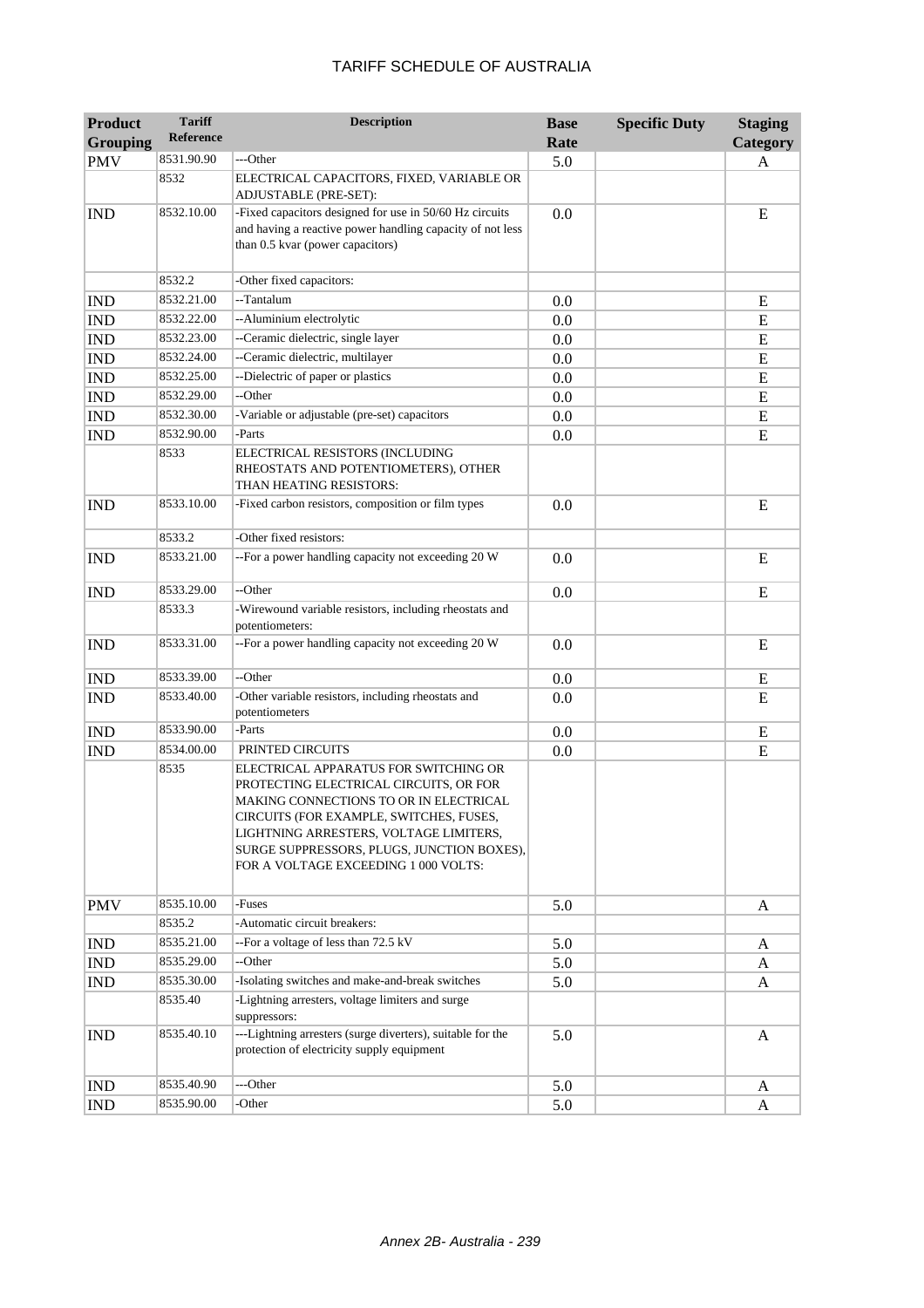| <b>Product</b>          | <b>Tariff</b>      | <b>Description</b>                                                                                                                                                                                                                                                                                                                                                                                                                                 | <b>Base</b> | <b>Specific Duty</b> | <b>Staging</b> |
|-------------------------|--------------------|----------------------------------------------------------------------------------------------------------------------------------------------------------------------------------------------------------------------------------------------------------------------------------------------------------------------------------------------------------------------------------------------------------------------------------------------------|-------------|----------------------|----------------|
| <b>Grouping</b>         | <b>Reference</b>   |                                                                                                                                                                                                                                                                                                                                                                                                                                                    | Rate        |                      | Category       |
|                         | 8536               | ELECTRICAL APPARATUS FOR SWITCHING OR<br>PROTECTING ELECTRICAL CIRCUITS, OR FOR<br>MAKING CONNECTIONS TO OR IN ELECTRICAL<br>CIRCUITS (FOR EXAMPLE, SWITCHES, RELAYS,<br>FUSES, SURGE SUPPRESSORS, PLUGS, SOCKETS,<br>LAMP-HOLDERS, JUNCTION BOXES), FOR A<br>VOLTAGE NOT EXCEEDING 1 000 VOLTS:                                                                                                                                                   |             |                      |                |
| <b>PMV</b>              | 8536.10.00         | -Fuses                                                                                                                                                                                                                                                                                                                                                                                                                                             | 5.0         |                      | A              |
| <b>PMV</b>              | 8536.20.00         | -Automatic circuit breakers                                                                                                                                                                                                                                                                                                                                                                                                                        | 5.0         |                      | A              |
| <b>IND</b>              | 8536.30.00         | -Other apparatus for protecting electrical circuits                                                                                                                                                                                                                                                                                                                                                                                                | 5.0         |                      | A              |
|                         | 8536.4             | -Relays:                                                                                                                                                                                                                                                                                                                                                                                                                                           |             |                      |                |
| <b>PMV</b>              | 8536.41.00         | --For a voltage not exceeding 60 V                                                                                                                                                                                                                                                                                                                                                                                                                 | 5.0         |                      | A              |
| <b>PMV</b>              | 8536.49.00         | --Other                                                                                                                                                                                                                                                                                                                                                                                                                                            | 5.0         |                      | A              |
|                         | 8536.50            | -Other switches:                                                                                                                                                                                                                                                                                                                                                                                                                                   |             |                      |                |
| <b>IND</b>              | 8536.50.10         | ---Time switches, not being relays                                                                                                                                                                                                                                                                                                                                                                                                                 | 5.0         |                      | A              |
|                         | 8536.50.9          | ---Other:                                                                                                                                                                                                                                                                                                                                                                                                                                          |             |                      |                |
| <b>PMV</b>              | 8536.50.92         | ----Goods, as follows: (a) electronic AC switches<br>consisting of optically coupled input and output circuits<br>(insulated thyristor AC switches); (b) electronic switches,<br>including temperature protected electronic switches,<br>consisting of a transistor and a logic chip (chip-on-chip<br>technology) for a voltage not exceeding 1 000 volts; (c)<br>electromechanical snap-action switches for a current not<br>exceeding 11 amperes | 0.0         |                      | E              |
| <b>PMV</b>              | 8536.50.93         | ----Of a kind used as components in passenger motor<br>vehicles, NSA                                                                                                                                                                                                                                                                                                                                                                               | 15.0        |                      | $\mathbf{A}$   |
| <b>PMV</b>              | 8536.50.99         | ----Other                                                                                                                                                                                                                                                                                                                                                                                                                                          | 5.0         |                      | A              |
|                         | 8536.6             | -Lamp-holders, plugs and sockets:                                                                                                                                                                                                                                                                                                                                                                                                                  |             |                      |                |
| <b>PMV</b>              | 8536.61.00         | --Lamp-holders                                                                                                                                                                                                                                                                                                                                                                                                                                     | 5.0         |                      | A              |
|                         | 8536.69            | --Other:                                                                                                                                                                                                                                                                                                                                                                                                                                           |             |                      |                |
| <b>IND</b>              | 8536.69.10         | ---Plugs and sockets for co-axial cables or printed circuits                                                                                                                                                                                                                                                                                                                                                                                       | 0.0         |                      | E              |
| <b>PMV</b>              | 8536.69.90         | ---Other                                                                                                                                                                                                                                                                                                                                                                                                                                           | 5.0         |                      | A              |
|                         | 8536.90            | -Other apparatus:                                                                                                                                                                                                                                                                                                                                                                                                                                  |             |                      |                |
| $\overline{\text{IND}}$ | 8536.90.10         | ---Goods, as follows: (a) connection and contact elements<br>for wires and cables; (b) wafer probers                                                                                                                                                                                                                                                                                                                                               | 0.0         |                      | E              |
| <b>PMV</b>              | 8536.90.90<br>8537 | ---Other<br>BOARDS, PANELS, CONSOLES, DESKS, CABINETS<br>AND OTHER BASES, EQUIPPED WITH TWO OR<br>MORE APPARATUS OF 8535 OR 8536, FOR<br>ELECTRIC CONTROL OR THE DISTRIBUTION OF<br>ELECTRICITY, INCLUDING THOSE<br>INCORPORATING INSTRUMENTS OR APPARATUS<br>OF CHAPTER 90, AND NUMERICAL CONTROL<br>APPARATUS, OTHER THAN SWITCHING<br>APPARATUS OF 8517:                                                                                        | 5.0         |                      | A              |
|                         | 8537.10            | -For a voltage not exceeding 1 000 V:                                                                                                                                                                                                                                                                                                                                                                                                              |             |                      |                |
| <b>IND</b>              | 8537.10.10         | ---Programmable controllers                                                                                                                                                                                                                                                                                                                                                                                                                        | 0.0         |                      | E              |
| <b>PMV</b>              | 8537.10.90         | ---Other                                                                                                                                                                                                                                                                                                                                                                                                                                           | 5.0         |                      | A              |
|                         | 8537.20            | -For a voltage exceeding 1 000 V:                                                                                                                                                                                                                                                                                                                                                                                                                  |             |                      |                |
| <b>IND</b>              | 8537.20.10         | ---Programmable controllers                                                                                                                                                                                                                                                                                                                                                                                                                        | 0.0         |                      | E              |
| <b>IND</b>              | 8537.20.90         | ---Other                                                                                                                                                                                                                                                                                                                                                                                                                                           | 5.0         |                      | A              |
|                         | 8538               | PARTS SUITABLE FOR USE SOLELY OR<br>PRINCIPALLY WITH THE APPARATUS OF 8535,<br>8536 OR 8537:                                                                                                                                                                                                                                                                                                                                                       |             |                      |                |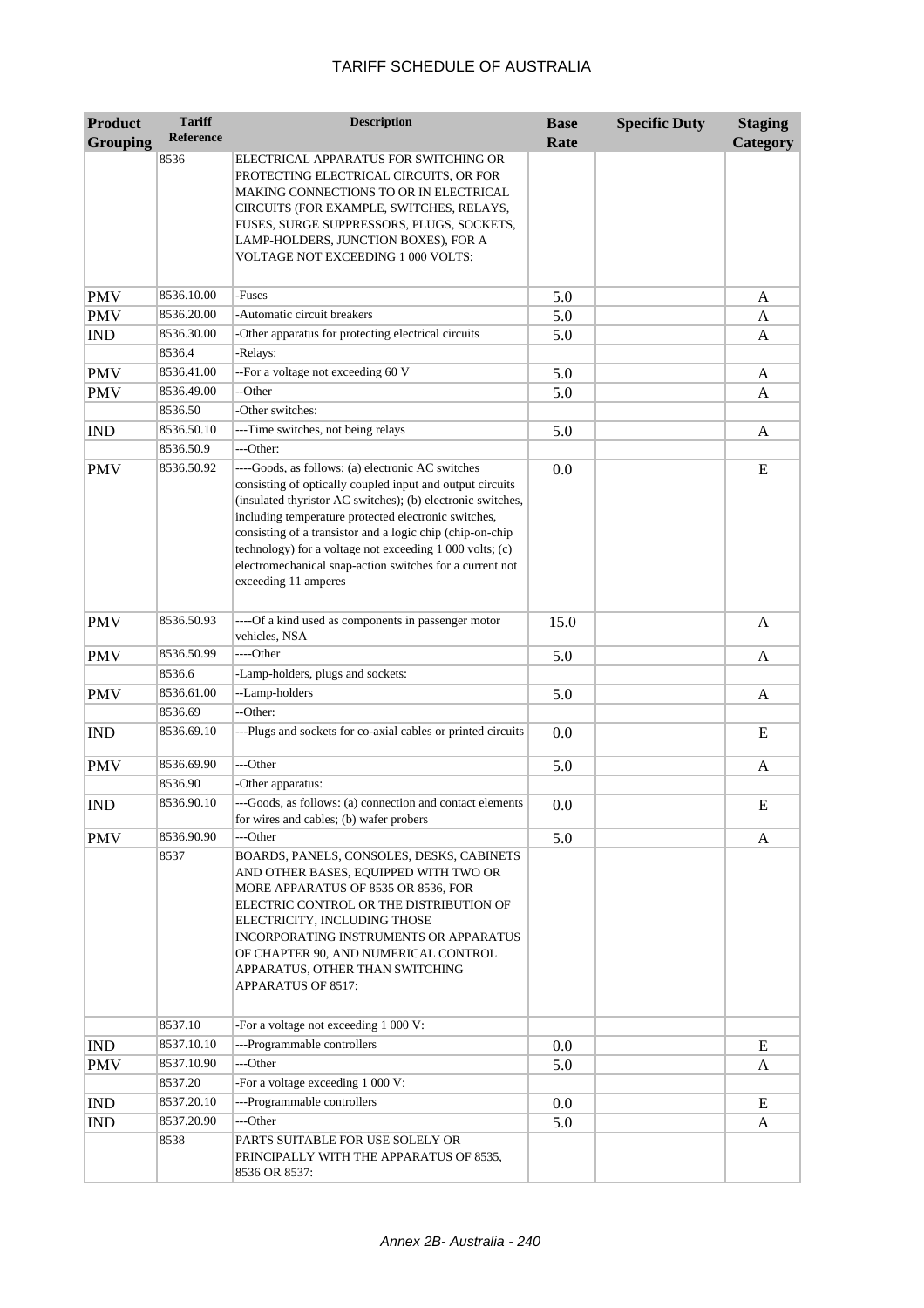| <b>Product</b>  | <b>Tariff</b><br><b>Reference</b> | <b>Description</b>                                                                                                                                                                                                              | <b>Base</b> | <b>Specific Duty</b> | <b>Staging</b> |
|-----------------|-----------------------------------|---------------------------------------------------------------------------------------------------------------------------------------------------------------------------------------------------------------------------------|-------------|----------------------|----------------|
| <b>Grouping</b> |                                   |                                                                                                                                                                                                                                 | Rate        |                      | Category       |
|                 | 8538.10                           | -Boards, panels, consoles, desks, cabinets and other bases<br>for the goods of 8537, not equipped with their apparatus:                                                                                                         |             |                      |                |
| <b>IND</b>      | 8538.10.10                        | ---For programmable controllers                                                                                                                                                                                                 | 0.0         |                      | E              |
| <b>IND</b>      | 8538.10.90                        | ---Other                                                                                                                                                                                                                        | 5.0         |                      | A              |
| <b>IND</b>      | 8538.90.00                        | -Other                                                                                                                                                                                                                          | 0.0         |                      | E              |
|                 | 8539                              | ELECTRIC FILAMENT OR DISCHARGE LAMPS,<br>INCLUDING SEALED BEAM LAMP UNITS AND<br>ULTRA-VIOLET OR INFRA-RED LAMPS; ARC-<br>LAMPS:                                                                                                |             |                      |                |
|                 | 8539.10                           | -Sealed beam lamp units:                                                                                                                                                                                                        |             |                      |                |
| <b>PMV</b>      | 8539.10.10                        | ---For motorcycles                                                                                                                                                                                                              | 0.0         |                      | E              |
| <b>PMV</b>      | 8539.10.90                        | ---Other                                                                                                                                                                                                                        | 15.0        |                      | A              |
|                 | 8539.2                            | -Other filament lamps, excluding ultra-violet or infra-red<br>lamps:                                                                                                                                                            |             |                      |                |
| <b>PMV</b>      | 8539.21.00                        | --Tungsten halogen                                                                                                                                                                                                              | 0.0         |                      | E              |
| <b>IND</b>      | 8539.22.00                        | --Other, of a power not exceeding 200 W and for a<br>voltage exceeding 100 V                                                                                                                                                    | 5.0         |                      | A              |
| <b>PMV</b>      | 8539.29.00                        | --Other                                                                                                                                                                                                                         | 5.0         |                      | A              |
|                 | 8539.3                            | -Discharge lamps, other than ultra-violet lamps:                                                                                                                                                                                |             |                      |                |
| <b>IND</b>      | 8539.31.00                        | --Fluorescent, hot cathode                                                                                                                                                                                                      | 5.0         |                      | A              |
| <b>PMV</b>      | 8539.32.00                        | --Mercury or sodium vapour lamps; metal halide lamps                                                                                                                                                                            | 5.0         |                      | A              |
| <b>PMV</b>      | 8539.39.00                        | --Other                                                                                                                                                                                                                         | 5.0         |                      | A              |
|                 | 8539.4                            | -Ultra-violet or infra-red lamps; arc-lamps:                                                                                                                                                                                    |             |                      |                |
| <b>IND</b>      | 8539.41.00                        | --Arc-lamps                                                                                                                                                                                                                     | 5.0         |                      | A              |
| <b>IND</b>      | 8539.49.00                        | --Other                                                                                                                                                                                                                         | 5.0         |                      | A              |
| <b>PMV</b>      | 8539.90.00                        | -Parts                                                                                                                                                                                                                          | 5.0         |                      | A              |
|                 | 8540                              | THERMIONIC, COLD CATHODE OR PHOTO-<br>CATHODE VALVES AND TUBES (FOR EXAMPLE,<br>VACUUM OR VAPOUR OR GAS FILLED VALVES<br>AND TUBES, MERCURY ARC RECTIFYING<br>VALVES AND TUBES, CATHODE-RAY TUBES,<br>TELEVISION CAMERA TUBES): |             |                      |                |
|                 | 8540.1                            | -Cathode-ray television picture tubes, including video<br>monitor cathode-ray tubes:                                                                                                                                            |             |                      |                |
| <b>IND</b>      | 8540.11.00                        | --Colour                                                                                                                                                                                                                        | 0.0         |                      | E              |
| <b>IND</b>      | 8540.12.00                        | --Black and white or other monochrome                                                                                                                                                                                           | 0.0         |                      | E              |
| <b>IND</b>      | 8540.20.00                        | -Television camera tubes; image converters and<br>intensifiers; other photo-cathode tubes                                                                                                                                       | 0.0         |                      | E              |
| <b>IND</b>      | 8540.40.00                        | -Data/graphic display tubes, colour, with a phosphor dot<br>screen pitch smaller than 0.4 mm                                                                                                                                    | 0.0         |                      | E              |
| <b>IND</b>      | 8540.50.00                        | -Data/graphic display tubes, black and white or other<br>monochrome                                                                                                                                                             | 0.0         |                      | E              |
| <b>IND</b>      | 8540.60.00                        | -Other cathode-ray tubes                                                                                                                                                                                                        | 0.0         |                      | E              |
|                 | 8540.7                            | -Microwave tubes (for example, magnetrons, klystrons,<br>travelling wave tubes, carcinotrons), excluding grid-<br>controlled tubes:                                                                                             |             |                      |                |
| <b>IND</b>      | 8540.71.00                        | --Magnetrons                                                                                                                                                                                                                    | 0.0         |                      | E              |
| <b>IND</b>      | 8540.72.00                        | --Klystrons                                                                                                                                                                                                                     | 5.0         |                      | A              |
| <b>IND</b>      | 8540.79.00                        | --Other                                                                                                                                                                                                                         | 5.0         |                      | A              |
|                 | 8540.8                            | -Other valves and tubes:                                                                                                                                                                                                        |             |                      |                |
| <b>IND</b>      | 8540.81.00                        | --Receiver or amplifier valves and tubes                                                                                                                                                                                        | 0.0         |                      | E              |
| <b>IND</b>      | 8540.89.00                        | --Other                                                                                                                                                                                                                         | 5.0         |                      | A              |
|                 | 8540.9                            | -Parts:                                                                                                                                                                                                                         |             |                      |                |
| $\mathbf{IND}$  | 8540.91.00                        | --Of cathode-ray tubes                                                                                                                                                                                                          | 0.0         |                      | E              |
| <b>IND</b>      | 8540.99.00                        | --Other                                                                                                                                                                                                                         | 0.0         |                      | ${\bf E}$      |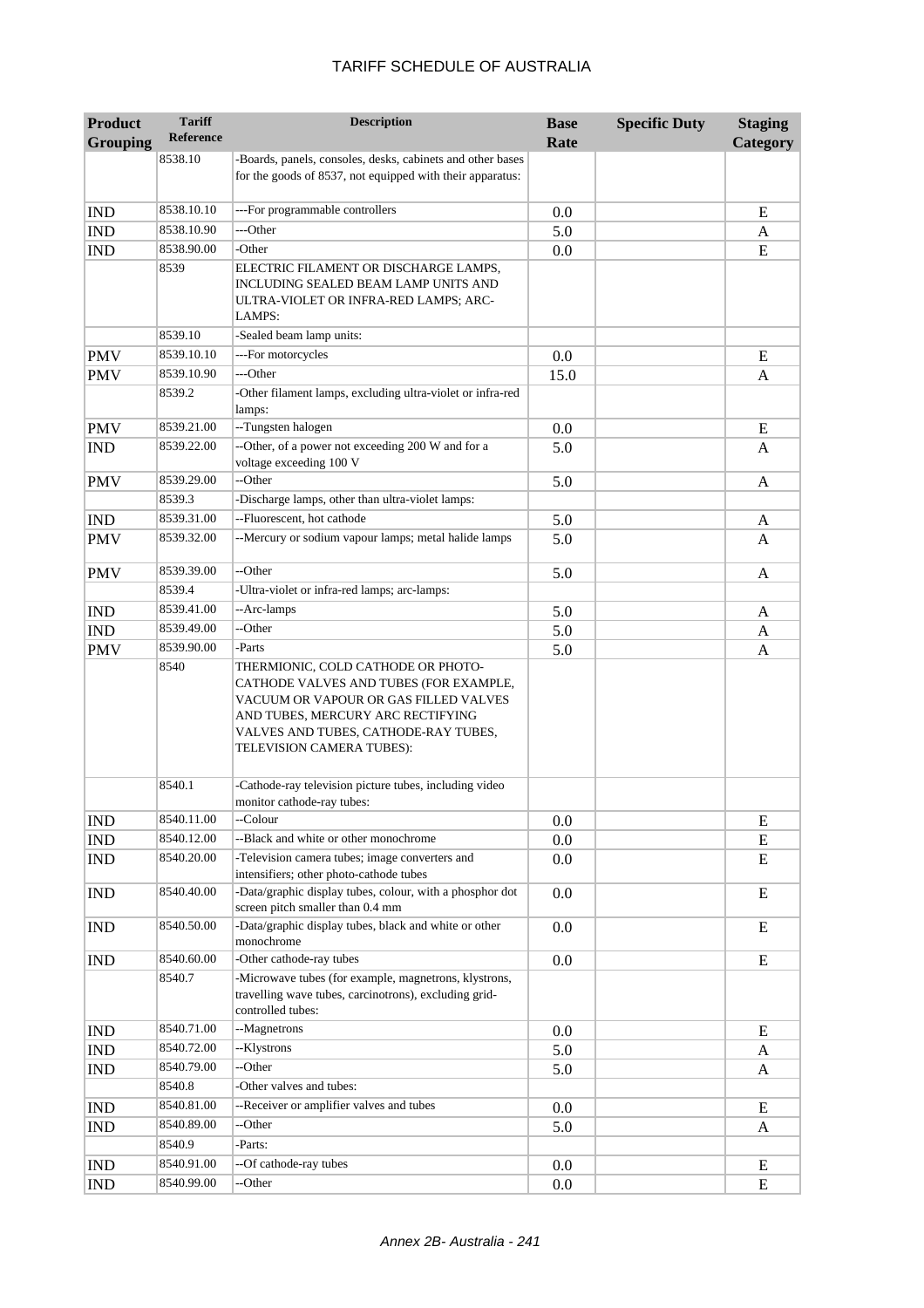| <b>Product</b>              | <b>Tariff</b>    | <b>Description</b>                                                                                                                                                                                                                                              | <b>Base</b> | <b>Specific Duty</b> | <b>Staging</b> |
|-----------------------------|------------------|-----------------------------------------------------------------------------------------------------------------------------------------------------------------------------------------------------------------------------------------------------------------|-------------|----------------------|----------------|
| <b>Grouping</b>             | <b>Reference</b> |                                                                                                                                                                                                                                                                 | Rate        |                      | Category       |
|                             | 8541             | DIODES, TRANSISTORS AND SIMILAR<br>SEMICONDUCTOR DEVICES; PHOTOSENSITIVE<br>SEMICONDUCTOR DEVICES, INCLUDING<br>PHOTOVOLTAIC CELLS WHETHER OR NOT<br>ASSEMBLED IN MODULES OR MADE UP INTO<br>PANELS; LIGHT EMITTING DIODES; MOUNTED<br>PIEZO-ELECTRIC CRYSTALS: |             |                      |                |
| <b>IND</b>                  | 8541.10.00       | -Diodes, other than photosensitive or light emitting diodes                                                                                                                                                                                                     | 0.0         |                      | E              |
|                             | 8541.2           | -Transistors, other than photosensitive transistors:                                                                                                                                                                                                            |             |                      |                |
| <b>IND</b>                  | 8541.21.00       | -- With a dissipation rate of less than 1 W                                                                                                                                                                                                                     | 0.0         |                      | E              |
| <b>IND</b>                  | 8541.29.00       | --Other                                                                                                                                                                                                                                                         | 0.0         |                      | E              |
| <b>IND</b>                  | 8541.30.00       | -Thyristors, diacs and triacs, other than photosensitive<br>devices                                                                                                                                                                                             | 0.0         |                      | E              |
| <b>IND</b>                  | 8541.40.00       | -Photosensitive semiconductor devices, including<br>photovoltaic cells whether or not assembled in modules or<br>made up into panels; light emitting diodes                                                                                                     | 0.0         |                      | E              |
| <b>IND</b>                  | 8541.50.00       | -Other semiconductor devices                                                                                                                                                                                                                                    | 0.0         |                      | E              |
| <b>IND</b>                  | 8541.60.00       | -Mounted piezo-electric crystals                                                                                                                                                                                                                                | 0.0         |                      | ${\bf E}$      |
| <b>IND</b>                  | 8541.90.00       | -Parts                                                                                                                                                                                                                                                          | 0.0         |                      | E              |
|                             | 8542             | ELECTRONIC INTEGRATED CIRCUITS AND<br>MICROASSEMBLIES:                                                                                                                                                                                                          |             |                      |                |
| <b>IND</b>                  | 8542.10.00       | --Cards incorporating electronic integrated circuits<br>("smart" cards)                                                                                                                                                                                         | 0.0         |                      | E              |
|                             | 8542.2           | -Monolithic integrated circuits:                                                                                                                                                                                                                                |             |                      |                |
| <b>IND</b>                  | 8542.21.00       | --Digital                                                                                                                                                                                                                                                       | 0.0         |                      | E              |
| <b>IND</b>                  | 8542.29.00       | --Other                                                                                                                                                                                                                                                         | 0.0         |                      | E              |
| <b>IND</b>                  | 8542.60.00       | -Hybrid integrated circuits                                                                                                                                                                                                                                     | 0.0         |                      | E              |
| <b>IND</b>                  | 8542.70.00       | -Electronic microassemblies                                                                                                                                                                                                                                     | 0.0         |                      | E              |
| <b>IND</b>                  | 8542.90.00       | -Parts                                                                                                                                                                                                                                                          | 0.0         |                      | E              |
|                             | 8543             | ELECTRICAL MACHINES AND APPARATUS,<br>HAVING INDIVIDUAL FUNCTIONS, NOT SPECIFIED<br>OR INCLUDED ELSEWHERE IN THIS CHAPTER:                                                                                                                                      |             |                      |                |
|                             | 8543.1           | -Particle accelerators:                                                                                                                                                                                                                                         |             |                      |                |
| <b>IND</b>                  | 8543.11.00       | -- Ion implanters for doping semiconductor materials                                                                                                                                                                                                            | 0.0         |                      | E              |
| $\mathop{\rm IND}\nolimits$ | 8543.19.00       | --Other                                                                                                                                                                                                                                                         | 0.0         |                      | E              |
| <b>PMV</b>                  | 8543.20.00       | -Signal generators                                                                                                                                                                                                                                              | 5.0         |                      | A              |
|                             | 8543.30          | -Machines and apparatus for electroplating, electrolysis or<br>electrophoresis:                                                                                                                                                                                 |             |                      |                |
| <b>IND</b>                  | 8543.30.10       | ---Apparatus for wet-etching, developing, stripping or<br>cleaning semiconductor wafers and flat panel displays                                                                                                                                                 | 0.0         |                      | E              |
| <b>PMV</b>                  | 8543.30.90       | ---Other                                                                                                                                                                                                                                                        | 5.0         |                      | A              |
| IND                         | 8543.40.00       | -Electric fence energisers                                                                                                                                                                                                                                      | 0.0         |                      | A              |
|                             | 8543.8           | -Other machines and apparatus:                                                                                                                                                                                                                                  |             |                      |                |
| <b>IND</b>                  | 8543.81.00       | --Proximity cards and tags                                                                                                                                                                                                                                      | 0.0         |                      | ${\bf E}$      |
| <b>IND</b>                  | 8543.89.00       | --Other                                                                                                                                                                                                                                                         | 0.0         |                      | E              |
|                             | 8543.90          | -Parts:                                                                                                                                                                                                                                                         |             |                      |                |
| <b>IND</b>                  | 8543.90.10       | ---Of goods, as follows: (a) of 8543.11.00 or 8543.30.10;<br>(b) of flat panel display devices                                                                                                                                                                  | 0.0         |                      | E              |
| <b>PMV</b>                  | 8543.90.90       | ---Other                                                                                                                                                                                                                                                        | 5.0         |                      | A              |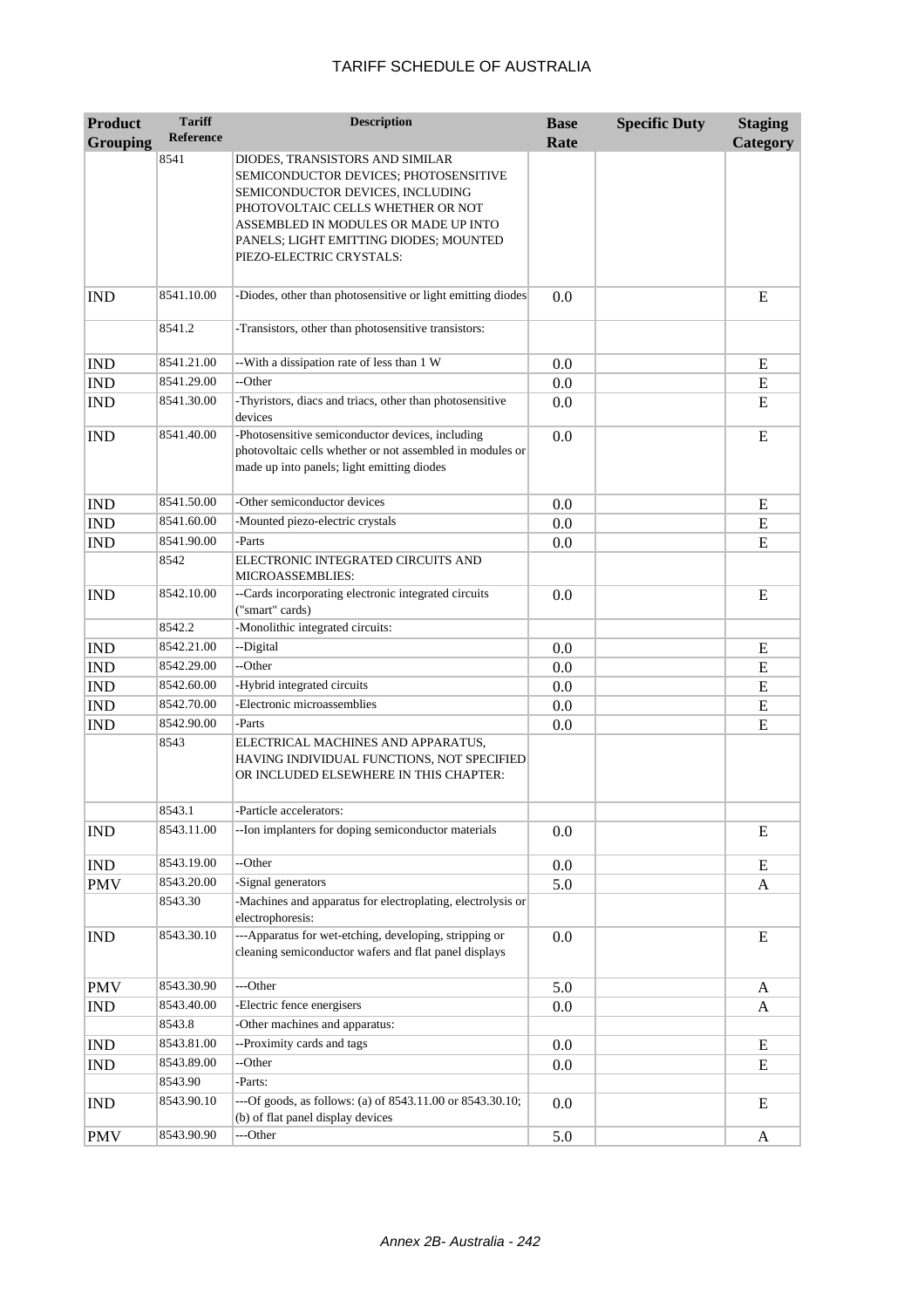| <b>Product</b>  | <b>Tariff</b>      | <b>Description</b>                                                                                                                                                                                                                                                                                                                         | <b>Base</b> | <b>Specific Duty</b> | <b>Staging</b>  |
|-----------------|--------------------|--------------------------------------------------------------------------------------------------------------------------------------------------------------------------------------------------------------------------------------------------------------------------------------------------------------------------------------------|-------------|----------------------|-----------------|
| <b>Grouping</b> | <b>Reference</b>   |                                                                                                                                                                                                                                                                                                                                            | Rate        |                      | <b>Category</b> |
|                 | 8544               | <b>INSULATED (INCLUDING ENAMELLED OR</b><br>ANODISED) WIRE, CABLE (INCLUDING CO-AXIAL<br>CABLE) AND OTHER INSULATED ELECTRIC<br>CONDUCTORS, WHETHER OR NOT FITTED WITH<br>CONNECTORS; OPTICAL FIBRE CABLES, MADE UP<br>OF INDIVIDUALLY SHEATHED FIBRES, WHETHER<br>OR NOT ASSEMBLED WITH ELECTRIC<br>CONDUCTORS OR FITTED WITH CONNECTORS: |             |                      |                 |
|                 | 8544.1             | -Winding wire:                                                                                                                                                                                                                                                                                                                             |             |                      |                 |
| <b>IND</b>      | 8544.11.00         | --Of copper                                                                                                                                                                                                                                                                                                                                | 5.0         |                      | A               |
| <b>IND</b>      | 8544.19.00         | --Other                                                                                                                                                                                                                                                                                                                                    | 5.0         |                      | A               |
| <b>PMV</b>      | 8544.20.00         | -Co-axial cable and other co-axial electric conductors                                                                                                                                                                                                                                                                                     | 5.0         |                      | A               |
| <b>PMV</b>      | 8544.30.00         | -Ignition wiring sets and other wiring sets of a kind used<br>in vehicles, aircraft or ships                                                                                                                                                                                                                                               | 15.0        |                      | A               |
|                 | 8544.4             | -Other electric conductors, for a voltage not exceeding 80<br>V:                                                                                                                                                                                                                                                                           |             |                      |                 |
|                 | 8544.41            | --Fitted with connectors:                                                                                                                                                                                                                                                                                                                  |             |                      |                 |
| <b>IND</b>      | 8544.41.30         | ---Goods, as follows: (a) compensation or extension leads<br>for thermocouples; (b) of a kind used for<br>telecommunications                                                                                                                                                                                                               | 0.0         |                      | E               |
| <b>PMV</b>      | 8544.41.90         | ---Other                                                                                                                                                                                                                                                                                                                                   | 5.0         |                      | A               |
|                 | 8544.49            | --Other:                                                                                                                                                                                                                                                                                                                                   |             |                      |                 |
| <b>IND</b>      | 8544.49.30         | ---Goods, as follows: (a) compensation or extension leads<br>for thermocouples; (b) of a kind used for<br>telecommunications                                                                                                                                                                                                               | 0.0         |                      | E               |
| <b>PMV</b>      | 8544.49.90         | ---Other                                                                                                                                                                                                                                                                                                                                   | 5.0         |                      | A               |
|                 | 8544.5             | -Other electric conductors, for a voltage exceeding 80 V<br>but not exceeding 1 000 V:                                                                                                                                                                                                                                                     |             |                      |                 |
|                 | 8544.51            | --Fitted with connectors:                                                                                                                                                                                                                                                                                                                  |             |                      |                 |
| <b>IND</b>      | 8544.51.10         | ---Of a kind used for telecommunications                                                                                                                                                                                                                                                                                                   | 0.0         |                      | E               |
| <b>IND</b>      | 8544.51.90         | ---Other                                                                                                                                                                                                                                                                                                                                   | 5.0         |                      | A               |
| <b>IND</b>      | 8544.59.00         | --Other                                                                                                                                                                                                                                                                                                                                    | 5.0         |                      | A               |
|                 | 8544.60            | -Other electric conductors, for a voltage e:xceeding 1 000<br>V:                                                                                                                                                                                                                                                                           |             |                      |                 |
| <b>IND</b>      | 8544.60.10         | ---Designed for working pressures exceeding 33 kV                                                                                                                                                                                                                                                                                          | 0.0         |                      | E               |
| <b>IND</b>      | 8544.60.90         | ---Other                                                                                                                                                                                                                                                                                                                                   | 5.0         |                      | A               |
| IND             | 8544.70.00         | -Optical fibre cables                                                                                                                                                                                                                                                                                                                      | 0.0         |                      | E               |
|                 | 8545               | CARBON ELECTRODES, CARBON BRUSHES,<br>LAMP CARBONS, BATTERY CARBONS AND<br>OTHER ARTICLES OF GRAPHITE OR OTHER<br>CARBON, WITH OR WITHOUT METAL, OF A KIND<br>USED FOR ELECTRICAL PURPOSES:                                                                                                                                                |             |                      |                 |
|                 | 8545.1             | -Electrodes:                                                                                                                                                                                                                                                                                                                               |             |                      |                 |
| <b>IND</b>      | 8545.11.00         | --Of a kind used for furnaces                                                                                                                                                                                                                                                                                                              | 0.0         |                      | ${\bf E}$       |
| IND             | 8545.19.00         | --Other                                                                                                                                                                                                                                                                                                                                    | 0.0         |                      | E               |
| <b>PMV</b>      | 8545.20.00         | -Brushes                                                                                                                                                                                                                                                                                                                                   | 5.0         |                      | A               |
| <b>IND</b>      | 8545.90.00<br>8546 | -Other<br>ELECTRICAL INSULATORS OF ANY MATERIAL:                                                                                                                                                                                                                                                                                           | 0.0         |                      | E               |
| <b>IND</b>      | 8546.10.00         | -Of glass                                                                                                                                                                                                                                                                                                                                  | 5.0         |                      | A               |
| IND             | 8546.20.00         | -Of ceramics                                                                                                                                                                                                                                                                                                                               | 5.0         |                      | A               |
| <b>PMV</b>      | 8546.90.00         | -Other                                                                                                                                                                                                                                                                                                                                     | 5.0         |                      | A               |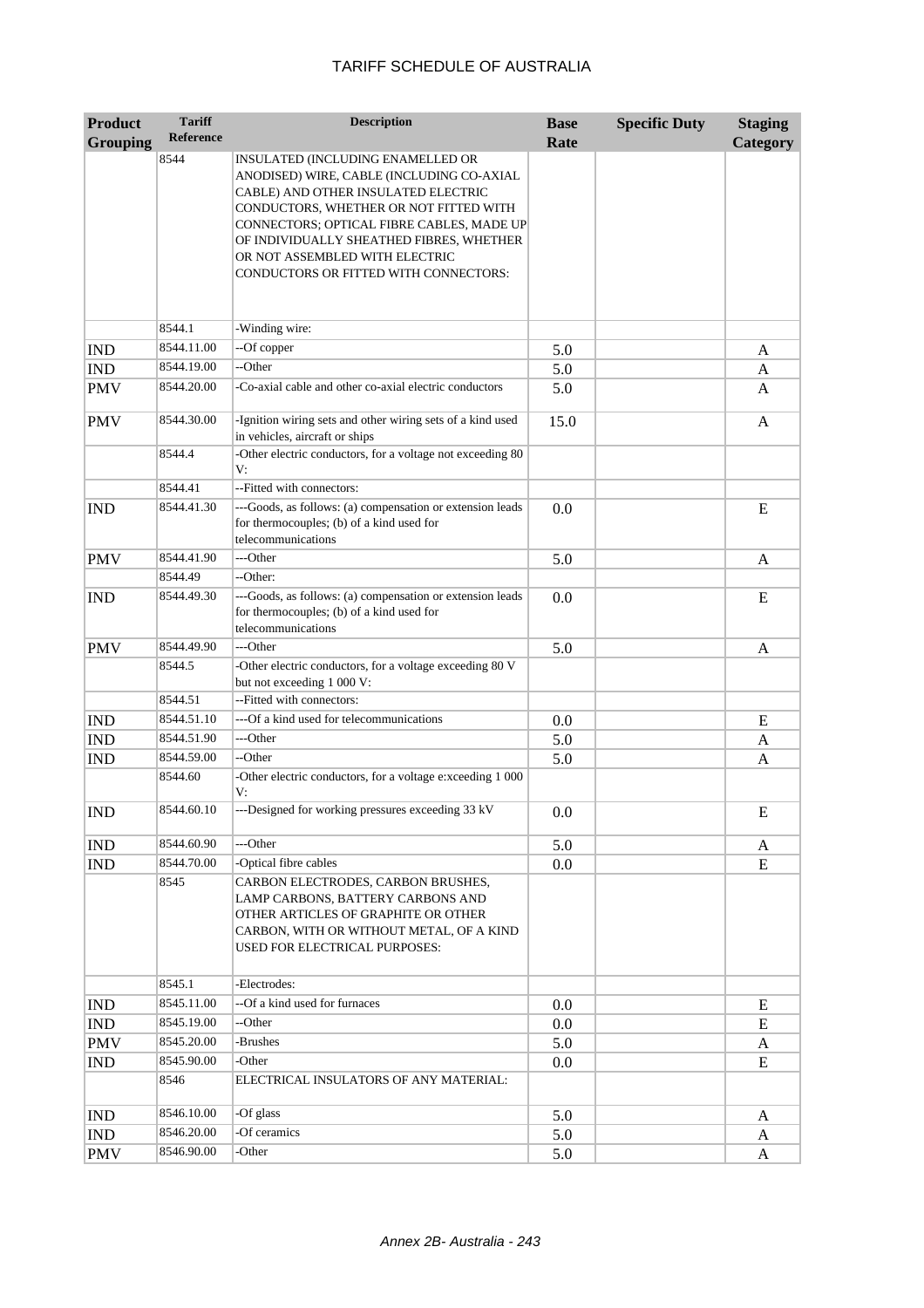| <b>Product</b>  | <b>Tariff</b>    | <b>Description</b>                                                                                                                                                                                                                                                                                                                                                                                               | <b>Base</b> | <b>Specific Duty</b> | <b>Staging</b>  |
|-----------------|------------------|------------------------------------------------------------------------------------------------------------------------------------------------------------------------------------------------------------------------------------------------------------------------------------------------------------------------------------------------------------------------------------------------------------------|-------------|----------------------|-----------------|
| <b>Grouping</b> | <b>Reference</b> |                                                                                                                                                                                                                                                                                                                                                                                                                  | Rate        |                      | <b>Category</b> |
|                 | 8547             | INSULATING FITTINGS FOR ELECTRICAL<br>MACHINES, APPLIANCES OR EQUIPMENT, BEING<br>FITTINGS WHOLLY OF INSULATING MATERIAL<br>APART FROM ANY MINOR COMPONENTS OF<br>METAL (FOR EXAMPLE, THREADED SOCKETS)<br>INCORPORATED DURING MOULDING SOLELY<br>FOR PURPOSES OF ASSEMBLY, OTHER THAN<br>INSULATORS OF 8546; ELECTRICAL CONDUIT<br>TUBING AND JOINTS THEREFOR, OF BASE METAL<br>LINED WITH INSULATING MATERIAL: |             |                      |                 |
| <b>IND</b>      | 8547.10.00       | -Insulating fittings of ceramics                                                                                                                                                                                                                                                                                                                                                                                 | 5.0         |                      | A               |
| <b>IND</b>      | 8547.20.00       | -Insulating fittings of plastics                                                                                                                                                                                                                                                                                                                                                                                 | 0.0         |                      | E               |
| <b>PMV</b>      | 8547.90.00       | -Other                                                                                                                                                                                                                                                                                                                                                                                                           | 5.0         |                      | A               |
|                 | 8548             | WASTE AND SCRAP OF PRIMARY CELLS,<br>PRIMARY BATTERIES AND ELECTRIC<br>ACCUMULATORS; SPENT PRIMARY CELLS, SPENT<br>PRIMARY BATTERIES AND SPENT ELECTRIC<br>ACCUMULATORS; ELECTRICAL PARTS OF<br>MACHINERY OR APPARATUS, NOT SPECIFIED OR<br>INCLUDED ELSEWHERE IN THIS CHAPTER:                                                                                                                                  |             |                      |                 |
|                 | 8548.10          | -Waste and scrap of primary cells, primary batteries and<br>electric accumulators; spent primary cells, spent primary<br>batteries and spent electric accumulators:                                                                                                                                                                                                                                              |             |                      |                 |
| <b>IND</b>      | 8548.10.30       | ---Spent electric accumulators                                                                                                                                                                                                                                                                                                                                                                                   | 5.0         |                      | A               |
| <b>IND</b>      | 8548.10.90       | ---Other                                                                                                                                                                                                                                                                                                                                                                                                         | 0.0         |                      | E               |
| <b>IND</b>      | 8548.90.00       | -Other                                                                                                                                                                                                                                                                                                                                                                                                           | 0.0         |                      | E               |
|                 |                  | <b>CHAPTER 86</b><br>RAILWAY OR TRAMWAY LOCOMOTIVES,<br>ROLLING-STOCK AND PARTS THEREOF;<br>RAILWAY OR TRAMWAY TRACK FIXTURES AND<br>FITTINGS AND PARTS THEREOF; MECHANICAL<br>(INCLUDING ELECTRO-MECHANICAL) TRAFFIC<br>SIGNALLING EQUIPMENT OF ALL KINDS                                                                                                                                                       |             |                      |                 |
|                 | 8601             | RAIL LOCOMOTIVES POWERED FROM AN<br>EXTERNAL SOURCE OF ELECTRICITY OR BY<br>ELECTRIC ACCUMULATORS:                                                                                                                                                                                                                                                                                                               |             |                      |                 |
| <b>IND</b>      | 8601.10.00       | -Powered from an external source of electricity                                                                                                                                                                                                                                                                                                                                                                  | 5.0         |                      | A               |
| <b>IND</b>      | 8601.20.00       | -Powered by electric accumulators                                                                                                                                                                                                                                                                                                                                                                                | 5.0         |                      | A               |
|                 | 8602             | OTHER RAIL LOCOMOTIVES; LOCOMOTIVE<br>TENDERS:                                                                                                                                                                                                                                                                                                                                                                   |             |                      |                 |
| <b>IND</b>      | 8602.10.00       | -Diesel-electric locomotives                                                                                                                                                                                                                                                                                                                                                                                     | 5.0         |                      | A               |
| IND             | 8602.90.00       | -Other                                                                                                                                                                                                                                                                                                                                                                                                           | 5.0         |                      | A               |
|                 | 8603             | SELF-PROPELLED RAILWAY OR TRAMWAY<br>COACHES, VANS AND TRUCKS, OTHER THAN<br>THOSE OF 8604:                                                                                                                                                                                                                                                                                                                      |             |                      |                 |
| <b>IND</b>      | 8603.10.00       | -Powered from an external source of electricity                                                                                                                                                                                                                                                                                                                                                                  | 5.0         |                      | A               |
| <b>IND</b>      | 8603.90.00       | -Other                                                                                                                                                                                                                                                                                                                                                                                                           | 5.0         |                      | A               |
| <b>IND</b>      | 8604.00.00       | RAILWAY OR TRAMWAY MAINTENANCE OR<br>SERVICE VEHICLES, WHETHER OR NOT SELF-<br>PROPELLED (FOR EXAMPLE, WORKSHOPS,<br>CRANES, BALLAST TAMPERS, TRACKLINERS,<br>TESTING COACHES AND TRACK INSPECTION<br><b>VEHICLES</b> )                                                                                                                                                                                          | 5.0         |                      | A               |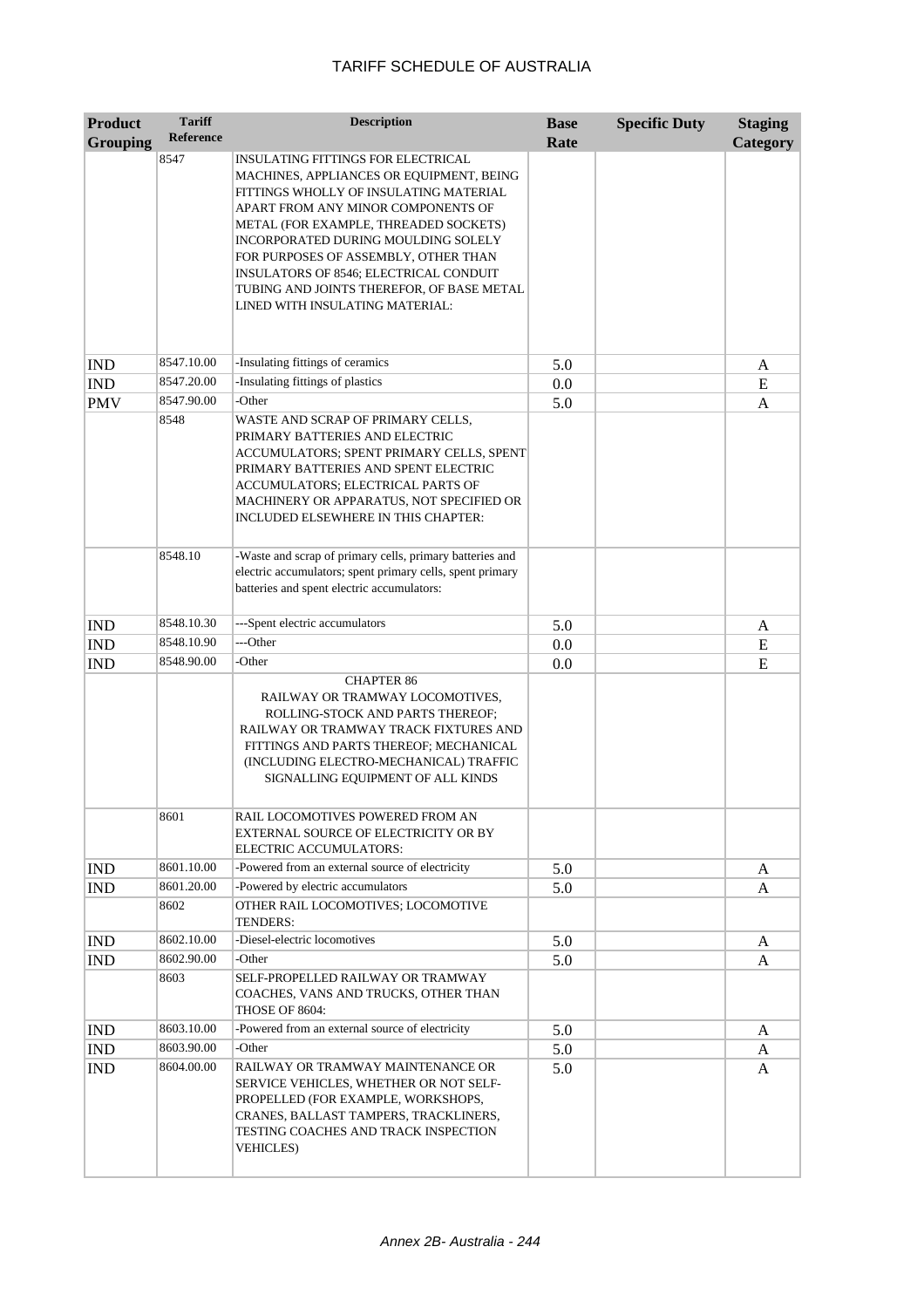| <b>Product</b>  | <b>Tariff</b>        | <b>Description</b>                                                                                                                                                                                                                               | <b>Base</b> | <b>Specific Duty</b> | <b>Staging</b>  |
|-----------------|----------------------|--------------------------------------------------------------------------------------------------------------------------------------------------------------------------------------------------------------------------------------------------|-------------|----------------------|-----------------|
| <b>Grouping</b> | <b>Reference</b>     |                                                                                                                                                                                                                                                  | Rate        |                      | <b>Category</b> |
| <b>IND</b>      | 8605.00.00           | RAILWAY OR TRAMWAY PASSENGER<br>COACHES, NOT SELF-PROPELLED; LUGGAGE<br>VANS, POST OFFICE COACHES AND OTHER<br>SPECIAL PURPOSE RAILWAY OR TRAMWAY<br>COACHES, NOT SELF-PROPELLED (EXCLUDING<br>THOSE OF 8604.00.00)                              | 5.0         |                      | A               |
|                 | 8606                 | RAILWAY OR TRAMWAY GOODS VANS AND<br>WAGONS, NOT SELF-PROPELLED:                                                                                                                                                                                 |             |                      |                 |
| <b>IND</b>      | 8606.10.00           | -Tank wagons and the like                                                                                                                                                                                                                        | 5.0         |                      | A               |
| <b>IND</b>      | 8606.20.00           | -Insulated or refrigerated vans and wagons, other than<br>those of 8606.10.00                                                                                                                                                                    | 5.0         |                      | A               |
| <b>IND</b>      | 8606.30.00           | -Self-discharging vans and wagons, other than those of<br>8606.10.00 or 8606.20.00                                                                                                                                                               | 5.0         |                      | A               |
|                 | 8606.9               | -Other:                                                                                                                                                                                                                                          |             |                      |                 |
| <b>IND</b>      | 8606.91.00           | --Covered and closed                                                                                                                                                                                                                             | 5.0         |                      | A               |
| <b>IND</b>      | 8606.92.00           | --Open, with non-removable sides of a height exceeding<br>60 cm                                                                                                                                                                                  | 5.0         |                      | A               |
| <b>IND</b>      | 8606.99.00           | --Other                                                                                                                                                                                                                                          | 5.0         |                      | A               |
|                 | 8607                 | PARTS OF RAILWAY OR TRAMWAY<br>LOCOMOTIVES OR ROLLING-STOCK:                                                                                                                                                                                     |             |                      |                 |
|                 | 8607.1               | -Bogies, bissel-bogies, axles and wheels, and parts<br>thereof:                                                                                                                                                                                  |             |                      |                 |
| <b>IND</b>      | 8607.11.00           | --Driving bogies and bissel-bogies                                                                                                                                                                                                               | 5.0         |                      | A               |
| <b>IND</b>      | 8607.12.00           | --Other bogies and bissel-bogies                                                                                                                                                                                                                 | 5.0         |                      | A               |
| <b>IND</b>      | 8607.19.00           | --Other, including parts                                                                                                                                                                                                                         | 5.0         |                      | A               |
|                 | 8607.2               | -Brakes and parts thereof:                                                                                                                                                                                                                       |             |                      |                 |
| <b>IND</b>      | 8607.21.00           | --Air brakes and parts thereof                                                                                                                                                                                                                   | 5.0         |                      | A               |
| <b>IND</b>      | 8607.29.00           | --Other                                                                                                                                                                                                                                          | 5.0         |                      | A               |
| <b>IND</b>      | 8607.30.00           | -Hooks and other coupling devices, buffers, and parts<br>thereof                                                                                                                                                                                 | 5.0         |                      | A               |
|                 | 8607.9<br>8607.91.00 | -Other:<br>--Of locomotives                                                                                                                                                                                                                      |             |                      |                 |
| <b>IND</b>      | 8607.99.00           | --Other                                                                                                                                                                                                                                          | 5.0         |                      | A               |
| <b>IND</b>      | 8608.00.00           | RAILWAY OR TRAMWAY TRACK FIXTURES AND                                                                                                                                                                                                            | 5.0<br>5.0  |                      | A               |
| <b>IND</b>      |                      | FITTINGS; MECHANICAL (INCLUDING ELECTRO-<br>MECHANICAL) SIGNALLING, SAFETY OR TRAFFIC<br>CONTROL EQUIPMENT FOR RAILWAYS,<br>TRAMWAYS, ROADS, INLAND WATERWAYS,<br>PARKING FACILITIES, PORT INSTALLATIONS OR<br>AIRFIELDS; PARTS OF THE FOREGOING |             |                      | A               |
| <b>IND</b>      | 8609.00.00           | CONTAINERS (INCLUDING CONTAINERS FOR THE<br>TRANSPORT OF FLUIDS) SPECIALLY DESIGNED<br>AND EQUIPPED FOR CARRIAGE BY ONE OR MORE<br><b>MODES OF TRANSPORT</b>                                                                                     | 0.0         |                      | E               |
|                 |                      | <b>CHAPTER 87</b><br>VEHICLES OTHER THAN RAILWAY OR TRAMWAY<br>ROLLING-STOCK, AND PARTS AND ACCESSORIES<br><b>THEREOF</b>                                                                                                                        |             |                      |                 |
|                 | 8701                 | TRACTORS (OTHER THAN TRACTORS OF 8709):                                                                                                                                                                                                          |             |                      |                 |
| <b>IND</b>      | 8701.10.00           | -Pedestrian controlled tractors                                                                                                                                                                                                                  | 0.0         |                      | E               |
| <b>PMV</b>      | 8701.20.00           | -Road tractors for semi-trailers                                                                                                                                                                                                                 | 5.0         |                      | A               |
| <b>IND</b>      | 8701.30.00           | -Track-laying tractors                                                                                                                                                                                                                           | 0.0         |                      | E               |
|                 | 8701.90              | -Other:                                                                                                                                                                                                                                          |             |                      |                 |
|                 | 8701.90.1            | --- Agricultural tractors:                                                                                                                                                                                                                       |             |                      |                 |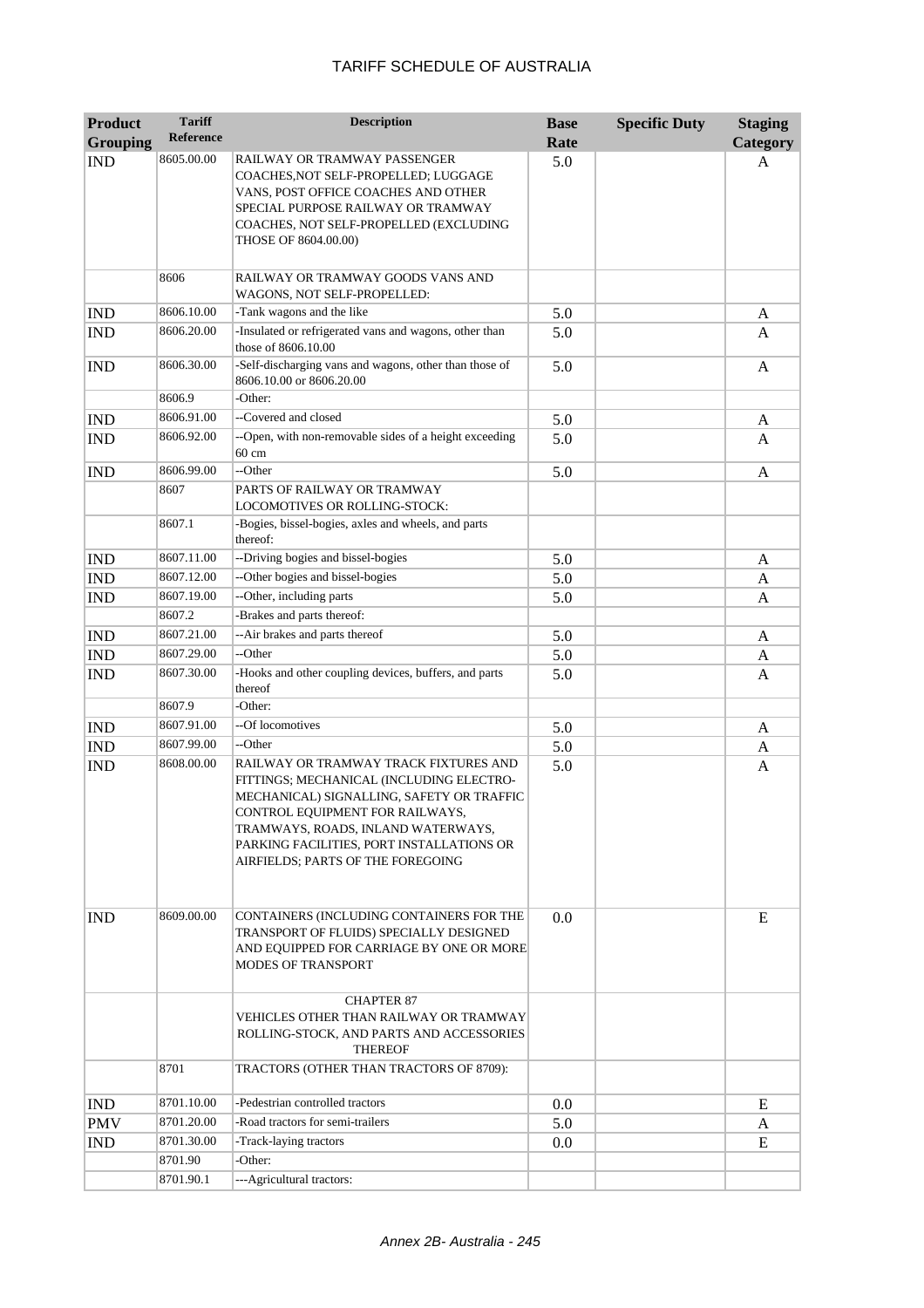| <b>Product</b><br><b>Grouping</b> | <b>Tariff</b><br>Reference | <b>Description</b>                                                                                                                                                             | <b>Base</b><br>Rate | <b>Specific Duty</b>    | <b>Staging</b><br>Category |
|-----------------------------------|----------------------------|--------------------------------------------------------------------------------------------------------------------------------------------------------------------------------|---------------------|-------------------------|----------------------------|
|                                   | 8701.90.11                 | ----Goods, as follows: (a) having an engine power of 15                                                                                                                        | 0.0                 |                         | Е                          |
| <b>IND</b>                        |                            | kW or greater; (b) having an engine power less than 15<br>kW with a single power take-off, rear axle mounted and<br>rear facing and having rear hydraulic lift 3 point linkage |                     |                         |                            |
|                                   |                            |                                                                                                                                                                                |                     |                         |                            |
| <b>IND</b>                        | 8701.90.19                 | ----Other                                                                                                                                                                      | 5.0                 |                         | A                          |
| <b>IND</b>                        | 8701.90.20                 | ---Tractors for dumpers                                                                                                                                                        | 5.0                 |                         | A                          |
| <b>IND</b>                        | 8701.90.90                 | ---Other                                                                                                                                                                       | 5.0                 |                         | A                          |
|                                   | 8702                       | MOTOR VEHICLES FOR THE TRANSPORT OF TEN<br>OR MORE PERSONS, INCLUDING THE DRIVER:                                                                                              |                     |                         |                            |
|                                   | 8702.10                    | -With compression-ignition internal combustion piston<br>engine (diesel or semi-diesel):                                                                                       |                     |                         |                            |
| <b>PMV</b>                        | 8702.10.10                 | ---Goods, as follows: (a) g.v.w. exceeding 3.5 t; (b) g.v.w.<br>not exceeding 3.5 t, assembled                                                                                 | 5.0                 |                         | A                          |
| <b>PMV</b>                        | 8702.10.90                 | ---Other                                                                                                                                                                       | 5.0                 |                         | A                          |
|                                   | 8702.90                    | -Other:                                                                                                                                                                        |                     |                         |                            |
| <b>PMV</b>                        | 8702.90.10                 | ---Goods, as follows: (a) g.v.w. exceeding 3.5 t; (b) g.v.w.<br>not exceeding 3.5 t, assembled                                                                                 | 5.0                 |                         | A                          |
| <b>PMV</b>                        | 8702.90.90                 | ---Other                                                                                                                                                                       | 5.0                 |                         | A                          |
|                                   | 8703                       | MOTOR CARS AND OTHER MOTOR VEHICLES<br>PRINCIPALLY DESIGNED FOR THE TRANSPORT<br>OF PERSONS (OTHER THAN THOSE OF 8702),<br>INCLUDING STATION WAGONS AND RACING<br>CARS:        |                     |                         |                            |
| <b>PMV</b>                        | 8703.10.00                 | -Vehicles specially designed for travelling on snow; golf<br>cars and similar vehicles                                                                                         | 5.0                 |                         | A                          |
|                                   | 8703.2                     | -Other vehicles, with spark-ignition internal combustion<br>reciprocating piston engine:                                                                                       |                     |                         |                            |
|                                   | 8703.21                    | --Of a cylinder capacity not exceeding $1000 \text{ cm}^3$ :                                                                                                                   |                     |                         |                            |
|                                   | 8703.21.1                  | ---Passenger motor vehicles:                                                                                                                                                   |                     |                         |                            |
| <b>PMV</b>                        | 8703.21.11                 | ----Used or secondhand vehicles                                                                                                                                                | 15.0                | 15%, and \$12 000<br>ea | L                          |
| <b>PMV</b>                        | 8703.21.19                 | ----Other                                                                                                                                                                      | 15.0                |                         | L                          |
| <b>PMV</b>                        | 8703.21.20                 | $--$ Goods, NSA, as follows: (a) g.v.w. exceeding $3.5$ t; (b)<br>g.v.w. not exceeding 3.5 t, assembled                                                                        | 5.0                 |                         | A                          |
| <b>PMV</b>                        | 8703.21.90                 | ---Other                                                                                                                                                                       | 5.0                 |                         | A                          |
|                                   | 8703.22                    | --Of a cylinder capacity exceeding 1 000 cm <sup>3</sup> but not<br>exceeding 1.500 cm <sup>3</sup> .                                                                          |                     |                         |                            |
|                                   | 8703.22.1                  | ---Passenger motor vehicles:                                                                                                                                                   |                     |                         |                            |
| <b>PMV</b>                        | 8703.22.11                 | ----Used or secondhand vehicles                                                                                                                                                | 15.0                | 15%, and \$12,000<br>ea | L                          |
| <b>PMV</b>                        | 8703.22.19                 | ----Other                                                                                                                                                                      | 15.0                |                         | L                          |
| <b>PMV</b>                        | 8703.22.20                 | ---Goods, NSA, as follows: (a) g.v.w. exceeding 3.5 t; (b)<br>g.v.w. not exceeding 3.5 t, assembled                                                                            | 5.0                 |                         | A                          |
| <b>PMV</b>                        | 8703.22.90                 | ---Other                                                                                                                                                                       | 5.0                 |                         | A                          |
|                                   | 8703.23                    | --Of a cylinder capacity exceeding 1 500 cm <sup>3</sup> but not<br>exceeding 3 000 cm <sup>3</sup>                                                                            |                     |                         |                            |
|                                   | 8703.23.1                  | ---Passenger motor vehicles:                                                                                                                                                   |                     |                         |                            |
| <b>IND</b>                        | 8703.23.11                 | ----Used or secondhand vehicles                                                                                                                                                | 15.0                | 15%, and \$12,000<br>ea | L                          |
| <b>PMV</b>                        | 8703.23.19                 | ----Other                                                                                                                                                                      | 15.0                |                         | L                          |
| <b>PMV</b>                        | 8703.23.20                 | ---Goods, NSA, as follows: (a) g.v.w. exceeding 3.5 t; (b)<br>g.v.w. not exceeding 3.5 t, assembled                                                                            | 5.0                 |                         | A                          |
| <b>PMV</b>                        | 8703.23.90                 | ---Other                                                                                                                                                                       | 5.0                 |                         | A                          |
|                                   | 8703.24                    | --Of a cylinder capacity exceeding $3000 \text{ cm}^3$ :                                                                                                                       |                     |                         |                            |
|                                   | 8703.24.1                  | ---Passenger motor vehicles:                                                                                                                                                   |                     |                         |                            |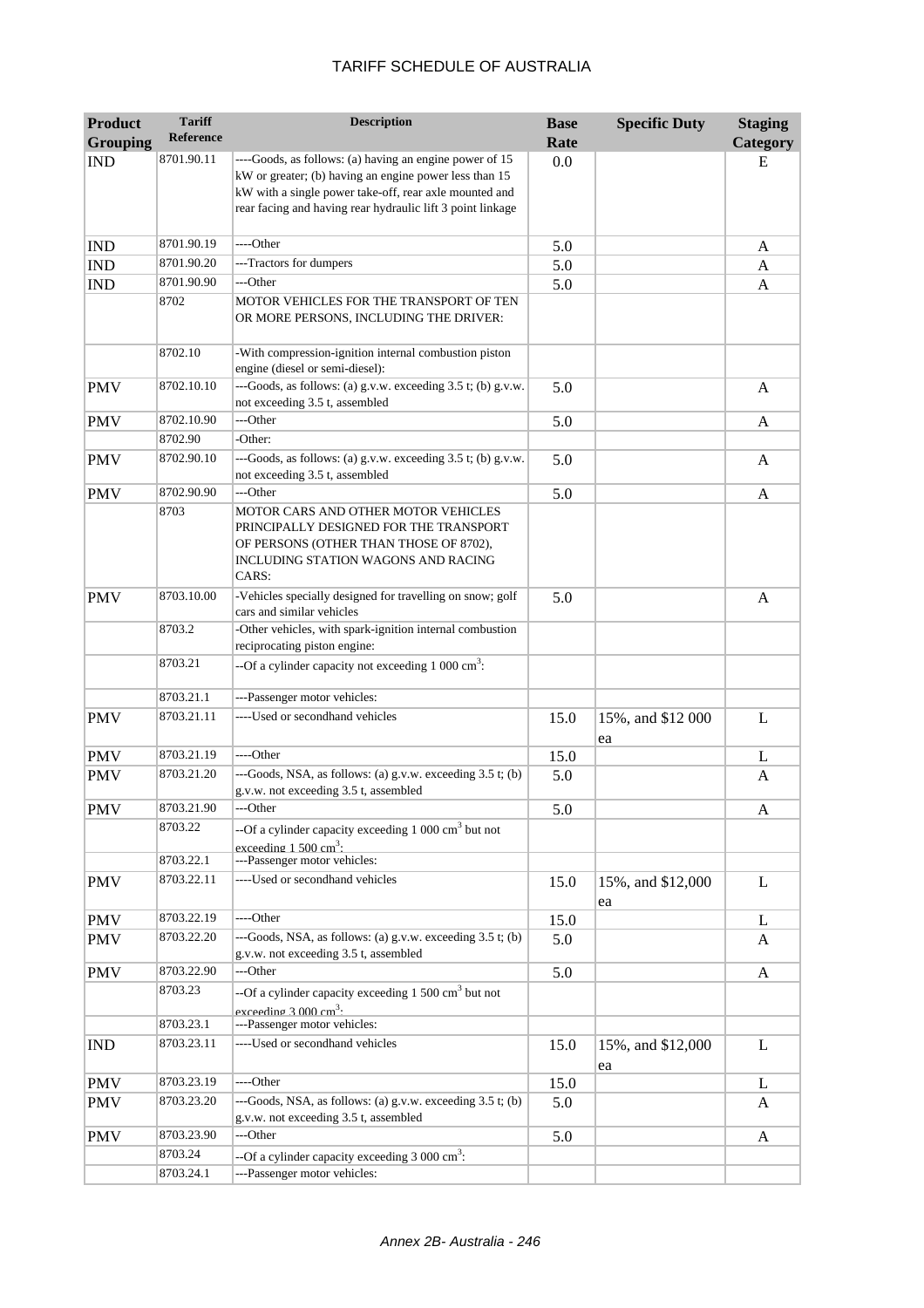| <b>Product</b><br><b>Grouping</b> | <b>Tariff</b><br>Reference | <b>Description</b>                                                                                       | <b>Base</b><br>Rate | <b>Specific Duty</b>    | <b>Staging</b><br>Category |
|-----------------------------------|----------------------------|----------------------------------------------------------------------------------------------------------|---------------------|-------------------------|----------------------------|
| <b>PMV</b>                        | 8703.24.11                 | ----Used or secondhand vehicles                                                                          | 15.0                | 15%, and \$12,000       | L                          |
| <b>PMV</b>                        | 8703.24.19                 | ----Other                                                                                                | 15.0                | ea                      | L                          |
| <b>PMV</b>                        | 8703.24.20                 | ---Goods, NSA, as follows: (a) g.v.w. exceeding 3.5 t; (b)<br>g.v.w. not exceeding 3.5 t, assembled      | 5.0                 |                         | A                          |
| <b>PMV</b>                        | 8703.24.90                 | ---Other                                                                                                 | 5.0                 |                         | A                          |
|                                   | 8703.3                     | -Other vehicles, with compression-ignition internal<br>combustion piston engine (diesel or semi-diesel): |                     |                         |                            |
|                                   | 8703.31                    | --Of a cylinder capacity not exceeding $1500 \text{ cm}^3$ :                                             |                     |                         |                            |
|                                   | 8703.31.1                  | ---Passenger motor vehicles:                                                                             |                     |                         |                            |
| <b>PMV</b>                        | 8703.31.11                 | ----Used or secondhand vehicles                                                                          | 15.0                | 15%, and \$12,000<br>ea | L                          |
| <b>PMV</b>                        | 8703.31.19                 | ----Other                                                                                                | 15.0                |                         | L                          |
| <b>PMV</b>                        | 8703.31.20                 | ---Goods, NSA, as follows: (a) g.v.w. exceeding 3.5 t; (b)<br>g.v.w. not exceeding 3.5 t, assembled      | 5.0                 |                         | A                          |
| <b>PMV</b>                        | 8703.31.90                 | ---Other                                                                                                 | 5.0                 |                         | A                          |
|                                   | 8703.32                    | --Of a cylinder capacity exceeding 1 500 cm <sup>3</sup> but not<br>exceeding $2.500 \text{ cm}^3$ .     |                     |                         |                            |
|                                   | 8703.32.1                  | ---Passenger motor vehicles:                                                                             |                     |                         |                            |
| <b>PMV</b>                        | 8703.32.11                 | ----Used or secondhand vehicles                                                                          | 15.0                | 15%, and \$12,000<br>ea | L                          |
| <b>PMV</b>                        | 8703.32.19                 | ----Other                                                                                                | 15.0                |                         | L                          |
| <b>PMV</b>                        | 8703.32.20                 | ---Goods, NSA, as follows: (a) g.v.w. exceeding 3.5 t; (b)<br>g.v.w. not exceeding 3.5 t, assembled      | 5.0                 |                         | A                          |
| <b>PMV</b>                        | 8703.32.90                 | ---Other                                                                                                 | 5.0                 |                         | A                          |
|                                   | 8703.33                    | --Of a cylinder capacity exceeding $2500 \text{ cm}^3$ :                                                 |                     |                         |                            |
|                                   | 8703.33.1                  | ---Passenger motor vehicles:                                                                             |                     |                         |                            |
| <b>PMV</b>                        | 8703.33.11                 | ----Used or secondhand vehicles                                                                          | 15.0                | 15%, and \$12,000<br>ea | L                          |
| <b>PMV</b>                        | 8703.33.19                 | ----Other                                                                                                | 15.0                |                         | L                          |
| <b>PMV</b>                        | 8703.33.20                 | ---Goods, NSA, as follows: (a) g.v.w. exceeding 3.5 t; (b)<br>g.v.w. not exceeding 3.5 t, assembled      | 5.0                 |                         | A                          |
| <b>PMV</b>                        | 8703.33.90                 | ---Other                                                                                                 | 5.0                 |                         | A                          |
|                                   | 8703.90                    | -Other:                                                                                                  |                     |                         |                            |
|                                   | 8703.90.1                  | ---Passenger motor vehicles:                                                                             |                     |                         |                            |
| <b>PMV</b>                        | 8703.90.11                 | ----Used or secondhand vehicles                                                                          | 15.0                | 15%, and \$12,000<br>ea | L                          |
| <b>PMV</b>                        | 8703.90.19                 | ----Other                                                                                                | 15.0                |                         | L                          |
| <b>PMV</b>                        | 8703.90.20                 | ---Goods, NSA, as follows: (a) g.v.w. exceeding 3.5 t; (b)<br>g.v.w. not exceeding 3.5 t, assembled      | 5.0                 |                         | A                          |
| <b>PMV</b>                        | 8703.90.90                 | ---Other                                                                                                 | 5.0                 |                         | A                          |
|                                   | 8704                       | MOTOR VEHICLES FOR THE TRANSPORT OF<br>GOODS:                                                            |                     |                         |                            |
| <b>PMV</b>                        | 8704.10.00                 | -Dumpers designed for off-highway use                                                                    | 5.0                 |                         | A                          |
|                                   | 8704.2                     | -Other, with compression-ignition internal combustion<br>piston engine (diesel or semi-diesel):          |                     |                         |                            |
|                                   | 8704.21                    | --g.v.w. not exceeding 5 t:                                                                              |                     |                         |                            |
| <b>PMV</b>                        | 8704.21.10                 | ---Goods, as follows: (a) g.v.w. exceeding 3.5 t; (b) g.v.w.<br>not exceeding 3.5 t, assembled           | 5.0                 |                         | A                          |
| <b>PMV</b>                        | 8704.21.90                 | ---Other                                                                                                 | 5.0                 |                         | A                          |
| <b>PMV</b>                        | 8704.22.00                 | --g.v.w. exceeding 5 t but not exceeding 20 t                                                            | 5.0                 |                         | A                          |
| <b>PMV</b>                        | 8704.23.00<br>8704.3       | --g.v.w. exceeding 20 t<br>-Other, with spark-ignition internal combustion piston                        | 5.0                 |                         | A                          |
|                                   | 8704.31                    | engine:<br>--g.v.w. not exceeding 5 t:                                                                   |                     |                         |                            |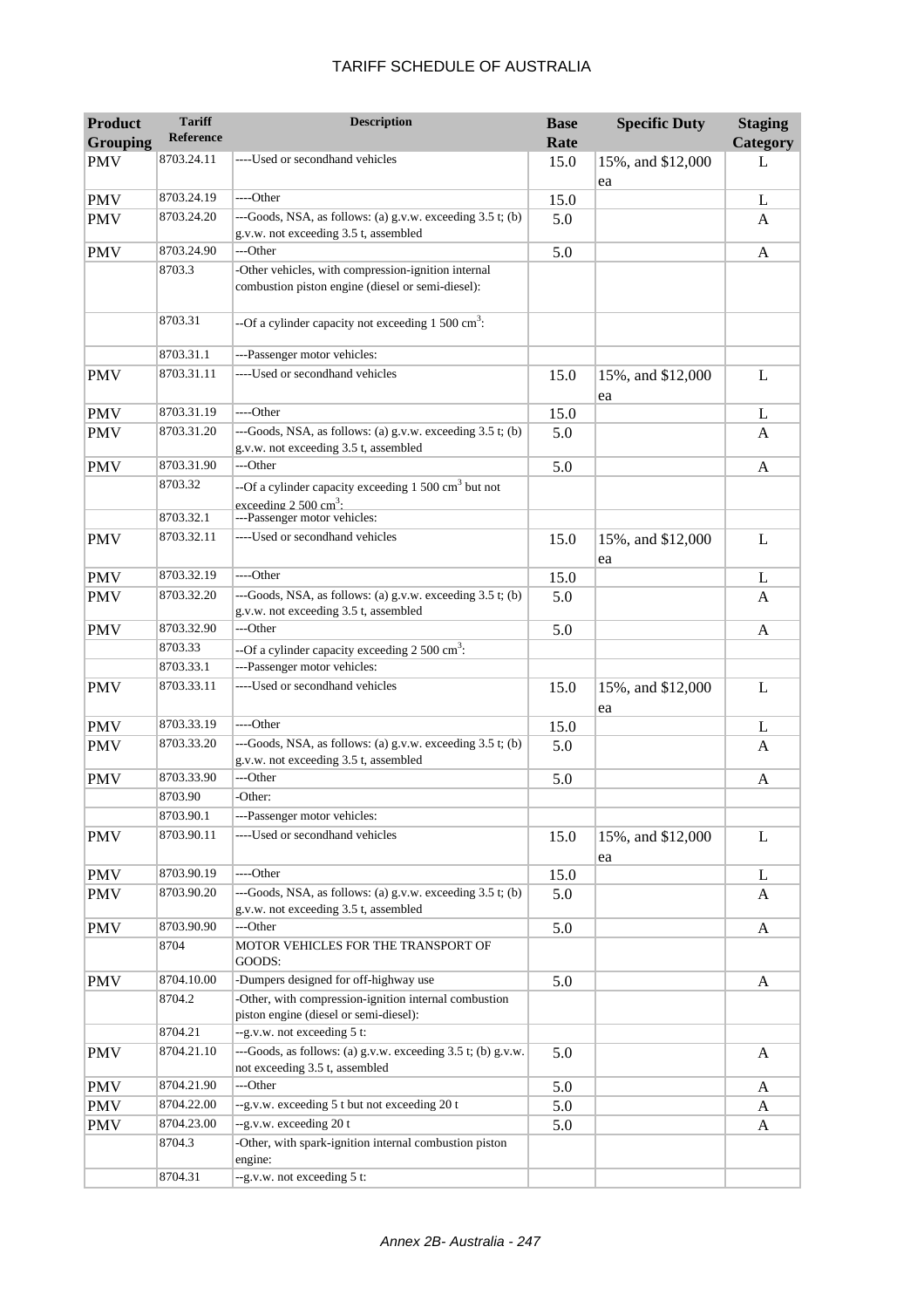| <b>Product</b><br><b>Grouping</b> | <b>Tariff</b><br><b>Reference</b> | <b>Description</b>                                                                                                                                                                                                                                                                                                      | <b>Base</b><br>Rate | <b>Specific Duty</b> | <b>Staging</b><br>Category |
|-----------------------------------|-----------------------------------|-------------------------------------------------------------------------------------------------------------------------------------------------------------------------------------------------------------------------------------------------------------------------------------------------------------------------|---------------------|----------------------|----------------------------|
| <b>PMV</b>                        | 8704.31.10                        | ---Goods, as follows: (a) g.v.w. exceeding 3.5 t; (b) g.v.w.<br>not exceeding 3.5 t, assembled                                                                                                                                                                                                                          | 5.0                 |                      | A                          |
| <b>PMV</b>                        | 8704.31.90                        | ---Other                                                                                                                                                                                                                                                                                                                | 5.0                 |                      | A                          |
| <b>PMV</b>                        | 8704.32.00                        | --g.v.w. exceeding 5 t                                                                                                                                                                                                                                                                                                  | 5.0                 |                      | A                          |
|                                   | 8704.90                           | -Other:                                                                                                                                                                                                                                                                                                                 |                     |                      |                            |
| <b>PMV</b>                        | 8704.90.10                        | ---Assembled                                                                                                                                                                                                                                                                                                            | 5.0                 |                      | A                          |
| <b>PMV</b>                        | 8704.90.90                        | ---Other                                                                                                                                                                                                                                                                                                                | 5.0                 |                      | A                          |
|                                   | 8705                              | SPECIAL PURPOSE MOTOR VEHICLES, OTHER<br>THAN THOSE PRINCIPALLY DESIGNED FOR THE<br>TRANSPORT OF PERSONS OR GOODS (FOR<br>EXAMPLE, BREAKDOWN LORRIES, CRANE<br>LORRIES, FIRE FIGHTING VEHICLES, CONCRETE-<br>MIXER LORRIES, ROAD SWEEPER LORRIES,<br>SPRAYING LORRIES, MOBILE WORKSHOPS,<br>MOBILE RADIOLOGICAL UNITS): |                     |                      |                            |
| <b>PMV</b>                        | 8705.10.00                        | -Crane lorries                                                                                                                                                                                                                                                                                                          | 5.0                 |                      | A                          |
| <b>PMV</b>                        | 8705.20.00                        | -Mobile drilling derricks                                                                                                                                                                                                                                                                                               | 5.0                 |                      | A                          |
| <b>PMV</b>                        | 8705.30.00                        | -Fire fighting vehicles                                                                                                                                                                                                                                                                                                 | 5.0                 |                      | A                          |
| <b>PMV</b>                        | 8705.40.00                        | -Concrete-mixer lorries                                                                                                                                                                                                                                                                                                 | 5.0                 |                      | A                          |
| <b>PMV</b>                        | 8705.90.00<br>8706                | -Other<br>CHASSIS FITTED WITH ENGINES, FOR THE<br>MOTOR VEHICLES OF 8701 TO 8705:                                                                                                                                                                                                                                       | 5.0                 |                      | A                          |
| <b>PMV</b>                        | 8706.00.10                        | ---For use in the assembly or manufacture of passenger<br>motor vehicles                                                                                                                                                                                                                                                | 15.0                |                      | A                          |
|                                   | 8706.00.9                         | ---Other:                                                                                                                                                                                                                                                                                                               |                     |                      |                            |
| <b>PMV</b>                        | 8706.00.91                        | ----Of a kind used as components in passenger motor<br>vehicles                                                                                                                                                                                                                                                         | 15.0                |                      | $\mathbf{A}$               |
| <b>PMV</b>                        | 8706.00.99                        | ----Other                                                                                                                                                                                                                                                                                                               | 5.0                 |                      | $\mathbf{A}$               |
|                                   | 8707                              | BODIES (INCLUDING CABS), FOR THE MOTOR<br><b>VEHICLES OF 8701 TO 8705:</b>                                                                                                                                                                                                                                              |                     |                      |                            |
|                                   | 8707.10                           | -For the vehicles of 8703:                                                                                                                                                                                                                                                                                              |                     |                      |                            |
| <b>PMV</b>                        | 8707.10.10                        | ---For use in the assembly or manufacture of passenger<br>motor vehicles                                                                                                                                                                                                                                                | 15.0                |                      | $\mathbf{A}$               |
|                                   | 8707.10.9                         | ---Other:                                                                                                                                                                                                                                                                                                               |                     |                      |                            |
| <b>PMV</b>                        | 8707.10.91                        | ----Of a kind used as components in passenger motor<br>vehicles                                                                                                                                                                                                                                                         | 15.0                |                      | A                          |
| <b>PMV</b>                        | 8707.10.99                        | ----Other                                                                                                                                                                                                                                                                                                               | 5.0                 |                      | A                          |
|                                   | 8707.90                           | -Other:                                                                                                                                                                                                                                                                                                                 |                     |                      |                            |
| <b>PMV</b>                        | 8707.90.10                        | ---Of a kind used as components in passenger motor<br>vehicles                                                                                                                                                                                                                                                          | 15.0                |                      | A                          |
| <b>PMV</b>                        | 8707.90.90                        | ---Other                                                                                                                                                                                                                                                                                                                | 5.0                 |                      | A                          |
|                                   | 8708                              | PARTS AND ACCESSORIES OF THE MOTOR<br>VEHICLES OF 8701 TO 8705:                                                                                                                                                                                                                                                         |                     |                      |                            |
|                                   | 8708.10                           | -Bumpers and parts thereof:                                                                                                                                                                                                                                                                                             |                     |                      |                            |
| <b>PMV</b>                        | 8708.10.10                        | ---Of a kind used as components in passenger motor<br>vehicles                                                                                                                                                                                                                                                          | 15.0                |                      | A                          |
| <b>PMV</b>                        | 8708.10.90                        | ---Other                                                                                                                                                                                                                                                                                                                | 5.0                 |                      | A                          |
|                                   | 8708.2                            | -Other parts and accessories of bodies (including cabs):                                                                                                                                                                                                                                                                |                     |                      |                            |
|                                   | 8708.21                           | --Safety seat belts:                                                                                                                                                                                                                                                                                                    |                     |                      |                            |
| <b>PMV</b>                        | 8708.21.10                        | ---Of a kind used as components in passenger motor<br>vehicles                                                                                                                                                                                                                                                          | 15.0                |                      | A                          |
| <b>PMV</b>                        | 8708.21.90                        | ---Other                                                                                                                                                                                                                                                                                                                | 5.0                 |                      | A                          |
|                                   | 8708.29                           | --Other:                                                                                                                                                                                                                                                                                                                |                     |                      |                            |
| <b>PMV</b>                        | 8708.29.30                        | ---For the tractors of 8701.10.00, 8701.30.00, 8701.90.1<br>or 8701.90.90                                                                                                                                                                                                                                               | 0.0                 |                      | E                          |
|                                   | 8708.29.9                         | ---Other:                                                                                                                                                                                                                                                                                                               |                     |                      |                            |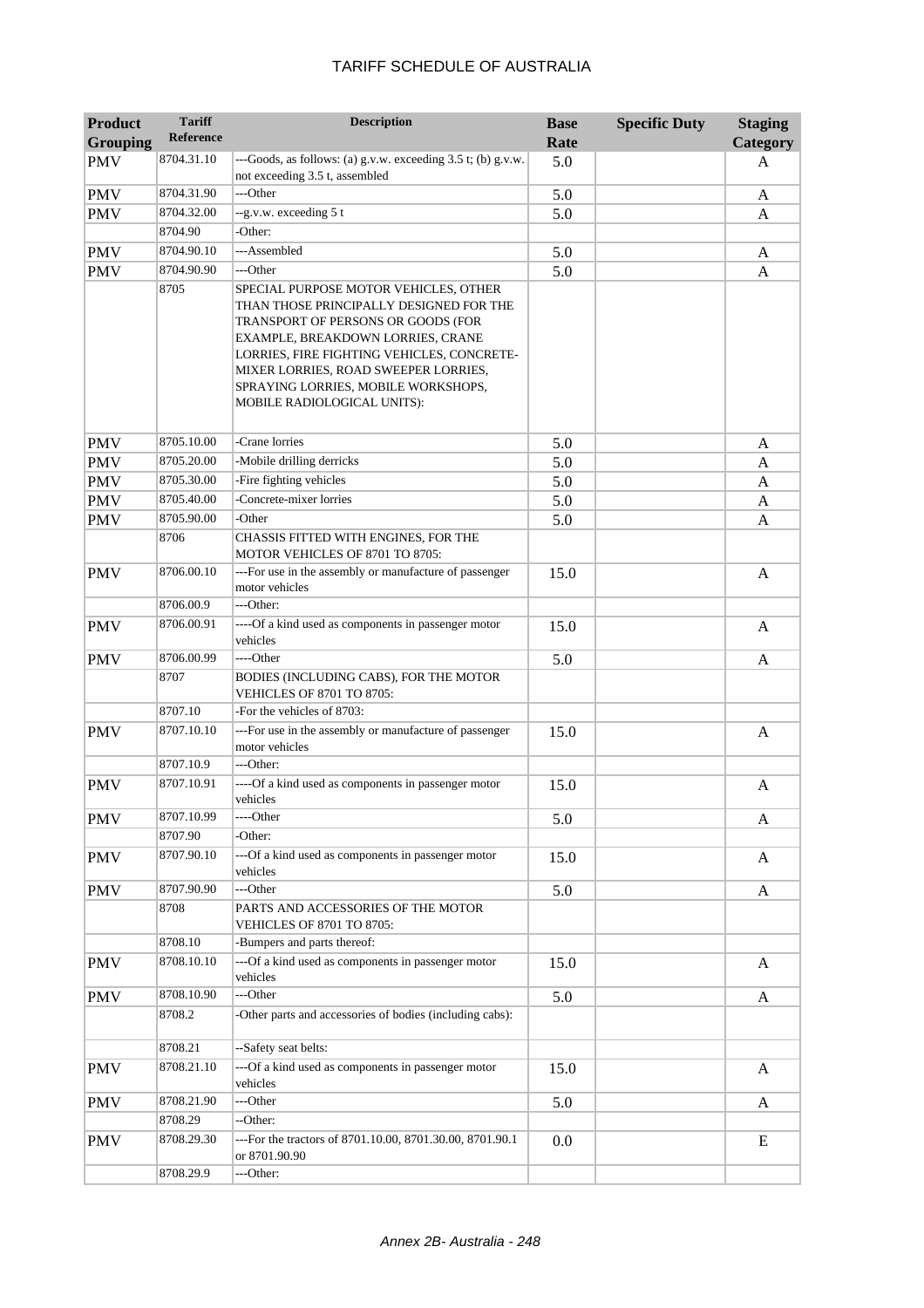| <b>Product</b><br><b>Grouping</b> | <b>Tariff</b><br><b>Reference</b> | <b>Description</b>                                                                             | <b>Base</b><br>Rate | <b>Specific Duty</b> | <b>Staging</b><br>Category |
|-----------------------------------|-----------------------------------|------------------------------------------------------------------------------------------------|---------------------|----------------------|----------------------------|
| <b>PMV</b>                        | 8708.29.91                        | ----Of a kind used as components in passenger motor<br>vehicles                                | 15.0                |                      | A                          |
| <b>PMV</b>                        | 8708.29.99                        | ----Other                                                                                      | 5.0                 |                      | A                          |
|                                   | 8708.3                            | -Brakes and servo-brakes and parts thereof:                                                    |                     |                      |                            |
|                                   | 8708.31                           | --Mounted brake linings:                                                                       |                     |                      |                            |
| <b>PMV</b>                        | 8708.31.30                        | ---For the tractors of 8701.10.00, 8701.30.00, 8701.90.1<br>or 8701.90.90                      | 0.0                 |                      | E                          |
|                                   | 8708.31.9                         | ---Other:                                                                                      |                     |                      |                            |
| <b>PMV</b>                        | 8708.31.91                        | ----Of a kind used as components in passenger motor<br>vehicles                                | 15.0                |                      | $\mathbf{A}$               |
| <b>PMV</b>                        | 8708.31.99                        | ----Other                                                                                      | 5.0                 |                      | A                          |
|                                   | 8708.39                           | --Other:                                                                                       |                     |                      |                            |
| <b>PMV</b>                        | 8708.39.10                        | ---For the tractors of 8701.90.90                                                              | 5.0                 |                      | A                          |
| <b>PMV</b>                        | 8708.39.20                        | ---For the tractors of 8701.10.00, 8701.30.00 or<br>8701.90.1                                  | 0.0                 |                      | E                          |
|                                   | 8708.39.9                         | ---Other:                                                                                      |                     |                      |                            |
| <b>PMV</b>                        | 8708.39.91                        | ----Of a kind used as components in passenger motor<br>vehicles                                | 15.0                |                      | A                          |
| <b>PMV</b>                        | 8708.39.99                        | ----Other                                                                                      | 5.0                 |                      | A                          |
|                                   | 8708.40                           | -Gear boxes:                                                                                   |                     |                      |                            |
| <b>PMV</b>                        | 8708.40.20                        | ---For the tractors of 8701.10.00, 8701.30.00, 8701.90.1<br>or 8701.90.90                      | 0.0                 |                      | E                          |
| <b>PMV</b>                        | 8708.40.30                        | ---For use in the assembly or manufacture of passenger<br>motor vehicles                       | 15.0                |                      | A                          |
|                                   | 8708.40.9                         | ---Other:                                                                                      |                     |                      |                            |
| <b>PMV</b>                        | 8708.40.91                        | ----Of a kind used as components in passenger motor<br>vehicles                                | 15.0                |                      | A                          |
| <b>PMV</b>                        | 8708.40.99                        | ----Other                                                                                      | 5.0                 |                      | A                          |
|                                   | 8708.50                           | -Drive-axles with differential, whether or not provided<br>with other transmission components: |                     |                      |                            |
| <b>PMV</b>                        | 8708.50.20                        | ---For the tractors of 8701.10.00, 8701.30.00, 8701.90.1<br>or 8701.90.90                      | 0.0                 |                      | E                          |
| <b>PMV</b>                        | 8708.50.30                        | ---For use in the assembly or manufacture of passenger<br>motor vehicles                       | 15.0                |                      | A                          |
|                                   | 8708.50.9                         | ---Other:                                                                                      |                     |                      |                            |
| <b>PMV</b>                        | 8708.50.91                        | ----Of a kind used as components in passenger motor<br>vehicles                                | 15.0                |                      | A                          |
| <b>PMV</b>                        | 8708.50.99                        | ----Other                                                                                      | 5.0                 |                      | A                          |
|                                   | 8708.60                           | -Non-driving axles and parts thereof:                                                          |                     |                      |                            |
| <b>PMV</b>                        | 8708.60.30                        | ---For the tractors of 8701.10.00, 8701.30.00, 8701.90.1<br>or 8701.90.90                      | 0.0                 |                      | E                          |
|                                   | 8708.60.9                         | ---Other:                                                                                      |                     |                      |                            |
| <b>PMV</b>                        | 8708.60.91                        | ----Of a kind used as components in passenger motor<br>vehicles                                | 15.0                |                      | A                          |
| <b>PMV</b>                        | 8708.60.99                        | ----Other                                                                                      | 5.0                 |                      | A                          |
|                                   | 8708.70                           | -Road wheels and parts and accessories thereof:                                                |                     |                      |                            |
| <b>PMV</b>                        | 8708.70.30                        | ---For the tractors of 8701.10.00, 8701.90.1 or<br>8701.90.90                                  | 0.0                 |                      | E                          |
|                                   | 8708.70.9                         | ---Other:                                                                                      |                     |                      |                            |
| <b>PMV</b>                        | 8708.70.91                        | ---- Of a kind used as components in passenger motor<br>vehicles                               | 15.0                |                      | A                          |
| <b>PMV</b>                        | 8708.70.99                        | ----Other                                                                                      | 5.0                 |                      | A                          |
|                                   | 8708.80                           | -Suspension shock-absorbers:                                                                   |                     |                      |                            |
| <b>PMV</b>                        | 8708.80.30                        | ---For the tractors of 8701.10.00, 8701.30.00, 8701.90.1<br>or 8701.90.90                      | 0.0                 |                      | E                          |
|                                   | 8708.80.9                         | ---Other:                                                                                      |                     |                      |                            |
| <b>PMV</b>                        | 8708.80.91                        | ----Of a kind used as components in passenger motor<br>vehicles                                | 15.0                |                      | A                          |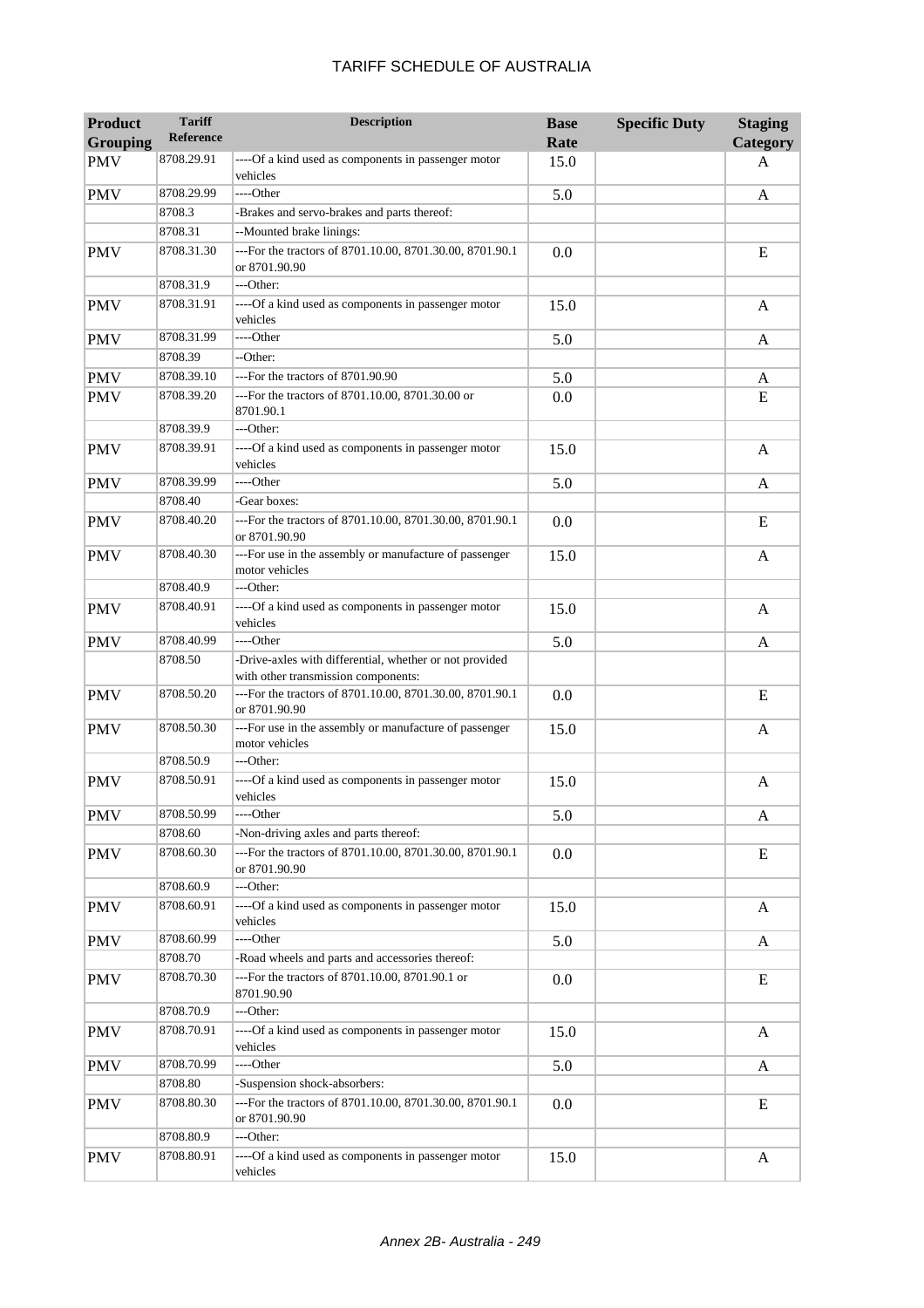| <b>Product</b>  | <b>Tariff</b><br><b>Reference</b> | <b>Description</b>                                                                                                                                                                                                                                                                                         | <b>Base</b> | <b>Specific Duty</b> | <b>Staging</b> |
|-----------------|-----------------------------------|------------------------------------------------------------------------------------------------------------------------------------------------------------------------------------------------------------------------------------------------------------------------------------------------------------|-------------|----------------------|----------------|
| <b>Grouping</b> |                                   |                                                                                                                                                                                                                                                                                                            | Rate        |                      | Category       |
| <b>PMV</b>      | 8708.80.99                        | ----Other                                                                                                                                                                                                                                                                                                  | 5.0         |                      | A              |
|                 | 8708.9<br>8708.91                 | -Other parts and accessories:<br>--Radiators:                                                                                                                                                                                                                                                              |             |                      |                |
|                 | 8708.91.10                        | ---For the tractors of 8701.90.90                                                                                                                                                                                                                                                                          |             |                      |                |
| <b>PMV</b>      | 8708.91.20                        | ---For the tractors of 8701.10.00, 8701.30.00 or                                                                                                                                                                                                                                                           | 5.0         |                      | A              |
| <b>PMV</b>      |                                   | 8701.90.1                                                                                                                                                                                                                                                                                                  | 0.0         |                      | E              |
|                 | 8708.91.9<br>8708.91.91           | ---Other:                                                                                                                                                                                                                                                                                                  |             |                      |                |
| <b>PMV</b>      |                                   | ----Of a kind used as components in passenger motor<br>vehicles                                                                                                                                                                                                                                            | 15.0        |                      | A              |
| <b>PMV</b>      | 8708.91.99                        | ----Other                                                                                                                                                                                                                                                                                                  | 5.0         |                      | A              |
|                 | 8708.92                           | --Silencers and exhaust pipes:                                                                                                                                                                                                                                                                             |             |                      |                |
| <b>PMV</b>      | 8708.92.30                        | ---For the tractors of 8701.10.00, 8701.30.00, 8701.90.1<br>or 8701.90.90                                                                                                                                                                                                                                  | 0.0         |                      | E              |
|                 | 8708.92.9                         | ---Other:                                                                                                                                                                                                                                                                                                  |             |                      |                |
| <b>PMV</b>      | 8708.92.91                        | ----Of a kind used as components in passenger motor<br>vehicles                                                                                                                                                                                                                                            | 15.0        |                      | A              |
| <b>PMV</b>      | 8708.92.99                        | ----Other                                                                                                                                                                                                                                                                                                  | 5.0         |                      | A              |
|                 | 8708.93                           | --Clutches and parts thereof:                                                                                                                                                                                                                                                                              |             |                      |                |
| <b>PMV</b>      | 8708.93.20                        | ---For the tractors of 8701.10.00, 8701.30.00, 8701.90.1<br>or 8701.90.90                                                                                                                                                                                                                                  | 0.0         |                      | E              |
| <b>PMV</b>      | 8708.93.30                        | ---For use in the assembly or manufacture of passenger<br>motor vehicles                                                                                                                                                                                                                                   | 15.0        |                      | A              |
|                 | 8708.93.9                         | ---Other:                                                                                                                                                                                                                                                                                                  |             |                      |                |
| <b>PMV</b>      | 8708.93.91                        | ----Of a kind used as components in passenger motor<br>vehicles                                                                                                                                                                                                                                            | 15.0        |                      | A              |
| <b>PMV</b>      | 8708.93.99                        | ----Other                                                                                                                                                                                                                                                                                                  | 5.0         |                      | A              |
|                 | 8708.94                           | --Steering wheels, steering columns and steering boxes:                                                                                                                                                                                                                                                    |             |                      |                |
| <b>PMV</b>      | 8708.94.30                        | ---For the tractors of 8701.10.00, 8701.30.00, 8701.90.1<br>or 8701.90.90                                                                                                                                                                                                                                  | 0.0         |                      | E              |
|                 | 8708.94.9                         | ---Other:                                                                                                                                                                                                                                                                                                  |             |                      |                |
| <b>PMV</b>      | 8708.94.91                        | ----Of a kind used as components in passenger motor<br>vehicles                                                                                                                                                                                                                                            | 15.0        |                      | A              |
| <b>PMV</b>      | 8708.94.99                        | ----Other                                                                                                                                                                                                                                                                                                  | 5.0         |                      | A              |
|                 | 8708.99                           | --Other:                                                                                                                                                                                                                                                                                                   |             |                      |                |
| <b>PMV</b>      | 8708.99.20                        | ---For the tractors of 8701.10.00, 8701.30.00, 8701.90.1<br>or 8701.90.90                                                                                                                                                                                                                                  | 0.0         |                      | E              |
| <b>PMV</b>      | 8708.99.30                        | ---Chassis, for use in the assembly or manufacture of<br>passenger motor vehicles                                                                                                                                                                                                                          | 15.0        |                      | A              |
|                 | 8708.99.9                         | ---Other:                                                                                                                                                                                                                                                                                                  |             |                      |                |
| <b>PMV</b>      | 8708.99.91                        | ----Of a kind used as components in passenger motor<br>vehicles                                                                                                                                                                                                                                            | 15.0        |                      | A              |
| <b>PMV</b>      | 8708.99.99                        | ----Other                                                                                                                                                                                                                                                                                                  | 5.0         |                      | A              |
|                 | 8709                              | WORKS TRUCKS, SELF-PROPELLED, NOT FITTED<br>WITH LIFTING OR HANDLING EQUIPMENT, OF<br>THE TYPE USED IN FACTORIES, WAREHOUSES,<br>DOCK AREAS OR AIRPORTS FOR SHORT<br>DISTANCE TRANSPORT OF GOODS; TRACTORS OF<br>THE TYPE USED ON RAILWAY STATION<br>PLATFORMS; PARTS OF THE FOREGOING<br><b>VEHICLES:</b> |             |                      |                |
|                 | 8709.1                            | -Vehicles:                                                                                                                                                                                                                                                                                                 |             |                      |                |
| <b>IND</b>      | 8709.11.00                        | --Electrical                                                                                                                                                                                                                                                                                               | 5.0         |                      | A              |
| <b>IND</b>      | 8709.19.00                        | --Other                                                                                                                                                                                                                                                                                                    | 5.0         |                      | A              |
| IND             | 8709.90.00                        | -Parts                                                                                                                                                                                                                                                                                                     | 0.0         |                      | E              |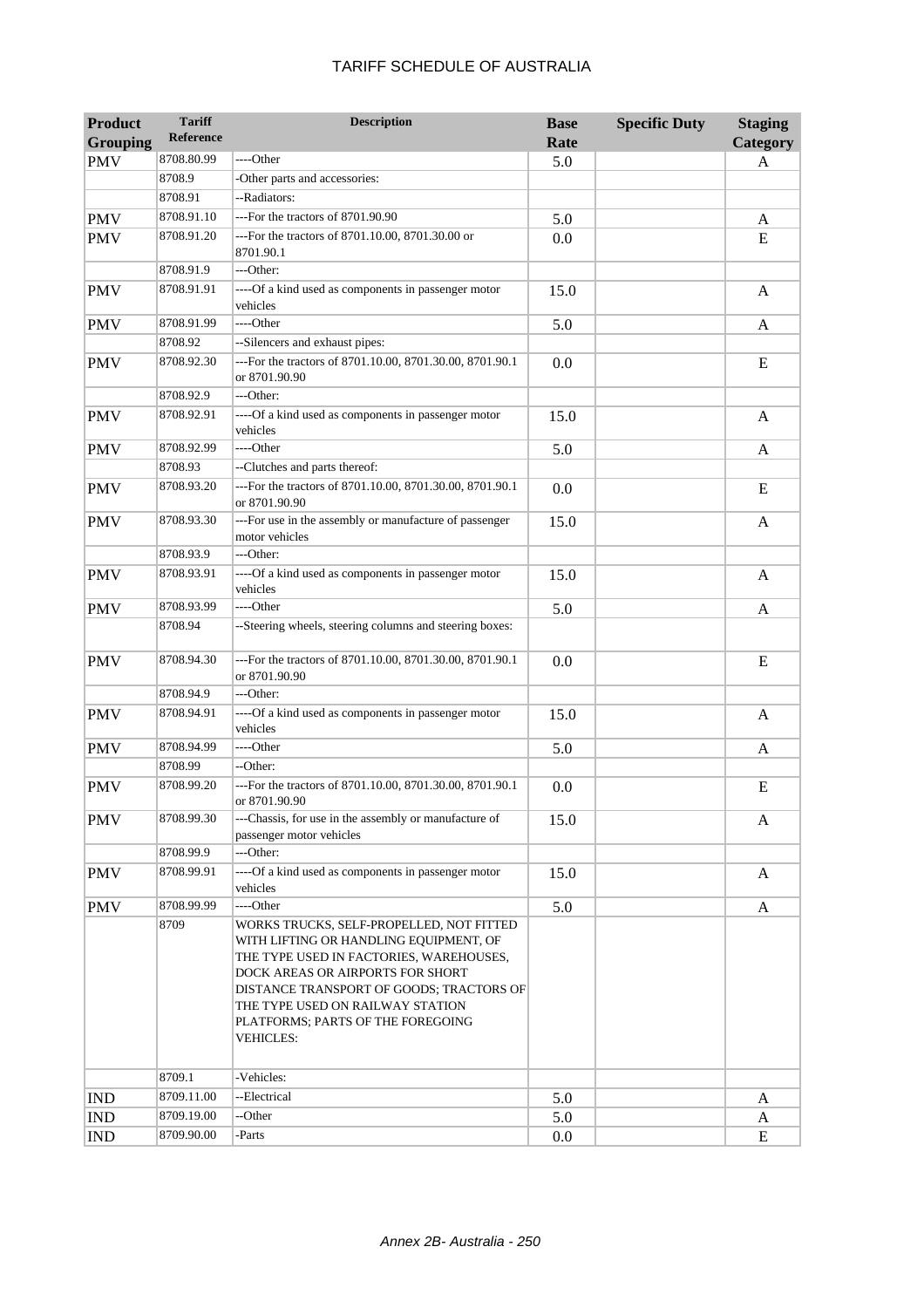| <b>Product</b><br><b>Grouping</b> | <b>Tariff</b><br><b>Reference</b> | <b>Description</b>                                                                                                                                    | <b>Base</b><br>Rate | <b>Specific Duty</b> | <b>Staging</b><br>Category |
|-----------------------------------|-----------------------------------|-------------------------------------------------------------------------------------------------------------------------------------------------------|---------------------|----------------------|----------------------------|
| <b>IND</b>                        | 8710.00.00                        | TANKS AND OTHER ARMOURED FIGHTING<br>VEHICLES, MOTORISED, WHETHER OR NOT<br>FITTED WITH WEAPONS, AND PARTS OF SUCH<br><b>VEHICLES</b>                 | 0.0                 |                      | E                          |
|                                   | 8711                              | MOTORCYCLES (INCLUDING MOPEDS) AND<br>CYCLES FITTED WITH AN AUXILIARY MOTOR,<br>WITH OR WITHOUT SIDE-CARS; SIDE-CARS:                                 |                     |                      |                            |
| <b>PMV</b>                        | 8711.10.00                        | -With reciprocating internal combustion piston engine of<br>a cylinder capacity not exceeding 50 cm <sup>3</sup>                                      | 0.0                 |                      | E                          |
| <b>IND</b>                        | 8711.20.00                        | -With reciprocating internal combustion piston engine of<br>a cylinder capacity exceeding $50 \text{ cm}^3$ but not exceeding<br>$250 \text{ cm}^3$   | 0.0                 |                      | E                          |
| <b>IND</b>                        | 8711.30.00                        | -With reciprocating internal combustion piston engine of<br>a cylinder capacity exceeding 250 cm <sup>3</sup> but not exceeding<br>$500 \text{ cm}^3$ | 0.0                 |                      | E                          |
| <b>IND</b>                        | 8711.40.00                        | -With reciprocating internal combustion piston engine of<br>a cylinder capacity exceeding 500 cm <sup>3</sup> but not exceeding<br>$800 \text{ cm}^3$ | 0.0                 |                      | E                          |
| <b>IND</b>                        | 8711.50.00                        | -With reciprocating internal combustion piston engine of<br>a cylinder capacity exceeding 800 cm <sup>3</sup>                                         | 0.0                 |                      | E                          |
| <b>PMV</b>                        | 8711.90.00                        | -Other                                                                                                                                                | 5.0                 |                      | A                          |
| <b>IND</b>                        | 8712.00.00                        | BICYCLES AND OTHER CYCLES (INCLUDING<br>DELIVERY TRICYCLES), NOT MOTORISED                                                                            | 5.0                 |                      | A                          |
|                                   | 8713                              | INVALID CARRIAGES, WHETHER OR NOT<br>MOTORISED OR OTHERWISE MECHANICALLY<br>PROPELLED:                                                                |                     |                      |                            |
| <b>IND</b>                        | 8713.10.00                        | -Not mechanically propelled                                                                                                                           | 0.0                 |                      | E                          |
| <b>IND</b>                        | 8713.90.00                        | -Other                                                                                                                                                | 0.0                 |                      | ${\bf E}$                  |
|                                   | 8714                              | PARTS AND ACCESSORIES OF VEHICLES OF 8711<br>TO 8713:                                                                                                 |                     |                      |                            |
|                                   | 8714.1                            | -Of motorcycles (including mopeds):                                                                                                                   |                     |                      |                            |
| <b>PMV</b>                        | 8714.11.00                        | --Saddles                                                                                                                                             | 0.0                 |                      | E                          |
|                                   | 8714.19                           | --Other:                                                                                                                                              |                     |                      |                            |
| <b>PMV</b>                        | 8714.19.10                        | ---Exhaust systems and parts thereof                                                                                                                  | 5.0                 |                      | A                          |
| <b>PMV</b>                        | 8714.19.90                        | ---Other                                                                                                                                              | 0.0                 |                      | E                          |
| <b>IND</b>                        | 8714.20.00                        | -Of carriages for disabled persons                                                                                                                    | 0.0                 |                      | E                          |
|                                   | 8714.9                            | -Other:                                                                                                                                               |                     |                      |                            |
| <b>PMV</b>                        | 8714.91.00                        | --Frames and forks, and parts thereof                                                                                                                 | 5.0                 |                      | A                          |
| <b>PMV</b>                        | 8714.92.00                        | --Wheel rims and spokes                                                                                                                               | 0.0                 |                      | E                          |
| <b>PMV</b>                        | 8714.93.00                        | --Hubs, other than coaster braking hubs and hub brakes,<br>and free-wheel sprocket-wheels                                                             | 0.0                 |                      | E                          |
| <b>PMV</b>                        | 8714.94.00                        | --Brakes, including coaster braking hubs and hub brakes,<br>and parts thereof                                                                         | 0.0                 |                      | E                          |
| <b>PMV</b>                        | 8714.95.00                        | --Saddles                                                                                                                                             | 0.0                 |                      | E                          |
| <b>PMV</b>                        | 8714.96.00                        | --Pedals and crank-gear, and parts thereof                                                                                                            | 0.0                 |                      | E                          |
| <b>PMV</b>                        | 8714.99.00                        | --Other                                                                                                                                               | 0.0                 |                      | E                          |
| <b>IND</b>                        | 8715.00.00                        | BABY CARRIAGES AND PARTS THEREOF                                                                                                                      | 0.0                 |                      | E                          |
|                                   | 8716                              | TRAILERS AND SEMI-TRAILERS; OTHER<br>VEHICLES, NOT MECHANICALLY PROPELLED;<br>PARTS THEREOF:                                                          |                     |                      |                            |
| <b>IND</b>                        | 8716.10.00                        | -Trailers and semi-trailers of the caravan type, for housing<br>or camping                                                                            | 5.0                 |                      | A                          |
| <b>IND</b>                        | 8716.20.00                        | -Self-loading or self-unloading trailers and semi-trailers<br>for agricultural purposes                                                               | 5.0                 |                      | A                          |
|                                   | 8716.3                            | -Other trailers and semi-trailers for the transport of goods:                                                                                         |                     |                      |                            |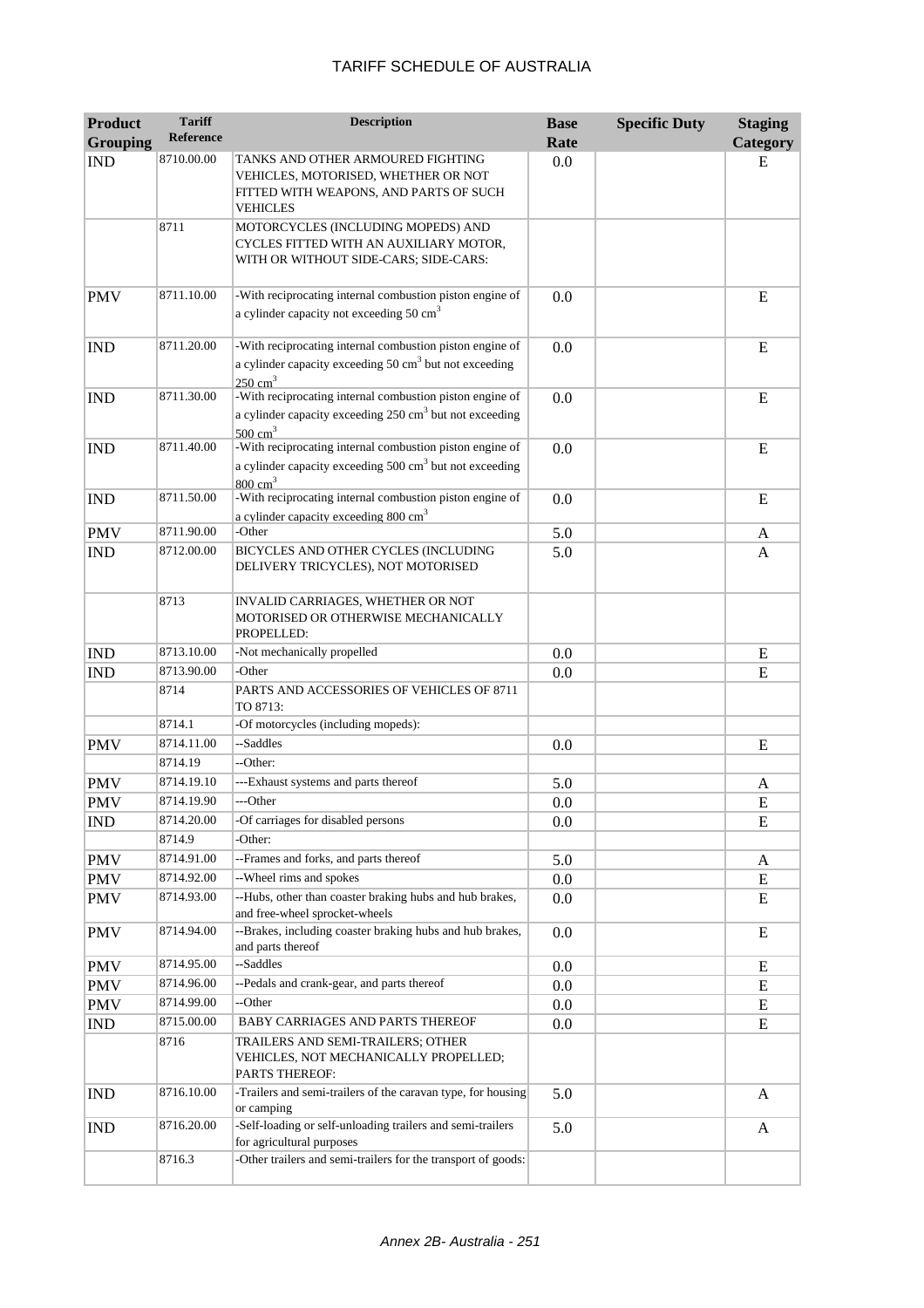| <b>Product</b><br><b>Grouping</b> | <b>Tariff</b><br><b>Reference</b> | <b>Description</b>                                                                                                                               | <b>Base</b><br>Rate | <b>Specific Duty</b> | <b>Staging</b><br>Category |
|-----------------------------------|-----------------------------------|--------------------------------------------------------------------------------------------------------------------------------------------------|---------------------|----------------------|----------------------------|
| <b>IND</b>                        | 8716.31.00                        | --Tanker trailers and tanker semi-trailers                                                                                                       | 5.0                 |                      | A                          |
| <b>IND</b>                        | 8716.39.00                        | --Other                                                                                                                                          | 5.0                 |                      | A                          |
| <b>IND</b>                        | 8716.40.00                        | -Othertrailers and semi-trailers                                                                                                                 | 5.0                 |                      | A                          |
| <b>IND</b>                        | 8716.80.00                        | -Other vehicles                                                                                                                                  | 5.0                 |                      | A                          |
| <b>IND</b>                        | 8716.90.00                        | -Parts                                                                                                                                           | 5.0                 |                      | A                          |
|                                   |                                   | <b>CHAPTER 88</b>                                                                                                                                |                     |                      |                            |
|                                   |                                   | AIRCRAFT, SPACECRAFT, AND PARTS THEREOF                                                                                                          |                     |                      |                            |
|                                   | 8801                              | BALLOONS AND DIRIGIBLES; GLIDERS, HANG<br>GLIDERS AND OTHER NON-POWERED AIRCRAFT:                                                                |                     |                      |                            |
| <b>IND</b>                        | 8801.10.00                        | -Gliders and hang gliders                                                                                                                        | 0.0                 |                      | E                          |
| <b>IND</b>                        | 8801.90.00                        | -Other                                                                                                                                           | 0.0                 |                      | ${\bf E}$                  |
|                                   | 8802                              | OTHER AIRCRAFT (FOR EXAMPLE, HELICOPTERS,<br>AEROPLANES); SPACECRAFT (INCLUDING<br>SATELLITES) AND SUBORBITAL AND<br>SPACECRAFT LAUNCH VEHICLES: |                     |                      |                            |
|                                   | 8802.1                            | -Helicopters:                                                                                                                                    |                     |                      |                            |
| <b>IND</b>                        | 8802.11.00                        | --Of an unladen weight not exceeding 2 000 kg                                                                                                    | 0.0                 |                      | E                          |
| <b>IND</b>                        | 8802.12.00                        | --Of an unladen weight exceeding 2 000 kg                                                                                                        | 0.0                 |                      | E                          |
| <b>IND</b>                        | 8802.20.00                        | -Aeroplanes and other aircraft, of an unladen weight not<br>exceeding 2 000 kg                                                                   | 0.0                 |                      | E                          |
| <b>IND</b>                        | 8802.30.00                        | -Aeroplanes and other aircraft, of an unladen weight<br>exceeding 2 000 kg but not exceeding 15 000 kg                                           | 0.0                 |                      | E                          |
| <b>IND</b>                        | 8802.40.00                        | -Aeroplanes and other aircraft, of an unladen weight<br>exceeding 15 000 kg                                                                      | 0.0                 |                      | E                          |
| <b>IND</b>                        | 8802.60.00                        | -Spacecraft (including satellites) and suborbital and<br>spacecraft launch vehicles                                                              | 0.0                 |                      | E                          |
|                                   | 8803                              | PARTS OF GOODS OF 8801 OR 8802:                                                                                                                  |                     |                      |                            |
| <b>IND</b>                        | 8803.10.00                        | -Propellers and rotors and parts thereof                                                                                                         | 0.0                 |                      | E                          |
| <b>IND</b>                        | 8803.20.00                        | -Under-carriages and parts thereof                                                                                                               | 0.0                 |                      | E                          |
| <b>IND</b>                        | 8803.30.00                        | -Other parts of aeroplanes or helicopters                                                                                                        | 0.0                 |                      | E                          |
| <b>IND</b>                        | 8803.90.00                        | -Other                                                                                                                                           | 0.0                 |                      | E                          |
| <b>IND</b>                        | 8804.00.00                        | PARACHUTES (INCLUDING DIRIGIBLE<br>PARACHUTES AND PARAGLIDERS) AND<br>ROTOCHUTES; PARTS THEREOF AND<br><b>ACCESSORIES THERETO</b>                | 0.0                 |                      | E                          |
|                                   | 8805                              | AIRCRAFT LAUNCHING GEAR; DECK-ARRESTOR<br>OR SIMILAR GEAR; GROUND FLYING TRAINERS;<br>PARTS OF THE FOREGOING ARTICLES:                           |                     |                      |                            |
| <b>IND</b>                        | 8805.10.00                        | -Aircraft launching gear and parts thereof; deck-arrestor<br>or similar gear and parts thereof                                                   | 0.0                 |                      | E                          |
|                                   | 8805.2                            | -Ground flying trainers and parts thereof:                                                                                                       |                     |                      |                            |
| <b>IND</b>                        | 8805.21.00                        | --Air combat simulators and parts thereof                                                                                                        | 0.0                 |                      | E                          |
| <b>IND</b>                        | 8805.29.00                        | --Other                                                                                                                                          | 0.0                 |                      | E                          |
|                                   |                                   | <b>CHAPTER 89</b><br>SHIPS, BOATS AND FLOATING STRUCTURES                                                                                        |                     |                      |                            |
|                                   | 8901                              | CRUISE SHIPS, EXCURSION BOATS, FERRY-<br>BOATS, CARGO SHIPS, BARGES AND SIMILAR<br>VESSELS FOR THE TRANSPORT OF PERSONS OR<br>GOODS:             |                     |                      |                            |
|                                   | 8901.10                           | -Cruise ships, excursion boats and similar vessels<br>principally designed for the transport of persons; ferry-<br>boats of all kinds:           |                     |                      |                            |
| <b>IND</b>                        | 8901.10.10                        | ---Not exceeding 150 gross construction tons                                                                                                     | 5.0                 |                      | A                          |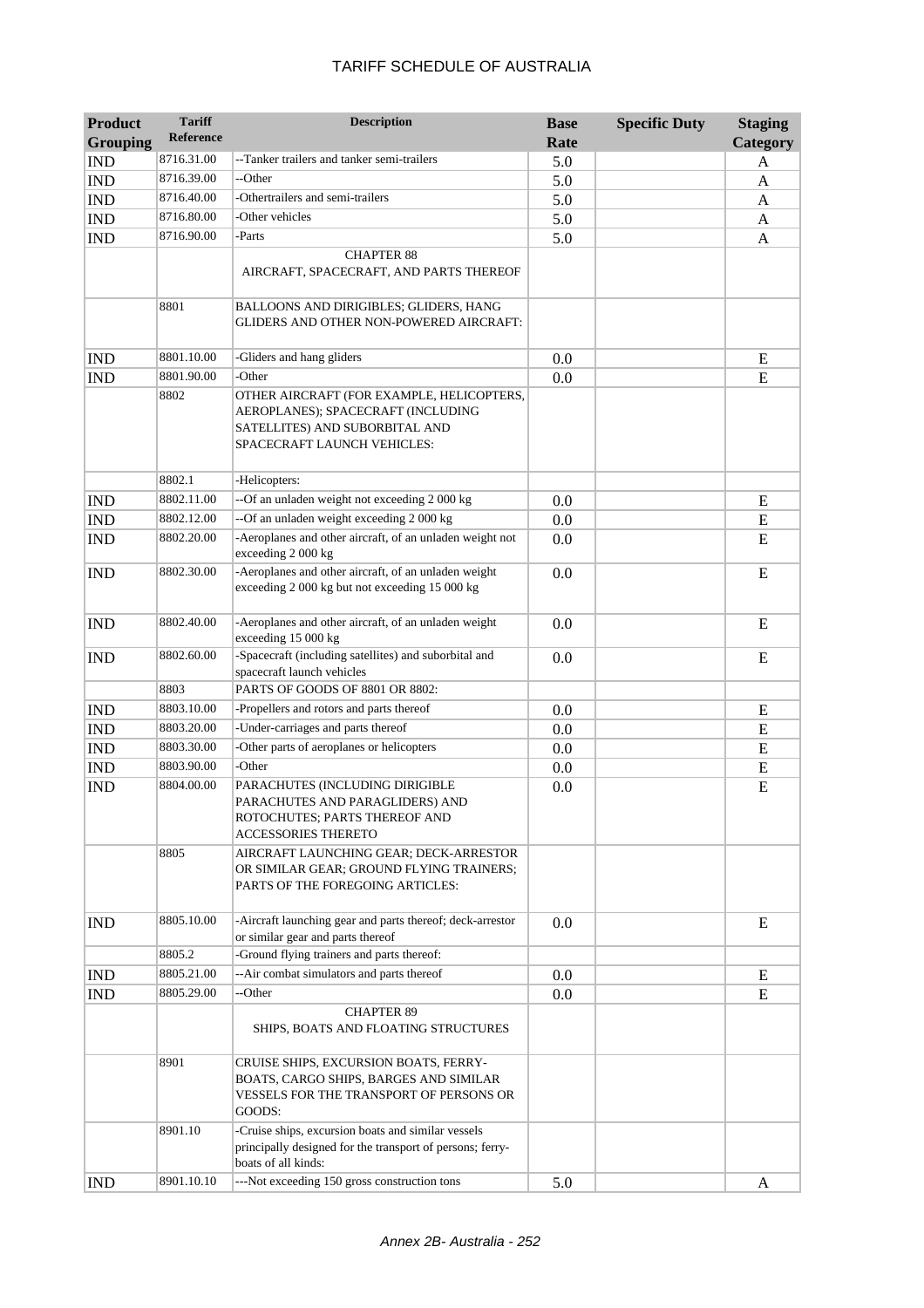| <b>Product</b><br><b>Grouping</b> | <b>Tariff</b><br><b>Reference</b> | <b>Description</b>                                                                                                                                                                                                                | <b>Base</b>                                                                                                                                                                  | <b>Specific Duty</b> | <b>Staging</b><br>Category |
|-----------------------------------|-----------------------------------|-----------------------------------------------------------------------------------------------------------------------------------------------------------------------------------------------------------------------------------|------------------------------------------------------------------------------------------------------------------------------------------------------------------------------|----------------------|----------------------------|
| <b>IND</b>                        | 8901.10.90                        | ---Other                                                                                                                                                                                                                          |                                                                                                                                                                              |                      | E                          |
|                                   | 8901.20                           | -Tankers:                                                                                                                                                                                                                         |                                                                                                                                                                              |                      |                            |
| <b>IND</b>                        | 8901.20.10                        | ---Not exceeding 150 gross construction tons                                                                                                                                                                                      |                                                                                                                                                                              |                      | A                          |
| <b>IND</b>                        | 8901.20.90                        | ---Other                                                                                                                                                                                                                          |                                                                                                                                                                              |                      | E                          |
|                                   | 8901.30                           | -Refrigerated vessels, other than those of 8901.20:                                                                                                                                                                               |                                                                                                                                                                              |                      |                            |
|                                   |                                   |                                                                                                                                                                                                                                   | Rate<br>0.0<br>5.0<br>0.0<br>5.0<br>0.0<br>5.0<br>0.0<br>5.0<br>0.0<br>5.0<br>5.0<br>0.0<br>5.0<br>0.0<br>5.0<br>0.0<br>5.0<br>0.0<br>5.0<br>0.0<br>5.0<br>0.0<br>5.0<br>0.0 |                      |                            |
| <b>IND</b>                        | 8901.30.10                        | ---Not exceeding 150 gross construction tons                                                                                                                                                                                      |                                                                                                                                                                              |                      | A                          |
| <b>IND</b>                        | 8901.30.90                        | ---Other                                                                                                                                                                                                                          |                                                                                                                                                                              |                      | E                          |
|                                   | 8901.90                           | -Other vessels for the transport of goods and other vessels<br>for the transport of both persons and goods:                                                                                                                       |                                                                                                                                                                              |                      |                            |
| <b>IND</b>                        | 8901.90.10                        | ---Not exceeding 150 gross construction tons                                                                                                                                                                                      |                                                                                                                                                                              |                      | A                          |
| <b>IND</b>                        | 8901.90.90                        | ---Other                                                                                                                                                                                                                          |                                                                                                                                                                              |                      | E                          |
|                                   | 8902                              | FISHING VESSELS; FACTORY SHIPS AND OTHER<br>VESSELS FOR PROCESSING OR PRESERVING<br><b>FISHERY PRODUCTS:</b>                                                                                                                      |                                                                                                                                                                              |                      |                            |
| <b>IND</b>                        | 8902.00.10                        | ---Not exceeding 150 gross construction tons                                                                                                                                                                                      |                                                                                                                                                                              |                      | A                          |
| <b>IND</b>                        | 8902.00.90                        | ---Other                                                                                                                                                                                                                          |                                                                                                                                                                              |                      | E                          |
|                                   | 8903                              | YACHTS AND OTHER VESSELS FOR PLEASURE<br>OR SPORTS; ROWING BOATS AND CANOES:                                                                                                                                                      |                                                                                                                                                                              |                      |                            |
| <b>IND</b>                        | 8903.10.00                        | -Inflatable                                                                                                                                                                                                                       |                                                                                                                                                                              |                      | A                          |
|                                   | 8903.9                            | -Other:                                                                                                                                                                                                                           |                                                                                                                                                                              |                      |                            |
|                                   | 8903.91                           | --Sailboats, with or without auxiliary motor:                                                                                                                                                                                     |                                                                                                                                                                              |                      |                            |
| <b>IND</b>                        | 8903.91.10                        | ---Not exceeding 150 gross construction tons                                                                                                                                                                                      |                                                                                                                                                                              |                      | A                          |
| <b>IND</b>                        | 8903.91.90                        | ---Other                                                                                                                                                                                                                          |                                                                                                                                                                              |                      | E                          |
|                                   | 8903.92                           | --Motorboats, other than outboard motorboats:                                                                                                                                                                                     |                                                                                                                                                                              |                      |                            |
| <b>IND</b>                        | 8903.92.10                        | ---Not exceeding 150 gross construction tons                                                                                                                                                                                      |                                                                                                                                                                              |                      | A                          |
| <b>IND</b>                        | 8903.92.90                        | ---Other                                                                                                                                                                                                                          |                                                                                                                                                                              |                      | E                          |
|                                   | 8903.99                           | --Other:                                                                                                                                                                                                                          |                                                                                                                                                                              |                      |                            |
| <b>IND</b>                        | 8903.99.10                        | ---Not exceeding 150 gross construction tons                                                                                                                                                                                      |                                                                                                                                                                              |                      | A                          |
| <b>IND</b>                        | 8903.99.90                        | ---Other                                                                                                                                                                                                                          |                                                                                                                                                                              |                      | E                          |
|                                   | 8904                              | TUGS AND PUSHER CRAFT:                                                                                                                                                                                                            |                                                                                                                                                                              |                      |                            |
| <b>IND</b>                        | 8904.00.10                        | ---Not exceeding 150 gross construction tons                                                                                                                                                                                      |                                                                                                                                                                              |                      | A                          |
| <b>IND</b>                        | 8904.00.90                        | ---Other                                                                                                                                                                                                                          |                                                                                                                                                                              |                      | E                          |
|                                   | 8905                              | LIGHT-VESSELS, FIRE-FLOATS, DREDGERS,<br>FLOATING CRANES, AND OTHER VESSELS THE<br>NAVIGABILITY OF WHICH IS SUBSIDIARY TO<br>THEIR MAIN FUNCTION; FLOATING DOCKS;<br>FLOATING OR SUBMERSIBLE DRILLING OR<br>PRODUCTION PLATFORMS: |                                                                                                                                                                              |                      |                            |
|                                   | 8905.10                           | -Dredgers:                                                                                                                                                                                                                        |                                                                                                                                                                              |                      |                            |
| <b>IND</b>                        | 8905.10.10                        | ---Not exceeding 150 gross construction tons                                                                                                                                                                                      |                                                                                                                                                                              |                      | A                          |
| <b>IND</b>                        | 8905.10.90                        | ---Other                                                                                                                                                                                                                          |                                                                                                                                                                              |                      | E                          |
|                                   | 8905.20                           | -Floating or submersible drilling or production platforms:                                                                                                                                                                        |                                                                                                                                                                              |                      |                            |
| <b>IND</b>                        | 8905.20.10                        | ---Not exceeding 150 gross construction tons                                                                                                                                                                                      |                                                                                                                                                                              |                      | A                          |
| <b>IND</b>                        | 8905.20.90                        | ---Other                                                                                                                                                                                                                          |                                                                                                                                                                              |                      | E                          |
|                                   | 8905.90                           | -Other:                                                                                                                                                                                                                           |                                                                                                                                                                              |                      |                            |
| <b>IND</b>                        | 8905.90.10                        | ---Not exceeding 150 gross construction tons                                                                                                                                                                                      |                                                                                                                                                                              |                      | A                          |
| <b>IND</b>                        | 8905.90.90                        | ---Other                                                                                                                                                                                                                          |                                                                                                                                                                              |                      | E                          |
|                                   | 8906                              | OTHER VESSELS, INCLUDING WARSHIPS AND<br>LIFEBOATS OTHER THAN ROWING BOATS:                                                                                                                                                       |                                                                                                                                                                              |                      |                            |
|                                   | 8906.10                           | -Warships:                                                                                                                                                                                                                        |                                                                                                                                                                              |                      |                            |
| <b>IND</b>                        | 8906.10.10                        | ---Not exceeding 150 gross construction tons                                                                                                                                                                                      | 5.0                                                                                                                                                                          |                      | A                          |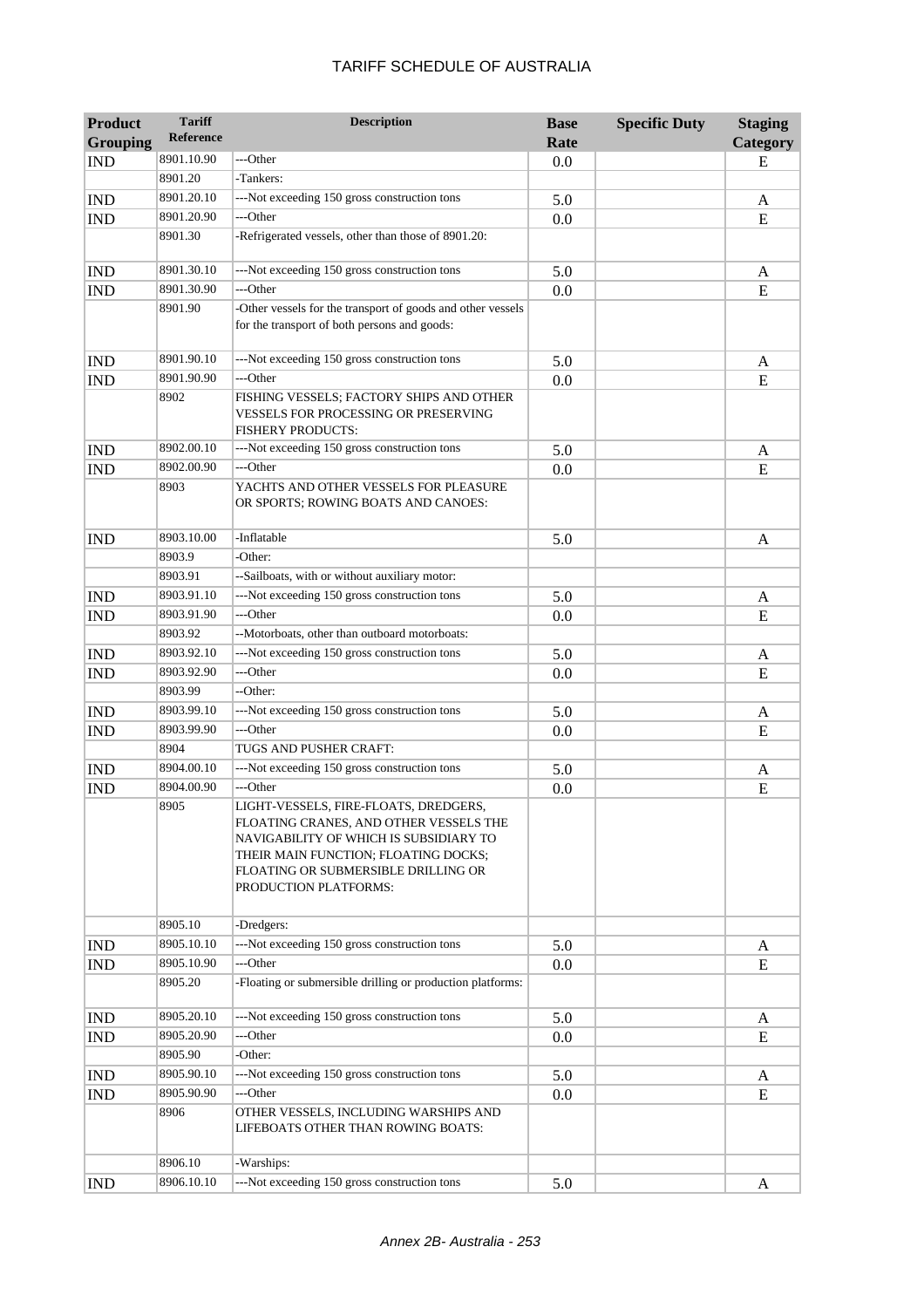| <b>Product</b><br><b>Grouping</b> | <b>Tariff</b><br><b>Reference</b> | <b>Description</b>                                                                                                                                                                                                                                                                                                         | <b>Base</b><br>Rate | <b>Specific Duty</b> | <b>Staging</b><br>Category |
|-----------------------------------|-----------------------------------|----------------------------------------------------------------------------------------------------------------------------------------------------------------------------------------------------------------------------------------------------------------------------------------------------------------------------|---------------------|----------------------|----------------------------|
| <b>IND</b>                        | 8906.10.90                        | ---Other                                                                                                                                                                                                                                                                                                                   | 0.0                 |                      | E                          |
|                                   | 8906.90                           | -Other:                                                                                                                                                                                                                                                                                                                    |                     |                      |                            |
| <b>IND</b>                        | 8906.90.10                        | ---Not exceeding 150 gross construction tons                                                                                                                                                                                                                                                                               | 5.0                 |                      | A                          |
| <b>IND</b>                        | 8906.90.90                        | ---Other                                                                                                                                                                                                                                                                                                                   | 0.0                 |                      | E                          |
|                                   | 8907                              | OTHER FLOATING STRUCTURES (FOR EXAMPLE,                                                                                                                                                                                                                                                                                    |                     |                      |                            |
|                                   |                                   | RAFTS, TANKS, COFFER-DAMS, LANDING-<br>STAGES, BUOYS AND BEACONS):                                                                                                                                                                                                                                                         |                     |                      |                            |
| <b>IND</b>                        | 8907.10.00                        | -Inflatable rafts                                                                                                                                                                                                                                                                                                          | 5.0                 |                      | A                          |
| $\mathop{\rm IND}\nolimits$       | 8907.90.00                        | -Other                                                                                                                                                                                                                                                                                                                     | 5.0                 |                      | A                          |
| <b>IND</b>                        | 8908.00.00                        | VESSELS AND OTHER FLOATING STRUCTURES<br>FOR BREAKING UP                                                                                                                                                                                                                                                                   | 0.0                 |                      | E                          |
|                                   |                                   | <b>CHAPTER 90</b><br>OPTICAL, PHOTOGRAPHIC, CINEMATOGRAPHIC,<br>MEASURING, CHECKING, PRECISION, MEDICAL<br>OR SURGICAL INSTRUMENTS AND APPARATUS;<br>PARTS AND ACCESSORIES THEREOF                                                                                                                                         |                     |                      |                            |
|                                   | 9001                              | OPTICAL FIBRES AND OPTICAL FIBRE BUNDLES;<br>OPTICAL FIBRE CABLES OTHER THAN THOSE OF<br>8544; SHEETS AND PLATES OF POLARISING<br>MATERIAL; LENSES (INCLUDING CONTACT<br>LENSES), PRISMS, MIRRORS AND OTHER OPTICAL<br>ELEMENTS, OF ANY MATERIAL, UNMOUNTED,<br>OTHER THAN SUCH ELEMENTS OF GLASS NOT<br>OPTICALLY WORKED: |                     |                      |                            |
| <b>IND</b>                        | 9001.10.00                        | -Optical fibres, optical fibre bundles and cables                                                                                                                                                                                                                                                                          | 5.0                 |                      | A                          |
| <b>IND</b>                        | 9001.20.00                        | -Sheets and plates of polarising material                                                                                                                                                                                                                                                                                  | 0.0                 |                      | E                          |
|                                   | 9001.30                           | -Contact lenses:                                                                                                                                                                                                                                                                                                           |                     |                      |                            |
| <b>IND</b>                        | 9001.30.10                        | --- Ophthalmic powered                                                                                                                                                                                                                                                                                                     | 5.0                 |                      | A                          |
| <b>IND</b>                        | 9001.30.90                        | ---Other                                                                                                                                                                                                                                                                                                                   | 5.0                 |                      | A                          |
| <b>IND</b>                        | 9001.40.00                        | -Spectacle lenses of glass                                                                                                                                                                                                                                                                                                 | 5.0                 |                      | A                          |
| <b>IND</b>                        | 9001.50.00                        | -Spectacle lenses of other materials                                                                                                                                                                                                                                                                                       | 5.0                 |                      | A                          |
|                                   | 9001.90                           | -Other:                                                                                                                                                                                                                                                                                                                    |                     |                      |                            |
| <b>IND</b>                        | 9001.90.30                        | ---Goods, as follows: (a) semi-finished lens blanks for<br>spectacles; (b) shaped eyepieces, not powered, for goggles<br>and the like; (c) other than of glass, of a kind used with<br>motor vehicles; (d) other articles of glass, other than<br>prisms, mirrors or powered lenses                                        | 5.0                 |                      | A                          |
| <b>IND</b>                        | 9001.90.90                        | ---Other                                                                                                                                                                                                                                                                                                                   | 0.0                 |                      | E                          |
|                                   | 9002                              | LENSES, PRISMS, MIRRORS AND OTHER OPTICAL<br>ELEMENTS, OF ANY MATERIAL, MOUNTED,<br>BEING PARTS OF OR FITTINGS FOR<br>INSTRUMENTS OR APPARATUS, OTHER THAN<br>SUCH ELEMENTS OF GLASS NOT OPTICALLY<br><b>WORKED:</b>                                                                                                       |                     |                      |                            |
|                                   | 9002.1                            | -Objective lenses:                                                                                                                                                                                                                                                                                                         |                     |                      |                            |
| <b>IND</b>                        | 9002.11.00                        | -- For cameras, projectors or photographic enlargers or<br>reducers                                                                                                                                                                                                                                                        | 0.0                 |                      | E                          |
| <b>IND</b>                        | 9002.19.00                        | --Other                                                                                                                                                                                                                                                                                                                    | 0.0                 |                      | E                          |
| <b>IND</b>                        | 9002.20.00                        | -Filters                                                                                                                                                                                                                                                                                                                   | 0.0                 |                      | E                          |
| <b>IND</b>                        | 9002.90.00                        | -Other                                                                                                                                                                                                                                                                                                                     | 0.0                 |                      | E                          |
|                                   | 9003                              | FRAMES AND MOUNTINGS FOR SPECTACLES,<br>GOGGLES OR THE LIKE, AND PARTS THEREOF:                                                                                                                                                                                                                                            |                     |                      |                            |
|                                   | 9003.1                            | -Frames and mountings:                                                                                                                                                                                                                                                                                                     |                     |                      |                            |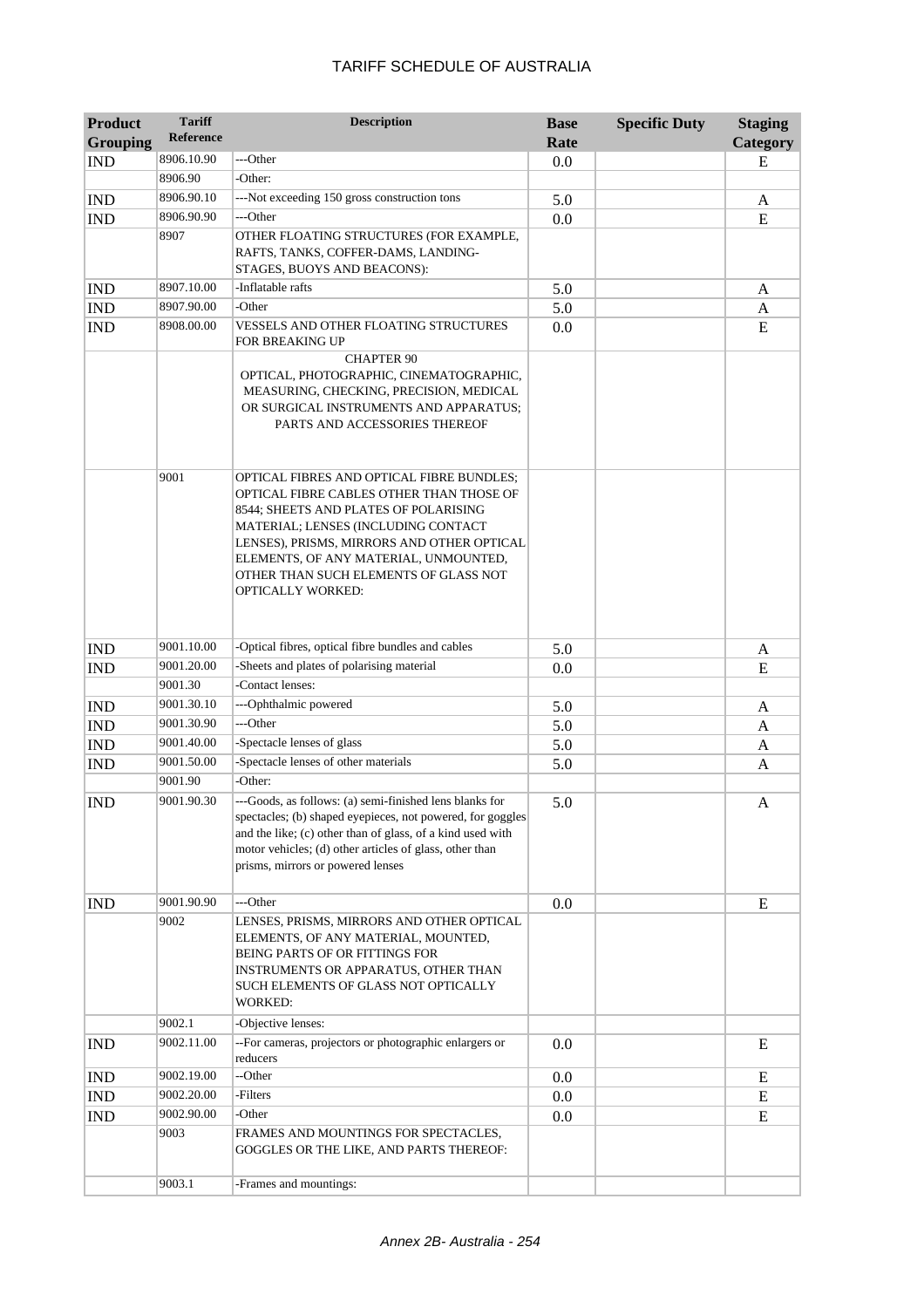| <b>Product</b><br><b>Grouping</b> | <b>Tariff</b><br><b>Reference</b> | <b>Description</b>                                                                                                                                                                                     | <b>Base</b><br>Rate | <b>Specific Duty</b> | <b>Staging</b><br>Category |
|-----------------------------------|-----------------------------------|--------------------------------------------------------------------------------------------------------------------------------------------------------------------------------------------------------|---------------------|----------------------|----------------------------|
| <b>IND</b>                        | 9003.11.00                        | --Of plastics                                                                                                                                                                                          | 5.0                 |                      | A                          |
| <b>IND</b>                        | 9003.19.00                        | --Of other materials                                                                                                                                                                                   | 5.0                 |                      | A                          |
| <b>IND</b>                        | 9003.90.00                        | -Parts                                                                                                                                                                                                 | 5.0                 |                      | A                          |
|                                   | 9004                              | SPECTACLES, GOGGLES AND THE LIKE,<br>CORRECTIVE, PROTECTIVE OR OTHER:                                                                                                                                  |                     |                      |                            |
| <b>IND</b>                        | 9004.10.00                        | -Sunglasses                                                                                                                                                                                            | 5.0                 |                      | A                          |
| <b>IND</b>                        | 9004.90.00                        | -Other                                                                                                                                                                                                 | 5.0                 |                      | A                          |
|                                   | 9005                              | BINOCULARS, MONOCULARS, OTHER OPTICAL<br>TELESCOPES, AND MOUNTINGS THEREFOR;<br>OTHER ASTRONOMICAL INSTRUMENTS AND<br>MOUNTINGS THEREFOR, BUT NOT INCLUDING<br><b>INSTRUMENTS FOR RADIO-ASTRONOMY:</b> |                     |                      |                            |
| <b>IND</b>                        | 9005.10.00                        | -Binoculars                                                                                                                                                                                            | 0.0                 |                      | E                          |
| <b>IND</b>                        | 9005.80.00                        | -Other instruments                                                                                                                                                                                     | 0.0                 |                      | E                          |
| <b>IND</b>                        | 9005.90.00                        | -Parts and accessories (including mountings)                                                                                                                                                           | 0.0                 |                      | E                          |
|                                   | 9006                              | PHOTOGRAPHIC (OTHER THAN<br>CINEMATOGRAPHIC) CAMERAS; PHOTOGRAPHIC<br>FLASHLIGHT APPARATUS AND FLASHBULBS<br>OTHER THAN DISCHARGE LAMPS OF 8539:                                                       |                     |                      |                            |
|                                   | 9006.10                           | -Cameras of a kind used for preparing printing plates or<br>cylinders:                                                                                                                                 |                     |                      |                            |
| <b>IND</b>                        | 9006.10.10                        | ---Cameras used solely or principally in the graphic arts<br>industries for the production of line, continuous tone or<br>half-tone images                                                             | 5.0                 |                      | $\mathbf{A}$               |
| <b>IND</b>                        | 9006.10.90                        | ---Other                                                                                                                                                                                               | 0.0                 |                      | E                          |
| <b>IND</b>                        | 9006.20.00                        | -Cameras of a kind used for recording documents on<br>microfilm, microfiche or other microforms                                                                                                        | 0.0                 |                      | E                          |
| <b>IND</b>                        | 9006.30.00                        | -Cameras specially designed for underwater use, for aerial<br>survey or for medical or surgical examination of internal<br>organs; comparison cameras for forensic or<br>criminological purposes       | 0.0                 |                      | E                          |
| <b>IND</b>                        | 9006.40.00                        | -Instant print cameras                                                                                                                                                                                 | 0.0                 |                      | E                          |
|                                   | 9006.5                            | -Other cameras:                                                                                                                                                                                        |                     |                      |                            |
| <b>IND</b>                        | 9006.51.00                        | -- With a through-the-lens viewfinder (single lens reflex<br>(SLR)), for roll film of a width not exceeding 35 mm                                                                                      | 0.0                 |                      | E                          |
| <b>IND</b>                        | 9006.52.00                        | --Other, for roll film of a width less than 35 mm                                                                                                                                                      | 0.0                 |                      | E                          |
| IND                               | 9006.53.00                        | --Other, for roll film of a width of 35 mm                                                                                                                                                             | 0.0                 |                      | E                          |
| <b>IND</b>                        | 9006.59.00                        | --Other                                                                                                                                                                                                | 0.0                 |                      | E                          |
|                                   | 9006.6                            | -Photographic flashlight apparatus and flashbulbs:                                                                                                                                                     |                     |                      |                            |
| <b>IND</b>                        | 9006.61.00                        | --Discharge lamp ("electronic") flashlight apparatus                                                                                                                                                   | 0.0                 |                      | E                          |
| <b>IND</b>                        | 9006.62.00                        | --Flashbulbs, flashcubes and the like                                                                                                                                                                  | 0.0                 |                      | E                          |
| <b>IND</b>                        | 9006.69.00                        | --Other                                                                                                                                                                                                | 0.0                 |                      | E                          |
|                                   | 9006.9                            | -Parts and accessories:                                                                                                                                                                                |                     |                      |                            |
| IND                               | 9006.91.00                        | --For cameras                                                                                                                                                                                          | 0.0                 |                      | E                          |
| <b>IND</b>                        | 9006.99.00                        | --Other                                                                                                                                                                                                | 0.0                 |                      | E                          |
|                                   | 9007                              | CINEMATOGRAPHIC CAMERAS AND<br>PROJECTORS, WHETHER OR NOT<br>INCORPORATING SOUND RECORDING OR<br>REPRODUCING APPARATUS:                                                                                |                     |                      |                            |
|                                   | 9007.1                            | -Cameras:                                                                                                                                                                                              |                     |                      |                            |
| <b>IND</b>                        | 9007.11.00                        | --For film of less than 16 mm width or for double-8 mm<br>film                                                                                                                                         | 0.0                 |                      | E                          |
| <b>IND</b>                        | 9007.19.00                        | --Other                                                                                                                                                                                                | 0.0                 |                      | ${\bf E}$                  |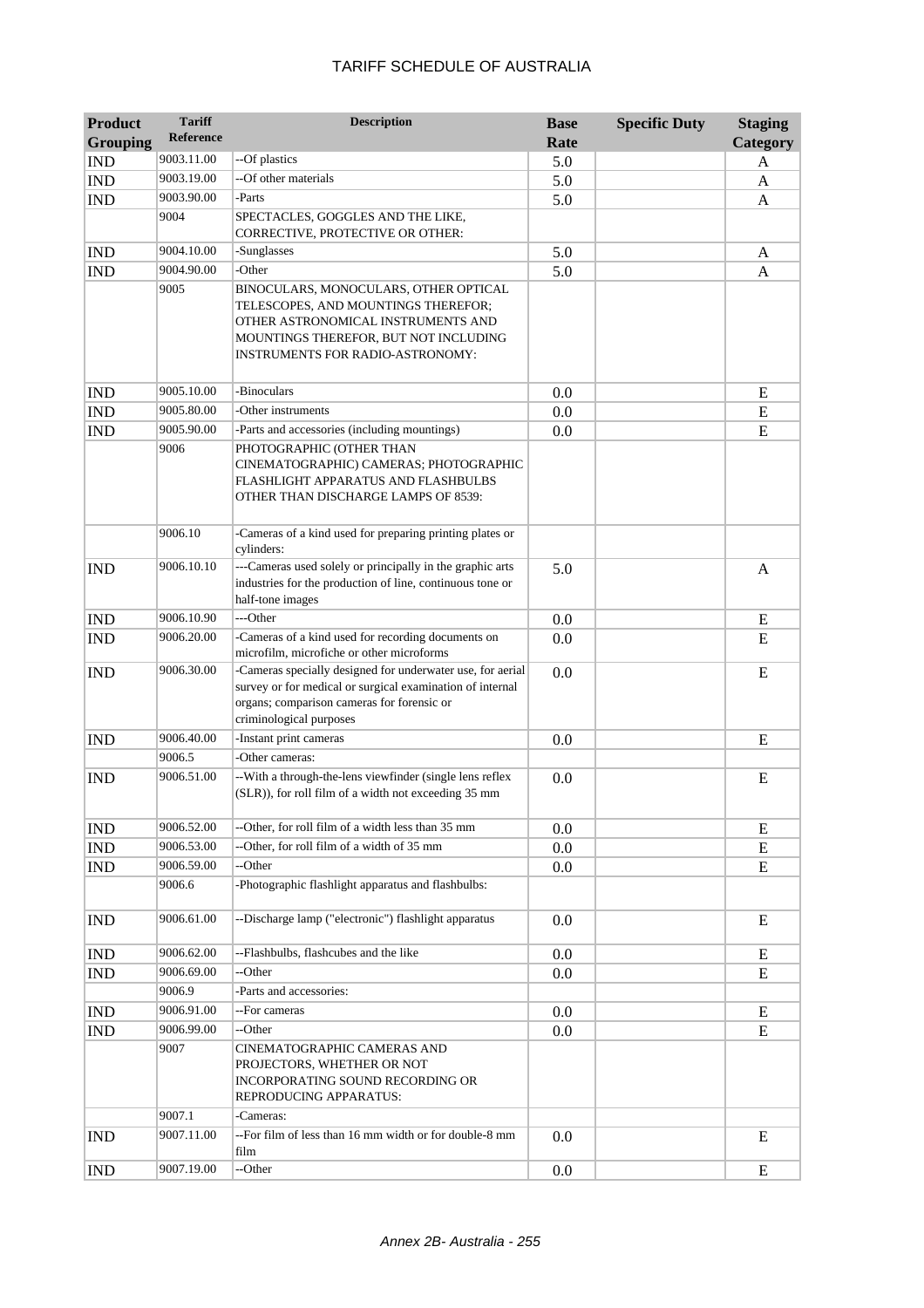| <b>Product</b>  | <b>Tariff</b>    | <b>Description</b>                                                                                                                                                                                                                                                                                                     | <b>Base</b> | <b>Specific Duty</b> | <b>Staging</b> |
|-----------------|------------------|------------------------------------------------------------------------------------------------------------------------------------------------------------------------------------------------------------------------------------------------------------------------------------------------------------------------|-------------|----------------------|----------------|
| <b>Grouping</b> | <b>Reference</b> |                                                                                                                                                                                                                                                                                                                        | Rate        |                      | Category       |
| <b>IND</b>      | 9007.20.00       | -Projectors                                                                                                                                                                                                                                                                                                            | 0.0         |                      | E              |
|                 | 9007.9           | -Parts and accessories:                                                                                                                                                                                                                                                                                                |             |                      |                |
| <b>IND</b>      | 9007.91.00       | --For cameras                                                                                                                                                                                                                                                                                                          | 0.0         |                      | E              |
| <b>IND</b>      | 9007.92.00       | --For projectors                                                                                                                                                                                                                                                                                                       | 0.0         |                      | E              |
|                 | 9008             | <b>IMAGE PROJECTORS, OTHER THAN</b><br>CINEMATOGRAPHIC; PHOTOGRAPHIC (OTHER<br>THAN CINEMATOGRAPHIC) ENLARGERS AND<br><b>REDUCERS:</b>                                                                                                                                                                                 |             |                      |                |
| <b>IND</b>      | 9008.10.00       | -Slide projectors                                                                                                                                                                                                                                                                                                      | 0.0         |                      | E              |
| <b>IND</b>      | 9008.20.00       | -Microfilm, microfiche or other microform readers,<br>whether or not capable of producing copies                                                                                                                                                                                                                       | 0.0         |                      | E              |
|                 | 9008.30          | -Other image projectors:                                                                                                                                                                                                                                                                                               |             |                      |                |
| <b>IND</b>      | 9008.30.10       | ---Overhead projectors                                                                                                                                                                                                                                                                                                 | 5.0         |                      | A              |
| <b>IND</b>      | 9008.30.90       | ---Other                                                                                                                                                                                                                                                                                                               | 0.0         |                      | ${\bf E}$      |
| <b>IND</b>      | 9008.40.00       | -Photographic (other than cinematographic) enlargers and<br>reducers                                                                                                                                                                                                                                                   | 0.0         |                      | E              |
| <b>IND</b>      | 9008.90.00       | -Parts and accessories                                                                                                                                                                                                                                                                                                 | 0.0         |                      | E              |
|                 | 9009             | PHOTOCOPYING APPARATUS INCORPORATING<br>AN OPTICAL SYSTEM OR OF THE CONTACT TYPE<br>AND THERMO-COPYING APPARATUS:                                                                                                                                                                                                      |             |                      |                |
|                 | 9009.1           | -Electrostatic photocopying apparatus:                                                                                                                                                                                                                                                                                 |             |                      |                |
| <b>IND</b>      | 9009.11.00       | --Operating by reproducing the original image directly<br>onto the copy (direct process)                                                                                                                                                                                                                               | 0.0         |                      | E              |
| <b>IND</b>      | 9009.12.00       | --Operating by reproducing the original image via an<br>intermediate onto the copy (indirect process)                                                                                                                                                                                                                  | 0.0         |                      | E              |
|                 | 9009.2           | -Other photo-copying apparatus:                                                                                                                                                                                                                                                                                        |             |                      |                |
| <b>IND</b>      | 9009.21.00       | --Incorporating an optical system                                                                                                                                                                                                                                                                                      | 0.0         |                      | E              |
| <b>IND</b>      | 9009.22.00       | --Of the contact type                                                                                                                                                                                                                                                                                                  | 0.0         |                      | E              |
| <b>IND</b>      | 9009.30.00       | -Thermo-copying apparatus                                                                                                                                                                                                                                                                                              | 0.0         |                      | E              |
|                 | 9009.9           | -Parts and accessories:                                                                                                                                                                                                                                                                                                |             |                      |                |
| <b>IND</b>      | 9009.91.00       | --Automatic document feeders                                                                                                                                                                                                                                                                                           | 0.0         |                      | E              |
| <b>IND</b>      | 9009.92.00       | --Paper feeders                                                                                                                                                                                                                                                                                                        | 0.0         |                      | E              |
| <b>IND</b>      | 9009.93.00       | --Sorters                                                                                                                                                                                                                                                                                                              | 0.0         |                      | ${\bf E}$      |
| <b>IND</b>      | 9009.99.00       | --Other                                                                                                                                                                                                                                                                                                                | 0.0         |                      | E              |
|                 | 9010             | APPARATUS AND EQUIPMENT FOR<br>PHOTOGRAPHIC (INCLUDING<br>CINEMATOGRAPHIC) LABORATORIES<br>(INCLUDING APPARATUS FOR THE PROJECTION<br>OR DRAWING OF CIRCUIT PATTERNS ON<br>SENSITISED SEMICONDUCTOR MATERIALS), NOT<br>SPECIFIED OR INCLUDED ELSEWHERE IN THIS<br>CHAPTER; NEGATOSCOPES; PROJECTION<br><b>SCREENS:</b> |             |                      |                |
| <b>IND</b>      | 9010.10.00       | -Apparatus and equipment for automatically developing<br>photographic (including cinematographic) film or paper<br>in rolls or for automatically exposing developed film to<br>rolls of photographic paper                                                                                                             | 0.0         |                      | E              |
|                 | 9010.4           | -Apparatus for the projection or drawing of circuit<br>patterns on sensitised semiconductor materials:                                                                                                                                                                                                                 |             |                      |                |
| <b>IND</b>      | 9010.41.00       | --Direct write-on-wafer apparatus                                                                                                                                                                                                                                                                                      | 0.0         |                      | E              |
| <b>IND</b>      | 9010.42.00       | --Step and repeat aligners                                                                                                                                                                                                                                                                                             | 0.0         |                      | ${\bf E}$      |
| <b>IND</b>      | 9010.49.00       | --Other                                                                                                                                                                                                                                                                                                                | 0.0         |                      | E              |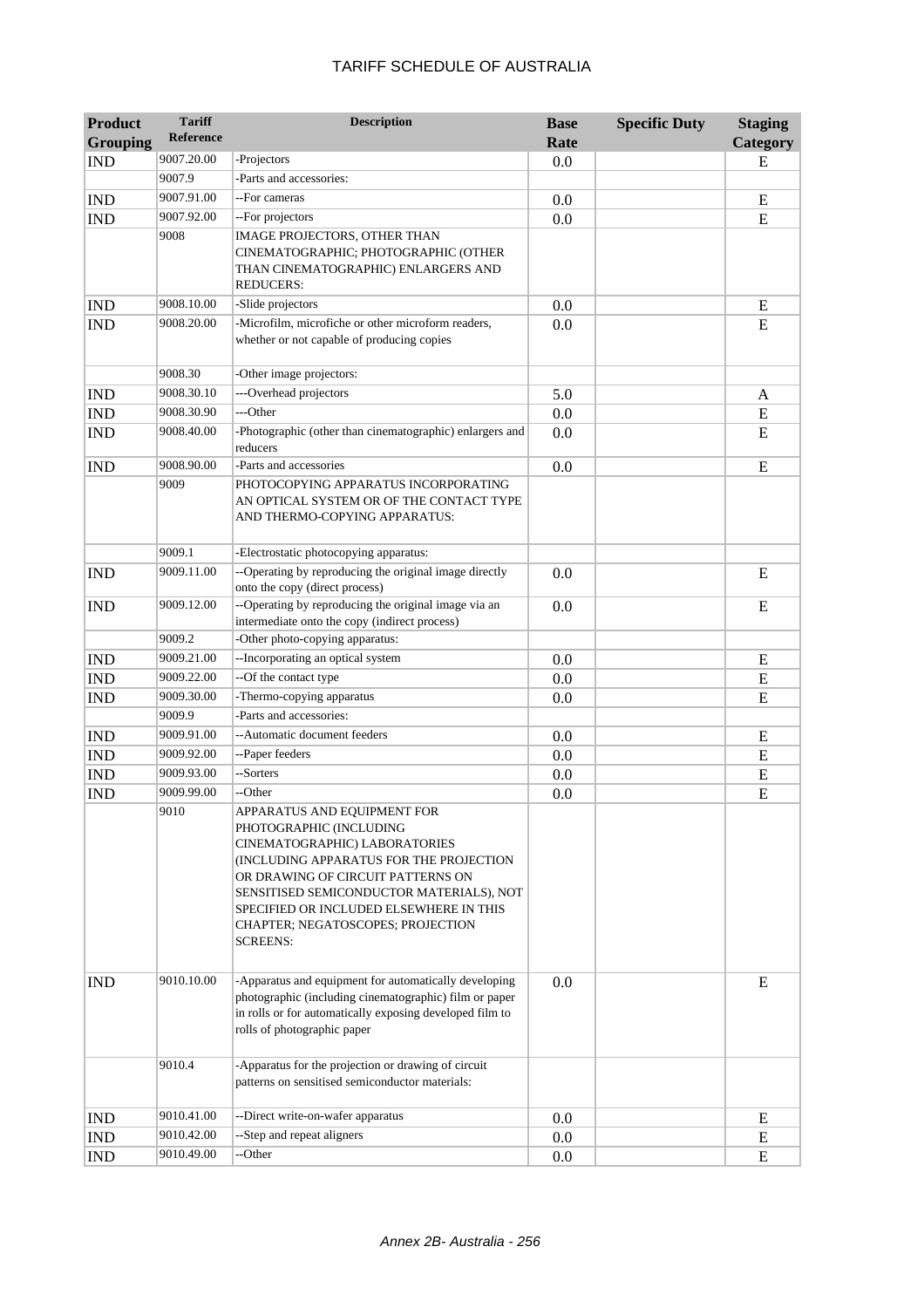| <b>Product</b><br><b>Grouping</b> | <b>Tariff</b><br><b>Reference</b> | <b>Description</b>                                                                                                                                                                                                                                       | <b>Base</b><br>Rate | <b>Specific Duty</b> | <b>Staging</b><br>Category |
|-----------------------------------|-----------------------------------|----------------------------------------------------------------------------------------------------------------------------------------------------------------------------------------------------------------------------------------------------------|---------------------|----------------------|----------------------------|
|                                   | 9010.50                           | -Other apparatus and equipment for photographic                                                                                                                                                                                                          |                     |                      |                            |
|                                   |                                   | (including cinematographic) laboratories; negatoscopes:                                                                                                                                                                                                  |                     |                      |                            |
| <b>IND</b>                        | 9010.50.10                        | ---Goods, as follows: (a) layout tables; (b) photographic<br>silver recovery apparatus; (c) vacuum frames                                                                                                                                                | 0.0                 |                      | E                          |
| <b>IND</b>                        | 9010.50.20                        | ---Apparatus and equipment for the processing of<br>sensitised film or paper, NSA                                                                                                                                                                        | 0.0                 |                      | E                          |
| <b>IND</b>                        | 9010.50.90                        | ---Other                                                                                                                                                                                                                                                 | 0.0                 |                      | E                          |
| <b>IND</b>                        | 9010.60.00                        | -Projection screens                                                                                                                                                                                                                                      | 5.0                 |                      | A                          |
|                                   | 9010.90                           | -Parts and accessories:                                                                                                                                                                                                                                  |                     |                      |                            |
| <b>IND</b>                        | 9010.90.10                        | ---For goods of 9010.4 or 9010.50.90                                                                                                                                                                                                                     | 0.0                 |                      | E                          |
| <b>IND</b>                        | 9010.90.20                        | ---For goods of 9010.50.20 or 9010.60.00                                                                                                                                                                                                                 | 5.0                 |                      | A                          |
| <b>IND</b>                        | 9010.90.90                        | ---Other                                                                                                                                                                                                                                                 | 5.0                 |                      | A                          |
|                                   | 9011                              | COMPOUND OPTICAL MICROSCOPES, INCLUDING<br>THOSE FOR PHOTOMICROGRAPHY,<br>CINEPHOTOMICROGRAPHY OR<br>MICROPROJECTION:                                                                                                                                    |                     |                      |                            |
| <b>IND</b>                        | 9011.10.00                        | -Stereoscopic microscopes                                                                                                                                                                                                                                | 0.0                 |                      | E                          |
| <b>IND</b>                        | 9011.20.00                        | -Other microscopes, for photomicrography,<br>cinephotomicrography or microprojection                                                                                                                                                                     | 0.0                 |                      | E                          |
| <b>IND</b>                        | 9011.80.00                        | -Other microscopes                                                                                                                                                                                                                                       | 0.0                 |                      | E                          |
| <b>IND</b>                        | 9011.90.00                        | -Parts and accessories                                                                                                                                                                                                                                   | 0.0                 |                      | E                          |
|                                   | 9012                              | MICROSCOPES OTHER THAN OPTICAL<br>MICROSCOPES; DIFFRACTION APPARATUS:                                                                                                                                                                                    |                     |                      |                            |
| <b>IND</b>                        | 9012.10.00                        | -Microscopes other than optical microscopes and<br>diffraction apparatus                                                                                                                                                                                 | 0.0                 |                      | E                          |
| <b>IND</b>                        | 9012.90.00                        | -Parts and accessories                                                                                                                                                                                                                                   | 0.0                 |                      | E                          |
|                                   | 9013                              | LIQUID CRYSTAL DEVICES NOT CONSTITUTING<br>ARTICLES PROVIDED FOR MORE SPECIFICALLY<br>IN OTHER HEADINGS; LASERS, OTHER THAN<br>LASER DIODES; OTHER OPTICAL APPLIANCES<br>AND INSTRUMENTS, NOT SPECIFIED OR<br><b>INCLUDED ELSEWHERE IN THIS CHAPTER:</b> |                     |                      |                            |
| <b>IND</b>                        | 9013.10.00                        | -Telescopic sights for fitting to arms; periscopes;<br>telescopes designed to form parts of machines,<br>appliances, instruments or apparatus of this Chapter or<br>Section XVI                                                                          | 0.0                 |                      | E                          |
| <b>IND</b>                        | 9013.20.00                        | -Lasers, other than laser diodes                                                                                                                                                                                                                         | 0.0                 |                      | ${\bf E}$                  |
| <b>IND</b>                        | 9013.80.00                        | -Other devices, appliances and instruments                                                                                                                                                                                                               | 0.0                 |                      | E                          |
| <b>IND</b>                        | 9013.90.00<br>9014                | -Parts and accessories<br>DIRECTION FINDING COMPASSES; OTHER<br>NAVIGATIONAL INSTRUMENTS AND<br><b>APPLIANCES:</b>                                                                                                                                       | 0.0                 |                      | ${\bf E}$                  |
| <b>IND</b>                        | 9014.10.00                        | -Direction finding compasses                                                                                                                                                                                                                             | 0.0                 |                      | E                          |
| <b>IND</b>                        | 9014.20.00                        | -Instruments and appliances for aeronautical or space<br>navigation (other than compasses)                                                                                                                                                               | 0.0                 |                      | E                          |
| <b>IND</b>                        | 9014.80.00                        | -Other instruments and appliances                                                                                                                                                                                                                        | 0.0                 |                      | E                          |
| <b>IND</b>                        | 9014.90.00                        | -Parts and accessories                                                                                                                                                                                                                                   | 0.0                 |                      | E                          |
|                                   | 9015                              | SURVEYING (INCLUDING PHOTOGRAMMETRICAL<br>SURVEYING), HYDROGRAPHIC,<br>OCEANOGRAPHIC, HYDROLOGICAL,<br>METEOROLOGICAL OR GEOPHYSICAL<br>INSTRUMENTS AND APPLIANCES, EXCLUDING<br>COMPASSES; RANGEFINDERS:                                                |                     |                      |                            |
| <b>IND</b>                        | 9015.10.00                        | -Rangefinders                                                                                                                                                                                                                                            | 0.0                 |                      | E                          |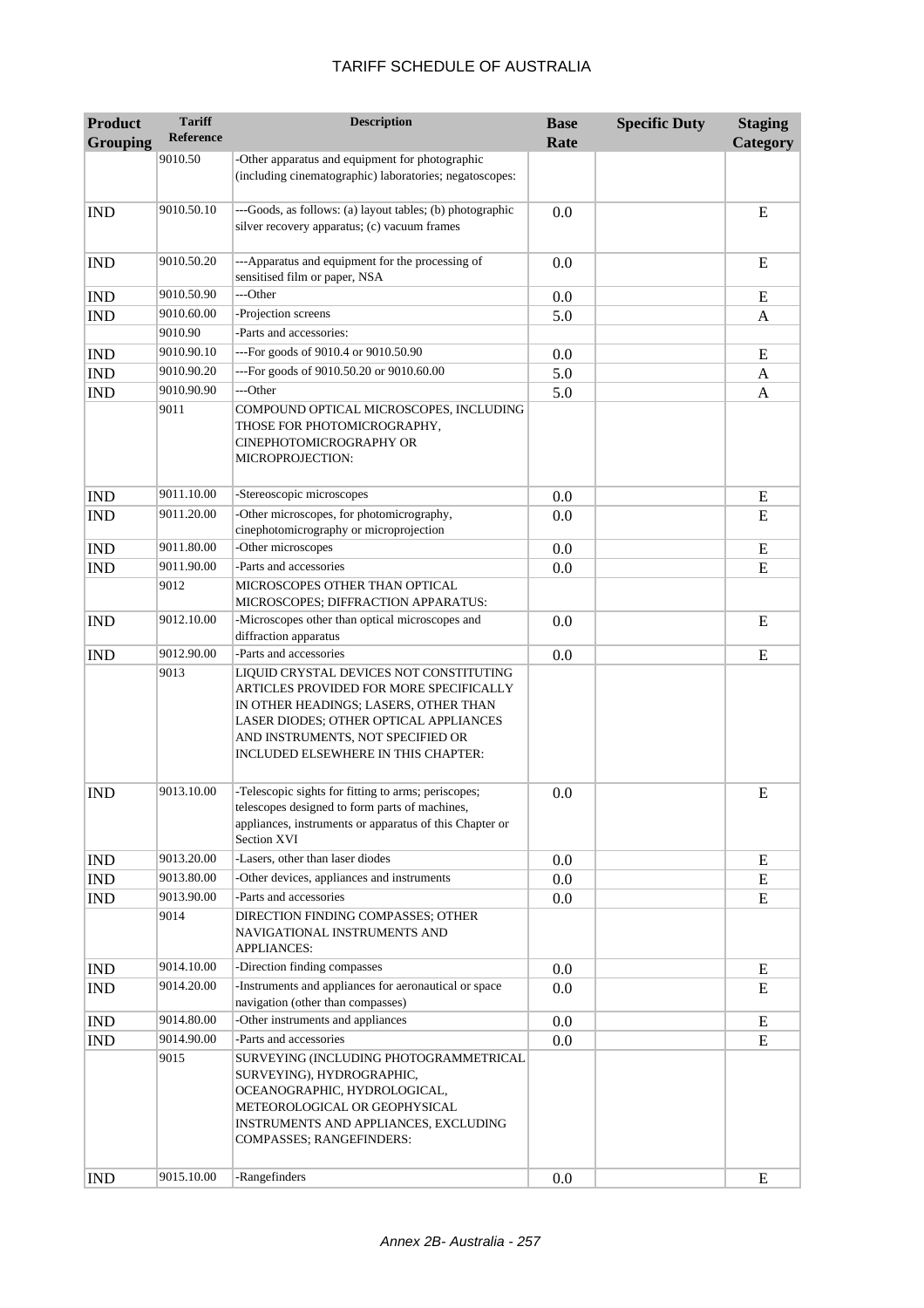| <b>Product</b>  | <b>Tariff</b>    | <b>Description</b>                                                                                                                                                                                                                                                                                                                                                        | <b>Base</b> | <b>Specific Duty</b> | <b>Staging</b> |
|-----------------|------------------|---------------------------------------------------------------------------------------------------------------------------------------------------------------------------------------------------------------------------------------------------------------------------------------------------------------------------------------------------------------------------|-------------|----------------------|----------------|
| <b>Grouping</b> | <b>Reference</b> |                                                                                                                                                                                                                                                                                                                                                                           | Rate        |                      | Category       |
| <b>IND</b>      | 9015.20.00       | -Theodolites and tachymeters (tacheometers)                                                                                                                                                                                                                                                                                                                               | 0.0         |                      | E              |
| <b>IND</b>      | 9015.30.00       | -Levels                                                                                                                                                                                                                                                                                                                                                                   | 0.0         |                      | E              |
| <b>IND</b>      | 9015.40.00       | -Photogrammetrical surveying instruments and appliances                                                                                                                                                                                                                                                                                                                   | 0.0         |                      | E              |
| <b>IND</b>      | 9015.80.00       | -Other instruments and appliances                                                                                                                                                                                                                                                                                                                                         | 0.0         |                      | E              |
| <b>IND</b>      | 9015.90.00       | -Parts and accessories                                                                                                                                                                                                                                                                                                                                                    | 0.0         |                      | ${\bf E}$      |
| <b>IND</b>      | 9016.00.00       | BALANCES OF A SENSITIVITY OF 5 CG OR<br>BETTER, WITH OR WITHOUT WEIGHTS                                                                                                                                                                                                                                                                                                   | 0.0         |                      | E              |
|                 | 9017             | DRAWING, MARKING-OUT OR MATHEMATICAL<br>CALCULATING INSTRUMENTS (FOR EXAMPLE,<br>DRAFTING MACHINES, PANTOGRAPHS,<br>PROTRACTORS, DRAWING SETS, SLIDE RULES,<br>DISC CALCULATORS); INSTRUMENTS FOR<br>MEASURING LENGTH, FOR USE IN THE HAND<br>(FOR EXAMPLE, MEASURING RODS AND TAPES,<br>MICROMETERS, CALLIPERS), NOT SPECIFIED OR<br>INCLUDED ELSEWHERE IN THIS CHAPTER: |             |                      |                |
| <b>IND</b>      | 9017.10.00       | -Drafting tables and machines, whether or not automatic                                                                                                                                                                                                                                                                                                                   | 0.0         |                      | E              |
|                 | 9017.20          | -Other drawing, marking-out or mathematical calculating<br>instruments:                                                                                                                                                                                                                                                                                                   |             |                      |                |
| <b>IND</b>      | 9017.20.10       | ---Goods, as follows: (a) disc calculators and the like; (b)<br>drawing curves; (c) parallel rules of plastic; (d)<br>protractors; (e) set squares; (f) stencils                                                                                                                                                                                                          | 5.0         |                      | A              |
| <b>IND</b>      | 9017.20.90       | ---Other                                                                                                                                                                                                                                                                                                                                                                  | 0.0         |                      | E              |
| <b>IND</b>      | 9017.30.00       | -Micrometers, callipers and gauges                                                                                                                                                                                                                                                                                                                                        | 0.0         |                      | E              |
|                 | 9017.80          | -Other instruments:                                                                                                                                                                                                                                                                                                                                                       |             |                      |                |
| <b>IND</b>      | 9017.80.20       | ---Goods, as follows: (a) graduated rules of wood or<br>plastic, other than folding rules; (b) steel tape measures                                                                                                                                                                                                                                                        | 5.0         |                      | A              |
| <b>IND</b>      | 9017.80.80       | ---Other                                                                                                                                                                                                                                                                                                                                                                  | 0.0         |                      | E              |
| <b>IND</b>      | 9017.90.00       | -Parts and accessories                                                                                                                                                                                                                                                                                                                                                    | 0.0         |                      | E              |
|                 | 9018             | INSTRUMENTS AND APPLIANCES USED IN<br>MEDICAL, SURGICAL, DENTAL OR VETERINARY<br>SCIENCES, INCLUDING SCINTIGRAPHIC<br>APPARATUS, OTHER ELECTRO-MEDICAL<br>APPARATUS AND SIGHT-TESTING INSTRUMENTS:                                                                                                                                                                        |             |                      |                |
|                 | 9018.1           | -Electro-diagnostic apparatus (including apparatus for<br>functional exploratory examination or for checking<br>physiological parameters):                                                                                                                                                                                                                                |             |                      |                |
| <b>IND</b>      | 9018.11.00       | --Electro-cardiographs                                                                                                                                                                                                                                                                                                                                                    | 0.0         |                      | E              |
| IND             | 9018.12.00       | -- Ultrasonic scanning apparatus                                                                                                                                                                                                                                                                                                                                          | $0.0\,$     |                      | E              |
| <b>IND</b>      | 9018.13.00       | --Magnetic resonance imaging apparatus                                                                                                                                                                                                                                                                                                                                    | $0.0\,$     |                      | E              |
| <b>IND</b>      | 9018.14.00       | --Scintigraphic apparatus                                                                                                                                                                                                                                                                                                                                                 | $0.0\,$     |                      | E              |
| <b>IND</b>      | 9018.19.00       | --Other                                                                                                                                                                                                                                                                                                                                                                   | $0.0\,$     |                      | E              |
| <b>IND</b>      | 9018.20.00       | -Ultra-violet or infra-red ray apparatus                                                                                                                                                                                                                                                                                                                                  | 0.0         |                      | E              |
|                 | 9018.3           | -Syringes, needles, catheters, cannulae and the like:                                                                                                                                                                                                                                                                                                                     |             |                      |                |
| <b>IND</b>      | 9018.31.00       | --Syringes, with or without needles                                                                                                                                                                                                                                                                                                                                       | $0.0\,$     |                      | E              |
| <b>IND</b>      | 9018.32.00       | --Tubular metal needles and needles for sutures                                                                                                                                                                                                                                                                                                                           | $0.0\,$     |                      | E              |
| <b>IND</b>      | 9018.39.00       | --Other                                                                                                                                                                                                                                                                                                                                                                   | 0.0         |                      | E              |
|                 | 9018.4           | -Other instruments and appliances, used in dental<br>sciences:                                                                                                                                                                                                                                                                                                            |             |                      |                |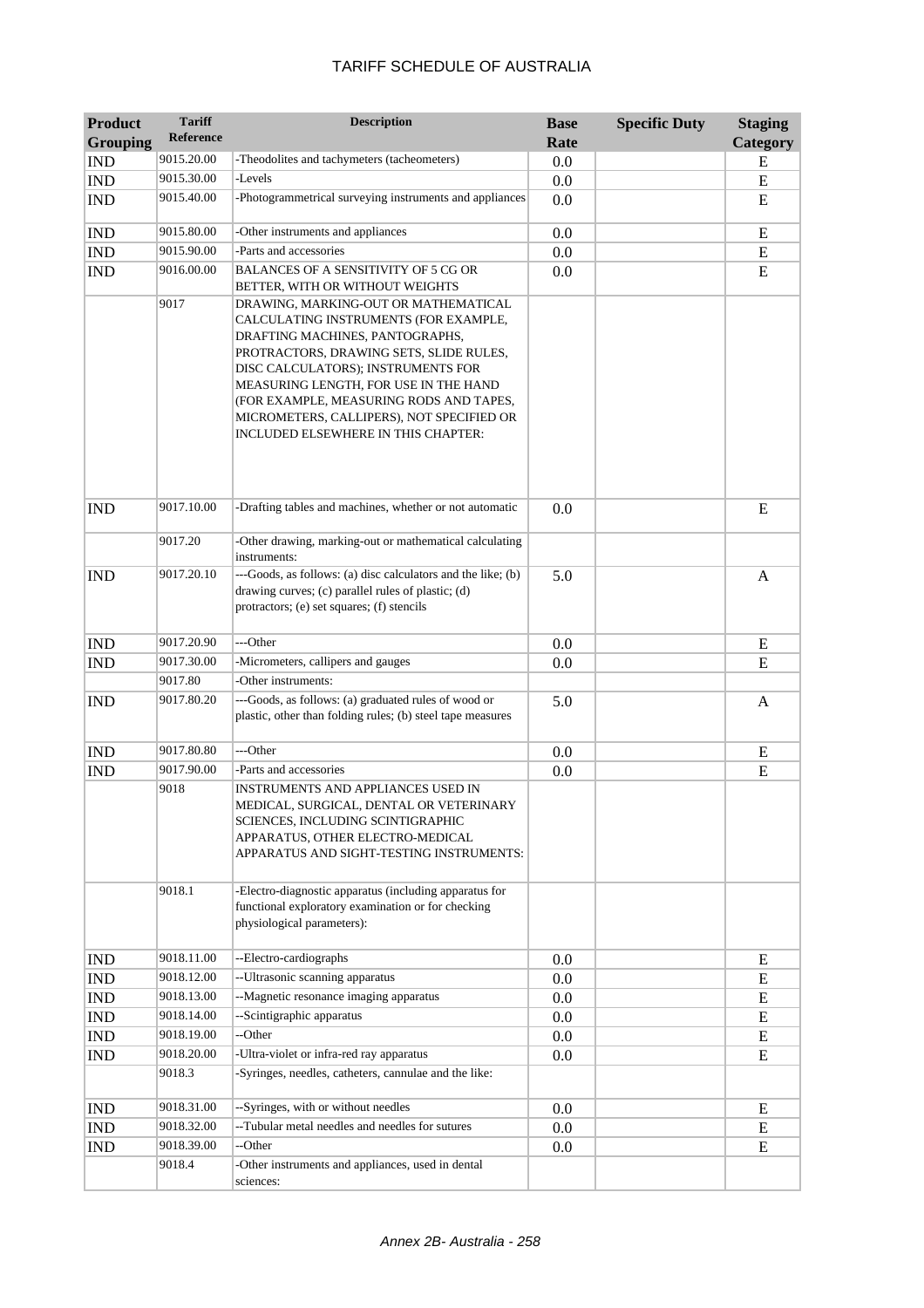| <b>Product</b>  | <b>Tariff</b>    | <b>Description</b>                                                                                                                                                                                                                                                                              | <b>Base</b> | <b>Specific Duty</b> | <b>Staging</b> |
|-----------------|------------------|-------------------------------------------------------------------------------------------------------------------------------------------------------------------------------------------------------------------------------------------------------------------------------------------------|-------------|----------------------|----------------|
| <b>Grouping</b> | <b>Reference</b> |                                                                                                                                                                                                                                                                                                 | Rate        |                      | Category       |
| <b>IND</b>      | 9018.41.00       | --Dental drill engines, whether or not combined on a<br>single base with other dental equipment                                                                                                                                                                                                 | 0.0         |                      | E              |
| <b>IND</b>      | 9018.49.00       | --Other                                                                                                                                                                                                                                                                                         | 0.0         |                      | E              |
| <b>IND</b>      | 9018.50.00       | -Other ophthalmic instruments and appliances                                                                                                                                                                                                                                                    | 0.0         |                      | E              |
| <b>IND</b>      | 9018.90.00       | -Other instruments and appliances                                                                                                                                                                                                                                                               | 0.0         |                      | E              |
|                 | 9019             | MECHANO-THERAPY APPLIANCES; MASSAGE<br>APPARATUS; PSYCHOLOGICAL APTITUDE-<br>TESTING APPARATUS; OZONE THERAPY,<br>OXYGEN THERAPY, AEROSOL THERAPY,<br>ARTIFICIAL RESPIRATION OR OTHER<br>THERAPEUTIC RESPIRATION APPARATUS:                                                                     |             |                      |                |
| <b>IND</b>      | 9019.10.00       | -Mechano-therapy appliances; massage apparatus;<br>psychological aptitude-testing apparatus                                                                                                                                                                                                     | 0.0         |                      | E              |
| <b>IND</b>      | 9019.20.00       | -Ozone therapy, oxygen therapy, aerosol therapy, artificial<br>respiration or other therapeutic respirationapparatus                                                                                                                                                                            | 0.0         |                      | E              |
| <b>IND</b>      | 9020.00.00       | OTHER BREATHING APPLIANCES AND GAS<br>MASKS, EXCLUDING PROTECTIVE MASKS<br>HAVING NEITHER MECHANICAL PARTS NOR<br>REPLACEABLE FILTERS                                                                                                                                                           | 0.0         |                      | E              |
|                 | 9021             | ORTHOPAEDIC APPLIANCES, INCLUDING<br>CRUTCHES, SURGICAL BELTS AND TRUSSES;<br>SPLINTS AND OTHER FRACTURE APPLIANCES;<br>ARTIFICIAL PARTS OF THE BODY; HEARING AIDS<br>AND OTHER APPLIANCES WHICH ARE WORN OR<br>CARRIED, OR IMPLANTED IN THE BODY, TO<br>COMPENSATE FOR A DEFECT OR DISABILITY: |             |                      |                |
|                 | 9021.10          | -Orthopaedic or fracture appliances:                                                                                                                                                                                                                                                            |             |                      |                |
| <b>TCF-IND</b>  | 9021.10.10       | ---Footwear and special insoles made to measure for a<br>specific orthopaedic disorder                                                                                                                                                                                                          | 0.0         |                      | E              |
| <b>TCF-IND</b>  | 9021.10.20       | ---Footwear, NSA, excluding parts, designed to correct<br>orthopaedic conditions                                                                                                                                                                                                                | 15.0        |                      | A              |
| <b>TCF-IND</b>  | 9021.10.30       | ---Special insoles, NSA, excluding parts, designed to<br>correct orthopaedic conditions                                                                                                                                                                                                         | 10.0        |                      | A              |
|                 | 9021.10.4        | ---Parts for goods of 9021.10.20 or 9021.10.30:                                                                                                                                                                                                                                                 |             |                      |                |
| <b>TCF-IND</b>  | 9021.10.41       | ----Of metal                                                                                                                                                                                                                                                                                    | 5.0         |                      | A              |
| <b>TCF-IND</b>  | 9021.10.49       | ----Other                                                                                                                                                                                                                                                                                       | 10.0        |                      | A              |
| <b>IND</b>      | 9021.10.90       | ---Other                                                                                                                                                                                                                                                                                        | 0.0         |                      | E              |
|                 | 9021.2           | -Artificial teeth and dental fittings:                                                                                                                                                                                                                                                          |             |                      |                |
| <b>IND</b>      | 9021.21.00       | --Artificial teeth                                                                                                                                                                                                                                                                              | 0.0         |                      | E              |
| <b>IND</b>      | 9021.29.00       | --Other                                                                                                                                                                                                                                                                                         | 0.0         |                      | ${\bf E}$      |
|                 | 9021.3           | -Other artificial parts of the body:                                                                                                                                                                                                                                                            |             |                      |                |
| <b>IND</b>      | 9021.31.00       | --Artificial joints                                                                                                                                                                                                                                                                             | 0.0         |                      | ${\bf E}$      |
| <b>IND</b>      | 9021.39.00       | --Other                                                                                                                                                                                                                                                                                         | 0.0         |                      | ${\bf E}$      |
| <b>IND</b>      | 9021.40.00       | -Hearing aids, excluding parts and accessories                                                                                                                                                                                                                                                  | 0.0         |                      | E              |
| <b>IND</b>      | 9021.50.00       | -Pacemakers for stimulating heart muscles, excluding<br>parts and accessories                                                                                                                                                                                                                   | 0.0         |                      | E              |
| <b>IND</b>      | 9021.90.00       | -Other                                                                                                                                                                                                                                                                                          | 0.0         |                      | ${\bf E}$      |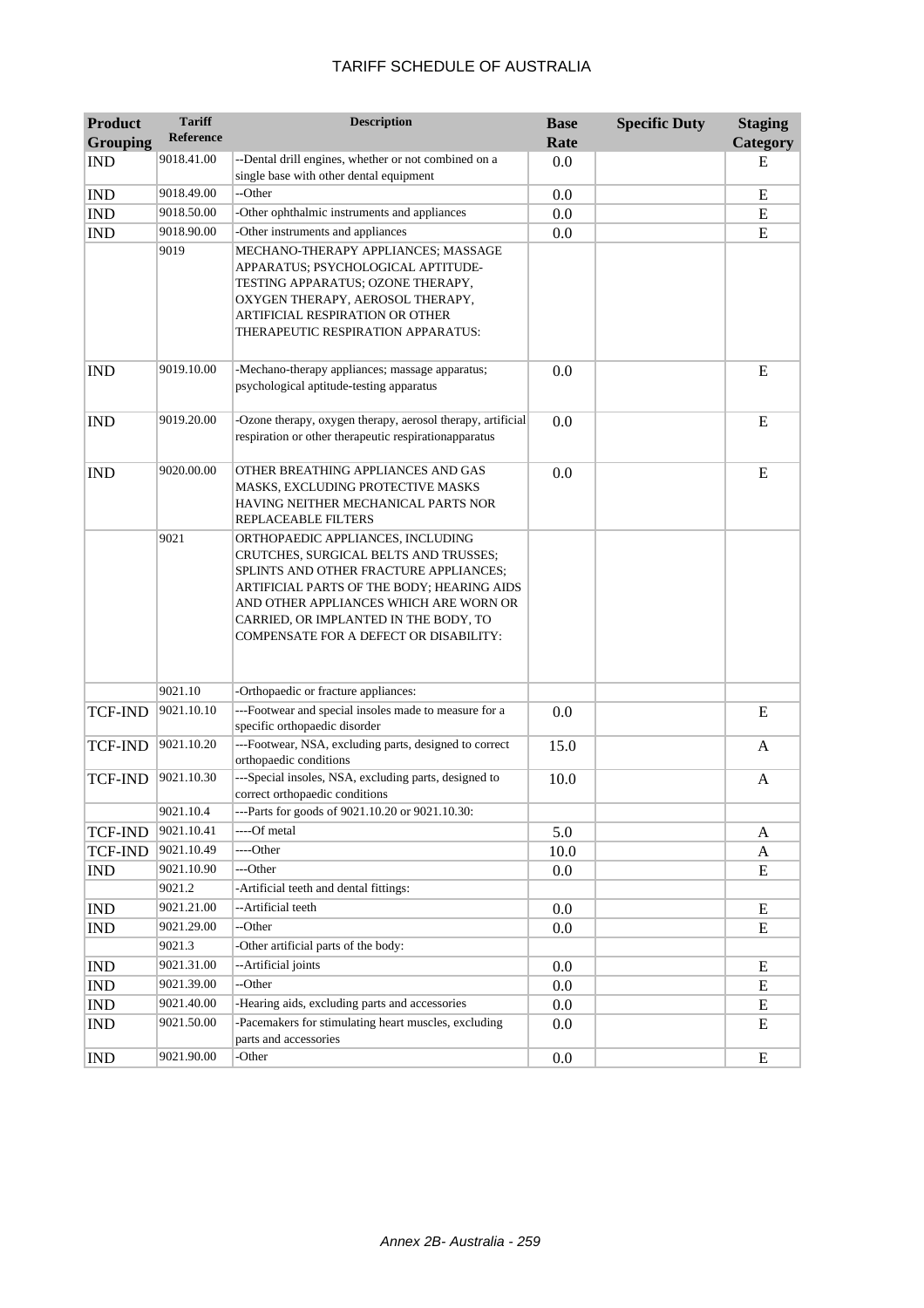| <b>Product</b>              | <b>Tariff</b>    | <b>Description</b>                                                                                                                                                                                                                                                                                                                                                              | <b>Base</b> | <b>Specific Duty</b> | <b>Staging</b> |
|-----------------------------|------------------|---------------------------------------------------------------------------------------------------------------------------------------------------------------------------------------------------------------------------------------------------------------------------------------------------------------------------------------------------------------------------------|-------------|----------------------|----------------|
| <b>Grouping</b>             | <b>Reference</b> |                                                                                                                                                                                                                                                                                                                                                                                 | Rate        |                      | Category       |
|                             | 9022             | APPARATUS BASED ON THE USE OF X-RAYS OR<br>OF ALPHA, BETA OR GAMMA RADIATIONS,<br>WHETHER OR NOT FOR MEDICAL, SURGICAL,<br>DENTAL OR VETERINARY USES, INCLUDING<br>RADIOGRAPHY OR RADIOTHERAPY APPARATUS,<br>X-RAY TUBES AND OTHER X-RAY GENERATORS,<br>HIGH TENSION GENERATORS, CONTROL PANELS<br>AND DESKS, SCREENS, EXAMINATION OR<br>TREATMENT TABLES, CHAIRS AND THE LIKE: |             |                      |                |
|                             | 9022.1           | -Apparatus based on the use of X-rays, whether or not for<br>medical, surgical, dental or veterinary uses, including<br>radiography or radiotherapy apparatus:                                                                                                                                                                                                                  |             |                      |                |
| <b>IND</b>                  | 9022.12.00       | --Computed tomography apparatus                                                                                                                                                                                                                                                                                                                                                 | 0.0         |                      | Ε              |
| <b>IND</b>                  | 9022.13.00       | --Other, for dental uses                                                                                                                                                                                                                                                                                                                                                        | 0.0         |                      | E              |
| <b>IND</b>                  | 9022.14.00       | --Other, for medical, surgical or veterinary uses                                                                                                                                                                                                                                                                                                                               | 0.0         |                      | E              |
| <b>IND</b>                  | 9022.19.00       | --For other uses                                                                                                                                                                                                                                                                                                                                                                | 0.0         |                      | E              |
|                             | 9022.2           | -Apparatus based on the use of alpha, beta or gamma<br>radiations, whether or not for medical, surgical, dental or<br>veterinary uses, including radiography or radiotherapy<br>apparatus:                                                                                                                                                                                      |             |                      |                |
| <b>IND</b>                  | 9022.21.00       | --For medical, surgical, dental or veterinary uses                                                                                                                                                                                                                                                                                                                              | 0.0         |                      | E              |
| IND                         | 9022.29.00       | --For other uses                                                                                                                                                                                                                                                                                                                                                                | 0.0         |                      | E              |
| <b>IND</b>                  | 9022.30.00       | -X-ray tubes                                                                                                                                                                                                                                                                                                                                                                    | 0.0         |                      | E              |
| IND                         | 9022.90.00       | -Other, including parts and accessories                                                                                                                                                                                                                                                                                                                                         | 0.0         |                      | E              |
| <b>IND</b>                  | 9023.00.00       | INSTRUMENTS, APPARATUS AND MODELS,<br>DESIGNED FOR DEMONSTRATIONAL PURPOSES<br>(FOR EXAMPLE, IN EDUCATION OR<br>EXHIBITIONS), UNSUITABLE FOR OTHER USES                                                                                                                                                                                                                         | 0.0         |                      | E              |
|                             | 9024             | MACHINES AND APPLIANCES FOR TESTING THE<br>HARDNESS, STRENGTH, COMPRESSIBILITY,<br>ELASTICITY OR OTHER MECHANICAL<br>PROPERTIES OF MATERIALS (FOR EXAMPLE,<br>METALS, WOOD, TEXTILES, PAPER, PLASTICS):                                                                                                                                                                         |             |                      |                |
| <b>IND</b>                  | 9024.10.00       | -Machines and appliances for testing metals                                                                                                                                                                                                                                                                                                                                     | 0.0         |                      | E              |
| <b>IND</b>                  | 9024.80.00       | -Other machines and appliances                                                                                                                                                                                                                                                                                                                                                  | 0.0         |                      | E              |
| <b>IND</b>                  | 9024.90.00       | -Parts and accessories                                                                                                                                                                                                                                                                                                                                                          | 0.0         |                      | E              |
|                             | 9025             | HYDROMETERS AND SIMILAR FLOATING<br>INSTRUMENTS, THERMOMETERS, PYROMETERS,<br>BAROMETERS, HYGROMETERS AND<br>PSYCHROMETERS, RECORDING OR NOT, AND<br>ANY COMBINATION OF THESE INSTRUMENTS:                                                                                                                                                                                      |             |                      |                |
|                             | 9025.1           | -Thermometers and pyrometers, not combined with other<br>instruments:                                                                                                                                                                                                                                                                                                           |             |                      |                |
| <b>IND</b>                  | 9025.11.00       | --Liquid-filled, for direct reading                                                                                                                                                                                                                                                                                                                                             | 0.0         |                      | E              |
| IND                         | 9025.19.00       | --Other                                                                                                                                                                                                                                                                                                                                                                         | $0.0\,$     |                      | E              |
| $\mathop{\rm IND}\nolimits$ | 9025.80.00       | -Other instruments                                                                                                                                                                                                                                                                                                                                                              | $0.0\,$     |                      | E              |
| IND                         | 9025.90.00       | -Parts and accessories                                                                                                                                                                                                                                                                                                                                                          | 0.0         |                      | E              |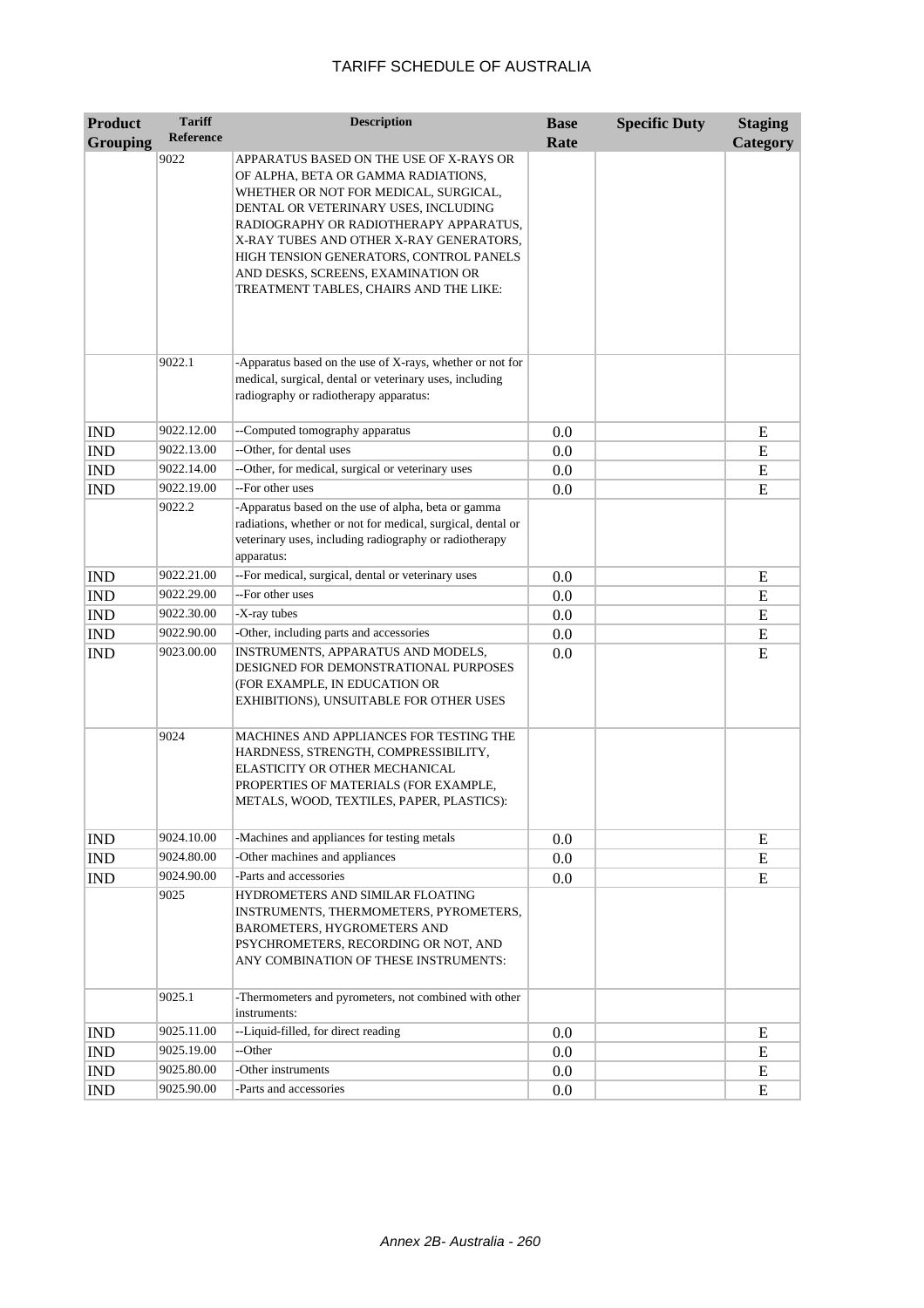| <b>Product</b>  | <b>Tariff</b><br><b>Reference</b> | <b>Description</b>                                                                                                                                                                                                                                                                                                                                                                                                                      | <b>Base</b> | <b>Specific Duty</b> | <b>Staging</b> |
|-----------------|-----------------------------------|-----------------------------------------------------------------------------------------------------------------------------------------------------------------------------------------------------------------------------------------------------------------------------------------------------------------------------------------------------------------------------------------------------------------------------------------|-------------|----------------------|----------------|
| <b>Grouping</b> |                                   |                                                                                                                                                                                                                                                                                                                                                                                                                                         | Rate        |                      | Category       |
|                 | 9026                              | INSTRUMENTS AND APPARATUS FOR<br>MEASURING OR CHECKING THE FLOW, LEVEL,<br>PRESSURE OR OTHER VARIABLES OF LIQUIDS OR<br>GASES (FOR EXAMPLE, FLOW METERS, LEVEL<br>GAUGES, MANOMETERS, HEAT METERS),<br>EXCLUDING INSTRUMENTS AND APPARATUS OF                                                                                                                                                                                           |             |                      |                |
|                 |                                   | 9014, 9015, 9028 OR 9032:                                                                                                                                                                                                                                                                                                                                                                                                               |             |                      |                |
|                 | 9026.10                           | -For measuring or checking the flow or level of liquids:                                                                                                                                                                                                                                                                                                                                                                                |             |                      |                |
| <b>PMV</b>      | 9026.10.20                        | ---Gauges of a kind used as components in passenger<br>motor vehicles                                                                                                                                                                                                                                                                                                                                                                   | 15.0        |                      | A              |
| <b>PMV</b>      | 9026.10.80                        | ---Other                                                                                                                                                                                                                                                                                                                                                                                                                                | 0.0         |                      | E              |
|                 | 9026.20                           | -For measuring or checking pressure:                                                                                                                                                                                                                                                                                                                                                                                                    |             |                      |                |
| <b>PMV</b>      | 9026.20.20                        | ---Gauges of a kind used as components in passenger<br>motor vehicles                                                                                                                                                                                                                                                                                                                                                                   | 15.0        |                      | A              |
| <b>PMV</b>      | 9026.20.80                        | ---Other                                                                                                                                                                                                                                                                                                                                                                                                                                | 0.0         |                      | E              |
|                 | 9026.80                           | -Other instruments or apparatus:                                                                                                                                                                                                                                                                                                                                                                                                        |             |                      |                |
| <b>PMV</b>      | 9026.80.20                        | ---Gauges of a kind used as components in passenger<br>motor vehicles                                                                                                                                                                                                                                                                                                                                                                   | 15.0        |                      | A              |
| <b>PMV</b>      | 9026.80.80                        | ---Other                                                                                                                                                                                                                                                                                                                                                                                                                                | 0.0         |                      | E              |
| <b>PMV</b>      | 9026.90.00                        | -Parts and accessories                                                                                                                                                                                                                                                                                                                                                                                                                  | 0.0         |                      | E              |
|                 | 9027                              | INSTRUMENTS AND APPARATUS FOR PHYSICAL<br>OR CHEMICAL ANALYSIS (FOR EXAMPLE,<br>POLARIMETERS, REFRACTOMETERS,<br>SPECTROMETERS, GAS OR SMOKE ANALYSIS<br>APPARATUS); INSTRUMENTS AND APPARATUS<br>FOR MEASURING OR CHECKING VISCOSITY,<br>POROSITY, EXPANSION, SURFACE TENSION OR<br>THE LIKE; INSTRUMENTS AND APPARATUS FOR<br>MEASURING OR CHECKING QUANTITIES OF<br>HEAT, SOUND OR LIGHT (INCLUDING EXPOSURE<br>METERS); MICROTOMES: |             |                      |                |
| <b>IND</b>      | 9027.10.00                        | -Gas or smoke analysis apparatus                                                                                                                                                                                                                                                                                                                                                                                                        | 0.0         |                      | E              |
| <b>IND</b>      | 9027.20.00                        | -Chromatographs and electrophoresis instruments                                                                                                                                                                                                                                                                                                                                                                                         | 0.0         |                      | E              |
| <b>IND</b>      | 9027.30.00                        | -Spectrometers, spectrophotometers and spectrographs<br>using optical radiations (UV, visible, IR)                                                                                                                                                                                                                                                                                                                                      | 0.0         |                      | E              |
| <b>IND</b>      | 9027.40.00                        | -Exposure meters                                                                                                                                                                                                                                                                                                                                                                                                                        | $0.0\,$     |                      | E              |
| IND             | 9027.50.00                        | -Other instruments and apparatus using optical radiations<br>(UV, visible, IR)                                                                                                                                                                                                                                                                                                                                                          | 0.0         |                      | E              |
| <b>IND</b>      | 9027.80.00                        | -Other instruments and apparatus                                                                                                                                                                                                                                                                                                                                                                                                        | 0.0         |                      | E              |
| <b>IND</b>      | 9027.90.00                        | -Microtomes; parts and accessories                                                                                                                                                                                                                                                                                                                                                                                                      | 0.0         |                      | E              |
|                 | 9028                              | GAS, LIQUID OR ELECTRICITY SUPPLY OR<br>PRODUCTION METERS, INCLUDING CALIBRATING<br><b>METERS THEREFOR:</b>                                                                                                                                                                                                                                                                                                                             |             |                      |                |
|                 | 9028.10                           | -Gas meters:                                                                                                                                                                                                                                                                                                                                                                                                                            |             |                      |                |
| <b>IND</b>      | 9028.10.10                        | ---Of the household supply kind                                                                                                                                                                                                                                                                                                                                                                                                         | 5.0         |                      | A              |
| <b>IND</b>      | 9028.10.90                        | ---Other                                                                                                                                                                                                                                                                                                                                                                                                                                | 0.0         |                      | E              |
|                 | 9028.20                           | -Liquid meters:                                                                                                                                                                                                                                                                                                                                                                                                                         |             |                      |                |
| <b>IND</b>      | 9028.20.10                        | ---Water meters, as follows: (a) of the inferential kind; (b)<br>of the positive kind not exceeding 100 mm diameter in<br>size                                                                                                                                                                                                                                                                                                          | 5.0         |                      | A              |
| <b>IND</b>      | 9028.20.90                        | ---Other                                                                                                                                                                                                                                                                                                                                                                                                                                | 0.0         |                      | E              |
| <b>IND</b>      | 9028.30.00                        | -Electricity meters                                                                                                                                                                                                                                                                                                                                                                                                                     | 5.0         |                      | A              |
| <b>IND</b>      | 9028.90.00                        | -Parts and accessories                                                                                                                                                                                                                                                                                                                                                                                                                  | 0.0         |                      | E              |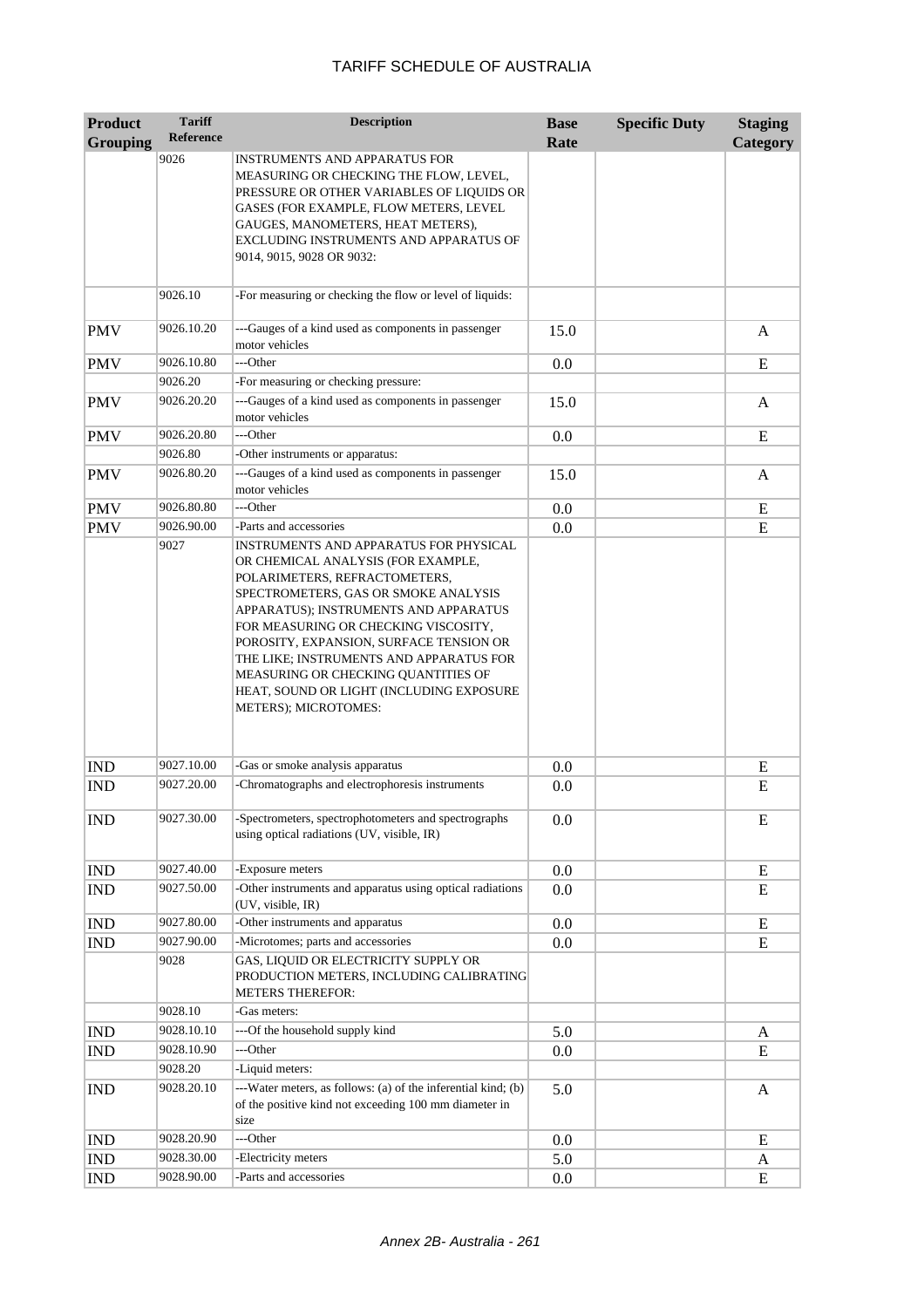| <b>Product</b>  | <b>Tariff</b>    | <b>Description</b>                                                                                                                                                                                                                                                                                       | <b>Base</b> | <b>Specific Duty</b> | <b>Staging</b> |
|-----------------|------------------|----------------------------------------------------------------------------------------------------------------------------------------------------------------------------------------------------------------------------------------------------------------------------------------------------------|-------------|----------------------|----------------|
| <b>Grouping</b> | <b>Reference</b> |                                                                                                                                                                                                                                                                                                          | Rate        |                      | Category       |
|                 | 9029             | REVOLUTION COUNTERS, PRODUCTION<br>COUNTERS, TAXIMETERS, MILEOMETERS,<br>PEDOMETERS AND THE LIKE; SPEED INDICATORS<br>AND TACHOMETERS, OTHER THAN THOSE OF<br>9014 OR 9015; STROBOSCOPES:                                                                                                                |             |                      |                |
|                 | 9029.10          | -Revolution counters, production counters, taximeters,<br>mileometers, pedometers and the like:                                                                                                                                                                                                          |             |                      |                |
| <b>PMV</b>      | 9029.10.20       | ---Of a kind used as components in passenger motor<br>vehicles                                                                                                                                                                                                                                           | 15.0        |                      | A              |
| <b>IND</b>      | 9029.10.80       | ---Other                                                                                                                                                                                                                                                                                                 | 0.0         |                      | E              |
|                 | 9029.20          | -Speed indicators and tachometers; stroboscopes:                                                                                                                                                                                                                                                         |             |                      |                |
| <b>PMV</b>      | 9029.20.10       | ---Of a kind used as components in passenger motor<br>vehicles                                                                                                                                                                                                                                           | 15.0        |                      | A              |
| <b>IND</b>      | 9029.20.90       | ---Other                                                                                                                                                                                                                                                                                                 | 0.0         |                      | E              |
|                 | 9029.90          | -Parts and accessories:                                                                                                                                                                                                                                                                                  |             |                      |                |
| <b>PMV</b>      | 9029.90.10       | ---For goods of 9029.10.20 or 9029.20.10                                                                                                                                                                                                                                                                 | 15.0        |                      | A              |
| <b>IND</b>      | 9029.90.90       | ---Other                                                                                                                                                                                                                                                                                                 | 0.0         |                      | E              |
|                 | 9030             | OSCILLOSCOPES, SPECTRUM ANALYSERS AND<br>OTHER INSTRUMENTS AND APPARATUS FOR<br>MEASURING OR CHECKING ELECTRICAL<br>QUANTITIES, EXCLUDING METERS OF 9028;<br><b>INSTRUMENTS AND APPARATUS FOR</b><br>MEASURING OR DETECTING ALPHA, BETA,<br>GAMMA, X-RAY, COSMIC OR OTHER IONISING<br><b>RADIATIONS:</b> |             |                      |                |
| <b>IND</b>      | 9030.10.00       | -Instruments and apparatus for measuring or detecting<br>ionising radiations                                                                                                                                                                                                                             | 0.0         |                      | E              |
| <b>IND</b>      | 9030.20.00       | -Cathode-ray oscilloscopes and cathode-ray oscillographs                                                                                                                                                                                                                                                 | 0.0         |                      | E              |
|                 | 9030.3           | -Other instruments and apparatus, for measuring or<br>checking voltage, current, resistance or power, without a<br>recording device:                                                                                                                                                                     |             |                      |                |
| <b>IND</b>      | 9030.31.00       | --Multimeters                                                                                                                                                                                                                                                                                            | 0.0         |                      | E              |
| <b>IND</b>      | 9030.39.00       | --Other                                                                                                                                                                                                                                                                                                  | 0.0         |                      | E              |
| <b>IND</b>      | 9030.40.00       | -Other instruments and apparatus, specially designed for<br>telecommunications (for example, cross-talk meters, gain<br>measuring instruments, distortion factor meters,<br>psophometers)                                                                                                                | 0.0         |                      | E              |
|                 | 9030.8           | -Other instruments and apparatus:                                                                                                                                                                                                                                                                        |             |                      |                |
| <b>IND</b>      | 9030.82.00       | -- For measuring or checking semiconductor wafers or<br>devices                                                                                                                                                                                                                                          | 0.0         |                      | E              |
| <b>IND</b>      | 9030.83.00       | --Other, with a recording device                                                                                                                                                                                                                                                                         | 0.0         |                      | E              |
| <b>IND</b>      | 9030.89.00       | --Other                                                                                                                                                                                                                                                                                                  | 0.0         |                      | E              |
| <b>IND</b>      | 9030.90.00       | -Parts and accessories                                                                                                                                                                                                                                                                                   | 0.0         |                      | E              |
|                 | 9031             | MEASURING OR CHECKING INSTRUMENTS,<br>APPLIANCES AND MACHINES, NOT SPECIFIED OR<br>INCLUDED ELSEWHERE IN THIS CHAPTER;<br>PROFILE PROJECTORS:                                                                                                                                                            |             |                      |                |
|                 | 9031.10          | -Machines for balancing mechanical parts:                                                                                                                                                                                                                                                                |             |                      |                |
| <b>IND</b>      | 9031.10.20       | ---Motor vehicle wheel balancers of the static kind                                                                                                                                                                                                                                                      | 5.0         |                      | A              |
| <b>IND</b>      | 9031.10.80       | ---Other                                                                                                                                                                                                                                                                                                 | 0.0         |                      | E              |
|                 | 9031.20          | -Test benches:                                                                                                                                                                                                                                                                                           |             |                      |                |
| <b>IND</b>      | 9031.20.10       | ---Electrical, for internal combustion engines                                                                                                                                                                                                                                                           | 5.0         |                      | A              |
| <b>IND</b>      | 9031.20.90       | ---Other                                                                                                                                                                                                                                                                                                 | 0.0         |                      | ${\bf E}$      |
| <b>IND</b>      | 9031.30.00       | -Profile projectors                                                                                                                                                                                                                                                                                      | 0.0         |                      | E              |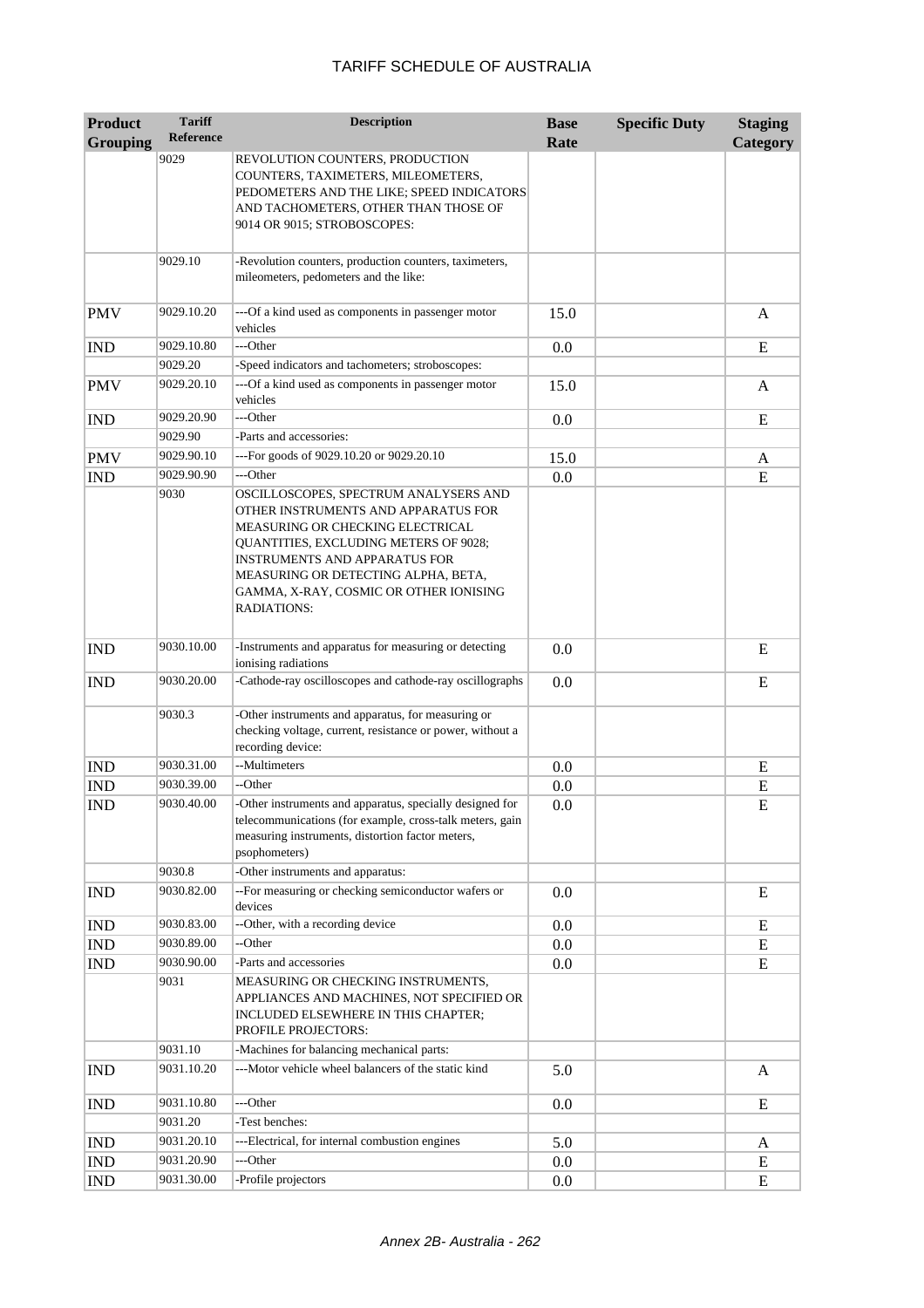| <b>Product</b>              | <b>Tariff</b>    | <b>Description</b>                                                                                                                                    | <b>Base</b> | <b>Specific Duty</b> | <b>Staging</b> |
|-----------------------------|------------------|-------------------------------------------------------------------------------------------------------------------------------------------------------|-------------|----------------------|----------------|
| <b>Grouping</b>             | <b>Reference</b> |                                                                                                                                                       | Rate        |                      | Category       |
|                             | 9031.4           | -Other optical instruments and appliances:                                                                                                            |             |                      |                |
| <b>IND</b>                  | 9031.41.00       | -- For inspecting semiconductor wafers or devices or for<br>inspecting photomasks or reticles used in manufacturing<br>semiconductor devices          | 0.0         |                      | E              |
| <b>IND</b>                  | 9031.49.00       | --Other                                                                                                                                               | 0.0         |                      | E              |
| <b>IND</b>                  | 9031.80.00       | -Other instruments, appliances and machines                                                                                                           | 0.0         |                      | E              |
| <b>IND</b>                  | 9031.90.00       | -Parts and accessories                                                                                                                                | 0.0         |                      | E              |
|                             | 9032             | AUTOMATIC REGULATING OR CONTROLLING<br>INSTRUMENTS AND APPARATUS:                                                                                     |             |                      |                |
| <b>IND</b>                  | 9032.10.00       | -Thermostats                                                                                                                                          | 0.0         |                      | E              |
| <b>IND</b>                  | 9032.20.00       | -Manostats                                                                                                                                            | 0.0         |                      | E              |
|                             | 9032.8           | -Other instruments and apparatus:                                                                                                                     |             |                      |                |
| <b>IND</b>                  | 9032.81.00       | --Hydraulic or pneumatic                                                                                                                              | 0.0         |                      | E              |
|                             | 9032.89          | --Other:                                                                                                                                              |             |                      |                |
|                             | 9032.89.1        | ---Automatic voltage regulators of a kind commonly used<br>with motor vehicles, for 6 V or 12 V systems:                                              |             |                      |                |
| <b>IND</b>                  | 9032.89.11       | ----Of a kind used as components in passenger motor<br>vehicles                                                                                       | 13.0        |                      | A              |
| <b>IND</b>                  | 9032.89.19       | ----Other                                                                                                                                             | 0.0         |                      | E              |
| <b>IND</b>                  | 9032.89.80       | ---Other                                                                                                                                              | 0.0         |                      | E              |
|                             | 9032.90          | -Parts and accessories:                                                                                                                               |             |                      |                |
| <b>PMV</b>                  | 9032.90.20       | ---Of a kind used as components in passenger motor<br>vehicles                                                                                        | 5.0         |                      | A              |
| <b>IND</b>                  | 9032.90.80       | ---Other                                                                                                                                              | 0.0         |                      | Ε              |
| <b>IND</b>                  | 9033.00.00       | PARTS AND ACCESSORIES (NOT SPECIFIED OR<br>INCLUDED ELSEWHERE IN THIS CHAPTER) FOR<br>MACHINES, APPLIANCES, INSTRUMENTS OR<br>APPARATUS OF CHAPTER 90 | 0.0         |                      | E              |
|                             |                  | <b>CHAPTER 91</b><br>CLOCKS AND WATCHES AND PARTS THEREOF                                                                                             |             |                      |                |
|                             | 9101             | WRIST-WATCHES, POCKET-WATCHES AND<br>OTHER WATCHES, INCLUDING STOP-WATCHES,<br>WITH CASE OF PRECIOUS METAL OR OF METAL<br>CLAD WITH PRECIOUS METAL:   |             |                      |                |
|                             | 9101.1           | -Wrist-watches, electrically operated, whether or not<br>incorporating a stop-watch facility:                                                         |             |                      |                |
| <b>IND</b>                  | 9101.11.00       | -- With mechanical display only                                                                                                                       | 0.0         |                      | ${\bf E}$      |
| <b>IND</b>                  | 9101.12.00       | --With opto-electronic display only                                                                                                                   | 0.0         |                      | E              |
| <b>IND</b>                  | 9101.19.00       | --Other                                                                                                                                               | 0.0         |                      | ${\bf E}$      |
|                             | 9101.2           | -Other wrist-watches, whether or not incorporating a stop-<br>watch facility:                                                                         |             |                      |                |
| <b>IND</b>                  | 9101.21.00       | -- With automatic winding                                                                                                                             | 0.0         |                      | E              |
| <b>IND</b>                  | 9101.29.00       | --Other                                                                                                                                               | 0.0         |                      | ${\bf E}$      |
|                             | 9101.9           | -Other:                                                                                                                                               |             |                      |                |
| $\mathop{\rm IND}\nolimits$ | 9101.91.00       | --Electrically operated                                                                                                                               | 0.0         |                      | ${\bf E}$      |
| <b>IND</b>                  | 9101.99.00       | --Other                                                                                                                                               | 0.0         |                      | ${\bf E}$      |
|                             | 9102             | WRIST-WATCHES, POCKET-WATCHES AND<br>OTHER WATCHES, INCLUDING STOP-WATCHES,<br>OTHER THAN THOSE OF 9101:                                              |             |                      |                |
|                             | 9102.1           | -Wrist-watches, electrically operated, whether or not<br>incorporating a stop-watch facility:                                                         |             |                      |                |
| <b>IND</b>                  | 9102.11.00       | -- With mechanical display only                                                                                                                       | 0.0         |                      | E              |
| <b>IND</b>                  | 9102.12.00       | --With opto-electronic display only                                                                                                                   | 0.0         |                      | ${\bf E}$      |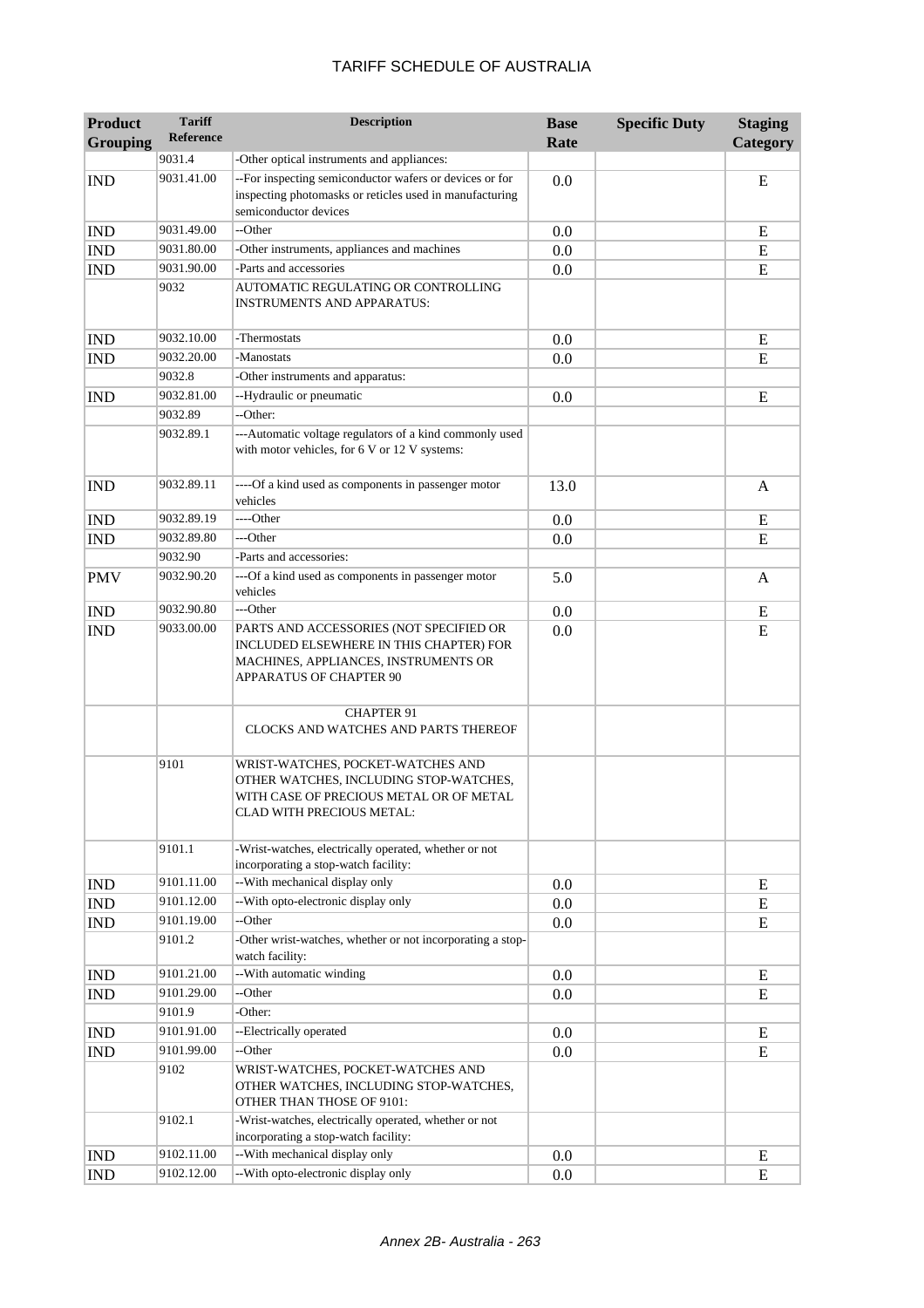| <b>Product</b>  | <b>Tariff</b>    | <b>Description</b>                                                                                                                                                                                                                      | <b>Base</b> | <b>Specific Duty</b> | <b>Staging</b> |
|-----------------|------------------|-----------------------------------------------------------------------------------------------------------------------------------------------------------------------------------------------------------------------------------------|-------------|----------------------|----------------|
| <b>Grouping</b> | <b>Reference</b> |                                                                                                                                                                                                                                         | Rate        |                      | Category       |
| <b>IND</b>      | 9102.19.00       | --Other                                                                                                                                                                                                                                 | 0.0         |                      | E              |
|                 | 9102.2           | -Other wrist-watches, whether or not incorporating a stop-<br>watch facility:                                                                                                                                                           |             |                      |                |
| <b>IND</b>      | 9102.21.00       | -- With automatic winding                                                                                                                                                                                                               | 0.0         |                      | E              |
| <b>IND</b>      | 9102.29.00       | --Other                                                                                                                                                                                                                                 | 0.0         |                      | E              |
|                 | 9102.9           | -Other:                                                                                                                                                                                                                                 |             |                      |                |
| <b>IND</b>      | 9102.91.00       | --Electrically operated                                                                                                                                                                                                                 | 0.0         |                      | E              |
| <b>IND</b>      | 9102.99.00       | --Other                                                                                                                                                                                                                                 | 0.0         |                      | E              |
|                 | 9103             | CLOCKS WITH WATCH MOVEMENTS, EXCLUDING<br>CLOCKS OF 9104:                                                                                                                                                                               |             |                      |                |
| <b>IND</b>      | 9103.10.00       | -Electrically operated                                                                                                                                                                                                                  | 0.0         |                      | E              |
| <b>IND</b>      | 9103.90.00       | -Other                                                                                                                                                                                                                                  | 0.0         |                      | ${\bf E}$      |
| <b>IND</b>      | 9104.00.00       | INSTRUMENT PANEL CLOCKS AND CLOCKS OF A<br>SIMILAR TYPE FOR VEHICLES, AIRCRAFT,<br>SPACECRAFT OR VESSELS                                                                                                                                | 0.0         |                      | E              |
|                 | 9105             | <b>OTHER CLOCKS:</b>                                                                                                                                                                                                                    |             |                      |                |
|                 | 9105.1           | -Alarm clocks:                                                                                                                                                                                                                          |             |                      |                |
| <b>IND</b>      | 9105.11.00       | --Electrically operated                                                                                                                                                                                                                 | 0.0         |                      | E              |
| <b>IND</b>      | 9105.19.00       | --Other                                                                                                                                                                                                                                 | 0.0         |                      | E              |
|                 | 9105.2           | -Wall clocks:                                                                                                                                                                                                                           |             |                      |                |
| <b>IND</b>      | 9105.21.00       | --Electrically operated                                                                                                                                                                                                                 | 0.0         |                      | E              |
| <b>IND</b>      | 9105.29.00       | --Other                                                                                                                                                                                                                                 | 0.0         |                      | ${\bf E}$      |
|                 | 9105.9           | -Other:                                                                                                                                                                                                                                 |             |                      |                |
| <b>IND</b>      | 9105.91.00       | --Electrically operated                                                                                                                                                                                                                 | 0.0         |                      | E              |
| <b>IND</b>      | 9105.99.00       | --Other                                                                                                                                                                                                                                 | 0.0         |                      | ${\bf E}$      |
|                 | 9106             | TIME OF DAY RECORDING APPARATUS AND<br>APPARATUS FOR MEASURING, RECORDING OR<br>OTHERWISE INDICATING INTERVALS OF TIME,<br>WITH CLOCK OR WATCH MOVEMENT OR WITH<br>SYNCHRONOUS MOTOR (FOR EXAMPLE, TIME-<br>REGISTERS, TIME-RECORDERS): |             |                      |                |
| <b>IND</b>      | 9106.10.00       | -Time-registers; time-recorders                                                                                                                                                                                                         | 5.0         |                      | A              |
| <b>IND</b>      | 9106.20.00       | -Parking meters                                                                                                                                                                                                                         | 0.0         |                      | ${\bf E}$      |
| <b>IND</b>      | 9106.90.00       | -Other                                                                                                                                                                                                                                  | 0.0         |                      | E              |
| <b>IND</b>      | 9107.00.00       | TIME SWITCHES WITH CLOCK OR WATCH<br>MOVEMENT OR WITH SYNCHRONOUS MOTOR                                                                                                                                                                 | 5.0         |                      | A              |
|                 | 9108             | WATCH MOVEMENTS, COMPLETE AND<br><b>ASSEMBLED:</b>                                                                                                                                                                                      |             |                      |                |
|                 | 9108.1           | -Electrically operated:                                                                                                                                                                                                                 |             |                      |                |
| <b>IND</b>      | 9108.11.00       | -- With mechanical display only or with a device to which<br>a mechanical display can be incorporated                                                                                                                                   | 0.0         |                      | E              |
| <b>IND</b>      | 9108.12.00       | --With opto-electronic display only                                                                                                                                                                                                     | 0.0         |                      | E              |
| IND             | 9108.19.00       | --Other                                                                                                                                                                                                                                 | $0.0\,$     |                      | E              |
| <b>IND</b>      | 9108.20.00       | -With automatic winding                                                                                                                                                                                                                 | 0.0         |                      | E              |
| <b>IND</b>      | 9108.90.00       | -Other                                                                                                                                                                                                                                  | 0.0         |                      | E              |
|                 | 9109             | CLOCK MOVEMENTS, COMPLETE AND<br>ASSEMBLED:                                                                                                                                                                                             |             |                      |                |
|                 | 9109.1           | -Electrically operated:                                                                                                                                                                                                                 |             |                      |                |
| <b>IND</b>      | 9109.11.00       | --Of alarm clocks                                                                                                                                                                                                                       | 0.0         |                      | E              |
| IND             | 9109.19.00       | --Other                                                                                                                                                                                                                                 | 0.0         |                      | E              |
| <b>IND</b>      | 9109.90.00       | -Other                                                                                                                                                                                                                                  | 0.0         |                      | ${\bf E}$      |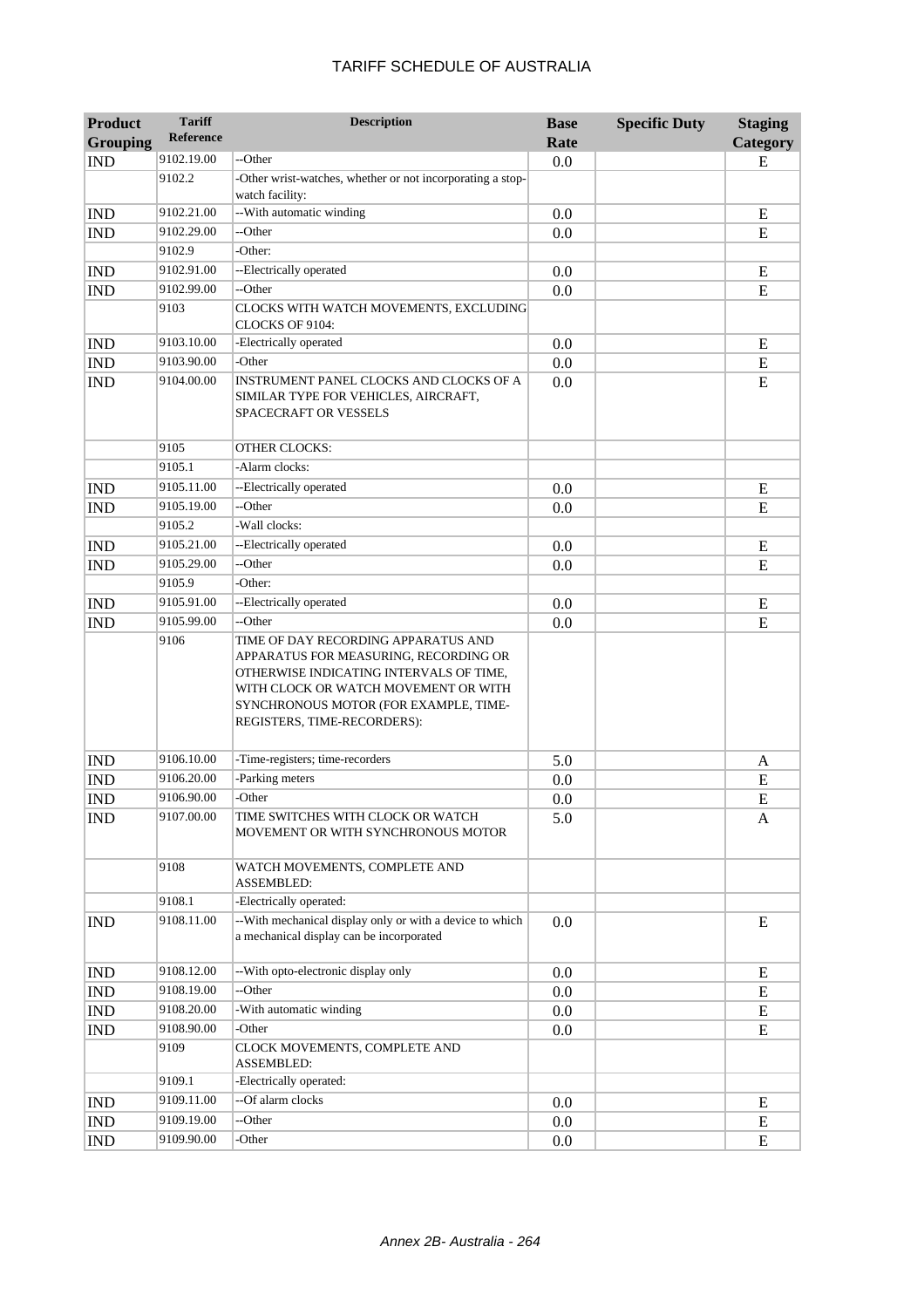| <b>Product</b>  | <b>Tariff</b>    | <b>Description</b>                                                                                                                                                              | <b>Base</b> | <b>Specific Duty</b> | <b>Staging</b> |
|-----------------|------------------|---------------------------------------------------------------------------------------------------------------------------------------------------------------------------------|-------------|----------------------|----------------|
| <b>Grouping</b> | <b>Reference</b> |                                                                                                                                                                                 | Rate        |                      | Category       |
|                 | 9110             | COMPLETE WATCH OR CLOCK MOVEMENTS,<br>UNASSEMBLED OR PARTLY ASSEMBLED<br>(MOVEMENT SETS); INCOMPLETE WATCH OR<br>CLOCK MOVEMENTS, ASSEMBLED; ROUGH<br>WATCH OR CLOCK MOVEMENTS: |             |                      |                |
|                 | 9110.1           | -Of watches:                                                                                                                                                                    |             |                      |                |
| <b>IND</b>      | 9110.11.00       | --Complete movements, unassembled or partly assembled<br>(movement sets)                                                                                                        | 0.0         |                      | E              |
| <b>IND</b>      | 9110.12.00       | --Incomplete movements, assembled                                                                                                                                               | 0.0         |                      | E              |
| <b>IND</b>      | 9110.19.00       | --Rough movements                                                                                                                                                               | 0.0         |                      | E              |
|                 | 9110.90          | -Other:                                                                                                                                                                         |             |                      |                |
| <b>IND</b>      | 9110.90.10       | ---Of goods of 9107.00.00                                                                                                                                                       | 5.0         |                      | A              |
| IND             | 9110.90.90       | ---Other                                                                                                                                                                        | 0.0         |                      | E              |
|                 | 9111             | WATCH CASES AND PARTS THEREOF:                                                                                                                                                  |             |                      |                |
| <b>IND</b>      | 9111.10.00       | -Cases of precious metal or of metal clad with precious<br>metal                                                                                                                | 0.0         |                      | E              |
| <b>IND</b>      | 9111.20.00       | -Cases of base metal, whether or not gold-or silver-plated                                                                                                                      | 0.0         |                      | E              |
| <b>IND</b>      | 9111.80.00       | -Other cases                                                                                                                                                                    | 0.0         |                      | E              |
| <b>IND</b>      | 9111.90.00       | -Parts                                                                                                                                                                          | 0.0         |                      | E              |
|                 | 9112             | CLOCK CASES AND CASES OF A SIMILAR TYPE<br>FOR OTHER GOODS OF THIS CHAPTER, AND<br><b>PARTS THEREOF:</b>                                                                        |             |                      |                |
| <b>IND</b>      | 9112.20.00       | -Cases                                                                                                                                                                          | 0.0         |                      | ${\bf E}$      |
| <b>IND</b>      | 9112.90.00       | -Parts                                                                                                                                                                          | 0.0         |                      | E              |
|                 | 9113             | WATCH STRAPS, WATCH BANDS AND WATCH<br>BRACELETS, AND PARTS THEREOF:                                                                                                            |             |                      |                |
| <b>IND</b>      | 9113.10.00       | -Of precious metal or of metal clad with precious metal                                                                                                                         | 5.0         |                      | A              |
| <b>IND</b>      | 9113.20.00       | -Of base metal, whether or not gold-or silver-plated                                                                                                                            | 0.0         |                      | E              |
| <b>IND</b>      | 9113.90.00       | -Other                                                                                                                                                                          | 5.0         |                      | A              |
|                 | 9114             | OTHER CLOCK OR WATCH PARTS:                                                                                                                                                     |             |                      |                |
| <b>IND</b>      | 9114.10.00       | -Springs, including hair-springs                                                                                                                                                | 0.0         |                      | E              |
| <b>IND</b>      | 9114.20.00       | -Jewels                                                                                                                                                                         | 0.0         |                      | E              |
| <b>IND</b>      | 9114.30.00       | -Dials                                                                                                                                                                          | 0.0         |                      | E              |
| <b>IND</b>      | 9114.40.00       | -Plates and bridges                                                                                                                                                             | 0.0         |                      | E              |
| <b>IND</b>      | 9114.90.00       | -Other                                                                                                                                                                          | 0.0         |                      | E              |
|                 |                  | <b>CHAPTER 92</b><br>MUSICAL INSTRUMENTS; PARTS AND<br>ACCESSORIES OF SUCH ARTICLES                                                                                             |             |                      |                |
|                 | 9201             | PIANOS, INCLUDING AUTOMATIC PIANOS;<br>HARPSICHORDS AND OTHER KEYBOARD<br>STRINGED INSTRUMENTS:                                                                                 |             |                      |                |
| <b>IND</b>      | 9201.10.00       | -Upright pianos                                                                                                                                                                 | 0.0         |                      | E              |
| IND             | 9201.20.00       | -Grand pianos                                                                                                                                                                   | 0.0         |                      | E              |
| <b>IND</b>      | 9201.90.00       | -Other                                                                                                                                                                          | 0.0         |                      | ${\bf E}$      |
|                 | 9202             | OTHER STRING MUSICAL INSTRUMENTS (FOR<br>EXAMPLE, GUITARS, VIOLINS, HARPS):                                                                                                     |             |                      |                |
| <b>IND</b>      | 9202.10.00       | -Played with a bow                                                                                                                                                              | 0.0         |                      | E              |
| IND             | 9202.90.00       | -Other                                                                                                                                                                          | 5.0         |                      | A              |
| <b>IND</b>      | 9203.00.00       | KEYBOARD PIPE ORGANS; HARMONIUMS AND<br>SIMILAR KEYBOARD INSTRUMENTS WITH FREE<br><b>METAL REEDS</b>                                                                            | 0.0         |                      | E              |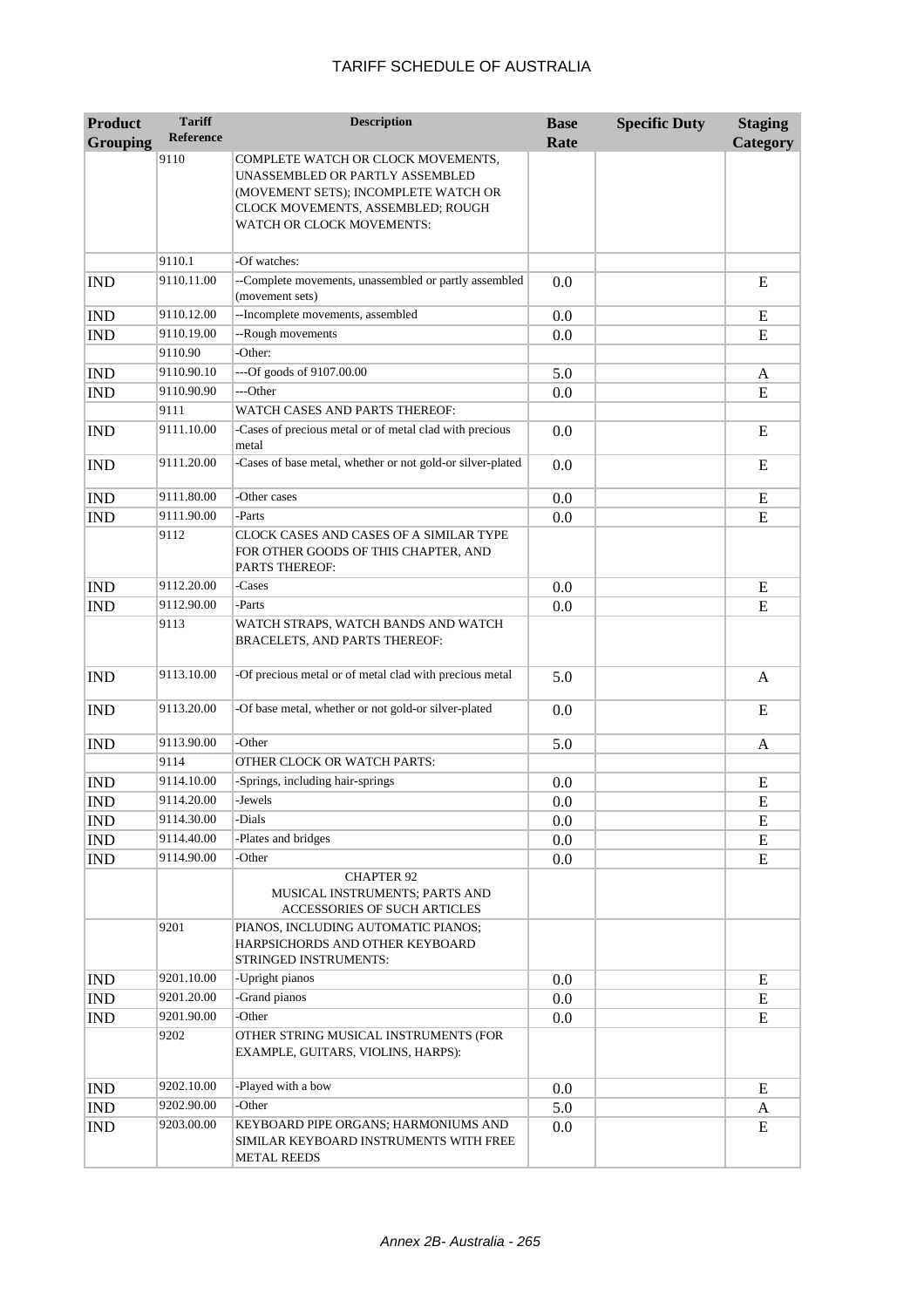| Product         | <b>Tariff</b><br><b>Reference</b> | <b>Description</b>                                                                                                                                                                                                                                                                                                    | <b>Base</b> | <b>Specific Duty</b> | <b>Staging</b> |
|-----------------|-----------------------------------|-----------------------------------------------------------------------------------------------------------------------------------------------------------------------------------------------------------------------------------------------------------------------------------------------------------------------|-------------|----------------------|----------------|
| <b>Grouping</b> |                                   |                                                                                                                                                                                                                                                                                                                       | Rate        |                      | Category       |
|                 | 9204                              | ACCORDIONS AND SIMILAR INSTRUMENTS;<br><b>MOUTH ORGANS:</b>                                                                                                                                                                                                                                                           |             |                      |                |
| <b>IND</b>      | 9204.10.00                        | -Accordions and similar instruments                                                                                                                                                                                                                                                                                   | 0.0         |                      | ${\bf E}$      |
| <b>IND</b>      | 9204.20.00                        | -Mouth organs                                                                                                                                                                                                                                                                                                         | 0.0         |                      | $\mathbf E$    |
|                 | 9205                              | OTHER WIND MUSICAL INSTRUMENTS (FOR<br>EXAMPLE, CLARINETS, TRUMPETS, BAGPIPES):                                                                                                                                                                                                                                       |             |                      |                |
| <b>IND</b>      | 9205.10.00                        | -Brass-wind instruments                                                                                                                                                                                                                                                                                               | 0.0         |                      | E              |
| <b>IND</b>      | 9205.90.00                        | -Other                                                                                                                                                                                                                                                                                                                | 0.0         |                      | ${\bf E}$      |
| <b>IND</b>      | 9206.00.00                        | PERCUSSION MUSICAL INSTRUMENTS (FOR<br>EXAMPLE, DRUMS, XYLOPHONES, CYMBALS,<br>CASTANETS, MARACAS)                                                                                                                                                                                                                    | 5.0         |                      | A              |
|                 | 9207                              | MUSICAL INSTRUMENTS, THE SOUND OF WHICH<br>IS PRODUCED, OR MUST BE AMPLIFIED,<br>ELECTRICALLY (FOR EXAMPLE, ORGANS,<br>GUITARS, ACCORDIONS):                                                                                                                                                                          |             |                      |                |
| <b>IND</b>      | 9207.10.00                        | -Keyboard instruments, other than accordions                                                                                                                                                                                                                                                                          | 0.0         |                      | E              |
| <b>IND</b>      | 9207.90.00                        | -Other                                                                                                                                                                                                                                                                                                                | 5.0         |                      | A              |
|                 | 9208                              | MUSICAL BOXES, FAIRGROUND ORGANS,<br>MECHANICAL STREET ORGANS, MECHANICAL<br>SINGING BIRDS, MUSICAL SAWS AND OTHER<br>MUSICAL INSTRUMENTS NOT FALLING WITHIN<br>ANY OTHER HEADING OF THIS CHAPTER; DECOY<br>CALLS OF ALL KINDS; WHISTLES, CALL HORNS<br>AND OTHER MOUTH-BLOWN SOUND SIGNALLING<br><b>INSTRUMENTS:</b> |             |                      |                |
| <b>IND</b>      | 9208.10.00                        | -Musical boxes                                                                                                                                                                                                                                                                                                        | 0.0         |                      | E              |
| <b>IND</b>      | 9208.90.00                        | -Other                                                                                                                                                                                                                                                                                                                | 0.0         |                      | ${\bf E}$      |
|                 | 9209                              | PARTS (FOR EXAMPLE, MECHANISMS FOR<br>MUSICAL BOXES) AND ACCESSORIES (FOR<br>EXAMPLE, CARDS, DISCS AND ROLLS FOR<br>MECHANICAL INSTRUMENTS) OF MUSICAL<br>INSTRUMENTS; METRONOMES, TUNING FORKS<br>AND PITCH PIPES OF ALL KINDS:                                                                                      |             |                      |                |
| <b>IND</b>      | 9209.10.00                        | -Metronomes, tuning forks and pitch pipes                                                                                                                                                                                                                                                                             | 0.0         |                      | Ε              |
| <b>IND</b>      | 9209.20.00                        | -Mechanisms for musical boxes                                                                                                                                                                                                                                                                                         | $0.0\,$     |                      | ${\bf E}$      |
| <b>IND</b>      | 9209.30.00                        | -Musical instrument strings                                                                                                                                                                                                                                                                                           | 0.0         |                      | E              |
|                 | 9209.9                            | -Other:                                                                                                                                                                                                                                                                                                               |             |                      |                |
| <b>IND</b>      | 9209.91.00                        | --Parts and accessories for pianos                                                                                                                                                                                                                                                                                    | 0.0         |                      | E              |
| IND             | 9209.92.00                        | --Parts and accessories for the musical instruments of<br>9202                                                                                                                                                                                                                                                        | 5.0         |                      | A              |
| <b>IND</b>      | 9209.93.00                        | --Parts and accessories for the musical instruments of<br>9203.00.00                                                                                                                                                                                                                                                  | 0.0         |                      | E              |
| <b>IND</b>      | 9209.94.00                        | --Parts and accessories for the musical instruments of<br>9207                                                                                                                                                                                                                                                        | 0.0         |                      | E              |
| <b>IND</b>      | 9209.99.00                        | --Other                                                                                                                                                                                                                                                                                                               | 0.0         |                      | ${\bf E}$      |
|                 |                                   | <b>CHAPTER 93</b><br>ARMS AND AMMUNITION; PARTS AND<br><b>ACCESSORIES THEREOF</b>                                                                                                                                                                                                                                     |             |                      |                |
|                 | 9301                              | MILITARY WEAPONS, OTHER THAN REVOLVERS,<br>PISTOLS AND THE ARMS OF 9307:                                                                                                                                                                                                                                              |             |                      |                |
|                 | 9301.1                            | -Artillery weapons (for example, guns, howitzers and<br>mortars):                                                                                                                                                                                                                                                     |             |                      |                |
| <b>IND</b>      | 9301.11.00                        | --Self-propelled                                                                                                                                                                                                                                                                                                      | 0.0         |                      | E              |
| <b>IND</b>      | 9301.19.00                        | --Other                                                                                                                                                                                                                                                                                                               | 0.0         |                      | E              |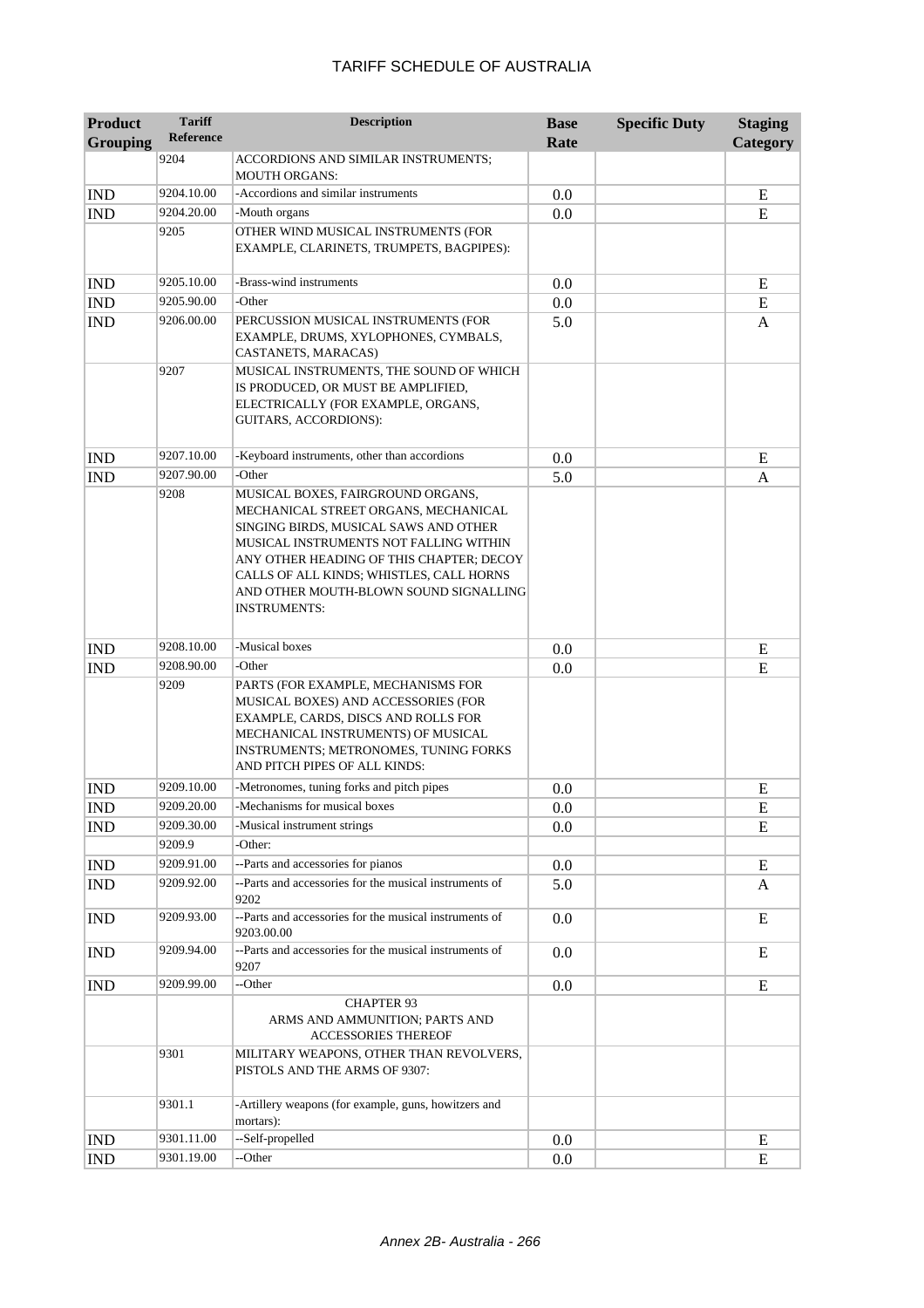| <b>Product</b>  | <b>Tariff</b>    | <b>Description</b>                                                                                                                                                                                                                                                                                                                                              | <b>Base</b> | <b>Specific Duty</b> | <b>Staging</b> |
|-----------------|------------------|-----------------------------------------------------------------------------------------------------------------------------------------------------------------------------------------------------------------------------------------------------------------------------------------------------------------------------------------------------------------|-------------|----------------------|----------------|
| <b>Grouping</b> | <b>Reference</b> |                                                                                                                                                                                                                                                                                                                                                                 | Rate        |                      | Category       |
| <b>IND</b>      | 9301.20.00       | -Rocket launchers; flame-throwers; grenade launchers;<br>torpedo tubes and similar projectors                                                                                                                                                                                                                                                                   | 0.0         |                      | E              |
| <b>IND</b>      | 9301.90.00       | -Other                                                                                                                                                                                                                                                                                                                                                          | 0.0         |                      | ${\bf E}$      |
| <b>IND</b>      | 9302.00.00       | REVOLVERS AND PISTOLS, OTHER THAN THOSE<br>OF 9303 OR 9304.00.00                                                                                                                                                                                                                                                                                                | 0.0         |                      | E              |
|                 | 9303             | OTHER FIREARMS AND SIMILAR DEVICES WHICH<br>OPERATE BY THE FIRING OF AN EXPLOSIVE<br>CHARGE (FOR EXAMPLE, SPORTING SHOTGUNS<br>AND RIFLES, MUZZLE-LOADING FIREARMS, VERY<br>PISTOLS AND OTHER DEVICES DESIGNED TO<br>PROJECT ONLY SIGNAL FLARES, PISTOLS AND<br>REVOLVERS FOR FIRING BLANK AMMUNITION,<br>CAPTIVE-BOLT HUMANE KILLERS, LINE-<br>THROWING GUNS): |             |                      |                |
| <b>IND</b>      | 9303.10.00       | -Muzzle-loading firearms                                                                                                                                                                                                                                                                                                                                        | 0.0         |                      | E              |
| <b>IND</b>      | 9303.20.00       | -Other sporting, hunting or target-shooting shotguns,<br>including combination shotgun-rifles                                                                                                                                                                                                                                                                   | 0.0         |                      | E              |
| <b>IND</b>      | 9303.30.00       | -Other sporting, hunting or target-shooting rifles                                                                                                                                                                                                                                                                                                              | 0.0         |                      | E              |
| <b>IND</b>      | 9303.90.00       | -Other                                                                                                                                                                                                                                                                                                                                                          | 0.0         |                      | E              |
| <b>IND</b>      | 9304.00.00       | OTHER ARMS (FOR EXAMPLE, SPRING, AIR OR<br>GAS GUNS AND PISTOLS, TRUNCHEONS),<br>EXCLUDING THOSE OF 9307.00.00                                                                                                                                                                                                                                                  | 0.0         |                      | E              |
|                 | 9305             | PARTS AND ACCESSORIES OF ARTICLES OF 9301<br>TO 9304:                                                                                                                                                                                                                                                                                                           |             |                      |                |
| <b>IND</b>      | 9305.10.00       | -Of revolvers or pistols                                                                                                                                                                                                                                                                                                                                        | 5.0         |                      | A              |
|                 | 9305.2           | -Of shotguns or rifles of 9303:                                                                                                                                                                                                                                                                                                                                 |             |                      |                |
| <b>IND</b>      | 9305.21.00       | --Shotgun barrels                                                                                                                                                                                                                                                                                                                                               | 0.0         |                      | E              |
| <b>IND</b>      | 9305.29.00       | --Other                                                                                                                                                                                                                                                                                                                                                         | 5.0         |                      | A              |
|                 | 9305.9           | -Other:                                                                                                                                                                                                                                                                                                                                                         |             |                      |                |
| <b>IND</b>      | 9305.91.00       | --Of military weapons of 9301                                                                                                                                                                                                                                                                                                                                   | 5.0         |                      | A              |
| <b>IND</b>      | 9305.99.00       | --Other                                                                                                                                                                                                                                                                                                                                                         | 5.0         |                      | A              |
|                 | 9306             | BOMBS, GRENADES, TORPEDOES, MINES,<br>MISSILES, AND SIMILAR MUNITIONS OF WAR<br>AND PARTS THEREOF; CARTRIDGES AND OTHER<br>AMMUNITION AND PROJECTILES AND PARTS<br>THEREOF, INCLUDING SHOT AND CARTRIDGE<br>WADS:                                                                                                                                               |             |                      |                |
| <b>IND</b>      | 9306.10.00       | -Cartridges for riveting or similar tools or for captive-bolt<br>humane killers and parts thereof                                                                                                                                                                                                                                                               | 5.0         |                      | A              |
|                 | 9306.2           | -Shotgun cartridges and parts thereof; air gun pellets:                                                                                                                                                                                                                                                                                                         |             |                      |                |
| <b>IND</b>      | 9306.21.00       | --Cartridges                                                                                                                                                                                                                                                                                                                                                    | 5.0         |                      | A              |
| IND             | 9306.29.00       | --Other                                                                                                                                                                                                                                                                                                                                                         | 0.0         |                      | E              |
| IND             | 9306.30.00       | -Other cartridges and parts thereof                                                                                                                                                                                                                                                                                                                             | 5.0         |                      | A              |
| IND             | 9306.90.00       | -Other                                                                                                                                                                                                                                                                                                                                                          | 0.0         |                      | E              |
| <b>IND</b>      | 9307.00.00       | SWORDS, CUTLASSES, BAYONETS, LANCES AND<br>SIMILAR ARMS AND PARTS THEREOF AND<br>SCABBARDS AND SHEATHS THEREFOR                                                                                                                                                                                                                                                 | 0.0         |                      | ${\bf E}$      |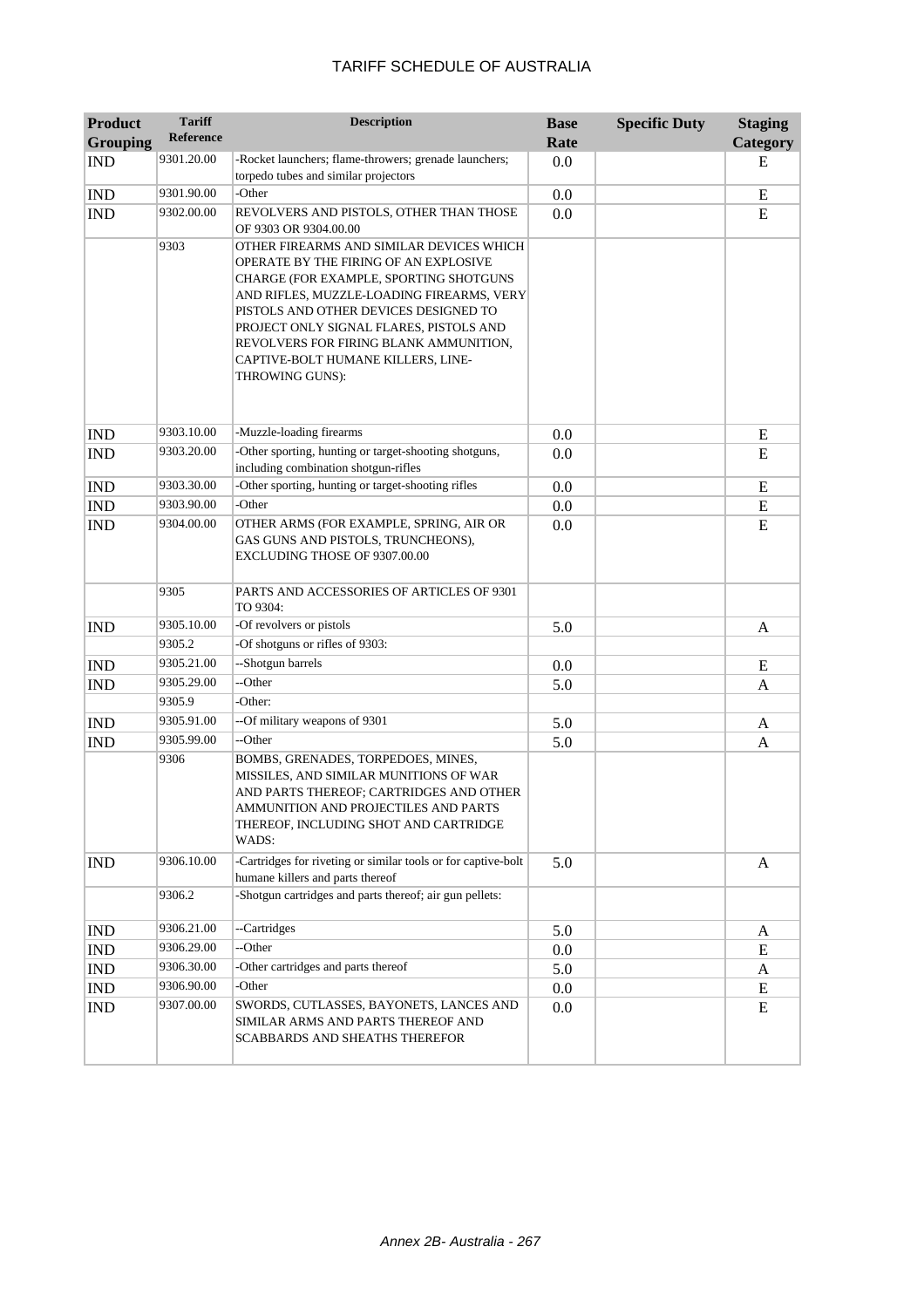| <b>Product</b>  | <b>Tariff</b>            | <b>Description</b>                                                                  | <b>Base</b> | <b>Specific Duty</b> | <b>Staging</b> |
|-----------------|--------------------------|-------------------------------------------------------------------------------------|-------------|----------------------|----------------|
| <b>Grouping</b> | <b>Reference</b>         |                                                                                     | Rate        |                      | Category       |
|                 |                          | <b>CHAPTER 94</b>                                                                   |             |                      |                |
|                 |                          | FURNITURE; BEDDING, MATTRESSES, MATTRESS                                            |             |                      |                |
|                 |                          | SUPPORTS, CUSHIONS AND SIMILAR STUFFED                                              |             |                      |                |
|                 |                          | FURNISHINGS; LAMPS AND LIGHTING FITTINGS,<br>NOT ELSEWHERE SPECIFIED OR INCLUDED;   |             |                      |                |
|                 |                          | ILLUMINATED SIGNS, ILLUMINATED NAME-                                                |             |                      |                |
|                 |                          | PLATES AND THE LIKE; PREFABRICATED                                                  |             |                      |                |
|                 |                          | <b>BUILDINGS</b>                                                                    |             |                      |                |
|                 |                          |                                                                                     |             |                      |                |
|                 | 9401                     | SEATS (OTHER THAN THOSE OF 9402), WHETHER                                           |             |                      |                |
|                 |                          | OR NOT CONVERTIBLE INTO BEDS, AND PARTS<br>THEREOF:                                 |             |                      |                |
| <b>IND</b>      | 9401.10.00               | -Seats of a kind used for aircraft                                                  | 0.0         |                      | E              |
| <b>PMV</b>      | 9401.20.00               | -Seats of a kind used for motor vehicles                                            | 15.0        |                      | A              |
| IND             | 9401.30.00               | -Swivel seats with variable height adjustment                                       | 5.0         |                      | A              |
| <b>IND</b>      | 9401.40.00               | -Seats other than garden seats or camping equipment,                                | 5.0         |                      | A              |
|                 |                          | convertible into beds                                                               |             |                      |                |
| <b>IND</b>      | 9401.50.00               | -Seats of cane, osier, bamboo or similar materials                                  | 5.0         |                      | A              |
|                 | 9401.6                   | -Other seats, with wooden frames:                                                   |             |                      |                |
| <b>IND</b>      | 9401.61.00               | --Upholstered                                                                       | 5.0         |                      | A              |
| <b>IND</b>      | 9401.69.00               | --Other                                                                             | 5.0         |                      | A              |
|                 | 9401.7                   | -Other seats, with metal frames:                                                    |             |                      |                |
| <b>PMV</b>      | 9401.71.00               | --Upholstered                                                                       | 5.0         |                      | A              |
| <b>PMV</b>      | 9401.79.00               | --Other                                                                             | 5.0         |                      | A              |
| <b>PMV</b>      | 9401.80.00               | -Other seats                                                                        | 5.0         |                      | A              |
|                 | 9401.90                  | -Parts:                                                                             |             |                      |                |
| <b>IND</b>      | 9401.90.10               | ---Of seats of a kind used for aircraft                                             | 0.0         |                      | E              |
| <b>PMV</b>      | 9401.90.20               | ---Of seats of a kind used for motor vehicles                                       | 15.0        |                      | A              |
| <b>PMV</b>      | 9401.90.90               | ---Other                                                                            | 5.0         |                      | A              |
|                 | 9402                     | MEDICAL, SURGICAL, DENTAL OR VETERINARY                                             |             |                      |                |
|                 |                          | FURNITURE (FOR EXAMPLE, OPERATING TABLES,<br>EXAMINATION TABLES, HOSPITAL BEDS WITH |             |                      |                |
|                 |                          | MECHANICAL FITTINGS, DENTISTS' CHAIRS);                                             |             |                      |                |
|                 |                          | BARBERS' CHAIRS AND SIMILAR CHAIRS,                                                 |             |                      |                |
|                 |                          | HAVING ROTATING AS WELL AS BOTH                                                     |             |                      |                |
|                 |                          | RECLINING AND ELEVATING MOVEMENTS;                                                  |             |                      |                |
|                 |                          | PARTS OF THE FOREGOING ARTICLES:                                                    |             |                      |                |
|                 |                          |                                                                                     |             |                      |                |
| <b>IND</b>      | 9402.10.00               | -Dentists', barbers' or similar chairs and parts thereof                            | 0.0         |                      | E              |
|                 |                          |                                                                                     |             |                      |                |
| <b>IND</b>      | 9402.90.00               | -Other                                                                              | 5.0         |                      | A              |
|                 | 9403                     | OTHER FURNITURE AND PARTS THEREOF:                                                  |             |                      |                |
| <b>IND</b>      | 9403.10.00               | -Metal furniture of a kind used in offices                                          | 5.0         |                      | A              |
| <b>IND</b>      | 9403.20.00               | -Other metal furniture                                                              | 5.0         |                      | A              |
| <b>IND</b>      | 9403.30.00               | -Wooden furniture of a kind used in offices                                         | 5.0         |                      | A              |
| <b>IND</b>      | 9403.40.00               | -Wooden furniture of a kind used in the kitchen                                     | 5.0         |                      | A              |
| <b>IND</b>      | 9403.50.00<br>9403.60.00 | -Wooden furniture of a kind used in the bedroom<br>-Otherwooden furniture           | 5.0         |                      | A              |
| <b>IND</b>      | 9403.70.00               | -Furniture of plastics                                                              | 5.0         |                      | A              |
| <b>IND</b>      | 9403.80.00               | -Furniture of other materials, including cane, osier,                               | 5.0         |                      | A              |
| <b>IND</b>      |                          | bamboo or similar materials                                                         | 5.0         |                      | A              |
| <b>IND</b>      | 9403.90.00               | -Parts                                                                              | 5.0         |                      | A              |
|                 |                          |                                                                                     |             |                      |                |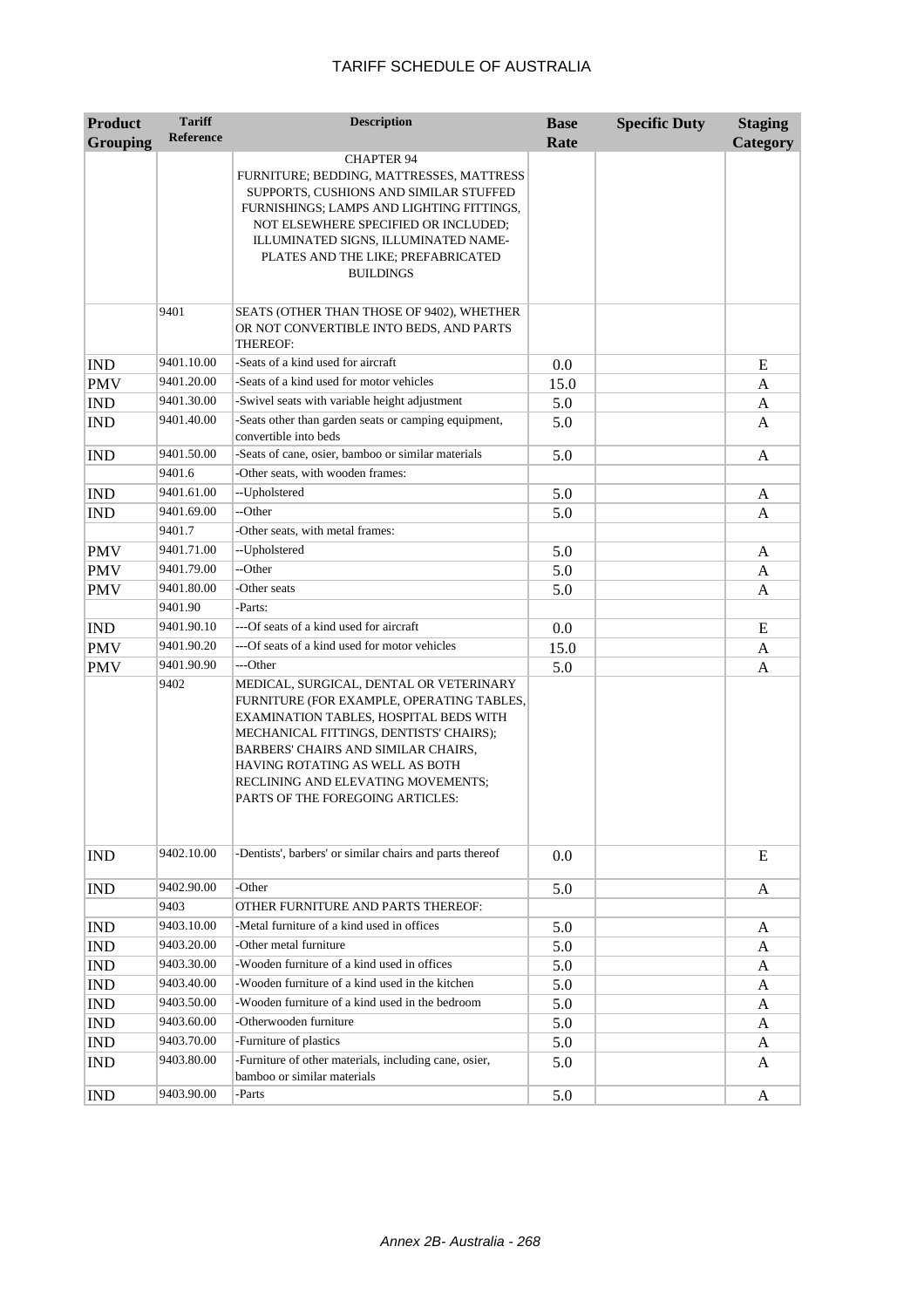| <b>Product</b>  | <b>Tariff</b>    | <b>Description</b>                                                                                                                                                                                                                                                                                             | <b>Base</b> | <b>Specific Duty</b> | <b>Staging</b> |
|-----------------|------------------|----------------------------------------------------------------------------------------------------------------------------------------------------------------------------------------------------------------------------------------------------------------------------------------------------------------|-------------|----------------------|----------------|
| <b>Grouping</b> | <b>Reference</b> |                                                                                                                                                                                                                                                                                                                | Rate        |                      | Category       |
|                 | 9404             | MATTRESS SUPPORTS; ARTICLES OF BEDDING<br>AND SIMILAR FURNISHING (FOR EXAMPLE,<br>MATTRESSES, QUILTS, EIDERDOWNS, CUSHIONS,<br>POUFFES AND PILLOWS) FITTED WITH SPRINGS<br>OR STUFFED OR INTERNALLY FITTED WITH ANY<br>MATERIAL OR OF CELLULAR RUBBER OR<br>PLASTICS, WHETHER OR NOT COVERED:                  |             |                      |                |
| <b>IND</b>      | 9404.10.00       | -Mattress supports                                                                                                                                                                                                                                                                                             | 0.0         |                      | E              |
|                 | 9404.2           | -Mattresses:                                                                                                                                                                                                                                                                                                   |             |                      |                |
| <b>IND</b>      | 9404.21.00       | -- Of cellular rubber or plastics, whether or not covered                                                                                                                                                                                                                                                      | 0.0         |                      | E              |
| <b>IND</b>      | 9404.29.00       | --Of other materials                                                                                                                                                                                                                                                                                           | 0.0         |                      | E              |
| <b>IND</b>      | 9404.30.00       | -Sleeping bags                                                                                                                                                                                                                                                                                                 | 10.0        |                      | A              |
| <b>TCF</b>      | 9404.90.00       | -Other                                                                                                                                                                                                                                                                                                         | 10.0        |                      | Tx(AU)         |
|                 | 9405             | LAMPS AND LIGHTING FITTINGS INCLUDING<br>SEARCHLIGHTS AND SPOTLIGHTS AND PARTS<br>THEREOF, NOT ELSEWHERE SPECIFIED OR<br>INCLUDED; ILLUMINATED SIGNS, ILLUMINATED<br>NAME-PLATES AND THE LIKE, HAVING A<br>PERMANENTLY FIXED LIGHT SOURCE, AND<br>PARTS THEREOF NOT ELSEWHERE SPECIFIED OR<br><b>INCLUDED:</b> |             |                      |                |
| <b>IND</b>      | 9405.10.00       | -Chandeliers and other electric ceiling or wall lighting<br>fittings, excluding those of a kind used for lighting public<br>open spaces or thoroughfares                                                                                                                                                       | 5.0         |                      | A              |
| <b>IND</b>      | 9405.20.00       | -Electric table, desk, bedside or floor-standing lamps                                                                                                                                                                                                                                                         | 5.0         |                      | A              |
| <b>IND</b>      | 9405.30.00       | -Lighting sets of a kind used for Christmas trees                                                                                                                                                                                                                                                              | 5.0         |                      | A              |
| <b>IND</b>      | 9405.40.00       | -Other electric lamps and lighting fittings                                                                                                                                                                                                                                                                    | 5.0         |                      | A              |
|                 | 9405.50          | -Non-electrical lamps and lighting fittings:                                                                                                                                                                                                                                                                   |             |                      |                |
| <b>IND</b>      | 9405.50.10       | ---Candlesticks of glass                                                                                                                                                                                                                                                                                       | 0.0         |                      | E              |
| <b>IND</b>      | 9405.50.90       | ---Other                                                                                                                                                                                                                                                                                                       | 5.0         |                      | A              |
| <b>IND</b>      | 9405.60.00       | -Illuminated signs, illuminated name-plates and the like                                                                                                                                                                                                                                                       | 5.0         |                      | A              |
|                 | 9405.9           | Parts:                                                                                                                                                                                                                                                                                                         |             |                      |                |
| <b>IND</b>      | 9405.91.00       | --Of glass                                                                                                                                                                                                                                                                                                     | 5.0         |                      | A              |
| IND             | 9405.92.00       | --Of plastics                                                                                                                                                                                                                                                                                                  | 5.0         |                      | A              |
| IND             | 9405.99.00       | --Other                                                                                                                                                                                                                                                                                                        | 5.0         |                      | A              |
| <b>IND</b>      | 9406.00.00       | PREFABRICATED BUILDINGS<br><b>CHAPTER 95</b><br>TOYS, GAMES AND SPORTS REQUISITES; PARTS<br>AND ACCESSORIES THEREOF                                                                                                                                                                                            | 5.0         |                      | A              |
| <b>IND</b>      | 9501.00.00       | WHEELED TOYS DESIGNED TO BE RIDDEN BY<br>CHILDREN (FOR EXAMPLE, TRICYCLES,<br>SCOOTERS, PEDAL CARS); DOLLS' CARRIAGES                                                                                                                                                                                          | 5.0         |                      | A              |
|                 | 9502             | DOLLS REPRESENTING ONLY HUMAN BEINGS:                                                                                                                                                                                                                                                                          |             |                      |                |
| <b>IND</b>      | 9502.10.00       | -Dolls, whether or not dressed                                                                                                                                                                                                                                                                                 | 5.0         |                      | A              |
|                 | 9502.9           | -Parts and accessories:                                                                                                                                                                                                                                                                                        |             |                      |                |
| <b>IND</b>      | 9502.91.00       | --Garments and accessories therefor, footwear and<br>headgear                                                                                                                                                                                                                                                  | 5.0         |                      | A              |
| <b>IND</b>      | 9502.99.00       | --Other                                                                                                                                                                                                                                                                                                        | 5.0         |                      | A              |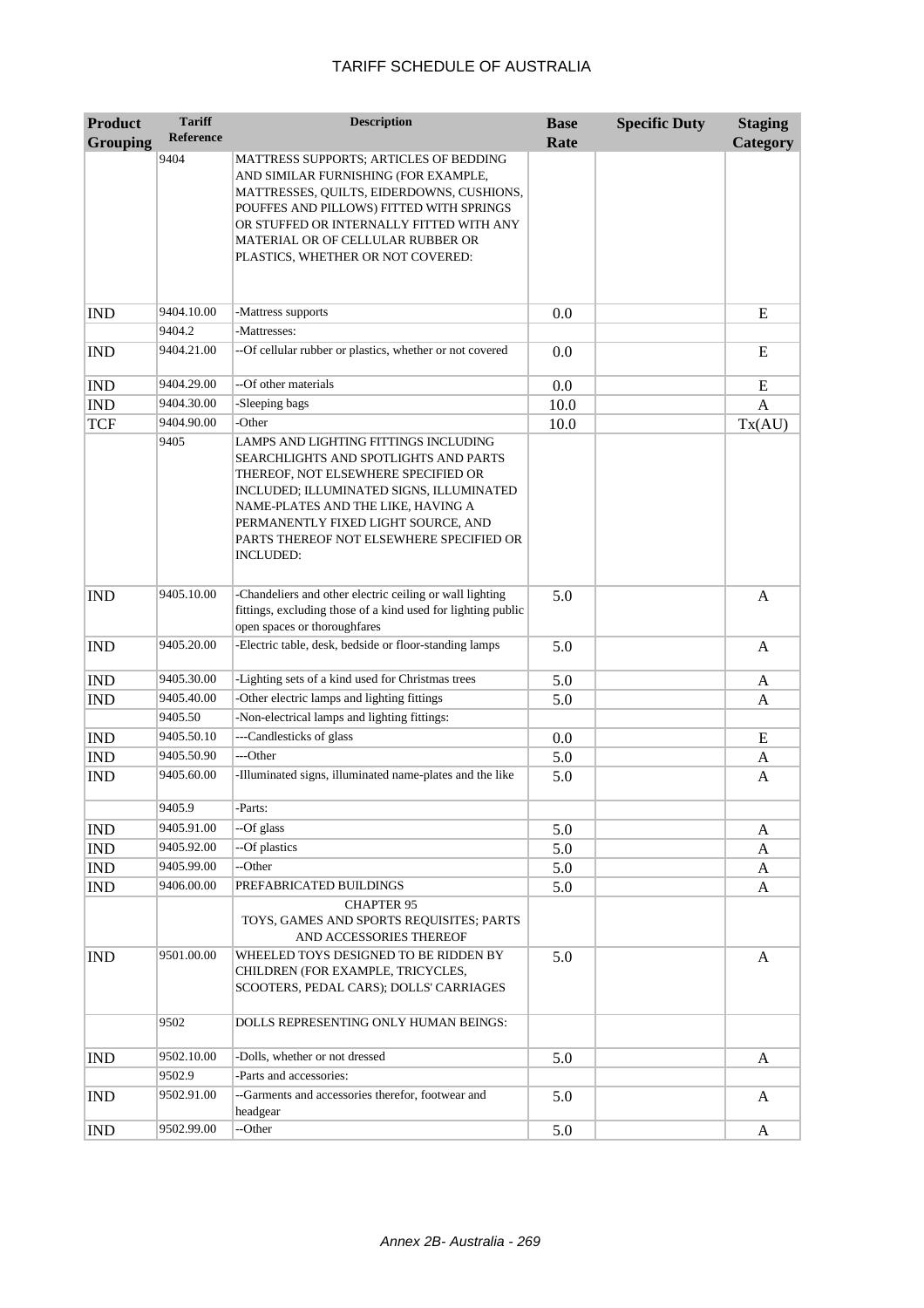| <b>Product</b>  | <b>Tariff</b><br><b>Reference</b> | <b>Description</b>                                                                                                                                                                                                                          | <b>Base</b> | <b>Specific Duty</b> | <b>Staging</b> |
|-----------------|-----------------------------------|---------------------------------------------------------------------------------------------------------------------------------------------------------------------------------------------------------------------------------------------|-------------|----------------------|----------------|
| <b>Grouping</b> |                                   |                                                                                                                                                                                                                                             | Rate        |                      | Category       |
|                 | 9503                              | OTHER TOYS; REDUCED-SIZE ("SCALE") MODELS<br>AND SIMILAR RECREATIONAL MODELS,<br>WORKING OR NOT; PUZZLES OF ALL KINDS:                                                                                                                      |             |                      |                |
| <b>IND</b>      | 9503.10.00                        | -Electric trains, including tracks, signals and other<br>accessories therefor                                                                                                                                                               | 0.0         |                      | E              |
| <b>IND</b>      | 9503.20.00                        | -Reduced-size ("scale") model assembly kits, whether or<br>not working models, excluding those of 9503.10.00                                                                                                                                | 0.0         |                      | E              |
|                 | 9503.30                           | -Other construction sets and constructional toys:                                                                                                                                                                                           |             |                      |                |
| <b>IND</b>      | 9503.30.10                        | ---Books                                                                                                                                                                                                                                    | 0.0         |                      | E              |
| <b>IND</b>      | 9503.30.90                        | ---Other                                                                                                                                                                                                                                    | 5.0         |                      | A              |
|                 | 9503.4                            | -Toys representing animals or non-human creatures:                                                                                                                                                                                          |             |                      |                |
| <b>IND</b>      | 9503.41.00                        | --Stuffed                                                                                                                                                                                                                                   | 5.0         |                      | A              |
| <b>IND</b>      | 9503.49.00                        | --Other                                                                                                                                                                                                                                     | 5.0         |                      | A              |
| <b>IND</b>      | 9503.50.00                        | -Toy musical instruments and apparatus                                                                                                                                                                                                      | 0.0         |                      | E              |
|                 | 9503.60                           | -Puzzles:                                                                                                                                                                                                                                   |             |                      |                |
| <b>IND</b>      | 9503.60.10                        | ---Books                                                                                                                                                                                                                                    | 0.0         |                      | E              |
| <b>IND</b>      | 9503.60.90                        | ---Other                                                                                                                                                                                                                                    | 5.0         |                      | A              |
| <b>IND</b>      | 9503.70.00                        | -Othertoys, put up in sets or outfits                                                                                                                                                                                                       | 5.0         |                      | A              |
| <b>IND</b>      | 9503.80.00                        | -Other toys and models, incorporating a motor                                                                                                                                                                                               | 0.0         |                      | E              |
|                 | 9503.90                           | -Other:                                                                                                                                                                                                                                     |             |                      |                |
| <b>IND</b>      | 9503.90.10                        | ---Books                                                                                                                                                                                                                                    | 0.0         |                      | E              |
|                 | 9503.90.9                         | ---Other:                                                                                                                                                                                                                                   |             |                      |                |
| <b>IND</b>      | 9503.90.91                        | ----Of metal                                                                                                                                                                                                                                | 5.0         |                      | A              |
| <b>IND</b>      | 9503.90.99                        | ----Other                                                                                                                                                                                                                                   | 5.0         |                      | A              |
|                 | 9504                              | ARTICLES FOR FUNFAIR, TABLE OR PARLOUR<br>GAMES, INCLUDING PINTABLES, BILLIARDS,<br>SPECIAL TABLES FOR CASINO GAMES AND<br>AUTOMATIC BOWLING ALLEY EQUIPMENT:                                                                               |             |                      |                |
| <b>IND</b>      | 9504.10.00                        | -Video games of a kind used with a television receiver                                                                                                                                                                                      | 0.0         |                      | E              |
| <b>IND</b>      | 9504.20.00                        | -Articles and accessories for billiards                                                                                                                                                                                                     | 5.0         |                      | A              |
| <b>IND</b>      | 9504.30.00                        | -Othergames, operated by coins, banknotes (paper<br>currency), discs or other similar articles, other than<br>bowling alley equipment                                                                                                       | 5.0         |                      | A              |
| <b>IND</b>      | 9504.40.00                        | -Playing cards                                                                                                                                                                                                                              | 5.0         |                      | A              |
|                 | 9504.90                           | -Other:                                                                                                                                                                                                                                     |             |                      |                |
| <b>IND</b>      | 9504.90.10                        | ---Books                                                                                                                                                                                                                                    | 0.0         |                      | E              |
| <b>IND</b>      | 9504.90.90                        | ---Other                                                                                                                                                                                                                                    | 5.0         |                      | A              |
|                 | 9505                              | FESTIVE, CARNIVAL OR OTHER ENTERTAINMENT<br>ARTICLES, INCLUDING CONJURING TRICKS AND<br><b>NOVELTY JOKES:</b>                                                                                                                               |             |                      |                |
| <b>IND</b>      | 9505.10.00                        | -Articles for Christmas festivities                                                                                                                                                                                                         | 5.0         |                      | A              |
| <b>IND</b>      | 9505.90.00                        | -Other                                                                                                                                                                                                                                      | 5.0         |                      | A              |
|                 | 9506                              | ARTICLES AND EQUIPMENT FOR GENERAL<br>PHYSICAL EXERCISE, GYMNASTICS, ATHLETICS,<br>OTHER SPORTS (INCLUDING TABLE-TENNIS) OR<br>OUTDOOR GAMES, NOT SPECIFIED OR INCLUDED<br>ELSEWHERE IN THIS CHAPTER; SWIMMING<br>POOLS AND PADDLING POOLS: |             |                      |                |
|                 | 9506.1                            | -Snow-skis and other snow-ski equipment:                                                                                                                                                                                                    |             |                      |                |
| <b>IND</b>      | 9506.11.00                        | --Skis                                                                                                                                                                                                                                      | 0.0         |                      | E              |
| <b>IND</b>      | 9506.12.00                        | --Ski-fastenings (ski-bindings)                                                                                                                                                                                                             | 0.0         |                      | ${\bf E}$      |
| <b>IND</b>      | 9506.19.00                        | --Other                                                                                                                                                                                                                                     | 5.0         |                      | A              |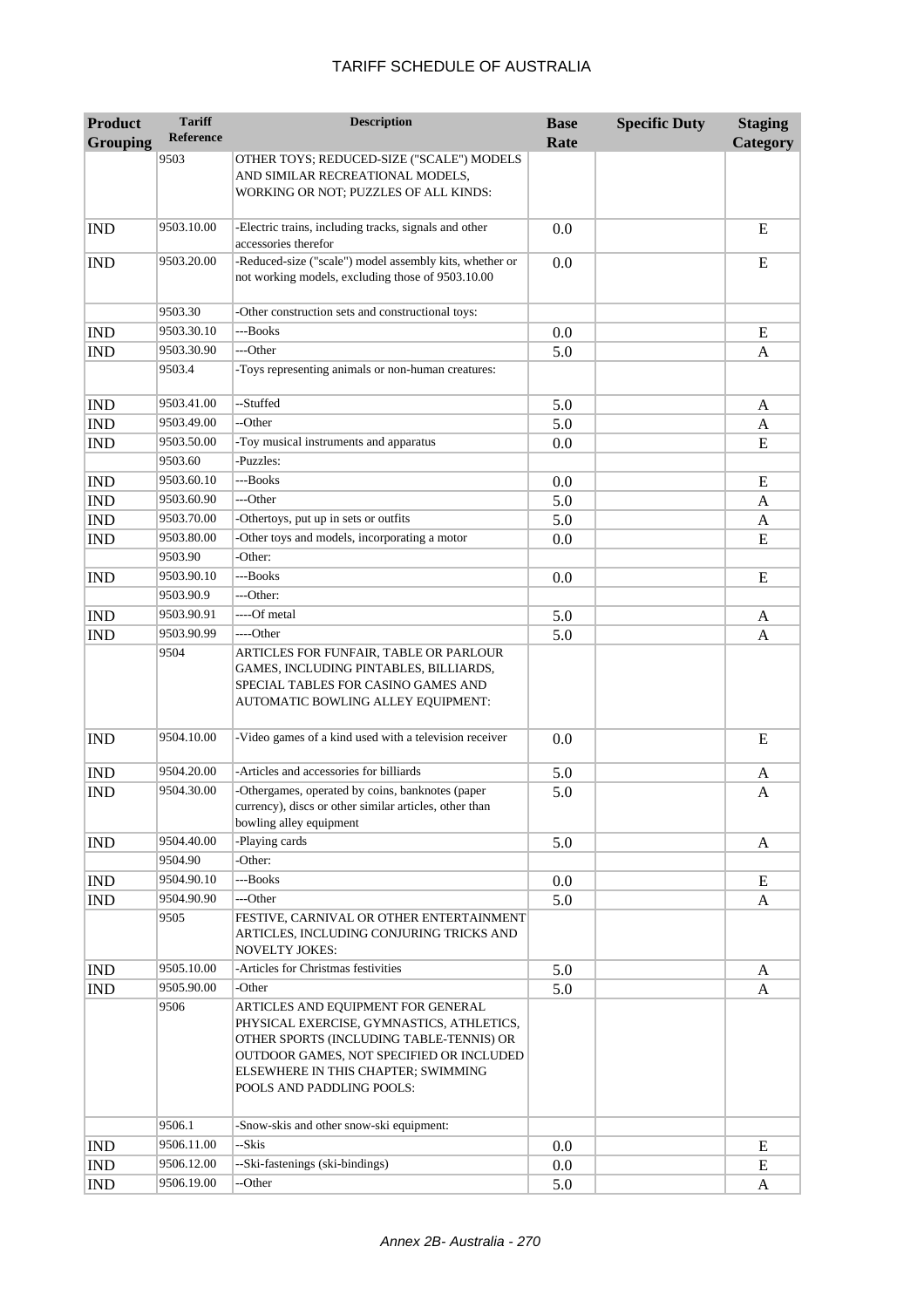| <b>Grouping</b>             | Reference  |                                                                                                                                                                                                                                | Rate | Category |
|-----------------------------|------------|--------------------------------------------------------------------------------------------------------------------------------------------------------------------------------------------------------------------------------|------|----------|
|                             | 9506.2     | -Water-skis, surf-boards, sailboards and other water-sport<br>equipment:                                                                                                                                                       |      |          |
| IND                         | 9506.21.00 | --Sailboards                                                                                                                                                                                                                   | 5.0  | A        |
| IND                         | 9506.29.00 | --Other                                                                                                                                                                                                                        | 5.0  | A        |
|                             | 9506.3     | -Golf clubs and other golf equipment:                                                                                                                                                                                          |      |          |
| IND                         | 9506.31.00 | --Clubs, complete                                                                                                                                                                                                              | 5.0  | A        |
| $\mathop{\rm IND}\nolimits$ | 9506.32.00 | --Balls                                                                                                                                                                                                                        | 5.0  | A        |
| <b>IND</b>                  | 9506.39.00 | --Other                                                                                                                                                                                                                        | 5.0  | A        |
| IND                         | 9506.40.00 | -Articles and equipment for table-tennis                                                                                                                                                                                       | 5.0  | A        |
|                             | 9506.5     | -Tennis, badminton or similar rackets, whether or not<br>strung:                                                                                                                                                               |      |          |
| IND                         | 9506.51.00 | --Lawn-tennis rackets, whether or not strung                                                                                                                                                                                   | 0.0  | E        |
| $\mathop{\rm IND}\nolimits$ | 9506.59.00 | --Other                                                                                                                                                                                                                        | 0.0  | E        |
|                             | 9506.6     | -Balls, other than golf balls and table-tennis balls:                                                                                                                                                                          |      |          |
| $\mathop{\rm IND}\nolimits$ | 9506.61.00 | --Lawn-tennis balls                                                                                                                                                                                                            | 0.0  | E        |
| $\mathop{\rm IND}\nolimits$ | 9506.62.00 | --Inflatable                                                                                                                                                                                                                   | 5.0  | A        |
| IND                         | 9506.69.00 | --Other                                                                                                                                                                                                                        | 5.0  | A        |
| $\mathop{\rm IND}\nolimits$ | 9506.70.00 | -Ice skates and roller skates, including skating boots with<br>skates attached                                                                                                                                                 | 5.0  | A        |
|                             | 9506.9     | -Other:                                                                                                                                                                                                                        |      |          |
| IND                         | 9506.91.00 | --Articles and equipment for general physical exercise,<br>gymnastics or athletics                                                                                                                                             | 5.0  | A        |
|                             | 9506.99    | --Other:                                                                                                                                                                                                                       |      |          |
| IND                         | 9506.99.10 | ---Children's playground equipment                                                                                                                                                                                             | 5.0  | A        |
| $\mathop{\rm IND}\nolimits$ | 9506.99.90 | ---Other                                                                                                                                                                                                                       | 5.0  | A        |
|                             | 9507       | FISHING RODS, FISH-HOOKS AND OTHER LINE<br>FISHING TACKLE; FISH LANDING NETS,<br>BUTTERFLY NETS AND SIMILAR NETS; DECOY<br>"BIRDS" (OTHER THAN THOSE OF 9208 OR 9705)<br>AND SIMILAR HUNTING OR SHOOTING<br><b>REQUISITES:</b> |      |          |
| IND                         | 9507.10.00 | -Fishing rods                                                                                                                                                                                                                  | 5.0  | A        |
| $\mathop{\rm IND}\nolimits$ | 9507.20.00 | -Fish-hooks, whether or not snelled                                                                                                                                                                                            | 0.0  | E        |
| IND                         | 9507.30.00 | -Fishing reels                                                                                                                                                                                                                 | 5.0  | A        |
| IND                         | 9507.90.00 | -Other                                                                                                                                                                                                                         | 5.0  | A        |
|                             | 9508       | ROUNDABOUTS, SWINGS, SHOOTING GALLERIES<br>AND OTHER FAIRGROUND AMUSEMENTS;<br>TRAVELLING CIRCUSES AND TRAVELLING<br>MENAGERIES; TRAVELLING THEATRES:                                                                          |      |          |
| IND                         | 9508.10.00 | -Travelling circuses and travelling menageries                                                                                                                                                                                 | 5.0  | A        |
| $\mathop{\rm IND}\nolimits$ | 9508.90.00 | -Other                                                                                                                                                                                                                         | 5.0  | A        |
|                             |            | <b>CHAPTER 96</b><br>MISCELLANEOUS MANUFACTURED ARTICLES                                                                                                                                                                       |      |          |
|                             | 9601       | WORKED IVORY, BONE, TORTOISE-SHELL, HORN,<br>ANTLERS, CORAL, MOTHER-OF-PEARL AND                                                                                                                                               |      |          |

**Description Base** 

**Specific Duty Staging** 

**Product** 

**Tariff Reference**

IND 9601.10.00 -Worked ivory and articles of ivory 0.0 E IND 9601.90.00 -Other 5.0 A

OTHER ANIMAL CARVING MATERIAL, AND ARTICLES OF THESE MATERIALS (INCLUDING ARTICLES OBTAINED BY MOULDING):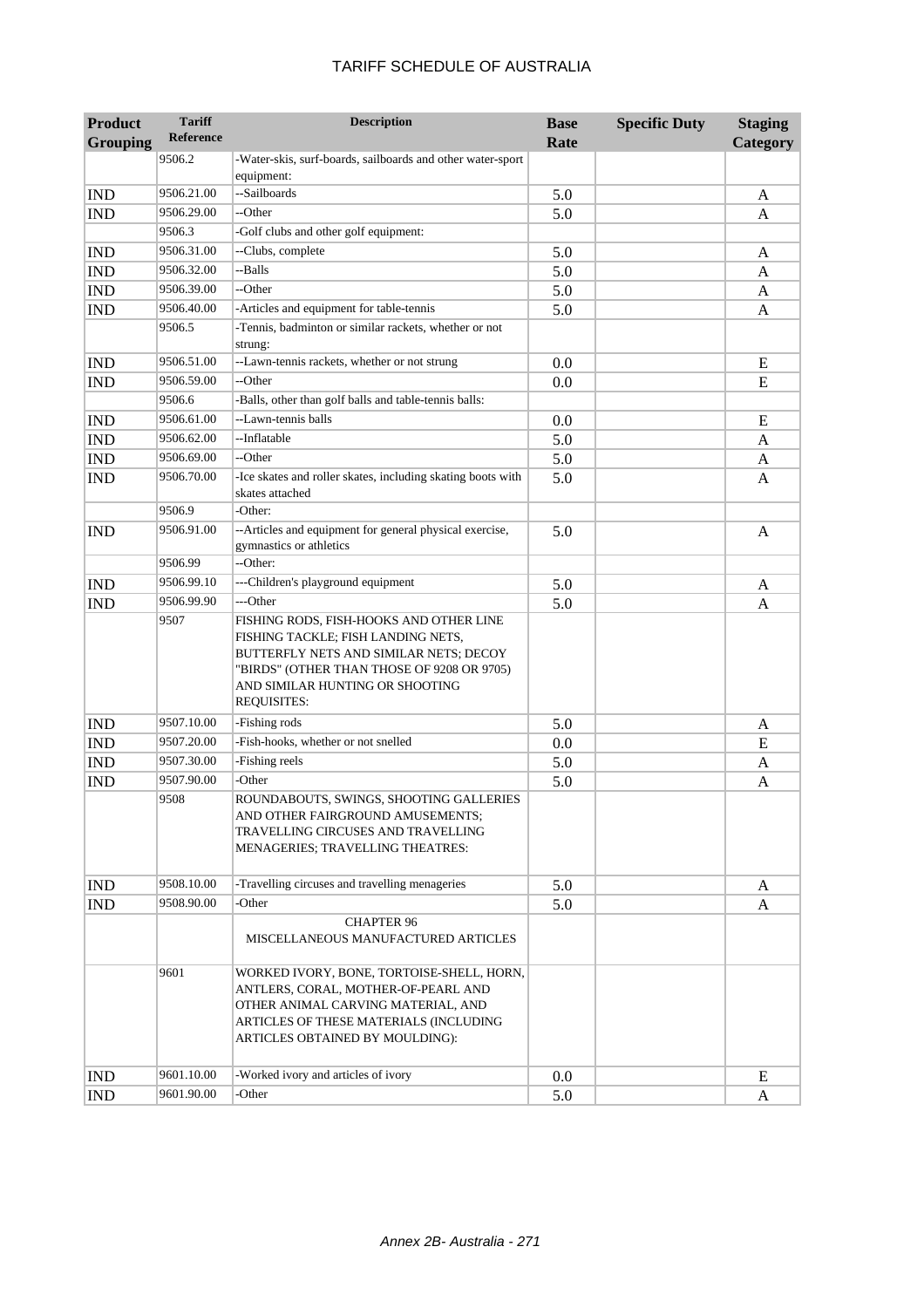| <b>Product</b><br><b>Grouping</b> | <b>Tariff</b><br><b>Reference</b> | <b>Description</b>                                                                                                                                                                                                                                                                                                                                                                   | <b>Base</b><br>Rate | <b>Specific Duty</b> | <b>Staging</b><br>Category |
|-----------------------------------|-----------------------------------|--------------------------------------------------------------------------------------------------------------------------------------------------------------------------------------------------------------------------------------------------------------------------------------------------------------------------------------------------------------------------------------|---------------------|----------------------|----------------------------|
|                                   | 9602                              | WORKED VEGETABLE OR MINERAL CARVING<br>MATERIAL AND ARTICLES OF THESE<br>MATERIALS; MOULDED OR CARVED ARTICLES<br>OF WAX, OF STEARIN, OF NATURAL GUMS OR<br>NATURAL RESINS OR OF MODELLING PASTES,<br>AND OTHER MOULDED OR CARVED ARTICLES,<br>NOT ELSEWHERE SPECIFIED OR INCLUDED;<br>WORKED, UNHARDENED GELATIN (EXCEPT<br>GELATIN OF 3503) AND ARTICLES OF<br>UNHARDENED GELATIN: |                     |                      |                            |
| <b>IND</b>                        | 9602.00.10                        | ---Empty gelatin capsules                                                                                                                                                                                                                                                                                                                                                            | 5.0                 |                      | A                          |
| <b>IND</b>                        | 9602.00.90                        | ---Other                                                                                                                                                                                                                                                                                                                                                                             | 5.0                 |                      | A                          |
|                                   | 9603                              | BROOMS, BRUSHES (INCLUDING BRUSHES<br>CONSTITUTING PARTS OF MACHINES,<br>APPLIANCES OR VEHICLES), HAND-OPERATED<br>MECHANICAL FLOOR SWEEPERS, NOT<br>MOTORISED, MOPS AND FEATHER DUSTERS;<br>PREPARED KNOTS AND TUFTS FOR BROOM OR<br>BRUSH MAKING; PAINT PADS AND ROLLERS;<br>SQUEEGEES (OTHER THAN ROLLER SQUEEGEES):                                                              |                     |                      |                            |
| <b>IND</b>                        | 9603.10.00                        | -Brooms and brushes, consisting of twigs or other<br>vegetable materials bound together, with or without<br>handles                                                                                                                                                                                                                                                                  | 5.0                 |                      | A                          |
|                                   | 9603.2                            | -Tooth brushes, shaving brushes, hair brushes, nail<br>brushes, eyelash brushes and other toilet brushes for use<br>on the person, including such brushes constituting parts<br>of appliances:                                                                                                                                                                                       |                     |                      |                            |
| <b>IND</b>                        | 9603.21.00                        | --Tooth brushes, including dental-plate brushes                                                                                                                                                                                                                                                                                                                                      | 5.0                 |                      | A                          |
| <b>IND</b>                        | 9603.29.00                        | --Other                                                                                                                                                                                                                                                                                                                                                                              | 5.0                 |                      | A                          |
| <b>IND</b>                        | 9603.30.00                        | -Artists' brushes, writing brushes and similar brushes for<br>the application of cosmetics                                                                                                                                                                                                                                                                                           | 5.0                 |                      | A                          |
| <b>IND</b>                        | 9603.40.00                        | -Paint, distemper, varnish or similar brushes (other than<br>brushes of 9603.30.00); paint pads and rollers                                                                                                                                                                                                                                                                          | 5.0                 |                      | A                          |
| <b>IND</b>                        | 9603.50.00                        | -Other brushes constituting parts of machines, appliances<br>or vehicles                                                                                                                                                                                                                                                                                                             | 5.0                 |                      | A                          |
| <b>IND</b>                        | 9603.90.00                        | -Other                                                                                                                                                                                                                                                                                                                                                                               | 5.0                 |                      | A                          |
| $\mathop{\rm IND}\nolimits$       | 9604.00.00                        | HAND SIEVES AND HAND RIDDLES                                                                                                                                                                                                                                                                                                                                                         | 0.0                 |                      | Ε                          |
| <b>IND</b>                        | 9605.00.00                        | TRAVEL SETS FOR PERSONAL TOILET, SEWING<br>OR SHOE OR CLOTHES CLEANING                                                                                                                                                                                                                                                                                                               | 0.0                 |                      | E                          |
|                                   | 9606                              | BUTTONS, PRESS-FASTENERS, SNAP-FASTENERS<br>AND PRESS-STUDS, BUTTON MOULDS AND<br>OTHER PARTS OF THESE ARTICLES; BUTTON<br><b>BLANKS:</b>                                                                                                                                                                                                                                            |                     |                      |                            |
| <b>IND</b>                        | 9606.10.00                        | -Press-fasteners, snap-fasteners and press-studs and parts<br>therefor                                                                                                                                                                                                                                                                                                               | 5.0                 |                      | $\mathbf{A}$               |
|                                   | 9606.2                            | -Buttons:                                                                                                                                                                                                                                                                                                                                                                            |                     |                      |                            |
| <b>IND</b>                        | 9606.21.00                        | --Of plastics, not covered with textile material                                                                                                                                                                                                                                                                                                                                     | 5.0                 |                      | A                          |
| <b>IND</b>                        | 9606.22.00                        | --Of base metal, not covered with textile material                                                                                                                                                                                                                                                                                                                                   | 0.0                 |                      | E                          |
| <b>IND</b>                        | 9606.29.00                        | --Other                                                                                                                                                                                                                                                                                                                                                                              | 5.0                 |                      | A                          |
| IND                               | 9606.30.00                        | -Button moulds and other parts of buttons; button blanks                                                                                                                                                                                                                                                                                                                             | 0.0                 |                      | E                          |
|                                   | 9607                              | SLIDE FASTENERS AND PARTS THEREOF:                                                                                                                                                                                                                                                                                                                                                   |                     |                      |                            |
|                                   | 9607.1                            | -Slide fasteners:                                                                                                                                                                                                                                                                                                                                                                    |                     |                      |                            |
| <b>IND</b>                        | 9607.11.00                        | --Fitted with chain scoops of base metal                                                                                                                                                                                                                                                                                                                                             | 5.0                 |                      | A                          |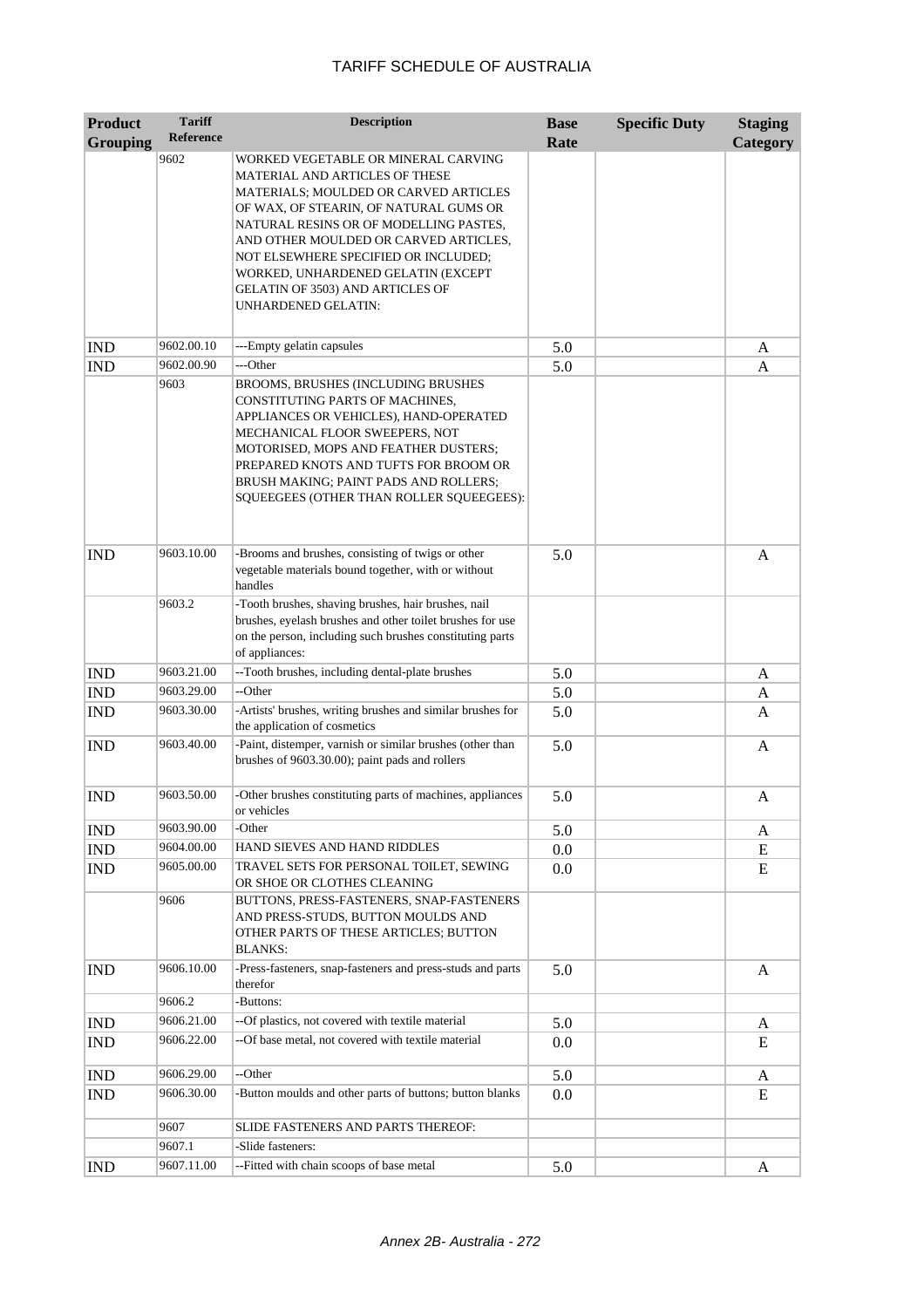| <b>Product</b><br><b>Grouping</b> | <b>Tariff</b><br><b>Reference</b> | <b>Description</b>                                                                                                                                                                                                                                                                                                                   | <b>Base</b><br>Rate | <b>Specific Duty</b> | <b>Staging</b><br>Category |
|-----------------------------------|-----------------------------------|--------------------------------------------------------------------------------------------------------------------------------------------------------------------------------------------------------------------------------------------------------------------------------------------------------------------------------------|---------------------|----------------------|----------------------------|
| <b>IND</b>                        | 9607.19.00                        | --Other                                                                                                                                                                                                                                                                                                                              | 5.0                 |                      | A                          |
| <b>IND</b>                        | 9607.20.00                        | -Parts                                                                                                                                                                                                                                                                                                                               | 5.0                 |                      | A                          |
|                                   | 9608                              | BALL POINT PENS; FELT TIPPED AND OTHER<br>POROUS-TIPPED PENS AND MARKERS; FOUNTAIN<br>PENS, STYLOGRAPH PENS AND OTHER PENS;<br>DUPLICATING STYLOS; PROPELLING OR SLIDING<br>PENCILS; PEN-HOLDERS, PENCIL-HOLDERS AND<br>SIMILAR HOLDERS; PARTS (INCLUDING CAPS<br>AND CLIPS) OF THE FOREGOING ARTICLES,<br>OTHER THAN THOSE OF 9609: |                     |                      |                            |
| <b>IND</b>                        | 9608.10.00                        | -Ball point pens                                                                                                                                                                                                                                                                                                                     | 5.0                 |                      | A                          |
| <b>IND</b>                        | 9608.20.00                        | -Felt tipped and other porous-tipped pens and markers                                                                                                                                                                                                                                                                                | 5.0                 |                      | A                          |
|                                   | 9608.3                            | -Fountain pens, stylograph pens and other pens:                                                                                                                                                                                                                                                                                      |                     |                      |                            |
| <b>IND</b>                        | 9608.31.00                        | --Indian ink drawing pens                                                                                                                                                                                                                                                                                                            | 0.0                 |                      | E                          |
| <b>IND</b>                        | 9608.39.00                        | --Other                                                                                                                                                                                                                                                                                                                              | 5.0                 |                      | A                          |
| <b>IND</b>                        | 9608.40.00                        | -Propelling or sliding pencils                                                                                                                                                                                                                                                                                                       | 5.0                 |                      | A                          |
| <b>IND</b>                        | 9608.50.00                        | -Sets of articles from two or more of the foregoing<br>subheadings                                                                                                                                                                                                                                                                   | 0.0                 |                      | E                          |
| <b>IND</b>                        | 9608.60.00                        | -Refills for ball point pens, comprising the ball point and<br>ink-reservoir                                                                                                                                                                                                                                                         | 5.0                 |                      | A                          |
|                                   | 9608.9                            | -Other:                                                                                                                                                                                                                                                                                                                              |                     |                      |                            |
| <b>IND</b>                        | 9608.91.00                        | --Pen nibs and nib points                                                                                                                                                                                                                                                                                                            | 0.0                 |                      | E                          |
| <b>IND</b>                        | 9608.99.00                        | --Other                                                                                                                                                                                                                                                                                                                              | 5.0                 |                      | A                          |
|                                   | 9609                              | PENCILS (OTHER THAN PENCILS OF 9608),<br>CRAYONS, PENCIL LEADS, PASTELS, DRAWING<br>CHARCOALS, WRITING OR DRAWING CHALKS<br>AND TAILORS' CHALKS:                                                                                                                                                                                     |                     |                      |                            |
| <b>IND</b>                        | 9609.10.00                        | -Pencils and crayons, with leads encased in a rigid sheath                                                                                                                                                                                                                                                                           | 5.0                 |                      | $\mathbf{A}$               |
| <b>IND</b>                        | 9609.20.00                        | -Pencil leads, black or coloured                                                                                                                                                                                                                                                                                                     | 0.0                 |                      | E                          |
| <b>IND</b>                        | 9609.90.00                        | -Other                                                                                                                                                                                                                                                                                                                               | 0.0                 |                      | E                          |
| <b>IND</b>                        | 9610.00.00                        | SLATES AND BOARDS, WITH WRITING OR<br>DRAWING SURFACES, WHETHER OR NOT<br>FRAMED                                                                                                                                                                                                                                                     | 5.0                 |                      | A                          |
| <b>IND</b>                        | 9611.00.00                        | DATE, SEALING OR NUMBERING STAMPS, AND<br>THE LIKE (INCLUDING DEVICES FOR PRINTING<br>OR EMBOSSING LABELS), DESIGNED FOR<br>OPERATING IN THE HAND; HAND-OPERATED<br>COMPOSING STICKS, AND HAND PRINTING SETS<br><b>INCORPORATING SUCH COMPOSING STICKS</b>                                                                           | 0.0                 |                      | E                          |
|                                   | 9612                              | TYPEWRITER OR SIMILAR RIBBONS, INKED OR<br>OTHERWISE PREPARED FOR GIVING<br>IMPRESSIONS, WHETHER OR NOT ON SPOOLS OR<br>IN CARTRIDGES; INK-PADS, WHETHER OR NOT<br>INKED, WITH OR WITHOUT BOXES:                                                                                                                                     |                     |                      |                            |
| <b>IND</b>                        | 9612.10.00                        | -Ribbons                                                                                                                                                                                                                                                                                                                             | 5.0                 |                      | A                          |
| <b>IND</b>                        | 9612.20.00                        | -Ink-pads                                                                                                                                                                                                                                                                                                                            | 5.0                 |                      | A                          |
|                                   | 9613                              | CIGARETTE LIGHTERS AND OTHER LIGHTERS,<br>WHETHER OR NOT MECHANICAL OR<br>ELECTRICAL, AND PARTS THEREOF OTHER THAN<br><b>FLINTS AND WICKS:</b>                                                                                                                                                                                       |                     |                      |                            |
| <b>IND</b>                        | 9613.10.00                        | -Pocket lighters, gas fuelled, non-refillable                                                                                                                                                                                                                                                                                        | 0.0                 |                      | E                          |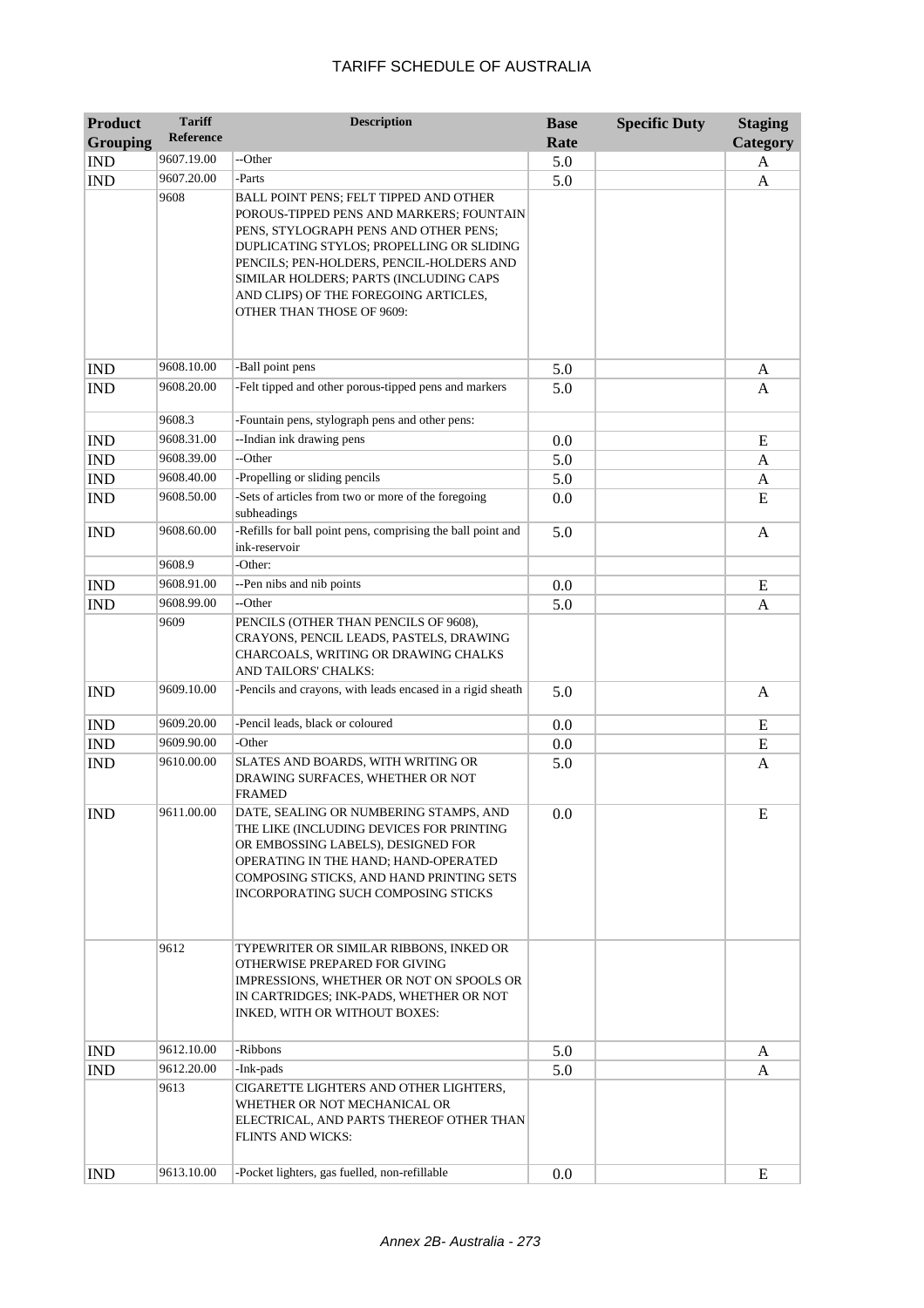| <b>Product</b><br><b>Grouping</b> | <b>Tariff</b><br>Reference | <b>Description</b>                                                                                                                                                                                                    | <b>Base</b><br>Rate | <b>Specific Duty</b> | <b>Staging</b><br>Category |
|-----------------------------------|----------------------------|-----------------------------------------------------------------------------------------------------------------------------------------------------------------------------------------------------------------------|---------------------|----------------------|----------------------------|
| <b>IND</b>                        | 9613.20.00                 | -Pocket lighters, gas fuelled, refillable                                                                                                                                                                             | 0.0                 |                      | E                          |
|                                   | 9613.80                    | -Other lighters:                                                                                                                                                                                                      |                     |                      |                            |
| <b>IND</b>                        | 9613.80.10                 | ---Table lighters                                                                                                                                                                                                     | 0.0                 |                      | E                          |
| <b>PMV</b>                        | 9613.80.90                 | ---Other                                                                                                                                                                                                              | 15.0                |                      | A                          |
| <b>IND</b>                        | 9613.90.00                 | -Parts                                                                                                                                                                                                                | 10.0                |                      | A                          |
|                                   | 9614                       | SMOKING PIPES (INCLUDING PIPE BOWLS) AND<br>CIGAR OR CIGARETTE HOLDERS, AND PARTS<br>THEREOF:                                                                                                                         |                     |                      |                            |
| <b>IND</b>                        | 9614.20.00                 | -Pipes and pipe bowls                                                                                                                                                                                                 | 0.0                 |                      | E                          |
| <b>IND</b>                        | 9614.90.00                 | -Other                                                                                                                                                                                                                | 0.0                 |                      | E                          |
|                                   | 9615                       | COMBS, HAIR-SLIDES AND THE LIKE; HAIRPINS,<br>CURLING PINS, CURLING GRIPS, HAIR-CURLERS<br>AND THE LIKE, OTHER THAN THOSE OF 8516,<br>AND PARTS THEREOF:                                                              |                     |                      |                            |
|                                   | 9615.1                     | -Combs, hair-slides and the like:                                                                                                                                                                                     |                     |                      |                            |
| <b>IND</b>                        | 9615.11.00                 | --Of hard rubber or plastics                                                                                                                                                                                          | 5.0                 |                      | A                          |
| <b>IND</b>                        | 9615.19.00                 | --Other                                                                                                                                                                                                               | 0.0                 |                      | E                          |
| <b>IND</b>                        | 9615.90.00                 | -Other                                                                                                                                                                                                                | 5.0                 |                      | A                          |
|                                   | 9616                       | SCENT SPRAYS AND SIMILAR TOILET SPRAYS,<br>AND MOUNTS AND HEADS THEREFOR; POWDER-<br>PUFFS AND PADS FOR THE APPLICATION OF<br><b>COSMETICS OR TOILET PREPARATIONS:</b>                                                |                     |                      |                            |
| <b>IND</b>                        | 9616.10.00                 | -Scent sprays and similar toilet sprays, and mounts and<br>heads therefor                                                                                                                                             | 0.0                 |                      | E                          |
| <b>IND</b>                        | 9616.20.00                 | -Powder-puffs and pads for the application of cosmetics<br>or toilet preparations                                                                                                                                     | 0.0                 |                      | E                          |
| <b>IND</b>                        | 9617.00.00                 | VACUUM FLASKS AND OTHER VACUUM<br>VESSELS, COMPLETE WITH CASES; PARTS<br>THEREOF OTHER THAN GLASS INNERS                                                                                                              | 0.0                 |                      | E                          |
| <b>IND</b>                        | 9618.00.00                 | TAILORS' DUMMIES AND OTHER LAY FIGURES;<br>AUTOMATA AND OTHER ANIMATED DISPLAYS<br>USED FOR SHOP WINDOW DRESSING                                                                                                      | 0.0                 |                      | E                          |
|                                   |                            | <b>CHAPTER 97</b>                                                                                                                                                                                                     |                     |                      |                            |
|                                   |                            | WORKS OF ART, COLLECTORS' PIECES AND<br>ANTIQUES                                                                                                                                                                      |                     |                      |                            |
|                                   | 9701                       | PAINTINGS, DRAWINGS AND PASTELS,<br>EXECUTED ENTIRELY BY HAND, OTHER THAN<br>DRAWINGS OF 4906 AND OTHER THAN HAND-<br>PAINTED OR HAND-DECORATED<br>MANUFACTURED ARTICLES; COLLAGES AND<br>SIMILAR DECORATIVE PLAQUES: |                     |                      |                            |
| <b>IND</b>                        | 9701.10.00                 | -Paintings, drawings and pastels                                                                                                                                                                                      | 0.0                 |                      | E                          |
| <b>IND</b>                        | 9701.90.00                 | -Other                                                                                                                                                                                                                | 0.0                 |                      | E                          |
| <b>IND</b>                        | 9702.00.00                 | ORIGINAL ENGRAVINGS, PRINTS AND<br>LITHOGRAPHS                                                                                                                                                                        | 0.0                 |                      | E                          |
| <b>IND</b>                        | 9703.00.00                 | ORIGINAL SCULPTURES AND STATUARY, IN ANY<br><b>MATERIAL</b>                                                                                                                                                           | 0.0                 |                      | E                          |
| <b>IND</b>                        | 9704.00.00                 | POSTAGE OR REVENUE STAMPS, STAMP-<br>POSTMARKS, FIRST-DAY COVERS, POSTAL<br>STATIONERY (STAMPED PAPER), AND THE LIKE,<br>USED OR UNUSED, OTHER THAN THOSE OF 4907                                                     | 0.0                 |                      | E                          |